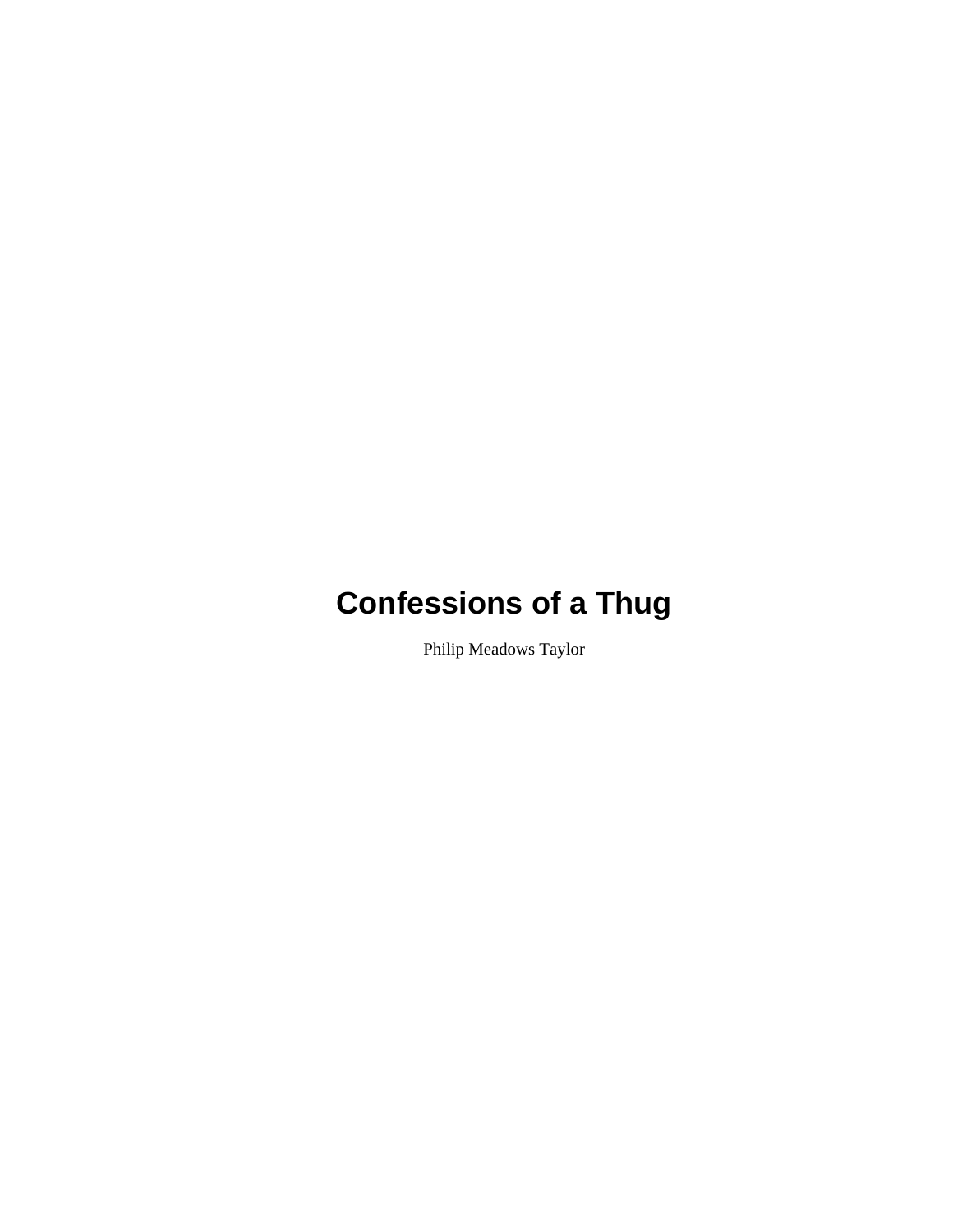# **Table of Contents**

| <b>CHAPTER XXVI.</b> |  |
|----------------------|--|
|                      |  |
|                      |  |
|                      |  |
|                      |  |
|                      |  |
|                      |  |
| <b>VOLUME III</b>    |  |
|                      |  |
|                      |  |
|                      |  |
|                      |  |
|                      |  |
|                      |  |
|                      |  |
|                      |  |
|                      |  |
|                      |  |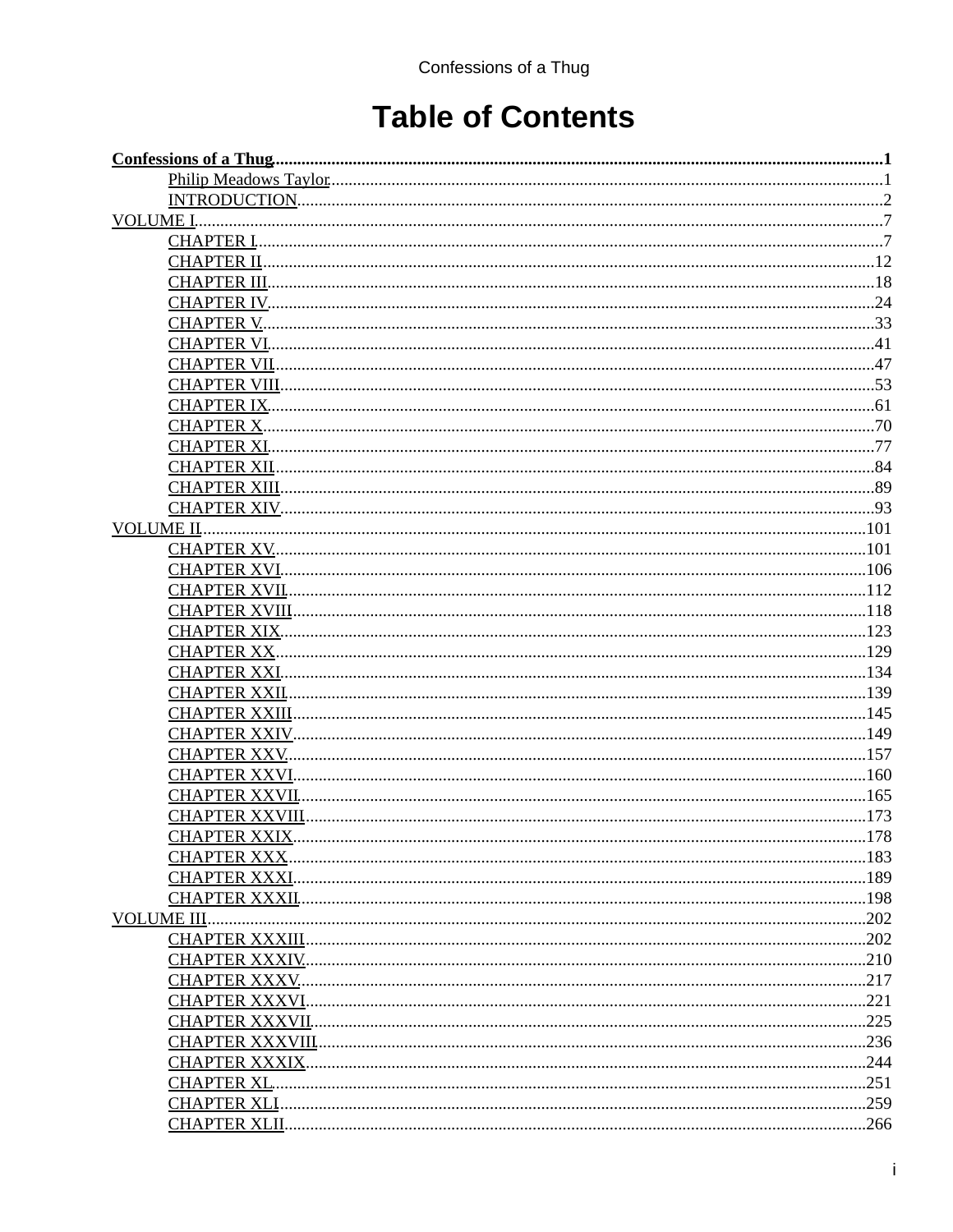# **Table of Contents**

# **Confessions of a Thug**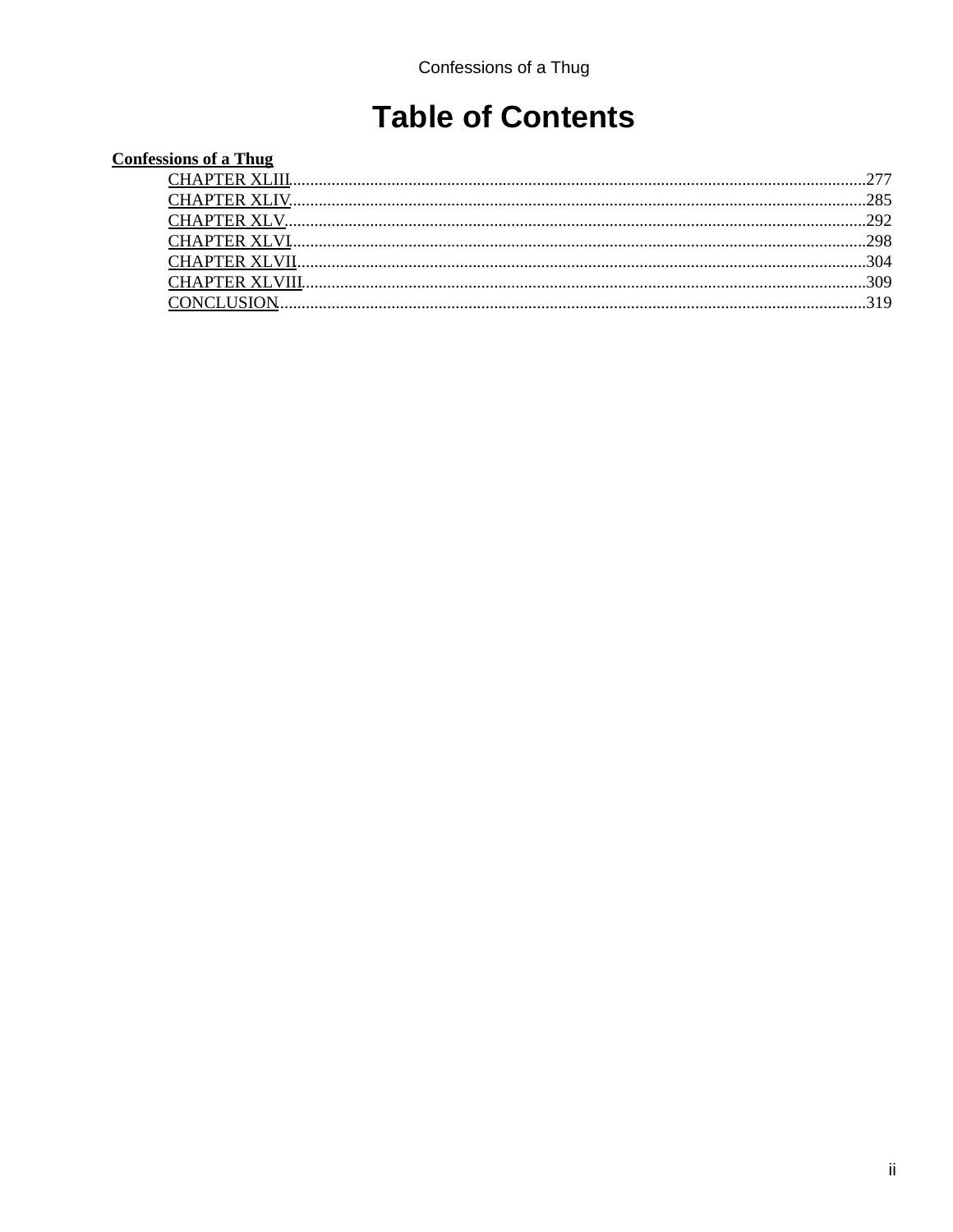# **Philip Meadows Taylor**

<span id="page-3-1"></span><span id="page-3-0"></span>This page copyright © 2002 Blackmask Online.

http://www.blackmask.com

- [INTRODUCTION](#page-4-0)
- [VOLUME I](#page-9-0)
	- [CHAPTER I](#page-9-1)
	- [CHAPTER II](#page-14-0)
	- [CHAPTER III](#page-20-0)
	- [CHAPTER IV](#page-26-0)
	- [CHAPTER V](#page-35-0)
	- [CHAPTER VI](#page-43-0)
	- [CHAPTER VII](#page-49-0)
	- [CHAPTER VIII](#page-55-0)
	- [CHAPTER IX](#page-63-0)
	- [CHAPTER X](#page-72-0)
	- [CHAPTER XI](#page-79-0) • [CHAPTER XII](#page-86-0)
	- [CHAPTER XIII](#page-91-0)
	- [CHAPTER XIV](#page-95-0)
- [VOLUME II](#page-103-0)
	- [CHAPTER XV](#page-103-1)
	- [CHAPTER XVI](#page-108-0)
	- [CHAPTER XVII](#page-114-0)
	- [CHAPTER XVIII](#page-120-0)
	- [CHAPTER XIX](#page-125-0)
	- [CHAPTER XX](#page-131-0)
	- [CHAPTER XXI](#page-136-0)
	- [CHAPTER XXII](#page-141-0)
	- [CHAPTER XXIII](#page-147-0) • [CHAPTER XXIV](#page-151-0)
	- [CHAPTER XXV](#page-159-0)
	- [CHAPTER XXVI](#page-162-0)
	- [CHAPTER XXVII](#page-167-0)
	- [CHAPTER XXVIII](#page-175-0)
	- [CHAPTER XXIX](#page-180-0)
	- [CHAPTER XXX](#page-185-0)
	- [CHAPTER XXXI](#page-191-0)
	- [CHAPTER XXXII](#page-200-0)
- [VOLUME III](#page-204-0)
	- [CHAPTER XXXIII](#page-204-1)

Confessions of a Thug 1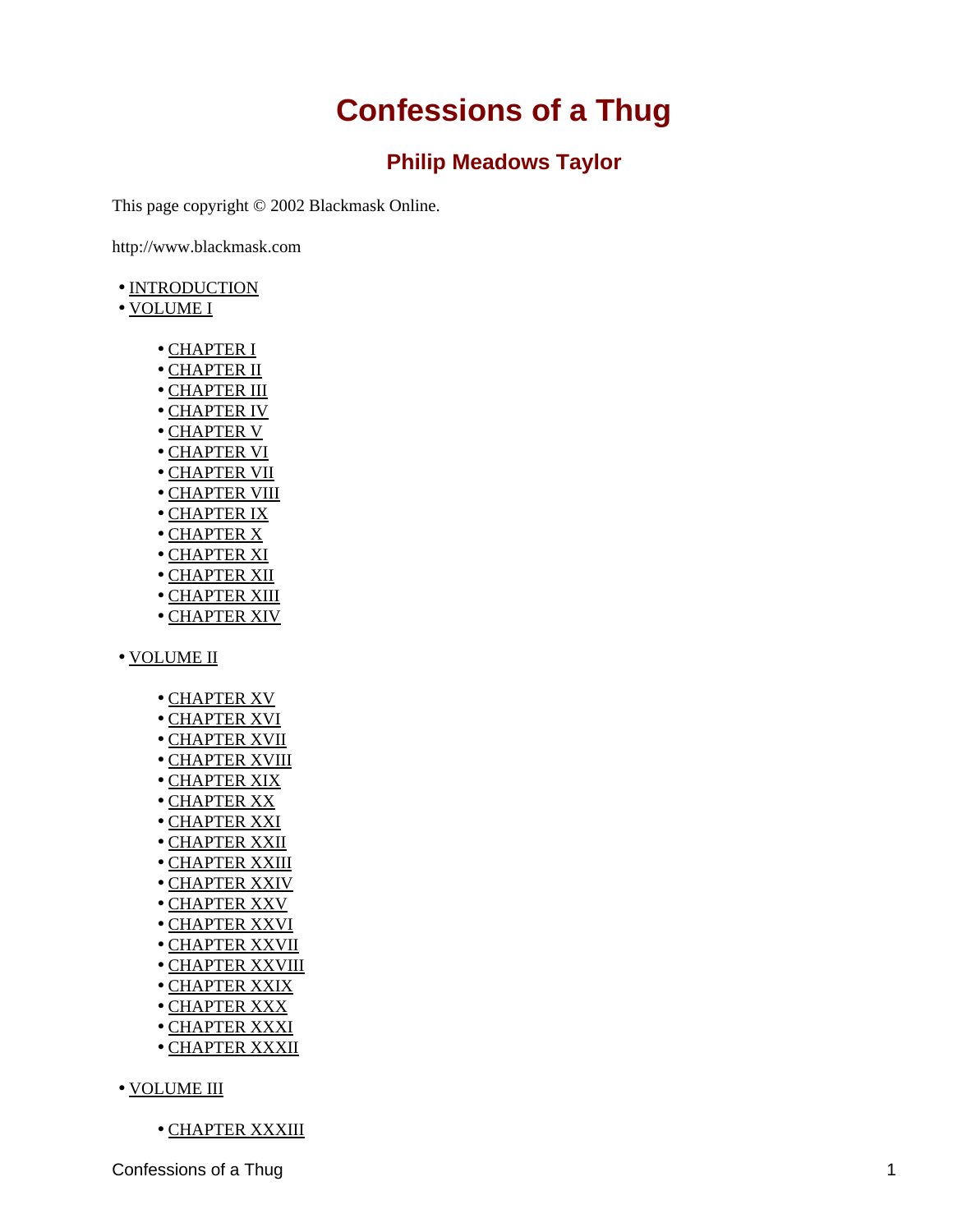- [CHAPTER XXXIV](#page-212-0)
- [CHAPTER XXXV](#page-219-0)
- [CHAPTER XXXVI](#page-223-0)
- [CHAPTER XXXVII](#page-227-0)
- [CHAPTER XXXVIII](#page-238-0)
- [CHAPTER XXXIX](#page-246-0)
- [CHAPTER XL](#page-253-0)
- [CHAPTER XLI](#page-261-0)
- [CHAPTER XLII](#page-268-0)
- [CHAPTER XLIII](#page-279-0)
- [CHAPTER XLIV](#page-287-0)
- [CHAPTER XLV](#page-294-0)
- [CHAPTER XLVI](#page-300-0)
- [CHAPTER XLVII](#page-306-0)
- [CHAPTER XLVIII](#page-311-0)
- [CONCLUSION](#page-321-0)

#### TO THE RIGHT HONOURABLE

#### GEORGE, LORD AUCKLAND, G.C.B.,

#### GOVERNOR−GENERAL OF INDIA, WHO IS VIGOROUSLY PROSECUTING THOSE

#### ADMIRABLE MEASURES

## FOR THE SUPPRESSION OF THUGGEE,

## WHICH WERE BEGUN BY THE LATE

#### LORD WILLIAM CAVENDISH BENTINCK,

#### G.C.B. AND G.C.H.,

HIS PREDECESSOR;

#### THESE VOLUMES

#### <span id="page-4-0"></span>ARE, BY PERMISSION, AND WITH GREAT RESPECT, DEDICATED

# **INTRODUCTION**

The tale of crime which forms the subject of the following pages is, alas! almost all true; what there is of fiction has been supplied only to connect the events, and make the adventures of Ameer Ali as interesting as the nature of his horrible profession would permit me.

I became acquainted with this person in 1832. He was one of the approvers or informers who were sent to the Nizam's territories from Saugor, and whose appalling disclosures caused an excitement in the country which can never be forgotten. I have listened to them with fearful interest, such as I can scarcely hope to excite in the minds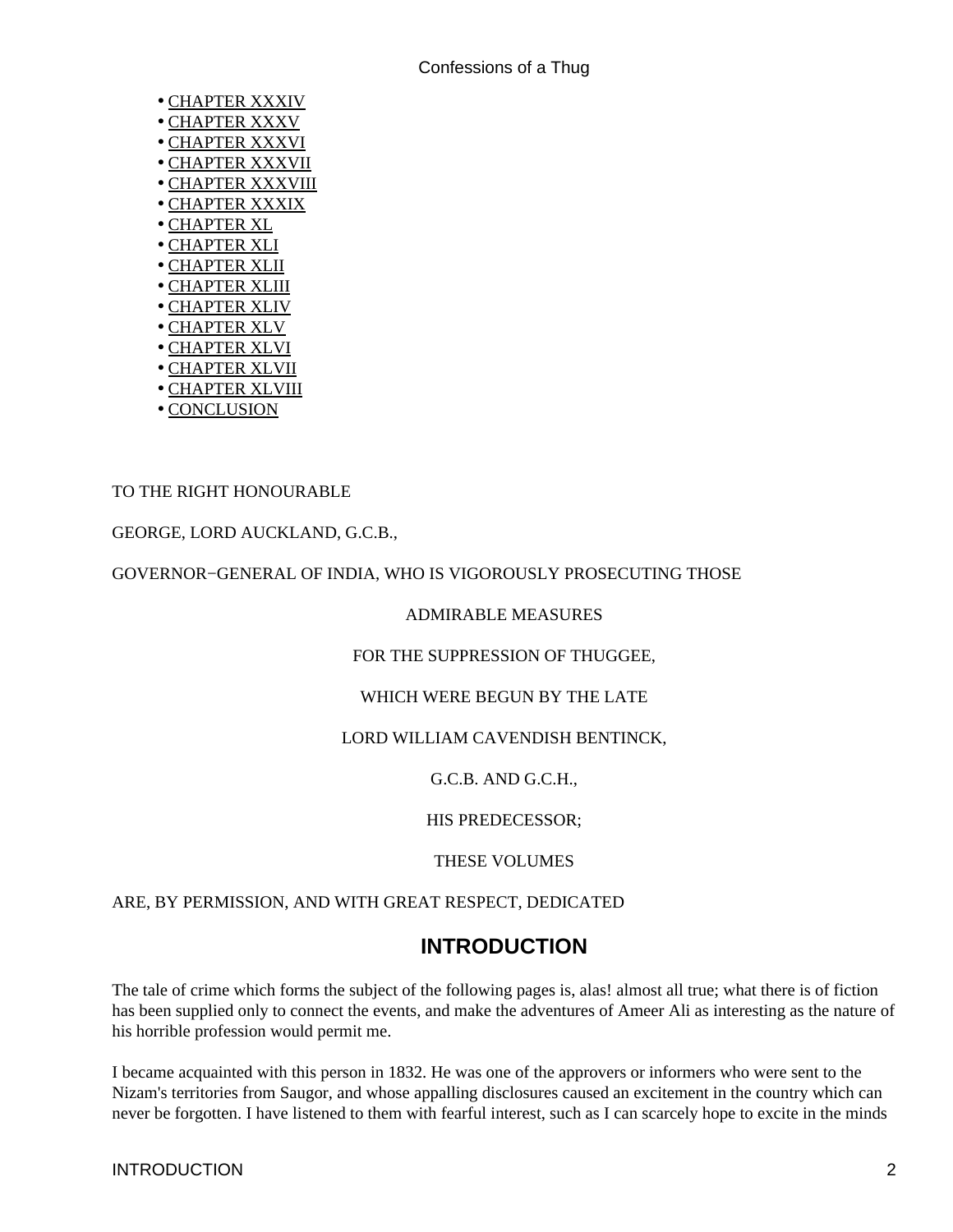of my readers; and I can only add, in corroboration of the ensuing story, that, by his own confessions, which were in every particular confirmed by those of his brother informers, and are upon official record, he had been directly concerned in the murder of seven hundred and nineteen persons. He once said to me, 'Ah! Sir, if I had not been in prison twelve years, the number would have been a thousand!'

How the system of Thuggee could have become so prevalent, remain unknown to, and unsuspected by, the people of India, among whom the professors of it were living in constant association, must, to the majority of the English public, who are not conversant with the peculiar construction of Oriental society, be a subject of extreme wonder. It will be difficult to make this understood within my present limits, and yet it is so necessary that I cannot pass it by.

In a vast continent like India, which from the earliest periods has been portioned out into territories, the possessions of many princes and chieftainseach with supreme and irresponsible power in his own dominions, having most lax and inefficient governments, and at enmity with or jealous of all his neighbours, it may be conceived that no security could exist for the traveller upon the principal roads throughout the continent; no general league was ever entered into for his security; nor could any government however vigorous, or system of police however vigilant it might be in one state, possibly extend to all.

When it is also 'considered that no public conveyances have ever existed in India, (the want of roads, and the habits and customs of the natives being alike opposed to their use) that journeys, however long, have to be undertaken on foot or on horseback that parties, previously unknown to each other, associate together for mutual security and companionship that even the principal roads (except those constructed for military purposes by the Company's government) are only tracks made by the constant passage of people over them, often intersecting forests, jungles, and mountainous and uncultivated tracts, where there are but few villages and a scanty populationand that there are never any habitations between the different villages, which are often some miles apart, it will readily be allowed, that every temptation and opportunity exists for plunderers of all descriptions to make travellers their prey. Accordingly freebooters have always existed, under many denominations, employing various modes of operation to attain their ends; some effecting them by open and violent attacks with weapons, others by petty thefts and by means of disguises. Beyond all, however, the Thugs have of late years been discovered to be the most numerous, the most united, the most secret in their horrible work, and consequently the most dangerous and destructive.

Travellers seldom hold any communication with the towns through which they pass, more than for the purchase of the day's provisions: they sometimes enter them, but pitch their tents or lie under the trees which surround them; to gain any intelligence of a person's progress from village to village is therefore almost impossible. The greatest facilities of disguise among thieves and Thugs exist in the endless divisions of the people into tribes, castes, and professions; and remittances to an immense amount are known to be constantly made from one part of the country to another in gold and silver, to save the rate of exchange; jewels also and precious stones are often sent to distant parts, under the charge of persons who purposely assume a mean and wretched appearance, and every one is obliged to carry money upon his person for the daily expenses of travelling. It is also next to impossible to conceal anything carried, from the unlimited power of search possessed by the officers of customs in the territories of native princes, or to guard against the information their subordinates may supply to Thugs, or robbers of any description.

It has been ascertained by recent investigation that in every part of India many of the hereditary landholders and the chief officers of villages have had private connexion with Thugs for generations, affording them facilities for murder by allowing their atrocious acts to pass with impunity, and sheltering the offenders when in danger; whilst in return for these services they received portions of their gains, or laid a tax upon their houses, which the Thugs cheerfully paid. To almost every village (and at towns they are in a greater proportion) several hermits, fakeers, and religious mendicants have attached themselves. The huts and houses of these people, which are outside the walls, and always surrounded by a grove or a garden, have afforded the Thugs places of rendezvous or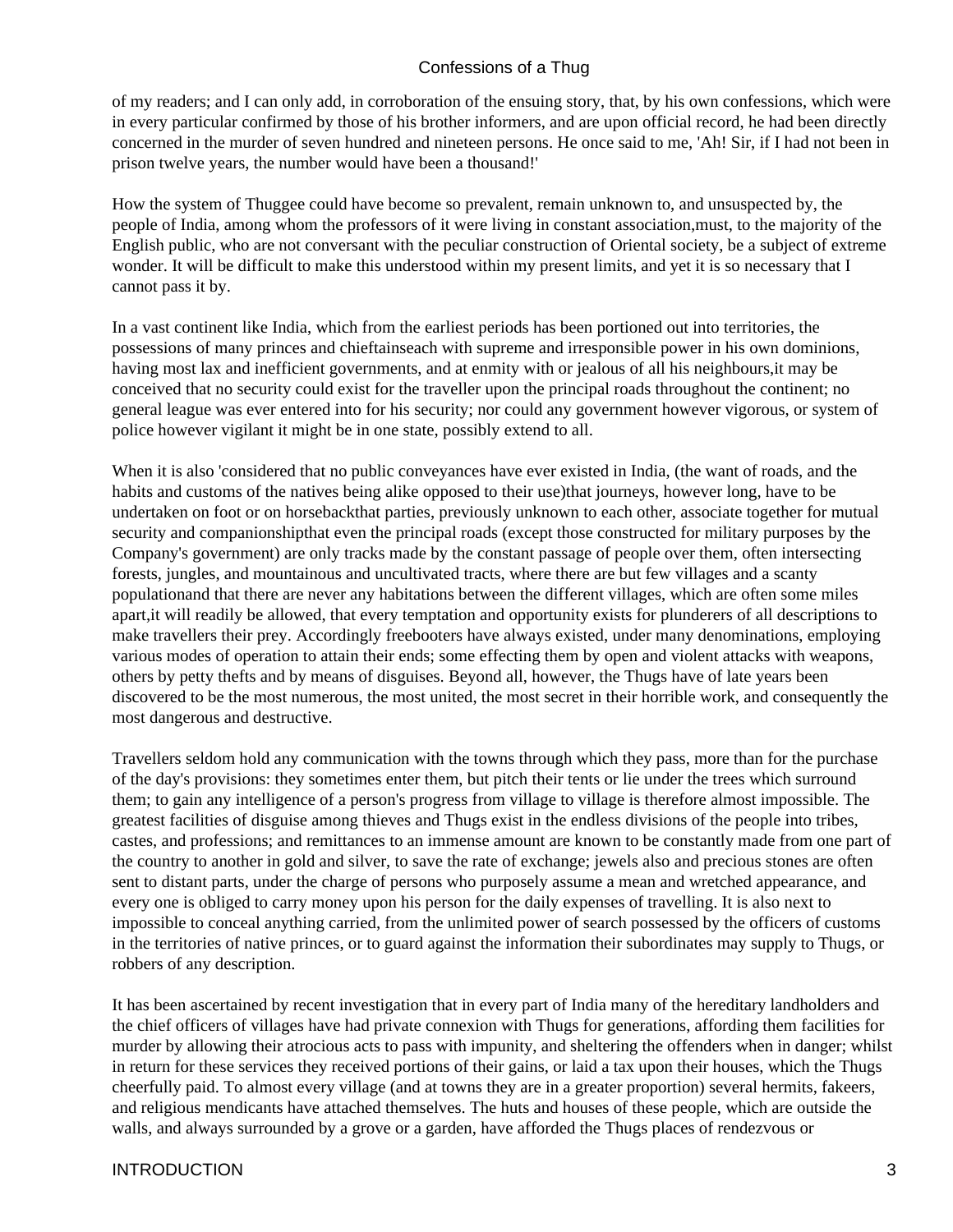concealment; while the fakeers, under their sanctimonious garb, have enticed travellers to their gardens by the apparently disinterested offers of shade and good water. The facilities I have enumerated, and hundreds of others which would be almost unintelligible by description, but which are intimately connected with, and grow out of, the habits of the people, have caused Thuggee to be everywhere spread and practised throughout India.

The origin of Thuggee is entirely lost in fable and obscurity. Colonel Sleeman conjectures that it owed its existence to the vagrant tribes of Mahomedans which continued to plunder the country long after the invasion of India by the Moghuls and Tartars. The Hindoos claim for it a divine origin in their goddess Bhowanee; and certainly the fact that both Mahomedans and Hindoos believe in her power, and observe Hindee ceremonies, would go far to prove that the practice of Thuggee was of Hindoo origin. Though very remote traditions of it exist, there are no records of its having been discovered in any of the histories of India until the reign of Akbur, when many of its votaries were seized and put to death. From that time till 1810, although native princes now and then discovered and executed the perpetrators,I believe it was unknown to the British government or authorities. In that year the disappearance of many men of the army, proceeding to and from their homes, induced the Commander−in−chief to issue an order warning the soldiers against Thugs. In 1812, after the murder by Thugs of Lieut. Monsell, Mr Halhed, accompanied by a strong detachment, proceeded to the villages where the murderers were known to reside, and was resisted. The Thugs were discovered to be occupying many villages in the per−gunnahs of Sindouse, and to have paid, for generations, large sums annually to Sindia's Government for protection. At this time it was computed that upwards of nine hundred were in those villages alone. The resistance offered by the Thugs to Mr Halhed's detachment caused their ultimate dispersion, and no doubt they carried the practice of their profession into distant parts of the country, where perhaps it had been unknown before.

It appears strange, that as early as 1816 no measures for the suppression of Thuggee were adopted; for that the practices of the Thugs were well known, we have the strongest evidence in a paper written by Doctor Sherwood, which appeared in the Literary Journal of Madras, and which is admirably correct in the description of the ceremonies and practice of the Thugs of Southern India. One would suppose that they were then considered too monstrous for belief, and were discredited or unnoticed; but it is certain that from that time up to 1830, in almost every part of India, but particularly in Bundelkhund and Western Malwa, large gangs of Thugs were apprehended by Major Borthwick, and Captains Wardlow and Henley. Many were tried and executed for the murder of travellers, but without exciting more than a passing share of public attention. No blow was ever aimed at the *system*if indeed its complete and extensive organization was ever suspected, or, if suspected, believed.

In that year however, and for some years previously, Thuggee seemed to have reached a fearful height of audacity, and the government could no longer remain indifferent to an evil of such enormous and increasing magnitude. The attention of several distinguished civil officers Messrs Stockwell, Smith, Wilkinson, Borthwick, and others, had become attracted with great interest to the subject. Some of the Thugs who had been seized were allowed life on the condition of denouncing their associates, and among others Feringhea, a leader of great notoriety.

The appalling disclosures of this man, so utterly unexpected by Captain (now Colonel) Sleeman, the political agent in the provinces bordering upon the Nerbudda river, were almost discredited by that able officer; but by the exhumation in the very grove where he happened to be encamped of no less than thirteen bodies in various states of decay, and the offer being made to him of opening other graves in and near the same spot, the approver's tale was too surely confirmed; his information was acted upon, and large gangs, which had assembled in Rajpootana for the purpose of going out on Thuggee, were apprehended and brought to trial.

From this period, the system for the suppression of Thuggee may be said to have commenced in earnest; from almost every gang one or more informers were admitted; and when they found that their only chance of life lay in giving correct information, they unequivocally denounced their associates, and their statements were confirmed by the disinterment of their victims in the spots pointed out.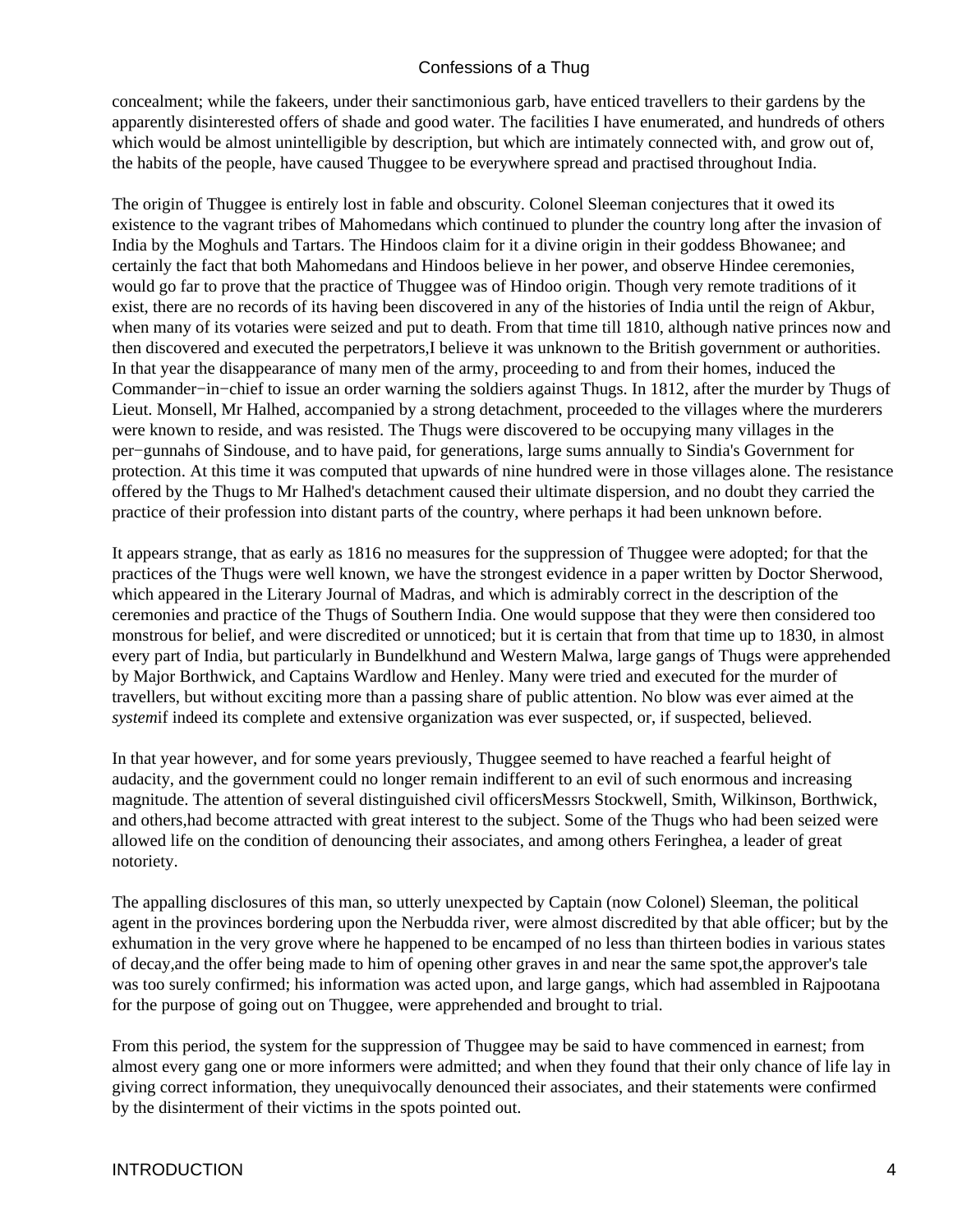In this manner Thuggee was found to be in active practice all over India. The knowledge of its existence was at first confined to the central provinces, but as men were apprehended from a distance, they gave information of others beyond them in the almost daily commission of murder: the circle gradually widened till it spread over the whole continent and from the foot of the Himalayas to Cape Comorin, from Cutch to Assam, there was hardly a province in the whole of India where Thuggee had not been practisedwhere the statements of the informers were not confirmed by the disinterment of the dead!

Few who were in India at that period (1831£2,) will ever forget the excitement which the discovery occasioned in every part of the country: it was utterly discredited by the magistrates of many districts, who could not be brought to .believe that this silently destructive system could have worked without their knowledge. I quote the following passage from Colonel Sleeman's introduction to his own most curious and able work.

'While I was in civil charge of the district of Nursingpoor, in the valley of the Nerbudda, in the years 1822, 1823, and 1824, no ordinary robbery or theft could be committed without my becoming acquainted with it, nor was there a robber or thief of the ordinary kind in the district, with whose character I had not become acquainted in the discharge of my duty as a magistrate; and if any man had then told me that a gang of assassins by profession resided in the village of Kundelee, not four hundred yards from my court, and that the extensive groves of the village of Mundesur, only one stage from me on the road to Saugor and Bhopal, was one of the greatest bhils, or places of murder, in all India; that large gangs from Hindostan and the Dukhun used to rendezvous in these groves, remain in them for days together every year, and carry on their dreadful trade all along the lines of road that pass by and branch off from them, with the knowledge and connivance of the two landholders by whose ancestors these groves had been planted, I should have thought him a fool or a madman, and yet nothing could have been more true; the bodies of *a hundred travellers* lie buried in and among the groves of Mundesur, and a gang of assassins lived in and about the village of Kundelee, while I was magistrate of the district, and extended their depredations to the cities of Poona and Hyderabad.'

Similar to the preceding, as showing the daring character of the Thuggee operations, was the fact, that at the cantonment of Hingolee, the leader of the Thugs of that district, Hurree Singh, was a respectable merchant of the place, one with whom I myself, in common with many others, have had dealings. On one occasion he applied to the officer in civil charge of the district, Captain Reynolds, for a pass to bring some *cloths* from Bombay, which he knew were on their way accompanied by their owner, a merchant of a town not far from Hingolee: he murdered this person, his attendants, and cattle−drivers, brought the merchandise up to Hingolee under the pass he had obtained, and sold it openly in the cantonment; nor would this have ever been discovered, had he not confessed it after his apprehension, and gloried in it as a good joke. By this man too and his gang many persons were murdered *in the very bazar of the cantonment,* within one hundred yards of the main guard, and were buried hardly five hundred yards from the line of sentries! I was myself present at the opening of several of these unblessed graves, (each containing several bodies,) which were pointed out by the approvers, one by one, in the coolest manner, to those who were assembled, till we were sickened and gave up further search in disgust. The place was the dry channel of a small water−course, communicating with the river, not broader or deeper than a ditch; it was close to the road to a neighbouring village, one of the main outlets from the cantonment to the country.

Once awakened to the necessity of suppressing, by the most vigorous measures, the dreadful system only just detected in its operation, the officers who were first appointed to investigate the reports and accusations of the informers, used their utmost efforts to arouse in the Supreme Government a corresponding interest, and happily succeeded. The matter was taken up most warmly by the Governor−General, Lord William Bentinck, and the Supreme Council, and highly intelligent officers were appointed to superintend the execution of measures in those districts where Thuggee was discovered to be in practice. Most of the native princes gave up claims upon such of their subjects as should be apprehended upon charges of Thuggee, or who should be denounced by the informers; and although in many parts the landholders and Potails of villages protected the Thugs, and resisted their apprehension, yet the plans for the suppression of the system were eminently successful. As suspicion was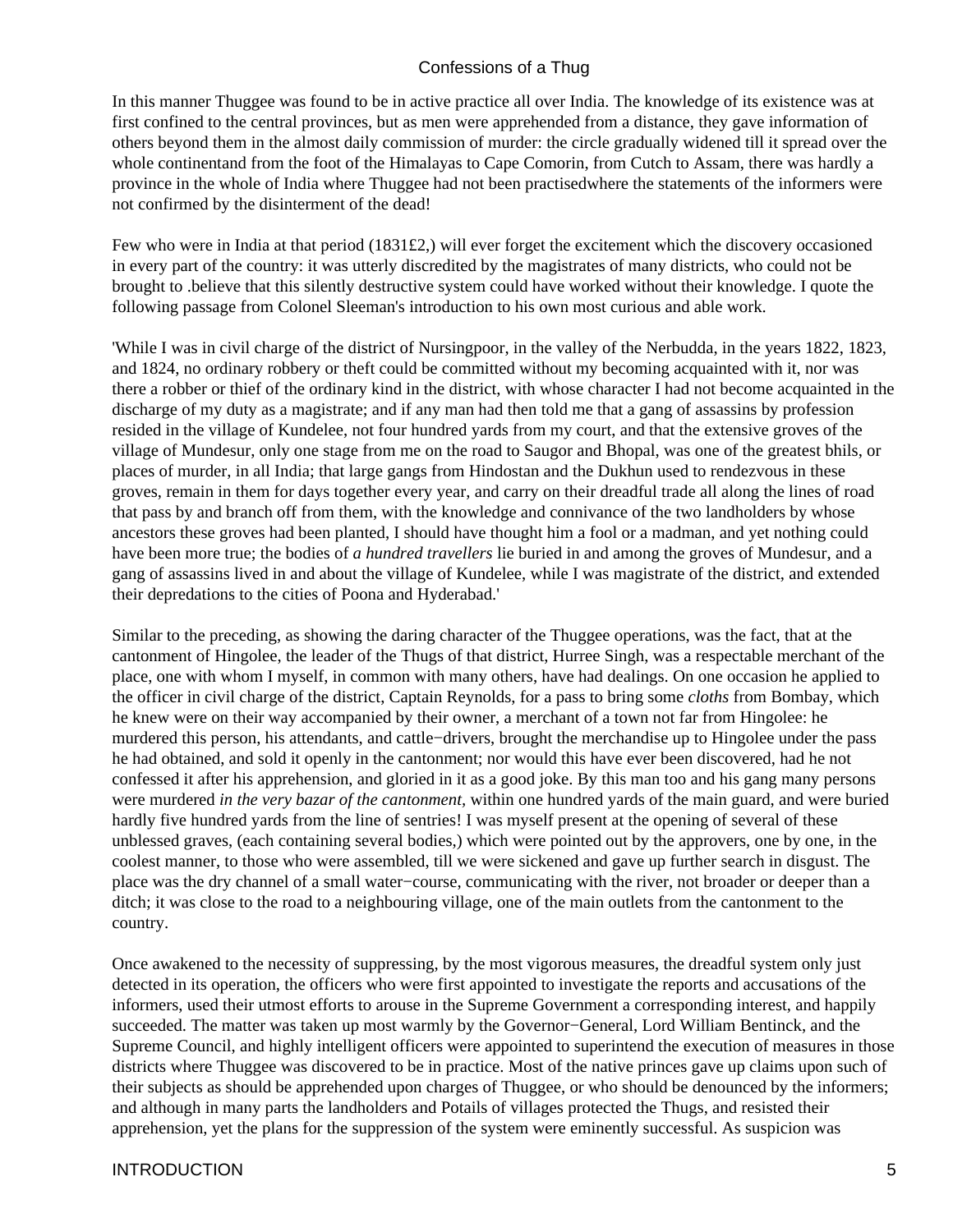aroused, no body of men could traverse the country in any direction without being subject to the strictest scrutiny by the police, and by informers who were stationed with them upon all the great thoroughfares and in the principal towns.

The success of these measures will be more evident from the following table, which was kindly supplied to me by Captain Reynolds, the general superintendent of the department.

From 1831 to 1837, inclusive, there were

Transported to Penang, &c. 1059

Hanged 412

Imprisoned for life with hard labour 87

Imprisoned in default of security 21

Imprisoned for various periods 69

Released after trial 32

Escaped from jail 11

Died in jail 36

1727

Made approvers 483

Convicted but not sentenced 120

In jail in various parts, not yet tried 936

3266

Added to the above, Captain Reynolds mentioned that, at the time he wrote, upwards of 1800 notorious Thugs were at large in various parts of India, whose names were known: how many besides existed, it is impossible to conjecture.

How enormous therefore must have been the destruction of human life and property in India before Thuggee was known to exist or was only partially checked! How many thousands must annually have perished by the hands of these remorseless assassins! Awful indeed is the contemplation; for during the whole of the troublous times of the Mahratta and Pindharee wars their trade flourished; nor was it till 1831 that their wholesale system of murder received any serious check: and after its general discovery, the countless and affecting applications from families to the officers of the department to endeavour to procure them some knowledge of the places where their missing relatives had been destroyed, that they might have the miserable satisfaction of performing the ceremonies for the dead showed how deeply the evil had affected society.

And not only as described in the following pages has Thuggee existed: since they were written, it has been discovered under several other forms, and been found to be extensively practised on the Ganges, by men who live in boats, and murder those passengers whom they are able to entice into their company in their voyages up and

#### INTRODUCTION 6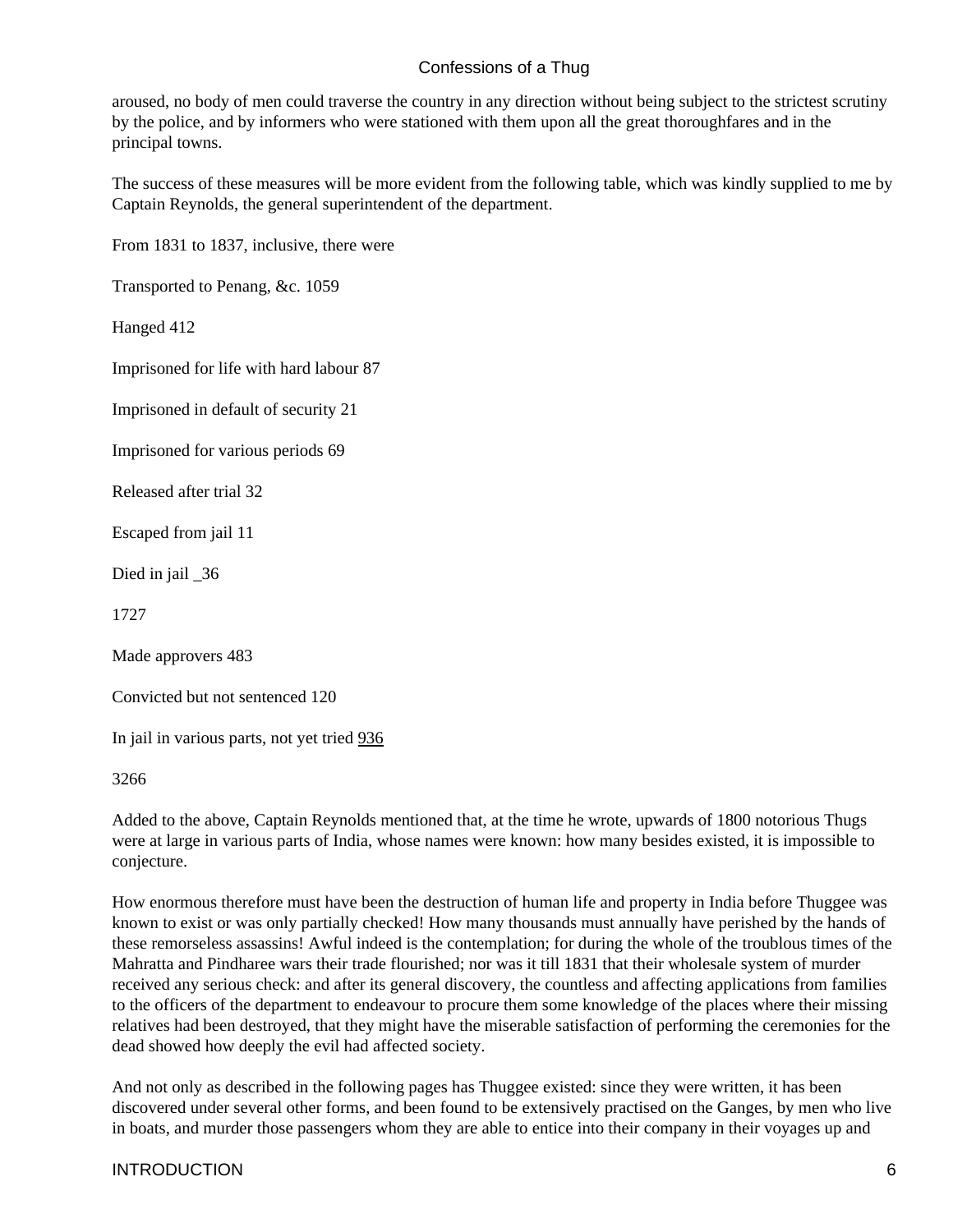down the river. But the most refined in guilt are those who murder parents for the sake of their children, to sell them as household slaves, or to dancing women to be brought up to prostitution.

Throughout the whole of India, including all territories of native princes, only eighteen officers are employed as superintendents and agents for the suppression of Thuggee; many of whom besides the labour of this office, which is excessive, have other civil and political duties to fulfil. By a reference to any map, it will at once be seen what enormous provinces or divisions of India fall to the superintendence of each person. Whether it is possible for each to extend to every part of that under his charge the extreme attention and scrutiny which are so imperatively necessary to put an end to this destructive system (for there is no doubt that wherever one well initiated Thug exists, he will among the idle and dissolute characters which everywhere abound in the Indian population find numbers to join him), must be best known to the government of India. It is only sincerely to be hoped that *(economical* considerations do not prevent the appointment of others, if necessary.

The confessions I have recorded are not published to gratify a morbid taste in any one for tales of horror and of crime; they were written to expose, as fully as I was able, the practices of the Thugs, and to make the public of England more conversant with the subject than they can be at present, notwithstanding that some notice has been attracted to the subject by an able article in the Edinburgh Review upon Colonel Sleeman's valuable and interesting work.

I hope, however, that the form of the present work may be found more attractive and more generally interesting than an account of the superstitions and customs only of the Thugs; while for the accuracy of the pictures of the manners and habits of the natives, and the descriptions of places and scenes, I can only pledge the experience of fifteen years' residence in India, and a constant and intimate association with its inhabitants.

If these volumes in any way contribute to awaken public vigilance in the suppression of Thuggee, or if from the perusal of them any one in authority rises with a determination to lend his exertions in this good cause of humanity, my time will not have been occupied in vain.

<span id="page-9-1"></span><span id="page-9-0"></span>London, July, 1839 M. T.

# **VOLUME I**

# **CHAPTER I**

The Thug's introduction to the reader,

and an event in his history which

determines his future career

You ask me, Sahib, for an account of my life; my relation of it will be understood by you, as you are acquainted with the peculiar habits of my countrymen; and if, as you say, you intend it for the information of your own, I have no hesitation in relating the whole; for though I have accepted the service of Europeans, in my case one of bondage, I cannot help looking back with pride and exultation on the many daring feats I have performed. Often indeed does my spirit rise at the recollection of them, and often do I again wish myself the leader of a band of gallant spirits, such as once obeyed me, to roam with them wherever my inclination or the hope of booty prompted.

But the time is past. Life, Sahib, is dear to every one; to preserve mine, which was forfeited to your laws, I have bound myself to your service, by the fearful tenure of denouncing all my old confederates, and you well know

VOLUME I 7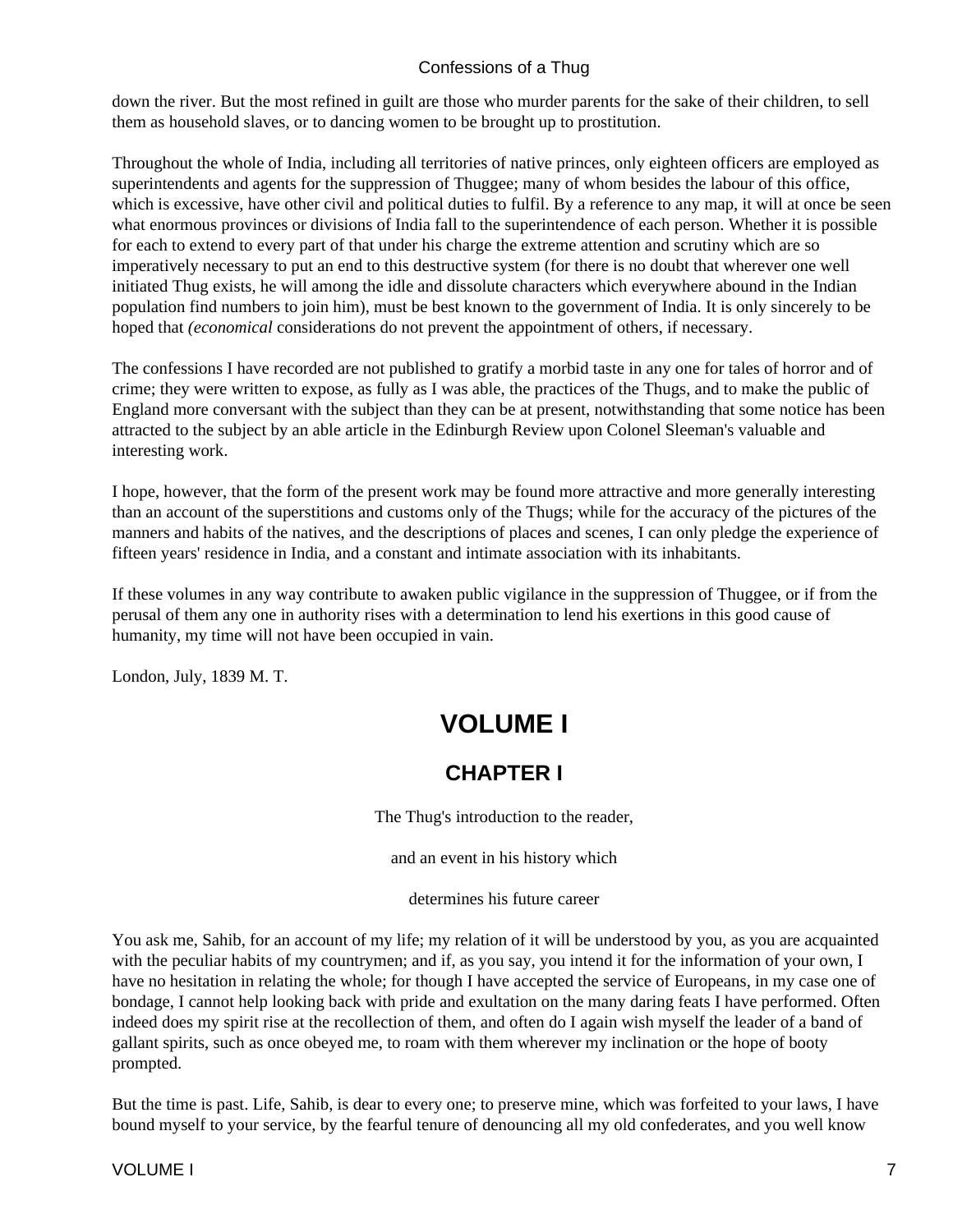how that service is performed by me. Of all the members of my band, and of those with whom chance has even casually connected me, but few now remain at large; many have been sacrificed at the shrine of justice, and of those who now wander broken, and pursued from haunt to haunt, you have such intelligence as will lead to their speedy apprehension.

Yet Thuggee, capable of exciting the mind so strongly, will not, cannot be annihilated! Look at the hundreds, I might say thousands, who have suffered for its profession; does the number of your prisoners decrease? No! on the contrary, they increase, and from every Thug who accepts the alternative of perpetual imprisonment to dying on a gallows, you learn of others whom even I knew not of, and of Thuggee being carried on in parts of the country where it is least suspected, and has never been discovered till lately.

It is indeed too true, Ameer Ali, said I; Your old vocation seems to be as flourishing as ever, but it cannot last. Men will get tired of exposing themselves to the chance of being hunted down like wild beasts, and hung when they are caught; or what is perhaps worse to many, of being sent over the Kala−Panee; and so heartily does the Government pursue Thugs wherever they are known to exist, that there will no longer be a spot of ground in India where your profession can be practised.

You err, Sahib; you know not the high and stirring excitement of a Thug's occupation. To my perception it appears, that so long as one exists, he will gather others around him; and from the relation of what I will tell you of my own life, you will estimate how true is my assertion.

How many of you English are passionately devoted to sporting! Your days and months are passed in its excitement. A tiger, a panther, a buffalo, or a hog, rouses your utmost energies for its destructionyou even risk your lives in its pursuit. How much higher game is a Thug's! His is man: against his fellow−creatures in every degree, from infancy to old age, he has sworn relentless, unerring destruction!

Ah! you are a horrible set of miscreants, said I: I have indeed the experience, from the records of murders which are daily being unfolded to me, of knowing this at least of you. But you must begin your story; I am prepared to listen to details worse than I can imagine human beings to have ever perpetrated.

It will even be as you think, said Ameer Ali, and I will conceal nothing; of course you wish me to begin my tale from as early a period as I can recollect.

Certainly; I am writing your life for the information of those in England, who would no doubt like to have every particular of so renowned a person as yourself.

Well then, Sahib, to begin; the earliest remembrance I have of anything, and until a few years ago it was very indistinct, is of a village in the territories of Holkar, where I was born. Who my parents were I know not; I suppose them to have been respectable, from the circumstances of my always wearing gold and silver ornaments, and having servants about me. I have an indistinct recollection of a tall fair lady whom I used to call mother, and of an old woman who always attended me, and who I suppose was my nurse; also of a sister who was younger than myself, but of whom I was passionately fond. I can remember no other particulars, until the event occurred which made me what I am, and which is vividly impressed on my mind.

From an unusual bustle in the house, and the packing up of articles of clothing and other necessaries, I supposed we were on the eve of departure from our home. I was right in my conjecture, for we left it the next morning. My mother and myself travelled in a dooly, old Chumpa was mounted on my pony, and my father rode his large horse. Several of the sons of our neighbours accompanied us; they were all armed, and I suppose were our escort.

On the third or fourth day after we left our village, after our march of the day, we as usual put up in an empty shop in the bazar of the town we rested at. My father left us to go about on his own business, and my mother, who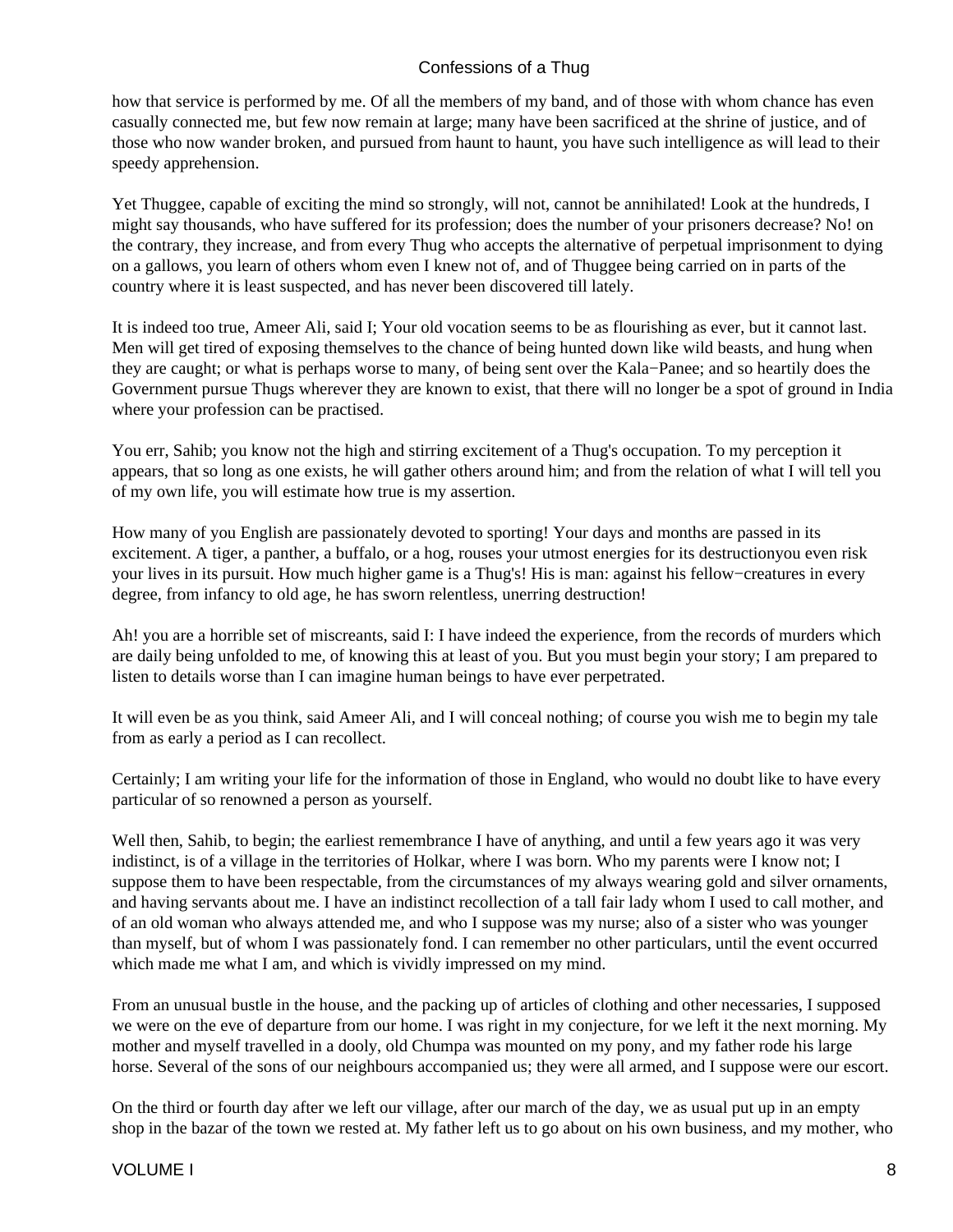could not show herself outside, after repeated injunctions that I was not to stray away, laid down in an inner room and went to sleep. Finding myself at liberty, as Chumpa was busy cooking and the Juwans were all out of the way, I speedily forgot all my mother's orders, and betook myself to play with some other children in the street. We were all at high romps, when a good–looking man of middle age addressed me, and asked me who I was I must have been remarkable from the rest of the ragged urchins about me, as I was well dressed, and had some silver and gold ornaments on my person. I told him that my father's name was Yoosuf Khan, and that he and my mother and myself were going to Indoor.

'Ah, then,' said he, 'you are the party I met yesterday on the road: your mother rides on a bullock, does she not?'

'No indeed!' retorted I angrily, 'she rides in a palankeen, and I go with her, and father rides a large horse, and we have Chumpa and several Juwans with us. Do you think a Pathan like my father would let my mother ride on a bullock, like the wife of a ploughman?'

'Well, my fine little fellow, it shall be as you say, and you shall ride a large horse too, one of these days, and wear a sword and shield like me. But would you not like some sweetmeat? See how tempting those julabees look at the Hulwaee's; come with me, and we will buy some.'

The temptation was too strong to be withstood by a child, and after a fearful look towards the shop where we staid, I accompanied the man to the Hulwaee's.

He bought me a load of sweetmeats, and told me to go home and eat them; I tied them up in a handkerchief I wore round my waist, and proceeded homewards. This transaction had attracted the notice of some of the ragged urchins I had been playing with, and who had longingly eyed the julabees I had been treated to; and as soon as the man who had given them to me had gone a short distance, they attacked me with stones and dirt, till one more bold than the rest seized me, and endeavoured to get my prize from me. I struggled and fought as well as I could; but the others having fairly surrounded me, I was mobbed, and obliged to deliver up my treasure. Not content with this, one big boy made a snatch at the necklace I wore, on which I began to bellow with all my might. The noise I made attracted the notice of my acquaintance, who running up, soon put the troop of boys to flight, and taking me under his charge, led me to our abode, where he delivered me up to Chumpa; at the same time telling her of the scuffle, and cautioning her not to let me out of her sight again.

I was crying bitterly, and my mother hearing a strange voice, called me to her. Asking me what had happened, I told my story, and said that the person who had saved me was speaking to Chumpa. She addressed him from behind the cloth, which had been put up as a screen, and thanked him; and added, that my father was absent, but that if he would call again in an hour or two, he would find him at home, and she was sure he would also be glad to thank the person who had protected his child. The man said he would come in the evening, and went away. My father returned soon afterwards, and I received an admonition in the shape of a sound beating, for which I was consoled by my mother by a quantity of the sweetmeats from the Hulwaee's, which had been the cause of my trouble, and I may add also of my present condition. You see, Sahib, how fate works its ends out of trifling circumstances.

Towards evening my acquaintance, accompanied by another man, came. I was a good deal the subject of their conversation; but it passed on to other matters, among which I remember the word Thug to have been first used. I understood too from their discourse that there were many on the road between where we were and Indoor, and that they were cautioning my father against them. The men said that they were soldiers, who had been sent out on some business from Indoor; and as there were a good many of their men with them, they offered to make part of our escort. My friend was very kind to me, allowed me to play with his weapons, and promised me a ride before him on his horse the next day. I was delighted at the prospect, and with him for his kind and winning manner; but I did not like the appearance of the other, who was an ill−looking fellowI shall have to tell you much more of him hereafter.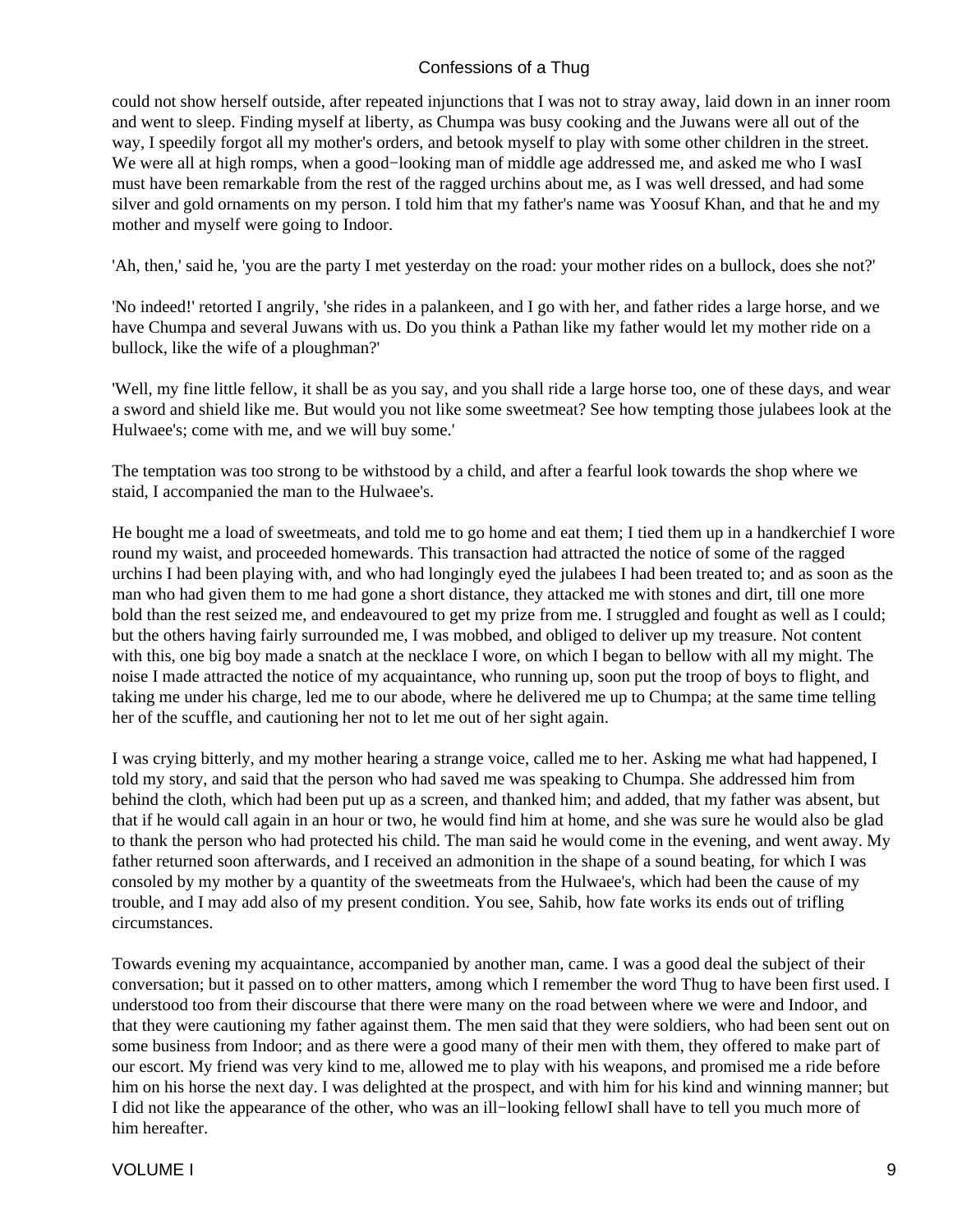We started the next morning: our two acquaintances and their men joined us at a mango−grove outside the village, where they had been encamped, and we proceeded on our journey. In this manner we travelled for two days, and my friend performed his promise of taking me up before him on his horse; he would even dismount, and lead him, allowing me to remain on the saddle; and as the animal was a quiet one, I used to enjoy my ride till the sun became hot, when I was put into the dooly with my mother. On the third day I remember my friend saying to my father, as they rode side by side,

'Yoosuf Khan, why .should you take those poor lads of yours on to Indoor with you? why not send them back from the stage we are now approaching? I and my men are ample protection to you; and as you will belong to the same service as myself, there can be no harm in your trusting yourself and family to my protection for the rest of the journey; besides, the dangerous part of the road, the jungle in which we have been for the last two days, is passed, and the country before us is open. The only fear of Thugs and thieves existed in them, and they are now far behind.'

'It is well said,' replied my father; 'I dare say the lads will be thankful to me for sparing them a part of the long march back, and they have already accompanied us some fifty or sixty coss.'

On our arrival at the stage, my father told the lads they must return, at which they were highly pleased, and on their departure about noon, I gave many kind messages to my old companions and playfellows. I remember too giving an old battered rupee to be delivered to my little sister, and of saying she was to hang it with the other charms and coins about her neck, to remind her of me. I found it again, Sahib; but, ah! under what circumstances!

At this period of his narrative, Ameer Ali seemed to shudder; a strong spasm shot through his frame, and it was some time before he spoke; at last he resumed:

Tell a servant to bring me some water, SahibI am thirsty with having spoken too much.

No, said I, you are not thirsty, but you shall have the water.

It was brought, but he scarcely tasted itthe shudder again passed through him. He got up and walked across the room, his irons clanking as he moved. It was horrible to see the workings of his face. At last he said, Sahib, this is weakness. I could not conceal it; I little thought I should have been thus moved at so early a period of my story; but recollections crowded on me so fast, that I felt confused, and very sick. It is over now I will proceed.

Do so, said I.

The Juwans had been gone some hours, and it was now evening. My friend came to our abode, and told my father that the next were two short stages, and if he liked they might be made in one, as it would shorten the distance to Indoor; but that we should be obliged to start very early, long before daylight, and that the bearers who carried the dooly could easily be persuaded to make the march by promise of a sheep, which the Potail of the village he proposed going to would supply free of cost, as he was a friend of his. My father seemed to be rather indignant at the idea of his taking a sheep for nothing, and said that he had plenty of money, not only to pay for a sheep, but to give them a present if they carried us quickly.

'Well,' said my friend, 'so much the better, for we Sipahees have rarely much about us but our arms.'

'True,' returned my father; 'but you know that I have sold all my property at my village, and have brought the money to aid me in our service. Indeed, it is a good round sum.'

And my father chuckled at the idea.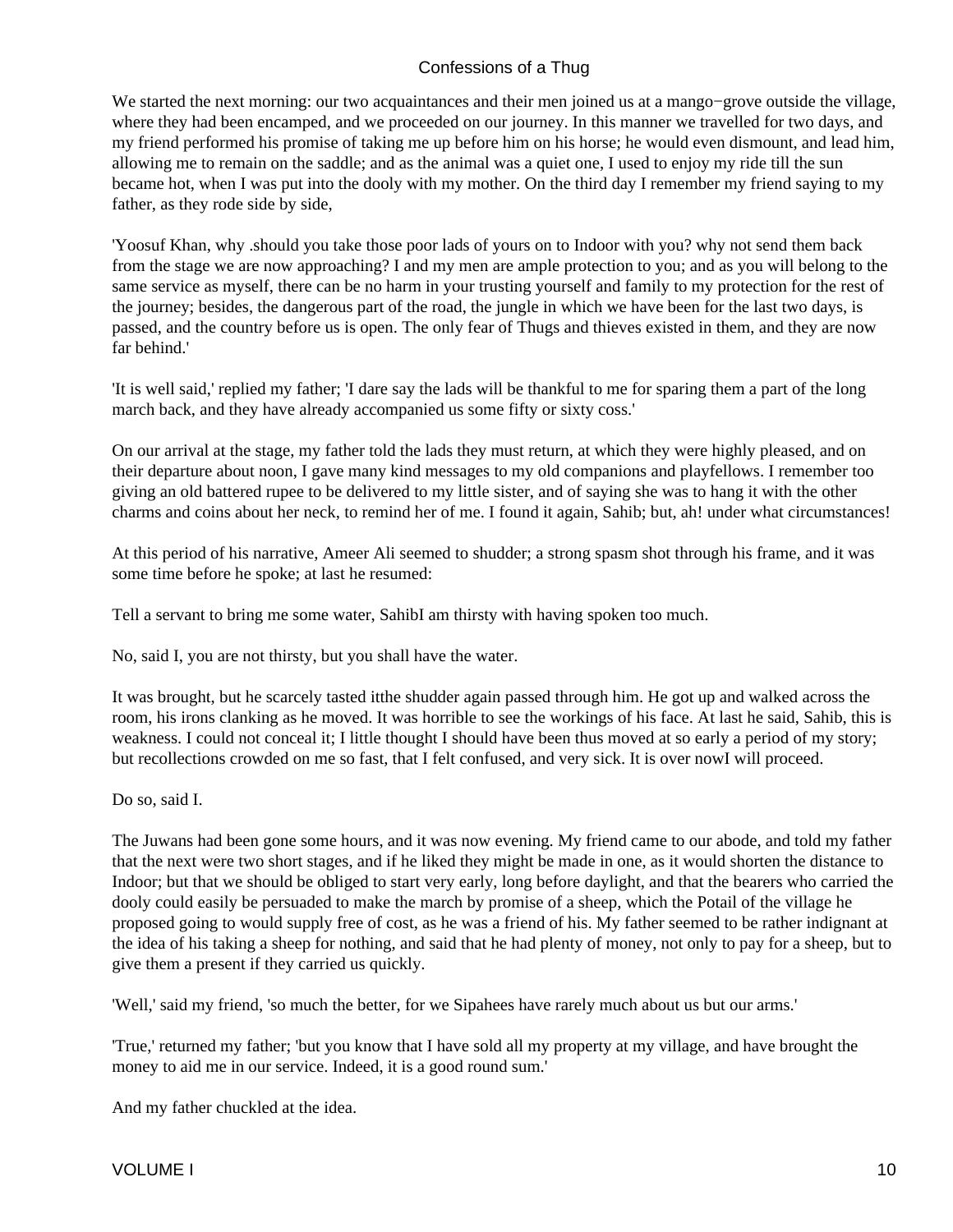'What! have you a thousand rupees?' I asked, my ideas of wealth going no further.

'And what if it should be more?' said he, and the matter dropped; but even now I think I can remember that my friend exchanged significant glances with his companion.

It was then arranged that we should start with the rising of the moon, about the middle of the night.

We were roused from our sleep at the hour proposed; and after the men had had a pipe all round, we set off. I was in the dooly with my mother. The moon had risen; but, as well as I can remember, there was but little light, and a slight rain falling, which obliged us to travel very slow. After we had proceeded a few coss, the bearers of the dooly put it down, saying that they could not get on in the dark and the mud, and proposed to wait till daylight. My father had a violent altercation with them; and as I was now wide awake, and it had ceased to rain, I begged to be taken out of the dooly, and allowed to ride with my friend. He did not assent as readily as usual; yet he took me up when the bearers had been scolded into going on. I remarked to him that some of the soldiers, as I thought them, were absent. My remark attracted my father's notice to the circumstance, and he asked our companion where they were. He replied carelessly, that they were gone on in advance, as we had travelled as yet so slowly, and that we should soon overtake them.

We proceeded. We came at last to the deep bed of a river, on the sides of which there was some thick jungle, when my friend dismounted, as he said to drink water, and told me the horse would carry me over safely. I guided him on as well as I could; but before I had got well across the stream, I heard a cry, and the noise as if of a sudden scuffle. It alarmed me; and in looking back to see from whence it proceeded, I lost my balance on the horse, and fell heavily on the stones in the bed of the river, which cut my forehead severely. I bear the mark now.

I lay for a short time, and raising myself up, saw all the men, who I thought were far on before us, engaged in plundering the dooly. I now began to scream with all my might. One of them ran up to me, and I saw it was the ill−looking one I have before mentioned. 'Ah! we have forgotten you, you little devil,' cried he; and throwing a handkerchief round my neck, he nearly choked me. Another man came up hastily, it was my friend. 'He must not be touched,' he cried angrily to the other, and seized his hands; they had a violent quarrel, and drew their swords. I can remember no more; for I was so much frightened that I lost all consciousness, and, as I suppose, fainted.

I was recovered by some water being forced into my mouth; and the first objects which met my eyes were the bodies of my father and mother, with those of Chumpa and the palankeen−bearers, all lying confusedly on the ground. I cannot remember what my feelings were, but they must have been horrible. I only recollect throwing myself on my dead mother, whose face appeared dreadfully distorted, and again relapsing into insensibility. Even after the lapse of thirty−five years, the hideous appearance of my mother's face, and particularly of her eyes, comes to my recollection; but I need not describe it, Sahib; she had been strangled! She, my father, and the whole party had come to a miserable and untimely end! I heard a narrative of the particulars of the event, many years afterwards, from an old Thug; and I will relate them in their proper place.

When I recovered my consciousness, I found myself once more before my friend who had saved my life. He supported and almost carried me in his arms, and I perceived that we were no longer on the road. We were rapidly traversing the jungle, which extended as far as I could see in every direction; but the pain of my neck was so great, that I could scarcely hold up my head. My eyes seemed to be distended and bursting, and were also very painful. With my consciousness, the remembrance of the whole scene came to my recollection, and again I fell into insensibility. I recovered and relapsed in this manner several times during this journey; but it was only momentary, only sufficient to allow me to observe that we still held on at a rapid pace, as the men on foot were between running and walking. At last we stopped, and it was now broad daylight; indeed, the sun had risen. I was taken off the horse by one of the men, and laid under a tree on a cloth spread on the ground, and after some time my friend came to me. Desolate as I was, I could not help feeling that he must have had some concern in the death of my parents; and in my childish anger I bitterly reproached him, and bid him kill me. He tried to console me;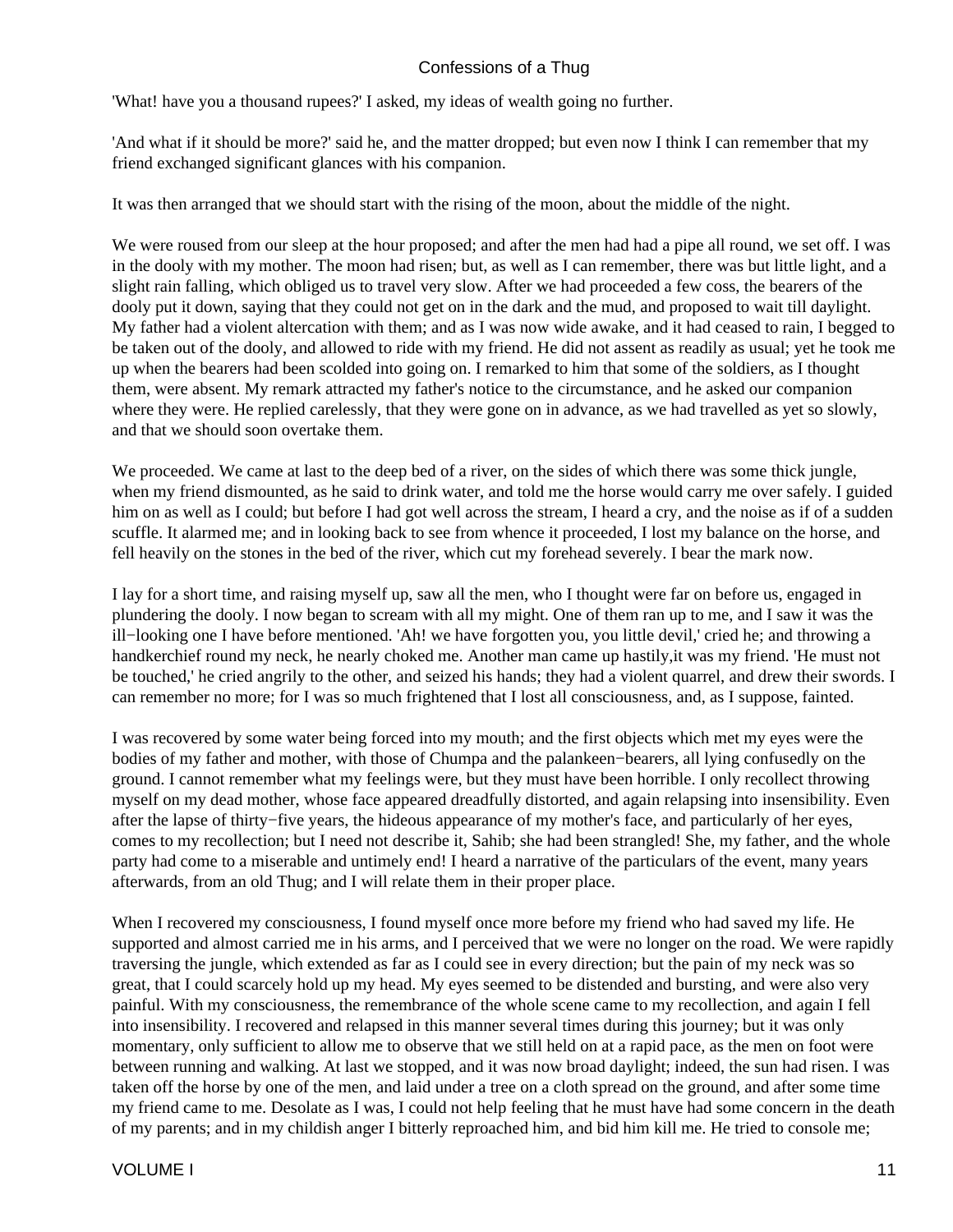but the more he endeavoured, the more I persisted that he should put me to death. I was in dreadful pain; my neck and eyes ached insufferably. I heaped all the abuse I could think of upon him, and the noise I made attracted the notice of the ill−looking man, whose name was Gunesha.

'What is that brat saying? Are you too turned woman?' cried he fiercely, addressing the other, whose name was Ismail, 'that you do not put the cloth about his neck, and quiet him at onceLet me do it, if you are afraid.'

And he approached me. I was reckless, and poured forth a torrent of vile abuse, and spat at him. He untied his waistband, and was about to put an end to me, when Ismail again interfered, and saved me; they had again a violent quarrel, but he succeeded in carrying me off to some little distance to another tree, where some of the band were preparing to cook their victuals; and setting me down among them, bidding them take care of me, he went away. The men tried to make me speak, but I was sullen, and would not; the pain of my neck and eyes seemed to increase, and I began to cry bitterly. I lay in this manner for some hours I suppose; and at last, completely tired out, fell asleep. I woke towards evening; and when Ismail saw me sit up, he came to me, soothed and caressed me, saying that I should henceforth be his child; and that it was not he, but others, who had murdered my parents. I remember begging him to do something for my neck, which was swelled and still very painful. He examined it, and seemed to be struck with the narrow escape I had had of my life.

He rubbed my neck with oil, and afterwards put upon it a warm plaster of leaves, which relieved it greatly, and I felt easier for its application. He remained with me; and some of the other men, sitting down by us, began to sing and play to amuse me. I was given some milk and rice to eat in the evening; but before it was time to sleep, Ismail brought me some sherbet of sugar and water, which he said would make me sleep. I suppose there was opium in it, for I remember nothing till the next morning, when I found myself in his arms on horseback, and knew that we were again travelling.

I pass over the journey, as I remember nothing of it, except that Gunesha was no longer with us, which I was very glad of; for I hated him, and could not bear his presence. Even in after years, Sahib, though we have been engaged together in Thuggee, I always bore a deep−rooted aversion to him, which never changed to the last.

Ismail and seven men were all that remained of the band; and we proceeded, by long and fatiguing marches, to a village in which he said he resided, and where I was to be given up to the care of his wife. We arrived at last, and I was introduced to a good−looking young woman as a child of a relation, whom he had long ago adopted as a son, and had now brought home to her: in fine, I was formally adopted by them as their own, and my sufferings were speedily forgotten.

# **CHAPTER II**

<span id="page-14-0"></span>In which it will appear that Ameer Ali's curiosity is violently excited

I must have been at this time about five years old. It will strike you perhaps as strange, Sahib, that I should remember so many particulars of the event I have described; but when I was imprisoned some years ago at Dehlie, I used to endeavour, in my solitude, to recollect and arrange the past adventures of my life, one circumstance led me to the remembrance of another For in solitude, if the mind seeks the occupation, it readily takes up the clue to past events, however distant, and thought brings them one by one before the imagination, as vividly fresh as the occurrences of yesterdayand from an old Thug's adventures, which I heard during that imprisonment, I found my memory to serve me well. I was in possession of the whole of the facts, as I have related them to you, and I have only perhaps supplied the minor points from my own mind. I particularly recollect the scene with Gunesha, which he has since related to me, and told me, that such was his rage at the abuse I poured on him, that had it not been for the dread of Ismail's vengeance, and of his power, he would have sacrificed me in his fury.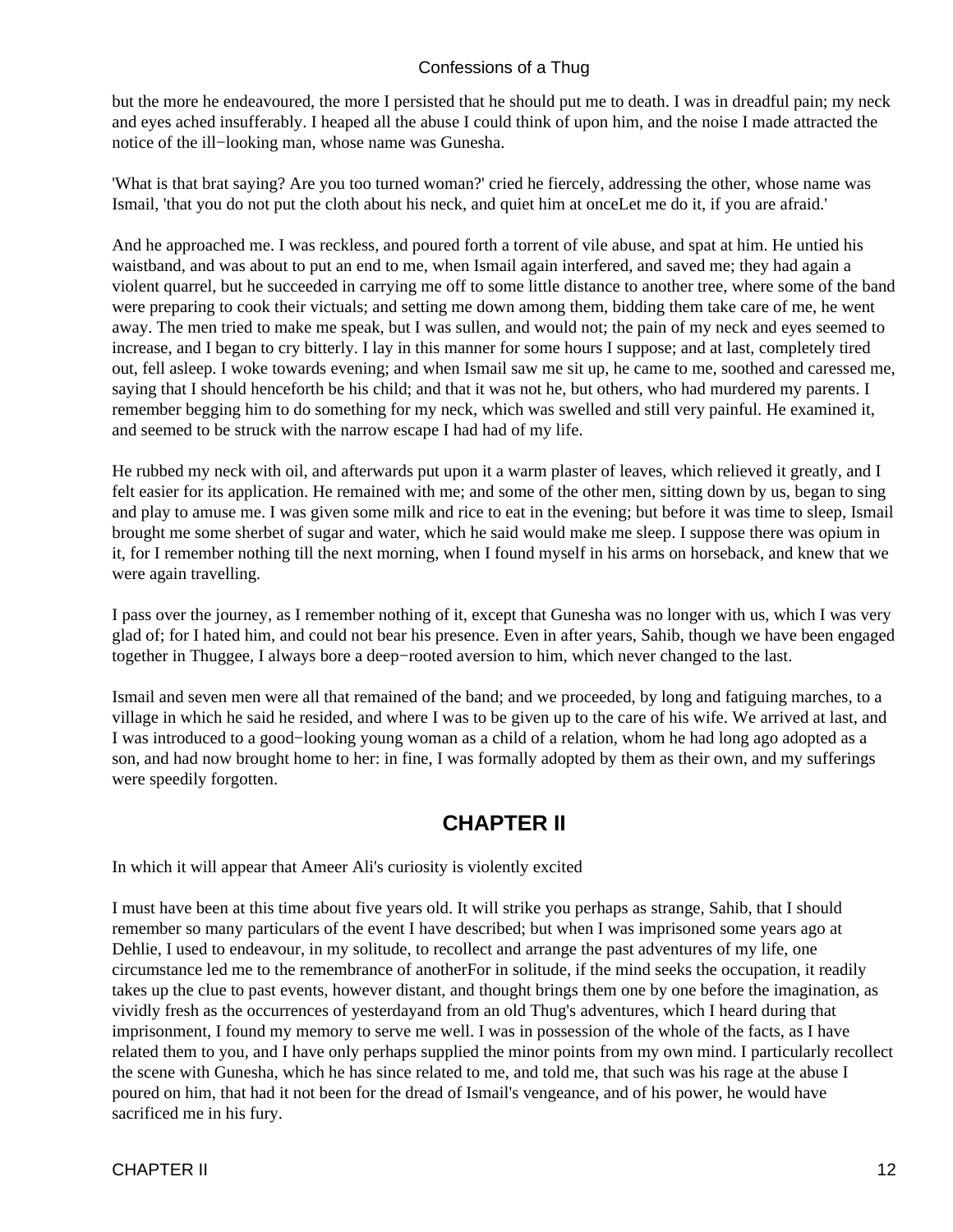But to return to my story, if you are not tired of it.

No indeed, said I; I am becoming more and more interested in it.

Well, resumed Ameer Ali, I was kindly nursed and tended by Ismail and his wife. The curiosity of the villagers was a good deal excited by my appearance, and I have since suspected Ismail thought I might one day reveal what I knew of my origin; and for this reason I was never allowed out of his or his wife's sight. I must then however have speedily forgotten all about it, or at least have retained so confused and indistinct a recollection of the circumstances, that had I endeavoured to relate them to any one, I could not have made them intelligible, and should have been disregarded.

Ismail, in his village, carried on the trade of a cloth merchant, at least when he was at home. He daily sat in his shop, with different kinds of cloths before him for sale; but it was plain, even to me, to see that he was restless and uneasy. He would very often be absent for days together, without his family knowing where he had gone; and he would suddenly return with large quantities of cloth and other goods, which were always exposed for sale. I continued to be the object of his greatest care, and I reciprocated his affection, for indeed I was more kindly treated by him than I ever had been by my father, who was a proud and ill−tempered man. My new mother too, never gave me reason to be displeased with her; for having no child of her own, I was her pet, and she lavished on me all the means in her power. I was always well−dressed, and had every indulgence that a child could wish for.

I was about nine years old, I think, when my kind protectress died of a fever while Ismail was on one of his excursions, and I was taken by a neighbour to his house, until he returned. I shall never forget his despair when he found his home desolate. Young as I was, I could do but little to console him; but he used to go and deck her tomb with flowers every Friday, and bitter were his lamentations over her grave.

Poor Miriam! for that was her name it was well for you that you died; had you lived, what would now have been your condition! As the wife of a noted Thug, your reputation would have been blasted, and you would have become an outcast!

Sahib! she never knew what Ismail was. He was to her a man in prosperous circumstances. She had everything she could desire, and not a want remained unsatisfied; and so deeply and well laid were his plans, that she would never have known, till the day of his capture, that she was the wife of a professed murderer!

I pass over the next four or five years of my life, as I can remember no incident in them worth relating. Ismail, soon after the death of his wife, removed from the village where he had hitherto resided, and took up his abode in the town of Murnae, which was then in Scindia's possession, and I was put to school with an old man, who taught me to read and write Persian.

As I grew older, I observed that Ismail used, very frequently, to have a number of men at his house by night, and I was naturally curious to know who they were, and why they assembled. One evening that I knew they were expected, I feigned to lie down and go to sleep as usual; but when they had all come, I got up cautiously, and hid myself behind a Purdah or screen at the further end of the room where they sat. After they had eaten what was prepared for them, they all drew together, and began conversing in a language I only partially understood, and I thought this strange, as I knew Hindoostanee and the common dialect myself, having picked up the latter by associating with the boys of the town. By and bye, Ismail went to a closet very near where I lay, and his movement alarmed me greatly, as I was fearful of being discovered; he took from it a box, which he placed in the circle, and opened it. Rich as I had always thought him, I had no idea of the wealth it contained; there were quantities of gold and silver ornaments of all kinds, with strings of pearls and other valuables; they seemed all parcelled out into lots, as equally as possible, and to each man he gave one, reserving a considerable share for himself.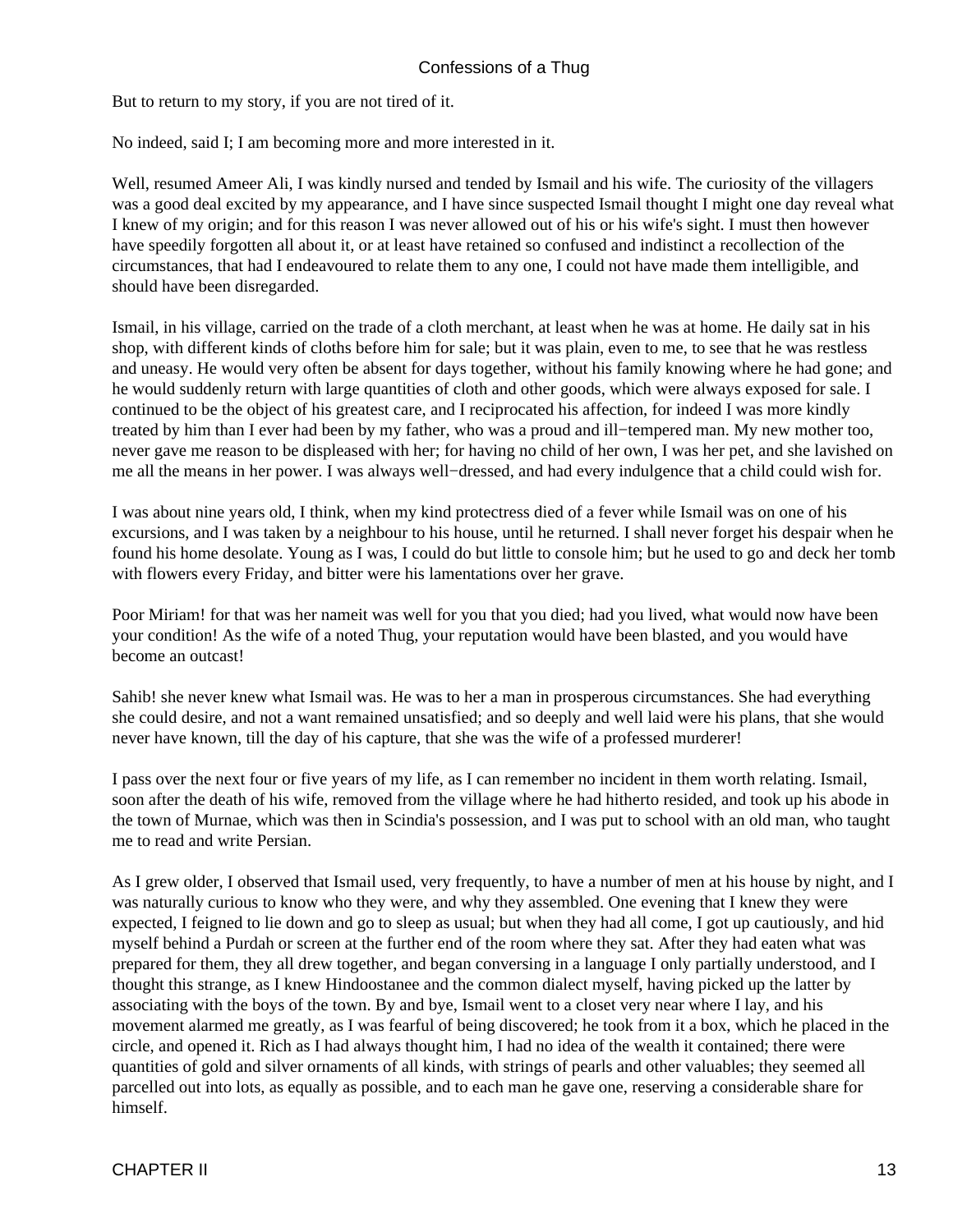At last they began to speak in Hindoostanee, a language I understood. One of them, an elderly man with a venerable beard, said to Ismail,

'What do you intend doing with Ameer? He is almost a young man; and if he is to be one of us, it is high time he should be taught what to do. It is very dangerous to have him about the house; he might discover something, and be off before you knew anything of the matter.'

'Oh, I have no fear of him,' said Ismail; 'he is too fond of me; besides, he has no other protector in the world but myself. He was the son of \*\*\*\*\*'

And here the conversation was carried on by Ismail again in the language I did not understand.

'It does not matter,' said another man, whose name was Hoosein, and who I knew very well, as he was employed by Ismail, to all appearance, as an agent for selling his cloth; 'the lad is a smart active fellow, and a great deal too knowing for you to let him go about everywhere with so little restraint; he will find out all one of these days, if he is not fairly brought among us. Besides, he is old enough to be of use in many ways, and he ought to be instructed in our profession, if he be ever to learn; depend upon it, the sooner he eats the Goor, the more relish he will have for it. I brought up a lad myself; and when once he got his hand in, he was a perfect tiger at the work, and became so expert, that our oldest hands could hardly compete with him.'

'Well,' said Ismail, 'I believe you are right, and I foretell great doings from this boy. He is brave and stout beyond his years, and there are but few who can excel him in his Qusrut, which I have taught him ever since he was a child; but he is of so kind and gentle a disposition, that I do not know how to break the matter to him. I almost fear he will never consent.'

'Pooh!' said a third man, whom I had never seen before; 'these very kind−hearted boys are the best we could have; they are the more easily led and won over, and one has more dependence upon them. Put the matter in the proper light; talk to him of the glory of the business, and of our surety of Heaven. Describe to him all about the Houris which our blessed prophet, may his name be honoured! has promised us, and tell him too of the heaven of Indur, all of which you know we are sure of; the one by our faith as Moslims, and the other by our profession. He will soon be won over, I am certain.'

'I think,' said Ismail, 'you have hit on the right way; the lad goes to the old foolish Moola of the Mosque whenever he can get a moment's leisure, who has so filled his head with stories about Paradise, which he reads to him out of the blessed Koran, that he is at times half beside himself, and this is the only point on which he is assailable. I will talk him over, and have no doubt he will soon belong to us.'

'The sooner the better,' said Hoosein, laughing; 'I like to see the first attempt of a beginner: he always looks so confoundedly innocent when the cloth is put into his hand, and he is told'

'Silence!' cried the old man: 'suppose he was now to hear you, (and you were going on with a relation of the whole matter,) he might take a different view of the subject, and be off, as I said before.'

'No; there is no fear of that,' said Ismail: 'but are you not tired with your march? remember, we have far to travel tomorrow, and, by Alia! it is for some good too.'

'Ay!' said all, getting up; 'let us go to sleep; it is too hot to rest here; we shall be cooler in the open air,' and they left the room.

You may believe, Sahib, that my curiosity was at the highest pitch: who was Ismail? who were the rest? what was it I was to know, or to be taught? my mind was in a whirl. I could not sleep that night; I never closed my eyes; I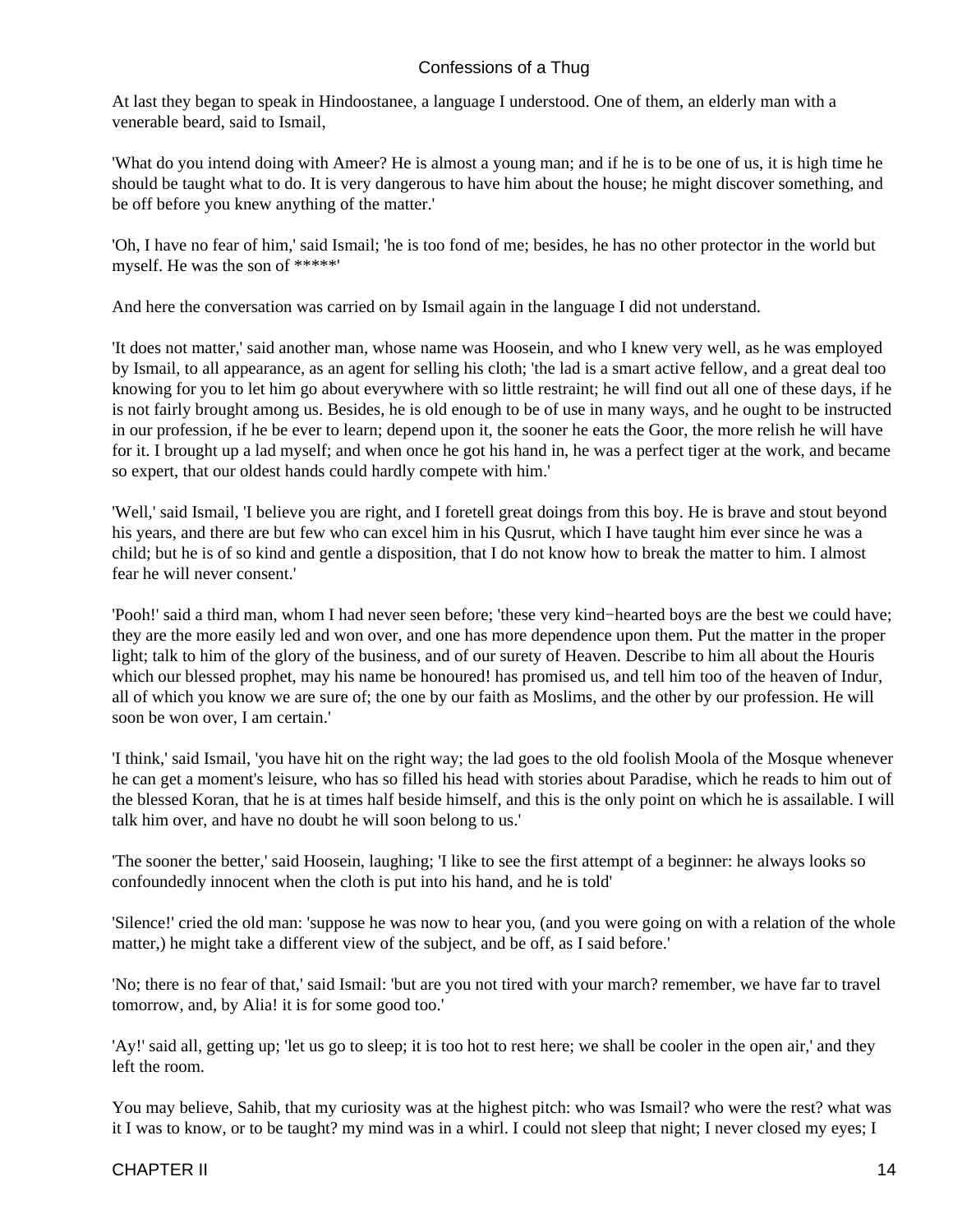seemed to be in a fever, so intense was my curiosity, and, I may say, my desire to know everything, and to become a partner with Ismail in whatever he was. Hitherto I had been looked upon, treated as a child; now that was to be cast aside. I was, like a snake, to throw off my old skin, and to appear in a new and brighter form. Who could my parents be? I had gathered enough from the conversation, that Ismail was not my father, and I taxed my memory to recollect such portions of my previous existence as might throw some light on the subject; but all was dark within me. I could remember nothing but poor Miriam, my mother as I had used to call her; beyond this, though hard did I endeavour, I could recollect nothing. It was only in after times, as I have told you, and during a long imprisonment of twelve years, that my memory aided me.

The old Moola of the Mosque had hitherto appeared in my eyes the most learned of men; he had stored my mind with passages from the Koran, which had made me an enthusiast. When he spoke to me of the glories of heaven, of the thousands of Houris who would be at the command of every true believer, described their beautiful forms, their eyes like sapphires, their teeth of pearls, their lips like rubies, and their breath like the perfume of musk; the palaces of jewels, and the fountain of immortality and never−ending youth;I believed that I was destined to enjoy all. They had inflamed my imagination; and as I used to repeat them to Ismail, he too appeared as delighted as I was, and used to regret that he had never studied the blessed book, that he might enjoy its beautiful descriptions; yet the Moola was called a fool by Hoosein, and I understood from him that theirs was a higher calling, their rewards more splendid than even those of the Moslim! What could they be? I burned to know; and resolved, that if Ismail did not break the matter to me, I would, of my own accord, lead him to the subject.

I said, I think, that my eyes never closed that night; when I rose in the morning, I found that Ismail and the others were gone. He did not return for some days. This was nothing uncommon, certainly; but his proceedings had become mysterious to me for a long time before, and I could not help connecting his frequent and long absences with his true profession, whatever that might be. He could not be *only* a cloth merchant: there was nothing in that plodding business to hold out to him or to me the splendid hopes which Hoosein and the rest evidently entertained, and with which I had no doubt he was familiar. It must be something beyond this, which I could not compass; and to see whether I could get any clue to it, I betook myself to the old Moola.

Azeezoola, for that was his name, received me with his usual kind ness, but remarked that I must be ill, as my face, he said, was full of anxiety, and as though I was suffering from fever. I said I had had ague, but that I was better, and that it would soon pass from me. I took my usual lessons in the forms, positions, and words of a Mahomedan's daily prayers; and when these were ended, I begged him to open the Koran, and explain again to me my favourite passages. The old man put on his spectacles, and rocking himself to and fro, read to me passage by passage of the book in Arabic, explaining the meaning to me as he read. It was the same I had heard often before; and when he had finished, I asked him whether there were not other portions of the book which he had concealed from me.

'No, my son,' said he; 'I have concealed from you nothing. My knowledge of this blessed book is indeed very limited; but oh! that you could have seen and heard the commentaries which my revered preceptor, peace be to his memory! had written upon it. In them, so deep was his knowledge, that every sentence of some chapters, in which the true meaning is purposely hidden from the uninspired, formed a separate treatise; nay, in some passages every word, and indeed every letter, was commented upon. But he is gone, and is now enjoying the delights of the paradise I have revealed to you. All I can do is to read to you, and I will do it again and again, till you have by heart the parts which most interest you, and which are the cream of the book.'

'But,' said I, 'have you never heard of anything beyond what you have told me, in all your long experience? You are surely concealing something from me, which you fear to tell me on account of my youth.'

'No, indeed,' said the old man; 'it is true that some professors of our religion, Sofees and others, whose creeds are accursed, have from time to time promulgated heterodox doctrines, which are plausible enough, and entrap the unwary; but they lead to ultimate perdition, and I think you are now too well grounded in your belief to be led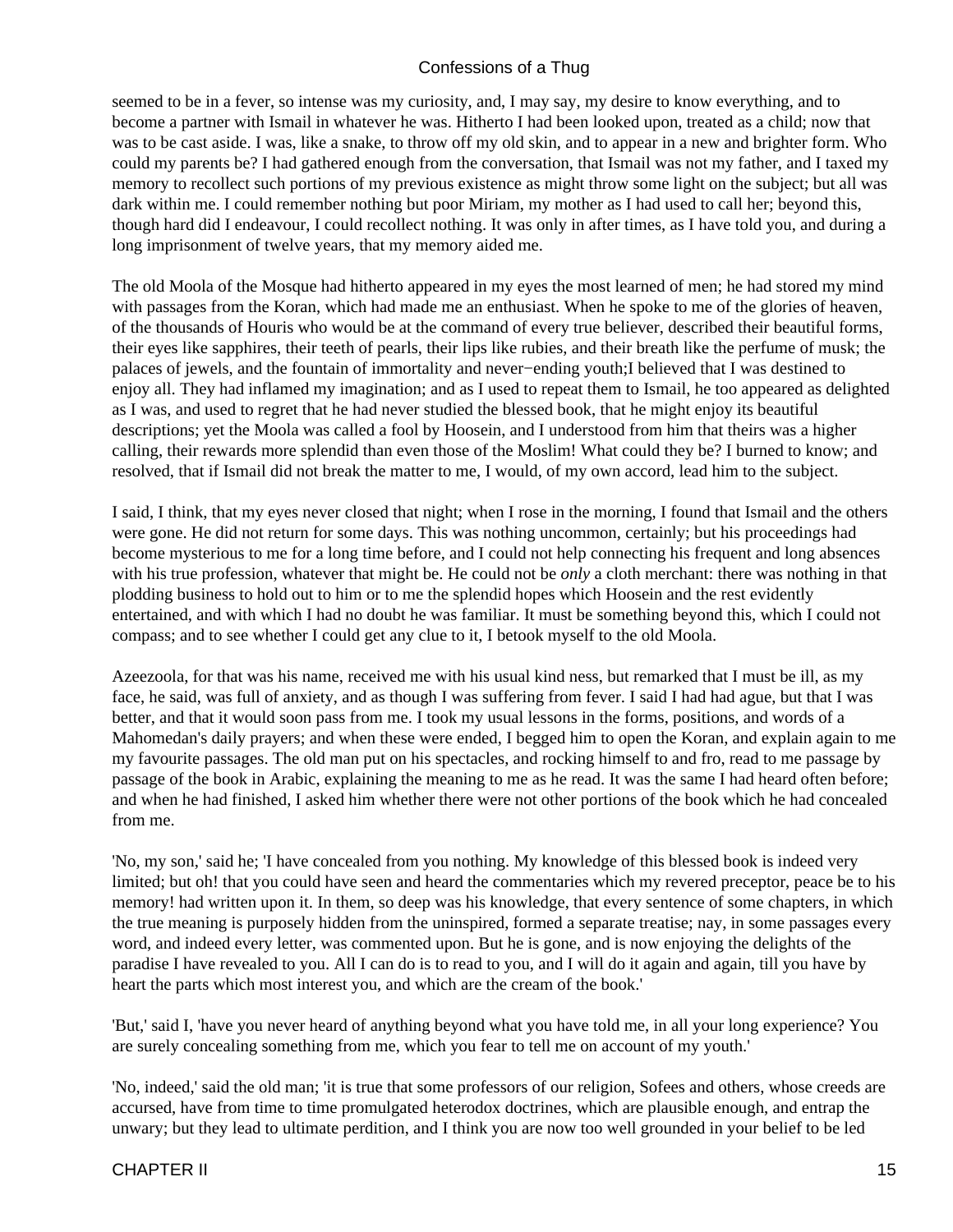away by them, young as you are.'

'Thanks to your kindness, I am,' said I, 'and it was only to try whether I had more to learn, that I have now questioned you as I have;' for I saw he either could not, or would not reveal to me more. 'But tell me, father, what profession ought I to adopt to carry your wise instructions into the best effect?'

'Become a Moola,' said he; 'you will have to undergo much painful study, but in the course of time this obstacle will be overcome; and depend upon it, there is no station or profession so acceptable to God as that of one of his ministers. I will instruct you in the rudiments of Arabic, and your father when he sees your mind bent upon it will not oppose you; nay, he will send you to Dehlie to complete the education I shall have begun.'

'Well, I will think of it,' said I. But it was very far from my intention to become a Moola. I could not disguise from myself that Azeeloola was miserably poor, and was dependent upon contributions he with difficulty collected for his maintenance. Besides, Ismail was not a Moola, nor Hoosein, nor any of their set; and I must become one of them, be they what they might, before my mind could be at rest. I went no more to him. I had got from him his little store of knowledge, and if once I had broken the subject of my future life to him, I should only be subjected to continual arguments in support of his views of what would tend to my benefit; and as I did not like them, I thought it better to stay away.

Would to God I had become a Moola! Anything would be preferable to my state at present, which must now for ever remain as it is. It is my Fate however, and I ought not to murmur at the decrees of Providence. If it had not been written, would my father have been murdered? If it had not been written, should I have ever become a Thug? Assuredly not! Who can oppose Fate? Who can avert its decrees? Yet would you not, Sahib, release me, and provide for me, if after many years you found me faithful?

Never! said I; you Thugs are too dangerous ever to be let loose again upon the world; your fingers would itch to strangle the first man you met, and before long we should hear of Ameer Ali Jemadar, with a gang of forty or fifty fellows, who would give us infinite trouble to catch. Would it not be so?

I believe you are right, said Ameer Ali laughing: in spite of my remorse at times, the opportunities would be too tempting for me to let them pass. And you know I have eaten the Goor, and cannot change. I am better as I am, for if you caught me again you would hang me.

I have not the least doubt we should, Ameer Ali: but go on with your story; you will forget what your train of thought was, if you digress in this manner. He resumed.

Nearly a month elapsed, and after this weary time to me, Ismail returned, accompanied by Hoosein. My father, for so I shall call him, remarked a change in my appearance, which I accounted for as I had done to the Moola, and he seemed satisfied. But was I? Oh, no! I was consumed by my burning curiosity to know all that was hidden from me. I could not sleep at nights, and became sullen, and oppressed with thoughts which led me to no conclusions. At one time I had formed the determination to leave my father, and seek my fortune; and had actually packed up a few of my clothes, and a little money I had, and resolved to leave the town in the night, little caring where my fate should lead me; but when the time came, the sense of my desolation so pressed upon me, that I abandoned the idea, and remained. I trusted to time for clearing up the mystery that hung over me, but at the same time determined that I would be more watchful over my father and his companions than I had ever been before. And many were the resolutions I made to speak to him on the subject nearest my heart; yet even when opportunities occurred, I could not bring myself to the task. It was not that I was timidnaturally I was braveit was a mysterious consciousness that I should hear something (whenever I should hear it) that was strange, nay, fearful, that deterred me; but why this feeling should have so possessed me I cannot now tell, yet so it was.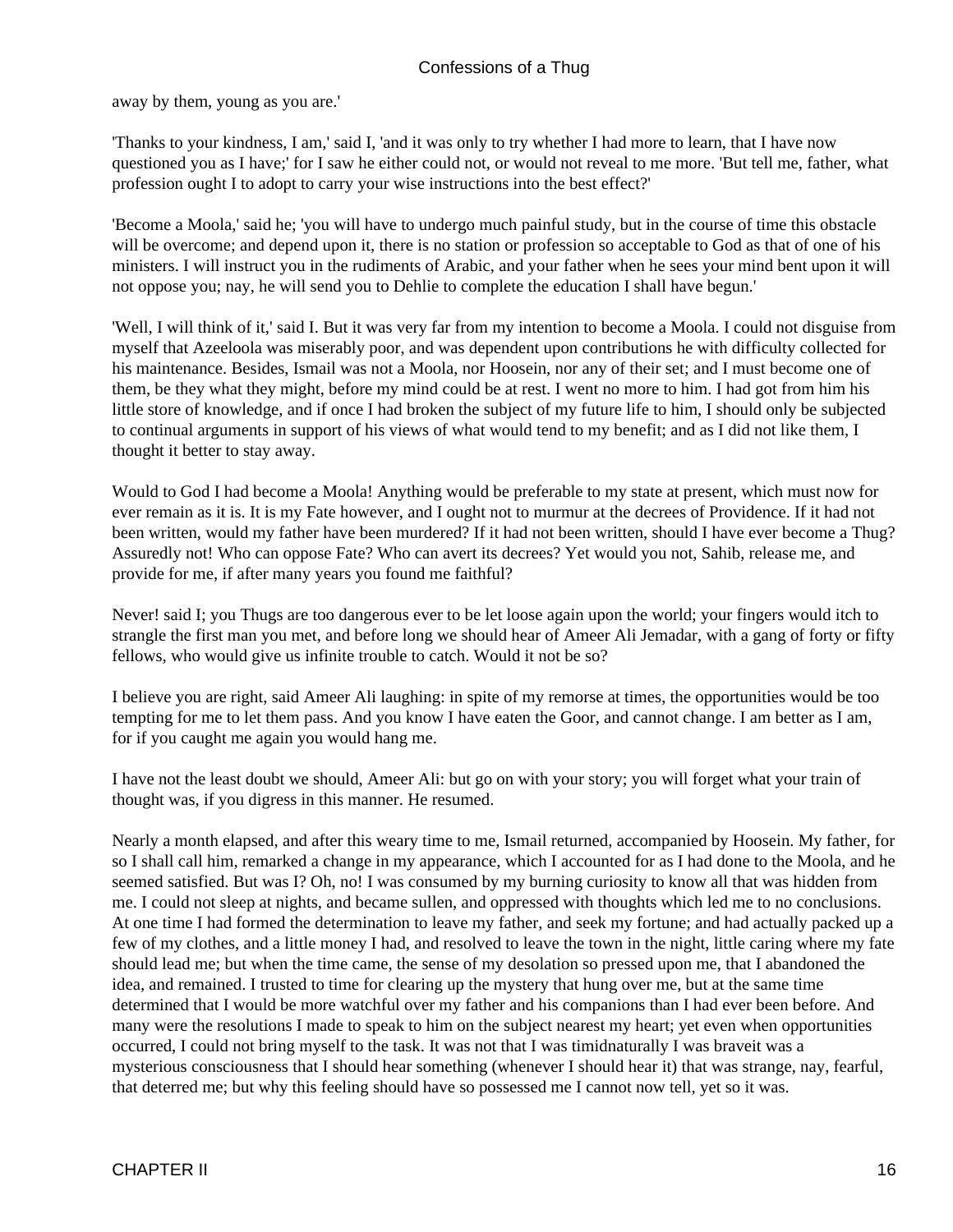One evening, Ismail sent for me to his sleeping room. I had been rarely admitted to it, and my heart beat fearfully, with a presentiment that I was upon the crisis of my fate. Ismail too seemed to me to be disturbed; he bade me sit down, and we sat silently for some time gazing on one another; there was only one small oil light burning in a recess of the wall, which made the apartment very gloomy, and this trifling circumstance contributed still more to increase the morbid feeling within me. I believe I almost gasped for breath; I could bear it no longer. I arose, threw myself at his feet, and burst into a passionate fit of weeping.

'Why, Ameer, my child, my son,' said he kindly and caressingly, 'what is this? what has troubled you? has some fair one bewitched you? have you got into any difficulty while I have been away? tell me, my boy; you know you have no one in the world so fond of you as your father, and, alas! you have now no mother.'

When my feelings gave me power of utterance, fearfully I repeated to him what I had heard from him and the rest, on the memorable night I have before related. When I had finished, I rose up, and with a throbbing heart said, 'I have erred, my father; my curiosity, a boy's curiosity, overcame me, but since then my feelings have changed, why I know not; I am no longer a boy, for I feel that I can do anything, and only implore you to put me to the proof;'and I folded my hands on my breast, and stood silently. He was evidently much moved; dusk as it was, I could see his face working with emotions, and under expressions new to me.

At last he broke the silence, which had become to me insupportable: 'My son,' he said, 'you know more than I had ever intended you should. I have now no alternative but to make you such as I am myself, and my knowledge of your character leads me to anticipate much from you.'

'Trust me, only trust me!' I passionately exclaimed; 'you shall never have cause to regret it!'

'I believe you,' said he; 'and now attend well to what I shall say, for upon it your future existence depends. There can be no hesitation, no falling back on the world, when once you know all. You will have to undergo a trial which will stretch your courage to its utmost: will you go through with it? dare you to brave it?'

'I dare,' cried I, for I was reckless.

He seemed to be absorbed in thought for a few moments, and then said,

'Not to−night, but I swear to you that in three days at the farthest, I will conceal nothing from you.'

I was disappointed, yet full of hope, and he dismissed me to my repose.

Ismail performed his promise; but I can hardly describe to you, Sahib, the effect it then had on my mind: shall I endeavour to relate what his tale was? I only hesitate, as it began by his giving me a sketch of his life, which I fear would lead me from my own story yet it would interest you greatly.

I doubt not that it would, Ameer Ali, said I; and when you have finished your own adventures you can return to it.

You are right, Sahib, I will omit it at present, all except his concluding words; which, with his tale of wrong, endured and revenged, made me hate the world, and cleave to Thuggee as the only profession and brotherhood in which I could hope to find good faith existing. They were these, and they have ever been indelibly impressed on my memory.

'Thus far, my son, have I related some events of my life for your instruction, and I have little more to add. I need hardly now mention that I am a Thug, a member of that glorious profession which has been transmitted from the remotest periods, to the few selected by Alia for his unerring purposes. In it, the Hindoo and the Moslim both unite as brothers: among them bad faith is never known: a sure proof, that our calling is blessed and sanctioned by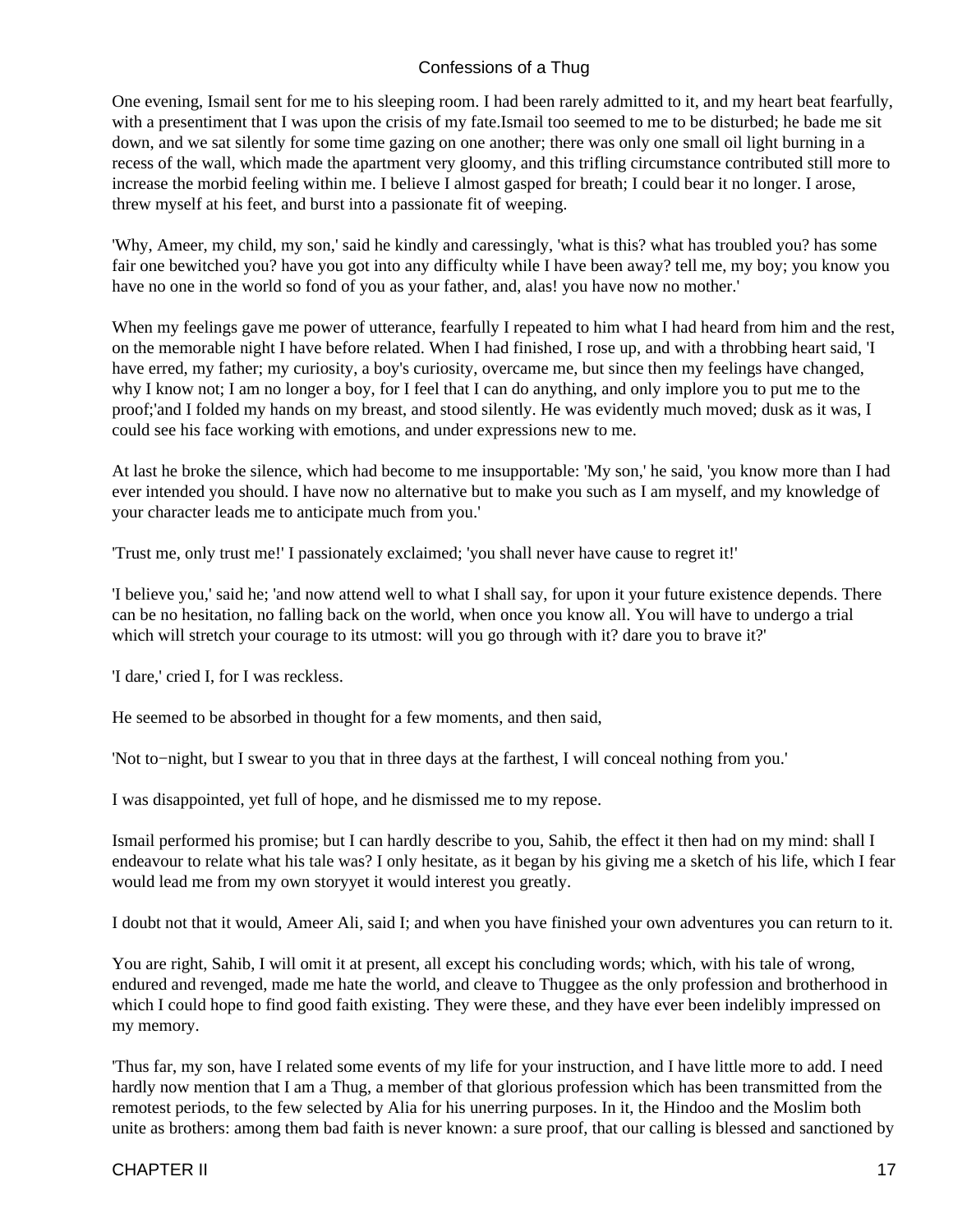the divine authority. For where on this earth, my son, will you find true faith to exist, except among us? I see none in all my dealings with the world; in it, each man is incessantly striving to outwit and deceive his neighbour: and I turn from its heartlessness to our truth, which it is refreshing to my soul to contemplate. From the lowest to the highest among us, all are animated with the same zeal; go where we will we find the same brotherhood; and though differing perhaps, in many parts, in customs and points of practice, yet their hearts are the same, and all pursue the great aim and end of Thuggee with the same spirit. Go where we will, we find homes open to us, and a welcome greeting among tribes even of whose language we of Hindostan are ignorant; yet their signs of recognition are the same as ours, and you need but to be thrown among them as I have been, to experience the truth of my assertions. Could this be without the aid of God? So clashing are human interests, and so depraved is the social state of our country, that I own no such feeling could exist without the Divine will. Some repugnance you will feel at the practice of the profession at first, but it is soon overcome, for the rewards held out are too glorious, to allow us to dwell for a moment on the means we use to attain them. Besides, it is Fate, the decree of the blessed Alia! and who can withstand it? If he leads us into the undertaking, he gives us firm and brave hearts, a determination which no opposition can overcome, and a perseverance which never yet failed to accomplish its object. Such, my son, is what I would make you; you will enter on your calling at once in a high grade, under my auspices, a grade which others spend years of exertion to attain; you will never know want, for all my wealth shall be shared with you. Be firm, be courageous, be subtle, be faithful; more you need not. These are the highest qualifications of a Thug, and those which ensure honour and respect among our fraternity, and lead to certain success and high rank. As for me, I look but to see you at the head of a band of your own, to retire, and in quiet, pass the remainder of the years allotted to me, content with hearing the praise which will be bestowed upon Ameer Ali, the daring and enterprising son of Ismail! till then I shall be your guardian and instructor.'

# **CHAPTER III**

<span id="page-20-0"></span>Falstaff. He's no swaggerer, hostess; a tame cheater he; you may stroke him as gently as a puppy greyhound. He will not swagger with a Barbary hen if her feathers turn back in any show of resistance. Henry IV, Act II, scene iv

'My father,' said I, 'you need say no more, I am yours, do as you will with me; long ere I heard this history from you, I had overheard a conversation between Hoosein, yourself, and some others, regarding me, which has caused me great unhappiness; for I feared I was not thought worthy of your confidence, and it weighed heavily upon my mind. That was in fact the cause of the sorrow and heaviness you have remarked, and I longed for an opportunity to throw open my heart to you, and to implore of you to receive me among you. I am no longer a child, and your history has opened to me new feelings which are at present too vague for me to describe; but I long to win fame as you have done, and long to become a member of the profession in which you describe true faith and brotherhood alone to exist. As yet I have seen nothing of the false world, and assuredly what you have said makes me still less inclined to follow any calling which would lead me to connexion with it. Heartless and depraved I have heard it to be from others beside yourself, and I feel as though I were chosen by Alia to win renown; it can only be gained by treading in your footsteps, and behold me ready to follow you whithersoever you will lead me. I have no friend but yourself, no acquaintance even have I ever formed among the youths of the village; for when I saw them following what their fathers had done, and what appeared to me low and pitiful pursuits, my spirit rose against them, and I have cast them off. My only friend is the old Moola, who would fain persuade me to become one like himself, and spend my days reading the Koran; but there is nothing stirring in his profession, though it is a holy one, and it consequently holds out no inducements to me, or any hope of gratifying the thirst for active employment which is consuming me. I have wished to become a soldier, and to enter one of the bands in the service of Sindea to fight against the unbelieving Feringhees; but this too has passed away, and now I desire nothing but to become a Thug, and follow you, my father, through the world. I will not disappoint you; my thirst for fame is too ardent, for anything but death to quench it.'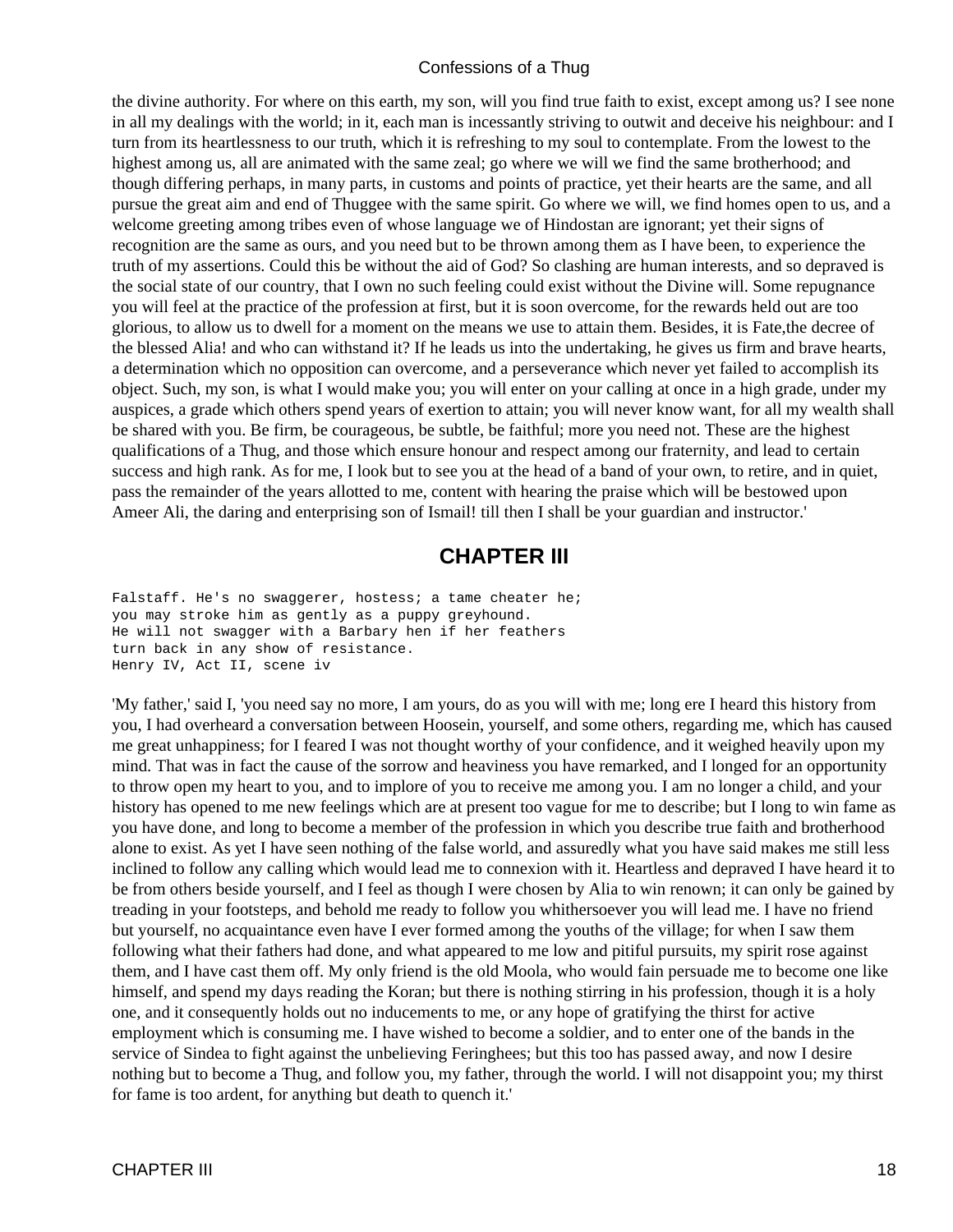'May God keep it far from you,' said Ismail with feeling: 'you are the only solace to a life which has now no enjoyment but what is produced by the development of your thoughts and actions. I know, my son, you will not disappoint me. You see the state of prosperity I am blessed with, but you little know the power I have; my authority is owned by every Thug in this part of Hindostan, and a week's notice would see a band of a thousand men ready to obey any order I should give them. This will be proved to you in a few days, at the festival of the Dasera; we shall all assemble, at least as many as will be requisite for the opening operations of the year, which will be undertaken on a scale of unusual greatness, for we have determined to take advantage of the confusion at present produced by the wars of Holkar and Sindea with the Feringhees, we anticipate much work and a stirring season, and the men are impatient for employment, after a long period of inactivity. I will take you to Sheopoor, which we have decided on as our place of meeting, as the zemindar is friendly to us and assists us in many ways. I will introduce you to my associates, and you will be initiated as a Thug in the usual manner.'

Thus, Sahib, our conversation ended: the night had passed in its relation, and I went to rest a different being from what I had been for many days before. I rose, and found all my former energy and spirit had returned to me; and whereas a few days before I went about like a love−sick maiden, I now held up my head, threw out my chest, and felt a man. It was true I was still a boy, I was only eighteen years old, but I did not suffer my thoughts to dwell upon this; a few years, thought I, and, Inshalla! I shall be somebody. To prove to you, Sahib, the excitement that possessed me, I shall relate to you the following circumstance. I might have joined in the action before, but never should have dreamed of doing the deed of daring I then did, in the presence too of men who were soldiers by profession, but who hung back at the moment of danger.

It happened, a day or two after the conversation with my father which I have related, that a tigress with a cub came into a small tract of jungle which lay near our village; the first day she was seen she killed a shepherd, the second day another man who had gone to look for his body, and the third she grievously wounded the Potail of the village, a man who was held in universal estimation, and he died during the night. A general meeting of the villagers was held at the place set apart for deliberations, and it was determined that all the active men should proceed in a body and attack the beast in her lair. The next morning we all assembled before daybreak. There was one man, a huge large−whiskered and bearded Pathan, who volunteered to be our leader; he was literally hardly able to move for the weapons he had about him. Two swords were in his belt, which also contained an assortment of daggers of various sizes and shapes; a long straight two−edged sword hung over his left shoulder, the point of which nearly touched the ground; he had also a shield across his back, and in his right hand a matchlock with the match lighted. He addressed my father as we came up.

'Salaam aleikoom! Ismail Sahib,' said he, 'is a quiet person like you coming out with us, and the Sahib zadah too?'

'Yes, Khan,' replied my father, 'it is incumbent on all good men to do their utmost in a case of need like this; who knows, if the brute is not killed, but that some one else may become food for it?'

'Inshalla!' said the Khan, twisting up his mustachios, and surveying himself, 'we have determined that the brute dies today. Many a tiger has fallen from a shot from my good gun, and what is this brute that it should escape? May its sister be defiled; the only fear is, that it will not stand to allow us to prove that we are men, and not dogs before it.'

'As to that,' said my father, 'we must take our chance; but say, Khan, how will you move with all those weapons about you? why, you could not run away were she to rush out.'

'Run away!' cried the Khan; 'are our beards to be defiled by a brute? what are you thinking on this morning to suppose that Dildar Khan ever turned from anything in his life? Only let it come out, I say, and you will see what use the weapons will be! Trust to me single−handed to finish it: first I shall shoot it with my matchlock; it will be wounded; then I shall advance on it thus,' said he, drawing the long sword and flourishing it, at the same time twirling round and round, and leaping in every possible direction.

#### CHAPTER III 1999 - 1999 - 1999 - 1999 - 1999 - 1999 - 1999 - 1999 - 1999 - 1999 - 1999 - 1999 - 199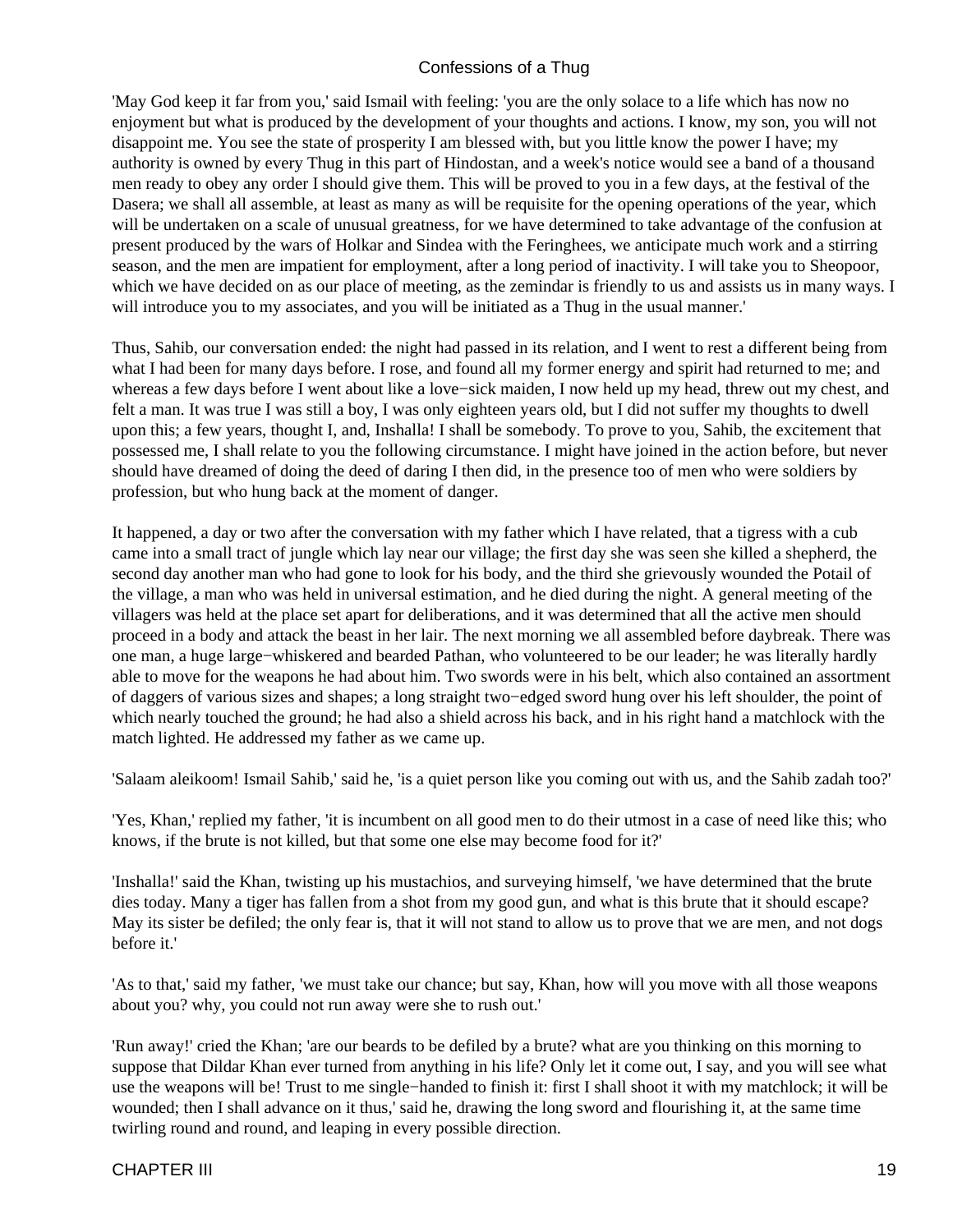'There!' said he quite out of breath, 'there! would not that have finished it? Why I am a perfect Roostum in matters of this kind, and killing a tiger is only child's play to Dildar Khan! why, I could eat one, tail and all.

'But come along, and when the play begins, let no one come in Dildar Khan's way,' said he to the assembled group, 'for, Inshalla! I mean to show you poor ignorant people how a tiger can be killed by a single man.'

'I know the Khan to be as arrant a coward as ever breathed,' said my father to me; 'but come, let us see what he will do, for I confess I am anxious to behold him capering before the tigress.'

'By Alia!' said I, 'if he does perform such antics, the brute will dine on him to a certainty.'

'That is no concern of ours,' said my father; 'it is a matter of destiny; but I would venture a great deal, he never goes within an arrow's flight of him.'

We all set out headed by Dildar Khan, who still flourished his long sword, holding his matchlock in his left hand, now and then smoothing up his mustachios, which grew, or had been trained to stick upwards from his lips, and reached nearly to his eyes. We soon reached the jungle, and on entering it, I thought the Khan showed signs of fear.

'The beast can be but a panther after all,' said he, 'and it is hardly worth the while of Dildar Khan to put himself to trouble. See, boys,' continued he to some of us; 'I will wait here; if it should really turn out to be a tiger you can let me know, and I will come and kill it.'

Against this, however, we all protested, and declared that all would go wrong without him; and after some demur he again proceeded.

'I told you,' said my father, 'how it would be; but let us see how he will end the affair.'

We went on till some bones and torn clothes, and the head of one of the unfortunate men who had been killed, lying near a bush, . proved very plainly that the animal was not far off, and at these the Khan showed fresh signs of fear.

'They say it is a Purrut Bagh,' said he, 'a beast into whom the unsainted soul of that mad Fakeer, that son of the Shitan, Shah Yacoob, has entered, and that it is proof against shot. Why should we risk our lives in contention with the devil<sup>?'</sup>

'Nay, Khan,' said a young dare−devil lad, the scamp of the village, 'you are joking, who ever heard of a Purrut Bagh that was a female? besides, we will burn the beards of fifty Shah Yacoobs.'

'Peace!' cried the Khan, 'be not irreverend; do we not all know that Purrut Baghs can be created? Mashalla! did I not see one near Asseergurh, which a Fakeer had made, and turned loose on the country, because they would not supply him with a virgin from every village?'

'What was it like?' cried a dozen of us, and for a moment the real tigress was forgotten.

'Like!' said the Khan, rubbing up his mustachios with one hand, and pressing down his waistband with the other, 'like! why it had a head twice the size of any other tiger, and teeth each a cubit long, and eyes red as coals, which looked like torches at night; and it had no tail, and,'

But here he was stopped short, and our laughter too, by a loud roar from a short distance; and a moment afterwards, the tigress and a half−grown cub, rushed past us with their tails in the air.

#### CHAPTER III 20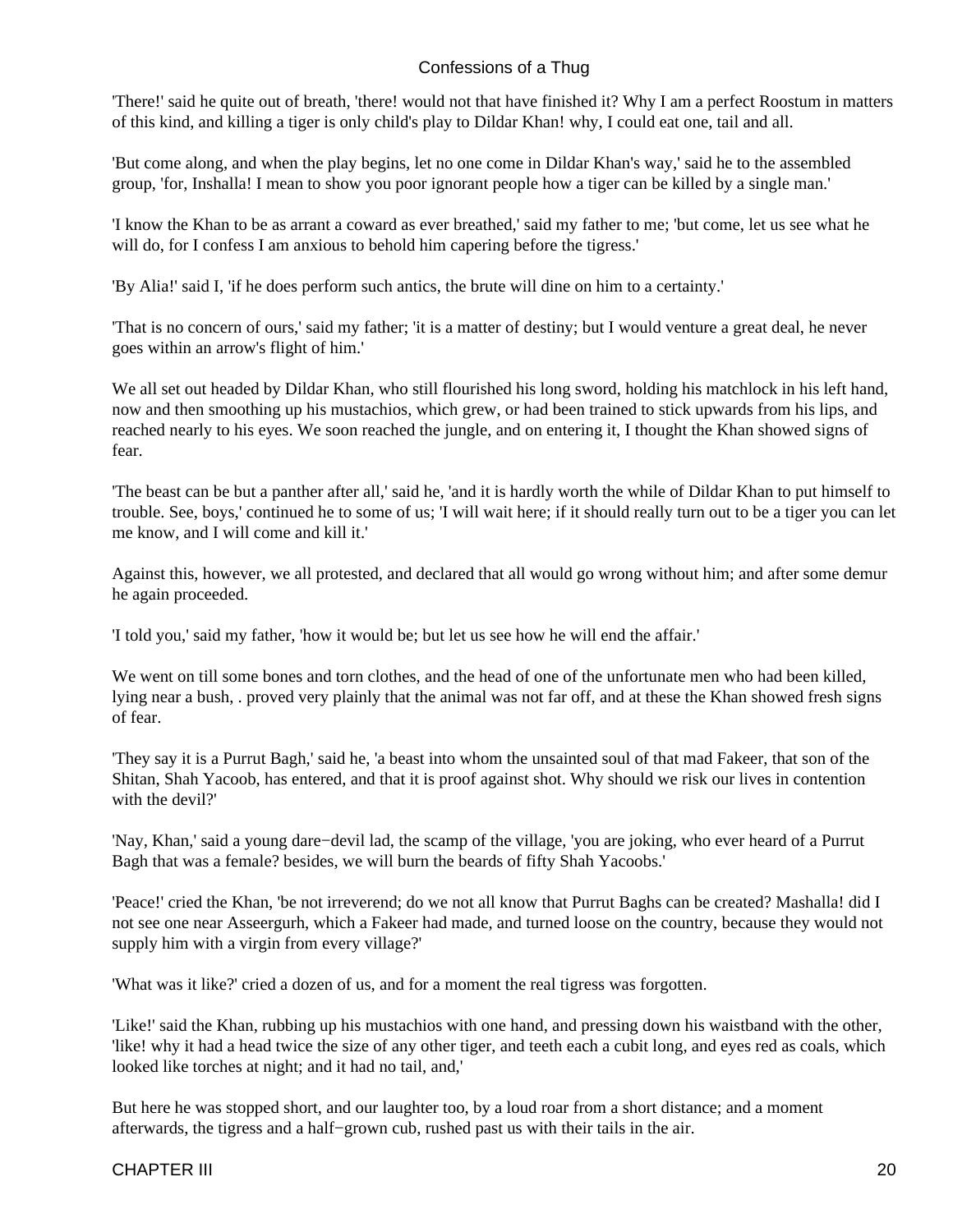'Well, Khan,' said the lad before−mentioned, 'that is no Purrut Bagh at any rate; did you not see the tail of the big one, how she shook it at you?'

'I represent,' said he, 'that, tail or no tail, it holds the accursed soul of that wretch Yacoob, may his grave be denied! and I will have nothing to do with it; it is useless to try to kill the Shitan; if he chose, you know, he could blow us all into hell with a breath.'

'Namurd! Namurd! coward! coward!' cried some of us; 'you were brave in the village; how are you now?'

'Who calls me Namurd?' roared the Khan; 'follow me, and see if I am one or not,' and he rushed forward, but not in the direction the tigress had gone.

'That is not the way,' cried some, and at last he turned.

'This is child's play,' said my father; 'come, if we are to do anything, we had better set about it in good earnest.'

And we went on in the direction the beast had taken.

It led to an open glade, at one side of which there was a large rock, with some very thick bushes about it.

'She is there, depend upon it,' said an old hunter; 'I never saw a more likely place in my life.'

We were all about thirty steps from the rock and bushes, and Dildar Khan did not at all relish his proximity to them.

'I beg to represent,' said he in a low voice to us all, 'that having killed so many of these brutes, I know best how to manage them; and as I am the best armed of the party, I shall take up my position near yonder bush, by which runs the pathway; she will take to it when she is driven out, and then you will see the reception she will meet with from Dildar Khan. Inshalla! I shall present the point of my sword to her, and she will run on it, then I shall finish her with one blow of my tegha.'

We all looked in the direction he pointed, and sure enough there was a bush, about two hundred paces off, on the pathway to the village.

'Not that one surely,' said my father; 'why, man, you will never see the beast from thence.'

'Trust me,' said the Khan, and off he went.

'I told you how it would be,' continued my father; 'directly he sees the animal, he will be off down the road as fast as he can. But come,' said he to the men, 'since the Khan thinks he will be of more use down yonder, I will lead you on, and we will see whether this eater of men cannot be got out.'

We were immediately divided into three parties, one to go on either side of the bushes, the other by a circuit to get behind the rock and if possible upon it, in order to shoot her from above if she was to be seen; if not, at any rate to dislodge her by throwing stones. The arrangements were quickly completed, and though we were all within only a few yards of the bushes, there was no sign of the tigress. She expressed no displeasure at our near approach or preparations, as she had been disturbed before, and of course could not easily be driven out of her place of refuge. I was with one of the parties on the side, and had no arms but a sword and a light shield; indeed I had gone more as a spectator than aught else. We waited a few minutes, and one of the party who had been sent round, appeared on the top of the rock; he was soon followed by three others.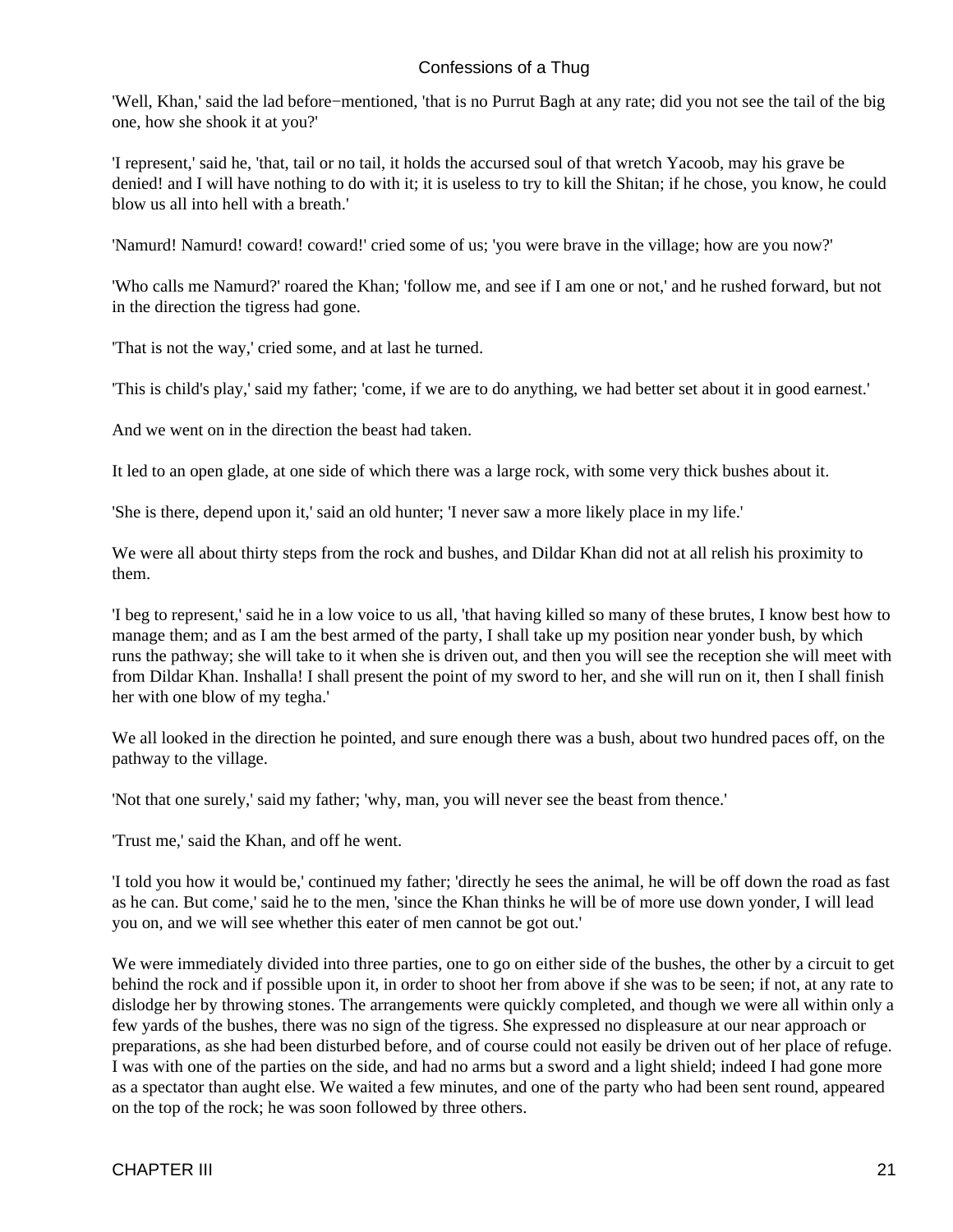'Are you all ready?' cried one of them: 'I shall heave down this stone.'

'Bismillah! Away with it!' cried my father.

Three of them applied their strength to it, and at last it rolled over the face of the rock, and thundering down, split into a thousand fragments. There was a moment of intense anxiety and suspense, but no tigress followed.

'Try whether you cannot see her,' cried my father; 'if you do, fire; we are all prepared.'

The men looked down in every direction, but said nothing. At last one of them was observed to be pointing to a particular spot, as though he showed the others something.

'By Alia!' said my father, 'he sees her; look out; she will rush forth before you are thinking of her.'

Every man blew his match, and planted his feet firmly. At last one of the men on the rock raised his matchlock and fired; it was answered by a tremendous roar which rent the skies, and out rushed the cub, apparently badly wounded, for before he had come a few yards he lay down and roared horribly; he was fully half−grown, and made a dreadful noise. One of the men of our party fired at him, and he did not move after the shot struck him.

'Now we shall have tough work,' said my father; 'she will be savage and infuriated beyond description; it is hardly safe to be here; but mind your aim, my lads, and she will never reach us; I never yet missed mine, but the shot may not be fatal; so look out for yourselves.'

Again my father called to the men on the rock to heave over another fragment. There was one very large one just on the brink. After a good many pushes it gave way, and as the former had done, shivered into atoms with a great noise. It was successful, the tigress rushed out towards our side, and stood for a moment. I had never seen a tiger before, and could not help admiring her noble appearance. There she stood, her tail erect, the end of it only waving from side to side, glaring on us with her fearfully bright eyes, apparently irresolute as to what she would do, and not noticing the body of the cub, which was close to her. We were all as silent as death, each man with his matchlock to his shoulder. My father fired, and then the others; I could see the whole distinctly, for I had no gun. She staggered when my father fired, he had evidently hit her; but the rest had missed, and she charged with another tremendous roar, right at our party; but the shout we set up, and the waving of our weapons turned her, and she set off at a slow canter towards the bush where Dildar Khan had stationed himself.

'Ya Alia!' cried my father, 'coward as he is, he will be killed! she will spare nothing now! what can be done?'

By this time the other party caught a glimpse of her, and every matchlock was discharged; she must have been hit again, for she stopped, turned round, growled, and showed her teeth, but again sprang forward. I imagine Dildar Khan had no idea that she was approaching him, as he had hid himself behind the bush and could have seen nothing of what had passed. 'He may escape,' said my father; 'it is possible, yet scarcely; what can be done?' No one made a reply, but an instant afterwards I had drawn my sword, and set off at full speed after the enraged brute.

'Ameer Ali, my son! come back, come back instantly! Ya Alia, he too will perish!' cried my father in an agony of apprehension.

But I heeded not, and who of that company had my fleet foot? yet some of them followed me. As I ran, I saw the tigress was weak, and was badly wounded, but still she ran fast. I saw her approach the bush, and the miserable man Dildar Khan rush from behind it, and stand in her very path, with his arms stretched out, apparently paralyzed with fear. Another instant she had crouched as she ran, and sprang upon him; he was under her, and she fiercely tearing his body. It did not stop me; I heard the cries of those behind me to turn off, but I did not. I do not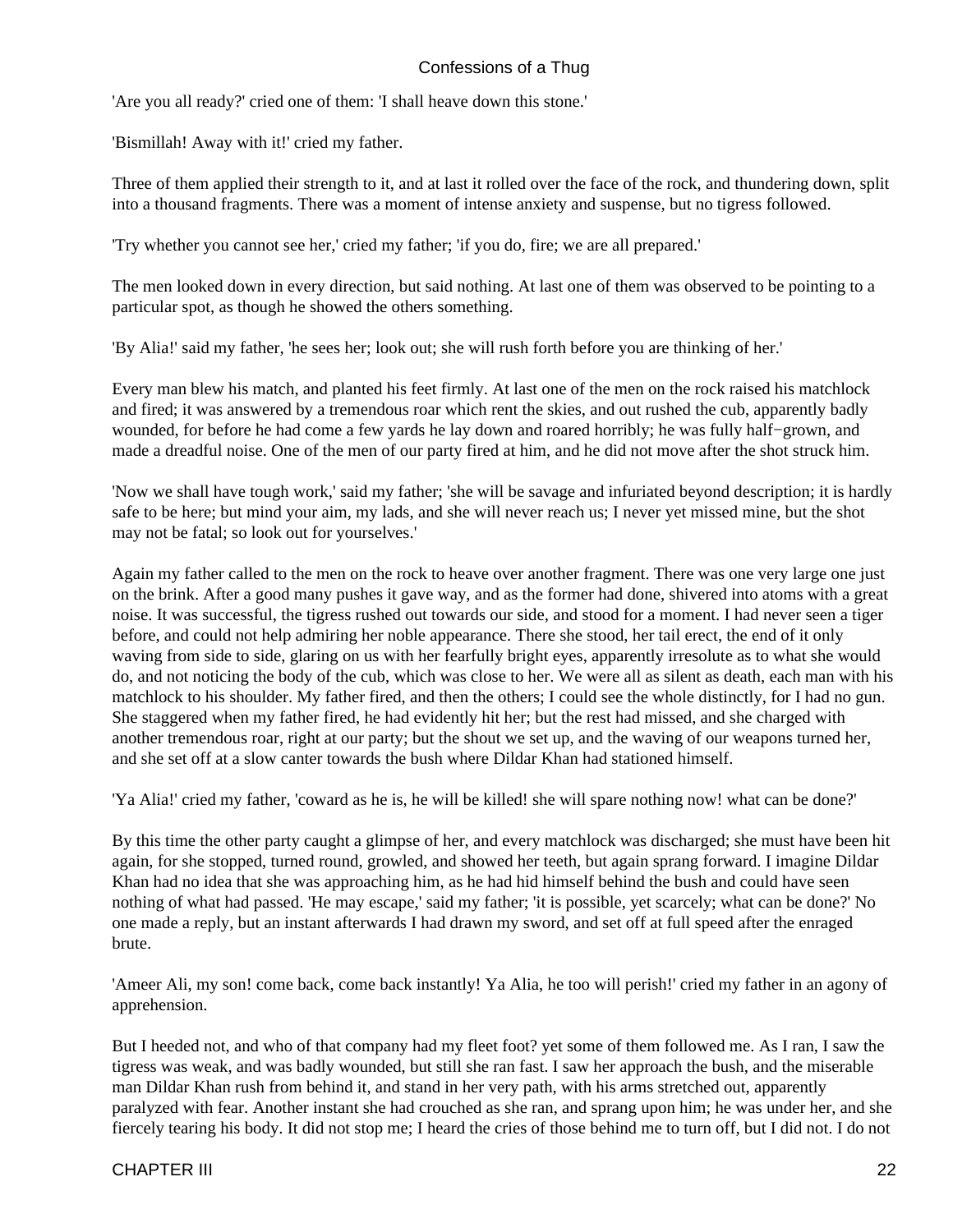think I gave the danger a thought; if I did, the excitement overpowered it. Another bound had brought me close to the brute, whose head was down, gnawing the body beneath her. I made but one stroke at her, which, praise be to God! was successful; the blade buried itself deep in the back of her neck, and she seemed to me to drop dead; I bounded off to one side, and watched for a moment. She was indeed dead, and lay, her limbs only quivering, upon the body of the man beneath her. Unfortunate coward! wounded as she was, she would not have turned after him, had he even had the presence of mind to avoid her; but he had thought to fly, and the sight of the animal had paralyzed his faculties. Though all passed in a moment, methinks now, Sahib, I see him, his eyes starting from his head, and his arms raised and expanded, as though wooing the animal's fatal embrace. Coward! had he remained behind the bush, he was safe, and might have shot her as she passed; but there he lay, a fearful spectacle, his face all bitten and lacerated, and the blood pouring from wounds in his stomach! He was quite dead. My father came up immediately; he embraced me, and burst into tears.

'How could you risk your life, my boy?' said he; 'how could you be so rashly venturous of your life for so poor a wretch as he?' pointing to the body; 'did I not tell you he was a coward? Yet I am proud of you now, my son, and you have shamed us all. See!' continued he to the whole assembly, 'our faces are blackened this day by a boy; who among you could have planted so well−aimed and deep a cut? See! the blade has buried itself, and is half through the bone. Mashalla! it is a brave boy!' and again my father hugged me to his breast.

'I beg to represent,' said old Benee Singh, my instructor in my athletic exercises, 'that some of the praise is due to me for my good teaching. I always told you, Ismail Sahib, that the Sahib Zadah would be worthy of his father; may his riches increase, and may he live a thousand years! Yes, sir,' said he to me, 'often have I taught you that cut; you see you were running along, and cut over your left hand; it is few that can do that with any certainty, but you have caught the knack, and you want but a little practice to become as good a swordsman as myself. Perhaps too,' continued he to me, laughing, 'the heart of your teacher may be made glad today; under such an auspicious commencement, the Sahib Zadah will remember the old Rajpoot.'

'That reminds me,' said my father, 'that I owe you a present; come to me this afternoon. Inshalla! we know how to be grateful for kindness, and it shall have its reward.' And he received when he came a handsome gift.

I must say, however, that under his tuition I had become highly expert at all manly exercises; I could use a gun, throw a spear, wrestle, knew the exact use of every description of sword, straight or crooked, single or double−edged, long or short, and in all these exercises there was not a lad of the village, and I may say of the country round, who could in any way compete with me.

That night my father said to me, 'Ameer, my son, tomorrow you accompany me to Sheopoor. I need not tell you how today's exploit will raise you in the eyes of your future companions. Already have I despatched intelligence of our purposed departure tomorrow, and some account of today's affair, enough only to make them curious to see the hero of it; and I have mentioned no particulars, which will make them the more anxious to hear them from me. You have hitherto been looked on with some suspicion by many members of my band; and were it not for my rank of jemadar, I should have been obliged to explain my intentions in regard to you, long ago to them. I look therefore upon this event as particularly fortunate; as, knowing you are to be publicly brought amongst them, they will receive you with greater warmth and respect, as having given so undeniable a proof of your bravery, in the presence too of old soldiers, who have most of them seen many a tough fight.'

'It was God's will,' said I; 'else what power had a boy like I to do such a thing?'

'You are now no child,' replied my father; 'you have this day, or I mistake you much, thrown off every lingering feeling of boyhood; the change has been sudden, but it has been complete, and it will last, or I mistake you much.'

'You do not,' I replied, 'I am not what I was; today's is the first blood I have seen spilled; I feel that it will not be the last.'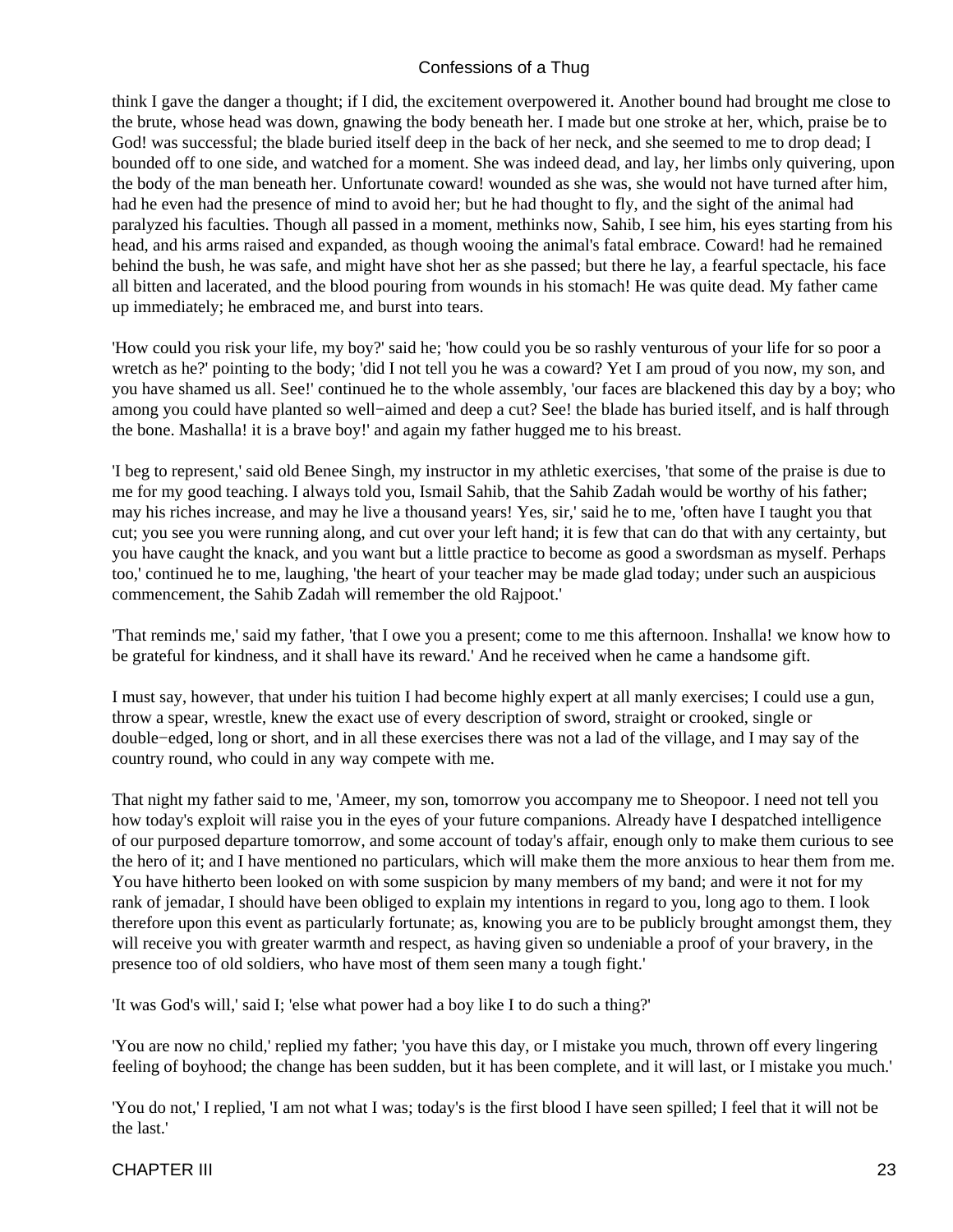# **CHAPTER IV**

<span id="page-26-0"></span>1st murderer. How dost thou feel thyself now? 2ND murderer. Faith, some dregs of conscience are yet within me. Richard III, Act I, scene iv

2nd murderer. I am one, my liege, Whom the vile blows and buffets of the world Have so incensed, that I am reckless what I do to spite the world. Macbeth, Act III, scene i.

The day after my adventure with the tiger, I left our village with my father. We travelled on horseback, and on the fourth morning afterwards reached Sheopoor, the town from which the grand expedition was to set out. It was here too, that I was to be admitted into the band of Thugs, and I looked forward to my inauguration with much impatience, and perhaps some dread, for I knew not what ceremonies I had to go through. We put up in the house of Moedeen, where several other Thug leaders were also; and after refreshing ourselves, my father bid me accompany him to the council which was to determine on the future operations. I was presented to the members, ten in number, who were the jemadars of the different bands. I could see, from the respect and consideration with which my father was treated, that he was looked upon as the chief of the whole; I was gratified by the reception I met with; and my conduct in the affair with the tiger, the whole circumstances of which were related by my father, raised me at once to a high station in their respect.

As it still wanted two days of the festival of the Dasera, my inauguration was postponed to that day; for it is esteemed a particularly fortunate one by the Thugs, and indeed by all classes. On it, you are already aware, that all great undertakings are commenced by armies, and, in like manner, by us Thugs; for the breaking up of the rains gives a hope that the adventure will not be impeded by them; and the continuance of fine weather which follows it, allows the band to travel in comfort, and with better hope of booty from the chance of falling in with travellers, who also take advantage of the break in the weather to commence long journeys. Above all, it is a day peculiarly sacred to Bhowanee, our patroness and goddess. Still, being a Moosulman, I could not then see why such respect was paid to the festival of the Dasera, or indeed why it was kept at all; and I applied to my father for a solution of my doubts on the subject.

'It is necessary to your fully understanding this,' said he, 'that I should give you an outline of our belief in the divine origin of our profession, which is intimately connected with the faith of the Hindoos, and by whom we Moosulmans have been instructed in the art of Thuggee.'

'This is wonderful indeed,' said I; 'how do you reconcile any connexion between the faith of unbelievers and that of the blessed prophet?'

'I cannot pretend to solve the difficulty,' said my father; 'but as their religion is far more ancient than ours, and no doubt had a divine origin, there are many points in it which one of the true faith may follow without offence, so that he does not join them in all their forms and professions. Indeed, this is impossible, as no one can become a Hindoo; but, as I told you before, Thuggee is one of the means by which Alia works out his own ends; and as the profession of it has been handed down to us from ages, and as it becomes the fate of those who are called to it to follow it, there is no possibility of avoiding the profession, though one desired it; and, as a direct consequence, no sin in associating with Hindoos in the practice of it, from whom it has had its origin. Do you understand me?'

'Perfectly,' said I; 'it was not to question its propriety that I asked the question, but only to know how it was, that Hindoo festivals were acknowledged and kept by us Moosulmans.'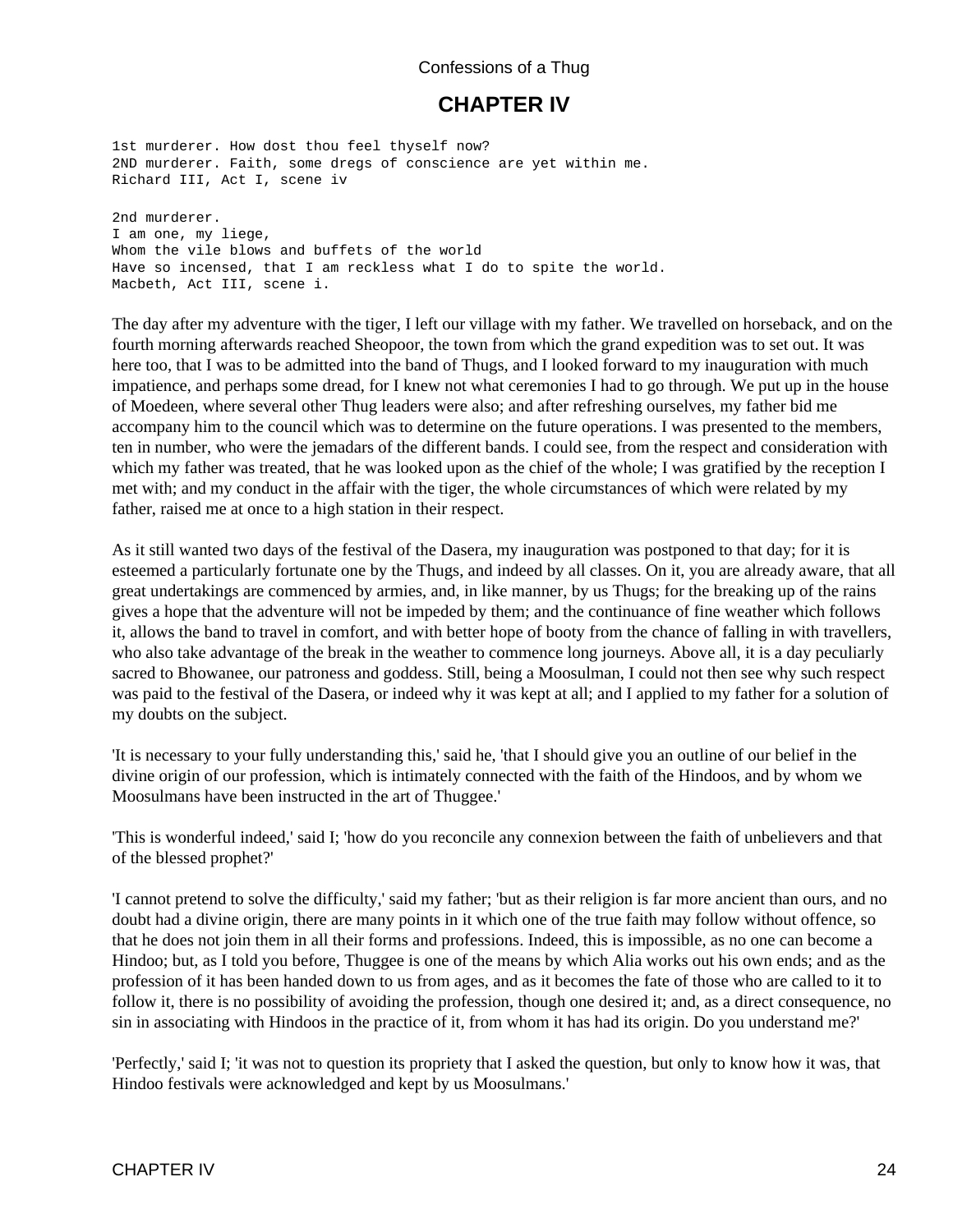'The Dasera is the only one,' said my father, 'which is observed; and the reason of this is, that it is the fittest time of the year to commence our enterprises, and has been invariably kept sacred by all Hindoo Thugs; but I must tell you of the origin of Thuggee, that you may judge for yourself how ancient it is, and how well the instructions then given by divine command have been followed up. In the beginning of the world, according to the Hindoos, there existed a creating and a destroying power, both emanations from the Supreme Being. These were, as a matter of consequence, at constant enmity with each other, and still continue to be so. The creative power however peopled the earth so fast, that the destroyer could not keep pace with him, nor was he allowed to do so; but was given permission to resort to every means he could devise to effect his objects. Among others, his consort Devee, Bhowanee, or Kalee, for she is known under these names and many others, constructed an image, into which, on this occasion, she was empowered to infuse the breath of life. No sooner was this effected, than she assembled a number of her votaries, whom she named Thugs. She instructed them in the art of Thuggee; and to prove its efficacy, with her own hands destroyed before them the image she had made, in the manner which we now practise. She endowed the Thugs with superior intelligence and cunning, in order that they might decoy human beings to destruction, and sent them abroad into the world, giving them, as the reward of their exertions, the plunder they might obtain from those they put to death; and bidding them be under no concern for the disposal of the bodies, as she would herself convey them from the earth. Ages passed on in this manner, and she protected her votaries from human laws, and they were everywhere found to be faithful: but corruptions crept in among them with the increased depravity of the world; and at last, a gang more bold and curious than the rest, after destroying a traveller, determined, instead of following the old custom of leaving the body unnoticed, to watch and see how it was disposed of. They hid themselves, as they thought, secure from observation in the bushes by the side of the road, and waited the arrival of the goddess. But what mortal can escape the eye of divinity? She quickly espied them, and called them before her. Terror−stricken by her splendid and terrific appearance, and in the utmost dread of her vengeance, they attempted to fly; but she arrested their steps, and in an awful manner upbraided them for their want of faith.

' "You have seen me," said she, "and looked upon a power which no mortal has ever yet beheld without instant destruction; but this I spare you; henceforward, however, I shall no longer protect you as I have done. The bodies of those whom you destroy will no longer be removed by me, and you must take your own measures for their concealment. It will not always be effectual, and will often lead to your detection by earthly powers, and in this will consist your punishment. Your intelligence and cunning still remain to you. I will in future assist you by omens for your guidance; but this my decree will be your curse to the latest period of the world."

'So saying she disappeared, and left them to the consequences of their own folly and presumption; but her protection has never been withdrawn. It is true, the remains of those who fall by our hands are sometimes discovered, and instances have been known of that discovery having led to the apprehension of Thugs, at least so I have heard; but during my lifetime I have never known of one, and it is my firm belief that such instances have been permitted on purpose to punish those who have in some way offended our protectress, by neglecting her sacrifices and omens. You therefore see how necessary it is to follow the rules which have guided our fraternity for ages, and which cannot be changed without incurring the displeasure of the divine power; nor is there anything in our creed to forbid it. We follow the blessed precepts of our prophet; we say our Namaz five times a day; we observe all the rules of our faith; we worship no idols; and if what we have done for ages, ever since the invasion by our forefathers of India, was displeasing to the apostle, surely we should have had, long ere this, some manifestation of his displeasure. Our plans would have been frustrated, our exertions rendered of no avail; we should have dragged on a miserable existence; and, long ere this, should have abandoned Thuggee, and our connexion with its Hindoo professors.'

'I am convinced,' said I; 'for your relation is wonderful. Truly have you said that we are under the especial protection of Providence; and it would be sinful to question the propriety of any usages which have been transmitted from a period so remote, and followed without deviation. I will allow that I had thought this open connexion with Kafirs as offensive, because I was led to believe them sunk into the lowest depths of depravity and bad faith, from the representations of the old Moola who was my instructor; but he must have been ignorant,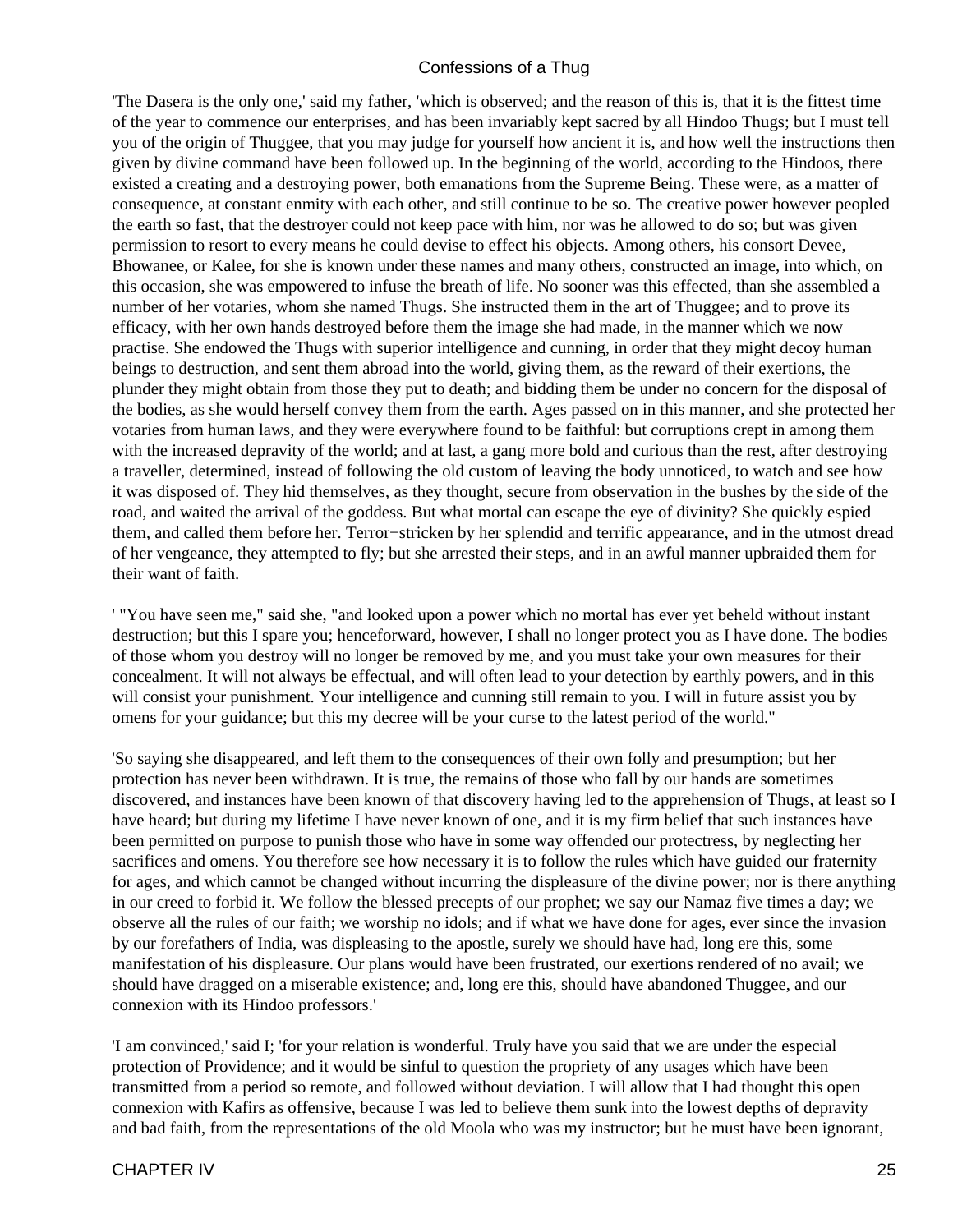or a bigoted old fool.'

'I will say nothing more than this,' said my father, 'that you will be thrown much into the society of Hindoos, all of good caste, and you will find them as faithful and as worthy of your friendship as any Moosulman; such, at least, has been my experience of them.'

On the day of the Dasera the ceremony of my inauguration as a Thug commenced. I was bathed and dressed in new clothes which had never been bleached, and led by the hand by my father, who officiated as the Gooroo or spiritual director, and to whom seemed to be confided the entire direction of the ceremonies. I was brought into a room, where the leaders of the band I had before seen, were assembled sitting on a clean white cloth, which was spread in the centre of the apartment. My father then advancing towards them, asked them whether they were content to receive me as a Thug and a brother, to which they all answered, 'We are.'

I was then conducted into the open air, accompanied by the whole number, when my father, raising his hands and eyes to the sky, cried in a loud voice, 'Oh Bhowanee! mother of the world! whose votaries we are, receive this thy servant vouchsafe to him thy protection to us, an omen which may assure us of thy consent.'

We waited for some time; and at last, from a tree over our heads, the loud twittering of the small tree−owl was heard.

'Jey Bhowanee! Victory to Bhowanee!' cried the whole of the leaders; and my father embraced me, saying,

'Be of good cheer, my son; the omen is most favourable. We could hardly have expected such an one: thy acceptation is complete.'

I was then reconducted to the apartment, and a pickaxe, that holy symbol of our profession, was placed in my right hand, upon a white handkerchief. I was desired to raise it as high as my breast; and an oath, a fearful oath, was then dictated to me, which I repeated, raising my left into the air, and invoking the goddess to whose service I was devoting myself. The same oath was repeated by me on the blessed Koran, after which a small piece of consecrated Goor, or coarse sugar, was given me to eat, and my inauguration was complete. My father received the congratulations of the assembly on the fortunate issue of the ceremony, and he then addressed me as follows.

'My son, thou hast taken upon thee the profession which is of all the most ancient and acceptable to the divinity. Thou hast sworn to be faithful, brave, and secret; to pursue to destruction every human being whom chance, or thy ingenuity, may throw into thy power, with the exception of those who are forbidden by the laws of our profession, which are now to thee sacred. These are particular sects, over whom our power does not extend, and whose sacrifice is not acceptable to our divine patroness; they are Dhobees, Bhats, Sikhs, Nanuk−shahees, Mudaree Fukeers, dancing−men, musicians, Bhungees, Tailees, Lohars, Burraes, and maimed or leprous persons. With these exceptions, the whole human race is open to thy destruction, and thou must omit no possible means, (but at all times dependent upon the omens by which we are guided,) to compass their destruction. I have now finished: you are become a Thug; and what remains of thy profession will be shown to thee by our Gooroo, who will, under the necessary ceremonies, instruct thee in its details.'

'It is enough,' said I; 'I am yours to death; and I only pray that an opportunity may soon be afforded me to prove to you my devotion.'

Thus I became a Thug: had I commenced my career under other and ordinary circumstances, I mean, had I not been introduced to my profession by one so powerful and well esteemed as my father then was, I must have entered the lowest grade of all; and had I proved myself to be active, intelligent and brave, I might have risen in time to the highest. But this was spared me; and though too young myself to become a leader, I was in a rank above the rest, and was considered to be, and looked up to as, the person who was hereafter to fill my father's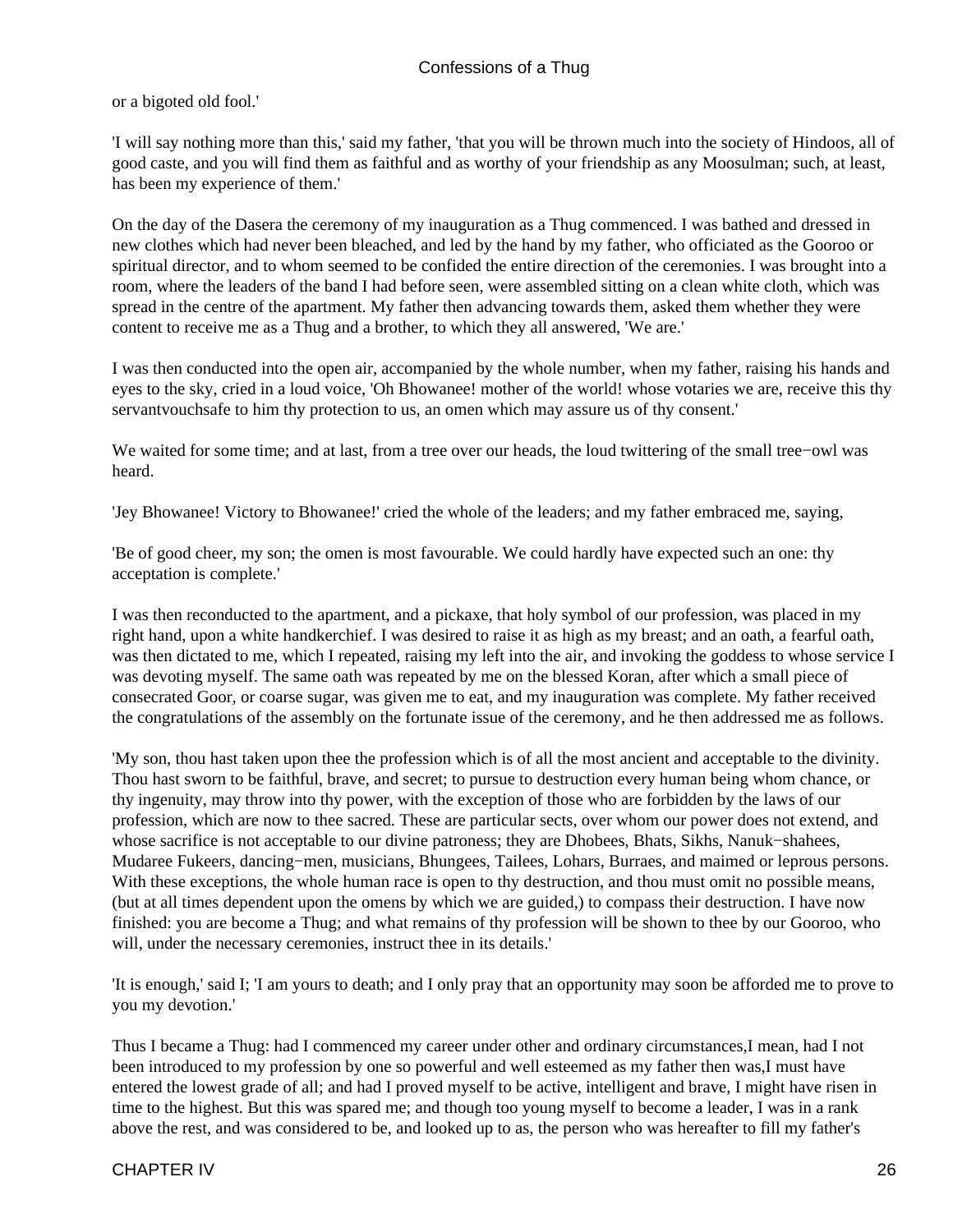place, whenever it should suit him to retire from active employment.

The business which the Thug leaders had assembled to deliberate upon, was a plan of my father's, for a large body under himself and two other leaders (one of whom was Hoosein), to take the high road to the Dukhun; to advance together as far as Nagpoor, from whence my father was to proceed to Hyderabad; and the others separating, one to go to Aurungabad, thence through Khandesh, by Boorhanpoor, to Indore, and back to Sheopoor; the other also to Aurungabad, but from thence to Poona; afterwards, if possible, as far as Surat, and from thence homewards; but if the season should be too far advanced, they were to get to Boorhanpoor and home in the best way they could; finally, we were all to meet at Sheopoor by the commencement of the next rainy season.

No opposition was made to this; on the contrary, it was highly approved of, as, under the personal direction of Ismail, it could not fail of success, and as an expedition had not been made to the Dukhun for many years before. The other gangs were to proceed in various directions about Hindostan as far as Benares, and round through the Saugor and Nerbudda country, their proceedings to be guided by circumstances, which could not now be foreseen.

Thus planned, but a few days elapsed before we set off on our journey: with us there were sixty men, with Hoosein forty−five, and with the other jemadar, whose name was Ghous Khan, thirty; making in all one hundred and thirty−five.

Before we commenced our journey, however, it was necessary to consult the omens; and as the ceremonies are somewhat curious, I shall relate them to you, observing, that no expedition, whether of a large or small body, can be undertaken without them.

The morning we were to separate on our different destinations, everything having been duly prepared, we repaired to a spot which had been chosen on the road, a short distance from the village, and the whole band was in attendance. Bhudrinath, a man of much intelligence and respectability, and who was learned in the conducting of ceremonies, bore the sacred pickaxe, which had been previously duly consecrated, and was immediately attended by my father and three other jemadars. My father, as the leader of the whole, carried a lota filled with water, suspended by a string which he held in his mouth, down his right side. Had that lota fallen, what a dire omen would it have been to him! Nothing could have averted his death in that year, or at furthest in the year following.

We moved slowly, till we reached the spot fixed on, and there my father stood. Turning his face to the south, the direction we were to take, he placed his left hand on his breast, reverently lifted his eyes to heaven, and pronounced in a loud voice the following invocation to Bhowanee:

'Mother of the universe! protectress and patroness of our order! if this expedition be pleasing to thee, vouchsafe us thy help, and give us an omen of thine approbation!'

He was silent, and every mouth repeated the prayer aloud.

Now every one looked impatient for the omens: the band scarcely breathed, so intensely anxious was the suspense. Long we waited, perhaps half an hour: no one spoke; and the reverent silence of the assembled numbers had something exceedingly impressive in it. At last the Pilhaoo, or omen on the left hand, was vouchsafed: a jackass brayed, and was almost instantly answered by one on the right, which was the Thibaoo. What could have been more complete! such an omen had not been known for years, and promised the utmost success, and splendid booty. Loud and fervent were the cries of praise to Bhowanee; and each turning to his companion, congratulated him on the happy prospect.

Seven long hours my father sat on that spot, during which time all was prepared for the journey. At its expiration he arose, and we took the nearest road to Guneshpoor.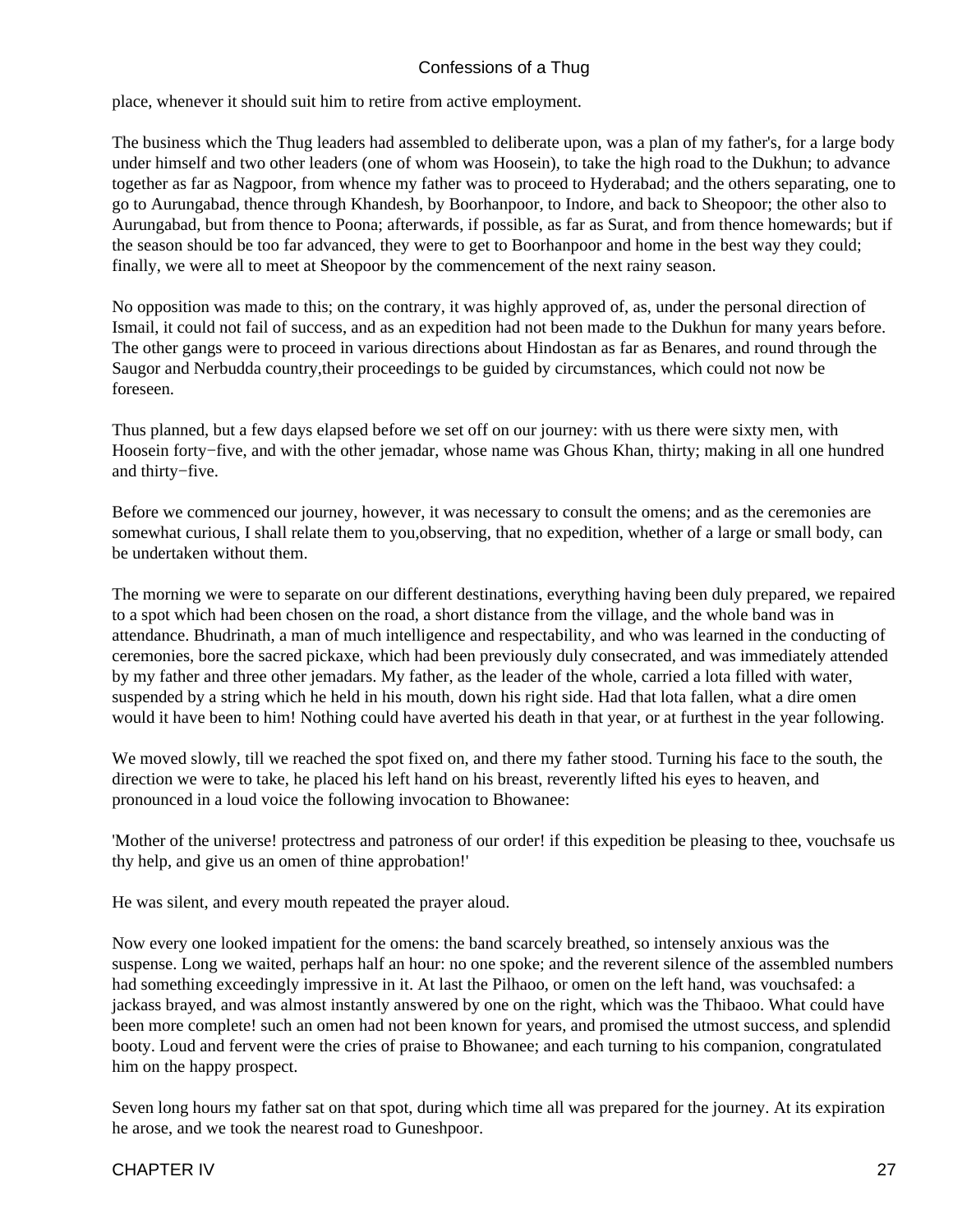At the stage where we stopped for the evening, the Thibaoo and Pilhaoo were heard by Bhudrinath, who carried the nishan, the pickaxe, or, as it was now called, having been consecrated, *khussee;* and these renewed favourable omens produced an increased confidence in the expedition and its leaders. At the first streamlet we passed the next morning the band all sat down, and some goor and dall, which had been brought with us, was shared to all. Proceeding, favourable omens were again seen, and all declared that we should speedily gain a rich booty.

To me this was all strange and unaccountable; but the implicit faith which every one seemed to place in the omens, and the regularity with which the ceremonies were conducted, impressed me with a strong idea of their necessity; though, to my shame I say it, as I acquired confidence in myself, I scorned them as foolish; until misfortune, no doubt sent by Bhowanee, brought me to my senses, and made me penitent.

In a few days we arrived at Guneshpoor, and as yet we had no adventure. On reaching the town, the Sothaees or inveiglers, whose duty it is to entice travellers into the power of the Thugs, were sent into the town, while we remained under a mangoe−grove on the outside. They were absent most part of the day; and when they returned they were eagerly questioned for intelligence. The men who had been sent on this duty were two Hindoos, one by name Bhudrinath, whom I have mentioned before, a Brahmin, and the other a man of inferior caste, by name Gopal; but both were persons of the most bland and persuasive manners, and I was told that they rarely failed in their object. I was, among the rest, highly curious to hear their adventures in the town, and joined my father on his taking his place in the assembly.

Bhudrinath told us, that he had gone through the whole of the Bazar without success, when he was attracted to a bunnea's shop by a respectable old man, who was in high dispute with the bunnea. He went up to him, and the old gentleman, who was in a violent passion at some attempted exaction on the part of the merchant, immediately accosted him, and begged him to be witness to the transaction, expressing at the same time his intention of having the man brought before the Kotwal for his dishonesty.

'The bunnea was very insolent and abusive,' Bhudrinath went on to say; 'and after some altercation, I contrived to settle the matter by dint of threats and persuasions. The old man seemed highly pleased with me; and it naturally led, after we left the shop together, to a conversation about whither I was going, and who I was. I took advantage of this, to convince him that the town was no safe residence for a traveller, even for a night, and discovered that he was a Persian mootsuddee, or writer in the service of the Rajah of Nagpoor, whither he was travelling with his son.

'I of course alarmed him as much as I could with accounts of the thieves and Thugs on the road, and represented ourselves to be a company of travellers proceeding also to Nagpoor, on our way to the Dukhun, and associated together for mutual protection; and that we always rested outside the villages, as being the safest places when our number was so large. He seemed so struck with the proposal I made to him to come out and join us, that I lost no time in pressing him to leave the town, and I have succeeded. I have left Gopal, who joined us, to show him the way out, and assist him in packing up his things, and I have no doubt they will be here before sunset.'

'Barik Alia!' exclaimed my father; 'your face is bright in our eyes, Bhudrinath; and I have no doubt, lads,' said he to the knot of listeners, 'that the old Khayet has abundance of money and jewels, and his plunder will help to see us on to Nagpoor; so if he does not come to us of his own free will, we must even waylay him, and that too in the next march. A short time will decide this; and if he does not come, some of you Lughaees must be off to prepare the bhil or place of burial.'

But we were saved the trouble; for the Khayet came into our camp, as he had said, by sunset, and was met at the confines of it by my father, and the two other jemadars. The respectability of his appearance struck me forcibly; he was evidently a man of polished manners, and had seen courts and good society. After arranging his travelling cart to sleep in, by placing some tent walls around it for protection to his women, he and his son, an intelligent handsome−looking youth, came to the spot where my father and the other leaders had spread their carpets; and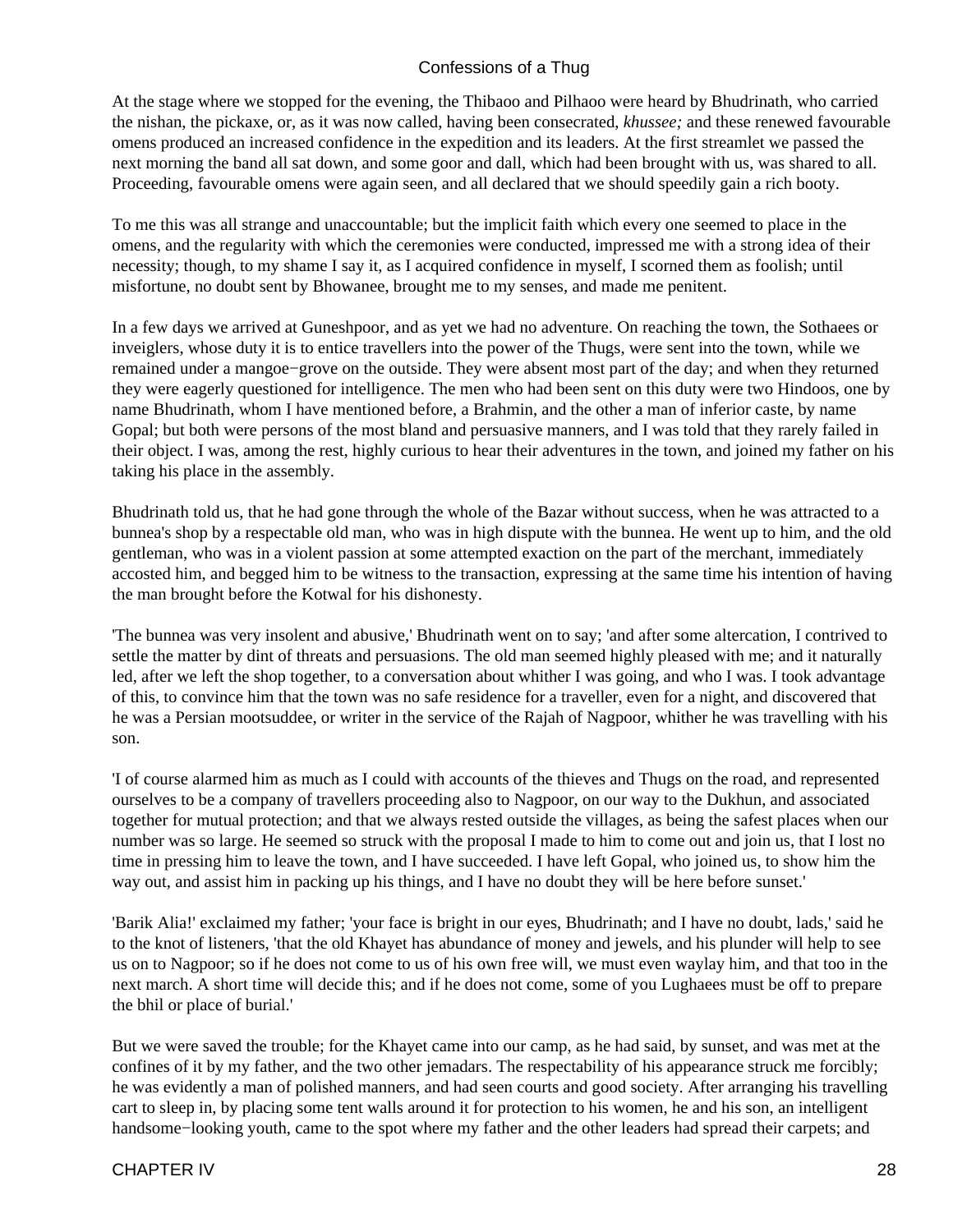many of the band being assembled, there ensued a general conversation.

Who could have told, Sahib, the intentions of those by whom he was surrounded! To me it was wonderful. I knew he was to die that night, for that had been determined when he arrived in our camp, and while he was arranging his sleeping−place. I knew too that a spot had been fixed on for his grave, and that of those with him; for I had accompanied my father to it, and saw that it was begun; and yet there sat my father, and Hoosein, and Ghous Khan, and many others. The pipe and the story passed round, and the old man was delighted at the company he had fallen into.

'I thank you,' said he to Bhudrinath, 'that you brought me out of that unsainted village; truly here is some enjoyment in the society of gentlemen, who have seen the world: there I should have been in perpetual dread of robbers, and should have not have slept a wink all night, while here I need not even to be watchful, since I am assured by the Khan Sahib,' pointing to my father,' that I shall be well taken care of.'

'Ay!' growled out in a whisper an old Thug who sat behind me, 'he will be well taken care of sure enough, I will see to that.'

'How?' said I.

He gave the sign, by which I knew him to be one of the Bhuttotes or stranglers who had been selected.

'I have an old grudge against him,' he continued, 'and the time is come when I can repay it.'

'Tell me how it happened,' said I in a low tone, for the man's face wore a savage expression as he said it.

'Not now,' said he, 'how can I? I will tell you tomorrow night when we meet in the mujlis: that man is Brij Lall, as great a rascal as ever lived, one who has committed more murders and more villanies in his life than any of us Thugs. But his cup is full, his breath is already in his mouth; one squeeze from me, and it will go forth never to return.'

'And the boy,' said I, 'that fair, fine boy, surely he will be spared.'

'To tell all he saw, I suppose,' said the man; 'to deliver us up at the first place we come to! No, no, Mea, we know better, and so will you one of these days.'

And he went round and seated himself just behind the old man, who turned about as though he were intruded upon.

'Sit still, sit still,' said my father; 'it is only a companion: in an open camp like this every one is privileged to hear the conversation of the evening mujlis, and we usually find some one among us who can enliven the evening with a tale, until it is time to rest for the night.'

So the old Thug sat still: I could see him playing with his fatal weapon, the handkerchief, now pulling it through one hand and now through the other; and I gazed on the group till my brain reeled again with excitement, with intense agony I might call it with more truth. There sat the old man: beside him his noble looking boy: behind them their destroyers, only awaiting the signal; and the old man looked so unconscious of danger, was so entirely put off his guard and led into conversation by the mild, bland manners of my father, that what could he have suspected? That he was in the hands of those from whom he was to meet his death? Ah, no! And as I gazed and gazed, how I longed to scream out to him to fly! had I not known that my own death would have followed instantaneously, I had done it. Yet it would have been of no use. I turned away my eyes from them; but they returned to the same place involuntarily. Every movement of the men behind seemed the prelude to the fatal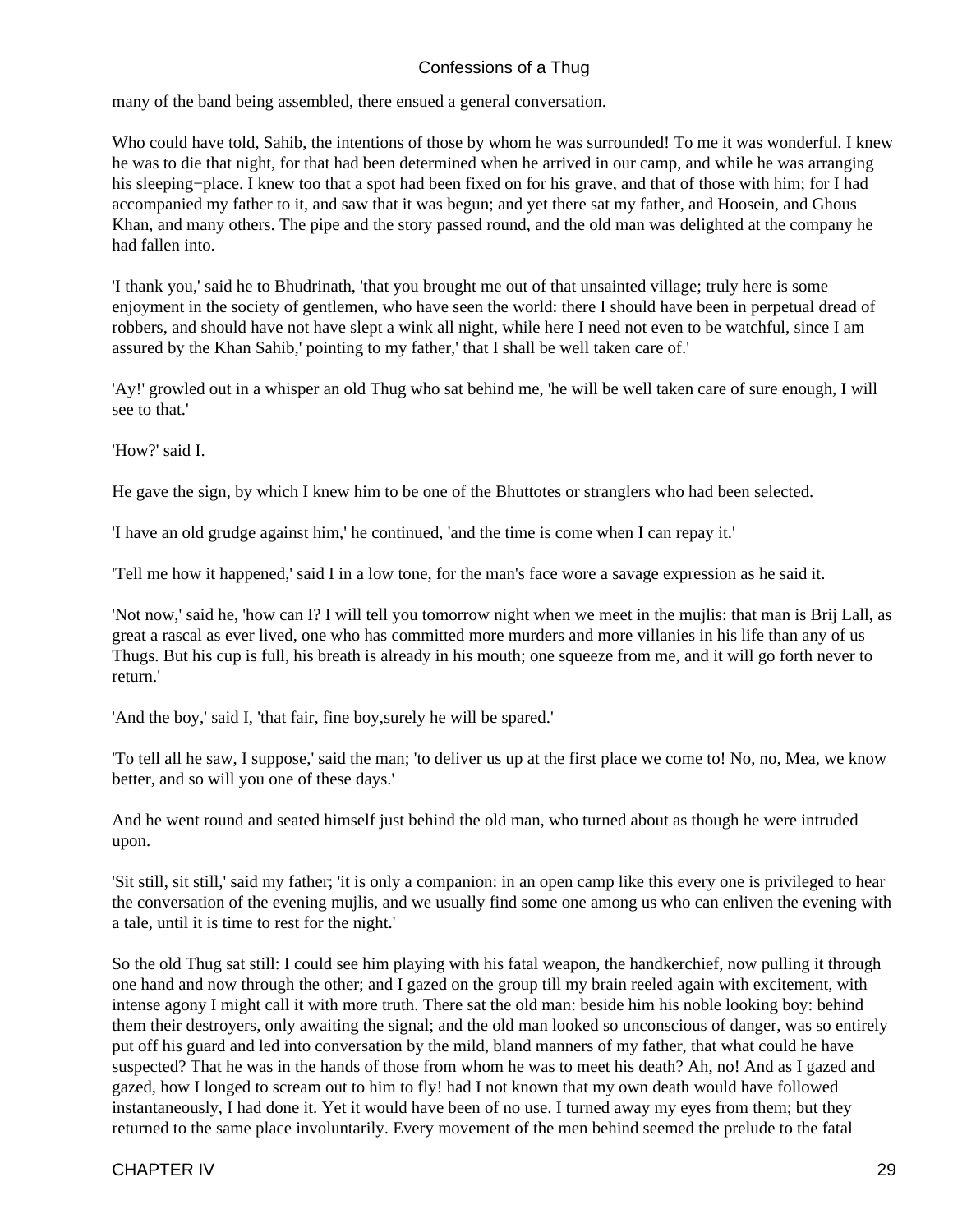ending. At last I could bear the intensity of my feelings no longer: I got up, and was hurrying away, when my father followed me.

'Where are you going?' said he; 'I insist on your staying here; this is your initiation; you must see it, and go through with the whole.'

'I shall return directly,' said I: 'I go but a pace or two; I am sick.'

'Faint−hearted!' said he in a low tone: 'see you do not stay long, this farce must soon end.'

A turn or two apart from the assembly restored me again, and I returned and took up my former place, exactly opposite the old man and his son. Ya Alia! Sahib, even now I think they are *there,* (and the Thug pointed with his finger), father and son; and the son's large eyes are looking into mine, as my gaze is riveted on them.

Ameer Ali looked indeed as though he saw them, and stared wildly, but passing his hands across his eyes, he resumed.

Taajoob! said he, wonderful! I could have sworn they both looked at me; but I am growing old and foolish. Well, Sahib, as I said, I gazed and gazed at them, so that I wonder even now, they saw nothing extraordinary in it, and did not remark it. But no: the old man continued a relation of some treaties the Nagpoor Rajah was forming with the English, and was blaming him for entering into any league with them against his brethren, when my father called out 'Tumbako lao (bring tobacco)!' It was the signal! quicker than thought the Thug had thrown his handkerchief round the neck of the old man, another one his round that of the son, and in an instant they were on their backs struggling in the agonies of death. Not a sound escaped them but an indistinct gurgling in their throats; and as the Bhuttotes quitted their fatal hold, after a few moments, others who had been waiting for the purpose, took up the bodies and bore them away to the already prepared grave.

'Now for the rest,' cried my father in a low tone: 'some of you rush on the servants; see that no noise is made; the bullock−driver and others can be dealt with easily.'

Some of the men ran to the place the khayet had chosen, and surrounded the unsuspecting cart−driver and the other servants, who were cooking under a tree. I saw and heard a scuffle, but they also were all dead ere they could cry out.

'Come!' said my father and Hoosein taking me by the arms and hurrying me along, 'come and see how they are disposed of.'

I went, or was rather dragged along to one side of our encampment, where there was a ravine some feet deep, in the bottom of which a hole had been dug, and by the side of which eight bodies were lying. The father and son, his two wives, the bullock−driver, two male servants, and an old woman; also a servant, who was in the inclosure with the women. The bodies were nearly naked, and presented a ghastly spectacle, as they lay in a confused heap, but just visible from the brink of the ravine.

'Are they all here?' asked my father.

'Yes, Khodawund,' said one of the Lughaees, whom I knew.

'Then in with them!' cried my father; and they were quickly deposited in their last resting−place, the head of one over the feet of another, so that they might lie close.

'We had better open them,' said the Lugha, 'for the ground is loose and they will swell.'

#### CHAPTER IV 30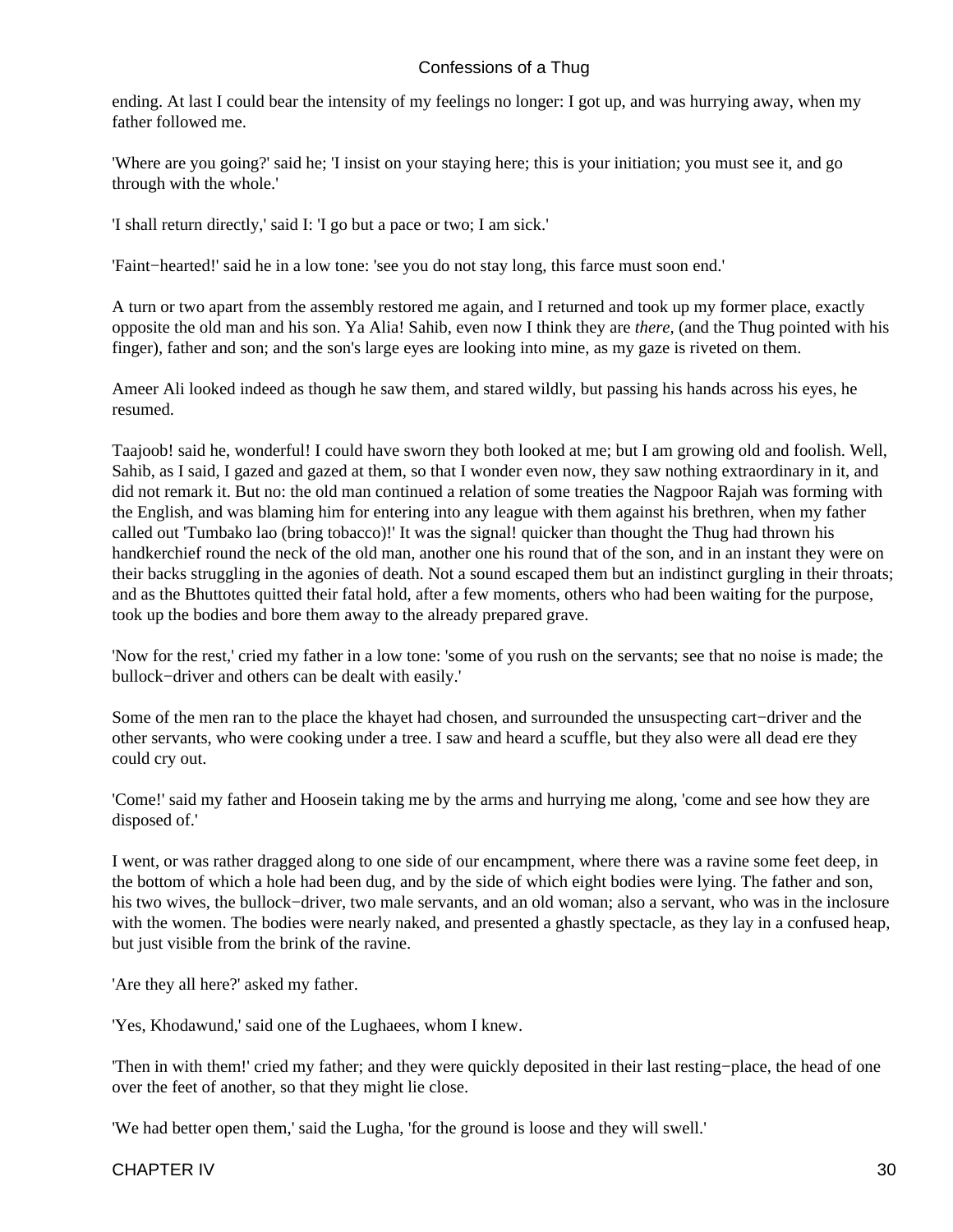So gashes were made in their abdomens, and the earth quickly filled in on them; it was stamped down, the top smoothed, and in a few moments no one could have discovered that eight human beings had been secreted beneath the spot. We turned away from it, and every one betook himself to repose.

Sahib, can I describe to you how I passed that night! Do what I would, the father and son appeared before me; the old man's voice rung in my ears, and the son's large eyes seemed to be fixed on mine. I felt as though a thousand shitans sat on my breast, and sleep would not come to my eyes. It appeared so cold−blooded, so unprovoked a deed, that I could not reconcile myself in any way to have become even a silent spectator of it. Yet my father had joined in it, my father whom I loved intensely, and Hoosein too. But all would not do; I could not tranquillize myself. I crept from beneath our little tent, and sat down in the open air. The moon shone brightly as ever, as now and then she emerged from beneath a passing cloud, and there was a cool breeze which fanned my burning face and soothed me. I watched her as she appeared to travel along in the heavens till she became overcast: and a few heavy drops of rain, as if she wept over the deed she had witnessed, drove me again under the tent. I crept close to my father, who was sound asleep, and embracing him with my arms, sleep came to my eyelids, and I woke not till the usual hour of prayer arrived, when I was roused by my father to join in the morning supplication.

We spread our carpets, and I repeated the form with him; but my thoughts were with the old man and his son, and the event of the preceding night.

Immediately after it was over, our horses were saddled, and we set out on what proved to be a long march; for it was necessary to get as far as possible from Guneshpoor, that no suspicion might attach to us.

In due time we arrived at the stage, and a man was sent into the town to purchase one rupee and a quarter's worth of goor or coarse sugar: what this was intended for I could not imagine, but it was soon made known to me when I asked my father.

'This,' said he, 'is the sacrifice of the Tupounee, in which we all join after any adventure similar to what you saw last night; it is a rite of the utmost solemnity, and must never be neglected.'

The man returned with the sugar, and a place having been chosen, Bhudrinath, the bearer of the khussee, was seated on a blanket spread for him, his face towards the west. All the best men and noted Bhut−totes seated themselves on each side of him, looking in the same direction as he did. My father then made a small hole in the ground near the blanket, upon which was placed the sacred pickaxe and the pile of sugar, and a piece of silver as an offering. A little of the sugar was then put into the hole by my father: he raised his clasped hands to heaven, and in a supplicatory manner cried aloud,

'Powerful and mighty goddess! who hast for ages vouchsafed thy protection unto thy votaries, and who particularly to Joora Naig and Khudeek Bunwaree gavest one lac and sixty thousand rupees in their need, we beseech thee in like manner to aid us, and fulfil our desires!'

This prayer was devoutly repeated by all around, and my father taking water in his hand sprinkled it upon the pickaxe and into the hole; he then took pieces of the sugar and presented them to each of the Thugs in succession, who ate it in silence: they then drank some water, and the pile of sugar was distributed among the rest of the assembled band, who likewise ate their portions in silent reverence; all except myself, for not having as yet strangled a man, I was not eligible to partake of it with the rest. However, my father had reserved a portion of his own for me, which he made me eat. After I had swallowed it he said,

'You have eaten the goor, and are now a Thug in your heart; were you to desire to forsake us you could not, such is the power it has when consecrated as you have seen it over the hearts of men. Were any one to find a portion and eat it, whatever might be his rank or condition in life, he would assuredly become a Thug; he could not avoid it, the power it would exercise over him would be irresistible.'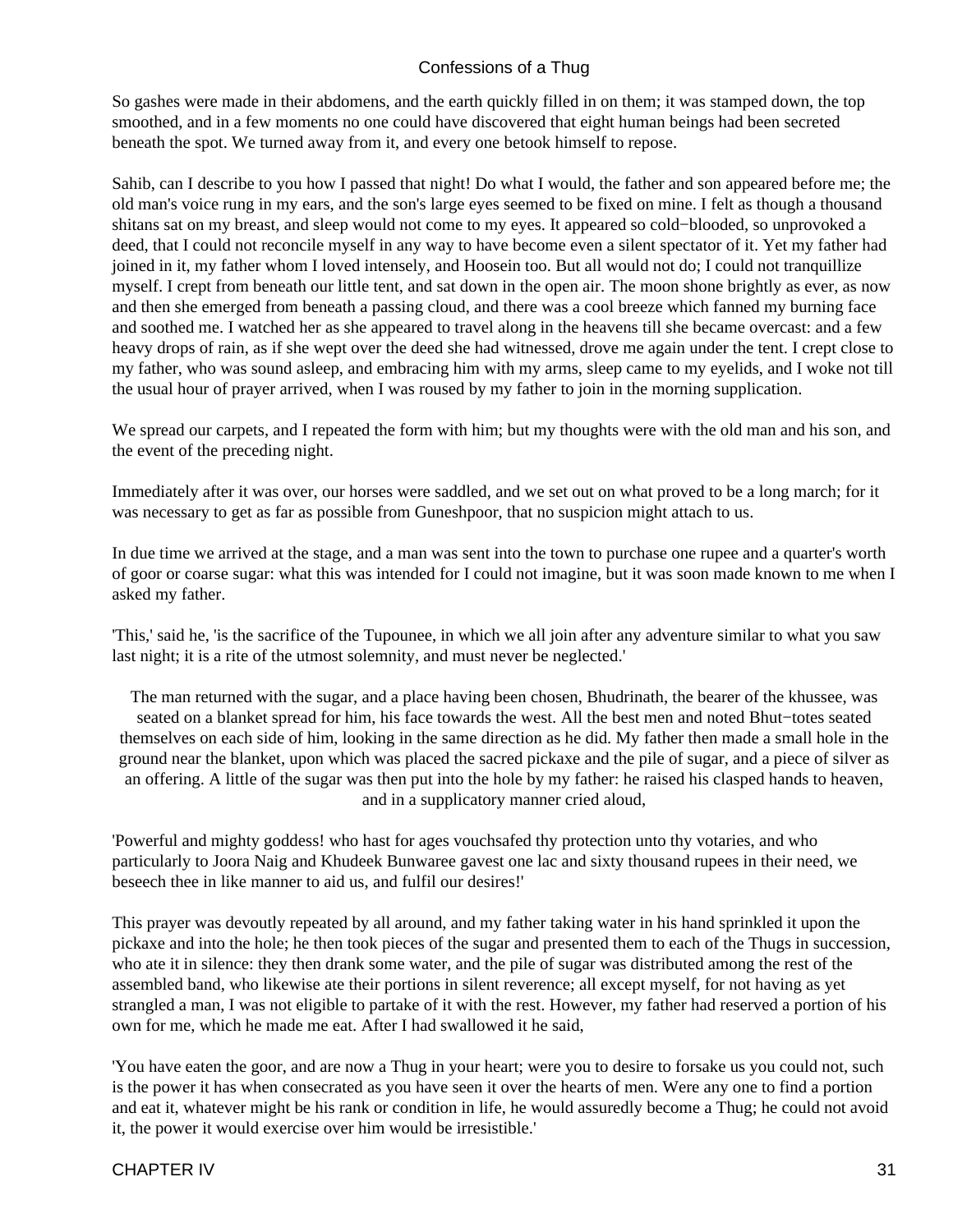'This is wonderful indeed,' said I; 'have such things been known?'

'I could relate hundreds of instances had I time,' he replied; 'but ask Hoosein, or any one, they will all tell you the same.'

In the evening, when all were assembled as usual, my father took me to task about my faintheartedness, as he termed it.

'This will never do, my son,' said he; 'you, who ran in upon the tiger so nobly, ought not to shrink from such child's play as this; you must be a man, and behave better, and remember you have eaten the goor.'

'For shame, brother!' said Hoosein; 'do not speak so to the Sahib−zada; remember you were no better yourself at first: do you not recollect the business .at , and what difficulty I had to persuade Gunesha that you were in reality good stuff? Let the Sahib−zada but see one or two more of these affairs, and he will be quite a different person, he will become a tiger at the work. I do not fear, my son,' said he, turning to me and slapping me on the back; 'worse men than you have begun better, and ended in being chicken−hearted fellows, only fit to dig graves and be scouts. Old Hoosein never yet was mistaken in any one, and you, Inshalla! will surpass your father. Only let him,' continued he, again addressing my father, 'let him see one or two more affairs, and then try his hand himself: you will then see whether I am wrong or not.'

'It is well,' exclaimed my father; 'believe me, my son, I meant not to upbraid you, but I was fearful the feeling you displayed might grow upon you: be kind as you will to those around you, affectionate to your connexions, pity .the poor, give alms to the needy; but remember that you are a Thug, and have sworn relentless destruction to all those whom Alia may throw in your way.'

'I am rebuked,' said I, 'and your words have sunk into my heart: never more shall you have to say of me that I flinched from my duty. Whenever you think fit I am ready to take the handkerchief And to turn the subject I said, 'I beg to represent, that Mahomed the Bhut−tote promised to tell me some history of the man who died last night, and I call on him to fulfil his word.'

'Well spoken!' cried a dozen of the men; 'Mahomed is a sure hand at a story, let us have it.'

Mahomed, after stuffing a large quantity of pan−leaf and tobacco into his mouth, crunched it several times between his teeth, and after a copious discharge of red saliva, settled himself upon his heels, and addressing my father spoke as nearly as I can remember as follows.

'I was born at Boree, which is a small village in the Nagpoor territory: my father was a Thug, as you all know, and my ancestors were the same for generations before. Tales of their feats have been handed down in our family from father to son, and they are worth relating, but they have nothing to do with my story. They had been prosperous however, and had saved money enough to give a large sum at the court of Nagpoor for the office and lands of the Patelship (chief magistracy) of our village; nevertheless they pursued their profession of Thuggee. My grandfather Kasim, as many of you know, was as notorious a leader of Thugs as any one has been since he died; and my father, who was then young, succeeded to his property and situation. Long he held it, and none arose to dispute his claim.

'But his prosperity was not fated to last. Well do I remember the day when some soldiers, sent by order of the peshcar of the court, arrived at the village with an order to bring him to "the Presence." My father vainly endeavoured to learn from them the reason of this sudden call for him, as he was regular in his payments to the Government; and finding reasoning would not avail, he strove to bribe the leader of the party into conniving at his absence. But all would not do; he was obliged to accompany them, and he took me with him at my earnest entreaty. I was then a young man, probably about the age of the Sahib−zada there. We reached Nagpoor after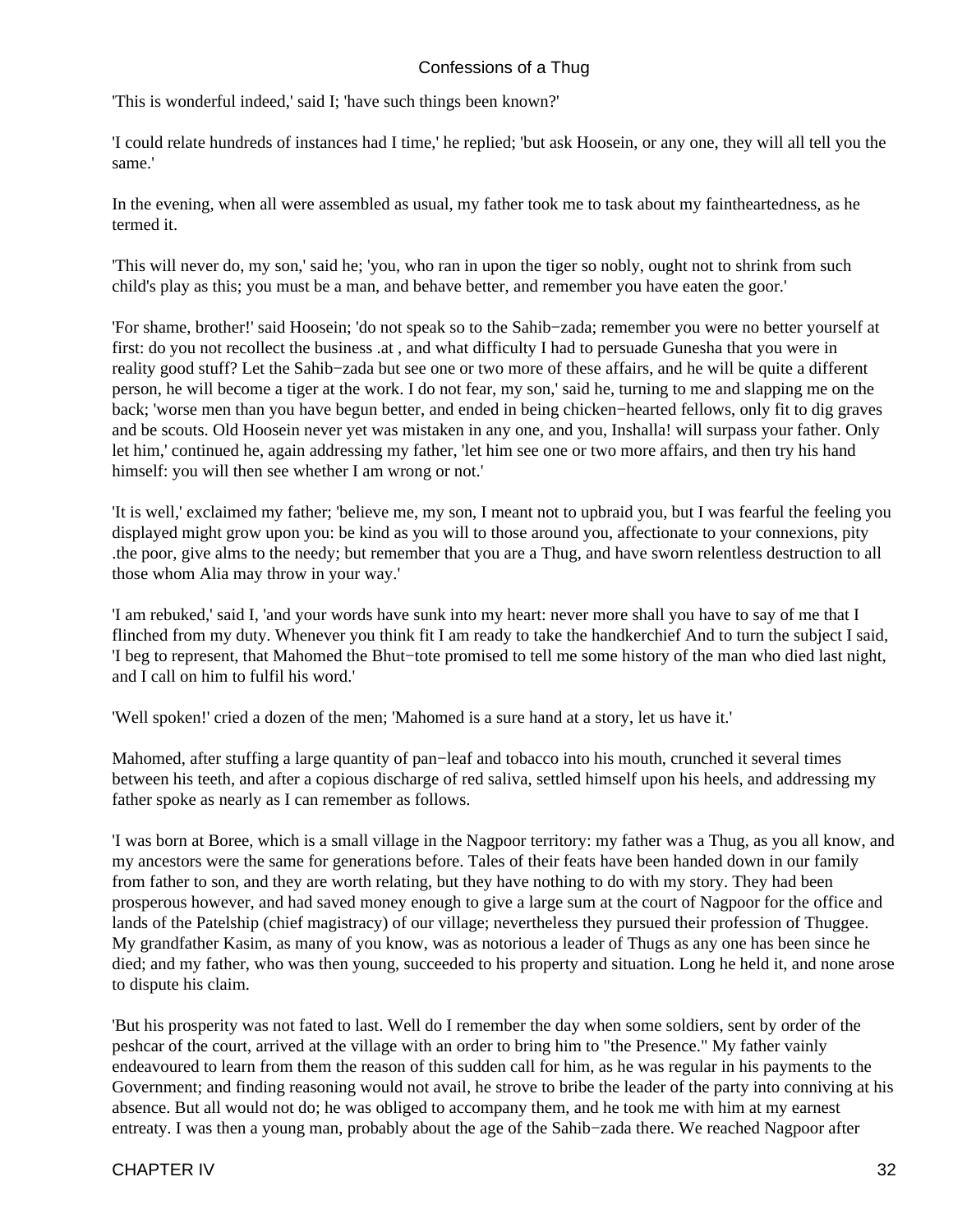some long marches, and on our arrival we were cast into a vile prison, our legs loaded with irons, and we were denied the commonest comforts. We had no paun or tobacco, no clean clothes, were not allowed to see any one, and were given the coarsest and most wretched food to eat. In this manner we passed four long months. My father in vain entreated to know what he was accused of, or who was his accuser; and equally in vain were his attempts to have his situation made known to his family and friends. We wearied ourselves in our lonely prison with conjectures as to what the cause of the misfortune could be, but without success. At last, one day that wretch Brij Lall, who died last night by my hand, came into our prison attended by soldiers. My father gave himself up for lost, and thought his hour of death had arrived; but recovering, he appeared to recognise Brij Lall, and instantly assailed him with imprecations and abuse.

'When he had finished, Brij Lall eyeing him with a grim look said, ' "Pateljee! perhaps you will now condescend to give the Government some account of the effects of Jeysookhdass the merchant, who lived in your village, and about whose affairs you well know I was sent some years ago. You may also remember the reception and treatment you gave me, for which, by the blessing of God, I will now see whether I cannot effect a return."

' "Thou art a liar, and a base−born rascal of a mootsuddee!" cried my father, "and not one word shall thou ever know from my lips: send some one more fit to confer with Kasim Patel, and he will tell what he knows; but not one word to thee, thou dog and son of a dog."'

' "We will see," said the vile wretch; and making a sign to the soldiers with him, my poor father was seized; and a horse's nose−bag filled with hot ashes being tied over his head, he was thumped violently on the back till he was forced to inhale the hot dust, which nearly killed him. This was repeated several times, on every refusal to tell to Brij Lall what he desired to know. At last nature could bear no more, and he fainted. The wretch then left the prison, particularly ordering that no water should be given. But in this his vile intentions were frustrated; for fortunately some had remained from our morning's supply, and after sprinkling my father's face, and forcing a draught into his mouth, he recovered sufficiently to sit up and drink some more, which revived him.

# **CHAPTER V**

<span id="page-35-0"></span>Wherein the old Thug ends his tale

'"I thought I should have died, my son," said my father at length; "and see what a black heart that villain must have to treat an old man after that fashion. My curses on him and his! he will prosper awhile, but judgement for this and all his villainies will at last overtake him."

' "Tell me," said I, "what quarrel there is between you, and what cause he has to persecute you in this manner."

' "Listen," he replied, "and you shall know. Some years ago, when you were but a boy, Jeysookhdas, who was the principal sahoukar in the village, died. On his death−bed he sent for me, and delivering over his family to my care, entreated me as a Moosulman, and one of the faithful, to protect them against this Brij Lall, whom he had in the public durbar at Nagpoor beaten with a shoe, for slandering him in the vilest manner with the intent of ruining his reputation. In fact Brij Lall had accused him of making away with some of the revenue; for Jeysookh was the channel of payment not only of the revenue of our village, but of those around us, amounting in the year to nearly a lakh of rupees. Fortunately for him, the character of Jeysookh stood too high for the aspersions of a low wretch like this to hurt it, and no notice was taken of what he had said. But the insult he had received never left the mind of Brij Lall. He brooded over it, and made every attempt to ruin my old friend; who, as he had powerful enemies at the court, was ever afterwards kept in continual dread of being plundered under some false accusation, or cast into prison. At length however he died; and in our last interview he implored me to lose no time in sending off his wife and family to their country, Marwar, with their jewels and what money I could collect. I did so as soon as I possibly could, under an escort of our own people, in case they should fall in with other Thugs on the road.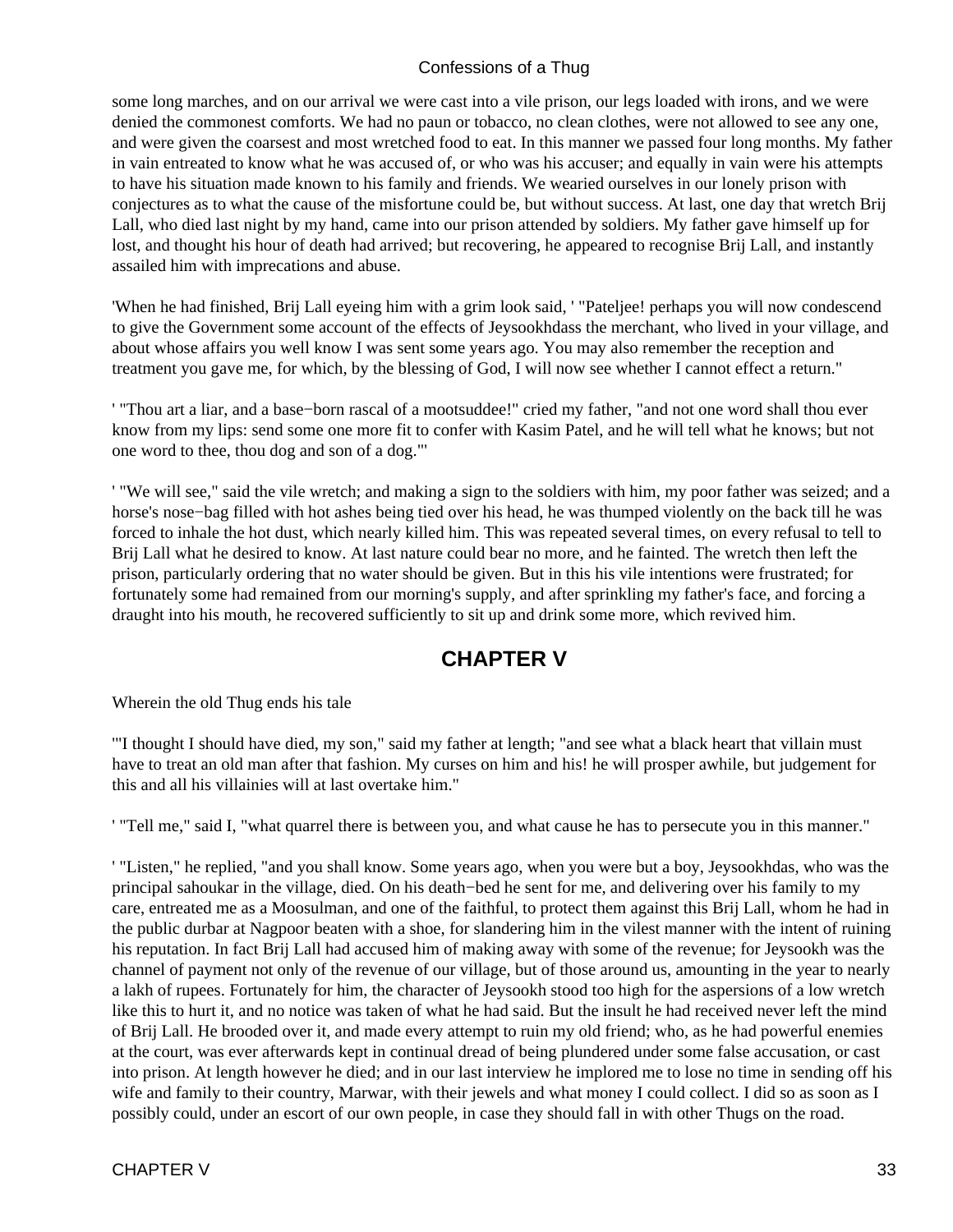' "They had scarcely been gone a week, when this Brij Lall and another mootsuddee came with an order from his master Narayun Pundit the Peshkar, to seize Jeysookh's family and effects. The order was a verbal one, and this being a very unusual circumstance, I directly refused to give any intelligence about the family, or account of the effects of the deceased. Brij Lall began to threaten, and at last became grossly abusive to me, on which I beat him with my shoe, had him turned out of the village, and he was pelted with mud and stones by all the idle lads as he was conducted beyond the boundaries.

' "I never heard anything more of Brij Lall, but I knew he was my enemy at court, as I could get no justice for many complaints I made against the ill conduct and aggressions of a neighbour, who had not only encroached on my boundaries, but seized grain which had been cut on several occasions. This annoyance at last reached such a height, that I determined to send a deputation to the court to petition for redress. It was however fruitless; my people were openly opposed by Brij Lall, who it seemed had risen into great favour and power: I was openly accused as a usurper of the patelship of our village, a person was set up by Brij Lall as the descendant of the real patel, and so much countenance and support was given him that my people returned to me in great alarm and utterly discomfited.

' "Since that time, my son, now about five years ago, I have been constantly alarmed by reports which have reached me through my friends at Nagpoor. I have been warned to beware of assassination, to allow no strange men to come into the village, nor to go anywhere without a sufficient escort. This however has not, as you know, interfered with our profession, which I have not neglected to follow; but in other respects I have been careful. In spite of all however we are fairly in his hands, and may Alia deliver us out of them!"

'We remained some days without another visit from our tormentor; but at last he came again, and my poor father was again tortured in various ways, but without effect: he would tell nothing.

' "You dare not kill me, cowardly Kafir as you are," cried he to Brij Lall; "and, Inshalla! were I once out of this vile prison, you should see what a true Moosulman could do for himself. And I bid you beware."

'Brij Lall laughed at my father's impotent threats, and again left us.

'We had remained in confinement for nearly three months, when one day one of the soldiers of our guard, won over by my father's promises and really struck with the injustice of our case, agreed to convey a petition which my father had drawn up to a sahoukar, with whom he was acquainted, who then managed the money affairs of our village, and resided in the city of Nagpoor.

'He was extremely astonished to hear of our situation, and immediately set to work to procure our liberation. But this was no easy task; Brij Lall possessed the ear of the minister of the court, and every attempt our friend made was frustrated. At last he laid our case before the chief sahoukar of Nagpoor, a man of great influence, who went to the minister himself expressly on our behalf. We were told that the next day we were to appear in the durbar, and answer the accusations which had been made against us; and at the hour appointed we were taken to the house where the Peshkar resided, and where he heard the various suits and cases which were brought before him.

'Narayun Pundit was then a young man, but he was looked up to with much respect by all who had any dealings with him. He was considered just, and one who patiently listened to both sides of a question before he gave his decision. But our bitter enemy Brij Lall was his confidential mootsuddee, and conducted himself in so plausible a manner that his tyrannies were never discovered.

'Brij Lall made his accusation against my father. He said that, by the laws of the kingdom, accounts of the effects of sahoukars and other wealthy persons ought to be furnished to the government when they died without male children. That it was well known that Jeysookhdas was wealthy; that he had two or three daughters, but no sons; and that they had no right to have touched a rupee of the property, until the accounts of the government had been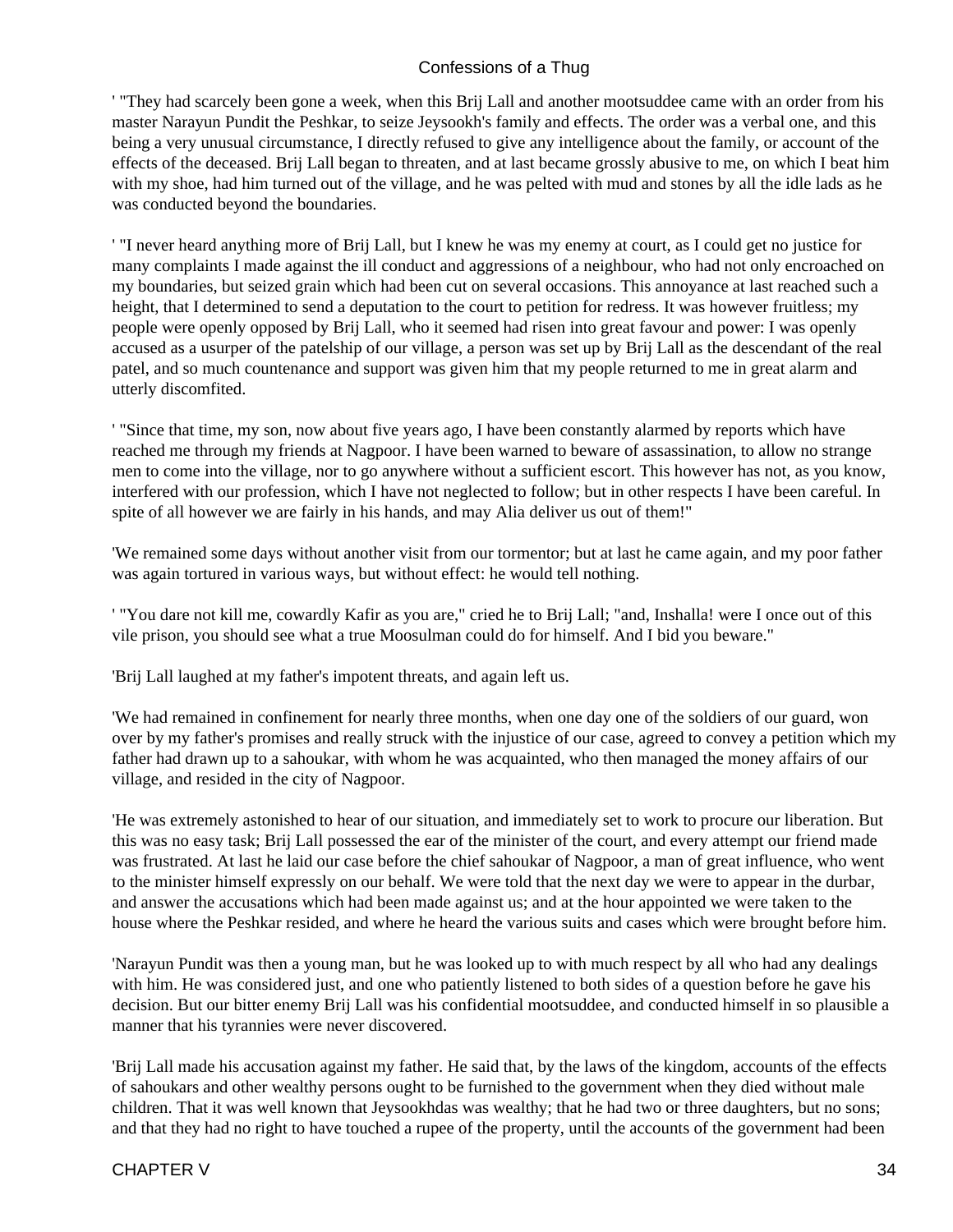settled. Again, that my father was not the rightful Patel of Boree, and that the person who was descended from the original possessors claimed the office and the lands which were then in my father's possession. Brij Lall concluded his representation by saying to the Pundit, "I will refrain from dwelling, oh incarnation of Brahma! on the usage I have met with at this man's hands. Twice did I visit his village, and twice was I received with such indignity that my blood boils at the recollection. My intentions in going there were solely for the good of the government; and had I but then complained, the wrath of my lord would have descended on this man's head, and annihilated him and his family. But I devoured my grief, and it was not until provoked by his repeated refusals to come to the presence, and his contempt of the messages sent to him about the effects of Jeysookhdas, that I became aware that the dignity of the government was set at nought, and I ordered his arrest and imprisonment."

' "Ya Alia! Alia!" cried my father; "my lord! it is all a lie; I call Alia to witness that I never disobeyed any order of the government when sent to me in a proper form. Have I not eaten the salt of the government before that pitiful wretch was born? and who is he that my lord should suffer him to abuse so old a servant of the state in his presence? If I have permission, I will represent to my lord that I am not in fault, but that this devil ought to be severely punished for the treatment he has subjected your slave to."

' "We will hear you tomorrow," said the Pundit, "and in the mean time it will be proper for you to draw up a statement of what you have to say in your defence, in order that its relation may be more succinct and more readily comprehended."

'My father then begged not to be confined like a thief, and offered the two sahoukars as his securities to appear whenever he might be called on. This was admitted, in spite of Brij Lall's protestations that no securities would bind us, and we walked away in company with our friends; my father, as he passed him, twirling his mustachios and looking askance at him, with many a muttered Inshalla, and Mashalla, all of which Brij Lall answered with looks of the most deadly spite and hatred.

'In the course of the evening an account was drawn up in Persian of the whole of Brij Lall's conduct from first to last; and we took it to the durbar in every expectation of seeing him disgraced before our eyes, for his unwarrantable treatment of us. But we were doomed to "eat disappointment." The petition was read by Narayun Pundit, and he proceeded to pass judgement in the case; which was, that Brij Lall had much exceeded his authority in imprisoning my father, that he had acted wrongly in persecuting Jeysookh and his family, for that on an examination of the accounts there did not appear to be any claim against him.

'On the other hand, that my father had behaved ill to Brij Lall, in having had him turned out of the village; disrespectfully to the state, in not readily giving the accounts demanded to an agent who was known to have the power to ask for them, and in resisting for so long a time his repeated orders.

'My father was going to reply, when his friend the Sahoukar stopped him. "Better," said he, "is it to come out of a battle with half your life than with no life at all. Be quiet: consider that you have escaped, which is what very few do, from the net which was thrown round you by that low rascal, and be thankful."

'My father had only to pay a small fine for what he had done to Brij Lall. He considered that he had obtained a victory, and so the matter ended.

'I never shall forget the advice which the old Sahoukar gave my father, when, after some days' sojourn with him, and being entertained at his expense, we were about to set out for our village.

'"Pateljee!" said he, "I know that Brij Lall well; he will never give up his revenge; you have seen that he behaves like a cow before his patron, but absent from him he is a tiger in heart and in manners; and such is the influence he has obtained, that no one dares to oppose him. You have indeed got well out of his clutches; but had not your affairs been taken up by our Seth, you would have remained in your miserable prison until his hate had been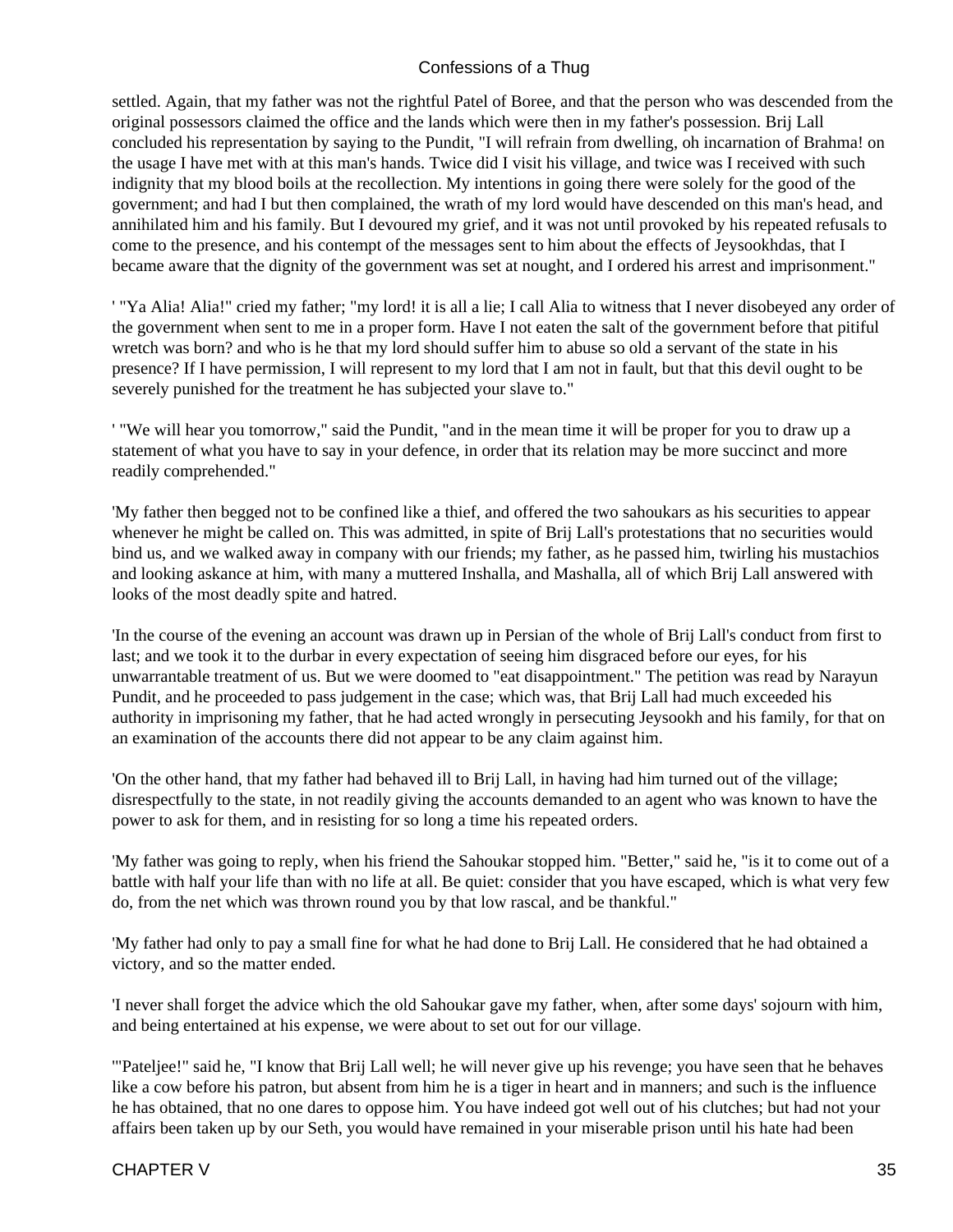satisfied by your death, from the constant torment and ill−usage he would have subjected you to."

' "Shookur Alia!" said my father, "I am at least safe now."

' "Not without great caution," said the Sahoukar; "his emissaries will beset you wherever you go, and it will require your utmost vigilance and wariness to avoid them. By your soul, O Patel, I beseech you not to disregard what I say, or you will repent it."

' "I will not," said my father; "your words are friendly, and I drink them in as grateful sherbet. But this Brij Lall must have long arms and powerful if he can reach Mahomedjee Patel."

'In a very few days after, we took our leave and returned home; but, as had been predicted, in a few months strange men began to be seen about the village; and my father, strange to say, disregarded all our prayers to stay at home, especially after dusk; he would not listen to us, called the men we had seen travellers, and staid from home late at nights out of bravado. However my mother grew at last so anxious and so alarmed about these repeated visits of unknown people, that she begged of me never to leave my father's side by day, and always to bring him home with me from the fields in the evening. This I did for a long time; but one night, one cursed night would that I had never seen the dawn of the day preceding it!having been delayed in a field of sugar−cane to arrange about the cutting of it the following day, we were late in returning home: we were accompanied part of the way by some men of a neighbouring village, but they separated from us about half a coss from ours; and the remainder of the way (if we followed the straight road) was one which was not thought safe, and by which no one went after nightfall if he could help it. I attempted to take another; but the old man observed it, and said sharply, "That is not the way, that road will keep us out an hour longer." I had no reason to give to dissuade him from the road I wished to avoid, though an ill−defined feeling that there was danger in the one before us had led me to endeavour to take the other. But, my friends, who can avoid his fate? If it is the will of Alia that one is to die, of what use is human foresight? We went on, and soon reached the inclosed fields, between the high milk−bush hedges of which the path wound. It was scarcely light enough to see our way, but we knew every foot of the road. All at once, as we proceeded, I thought I saw in a hedge which crossed the road a glimmer, as if of the match of a gun.

'"Look!" said I to my father, "we are waylaid, there are people behind the hedge; look, there are three lighted matches!"

' "You are a fool," cried he, "they are fireflies: are you afraid? has my son become a coward?"

'The words were hardly out of his mouth when there were three sharp cracks close to us. My father fell on his face without uttering a sound, and I felt a coldness and numbness all down my back, with a sharp pain, and the same feeling in my leg. I became sick, staggered a few paces, and then fell; but I was not insensible. Three men rushed out from the hedge, and ran towards us with drawn swords. Seeing that neither of us moved, one of them turned me over on my back and looked into my face. I shut my eyes, for I knew if they were open I should not live an instant.

' "This is not the man," said the fellow standing over me; "we have missed them."

'Another came up.

' "It is nearly as good," said he, "it is the young devil the son: the father, depend upon it, is the other; come and see." And they left me.

'They went to where my poor father lay, but I could not see what they did. I suppose they examined him, for one cried, "Alhumd−ul−illah! we have been successful; our faces will be bright in our employer's sight for this. And only think, to have succeeded so easily after this long watching! The old dog was as wary as a fox."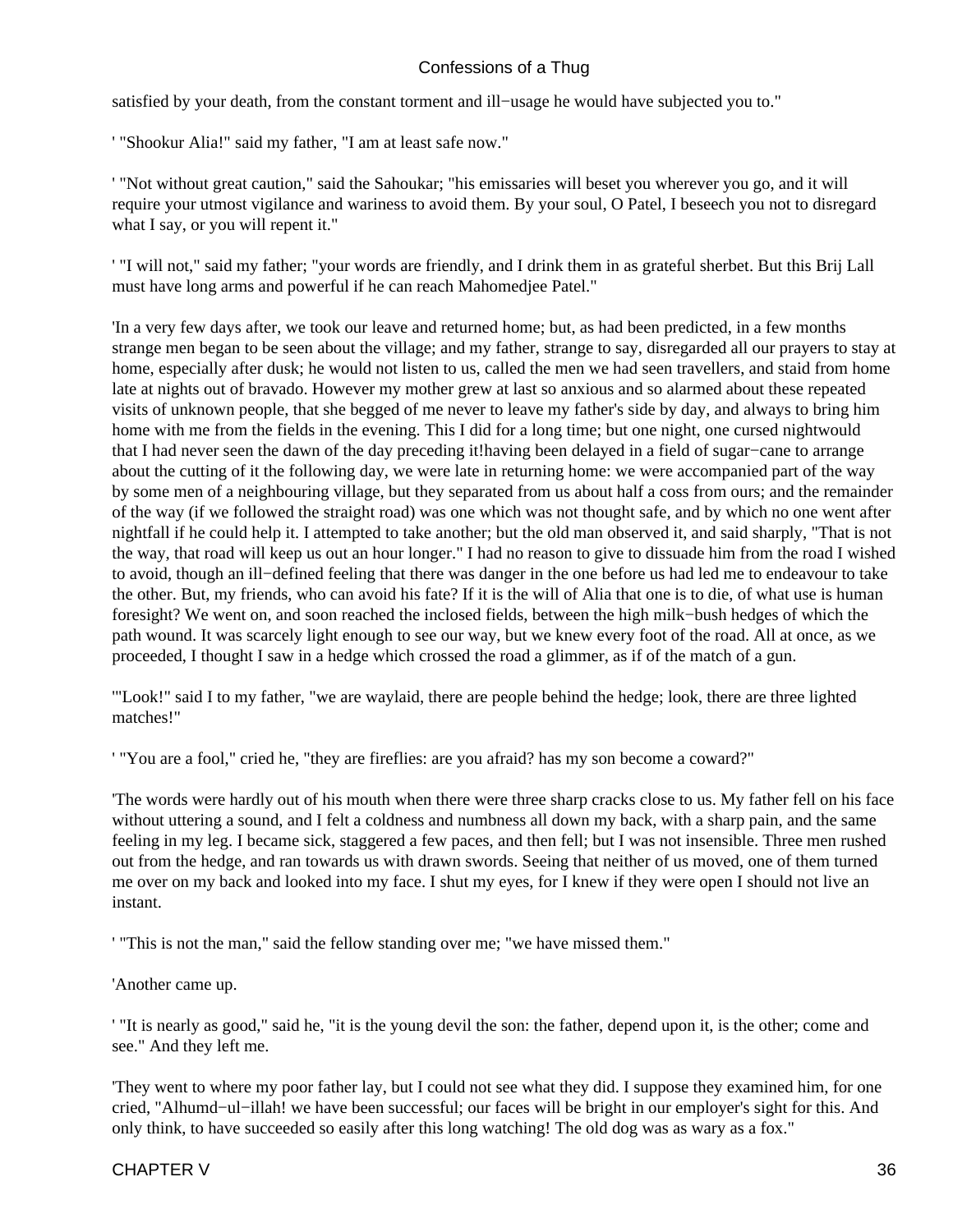' "You may thank me," said another, who had not as yet spoken: "if I had not dogged him to the sugar−cane field, and found out his nearest way homewards, we might have had a long continuance of our fruitless watching, of which I was heartily tired. Come," continued he, "we must not stay, the country will be too hot to hold us. Madhoo will help us on to Nagpoor, and the sooner we get to him the better; the horses I know are all ready."

'I heard no more. I was sick and faint, and lay almost insensible for a long time: the pain of the wounds was horrible, and I writhed in torment; the night too was dreadfully cold, and I became so stiff I could not move. I tried even to get as far as my poor father's body, which I could just see lying on its back; but motion was denied me. I lay and moaned bitterly. I heard the voices of persons not far off, and shouted as loud as I could, but they did not hear me. There were shots fired, as I afterwards heard, as signals to us; but I could not answer them: what could I do, lying as I did like a crushed reptile? My senses went and returned, as though I were dead, and again alive. Oh, my friends, how can I describe to you the misery of that night! At last I was roused out of a faint by some persons with a torch standing over me. I quickly recognised them as some of the labourers of the village; they had searched every lane, and at length found me. I knew not what they said or did; but they broke out into lamentations on seeing my father's body, and taking me up in a blanket they carried me to the village, and set me down at the door of my father's house: alas! his no longer.

'My friends, all of you have seen the grief of women when death has come into the house and struck down a father, a brother, a son; all of you know how the shrieks and moans of women pierce into the heart, and turn men's livers into water. Till my father's body arrived there was no cryno scream; my mother sat in a corner rocking herself to and fro, calling on my father's name in a low tone, and every now and then beating her breast; my sister attended to me, and moistened my mouth with water, as I still lay unable to speak, but fully aware of all that was going on around me. Some old women of the village sat near my mother, shivering in the cold wind which whistled through the house, and speaking among themselves in whispers. There was but a small lamp in a niche in the wall, which with its flickering light now revealed one group now another, causing the shadows of the whole to leap about, over around above me, until my disturbed brain fancied them a legion of devils sent to torment me before my time.

' "Sister," said I, "call our mother to me, I am dying I think;" for at the moment I felt fainter than ever.

' "No, no! you must not die; you must not leave us now," said the affectionate girl; "it is but a wound; the barber is coming, and will take out the ball; and a fomentation is being prepared by the hukeem: you will soon be well."

'As she spoke this, a sudden gleam of torches lighted up the whole space outside; and immediately after, four men bearing my poor father's body, walked slowly towards the house. I summoned energy enough to sit up, leaning against the wall, and the body was brought, all bloody as it was, and laid down. I should not say laid down, for as the men who carried it were preparing to let it down gently, one of the corners of the blanket slipped, and the corpse fell heavily to the ground, giving a horrid dull squelch, the sound of which thrilled through every nerve.

'For an instant there was not a word spoken; but when the bloody features were exposed to view, the uproar was dreadful. Headed by my mother, all the old women rushed to the side of the body and began the most heart−rending shrieks; those who had carried it were also affected, and the cry reached to the outside, where the crowd assembled took it up, till the heavens were cracked with the noise of the lamentations. It was in vain that I endeavoured to make myself heard. But on a sudden the noise ceased, and silence was ordered by the Kazee of the village who entered. He cast a look on the dead body, and then asked for me. "Who has done this?" said he; "whom do you suspect? Tell us, by your soul tell us, ere it be too late to overtake them, whoever they may be."

'"Mahdoo, patel of Etare," said I; "but the villains have horses, they are gone ere this, there is no use sending."

'"Who have horses? who have gone, did you say?" cried he with impatience: "rally for a time, and strive all you can to let us know how this was, how it happened."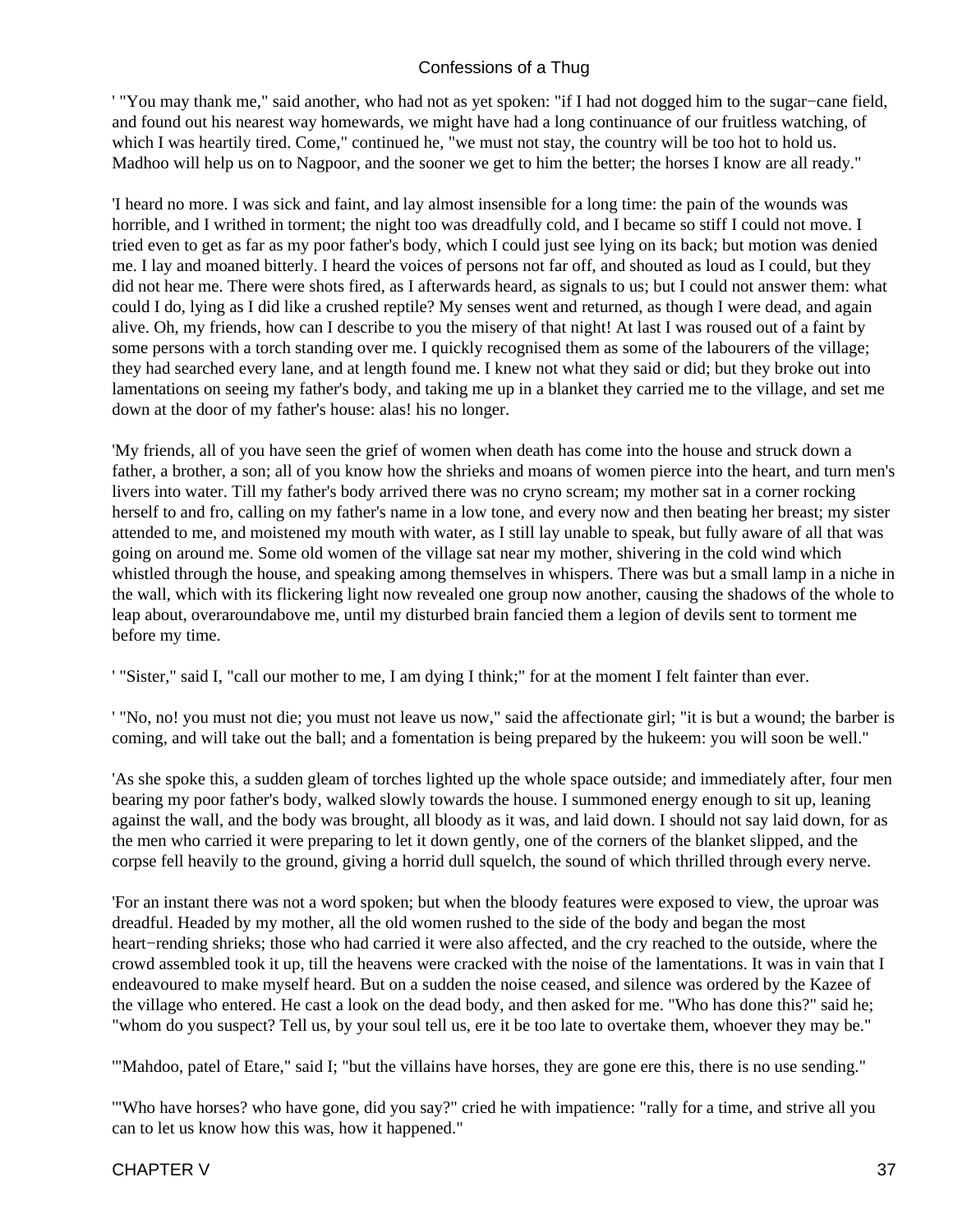'I had barely strength, but I gave a short relation of the whole.

' "By Alia, it is the work of Mahdoo himself," said one, "and we will burn his village before the morning breaks."

' "It is the doing of Rheim Khan," cried another.

'Rheim Khan was my father's brother−in−law, and they had been at bitter enmity.

' "Who takes the name of Rheim Khan?" cried my mother, "may his tongue be blistered and rot in his mouth! May his end be like this!" pointing to the corpse; and again she resumed her howls and lamentations.

'"Did you hear the woman?" said one fellow close to me; "she would not curse at that rate if Rheim Khan was free from suspicion."

' "Silence!" said I, as loud as I could; "I know who is the author of this, at least I have a right to have the strongest suspicions. Mahdoo Patel had no hand in it, he is a coward; Rheim Khan, though he hated the old man, could never have done or planned this; no, it is neither; it is one whom we poor people can never reach from his height of station, one whom the pleasure of Alia alone can bring down to the condition of him who is there; I mean Brij Lall, the accursed, the merciless." I was exhausted with speaking, and sank down.

' "Who spoke?" said my mother raising her head: "I surely heard the voice of my son!"

' "I am here, my mother," said I; and she turned to me.

' "Thou here! thou alive! Coward! hast thou come to me to see thy father a bloody corpse in his own house? Where wert thou that thou diedst not with him? Did I not caution thee never to leave the headstrong old man, who would persist in disregarding all advice, and in exposing himself at night?"

' "I cannot answer thee now, my mother," said I, "but I was with him; see here, I fell also: though I did not die then, I feel that I shall do so soon." I opened my vest and showed here the hole the ball had made, out of which a drop or two of black blood every now and then oozed; she looked at it, and threw herself at my feet.

' "Thou art no coward!" she sobbed out, "thou art no coward! thou hast bled in thy father's defence, and I can say nothing but that it is the will of Alia, and his fate. Who can avoid his destiny? But it is hard to lose both. Husband and son, husband and son, and I an old woman!"

'And she went from me, and resumed her place at the side of the body.

'One by one the neighbours left us; the name of Brij Lall had silenced every one; and in a very short time there remained only the watchers by the corpse, my sister, and myself. She was but a girl, my friends, but she watched by me and fomented my shoulder and leg with warm water, until the coagulated blood dissolved, and I was easier. How I wished for the light to be put out! but they would not hear of it. I have seen death in many, many forms since, but never have I seen anything that I could compare with my remembrance of my father's appearance. His features were pinched up, his lips drawn tightly across his mouth, showing his upper and under teeth; his eyes were wide open, for they could not be closed; and the flaring light, now rising now sinking, as it was agitated by the wind, caused an appearance as if of the features moving and gibbering, with that ghastly expression on them. I could not take my eyes off them, and lay gazing at them till the day broke.

'The barber, who had been absent at a neighbouring village, soon afterwards arrived, and examined my wounds. One ball had entered my shoulder and had passed into my neck. He groped in the wound for some time with a pair of pincers, and, after putting me to horrible pain, succeeded in getting hold of it and drawing it out. I was then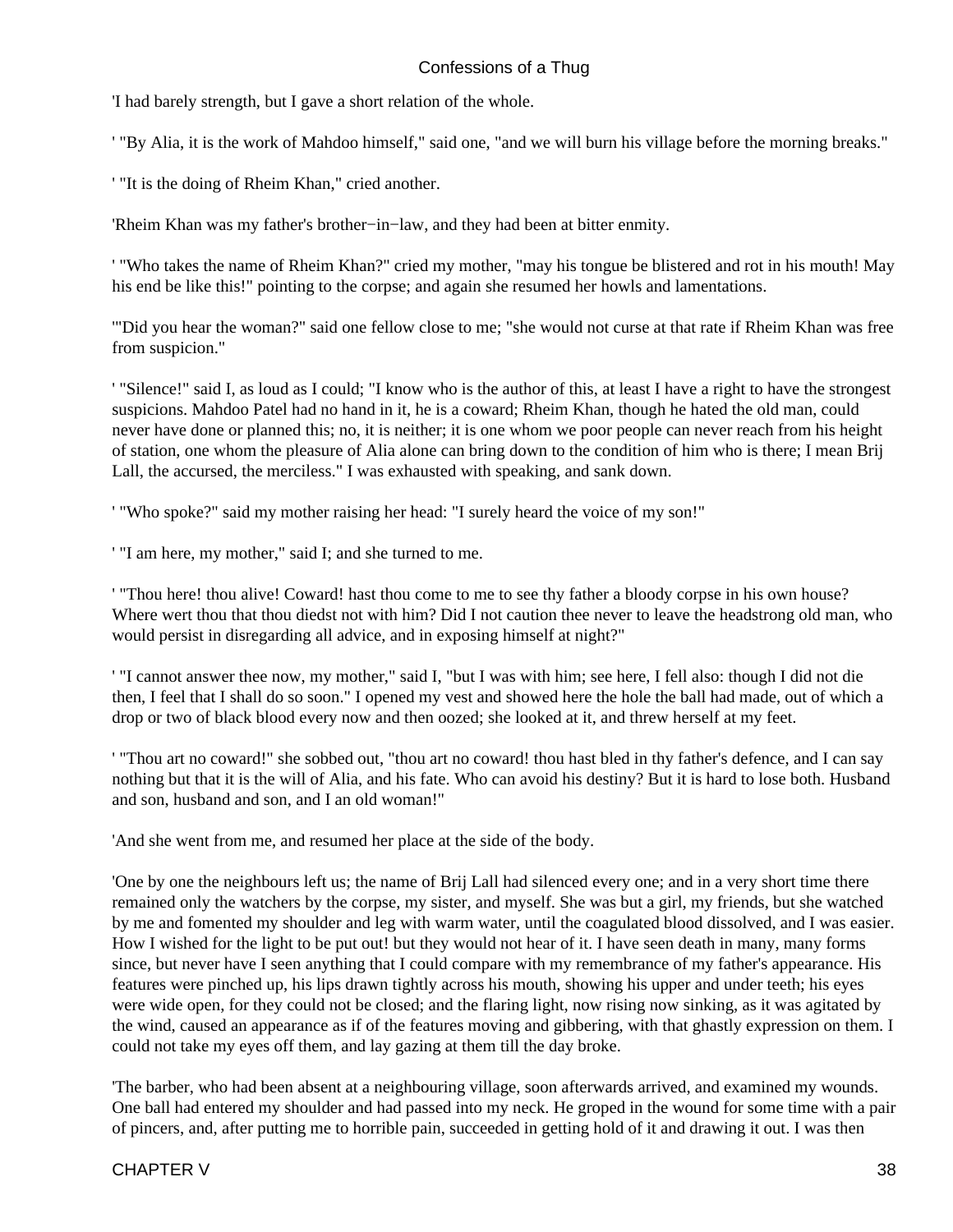easier: the blood flowed copiously; the wound in the leg was only through the flesh, and having taken some opium I soon fell asleep, and awoke, though still in pain, yet easier than I had been.

'My father had by this time been buried, and I was left with the consciousness of having one enemy, and one too who would not forgo his revenge even to the son of his victim.

'The old Kazee could recommend nothing, could suggest no measures to be pursued to bring the murderers to conviction. So, as he said, we sat down on the carpet of patience, to smoke the pipe of regret, and to drown our affliction in the best way we could. Matters continued to run smoothly for the period of a year. I was considered to have succeeded to my father's rights, when one day the man who had been set up by Brij Lall as the real patel in opposition to my father, arrived at the village with a body of armed men, and with orders for his installation. The villagers were too weak to resist this tyranny, and I was forced to resign all my claims to the new−comer. By this time my sister had gone to the house of her father−in−law, and I sent my mother after her, for I had no longer a home. I left the village with an aching heart, to see if my father's friends, the sahoukars, could do anything for me at the court. But they too had changed, as I might perhaps have expected, and would do nothing.

'Brij Lall, they said, was too powerful to be interfered with; and they recommended me to give up all hopes of justice, as the attempt to fix the crime of murder upon him, with the insufficient evidence I possessed, would be attended with my certain destruction. Nor would they assist me to regain my lost rights; so that I was friendless, and, as it were, forsaken in the world. I had but one resource: I joined the first band of Thugs I could discover, though I had previously not practised the profession, and I have since lived a lonely and wretched life in the world. My mother is long since dead. My sister still lives, and has some children; she is happy, and has no remembrance of the past. I pay her a visit now and then, and am received with affection and kindness. She is the only one in this world except you, my friends, who cares for me. She believes me to be a soldier in the service of Holkar, and she will never know to the contrary. Praise be to Alia! however, my enemy has died by my own hand, and I am content, for I am revenged. Some of you, my friends, will lay me in my grave when my time comes, and it will not be long. I have lived hitherto for the deed I did last night. There is no excitement for me in the future, and it matters not how soon the old Thug is laid in the earth. This is my story, such as it is; if I have arrested your attention, and gratified the Sahib−zada, my intentions have been fulfilled, and I am content.'

The whole assembly was struck and affected by the old man's story, and all joined in consoling him for his misfortunes. But I was particularly interested in them, as they went more to convince me that the hand of Alia was upon all our doings than even my father's history. Both were striking instances, but the Thug's particularly so. It really seemed as though Brij Lall had been given into our hands, nay, to the very hands of him he had so oppressed, to receive his punishment on earth previous to the eternal fires of Jehunum. 'Henceforward,' said I to myself, 'no one shall have it to say of Ameer Ali that he hung back when occasion required his personal exertions. I will emulate my father, and the country shall know and feel that I am a scourge on its wickedness. No one shall escape me; I shall act up to the utmost of the oath I have taken, wage unrelenting war with the whole human race, and, Inshalla! they shall see whether Ameer Ali cannot lead his men on to actions which will by far surpass any of the present times, and equal those the traditions of which remain among us.'

From that day I put myself under the tuition of the Gooroo, or teacher of the band, an old Thug who was worn out with age, but had been considered to be one of the most dexterous Bhuttotes, or stranglers, who had lived within the memories of any of the men of our company. He was a Hindoo, a Rajpoot; and though his frame was dry and shrivelled, yet from his height, breadth of shoulders, and sinews, which were developed the more by the absence of flesh to cover them, it was easy to see that he had been a man of immense strength and power; and, added to this, if his great dexterity in using the handkerchief was considered, the stories of his superior prowess might easily be credited. I had hitherto not associated much with him, and beyond a courteous demeanor to each other, we had been but little acquainted; so I begged my father to take me to him, deliver me over to his care, and request of him to initiate me thoroughly in the practice of a Bhuttote.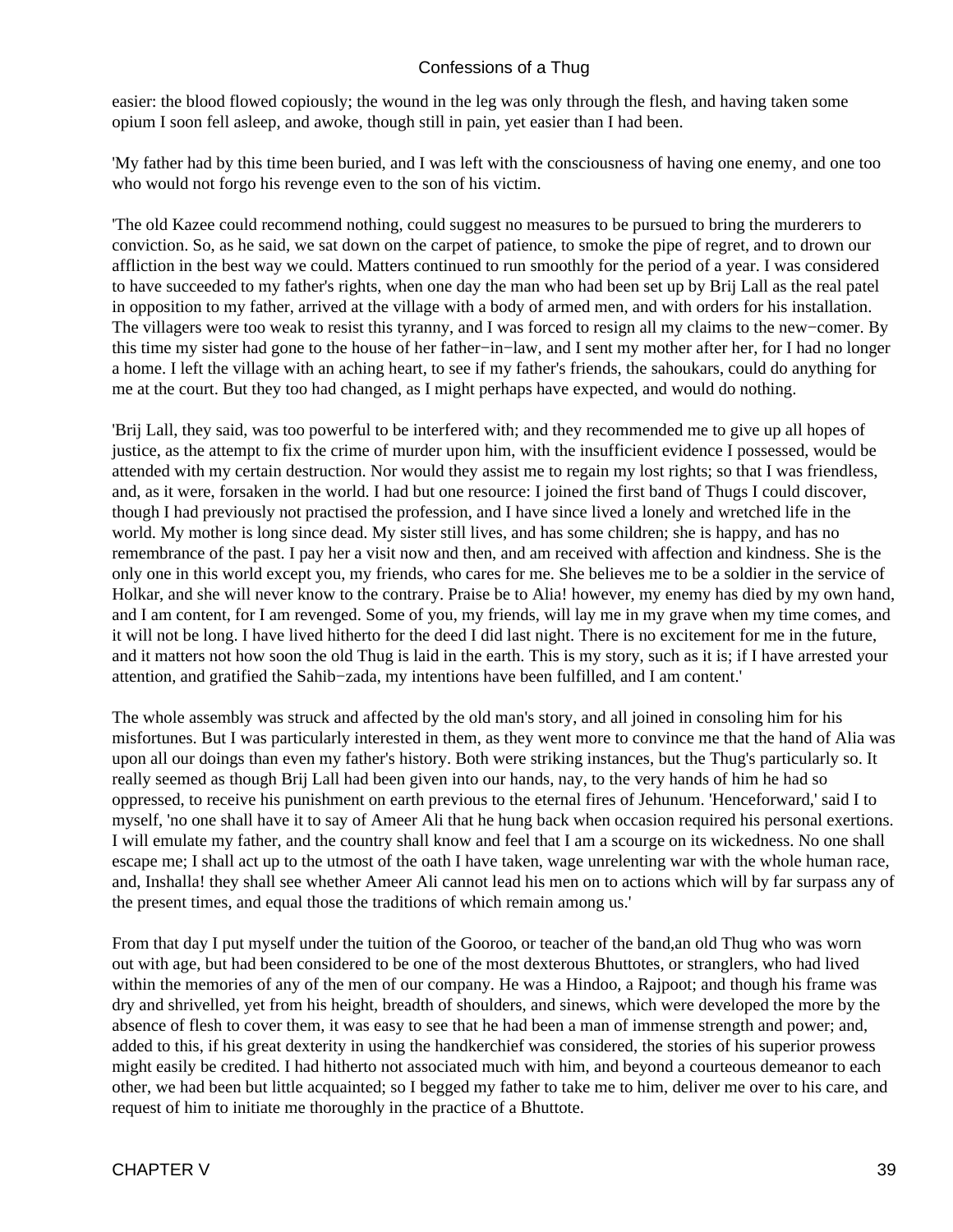He was delighted at this spontaneous offer on my part, readily acceded to my wishes, and at once put me under the care of Hoosein, and Roop Singh, the old Thug I have mentioned, who belonged to Hoosein's party.

'For a few days,' said my father, 'I will not see you; you shall remain with them; and when you return to me, let me welcome you as ready and willing to take a part in the next affair we may be engaged in.'

The day after we began in earnest. Roop Singh repeated incantations over me. I ate no meat, indeed tasted nothing but milk for four days. Numerous sacrifices were made to the sacred pickaxe; every omen was observed, and as I sat under the trees after our daily march, scarcely a bird alighted on them but there was some conclusion drawn from it; and the appearances of different animals and birds as we commenced our march in the mornings were particularly observed and noted. I was naturally very inquisitive as to the meaning of all that was done to me and for me; but the old Gooroo would not enlighten me.

'My son,' said he, 'when I was your age, these ceremonies were performed over me, to make me fearless and stony−hearted, active and cunning, so as to ensnare all who came within my reach, and to avoid my enemies; to make me fortunate, and to cause me to win fame. In all these I have never failed. Two others upon whom I have performed them are rising fast to be jemadars, such is their address and courage; and you too will be the same; therefore ask no questions. Content yourself with knowing that everything is going on properly and to my complete satisfaction, for I have not observed one unfavourable omen.'

On the fifth morning, the handkerchief was put into my hand; and after having been bathed, anointed with sweet−smelling oils, and marked on the forehead with vermilion, as a votary of Bhowanee, I was declared a Bhuttote.

'One thing I forgot,' said the old man laughing, as he gave me the cloth, 'and that was the principal perhaps. I have not shown you how to use it, and I have a peculiar knack of my own, which is easily communicated. You will soon learn it.'

He took the cloth, tied a large knot at one end, with a piece of silver inserted in it; this he held in his left hand, the plain end being in his right, and about as much space between them as would nearly compass a man's neck: the closed hands had the palms uppermost.

'Now,' said he, 'mark this; and when you throw the cloth from behind, and have got it tight, suddenly turn your knuckles into the neck, giving a sharp wrench to either side that may be most convenient. If done in a masterly manner, instant death ensues.'

I took the cloth, and held it as he directed, but it did not please him.

'Give it me back, that I may show you more exactly on your own neck,' said he.

'Indeed, no,' cried I, laughing; 'you might think I was a traveller, and have me down in an instant, without intending it; but I perfectly understand the method.'

'Then try it on *me,* Ameer Ali; I shall see by the position of your hands whether you know anything about it.'

I obeyed him; the old man shook his head and laughed.

'That will never do; you could not kill a child in that way,' he said: 'when you feel my hands round your neck you will understand.'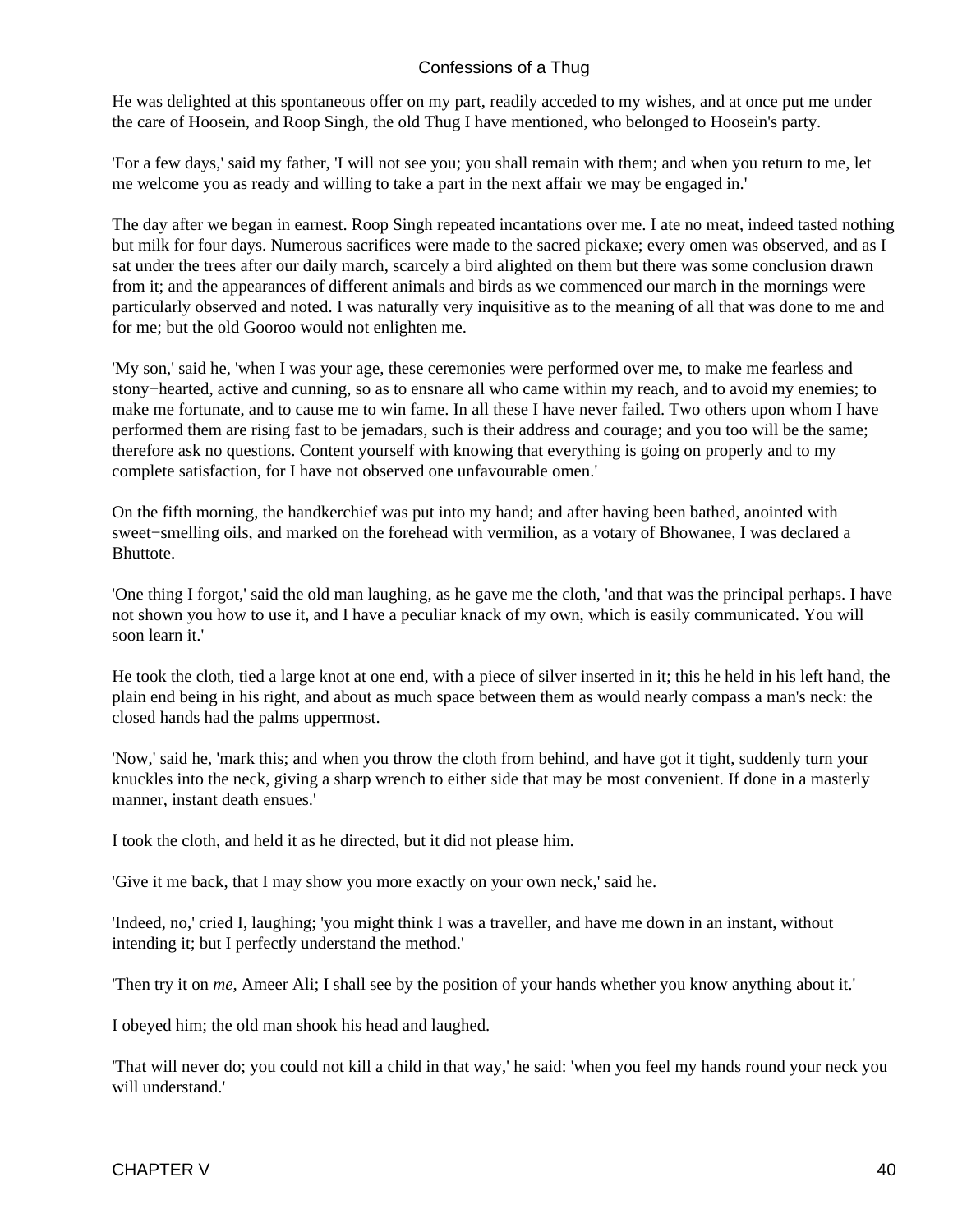So I submitted with as good a grace as I could, though I did not at all like the idea. My blood ran cold through me as I felt his chill, clammy hands about my neck. But he did not hurt me, and I saw where my error had been. I tried it on him as he had shown me several times, and was declared at last to be perfect.

'Now you only want practice, Ameer Ali,' said he.

'Inshalla! Roop Singh,' I replied, 'we shall have plenty of it. One beginning, and I fear not for the rest. Like a tiger, which, once having tasted human blood, will if possible take no other, and runs every risk to get it, so I feel it will be with me.' And it was so. Sahib! I knew myselfI had spoken truly.

## **CHAPTER VI**

In which the reader will be informed how Ameer Ali killed his first man

Nothing of any moment occurred during the rest of our march to Nagpoor, if I except the deaths of a few solitary travellers, who had fallen by the hands of a small portion of the band who had been sent to another road, which ran parallel to the one on which we marched; and as I know no particulars of them worth mentioning, I shall at once lead you, Sahib, to our encampment at Nagpoor.

Outside the city is a large tank, on the margin of which the majority of the band encamped. My father and a few others put up in the town, for the purpose of converting the booty already obtained into money. It was not a difficult task, for as the property which had belonged to Brijlall was easily saleable, we soon found purchasers among the numerous goldsmiths and sahoukars of the city.

In one of his dealings with a sahoukar, my father casually stated, that he was proceeding to Hyderabad with some men he had brought from his village, and for whom he was in hope of procuring employment under, as he said, his brother, who was in the service of the then reigning prince Sikundur Jah. The Sahoukar at once proposed to accompany us, and to give my father and his men a handsome remuneration if he would protect him on the road; as he had, he said, been for some time on the look out for an opportunity to put himself under the escort of a respectable man who might be travelling there with a number of followers.

At that time, Sahib, in consequence of the unsettled state of the country, and the many rumours there were of wars, any man of respectability, who was idle in his village, and could persuade a few companions to accompany him as their leader, was sure of employment as a soldier, if he presented himself at any of the courts of Hindostan or the Dukhun. Sindea, Holkar, the Peshwah, every prince in fact had a large army which was tolerably paid; and it was better to serve with them, than to pursue any other occupation. We had met several bands of such men on our road down to Nagpoor, so that our company presented no extraordinary or suspicious appearance, especially under my father, who looked like a soldier, was always well armed and dressed, rode a fine horse, and on occasions of residing in, or even passing through a city, was always attended by a number of the Thugs as his escort; and his appearance was certainly what he represented himself to be to the Sahoukar.

My father readily agreed to the Sahoukar's terms, and bound himself down in a day or two afterwards to be at his disposal, and to afford him protection as far as Hyderabad. At a secret conference they had that day, the Sahoukar, as my father told me, informed him that he was going to take down a good deal of treasure, some valuable jewels and some merchandize, by which he hoped to get a handsome profit at Hyderabad. Nay, he even went so far as to show him what he was going to take with him; and you cannot imagine, Sahib, the joy that was diffused in our camp at the certainty of so rich a booty.

In order to give our band as much of the appearance of soldiers as possible, my father purchased for those who had none, matchlocks, swords, and shields, and distributed them: and, in truth, when all the men were drawn up to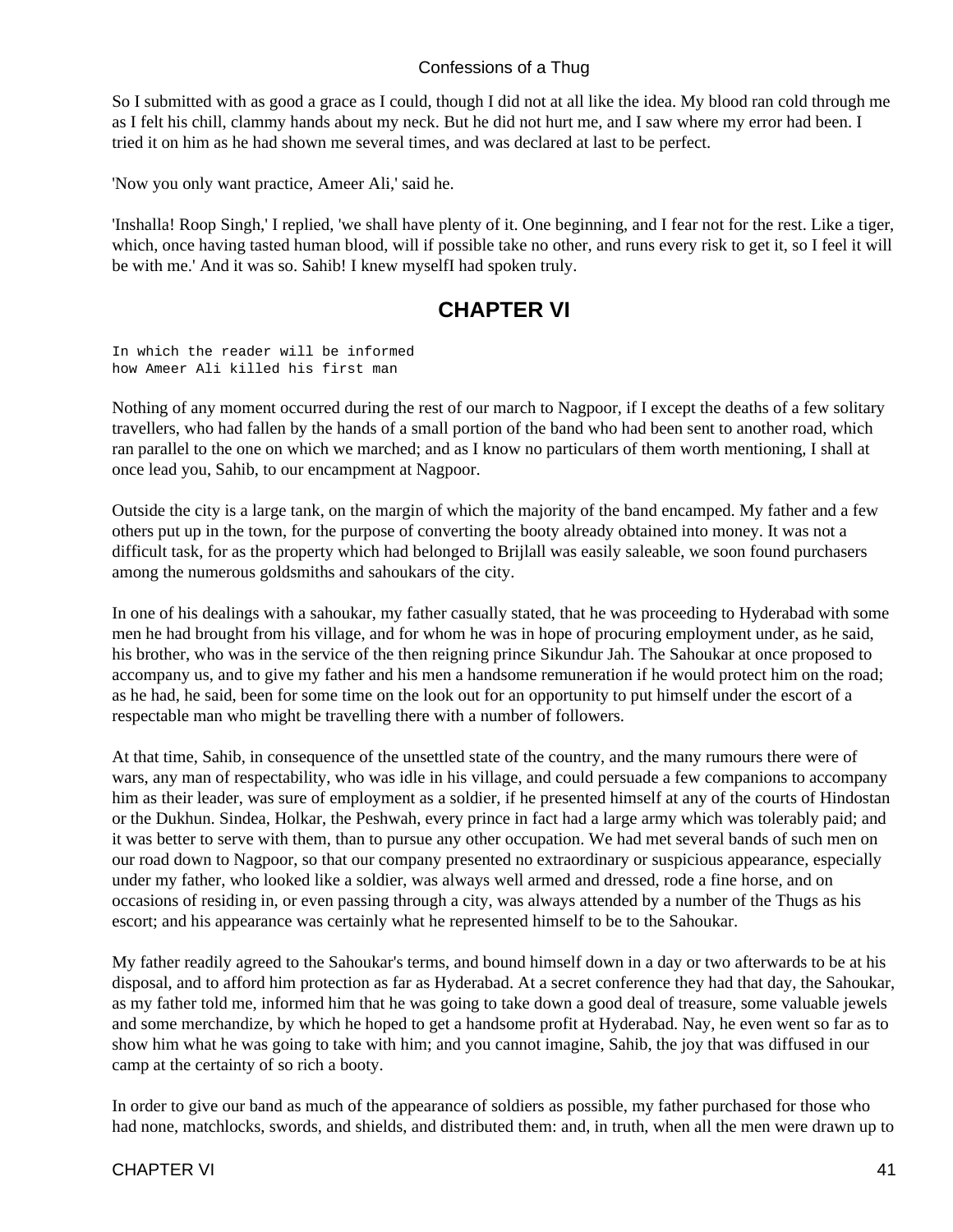be examined, they were a fine−looking set of fellows; for as this expedition had been considered one of extreme adventure, none but the youngest and most able−bodied had been selected for it. They were all informed of the agreement which had been made with the Sahoukar, cautioned to put on as military and swaggering an air as possible, and, in short, to behave as soldiers would, during the part of the journey they would have to appear as his escort.

This was in the evening, and during the night the camp was a scene of jollity; the booty in view, nay, almost within their grasp, was sufficient to cheer them. A set of dancing girls was invited from the city, and in listening to their songs the best part of the night was passed.

We expected the Sahoukar anxiously all the day, and just at nightfall he came to our camp in a small travelling cart, with one or two servants and two or three small ponies, on which a tent and his baggage were laden, and ten bullocks with their drivers. Altogether, there were eight men, including himself.

We saw but little of him during our march to Oomraotee; my father and Hoosein used sometimes to sit with him in his tent during the evening, and I was also introduced to him. He was a large, unwieldy man, and I began to think whether he would not be a good subject for my first trial. I mentioned my thoughts to my father, and he was much pleased with me.

'I had intended to have appointed you to be his Bhuttote,' said he; 'he is too fat to make any resistance, and he will be the easier work for you, who have not as yet tried what you can do.'

So from that time I looked upon him as my first victim.

I daily went to my instructor to gain fresh insight into my profession, and practised the handling of the cloth in every way he pointed out to me. He one day proposed to inveigle a lonely traveller into our camp, in order that I might try my hand upon him first; but I objected to this, as I felt confident in my own powers, and was determined, as I had selected the Sahoukar, that he should be the first man.

I pass over our journey, as nothing worth mentioning occurred on the road. We arrived at the town, and took up our quarters in the bazar. I was much struck with its apparent opulence and prosperity; but it was not to be wondered at, as it was the place where all the merchandize and manufactures of Hindostan were brought to be distributed over the Dukhun, and where all the spices, drugs, and other articles of trade arrived from the south, to be sent to different parts of Hindostan.

The town seemed to be full of sahoukars' houses and large shops; and in the bazars were displayed every article that I had ever heard of, besides many others from the Europeans at Bombay which I had never seen before; and I wandered about every day in company with my father, admiring and wondering at all I saw.

The Sahoukar's business detained him some days at this place, at the end of which we again set forward, with an addition to his people of three men, who drove a few bullocks heavily laden with cloths, which we heard were of the most costly description, being those of Benares, which are justly celebrated for their richness and beauty. Nor did this addition at all disconcert our plans, for in consequence of the Sahoukar having accompanied us, Hoosein's party still remained; and, indeed, if it had not, there were plenty of my father's to have secured the whole without trouble.

From Oomraotee to Mungloor is three stages, and 'there,' said my father, 'I shall decide on the place for the ending of this matter. If I remember right, there are some low hills and ravines not far beyond it, which will give us excellent opportunities for concealing the bodies. And do you, Hoosein, inquire who among your men know the ground, for it will be necessary to send some one who does, with the Lughaees.'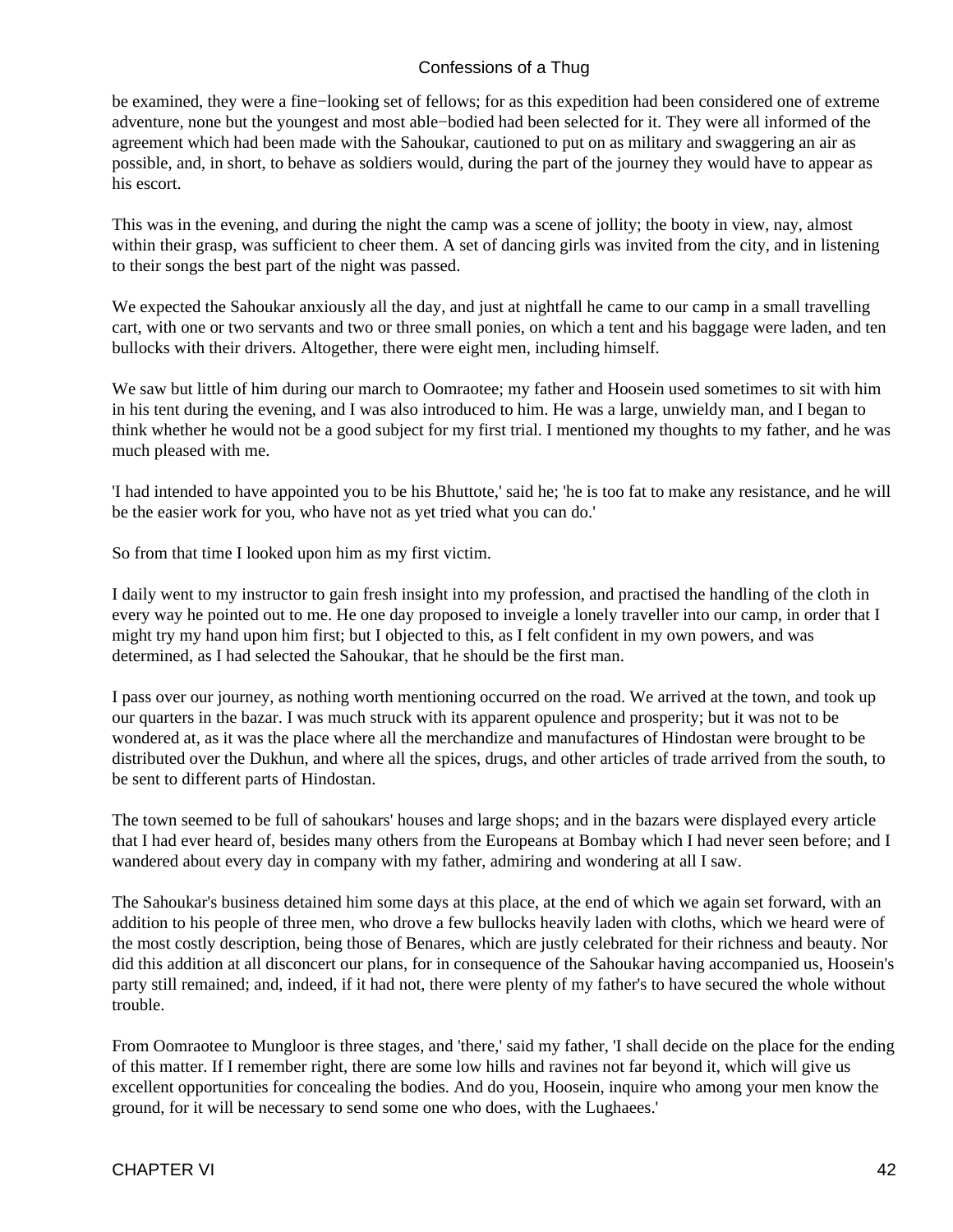Inquiries were accordingly made when we reached our first stage, a village named Baum, and it was discovered that three men were intimately acquainted with the whole of the road, and had been on the point of coming forward to recommend that one spot in particular should not be neglected. They were closely questioned by my father and Hoosein; and they gave a very clear description of a place which seemed to be so well fitted for the purpose, that it was at once determined on, and the men promised extra reward if they would exert themselves.

I now felt that my time had come; that in a very few hours I might take my place with the rest, having established my right to be their equal.

Perhaps it was weakness, Sahib, but from that time I avoided the sight of the Sahoukar as much as possible. I saw him once or twice on the road; but an involuntary shudder crept through me, and, like a fool, I almost wished I were back again at our village. But it was too late to retract; I had a character to gain, and the esteem of him who best loved me, my father, to secure. To turn back was impossible, and to evince the smallest cowardice was to degrade myself irretrievably. I had therefore no resource but to do my best; and, in truth, when the Sahoukar was not before me, I felt no reluctance to perform my part, but, on the contrary, the same desire I had before experienced to distinguish myself.

We reached Mungloor. It is a large town, full of Mahomedans, and celebrated for the shrine of Meer Hyat Kalundur, a saint of great antiquity. His tomb is held in particular veneration, and it was judged highly expedient that we should offer up our prayers for the success of our enterprise. Accordingly, my father, myself, Hoosein, and some other Mahomedans went to the tomb, and having observed all the ceremonies required and directed by the attendant Moolahs, we were sitting in conversation with two of them, when we discovered, by a casual sign made by my father to Hoosein, which was recognised by them, that they were Thugs! Most extraordinary, thought I; here are sacred ministers of our faith Thugs as well as ourselves. But after some conversation with them, I could see that my father esteemed them lightly.

'These fellows can hardly be Thugs,' said my father to Hoosein, as we descended the steps of the shrine into the outer court, where many of the men had put up for the day, 'and we had better caution the people against getting acquainted with them. I do not think they will notice us further as it is, but they might do so did they know whom we have with us.'

'You are right,' said Hoosein; 'it might perhaps be better were the men told not to disclose whom we have with us.'

They were accordingly cautioned: and it turned out that we had done right, as we heard afterwards that the Moolahs were most inquisitive, and could not understand how it was that we had come so far and were going so much further without an object; and I have no doubt had we not acted as we did, and disclosed our intentions to, or asked for assistance from them, that they would have either betrayed us to the village authorities, or insisted on such a share of the spoil, which we dare not have refused, as would have materially lessened ours.

After prayers we returned to the place where we had put up, and found a man belonging to the Sahoukar waiting for us. He said his master would stay that evening where he was, with a friend, instead of coming outside the village to our encampment, but that my father was to leave some men with him as a guard; and that he would set out early in the night, as he was determined to go on to Bassim, a town some distance off, where he had another friend, whom he wished to visit; that as it was so long a march we must start early, so as to allow time for a halt for refreshment at a village half way.

My father did not like the idea of sending the men into the village, lest they should be recognised as Thugs by any of the Thug villagers; yet he could not but acquiesce, and some were sent as soon as night closed in, that there might be hardly a chance of their being known. In the meantime every preparation was made by the party of gravediggers who were to precede us, and at nightfall they also left the ground, fourteen in number, with the two who knew the spot in company with them. They were confident as to the precise place they should fix on, and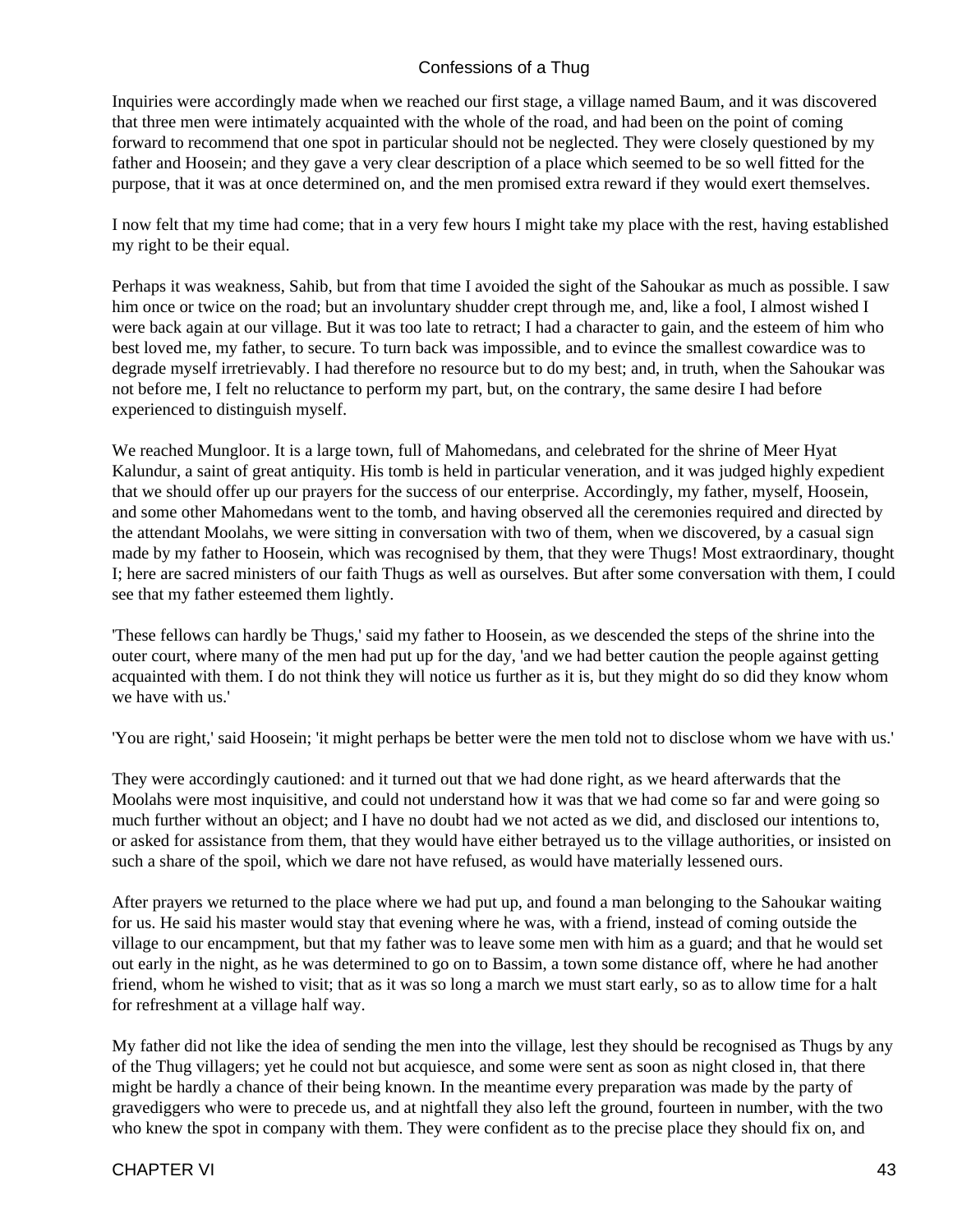described the hills as little more than low mounds, caused by some high land breaking into ravines; that, if they remembered right, the road was very stony, and crossed by several small streams, whose banks were lined by thick brushwood, and that in any one of these in which there might be no water, the bhil, or grave, should be prepared. They were also desired to place men in advance to give information, that we might all take our places, and fall on, when the signal was given.

It was now generally known to all that I was to have the Sahoukar to myself, and many thronged about me to see how I looked forward to my first trial; every one cheered me, and I must own this gave me great confidence. As the time approached, my soul burned for the work like that of a young and brave soldier to see the first flash of his bright sword in anger. My father enjoyed my demeanor in silent satisfaction; he spoke not, but there was exultation in his eye as he looked fondly upon me, and I felt that I should not disappoint him.

The whole band seemed to be impressed particularly with the importance of the present matter, for they collected into groups, and though each man knew exactly what he had to do, and what was appointed for his comrade, yet they seemed to be discussing the whole, till one by one they separated, and each stretched himself out to gain the little rest he could, before the time arrived which would call him into active, nay, deadly strife, my father and Hoosein too, all except myself. I was sitting outside our slight tent, when Roop Singh came to me.

'Baba!' said he as he sat down, 'how feel you? is your heart firm and your blood cool?'

'Both,' said I: 'nothing can change my heart; and feel my hand, is my blood hot?'

'No,' said the old man, taking it in his; 'it is not, nor does it tremble; this is as it should be. I have seen many prepare for their first trial, but never one so coolly and calmly as you do; but this is all in consequence of the blessed Muntrus which have been read over you, and the ceremonies you went through.'

'Perhaps so,' said I; 'but I think I should have been much the same without them.'

'Now, may Bhowanee forgive you, proud boy,' he replied; 'you know not their efficacy; was there ever a prouder being than I was, a Rajpoot by birth, and one of the purest tribes? Had I not slain wild beasts, or helped to slay them from my childhood? but when a man was shown me, and the handkerchief alone put into my hands to destroy him with, indeed I trembled; nor was it for a long time that I could be brought to attempt it. But,' continued Roop Singh, 'you have one more ceremony to go through, which on no account must be neglected; go, call your father, Hoosein, and Bhudrinath, that they may be present.'

We were all soon assembled, and the Gooroo led the way into an adjoining field. He stopped, and turning to the direction in which we were to proceed, raised his hands in a supplicatory manner, and cried, 'Oh Kalee! Maha Kalee! if the traveller now with us should die by the hand of this thy new votary, vouchsafe us the Thibaoo!'

All of us stood silently; and wonderful to relate, even at that late hour an ass brayed on the right hand. The Gooroo was overjoyed.

'There!' cried he to the others, 'was there ever so complete an acceptation of a votary? The omen almost followed the prayer.'

'Shookr Alia!' exclaimed my father, 'it is now complete; he will go forth and conquer. There only remains for you to tie the knot.'

'That I will do when we return,' said the Gooroo; and when we reached our encampment, he took my handkerchief, and untying the knot which had been previously made, he retied it, placing a piece of silver in it. Presenting it to me, he said,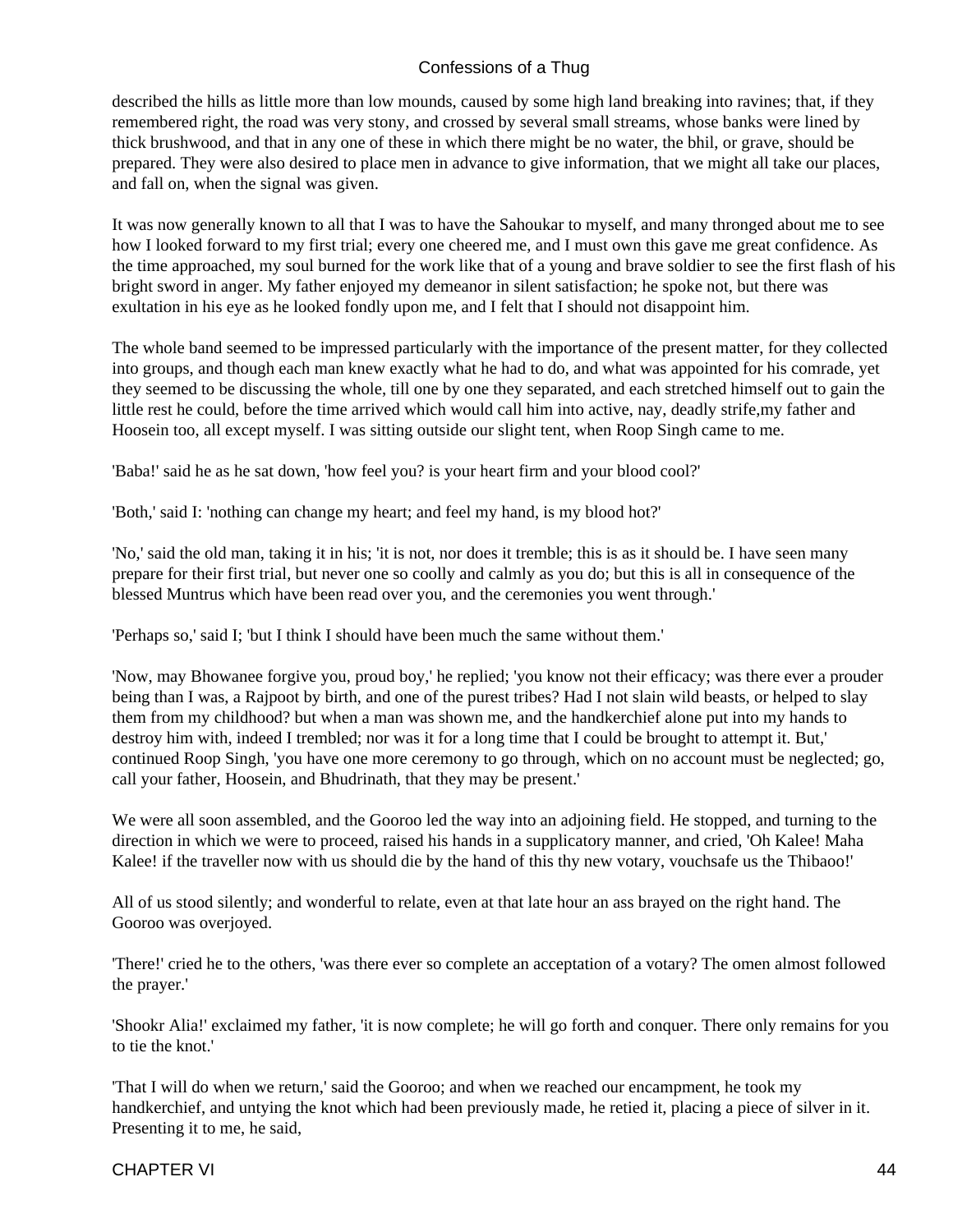'Receive this now sacred weapon; put your trust in it; in the holy name of Kalee, I bid it do your will.'

I received it in my right hand, and carefully tucked it into my waistband, that I might not lose it, and that it might be ready for action when required.

We remained in conversation for some time, and then threw ourselves on our carpets to snatch a short rest, till one of our men from the village came and told us that the Sahoukar was preparing to move, and had sent him on to warn us.

The band were quickly roused and our beasts laden, and we drew up by the side of the road to await his arrival. He was not long in coming, and we all moved on together.

The night was beautiful, the road excellent, and we pushed on in high spirits. The booty we were to possess, the tact with which the whole matter had been managed from the first, would mark it as an enterprise of a superior description, one that any one of us would be proud to mention, and which would cause a considerable sensation, not only in the country, but among the numerous bands of Thugs of Hindostan, more especially those we were to rejoin at the conclusion of our season.

We had proceeded about two coss, when there was a murmur among the men who led, and one of the scouts was an instant afterwards seen making his way to where we were. My father recognised him as one of those he had sent on.

'Bhilla manjeh?' [have you cleared the hole?] he eagerly inquired.

'Manjeh!' said the man; 'it is cleared, and it is all ready. See you yon low hills? A streamlet, as I told you, runs from them; and it is a rare bhil that we have made, Jemadar Sahib. You will say we have done well.'

'And how far may it be?' demanded my father.

'About half a coss,' said the man: 'a short distance from hence, the road becomes stony, and continues so till you are above the pass take advantage of it;' and he fell in among the others.

The men were silently warned to be at their posts, and each man, or two men, as it was necessary, placed himself close to the one to whom he had been assigned. By designed obstructions in front, the bullocks belonging to the Sahoukar, with their attendants, were brought immediately about the cart in which he rode, and the whole being gathered into one place, were the easier to be secured. The preparations again roused me, and I grasped the handkerchief firmly, thinking every moment that the signal was about to be made; but we still crept on at a slow pace, for the road was narrow and lined by thorny bushes; and the men in front proceeding as slowly as possible, we were kept exactly in our proper place, and expected every moment to reach the spot.

As we approached the small hills, the jungle became pretty thick, and appeared doubly so by the moonlight, and we passed many places where I thought the deed might have been done with advantage. But I was wrong, for the Lughaes had selected an admirable one.

A man came from the front, whispered a few words to my father, and again went on: this increased my anxiety. We crossed a small hollow, ascended a bank, and below us I saw what I was sure was the place. The banks of the rivulet were high and steep, covered with thick underwood matted by trailing creepers. A few higher trees nearly met over its bed, in which could be just discerned a small thread of water, looking like a silver snake as the moon's rays fell on it through the dark foliage. A hundred thieves might lie there, thought I; and who could ever know the fate of a traveller who might so easily be surprised in such a spot?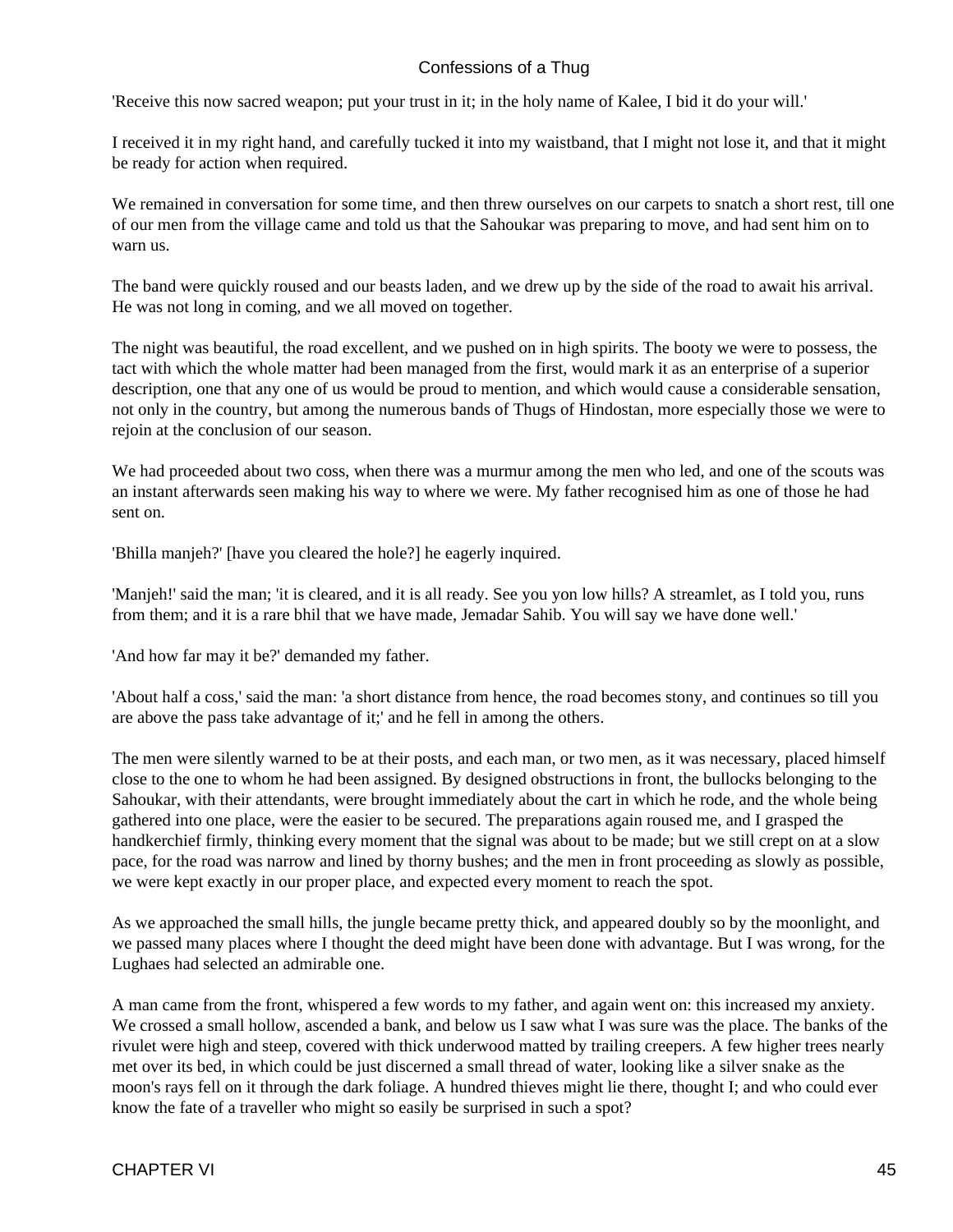I was roused from my train of thought by my father, as he called out 'Hooshiaree!' (caution). This was the preparatory signal. He went to the side of the cart, and represented to the Sahoukar that we had reached the stream, and that the bank was so steep, and the bed so stony, that he must get out and walk over to the other side, if no further. This was quite sufficient: the man got out, and after seeing the cart safely down the steep bank was preparing to follow himself.

The whole scene is now before me. The bullocks and their drivers, with the Thugs, were all in a confused group in the bed of the little stream, the men shouting and urging on their beasts: but it was easy to see that every man had a Thug close to him awaiting the signal. They were only a few feet below us, and the stream was so narrow that it was with some difficulty all could stand in its bed, especially when the cart reached the bottom. Above, stood my father, Hoosein, and myself, the Sahoukar, one of his servants, and several other Thugs.

I was eagerly waiting the signal; I tightly grasped the fatal handkerchief, and my first victim was within a foot of me! I went behind him as being preferable to one side, and observed one of the other Thugs do the same to a servant. The Sahoukar moved a step or two towards the road I instinctively followed him I scarcely felt that I stirred, so intensely was I observing him. 'Jey Kalee!' shouted my father: it was the signal, and I obeyed it!

As quick as thought the cloth was round his neck I seemed endued with superhuman strength I wrenched his neck round he struggled convulsively for an instant, and fell. I did not quit my hold, I knelt down on him, and strained the cloth till my hand ached: but he moved not he was dead! I quitted my hold, and started to my feet: I was mad with excitement! my blood boiled, and I felt as though I could have strangled a hundred others, so easy, so simple had the reality been. One turn of my wrists had placed me on an equality with those who had followed the profession for years,I had taken the first place in the enterprise, for I had killed the principal victim! I should receive the praise of the whole band, many of whom I was confident had looked on me as only a child.

I was roused from my reverie by my father.

'You have done well,' he said in a low and kind voice; 'you will receive the reward of this soon; now follow me, we will go to the grave. Ere this the bodies have been collected, and I myself must see that they are properly disposed of. There will be a noise about this business, and it will need great exertion for us to get out of the road we are now travelling.'

I followed him. We descended into the bed of the stream, and were led to the grave by one of the men; others bearing the body of the Sahoukar followed. We passed up the bed of the stream for a short distance; and near the mouth of a small nulla, the bed of which was dry, a number of the men were standing.

'The grave?' asked my father.

'It is up there,' said one; 'you will have to creep, and the thorns are very bad.'

'It matters not,' he replied; and we entered the place.

The banks of the rivulet were perhaps two or three yards high, and the bed was so narrow that but two persons could advance abreast. The creepers and trees were matted overhead, and the sides so thick that it was impossible that any one could have got down from above. The tangled character of the spot increased as we proceeded, until it became necessary to free our clothes from the thorns which caught us at every step. In a few moments we heard the sound of voices, and after creeping almost on all fours through a hole which had apparently been forced through the underwood, we came upon the grave.

There was only one; it occupied almost the entire breadth of the stream; it was very deep and the earth, or rather sand, had been thrown out on each end. The Lughaees were sitting there, sharpening stakes cut from the jungle;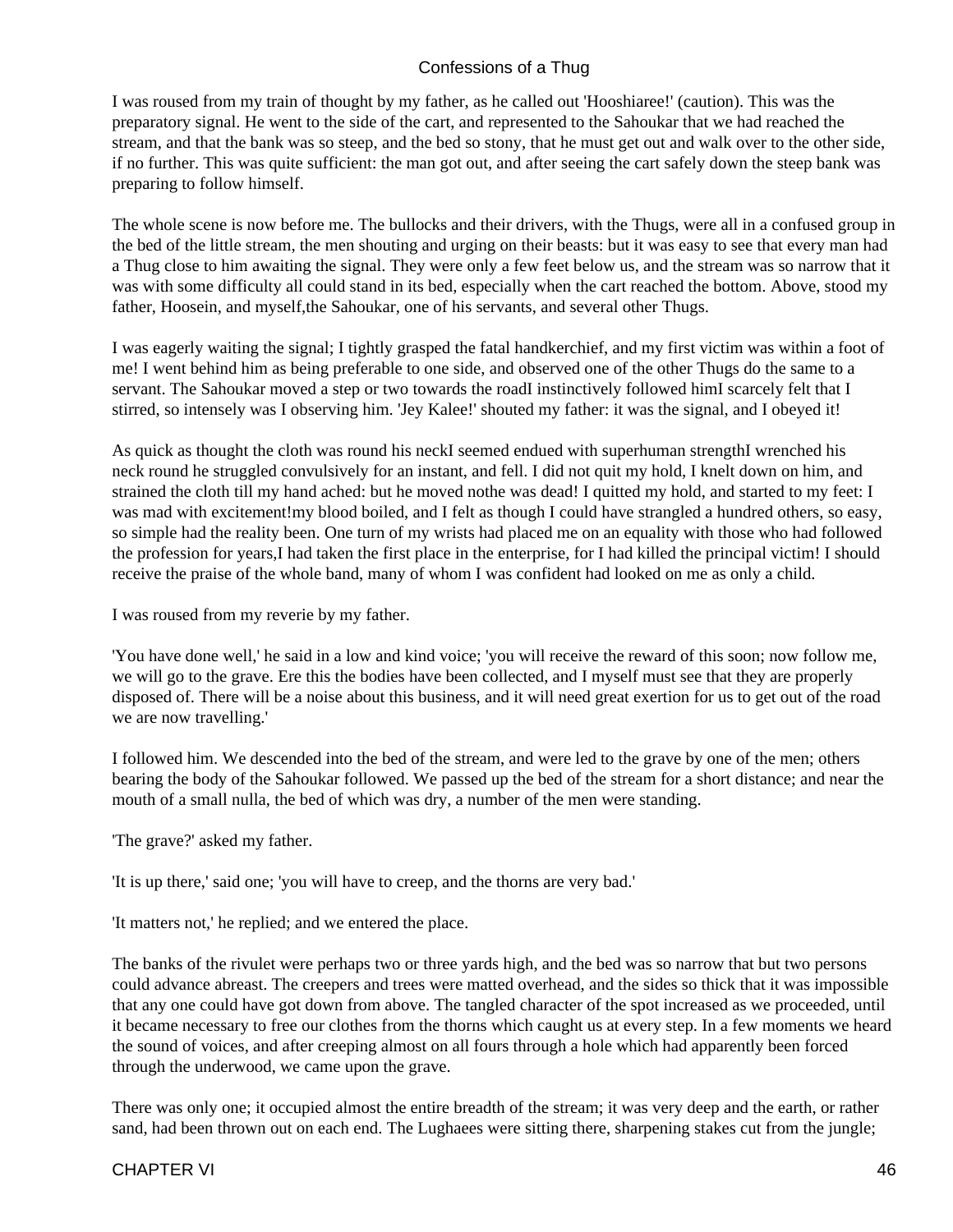but they could scarcely be seen from the darkness of the place, which the thick wood above only partially allowed the moonbeams to penetrate. They were conversing in a low tone in the slang of the band, which I had not learned: my father spoke to them, or rather to their leader.

'You have had your wits about you,' he said, 'and we will think well of you when we make the distribution: this is a grave that even a jackal could not discover. Again I say, Peer Khan, you have done this properly, and it is well I have seen it that I may speak of you as you deserve: but you must be quick, the night advances.'

'It is finished, Khodawund,' replied the man; 'we do but wait for another body which they say is coming, and the filling up will be done immediately.'

As he spoke, the body of the Sahoukar was brought up by three men, who railed at it for its weight.

'It is their wont,' he said; 'do not speak to them; only watch what they do; for you must see all, that you may be fully acquainted with your duties.'

I was silent. The corpse was dragged to the brink and thrown in, as also that of the servant who had been killed close to the Sahoukar: incisions were made in their abdomens, and sharpened stakes driven through them.

'Were it not for the precaution you see,' said my father, 'the ground might swell, and the jackals would drag out the bodies; in this way however it is impossible.'

When all was finished, quantities of stones which had been collected were thrown upon the bodies, afterwards thorns, and the whole was covered up with sand, which was carefully smoothed.

'I think this will do, Jemadar Sahib,' said Peer Khan; 'we may now leave the place. It is not likely that any one will come here to look for the Sethjee or his people, and the Sahib−zada has seen how cleverly we have done our work.'

'Enough,' said I, 'I shall know how to act as a Lugha myself should I ever need it.'

My father beckoned me to follow him. I staid to see some dry sand thrown over the place, and proceeded with the others. The hole in the underwood made by us was closed up with great care; and a branch of a bush being broken off, and trailed after him by the hindmost man, obliterated every footmark in the dry sand of the Nulla.

# **CHAPTER VII**

```
A new adventure, which proves an unusual prelude 
to an evening's entertainment
```
The rest of the band, with the cart and laden bullocks, had proceeded some way before we overtook them. We passed through a thin jungle for some distance, emerging from which, we found ourselves on a wild, bare plain, here and there studded with straggling brushwood. We all collected together, and lighting fires, the hooka passed round, and each one related his achievement, and gloried in the prospect of a speedy division of the booty we had acquired.

To arrange our future proceedings was by no means an easy matter, as it was necessary to get past Bassim, where the Sahoukar had friends, and his cart and bullocks might possibly be recognised in the town. My father's advice was to travel till daylight, and then to withdraw to one side of the road as far from observation as possible; to remain there as long as we could, and then to push on beyond Bassim. At this halt too there was to be a grand division of the spoil, at least as much of it as could be divided; and Hoosein's party was to separate from us and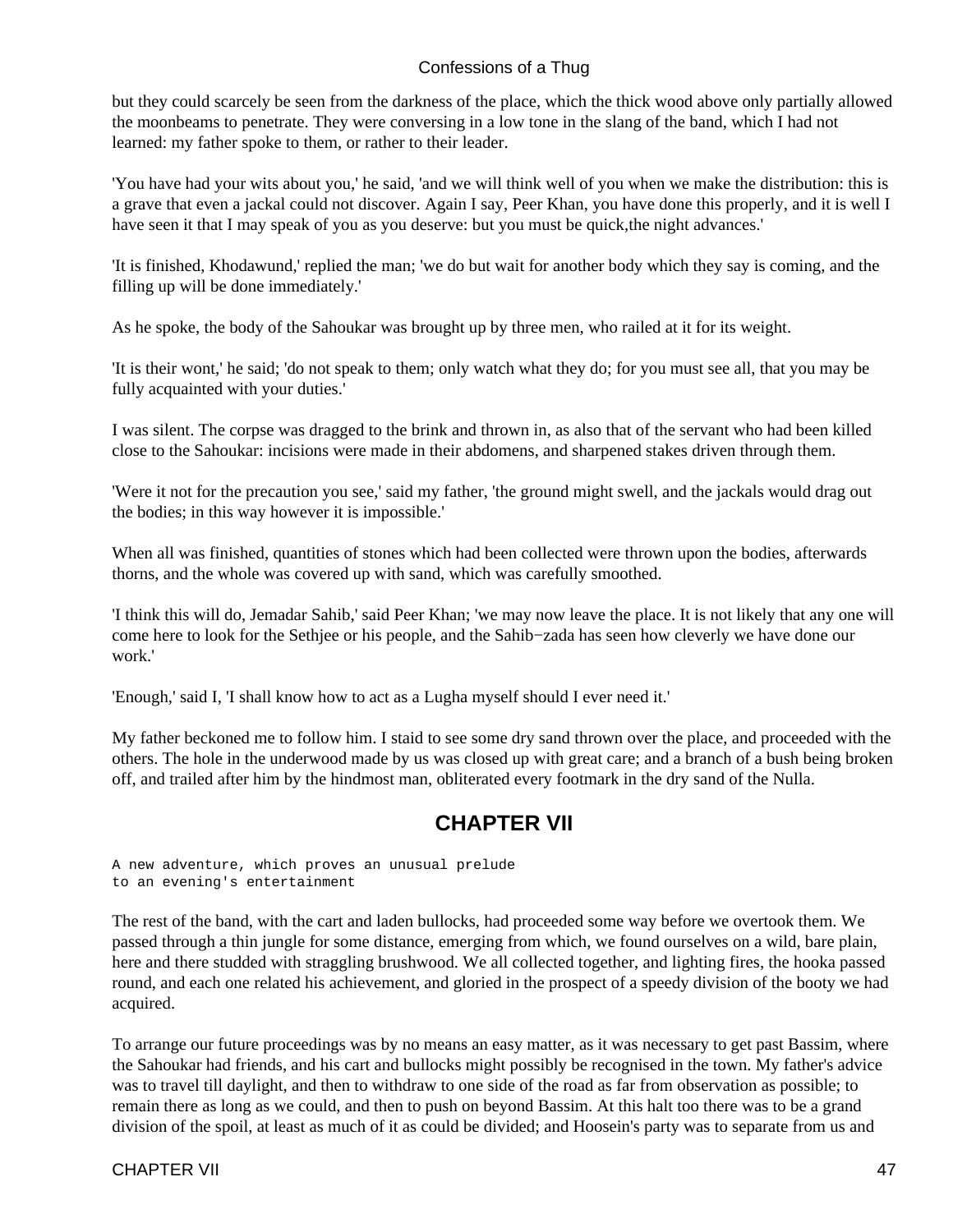pursue their road in the best way they could, in the direction which had been pointed out to them. Accordingly we again started, and after passing some villages halted about sunrise at some distance from the road, near a grove of trees, in which there was a well of water. Before the men betook themselves to cooking their meal, after the march, they were all assembled; and the quantity of goor having been brought, the ceremony of the Tupounee was performed as I have before described. I was now entitled to a seat on the blanket with the other Bhuttotes: I was their equal! The ceremony ended, I untied the knot of my handkerchief, as directed by my father, and taking out the piece of silver, presented it with some rupees to my gooroo, touching his feet at the same time in reverence. This was the last of my ceremonies of initiation. I was a Bhuttote, had fairly killed my man, and held myself to be the equal of any of my associates.

After this my father and Hoosein brought forth all the plunder of our late enterprise. It was magnificent: there was a good quantity of gold and silver in money; but the principal valuables were the jewels which the Sahoukar was taking to Hyderabad for sale, and the cloths and brocades on the bullocks: they were of the richest description.

The distribution of these was a matter of great difficulty, and it was impossible to satisfy every one; besides, the pearls and diamonds would have lost a great deal of their value by being divided among the men. So it was agreed to share the ready money, cooking−utensils, and other effects of the Sahoukar, also the least valuable cloths, into two equal portions as nearly as possible, in proportion to the number of men of each band; that my father was to have charge of the jewels, which he was to sell at Hyderabad to the best advantage, as also of the most valuable cloths; and that the proceeds of these were not to be divided until we again reached our place of rendezvous.

The division of the ready money, upwards of three thousand five hundred rupees, gave to each man a considerable sum, enough at any rate to support him for some time, the more especially as the share of the former booty was not nearly expended; for every man lived as frugally as possible, and all seemed intent upon vying with each other as to who should have the largest share at the general division. Nay, many even denied themselves the meanest luxuries, and it was not uncommon to see a man eating his cakes without ghee, or anything but pure water.

Bhudrinath however, one of the most skilful of the band, was a complete exception to what I have said. He was a short, stout, active fellow, a man who aspired to be a jemadar, and with some reason. I have mentioned him before as the bearer of the sacred pickaxe. He was one of the most enterprising among us, and had conducted small expeditions, in which he had acquitted himself much to the satisfaction of those who had entrusted him with them.

It was curious to see that man eat. He consumed every day that he could get it two seers of flour made into cakes, a quarter of a seer of ghee (clarified butter), and a large pot of milk containing upwards of a seer. It seemed impossible that one man could demolish the pile of cakes when he had baked them, and fairly sat down to eat them; but one by one they disappeared, accompanied by such draughts of water as would alone have filled any ordinary person. Towards the end of the pile, however, it was easy to see that his jaws could hardly perform their office, and it was almost painful to behold the distension of his stomach: he would stretch himself first on one side, then on the other; get up and stroke down the mass collected, apparently from his throat downwards, and again essay to finish what remained, and after many attempts he would sometimes succeed.

Often have I seen two or more village dogs sit opposite to him, during the consumption of the mountain of cakes, looking wistfully at it, the hope that a portion of each as he ate it might be thrown to them, watching and envying every mouthful as it passed into the apparently insatiable maw: but in vain! Sometimes Bhudrinath would divide the last two or three cakes between them, when every means of eating more had been tried and had failed; but it was oftener that desire of eating predominated. He would appear on the point of gratifying the dogs' expectations, nay, would even break a piece off and hold it in his hand as if offering it: the dog would move towards him, but the coveted morsel disappeared as the rest had done, and he would return to his expectant station, to resume a watch which too often ended in disappointment.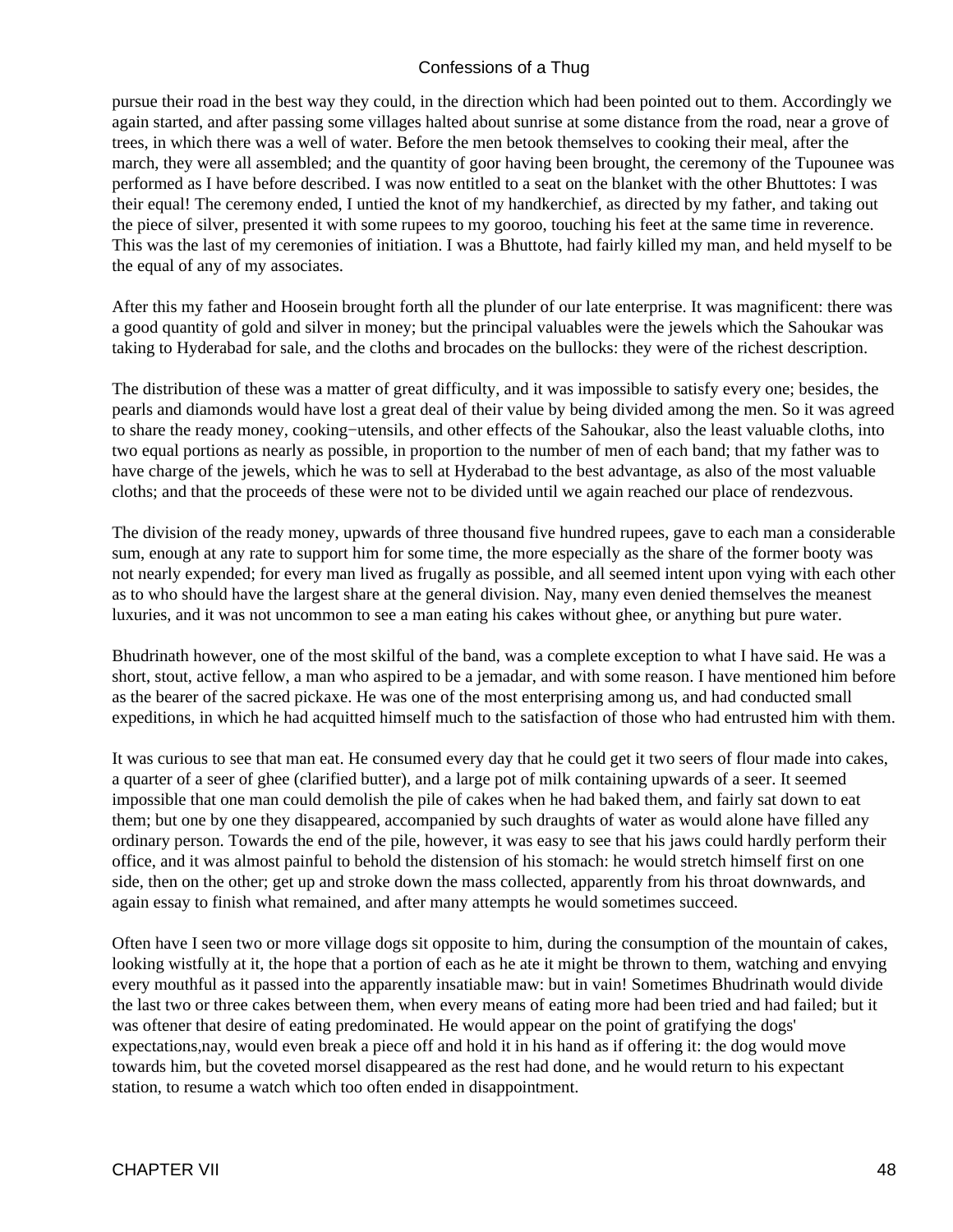We often jeered him on his enormous consumption of food; but he used to declare that nothing under the daily allowance I have mentioned could satisfy him, or enable him to perform his duty.

Our encampment broke up towards evening. Friends were seen embracing each other, and wishing mutual success at length they all departed: we watched them over the brow of an eminence not far off, and then started ourselves.

Leaving the beaten road to Bassim, we struck off into one to the left, and as it promised to lead to some large town we followed it, as well to avoid discovery as to court new adventures. By the light of a bright moon we travelled most of the night, passing through a dreary country, in many parts covered with jungle, and never entering a village save to ask the road, or to get fire to light our hookas. Indeed we were often repulsed in this. There appeared to be a general dread of robbers, and the walls and gates were usually manned by armed men, on the intimation of our approach being given by the dogs as we passed: but no questions were asked us, as to who we were or where we were going, although perhaps our numbers might have excited suspicion.

In this manner, and without knowing where the road we had taken would lead us, we travelled for some days; and as we had purposely avoided the principal roads, it was not to be expected that we should meet with anything in the way of adventure, or with any travellers whom we could entice into our society. At last we came upon a broader road than that on which we had been travelling; and as we had left every danger from our late deed far behind us, we determined to follow it, in the hope that it would lead us towards Hyderabad, or some large village in its direction, from whence we could get upon a well−travelled road and carry on our vocation. As it was, we had gained a respectable booty even for a whole season; but scarcely two months had passed, and we could not afford to go on so far as Hyderabad in inactivity.

The road led us on for some hours, till large mango groves, with here and there the white top of a Hindoo temple peeping over them, gave us intimation that we were approaching a place of consequence. It turned out to be the town of Oomerkher, a wealthy place, surrounded with most luxuriant cultivation of wheat and other descriptions of grain.

'It will be our own fault,' said my father, 'if we find not some game here. Having encamped on the other side of the town, the Sothaees must carefully pass through the bazars, and this evening may bring us booty enough to recompense us for staying here.'

The duty of a Sotha was one which I had also to learn: men were even more proud of excelling in it, than in that of a Bhuttote; for it required the greatest tact and powers of dissimulation, ability to support characters and disguises, a smooth tongue, and polite demeanor. Bhudrinath was one who united all in an eminent degree; he was a short, stout, active man, as I have mentioned, but extremely handsome, and with a most winning manner. It was his constant boast that he never marked out a victim whom he did not strangle with his own hands.

We passed through the town, describing ourselves as merchants from Hindostan; and as the bales of cloths when stopped by the collector of tolls were readily shown by my father, and the duty demanded on them cheerfully paid, our assertion was credited, we were civilly treated by the authorities, and shown an excellent piece of ground for our encampment.

'Now dress yourself in your best clothes,' said Bhudrinath, 'and come with me into the town. Remember, your father is a merchant, you are a jemadar commanding his escort, I am a bhula−admee (respectable person) belonging to you; we will take with us Peer Khan, who although a Lugha is an excellent Sotha, and a respectable fellow when he is dressed and armed: and it is hard if we do not pick up somebody.'

Our meal was soon cooked and eaten, and after carefully attiring ourselves we set off into the town to seek for adventures. It astonished me to see the indifference with which the practised hands proceeded, considering the object they had in view; for to me there was as much excitement in this, as in what I had already learned and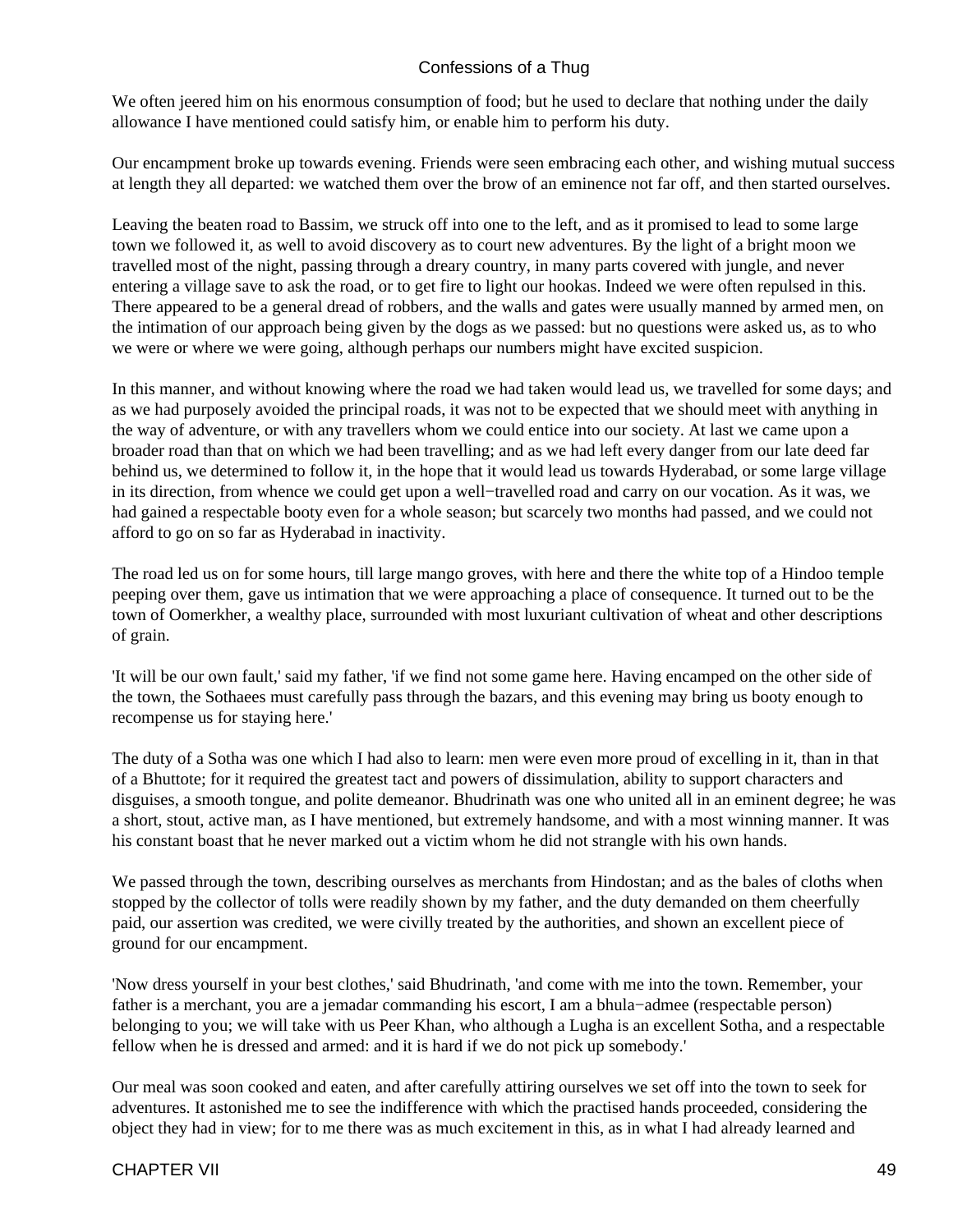practised. I confess our appearance was remarkable. I was very noticeable from my dress and arms, which were of the richest description, consistent with the appearance I had assumed. My face, then much fairer than it is now, Sahib, with a mustachio already well formed, and a figure which, though perhaps somewhat slender, gave promise of future strength and power. Contrasted with my companions, I felt I was superior to them in appearance; and a little pardonable vanity gave me an air and swagger which were not unfitting the military profession I had set up.

We entered the town, and betook ourselves to the Chowree, where the Kotwal and some respectable persons were sitting, surrounded by a few armed men as is usual. As we passed by them we were invited to enter, and received with great politeness. I was placed in the seat of honour by Bhudrinath, who took his station at some distance. A desultory conversation began. My father's name was asked, where he was going, and what he had brought for trade; who we were, and in short the general object of our journey, by, as they told us, an unfrequented road, at least from Hindostan. The tone in which this question was asked seemed to me so suspicious, that I thought for an instant we were suspected, and I was endeavouring to frame a reply, when Bhudrinath stopped me.

'I represent,' said he, addressing the man who had asked the question, 'that we were set astray at that abode of unsainted people Nagpoor. Either with a view to deceive us, or (God knows it may be so, I have heard of such things,) perhaps of robbing us, persons from whom we asked information, told us the best and most frequented road was by this place; and truly the town you have the fortune to dwell in is a place of great beauty and fertility, and is evidently in the hands of a most wise governor, and one who protects his people. How, Jemadar Sahib, have I not said truly?'

'Indeed,' said I, 'you have; and the kindness we have as yet met with shows that the servants of the governor are worthy of their master. Truly it is not to be wondered at if the town is prosperous and beautiful in such hands; and such is the mellifluous speech of the Kotwal, that we are impressed with the greatest opinion of the discernment of the exalted person who has selected him.'

'May your condescension never diminish,' said the Kotwal; 'your slave is not worthy of these encomiums; he is less than the least. If my lord could but see the dispenser of benefits under whose beams he lives, he would indeed say that the court of Hyderabad is worthy of being compared with any in Hindostan, as having formed such a pattern of excellence.'

'Well,' said I, 'we shall only be too glad to lay our nuzzurs at the feet of this patron of yours, and no doubt we shall see in him a pattern of noblemen, a specimen of what we may expect to see at the capital of the Dukhun. When may we hope to be admitted to the presence?'

'In the evening, after prayers,' replied our acquaintance; 'it is then that justice is dispensed to these poor unbelieving cultivators, and the durbar is enlivened by the presence and heavenly music of a set of dancing−women, whom my lord has brought with him from the city.'

'We will come,' said I; 'and I pray you to give your lord notice that we have accepted your invitation to visit him; nay, that we are desirous of paying our respects to him.'

As I finished speaking, an elderly man of decent appearance had entered the Chowree; he was a Hindoo, and looked like a merchant. He demanded, in rather a peremptory tone, a place to rest in, declaring that if he did not get it immediately he would go and complain to the ruler of the town.

The spirit of the old Kotwal seemed to be roused by the man's behaviour, and he declared in round terms that he would not give a foot of ground, or an empty shop, without he was civilly asked.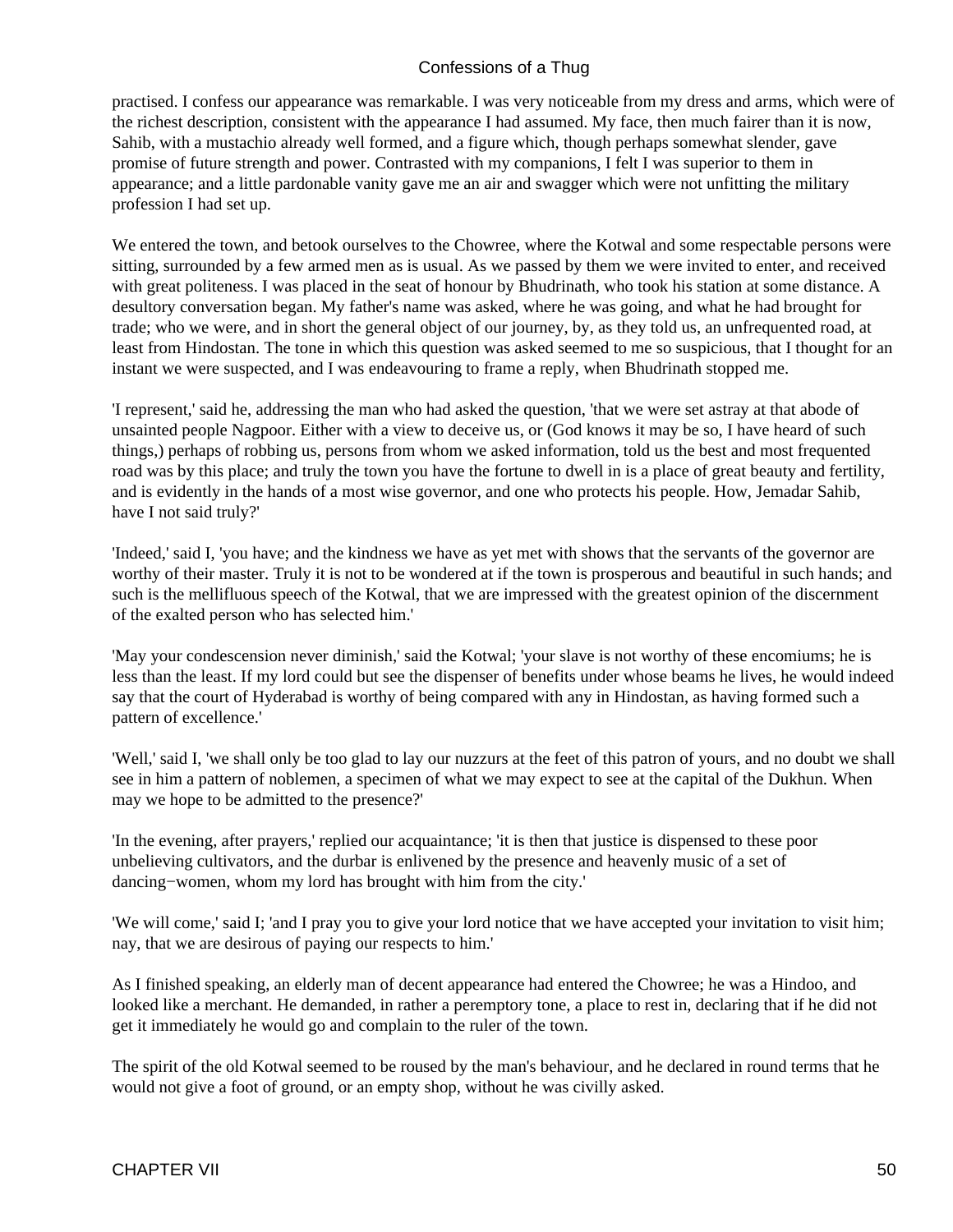'Look you, gentlemen,' said he to us; 'I ask you to decide between us; I swear by the Prophet, I care no more than a snap of my fingers for him; I have seen twenty thousand better; and if he goes to complain, why let him go; he will be driven from the presence with stripes. People like him come in hundreds every day, and who can trouble themselves in looking after them?'

'You and your master may be the portion of the devil,' said the old merchant; 'ever since I have entered the territories of the Nizam I have been treated in this manner. But it is only what I have heard before; not a night have I passed without an alarm of thieves; and God knows, if I had any protection, I would rather lie outside your wretched walls than in the Zenana of your Amil himself. Your bunneas are rascals: I am refused grain at nearly double the price I paid yesterday: I am refused shelter at night. In God's name, what am I to do? Gentlemen,' cried he to us, 'what am I to do?'

Bhudrinath answered, as I was going to speak, and to my astonishment angrily.

'What would you have? O discontented man! I suppose some place has been offered to you, and you have thought it not good enough; or are you drunk with opium? or has hunger after your journey spoilt your temper? Go, betake yourself to the bazar; be thankful that you can get any place; and, if no one will shelter you, lie in the street; bethink yourself that many a better man has done so before you.'

The man stood aghast: he looked first at us, then at the Kotwal and his men, while expressions of delight at his discomfiture ran through the Kotwal's party: 'Well said!' 'Proper fellows!' 'He ought to be turned out of the village,' &c. At last, without saying a word, he threw down his turban and ran out, bellowing as loud as he could..

We all burst into a hearty fit of laughter. 'That is a queer fellow,' said I to the Kotwal; 'I doubt not you have often such to plague you; but send for him back, we will make him ashamed of himself, and I will beg you to give him a place to stay in.'

'As you will,' replied he; 'but for your intercession I should not have troubled myself about him. Many such have I to deal with. One day a fellow comes swearing he is cheated by every one; another, that he can get nothing to eat, when perhaps both are too stingy to buy; another, that he has no shelter, when he will not pay the trifle demanded by the bunnea for the use of his shop. Again, a third must have every delicacy to be found in a city, and he is furious because he cannot get them; when, if they were all before him, he could not afford to buy one. In short, sirs, there is no end to the fancies, foolishnesses, and I may say tyranny of travellers, and who think me, I suppose, to possess superhuman power, and to have Jins (genii) at my command, to bring them whatever their foolish ideas may desire.'

'You have indeed no easy situation, and to please every one is impossible,' said I; 'but here comes the merchant;' and he entered.

'Take up your turban, good fellow,' said the Kotwal, 'and do not be angry; you are no child to be quarrelling with decent people; have you never travelled before, that you should be angry and throw dust on our beards in this manner? In God's name, take up your turban; and do some one of you go and see that the good man gets a place for himself

The man looked irresolute for an instant, then took up the turban, and walked sulkily out, accompanied by the person desired to attend him. Bhudrinath gave me a sign, and we took our leave. We had scarcely got out, when he said, 'That man is ours; now see how I will manage him. I dare say he has but few persons with him, and he will be easily disposed of.'

We kept our eye on him and his attendant, and watched him take possession of a shed of wretched appearance, with many symptoms of dissatisfaction. We loitered purposely, till we saw that he was alone, and then went up to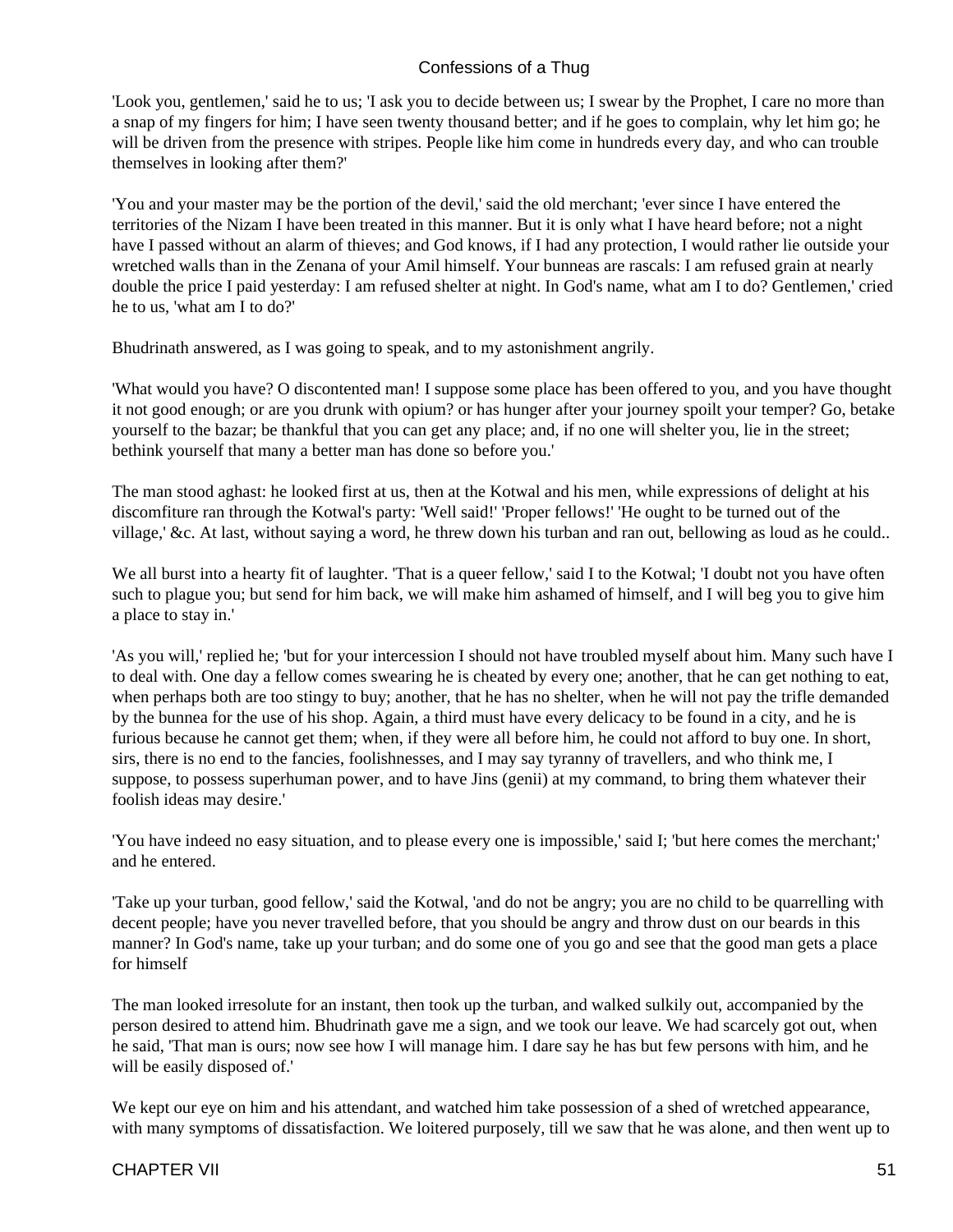him.

'Ram! Ram! Sethjee,' said Bhudrinath, addressing him; 'what a place is this they have put you into after all, not fit for hogs to lie in! That rascally Kotwal, for all his smooth tongue, is an arrant knave I warrant; and I have heard,' continued he, lowering his voice, 'that he has in his employ a number of thieves, whose business it is to cut away travellers' saddle−bags from under their heads at night, and when the poor man goes to complain in the morning he is beaten out of the village. Did we not hear so, Jemadar Sahib?'

'Yes, indeed,' said I; 'don't you remember the man who met us at the village some coss from this, and warned us of the thieves of Oomerkher, and said he had been robbed of everything he possessed, and then driven out with scarcely a rag to cover him? It was then that I determined to encamp outside, where we might have our own sentinels, and where, if we were robbed, it would be our own fault.'

'God help me! I am a lost man!' cried the merchant; 'I know not what to do;' and he beat his head with his clenched hand. In those bags is all I am worth in the world; I fled from Surat to save myself from oppression, and it appears that the further I fly the worse usage I meet. It was only two nights ago,after watching till my eyes nearly started from my head from want of sleep, and not being able to sit longer I lay down and my eyes closed, that an attempt was made to cut my bags from under me; and as I woke, the thieves snatched away two of my cooking utensils and the cloth I had about me. What could I do? Had I run after them, some fellow would have been off with my bags; so I sat still, and screamed for help. The villagers were soon assembled about me, and when I told them what had happened, a villain, who called himself the Patel, abused me for defaming his village; and I was actually thrust without the gates, and left to pursue my way in the dark, in momentary dread that I should be pursued, and perhaps robbed and murdered. Oh, my unhappy fate!' cried he; 'what will it not lead me to! Fool that I was to leave my own country, to become the sport of unblessed brutes, such as I have met in this wild country.'

'Well,' said Bhudrinath in a compassionate tone, 'you have been used very ill, and you ought to go and complain to the Hakim here; report says he is a just man, although those under him may be thieves and rascals.'

'No, no, no!' cried the man; 'go and complain! and be fleeced of my last rupee! The great man would require a nuzzur, and every dependent would ask for one; did I dare to refuse, my situation would be worse than it is now. No, no! I have not been robbed as yet, and please God, if I could only get out of this town, I would attach myself to some party of respectable persons going the same road.'

Bhudrinath turned to me, and took me a few paces aside. 'The bait has taken,' said he; 'our net is now round him;−you must draw it tightly.'

'How?'

'By inviting him to our encampment; I will propose it, and you shall pretend to disagree at first, and then, after some persuasion, consent. Do you understand?'

'I do;' and we turned back.

Bhudrinath again addressed him, while I turned away. 'Sethjee,' said he, 'you are a man in misfortune, and if we don't help you out of this place you will assuredly be robbed of everything you possess. You must come and put up in our encampment; that is to say, if the Jemadar Sahib will permit it: but the truth is, we are very careful, and allow no one to approach it, as we are escorting a merchant from Benares to Hyderabad, who has a large amount of goods with him. ''For God's sake! for the sake of your father and mother!' cried the poor wretch, 'for the sake of your children, intercede for me! do not suffer me to be robbed and murdered here. Ai! Jemadar Sahib,' he said to me, catching me by my dress, 'you are my father and my mother; a word from you, and I am safe, and my poor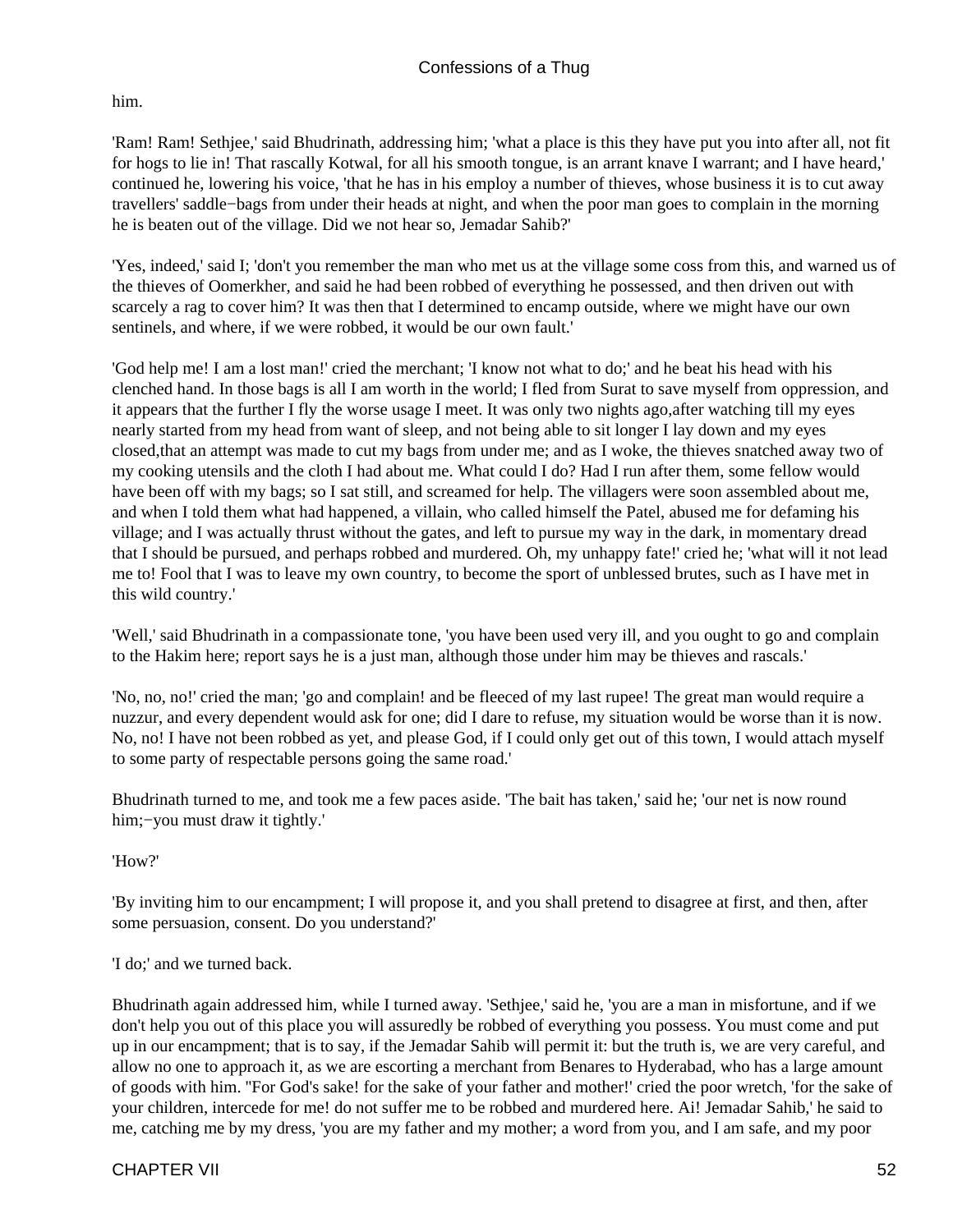merchandize will reach its destination. God knows, if anything happens to me on the road, my house will be made desolate, my employers will seize my wife and children. Jemadar, you can protect me from this; you can save my life from these fears, which make me most wretched, and are consuming my soul!'

'Thooh! good man,' cried I, spitting on the ground, 'do not be so abject. Inshalla! I am able by God's favour to afford protection to one who is a prince among merchants, and you are too poor to think of. In His name follow us, and we will take care of you; we are going to Hyderabad ourselves, and you can remain among the servants; do you, Peer Khan, bring this man out to us.'

Peer Khan remained, and we returned to our camp. On the way we determined that he should die before evening, or when it should become dusk, and we would then go into the town and visit the evening durbar of the Hakim.

In a short time we beheld the merchant and Peer Khan, with another man, driving two ponies apparently heavily laden towards our camp.

'Come, this is more than I hoped for,' said my father, 'there are two of them; and two ponies well laden must afford something worth taking: we cannot expect this to be as profitable work as the last, but much may come out of it.'

The men approached, and the merchant was presented to my father.

'To your kindness,' he said to me, 'I owe all I possess, and if these poor bags might but be allowed to remain along with the rest of the merchandize you are protecting, it would increase the favour and they would be safe.'

'Surely,' I replied, 'you can unload your beasts; and there is the pile of goods, you can put your bags on the top of it.'

It was curious to see the behaviour of the men of the band; they appeared to have an instinctive knowledge of the purpose for which the men had been brought into the encampment. They did not evince the smallest savageness of demeanor, as perhaps might have been expected; on the contrary, every one was most civil and attentive to the strangers; one offered to rub down the ponies, another to make a place for cooking, a third to bring grass from the town, or anything they might require for their meal. In a short time we observed the appearance of care and anxiety on the face of the merchant to give place to a cheerful expression, and long before evening both the men were among a knot of the Thugs, listening to their stories, and themselves relating their adventures. Little did they think what preparations were making, and that in a few short hours they would cease to be counted with the living.

# **CHAPTER VIII**

Wherein the reader will be informed how Ameer Ali passed the evening

Meanwhile a consultation was held as usual at my father's tent, and the different parts were assigned to us. The office of Bhuttote fell to me, and the merchant was delivered to my hands. I now experienced none of the hesitation which had formerly troubled my mind; I only longed for objects to exercise myself on, to perfect my hand in the peculiar knack it required. I had before me the example of those I most looked up to, and to equal or excel them was my sole ambition. I was determined to excel, and the excitement of the whole system proved a powerful stimulus. In this matter too I had acted a prominent part as a Sotha; and I began to pride myself on my ingenuity in seconding, as I had done, one so completely an adept as Bhudrinath.

We agreed to put the men to death immediately after evening prayer.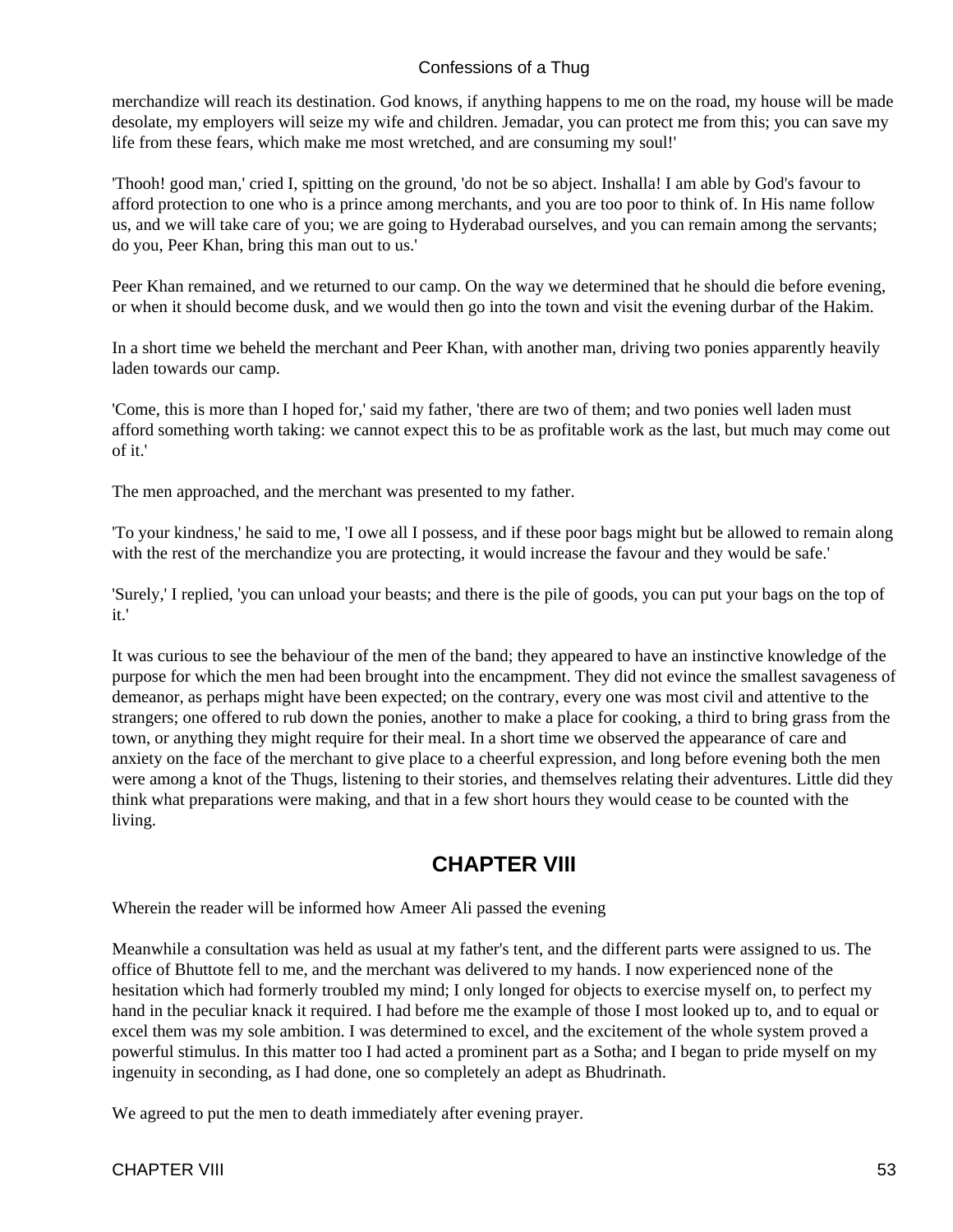We had in our camp a boy about twelve years old, the son of one of the Thugs, who sang very beautifully, and his father used to accompany him on the saringee. It was our custom of an evening after prayers to send for the youth and be entertained by his songs; and he sang so well, that he often collected a considerable sum from among us. On this occasion he was called, and when he had begun, a message was sent to the merchant to come and partake of our entertainment. He came, and his servant also; the latter was a fine stout man, whiskered and mustachio'd, and from the dialect he spoke I concluded him to be a Rajpoot of Meywar, whose inhabitants are a noble race and brave to a degree. I eyed him, as he sat down in his place, with a half−formed determination to change the merchant for him. Bhudrinath had been allotted to him; and as I reflected on my own powers and his, I felt assured that if he was thought equal to it, I was superior to him, though I might not be considered so. Another thought, and my determination was made; I proposed the exchange to Bhudrinath.

'As you please,' said he in a whisper, 'but yonder is a tough fellow; these Meywaree Rajpoots are active as panthers, and to tell you the truth I did not half like the idea of being allotted to him; but there is no help for it, and if I were to fail there are twenty others who would finish him. But do you think yourself equal to him?'

'Yes, I do not fear him; I have, besides, a reputation to win, and do not care running a little risk.'

'As you will,' he replied; 'but you must mention it to your father.'

I did so. The merchant was too much absorbed in the boy's song to attend to us, and the servant was in extasies, as it was one of his own country.

'Are you able to do it? do not try else,' said my father; 'the man is armed, and has a dagger at his girdle; a sword I do not fear, but daggers are awkward things, and you might be wounded.'

'And suppose I was,' I replied, 'do you think the fear of that deters me? No, no! I have taken this on myself, and I will, with your permission, go through with it.'

'As you like, my son, I will not oppose you; you have a name to gain, and you do well to run some risk: I will observe you narrowly, and be ready to succour you should you require it.'

The usual phrase, 'Pan lao,' (bring Pan,) was to be the signal; and as we changed places, myself and Bhudrinath, I fancied the servant eyed us with some suspicion; I thought I saw him loosen the dagger in his girdle; perhaps it was fancy, and yet he must have thought there was danger. He stood up and looked round at us: and as I contemplated his brawny form, naked from the waist, his chest covered with hair, and his muscular arms, I thought for an instant I had overrated my strength; but to recede would have been cowardly. The only plan was to attack him standing; I moved towards him, and cast a keen look on my father, by which I intended that he should give the signal as soon as I had taken my post; he understood me. I had gained my place, the man had just turned round to look at me and to get out of my way, and I was just telling him not to move, as I was passing on, when the signal was given.

Was it that I was a moment late, or that he had caught a glimpse of the fate of his master? or that in reality he suspected that all was not right, that he was in danger? I know not; but as I threw the cloth around his neck, he drew his dagger: to have loosed my hold would have been followed by instant death, he would have plunged it into me; and he struggled so much, that, in spite of my great strength, he almost succeeded in getting his other hand between his neck and the cloth. All this happened in less time than I take to say it. My danger was imminent, but as fortune would have it a Thug attempted to seize the hand which held the dagger; this diverted his attention from me for an instant: although half choked, he made an immense effort, which nearly shook me off, and reached the unfortunate manhe plunged the weapon into his heart!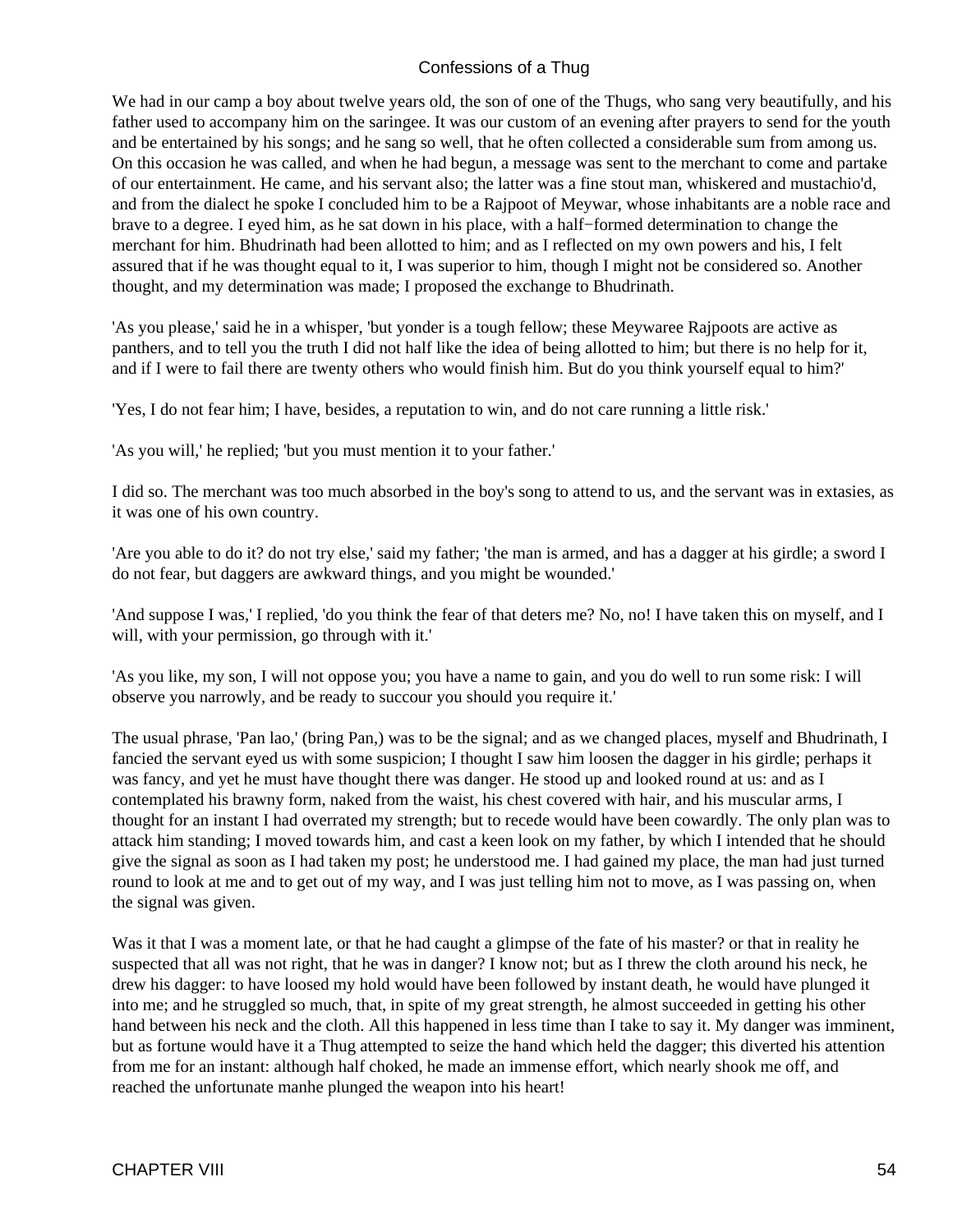The man uttered a loud groan and fell, and the blood spouted forth over us both; but the action had given me a fresh hold, I was able to use my knuckles, and who could live under the strength I put forth? The Rajpoot's dying struggles were tremendous, but I would not quit my hold; my father rushed to me.

'Where is the cord?' he cried; 'he will not die in this manner; where is the cord? pass it about his neck, and let two of you pull.'

'No, no!' I exclaimed, 'he is nearly finished; let me alone, this work is my own, no one shall interfere.' Fortunately, having thrown the man on his face, I was able to kneel on his back, and he was soon past the ability to use his dagger. At last there was one convulsion stronger than the previous ones, and he lay still he was also dead my second victim!

I arose, breathless and exhausted; and as I looked on the prostrate corpse before me, I felt indeed that there had been danger that I had escaped from a deadly struggle, and that my art had triumphed over strength. Almost beside the body lay that of the man who had aided me, who had received a desperate wound. All had been so occupied with me, that they had overlooked the poor sufferer; he was lying with his face to the ground groaning.

'For God's sake,' said I, 'turn him round, the wound is in his stomach: can nothing be done for him?'

Some of the men accordingly turned him, but it was plain to see that there was no hope of life; the blood poured in a stream both from the wound and from his mouth: he made several attempts to speak, but in vain; he died almost instantly. While I was engaged in the struggle, I several times fancied that the Rajpoot's dagger had reached me, as I endeavoured to avoid it by screwing my body as far away from him as possible; but the excitement was too great for me to feel the wound, if there was any. Yet now on putting my hand to my side, I found, by the blood on my garment, that I was wounded; the blood too was observed by my father.

'Protection of God! he is wounded!' he cried. 'My son, my son, did I not warn thee? did I not bid thee beware of that Rajpoot? thou wast no match for him, my son; and now thou art wounded, and what can be done?' and my father sat down, fairly overpowered with his emotions.

I felt that the wounds were but scratches, and hastened to open my vest. 'There,' said I, showing the wounds, 'I said he would do me no harm; and what are these? a thorn from a hedge would have caused a deeper and more painful one.'

'Shookur Khoda!' exclaimed my father; 'you are not hurt after all;' (and the old man's eyes fairly ran over with tears as he looked at the wounds;) 'but I had feared the worst after that horrid sight. Ai, Mahomed! thou wast a faithful servant.'

The bodies of the merchant and the Rajpoot were instantly stripped, and removed to the grave which had long before been prepared for them; it was made inside a small tent, where my father, myself, and some others slept, and where it was secure from observation. I never was more struck with the despatch and ingenuity of the Lughaes than on this occasion. I had but delayed to have my slight wounds dressed, and to bathe and cleanse myself from the blood I was covered with, when I went to see the grave, thinking to find it still open. I was perfectly astonished, there was no sign of the earth having been disturbed; the place where the hole had been dug had been carefully beaten down, plastered over with mud; and, but that it was wet, no one could have told that it had been touched by the hand of man. My father's sleeping carpet and mine were then laid over the place.

'Now,' said I to Bhudrinath, 'let us put on our best clothes and visit the Hakim. Will you come too, my father?'

'No, Beta, (no, my son,) I have enough to do to keep all quiet here: some one must remain; and you and Bhudrinath have deserved your amusement, so go and take it. And here,' cried he to some of the Thugs, 'take your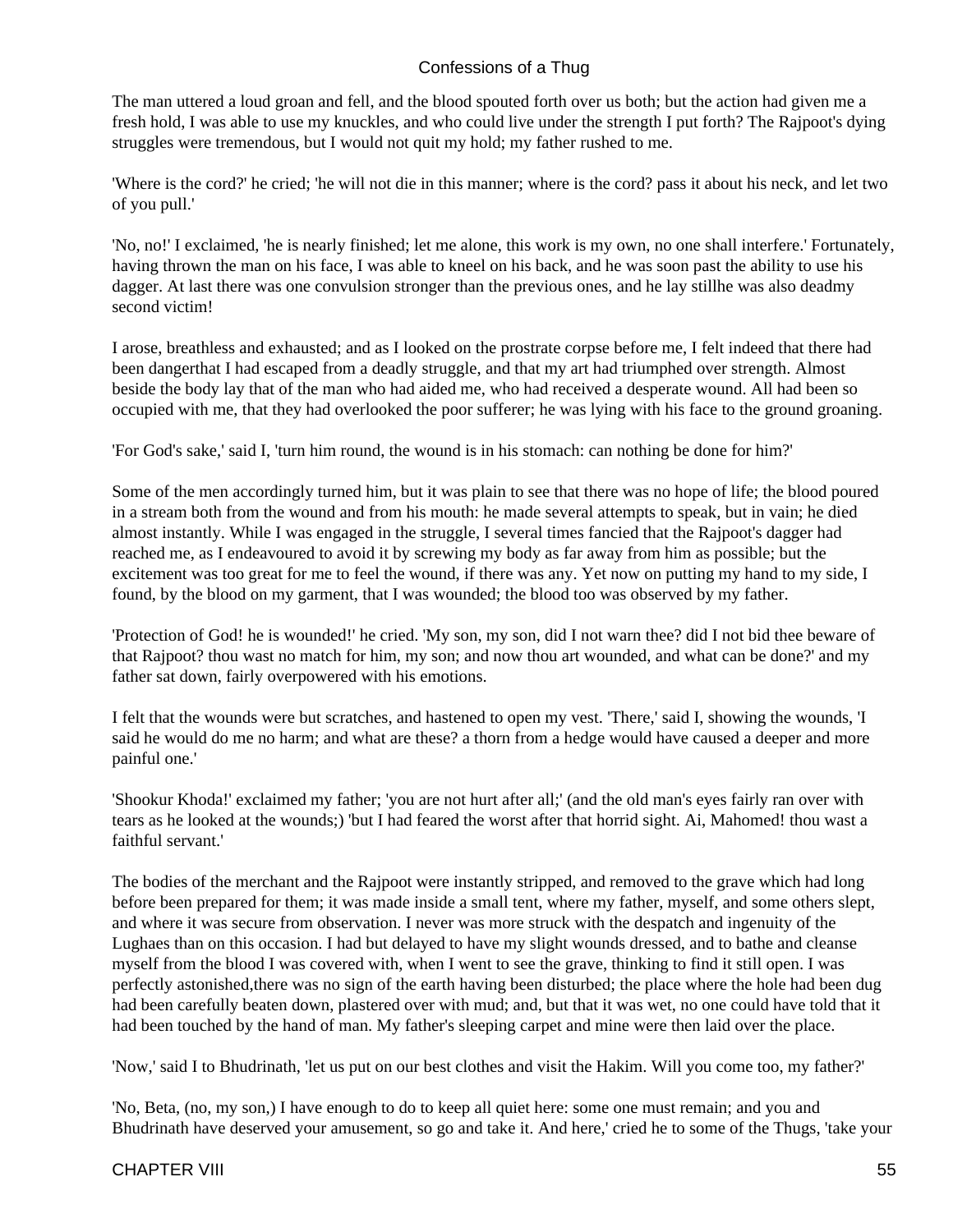shields and swords, and accompany my son; and see that you look like soldiers, and not like Thugs, for the night.'

Six or eight were soon ready, dressed in clean clothes and armed; and by this time, the moon having risen, and it being the hour appointed by the Kotwal for the evening durbar, we set off to the town.

Truly, dressed as we were in the handsomest clothes we could select, we looked not only soldiers but handsome fellows. Each of us had given a knowing cock to his turban; and mine, of the richest gold tissue, passing several times under my chin, set off my face, by giving me a particularly martial appearance. My arms were of the richest description; a sword with a hilt inlaid with gold, its scabbard covered with crimson velvet, with a ferrule to it of silver, of an open pattern, which covered nearly half of it. In my girdle, which was a Cashmere shawl, were a pesh−kubs or knife, with an agate handle, inlaid also with gold, and a small jumbea or Arab dagger, also highly ornamented with gold and silver. I carried too a shield of rhinoceros' hide, the manufacture of Sylhet, and painted and gilt in the beautiful manner of Hindostan, the bosses being of silver, richly chased and ornamented. My dress was of the finest muslin, which showed my shape through it to the greatest advantage; and rich cloth−of−gold trowsers completed a dress at once elegant, and calculated not only to impress an observer with my correct taste, but to convince him that I was a person, if not of rank, of respectability.

Bhudrinath's and Peer Khan's appearance was something less showy than mine; but they looked good and true men, and fair seconds to one of my pretensions.

So we set off to the town, and passing the gate went to the Kotwal's Chouree, where we hoped to meet with him, or with some one who would direct us to the durbar. As it happened, the Kotwal was there; and, relinquishing his employment of caring for travellers, he accompanied us to introduce us.

We walked through some of the streets, picking our way through tethered cattle and all the abominations of a Mahratta town, and at last reached a respectable−looking gateway, around which a number of soldiers were standing and lounging. Our friend the Kotwal passed us through them; and after traversing two open courts, we reached the place where the entertainment and assembly was going on. A fine−looking old man questioned us as to who we were, to which the Kotwal replied for us, that we were respectable persons desirous of paying our respects to the Nuwab Sahib; to which I added, that, having heard much of his great name and hospitality, we considered that it would be unpolite to pass through his town without paying our compliments to him, and becoming acquainted with so estimable a person.

'You are welcome,' said the old man; 'there is nothing pleases the Nuwab Sahib so much as to see strangers, wherever they may come from; and, Inshalla! you will have no cause to regret having taken this trouble.'

'On the contrary,' I replied, 'we cannot think it trouble, but an honour seldom allowed to such poor persons as we are. But pray lead us to the presence.'

We ascended a few steps into the hall, where sat the Nuwab, surrounded by a number of persons. Before him were a group of dancing−women, displaying their charms, and entrancing their hearers with songs of Persia and of Hindostan. Our conductor bade us wait for a moment; and going up to the Nuwab, said a few words to him, intimating our arrival.

'Khamoosh!' (silence!) cried the Nuwab, and it was repeated by a dozen voices; 'let the strangers be admitted.'

We were ushered on, leaving our shoes at the edge of the pure white cloth which was spread over the part of the room which led to the Nuwab's musnud. On seeing us he made a polite salutation; and I stepped forward, and enveloping the hilt of my sword in an embroidered scarf I had thrown loosely about my shoulders, I presented it as a nuzzur.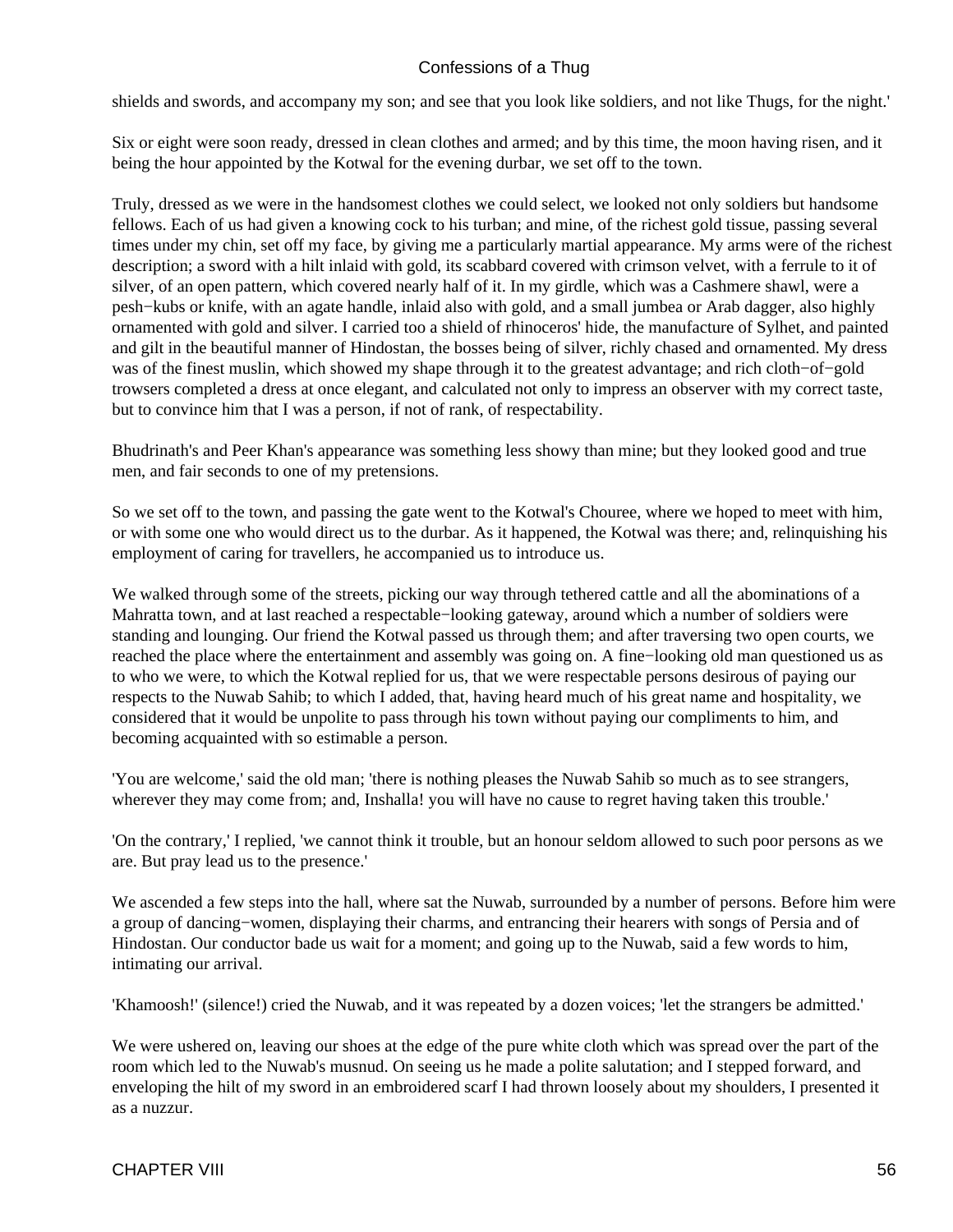'Kubool hooa,' said the old gentleman, placing his hands upon it; 'it is accepted; sit down near us. Inshalla! we are much pleased with your appearance, and bid you heartily welcome to this our poor durbar.'

To be polite I resisted this civility, protesting that I was by far too humble an individual to allow myself so much honour; but he was not to be denied, and accordingly I seated myself in the most respectful attitude, with my heels under me; and placing my sword and shield before me, in the best manner to display their beauty, I turned to the Nuwab, who seemed to be contemplating my appearance.

'Mashalla!' said he to me, 'thou art a brave−looking young fellow: now tell me who thou art, and who these respectable persons are that accompany you.'

'I beg to represent in your service,' I replied, 'that I am nothing but a poor soldier, a Syud by birth; I have a few men with me, for whom and myself I am going to Hyderabad to seek service. I am come from Hindostan: my father, who is at our camp, is a merchant going to the city with merchandise. These persons,' I continued, pointing to Bhudrinath and Peer Khan, 'are two of my associates; and being superior to the rest, I have ventured to bring them to present their nuzzurs to the presence.'

'By all means, Meer Sahib; we delight to see good and stout−looking fellows. Any one such is a pearl in the eye of an old soldier like myself. Let them be brought forward,' said he to an attendant; and both advancing made the requisite salutations, and presented the hilts of their swords as I had done.

The ceremonies of introduction being concluded, the musicians and dancing−women were desired to recommence, and I had a moment's leisure to survey the apartment and the scene before me.

The apartment opened, through three large wooden arches, into the courtyard which we had crossed; and between them were hung large purdahs or curtains of English scarlet cloth, which could be let down as occasion required. The room was lofty, and behind where we sat the walls were ornamented with stucco−work in rich designs. Above, on one side, was a small gallery thickly screened, from whence the inmates of the zenana could observe all that was passing below without being seen. Before us the dancing−girls were moving with their peculiar floating motion, and singing, while they expressed the amorous words of their song by their gestures. Another set were sitting down by their side, waiting for their turn to be called, and both were splendidly dressed and covered with jewels.

Nuwab Hoosein Yar Jung Buhadoor, a fine−looking wiry old soldier, polite and courtly in his manner, was a good specimen of the noblemen of the Dukhun; though perhaps not so effeminately polished as those of Delhi, yet he was one whose appearance commanded respect; and his bright keen eye, and the seam of a wound on his right cheek, showed that he had seen battle−fields and was familiar with war. His dress was of plain Dacca muslin; but a string of large pearls round his neck, which he used as a rosary, and the beautiful sword lying before him on the carpet, would prove to the most casual observer that he was a man of rank and consequence.

He observed me looking round, and addressed me thus:

'We are in a poor place here, young man; but what can be done? the duty of the government must be performed, and we cannot carry our house about with us. However, we have made the place as decent as it could be, considering we are in the jungle; and, by the favour of the Prophet, we have brought bright eyes and sweet voices with us, and we do not lack amusement. Say, what thinkest thou of our selection? Yonder is Zora, sitting down, second to few in Hyderabad either for beauty of person or sweetness of voice: the other, now singing, is one we picked up on the way hither; but, Inshalla! in a short time she will be fit company for the other, and we shall take her down to the city with us, to astonish our acquaintances.'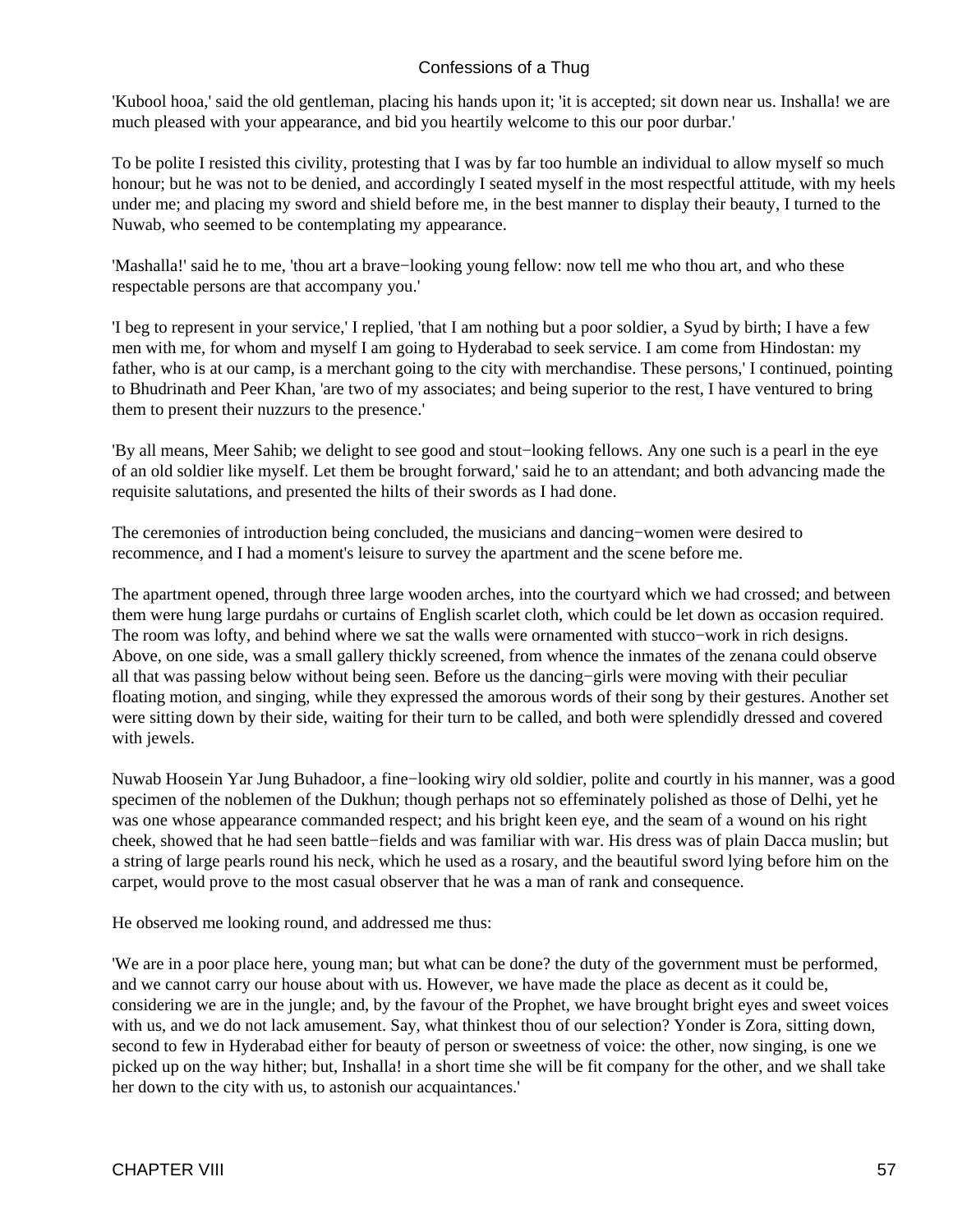The dancing−girl Zora, hearing her name mentioned, turned round and looked towards me. I was instantly dazzled by her beauty. She was not so fair as some of her profession I had before seen; but if she was not so fair, her features were small and regular; and her large antelope−like eyes, when turned full on me, seemed to pierce me through. It was not a quick glance, but one that was fixed slowly upon me, and was riot withdrawn. I was then young and modest, and I was fairly abashed. She observed it, and turned round and smiled to one of her companions.

'Come,' said the Nuwab smiling, 'you are not to steal the hearts of my Tuwaifs. You are a dangerous−looking fellow; and that handsome face of yours will do much mischief if I mistake not. Tell me the news from Hindostan: report speaks of war in that quarter, and that the Mahrattas and Pindarees are arming.'

'Why,' I replied, 'there are such reports. We heard that there was service to be got either with Sindea or Holkar, and that they and the Feringhees would soon be at war; but we preferred trying our fortune in the Dukhun; for we heard the pay offered by both was very small to soldiers armed as we are, as they place their principal dependence on the troops under the Francese generals, by whom alone the Ungrez Feringhees are to be opposed.'

'Ay,' said the old Nuwab, 'the times of fair fighting are passing away, and the inventions of Europeans are fast supplanting the bravery of the men of Hind. God knows where it will end! Even at Hyderabad the Feringhees have got such a hold of the place, that God knows whether they will ever be driven out. And they train the miserable Kafirs of Telingana to fight in ranks and perform evolutions which are truly wonderful; but the power of Alia is great, and they are in favour with him.'

'One comfort however,' said I, 'is that the Francese and Ungrez are at bitter enmity; and if there is a fight, one or other, by the blessing of God, must be beaten. Then will be the time for true believers to rouse themselves, and free their country from the yoke of both.'

'You talk like a young, hot−blooded boy: this cannot be. We of Hyderabad are too much beholden to the Ungrez Feringhees for freeing us from the demands of the Mahrattas, and the oppression of Hyder Ali and Tippoo, to quarrel with them; and after all I question whether we could do much against them. Tippoo fell, and he had the advice of the Francese in building his fort. God protect me! it was only a mud wall before the Ungrez.'

'You saw it then?' I inquired.

'Yes, indeed,' said he kindling, 'I saw the whole; and if you had also, you would have wondered to see the soger battalions scramble up the breach like cats, headed by their officers, in the face of a fire of guns and matchlocks which would have scattered the people *we* call Sipahees like chaff. Truly they are something like men; and if we of India had fought like them, would they have possessed one foot of ground? Inshalla! they would not; but it is no use regretting. And now Sikundur Jah has made a treaty with the Ungrez, and sits in his zenana like a eunuch, leaving them to take care of him and his country.'

'Then you think,' said I, 'that I have no chance of service at the city?'

'By no means,' said he; 'you are, I think, pretty sure of it. There are plenty of openings for a fine fellow like you, and your appearance will take with some of those who command troops. Inshalla! you might have had it here, but my list is full; and you are not likely to separate from your men?'

'No,' said I, 'that I could not; the poor fellows would starve in a strange land; and having collected them, I must perform my promise of taking them down to the city.'

'Now you must see my pride, Zora, dance,' said the Nuwab. 'Inshalla! your heart must be hard if she does not make it ache, as she has done that of many a one.'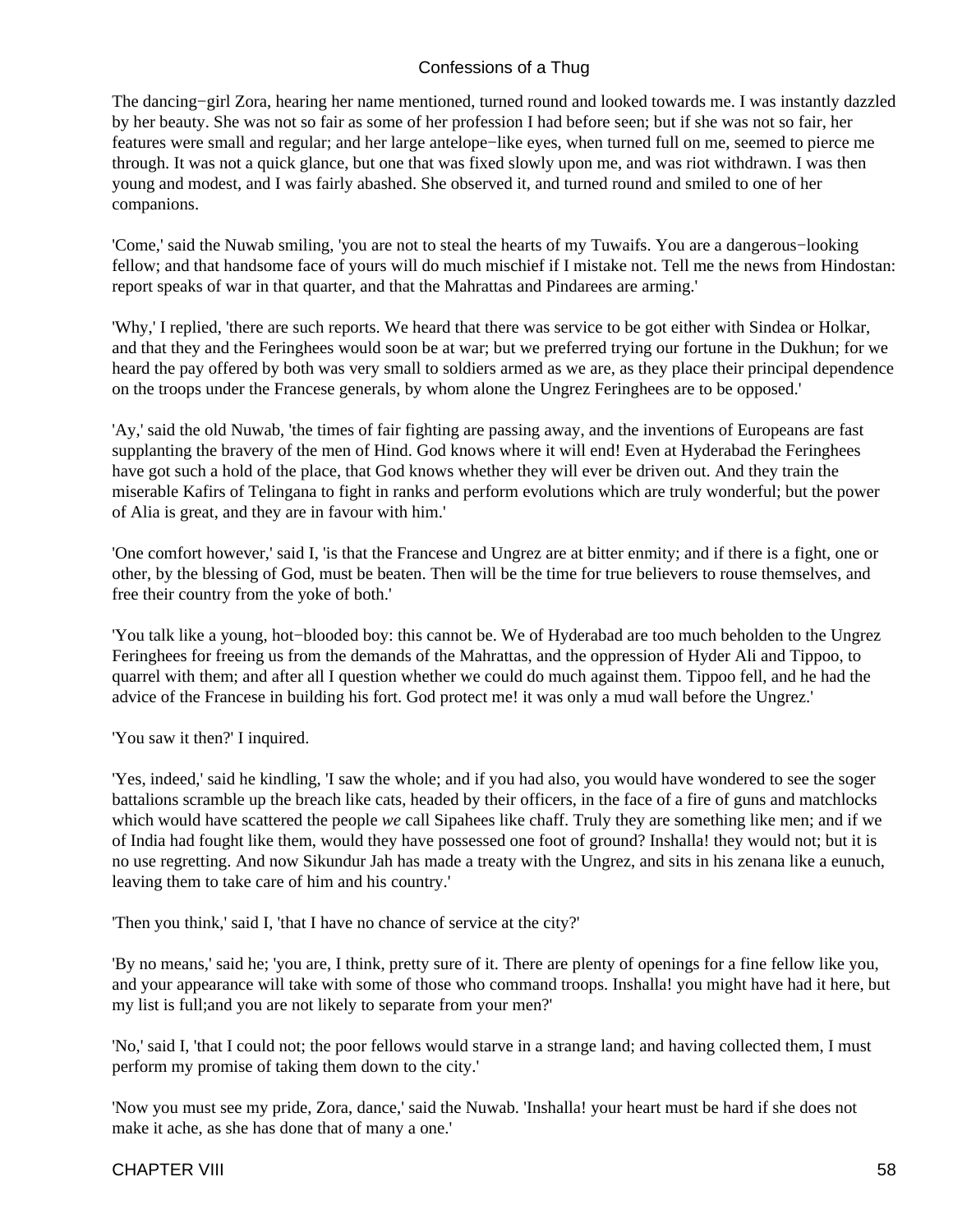The group who had hitherto been singing were desired to be seated, and Zora prepared to stand up. The bells for her ankles were brought, and she tied them on. The musicians to accompany her tuned their instruments, and after a short prelude she stood up. If I had been struck with her appearance sitting, how much more splendid was it now! She was not tall, but exquisitely formed, as far as could be judged from her peculiar dress, which was so loose from under her arms as completely to hide her form to her ankles; but it was of the richest description.

It was made of a dark lilac−coloured gauze, in bands alternately with gold tissue; the bottom trimmed with gold tissue very broad, as far as her knees, upon which there was rich embroidery in gold thread and seed pearls. Around her she had thrown with extreme grace a scarf of the lightest muslin and silver, of the same colour as her dress; so thin was it, that as she moved, it seemed almost to float away from her in the air caused by her motion. The colour of the scarf round her head, in contrast with her complexion, made it appear much fairer than it really was, and her large soft eyes still more brilliant and swimming.

The musicians began their usual prelude, and with it one of Zora's companions, a pretty girl, the slow movements of the dance. After a few turns she resumed her place, and Zora herself, like the full moon emerging from a cloud, sailed towards us with a slow and graceful motion. How shall I describe to you, Sahib, her exquisite movements! Every turn displayed her form to greater advantage, and I gazed till my soul was fairly entranced. But how much more was I affected when she began to sing! Having performed the dance, both the slow and quick, she ceased; and after a prelude by one of the musicians behind her, she broke out into an impassioned Ghuzul.

It was one I was very fond of myself. I listened till I could have fallen at her feet, and worshipped her as a Peri from heaven. My soul was so intoxicated with the blessed sounds I heard, that I was insensible to all around me.

She at length ceased; and the Nuwab, who had been observing me attentively, asked me what I thought of the songstress and her dancing.

'Most wonderful is it,' I replied; 'my liver has become water before her fascinations. It is fortunate for me that I am not to live within their influence, or I were lost for ever. I could forgo fame and my profession to lie at her feet and dream away my existence.'

'You talk like a foolish boy,' said the Nuwab, 'and must not give way to such fancies; many a man has been ruined for ever by them. Persons like her are greedy and insatiable of money, as we are told of the sea, which swallows up everything that is cast into it, without showing a sign on its surface beyond that of the transient ripple.'

'Cannot they love?' I asked; 'are they so utterly mercenary?'

'Utterly. Alas! young man, I have known and felt it; but let us change the entertainment; I have some rare Bhyroopeas with me, who arrived from Hindostan the other day. I have but heard them once, and my sides ached with laughter. You, no doubt, are well acquainted with their style; yet it is somewhat new to me: they shall be produced.'

'May your condescension increase, Nuwab,' said I; 'truly your favour is great on your poor servant, and of which he is utterly unworthy. Nevertheless, he will not fail to make known the fair name and hospitality of Hoosein Yar Jung Buhadoor wherever his fate may lead him, which is the only return he can make for it.'

'You will prosper I hope,' he replied; 'young fellows of your appearance rarely fail to make friends. But here come the Bhyroopeas; let us see what new amusement they have prepared for us; something to laugh at, I doubt not.'

They were three in number; and twisting their faces into comical expressions, so as to cause the whole assembly to burst into a simultaneous fit of laughter, one of them stepped forward and said, that in the country whence he came there was once a Nuwab, a very wise man, who governed his country as no one had done before, and was a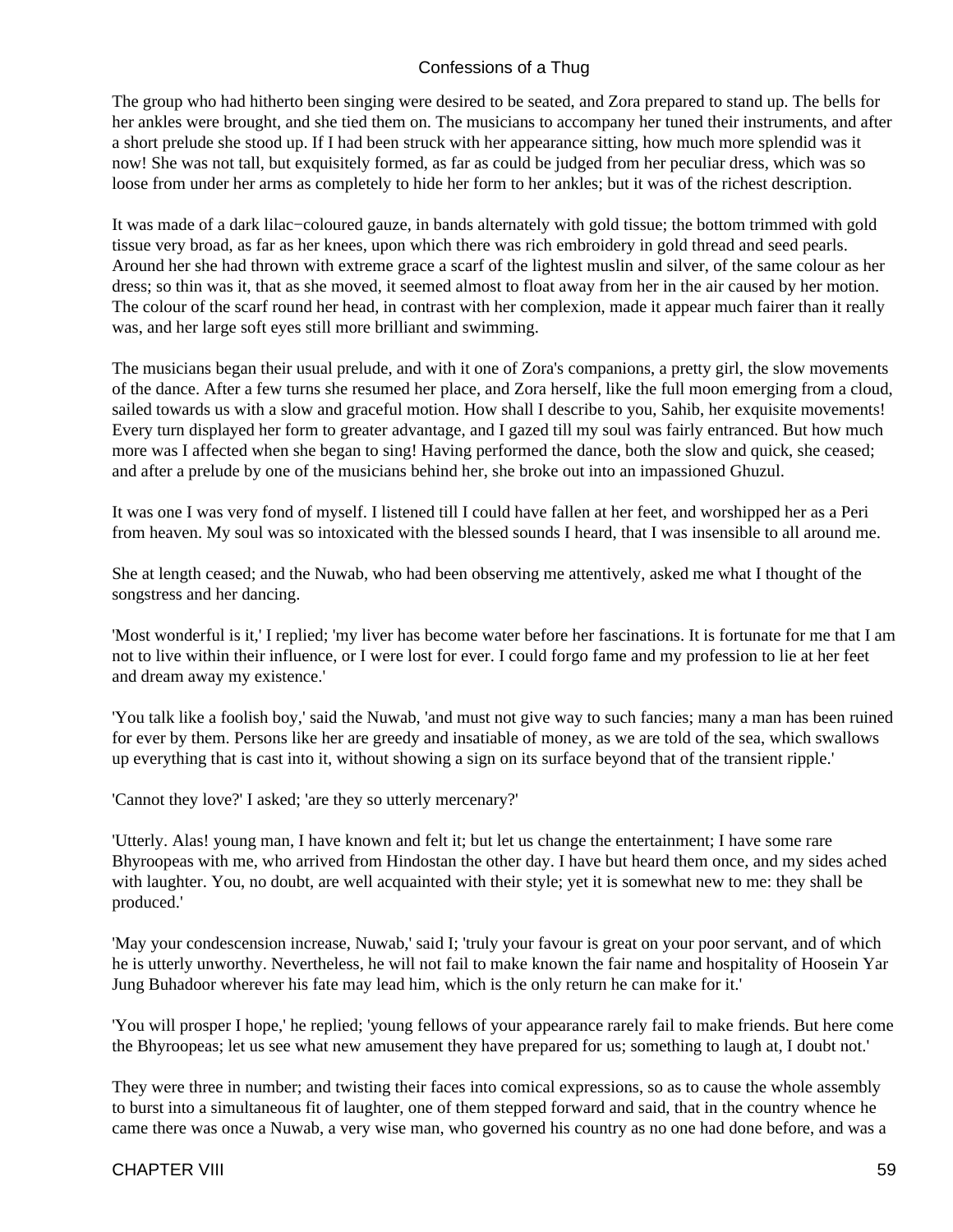lord victorious in war; and that, if the Hoozoor pleased, his slaves were prepared to relate some of his adventures.

'Go on,' said the Nuwab, 'we are attending; see that there is nothing indecent, for you are in the presence of the Khanum.'

'Asteferalla!' (God forbid!) cried all, making their salutation towards the screen; 'may the favour of the Khanum be upon us, and may Alia give her a long life and posterity to bless her. Inshalla! we shall find favour in her sight, and take away our garments filled with gold.'

They commenced: one of the men, dressed ridiculously as a child, personated the Nuwab. The story begins with his youth, how he is petted in the zenana; and the two others changing their dresses to those of females, one is his mother, the other his nurse. The young Nuwab is pampered, spoiled, becomes unruly, is declared to be possessed by the Shitan; a Moolah is called in, and charms and wonderful potions, prepared by the aid of magic, are administered. The great child screams and roars, kicks his mother and nurse out of the assembly, upsets all about him; and the confusion and noise created by all this, especially among the Tuwaifs, made a scene of fun, at which we all laughed heartily.

In an incredibly short time the men again made their appearance, and the second act began. The child had grown up to be a youth, and to be fiery and uncontrollable. Women, wine, horses, and arms are his enjoyments: reckless of everything, he plunges into dissipation, sets his parents at defiance, runs into debt, is surrounded by sharpers and parasites, who despoil him of all he possesses; and he has given himself up to harlots and debauchery: and this ends the second part.

His father dieshe is now Nuwab; he is the head of a proud house, has men and soldiers at his command, and his territory to manage. He forthwith kicks out his former companions, discards every one he had formerly had near him, good and bad together, and gives himself up to a new set of rogues who had preyed upon his fathermen with hoary beards, only the greater adepts in villainy. He has a quarrel with a neighbouring noble, and the two prepare for war.

The troops are described: how they eat mountains and drink rivers; and the Nuwab himself as going forth like a bridegroom to meet his bride, like the lightning from the thundercloud, or a river overrunning its bounds, terrible, irresistible, before whose glance men quail as before a lion! His horse and arms, the former large of carcass, small of limb, feet large and broad, fleet as the antelope, courageous as the panther. Of the arms, the sword which, wielded by his father, had cut through a buffalo's skin and divided the thickest quilting.

He goes forth, and the fight commences; the horse charge, and the Nuwab and his enemy meet (each is mounted on the back of a man). They fight; sword after sword (made of wood) is splintered. One of the horses is killed; it is the Nuwab's! He too is killed! he is at the mercy of his foe! No, he is up again; the fight is renewed; it is long doubtful; fresh weapons are given by attendants; at last he is victorious. Alia Akbar! the victory is won, the enemy is routed.

Then follows the torture of the prisoners, the rifling of the zenana.

There is one slave beautiful, small, delicate in form, an eye like the gazelle's, fair as the beauties of Room or the fabled ones of England. She falls at his feet: he is captivated. She conquers, and the Nika is performed. They live happily for some time; but the fame of the beauty of the daughter of a neighbour reaches him. His soul is on fire; his former love is neglected. He proposes marriage; it is accepted; the bride comes home, and a deadly jealousy ensues between the rival wives. The quarrels of the zenana are described; and by the shrieks of laughter from behind the screen, it was easy to believe how naturally all had been described and acted.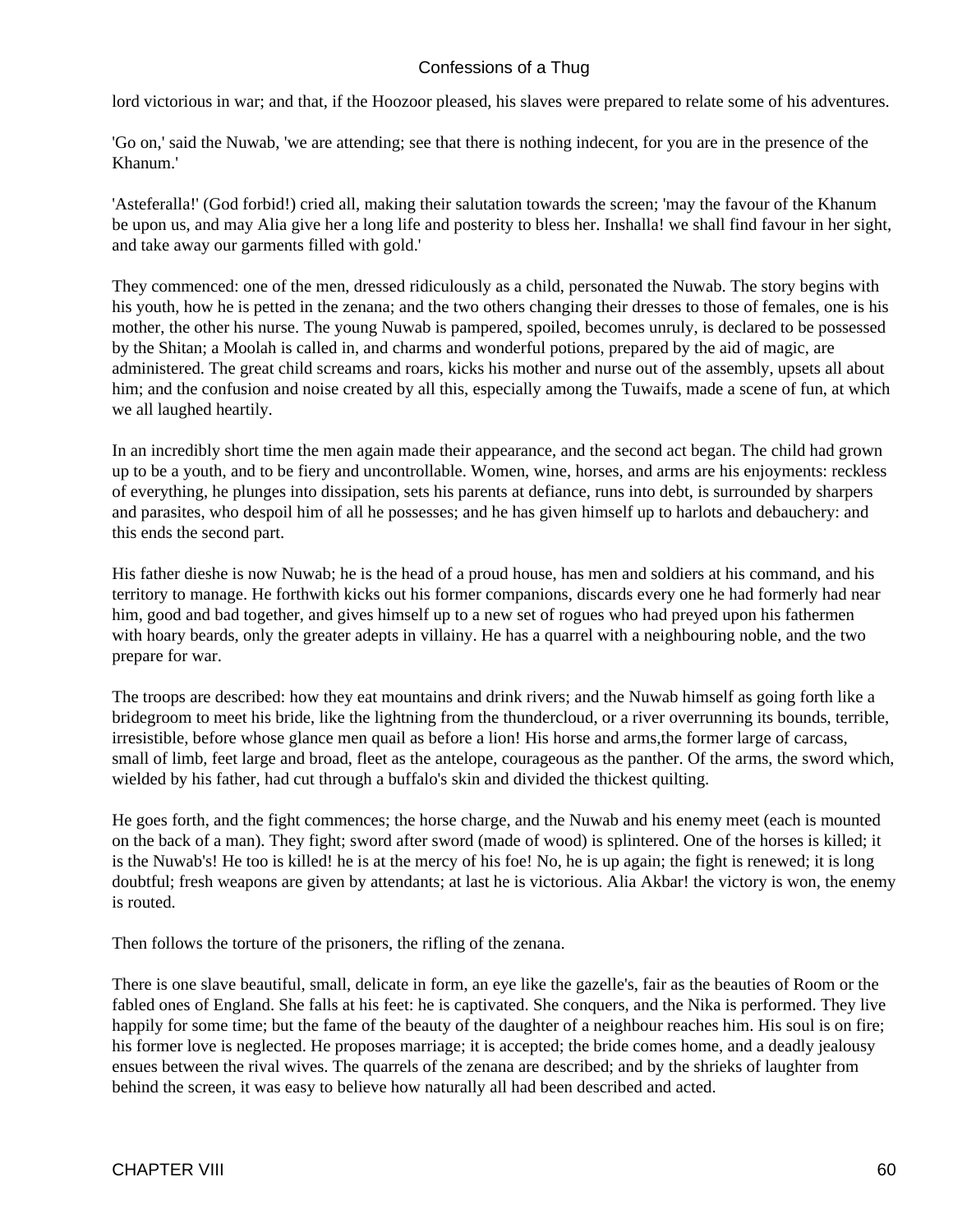The Nuwab has reached middle age; he is now a father of a family, a respectable man, a religious man, surrounded by Moolahs, who flatter him, and have usurped the places of his former companions. He is as debauched as ever; but it is not known; he passes for a just and good man, and his durbar is described, and his judgements. What was Solomon compared with him? or Hatim Tai, or Lokman the wise? And at each enumeration of his virtues the assembly loudly applauded, and directed their looks to the real Nuwab who sat as the spectator.

Again the Nuwab is shown, old and decrepid, worn out by disease, surrounded by quacks, from whom he demands nostrums to make him young and vigorous. His zenana is fuller than ever of women, who flatter his vanity, tell him he is as young as ever he was, and yet are false to him; but he has a son who promises to excel his father, who is a Mejnoon in form, a Roostum in valour, before whom his father's enemies are scattered like chaff from the grain before the wind.

The old Nuwab is growing more and more decrepid and querulous. His fancies and longings are described in a most laughable manner; and as the final event approaches, he sinks into his eternal sleep, sure of the seventy Houris of Paradise, and the eternal youth, which is the portion of true believers.

Having concluded, they stepped forward for the largess promised.

'Well, Meer Sahib,' said the Nuwab to me, 'how like you this? have the men done ill or well?'

'Ul−humd−ul−illa!' said I; 'the works of Alia are wonderful, and assuredly these fellows are of his especial handywork. I have seen many of their caste before, but never any like these.'

'They shall be well rewarded,' said the Nuwab; 'and yet despite of our having laughed at the whole story, there is much of a moral in it, and much satire. Would that many of the rising generation could receive a lesson from it; they might become wiser and better men.'

'Ameen,' I replied; 'my lord's remarks are just. I did not notice the satire when I heard it; but now I feel it, and it is just.'

The night was far advanced; and requesting leave to depart, I rose to be gone. I was passing the Tuwaifs, when an old woman pulled me by the sleeve, and said hurriedly, 'If you seek an opportunity, there is another who desires one: be secret, you shall hear more from me.' My blood boiled; I slipt a piece of money into her hand, and departed.

# **CHAPTER IX**

In which Ameer Ali proves himself an excellent hand at making a bargain, and that his amour has a chance of success

I said my blood boiled: could it be that one so lovely, one who had kept company with the nobles and men of wealth of Hyderabad, had seen aught to admire in me, who was unused to courtly scenes, and was even yet a boy, deficient in manner and address? could it be that from my dress and appearance she thought me rich, one who would squander my substance upon her? These thoughts were passing through my mind, and we had nearly reached our encampment without my having interchanged a word with my companions. The silence was broken by Bhudrinath.

'How is this, Meer Sahib?' said he; 'what has tied your tongue? have you nothing to talk about after our night's entertainment, no remarks to make on the beautiful Kunchinee? By Alia! though it is a Mahomedan oath, I would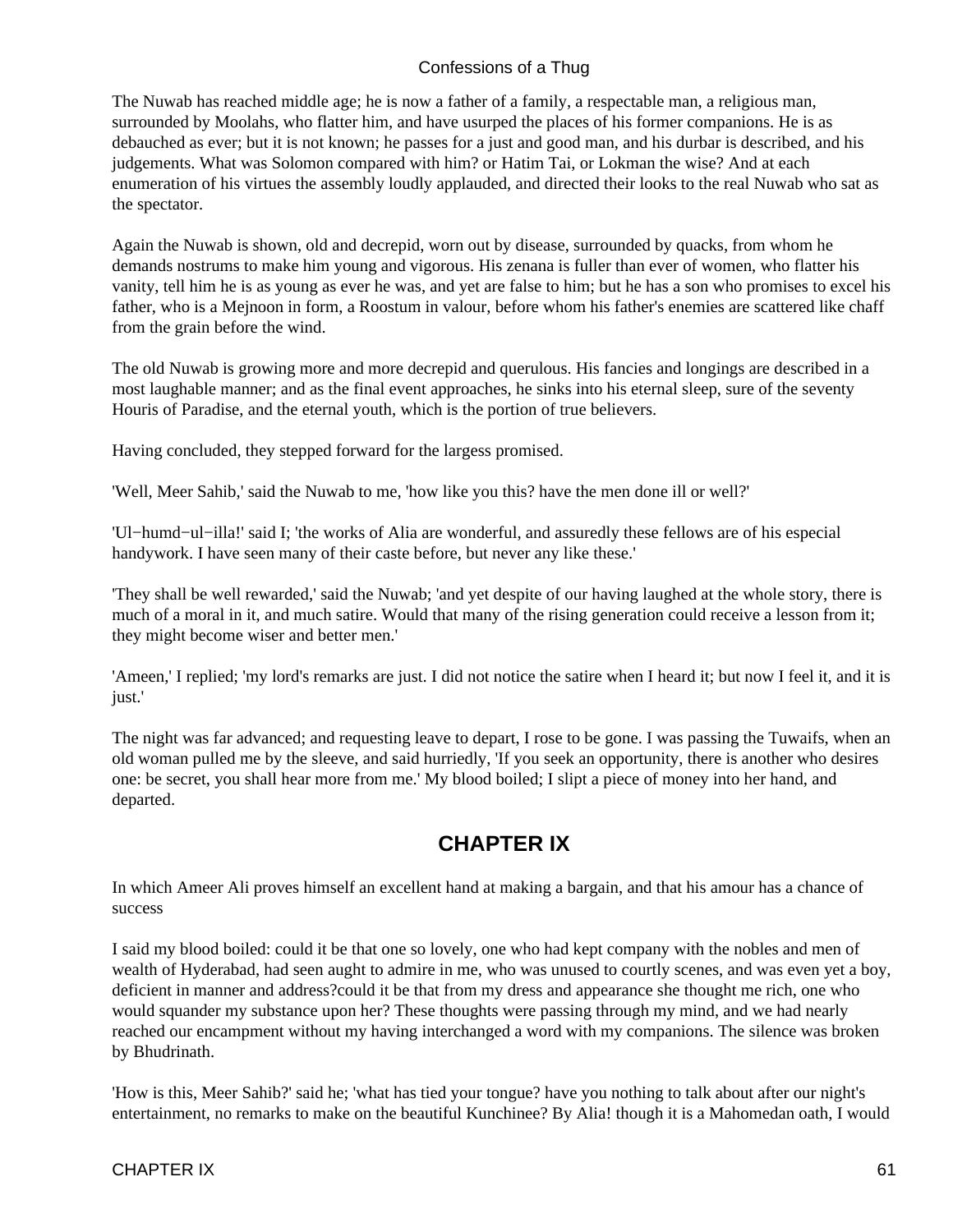almost be content to give up the heaven of Indra, and turn Moosulman, were I sure of being attended in the paradise of Mahomed by a set of Houris just such as she. And to think of her belonging to that old wretch the Nuwab, and to be buried in this hole of a Mahratta village, when she might have half the nobles of Hyderabad at her feet were she there! By Alia! I say again, it were worth the while to try and entice her away from the old sensualist, and it would be something to talk about, not to mention her company on the road, and the rare addition she would make to our evening amusements.'

'Why,' I replied carelessly, 'the girl is, as you say, of surpassing beauty, and no doubt feels herself uncomfortable in this abode of swine; yet to get her away would be no easy task, and what should we do with her when we got her?'

'I shall try and see if her coming with us is any such marvellous difficulty,' he rejoined; 'and you know if afterwards there is any pursuit, she and the rest of her people are easily provided for.'

'Now you speak like a cold−blooded Thug,' I retorted angrily, (for deny it as much as I would to myself, I could not but feel that the dancing−girl had more than interested me,) 'and I would sooner quit you all, and get back to Hindostan the best way I could, than that a hair of her head should be injured.'

'I did but jest, Meer Sahib; you know I am not one who wars with women, except when they come before me in the fair and lawful exercise of my vocation. No, if we get the girl, it must be by fair means; and strait−laced as your father is on many points, he is too fond of a good song and good music to deny us having her in company; so do not mind what I said, and do not go to sleep upon your anger to your poor friend, if indeed you have any.'

'I am not angry,' said I, 'though I certainly felt my blood rise when you alluded to her. We will consider about the rest in the morning, and if we can but persuade my father that the girl comes of her own accord, I do not anticipate any objection; but we must be sure that she will go first, and to this end I have a kind of clue which may guide me.'

'How? did she say aught to you?' he eagerly inquired.

'No,' said I; 'how could she in that crowd? but you know I understand Persian, thanks to the old Moolah my teacher, and you do not; and from the words of the last plaintive song she sang, and her mode of expressing them, I have a shrewd guess that she is tired of confinement, and of her mate. You know the old proverb, "Kubootur bu kubootur, baz bu baz" pigeons mate with pigeons, and hawks with hawks.'

'Well,' said Bhudrinath, 'according to that she is more likely to look to you than to me; and you know I am a Brahmin; therefore I leave her and the matter to your management: I am ready to assist when I can be of use. Inshalla! as you people say, we shall make a corner−stone of the old fellow's beard and laugh him to scorn.'

'Ameen!' said I, 'we will try at all events, and you shall hear from me in the course of tomorrow more upon this subject.' We then separated for the night; and I was glad Peer Khan and the rest of the men had been so far behind us, as not to have been able to overhear any part of our conversation. I confess that, as I lay down to sleep, I earnestly desired the success of our scheme, though as yet it could hardly be called one; and though I had in some degree struggled with it, I had not been proof against the fascination of the dancing−girl; nor indeed was it to be wondered at after the words of the old woman.

Soon after the morning prayer, the leaders of the band were assembled to see the opening of the bags of him who had died the evening before. My father presided in the assembly, and one by one they were brought from the pile of merchandize. We had indeed got a prize; and it was not to be wondered at that the care of them had cost the man they belonged to so much anxiety. In each of them, among a quantity of old clothes, rags, and old copper vessels, were concealed small boxes filled with precious stones, pearls, small diamonds, rubies, and emeralds, and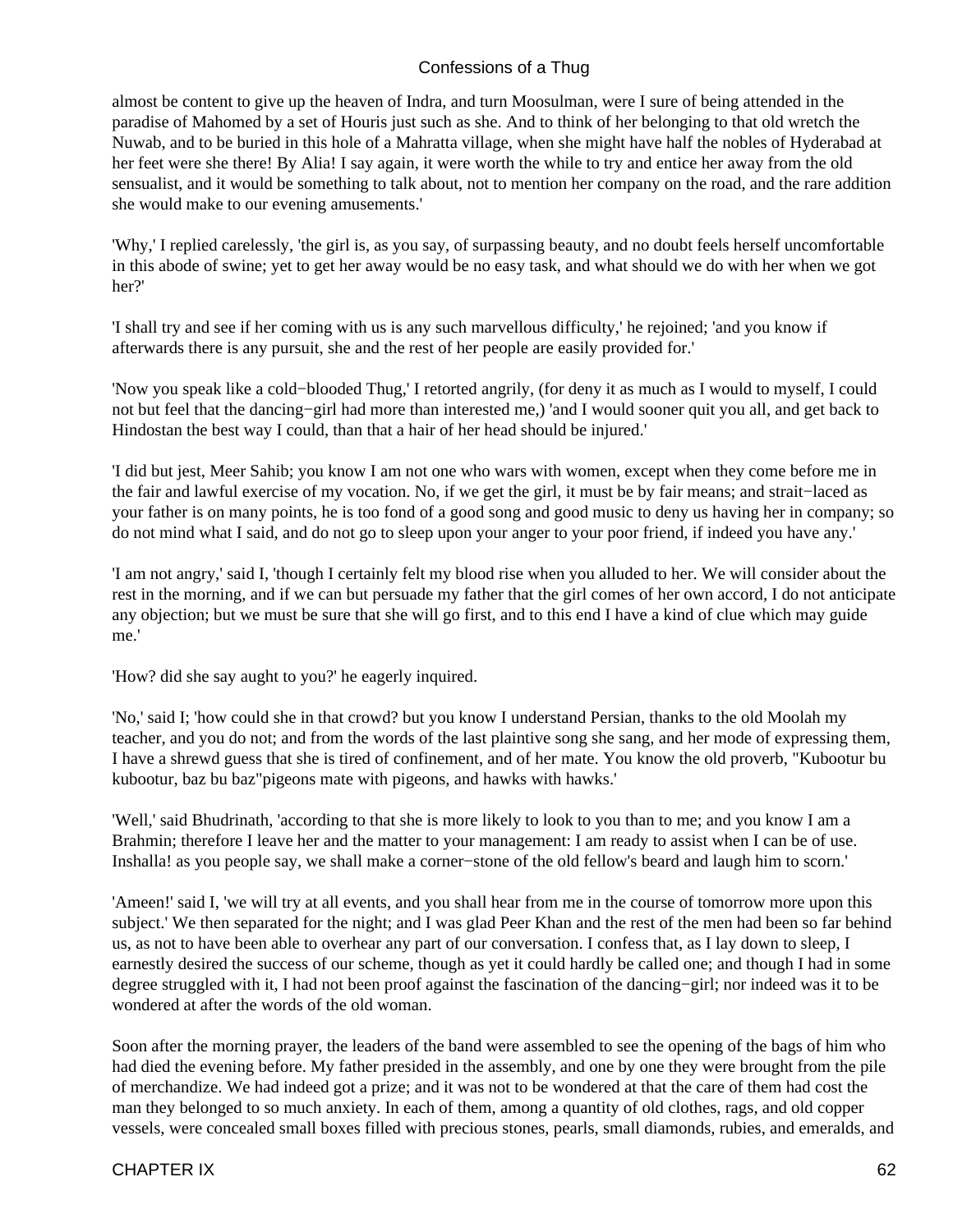in two of the boxes were sets of ornaments made up, and set with jewels; and two in particular, a bazu−bund, or ornament for the arm, and a sir−pesh, or ornament for the turban, were particularly splendid.

My father, who had a good deal of experience in these matters, pronounced the whole to be worth at least fifteen thousand rupees, and offered the band the alternative of distributing the whole in as equal portions as he could, or of waiting till our arrival at Hyderabad, where they could easily be sold for ready money. The latter, after some deliberation, was determined on, as had been the case with the former booty.

I proposed, as I knew that we might perhaps run short of money on the road, especially if we met with no more rich travellers, to offer one of the two ornaments for sale to the Nuwab, and as I had made his acquaintance to take it to him myself. The proposal was agreed to, and I was not without hope that by some lucky chance I might fall in with the old woman who had spoken to me the night before, and might be able to arrange a meeting with her, which should guide us in our future plans; so accordingly about noon I called Bhudrinath to accompany me, and we proceeded to the palace, as it was called by the villagers.

By the way we met with our friend the Kotwal; but I cut him short with 'Another time, Kotwaljee,'for it seemed as though we were to have a long story,'another time, my friend, we will pay you a visit; but at present the matter we have in hand is urgent, and it being past noon we are afraid of being denied admittance, and so you must excuse us.'

'Of course,' said he, 'I will not detain you, and I shall not fail to present myself at your camp this evening to receive your further commands.'

'That means,' said Bhudrinath as we moved on, 'that he expects a present. These worthies have been my study for many years.'

'Ay,' said I, 'we must pay him well, and he will be the first to cry up our praises should anything happen; but do you anticipate anything?'

'Not I,' said he; 'I wish we could always do our work as securely, and get as well paid for it; but here we are at the Nuwab's gate.'

An attendant at our request took in our names to the Nuwab, and after a short delay we were again ushered into his presence, and received with the same civility as we had been the night before. After some desultory conversation, I opened the object of our visit.

'Khodawund,' said I, 'my father pleads an attack of fever and cold for not attending to present his nuzzur at your feet, and he trusts you will pardon his seeming neglect. In his behalf I have brought a rare piece of jewellery for your inspection, which he hopes may please you; and by its purchase you will not only materially assist him, but it will become the property of one worthy to possess and wear it.'

Thus saying I produced the ornament for the turban, and laid it before him. He was evidently much struck with its beauty and the fine water of the precious stones, and after turning it in every position he could to catch the exact light for it, laid it down with a kind of sigh.

'It is indeed beautiful, and worthy of the turban of Bundugan Ali himself; but,' said he, 'I am too poor to buy it; its value must be very great.'

'No doubt,' said I, 'my grandfather must have paid handsomely for it; but times have altered with us, and we have been glad to sell our family property for whatever it would fetch. In this instance, far be it from your slave's intention to put a price upon an ornament without peer in its fashion; yet methinks it would so well become the

#### CHAPTER IX 63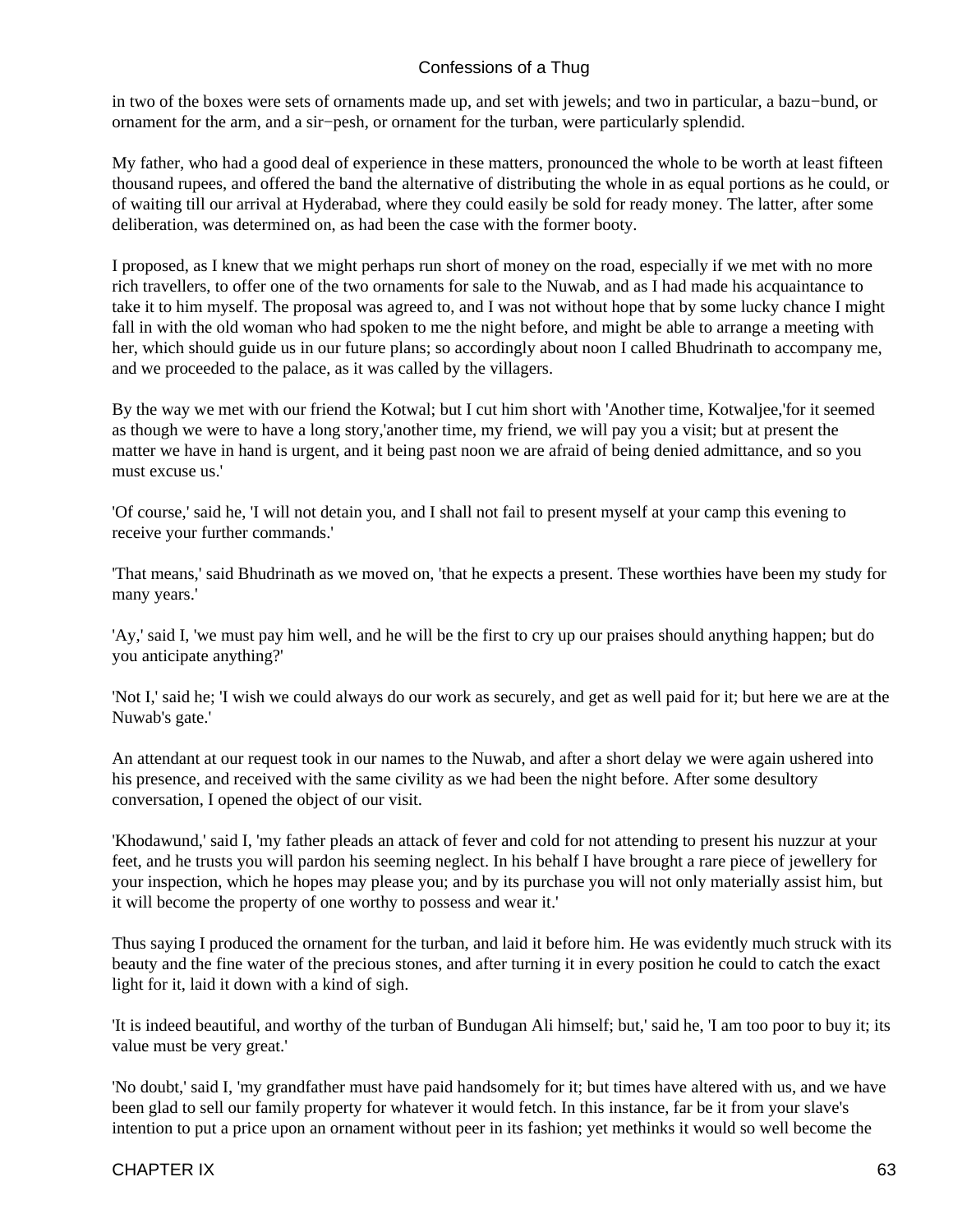forehead of my lord that he ought not to let slip such an opportunity of possessing it, to be enabled to show it one day at the court of his prince.'

'Thou sayest truly; and if I may, I will but show it in the Mahal, and see how the persons of my household like it. Inshalla! they will approve of it, and then we will see if we can come to terms about it.'

'Certainly,' said I; 'the time has been when it would have been nothing for our house to have presented a tray of such to one of my lord's power and rank; but we are reduced, as I said, and are no longer fit possessors of what we dare not wear.'

The Nuwab took the jewel, and went into his zenana: he was absent a long time, but we could see by his face on his return that it had been approved of.

'They have looked at it in a thousand ways, and have discovered that there is good fortune to come with it: not that I need any; but you know what a parcel of old women are,' said he. 'And now I will ask what may be the price: you know we nobles of Hyderabad are not overburthened with money, and you must be moderate in your demand.'

'Why,' said I, 'I am flattered by the opinion of those who have seen it, and can only say, that my grandfather (may his memory live for ever!) paid so large a sum for the jewel that I am afraid to mention it. My lord must observe particularly its exquisite water. He, I say, collected the stones one by one during a long period of his life, and they cost him alone six thousand rupees; the gold around them is somewhat more; but my father will esteem himself fortunate if five thousand rupees be given for it.'

'It is too much,' said the Nuwab with a sigh: 'where have I five thousand rupees to lay out in such a bauble as this? My friends, I have been gratified by the sight of it, but to purchase it is out of the question; the money I have not. Yet stay; allow me to have it valued by a jeweller, and we may perhaps come to terms.'

'By all means,' said I; 'I have told my lord no lie in stating the price of it: but let the jeweller see it; he may fix a smaller sum; and such is our urgent necessity for a little ready money that perhaps we may be induced to take something less.'

The jeweller was accordingly sent for, and arrived after a short time. He was shown the jewel; and from the expression of admiration on his countenance, I could see we had not overvalued it. He took it to the light, and putting on his spectacles, examined it in every possible way. At last he returned, and taking the spectacles from his nose, asked the price we had fixed on it. I told him.

'At the time this was made up,' said he, 'no doubt it was worth the sum you mention, for the stones are of rare water; nevertheless, we all know that men cannot afford to expend money as they used to do, and all things considered, perhaps at present four thousand rupees would not be too much, and indeed a fair price.'

'It is too little; we must be content to sell other articles to supply our necessities: so Nuwab Sahib,' said I, 'with our profound thanks for your condescension, we ask leave for our departure;' and I took up the jewel and arose.

'Stay,' said he; 'I offer you three hundred rupees more: four thousand three hundred, surely that is sufficient.'

'Make it five hundred,' I replied, 'and it is yours.' And after much haggling on both sides, the price was fixed at four thousand four hundred and fifty. Of this, two thousand five hundred were paid by the Nuwab's treasurer in money, and for the rest, at my request, a bill was made out by a sahoukar of the village on Hyderabad. And after again offering our thanks to the Nuwab, we took leave of him for ever.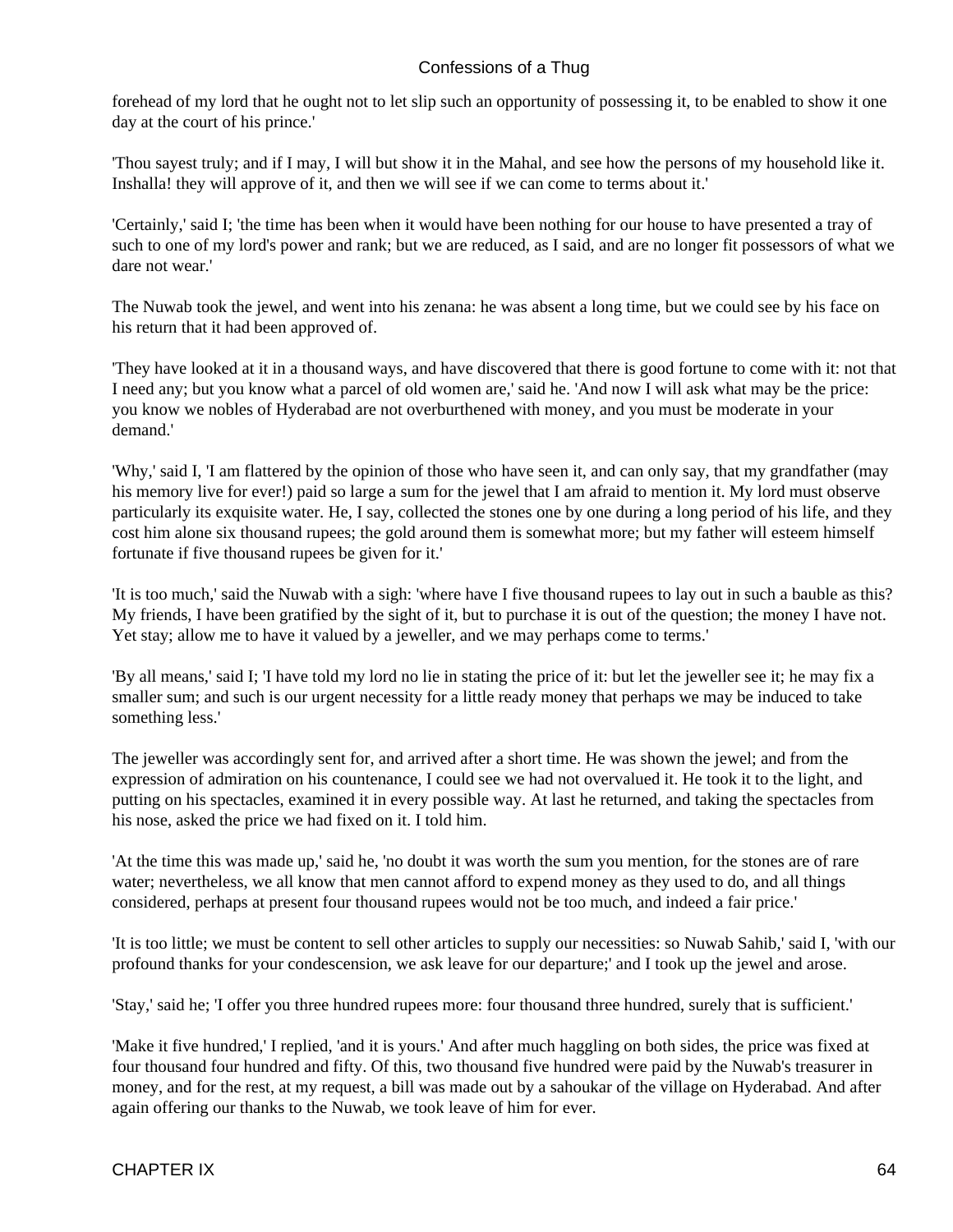'Not a bad morning's work,' said I to my companion as we walked homewards, attended by some of the Nuwab's soldiers, escorting the men who carried the bags of money: 'the sight of the coin will gladden my old father's heart; and it will be something to divide among the men, who are really in want of money, and will keep them comfortably till we reach the city, even though we should fall in with no more rich prizes.'

'Indeed, you may congratulate yourself on your address and good manners; for without them you could not have carried the matter off in the way you have done,' said he. 'Now if I, though I am a far older Thug, had tried it, I should have most likely failed for want of a plausible story. The old fellow swallowed the account of your grandfather, as if it had been as true as that we are now here. By Krishna thou art a rare boy!'

'These matters sharpen one's intellect; and though I could not deceive an unfortunate traveller as you can, you see I am of some use at a pinch, Bhudrinath.'

'All will come in time,' said he; 'I do not despair of you after this: and if you accompany me in my work, you will soon excel me I think.'

'We shall see,' I returned; 'but our errand is not complete; we have not met the old woman.'

'Ha! so that plan is still in your head,' cried he; 'I warrant it you dreamt of the Kunchinee last night, and your young heart is all on fire.'

'No,' said I laughing, 'not quite that; but I have some hope, and I shall return to the Kotwal's chowree after a little time, and perhaps the old creature may be in the bazar and may see me.'

'Shall I accompany you?' asked he.

'No,' said I; 'I think it would mar the business; I will go alone; the presence of another besides myself might prevent her, if I meet her, from being communicative.'

'As you will,' said he; 'as you are determined to carry the matter to the utmost, you have a better chance of success than I have; and besides you are a principal, while I could only be an agent.'

Thus conversing, we arrived at the tents; and dismissing the soldiers and money−carriers with a handsome present, I had the bags moved into my father's tent, who was asleep; I ranged them before him, and awakening him, pointed to them.

He rubbed his eyes, grumbling at being aroused from his slumber; but they were quickly fascinated by the sight of the bags, and I could not help laughing heartily at his astonishment, as he took them up one by one, guessing at their contents.

'What, my son! Ameer Ali, where hast thou got all this? there must be five hundred rupees in each of them! One, two, three, four, five,' said he, counting them; 'two thousand five hundred! impossible! My son, what hast thou been doing? my brain is in astonishment. Where didst thou get it?'

'There is just what you say, father,' said I; 'each contains five hundred, or nearly. It is the price of the jewel you gave me to sell, which it seems was worth more than we thought for. I asked at a venture five thousand rupees, and I have brought you four thousand four hundred and fifty, which was as much as I could get: here are hoondees for two thousand, and the rest is in the bags.'

'As much as you could get, boy!' cried my father; 'why thou hast done wonders. Mashalla! we are rich indeed; this is more than I ever expected:' and, his eyes fairly running over with tears, he embraced me warmly.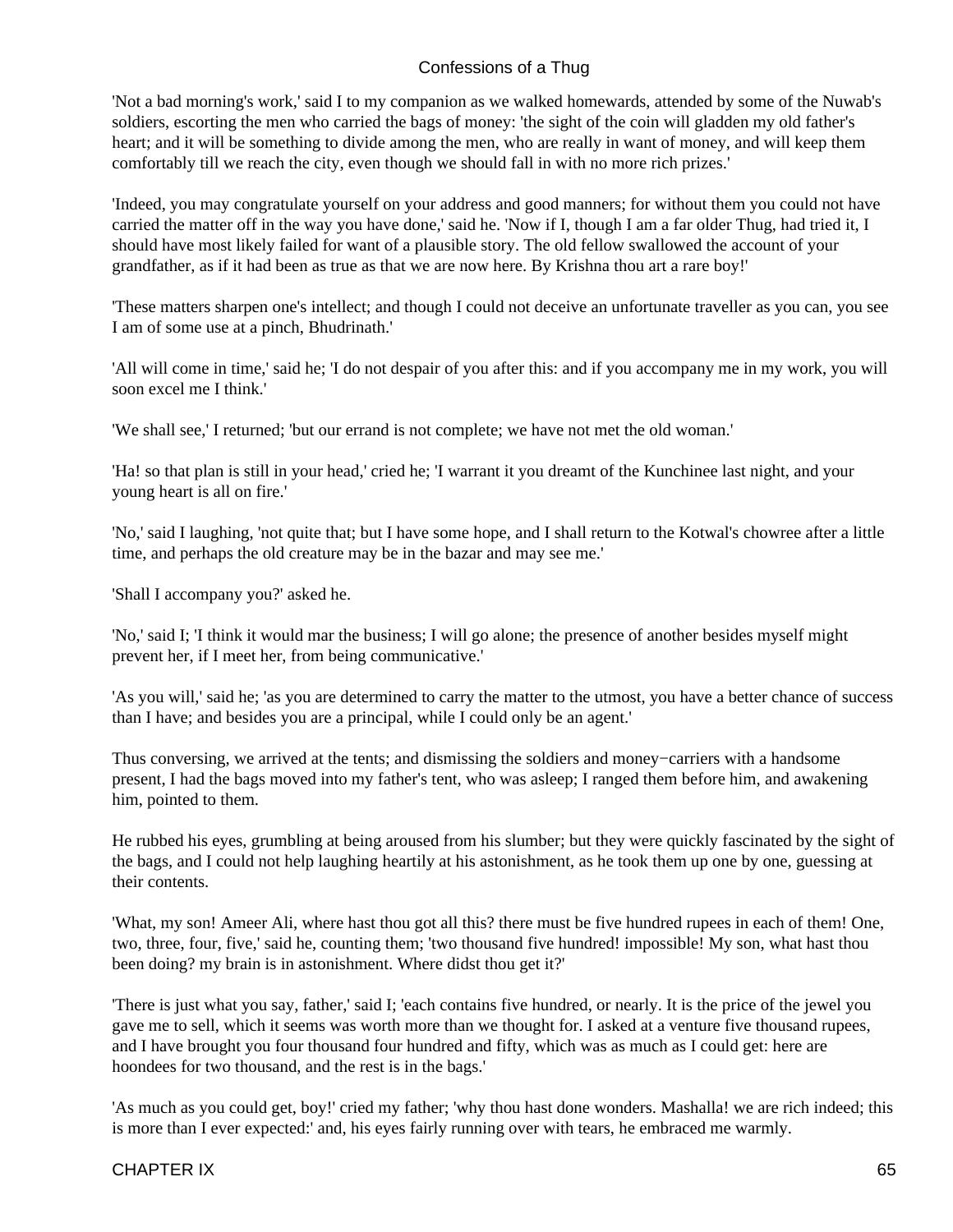'Now,' said I, 'as I have done good service, I have in return a favour to beg, which I hope my father will grant; and it is a matter I dared not settle without his sanction.'

'Say on,' said my father; 'I can deny thee nothing.'

'Why,' continued I, 'there is a Tuwaif of surpassing beauty, who sings like a bulbul, and who is anxious to accompany us to Hyderabad. I dared not allow it without speaking to you.'

The old man's visage clouded. 'A Tuwaif!' said he; 'and dost thou not remember, my son, all the cautions I have given thee against persons of her condition, and hast thou so soon forgotten them as to get into their company on the first occasion which presented itself?'

'I represent,' said I, 'that neither have I forgotten them, nor have I gone into her company. I saw her at the Nuwab's durbar last night, but did not even speak to her.'

'Then how knowest thou that she desires to go from hence?'

'I have heard it,' said I, 'from one who is attached to her, an old woman, who, I doubt not, will be here before the evening.'

My father shook his head. 'I do not disbelieve thee, my son,' said he; 'but I mistrust thy young heart and hot temper: it is a danger too great to be encountered; for once with us, and she would get thee into her toils, and then father, duty, and profession will be alike forgotten, and I should lose thee, my son, which would kill me.'

'Do not think so I pray, my father,' said I; 'there is not the danger you anticipate; she would follow us, and we should see but little of her, except we desired her presence to sing to us on the dreary evenings of our journey. And grant me this request, I pray you; 'tis the only one I have ever asked, and perhaps I deserve something for what I have done hitherto.'

'Thou dost indeed,' he replied; 'anything else would have been gladly granted without a demur on my part: however, I have confidence in thee, my son, and therefore have it as thou wilt, I will not gainsay thee in the matter.'

So far therefore there was no objection: yet my heart smote me as I thought on the concealment I had made of her being in the pay and service of the Nuwab, and that her connexion with him might bring us all into trouble; however, thought I, women have sharp wits; and if she truly desires to get away from him, she will take her own measures.

As soon as I could, therefore, I set off to the bazar; and after loitering along the row of shops, and purchasing articles that were really required by us, I ascended the steps which led to the chowree, and was soon in conversation with the Kotwal, who entertained me with the gossip of the town, and did not fail to endeavour to impress me with a high sense of his power and influence. More than once I was on the point of confiding to him my plan, and offering him a bribe to assist me; but I checked myself, on the consideration that he might take my money and afterwards play me false. As it happened, however, I was not long in suspense, for I saw the old woman in the bazar beneath me, making the best of her way in the direction of the gate of the town by which I had entered; so I took my leave of the worthy Kotwal, begging him to come to the camp in the evening for a reward for his civility and exertions.

I had, however, lost sight of the old woman before I got fairly down into the street; and following the direction she had taken, overtook her just beyond the gate.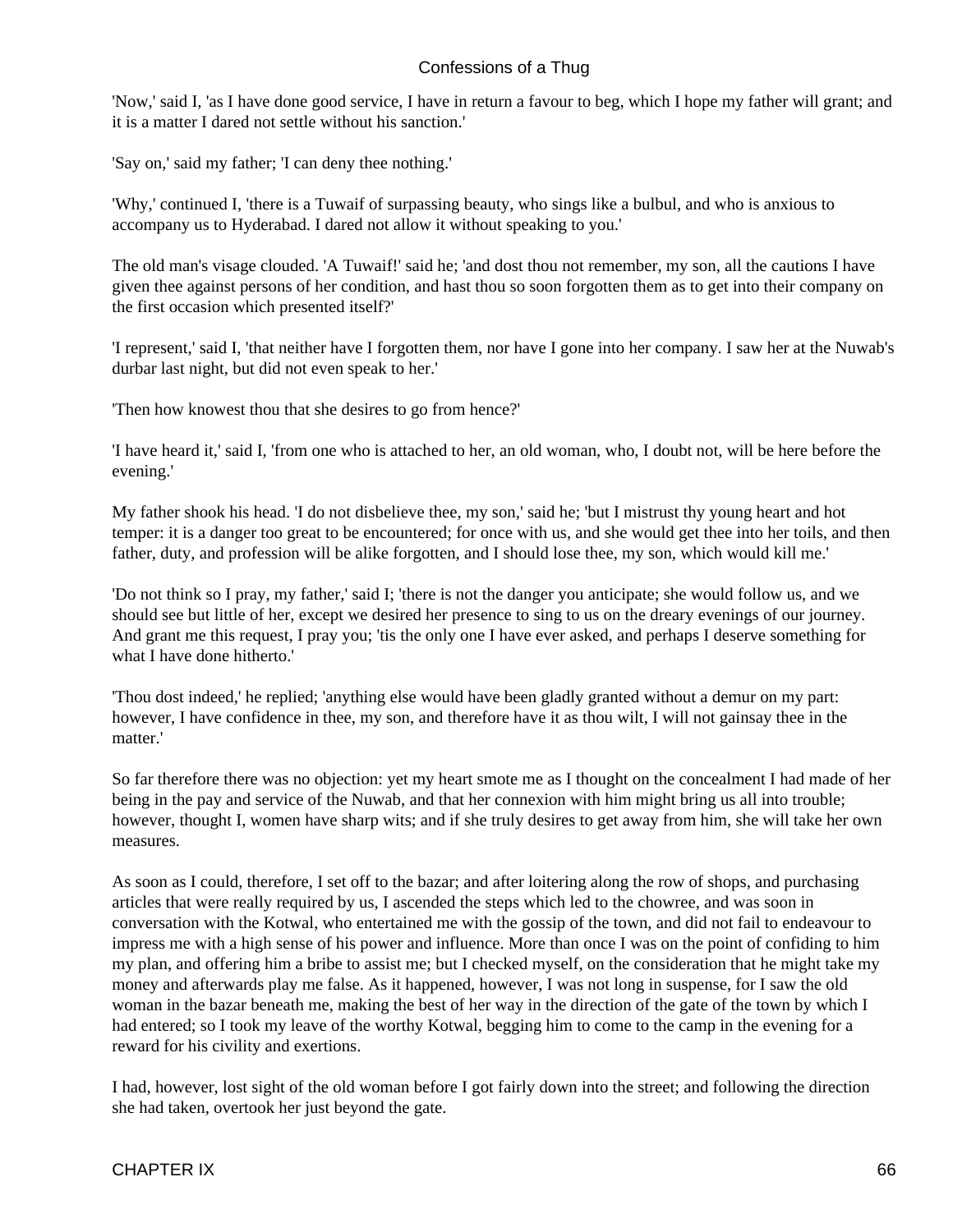'Mother,' said I, 'am I he whom you seek?'

'Ai mere jan! (ah, my soul!) have I at last found thee, my prince? Surely I have not ceased in my endeavours since last night to meet thee; I saw thee enter the palace, but my old limbs would not carry me quick enough to overtake thee.' And she threw her hands over my head, and cracked every joint of her fingers by pressing them against her temples.

'Are we secure against observation here?' she continued, 'for I have much to say to thee, and that quickly.'

'Not here,' I replied; 'I will go on to our tents yonder, and you can follow me; I will wait for you near them.'

The old woman hobbled up to me as I stood under a mango tree, secure from observation. Quite out of breath, she sat down: when she had recovered herself, she untied a corner of the cloth about her person and presented me with a small ring.

'This,' said she, 'is from her you know of: and for the love of Alia, my soul! do you exert yourself for her: she is dying in this place, and is subject to all the torments the caprice of that unblest Nuwab can think of. She is one day in favour and loaded with kindnesses, another, in a fit of jealousy or rage, he deprives her of every comfort, shuts her up in a lonely room, and will not even allow me to go to her. You, my son, are young and brave; you will not suffer her to continue in this state, she who is the pearl of Hyderabad, who has found favour in the sight of princes and nobles. For the sake of Alia, exert yourself, and she is free, and will accompany you to the end of the world. She has seen you, and your beauty has entered into her soul and is consuming her liver; and between this and her former miseries, she is today in a state of madness, so that even I cannot pacify her.'

'I am ready, mother,' said I: "tis true I have never been blessed with hearing a word from her, save in her songs; but I can understand them; and there was one she sang which has been ringing in my ears ever since I heard it. Say, had it any reference to me and herself?'

'You have guessed well,' she replied; 'I told her to sing it, in the chance of its being understood, and blessed be Alia it was not in vain: but the time is passing fast, my son, and what can be done?'

'Nay,' said I, 'that I wish to hear from yourself, for I know not how to proceed; neither do I know this town, nor the house where she lives, so what can I advise? I am helpless in this matter, yet willing to the utmost.'

'Listen then,' said the old woman; 'I will describe the place, and you must come after me and see it from the outside, that you may know it in the night. The place she is now in, and where she will most likely sleep tonight, is a small tiled house, at the corner of the wall of the zenana toward the street. There are two windows, some distance from the ground, yet not so high but that she might get out, if any one helped her on the outside. There is no other way of her escaping; for it would be impossible for her to get through the zenana, and afterwards through the open courts, which are full of soldiers. Say, will you dare the adventure; or be a coward, a namurd, who would not risk a drop of blood for a woman, and one so fair as she is?'

'I am no coward I believe,' said I, 'though I have no deeds of arms to boast of. I accept the risk, and I pray Alia to defend us! Are there soldiers near the place?'

'No,' said she, 'not one; the only danger is at the village gate, which is always guarded. How will you pass this?'

'If that is all,' said I, 'trust to me; and Inshalla! we will all laugh at the Nuwab's beard in the morning. But tell me, how do you intend to contrive to accompany us?'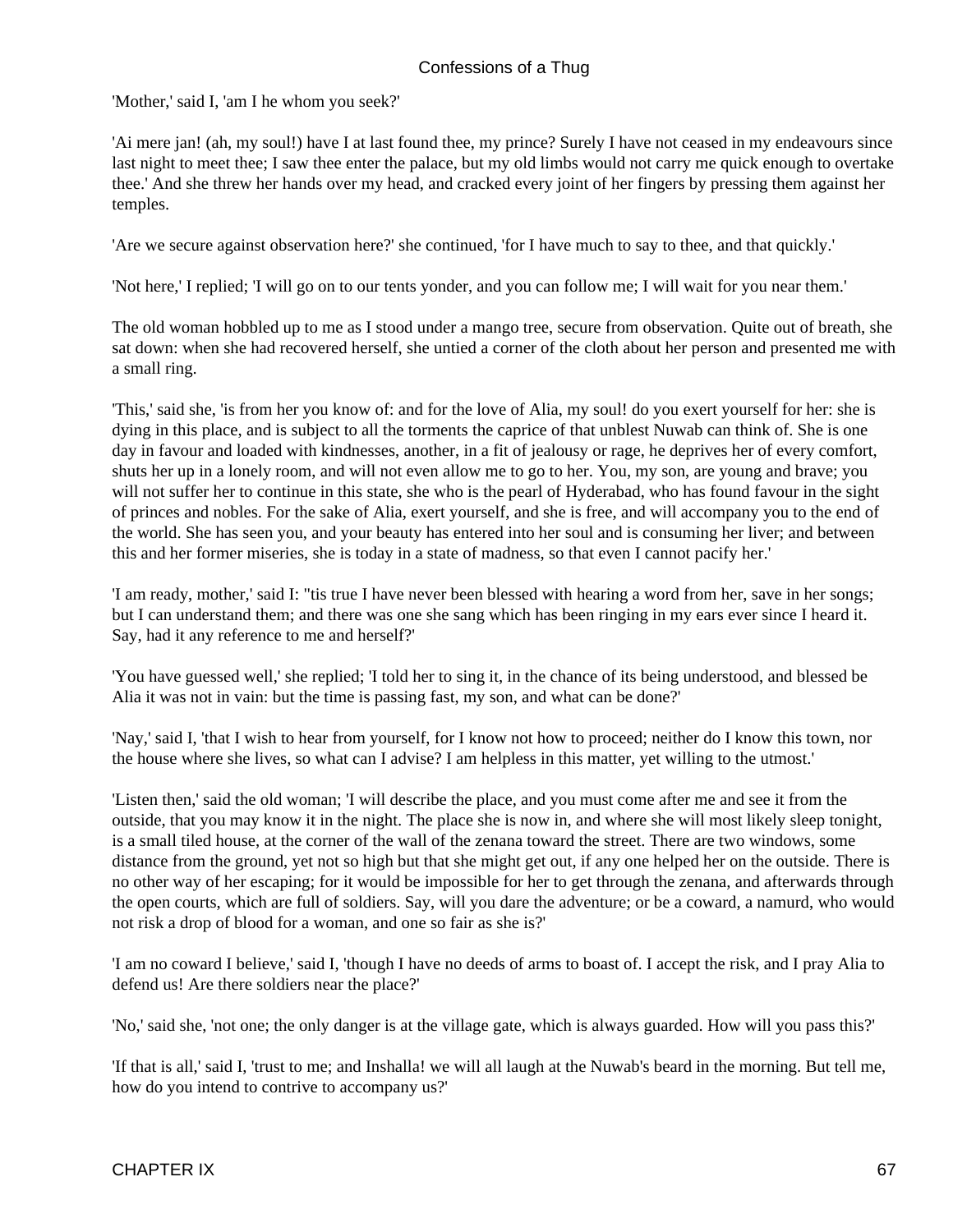'Ah, I have arranged that already. I am allowed free egress at any hour of the night, upon the various pretences or necessities of my mistress; and I can get out at midnight and meet you anywhere you may determine.'

'This is good,' said I; 'now come and show me the place.'

She guided me through the gate we had just passed, and turning down a narrow alley desired me to mark the various windings as we went along, which I did. We at last reached a street between two high walls, one of which was the Nuwab's zenana; and passing on, we arrived at length under a small tiled house, which answered the description she had given of it.

'This is the place,' she said; 'and that is the window from whence she must descend. It is not very high, as you see, and there will not be much difficulty in her getting out.'

'I see none,' I replied, 'if she has only a stout heart. Tell her to tie her sheets together and drop them over; we will be below, and take care she reaches the ground easily.'

'I will,' said she; 'and now away! we may be seen, and if so, Alia be our help!'

'She sees us!' cried I; 'for there is a hand stretched forth from the window.'

'It is she!' said the old woman; 'and oh! what joy it must be to her to know that there are persons anxious and willing to serve her! Now, my poor bird, thou shalt no longer have a cage, though it be a gilded one. But away, my soul, away! do not loiter here; a smile from her were dearly purchased now, and tonight you will have thousands, ay with her blessings too.'

'I go,' said I; 'but fail not, nurse; for your life see that all is right; you must meet us at the corner we last passed.'

The old woman nodded her assent, and I withdrew as quickly as possible from the spot, though I would have given worlds for one glance, for one approving smile, from the object of my love. As soon as I reached the tents, I summoned Bhudrinath, told him of my success, and unfolded to him the plan as it stood at present. He was rejoiced, and saw nothing objectionable in it.

'I have one thing, however,' said he, 'to represent, which you may do or not, as you please.'

'What is it? say on.'

'Why,' he replied, 'although it will be, as you say, an easy enough matter to get out of the town, I by no means think it so easy to get in.'

'By Alia! you say truly,' said I; 'what advice can you give to aid my plan?'

'You see,' rejoined he, 'that the gates are guarded; I tried myself to get in last night, before midnight, as I had an affair of my own to look after, and the fair one expected me; but the sons of dogs at the gates (may their sisters be defiled!) swore I was a thief, and after inter−changing abuse for a long time they finally shut the wicket in my face, and I was forced to return in the worst of all possible humours. So my advice is, that we go in before nightfall, and take up our quarters in the shop of a Bhutteara with whom I have scraped an acquaintance; the fellow will not suspect anything if we leave his place in the night, as I hinted my bad fortune of last night to him today, and he was the one to propose my coming to his place in the evening, to go wherever I pleased afterwards. So what say you? shall we go to the fellow, or trust to our wits to get in the best way we can?'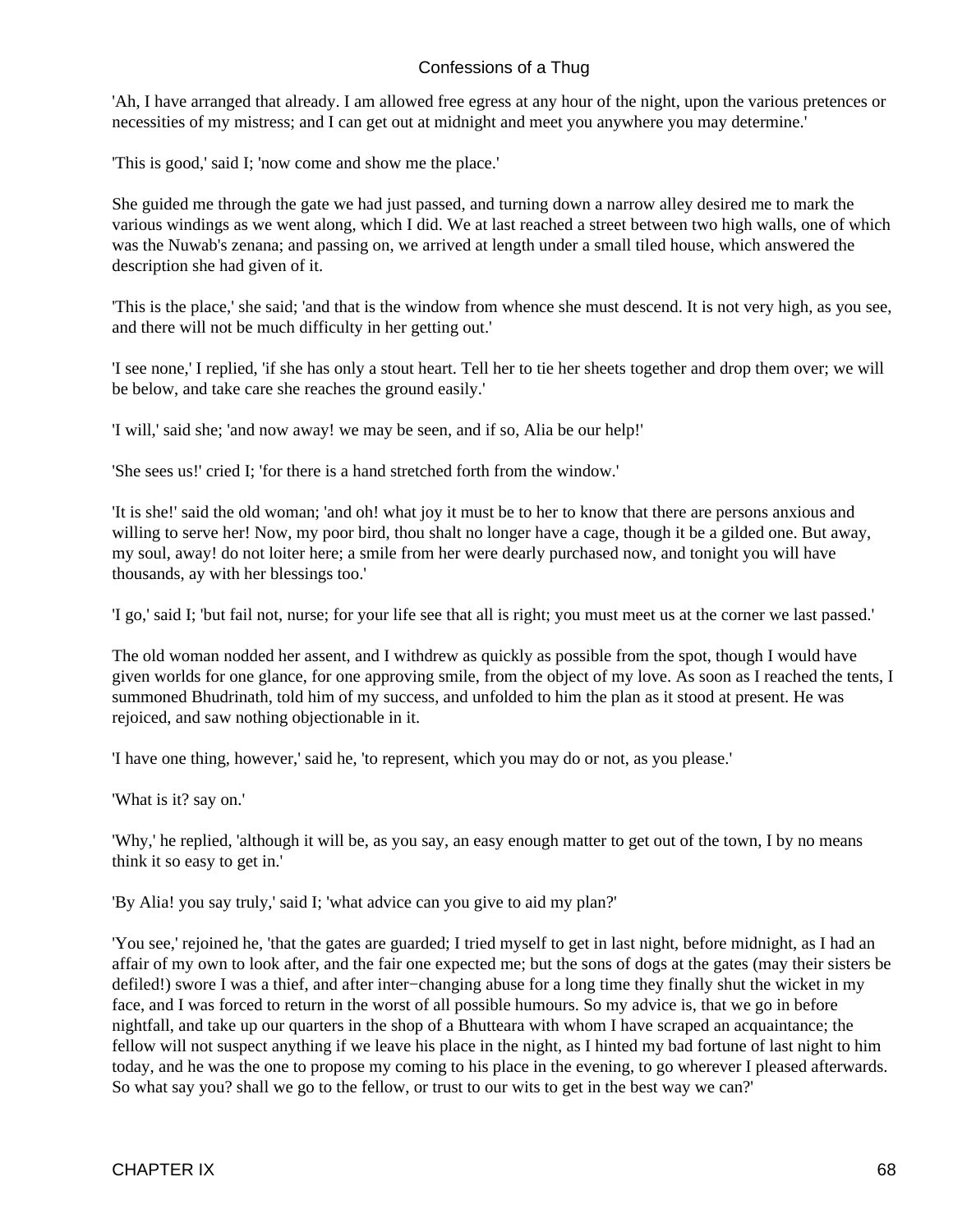'Your plan is a good one,' said I, 'and I thank you for your bad luck last night; but for it, we might have gone and knocked our heads against the gate to no purpose; to be sure we might climb over the wall, and I wonder you did not think of it.'

'I did,' he replied, 'and was undecided about attempting it; but some fellow might have seen me, and, taking me for a thief, have thought no more of sending a ball through me than if I were a dog; so I came away.'

'Thou hast a wonderful deal of discretion,' said I; 'now my hot blood would have led me into some scrape, whereas thou hast eaten thy ill−humour.'

'And am now at thy service,' rejoined he. 'So we sleep inside tonight, which I am glad of, and we will get out through the further gate; it will be some way round, but that is better than facing the fellows at this gate; who I suspect know me, or will recognise my voice, for I was too angry to disguise it.'

'We will,' said I: 'and now I must in and eat, for I have fasted since the morning, and an enterprise is ill done on an empty stomach.'

After evening prayer Bhudrinath and myself went into the town; and it was well we did so, for the men at the gate knew him perfectly, and good−naturedly joked him about his bad success the night before.

'Thou art beforehand with us tonight, my friend,' said one fellow; 'and thou art wise, for hadst thou come later we should have shut the door in thy face as before.'

'You might have been more civil,' said Bhudrinath laughing. 'I suppose, though you would not let me in, you will let me out in case I should bring any one with me?'

'Why, that is not against orders exactly, but you would have to pay toll; so, if you have not brought money with you, you had better stay where you are.'

'I may find some probably,' said Bhudrinath to the speaker, 'enough at any rate to fill your hookahs for some days, if there is occasion.'

'Agreed,' said all the fellows; 'a bargain, by Alia! a few rupees, and you may take any one you please, the Nuwab's harem too to boot, though there is not much in it by all accounts.'

'Who is your wughyra, your officer?' said I; and one of the men stepped out. 'I am he, may it please your nobility, and I can wink at an honest fellow's doings as well as another.'

'Provided you are paid for it,' said I.

'Of course,' said he, laughing; 'we are lucky when chance throws gentlemen like you in our way.'

'Here then,' said I, 'are five rupees, to entertain yourselves with; and see that you don't get drunk, or the blame will fall on us.'

'May your condescension increase!' cried the whole; 'we are your worship's devoted servants.'

'Now how do you mean to get out?' asked Bhudrinath as we passed on.

'Not this way,' said I, 'if I can help it, for there will be a disturbance about the matter; and if we go out here it will give a clue to our discovery. We will try the other gate first.'

#### CHAPTER IX 69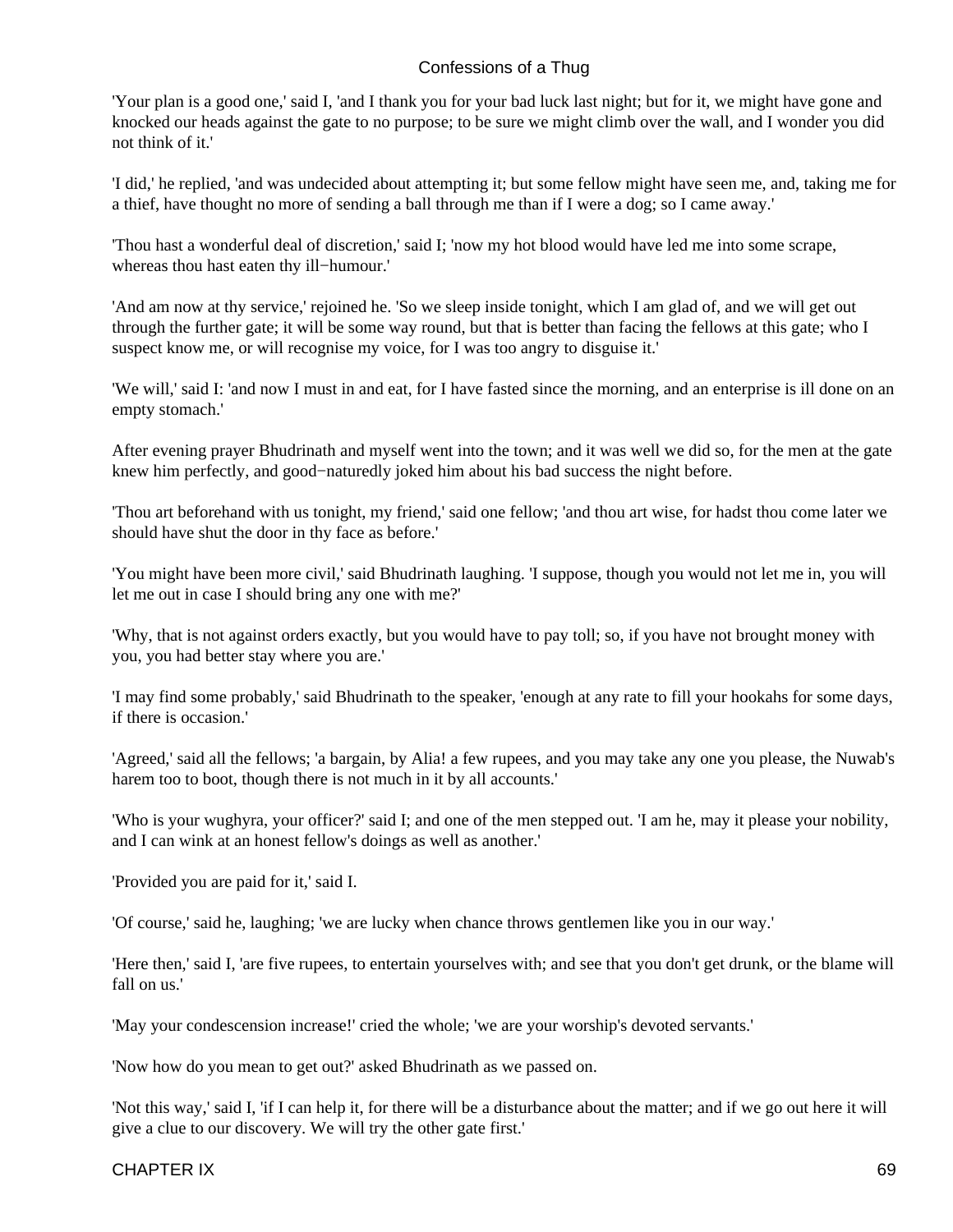'I would lay a wager they are all drunk in an hour,' said he, 'and we may then open the gate for ourselves; but here is the Bhutteara's shop, and those kabobs smell very savoury; I sometimes wish I was not a Brahmin, that I might eat them as you do.'

'Ah,' said I, 'it is well for you to say that; but perhaps they may have proved too tempting at some time or other.'

'By Krishna! I swear you wrong me,' cried he; 'Brahmin I am, and will be; you know my creed tells me that I have been successively transformed through every grade of suffering humanity, and now that I have reached the top, I am not such a fool as to descend to the bottom and undergo the whole pain over again for the sake of a few kabobs.'

'You are right,' said I; 'nevertheless I will try them; I could not eat when I wished at my tent, but their smell has raised my appetite wonderfully.' And in a short time my fingers were pretty deep in a smoking dish of kicheree and kabobs, as hot as pepper could make them.

'Friend Bhutteara,' said I when I had done, 'surely the Shitan himself must visit your shop now and then, for no other could eat those scraps of meat, except he had a mouth of brass.'

'I beg pardon,' said the fellow, 'but I was away on business, and I suspect my daughter must, as you say, have put too much pepper in them; but I can make my lord a cup of sherbet, a poor imitation of what true believers will drink in Paradise, and it will cool his mouth.'

'And a hookah, if you please,' said I, 'then I shall feel more comfortable.'

# **CHAPTER X**

Sleep you or wake you, lady bright,

Sing Megan oh, sing Megan ee! Now is the fittest time for flight,

And thy lover waits to set thee free.

#### Old Song

I heard the Bhutteara bustling about in the interior of his house for a while, and was gratified to see that he so evidently exerted himself to please me. In a short time more the sherbet was prepared, and its grateful coolness, with the rose−water which had been mingled with it, allayed the irritation of my mouth, and enabled me to enjoy a hookah, which, if served in a less costly apparatus than that the Nuwab had offered me, was as good in flavour: its pleasing fumes composed me, and quieted the feverish excitement I had hitherto been in.

'You appear comfortable,' said Bhudrinath.

'I am so,' I replied; 'and I doubt not you envy me, in spite of your Brahminical belief.'

'Perhaps I do,' said he; 'yet having never tasted the luxuries of meat and other things you set such value upon, I cannot estimate them sufficiently, and I care not about them: nay more, the very idea of meat, the sight of it in its raw state, the blood, the garbage accompanying it, are loathsome to me; and I very much question, were I to become a Mahomedan, whether I could ever bring myself to eat it. Pah! the idea is horrible.'

I could not help laughing heartily at his disgust, and he was not angry. 'But,' said I, 'how are we to wake at the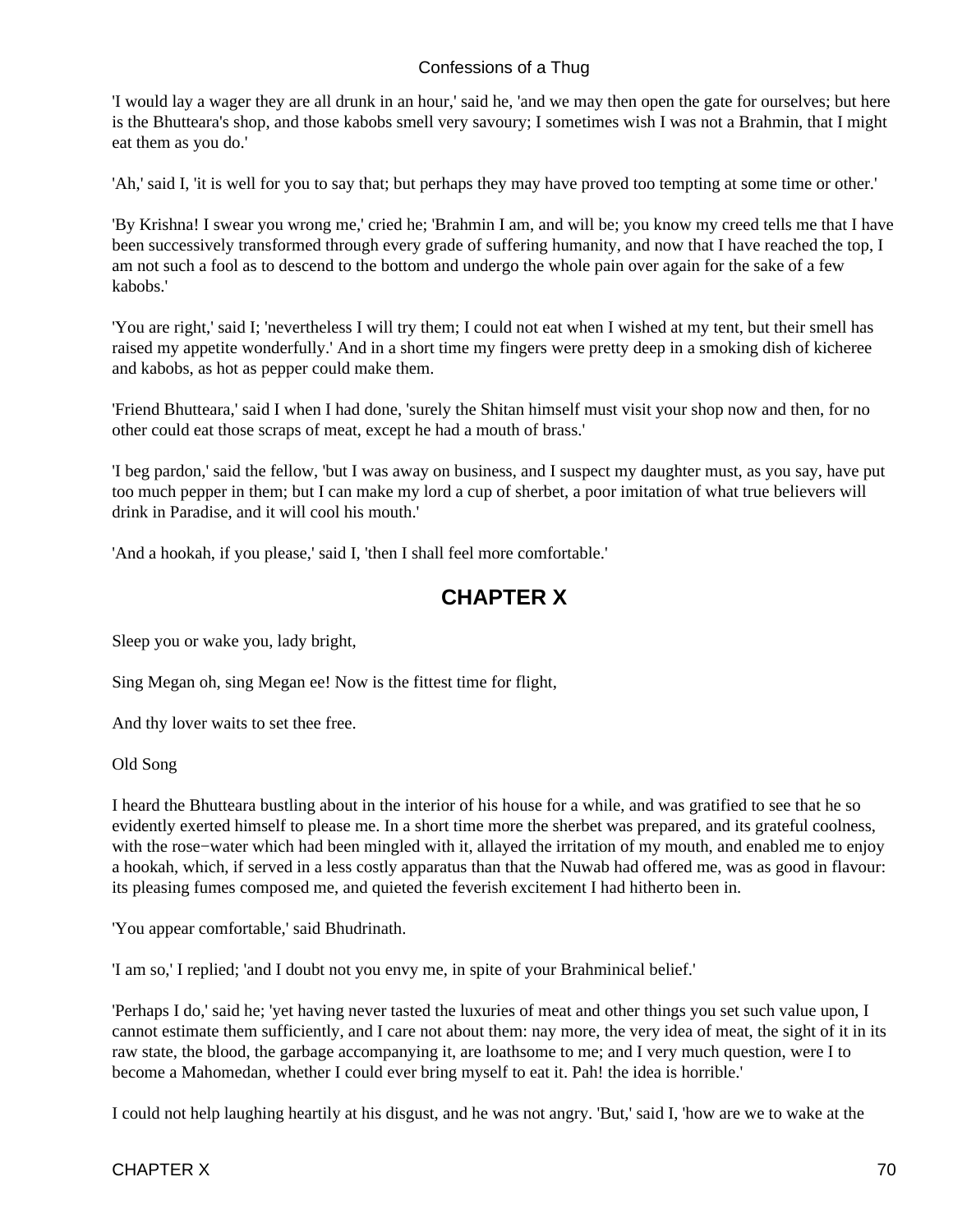proper time? an hour too soon or too late, and our enterprise is ruined.'

'I was thinking of the same thing,' he replied; and turning to the Bhutteara, he asked him how late he remained up: 'For,' he continued, 'my friend and I have a small matter on our hands about midnight. Can we trust to you to awaken us if we sleep?'

'Certainly,' said the man; 'I never shut up my shop till after midnight, for sometimes travellers drop in, and, poor hungry souls, the first place they seek is the Bhutteara's shop, and were there not something hot for them woe be to me!'

'Here is a trifle over and above the price of the kabobs,' said I, throwing him a few rupees, 'to keep you awake.'

He picked up the money with many salams and good wishes, and my hookah being smoked out, and feeling drowsy, I laid myself down and slept, but not long. As is often the case, excitement overpowered sleep, and I awoke in alarm lest I had overslept the time; I had not however done so. Looking round me, I saw the Bhutteara busily employed in cooking cakes, while his little daughter was turning some kabobs on the fire; he observed me, and said, 'You are soon awake, Sahib, it wants a good hour yet of your time; you had better go to sleep again; you see I have work in hand which will keep me up beyond that time, for some travellers have arrived, and it is as much as I can do to satisfy their hungry stomachs.'

'I cannot sleep again,' said I; 'I am refreshed, and another hookah or two will keep me awake till it is time to go.'

'I understand you,' said he; 'you young men are hot−blooded, and are always seeking adventures; but it is only as it ought to be: I would not give a couree for a young fellow who had not the spirit you appear to possess.'

'May you prosper,' said I; 'but let me have another hookah, for truly the first has left a grateful flavour in my mouth.'

He disappeared into the interior of his house for a short time and returned with it.

'Now,' said he, 'if the first pleased you, you cannot but be gratified with this; it is prepared from a choice receipt, and it is only persons of rank and taste like yourself to whom I ever give it: it would be lost on the multitude.'

It was, as he said, delicious; and my pipe had been refilled several times to my great satisfaction, when he told me the time I desired was come.

'Yonder star,' said he, 'rises over the houses a short time before midnight, so rouse your companion; you will be expected.'

I did so; Bhudrinath was soon awake, and ready to accompany me. We took leave of our host, and directed our way through the now deserted streets to the place of assignation.

'We are wonderfully like two thieves,' said he to me; 'what if the village watch should catch us? we should look very foolish.'

'I see no danger of it,' said I: but hardly were the words out of my mouth, when we saw the patrol coming down the street before us. There was an open gate close to us, and stepping inside we hid ourselves behind the large doors. We had however been observed, and as the men passed, one said he was sure he had seen two men lurking there.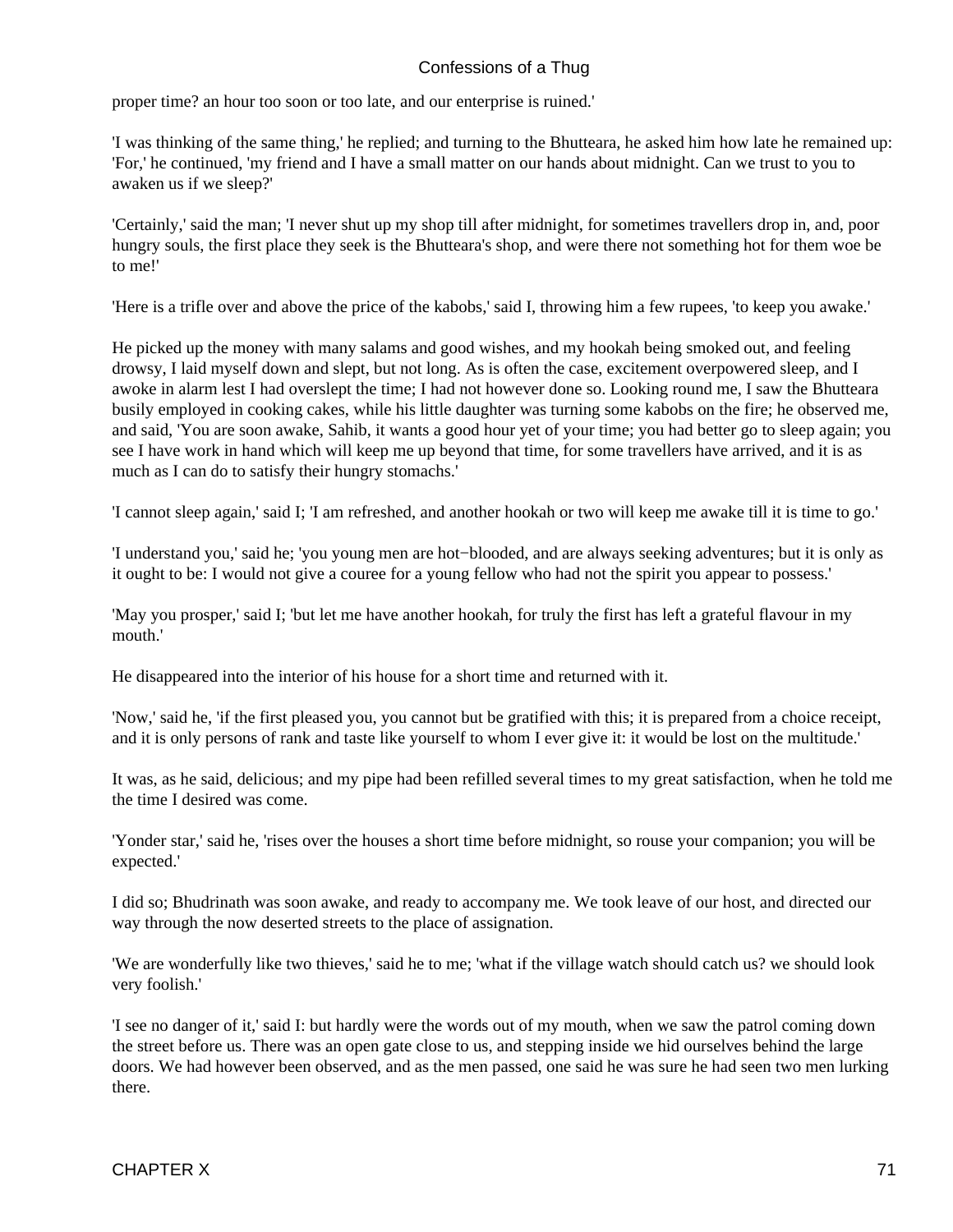'Nonsense,' said another fellow, 'you are always seeing men in the dark. Come along! it is just midnight, and I am sleepy; we will go a little further and then beat the duphra; if there are any thieves about they will run away.'

A loud yawn was a pretty good proof of the truth of his assertion, and they passed on. Just as we emerged from our hiding−place, the duphra and horns were sounded, and answered from the other sides of the town; and then all was again still as death, save when a village dog howled his wild cry to the moon.

'There is now no danger,' said I; 'come on, we are near the place.'

A few paces further brought us to the corner where the old woman said she would await our coming, and there to our great joy we found her.

'My blessings on ye that ye are come,' said she; 'I thought the night would never wear away, and I have been waiting here for some hours.'

'Is all prepared?' said I: 'is she ready?'

'Ay, that she is; I warrant the hours have gone as slowly with her as with me; and listen,' said the old woman, 'she has hit upon a rare device, which will mislead suspicion:' and she laughed heartily.

'For the love of Alia be quiet!' said I; 'were we heard or seen we are undone.'

'For that matter there is not much to apprehend, for this house on one side is deserted, and inside the wall, on the other, is nothing but the Nuwab's garden, where no one stays at night.'

'Tell me then what her plan is; can we assist it?'

'Oh no,' said the woman; 'it is her own invention, and a rare one it is. I had just come to her, when she sent me out to get a bladder full of blood. I could not make out what she wanted it for, but I went and bought it, though I had to get a kid killed on the pretence that the meat was suddenly required. Well, no sooner had I returned, than she poured some of it on her bed, rumpled and daubed the sheets, tore off pieces of her dress and scattered them about the room, also some of the beautiful hair from her head, which she also threw about, and in short made the place look as if she had been wounded, and there had been a scuffle to get her out. Ah, it was a rare device! and the best of it is, that a Nuwab who lives at a distance, and who has been trying to get this one to give her up, (and there has been much quarrelling between them on the subject,) will be suspected, and it will never be thought that she has run off of her own accord.'

' 'Tis wonderful,' said I; 'and, proverbial as is woman's wit, yet, by Alia! this is an instance which ought to be written in a book; but we are delaying here to no purpose.'

'Come, then,' said the old woman; 'it is but a few steps further.'

We stationed ourselves under the window, in which there was a strong light burning; and the old woman giving a sharp but low cough, a figure was seen at the casement; it opened; it was she!

'Is he here?' said a low, sweet voice, which thrilled through me.

'Yes, lady, the humblest of your slaves is here, and prays you to be quick, for the sake of Alia; there is no time to lose.'

'I will be with you instantly,' replied she.

#### CHAPTER X 72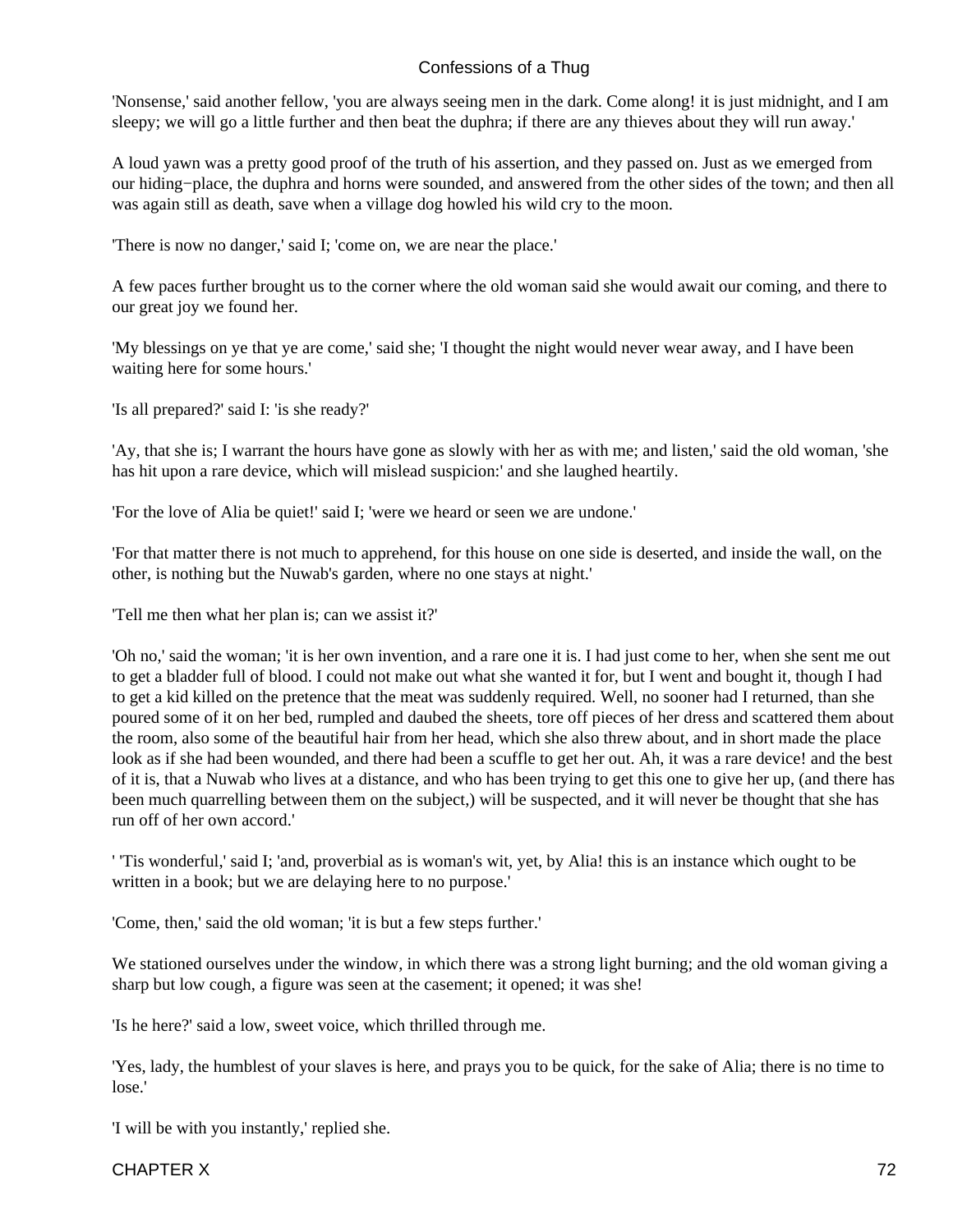'Do so,' said I; 'but be quick, or we are lost.'

She withdrew from the window, and a few instants after reappeared and let down a box and bundle. I unfastened them, and she drew up the sheet.

'Now,' said she, 'I come; but what is to be done with the sheet? I must fasten it inside ere I descend.'

'Leave that to me,' said I, 'only come down.'

A few instants more were occupied in fastening the cloth, and she then stepped out on the ledge. My heart beat audibly lest she should fall and hurt herself, and we should be observed; but I and Bhudrinath placed ourselves underneath, to catch her if she fell. It was however unnecessary, for she was on the ground in an instant, and I had pressed her to my heart!

'The rest must not be left undone,' said I; and ascending by the sheet, I entered the window. The room was a small one, and, by the hasty glance I threw around it, it appeared indeed as though there had been a scene of violence and bloodshed. Clothes were strewn about, the floor and bed were stained with blood, and pieces of torn apparel, lying here and there, gave to the whole the appearance of what was intended. I did not stay a moment, but unfastening the sheet, threw it down, and getting outside the window dropped to the ground. The shock hurt me considerably, but it was not the time for complaint. We held a hurried consultation as to which gate we should go out by, Bhudrinath again preferring the one by which we entered. This however was overruled by all of us, and guided by the old woman we took our way to the other. We met not a soul in the lonely streets, and, by the blessing of Alia, on reaching the gate we found the wicket open, and the man who should have guarded it fast asleep, with his shield under his head and his sword by his side. Stealthily and slowly we passed by him, lest our footfall should awake him; and gaining the outside, we hurried along under the shadow of the walls until we gained the plain on which was our encampment.

When fairly within our guards, who were stationed round the spot, the fair being, who had hitherto clung to me, suddenly sunk down. To fetch water for her was the work of a moment, and after forcing some into her mouth she recovered.

'I was overcome with joy,' said she, throwing herself at my feet; 'and indeed, if you knew the anxious suspense I have been in ever since last afternoon, you would believe me. At one time I was overjoyed at the prospect of deliverance from my hateful servitude, and again, as the night wore on, and I tried to count the hours, I sometimes thought that the time had passed, and that my preparations had been but a mockery. And now to find myself free and with you,−ah! my lord, it is too much joymy heart is like to burst.'

I raised her up and caressed her, and seating her under a tree, put my arm around her, and we sat in the lovely moonlight in silence; she could not speak, and I would not break the current of her thoughts, whatever they might be.

How long we sat there I cannot tell; we were interrupted by the old woman. 'This is no time for dalliance,' said she; 'my lady requires rest; and methinks, sir, were you to find means of getting us on before morning breaks, we should elude pursuit, and you could follow us.'

'You say truly,' said I, 'and it shall be cared for.'

Fortunately the cart of the Sahoukar had not been sold, and though it was still laden with his effects, there was plenty of room in it for the two females.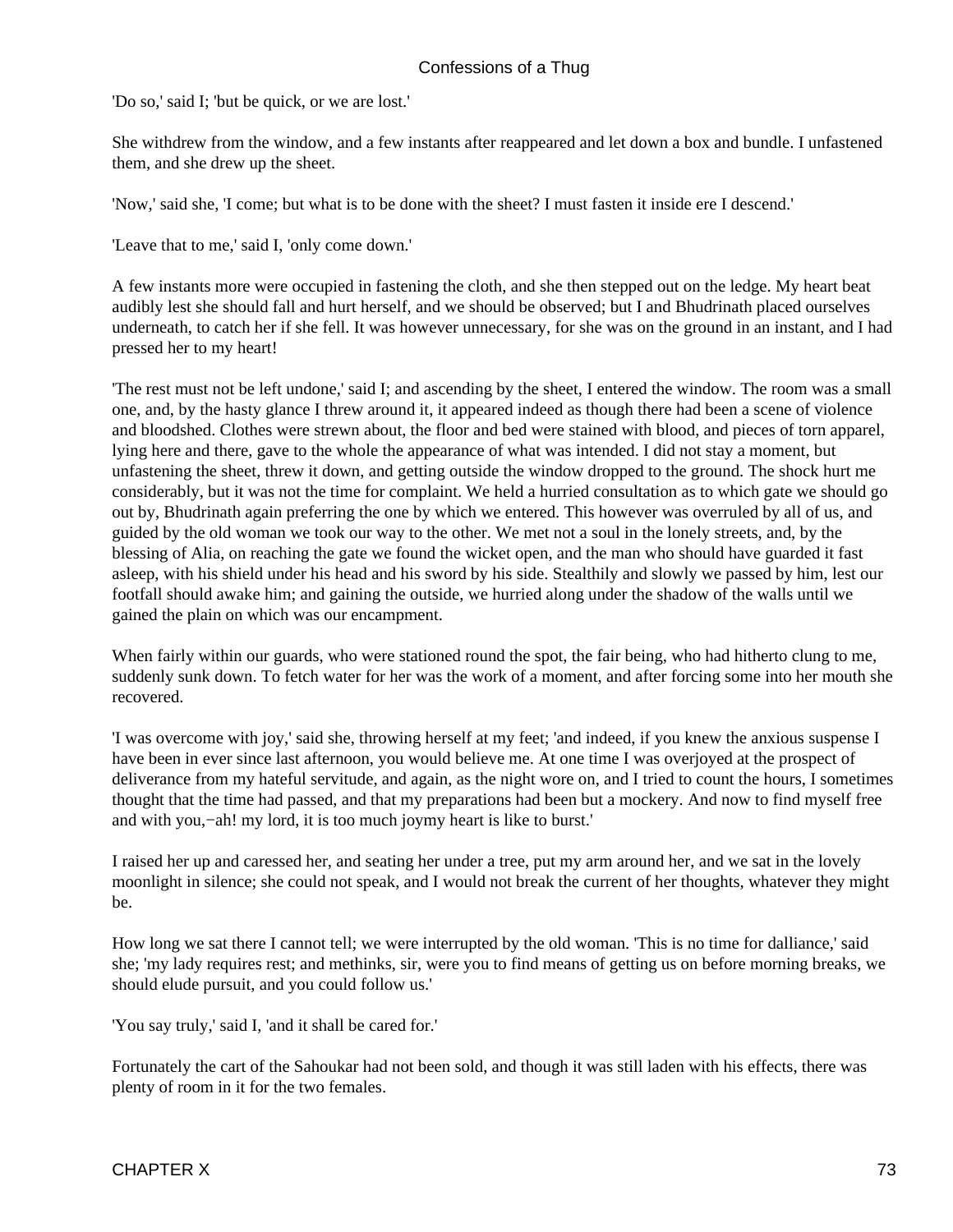I went to Bhudrinath, whom I found fast asleep after his night's work; when he was fully awakened, he seemed to comprehend that his services were again required.

'What, more work!' said he. 'Well, Meer Sahib, I am ready; what is it?'

'It is too bad for me to rouse you so soon,' said I, 'and to require you to go on with this matter; for Alia, who sees my heart, alone knows how grateful it is to you for your assistance this night.'

'Do not say so, my young friend,' cried he laughing; 'I would do anything for a little fun and excitement.'

'Why,' I rejoined, 'you must know the old woman has advised instant flight from hence; so you and some of the men must be ready to be off before daylight; and as I have prepared the old Sahoukar's cart for her, you will be easily able to get eight or ten coss from hence tomorrow, and the same the next day, when you must halt till we come up. Remember you are a Moossulman for the time, and she must be protected and screened as though she were the wife of one.'

'I understand,' said he, 'and will do my trust faithfully.'

'I believe you,' I replied; 'and now for the road, which to take I am undecided. I have heard that two branch off from this to Hyderabad.'

'Stay,' said Bhudrinath; 'I think Peer Khan knows both. I will go and bring him; you know he is one of my set.'

He went, and returned with the man.

'I have explained all to him,' said he, 'and now hear what he has to say.'

'I beg to represent,' said Peer Khan, 'that I know both roads, but not perfectly; still I should think what the Meer Sahib counsels the best, for the other is a sad lonely one, and few travellers go by it: as to the chance of being pursued, we must trust to our good Tukdeer (destiny), which has brought us thus far without an accident, and Inshalla! will carry us on.'

'Well, Peer Khan,' said I, 'you must be the guide; you are the only person who knows anything about the road, and I can only say that if you are steady and faithful I will make you a handsome present when I overtake you at Nirmul.'

'May your condescension increase, Meer Sahib,' said he; 'but putting the enam out of the question, you know very well that there is not a man among us who would not give his blood tomorrow, or any time he might be called upon, for you. But come, Bhudrinath, as we are to start soon, I had better get the men together, and be ready.'

I returned to the tent, where I found Zora and the old woman sitting covered up in their sheets, and warming themselves over a fire they had lighted. In a few words I told them of the necessity of flight, and added, 'Alas! I do not accompany you now; we have had a consultation on the subject, and have determined that, for the sake of mutual safety, we must for the present separate. Alia, who sees my heart, knows that it will burn with anxiety and care while I am absent from you; for know, lady, that from the time I first beheld you in the durbar, my soul hath been consumed by your beauty, and as then I was plunged into despair at the thought that you never could be mine, so now is the excess of grief that I must part with you.'

She was silent for some time; but at last throwing back her veil, and again displaying her beautiful face to me, she put her hand into mine. 'I trust you,' said she; 'I have no fear now except for you; I will go without a murmur, for I see how necessary it is for us to separate; yet assure me, my beloved, that you will not be long away, and I am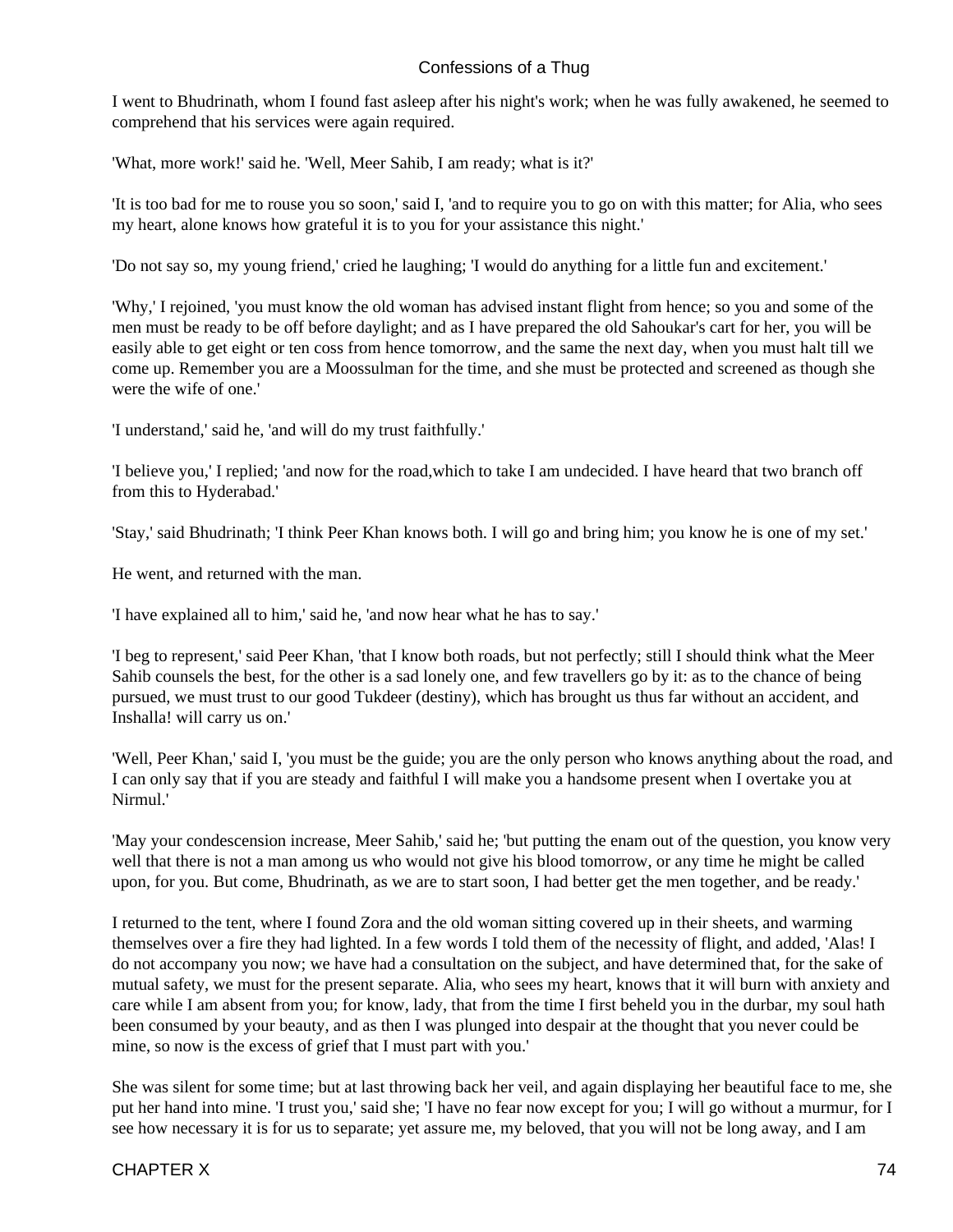content.'

'I repeat,' said I, 'only two days at the furthest; we shall follow you tomorrow evening, or the next morning; and once that we are in motion, I will push on till I overtake you, where we will wait for my father and the rest.'

'By what road do we travel?' asked the old woman.

'By Nirmul,' said I; 'it is out of the way, and we have therefore chosen it; it is not probable that the Nuwab's people, if he sends any out, will take that direction.'

'You are right,' she replied; 'they will not. But I would give much to see him tomorrow, when the flight of this pretty bird is known.'

'What shall we care,' said I, 'except to laugh at his old beard? I will go into the town as soon as the alarm has spread, and you shall have all the news when we meet again.'

'Now bid me start,' said Bhudrinath, who then entered the tent, 'and I am off. For the present I am Jumal Khan, by which name inquire for me on the road.'

'May God protect you all! You have a precious charge, my friend,' said I, 'and would that I could even now take your place.'

The women were soon ready, and I saw them comfortably settled in their vehicle.

'Now I am off,' cried Bhudrinath: 'drive on the cart; and do some of you fellows keep about it, as though it were a decent man's zenana.'

'Alia Hafiz!' said I, 'and may the Prophet guide you safely!' They went on; I stood watching them, until a turn in the road hid them from my sight, and I betook myself to my tent, where throwing myself down sleep soon came over me.

I was awakened by my father, who came into the tent where I was lying; he seemed angry with me for having been out all night, as he said, on some unprofitable if not unworthy business; 'but,' said he, 'it is time for the morning prayer, and after that I will hear what you have been about.' I accompanied him to the skirts of our camp, where, spreading our carpets, we watched for the blush of dawn to go through the usual forms; when they were over, he seated himself and desired to hear what I had done: 'I fear me no good,' said he, 'but tell me.'

So I recounted the events of the night, and was prepared for a severe lecture, and a great deal of advice and reproof. I was for once agreeably disappointed; instead of being angry, he laughed heartily at the whole affair, and applauded our arrangements in having sent Zora out of the way.

The sun was barely risen, when there arose a noise from the town, and it was plain enough to us that the discovery had taken place. The whole place was in a ferment; people hurried out of the gates and collected into groups, and by the pointing to our camp, and their gesticulations, we were obviously the suspected persons; and, as we had anticipated, about twenty horse and some foot soldiers issued from the gate nearest to us, and came directly towards us. They surrounded our little camp, and one or two who appeared the leaders of the party rode up, and in an authoritative manner demanded to see our leader.

I had previously arranged with my father that he was to continue to support his character as a merchant, and to put me forward as the jemadar of the party; and as he knew that I had appeared in the character at the Nuwab's durbar, and supported it well, he had readily acceded to my request.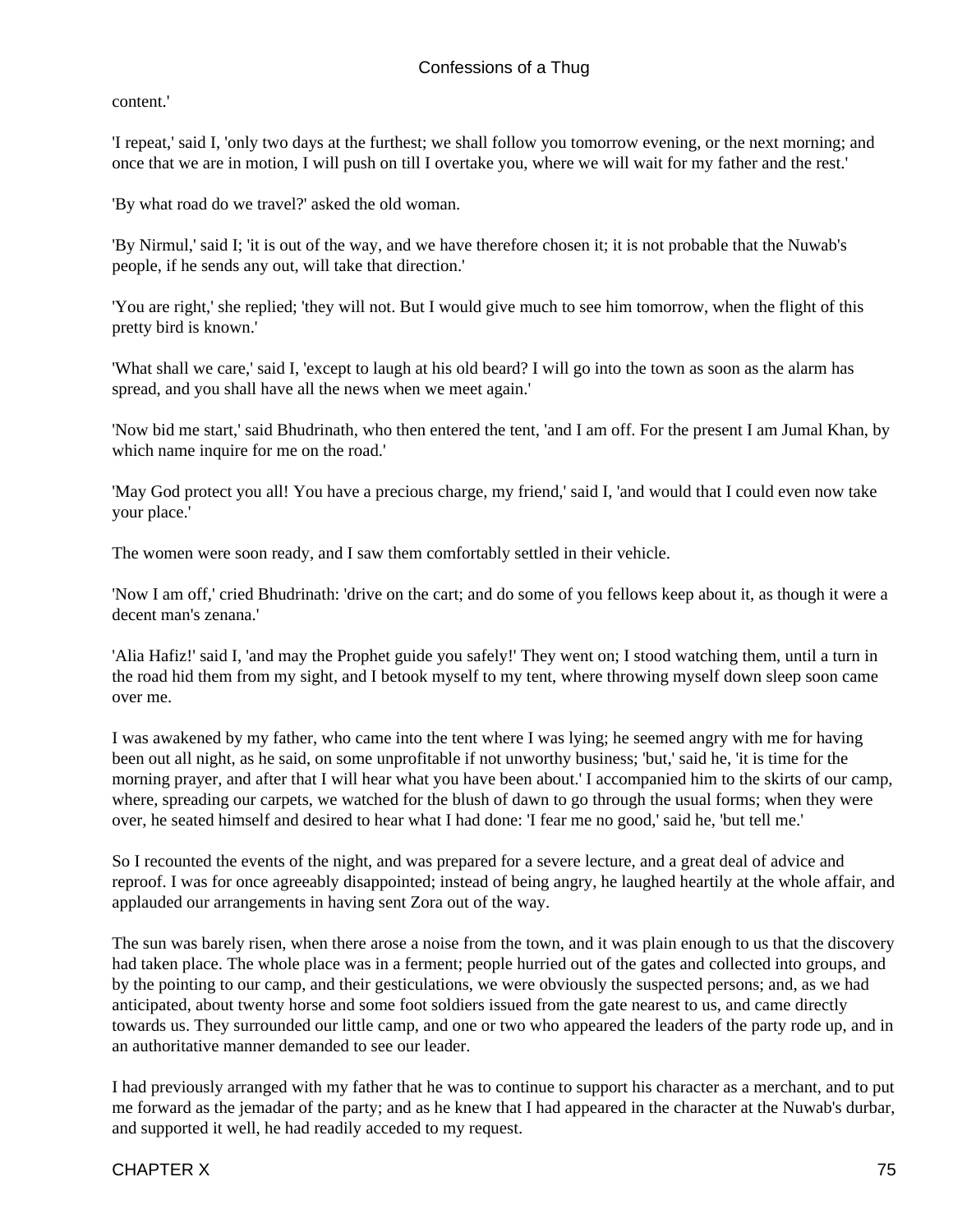'You see the leader,' said I, 'in my poor person; and what may be the demands of the Nuwab Sahib so early? is there anything his poor servant can do to prove how much he is impressed with the kind treatment he has received?'

'You must be content to be our prisoner,' said the man haughtily, 'until your camp is searched; a strange event has happened, and you are suspected.'

'Of what?' said I, appearing thunderstruck; 'of what can I be suspected? But the camp is before you, sirs; by all means search it. Perhaps,' said I bitterly, 'your town has been robbed, and it is not wonderful that persons of respectability should be suspected in this unmannerly country.'

'Peace!' cried the man, 'we must do our duty; and I for one, for the sake of appearances, should be glad to find you had not requited the Nuwab's hospitality with treachery.'

'I am dumb,' said I, 'notwithstanding that I am in utter astonishment at your words; but by all means search the place, and afterwards perhaps you will in kindness unravel this mystery to me.'

He rode with me to my tent, and dismounting entered it with me, followed by two or three of his men. There was nothing in it but the carpet and mattress on which I had slept, a few cooking utensils, and some of the bales of plunder piled up at the further end.

'She is not here,' said Azim Khan, the leader of the Nuwab's party, 'let us go to the other tent.'

I accompanied them, and making a salam to my father, told him that the Nuwab's people wished to search his tent, as they had done mine, and added, 'Do not oppose them, lest the Nuwab should in truth see reason to suspect us.'

'Certainly not,' said my father; 'here is the tent, and I am the Nuwab's slave; it is not likely that an old man like me should have women concealed here.'

So his tent was searched as mine had been, and afterwards the temporary screens of the men; but nothing was found, and the party were evidently disappointed.

'We are on the wrong track, and I told you so,' said Azim Khan to the leader; 'depend upon it, as I told the Nuwab, it is that rascal Sheffee Khan's work: we all know him to be in the employ of the Hakim of Nursee, who wanted to get the girl, and we had better be after him than wasting our time here.'

'A girl!' cried I; 'truly this is most wonderful; for the sake of Alia satisfy my curiosity; what is all this about? By your head,' said I to the leader, 'but that it seems a serious matter, I feel much tempted to laugh at the idea of my poor camp being searched for a girl, some slave, I presume, who has run away or been carried off by her lover; say, Sahib, what has happened?'

'Why, it is no laughing matter to us, whatever it may be to you,' said the leader; 'send your men out of hearing, and you shall have the whole story.'

'Away with you!' cried I to our men, who had crowded round; 'this is no tale for your ears.'

'The affair is this,' said the man: 'until last night, there was in the zenana of the Nuwab a dancing−girl of surpassing beauty and accomplishments; but early this morning her apartment was found empty, marks of violence everywhere about it, blood on the sheets of her bed, and some of her hair and portions of her clothes strewn about the room. There was no alarm in the night, the gates of the town were closed and guarded as usual, and it seems some work of the Shitan that this should have taken place, and that we should have had dirt thrown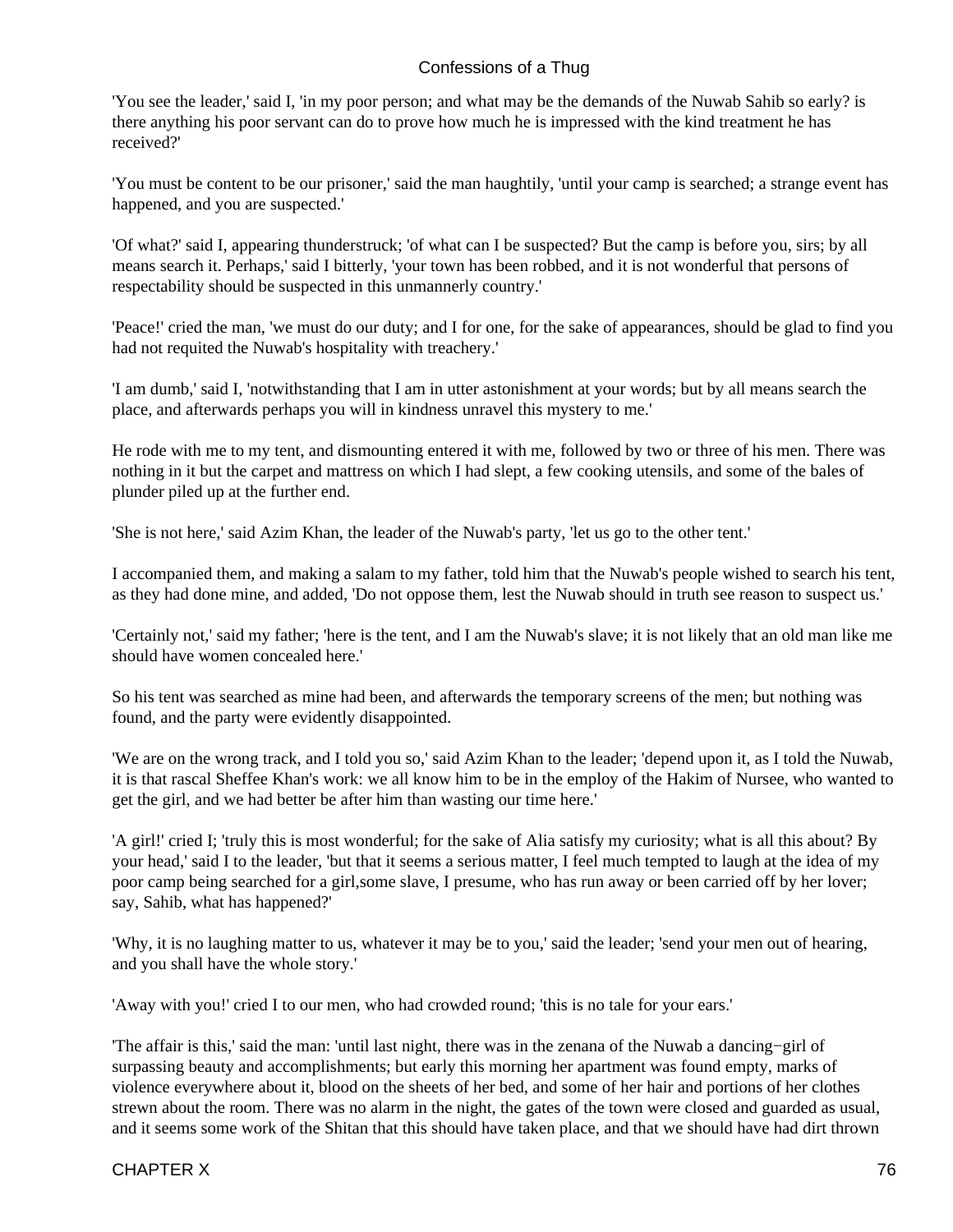on our beards without knowing by whom. There is the Nuwab raving and swearing like a madman, his zenana is all in confusion; and, what is worst of all, he threatens to discharge every one of us, without we either bring back the girl or get him intelligence of her within three days.'

'Protection of Alia!' cried both I and my father, 'this is most extraordinary. And have you no suspicion who has insulted you in this manner?'

'Why,' said the man, 'you were first suspected, as being strangers and a large party, and we were desired to search your camp; but here we find nothing but bales of goods: and indeed you are not likely persons to have carried her off, for I question whether you ever saw her.'

'I dare say,' said I, 'she was one of the women who were in the durbar the other night, when I paid a visit to the Nuwab.'

'Very likely,' he returned; 'were those you saw good−looking?'

'They were both so,' said I: 'one was tall and fair, the other was shorter and not so fair, but very handsome.'

'That was the girl,' said the man; 'I have seen her myself once or twice, when I could get inside of a night. But I am wasting my time here, and must return; you may depend upon my fully exonerating you from any suspicion in the matter.'

'Your favourable opinion,' said I, 'will no doubt have its due weight: and I pray you to carry our condolence to the Nuwab, and say that if we have permission we will wait on him to express it.'

'I will deliver your message,' said he; 'but I think you will not be admitted, as really he is in great grief, more on account of the insult, perhaps, than the loss of the girl. I take my leave.'

He saluted us and rode off; and not long after a servant of the Nuwab came, with a civil message and some fruit, to say that his master regretted he could not see us, and was sorry that he had been under the necessity of searching our camp. We dismissed him with a present, and reiterated our condolences, which he promised to deliver. 'And now,' said I to my father, 'this is no place for us longer; we must be off. What say you to a march in the afternoon?'

'It is good,' said he; 'we will go: tell the men to be prepared.'

# **CHAPTER XI**

Sir Ralph. What! hath he been caught? Boy. Ay, sir, as easily as a gudgeon; for when I offered the bait, he never thought about it, but swallowed it incontinently.

Old Play

We were on our way towards Nirmul in the afternoon, and as we had heard no more of the Nuwab and his distress, we were relieved from our anxiety; but I was in great dread the whole time we remained at the town after the Nuwab's people had left us, lest some chance should open to them a clue to detect us. The Bhutteara might possibly reveal what he knew of our proceedings; for although he knew not our object, still our remaining with him for so short a time, (as he must have formed a notion that we were after some woman,) coupled with the disappearance of Zora, might have led him to suppose, and very naturally so, that we had carried her off. Fortunately however no ill effects did ensue, and on the third day after leaving Oomerkhair we reached Nirmul.

CHAPTER XI AND THE SERVICE STATE OF THE SERVICE STATES OF THE SERVICE STATES OF THE SERVICE STATES OF THE SERVICE STATES OF THE SERVICE STATES OF THE SERVICE STATES OF THE SERVICE STATES OF THE SERVICE STATES OF THE SERVIC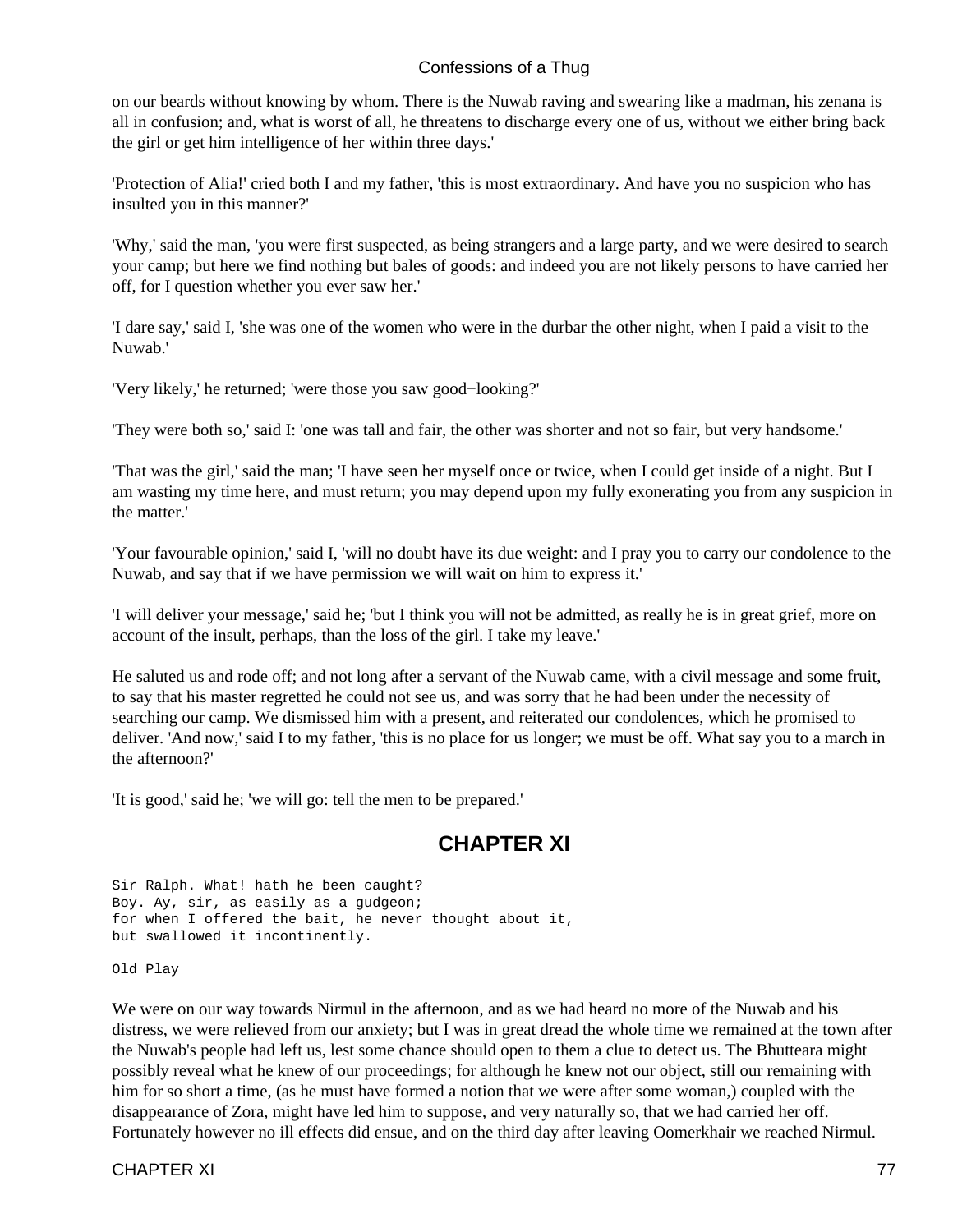As I entered the town I saw Bhudrinath in a shop, sitting with his back to the street, in conversation with a decent−looking man, a Moossulman by his appearance. He did not observe me, but on my calling out his assumed name he hastily rose, and assisting me to dismount embraced me cordially.

'Is she safe?' I asked in a low tone, so as not to be overheard by his acquaintance.

'She is,' he replied; 'you have nothing to fear; and she is all impatience to behold you again.'

Sahib, I did not lose an instant in again beholding my beloved and pressing her once more to my heart. She was more lovely than ever; and after some fond chidings for my delay, and a relation of all the anxiety she had suffered in my absence, and the fatigues of her journey, we gave ourselves up to that voluptuous feeling of joy and security, which those only know who have loved and been separated from each other under circumstances of doubt or danger. After passing some time with her I rejoined Bhudrinath.

'Who was the man you were conversing with when I came up?' I asked.

'Why,' said he, 'from what I have picked up as yet, I suspect he has urgent reasons for getting away from hence as fast as he can; in other words, he has been helping himself to more than he ought in some revenue affair, and his safety depends upon flight. I told him I expected you and your party, and that he would have a good opportunity of getting away if he chose to mix with us<sub>;</sub> You see,' added Bhudrinath, 'that when once I have fixed my eye upon any one, it is against my principles to let him escape me; now, as this is the case, we must have that man, first, because of my principles, as I said, and secondly because of the money which most assuredly he has in his possession: do you comprehend?'

'Perfectly,' said I laughing; 'your argument is an admirable one; therefore I will second your endeavours with all my heart. How shall we proceed?'

'Why,' said Bhudrinath, 'that is a somewhat difficult matter to determine, for I do not know where the fellow lives; but he promised to be with me soon, and I dare say he will not be long away.'

'We must spread the carpet of patience,' said I, 'and sit on it, I suppose, till he makes his appearance; meanwhile I see no reason why I should not eat.'

Well, Sahib, I went inside the purda, where my well−dressed meal awaited me, and Zora and I had our fingers very soon buried in a smoking dish of kicheree and a very good currie. While I was thus employed, I heard the usual salutation pass between Bhudrinath and his acquaintance, and when I had satisfied the cravings within me, which had been grievous to bear, I joined them.

'This is my brother, of whom I have spoken to you,' said Bhudrinath, presenting me to him; 'he has now, as you see, overtaken me, and we shall journey on together. All his men are encamped outside the town, but as he is more comfortable with me, you see him here.'

We exchanged salutations, and, by way of drawing him to the subject, I asked Bhudrinath when we should start.

'I cannot delay,' said I; 'that detention at Nursee was most inconvenient, and but for that we should have been far on the road by this time.'

The man stared at me, and at last said to Bhudrinath, 'Surely you must be joking when you say this gentleman is your brother; why, you are much older, and your features do not resemble in the least.'

'We are not real brothers,' he replied, 'but cousins; you know that cousins usually call themselves brothers.'

#### CHAPTER XI and the contract of the contract of the contract of the contract of the contract of the contract of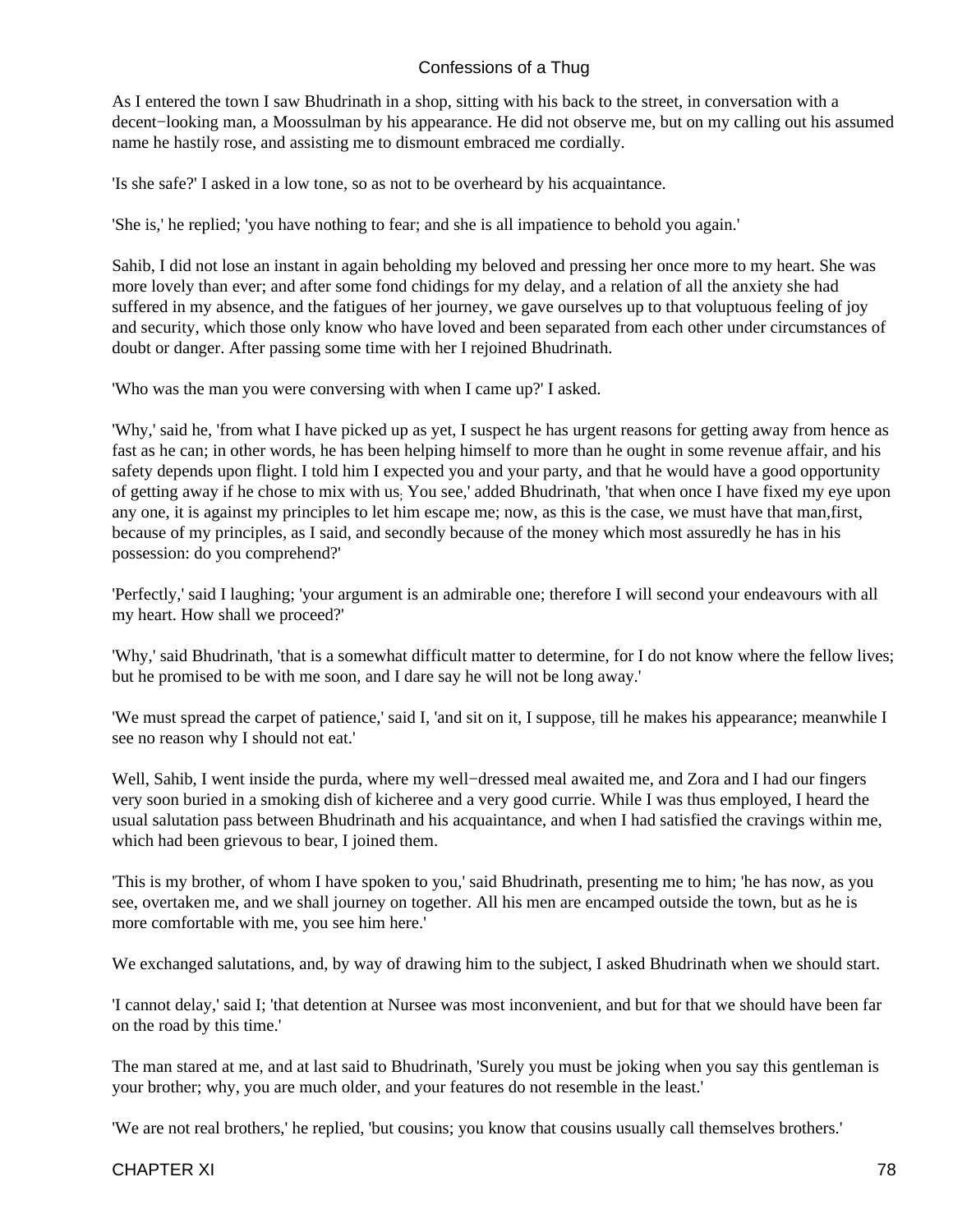'But how comes it,' said he, 'that he is the jemadar of your men, and not you, who are the eldest?'

'Why, it is a long story, and would not interest you,' said Bhudrinath; 'suffice it to say, that he is the son of the elder branch, who married long after my father, having lost his first wife; so, by the consent of the family and my own, he was declared leader, though he must confess I am his adviser.'

I pretended to be ashamed of my dignity, and allowed, though I was nominally superior, yet that I could not get on at all without my *cousin.*

'Well,' said the man, 'you have curious customs in your country, but in every one they differ. Here your relative situations would be reversed; and so I suppose I must treat with you, Jemadar Sahib; I dare say your cousin has told you all about me?'

'He has,' said I, 'at least as much as you have told him; but we are both present, and what you say to one equally concerns the other; so I pray you speak on without reservation.'

'I will not then recur to the past,' said the man; 'suffice it to say, that I have every reason to wish to get out of this place, as far as Hyderabad; there I shall be secure from my enemies. I therefore propose to accompany you, if you will guarantee me protection and concealment on the road.'

'We are ready to do that,' said I; 'but you will allow we shall run some risk; for, besides protection and concealment upon the road, we must defend you if necessary; and all this requires some recompense.'

'True, and I am in no condition to drive a bargain, therefore you must name your own terms.'

'You are liberal, I see,' I rejoined, 'and you shall find us to be so also. Perhaps one hundred and fifty rupees will not be thought by you exorbitant?'

'It is not; half I will pay you now, and the other half when we arrive.'

'Agreed,' said I, 'it is satisfactory; and now say how you intend to travel. If I have permission, I would advise a mode which would be certain to escape detection.'

'What is it?' cried he eagerly.

'That you should hire or buy a cart, and travel in it, at any rate, for a few marches; my brother has his zenana with him, and you could not be discovered; no one would dare to search a cart which held females.'

'By Alia it is a rare plan!' said the man; 'I wonder it never entered into my head. Yet cart I have none; and how to get one without giving a clue to my flight'

'Do not distress yourself about it,' said Bhudrinath; 'furnish us with the moneyabout one hundred rupees will be enoughand I will go and purchase one, and account to you for whatever may be over.'

'And my camels, and horses, and servants,' said the man, 'what can be done with them?'

'How many of them are there?' I asked.

'There are two camels and two horses; and I have three or four servants, whom I wish to accompany me.'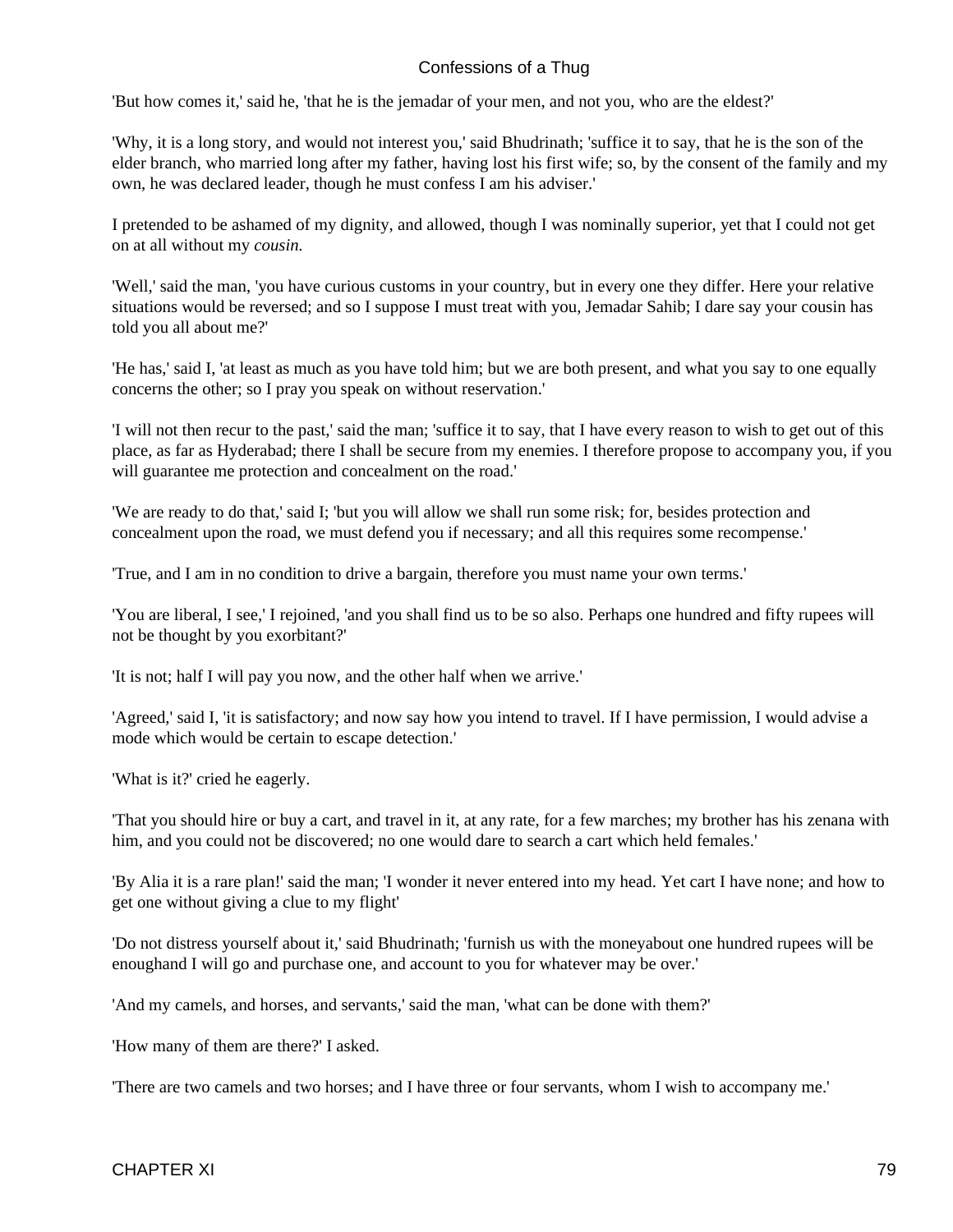'Then send them all to our camp at night,' said I; 'they will not be seen, and if necessary they can be sent on a march.'

'You are ready−witted people,' cried he, 'and what has cost me days and nights of anxiety, you have settled satisfactorily in a few moments. Now I clearly see there is no time to be lost; and I go to bring the money, and give directions to my people.'

So he left us.

'Well done,' cried Bhudrinath to me, 'you fairly took the words out of my mouth, and I think the fish has taken the bait.'

'I think so too,' said I; 'the fellow may be a very sharp revenue collector, but he is no match for you and me; and you see he is a greater man than we thought for, as he speaks of his horses, camels, and servants: no doubt we shall have a good round sum from him.'

I hurried to my father, leaving Bhudrinath to manage everything his own way if I should not return in time to meet the man we expected.

He was surprised to see me, and exclaimed, 'I did not think you would have left your adored so soon; to what am I indebted for this early visit?'

'Nay,' said I, 'father, do not mention her; it sounds like banter, and I have other work in hand just now than attending even to Zora.'

'Ay, indeed! and now tell me, my son, what thou hast in view.'

'Why,' said I, 'Bhudrinath and I have secured a man in the town, who promises to be almost as good a prize as either we have had before; and when you see two horses, some camels, and servants come into your camp this evening, do you allow them to remain, and start them off as early as may be tomorrow morning towards Hyderabad.'

'I will do as you wish,' said my father; 'but tell me, Ameer Ali, what is this you are about? Are you sure there is no risk, no danger?'

'As far as I can see there is not; but hear what has been done already, and then judge whether the matter ought to be persevered in or not. If you do not like it we will drop it at once.' So I told him all.

'You are both of you doing your work well, and I approve of it greatly,' said the old man; 'I will on my part receive the camels, &c., and will send on a party of gravediggers this very night. We will set off tomorrow night or early the next morning.'

Bhudrinath was absent when I reached the house in the town, and I had to wait a long time for his return, which was not till near evening; however, I had the society I best loved, and the hours fled quickly. I was nevertheless overjoyed to see him return with a cart and two fine bullocks. He had purchased the whole from a set of dancing−girls, and the cart was fitted with curtains, in the manner of those used to carry women.

When it was brought up to the house he dismissed the driver with a small present.

'There,' said Bhudrinath, 'is ninety−five rupees' worth, and the concern is cheap enough; our only care is now for the person who is to ride in it.'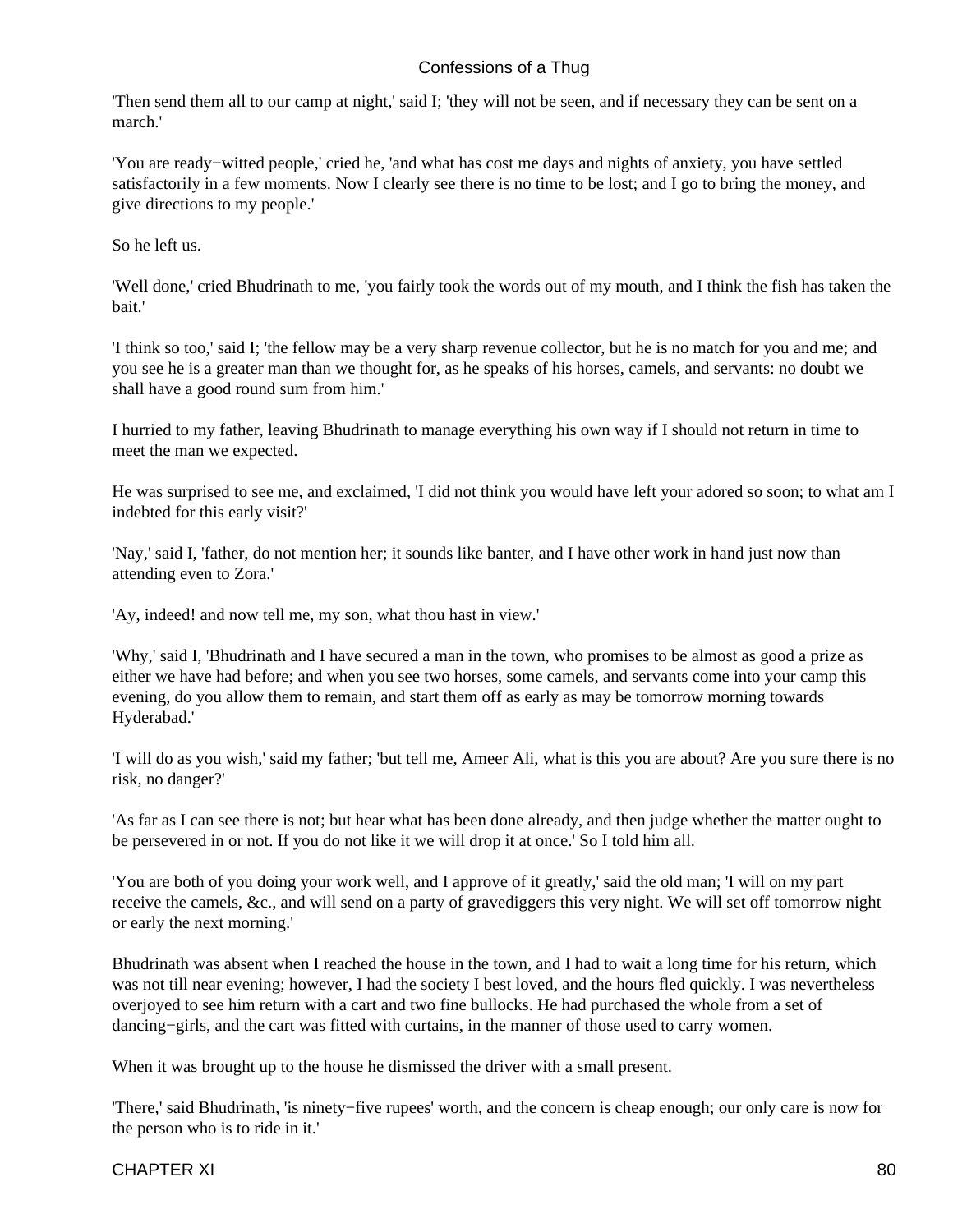'Where is he?' said I; 'are you sure of him?'

'As sure,' said Bhudrinath, 'as I ever was of any one; he is now gone to take leave of the Hakim of the place, and will pretend he has done all his business. He has sent his camels and people to the camp, with strict orders to obey whoever there may be there in authority, and I myself directed them to go to your father and receive instructions from him. The man himself will be here at nightfall.'

'Inshalla!' cried I, 'truly may we say we are fortunate; nothing has gone wrong.'

Just as we had completed all our preparations our friend came, and by this time it had become quite dark, so that he joined us unobserved; and as we had sent word to him that the cart had been purchased, he brought with him what we supposed to be his valuables; one of his servants carried the bundle, which appeared carefully tied up in waxed cloths, and his hookah, and his bedding.

'Are you sure you have omitted nothing?' he asked.

'Certain,' said I; 'everything is ready. I have been to the gate, and have told the guard that we have a long march before us, and will pass out a little after midnight with two carts and our people.'

'Well,' said he, 'then here is your money;' and he counted out seventy−five rupees to me.

'Now we have nothing to desire,' said I, 'but to be informed of your name, which hitherto you have not told us.'

'Call me Kumal Khan for the present,' he replied; 'you shall know my real name at Hyderabad.'

'As you will,' said I; 'doubtless you have good reasons for not discovering yourself to us. Meanwhile, as you say, Kumal Khan will do as well as any other name; therefore, Khan Sahib, I think the sooner we take some rest, the more we shall be refreshed for our journey tomorrow.'

'I can lie down anywhere,' said he; 'I dare say I shall sleep moreover, which my care and anxiety have prevented my doing for some nights past.'

He spread his carpet and covered himself up. Bhudrinath followed his example, and in a short time they were both asleep, as their deep breathing testified.

Strange destiny, I thought; there lies the man who has but a few hours to live, side by side in peaceful slumber with one who will be actively employed in his destruction. A few hours and their situations will be changed, oh, how changed! one to lie senseless in the earth, the other to live and breathe, and to tax his wits to gain fresh victims. 'Ya, Alia!' I exclaimed involuntarily, 'thy purposes are inscrutable!'

We were roused at the time appointed by the men, and our preparations for departure quickly completed. I saw Zora safely deposited in her cart, as also her old attendant, next Kumal Khan in his; and putting myself at the head of the party, we were soon beyond the gates of the town and at the encampment. Here I sent on Zora's cart, and desired one of the men to come back and give us due notice should he meet the Tillaees, or scouts, on the road. I then sought out my father, and inquired whether he had allotted Bhuttotes and Shumsheas (persons to hold the hands) to the servants and grooms.

'I have settled everything,' he replied, 'and given every man his instructions: there will be no difficulty if all is ready before us. But are you sure that Kumal Khan, as you call him, is not armed?'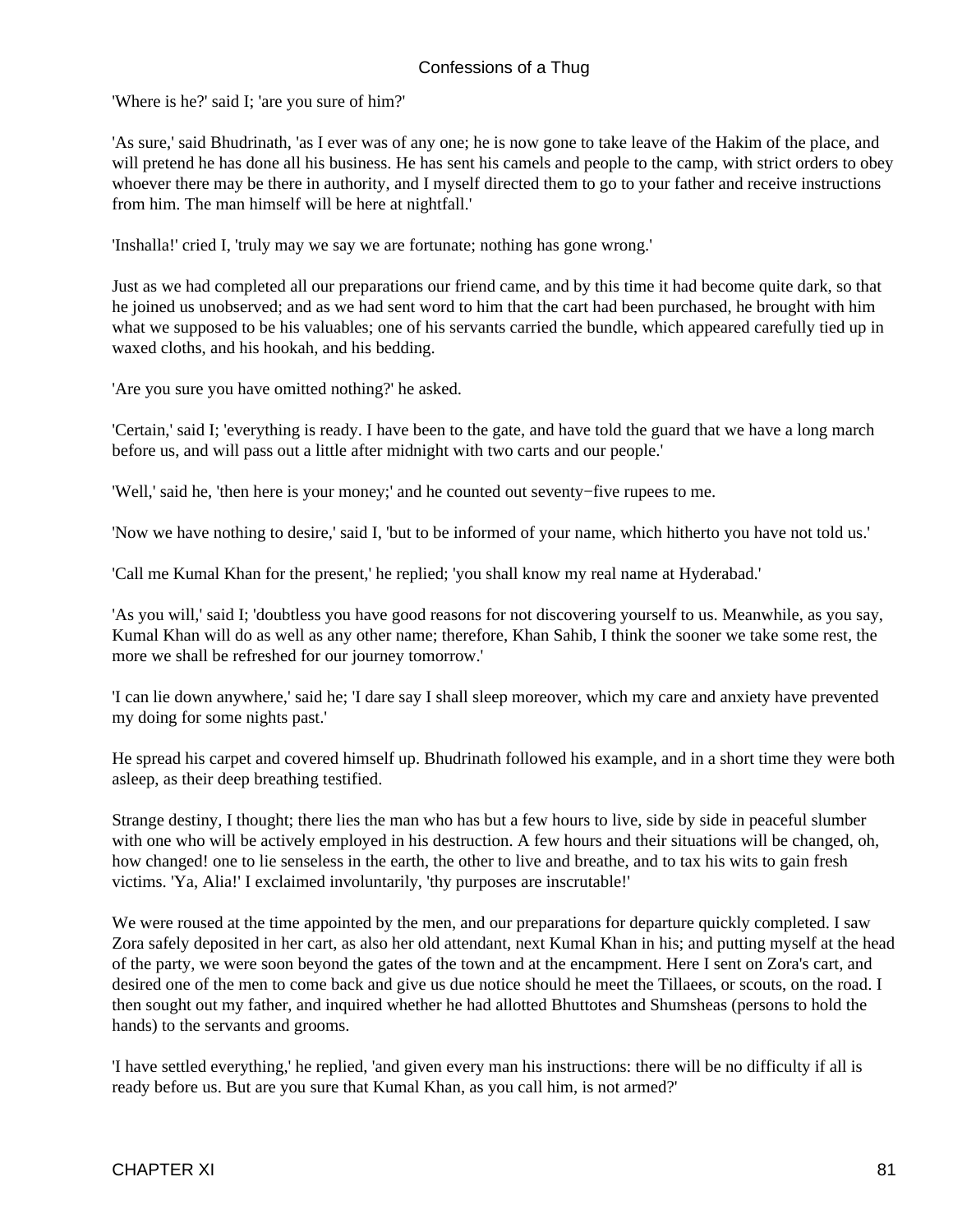'He has a sword,' said I, 'but what of that? Bhudrinath and I will easily manage him, and he will not be on his guard.'

'Then keep well behind,' said my father; 'if there is any scuffle he will not hear it, and I will send a man back to you when we meet the first of the scouts. You can then do as you please; either bring him on, or deal with him there, as you like.'

'Very good,' said I; 'we will be guided by circumstances.'

I saw with secret exultation how beautifully everything had been arranged, as our men and our acquaintance's servants passed me. To every one of them was attached one of the most expert Bhuttotes, with two others to assist if necessary: yet they disposed themselves so carelessly that suspicion was out of the question. Each one as he passed threw a look of intelligence towards me, as much as to say, 'here is work we delight in'; and I felt truly excited as the whole band was before me, their arms glancing brightly in the moonbeams.

This, thought I, is the joy my father told me of; and what could raise such feelings within me in the common plodding pursuits of life? When these fellows are but my own, then shall the name of Ameer Ali be dreaded and feared; men shall wonder at it: many a timid woman's heart shall beat as she listens to stories of me, and allows her fancy to picture to her him of whom she hears such deeds of daring bravery. 'Yes,' cried I aloud, for I could not control myself, 'the time will come, ay, and soon: the present is poor work to what I have thought of and will put into execution!'

The voice of Bhudrinath recalled my ideas. 'In the name of Narayun and all the gods,' said he, 'what are you talking about? Come, we wait for you.'

I urged my horse down the bank, and was with him in an instant. Kumal Khan put his head out of the curtains, and asked if we had assembled our men.

'Yes,' said I, 'they are all before us, except my cousin, myself, and a few of our attendants, who will stay round you.'

'That is right,' said he; 'I shall sleep, if this vile jolting will let me. Oh that I were on my horse, instead of being cooped up in this cart!'

'Patience,' said Bhudrinath; 'I dare say you will soon be out of it again.'

'That I shall, my friend,' said he, 'when I dare show myself;' and so saying he shut the curtains.

Bhudrinath and I rode on some time in silence: at last we reached a rising ground, which apparently led down to the bed of a river, for I thought I saw the water glistening in the moon's rays. The jungle was thicker than before, and I involuntarily turned to Bhudrinath.

'Surely this is the spot,' cried I; 'we must wait for the cart,' for we had preceded it a long way.

'We had better do so,' he replied; 'it will soon be up.'

We had just heard the rumbling sound of the wheels, when the man I had sent on with it came up to us.

'What news?' I asked; 'is all prepared?'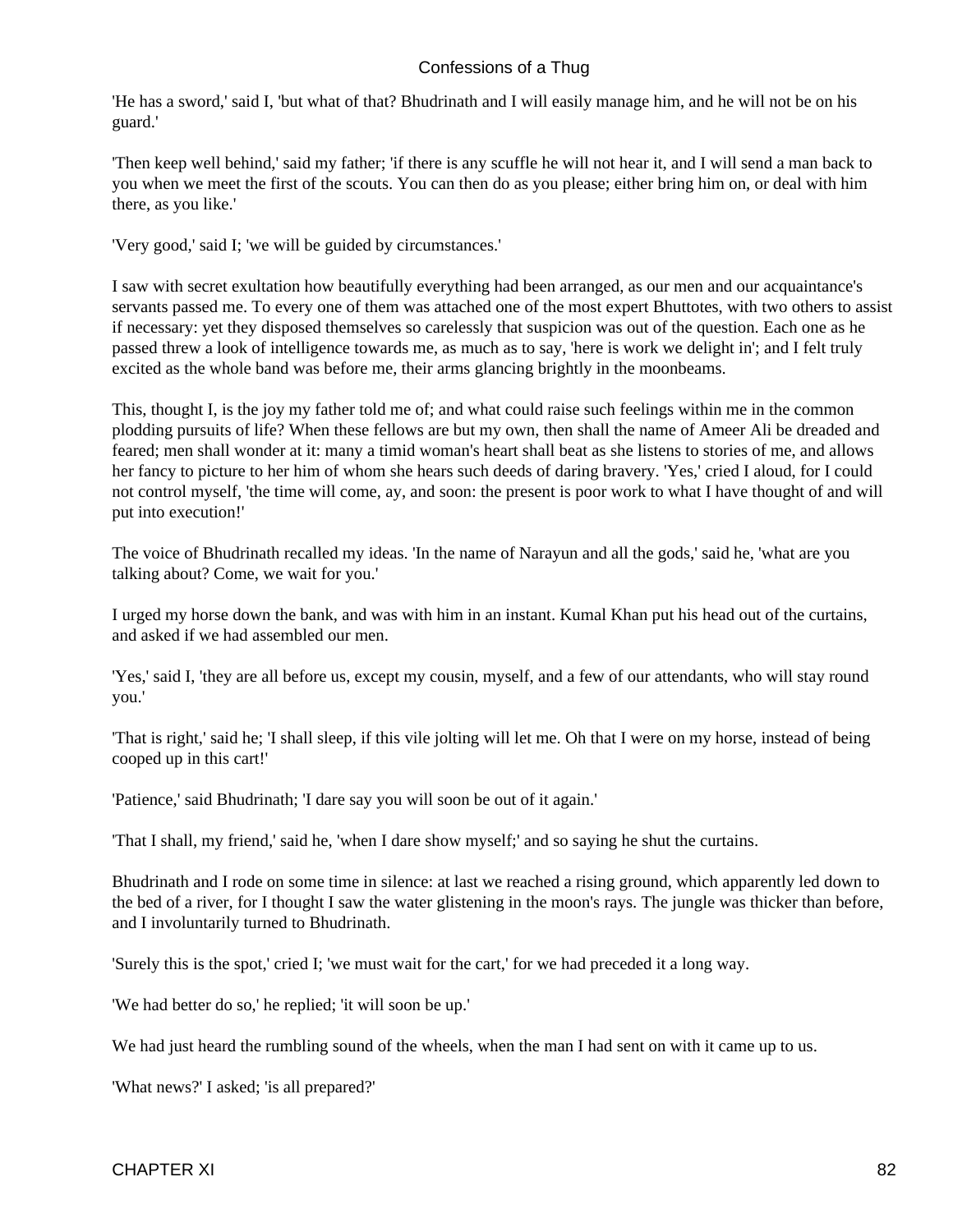'By this time it is,' said the man; 'when I met the first scout I returned to tell you: they have fixed on a beautiful spot, and I doubt not that the band are waiting for you, having done their share of the night's adventure.'

'Well,' said I, 'we don't want you here, so go on again.' But he begged hard to remain, and I allowed him.

As Kumal Khan passed us, Bhudrinath gave the driver the signal; he nodded his head in compliance: and telling the men who were to hold our horses to be near and in readiness, we got behind the cart, and followed it down the descent. About half−way down, the bank of the road sloped into it, and rose into a small eminence. I marked the place, and saw that the driver had done the same: the cart gradually diverged from the track; one wheel went up the bank; it leaned fearfully over, and at last came down with a terrible crash.

We were off our horses in an instant, and ran up: Kumal Khan was groaning beneath it.

We lifted it up and got him out; but he was either so frightened or hurt he could not speak. At last he recovered; and the first words he uttered were a volley of abuse at the driver.

'Look!' cried he; 'a smooth road, not a stone or a pebble, and yet that son of a base mother must needs drive up yonder bank, and has nearly killed me.'

'He shall be well punished for his carelessness,' said I; 'but are you hurt, Khan?'

'My right arm is very painful,' said he, holding it; 'and I wish to Alia I had a horse to ride, instead of going further in that concern.'

'It cannot now be helped,' said Bhudrinath; 'and it is well none of your bones were broken. We will keep nearer you in future, and see that the fellow drives more carefully.'

The cart had been by this time set fairly in the road again, and Kumal Khan's mattress and pillow arranged. As he turned away from us, and laid hold of one of the posts of the curtains, and had his foot on the wheel to get in, I threw the handkerchief round his neck.

'Whatwhat is this?' was all that escaped him; the rest was an indistinct gurgling in his throat for an instant. The wrench I gave to his neck must have extinguished life, for he relaxed his hold of the post, and fell to the ground without sense or motion.

'Neatly and cleverly done,' cried Bhudrinath; 'I could not have managed it better myself; you see he does not stir he is dead enough. Now, Meer Sahib, believe that a man can be killed before he touches the ground.'

'I must see you do it,' said I; 'this fellow held on by the cart for some moments. But come,' I added to the men, 'lift the body into the cart, we have no time to lose.' They bundled it in, and we set off as rapidly as the bullocks could trot.

'What if he should revive with this jolting?' said I to Bhudrinath.

'Never fear,' he replied; 'if he does, he will only have to be killed over again; but depend upon it he is dead enough; no man ever survived the wrench you gave himhis neck is broken. The old Gooroo has taught you well, I see plainly.'

'I own I feel more confidence every time I do it,' said I; 'and I should not care if even now I had one or two more fellows to try my hand upon.'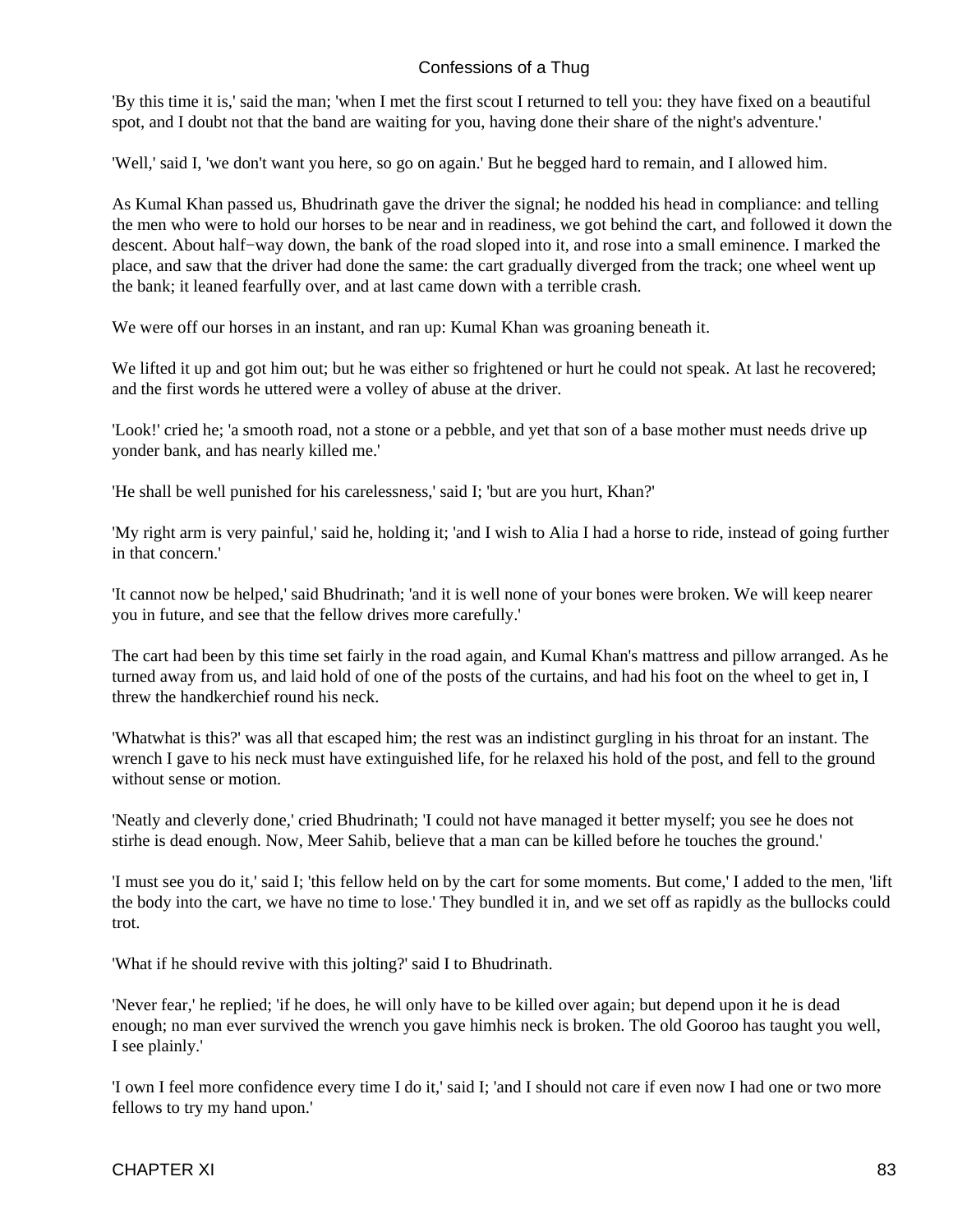'Nay,' said Bhudrinath laughing, 'rest you content with what we have done. See, we are at the bhil, and yonder is the whole band collected.'

We rode up to the spot, and the first inquiry was from my father: 'Have you brought him?'

'Yes,' said I; 'the earth that held him is in the cart.'

'Did *he* do it?' he eagerly asked of Bhudrinath, and pointed to me.

'Ay, did he,' he replied, 'and most properly too: he had him all to himself; I did not interfere.'

'Alhumd−ul−illa!' cried my father; 'he is a worthy son. Come,' continued he to all the men, 'do not loiter here, but make the best of your way to the river−side; we will follow, and I dare say overtake you.'

Seeing there was no more to be done, I pushed on to the river, the Godavery, and finding that all had been ferried over, I urged on my horse to overtake Zora's cart; for I knew not what she would think of my absence, nor how I could well account to her for it satisfactorily; but I trusted to chance to frame some excuse. I passed the men, who were straggling along in parties of ten or twelve; but still I did not see the cart, though I had desired those who were in charge of it not to drive fast. I became anxious, and urged my horse into a gallop.

Well it was that I did so, for when I had proceeded some distance I heard a confused clamour before me. Could she have been attacked by thieves? was my instant thought. It was probable; for the road was narrow and the jungle thick on both sides, and seeing the few men with the cart, thieves might have surprised them. I drew my sword, to be prepared, as the noise and screams seemed to increase, and in a few moments more arrived at the spot. There indeed was a scene of violence! the moon was still shining brightly, and I could see all before me.

The cart was surrounded by the five or six men I had sent on with it, and who were defending their charge bravely: two of the robbers, as I supposed, were stretched on the ground; the rest were aiming cuts at my men, which they parried; but just as I got up, one of my men fell, and the rest looked exhausted. I suspect neither party observed my arrival, so intent were they on their own proceedings, and I could see that my cry of 'Bismilla!' accompanied by a cut which struck down one of the robbers, was as startling to them as unexpected; while my faithful men, who now saw me plainly, set up a shout, and attacked their opposers with renewed spirit.

The scuffle lasted only a few moments longer: throwing myself from my horse, I drew my pistol from my girdle, and discharged it at a thief who was coming up to me with his sword uplifted: the ball passed through his body, and he fell. On this the rest of the band turned and fled. We pursued them for a short distance, and secured a youth who was one of them; the rest got clear off.

# **CHAPTER XII**

Showing how justice is often summarily dispensed

When we returned to the cart, my first business was to soothe my poor Zora, whose screams, added to those of the old attendant, and the oaths, execrations, and shouts of the contending parties, had made a din which defies description. I found her terribly alarmed of course, but the rascals had not been suffered to approach her; and when she was assured by me that I should not again quit her side, she was calm, and gave me a history of the attack; which was, that as they were going along, the thieves began to pelt them with stones from the bushes on the sides of the road; and at last, perhaps not thinking them armed, rushed from their concealment, and the fight began.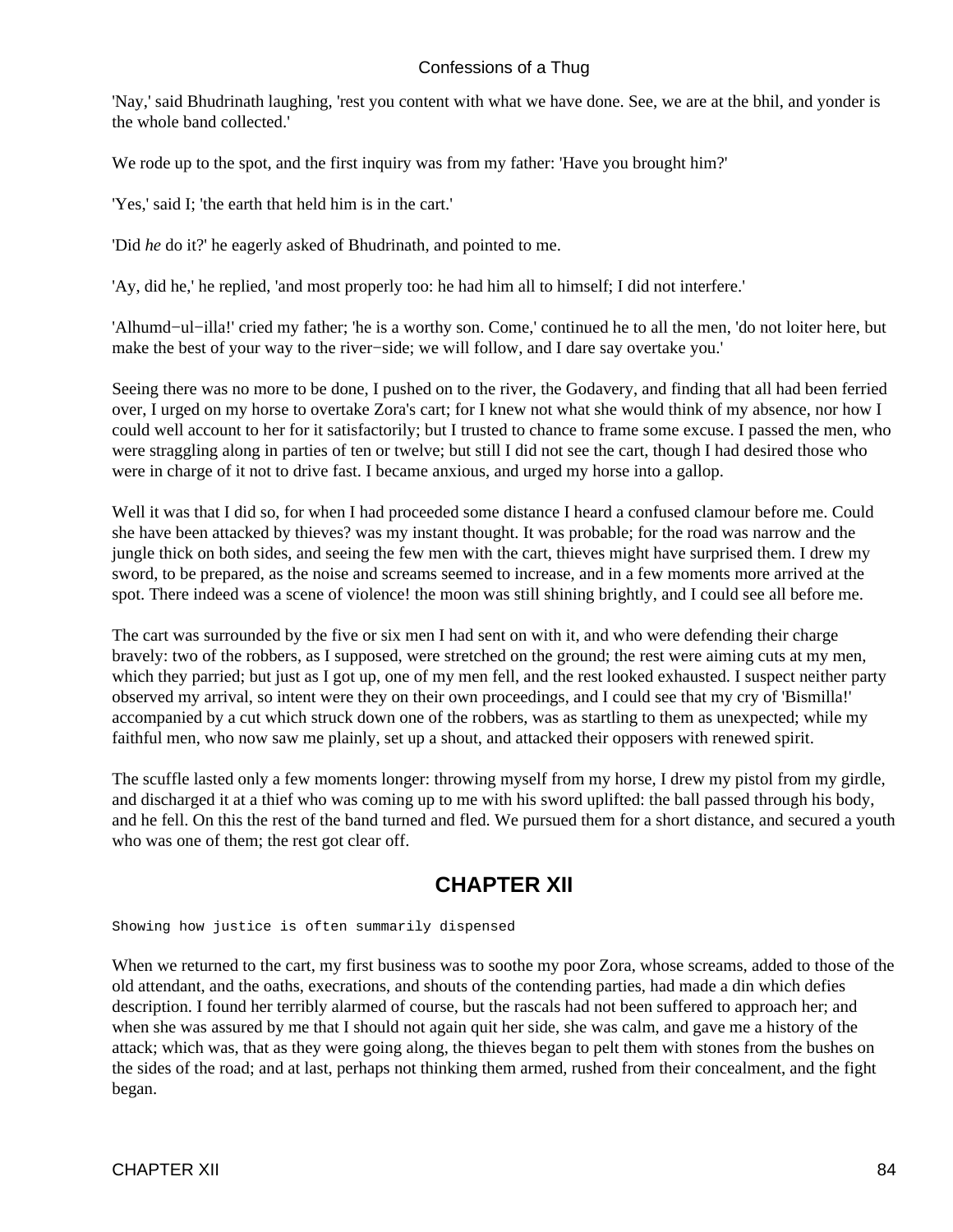The wounded thief was unable to walk, so he was put into the cart with the dead body; the boy's arms were tied behind his back, and a cord passed round his neck I tied to my own saddle. Leaving twenty men to guard the wounded, we then quickly proceeded.

We arrived at a large village before the sun rose; but the villagers were up, and the herds of cattle were pouring out of the gates on their way to the pastures. We desired the men to take up the encampment under some tamarind trees, and my father, myself, and Bhudrinath went to the gates, and desired to see the Patail or whoever might be the chief authority.

After waiting a long time we were told that the Aumil expected us, and were ushered into his house, where he sat in a verandah, apparently used by him generally to transact business in. He was a Hindoo, a Khayet by caste, and, as those persons usually are, was polite and courteous in his manners. My father was spokesman on this occasion, and after introducing himself as a merchant, and us as leaders of the men who escorted him, the old Oomerkher story, he told him of the attack which had been made on us, of which however he seemed for a time to be perfectly incredulous.

'Impossible!' said he; 'there has not been a highway robbery, or an attempt at one, for years, ever since some notorious thieves were caught and beheaded here: you must be under some mistake.'

'You have not mentioned our wounded men, and that several of the thieves have been killed by us,' said I to my father: 'perhaps this worthy gentleman will believe us when he sees them, or finds the bodies of the rascals; and again, you forget that two of them are in our custody.'

'Indeed!' cried the Aumil, 'that alters the case; but the truth of the matter is, that so many travellers beg for escorts from village to village, and set forth their having been threatened between here and Nirmul, that I am become difficult to satisfy, or to be persuaded that any danger has existed.'

'We require no escort,' said my father; 'we are strong enough to take care of ourselves, having, as you have heard, beaten off these thieves; all we want is a few men to bring up our wounded, and justice done on the rascals we have caught.'

'It would be well for us,' said Mohun Lall, 'if all travellers were to defend themselves like you; we should have but few thieves in the country, for they would find theirs a losing trade. But I think you said you had one of them unhurt; where is he? we may perhaps get something out of him.'

I sent for the lad, and he was questioned for some time about the gang, and where it was probable they had gone; but he would not answer a word, and the man who was interpreting for us gave up questioning him in despair.

'He will not say a word in this manner,' said Bhudrinath; 'give him the lash. I dare say that will make him speak.'

'True,' said Mohun Lall; 'I was going to send for a korla;' and he called to one of his men to bring one.

The thief shuddered as he saw it, and was again asked if he would confess; but he remained silent.

'Throw him down,' cried Mohun Lall, 'and cut the skin from his back.'

In an instant he was thrown with his face to the ground, and the lash, wielded by a stout fellow, brought blood at almost every stroke: but in vain; he would not speak a wordnot even a cry for mercy.

'This is of no use either,' said one of the men who held him; 'get a bag full of ashes. I'll warrant he speaks fast enough when that is put over his face.'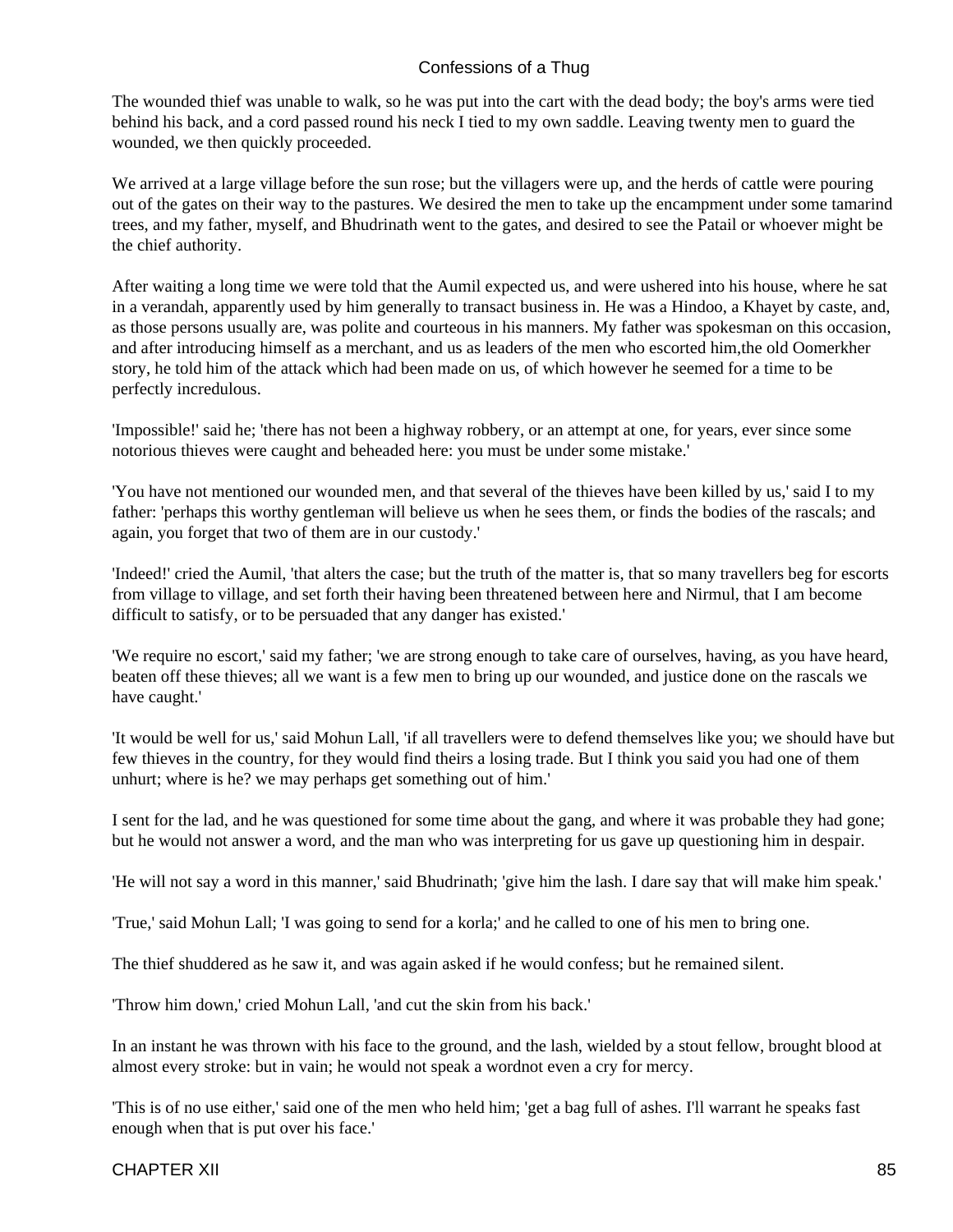A leather bag, such as is used to give grain to horses, was filled with burning−hot ashes, and brought. It was tied over his mouth, and at the same time he received some hard thumps on his back to force him to breathe. This apparently had the desired effect; for after a short time, during which the torture must have been great, he muttered something and the bag was withdrawn.

'You think to make me confess,' said the rascal as soon as he could speak, 'but it is in vain. I know well where my people are gone, and I curse the authors of their discomfiture;' and he poured a torrent of abuse on me. 'Yes,' continued he, pointing to me, 'it was you who struck down my father, and as he is dead I want no more than to die also; you may hang me as soon as you please.'

'Ha,' said Mohun Lall, 'I had forgotten him; let him be brought.'

I had left the fellow badly wounded, but did not think there was any danger of his life. When he arrived, however, carried on a bed, it was evident he was dying; he scarcely breathed, and the rattle was in his throat: we did not therefore trouble ourselves further about him, but endeavoured to make the son confess; the whip and hot ashes were both resorted to again without effect, and all our endeavours only produced fresh execrations and abuse.

'There is no bearing this any longer,' cried Mohun Lall; 'the fellow must be hung. I know these rascals, and were we to keep him for a year we should never get a word of intelligence out of him, so there is no use in delay.'

'As you will,' said my father; 'perhaps he will confess when the rope is round his neck.'

'We shall see,' replied Mohun Lall; 'but I do not think it. Send for the Mangs.'

These wretches, everywhere the vilest of mankind, were soon present, and the thief was made over to them.

'You see,' said Mohun Lall to him, 'you have no chance of escape; will you now confess and take service with me? I will protect you.'

The fellow hesitated, looked at his father, and appeared irresolute; but a second glance at his expiring parent again rallied him.

'Not for all the wealth you could give me,' cried he, drawing himself up and looking at us proudly. 'Had *he* been alive, and in your power, I might have taken your service; but you could not protect me now, and I would rather die by the hands of your people than by those of my associates, from whom I could not escape.'

'Away with him!' cried Mohun Lall to the Mangs; 'see that you do your work properly.'

'And our mamool (customary present), Maharaj, you must not forget that.'

'No, no,' cried he; 'but away with ye; I am polluted by your presence; go to the Kotwal after you have done, and he will have received orders to give you a sheep and as much liquor as will make you all drunk.'

The fellows made many most profound salams, and went off with their wretched companion.

'Where will they hang him?' said I; 'I should like to see him again, and try if I can't persuade him to live to become a decent fellow.'

'Somewhere beyond the gate,' said Mohun Lall: 'I do not know the place myself, but my people will show you. You will do little good however I am afraid; and after all, why should you trouble yourself about him?'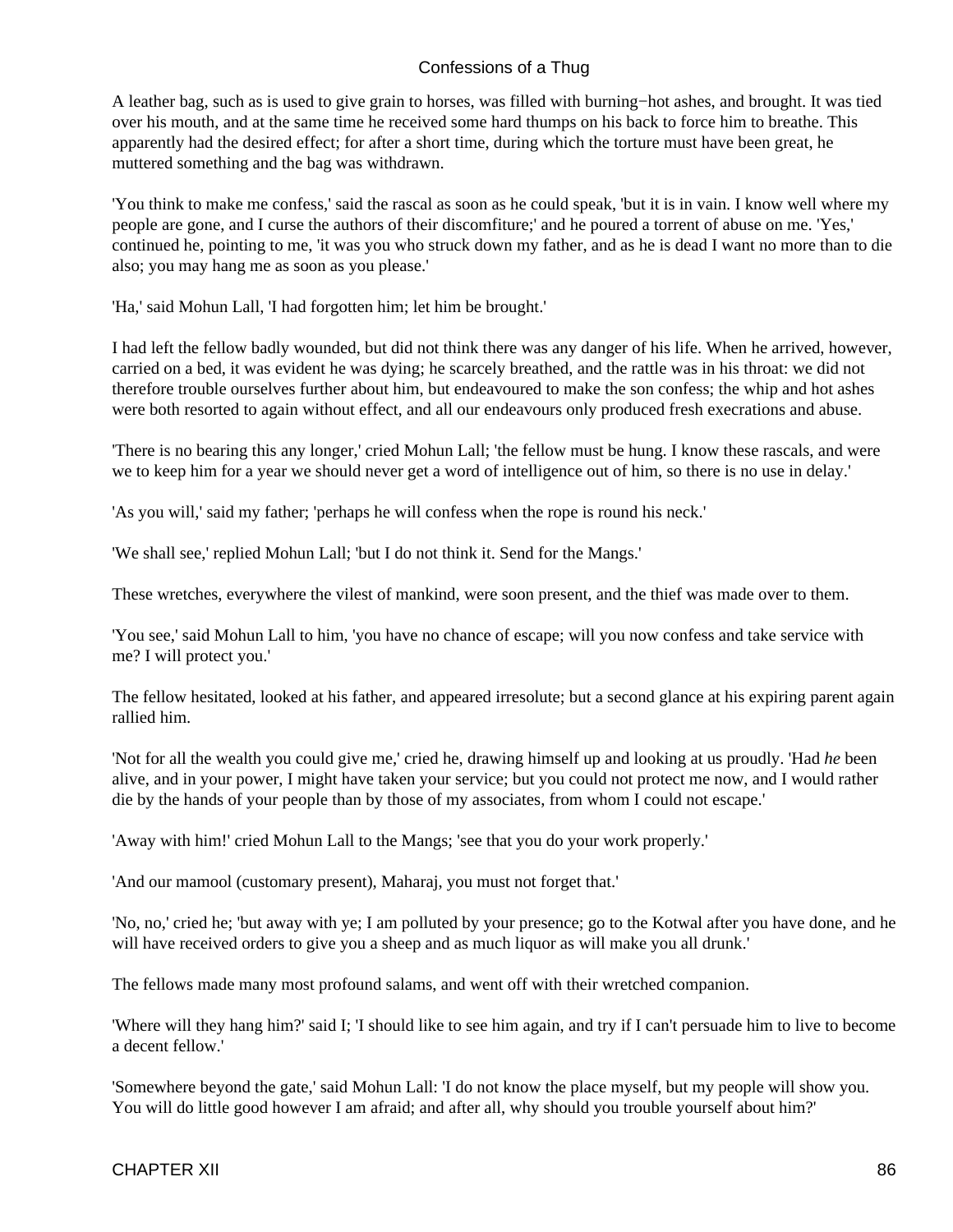'It is no trouble,' I replied, 'I have simply a curiosity upon the subject, and will see the last of him.'

'I will accompany you,' said Bhudrinath; and we took our leave and followed the executioners.

About an arrow's flight from the gate were two scraggy, gnarled, and almost leafless neem−trees, beneath which stood the group we sought, and round them all the urchins and idle men of the village. We hastened up to them and found that everything was prepared: a rope with a noose in it hung over a branch, and one of the Mangs was coolly sharpening a knife upon an old stone idol which lay beneath the tree, for what purpose I could not make out; however my business was not with them, but with the wretch who was so near his death. He had seen us approach, and I thought was urging the Mangs to dispatch him before we came up; but they did not do so, as they imagined we brought some other orders to them. I addressed myself to the robber: 'Will you not live?' said I: 'so young as you are, have you no love of life? I now again promise you protection if you will confess, as you have been asked to do before.'

'Let the cords be somewhat loosened which bind my arms,' said the robber, 'and I will speak to you; at present I am in too much pain to talk.'

'Loosen them,' said I to the Mangs; 'and one of you hold the rope in case he attempts to escape.'

The robber smiled faintly at what I said, and continued:

'You have taken an interest in me, and although I owe my present condition to you, yet sooner or later I should have come to the same end, or fallen by some shot or cut of a sword; therefore I forgive you my death. But again I repeat I have no wish to live; nor, miserable as I am, can you suppose I would purchase my life by an act of treachery to my companions. Had my father lived, and remained in Mohun Lall's power, I would have promised anything; but he is dead; my uncle too fell by the hands of one of your men in the attack on your cart; and whom have I left in this world to care for that I should live? One day has seen the end of my family; and it was our fate. Yet bear to Mohun Lall my hate, and the curses of a dying man. It is he who has killed me, and for this he will have to pay a fearful retribution. And now,' said he, turning to the Mangs, 'do your horrible office; I have no more to say.'

I was going to speak again, but Bhudrinath stopped me.

'What is the use?' said he; 'the fellow is obstinate, and, depend upon it, if he were spared, it would only be to lead good men into danger, if not into destruction: let him die, he deserves it.'

The Mangs looked to me for orders, and I told them to proceed: it was clearly of no use to delay. The robber was again tightly pinioned and thrown on the ground, and the Mang who held the knife he had been sharpening, dexterously cut both sinews of his legs close above the heel; he was then raised up, the noose put round his neck, and in another instant he was pulled up to the branch and struggling in his death agony.

'Pah!' said Bhudrinath, turning away, 'it makes me sick; what a contrast this is to our work, where he who is to die scarcely knows that the handkerchief is about his neck before he is a dead man!'

'You say truly,' said I; 'we have the advantage; but these Mangs are miserable, outcast wretches. What else could you expect from them? Now let us go to the camp; my father will be there, and we will see what this Kumal Khan had with him.'

When we arrived, we found that all his baggage had been examined. There were two boxes, the contents of which we looked to see with some impatience. One was nearly filled with papers relating to his business as a revenue−collector, and these were burned as fast as they could be looked over by me. In the bottom, however, was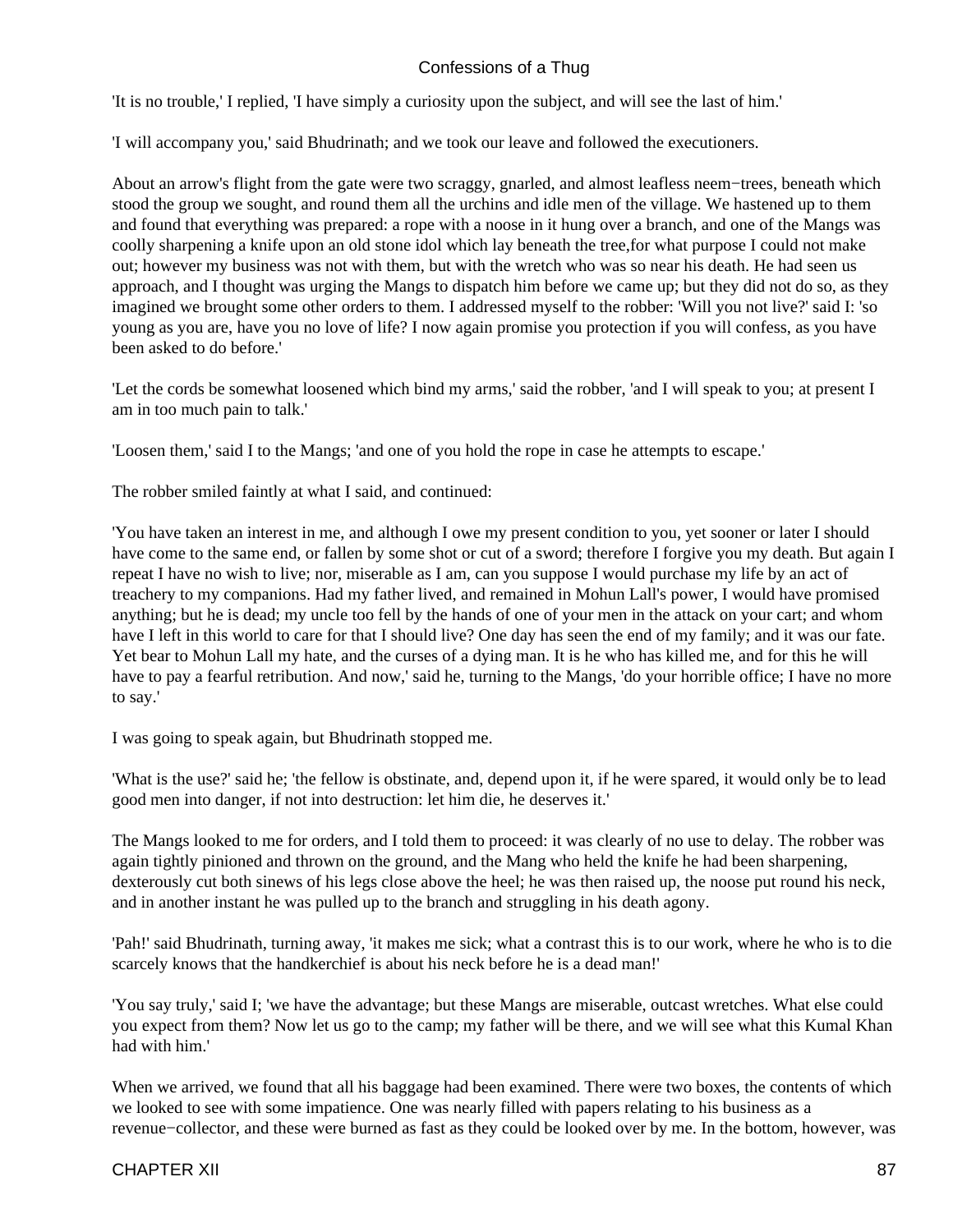a bag filled with gold, which Bhudrinath held up in triumph.

'This is something better than musty paper,' said he, putting it on one side; 'now for the other box.'

It was broken open, and proved a rich prize indeed. After the clothes with which the top was covered had been removed, a number of bars of silver met our expecting eyes.

The box was not, however, emptied, and under another layer of clothes were ten bars of gold of the same size as the silver ones.

'Here is the cream of the matter,' cried Bhudrinath as he took up the first; 'Alia knows how much there is! but it is clear the man was worth killing; and finely indeed must he have plundered the unfortunate cultivators.'

The bars of gold and silver were made over to my father, to be placed among the other plunder we had got; and all that now remained to be seen were the clothes he had worn and his waist−bag. There was not, however, much in it.

'Stay,' said Bhudrinath, 'here is another bundle, which was in the humeanah.'

I took it from him, and unrolled fold after fold of clean paper. 'Why, there is nothing here,' said I; 'I suppose he kept this to write on.'

'Go on to the end, nevertheless,' said my father; 'let us see all.'

After removing three more folds I came to another small packet, which was tied up with thread. 'Here is something at last,' said I, breaking it open: 'bills of exchange, in the name of the blessed Prophet! and, I doubt not, of value too. Have we any one who can make them out?'

'I cannot read the writing,' said Bhudrinath, 'but I can make out the figures if they are not written in Persian.'

'Ah, no,' said I, 'they are Nagree or Guzerattee; so try your skill.'

'This,' said Bhudrinath, after examining one, 'is for two thousand rupees: see, these are the figures.'

'I dare say you are right,' said I, handing the rest to him; 'what are these for?'

'Here is a second for four hundred.'

'Not much,' said my father; 'but go on.'

'The third is for let me see again,' said Bhudrinath; 'ah, I am right, it is for two thousand two hundred; and the last is for two hundred and forty.'

'That is, let me see,' said I, 'four thousand eight hundred and forty. Well, we have got a good prize.'

'Yes!' cried my father, 'we should be well off if they were worth anything to us; but they are no better than the waste paper we have burned.'

'How?' said I; 'we should get the money if we presented them, surely?'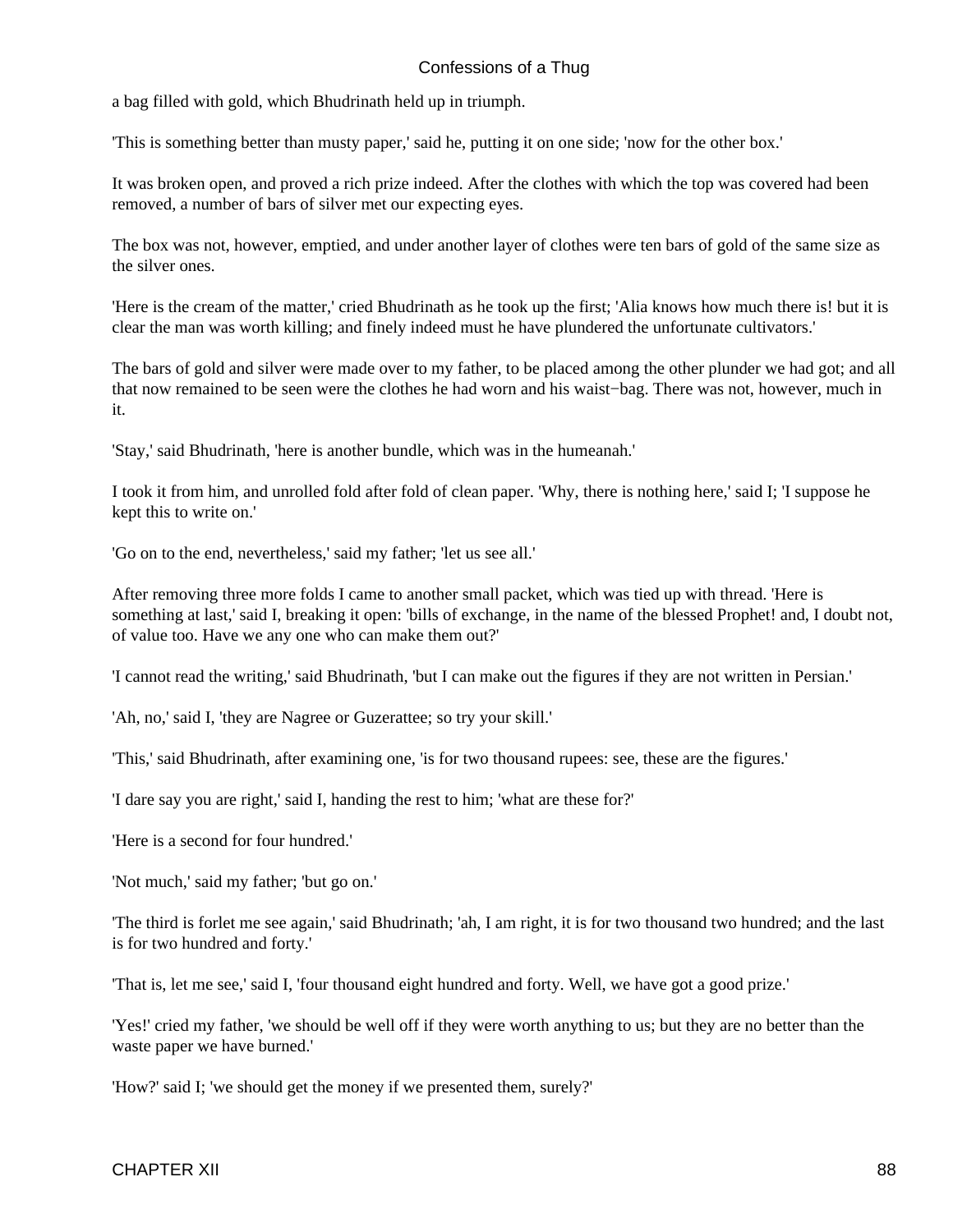'You do not reflect,' said my father, 'that if we did so, it would lead to our detection in this matter: so destroy them.'

'Indeed,' said I, 'I will not, but will keep them for stolen money; and I dare say were we to affect to be this Kumal Khan's agents, we might get the amount.'

'As you will,' said my father; 'but remember you take no steps about them without consulting me.'

So I kept them, and had afterwards reason to be glad that I had done so.

# **CHAPTER XIII**

How Kumal Khan's head was cut off, and stuck up near the gate of the town

As we were to leave the village the next morning, I thought I might as well go and take leave of Mohun Lall, and accordingly went to his house in the evening.

'So you could make nothing of that rascal who was hung up,' said he when we were seated; 'these thieves are hardened vagabonds, and though I have hung several in this way, I have never been able to get anything out of them.'

'I could not,' said I; 'the fellow was, as he called it, faithful, and died worthy of a better cause.'

'It is no use speaking of him,' said Mohun Lall; 'the fellow is dead, and I would that all his brethren were hanging as high as he is; but I have heard a strange piece of news since you left me, Meer Sahib, which I do not care telling you, and you may perhaps be able to give me some assistance.'

'Command me,' said I; 'anything that I can do will be but a poor return for your attention.'

'The matter is this,' said he: 'a person by name Syud Mahomed Ali, who is very respectably connected at Hyderabad, came from the city with letters to the governor of Nirmul, two or three years ago, directing him to be employed as a collector of any small district which might become vacant. He lived some time with him, and when an opportunity offered, was appointed by him his naib, or deputy, in a district not far from Nirmul. Latterly the governor has had a good deal of difficulty in getting him to remit the revenue collections, and one or two complaints which reached him privately made him suspicious. This feeling was increased by hearing that he had sent off his baggage in a clandestine manner, whither, no one knew, and this morning both he and his people have suddenly disappeared.'

'It is most extraordinary,' said I; 'but as I never heard of this person before, I do not see exactly how I am to be of any use to you or your friend.'

'It is only a chance that you may be so,' said Mohun Lall; 'and my request is, that you keep a look out for him during your journey, and should you meet him, that you will arrest him instantly, and send him to me under an escort of your people, to whom I promise a handsome reward for their delay and trouble. One thing I must tell you, that on many occasions he has assumed the name of Kumal Khan, the name I believe of a relative of his who adopted him, and perhaps he may have taken this name in travelling.'

'I will not forget it,' said I, 'and you may depend upon my doing my utmost to secure him, should I fall in with him; and could you give me a paper relating his delinquencies, under your own seal, to serve me as a kind of authority for arresting him?'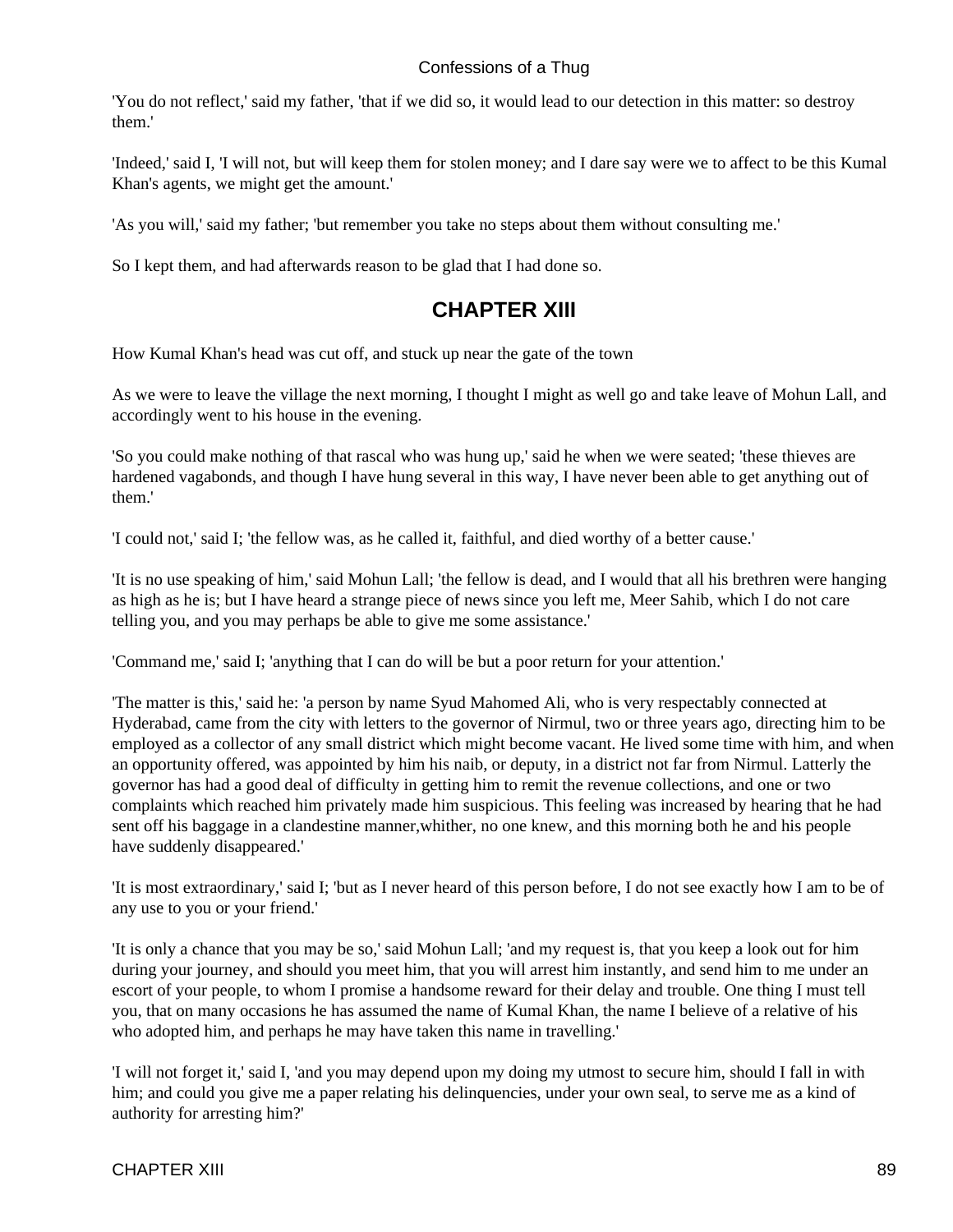'Certainly,' said Mohun Lall; 'your thought is a good one; I will forthwith write one myself.' So saying he drew up the document, and handed it to me.

'I am an indifferent scholar,' said I, 'but I dare say I can make it out;' and taking the paper I read what he had written, which was in substance what he had told me.

'And now I pray you to give me my dismissal, for I have business among my people, and the day is nigh closed.'

'I will not detain you,' said Mohun Lall; 'and if there is anything you or your people want which my poor village can afford, you have only to send for it. I shall write too to my friend to tell him of the arrangement I have made, and the confidence I have in you.'

'I thank you for your kindness,' said I, 'and should I want anything more I will not scruple to send for it. Salam, Sahib!'

'Salam!' he returned; 'I wish you a safe journey and a successful one.'

'Thanks again to you, good Aumil, for your last words,' said I to myself as I went away: 'Inshalla! it will be as successful as it has hitherto been. Well indeed Mahomed Ali has met his deserts; and it is better perhaps for him that he lies cold and dead as he is, than that he should have lived to be haunted by an evil conscience, and to fall into the hands of those he has cheated and deceived, who would have tortured him to death if they had not immured him in a miserable prison to pine out the remainder of his days.

'Verily a good deal has been done, and my old father will laugh heartily when he hears how I have behaved, and how I have baffled suspicion by the commission I have brought with me, of which these papers are good proof. I have got his true name too, and it is hard if with this clue I do not get hold of the money for the bills of exchange which my sagacious parent would have destroyed. Shabash! Ameer Ali, do thou go on in this way, and whose dog is he who shall compete with thee, either in cunning or in daring!'

As I thought he would, my father laughed heartily at the business I had undertaken.

'It would be a good joke,' he said, 'to send for Kumal Khan's head, and put it at the gate of the village; they would then be at rest about him, and Mohun Lall's friend would be obliged to disgorge a little of the coin I have no doubt he has helped himself to out of the revenue.'

'By Alia,' said I, 'it is an excellent thought, and I will send a couple of Lughaees to bring it.'

'No, no,' said my father; 'I did but jest; it is now nearly evening, and it would not do to risk them on that lonely road at nightfall; besides, they could not well be back before we start.'

'As you will,' said I; but at the same time I made an inward determination to mention it to one or two of them.

When I reached my tent, I sent for three Lughaees, enterprising fellows. 'Now,' said I, 'my lads, I have got an adventure for you, and here are five rupees a piece if you will do it.'

'Your commands are on our heads and eyes,' said they; 'you have only to order us, and we will perform your wishes.'

'Well then,' said I, 'what I want is the head of Kumal Khan: do you know the place you put him in? and is the grave deep?'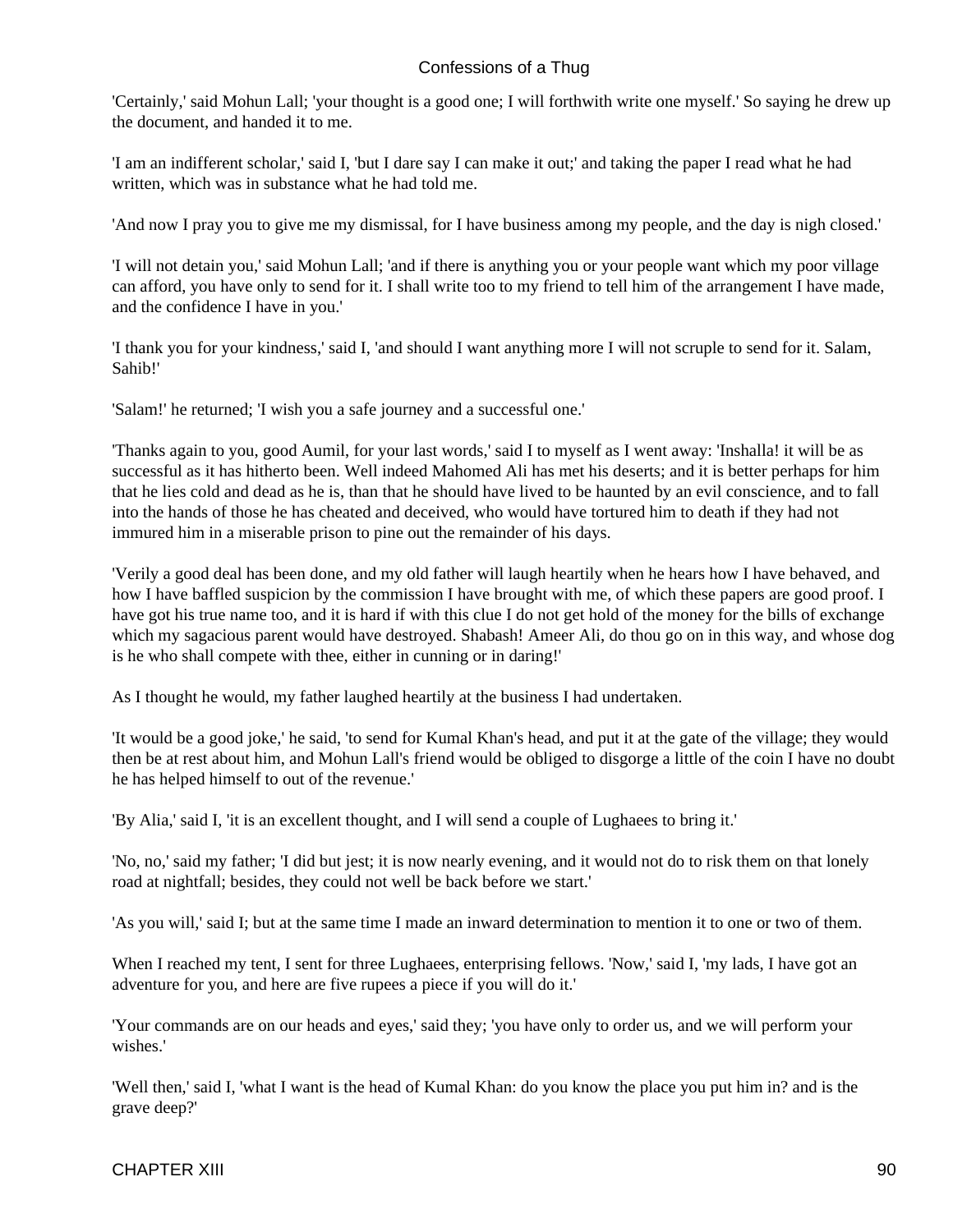'We know the spot exactly,' said one of them, a Hindoo, by name Motee−ram; 'what Lugha ever forgot a spot where he had buried any one! the grave is not deep, and he is at the top of all. But what are we to do with the head? and why is it wanted?'

I detailed to them what Mohun Lall had said, and repeated what a good joke it would be to get the head, and place it in some conspicuous place.

'Then,' said Motee−ram, 'if I may offer advice, I recommend its being put under the tree whereon the thief was hung this morning: the worthy Aumil will think Kumal Khan has fallen by the hands of some of his gang.'

'A capital idea,' said I; 'and therefore, if you find no one about when you return, place it there, for I have no wish to look at it.'

'It shall be done to your satisfaction,' said all three; 'and we will start immediately.'

So they left me. Yet I was in dread all the time they were absent lest anything should befall them, and I often wished I had not sent them on such an errand; but it was too late, and I could not recall them. Anxiously and sleeplessly did the hours pass till near midnight; and poor Zora could not imagine what was the matter with me. I excused myself to her, however, on the plea of having a headache and feeling unwell, and suffered her and the old woman to put quicklime on my temples, and use other remedies which she said were infallible in such cases: and at last pretending I was going to sleep, she lay down and was soon really so.

It was about midnight that I was relieved from my suspense, and gladly did I hear the voice of Motee−ram at my tent door calling to me. I arose and went out. 'Is all safe?' I eagerly asked.

'All is safe,' said he; 'and we have brought the head and put it where you told us. It was well we went, for we found a troop of jackals busily scratching at the grave; and they would have got to the bodies before morning, for they had made a large hole when we arrived; however we scared them away, and put a quantity of dry thorns just under the earth on the top: they will not try it again, and if they do it does not matter, as no one will ever find that spot it was too well chosen.'

'You have done your work well and bravely,' said I, 'and you shall have your money tomorrow morning.' They left me, and the excitement past I lay down and slept soundly.

The next morning we rose before day: the omens were consulted, and proved favourable, and all prepared for prosecuting our march. We were soon ready, and finding that Zora was comfortable in her cart, and that she needed nothing, I could not resist the temptation of going as far as the tree where the thief had been hung, to see whether in reality the head of Kumal Khan had been brought. Accordingly I separated from the party, and ran as fast as I could to the spot, which was not far distant. I know not why, but an involuntary shudder crept over me as I reached the tree, and looked about for the object of my search.

The wind which had been still all night, suddenly rose with the breaking day, and its first sigh through the withered branches of the neem almost seemed to have a voice in ita deprecation of the deed we had done the night before, and of which so foul an evidence as that before me was present; for at that instant my eyes fell on the head, which had been placed on a projecting knot of the trunk to protect it from the jackals. I recoiled from it with loathing, for the eyes were protruding from the sockets and the mouth open, and the expression of the features was hideous in the extreme. I gazed at it for a moment. 'This must not be,' said I; 'those eyes will betray us:' so taking the cold head down, I forced them into their sockets, and shut the eyelids, which I was able to do, as the stiffness of death was past. I then placed the head on a large stone close to the tree, on which some rude idol was sculptured, and quitting the place, ran as fast as I could to a small puddle I had passed as I came, in which I cleansed my hands from the blood which had adhered to them.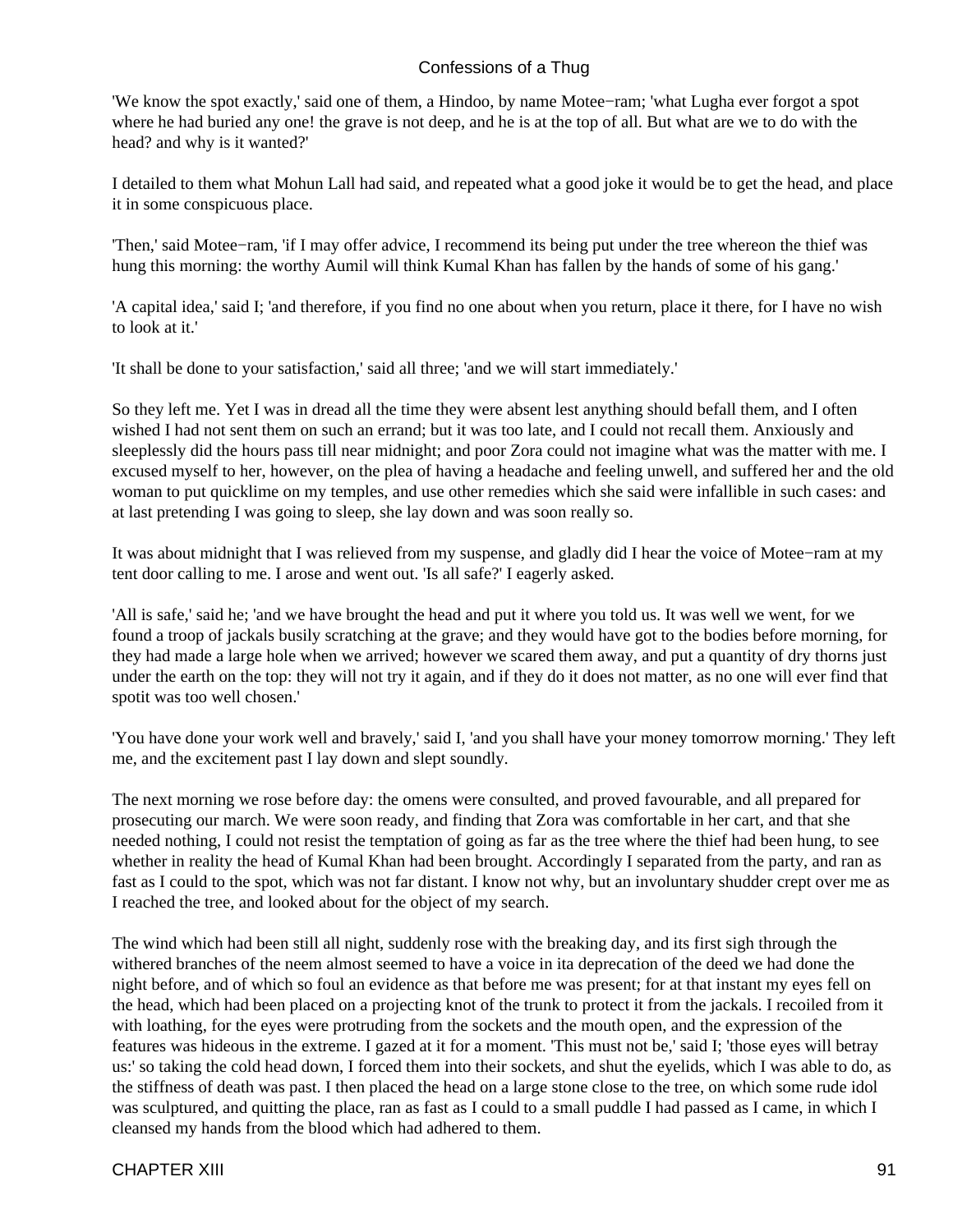'Alia be praised they are pure again!' said I inwardly, as I washed them eagerly with some earth and water. 'Brave as I know myself to be, and caring for nothing alive, I would not have gone with Motee−ram and his people, have dug up that body and decollated it, no, not for the wealth of Delhi. Pah! the idea is horrible.' And I arose, and ran again at my utmost speed till I reached the party.

My absence had not been remarked, which was well; and having mounted my horse, I stationed myself near Zora's cart, which was in front.

After we had reached the stage, and were resting ourselves for the day, a horseman came from the Aumil with a letter, at which we were all greatly amused. It related how the head had been found and recognised, but at the same time implored me to keep the event secret, in order that the Aumil's friend, the ruler of Nirmul, might gain time to meet the demand caused by the defalcation of the man we had killed. This exactly suited my purpose, as I had now no doubt that I should be able to get the amount of the bills.

On the fifth morning after this we were to reach Hyderabad: it was estimated as seven coss distant, so we did not start so soon as usual; we wished to reach it when the day was well advanced, in order to attract as little attention as possible, for our numbers were considerable. We therefore divided into three parties, one under my father, one under myself, and the other under Surfuraz Khan, a friend of my father whom we had met on the road, and who with his men had been admitted into our company; and we agreed to meet again in the karwan, which was the usual resort of all travellers, and where we were told we should find accommodation in the serais which were used by them. Mine was the first division to move, and my father said he should remain with the baggage, and bring it leisurely along, as he should have to pay the usual duties upon the property we had secured, at the various toll−houses.

Accordingly at full daylight we set out. It was a lovely morning, cold, yet not so cold as in our own country, where the frost is often seen on the ground, and the grass feels crisp under the foot of the traveller until the sun rises; still a good shawl was a welcome addition to my usual clothing.

Wreaths of mist spread themselves over some hills to the left of the road, and concealed from our view an immense tank which lay at their foot; while, as a gentle breeze arose, the mists were set in motion, revealing one by one piles of the most stupendous rocks I had ever seen, and which appeared as though they had been heaped on each other by human agency; I had been struck by these extraordinary rocks on our first entering Telingana, and remarked them now to Bhudrinath: he gave a ready solution to my conjectures as to their origin.

'You perhaps have heard of one of our sacred books called the Mahabharut,' said he; 'in it are related the wars of the gods. The origin of one of them was the forcible carrying off of Sita, the wife of Ram. She was taken to the island of Lanka (Ceylon), and there detained by the rakshas or evil spirits of the place, assisted by the king with powerful armies: they defied Ram, and he was in utter despair at the loss of his beautiful wife, nor could he find any trace of whither she had been carried. You know that Hunooman, our monkey−god, was a wise and astonishing being; in the monkeys of the present day his form only is perpetuated; the intelligence is gone, and cunning alone is left to them. But it is also a sad fact that, like them, mankind has also degenerated, and we are no more like the beings of those days than the present monkeys are like Hunooman. Well, as I was saying, Ram in his perplexity was visited by Hunooman, who pitying his state proposed to go in search of the lost fair one, and accordingly departed. Long did he wander, and at last discovered her in Lanka, in a state of as great distress as he had left her lord in. Quickly he returned with the intelligence, and an army was assembled for the conquest of the island. But a difficulty arose when it reached the end of the land; before them certainly lay Lanka, but a wide and rough sea ran between them, the roaring waves of which appalled the stoutest hearts nor did even the glorious Ram himself escape the general fear. Boats were not to be procured, and if they had, what would have been their use to transport an army which consisted of millions of god−like beings, each of whom was ten cubits in height! Ram gave himself up to despair; but Hunooman at one bound clearing the channel, quickly returned with assurances that a bridge could soon be constructed, and that he and his companions would labour night and day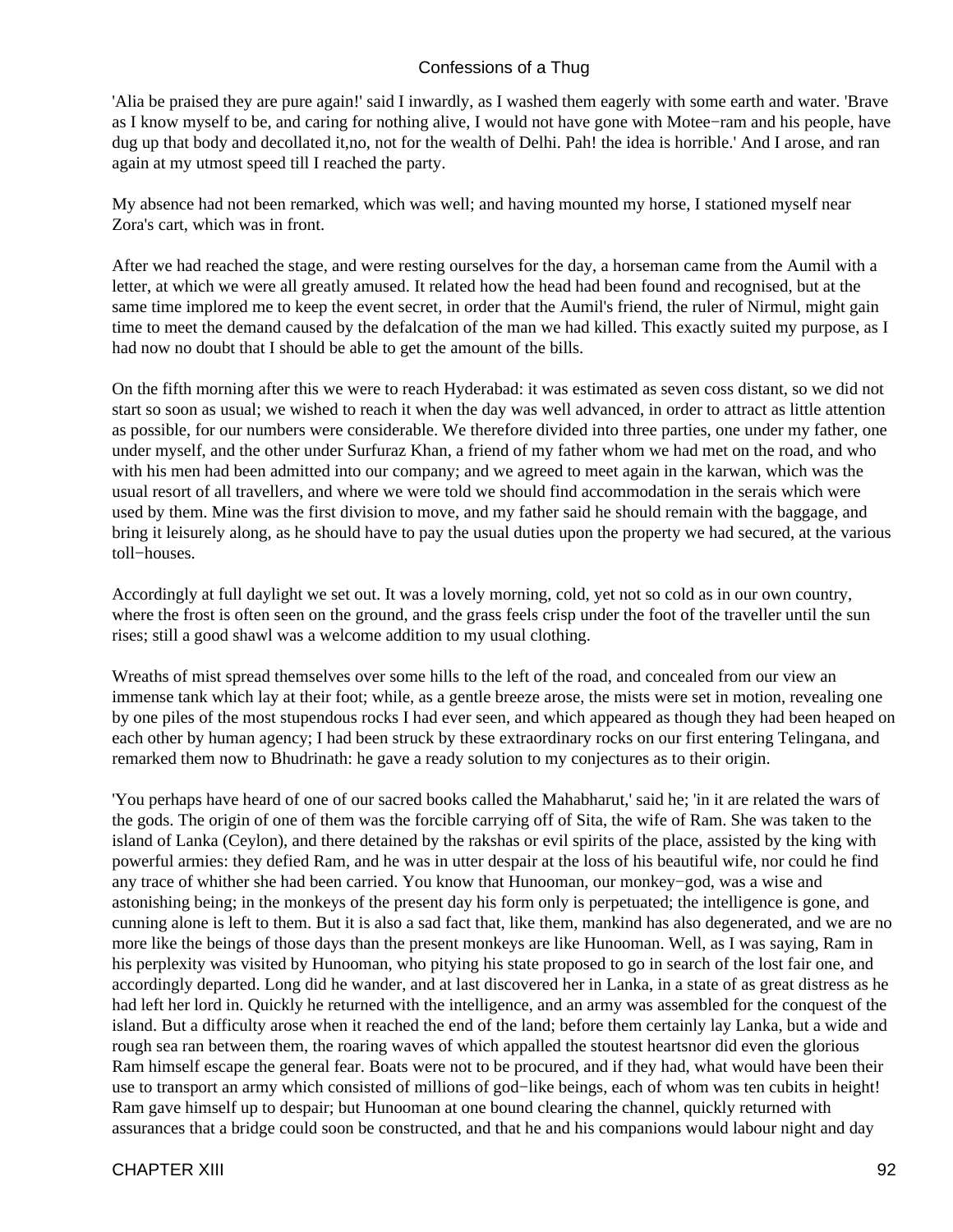till it was completed.

'Quick as thought, legions of monkeys departed to the Himalayas. Huge mountains and rocks were torn from their foundations, and transported by relays of these indefatigable beings to the shores of the ocean. One by one they were dropped into it from above, and the splashing of these huge masses is described as terrific, the water ascending to the heavens and extinguishing the stars! At last the bridge was completed, the vast armies marched over it, the country was conquered, and the beauteous Sita restored to the arms of her devoted lord.

'Now these rocks are part of those brought from the Himalayas, and have remained piled upon each other just as they were set down by the monkeys; for this country being halfway, it was here that the relay was established, and, when the bridge was completed, these remained, not being required. To prove the truth of what I have said, (and may Bhugwan grant that no one doubt it!) I must tell you that remains of the bridge are visible to this day. Many pilgrims with whom I have conversed, who had been to Ramisseram, declared that they had gone in boats along the side of the bridge, and traced it by the points of rocks appearing above the water, almost in a direct line from one land to the other, with here and there a small island where the waves have not been able to make an impression: that further, heaps of rocks similar to these are met with in various parts between here and Ramisseram, which no doubt were not required; and you will remark that in no other part of the country north of this do any similar ones appear. There cannot therefore be a stronger proof of the truth of our ancient religion than these hardened witnesses, which will last to the end of the world, to the confusion of all unbelievers and sceptics.'

'Mashalla!' said I; 'it is a wonderful story, and true enough, for I have heard of the bridge myself. We Moslims have it, that Baba Adam, who was placed by Alia in the paradise of Serendeeb, which is Lanka, got tired one day of his confinement to so small an island; and seeing the main−land at a distance, made the bridge by throwing mountains into the sea, each at seven coss distance, to get there. When it was completed, he easily stepped from one to the other, and so gained the land; but this action displeased Alia, who soon afterwards ejected him from the paradise, and man has been a wanderer ever since.'

'Yes,' said Bhudrinath; 'but is not my story the most probable, especially when you see all these rocks piled up in so extraordinary a manner as if in loads? why, if a man wanted to carry a heap of stones, he would pile them up in the same way; and see, these are in separate heaps, just as they were laid down, some large, some small, according no doubt to the strength of the parties who bore them.'

'Alia ke Qpodrut,' exclaimed I,'it is the power of God. Mashalla! they were great monkeys; it is well we have none of them nowadays, or they would pelt us out of the land.'

# **CHAPTER XIV**

#### Ameer All's arrival at Hyderabad

We passed the village of Ulwal, its white pagoda peeping from among groves of tamarind and mango trees, and its large tank now glistening in the rays of the sun; and pursuing our way, we saw, on passing a ridge of rocks, the camp of the army at the far−famed Hoossain Sagor, or, as it is more often called, Secunderabad. The tents of the English force glittered in the bright sun, and behind them lay a vast sheet of blue water.

We had heard much of this lake from many persons on our journey, and as we passed it a strong breeze had arisen, and the surface was curled into a thousand waves, whose white crests as they broke sparkled like diamonds, and threw their spray into our faces as they dashed against the stonework of the embankment. We stood a long time gazing upon the beautiful prospect, so new to us all, and wondering whether the sea, of which we had heard so much, could be anything like what was before us. I have since then, Sahib, twice seen the sea; I need not attempt to describe it, for you have sailed over it; but when I saw it first, methought I could have fallen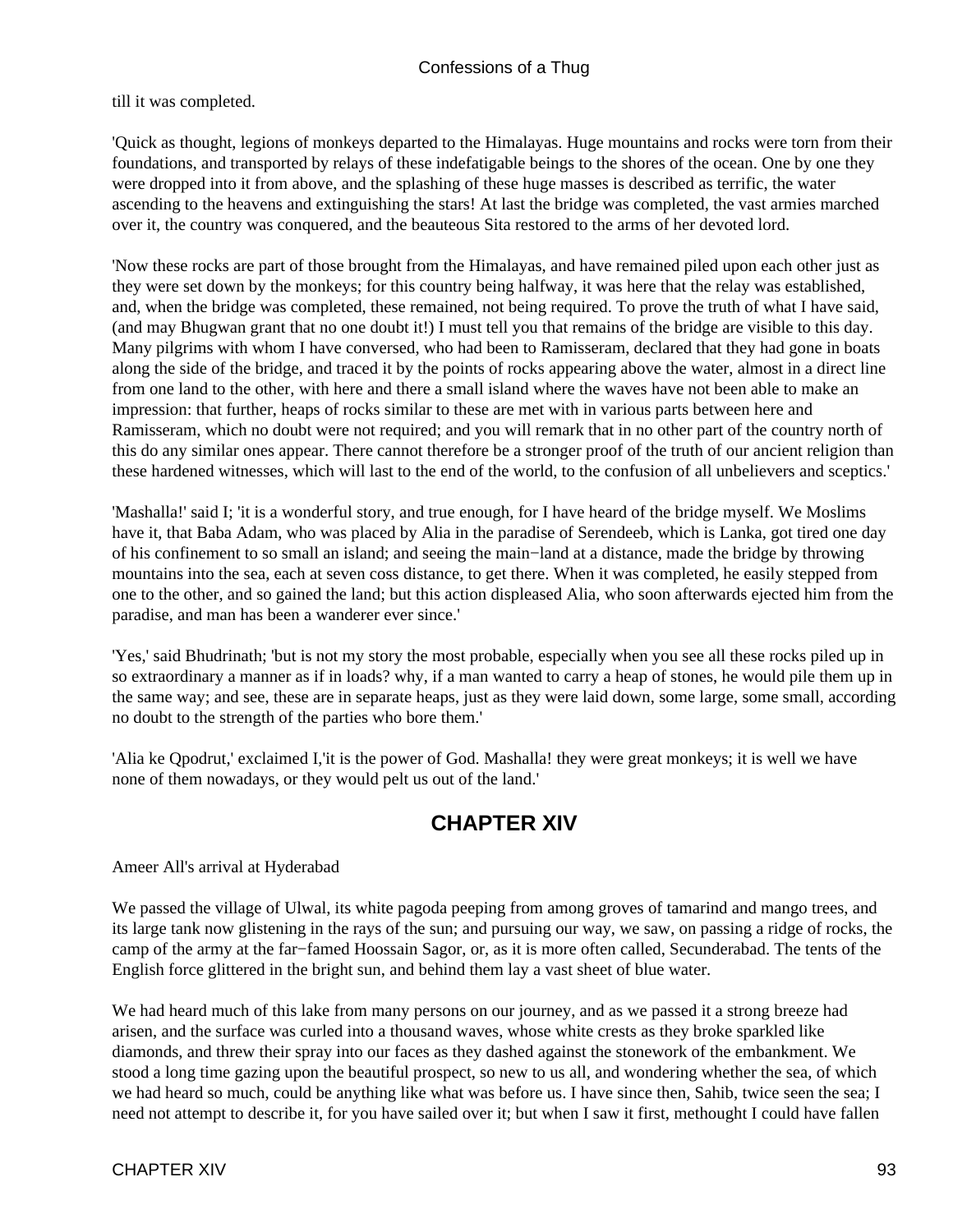down and worshipped it, it appeared so illimitable, its edge touching as it were the heavens, and spread out into an expanse which the utmost stretch of my imagination could not compass, a fit type, I thought, of the God of all people, whom every one thinks on, while the hoarse roar of the waves as they rolled on, mountain after mountain, and broke in angry fury against the shore, seemed to be a voice of Omnipotence which could not fail to awaken emotions of awe and dread in the most callous and unobservant!

We passed the embankment of the tank. As yet we had seen nothing of the city; but there was a ridge not far off, and as we ascended it I could no longer control my impatience. I spurred my horse, and before I reached the top shut my eyes, that whatever was before me might burst upon my view at once.

My horse slackened his pace when he reached the top, and allowing him to go on a few steps I opened my eyes, and glorious indeed was the prospect before me.

Beneath lay Hyderabad, the object of many a conjecture, of many an ardent desire to reach it the first city of the Dukhun, justly celebrated throughout the countries I had passed. I had imagined it, like every other I had seen, to be in the midst of a plain, and that all that would be visible of it would be here and there a minaret rising out of large groves of trees: but Hyderabad presented a different aspect.

I stood on the crest of a gentle slope, which to my right hand was broken at some distance by rude, rocky hills, and to the left appeared gradually to descend into a plain, which stretched away almost uninterruptedly to the horizon. Before me, on the gentle rise of the valley, and beyond where I supposed the river to be, lay the city, its white terraced houses gleaming brightly in the sunlight from amidst what seemed to me at the distance almost a forest of trees. The Char Minar and Mecca Musjid rose proudly from the masses of buildings by which they were surrounded; and here and there a white dome, with its bright gilt spire, marked the tomb of some favourite or holy saint, while smaller mosques, I might say in hundreds, were known by their slender white minarets.

Beyond the city rose another connected chain of rocky hills, which ran along until they met those on the right hand, and shut in the valley on that side. The city seemed to be of immense extent; but I thought from the number of trees that it was composed principally of gardens and inclosures, and was much surprised afterwards, when I entered it, to find its streets so filled with houses, and the whole so thickly peopled.

It was altogether a most lovely scene: the freshness of the morning, the pureness of the air, and the glittering effect of the city and its buildings caused an impression which can never be effaced from my memory. I have seen it since, and though it is ever truly beautiful, it never struck me as it did that day. But I was then young, full of spirits, and flushed with the consciousness of my own powers, just developing, and assuring me that they would lead me to eminence.

One by one, as the Thugs came up, each ejaculated his praise of the beautiful scene, and all declared that the capital was worthy of the encomiums they had heard lavished on it. Inquiring the nearest road to the karwan, we descended the slope, and threading our way through numberless suburbs we reached the place, and were at the end of our journey. We were grateful for it, and for the protection and success we had met with. We took up our abode for the present in a serai which surrounded a large and richly ornamented mosque; and for our greater convenience I went in search of an untenanted house, and after some difficulty succeeded in hiring a small place, the property of a merchant who resided next door. It contained only three rooms, and the verandah, which was the shop; but it was enough for my father and myself, and there was a small room with a strong door, in which we stowed away all our plunder.

Zora was overjoyed at reaching the place of her birth, and what was in reality her home, and could talk of nothing but the delight of meeting with her relatives and friends, and the surprise her arrival would excite in them all, as she said they had considered her lost to them ever since the Nuwab had carried her off. The almost certainty of her being separated from me as soon as she was again in their power never occurred to her, and I determined that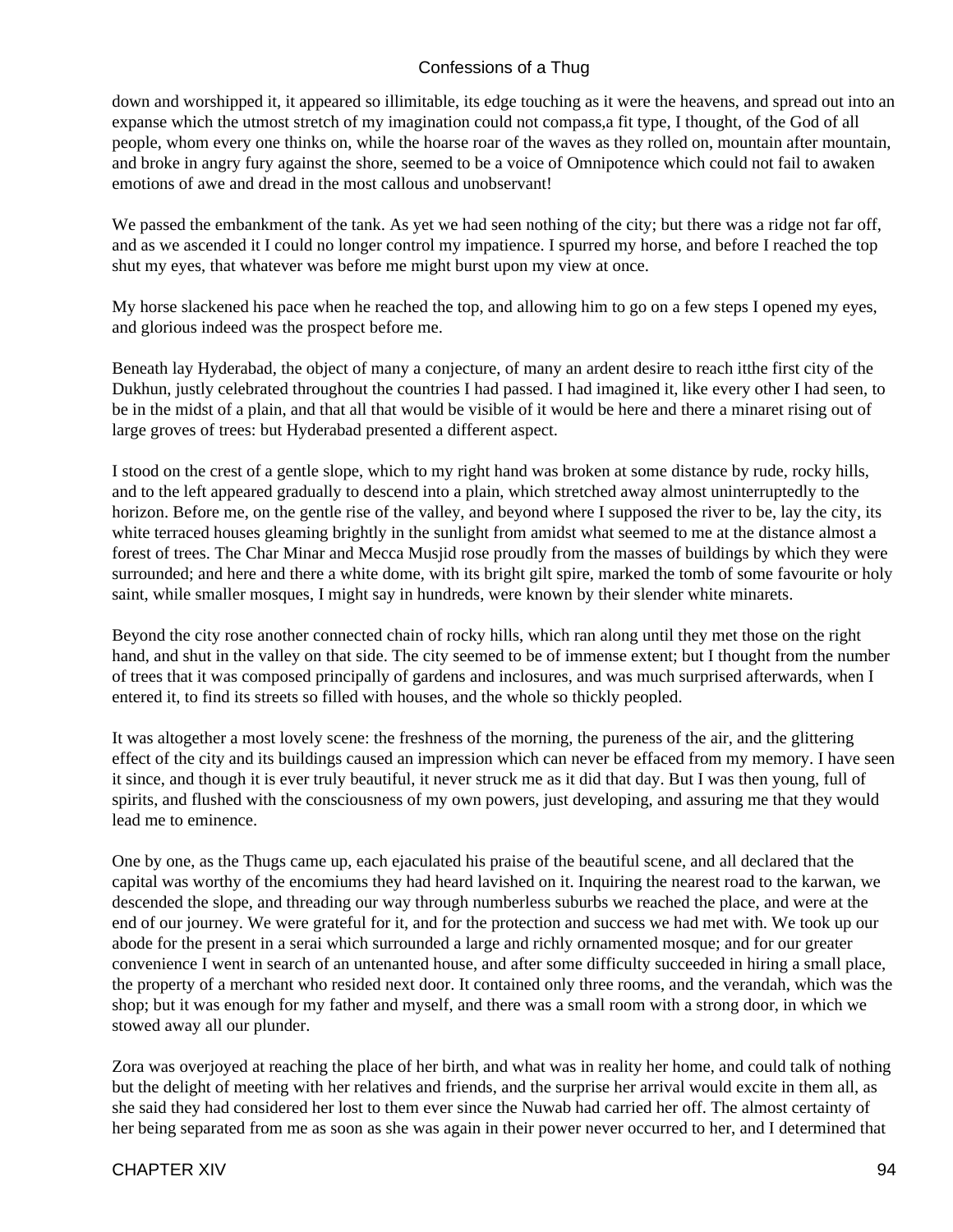before she visited them I would lay all my fears before her, convinced that her affection for me would be the best guide for her conduct.

Our landlord the merchant was very civil and attentive to our wants, though his civility evidently proceeded in a great measure from curiosity as to who we were and what was our object. I stated to him in a few words our old storyof my father being a merchant, and myself a soldier of fortune who had accompanied him in search of employment. He was now curious to know of what my father's stock in trade consisted; but we were resolutely silent upon the subject, although he offered his agency to dispose of our goods.

'For,' said my father to me afterwards, 'our goods I know are valuable, and I know not their worth; nor have we as yet opened the bales; we will do so tomorrow morning, and assort them: we will then go into the city to the shops of the sahoukars, and inquire for articles similar to them, find out their prices, and by this means be enabled to value our own. Were we to offer them in ignorance of their market prices, we might be suspected; and though we may not get what they are intrinsically worth, we shall no doubt be able to sell the whole for a handsome sum.'

I agreed with him perfectly, and the next morning we set to work to open the bales.

Their contents were indeed costly, brocades, cloth of gold, fine muslin scarfs, also woven with gold and silver patterns, plain muslins, and a few shawls, besides fine cloths of different kinds for wearing−apparel, and sarees with silk and tissue borders, the latter from the looms of Nagpoor. These and the jewels in our possession, when laid out and assorted, made a display on which we feasted our eyes for some time, wondering at their magnificence; and after I had made an inventory of the whole, my father and myself, attired in handsome clothes and mounted on the best of our horses, attended by a few of the men, took our way into the city.

Crossing over an old but massive bridge, below which ran the river, now a shallow stream, we entered by the gate at the head of it, and inquiring our way went direct to the chowke, or market−place, where we trusted we should find goods exposed for sale similar to our own. The streets were narrow and dirty, and the interior of the city certainly did not answer the expectations we had formed from its outside and distant appearance; still there were evident tokens of its wealth in the numbers of elephants, on the backs of which, in canopied umbaras, sat noblemen or gentlemen, attended by their armed retainers. Crowds of well−dressed persons paraded the streets, and as the festival of the Mohorum had just commenced, cries of 'Hassan! Hoosein! Doola! Deen! Deen!' and a thousand others familiar to us resounded on every side.

We made our way as well as we could through the throng, and our attendants were often obliged to clear us a passage, which exposed them to the jeers and abuse of the multitude, as they were recognised as strangers from their dress and language. Once or twice I observed a hand laid on a sword by some respectable person who had been jostled or pushed by our men, and heard a deep threat muttered; but we managed to get along, and at length came to a broader street, where the crowd was less dense; and here that noble building, the Char Minar, burst at once upon our view.

'How grand!' I exclaimed, stopping my horse and looking up to the huge minarets, which seemed to pierce the clouds; 'to see this alone is worth a journey from Delhi.'

The minarets formed the four corners of the building, and from them sprang immense arches which supported a roof, upon the top of which a small mosque was built. It did not look capable of supporting the immense weight of the whole, and yet it had stood for centuries, and the fabric was unimpaired.

'It is the hour of prayer,' said my father, interrupting my gaze; 'and hark! the Muezzin calls from the Mecca mosque; thither we will now proceed, and afterwards transact our business.'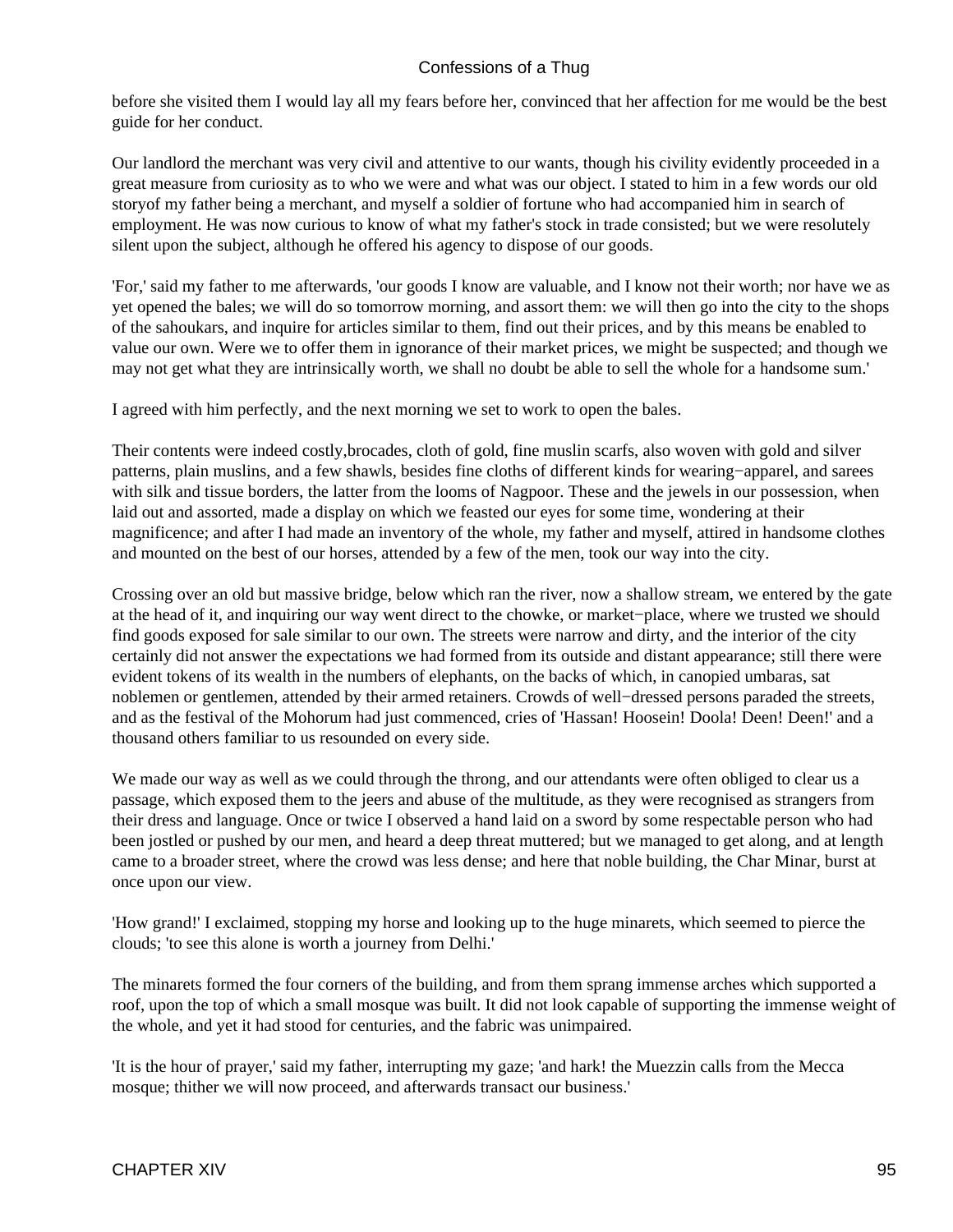I followed him, and passing by the Char Minar, we turned up a street to our right, and stopped our horses at the gate of the mosque.

A feeling of awe mingled with admiration came over me as we entered the court−yard and advanced along a raised causeway to the foot of a flight of steps which led up to the interior. On either side of us were the graves of princes and nobles, many of them of elegant forms and richly carved; but the building itself engrossed my entire admiration. Five lofty and wide arches opened to view the interior of the edifice, where an equal number appeared in depth; and where the arches met, the eye was perplexed by the innumerable points and ornaments, which, running into each other, completed a roof of exquisite design and workmanship. To add to its beauty, the whole was of stone, carefully smoothed, whereas the Char Minar and the other buildings I had as yet seen were of stucco.

But I had little time to observe more; the sonorous and melancholy call of the Muezzin had ended, and the few attendants for the afternoon prayer had spread their carpets and commenced their devotions. We joined them, and kneeling on our outspread waistbands, went through the usual forms, while the low murmur of the prayers of all ascended to the fretted roof and added to the solemnity of the scene.

To the majority of those present there was perhaps nothing new or uncommon; but I, who had escaped the dangers of our journey and those attendant on our profession, felt that it went to my heart; and murderer as I was, though not as yet callous, I was softened, and my tears flowed fast as I repeated the words of prayer, and the impressive language of the blessed Koran in which they were couched.

The ceremony concluded, we rose; and though I was well disposed to linger in the sacred edifice and observe more of its beauties, my father hurried me away, and we returned to the Char Minar.

'Here,' said my father, 'those useful rogues the dullals are to be met with. They will try to cheat us, no doubt, as it is their trade; but as we are not purchasers, we may avail ourselves of their aid to find out the houses of the merchants who deal in our articles, and it may be that the fellow we fix on will be intelligent and assist us to dispose of our property.'

We stopped on reaching the building, the lower part of which was sadly disfigured by numbers of wretched huts and stalls, where venders of vegetables and sweetmeats sat, and served out their goods to the passers−by. My father, calling to a decent−looking young Hindoo, of intelligent countenance, asked him where he could meet with a dullal, as he was a stranger in the city, and wished to see some clothes and other goods, which he did not know where to find.

'I am one at your service, noble sir,' he replied; 'and I know well the richest warehouses, and can lead you to any you wish; and,' added he, 'there is not a sahoukar or dealer in the city who will not readily give your poor servant, Moheno Das, a character for sobriety and trustworthiness.'

'You had better not say much of your good qualities till they have been proved,' said my father; 'your tribe has not the best reputation on these points.'

'Ah,' said the man, 'my lord is well aware of what (alas that I should say it!) the majority of our tribe are a sad set; nevertheless, his slave will not be found to be like them, for having begun by being honest, he has not found it worth his while to be otherwise.'

'That is as much as to say you would be dishonest if it suited your interests,' said I: 'but come, the day wears fast, and we are anxious to be out of this crowd before dark.'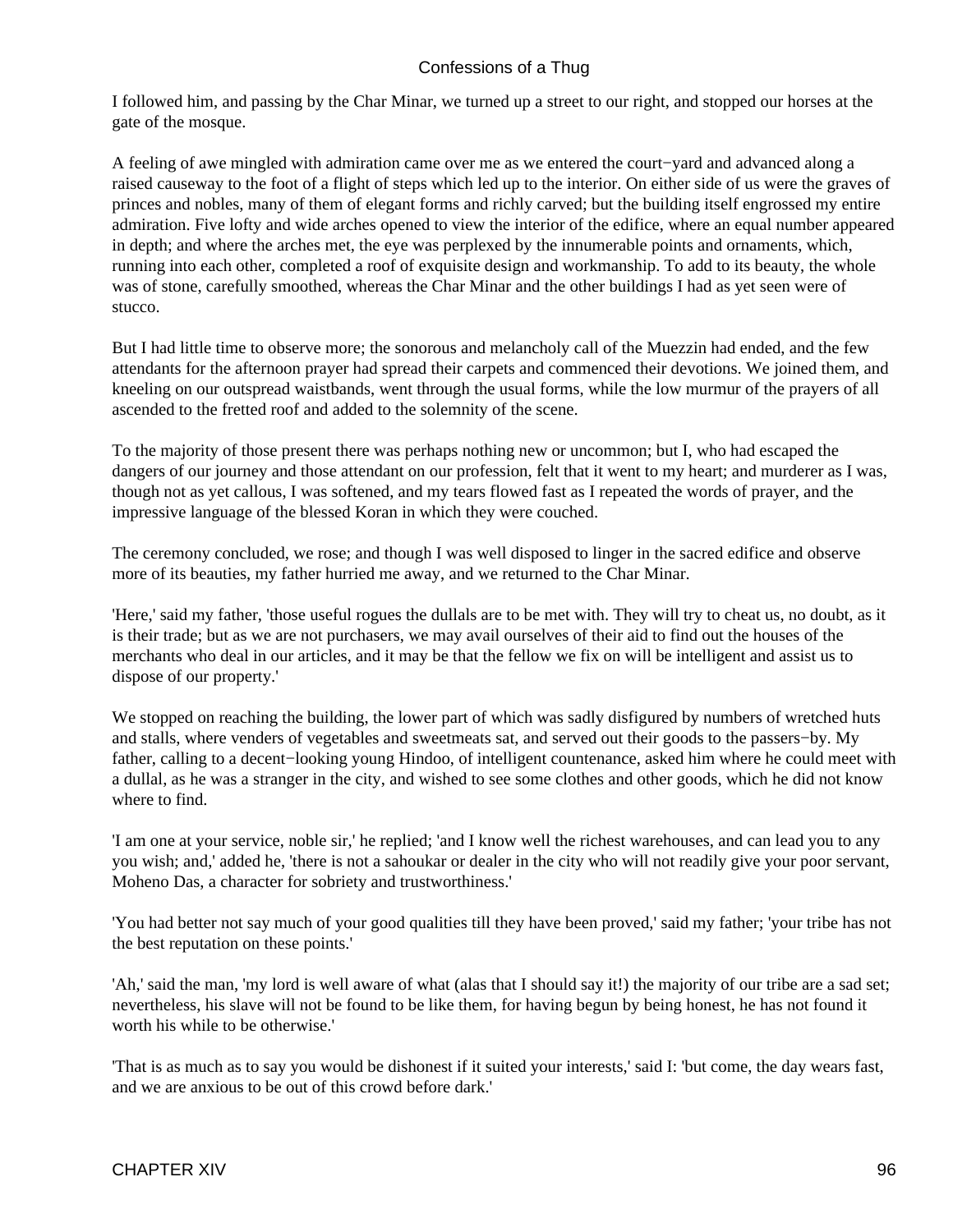The fellow gave me a knowing look, accompanied by a shrug of his shoulders, which could not be mistaken: what I had said had proved to him that we were on our guard.

'What description of goods may you be in search of?' said he; 'any may be procured, from the shawls of Cashmere and brocades of Benares to the meanest article.'

'Benares fabrics are what we require,' said I; 'a few handsome roomals and doputtas, and a turban or two, to adorn ourselves for the minister's durbar.'

'You shall see them,' said the Dullal, girding his shawl about his waist. 'Now follow me, and keep a good eye on me, lest you lose me in the crowd.' And so saying, he descended the steps of the building, and led us along some of the principal streets, till he dived into an obscure alley, and stopped at the door of a house which certainly promised nothing from its exterior.

'A very unsatisfactory search we should have had,' said I to my father, 'had we endeavoured to find out a merchant ourselves. It is well we took this fellow with us.'

'These merchants, I have heard, usually choose these secluded places on account of their security,' replied my father. 'It would not do in a lawless place like this to expose goods for sale as they do in other cities. But they are well known, and easily found out by strangers if they apply to the dullals as we have done.'

We were ushered into the interior of the house, and were received by a large fat man, the very counterpart of the sahoukar I had killed. I started involuntarily at the resemblance; but soon recovering myself, and assured by his civility, I seated myself, as did also my father, and we quickly entered on the object of our visit.

One by one bales were opened and their contents spread before us. The Sahoukar's stock seemed to be interminable and of great value. We selected several articles, and inquiring the prices of those which we inspected, of which I made memorandums, we desired them to be kept for us, saying that we would call the next day with money to pay for them. The Sahoukar pressed us to take them with us, and the Dullal offered his security for us; but for obvious reasons we declined, and took our leave of the merchant.

The Dullal accompanied us as far as the Char Minar, where my father, slipping a piece of money into his hands for his trouble, told him we now knew our way home, and bid him come early in the morning to the karwan and inquire for the house of Rugonath das Sahoukar, where he would get tidings of us.

'So far I am satisfied,' said my father; 'our goods, as you will have observed, are equal in quality to those we saw, and by the prices affixed to them we have a good earnest of a large sum of money, if we can only dispose of them, a matter I apprehend of no difficulty if properly managed.'

The next morning came the Dullal.

'Canst thou be secret?' asked my father at once, and throwing him a couple of rupees. The fellow started and trembled.

'If such is my lord's will,' said he, his teeth almost chattering with fear, 'I can; but I am a poor man, a very inoffensive man. I am my lord's slave, and rub my nose on his feet,' cried he at last, fairly throwing himself on the ground and rubbing his forehead against the ground, as he saw my father's brow contracting, and his face assuming an expression of anger at the evident suspicion which the man had of us.

'Why,' cried my father, as the fellow lay on the floor whimpering, 'what is this? what chicken−hearted son of a vile woman art thou? In the name of Alia get up! Because a man who, Inshalla! is somebody, asks thee whether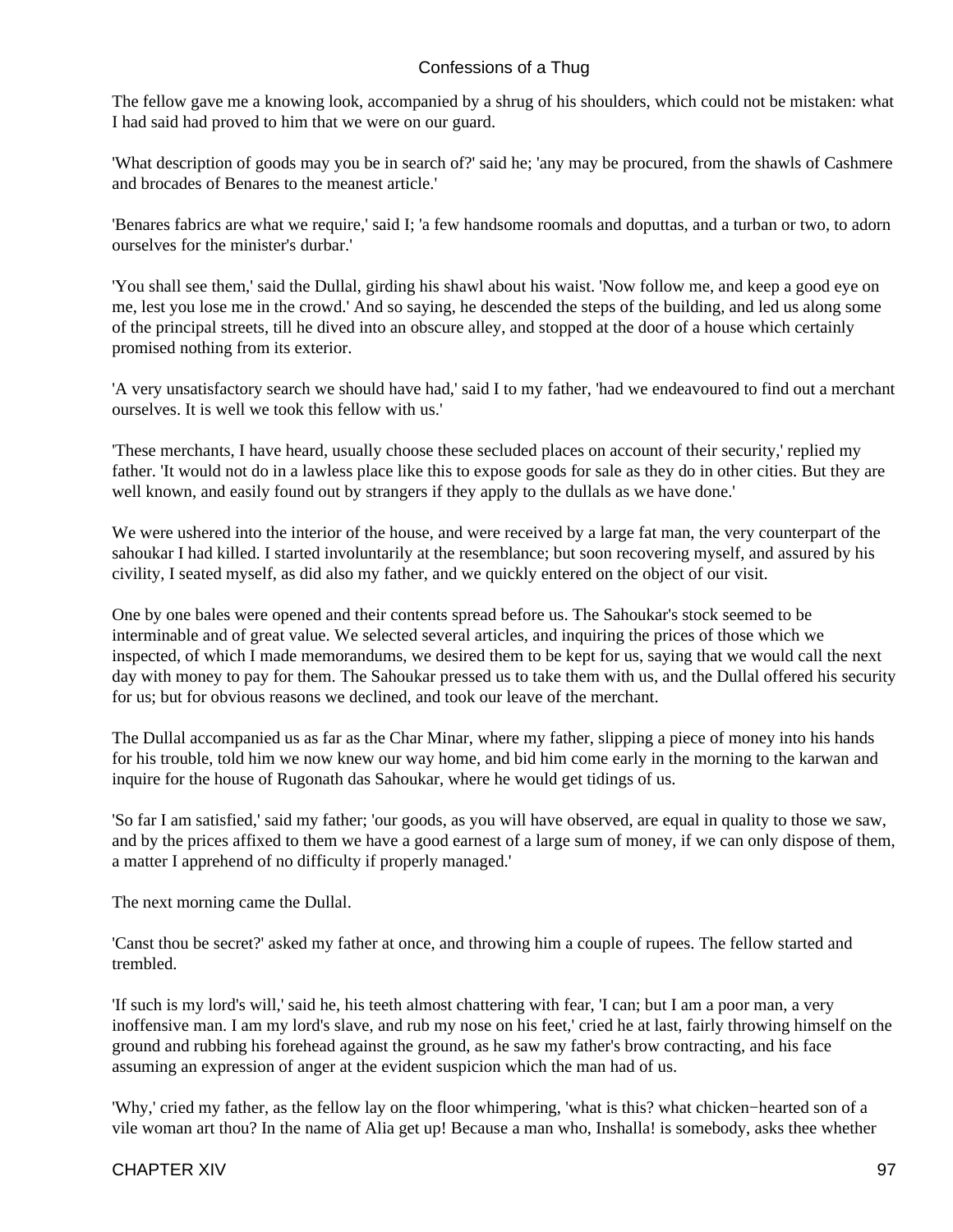thou canst be secret, must thou of necessity think thou art going to have thy throat cut?'

'Do not talk of it,' cried the wretch, shutting his eyes and shuddering. 'I am a poor man and a miserable Hindoo; what would my lord get by cutting my throat?'

'Nay,' said my father, 'this is beyond bearing; the fellow has not the soul of a flea. Kick him out into the street, and beat him on the mouth with a slipper: there are plenty of dullals to be found beside him.'

'Pardon, noble sir!' cried the fellow, the mention of his trade leading him to suppose that he was required in the way of his calling,'pardon my foolishness. My lord's threatening aspect turned my liver into water; but now that he smiles again, I am assured that no harm is meant.'

'Harm! surely not to such a wretch as thou,' said my father; 'but since thou art inclined to listen to reason, sit down, and hear what we have to say to thee.'

'I can be secret,' cried the Dullal; 'let my lord speak.'

'It will fare badly with thee if thou art not,' said my father, again looking grimly at him: 'but listen. I am a merchant; I have never been at this city before; but hearing at Delhi that an investment of valuable goods, such as we saw yesterday, was likely to sell well here, I have brought one down with me. I knew not the selling prices here, and therefore engaged thee to show me some goods, that I might be able to regulate the sale of my own. Now, canst thou manage it for me?'

'Surely, surely,' said the fellow in delight, 'nothing is more easy. My lord will not of course forget my perquisites on the sale?'

'Thou shalt have five rupees in every hundred's worth disposed of,' said my father: 'will this content thee?'

'It is a princely offer, and worthy of my lord's generosity,' said the Dullal. 'Might I be permitted to see the goods?'

'It is necessary that you should see them, and here they are,' rejoined my father; and he opened the door of the room where they were, and one by one displayed the contents of the bales.

'This is indeed a rich stock,' said the Dullal: 'you may be able to sell most of the cloths, but I question whether the whole, without you intend to remain here some time.'

'That depends upon circumstances over which I have no control,' said my father; 'if I cannot sell them all here, I shall take what remains to Poonah.'

'Well,' said the man, 'if I am permitted, I will make memorandums of all that there is here, and in the course of tomorrow will let you know what can be done. I cannot do so earlier, for I shall have to visit all the dealers.'

'Do what you think best,' said my father, 'and here are ten rupees for your expenses. Now begone, and let me see you again at this time tomorrow.'

The fellow made many salams and took his leave.

'Did you ever see so pitiful a wretch?' said my father. 'For two cowrees I would have strangled him on the spot, to put an end to so disgraceful a coward.'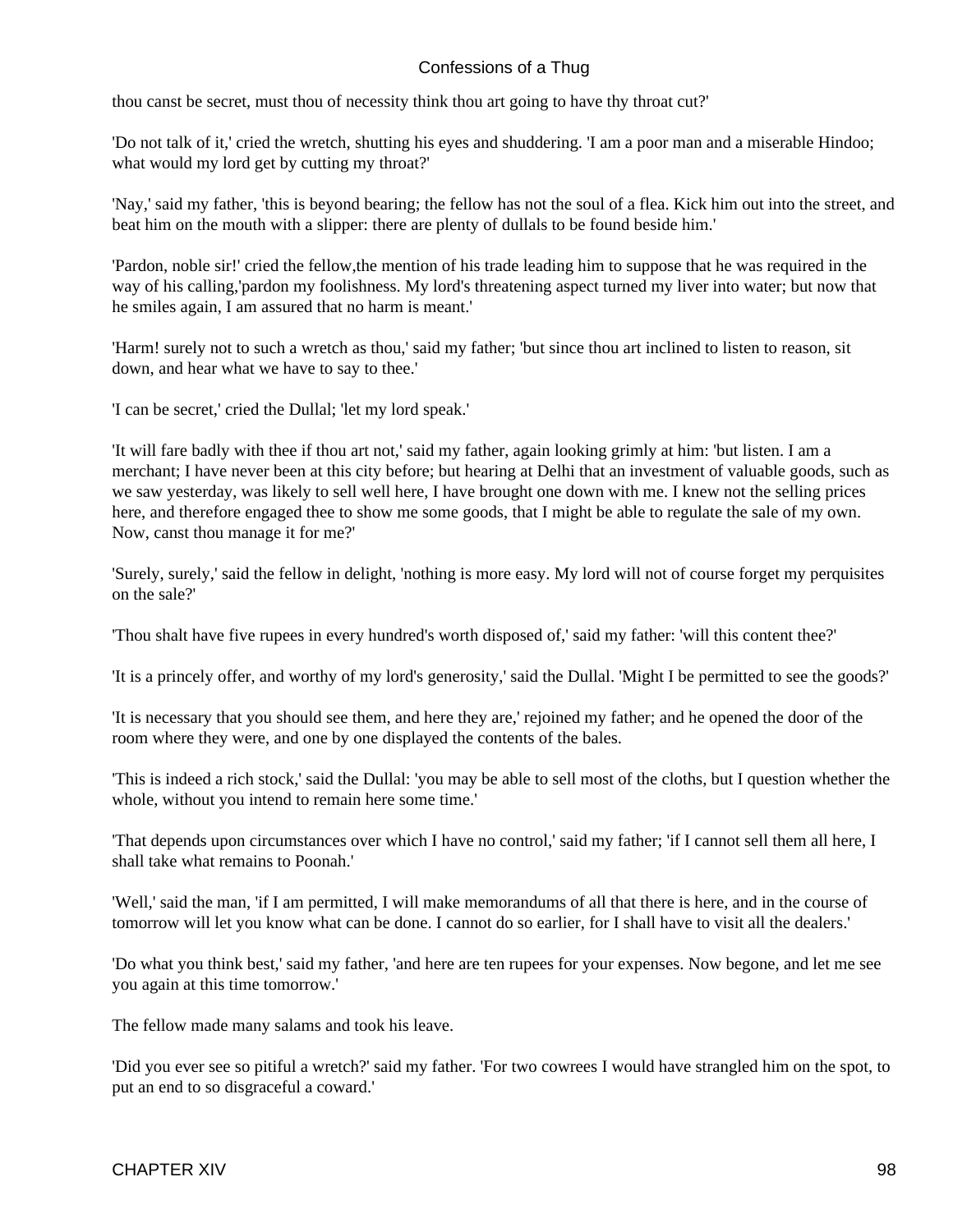'Let him pass,' said I; 'he is but a Hindoo, and not worth thinking of. But you are not going to let him off with all the money you have promised him?'

'Of course not,' replied my father; 'you understand I suppose what is to be done?'

'Perfectly,' said I; 'leave him to me.'

I went to Zora, my own gentle Zora. She had been speaking much of visiting her kindred, and though I had put her off as well as I could since we arrived, I saw with concern that I had no longer any pretext for detaining her. I could have fled with herI think I could. Such was the intensity of my love for her, that, had I had the courage to speak of flight and she had agreed to accompany me, I verily believe I should have forsaken father, associates and profession, and committed myself to the world.

And if I had, said the Thug, musing, should I have been worse off than I am now? should I ever have worn these disgraceful fetters? have ever doomed myself to perpetual imprisonment and a state of existence which I would to heaven were ended, and should be ended, but that I have (and I curse myself for it,) a mean, base, ay cowardly lingering for life! Sahib, I tell you it would have been well for me had I then fled, fled from guilt and crime, into which I daily plunged deeper. With my soldierlike figure, my address, my skill in the use of arms, I might have gained honourable service; I might have led armies, or have met a soldier's death on some battlefield! But it was not so written; it was not my fate, and I am what I am, a curse to myself, and to all with whom I have ever been connected.

Zora! she thought not of my anxiety; all she hoped for, cared for now was to see her mother and her sister. She assailed me with importunities that I would send her, and assured me that she would not be long absent, but go to them she must, they would so rejoice to see her again, and would welcome me as her deliverer. After seeing them she would return to me, and we should never again be parted.

'Alas!' I said, 'my Zora, you know not what you ask. Do you think that those charms are of no value to your mother and sister? You have owned to me that you are far more beautiful and attractive than any of those you are connected with. In your absence they will have sunk into obscurity, and they will hail your return as the earnest of more wealth and more distinction.'

'Nay, these are cruel words, my beloved,' she replied; 'you well know that I have never deceived you, and that as true as that I breathe my soul is yours for ever. So let me go, I pray you, and in a few hours I shall be again with you, and pressed to your honoured breast.'

'Be it so,' said I sadly, for though I hardly dared think it, I felt as if this was our parting for ever. 'Go then; and if you return not, I will come to you by the evening.'

A covered zenana cart was easily hired, and the driver seeming perfectly to understand where she wished to go, she stepped joyfully into it, attended by her old servant, and, with two of my men to attend her, she left me.

They soon returned, but they knew nothing, save that there was great joy in the house when her relatives saw her. Towards evening I could no longer control my impatience, and taking one of them with me, I mounted my horse and rode to her house.

It was situated nearly opposite a fountain, which is in the centre of the street below the Char Minar, and I had passed it the day before. I was easily admitted; and oh! what joy was evinced when I entered the room, where Zora, her sister and mother were seated! 'He is come!' cried my poor girl, and she rushed into my arms. She strained me to her breast for an instant, and then holding me from her, 'Look, mother!' she cried; 'look on him; is he not as I said; is he not as beautiful and brave?'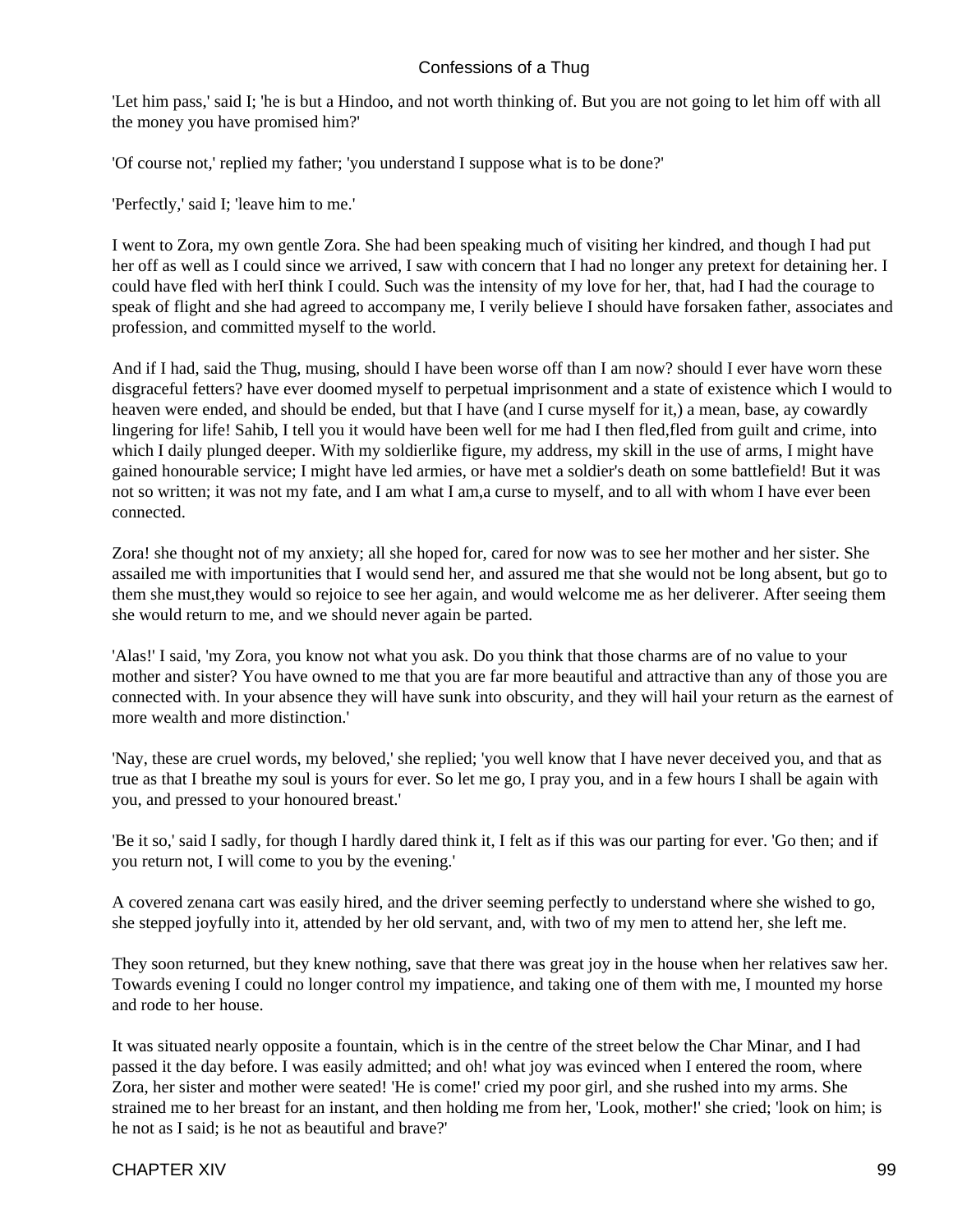The old lady approached me, and passing her hands over my face cracked her knuckles and every joint of her fingers by pressing the backs of her hands against her temples, while the tears ran down her cheeks: this she did as often as there was a joint to crack; and then she caught me in her arms and hugged me, crying at the same time like a child.

The sister received me, I thought, rather coldly. Had I been less handsome, perhaps, she would have been more cordial; she did not seem to like Zora's having so handsome a lover.

'May the blessing of the Prophet and the twelve Imams be on you and your posterity!' cried the old lady when she had recovered breath to speak. 'May the gracious Alia keep you in his protection, and may the lady Muriam and the holy Moula−ali bless you! You have made a desolate house full again, and have changed our weeping to joy. What can I say more? Who could have thought it was our Zora when a cart stopped at the door? Zenatbee was just saying that it was that vile wretch Sukeena, come to pretend condolence, while in reality she rejoiced at our misfortune, which left her without a rival; and I was saying no matter what I was saying when we heard a faint cry, as if of astonishment, and a bustle, and we did not know what to think; when in rushed our lost Zora, our pearl, our diamond; and then I thought my old heart would break with joy, for my liver seemed to be melted; and I have done nothing since, Meer Sahib, but sit opposite to her, and stroke her face with my hands, and gaze into her eyes, to assure myself that I am not mistaken. Inshalla! tomorrow I will send five rupees to every shrine in the city, and distribute sweetmeats to fifty beggars in the name of the Imam Zamin; besides, I will have a tazea made, and will no longer wear these mourning garments. Ah! Meer Sahib, if you knew how I have sat day after day, and wept till I am reduced to a mere shadow of what I was! and all my friends tried to console me, but in vain, I would not be comforted.' And her tears flowed afresh at the recollection.

What the old lady was before her grief commenced, I cannot pretend to say; but in her present plight she appeared the fattest woman I had ever looked upon. She could not walk; she rolled from side to side when she stirred, and lifted her feet as an elephant would do among a dense crowd of people. It was painful to see her in her tight trowsers; at every movement she made, especially when she sat down, they appeared about to split, and let out a mass of flesh which was in rebellion against its confinement. She ought to have worn a petticoat; but no, the old lady had her vanity, and still prided herself on the beauty of her limbs, which I heard afterwards had really been strikingly symmetrical in her youth.

We sat conversing and relating our adventures, until the evening fell, and I spread my carpet for prayer.

'Ah, he is a good Syud,' said the old woman; 'I like to see the young fond of their devotions; but it is ever thus with the noble race from Hindostan.'

I was preparing to take my departure, when they one and all cried out against it. 'What! leave our house before you have broken bread and drunk water with us?' It was not to be thought of,I must stay: dinner was prepared; they were just on the point of sending for me when I came, and above all it was the ninth day of the Mohorum, and I must stay, were it but to see the procession of the Nal Sahib. That sacred relic, one of the shoes of the horse the blessed Prophet rode when he fled to Medina, would be carried in grand procession, and I should never have a chance of seeing the like again. These reasons, and many imploring looks from Zora, made me speedily determine; so sending away my horse and the man, with a message to my father to say I should not return, I gave myself up to a night of enjoyment, such as I little expected when I parted with Zora in the morning.

The dinner was excellent, and the old lady's cooking unexceptionable. There were all sorts of curries, with but a mouthful in each little cup, but still sufficient of each to leave an exquisite flavour in the mouth, only to be replaced by another surpassing it pilaus of various kinds, and sweetmeats and, to crown all, some delicious wine of the infidels called the Francees, which the old lady pronounced not to be wine, but sherbet, and allowed to the Huzoor himself, the great Sikundur Jah. It certainly was very delicious, and elevated the spirits. At the end, after taking a whiff or two, she carefully wiped the mouth−piece, and presented me with her own hookah, the fragrance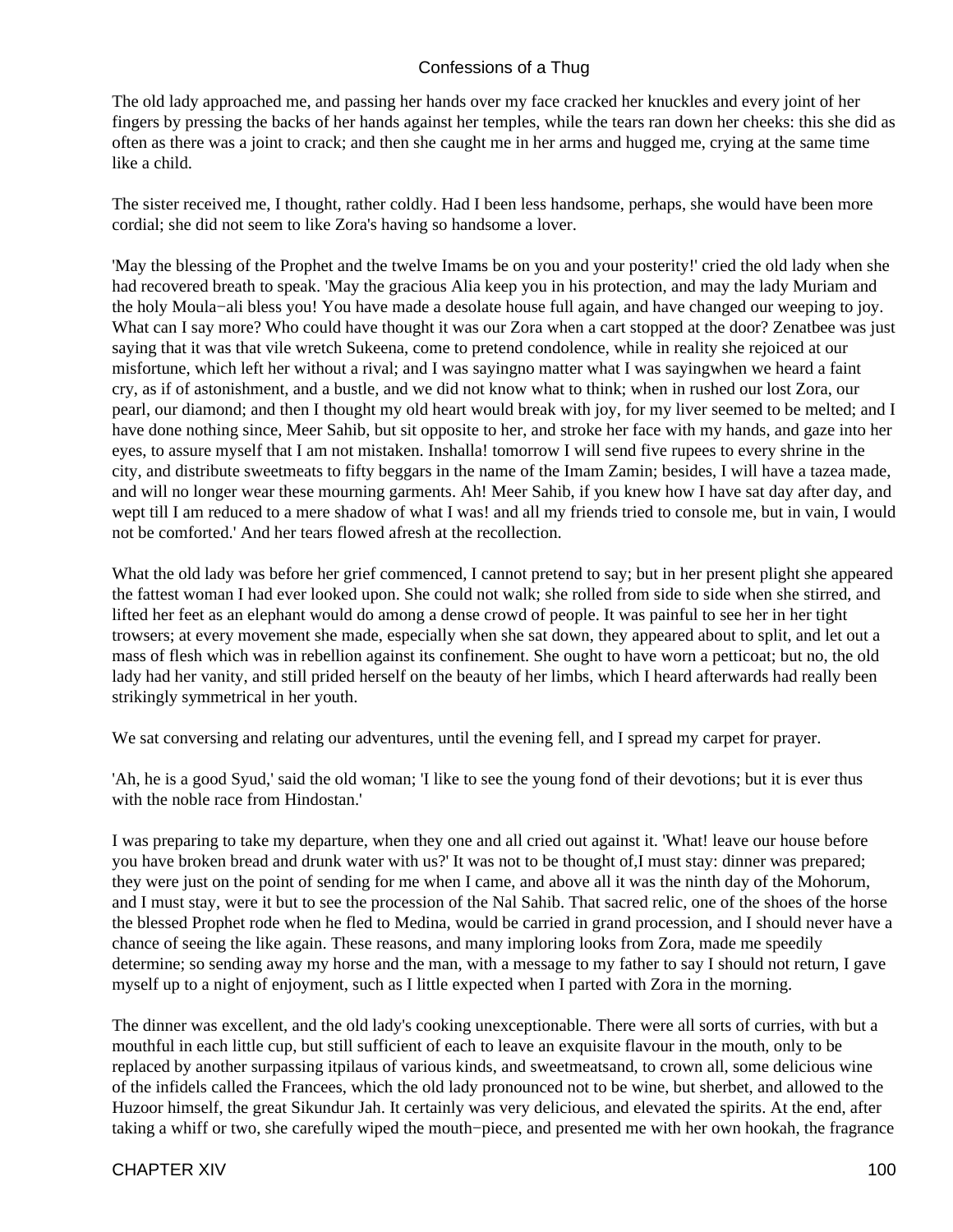of which was beyond that of ambergris or musk. I was in paradise! I was intensely happy!

'You have heard me sing,' said Zora to me, 'when I was in captivity, and after the fatigues of travel in our little tent, where there was no scope for my voice; now my heart is glad and bounding, and you shall hear me again may the Prophet pardon me for singing during the Mohorum! and you shall say which you like best; my sister shall accompany me till I am tired, and I will then accompany her.'

A saringhee was brought; Zenat tuned it, and taking the bow played a short prelude. It was one of the most entrancing sounds I had ever heard. Zora surpassed all her former attempts, it was ravishing to listen to her; and her sister, who was a perfect mistress of the instrument, (a strange thing for a woman,) gave it its full force of melody and expression. You know, Sahib, how nearly it accords to the human voice; and now, as accompaniment and song rose and fell together, it appeared as though two of the richest, fullest voices were pouring forth strains such as angels might have come down from the skies to hear.

But at last the noise of drums and shouting outside became so great, that both gave up in despair.

'A plague on them all,' said she; 'and I in such voice that I could have sung to you all night! And have I sung well?'

'Ay, have you,' said I; 'but methinks the first song you ever sung to me, at the palace in Oomerkher, will dwell longer on my memory than any I have heard since.'

'Ya Alia!' exclaimed Zenat, who had moved to the window; 'was there ever a sight so magnificent! Come and see; 'tis passing fast, and will be soon out of sight.'

#### END OF FIRST VOLUME

# **VOLUME II**

# **CHAPTER XV**

Setting forth how Ameer Ali spends the ninth night of the Mohorum, and how he loses his mistress

Zenat's exclamation drew us to the window. 'Quick!' she said; 'look out, or you will lose the sight; they are even now passing the Char Minar.'

We did look out, and the sight was indeed magnificent. A crowd of some hundreds of people were escorting a Punjah, that holy symbol of our faith; most of them were armed, and their naked weapons gleamed brightly in the light of numberless torches which were elevated on lofty bamboos; others bore aftab−geers, made of silver and gold tinsel, with deep fringes of the same, which glittered and sparkled as they were waved to and fro by the movements of those who carried them. But the object the most striking of all was the Char Minar itself, as the procession passed under it; the light of the torches illuminated it from top to bottom, and my gaze was riveted, as though it had suddenly and startlingly sprung into existence.

The procession passed on, and all once more relapsed into gloom: the Char Minar was no longer visible to the eye, dazzled as it had been by the lights; but as it became more accustomed to the darkness, the building gradually revealed itself, dim and shadowy, its huge white surface looking like a spectre, or I could fancy like one of the mysterious inhabitants of the air whom, we are told, Suleeman−ibn−Daood and other sages had under their command, and were thus enabled to describe. Again, as we gazed, another procession would pass, and a sudden flash as of lightning would cause the same effect; interior and exterior of the edifice were as bright, far brighter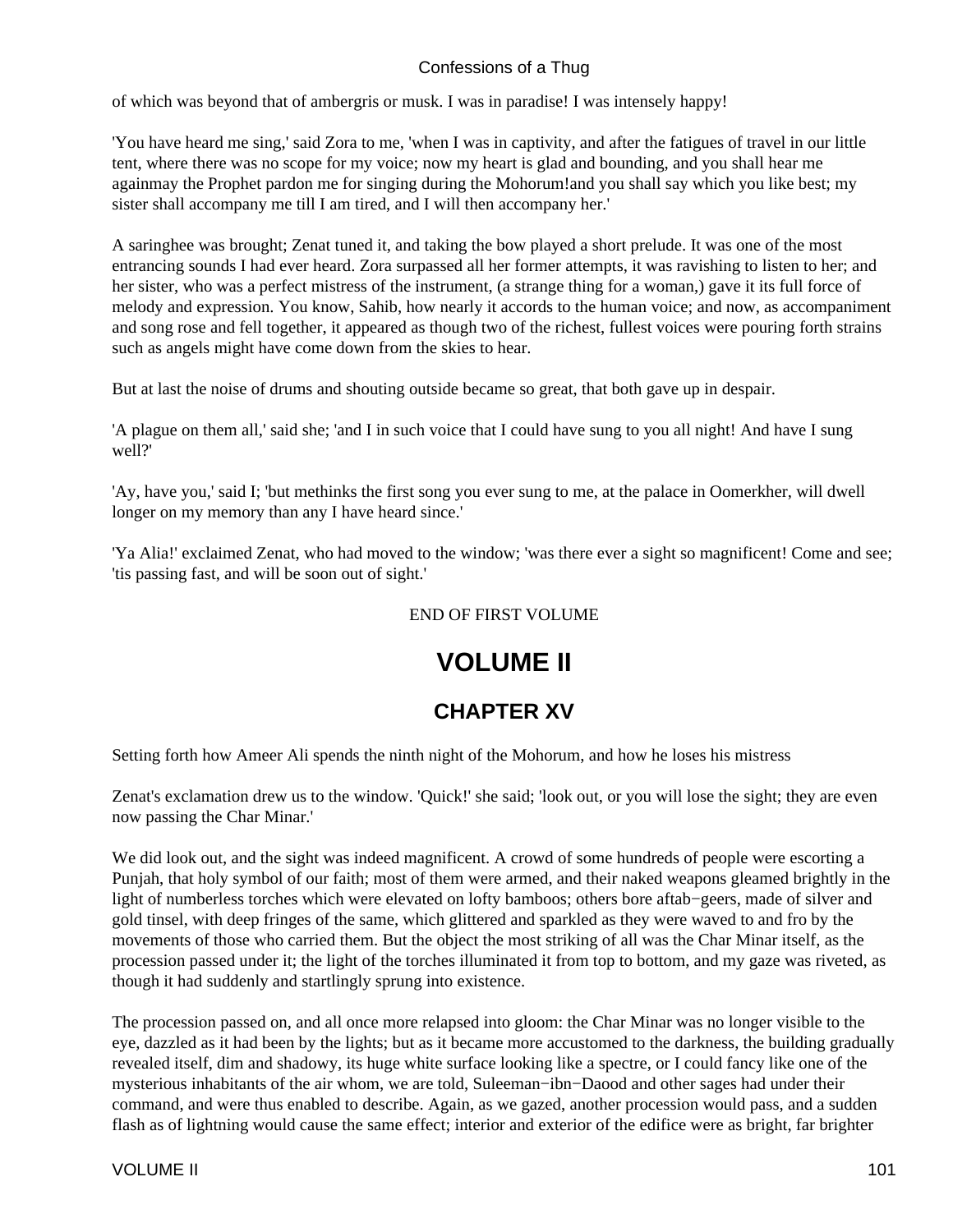they seemed, than at noonday.

I was enraptured. Zenat had left us to ourselves, and we sat, my arm around my beloved, while she nestled close to me, and we murmured to each other those vows of love which hearts like ours could alone frame and give utterance to.

Long did we sit thus Sahib, I know not how long the hours fled like moments.

'Look!' cried Zora, 'look at that mighty gathering in the street below us; they are now lighting the torches, and the procession of the Nal Sahib will presently come forth.'

I had not observed it, though I had heard the hum of voices; the gloom of the street had hitherto prevented my distinguishing anything; but as torch after torch was lighted and raised aloft on immense poles, the sea of human heads revealed itself. There were thousands. The street was so packed from side to side, that to move was impossible; the mass was closely wedged together, and we waited impatiently for the time when it should be put in motion, to make the tour of the city.

One by one the processions we had seen pass before us ranged themselves in front, and as they joined together, who can describe the splendour of the effect of the thousands of torches, the thousands of aftab−geers, of flags and pennons of all descriptions, the hundreds of elephants, gaily caparisoned, bearing on their backs their noble owners, clad in the richest apparel, attended by their armed retainers and spearmen, some stationary, others moving to and fro, amidst the vast mass of human beings!

One elephant in particular I remarked, a noble animal, bearing a large silver umbara, in which sat four boys, doubtless the sons of some nobleman from the number of attendants which surrounded them. The animal was evidently much excited, whether by the noise, the lights, and the crowd, or whether he was *must,* I cannot say; but the Mahout seemed to have great difficulty in keeping him quiet, and often dug his ankoos into the brute's head with great force, which made him lift his trunk into the air and bellow with pain. I saw the Mahout was enraged, and, from the gestures of some of the persons near, could guess that they were advising him to be gentle; but the animal became more restive, and I feared there would be some accident, as the Mahout only punished him the more severely. At last, by some unlucky chance, the blazing part of a torch fell from the pole upon which it was raised on the elephant's back; he screamed out with the sudden pain, and raising his trunk, rushed into the crowd.

Ya Alia what a sight it was! Hundreds, as they vainly endeavoured to get out of the way, only wedged themselves closer together, shrieks and screams rent the air; but the most fearful sight was, when the maddened beast, unable to make his way through the press, seized on an unfortunate wretch by the waist with his trunk, and whirling him high in the air dashed him against the ground, and then kneeling down crushed him to a mummy with his tusks. Involuntarily I turned away my head; the sight was sickening, and it was just under me.

When I looked again, the brute, apparently satisfied, was standing quietly, and immediately afterwards was driven away; the body of the unfortunate man was carried off and deposited in a neighbouring shop; and all again became quiet.

All at once the multitude broke out into deafening shouts of 'Hassan! Hoosein! Deen! Deen!' the hoarse roar of which was mingled with the beating of immense nagaras. The sound was deafening, yet most impressive. The multitude became agitated; every face was at once turned towards the portal from which the sacred relic was about to issue, and it came forth in another instant amidst the sudden blaze of a thousand blue lights. I turned my eye to the Char Minar. If it had looked brilliant by the torch−light, how much more so did it now! The pale sulphureous glare caused its white surface to glitter like silver; high in the air the white minarets gleamed with intense brightness; and, as it stood out against the deep blue of the sky, it seemed to be a sudden creation of the genii so grand, so unearthly, while the numberless torches, overpowered by the superior brightness of the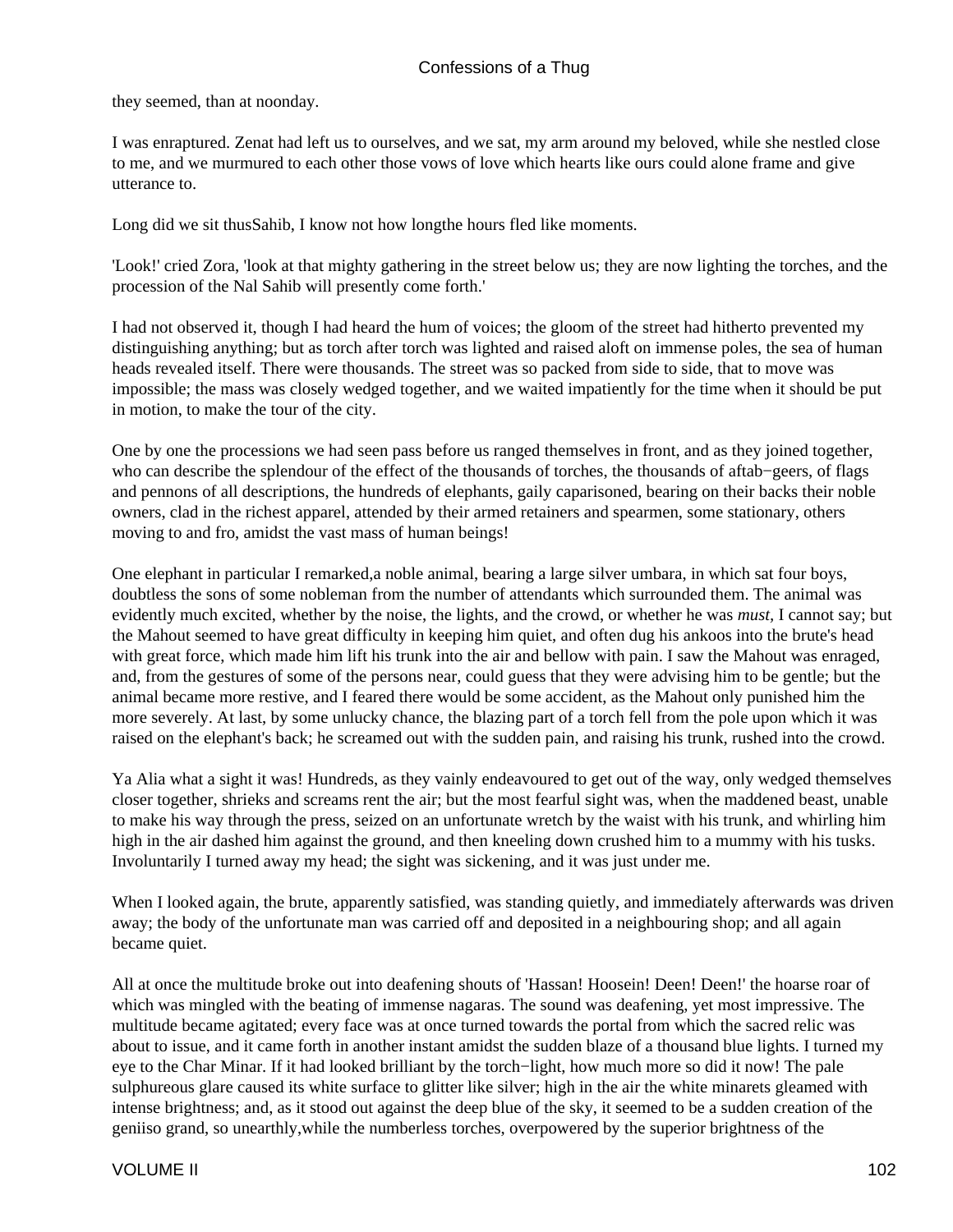fireworks, gave a dim and lurid light through their smoke, which, as there was not a breath of wind, hung over them.

All at once a numberless flight of rockets from the top of the Char Minar sprung hissing into the sky, and at an immense height, far above the tops of the minarets, burst almost simultaneously, and descended in a shower of brilliant blue balls. There was a breathless silence for a moment, as every eye was upturned to watch their descent, for the effect was overpowering. But again the shouts arose, the multitude swayed to and fro like the waves of a troubled sea; every one turned towards the Char Minar, and in a few instants the living mass was in motion.

It moved slowly at first, but the pressure from behind was so great that those in front were obliged to run; gradually, however, the mighty tide flowed along at a more measured pace, and it seemed endless. Host after host poured through the narrow street; men of all countries, most of them bearing naked weapons which flashed in the torch−light, were ranged in ranks, shouting the cries of the faith; others in the garbs of fakeers chaunted wild hymns of the death of the blessed martyrs; others again in fantastic dresses formed themselves into groups, and, as they ran rather than walked along, performed strange and uncouth antics; some were painted from head to foot with different colours; others had hung bells to their ancles, shoulders and elbows, which jingled as they walked or danced; here and there would be seen a man painted like a tiger, a rope passed round his waist, which was held by three or four others, while the tiger made desperate leaps and charges into the crowd, which were received with shouts of merriment.

Some again were dressed in sheepskins, to imitate bears; others were monkeys, with enormous tails, and they grinned and mowed at the crowd which surrounded them. Now, some nobleman would scatter from his elephant showers of pice or cowrees among the crowd below him; and it was fearful, though amusing, to watch the eager scramble and the desperate exertions of those undermost to extricate themselves, not unattended by severe bruises and hurts. Bodies of Arabs, singing their wild warsongs, firing their matchlocks in the air, and flourishing their naked swords and jumbeas, joined the throng, and immediately preceded the holy relic, which at last came up.

It was carried on a cushion of cloth of gold, covered by a small canopy of silver tissue; the canopy and its deep silver fringes glittering in the blaze of innumerable torches. Moolas dressed in long robes walked slowly before, singing the Moonakib and the Murceas. Men waved enormous chourees of the feathers of peacocks' tails, incense burned on the platform of the canopy, and sent up its fragrant cloud of smoke, and handfuls of the sweet ubeer were showered upon the cushion by all who could by any means or exertions get near enough to reach it.

Gradually and slowly the whole passed by: who can describe its magnificence? Such a scene must be seen to be felt! I *say felt,* Sahib, for who could see a mighty multitude like that, collected for a holy purpose with one heart, one soul, without emotion? Hours we sat there gazing on the spectacle; we scarcely spoke, so absorbed were we by the interest of the scene below us. At length however the whole had passed, and the street was left to loneliness and darkness: the few forms which flitted along here and there, looked more like the restless spirits of a burial–ground than human beings, and the silence was only now and then broken by a solitary fakeer, his bells tinkling as he hurried along to join the great procession, the roar of which was heard far and faintly in the distance.

Just as we were about to retire, a number of men formed themselves into a circle around a pit in which were a few lighted embers; but some bundles of grass were thrown on them the light blazed up and drawing their swords they danced round and round the fire, waving their weapons, while all shouted aloud in hoarse voices the names of the blessed martyrs. The blazing fire in the centre lighted up their wild forms and gestures as they danced, tossing their arms wildly into the air. Now they stood still, and swayed to and fro, while the fire died away and they were scarcely perceptible. Again more fuel was thrown on, the red blaze sprung up far above their heads, and their wild round was renewed with fresh spirit.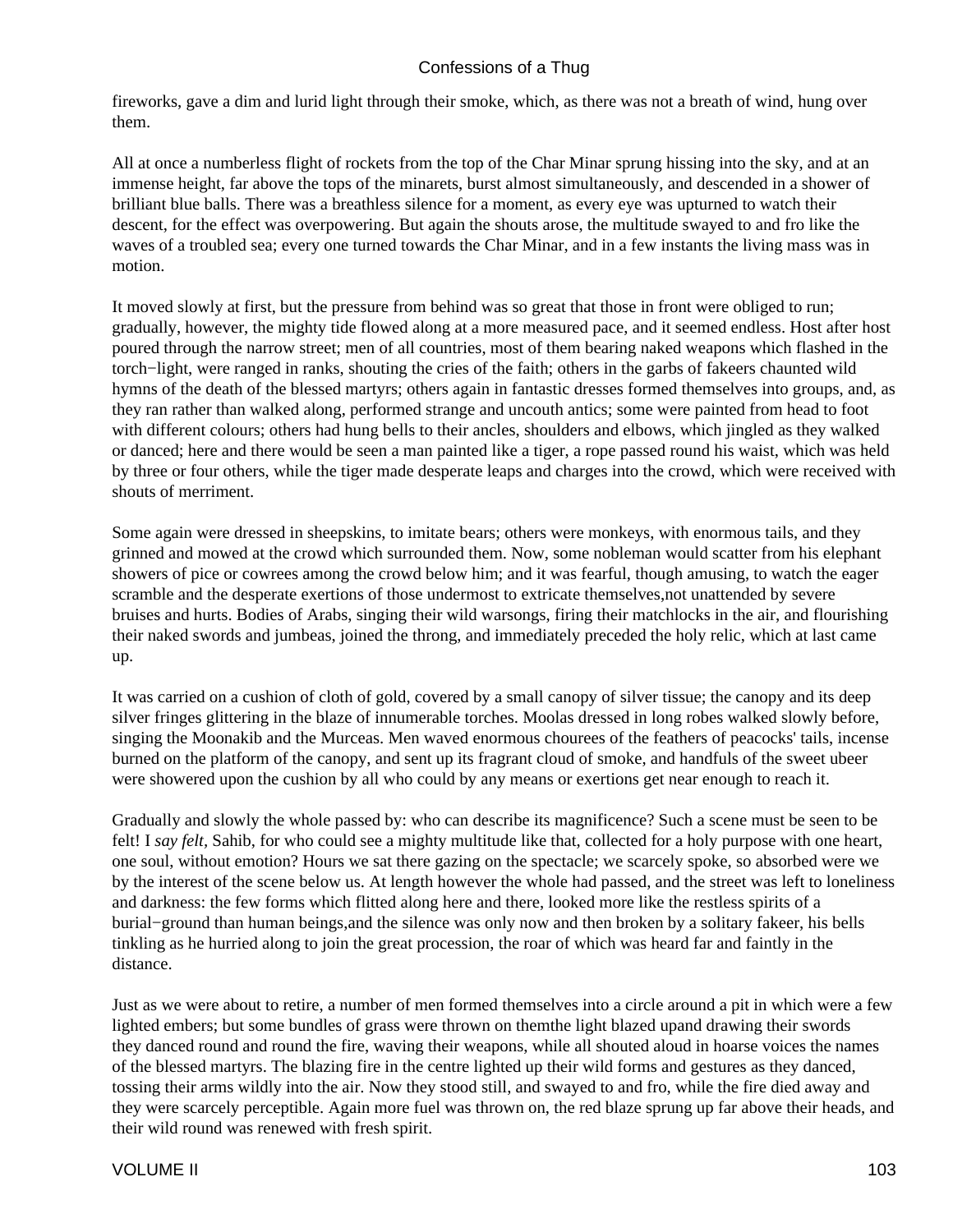The night was now far spent, and the chill breeze which arose warned us to retire. Indeed Zenat and her mother had done so long before, and we were left to ourselves.

Sahib! that was the last night I passed with my beloved, and the whole of our intercourse remains on my memory like the impression of a pleasing dream, on which I delight often to dwell, to conjure up the scenes and conversations of years past and goneyears of wild adventure, of trial, of sorrow, and of crime.

I can picture to myself my Zora as I parted from her on the following morning; I can again hear her protestations of unalterable love, her entreaties that I would soon return to her; and above all I remember her surpassing loveliness, and the look of anguish I might call it with which she followed me as I left her, after one long passionate embrace. These impressions, I say, still linger on a mind which has been rendered callous by crime, by an habitual system of deception, and by my rude intercourse with the worldmy deadliest enemy; and they are refreshing and soothing, because I have no wrong toward her to charge myself with. I rescued her; she loved me, and I loved her too; we wanted nought but a longer intercourse to have strengthened that affection, which would have lasted till death. But why should I talk thus? Why should I, a convicted felon and murderer, linger on the description of such scenes and thoughts? Sahib, I have done with them; I will tell you of sterner things of the further adventures of my life.

I returned to my father: he was not angry at my absence, and I found Mohun Das, the dullal, closeted with him, and also another sahoukar−looking person. Mohun Das had been eminently successful: the sahoukar I saw was the assistant in a wealthy house who had need of all our goods, and he was come to see them before the bargain was finally closed. They were displayed to him, both goods and jewels; he approved of all, said he would return shortly with an offer for them, and having made a list of the whole he departed. 'Now,' said Mohun Das, 'about the price; what do you ask?' 'You know better than I do,' said my father, 'therefore do you speak, and remember, the more they sell for the more you get.'

'I have not forgotten your munificence,' said the Dullal, 'and I say at once the cloths are worth sixteen, and the jewels ten thousand rupees; but you must ask thirty thousand,you will get twenty−five I dare say.'

'It is too little,' said my father; 'they cost me nearly that sum; and how am I to pay my guards if I get no profit? I shall ask thirty−five for the whole.'

'Well,' said the Dullal, 'if you do, so much the better for me; but mark what I say, you will get no more than my valuation; however, if you will trust me and leave it to my judgement, I will get a fair price.'

'I will, but recollect, twenty−five thousand is the least.' 'Certainly,' said the Dullal; 'I go to do your bidding.' 'Go,' said my father; 'Alia Hafiz! be sure you return quickly.' It was noon before he returned, but it was with a joyful face when he did come.

After many profound salams, he exclaimed to my father: 'You have indeed been fortunate; your good destiny has gained you a good bargain. I have got thirty thousand six hundred rupees for the whole; we had a long fight about it, and wasted much breath; but, blessed be Narayun! your slave has been successful: see, here is the Sahoukar's acknowledgement.'

My father took it and pretended to read; I was near laughing outright at his gravity as he took the paper and pored over the crabbed Hindee characters, of which he did not understand one,nor indeed any other; for he could neither read nor write. 'Yes,' said he gravely, 'it is satisfactory; now how am I to be paid?' 'The Sahoukar will arrange that with you in any way you please,' said the Dullal: 'ready money or bills are equally at your service; but as all transactions are generally at six months' credit, the interest for that time at the usual rate will be deducted.'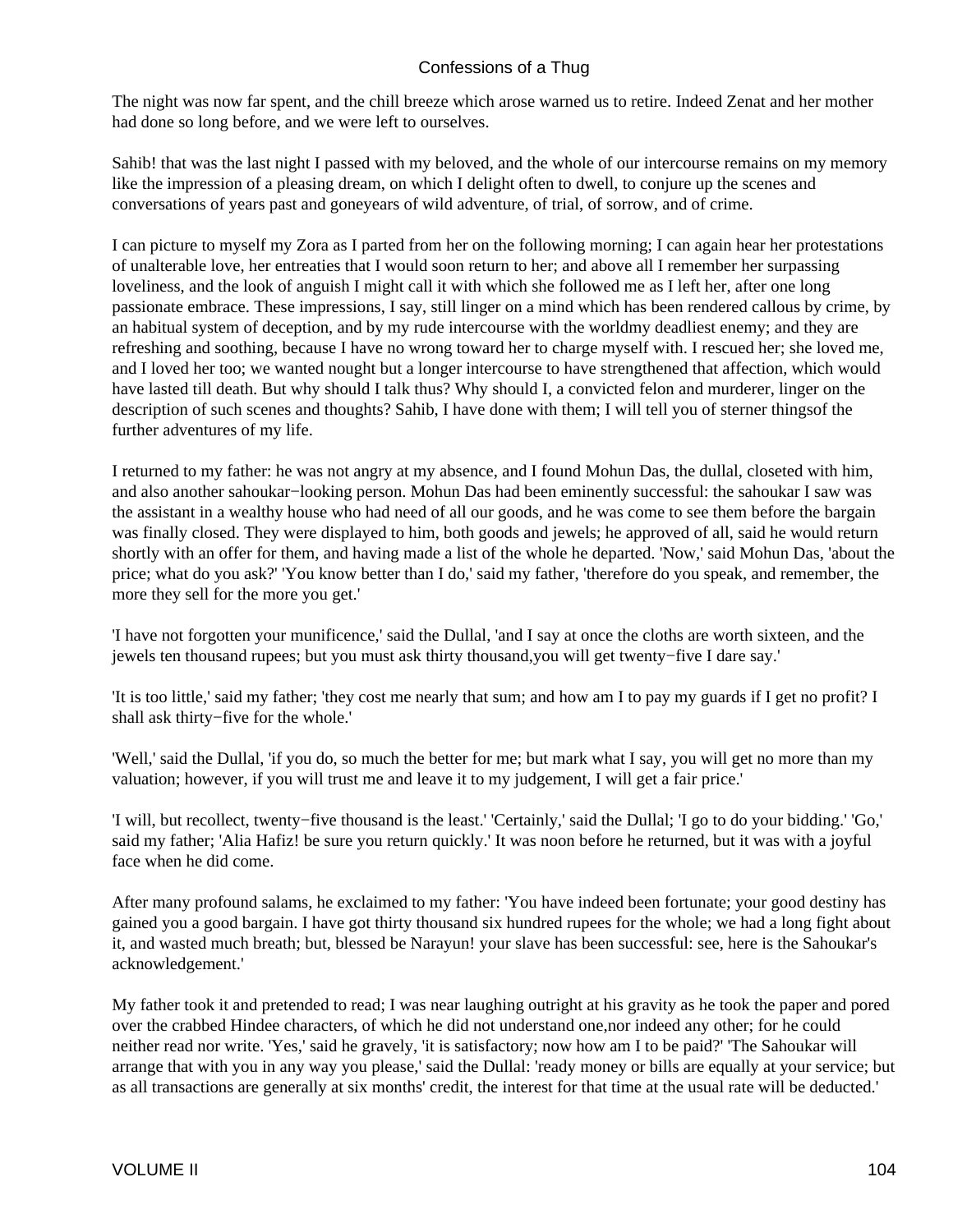'And if I take bills, I suppose the interest will be allowed till I reach Benares, or whatever place I may take them upon?'

'Certainly.'

'Good,' continued my father; 'do you attend here with the Sahoukar, and we will settle all about it, and he can take away the merchandise whenever he pleases.'

So the Dullal departed.

It was now about the time when the tazeas were to be brought to the edge of the river to be thrown into the water, and as the Karwan was not far from the spot, I proposed to my father to send for our horses and ride thither to see the sight.

He agreed, the horses were quickly brought, and we rode to the bridge over which the road passes into the city. Taking our stand upon it, we beheld beneath us the various and motley groups in the bed of the river; there were thousands assembled; the banks of the river and the bed were full, so full, it seemed as if you might have walked upon the heads of the multitude. The aftab−geers, and the tinsel of the various tazeas glittered in the afternoon sun, the endless variety of colours of the dresses had a cheerful and gay effect and, though it was nothing to the grand appearance of the procession at night, still it was worth looking at. The tazeas were brought one by one, by the various tribes or neighbourhoods to which they belonged, and thrown into the pools in the bed of the river, for deep water there was none; but there was sufficient for the purpose, and as each glittering fabric was cast in, it was assailed by hundreds of little ragged urchins, who quickly tore the whole to pieces for the sake of the ornaments; and there was many a warm contest and scramble over these remains, which excited the laughter of the bystanders.

One by one the various groups returned towards their homes, looking wearied and exhausted; for the excitement which had kept them up for so many days and nights was gone. In many a shady corner might be seen lying fast asleep, an exhausted wretch his finery still hanging about him, his last cowree perhaps expended in a copious dose of bhung, which, having done part of its work in exciting him almost to madness during the preceding night, had left him with a racking brain, and had finally sent him into oblivion of his fatigue and hunger.

The Mohorum was ended: we staid on the bridge till the time for evening prayer, when, repairing to an adjacent mosque, we offered up our devotions with the others of the faithful who were there assembled. This done, I told my father I should again visit Zora, and most likely remain at her house all night: he bid me be sure to return early in the morning, on account of our business; and having promised this, I departed.

I rode slowly through the now silent and almost deserted streets: the few persons whom I met were hurrying along to their homes, and had no common feeling or interest with each other as before. I passed along the now well−known track, and was soon at the house which held all that was most dear to me on earth. I sent up my name and dismounted; I expected the usual summons, and that I should see that countenance I longed to behold welcoming me from the window. I waited longer than I could assign a cause for in my own mind; at last my attendant returned, and as he quitted the threshold the door was rudely shut after him, while at the same time the casements of the windows were both shut. What was I to think of this? Alas! my forebodings were but too just. My attendant broke in upon my thoughts by addressing me.

'Her mother, whom I have seen,' said he, 'bid me give you her salam, and tell you that her daughter is particularly engaged and cannot receive you. I ventured to remonstrate, but the old woman became angry, and told me that she had behaved civilly to you, and that you could not expect more; and further, she said, "Tell him from me, that he had better act the part of a wise man, and forget Zora, for never again shall he see her; it will be in vain that he searches for her, for she will be beyond his reach; and I would rather that she died, than become the associate and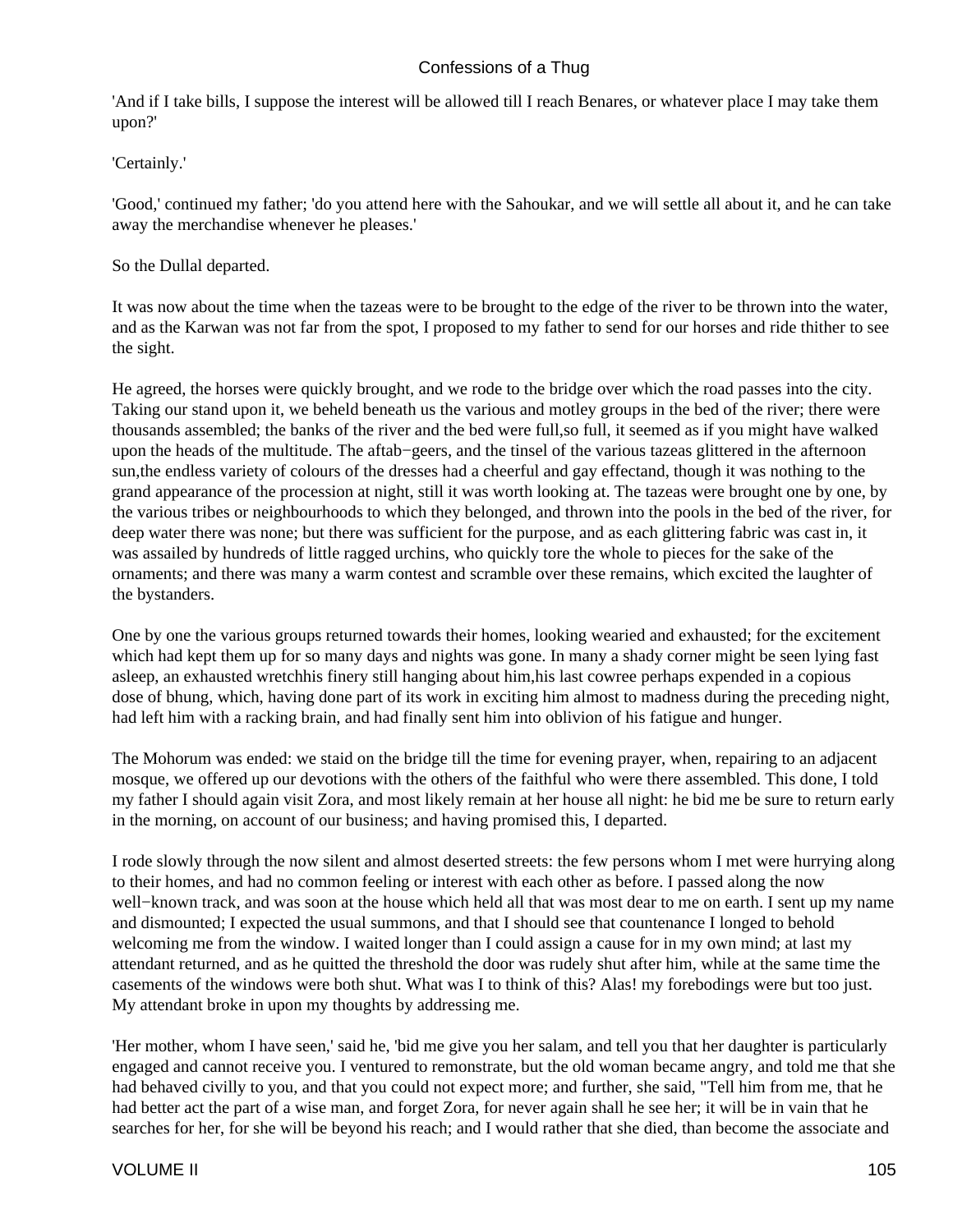partner of an adventurer like him, who, for all I know, might inveigle her from home, and, when he was tired of her, leave her in some jungle to starve. Go and tell him this, and say that if he is a wise man he will forget her."'

'And was this all?' exclaimed I in a fury; 'was this all the hag said? I will see whether I cannot effect an entrance;' and I rushed at the door with all my might. In vain I pushed and battered it with the hilt of my sword, it was too securely fastened within to give way. I called out Zora's name I raved I threatened as loud as I could to destroy myself at the door, and that my blood would be upon the head of that cruel old woman. It was all in vain, not a bolt stirred, not a shutter moved, and I sat down in very despair. A few persons had collected, observing my wild demeanor; and as I looked up from my knees, where my face had been hidden, one of them said, 'Poor youth! it is a pity his love has been unkind and will not admit him.'

'Pooh!' said another, 'he is drunk with bhung; Alia knows whether we are safe so near him! he has arms in his hands; we ought to get out of his way: your drunken persons are ticklish people to deal with, let alone their being a scandal to the faith.'

I was ashamed; shame for once conquered anger. I walked towards my horse, and mounting him rode slowly from the place. How desolate everything appeared! The night before, I had reached the summit of happiness. I cast one look to the window where I had sat in sweet converse with her whom I was destined no more to behold; I thought on her words, and the glittering scene was again before me. Now all was dark and silent, and accorded well with my feelings. I rode home in this mood, and throwing myself down on my carpet, gave myself up to the bitterness of my feelings and unavailing regret. A thousand schemes I revolved in my mind for the recovery of Zora during that night, for I slept not. One by one I dismissed them as cheating me with vain hopes, only to be succeeded by others equally vague and unsatisfactory. I rose in the morning feverish and unrefreshed, having determined on nothing. There was only one hope, that of the old woman the nurse; if I could but speak with her, I thought I should be able to effect something, and as soon as I could summon one of the men who had attended Zora, I sent him for information.

# **CHAPTER XVI**

Bhudrinath recounts his adventures. The Dullal finds to his cost that a bargain is often easy to make and easy to break

I had not seen Bhudrinath now for some days, and fearing he might think me neglectful, I went to the serai in which he and the men had put up.

'Ah!' cried he when he saw me approach, 'so we are at last permitted to see the light of your countenance; what, in the name of Bhowanee, have you been about? I have sought you in vain for the last three days.'

'Tell me,' said I, 'what you have been doing, and you shall know my adventures afterwards.'

'Well then,' said he, 'in the first place, I have made a series of poojahs and sacrifices at the different temples around this most Mahomedan of cities; secondly, I have seen and mixed in the Mohorum; and lastly, I have assisted to kill seven persons.'

'Killed seven persons!' I exclaimed in wonder, 'how, in the name of the Prophet, did you manage that?'

'Nothing more easy, my gay young jemadar,' he replied: 'do you not know that this is the Karwan, where travellers daily arrive in numbers, and from which others are as frequently departing? Nothing is easier than to beguile them to accompany us a short distance, pretending that we are going the same road: why a Thug might live here for ever, and get a decent living. The people (my blessings on them!) are most unsuspicious; and, thanks to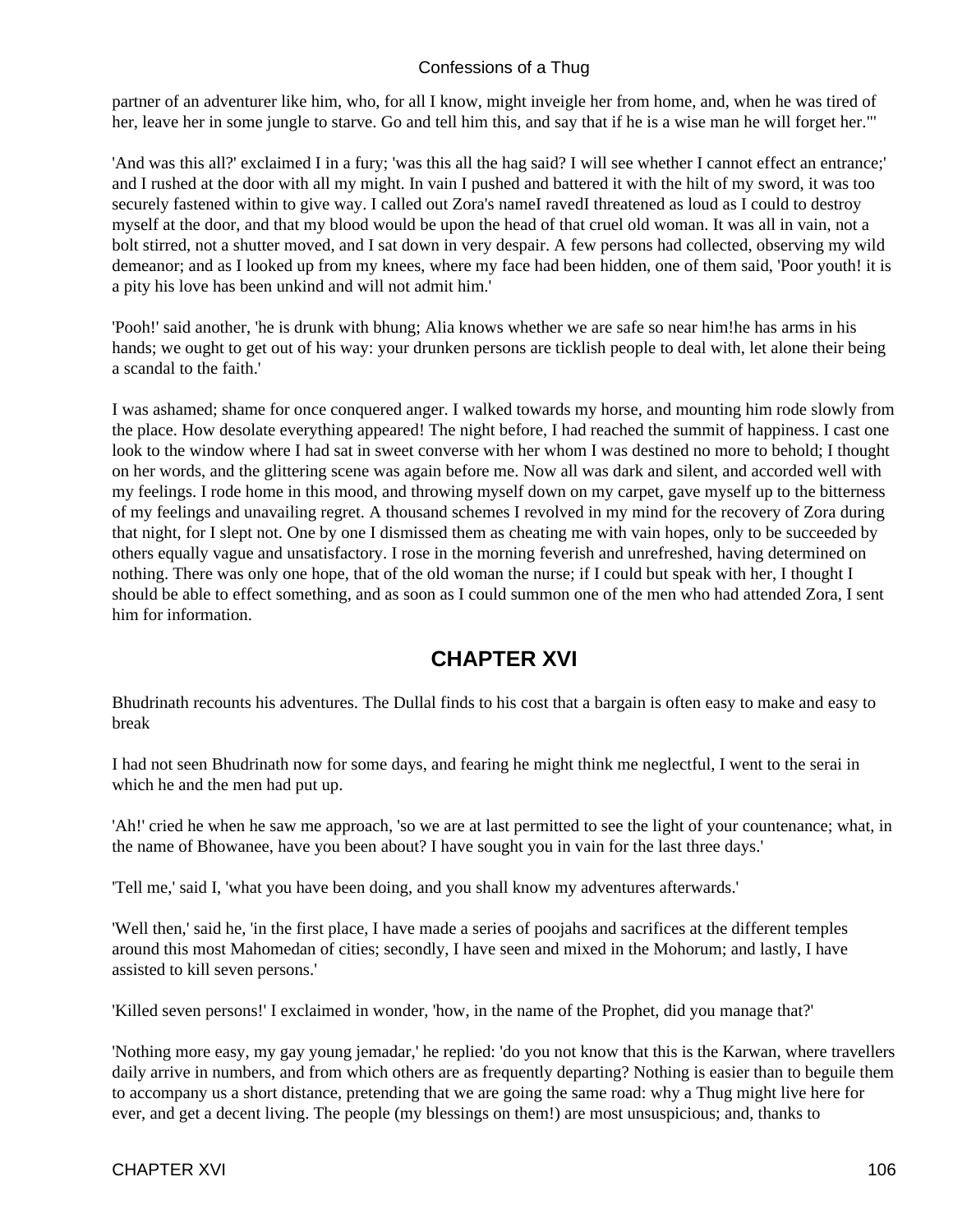Hunooman and his legions, there is no want of rocks and wild roads about the city, which give capital opportunities for destroying them.'

'Ajaib!' I exclaimed, 'this is very wonderful; and who were they?'

'Not in the least extraordinary,' said Bhudrinath coolly, 'if you think on it; but to answer your question. The first was a Bunnea who was going to Beeder; we took him to Golconda, and buried him among the tombs, and we got seventy rupees and some pieces of gold from him. The second were two men and their wives, who said they were going to Koorungul: where that is Bhugwan knows! but it is somewhere in a southerly direction. We killed them about three coss from the city, among some rocks, and left them there.'

'That was wrong,' said I, 'you should have buried them.'

'Not at all wrong, my friend; who will take the trouble of inquiring after them? Besides, we had not time, for the day had fully dawned, and we feared interruption from travellers; we got above two hundred rupees, and two ponies, which I have sold for thirty rupees.'

'Well,' said I, 'these make five; and the other two'

'They lie there,' said Bhudrinath, pointing to where a horse was picketed; 'they were poor devils, and not worth the trouble of taking out; we only got forty−two rupees from both.'

'Dangerous work,' said I; 'you might have been seen.'

'Oh! no fear of an old hand like me; every one was off to the city to gape at the show, and we were left alone. I was deliberating whether we should not accompany them on the road we came in by, and by which they were going; but Surfuraz Khan cut short my doubts and uncertainties by strangling one fellow on the spot, and I followed his example with the other; the bodies were concealed till night, and then buried.'

'But is there no fear of the grave bursting?' I asked.

He laughed. 'Fear! oh no, they lie deep enough; and you know our old tricks.'

'Well,' said I, 'it is most satisfactory, and I have missed all this, have been a fool, and have lost my mistress into the bargain.'

Bhudrinath laughed immoderately; but seeing the gravity of my face, he said,

'Never mind, Meer Sahib, care not. for my merriment; but truly thy face wore so lack−a−daisical an expression, that for my life I could not have refrained. Cheer up, man, there is plenty of work in store for you; women will be faithless, and young and hot−brained fellows will grieve for them; but take a friend's advice, make your profession your mistress, and she at least will never disappoint you.'

'Your advice is good,' said I; 'nevertheless the mistress I have lost is, as you know, worthy of regret, and I shall miss her for many a day. But tell me, what have you now in hand, anything in which I may have a share?'

'Why no,' he replied, 'nothing; but if you are so inclined, we will take a ramble this evening through the bazars, we may perhaps pick up somebody.'

'Of course I will be with you, for in truth my hand will get out of practice if I neglect work. But have you seen my father?'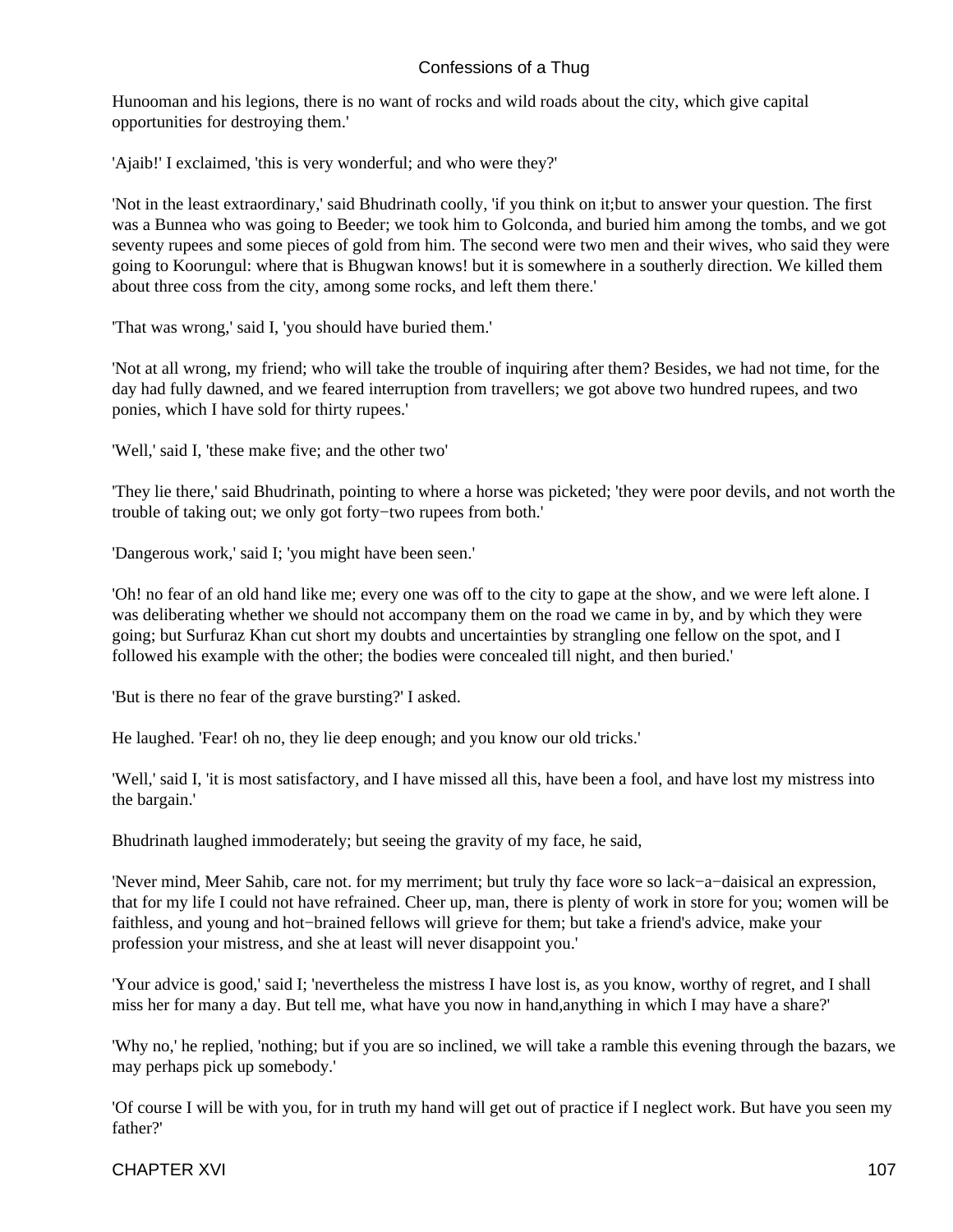'I have not,' said Bhudrinath; 'I hear he is very much engaged about the property, and do not like to disturb him.'

'You are right, he is,' said I; 'but he will finish all today, and get the money. I suppose after that we shall not stay long here, and for my part I care not how soon we set off; I am anxious for new scenes and adventures, and we are not likely to do much here. Is not Surfuraz Khan here?'

'No; he is gone with a party of seven travellers towards Puttuncherroo, and has taken ten or fifteen of the best of the men with him; he will not be back probably before night, if then.'

'Who were the travellers?'

'Bunneas, I heard,' said Bhudrinath carelessly; 'I did not see them myself, and Surfuraz Khan was in too great a hurry to give me any information.'

'Out upon me!' I exclaimed, vexed at my idleness; 'here have I been amusing myself while all this has been going on: for the sake of the Prophet, let us do something soon, that I may settle scores with my conscience, for I have hardly assurance enough to look you in the face after my behaviour.'

'Well,' said he, 'come this evening; if we can't decoy any one, we will kill somebody for amusement and practice.'

'I agree,' said I; 'for by Alia! I must do something. I am as melancholy as a camel, and my blood, which boiled enough yesterday, seems now scarcely to run through me; it is not to be borne.'

I found when I reached home that the Dullal had arrived, and with him the Sahoukar's clerk, and some porters to carry the goods, as well as fellows with matchlocks and lighted matches and others with swords and shields to escort them. I stared at them.

'One would think you were going to battle, Sethjee,' said I, 'with all those fierce fellows; I am half afraid of them.'

The fellows laughed; and the clerk replied,

'They are necessary, and we always have them. If our goods were stolen, nay, carried off before our eyes, should we get any redress? no indeed: we therefore protect our property the best way we can.'

'Now,' said my father, 'take your goods and be off with them; they are no longer mine, and I fear to allow them to remain under my roof.'

'Surely,' said the clerk, 'they will be out of your way directly; and now let us speak about your money, or will you take some merchandise as part of it?'

'Not a bit, not a bit,' replied my father; 'I want all my money in rupees no, stay, not all in rupees; give me five thousand in silver and the rest in gold, it will be easier carried.'

'I suppose you mean five thousand rupees, and the rest in gold bars; well, you must purchase gold according to weight, and the best is twenty rupees a tola; but you had better take bills, and the exchange is favourable.'

'No, no; no bills,' said my father, 'but the gold; if I remember rightly, the price of gold was high when I left Delhi, and was likely to remain so; and I have plenty of persons for my guard if robbers should attack me.'

'You forget me,' cried the Dullal, 'and my per−centage.'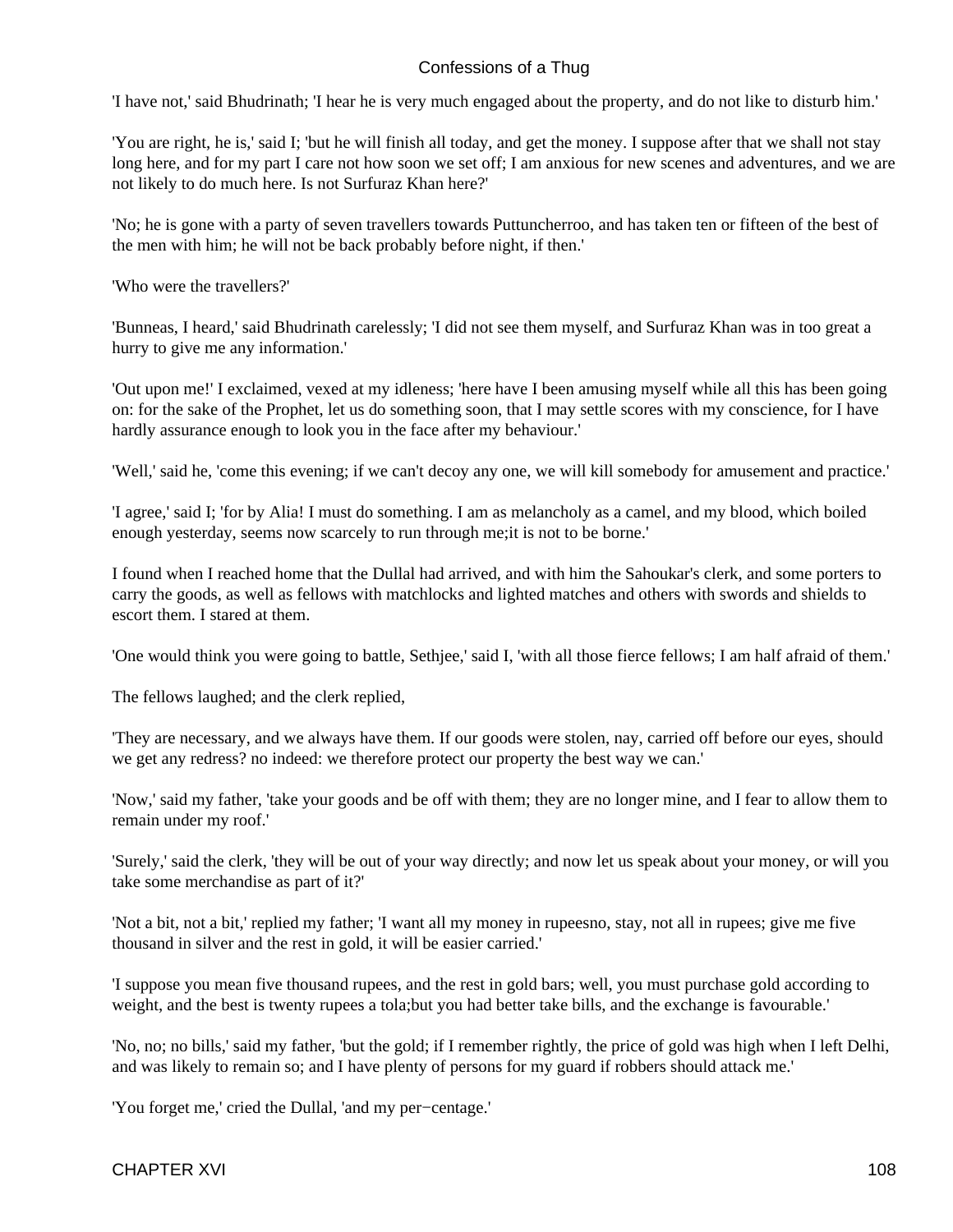'Make yourself easy,' said I; 'it will be paid out of the five thousand rupees; it will be about fifteen hundred I think.' 'What did you say? fifteen hundred! to whom?' asked the clerk. 'To this Dullal,' said I; 'I suspect the rascal is cheating us.' 'Cheating! surely he is; why Mohun Das, good man, what have you been about? are you mad, to ask so much?'

'Ah, it was my lord's offer and promise,' said he, 'and surely I shall now get it; pray what business is it of yours?'

'What ought he to have?' asked my father. 'One per cent is ample,' replied the other; 'and you might have saved this too if you had only applied yourself to the different sahoukars.'

'We were strangers,' said I, 'and knew not their places of residence; so we were obliged to have recourse to this rascal, who offered his services.'

'What! did you not take me from the Char Minar? did you not promise me five per cent, and bind me to secresy about the sale of your goods?' cried the Dullal. 'Listen to him,' said my father; 'he raves. Now, Meer Sahib, did not this bhurwa come begging and beseeching for employment, and when I said I would try him, and asked his terms, he said he was miserably poor, and would take whatever was given him; was it not so? And now, Punah−i−Khoda, we are to be bearded in this manner, defrauded of fifteen hundred rupees, where we have not as many cowrees to give, and made to eat dirt into the bargain. Beat him on the mouth with a shoe! spit on him! may he be defiled so that Ganges' water would not purify him! may his mother; sisters, and all his female relatives be'

'Nay, my good friend,' said the Sahoukar's clerk, 'be not thus rash and hot−headed, nor waste your breath upon so mean a wretch; since you have employed him something must be given, it is the custom, and next time you will know better; say, may I pay him the one per cent, which will be three hundred and six rupees?'

'Three hundred and six rupees! Alia, Alia! where am I to get the half?' cried my father: 'for the love of the Prophet, get me off what you can; I swear by your head and eyes that I am a poor man, and only an agent; is it not so, Meer Sahib? am I not miserably poor?'

'You certainly cannot afford to pay so much money as one per cent on this large sum,' I replied; 'nevertheless, as such appears to be the custom, you had better give something, say one hundred and fifty rupees.'

'Certainly,' said my father; 'I am ready; I will not refuse anything in reason; but so large a sumI was quite astounded at the impertinence of the demand, and lost my temper like a fool.'

Mohun Das stood all this time with his eyes and mouth wide open, looking from one to the other, every word that was uttered increasing his astonishment and disappointment.

'Do you pretend to say,' screamed he at last, 'do you pretend to say that I am not to get my money, my fifteen hundred rupees, for which I have toiled night and day? And do you pretend to say I came to you first? did you not take me with you from the Char Minar?'

'Nay, here is the Char Minar again; for the sake of Alia,' said I to the clerk, 'if you really know this fellow advise him to be quiet; what have I, who am a soldier, to do with his filthy traffic; he may provoke a patient man once too often, and people with weapons in their hands are not safe persons to play jokes with;' and I twisted up my mustachios.

I have told you, Sahib, what a coward the fellow was: he fell instantly on the ground and rubbed his forehead against the floor.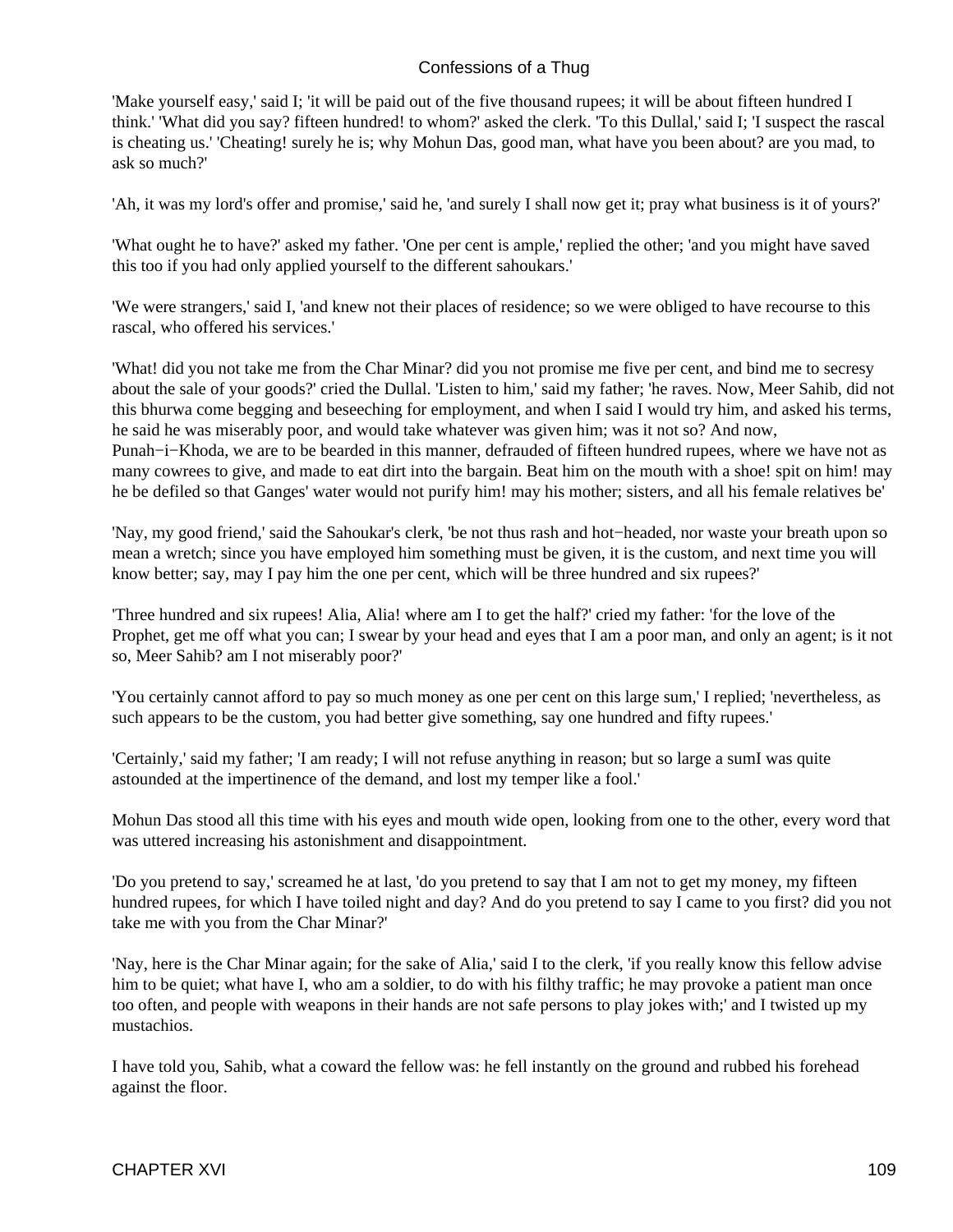'Pardon! pardon!' he cried, 'most brave sirs! anything, whatever you choose to give me, even ten rupees, will be thankfully received, but do not kill me, do not put me to death; see, I fall at your feet, I rub my nose in the dust.'

'You fool,' cried the clerk, holding his sides with laughter, for he was a fat man; 'you fool; ah, Mohun Das, that I should have seen this! In the name of Narayun, who will do you any harm? Are you a child you, with those mustachios? Shame on you, man; dullal as you are, be something less of a coward; get up, ask for your money boldly, ask for whatever these gentlemen please to give you, though indeed you deserve nothing for your impertinent attempt at deception.'

He got up and stood on his left leg, with the sole of the right foot against the calf, his hands joined, his turban all awry, and the expression of his face most ludicrously miserable.

'Ten rupees, my lord,' he faltered out; 'your slave will take ten rupees.'

We all once more burst into a peal of laughter; the Gomashta's sides appeared to ache, and the tears ran down his cheeks.

'Ai Bhugwan! Ai Narayun!' cried he, catching his breath; 'that I should have seen this; Ai Sitaram! but it is most amusing. Ten rupees! why, man,' said he to the miserable Dullal, 'you just now wanted fifteen hundred!'

'Nay,' said my father, 'let him have his due; you said one hundred and fifty, that he shall have; do you, Meer Sahib, go with this worthy sahoukar to his kothee, and bring the money; I dare say he will give you a guard back, and you can hire a porter for the gold and silver.'

'Certainly, you shall have the men,' said the Gomashta: 'and now come along; I shall have to collect the gold, and it may be late before it can be weighed and delivered to you, and the rupees passed by a suraff.

As we went on, the Dullal said to me, 'You will pay me at the kothee, will you not?'

'We will see,' said I; 'the money is none of mine, and I will ask advice on the subject.'

'Not your money! whose then?'

'Why his who has employed you, and from whom you are to get one hundred and fifty rupees,' I said: 'are you a fool? why do you ask?'

'Ah nothing, only I was thinking'

'Thinking of what?' I asked; 'some rascality I doubt not.'

'Ah,' said he, 'now you speak as you did at the Char Minar.'

'By Alia!' said I, stopping and looking at him, 'if ever you mention that word again'

'Never, never!' cried the wretch, trembling; 'do not beat me; remember it is the open street, and there will be a disturbance; the words escaped me unawares, just as I was thinking'

'That is twice you have said that, and by Alia! I think you have some meaning in it; what *would* you be at?'

'Nothing, nothing,' said he; 'only I was thinking'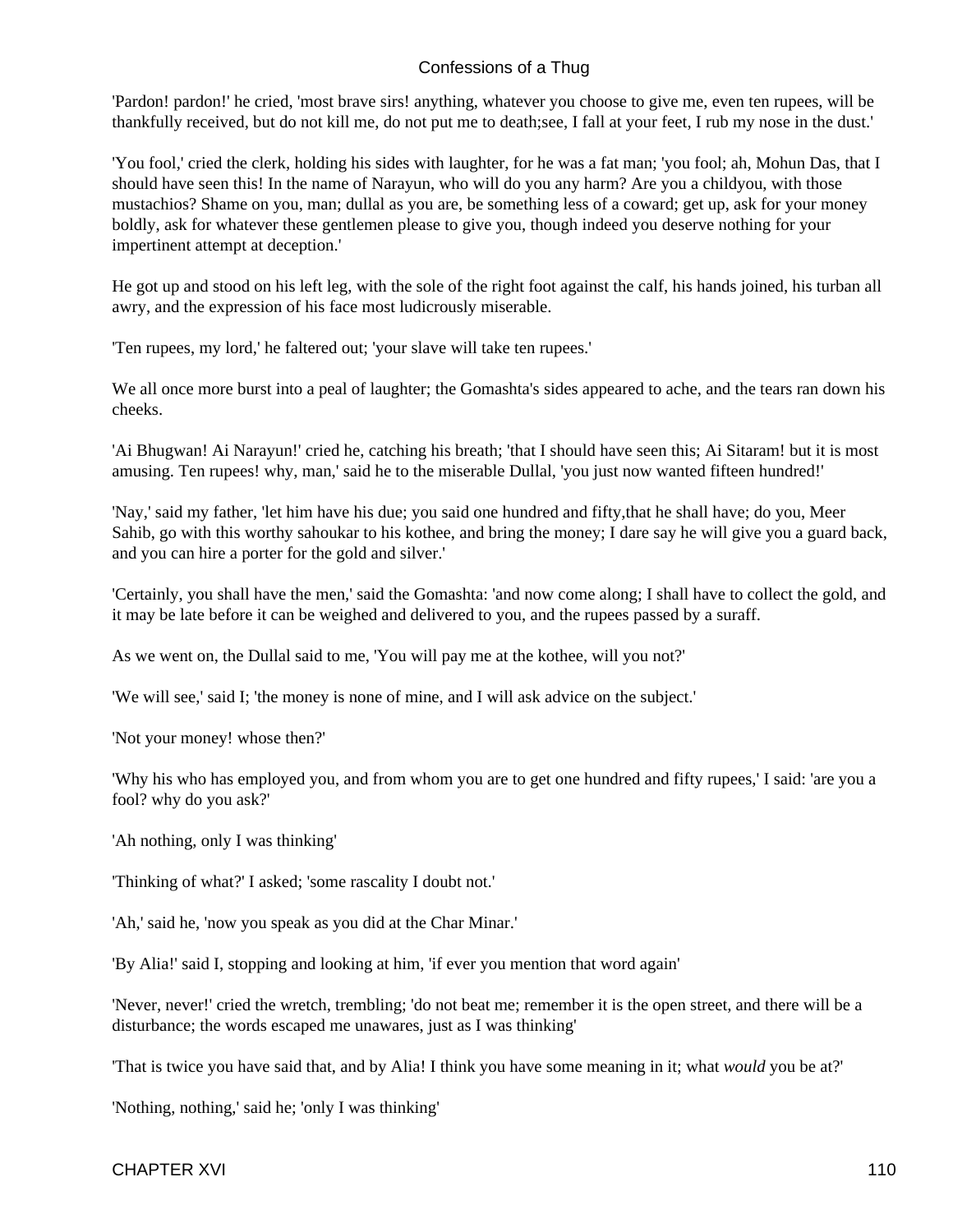'Well!'

'I was only thinking that you are an adventurer, who has accompanied that rich merchant from Hindostan.'

'Well, and what of that? you knew that before.'

'You are not rich?'

'No indeed,' said I, 'I am not.'

'Then,' said the wretch, 'why not both of us enrich ourselves?'

'How?' I asked.

'Refuse the guard, or take some men I will guide you to; they will do whatever you like for five rupees a piece; we will fly with the money, and there is a place in the rocks close to this where I have plunder hidden we will go thither and share it.'

'Where is the place you allude to is it far?' I asked.

'No,' said he; 'will you come? I can show it you from a distance; we need not get up the rocks there is danger of being seen in the daytime.'

I followed him for a little distance, and he pointed to a huge pile of rocks at the back of the Karwan and Begum Bazar.

'There, do you see a white spot about half way up on a rock?'

'I do,' said I.

That is the spot,' he replied; 'it is known but to myself and a few others; whatever I can pick up I put there.'

'What do you get?'

'Ah, little enough; sometimes a shawl, a brocade handkerchief, or some gold, anything in fact. But why do you ask? will you do what I said and join us? there are sixteen of us; one is yonder disguised as a fakeer, the rest are hard by and will accompany us.'

'Dog!' cried I, dashing him to the earth, 'dog! dost thou know to whom thou speakest? Here there is no one,' (for we had got to the back of the houses,) 'and it were an easy task to send thee to Jehanum; one blow of my sword, and that false tongue would cease to speak for ever:' and I half drew it. I knew the effect this would have: there was the same grovelling cowardice he had displayed before; he clung to my knees; I spurned him and spat on him. 'Reptile!' cried I at length, wearied by his abjectness, 'I would scorn to touch thee; a Syud of Hindostan is too proud to stoop to such game as thou art; lead me to the Sahoukar, for by Alia I distrust thee!'

'Nay, in this matter I have been honest,' said the wretch; 'the money is sure.'

'It will be well for thee that it is,' said I, 'or I swear to be revenged; lead on, and beware how you go; if I see one attempt at escape I will cut you in two, were it in the middle of the bazar.'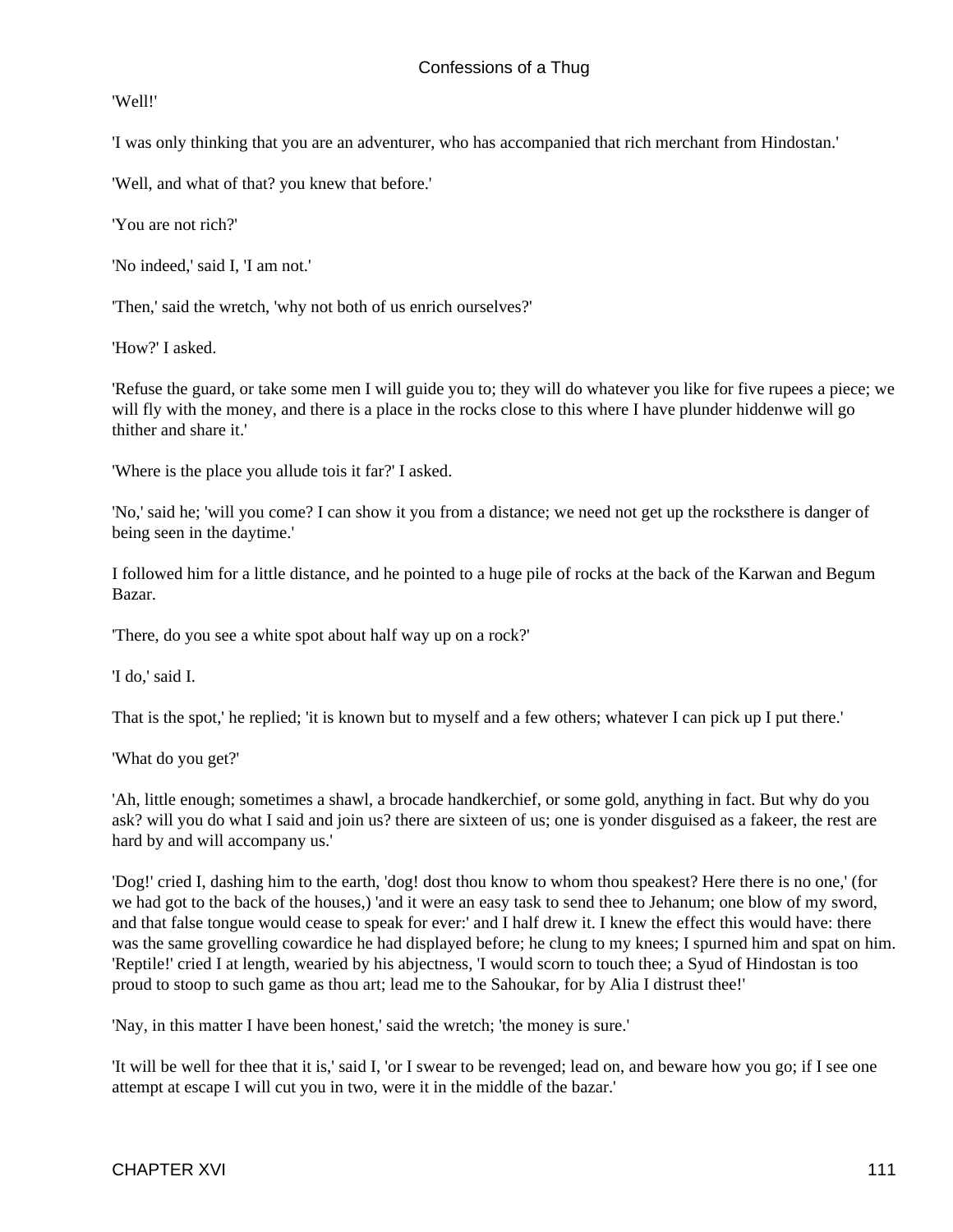'Then follow me closely,' said he; and he gathered up his garments, which had become disordered, and we again entered the crowded bazar.

We were soon at the Sahoukar's, who awaited us: the money and gold were told out, and a receipt I had brought with me given, and accompanied by the guard of soldiers I took the treasure to my father.

'Meer Sahib, kind Meer Sahib,' said the Dullal, as we approached our dwelling, 'you will forget all that has passed; Bhugwan knows I was only jesting with you; I love to play such tricks, nay, I have always been of a jesting disposition;' and he laughed in his terror. 'You will not forget my little perquisite, my hundred and fifty rupees, I know you will not.'

'Peace!' cried I, 'if you wish to get a cowree. Has it not been promised to thee on the word of two of the faithful? thou shalt get the uttermost farthing.'

I dismissed the sepoys with a small present when the money had been lodged in our strongroom, and as they went, the miserable Dullal looked after them as though he thought with them had departed his last chance for existence. It certainly drew to a close.

'Give me my money and let me depart,' said he in a hollow voice.

'Wait,' said I, 'till it is counted out for you.'

'Ah, I had forgotten the Dullaljee,' cried my father; 'I will get out his due.'

# **CHAPTER XVII**

Cheel ke ghur men, mas ka dher. Hindee Proverb. [There's always meat in a kite's nest. (Free translation)]

my father counted out the money and handed it over to the Dullal; his countenance brightened as he viewed it, and he made numberless salams and protestations of thanks. 'Now you must write a receipt for the money,' said my father.

'Surely,' replied the fellow, taking a pen out of his turban, 'if my lord will give me paper and ink.'

'Here they are,' said I; 'write.'

He did so, gave me the paper, and tied the money up in a corner of his dhotee, which he tucked into his waistband. 'Have I permission to depart?' he asked; 'my lord knows the poor Dullal, and that he has behaved honestly in this transaction. Whenever my lord returns to Hyderabad, he can always hear of Mohun Das, if he inquires at the Char Minar; and he will always be ready to exert himself in his patron's service.'

'Stay,' said I, 'I have somewhat to say to thee;' and I related to my father the whole of the conversation I have just described.

'Is it so?' said he to the miserable being before him; 'is it so? speak, wretch! let me hear the truth from thy own lips; wouldst thou have robbed me?'

But the creature he addressed was mute; he stood paralysed by fear and conscious guilt, his eyes starting from his head, his mouth open, and his blanched lips drawn tightly across his teeth.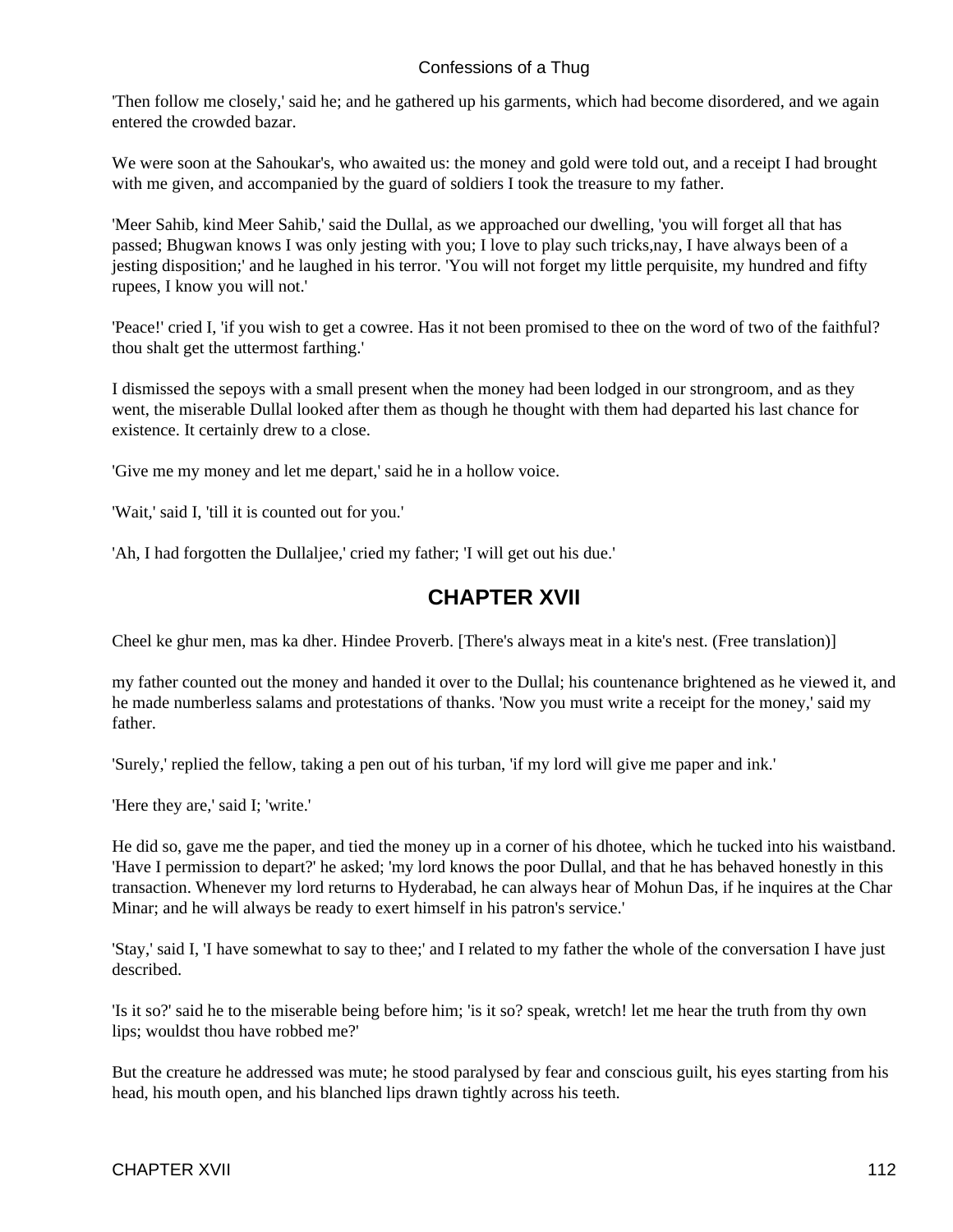'Thou hast deserved it,' continued my father; 'I read in that vile face of thine deeds of robbery, of murder, of knavery and villainy of every kind; thou must die!'

'Ah, no, no! Die? my lord is pleased to be facetious; what has his poor slave done?' and he grinned a ghastly smile.

'Thou wouldst have robbed me,' said my father, 'when I trusted thee with my whole substance; thou wouldst have left me to starve in a strange land without compunction; thou hast robbed others, and cheated thousands: say, art thou fit to live, to prey longer upon the world thou hast already despoiled?'

He threw himself at my father's feet; he grasped his knees; he could scarcely speak, and was fearfully convulsed and agitated by extreme terror. 'I am all that you say,' he cried, 'thief, murderer, and villain; but oh! do not kill me. My lord's face is kind I cannot die and my lord has no sword, and how will he kill me?' He had only just perceived that we were both unarmed, and he made a sudden rush at the door. 'The Kotwal shall know of this,' he cried; 'people are not to be terrified with impunity.' The door was fastened; he gave several desperate pulls and pushes at it; but I was at his back, and the fatal handkerchief was over his head: he turned round and glared on me the next instant he was dead at my feet.

'There,' cried my father exultingly, 'judgement has overtaken him, and the memory of his crimes will sleep with him for ever; we have done a good deed.'

'Yes,' said I, 'a good one indeed; he confessed himself to be a murderer, robber, and knavewhat more need you? and so young too for this accumulation of crime!'

'Drag him in here,' said my father, 'I like not to look on him; and go for the Luggaees; he must be buried at night in the small yard of the house; I dare not have the body carried out in this crowded city.'

'It shall be done,' I replied; 'but think what an escape we have had; had you not told me to go with the wretch, we should have lost our money.'

'Yes, my son, and even had we got it, had you not suspected that five per cent was too much, I should certainly have paid the sum; but I saw your drift, and I think took up the clue admirably. We have cheated the knave both out of his money and his life.'

'True,' said I, 'it has been a good adventure, and amusing withal; besides it promises further advantage.'

'From the rock and the fakeer?'

'Yes; there will be good booty.'

'Take care,' said my father; 'the band may be there, and they will give you a warm reception.'

'I will go and consult with Bhudrinath,' said I; 'the adventure will just suit him and Surfuraz Khan; we will do nothing rashly.'

Bhudrinath was at the serai waiting for me.

'So, Meer Sahib,' said he, 'you are still in the humour for a frolic; how many lives will satisfy your worship to night? there is no lack of men in this abode of villainy.'

'I am in the humour,' said I, 'but not for what I intended; I have better game in view.'

#### CHAPTER XVII 113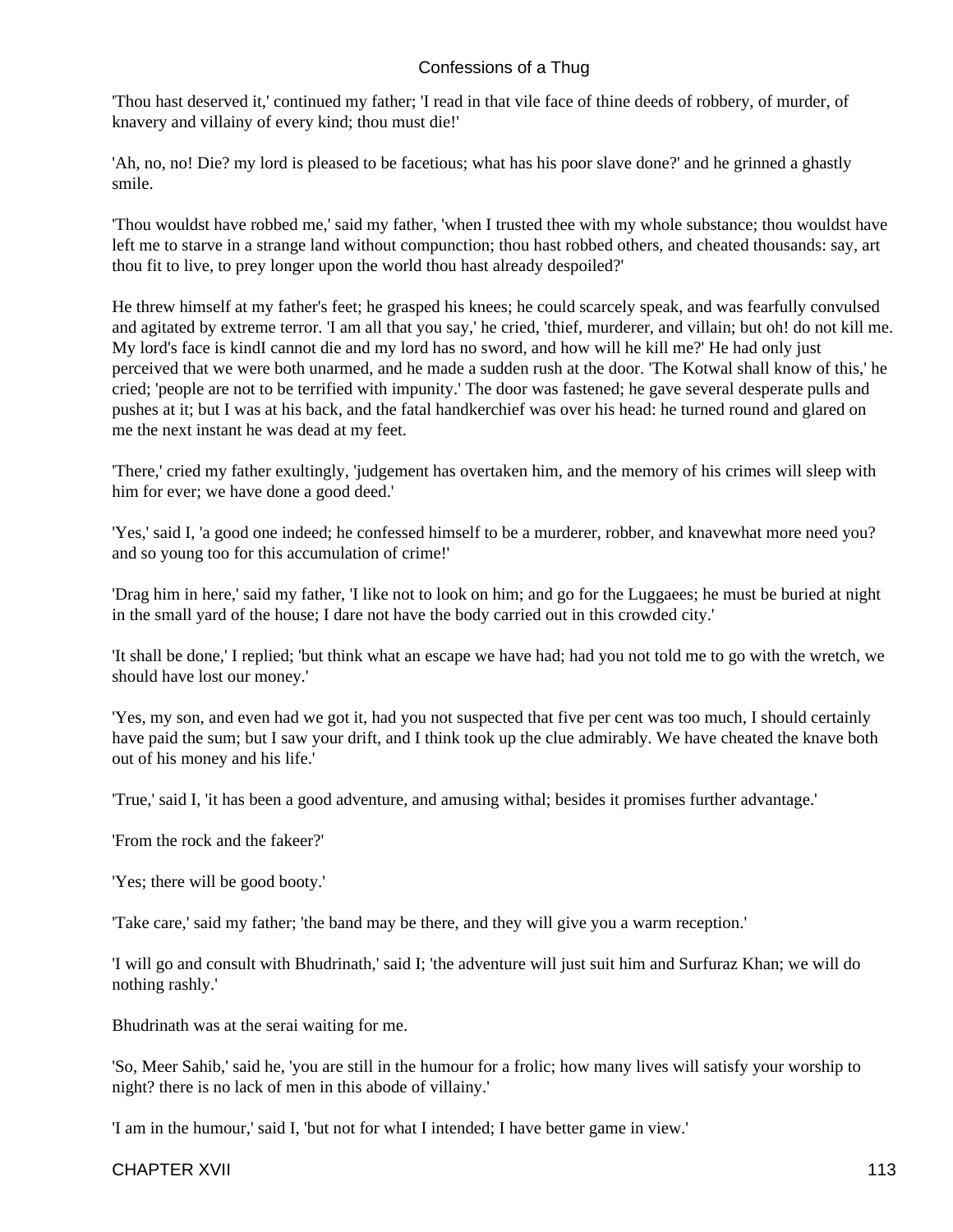'Ha!' said he, 'so *you* have been acting Sotha; and pray what may this game be?'

'One that will require stout hearts, and may be naked weapons,' I replied: 'are you willing to accompany me?'

'To death,' said Bhudrinath; 'but I cannot for my life see what you are driving at.'

'Listen,' I replied; and I related to him the whole history of the Dullal.

'Cleverly done, very cleverly indeed, my young jemadar,' said he, when my relation was ended; 'no one could have managed it better from first to last; the rascal deserved his fate; and now I suppose we must search out these hidden treasures in the rock.'

'Exactly,' said I; 'I would do so this very night if I knew how to go about it properly.'

'Let me see,' said Bhudrinath musing; 'we shall not want many men, six or eight resolute fellows will be sufficient. You and I, Peer Khan, Motee−ram, and four others are ample; there is no use waiting for Surfuraz Khan, he will not now be back before the morning. But how to get intelligence of the place, and whether any of the rascals are there at night?'

'Can no one personate a fakeer?' said I; 'a kulundur, anything will do. He might go up now, as the spot is close by, and bring us news in an hour or so.'

'I have it!' cried Bhudrinath. 'Here, some one call Shekhjee to me.'

Shekhjee came. He was an old man, with a long beard; but he was an able fellow and a rare good hand with the handkerchief.

'Shekhjee,' said Bhudrinath, 'sit down, I have something to say to you. You can personate a fakeer if necessary, can you not?'

'Certainly,' replied the old fellow, 'Moosulman or Hindoo, all kinds are familiar to me. I know all their forms of speech and have many of their dresses.'

'It is well,' said Bhudrinath; 'now listen. You must go and disguise yourself this instant; we have an enterprise in view;' and he related our purposed scheme and what had preceded it. 'And now,' continued Bhudrinath, 'you must be wary, and by dark you must return and tell us of the place and if there are men there.'

'Is the fakeer who lives there a Hindoo or Moosulman?'

'I saw the impression of spread hands in whitewash on the rock, so he must be a Moosulman,' said I.

'Then I know how to act,' cried the Thug. 'Sahibs, I take my leave, and will not fail you. I shall be with you by the time I am required.'

'Will he manage it?' I asked of Bhudrinath. 'Methinks it is a delicate business.'

'Never fear him,' said Bhudrinath; 'he is a most accomplished rogue and is a capital hand at disguise, especially as a fakeer, and once got us considerable booty by enticing five Nanukshaee fakeers among us who had picked up a good deal of money and were going to build a well with it. Besides, he is as brave as a lion, and you have seen his other work.'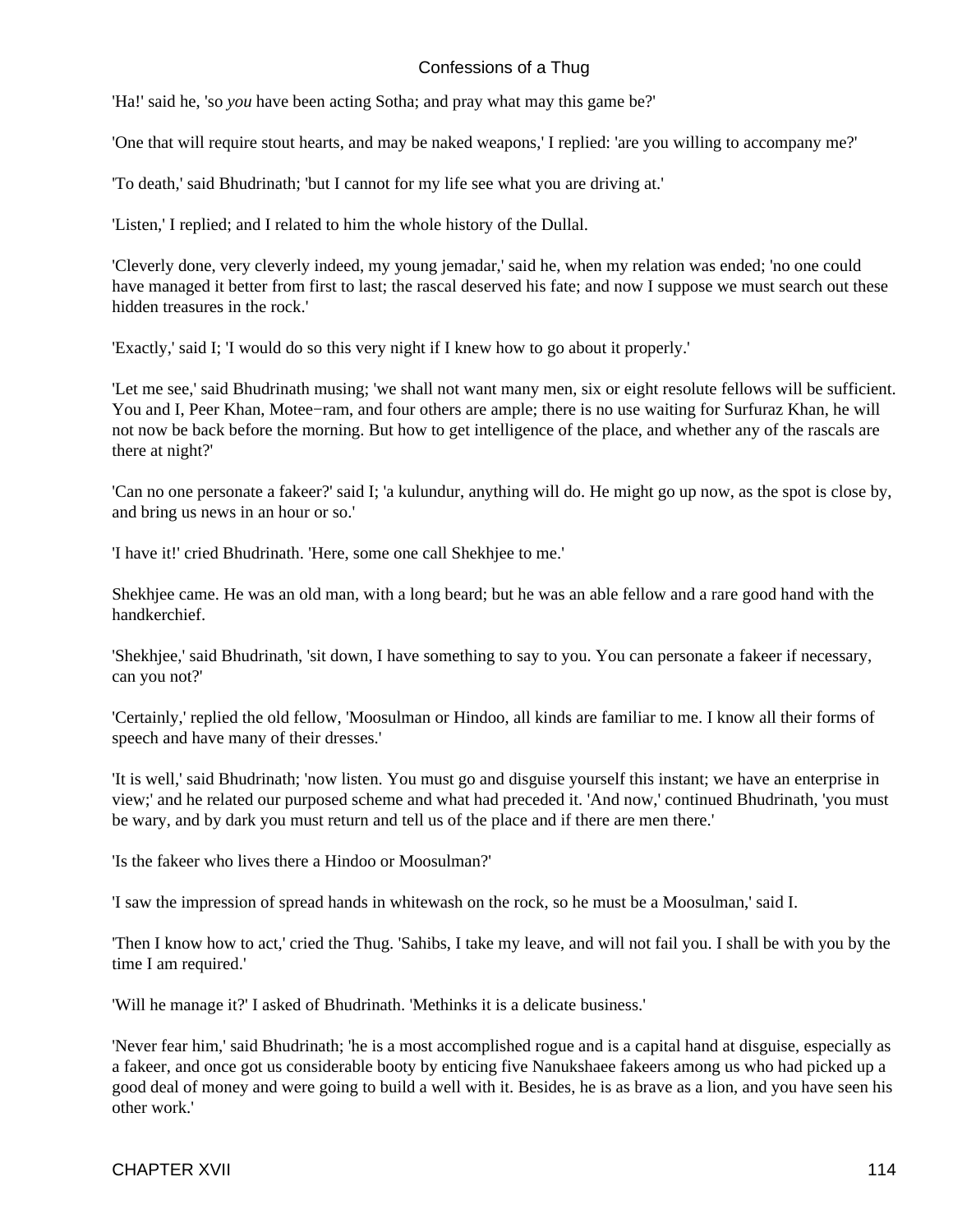As we were talking Surfuraz Khan came in.

'Ours has been a good business,' he cried exultingly, 'and there is good spoil. We have killed all the men, and the plunder is coming in charge of our fellows.'

'That is so far good,' said I; 'but is there any ready money, or is it all goods?'

'Both, Meer Sahib, both; but methinks you need not be so ready to ask, when we have not seen your face ever since we have been in the city. We might all have been taken and safely lodged in Puntoo Lall's huwelee for all you knew of the matter. I do not like such conduct.'

I was enraged at his speech, and was about making an angry reply when Bhudrinath interfered.

'Peace!' said he, 'no brawls: it is disgraceful and only fit for drunkards and smokers of ganja; listen to me. Surfuraz Khan, you are no boy, and ought not to let your anger have sway; listen, and hear what our young jemadar has been about, and I swear by Bhowanee I think he will yet put us all to shame.'

He then related all I had told him, on hearing which Surfuraz Khan's angry feelings gave way in a moment; he rose and embraced me.

'I was wrong,' said he, 'and you must forgive me; and to prove that I am more than ever your friend, I beg you to allow me a place in this adventure, for, by Alia! it promises to be a strange one.'

'Willingly,' said I; 'we thought you would not arrive in time, but now you are come I would not on any account that you did not accompany us.'

'So you have strangled the fellows you took out,' said Bhudrinath. 'Had you any trouble?'

'None whatever,' replied the Khan. 'We took them out on the Masulipatam road, and found a spot on the other side of Surroonuggur; we threw the bodies into a well and returned by another road. Soobhan Alia! this is a rare place, and we might remain here for years and have some amusement every day. I think I shall stay here.'

'You may do as you please about that', said I, 'when we have shared the spoil we have got. You will then be free, but I should be sorry to lose you.'

In such conversation we continued till it was dusk, and then assembling the men we intended to take, eight in all, and seeing that our arms were in good order, we waited in great anxiety for the return of our emissary.

At last he came.

'There is no time to be lost,' said he. 'I went up to the place and found the Fakeer. He is a fine sturdy young fellow, and at first warned me to descend; but when I told him I was hungry and weary, that I had just arrived from Hindostan, and did not know where to lay my head, and begged for a crust of bread and water in the name of the Twelve Imaums, he was pacified, and admitted me into his cave, gave me some food and a hookah, and we sat carousing for some time. I pulled out my opium−box and took a very little; seeing it he begged for some, and has taken such a dose that he will not wake till morning. I left him fast asleep.'

'He shall never wake again,' said I: 'but did you observe the place? Where can the plunder be hidden?'

'He lives in a cave, between two enormous rocks,' said Shekhjee. 'It was nearly all in darkness, but I saw a corner at the back of it built up with mud and stones, which he said was his sleeping−place, and I suspect it is there that

#### CHAPTER XVII 115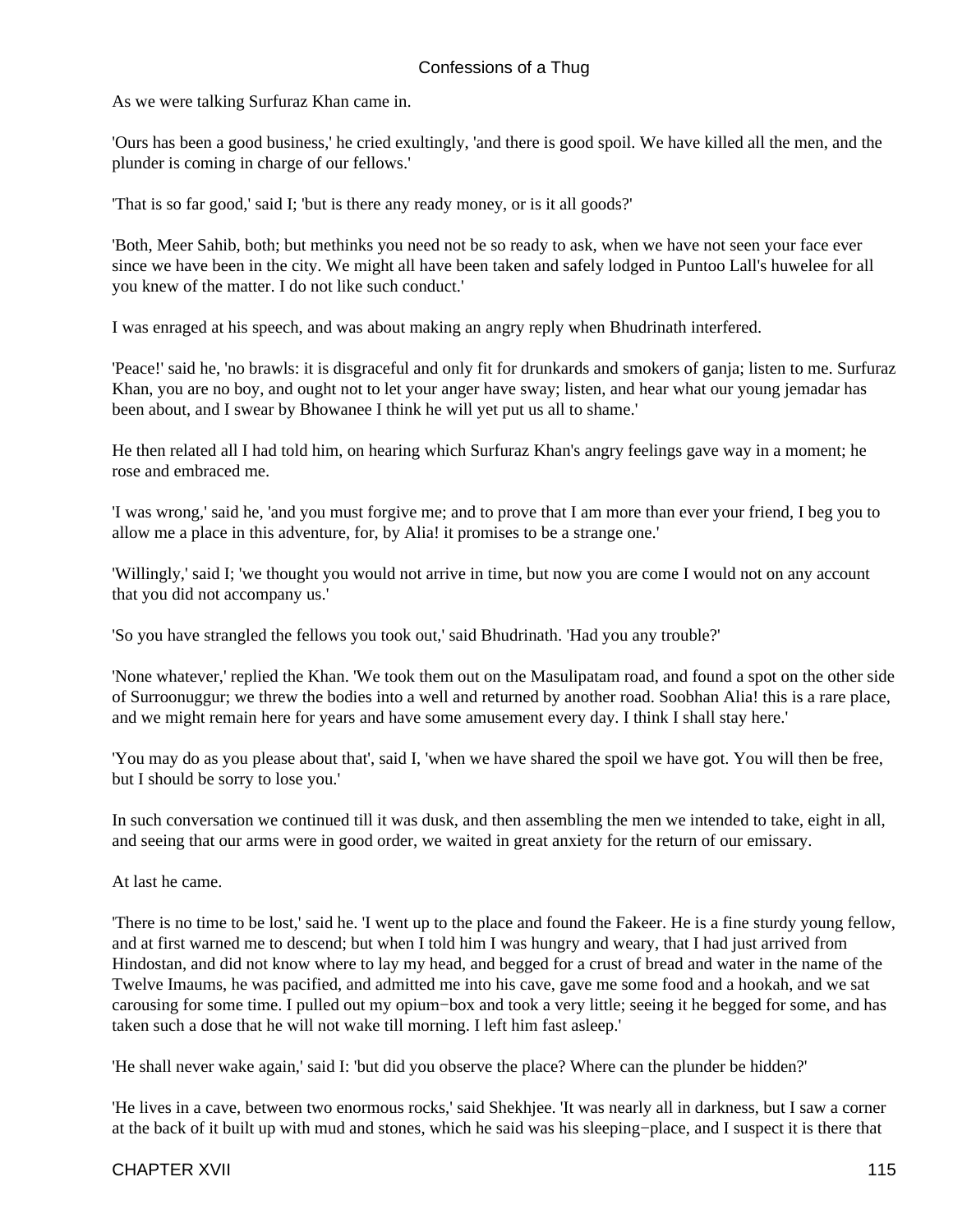the plunder is concealed.'

'Come then,' said I; 'there is not a moment to be lost; if we delay we may chance to find the rest of the gang. This is just the hour at which they are all out in the bazars, stealing what they can.'

We all sallied out, and conducted by our guide, crept stealthily along the foot of the rocks till we gained the narrow pathway by which we were to ascend.

We held a moment's conference in whispers, and bidding five of the men stay below until we should tell them to ascend, Bhudrinath, myself, and Surfuraz Khan crept up the narrow track to the mouth of the cave, whither the old Thug had preceded us.

'He still sleeps,' said he in a whisper; 'but tread softly, lest you wake him. He lies yonder, close by the lamp.'

'Mind, he is mine,' said I to Bhudrinath; 'do you and Surfuraz Khan hold him;' for as I looked on the powerful form before me, I felt this precaution to be necessary. But he slept; how was I to throw the roomal about his neck? Bhudrinath solved the difficulty; he gave the Fakeer a smart blow with the flat of his sheathed sword upon the stomach, and the fellow started up to a sitting posture.

'What is this? Thieves!' was all he could say; my handkerchief was ready, and now it never failed mehe was dead in an instant.

'Now trim the lamp,' said I to Bhudrinath. 'Call up three of the men, and let the others remain below to look out.'

Bhudrinath tore a piece of rag off the clothes of the dead Fakeer, which he twisted up into a thick wick and put into the oil vessel; its strong glare lighted up the interior of the cave, and we saw everything distinctly.

'Here is the wall which I spoke of,' said Shekhjee, 'and we had better search behind it.'

We did so. There were piles of earthen jars in one corner, which we at first supposed to contain grain or flour, and indeed the first two we uncovered had rice and dal in them; the third felt heavy.

'This has something in it beyond rice,' said I; 'examine it closely.' The mouth was stuffed with rags, but when they were removed we beheld it filled with money rupees and pice mixed together.

'This was not wise,' said Bhudrinath; 'the Shah Sahib ought not to have mixed his copper and silver, the silver will be tarnished; but we can clean it.'

The next pot was the same: the last was the best; it was full of gold and silver ornaments, rings, anklets, and armlets. We shuddered to see that many of them were stained with blood.

'The villains!' I exclaimed; 'that wretch then told the truth when he confessed himself to be a murderer; the city is well rid of him. But we must not stand talking. Do one of ye tie these things up and be ready for a start, while we look out for further spoil.'

But there was nothing else in this corner, no bales of cloth or other articles as we had expected. We were looking about to find any other place of concealment, and had nearly given up our search, when Surfuraz Khan, who had gone outside, called to us.

'Come here,' he cried; 'there is a place here which looks suspicious.'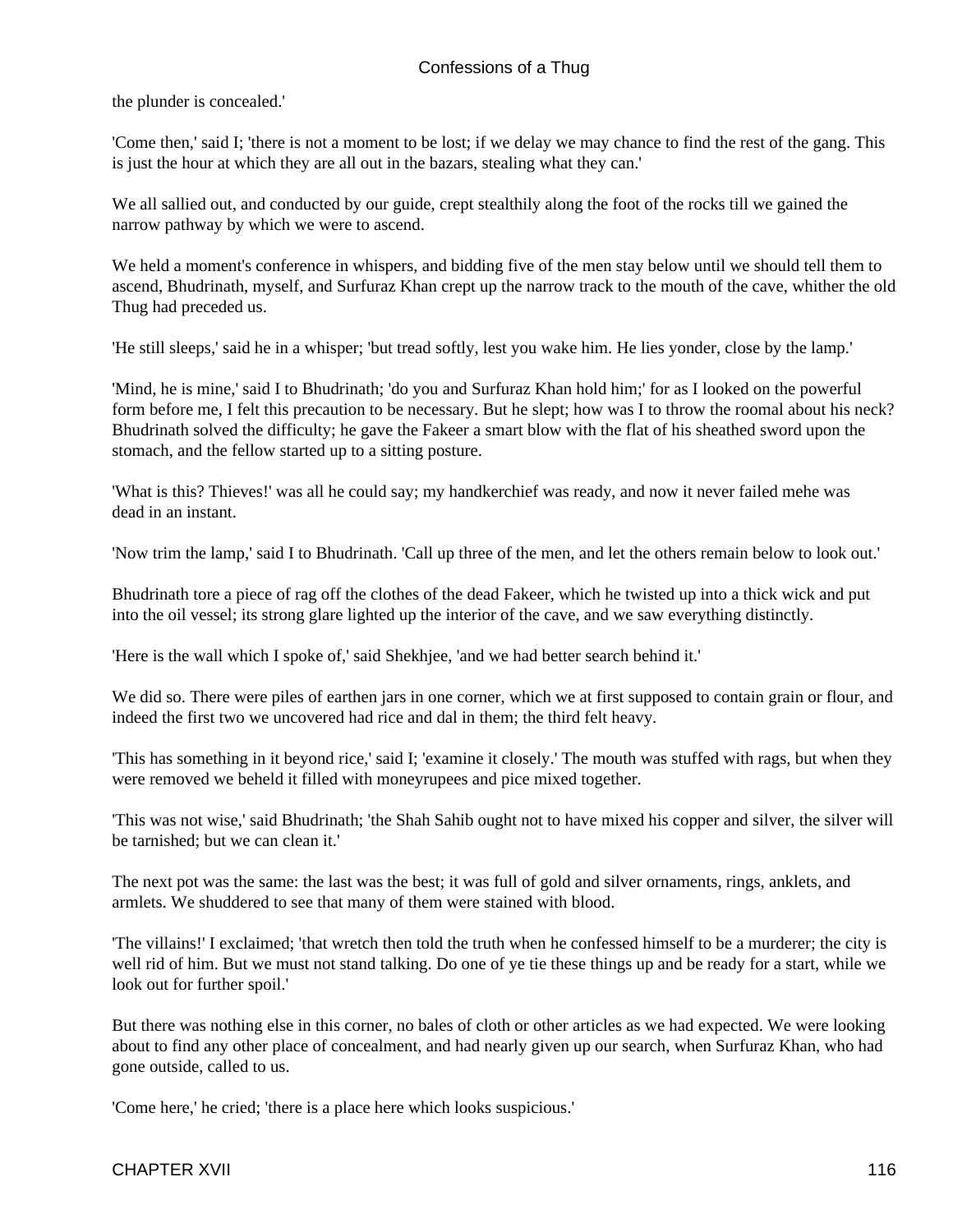We ran to the spot, and found the hole he had discovered to be between two rocks; it was dark within, and a man could but just enter by crawling upon his hands and knees.

'Give me the light,' said I; 'I will enter it if the devil were inside.'

'Better the devil than any of this infernal gang,' said Bhudrinath to me as I entered.

I found no one, and the space within, which was so low that I could scarcely stand upright, was filled with bundles.

'Neither the devil nor any of the gang are here,' cried I to those outside, 'so do some of you come in quickly and see what I have found.'

I set myself to work, as did also the others, to untie the different bundles, and we were all busily employed. I had just opened one which contained, as I thought, brass cooking−pots and water−vessels, and was overjoyed to find some gold and others silver, when the alarm was given from outside. We all got out as quickly as we could and inquired the cause.

'There are two men,' said the scouts, 'whom we have watched come round the corner of the houses yonder and approach the bottom of the rocks; they do not walk fast, and appear to be carrying loads of something.'

'Only two?' said I, 'then they are easily managed. Put out the light, and conceal yourselves at the entrance of the cave; we must fall upon them as they enter.'

We had just taken our posts behind a rock which was close to the mouth, our roomals ready, and two with their swords drawn, when one of the fellows called out, 'Ho! Sein! Sein! come down and help us up. Here we are, laden like Pulla−wallas, and thou hast not even a light to show us the way.'

'Not a word,' said I, 'as you value your lives. Let them come.'

'May his mother be defiled!' said the other fellow. 'The beast is drunk in his den and does not hear us. I will settle with him for this.'

I suppose he stumbled and fell, for there was another series of execrations at the Fakeer, the load, and the stones; but in a few moments more they both reached the platform and threw down their bundles, which clanked as they fell.

'Where is this drunken rascal?' said one, a tall fellow as big as the one we had killed. 'No light for us, and I warrant the brute has either smoked himself dead drunk or is away at the Bhung−khana just when he is wanted.'

The other sat down, apparently fairly tired and out of breath.

'Go inside,' said he; 'you will find the lamp and cruse of oil behind the wall. I will not stir an inch.' −

The first speaker entered, cursing and abusing the Fakeer. Surfuraz Khan and I rushed on him and despatched him; but the other hearing the scuffle cried out and attempted to escape. He was not fated to do so however; his foot slipped, or he stumbled over one of the bundles he had brought, and fell, and before he could rise had received his death−wound by a cut in the neck from one of the men behind the rock, who darted out upon him.

'Enough of this work,' said I; 'we had better be off; first however let us pay one more visit to the hole and get what we can, and do one of you see what is in the bundles.'

### CHAPTER XVII 117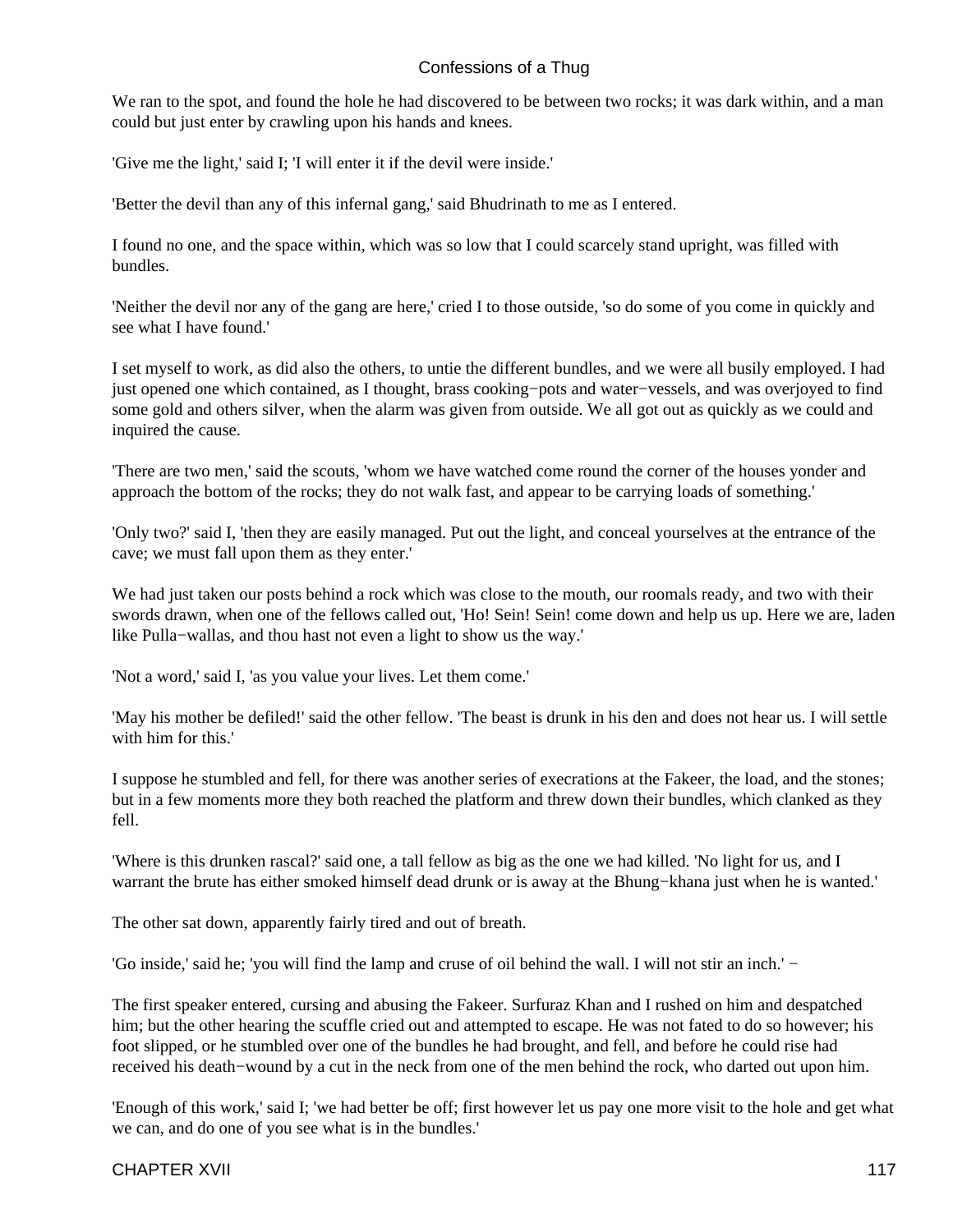We again entered the hole, and each taking a bundle we got out. Those the fellows had brought only contained cooking−pots and a few cloths, so we left them behind, and made the best of our way to the serai laden with our booty.

I have forgotten to tell you, Sahib, how many more proofs we discovered in that cave of the bloody trade of these villains. Many of the bundles were of wearing apparel, and most of them covered with blood; one that I opened was quite saturated, and as the still wet gore stuck to my fingers, I dropped it with mingled disgust and horror.

# **CHAPTER XVIII**

Showing how Surfuraz Khan and his party got into a scrape, and how they were extricated therefrom

When we returned we had a good laugh over our success. The adventure was novel to us all, and we pictured to ourselves the mortification and chagrin of the robbers, when they should arrive, at finding their stronghold plundered of all its valuables, and their friends lying dead at the threshold, instead of being ready to receive them and recount their adventures of the evening.

As a better place of security, I took the jewels and silver vessels I had found to our house and locked them up in the strong−room, to be disposed of afterwards as best they might be.

My father, I need not say, was overpowered with joy, and every new feat that I performed seemed to render me more dear to him. He caressed me as though I had still been a child.

'Wait till these actions are known in Hindostan, my son,' said he with enthusiasm; 'I am much mistaken indeed if they do not raise you to a rank which has been attained by few, that of Subadar.'

I did not reply to him, but I made an inward determination to venture everything to attain it. I was aware that nothing but a very successful expedition, coupled with large booty and a deed of some notoriety and daring, could raise me to the rank my father had mentioned; but that it could be attained I had no doubt, since others had reached it before me; and why should not I, whose whole soul was bent upon winning fame through deeds which men should tremble to hear?

Two days after our adventure at the robbers' cave, the whole of the Karwan and adjacent neighbourhood were thrown into great excitement from the discovery of the dead bodies by their smell and the number of vultures they attracted. Various were the conjectures as to the perpetrators of the violent deed, and many attributed it to the treachery of some of the band of robbers; however, all agreed that a great benefit had been done by unknown agents. Much of the stolen property was recovered; among it was some of great value which had been stolen from a sahoukar a short time before, and which in our hurry and confusion had escaped us; but, as it was, we had got a considerable booty. All the gold and silver was secretly melted into lumps by one of our men who understood how to do it, and it was valued by weight at upwards of seven thousand rupees.

On a general division of the proceeds of the booty being proposed, which amounted in a gross sum, by the sale of the camels, horses, bullocks, carts, and various valuables, to about fifty thousand rupees, all the Thugs agreed that it had better be reserved until the return of the expedition to our village; and meanwhile twenty rupees were disbursed to each inferior, and fifty to each jemadar, for their present wants. My father now talked of leaving the city; but I entreated a further stay of ten days, as, in concert with Bhudrinath and Surfuraz Khan, I had laid out a plan for dividing our gang into four portions, one to take post on each side of the city, and to exercise our vocation separately, the proceeds to be deposited as collected in one place, and to be divided when we could no longer carry on our work.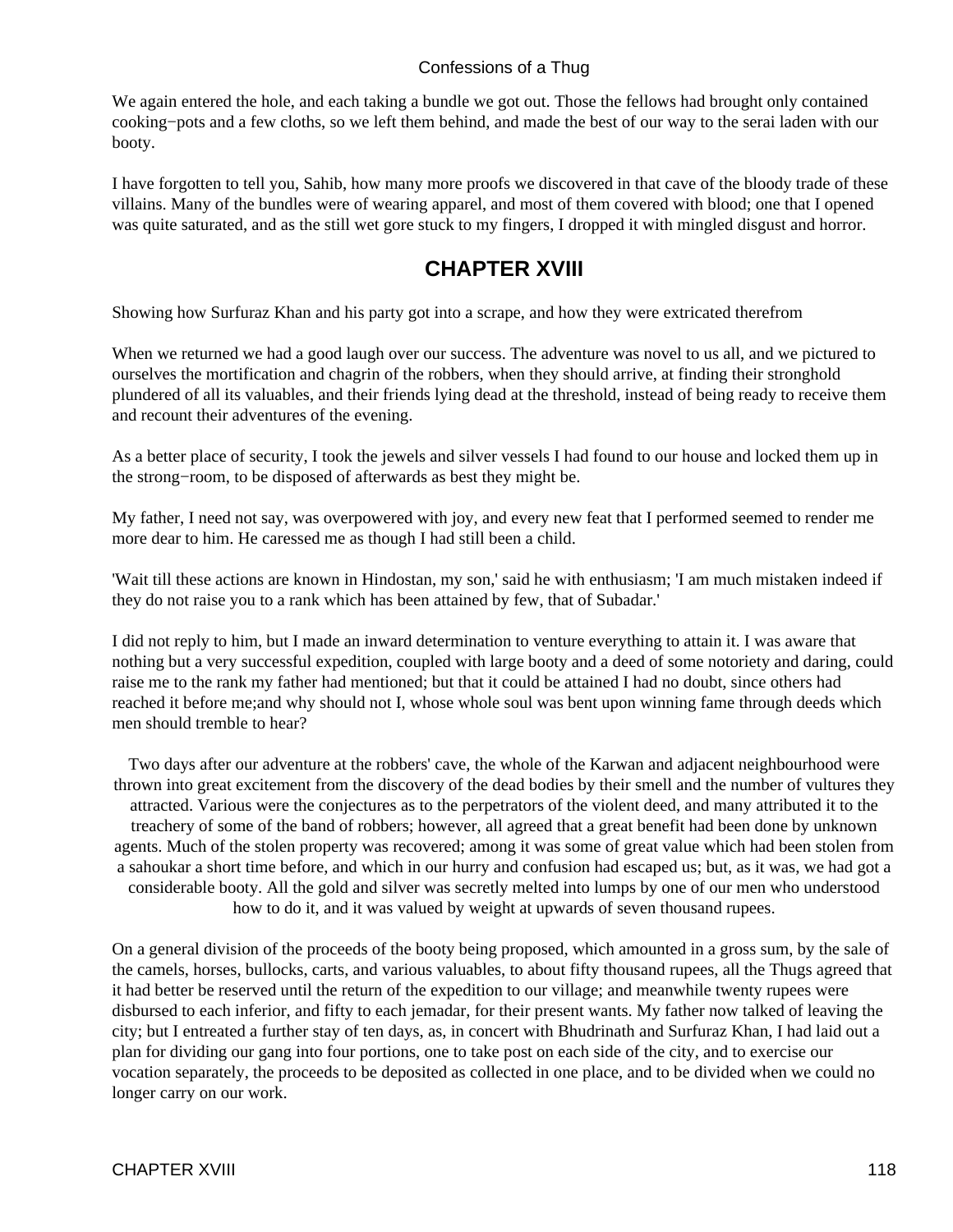The plan was favourably received by him, and that day it was put into execution. We paid the trifling rent of our house, and on the pretence that we were about to leave the city and return to Hindostan, quitted the Karwan and took up our quarters on the other side, in a suburb which bordered upon the Meer Joomla tank. Bhudrinath and his party went into the Chuddar Ghat bazar, near the magnificent mansion of the Resident, as, being a grand thoroughfare, it was frequented by numerous travellers, and from thence branched off many roads, both to the north and east. Surfuraz Khan with eight men continued at the Karwan, as he was less known than we were. Another larger party took post on the western road from the city towards Shumshabad, under Peer Khan and Motee−ram, who were resolved by their exertions to merit the trust which had been confided to them.

Our plan succeeded wonderfully; not a day passed in which the destruction of several parties was not reported, and though the booty gained was inconsiderable, yet it was probably as much as we could expect, and it was all collected and deposited in our new abode, from whence my father disposed of such as met a ready sale.

I pass over my own share in these little affairs. I had thought, when I selected the quarter I did, that there would have been more work than turned out to be the case; I was disappointed in the small share which fell to my lot, in despite of my utmost exertions to the contrary, and entreated Bhudrinath or Surfuraz Khan to exchange places with me; they however would not; they had laid their own plans, and as I had myself selected my station I had no right to any other, nor ought I to have been dissatisfied.

It was very early in the morning of the eighth day after we had commenced operations, that Bhudrinath came to me in great alarm.

'We must fly,' said he; 'the city is no longer safe for us.'

'How?' I asked in astonishment; 'what has happened? Has aught been discovered, or have any of the band proved faithless and denounced us?'

'I will tell you,' replied Bhudrinath; 'it is a sad affairsome of our best men are taken and in confinement. You know Surfuraz Khan to be daring, far beyond the bounds of discretion, and that for this reason few hitherto have liked to trust themselves to his guidance; and but for this fault he would ere now have been one of our leading jemadars, for he is a Thug by descent of many generations, and his family has always been powerful.'

'But the matter,' cried I impatiently; 'what in the name of Shitan have we to do with his ancestors? By Alia! you are as bad as a'

'Nay, I was not going to make a story about it,' said Bhudrinath mildly, for nothing could provoke him, 'so do not lose your temper; but listen. Surfuraz Khan then yesterday evening had got hold of two sahoukars, who were on the eve of departure for Aurungabad; he persuaded them to put up in the serai with him, and they were to start the next morning. They were supposed to be rich, as their effects in two panniers were brought into the serai, and carefully watched by them. By some unlucky chance, just as the evening set in, they were visited by two or three other merchants whom they seemed to know, and who persuaded them to wait for another week, and to join them in their journey up the country. To the extreme mortification of Surfuraz Khan they agreed to the proposal; but as they said there would be danger in removing their bags from the serai at night, they told their friends they would sleep there, and join them in the morning. Surfuraz Khan I hear made every exertion by persuasion to induce them to alter their determination, but in vain. So you know there remained but one alternative, which was to put them to death in the serai, and to dispose of the bodies as well as they could; besides, the circumstance of the men being afraid to risk their bags by removal at night, looked as though they were of value. I must own, Meer Sahib, it was tempting; it would even have been so for you or me, how much more for the Khan! Had he even waited till towards morning, done the business, and started, leaving the bodies where they were, he could have got clean off with the booty, which was large, and he could have come round the back of the city and joined you or me; any one of us could have taken his post in the Karwan, and no one would have been at all suspicious. But no, he did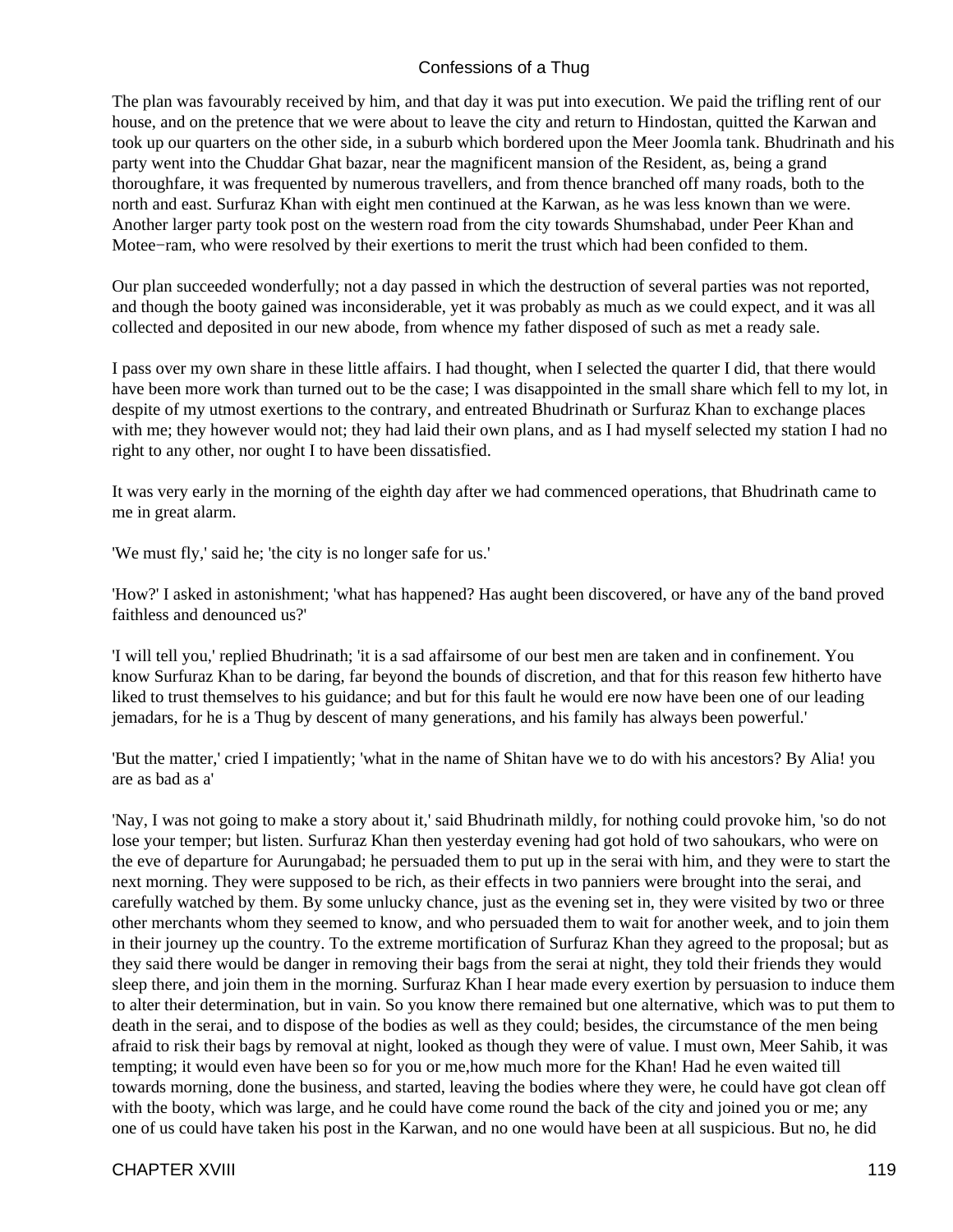not reflect; the men were killed almost immediately after their friends left, and their bags plundered: as it is, we have got some of the spoil in the shape of two strings of pearls, but the best are gone.'

'And how was the matter discovered? you have not said.'

'Why,' continued Bhudrinath, 'one of the sahoukars' friends shortly after returned with a message; Surfuraz Khan made some excuse that they had gone out, but would soon return. The fellow waited for a long time; but at last growing suspicious he went away, and returned with the others, who insisted upon a search for their friends. Surfuraz Khan had contrived to bury the bodies in the yard, but some articles were found on his person which the others positively swore to, as also the bags in which they had been; and the upshot of the whole was, that they were all marched off to the city by a guard which was summoned from somewhere or other for the purpose, except one of them, by name Himmat Khan, one of Surfuraz's own people, who happened to be absent.'

'It is a sad business truly,' said I, 'and I do not exactly see what is to be done to extricate them.'

'Nor I,' replied Bhudrinath; 'but this evil comes of not taking the omens, nor attending properly to them when they are taken.'

'Nonsense!' said I; 'you are always prating about these foolish omens, as if success lay more in them than in stout hearts and cunning plans. I believe them not.'

'You will rue it then one day or other,' said Bhudrinath; 'depend upon it you will rue it; I tell you I could mention a hundred instances of the disastrous effects of disregard of omens, and what I say will be readily confirmed by your father.'

'Pooh,' said I, 'he is as superstitious and absurd as yourself; why do you not make your lamentations on my want of faith to him, instead of troubling me with them?'

'I would,' he replied, 'but that he seems to have given over the charge of the whole expedition to you, and to have forgotten his station as the leader and conductor. Did any one ever hear of a whole band being separated, and each pursuing a separate course, without the omens being taken, or a solemn sacrifice offered to Bhowanee?'

'I thought you had performed all the rites you seem to think so necessary,' said I sneeringly; 'and if you have not, to whom else have we to look but to you, who are the Nishan−burdar? By Alia and his Prophet! Bhudrinath, methinks you have deceived us all; and,' said I, my anger rising, 'I bid you beware how you speak of my father as you have done; remember that I am able and willing to avenge any word which may be spoken against him, and I will do it.'

'Young man,' said Bhudrinath gravely, 'you well know me to be one who never enters into idle brawls or quarrels, and these angry words of yours are wasted; keep them I pray you for those who will gratify you by taking offence at themto me they are trifles. Your placing no dependence upon the omens which have been considered by Thugs both of your faith and mine to be essential to our success, is only attributable to your inexperience; the necessary offerings have been neglected by us, and behold the punishment. Though at present it has fallen lightly upon us, there is no saying how soon the whole of us may be in danger; suppose any of those taken are put to the torture and denounce us, how could we escape?'

'Then what do you counsel?' said I.

'I would first propose an offering to Bhowanee, and then such measures for the deliverance of those who have been seized as may be hereafter determined on by us all.'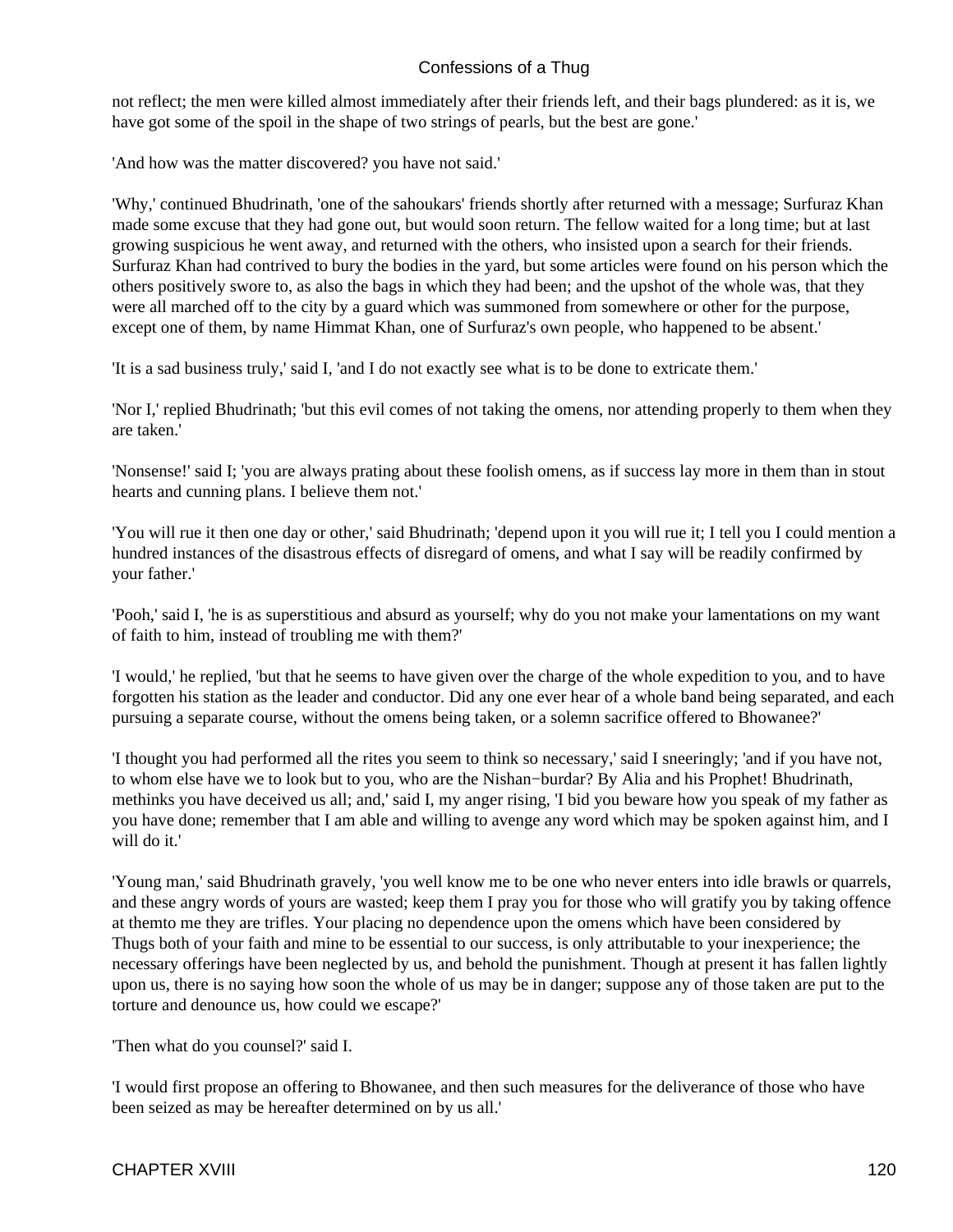'Perform the ceremonies by all means,' said I; 'you and my father know how to do so; my ignorance might mar your object, so I will keep away from you till they are over.'

'You are right, it might, and I am glad to hear you at length speak reasonably: where is your father?'

'You will find him asleep within,' said I, 'and you had better go to him.'

Sahib, the sacrifices were made, the omens watched, and declared to be favourable. What they were I know not; I cared so little about these ceremonies then, that I did not go near them, or even ask what had been done. It was only in after days that their value and importance were impressed upon me by a series of misfortunes, which were no doubt sent to check my presumption; since then my faith in them has been steadfast, as you shall hereafter learn.

My father and Bhudrinath returned to me with joyful countenances. 'Bhowanee is propitious,' said they, 'in spite of this little display of her anger: the truth is, we had in some manner neglected her, but she is now satisfied.'

'Since that is the case,' said I, 'we had better be stirring and doing something for the poor fellows; but what to do I know not. When did you say they were seized, Bhudrinath?'

'About the middle of the night.'

'Then they are now in confinement somewhere or other, and it will be impossible to effect their release by day: a bribe I dare not offer, for they say Hussein Ali Khan, the Kotwal, is an upright man. When is it likely they will be brought before him?'

'I know not,' said Bhudrinath, 'but it can easily be ascertained;' and he went into the street, and soon returned: 'I asked an old Bunnea the question, or rather at what time the Kotwal held his durbar, and he told me in the first and second watches of the night.'

'Then,' said I, 'they must be rescued by force, and I will do it.'

'Impossible!' cried both at once.

'But I tell you I will do it,' said I: 'where is Himmat Khan? with him and six of our best men I will do it, if they will stand by me. Do any of them know the Kotwal's house?'

They were summoned, but none knew it.

'Then,' said I, 'I will go even now and find it out, and will return when my plan is perfected.'

'And I will go and bring some of my men,' said Bhudrinath; 'I will be back by noon.'

'See that they bring their swords and shields, Bhudrinath; some of them may volunteer to accompany me.'

'I will do so for one, Meer Sahib; I have confidence in you in spite of your want of faith;' and he laughed.

'I understand you,' said I; 'you forgive me?'

'Certainly; did I ever quarrel with you?'

'No indeed, though you had cause; I was foolish.'

#### CHAPTER XVIII 121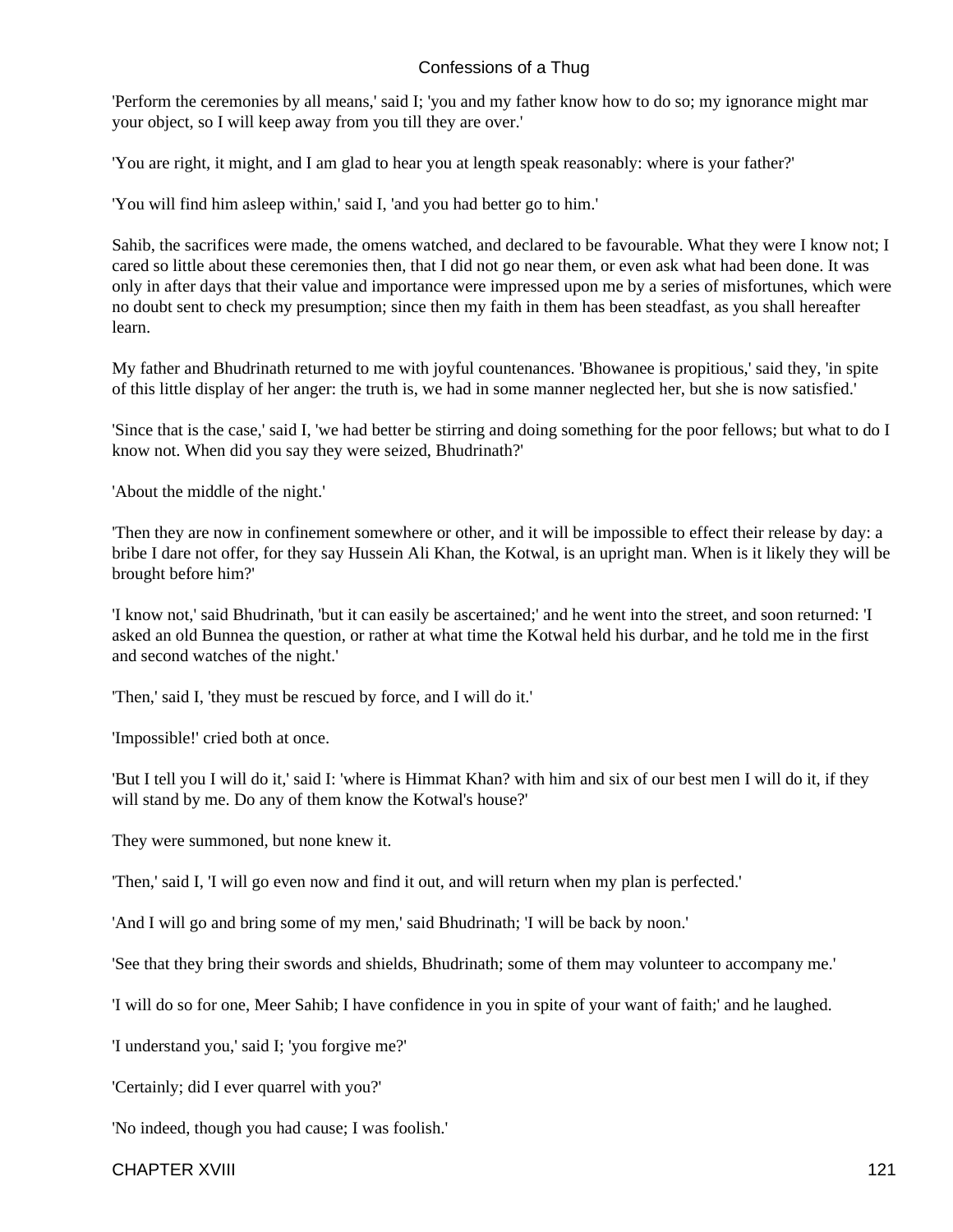'Why, what is all this?' said my father; 'you have not surely been offended with each other?'

'It is nothing,' I replied, 'for you see the end of it; but I am losing time, I must depart.'

I went into the city, and easily got a person to show me the Kotwal's habitation. It was in a long, narrow street, which did not appear much of a thoroughfare. This exactly suited my purpose, for we could have done little in a crowded place. It seemed very practicable to surprise the men who should escort our friends, and I had no doubt, if suddenly attacked, they would scamper off, and leave their prisoners to their fate.

I returned and laid the result of my inquiries before my father. He was not averse to the undertaking, but was in much alarm at the prominent part I should have to play, and the chance of our being defeated.

'But,' said he, 'my son, these thoughts are the cowardly ones which affection often suggests, and Alia forbid they should have any effect with you: go, in the name of the Prophet, to whose protection I commend you.'

Towards evening therefore, myself, Bhudrinath, and six others, two of whom were Rajpoots, who swore to die rather than come back unsuccessful, went into the city. We separated, but kept in view of each other, and they all followed me to the street in which the Kotwal resided. There we lounged about for some hours, and I grew very impatient. Would they ever come? had they even before this been tried, condemned, and cast into prison? were questions I asked myself a thousand times. That the durbar was being held I knew by the number of persons who went in and came out of the house, but still there was no sign of our brethren.

I was sitting listlessly in the shop of a Tumbolee, almost the only one in the street, when Himmat Khan came up to me. I saw by his face that he had news, and descended from the chubootra upon which the man exposed his goods, and turned round a dark corner.

'They come,' said he, panting for breath from anxiety; 'I have been watching one end of the street and Khoseal Sing the other: they are coming by my end, and will be now about half way up.'

'And by whom are they guarded?' I asked.

'Oh,' said he, 'a parcel of Line−wallas, about twenty soldiers with old muskets; we could cut through a hundred of them.'

'Have they their bayonets fixed?' I inquired.

'They have; but what of that? they are cowardly rascals, and you will see will run away.'

'Then,' said I, 'run and tell Bhudrinath, who is yonder; tell him to walk down that side, I will go down this; when we are near them I will give the jhirnee.'

My four men had now joined me, as I told them to do if they saw me speak to any one: Bhudrinath was joined by his, and by Khoseal Sing, who had given up his watch at the other end and arrived at the critical moment. Our parties proceeded down the street exactly opposite to each other. I thought not of danger, though it was the first time I had ever drawn a sword in anger against a fellow−creature, and I was about to precipitate myself into what might be a sudden and desperate combat. Our shields apparently hung loosely and easily on our arms, but they were tightly grasped, and our swords were free in their scabbards. I saw the party approach; they marched carelessly, and had not the arms of my companions been tightly bound, and the whole tied together by a rope, which the leader of the party held in his hand, they might have easily escaped.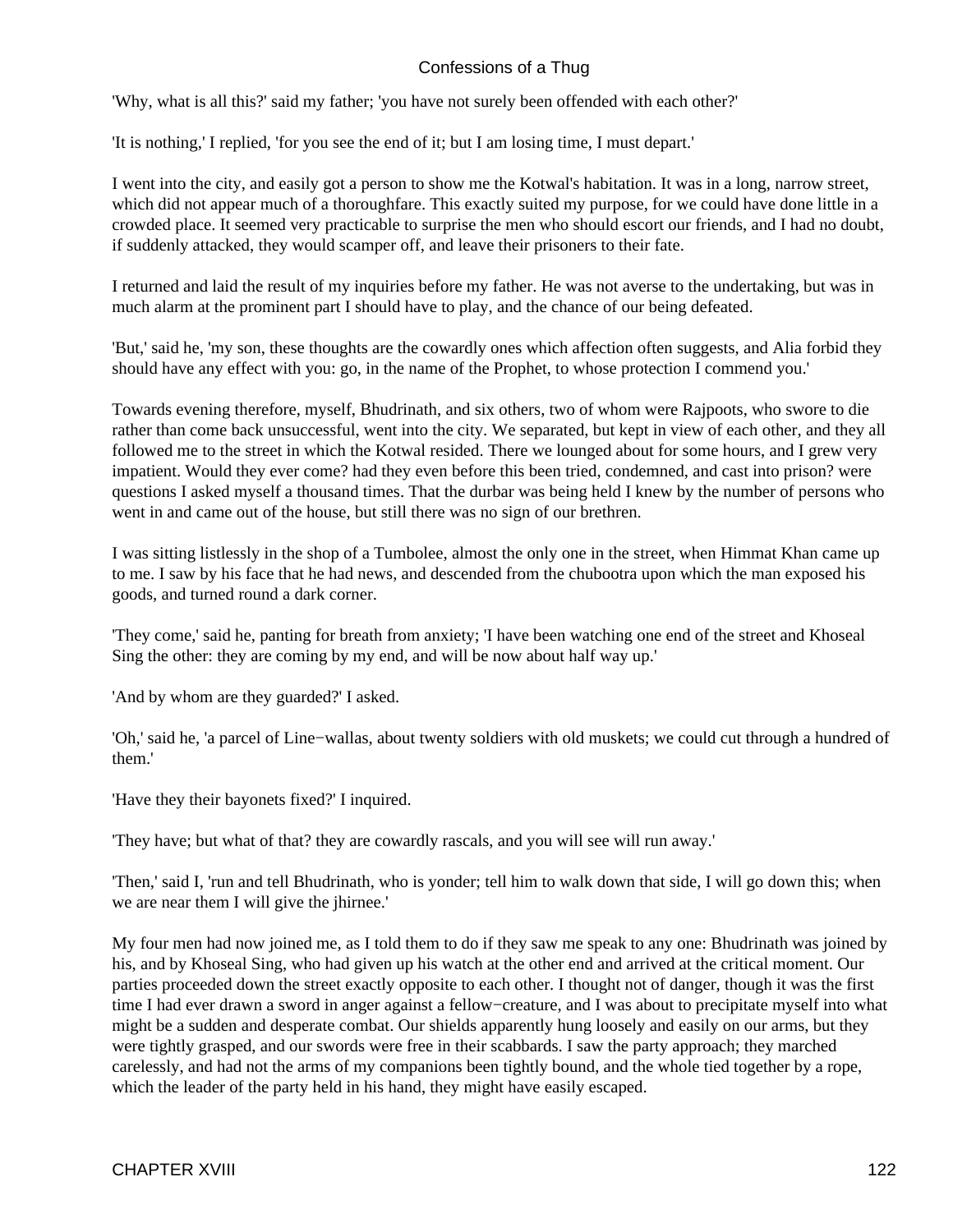Our men joined together in the middle of the street, and when we were close to the coming party, I cried in a loud tone, 'Bhaee Pan lao!' It was the signal our swords flashed from their scabbards, and we threw ourselves on the sepoys. I cut right and left, and two men fell; the others were as successful: I rushed to the prisoners, and a few strokes of my sword and of those who were nearest cut their bonds and they were free. As Himmat Khan had said, the whole of the sepoys fled on the instant of the attack.

'Fly to the gates, my brothers, or they will be shut!' I cried; 'fly through these narrow dark streets; no one will know who you are nor trouble themselves about you.'

We all dispersed in an instant. I cast a hurried look around me as I returned my bloody sword into its scabbard, and saw five poor wretches lying on the ground and groaning. It was enough: I too fled down the nearest street which offered, reached the gate I had entered by, and when I got on the embankment of the Meer Joomla tank, I plunged among the gardens and inclosures which are below it, and by the various lanes which led through them soon reached my father's house.

The attack on the escort of the prisoners, Sahib, was so sudden and over so quickly, that I can give you but a faint idea how soon it was made and finished: it occupied less time than I have taken to tell it, and I have often wondered since that the noise and confusion, not only caused by us, but by a few passengers who witnessed the fray, did not alarm the whole street, and cause the inhabitants to rise on us.

By morning all our companions were present at the different places of rendezvous: but thinking we were no longer safe about the city, my father sent them all out of the way to the camp at Hassain Sagor, where he bid them wait, for we knew that it would never be searched for us.

Nothing now remained to detain us but to dispose of the plunder we had gained during the last ten days, and there was none of much value; a few strings of pearls, several shawls, and some unset precious stones were the best, and they were soon sold: the gold and silver as before had been melted down.

# **CHAPTER XIX**

In which the reader will perceive that Ameer Ali passed a busy afternoon

I had now only two matters on my hands; one to discover Zora if I could, the other to endeavour to get the bills of exchange I had brought with me cashed.

Of the first I had but little hope; for since the day I went to her house, although I had constantly men on the watch about it, I could discover nothing of her or of the old nurse; the latter I had bribed handsomely, and I knew if it was possible to convey to me any information of her I loved, she would do so. I had several times passed the house myself in the hope of seeing Zora by some accident or other; but it was in vain; and at the time I now speak of, I had almost given her up in despair. Had it not been, Sahib, for the wild interest of my trade, I should have sunk into apathy and wretchedness, so fondly, so deeply did I love her. It was this which rescued me from myself, for I could not be behind the rest in seeking adventures; and once that I had a band entirely under my own direction, I was incessantly occupied in finding employment for it, and taking my own part in the catastrophes which ensued.

The day after the rescue of our brethren we held a consultation, at which the principal members of the band were present. I need not relate particulars; suffice it to say, that all agreed in thinking we had remained long enough consistently with our safety, and it was resolved to depart in the course of the next day, or at most the day after. One by one the parties, as they were then divided, were to take the nearest road towards Beeder, which led through Puttuncherroo; and the last−mentioned place was to be the rendezvous whence we should proceed in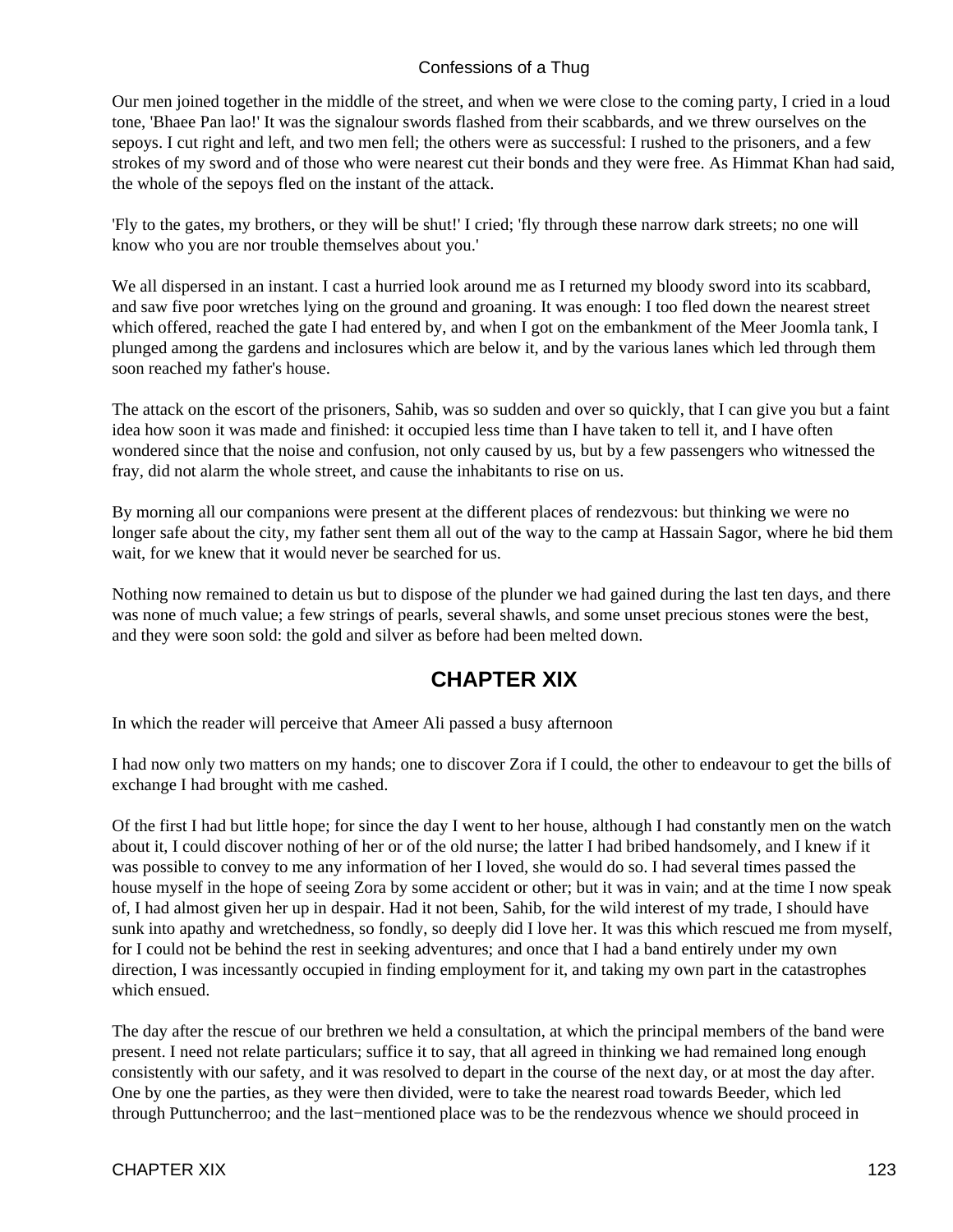company.

Little time therefore remained to me; and as soon as I possibly could I took Bhudrinath and Motee−ram with me, and we went into the city. We sat down on the steps of the Char Minar. Wonderful indeed were the stories we heard of our skirmish with the Kotwal's soldiers; the accounts of the killed and wounded on each side were ludicrously inconsistent, and you may imagine how we enjoyed the various relations we heard, all either from persons who declared they had been eye−witnesses of the matter, or who had heard it from undoubted authority. But it was not our errand to waste time by listening to idle tales, not one of which contained a word of truth, but to get the money for the bills we had found among the effects of Syud Mahomed Ali, alias Kumal Khan, and we had repaired to the Char Minar as the most likely place to meet with a person who could read them, and without suspicion tell us upon whom they were drawn.

Observing as we sat a miserable half−starved−looking wretch, with a pen stuck between his turban and his ear, an ink−bottle hanging by his side, and a roll of paper under his arm, I fixed upon him as a likely person to suit our purpose. I beckoned to him, and he ran eagerly towards us. 'Canst thou read Goozerattee?' I asked.

'Noble sir, I can not only read but write it, for it is my native tongue; what are my lord's commands?'

'Simply,' said I, 'to read a hoondeeno great matter;' and I handed him one of the bills.

'It is an order, Sahib, drawn in favour of Kumal Khan, (my lord's name I presume,) by Bearee Mul of Nandair, upon Gopal Chund Bisn Chund of the Begum Bazar, for four hundred rupees, at nine days' sight.'

'Is it correctly drawn?' I asked.

The fellow looked at the bill, and turned it round and round, examining every part of it.

'Does your worship suspect it?'

'Alia forbid!' said I; 'for if it is wrong, I and these worthy associates of mine are ruined, for we have more like it, and for larger sums.'

'I see nothing wrong in the bill,' said the man; 'but let me see the others.' I showed them.

'They are all correct,' said he; 'you have only to take them for acceptance, and you are sure of your money.'

'Is the firm upon whom they are drawn well known?'

'They have a great deal of country business in hoondees,' said the man, 'and are on that account perhaps less known than many of our leading bankers, but nevertheless the firm is most respectable.'

'Where did you say they live?'

'In the Begum Bazar. If your worships wish it I will accompany you thither.'

'Good,' said I, 'do so; we are strangers, and might not readily find the house. You shall be rewarded for your trouble.'

We went out of the city by a small gate at the end of a street which led down from the Char Minar, I think it is called the Delhi gate, and turning to the left, after crossing the river, we were soon in the midst of the populous and wealthy suburb in which the bankers we sought resided. The road through the principal street was almost

#### CHAPTER XIX 124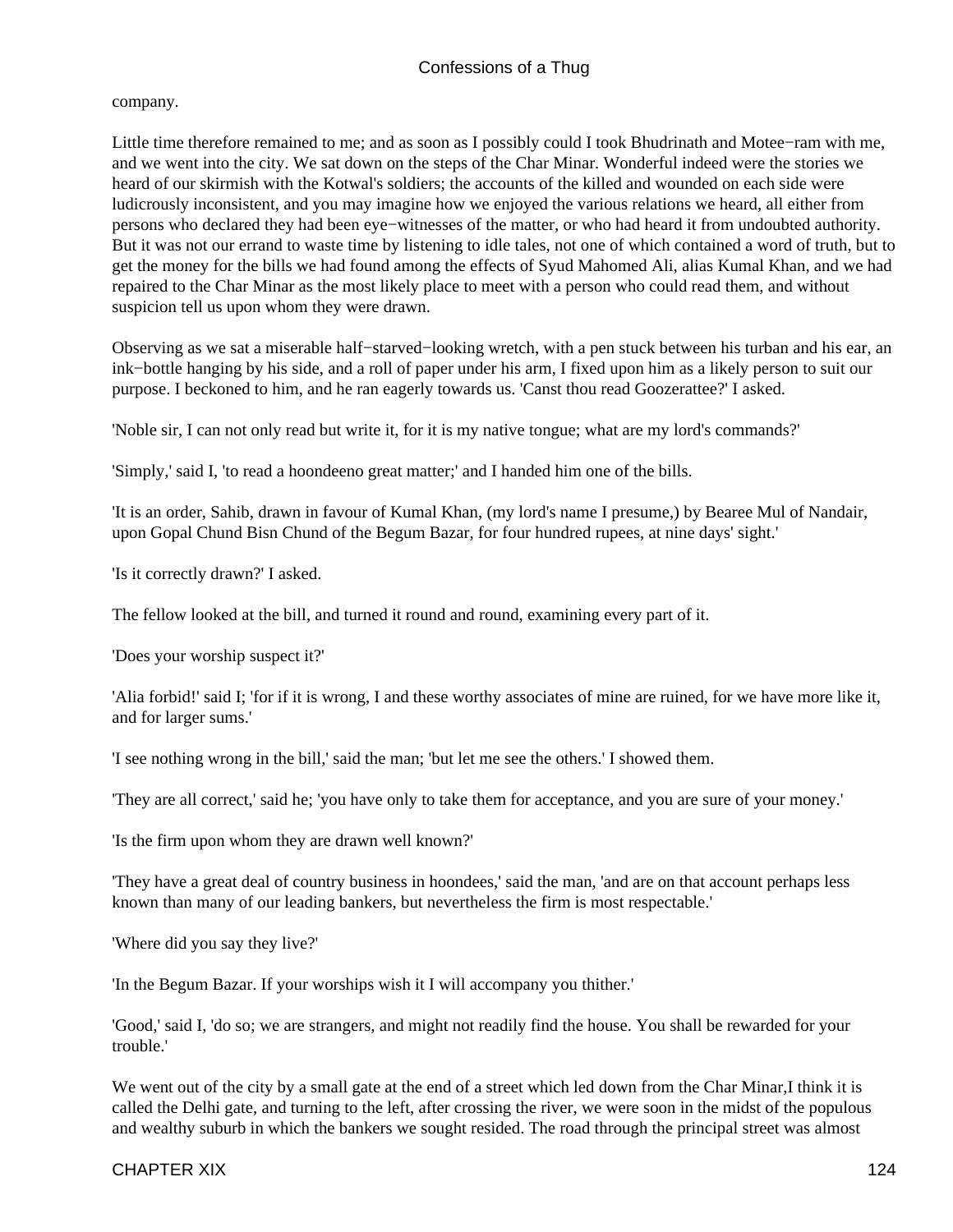entirely blocked up by bags of grain, bales of merchandise, tethered bullocks belonging to the grain−carriers, and empty carts; and it was as much as we could do to keep together, both from these causes and the crowd of people. The noise too of the crowd, of the buying and selling in the bazar, the curses and execrations of bullock−drivers and unloaders, the cries of men measuring grain, and a thousand others, made a din and confusion which I had never heard equalled. However, by dint of pushing and elbowing our way, we reached a respectable−looking house, and were introduced to one of the partners by the man we had taken with us.

I put a bold face on the matter, and presented one of the hoondees. The Sahoukar was an old man, and taking a pair of spectacles from a fold in his turban, he placed them on the end of his nose and carefully read the hoondee; he afterwards turned it round and round, and examined it most carefully, looking from time to time most suspiciously at me over his glasses.

I own this would have been unpleasant had I been alone, but with the two companions I had brought with me I cared not; had it come to the worst, our weapons were ready, and we would have used them for our liberty.

'I wish to speak a few words with you, if you will follow me into the next room,' said the Sahoukar, pointing to one which led from that in which we sat. He rose, and I followed him.

'How came you to be possessed of this?' said he anxiously; 'and who are you?'

'It matters not who I am,' I replied; 'and it must suffice for you to know that I am to receive the money for that hoondee, and for these also;' and I showed him the others.

'Most extraordinary!' he exclaimed after he had examined them. 'I cannot understand it. It is most strange that they should be presented by another. Young man, by what authority are you here to receive this money?'

'By his for whom they were drawn,' I replied.

'His name, and the sahoukar's who drew them?

'Kumal Khan, and the sahoukar's, Bearee Mul.'

'That will not do,' said the Sahoukar; 'you have blundered in your errand, young man; the drawer's name any one could have told you.'

'Perhaps this may enlighten you further upon the subject,' said I, and I took from my waistband the seal of the Syud.

He examined it, and going to a box in the room he took from it a bundle of papers. He turned them over rapidly.

'Ay, here they are,' said he, reading,' "Accounts of Syud Mahomed Ali"; and now, young man, if there is deceit in that seal it can be easily proved, for behold the seal of the worthy Syud himself;' and he showed me an impression on one of the papers.

I confess I had been in much suspense, for had I by any unlucky chance got hold of the wrong seal my detection would have certainly followed; but still I had taken the ring from the man's own finger, and it was not likely that he had any other. The instant I saw the impression, however, I was satisfied that it was the right one.

'Now for the proof,' said the Sahoukar, rubbing the seal over with ink and welting a piece of paper with his tongue. 'If you have attempted deceit, young man, your detection is certain. Shall I stamp it?'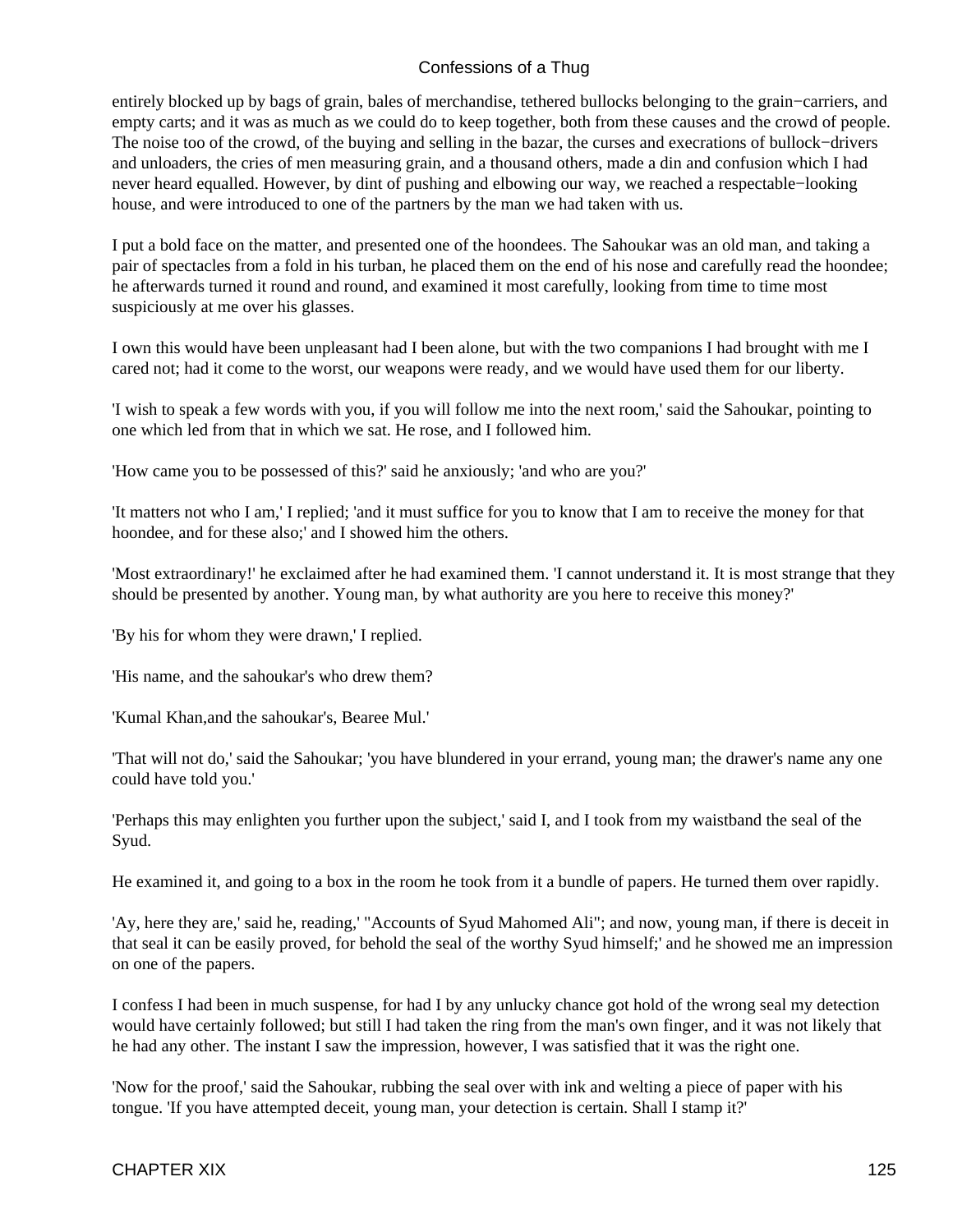'Certainly,' said I; 'I am innocent of any attempt to deceive you. The worthy Syud gave me the seal in order that you might be satisfied.'

He pressed the seal to the paper and withdrew it; the impression was perfect, and exactly corresponded with that on the paper of accounts.

'This is correct,' he said at length; 'though I cannot read Persian, the letters appear the same, and the size is exact. I cannot therefore doubt longer; but still it is most strange.'

'I can only say,' said I, 'that I am the Syud's confidential agent, whom he has sent to you for the money; if you will not pay it, say so, that I may write to him.'

'By no means,' said the Sahoukar; 'the money is here. But why did not the Syud come himself? the bills are made payable to him alone.'

'True,' said I, 'they are; but if you are in his confidence, as you seem to be, you will know that there are good reasons for his absence from the city at present, and as he wanted the money he has sent me for it.'

'And where is he?'

'That I cannot tell you,' said I; 'it can be divulged to no one; suffice it for you to know that when the proper time comes he will emerge from his place of concealment.' And I told the truth, Sahib, for will he not rise at the day of judgement?

And Ameer Ali laughed heartily at his own conceit.

'Well,' said the Sahoukar, 'no doubt remains as to your right to the money. When do you want it? the bills are at nine days' sight.'

'Now; I have no time to lose, I must depart in the morning. You can deduct the interest for nine days. But stay,' I continued, 'the Syud told me that if he owed you anything you were to deduct it, and if any balance of his remained in your hands you were to pay it to me.'

'Good,' replied the Sahoukar; 'I will see;' and he turned to his books. 'Ah, here is the account. Last balance struck the fifteenth of Suffer, nearly a year ago, in his favour three hundred and twelve rupees four annas.'

'So much the better,' said I: 'now pay me the moneys and write a receipt; I will sign it with the seal, which I must take back with me.'

The Sahoukar called to a man inside.

'Here,' said he, 'register these hoondees and get the money for them, and make out a receipt. Your name?' said he to me.

'Ameer Ali, an unworthy Syud.'

The money was duly counted out, a trifling deduction made for interest, and the whole paid to me. I put my own seal as well as that of the Syud to the receipt, and after seeing the balance in the Sahoukar's books duly cancelled, there was no longer cause to delay.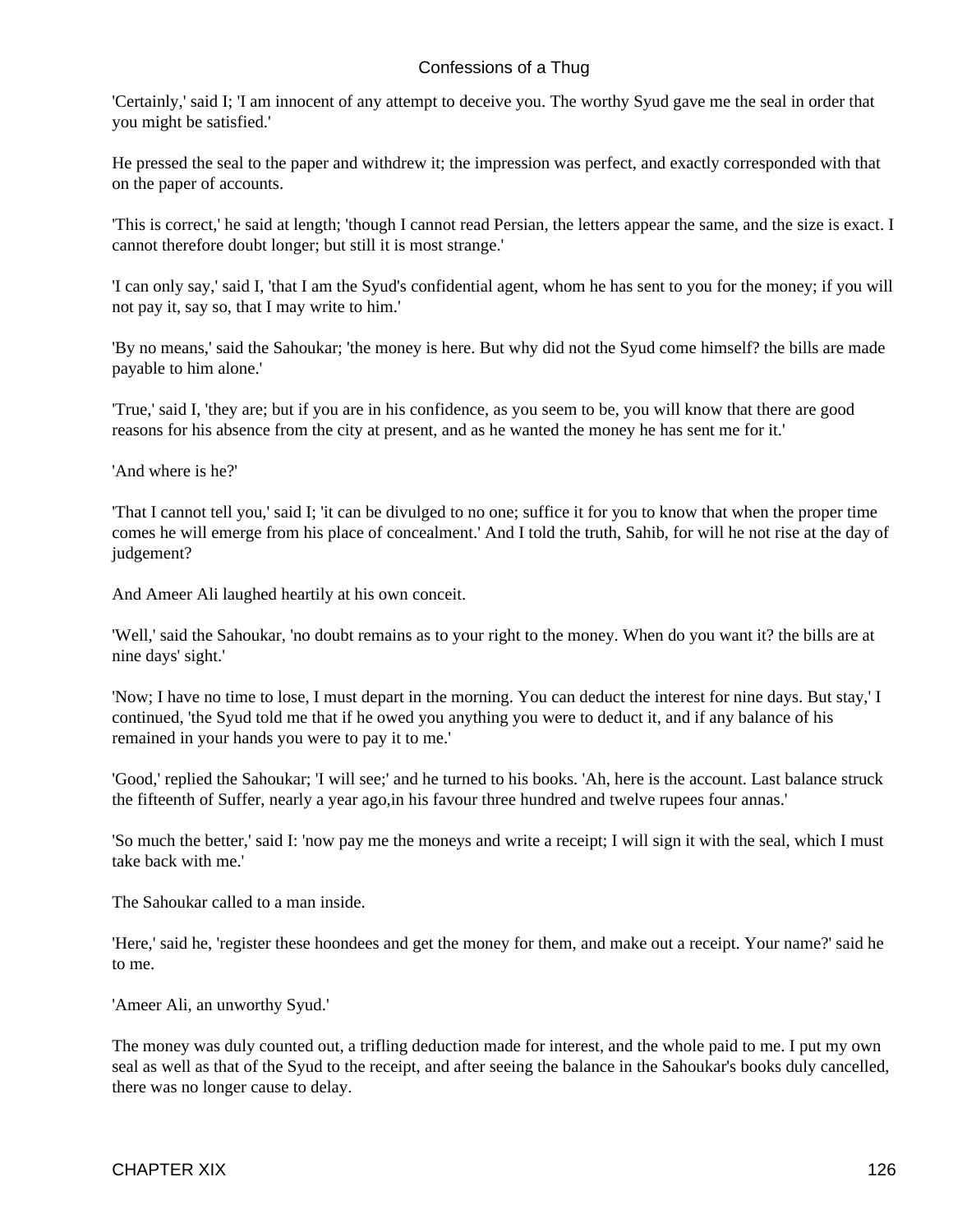'How will you carry all that money?' said the Sahoukar; 'this is not a safe place for people to be seen out at so late an hour' (for the evening was now closing fast) 'with such a sum in their possession.'

'Content yourself,' said I; 'we are three stout fellows, and well able to defend our charge.'

'You had better take two of my men, at any rate, to carry the money.'

'I will carry some, if I am permitted,' said the man we had brought with us. 'Bhugwan knows I have eaten nothing today, and knew not where to get a meal till these kind gentlemen met me; and I may perhaps earn a trifling sum above what they have promised me.'

'Good,' said I; 'how much can you carry?'

'Two thousand rupees,' he replied, 'if my lord will try me.'

'Very well, then take up that bag.' The rest we divided between ourselves, and departed. We did not return as we had gone, but avoiding the city, passed by the house of the English Resident, crossed the river below it, and on the other side struck into some close lanes, which led to the suburb we lived in. As we went along, I said to Bhudrinath in Ramasee, which I had now learned, 'That fellow must not live; our secret is safe with the Sahoukar, but not with another. What do you say?'

'I agree with you,' said he. 'We can throw the body into a well; and there is one not far off I think; I bathed there this morning.'

'Very well,' said I; 'when you see the place give the signal. I will settle all our accounts with him for his trouble and carriage of our money.'

We came to the well, and the signal was given; I was ready and my victim also, but he struggled hard, as the bag of rupees was on his shoulders, and my roomal had not fair play. He died however, and we threw him into the well, with a large stone tied in his clothes to sink him.

Strange, Sahib, that after protesting his poverty as he had done, we should have found forty−three rupees in his girdle!

You may judge of my father's joy at my success; and to prove his sense of the value of my address and ready wit, he presented me with five hundred rupees out of the sum I had brought.

With this at my disposal, I determined to make a last attempt for Zora, for I thought that with it I might bribe the old woman who called herself her mother; and late as it was, I pleaded some excuse and set off for the city. I soon reached the now well−known street, and finding the door open I entered, and was ushered into the presence of the old woman and Zora's sister Zenat.

They rose on seeing me, and welcomed me kindly.

'You have not been with us, Meer Sahib, since the Mohorum,' said the old woman as she cracked all her fingers against her temples. 'You knew that you would always be our most favoured guest, and yet we have not seen you. Why has there been this estrangement from us?'

I did not like to accuse the old woman of turning me from the door, as I have related before, so I said I had been absent from the city, and having only just returned had come to pay my respects to her.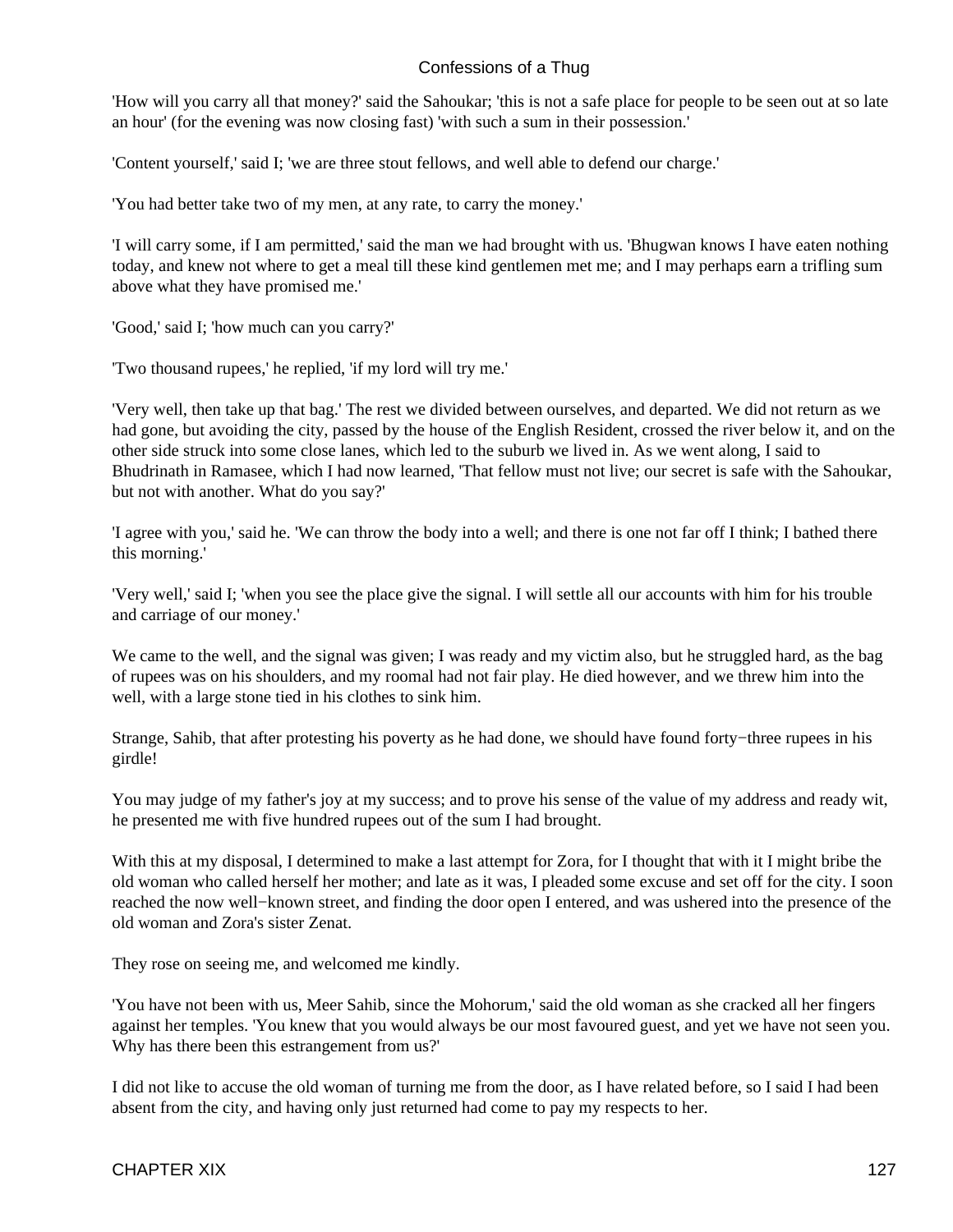'And now, mother,' said I, 'where is Zora? Why is the rose separated from the nightingale?'

'Zora!' said the old woman; 'why, have you not yet forgotten that foolish girl? Is there not Zenatbee, who is dying for you, and has raved about you ever since she saw you?'

'Toba! Toba!' cried Zenat, covering her face affectedly. 'For shame, mother! how can you speak so? how can you tell such lies?'

'I say the truth, Meer Sahib; I swear the foolish girl's head has been turned by your beauty;' and she stroked my chin caressingly.

What could I do? I saw at once that if I did not affect love for Zenat I should never hear aught of Zora; but I could not forget her so easily, and I hated Zenat for her love. I thought it better to come to terms at once if I could.

'Mother,' said I, 'I am proud of your daughter's love, and to one so young as I am such marks of preference as you say she is inclined to show me are most flattering; nevertheless I cannot forget Zora: and tell me, by your soul, am I to see her or not? Now hear me; I am not a rich man, not one who could lavish thousands upon her, but what I have is hers for ever, and yours too, if you will give her to me. Will you part with her?'

'What do you offer?' said the old woman. 'Methinks you must be one of our nobles in disguise to come here with such a proposition.'

'I am no noble,' said I, 'but a poor Syud. I have five hundred rupees, and they are yours if you make Zora mine for ever; say the word, and tomorrow I will be present; we will send for a Moola, and the nika shall be performed.'

'Five hundred rupees!' cried the old woman, and she and her daughter burst into an uncontrollable fit of laughter. 'Five hundred rupees!' continued she at length, when she could speak; 'oh, man, thou art either mad or drunk!'

'I am neither the one nor the other,' I replied very angrily; 'I am as sober as either of you, nay far more so.'

'Then if you are so,' said the old wretch, 'what, in the name of Alia, has come to you, that you think we would part with Zora for five hundred rupees? Five thousand, and twice as much would not be sufficient.'

'Then,' said I, 'you are a pair of the devil's children, and I spit at you. Not content with spurning me from your house like a dog, you now deny me the only happiness I looked to on earth. Women, have you no hearts?'

'Yes,' cried the old hag in a fury; 'yes, we did spurn you, as I do now. Begone! and never dare to intrude as you have done this night, or I will see if I cannot bring a few stout fellows together to beat you out with sticks like a dog and a son of a dog as you are.'

'Peace! woman,' cried I; 'beware how you revile my father.'

'May his mouth be filled with earth and his grave defiled! May your mother'

I could bear this no longer. I ran to the door for my shoes, and held one in my hand threateningly.

'Now,' said I, 'another word of abuse, and I will beat you on the mouth.'

It did not check her. A fresh torrent poured from her lips, and I was really provoked. I could bear it no longer. I rushed at her, beat her on the face with my shoe, and spit on her. The daughter hurried to the stair−head and raised cries of alarm.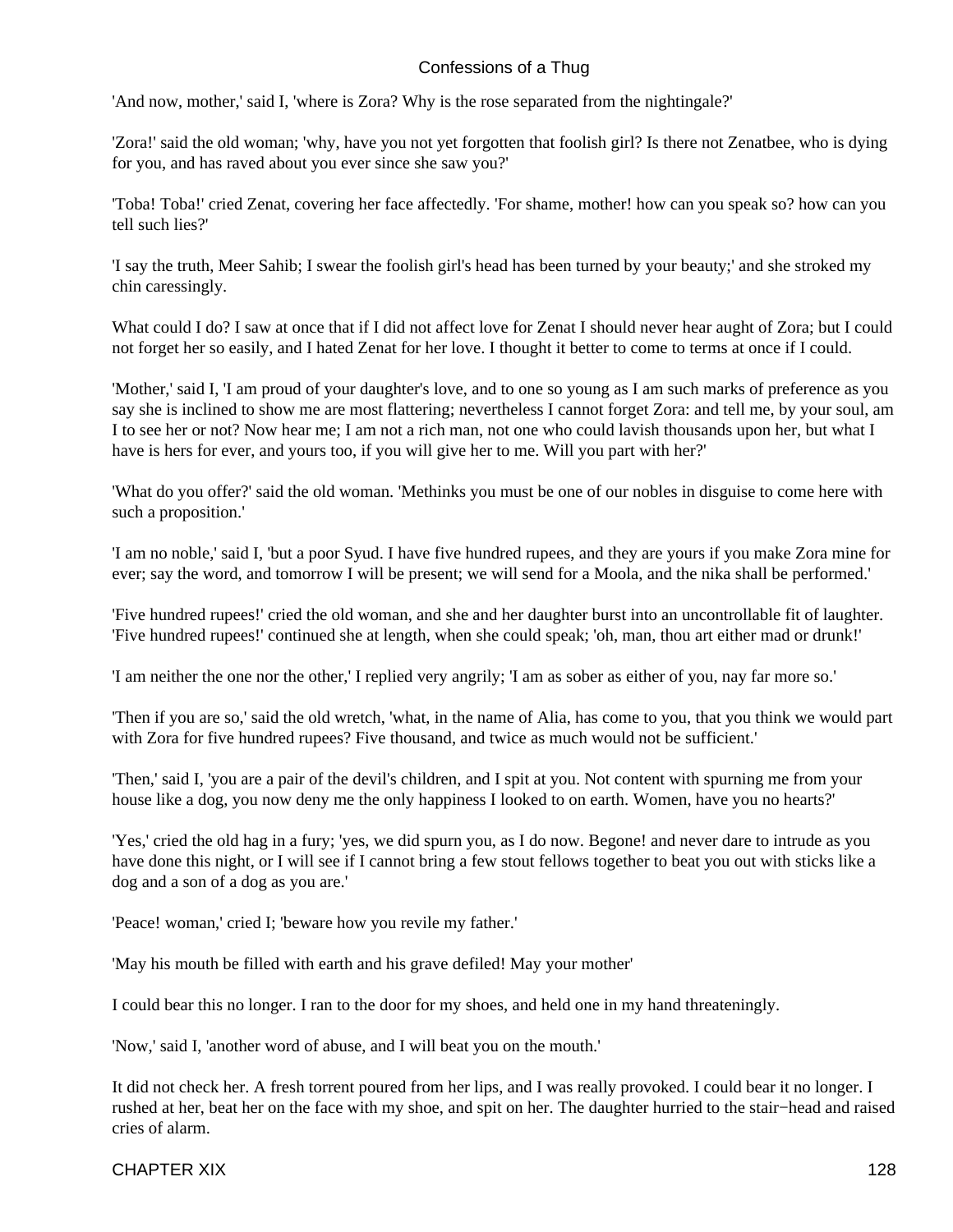'Thief, thief! He is murdering us! Kasim, Mahomed Ali, where are ye? We are murdered we are defamed! Bring your swords, and kill him!'

I had pretty well belaboured the old woman, and thought it high time to be off; so I rushed to the door, and seizing Zenat threw her to the other side of the room with all my force. I saw that she had a heavy fall, and I ran down the stairs: about half way I met a man with a drawn sword; he stood, and was about to make a cut at me, but I seized his arm and hurled him down the steps, and as he rolled to the bottom I leaped over him and was outside the house in a moment.

Well, thought I, as I went along, I have not got Zora, but I have slippered the old shitan her mother, which is some satisfaction, and Bhudrinath will laugh rarely when he hears of my exploit.

# **CHAPTER XX**

CIL. Madam, your song is passing passionate. alv. And wilt thou not then pity my estate?

Old Play

'FOR the love of Alia! young man,' cried a low and sweet voice as I passed under the gateway of a respectable−looking house; 'for the love of Alia, enter, and save my mistress!'

Fresh adventures, thought I as I looked at the speaker, a young girl, dressed like a slave. 'Who are you?'

'It matters not,' said the speaker; 'did you not pass this way yesterday afternoon, in company with two others?'

'I did, and what of that?'

'Everything; my mistress, who is more beautiful than the moon at its full, saw you and has gone mad about you.'

'I am sorry,' said I, 'but I do not see how I can help her.'

'But you must,' said the girl; 'you must, or she will die; follow me, and I will lead you to her.'

I hesitated, for I had heard strange stories of lures spread for unwary personshow they were enticed into houses for the gratification of wicked women, and then murdered. But the thought was only momentary. 'Courage! Ameer Ali,' said I to myself; 'trust to your good Nusseeb, and follow it up. Inshalla! there will be some fun.'

'Look you,' said I to the girl, 'you see I am well armed; I will follow you, but if violence is shown, those who oppose me will feel the edge of a sharp sword.'

'I swear by your head,' said the girl, 'there is no danger. My lord is gone into the country, and has taken all the men with him; there is no one in the house beside myself but two slaves and three old women.'

'Then lead on,' said I; 'I follow you.'

She entered the gateway and conducted me through a court into an open room, where sat a girl, richly dressed and of great beauty; but she covered herself immediately with her dooputta, and cried when she saw me, 'Ya Alia! it is he; am I so fortunate?'

'Yes, lady,' said I, 'your slave is at your feet, and prays you to remove that veil which hides a hoori of paradise

#### CHAPTER XX 129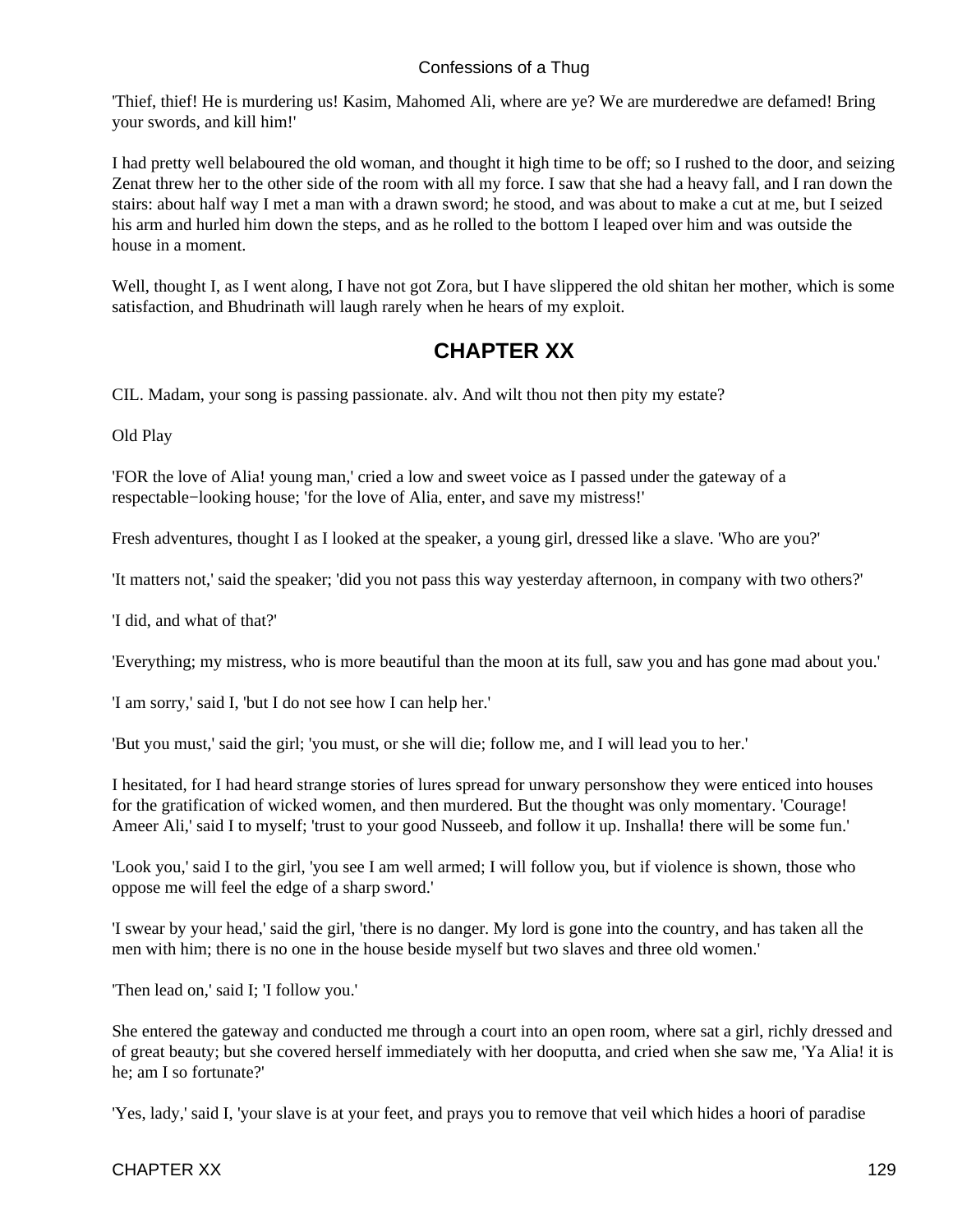from the gaze of a true believer.'

'Go,' said she faintly; 'now that you are here I dare not look on you; go, in the name of Alia! what will you not have thought of me?'

'That your slave is the most favoured of his race,' said I; 'I beseech you to look on me, and then bid me depart if you will.'

'I cannot,' said the fair girl, 'I cannot, I dare not; ah, nurse, what have you made me do?'

The old woman made me a sign to take the veil from her face, and I did so gently; she faintly opposed me, but it was in vain; in an instant I had removed it, and a pair of the loveliest eyes I had ever seen fixed their trembling gaze upon me another, and I had clasped her to my heart.

'That is right,' said the old woman; 'I like to see some spirit in a lover; Mashalla! he is a noble youth;' and she came and cracked her fingers over my head.

'Now I will leave you,' said she; 'you have a great deal to say to each other, and the night is wearing fast.'

'No, no, no!' cried the girl; 'do not leave us; stay, good nurse, I dare not trust myself with him alone.'

'Nonsense,' cried the old woman, 'this is foolishness; do not mind her, noble sir;' and she left the room.

'Lady,' said I, 'fear not, your slave may be trusted;' and I removed from her, and sat down at the edge of the carpet.

'I know not what you will think of me, Sahib,' she said, 'and I am at a loss how to confess that I was enamoured of you as I saw you pass my house yesterday; but so it was; my liver turned to water as I looked on your beauty, and I pined for you till my attendants thought I should have died. They said they would watch for you, and Alia has heard my prayer and sent you.'

'He has sent a devoted slave,' said I; 'one whose soul burns with love, such as that of the bulbul to the rose: speak, and I will do your bidding.'

'Hear my history, and you will know then how I am to be pitied,' said the fair girl; 'and it is told in a few words. I was the daughter of humble parents, but I was as you see methey say I am beautiful; they married me to my husband, so they said, but they sold me. Sahib, he is old, he is a tyrant, he has beaten me with his shoe, and I have sworn on his Koran that I will no longer remain under his roof. Yes, I have sworn it: I would have fled yesterday, but I saw you, and I prayed Alia to send you, and he has done so. Now think of me what you please, but save me!' And she arose, and throwing herself at my feet clasped my knees. 'You will not refuse me protection? if you do, and your heart is hard towards me, one thing alone remains I have prepared a bitter draught, and tomorrow's sun will look upon my dead body.'

'Alia forbid! lady,' said I. 'He who has sent me to you has sent you a willing and a fearless slave: fly with me this instant, and I will lead you to a father who will welcome you, and a land far away where our flight will never be discovered.'

'Nowso soon?' she exclaimed.

'Ay, lady, now; leave your house this moment; I will protect you with my life.'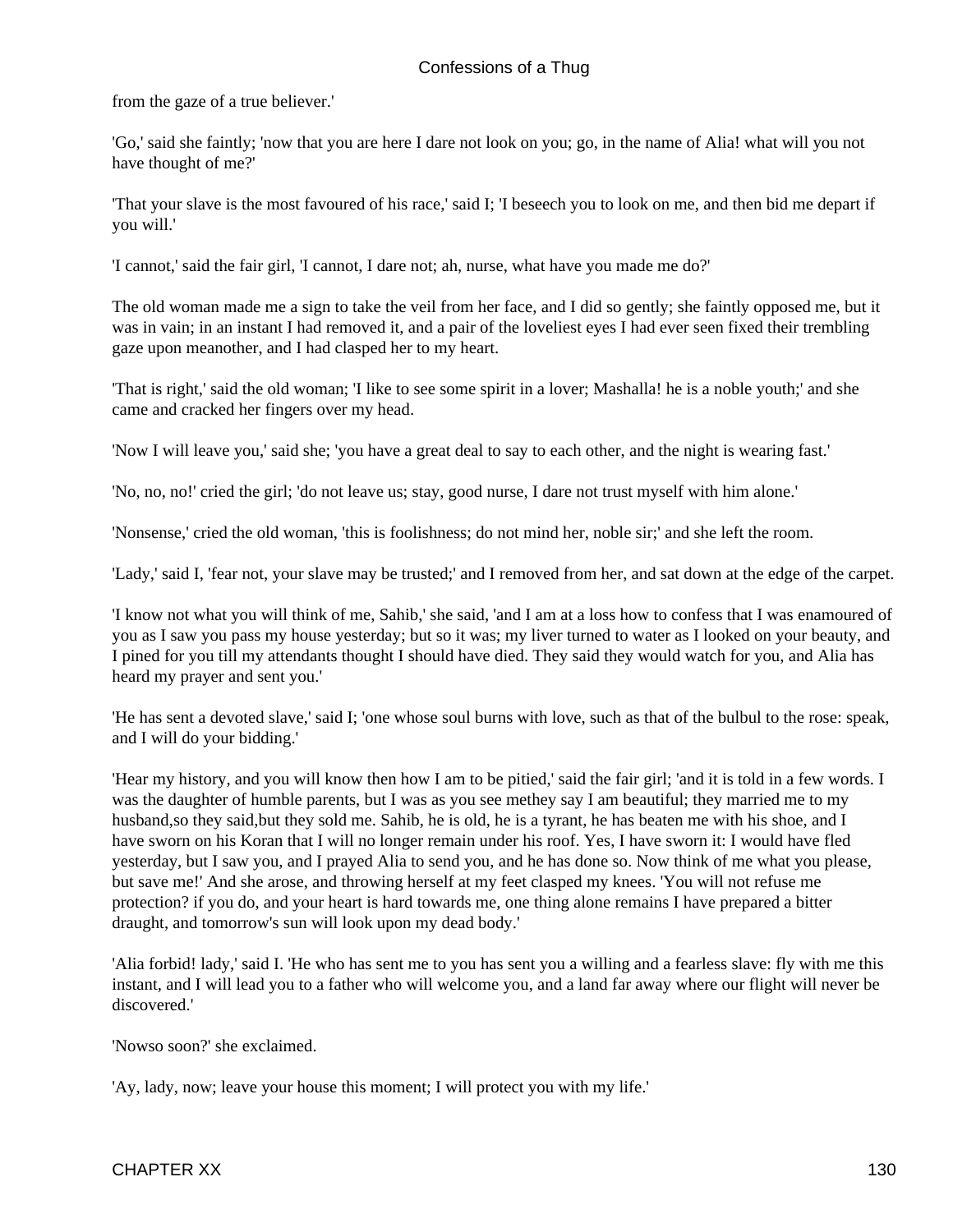'I dare not, Sahib, I dare not; ah, what would become of us if we were discovered? you would escape, but Iyou know a woman's fate if she is detected in intrigue.'

'Then what can be done?' said I. 'Alas! I am a stranger in the city, and know not what to advise.'

'I will call my nurse; let us leave all to her.Kulloo!'

The old woman entered. 'What are your commands?' said she.

'Listen,' said I; 'I love your fair charge with an intensity of passion; this is no place for us to give ourselves up to love, for there is danger, and we must fly: I am a stranger in the city, and am on the eve of departure for my home, which is in Hindostan, and whither I will convey her safely; she is willing to accompany me, and your aid and advice are all that is required.'

'To fly! to leave home and every one for Hindostan, and with one unknown! Azimabee, this is madness; how know you who he is, and where he will take you? I will not assist you. I was willing that you should have a lover, and helped you to get one; but this is mere madness we shall be ruined.'

'Mother,' said I, 'I am no deceiver; I swear by your head and eyes I can be faithful; do but help two poor creatures whose affections are fixed upon each other, and we will invoke the blessings of the Prophet on your head to the latest day of our lives. I leave here tomorrow; my father is a merchant and accompanies me; he has ample wealth for us both, and I am his only child: we shall soon be beyond any chance of pursuit, and in our happiness will for ever bless you as the author of it. Ah, nurse, cannot you contrive something? is there no spot on the road past Golconda which you could fix on for our meeting? I can reward you richly, and now promise you one hundred rupees, if you will do my bidding.'

Azima gathered courage at my words, and fell at the feet of the old woman.

'Kulloo!' she cried, 'have you not known me as a child? have I not loved you from infancy? Alas! I have neither mother nor father now; and has *he* not beaten me with a shoe? have I not sworn to quit this house? and did you not swear on my head you would aid me?'

'What can I do? what can I do?' cried the nurse; 'alas, I am helpless; what can an old woman like me do?'

'Anything, everything,' I exclaimed; 'woman's wit never yet failed at a pinch.'

'Did you not say you had made a vow to visit the Durgah of Hoosain Shah Wullee?' cried Azima; 'and did not you say you would take me to present a nuzzur at the shrine of the holy saint, if I recovered from my last illness?'

'Thou hast hit it, my rose,' said the nurse; 'I had forgotten my vow. Sahib, can you meet us at the Durgah tomorrow at noon?'

'Assuredly,' said I, 'I will be present. Good nurse, do not fail us, and another fifty shall be added to the hundred I have already promised.'

'May your condescension and generosity increase!' cried she. 'Sahib, I have loved this fair girl from her infancy, and though it will go sorely against my heart, I will give her into your hands rather than she should be further exposed to the indignities she has already undergone.'

'Thanks, thanks, good nurse, I believe you; but swear oh her head that you will not break your faith.'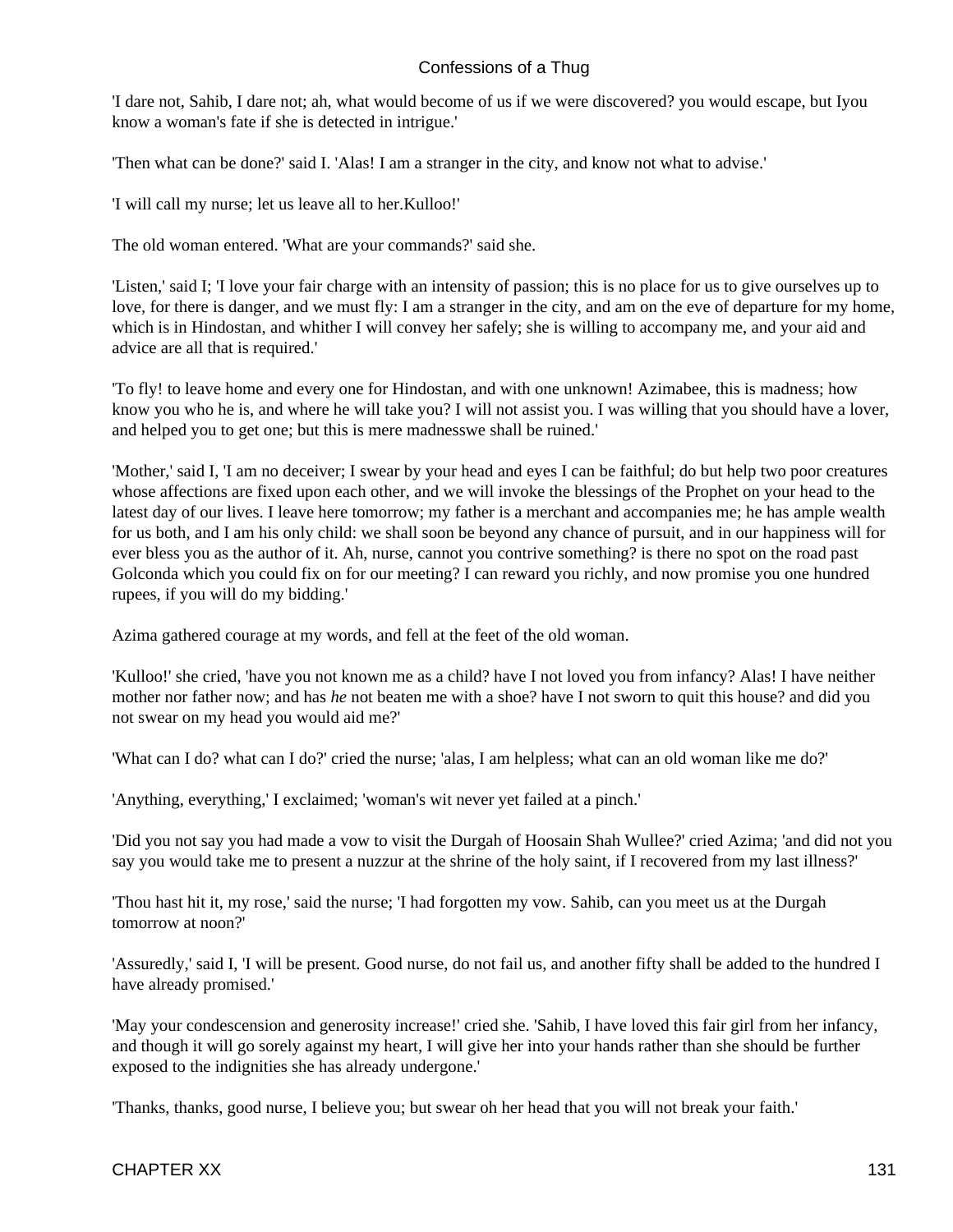'I swear,' said the old woman, placing her hands on Azima's head, 'I swear she shall be thine.'

'Enough,' I cried, 'I am content; now, one embrace and I leave you. I shall be missed by my father, and he will fear I am murdered in this wild city.'

We took a long, passionate embrace, and I tore myself from her.

'Tomorrow,' I cried, 'and at the Durgah we will meet, never again to part. So cheer thee, my beloved, and rouse all your energies for what is before you. Tomorrow will be an eventful day to us both, and I pray the good Alia a prosperous one.'

'It will, it will,' cried the nurse; 'fear not for anything. Nurgiz is faithful, and shall accompany us; the rest are long ago asleep, and know not you are here. But now begone; further delay is dangerous, and Nurgiz will lead you to the street.'

She called, and the same slave who had ushered me in led the way to the door.

'By your soul, noble sir, by your father and mother, do not be unfaithful or it will kill her.'

'I need not swear, pretty maiden,' said I; 'your mistress's beauty has melted my heart, and I am hers for ever.'

'Then may Alia protect you, stranger! That is your road, if you go by the one you came yesterday.'

I turned down the street and was soon at home. My father was asleep, and I lay down; but, Alia! Alia! how my heart beat and my head throbbed! A thousand times I wished I had carried off the beautiful Azima; a thousand times I cursed my own folly for having left her, when by a word from me she would have forsaken home and every tie and followed me; but it was too late. In the midst of conflicting thoughts and vain regrets I fell asleep: but I had disturbed dreams. I thought her dishonoured lord had surprised us as we tasted draughts of love, and a sword glittered over his head, with which he was about to revenge his disgrace. Again I fancied one of the Moolas of the Durgah to be him, and just as she was about to depart with us, and was stepping into a cart, he rushed to her and seized her, and I vainly endeavoured to drag her from him. I woke in the excitement of the dream, and my father stood over me.

'What, in the name of the Prophet, is the matter with you, Ameer Ali, my son?' cried the old man. 'It is the hour of prayer, I came to awake you, and I find you tossing wildly in your sleep and calling on some one, though I could not distinguish the name; it sounded like a woman's Azima, I think. What have you been about? Had you any bunij last night?'

Bunij was the cant phrase for our victims, and I shuddered at the ideas it called up.

'No, no,' I said, 'nothing. Let me go and perform my ablutions; I will join you in the Namaz. It will compose my thoughts, and I will tell you.' Our prayers finished, I related my adventures of the past night. He laughed heartily at my relation of the scene with Zora's mother, and declared I had served her rightly; but when I came to that with Azima, his countenance was changed and troubled; however he heard me to the end without interruption, and I augured favourably from it. I concluded all by throwing myself at his feet and imploring his sanction to our union.

'You have gone too far to retract, Ameer Ali,' said he. 'If you do not fulfil your promise to Azima she will drink the poison she has prepared; you will be one cause of her death, and it will lie heavy on your conscience; therefore on this account I give you my sanction. I am now old, a few years must see my end, and all I have long wished for is to marry you respectably and to see your children. I endeavoured to effect a marriage−contract in Hindostan before we left, but I was unable to do so. There is now no occasion for one; you have made your choice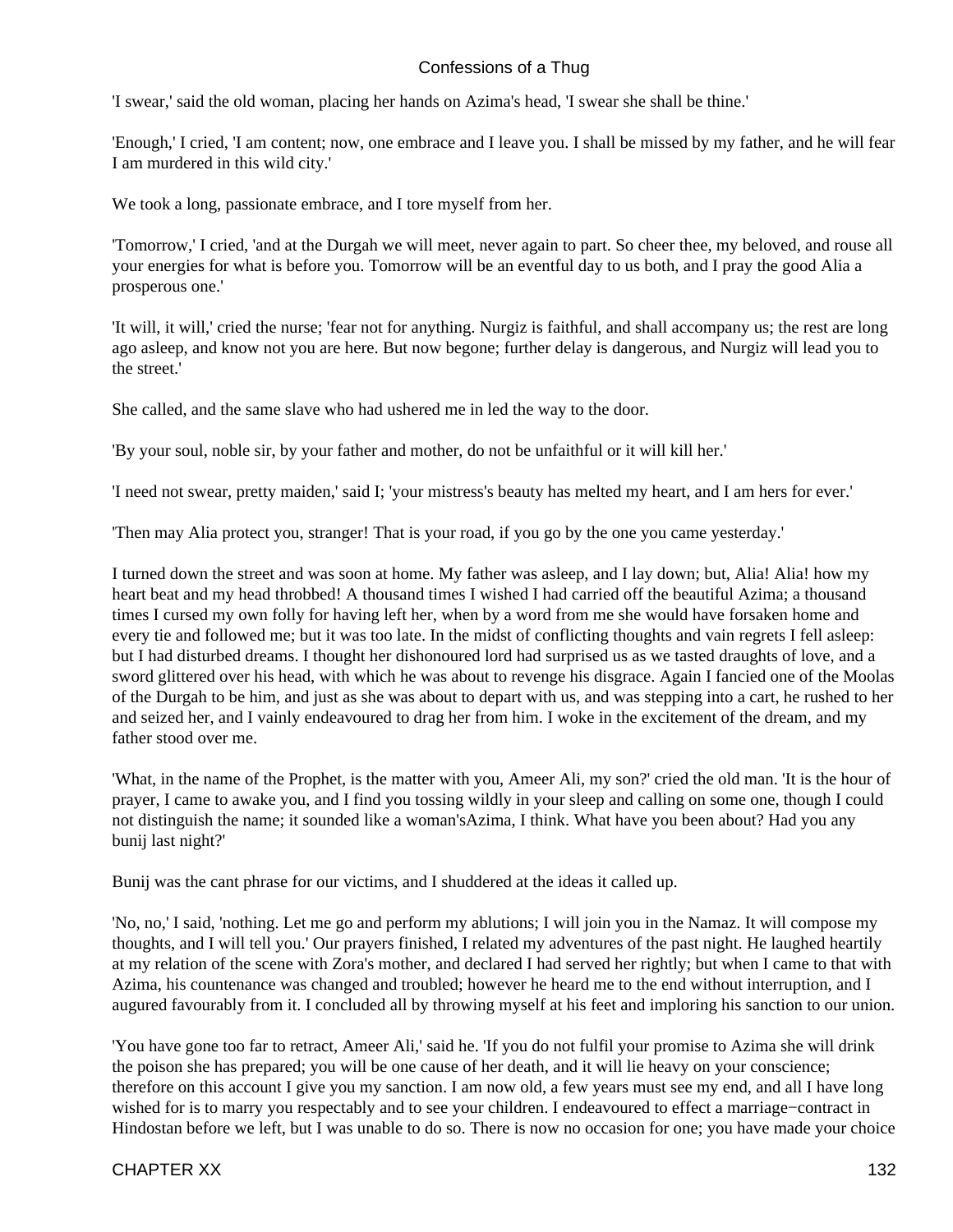and must abide by it; Alia has sent you your bride and you must take her take her with my blessing; and you say she is beautiful, in which you are fortunate. Money you will want, as you have promised some to her nurse; if she is faithful, give her from me an additional fifty rupees; and you had better take gold with you, it will be easier carried.'

'Spoken like my beloved and honoured father!' I exclaimed, 'and I am now happy. I ask your blessing, and leave you to carry our plans into execution. We shall meet again at Puttuncherroo in the evening.'

'Inshalla! we shall,' he replied. 'Be wary and careful. I apprehend no danger, but you had better take some men with you.'

'I will,' said I, as I rose to depart; 'I will take some of my own, whom I can trust;' and I left him.

My horse was soon ready and my men prepared; but some conveyance was necessary for Azima, and I ran to a house a short distance off where dwelt a man who had a cart for hire. I had been in previous treaty with him, to be ready in case I should get intelligence of Zora, and had engaged him to go as far as Beeder.

'Come,' said I, 'Fazil, I am ready and the time is come.'

'And the lady?' said the fellow, grinning.

'Ah, she is ready too, only make haste, we have not a moment to lose.'

'Give me twenty rupees for my mother, and I will harness the bullocks and put in the cushions and pillows.'

'Here they are,' said I; 'now be quick by your soul be quick!'

'I will be back instantly,' said he; and he disappeared inside his house, but returned almost immediately with the cushions and curtains of his cart.

'There,' said he, as he completed his preparations and jumped on the pole, where was his driving−seat, 'you see I have not been long. Now whither shall I drive? to the city?'

'No,' said I; 'to Hussain Shah Wullee's Durgah. Do you precede, and we will follow you, for I know not the road.'

'I know it well,' said he; 'follow me closely.'

'Does it lead through the Begum Bazar or the Karwan?' I asked.

'Through both, or either, just as you please.'

'And is there no other way?'

'There is, but it is somewhat longer. We must go by the English Residence and turn up towards the Gosha Mahal; the road will lead us far behind both the Karwan and Begum Bazar.'

'That will do,' said I; 'I wish to avoid both.'

'Bismilla! then,' cried the driver, 'let us proceed;' and twisting the tails of his bullocks, a few gentle hints from his toes about their hind−quarters set them off into a trot, which however they exchanged for a more sober pace before we had got far. I allowed him to proceed to some distance, and then put my small party in motion.

#### CHAPTER XX 133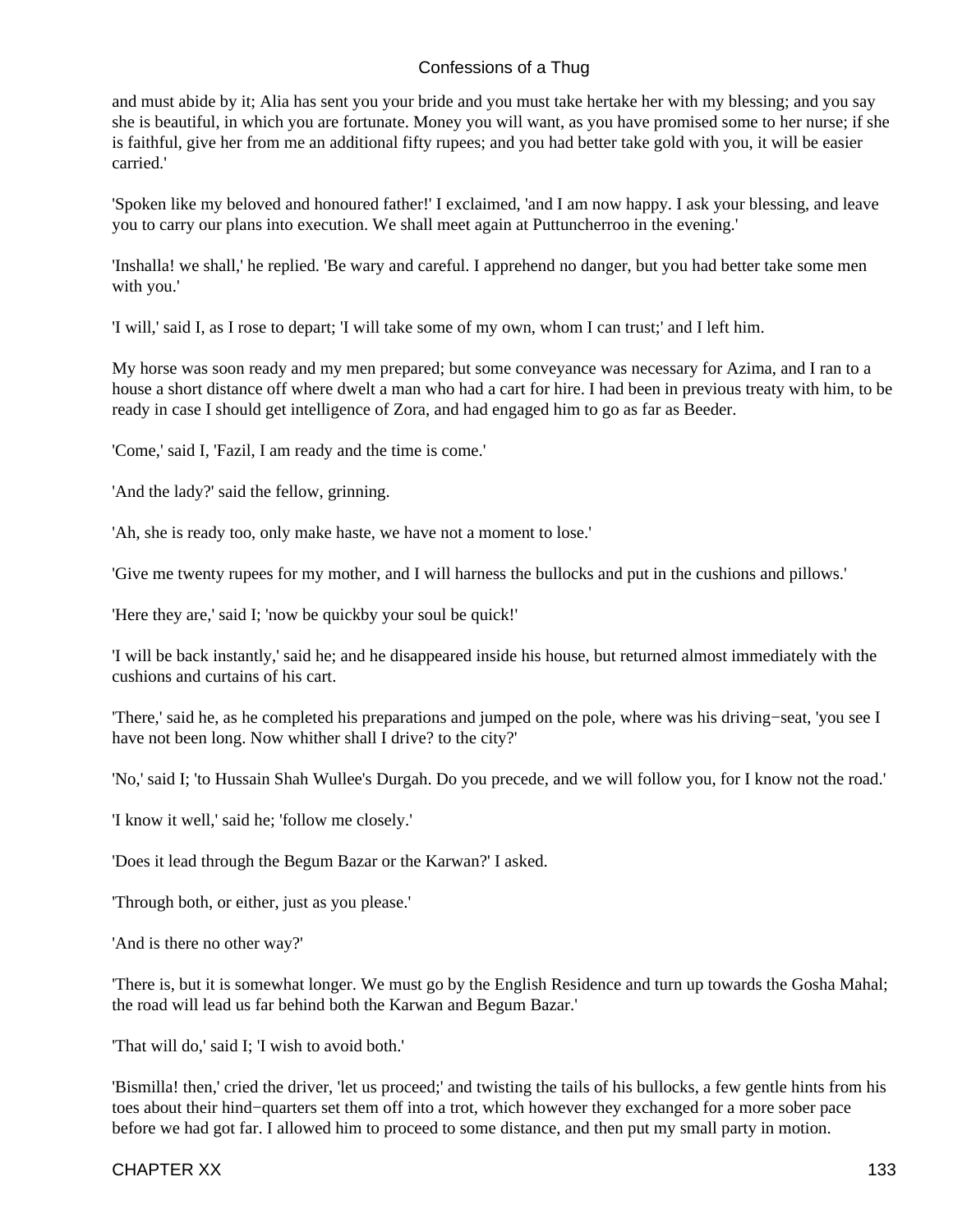# **CHAPTER XXI**

How Ameer Ali bides tryste, and is not disappointed

We soon passed the suburbs of the city, and held on our way towards the Durgah. I was not without hope that we might fall in with Azima on the road; but in this I was disappointed. As we passed over the brow of an eminence, the tombs of the kings of Golconda broke on our sight, occupying the whole of a rising ground in front. I had never before seen them, indeed I knew not of their existence, and they were the more striking on this account. I was astonished at their size and magnificence, even from that distance; but how much more so when we approached them nearer! We had plenty of time before us, and I proposed, if the Durgah should not be much further, to diverge from the road and examine them. I rode up to the driver of the cart, and asked him how far we were from the place of our destination.

'You cannot see the Durgah yet,' said the man, 'but it is just behind the tombs, on the border of a large tank; you cannot miss it; you will see its white dome and gilt spire above the tamarind trees which surround it.'

'Very good,' said I; 'do you go on thither, and if you are asked any questions, say that you belong to a party which is coming out from the city. We shall go to the tombs, and will join you shortly.'

The driver kept to the road, and we, diverging from it, directed our way to the mausoleums of the departed kings. As we approached them, their immense size, and the beautiful groups which they assumed as our point of view shifted, struck forcibly on the mind, while the desolation around them added to their solemn appearance.

'What a pity,' said Peer Khan, who accompanied me, 'that the good people of the city do not make gardens about these proud buildings! the spot seems to be utterly neglected, even as a burying−ground.'

'They are better as they are,' said I; 'the dust of the present miserable generation would hardly mix with that of so noble a one as that which has left such a monument of its glory. Ay,' continued I, as we entered the first immense tomb, 'these were kings and princes who lie here; men who won their kingdoms at the sword's point, and kept them, how different to the present degenerate race, who are indebted for the bread they eat to the generosity of the Feringhees!'

We ascended by a narrow stair to the top of the tomb, and from the terrace out of which the huge dome proudly reared itself the view of the city was superb; but it was not equal to the one I have before described to you, for we saw none of the white buildings; the Mecca Mosque and the Char Minar were alone distinguishable over the mass of trees, if I except the innumerable white minarets which rose out from the foliage in every direction. From the other side of the terrace the whole of the large tombs were seen at a glance each by itself a noble and striking object; but rendered still more so when grouped with others of smaller size, whose contrast increased their massiveness. Not a creature was to be seen; the old fort itself, its grey mouldering walls covering the face of a huge pile of rocks, seemed tenantless, and was in unison with the abodes of the illustrious dead who had built it.

The silence and desolation were oppressive, and we scarcely made a remark to each other, as we traversed one by one the interiors of the noble edifices, some of them dark and gloomy and filled with bats and wild pigeons, whose cooing re–echoed within the lofty domes and others whose wide arches admitted the light of day, and were more cheerful in appearance.

'Enough,' said I, after we had examined some of the largest; 'we do but loiter here while we may even now be expected. Yonder is the Durgah, and we had better go to it and be prepared, she cannot now be long absent.'

I saw as we approached the sacred edifice that our cart was ready; but there was no other, and my mind somewhat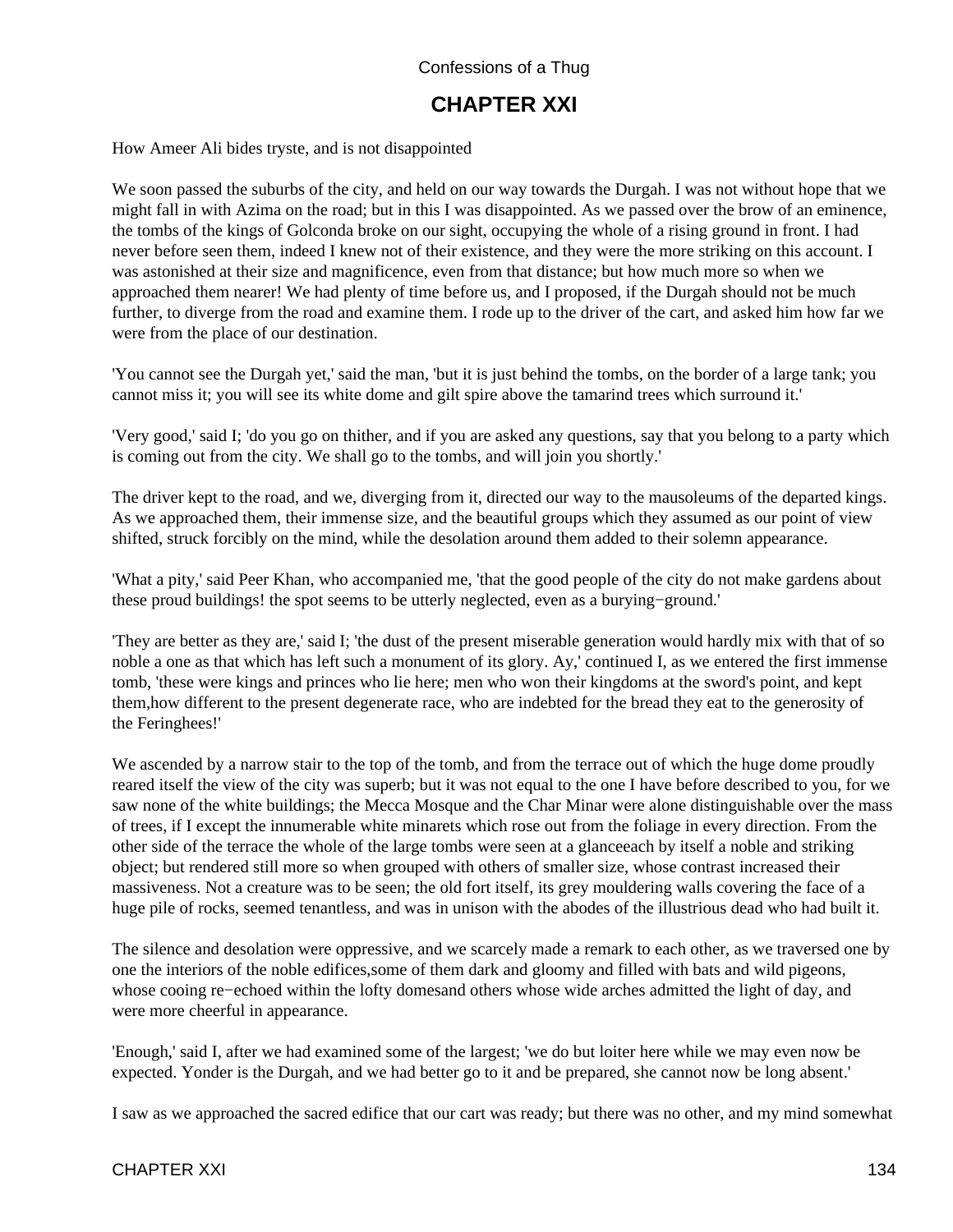misgave me that Azima had been unable to keep her appointment; and I resolved within myself that, should she not arrive before noon, I would return to the city and seek my bride, for such I now considered her. I could not leave so lovely a creature to the rude treatment she would experience from him to whom she was united one who was undeserving to possess a jewel such as she was; but it was still early, and perhaps some hours must elapse before she could reach the Durgah, which was further from the city than I had anticipated.

I entered the holy precincts, and after offering up a gift upon the shrine of the saint, I put up a fervent prayer that the object we had come for should end successfully. This done, I sat down under the shade of the trees, and entered into conversation with one of the many Moolas who attended on the tomb, and who were constantly employed in reading the Koran over the grave of the saint. He asked me who I was: I told him I belonged to the city, and had brought my wife to perform a vow to the saint, on her recovering from a dangerous illness; 'but she is not yet come,' said I; 'I rode on with some of my attendants, and she will follow, and will soon be here.'

Hour after hour passed, and yet Azima did not come. Sahib, I was in a torment of suspense and anxiety: could she have met with any misfortune? could her lord have returned home unexpectedly? could she have played me false? Ah, not the last! her grief, her misery, were too strong to be feigned, and what object could she have had in dissembling? Noon came, and the music of the Nobut began to play, still no signs of her. My patience was fairly exhausted, and I went to the place where my horse stood, mounted him, and bidding the men remain where they were, I rode on towards the city. I had scarcely got beyond the small village by which the Durgah was surrounded, when I saw three carts with curtains to them carefully closed approaching. My heart beat quickly with hope, and I determined to return; one of them surely is hers, thought I, and I will await her coming in the Durgah.

'She comes!' cried I to Peer Khan, as he eagerly asked the cause of my quick return, 'she comes! Bid Fazil have his cart in readiness, and take it round to the gate which leads towards Puttuncherroo.'

I dismounted and stood at the gate.

The first cart arrived; it was filled with dancing−girls, who had a vow to sing at the shrine, one of them having lost her voice some time before, but had recovered it, as they supposed, at the intercession of the holy Wullee. They passed me, and I soon heard their voices singing one of their melodies inside the tomb.

The second arrived; three old women got out, who were the bearers of some trays of sweetmeats for the Moolas, the offering of some lady of rank, who was ill and begged their prayers and intercession with the saint for her recovery.

'Mother,' said I to one of them, 'saw you aught of a cart with three females in it, my zenana in fact, on the road from the city?'

'Yes,' said the woman, 'they are close behind us; their vehicle broke down in a rivulet we had to pass, and is coming very slowly, but it will be here directly; and the ladies are safe, for I spoke to them and offered to bring them on, but the damage had been repaired somehow or other, and they declined my offer.'

'Alhumd−ul−illa!' I cried, 'they are safe then; I have been waiting here since morning, and in anxiety enough about them.'

'No wonder,' said the old lady, 'for the khanum seemed to be pale and weakly−looking; but Mashalla! she is beautiful, and my lord too is in every way worthy of her.'

'She has been ill,' said I carelessly, 'and her coming is in consequence of a vow she made.'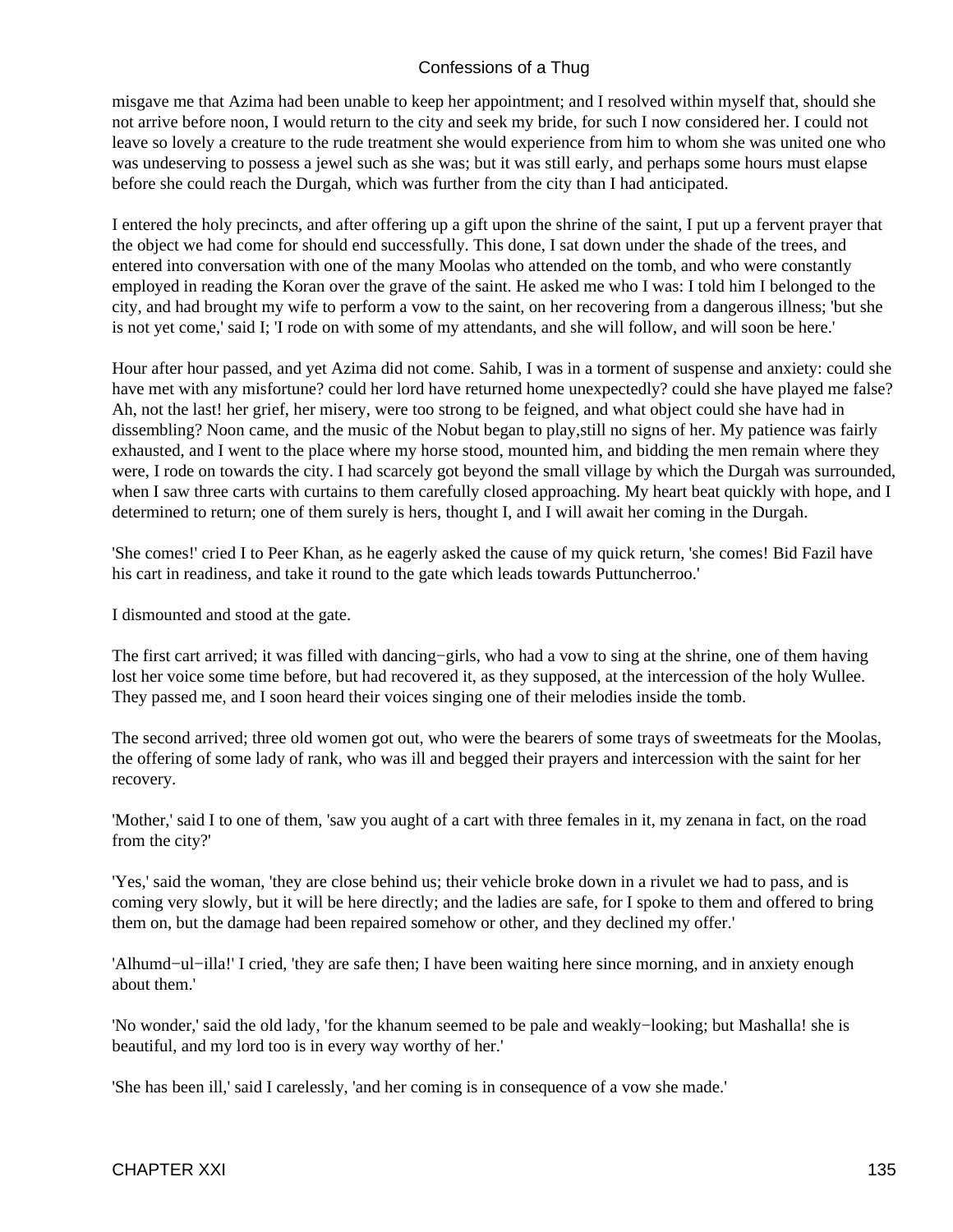'May Alia give her a long life and many children! I feel an involuntary interest in a pair whom he hath joined together, in every way so fitted for each other; but I go, noble sir, my companions await my coming.'

She also passed on, and in a few moments more the cart I so longed to see turned the corner of some projecting houses, and advanced slowly towards the gate. How my heart throbbed! was it her, my life, my soul, or was I doomed to a third disappointment? It stopped, and I could have fallen down and worshipped the old nurse, who first emerged from the closely−curtained vehicle; I ran towards her, but was stopped by the driver.

'It is a zenana, noble sir,' he said, 'and courtesy requires you to go out of sight, lest their faces should be seen in descending.'

'Peace, fool! the women are my own.'

'That alters the case,' said the man; 'and my lord's displeasure must not fall on his slave for this delay; the axletree cracked in passing a rivulet, which is a circumstance no foresight could have prevented, seeing that it was newly fitted after the Mohorum.'

'It matters not,' said I; 'but you may now leave us; I will return and pay you your hire: there is an empty cart yonder which I will engage for them to return in.'

The fellow retired to a short distance, and my breath went and came as I put my head into the curtains and saw my beloved sitting unveiled, beautiful beyond description, and her fine features glowing with the excitement of her success.

'Shookur khoda!' she exclaimed, 'you are here, my own best and dearest; you have not been unfaithful to your poor slave.' I caught her in my arms, and imprinted numberless kisses on her lips.

'Toba! Toba! for shame!' cried the old nurse; 'cannot you refrain for a while? Assist her to dismount, and we will go into the Durgah.'

I did so, and closely enveloped in a boorka, and leaning on the old woman and Nurgiz, Azima followed me into the inclosure.

Our first care was to offer up at the shrine some money and a few sweetmeats which Azima had brought with her; the old Moola to whom I had before spoken received them and laid them on the tomb.

'They are accepted,' said he, 'and whatever prayers you may offer up, our kind Saint will intercede with the holy Prophet for you, that they be granted.'

'Thanks, good Moola,' said I; 'all I desire is, that the pearl of my eyes may be protected in health, and long spared to me. Truly an anxious time have we had of it with her; but she is now restored to health, and may Alia grant it be continued!'

'It will be,' he replied; 'Alhumd−ul−illa! our blessed Saint's prayers are wonderfully efficacious, and I could relate to my lord many miracles which have been performed here.'

'No doubt,' said I; 'the fame of Hoosain Shah Wullee is spread far and wide, and we of the city have reason to be thankful that such blessed saints were led in days of old to take up their residence near it; for our present generation is so degraded, that without the aid of his prayers the displeasure of the Supreme One would fall heavily on us.'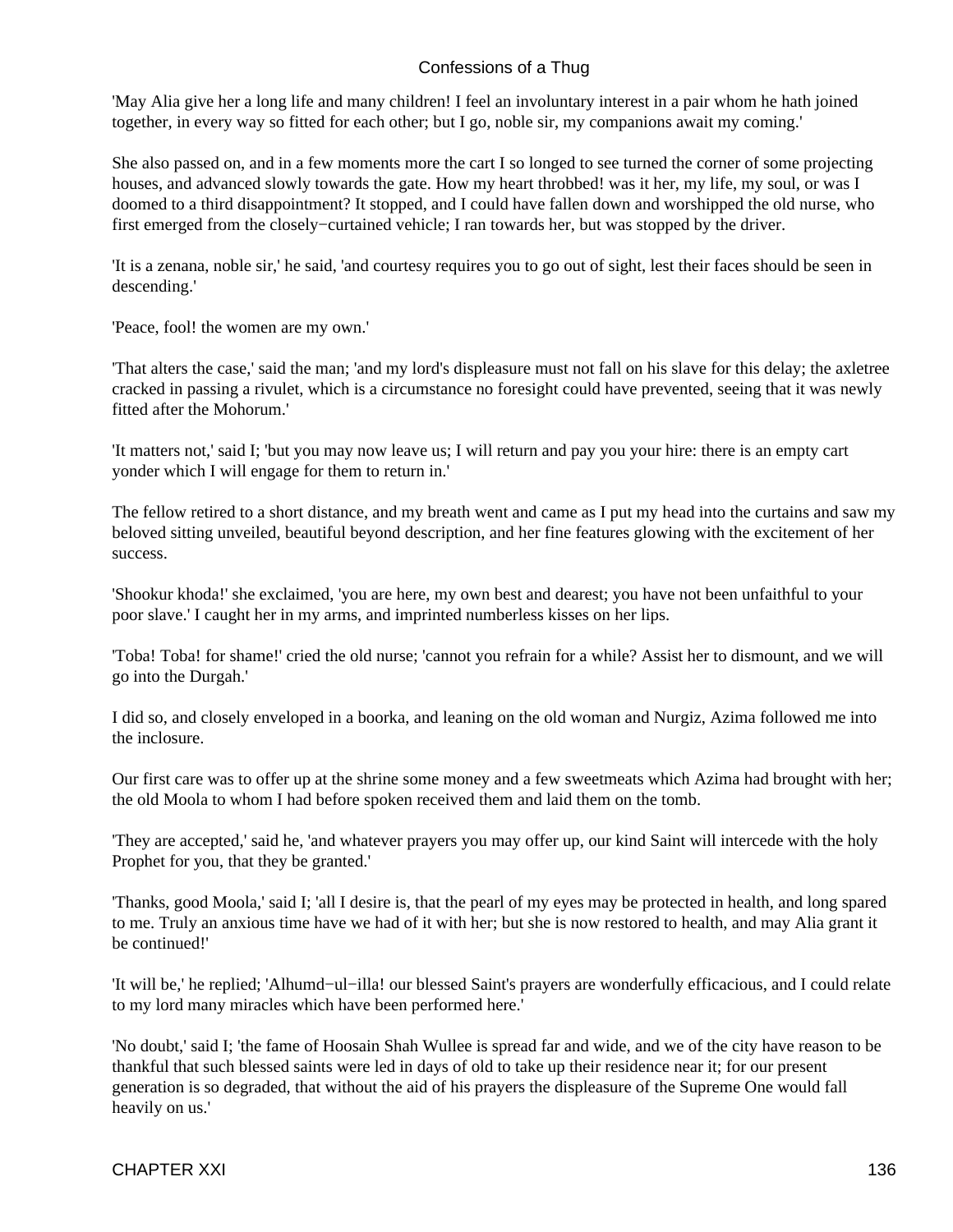'My lord's words have a sweet and holy savour,' said the Moola, 'and show that, though his bearing is that of a soldier, his heart is filled with religion; and blessed is he in whom both are seen united. But I could tell my lord of many of the Saint's miracles, if he has leisure to hear them; and as he will not return till the afternoon, we can sit down under the trees, and I will relate them.'

'Excuse me, good Moola,' said I; 'time presses, and I have promised the Syudanee's mother that I will return before the cold of evening sets in, and it is now past noon.'

'As you will,' said he; 'yet perhaps these few pages, which I have compiled during my leisure hours, may entertain as well as instruct, if my lord will accept them: of course he can read Persian?'

'Indifferently well,' said I; 'we soldiers are rarely good scholars; nevertheless I will keep the book, and here is a trifle which may prove acceptable;' and I put an ashruffee into his hand.

The old man's eyes glistened as he saw it, and after a profusion of compliments he left us to ourselves.

'Now there is no time to be lost,' said old Kulloo; 'we must travel far and fast this day. You have brought a cart with you?'

'I have, it is ready; if there be aught in the one you came in, tell me, and I will have it put into the other.'

'Send a man or two with us,' said the nurse; 'I and Nurgiz will arrange the new vehicle, and return instantly.'

They too left us, and we were alone. No one remained in the large inclosure, the women were still singing in the tomb, and all the Moolas were sitting round them listening.

'Can you support the fatigue of further travel, Azima?' said I.

'I am strong and can bear anything, so I am with thee and thou with me,' she replied. 'Dearest, I am now secure; but oh the suspense I have endured since I last saw you, and until I was fairly out of that vile city!'

'Tell me,' said I, 'how did you contrive to elude suspicion?'

'When you left us,' replied Azima, 'I thought my happiness had fled for ever; I would have given worlds to have called you back, and to have fled with you then. I had seen your noble face, I had heard your vows of love; Alia had sent me a lover such as my warmest fancy had painted to me, while I was daily suffering torments which the fond and loving only can feel, when their affection is returned by severe and bitter insult; and I thought I had lost him, that I had only gained a few moments of bliss, which would appear like one of those dreams that had often cheated my sleeping fancy, to leave me when I awoke to the bitter realities of my sad lotand I was inconsolable; but my kind old nurse and Nurgiz soothed me. They told me they would die for me, and assured me you would be faithful; so I gathered courage, and Kulloo proposed that we should make immediate preparations for flight. We packed up some clothes and my jewels, and all the money which had been left with us, a few hundred rupees, and before morning we lay down to take a little sleep. At daylight Kulloo told the other slaves and the two old servants that I was going to this Durgah, and sent one of them for a cart; it came about sunrise, and concealing the articles we had packed up in two large bundles of carpets and sheets, which we said we should require to sit on at the Durgah, we put them into the cart, got in ourselves, and the driver made the best of his way hither.'

She had just spoken, when Kulloo came to us.

'All is prepared,' said she; 'I have dismissed the other cart, and your new one is now ready; do not delay.'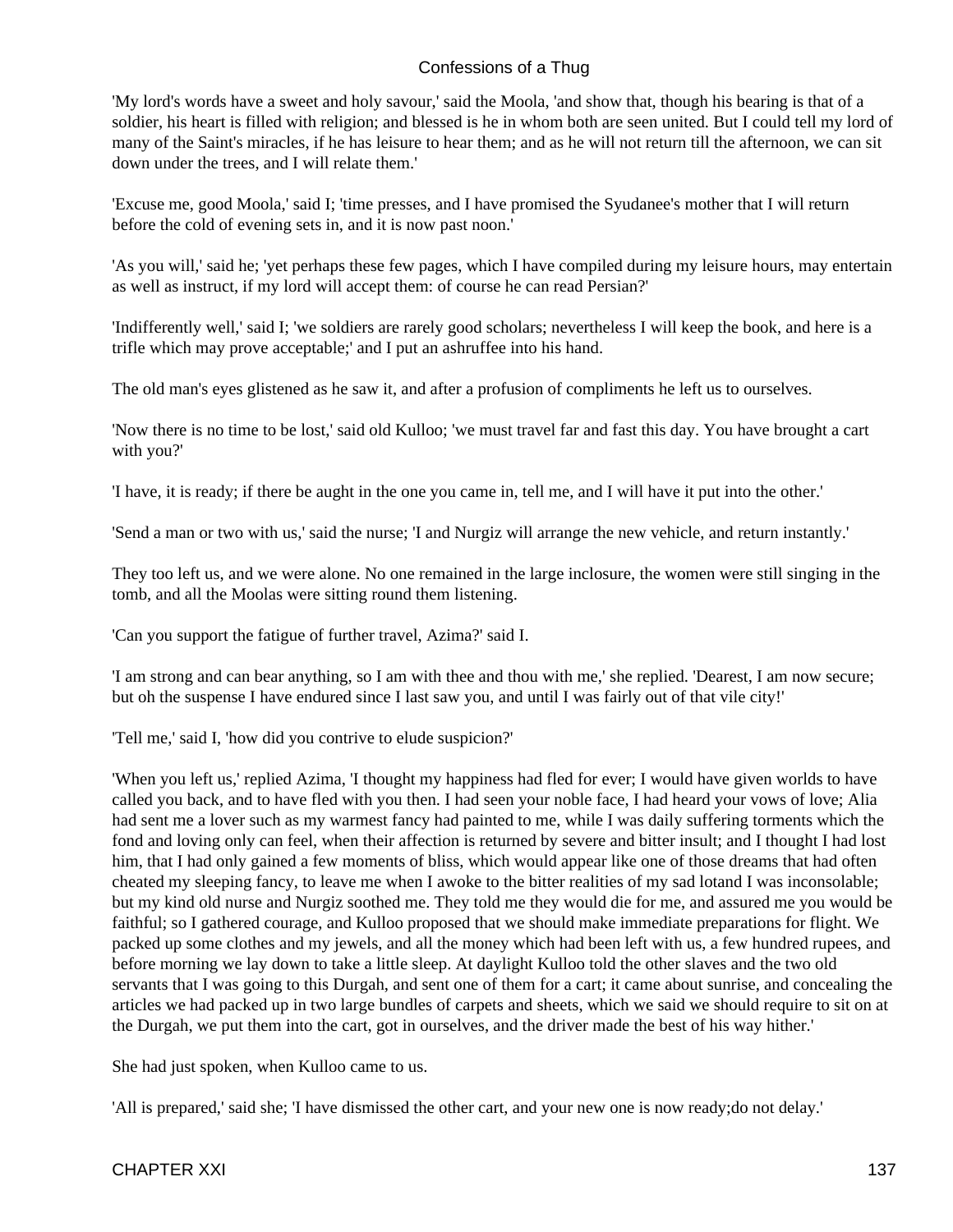There was no occasion for her to hurry us, we were as well inclined to set off as she was, and we rose and followed her.

The cart was readymy men with it, and Nurgiz already inside. Azima got in, and her old nurse followed.

'You too?' cried I.

'Yes, Meer Sahib; my home is at Beeder, whither I will accompany you; the city is no longer safe for me: my life would be forfeited were I ever to enter it again, and fall in with that prince of devils, Nusrut Ali Khan, whose house is now dishonoured, and whose beard we have spat upon.'

'Drive on,' I exclaimed to Fazil; 'go as fast as you can; we must reach Puttuncherroo before night−fall.'

The road from the Durgah, after passing the tank upon which it was situated, led through a wild pass; piles of rocks frowned over us, and the road was at times so narrow that the cart could scarcely proceed.

'A rare place for a little work,' said I to Peer Khan, as we reached a low barrier−wall thrown across the road, and pierced with holes for musketry; 'many a wild deed has been done here in times past, I'll warrant.'

'They tell queer stories of the place,' he replied; 'and we have used it ourselves in some of our late expeditions from the city. There lie the seven Bunneas you heard of,' and he pointed out a remarkable rock not far from the road. 'A sad business we had with the grave; it was all rock underneath, and the bodies were hardly covered; but who asks about them in this country? Why, as we accompanied the travellers, we saw lying in this very pass the bodies of two men who had been murdered and dreadfully mangled.'

'Well,' said I, 'we have left our marks behind us at any rate, and all things considered we have been lucky. It matters not if we get no more bunij all the way to Hindostan.'

'We have enough to make us comfortable for some years,' said he; 'nevertheless one's hand gets out of practice, and you are but young at the work; the more you have for a few years to come, the better.'

We reached Puttuncherroo late in the evening, and to my inexpressible joy found my father and the whole band safely arrived, and comfortably encamped under a large banian tree, by which was a fakeer's tomb. One of our small tents had .been pitched for Azima, and after seeing her settled for the night I joined my father.

'You are a lucky fellow,' said he, when I had told him of all my success; 'I have been in anxious suspense about you, especially when die evening set in and you came not; but now there is no danger, we are once again in the country and the roads are our own. And now tell me, what is your new bride like? is she as handsome as Zora?'

'She is quite as handsome,' said I; 'the full moon is not more beautiful; she is tender in her love, and of an affectionate and kind disposition: you must see her tomorrow; she is now fatigued with travel.'

'And you must be fatigued also, my son, and hungry too. I have a rare pilau ready for you.'

It was brought; and after sending a portion to Azima, my fingers were very soon busied with the rest of the contents of the dish; and I enjoyed it, for I had tasted nothing but a few of the sweetmeats Azima had brought with her during the whole day.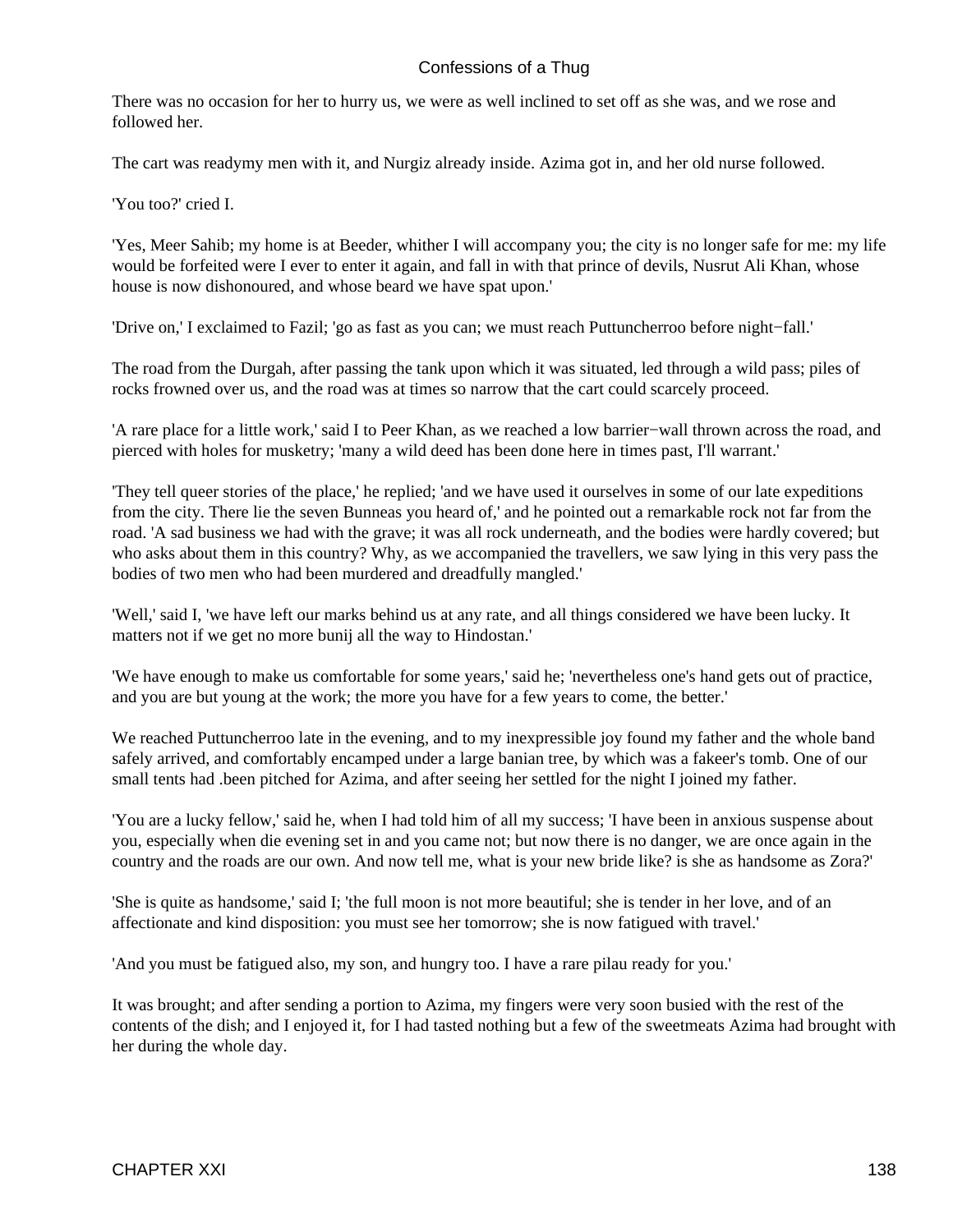# **CHAPTER XXII**

Rosalind. Now tell me how long you would have her, after you have possessed her. Orlando. For ever and a day. As You Like It, Act IV, scene i

On the fourth morning we reached Beeder. If not so striking in its outward appearance as we approached it as Hyderabad, this city was nevertheless interesting. The summit of a long tableland broke into a gentle descent, and from it Beeder suddenly opened on our view. The walls of the town occupied the crest of a high ridge; and over them one tall minaret, and what appeared another rude unfinished one, of great height, towered proudly. On the right hand the large white domes of some tombs peeped out of a grove of mango trees, with which the hill was clothed from top to bottom; and there was a quiet solemnity about the approach to the now nearly deserted capital of the Dukhun, the favourite residence of the once proud and powerful Bhamunee kings, which accorded well with our feelings, and formed a powerful contrast to the busy city we had just left. Some of our men who had gone on in advance, had chosen a spot for our encampment near the gate of the city upon the road we were to take in the morning; but separating from my party, I rode through the town, which, though now mean in comparison to what it must have been, was more striking than I had expected to find it.

I joined the encampment on the other side, which now presented its usual bustling appearance: some were already cooking their morning meal by the edge of the well, others were bathing, and all talking and conversing in that joyous manner which showed their minds were free from care and full of happiness, at the prospect of a speedier return to their home than they had anticipated, and well laden with a rich booty.

'My father, this is a city full of true believers,' said I, as I joined him; 'Moolas there must be in plenty, and I pray you to send for one, that the nika may be performed, and that I may receive Azima at your hands as my wife.'

'I will not oppose it, my son; but the old Moola, whoever he may be, will think it strange.'

'He may think what he pleases,' said I; 'but I can no longer live without her; therefore pray consider the point settled, and send for him at once.'

Accordingly Peer Khan was despatched for the holy person, who duly arrived: he was received with the greatest courtesy by my father, and the object for which he was required was explained to him. He expressed the utmost astonishment; it was a proceeding he had never heard of, for persons to celebrate a marriage on a journey, and was in every respect improper and indelicate.

When he had exhausted his protestations, my father replied to him.

'Look you, good Moola,' said he, 'there is no one who pays more respect to the forms and usages of our holy faith than I do. Am I not a Syud of Hindostan? Do I not say the Namaz five times a day, fast in the Ramzan, and keep every festival enjoined by the law? And unwilling as I am to do anything which may be thought a breach of the rules of our faith, yet circumstances which I cannot explain render it imperative that this ceremony should be performed; and if you refuse, all I can say is, that there is no want of Moolas in Beeder, and if you do not perform it some less scrupulous person must, and earn the reward which I now offer to you;' and my father laid two ashrufees before him.

'That alters the case materially,' said the Moola, pocketing the money. 'Since the ceremony must be performed, in Alla's name let it take place; it was no doubt fated that it should be so, and you will therefore find no person in Beeder more willing to read the form of the Nika than myself; let me I pray you return for my book, I will be back instantly;' and he departed.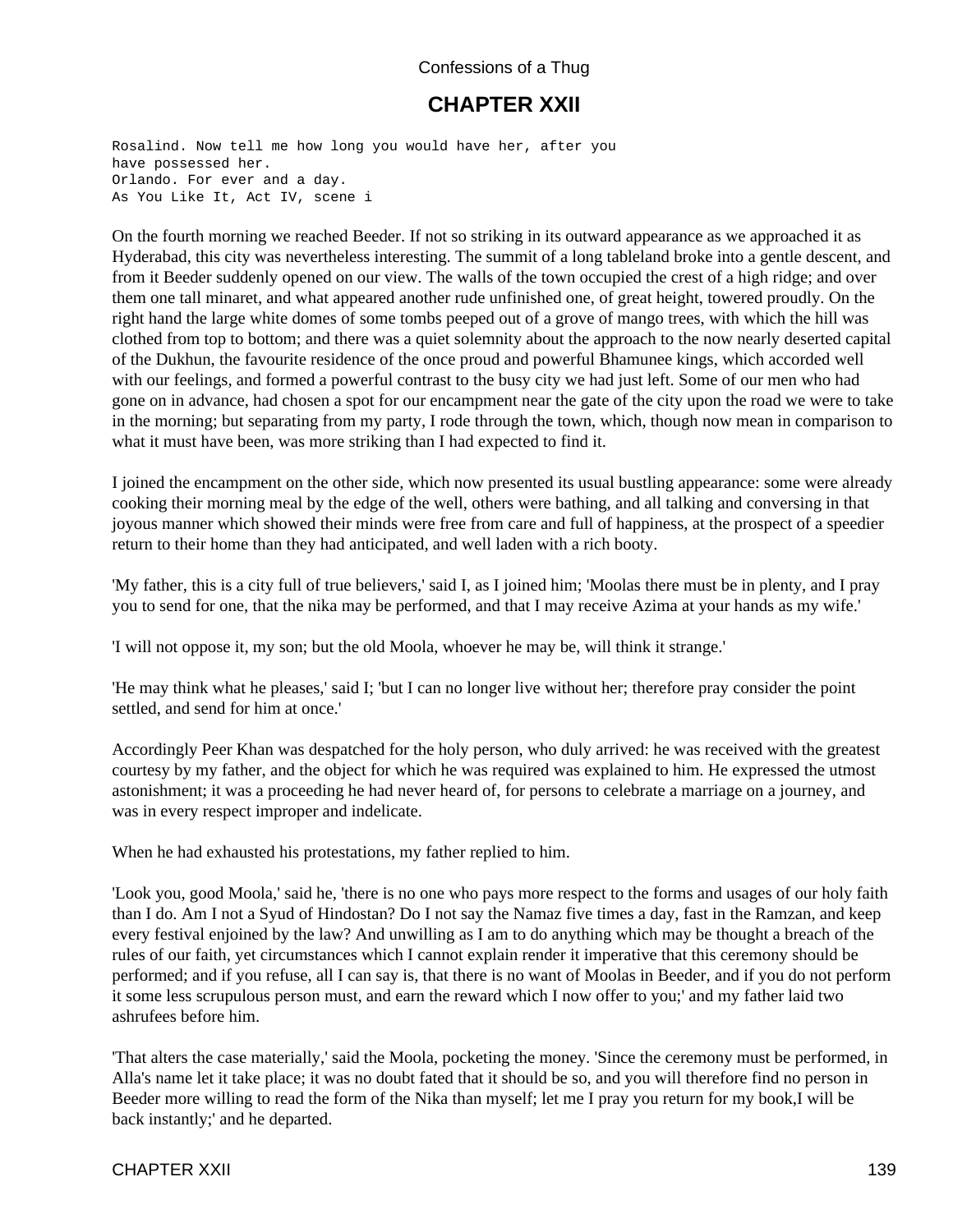'There,' cried my father, 'I thought it would be so. No one can withstand the sight of gold: from the prince on the throne to the meanest peasant, it is the same; its influence is all−powerful. With it a man may purchase his neighbour's conscience, his neighbour's wife, or his daughter; with it a man may bribe the venerable Cazee of Cazees, in any city he pleases, to declare him innocent, had he committed a hundred murders, forged documents, stolen his neighbour's goods, or been guilty of every villainy under the sun; with it, a good man *may* be betterbut that is rarea bad man increases his own damnation: for it, any one will lie, cheat, rob, murder, and degrade himself to the level of a beast; young women will dishonour their lords; old women will be bribed to assist them. A man who has hoards will practise every knavery to increase them, yet is never happy; those who have no money, hunger and thirst after it, and are also never happy. Give it to a child to play with, and by some mysterious instinct he clutches it to his bosom, and roars if it be taken from him. In short, its influence cannot be opposed; old and young, rich and poorall are its slaves. Men's wisdom is nothing; men's eloquence is nothing; their character nothing; their rank nothing: but this vile metal, which has no voice, no intellect, no character, no rankthis rules our destinies on earth as surely and as potently as Alia himself does in heaven.'

'Alia ke Qpodrut!' said I with a sigh; 'your words are true, my father, now that one thinks on them; and we have had a precious specimen in the sudden change of opinion in the worthy Moola, who asked no further questions when he saw your gold.'

'No!' cried my father, 'and if one only had enough, one might rule the world. Who was Sikundur? by all accounts, a petty prince, not half so powerful as he who rules this country; and yet, when he gained favour in the sight of the Jins, and afterwards by his magic got dominion over them, did they not place the treasures heaped up in the bowels of the earth at his disposal? and who could then stop his career? Is not this all written in a book, and is it not as true as the Koran?'

'It were heresy to doubt it,' said I; 'but here comes the subject of our conversation, with his book under his arm; I will prepare Azima.'

I went to her. 'Dearest,' cried I, seating myself and passing my arm round her waist, 'Dearest, the time is come, when, with the blessing of Alia and my father's sanction, you will be mine for ever, and when the law shall bind us together, for death alone to separate us. A Moola has come; and with your permission, now, even now, the Nika shall be performed; further delay is idle, and I am consumed with the burnings of my love.'

'So soon, Ameer Ali? oh, not till we reach your home. What will your father think of my consenting to this wild union?'

'He sanctions it, beloved! 'twas he who sent for the Moola; 'twas he who persuaded him to perform the ceremony; and they but await my return to the tent to read the words which make you mine for ever.'

'Alas! I know not,' said the fair girl; 'I am another's wife how can this be done?'

'Forget the hateful marriage,' I cried; 'Azima, these objections will kill me. Am I not your slave? are we not now on our way to a distant land, where he from whom you have fled will never again hear of you? Ah, do not continue to talk thus, for it seems like a bitter mockery that you should have fled with me, now to deny yourself to me.'

'No, no, no! do not say so, Ameer Ali; you saved me from insult, and from a miserable death to which I had doomed myself. I am your slave, not you mine; do as you choose with me; let it be even as you will. I will follow you till death.' And she hid her face in my bosom.

'Then,' cried I, 'beloved, the preparations are soon made. Call Kulloo, and let her know all.'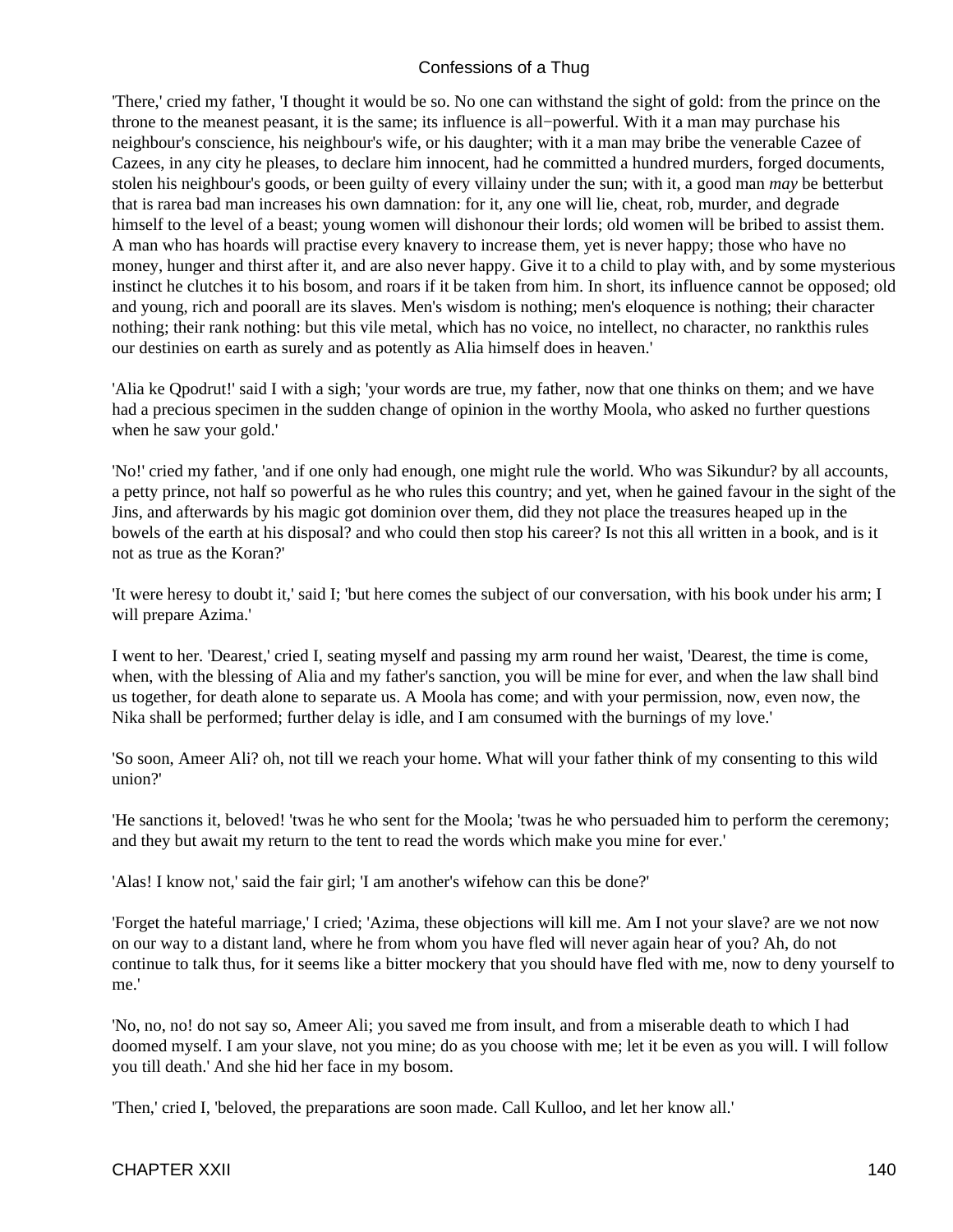The old woman came, and was overjoyed to hear of my proposal.

'I had feared you would not have bound yourself by this tie, Meer Sahib,' said she, 'and my mind sorely troubled me on the subject; but now I am easy, and I will give my precious child to you with joy and confidence: may you be blessed in her, and see your children's children. Would that I could proceed with you! but I am old, and my bones and spirit would not rest easily in a strange land: your generosity and what I have scraped together is enough to make me comfortable for life, and when my hour comes I shall die content.'

'Then be quick,' said I; 'put up a screen, and I will call the Moola; you can all three of you sit behind it while the ceremony is read.'

A cloth was stretched from one side of the tent to the other, and fastened to the ground: my father, myself, and the Moola sat on one side, the females on the other.

'All is ready, Moolajee,' said I; 'begin.'

He opened his book and read the usual service in Arabic. I did not understand a word of it, neither indeed did he; but it was sufficient that it had been read the ceremony was complete, and Azima was mine for ever.

It would have been a pity to have left Beeder without seeing more of the town and fort, of which I had heard many praises; and in the evening, therefore, my father, myself and a few others strolled into the town for the purpose of seeing what we could. First we passed the old Madressa, a noble mass of ruins; the front was covered with beautiful enamel from top to bottom, and the immense minaret which we had seen from a distance in the morning was also covered with the same. The huge round fragments of another lay scattered about in every direction, and I could well picture to myself the noble building it must have been, ere by an unfortunate explosion of gunpowder, when used as a magazine by Aurungzebe, its front was blown out, one minaret destroyed, and the whole rent and torn as if by an earthquake.

Passing onwards we arrived at an open space before the ancient and majestic ruins of the fort. Piles upon piles of old ruined palaces, in many places built upon the walls themselves, and all nodding to their fall, while they impressed us with a stronger idea of the magnificence of their builders than anything we had as yet seen, were a lesson to humble proud manto teach him that he too must moulder in the dust as their founders had done: they had stood for centuries; yet now the owl, the bat, and the wild pigeon were the only tenants of these splendid halls, where once beauty had dwelt and had been the adoration of the brave and glorious.

Where were now the princely state, the pomp of royalty, the gallant warriors who had of old manned these lofty walls and towers, and so oft bidden defiance to hosts of invaders? all were gone, all was now lonely and desolate, and the stillness accorded well with the ruinous appearance of the scene before us. Not however that the walls were dilapidated or overthrown; *they* remained as firm and solid as ever; and here and there the muzzle of a cannon pointing from a loophole or rude embrasure showed that they were still capable of defence, though, alas! defenders there were none. We thought the place absolutely deserted, and went on to the gateway. It was massive, and highly ornamented with enamel work, such as we had seen before in the old Madressa and the tombs at Golconda.

While we thus stood admiring the outside, a soldier approached us and asked our business.

'We are strangers, who have put up in the town for the day,' answered my father, 'and we could not leave the spot without looking at the venerable fort of which we have heard so much. May we be permitted to enter?'

'Certainly,' he replied; 'persons of your respectable appearance are always gladly admitted; if you will follow me, I will show you over the interior, which is worthy your inspection.'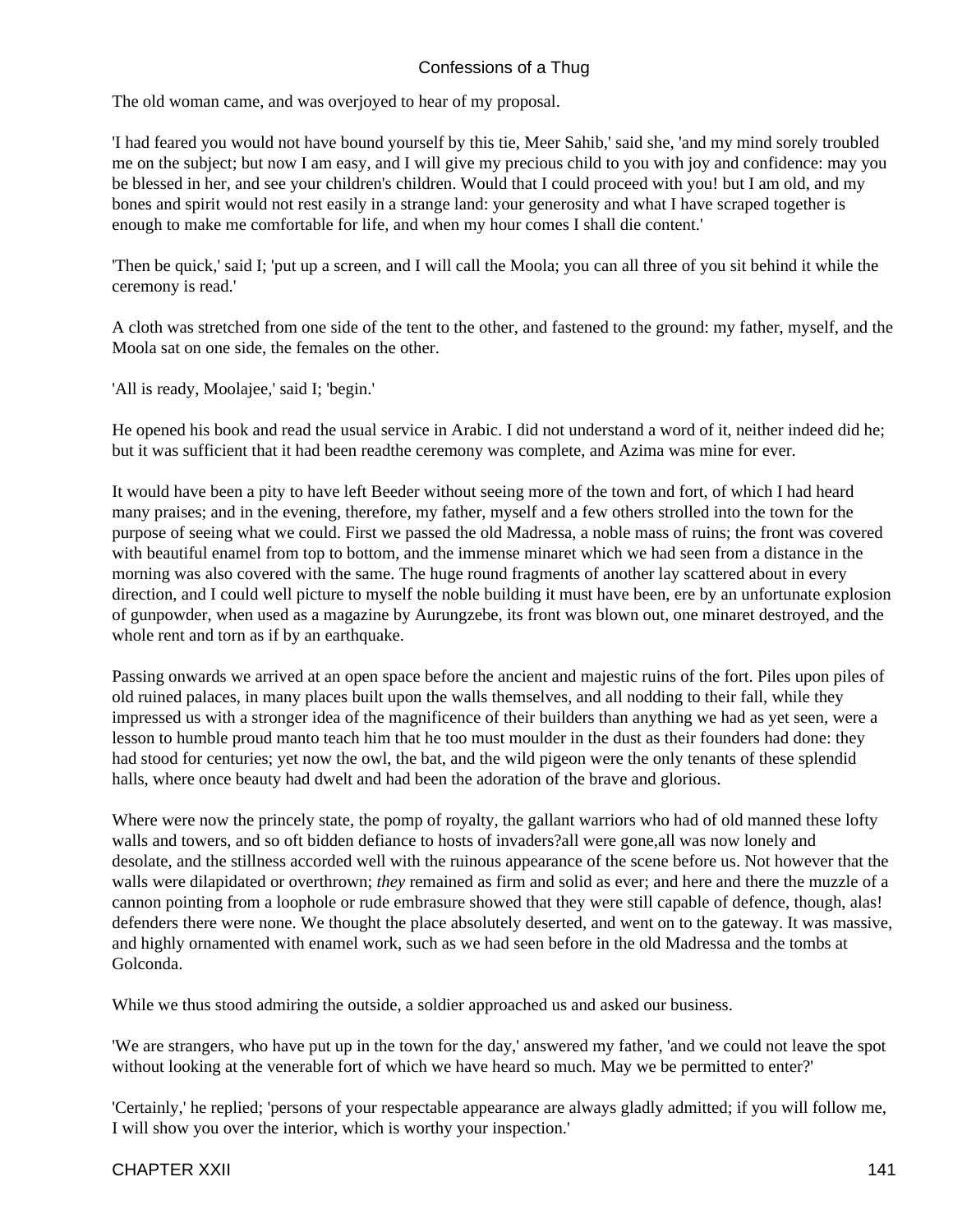We followed him, and passing through two gateways, which were defended by traverses so as to be impenetrable to invaders, we stopped under the third, and our conductor said,

'The rooms above this are well worth seeing, if you will ascend.'

'Surely,' said I, 'we would willingly see everything.'

We ascended a narrow stair, which at the top opened into a small but beautiful suite of rooms, profusely adorned with enamel, far surpassing in its brilliancy of colours and minuteness of design any that we had before seen on the outside. Sentences of the Koran in white letters on a brilliant azure ground were all round the cornices, and the ceilings and walls were covered with flowers of every hue and design, their colours and the enamel in which they were worked being as fresh and bright as the day they were first painted.

'These are imperishable,' said I to my father; 'would that the buildings which held them could be so too, to remain to generations yet unborn a proof of the magnificence and wealth to which they owed their erection!'

'Ay,' said he, 'there requires no better proof than these of the present degeneracy. The monarchs of those times were just and liberal as well as powerful: the wealth their dominions brought them was freely expended in beautifying their cities, and raising edifices by which they might be remembered. Now, with the same dominions, the wealth they bring is either uselessly hoarded or wastefully expended; now, no buildings arise as monuments of a dynasty, no armies rejoice in the presence of a brave and noble sovereign, and, stimulated by his example, win for him renown at the points of their bright swords. All now is mean and sordid, from the poor pensioned descendant of Shah Jhan and Alumgeer to the representative of the once proud Soobahs of the Dukhun.'

'Yes,' said our conductor; 'what is the use of now calling oneself a soldier, with scarcely bread to eat? the few of us who are in the fort wander about the ruins of the noble palaces and the deserted walls, and our only enemies are the panthers and hyaenas, who have taken advantage of the yearly increasing jungle and desolation, and bid fair to expel us altogether. But look from the window, sirs; the open ground over which you came is called the Fatteh Mydan, the plain of victory. Here the proud monarchs of Beeder, first the Bhamunee and afterwards the Decreed dynasties, used to sit, while their gallant troops poured forth from the gates, and amused while they gratified their sovereign with feats of arms. And yonder,' added he, taking us to another window, 'yonder are their tombs where their mortal remains rest, though their spirits are in the blessed paradise of our Prophet.'

We looked, and the view was as lovely as it was unexpected. We were on the top of what appeared to be a lofty mountain, so far and so deep did the noble expanse of valley before us descend. The blue distance melted into the blue of the heavens, while nearer and nearer to us the villages and fields became more and more distinct, till, close under us, they seemed as it were drawn out on a map; and among them stood the tombs, a cluster of noble−looking edifices, their white domes glaring in the red light of the declining sun.

'Ay,' cried I, 'they must have felt that they were kings, while they gazed admiringly on their gallant soldiers, and looked forth over the lovely country which they ruled.'

'Come,' said my father, breaking in upon my reflections, which were rapidly peopling the open space of the Fatteh Mydan with the troops and warriors of past ages, and picturing to me their manly games their mock fights the shouts of the contending parties while from the spot whereon I stood the praises of the king and acclamations of his courtiers were ringing through the arched roofs and re−echoed by the multitudes without'Come, it is growing late, and we must soon return.'

We again followed our guide, and as we passed over a causeway which was built across the moat, we had a noble view of its great width and depth. The bottom was partially covered by stagnant pools, the remains of the water the monsoon had deposited; for the rainy season was now past. The fosse was very curiously dug, with a view to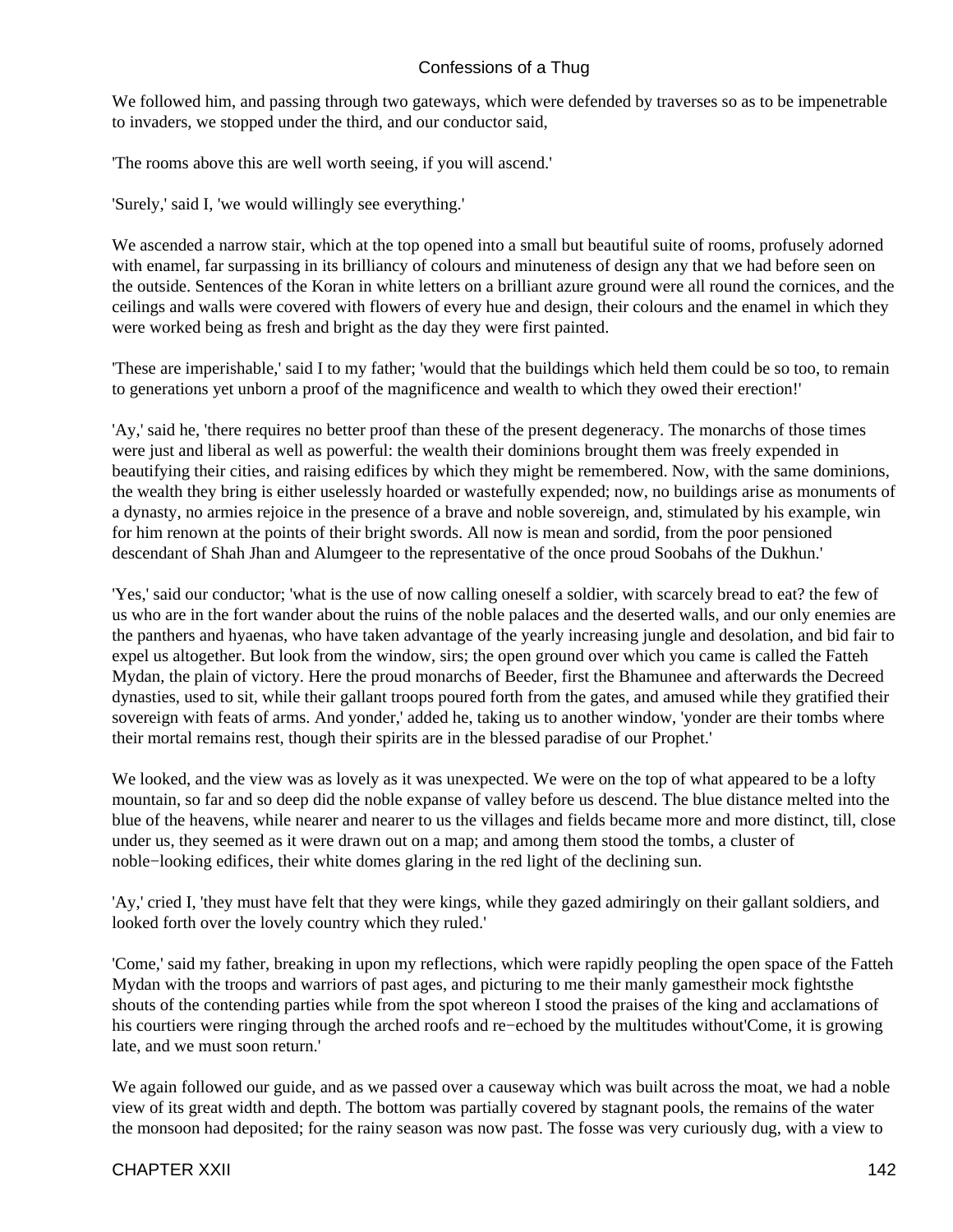defence, having been excavated out of the solid rock to a considerable depth; three walls had been left standing, with large intervals between each; and they would certainly pose a most formidable interruption to an invader.

We entered the fort by a large gloomy archway, within which some soldiers were lounging; and from thence traversing a large courtyard, covered with fragments of ruins and rank brushwood, we emerged into an open space beyond. Here a scene of still greater desolation than even the outside presented opened on our view; ruins of all descriptions of palaces, stables, offices, baths, magazines for arms and ammunition strewed the ground; it was a melancholy sight, but the whole was evidently far beyond repair, and fast hastening to destruction.

We left the spot, to see the only remaining real curiosity of the place, an immense cannon, the *sister*, as our guide told us, of one at Beejapoor. It was on a high bastion, from which there was a magnificent view of the plain below us, over which the huge fort now flung its broad deep shadow, while the distant Country was fast fading into obscurity under the growing darkness of the evening. The herds of the town, winding up the steep ascent from the plain, alone broke the impressive silence, as their lowings, the tinkling of their numberless bells, and the melancholy yet sweet notes of the shepherd's rude pipe, ascended to our lofty station.

But we could stay no longer; we returned by the way we had come; and though I longed to have roamed over the ruined and deserted palaces, and explored their recesses, it was too late; dismissing our guide therefore with a small present for his civility, we retraced our steps to our encampment.

From Beeder, Sahib, we had no adventures worth relating till we reached Ellichpoor, by which town we directed our route homewards; however we did not travel by the same road as we had done in coming down; which would have led us by Mungrool and Oom−raotee, and we had good reasons for avoiding both places; the remembrance of the fate of the sahoukar would necessarily be fresh in the memory of the inhabitants of the latter place, and our appearance was too remarkable to be easily forgotten. So we struck off from Nandair on the Godavery towards Boorhanpoor, and when we reached Akola in the Berar valley, we turned again towards Ellichpoor, and reached it in safety. You must not think, however, that during this long journey we were idle; on the contrary, we pursued our avocation with the same spirit and success with which we had commenced and continued our fortunate expedition; and no traveller, however humble, who joined our party, or was decoyed among us, escaped: and by this means, though our booty was not materially increased, yet we collected sufficient to support us, without taking aught from the general stock, which was to be divided when we reached our home.

At Ellichpoor we encamped under some large tamarind trees, close to the Durgah of Rhyman Shah Doolah. It was a quiet lovely spot. Below the Durgah ran a small river, which had its rise in the neighbouring mountains; and over its stream the hallowed buildings of the saint, embowered in thick trees, seemed to be the abode of peace and repose. Thither Azima and myself, attended by some of our men, went, as soon as we had rested ourselves a little and changed our road−soiled garments, to present our offerings at the shrine, and to offer up our thanksgivings for the continued care and protection of Alia.

This done, I sent her back to our camp, and entered into general conversation with the Moolas, as was my wont, in order to gather information to guide us in our enterprises; and from so large a city as Ellichpoor I had some hope that we should gain a valuable booty.

We conversed upon many topics of everyday occurrence; at last, one of the Moolas asked me where I had come from, and whither I was going. I said I was a horse−dealer, who had been down to Hyderabad with horses from Hindostan, and was now returning, having disposed of them. 'And the men who accompany you, who are they?' asked the Moola.

'My father who is a merchant, is one,' said I; 'besides him there are the grooms and attendants who accompanied us, and several travellers who have joined us from time to time as we journeyed hither.'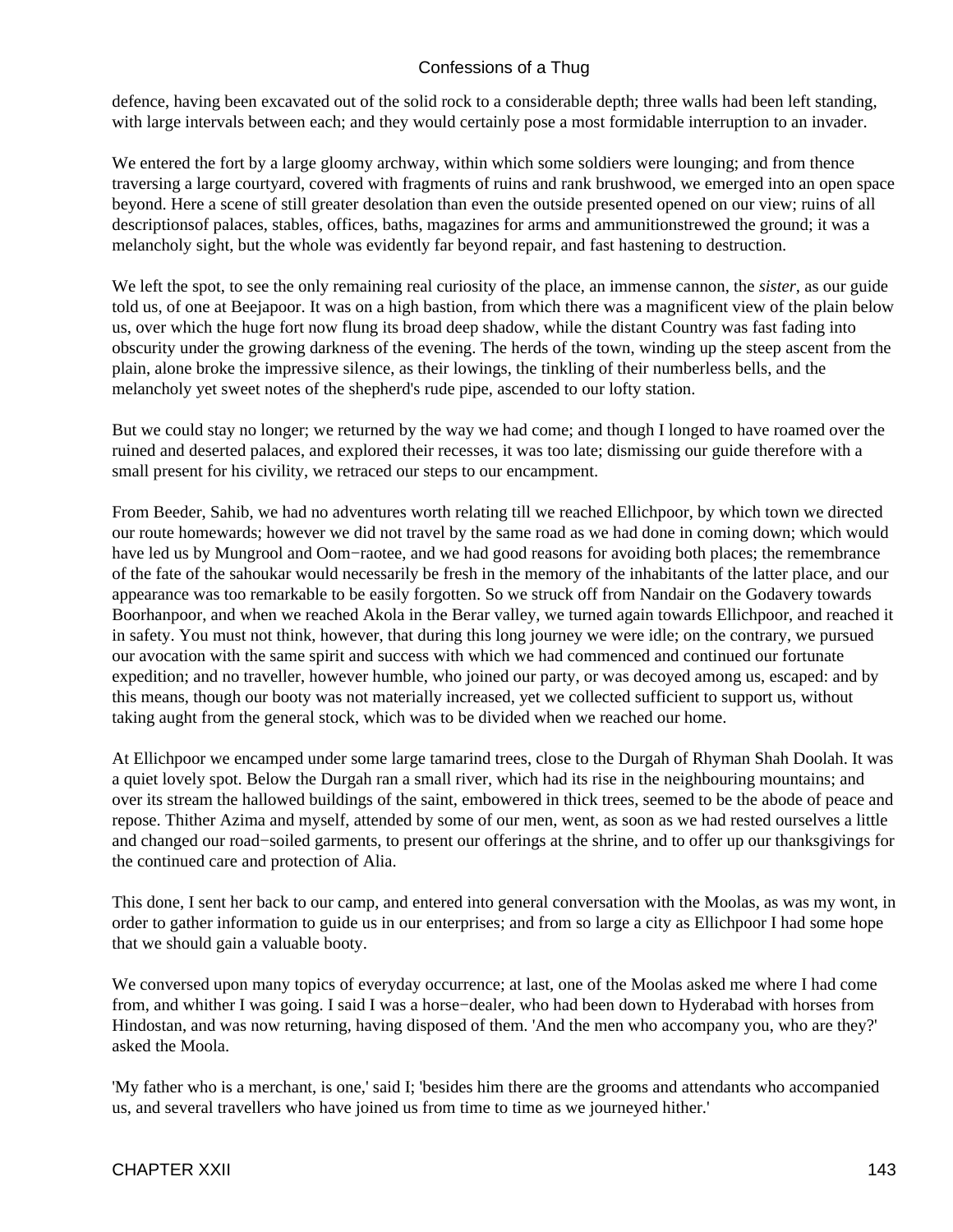'Then you are a kafila?' said the Moola.

'Exactly so,' said I; 'and feeling ourselves to be strong, we are determined to try the road to Jubbulpoor by Baitool, which, though unsafe for small bodies, presents no obstacle to our numerous party.'

'Certainly not,' he replied; 'and the road will save you a long distance which you would have had to travel had you gone round by Nagpoor; and since you are bent on trying the jungle road, perhaps you would not have any objection to an increase to your party? and I think I could get you one.'

'Certainly not,' said I, 'if the travellers are respectable.'

'Highly so,' said the Moola; 'the person of whom I speak is a man of rank, no less than a Nuwab, who is returning to his nephew, who rules over Bhopal.'

'Ah, I have heard of him I think,' said I; 'you do not mean the Nuwab Subzee Khan, as he is called?'

'The very person, and a fine old soldier he is. It is a pity he is so addicted to the subzee or bhang, from which however he has gained a name which it is well known has struck terror into his enemies on the battle−field, and has fairly superseded any other he may have had.'

'It is a pity,' I said; 'for report speaks well of the noble Khan, and his deeds of arms are known to all who have sojourned in Hindostan: I shall be right glad to accompany him, for 'tis said also that he is a rare companion.'

'You have heard rightly,' said the Moola. 'The Nuwab will be here before sunset, as he always comes to converse with us and drink his bhang; if you will step over from your encampment when I send to you, I will introduce you to him.'

'Thanks, worthy Moola,' said I; 'you only need to summon me, and I will attend your call with pleasure.'

I left him soon after. Here was the commencement of an adventure which promised fairly to eclipse all our former ones; the rank of the Nuwab, the number of followers he would necessarily have with him, and the noise there would be made about him when he was missed, all contributed to render this as pretty an adventure as a Thug seeking plunder and fame could desire.

I did not mention a word of my hopes to any one; I was determined to have this matter all to myself, both in plan and execution. If I succeeded, my fame and character were established for ever, and I could not fail with so many to back me. A momentary thought flashed across methat the Nuwab was a man of war, that he would be armed to the teeth; and who was I that I could oppose him? but I dismissed it in an instant as unworthy. My confidence in my own prowess, both as a Thug and with every weapon, whether on foot or on horseback, was unbounded; it had never as yet been checked, and I feared nothing living, I believe, in the form of man.

Yes, Ameer Ali, said I, you and all your tribe have ever feared us Englishmen. You have never yet attacked one of us, nor dared you.

The Thug laughed.No, Sahib, you are wrong; we never feared you, but to attack any of you would have been impossible. When you travel on horseback you are not worth attacking, for you never carry anything about your persons. In your tents you are surrounded by a host of servants, and at night you are always guarded. When you travel post, we might possibly get a few rupees from your palankeens, but you are generally armed, you usually carry pistols, and some of us must undoubtedly fall before we could effect our object; but above all, there would be such a hue and cry if any of you were missing, that it would be impossible to escape, especially as any property we might take from you would assuredly lead to our detection.

#### CHAPTER XXII 244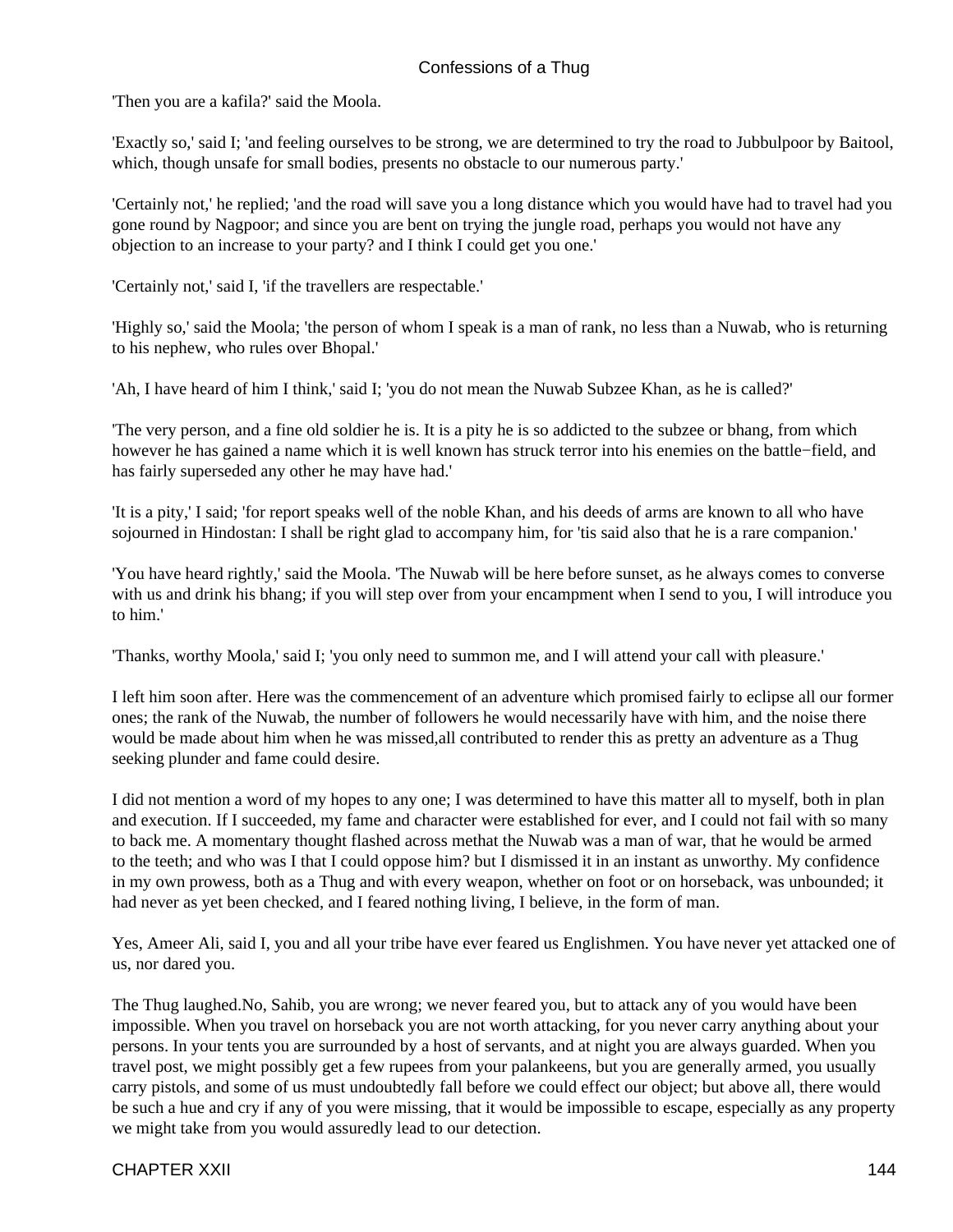Your reasons are weighty, said I laughing; but I suspect, Ameer Ali, you do not like the pistols, and that is the reason we have escaped you: but go on with your story; I have interrupted you.

Well then, Sahib, to continue. I waited very impatiently till towards evening, when as I was sitting at the door of my tent, I saw a man on horseback, attended by a small retinue, among whom to my great astonishment was a young good−looking girl mounted on a spirited pony, coming down the road from the city. He passed near our camp, and crossing the river, ascended the opposite bank and entered the Durgah. Was this my new victim? I was not long in suspense; a message soon came from the Moola, requesting my company; and taking my sword and shield with me, I followed the man who had come to call me.

# **CHAPTER XXIII**

```
He was a stalwart knight and keen, 
And had in many a battle been; 
His eyebrow dark and eye of fire, 
Show'd spirit proud and prompt to ire.
 Marmion
```
Seated with the old Moola I have before mentioned, the Nuwab Subjee Khan Buhadoor (for by that name alone I knew him,) was quaffing his bitter and intoxicating draught. Around him stood some of his retainers, fierce−looking fellows, one or two of them with deep scars on their rough visages, which showed they had bravely followed their noble master through many a hard−fought field. Behind him sat the slave I have mentioned, a slender fair girl, who was busily prepared in making a fresh bowl of the infusion the Nuwab was so fond of.

The Moola introduced me. 'This,' said he, 'my lord, is the young man I spoke of. I need repeat no praises of him, for no doubt your discerning eyes will at once observe that he is a person of respectability and good breeding, and a fit companion for one of my lord's exalted rank.'

I presented the hilt of my sword as a nuzzur, and after touching it with his hand, he bid me be seated near him on the carpet.

This I was too polite to do; so excusing myself on the ground of unworthiness of such honour, I seated myself on my heels on the edge of the carpet, and placed my sword and shield before me.

The sword immediately attracted his attention. 'That is a noble weapon, Meer Sahib,' said he; 'may I be allowed to look at it?'

'Certainly,' said I, presenting the hilt, 'the sword is at my lord's service.'

'Nay, Meer Sahib, I want it not; but I am curious in these matters, and have a choice collection, which I will one day show you.'

He drew it carefully from the scabbard, and as the brightly polished blade gleamed in the sunlight, he looked on it with a smile of delight, such as one would greet an intimate friend with after a long absence.

I must however describe him. In person he was tall and strongly made; his arms in particular, which were distinctly seen through his thin muslin dress, were remarkably muscular, and very long; his figure was slightly inclined to corpulency, perhaps the effect of age, which had also sprinkled his curling beard and mustachios with gray hairs; or it might be that these had been increased in number by the dangerous use of the drug he drank in such quantities. His face was strikingly handsome, and at once bespoke his high birth. A noble forehead, which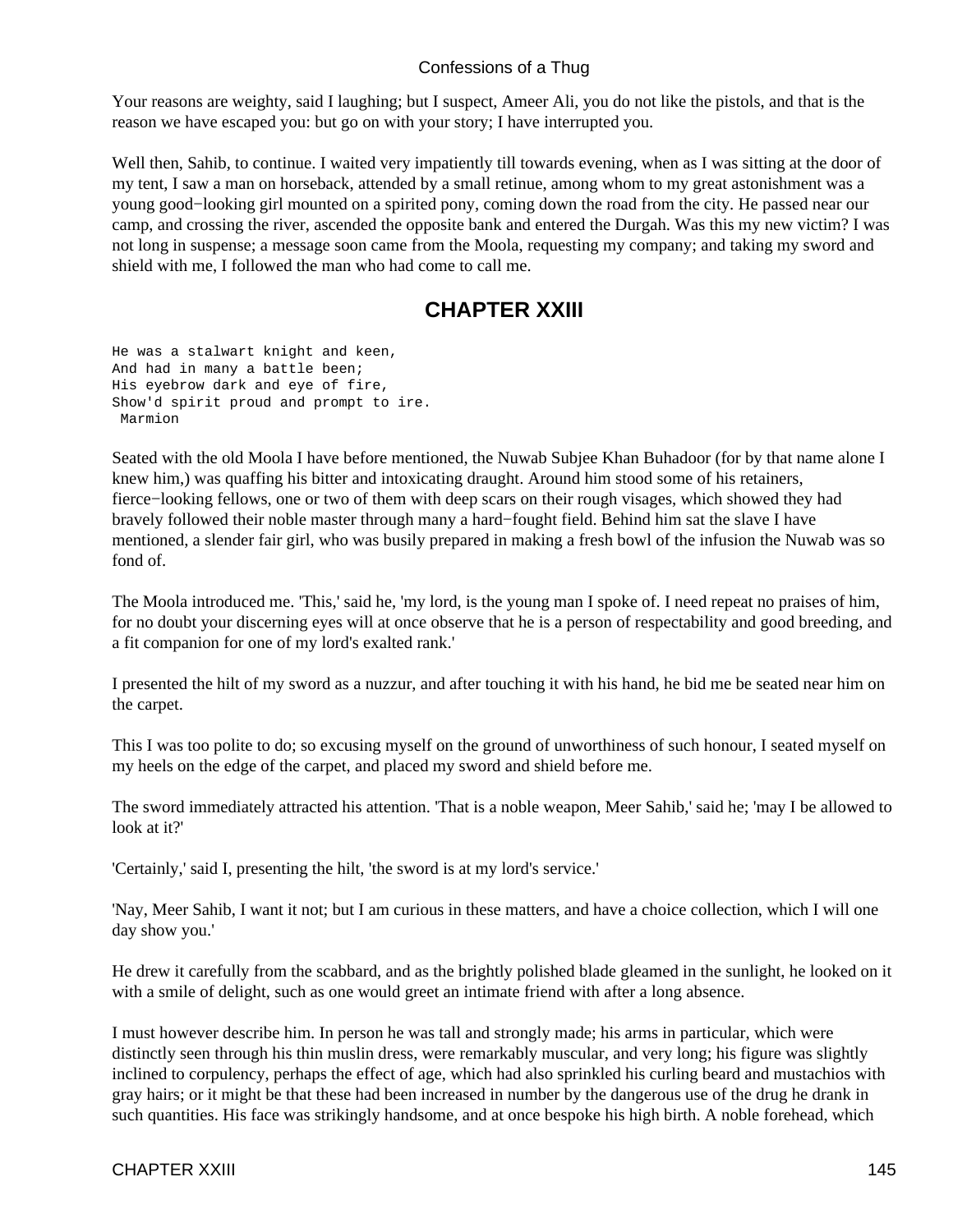was but little concealed by his turban, was covered with veins which rose above its surface, as though the proud blood which flowed in them almost scorned confinement. His eyes were large and piercing like an eagle's, and, but that they were swollen and reddened by habitual intemperance, would have been pronounced beautiful. He had a prominent thin nose, large nostrils, almost transparent, and a mouth small and curved like a bow, which, when the features were at rest, wore an habitual expression of scorn. His flowing and graceful beard and mustachios, which I have already mentioned, completed a countenance such as I had never seen the like of before, and have not met with since. The whole was inexpressibly striking, and in the meanest apparel the Nuwab would at once have been pronounced by any one to be a man of high family and a gallant soldier.

A rosary of large pearls was about his neck, and with this exception he wore no ornaments. His dress was studiously plain, while it was neat in the extreme. I remarked two deep scars, one on the back of his head where it joined the neck, the other on his broad chest, and its deep seam was not concealed by the thin dress he wore. Such was Subzee Khan, who had won his renown in many a hard fight, and whom I was determined to destroy on the very first opportunity.

He continued looking at the blade so earnestly and so long, that I began to think that it had possibly belonged to some victim of my father's, who might have been known to the Nuwab, and I was mentally framing a reply in case he should ask me where I got it, when he suddenly said, as he passed his finger along the edge, 'So, you too have seen battles, my friend; there are some slight dents in this good sword which have not escaped the touch of an old soldier. How did it come by them?'

'Oh, a trifling skirmish with robbers as I came down from Hindostan,' said I; and I related to him our affair with the thieves in the Nirmul road.

'It was well done,' said he, when I ended my account; 'but methinks you might have followed up your success and sliced some more of the rogues a little. This weapon would not have failed you if your heart had not.'

'My heart never failed me yet, Nuwab,' I replied; 'those who know me well, also know that I burn for an opportunity to prove that I am a man and no coward; but what could I do in that instance? there were but few of us, and the jungle was terribly thick we could not have followed them in the dark.'

'You are right,' he replied; 'and what say you, my young friend, to following the fortunes of Subzee Khan? He has at present naught to give thee; but, Inshalla! the time is fast approaching when men of tried valour may win something. My friend Dost Mahomed writes to me to come quickly, for he has need of leaders in his new enterprises; and methinks your figure and address would find favour with him. What say you? You are not fit to sell horses all the days of your life; and if you have turned any money in your present expedition, you cannot expend it in a manner more befitting your appearance than in getting a few men together, and offering your service. Dost Mahomed has need of such youths as you, and, Inshalla! we will yet do something to win us fame.'

'May your favour increase, Bunde Nuwaz!' cried I; 'it is the very thing my soul longs for; with your introduction I cannot fail of obtaining service: and if once we have anything to do, you will find I shall not be backward.'

'Then you will accompany me?' said he; 'I am glad of it. You have some men with you I perceive, and some travellers; what say you to taking the direct road to Jubbulpoor? it is a rough one, but I am pressed for time; and that by Nagpoor, though free from interruption or danger of robbers, is much longer.'

'I had determined on taking it, Nuwab Sahib,' I replied, 'even before I saw you, for we are a strong party and well armed; but now I can have no hesitation. As for thieves or robbers, I have no dread of them, and my lord assuredly can have none?'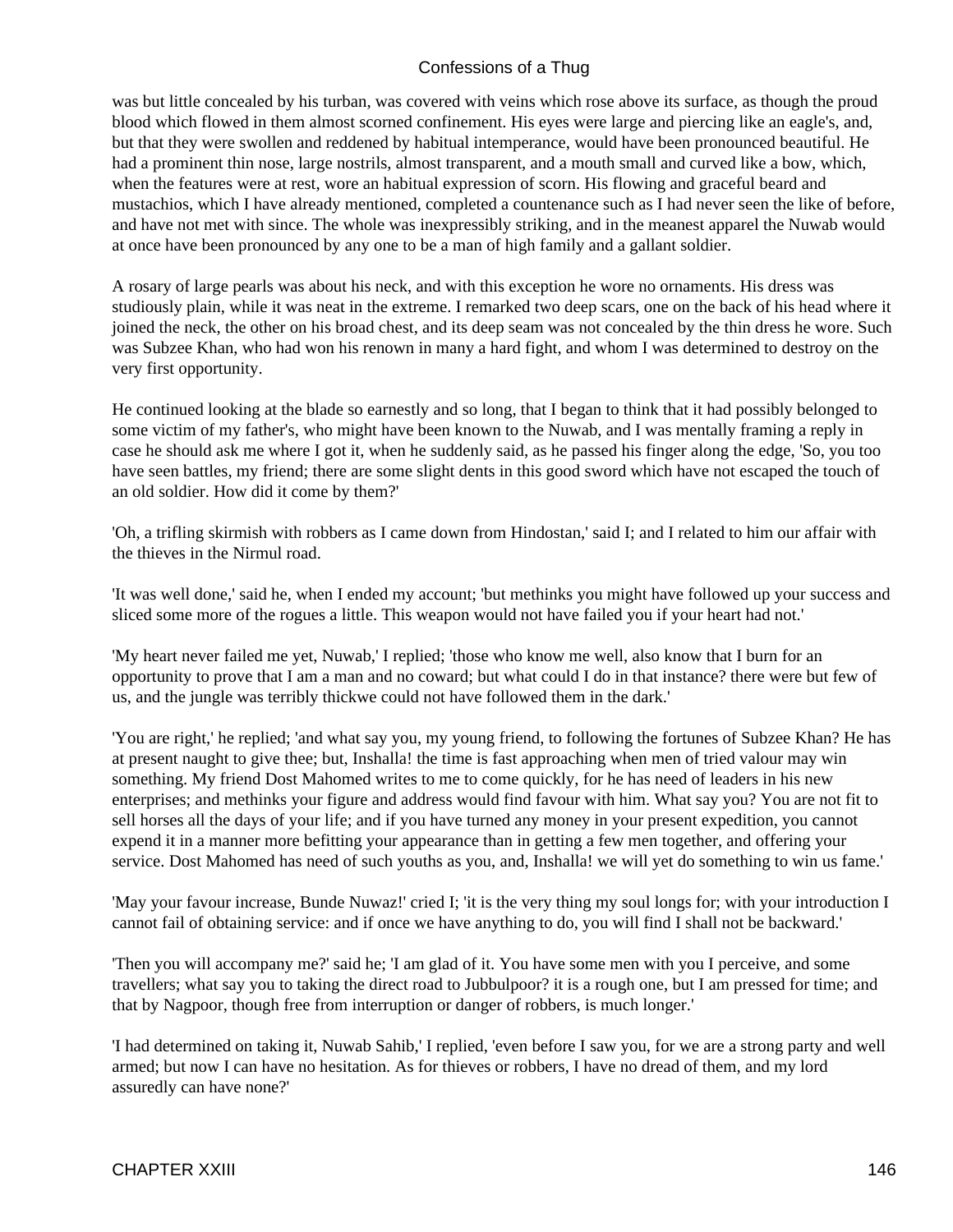'None, since you have joined me,' he said; 'but with the few fellows I have, I confess I hardly liked to brave the jungle; for the bands who roam through it are strong and merciless, and it would be a sorry fate for Subzee Khan to fall in an unknown spot, after a life spent in battle−fields.'

And yet you will do so, Nuwab Sahib, said I internally; your deathblow will reach you in that jungle you dread, and no monument will mark the spot where the remains of Subzee Khan will lie.

'And when shall you be ready to move, Meer Sahib?' continued he; 'have you aught to delay you here?'

'Nothing,' I replied. 'I had purposed marching tomorrow morning, but if my lord wishes I can wait a few days.'

'Ah no,tomorrow morning I cannot move conveniently, but the day after I will join you here by daylight, and we will travel together.'

'Jo Hookum!' I replied; 'I shall be ready; and now have I permission to depart?'

'Certainly,' he said; 'I will no longer detain you, for I must be off myself My friend Sulabut Khan has an entertainment of some kind tonight, and I have promised to attend it.'

I returned to my tent, and though I longed to break the matter to my father, yet I refrained from doing so until the Nuwab had fairly joined us, when I would introduce him properly.

As we were preparing to start the third morning before daylight, the Nuwab rode into our camp and inquired for me.

I was speedily with him, and my father coming up to us, I introduced them to each other. After the usual compliments had passed, my father, unobserved by the Nuwab, threw me a significant glance, I returned it, and he understood me; a look of triumph passed across his features, which gratified me, because to me alone was the band indebted for the adventure which was to follow.

Our party was soon in motion, and as the light increased with the dawning day, it revealed to me the person and dress of the Nuwab, who now rode by my side. He was mounted on a splendid bay horse, which moved proudly and spiritedly beneath his noble master: the trappings of the animal were of crimson velvet, somewhat soiled, but still exceedingly handsome, for the saddlecloth and headstall were embroidered with gold thread in a rich pattern.

But the rider chiefly attracted my observation: he wore a shirt of mail, composed of the finest steel links, exquisitely polished, over his ordinary clothes; at his waist it was confined by a handsome green shawl, which he had tied round him, and in which were stuck two or three daggers, mounted in gold and silver. His arms were cased in steel gauntlets, as far as the elbows, and greaves of steel protected his thighs. On his head was a bright steel cap, from the top of which a crimson silk tassel depended, and a shawl handkerchief was folded round it to protect his head from the heat of the sun. At his back hung a shield of rhinoceros hide, richly painted and gilt; a long sword hung at his side from an embroidered velvet belt which passed over his shoulder; and at his saddle−bow was fastened a small battle−axe, with a long and brightly polished steel handle.

Well did his appearance accord with his fame as a warrior. I had seen hundreds of soldiers at Hyderabad, but I had never yet looked on one so perfectly equipped as he who now rode beside menor one, could I but have attached myself to him, in whom I should have placed such confidence and followed readily into the deadliest strife. But what was the use of his weapons or his armour? they would not avail him, his hours were numbered, and his breath already in his nostrils.

'You observe me intently,' said he.

#### CHAPTER XXIII 147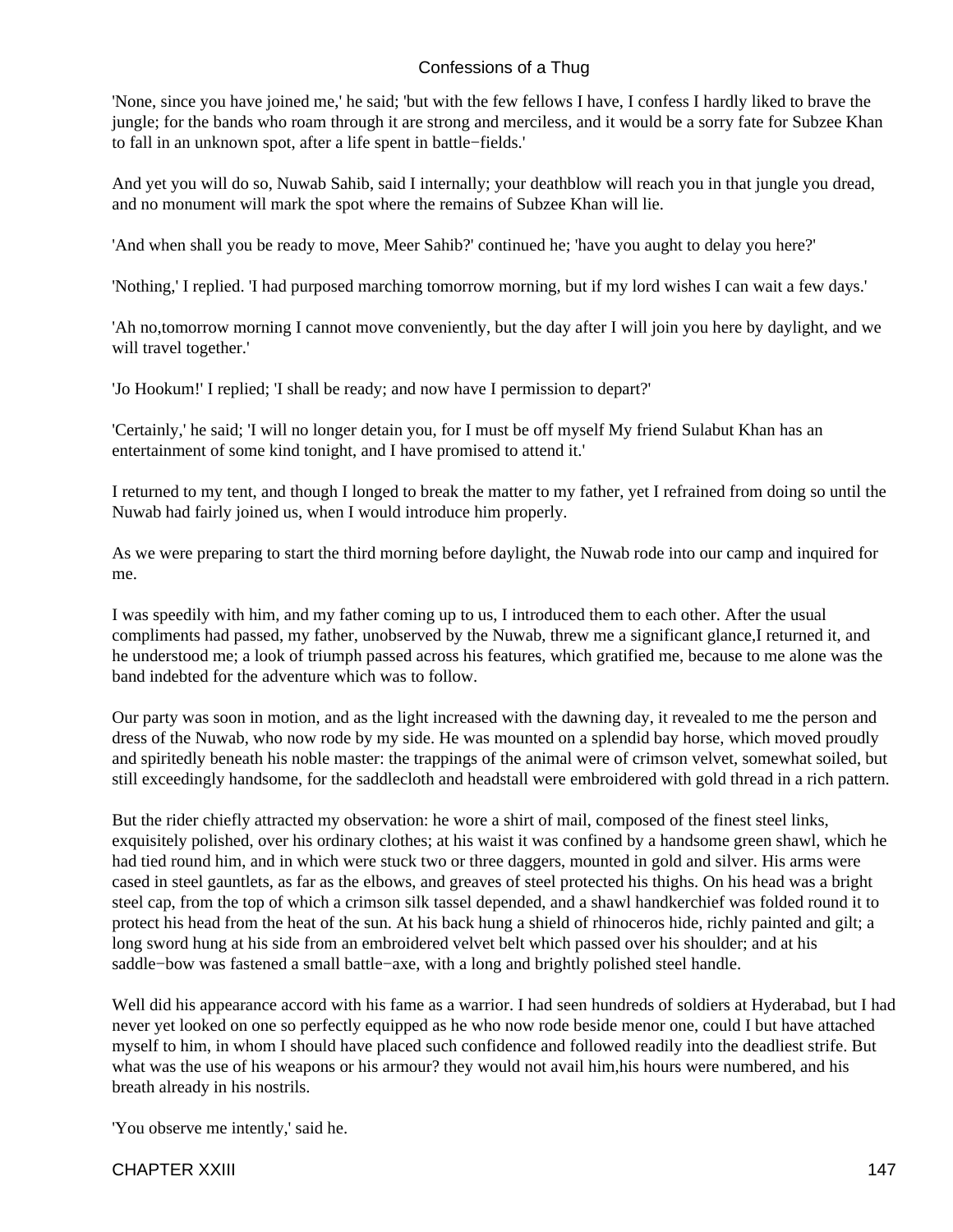'I do,' I replied; 'for I have never yet seen so perfect a cavalier: horse, arms, and accoutrements all agree in setting off their noble owner. Do you always travel thus?'

'Always, Meer Sahib; a soldier should never be out of his harness. The short time I have spent in idleness with that luxurious dog Sulabut Khan has softened my body, and even now I feel my armour chafe me. But the time comes when I shall need it, and I had as well accustom myself to it.'

We continued the whole of the march together, and he beguiled the way with relations of his adventures, battles and escapes. I was as much fascinated by them as by his powers of conversation, which were remarkable; and I often wished that I had met him as a friend, or enrolled myself under him, when I might have followed his banner and endeavoured to equal his deeds of valour. But he was marked: in our emphatic language he was become a 'bunij,' and he was doomed to die by every rule and sacred obligation of our profession.

We reached our first stage without any adventure. Beyond it the villagers told us that the jungle grew thicker and thicker, that the road was very bad and stony, and above all, that the Gonds were in arms, and plundered all whom they met with.

'Let them try us,' said the Nuwab, as he listened to the relations, 'let them try us! Inshalla! they will do us no harm, and it may be some of them will get broken crowns for their pains.'

But the next morning we moved with more caution; our men were desired to keep well together, and I picked out a trusty few to surround the cart, which moved on with difficulty over the rough and stony roads; the Nuwab and myself rode at the head of the party.

As we advanced, the road grew wilder and wilder; in many places it was narrowed almost to a foot−path, and the, men were obliged to cut away the branches, which often nearly met across the road, so as to allow the cart to proceed. At other times it ran between high banks, which almost overhung us, and from which missiles might have been showered on our heads, without a possibility of our being able to strike a blow in self−defence.

'That was an ugly place, Nuwab Sahib,' said I, as we emerged from one of these narrow passes into a more open country, though still covered with jungle; 'had we been attacked there we should assuredly have fallen victims.'

'It was indeed,' said he; 'and I am thankful we have got out of it; if I remember aright it has a bad name. From hence however I think there are no more; the jungle becomes a forest, and there is not so much underwood. But look,' cried he, 'what is that? By Alia! the Gonds are upon us. Shumshere Alum!' cried he, in a voice which rang like the sound of a trumpet, 'Shumshere bu dust!' and his glittering blade flashed from the scabbard. Checking his horse, and at the same tune touching its flanks with his heels, the animal made two or three bounds, after which the Nuwab fixed himself firmly in his seat, pressed down his cap upon his head, and cried to me to be ready.

I was not behindhand; my sword was drawn and my shield disengaged, which I placed before me to guard me from the arrows. A few bounds of my horse, which was scarcely second to the Nuwab's, brought me to his side, and we were followed by Bhudrinath and a few others mounted on ponies, and some men on foot with their matchlocks.

'Come on, ye sons of defiled mothers,' cried the Nuwab; 'come on and prove yourselves true men; come on and try your cowardly arrows against stout hearts and ready weapons! Base−born kafirs are ye, and cowards; Inshalla! your sisters are vile, and asses have loved your mothers.'

I could not help laughing at the Nuwab's gesticulations and abuse, as he poured it upon the Gonds and shook his sword at them. They would not move, and perched up as they were on the side of a hill, they prepared their bows to give us a volleyand down it came certainly; the arrows whistled past us, and one wounded the Nuwab's horse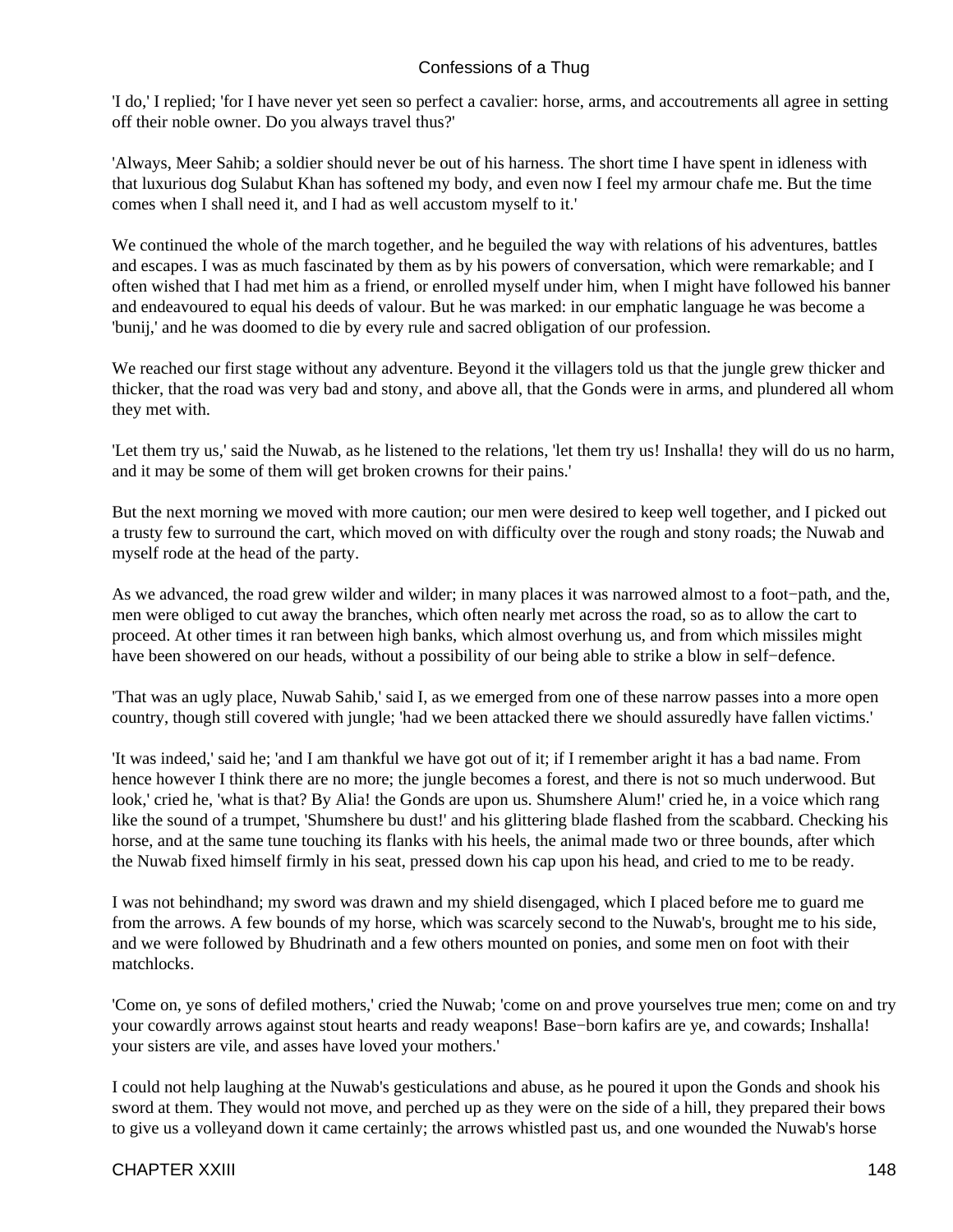slightly in the neck, at which the Gonds set up a shout of triumph.

'Ah, my poor Motee, thou art wounded,' cried he, drawing the arrow from the wound. 'Meer Sahib, those rogues will never come down; you had better give them a volley and disperse them.'

'Now, my sons,' cried I to my followers, 'whenever a fellow raises his body to fire, do you mark him.'

They did so. One Gond in particular, who was sitting on a rock drawing a large bow, which he placed against his feet, was a conspicuous object, and apparently careless of his safety. Surfuraz Khan aimed at him fired and in an instant he rolled over and over almost to our feet: the ball had hit him in the throat, and he was quite dead. The rest seeing his fate set up loud yells, and for a moment we thought they would have charged us: however another of their number fell badly wounded, and carrying him off they rapidly retreated to their mountain fastnesses. Pursuit would have been vain as it was impracticable.

We met with no further adventure during our march, and duly arrived at our stage by the usual hour.

'Ameer Ali,' said my father, coming to me shortly afterwards, 'is the Nuwab to be ours or not? If you have invited him as a guest, say so; if not, you had better arrange something.'

'A guest!' cried I; 'oh, no, he must be disposed of; there can be no difficulty where there are so many good places to destroy him.'

'Impossible!' said my father; 'on horseback it would be madness. He is a beautiful rider, and his horse is too spirited; the least confusion would make him bound, and who could hold him? We must devise some other plan.'

'Leave all to me,' said I; 'if there is no absolute necessity for selecting a place, I will watch my opportunity.'

## **CHAPTER XXIV**

Lear. No, no, no life; Why should a dog, a horse, a rat have life, And thou no breath at all? O thou wilt come no more, Never, never, never, never! King Lear, Act V, scene iii

'I suppose you have long ere this guessed, my friends,' said I to Bhudrinath and Surfuraz Khan next day, 'why the Nuwab is in our company?'

'We can have little doubt,' replied the former, 'since you have brought him so far: but tell us, what are your wishes, how is it to be managed? It will be impossible to attack him on the road; he would cut down some of us to a certainty, and I for one have no ambition to be made an end of just at present.'

'You are right,' said I; 'we must not risk anything; still I think an opportunity will not long be wanting.'

'How?' cried both at the same moment.

'Listen,' said I, 'and tell me whether my plan meets with your approval. During the march yesterday the Nuwab was regretting that we did not fall in with a good stream of clear water, that he might take his usual sherbet: you know that the slave girl he has with him always prepares it. Now I am in hopes that we may meet one in tomorrow's march, and I will try all I can to persuade him to alight and refresh himself: while he is engaged in conversation with me, if we find him off his guard, we can fall on him.'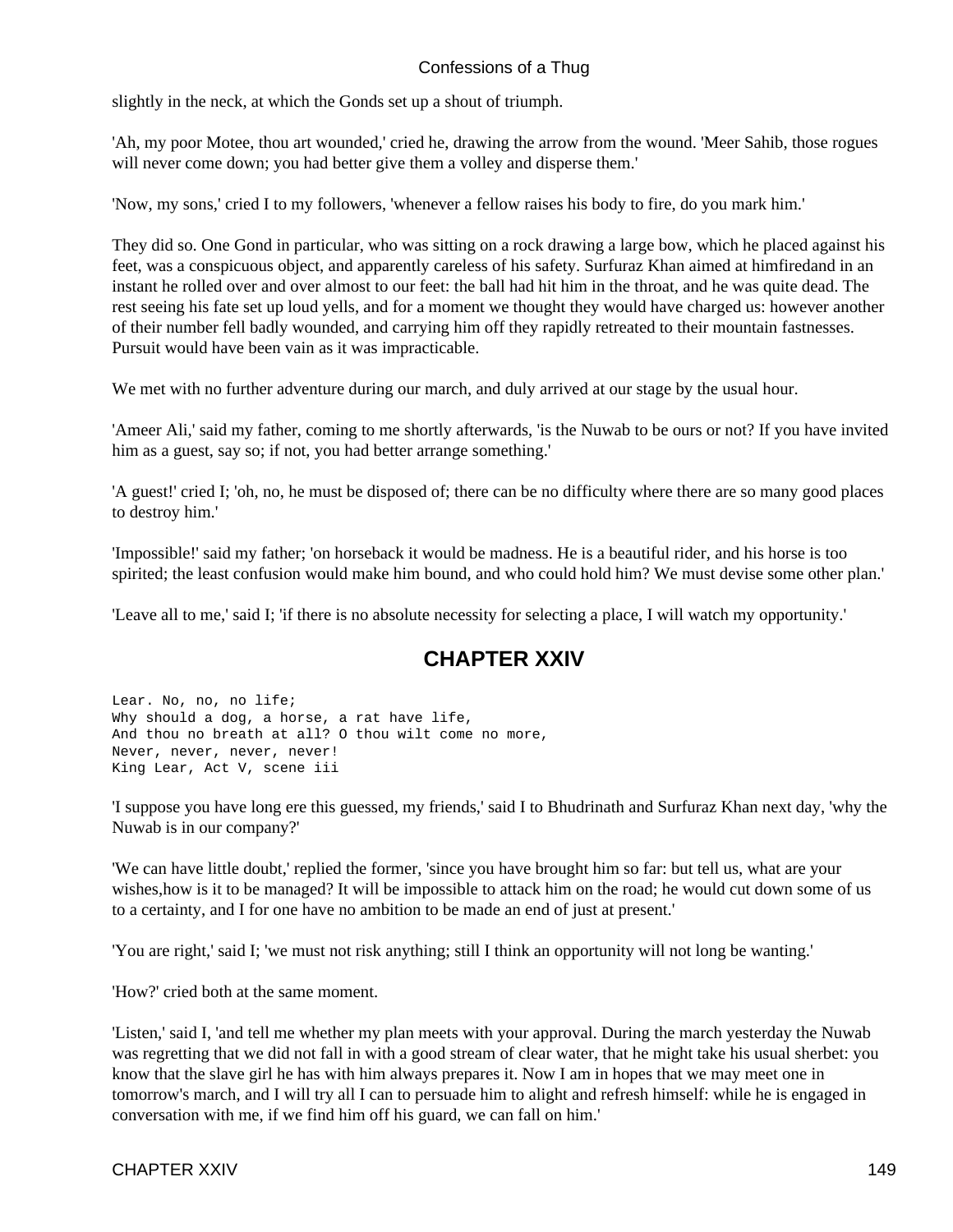'Nothing is easier,' replied Surfuraz Khan; 'we cannot fail if he once sits down; his weapons will not then serve him.'

'I do not half like the job,' said Bhudrinath. 'Suppose he were to be on his guard, he would assuredly escape; and though both myself and the Khan here fear neither man nor devil, yet it is something out of the way to kill a Nuwab; he is not a regular bunij, and I think ought to be allowed to pass free of harm.'

'Nonsense!' cried I. 'This from you, Bhudrinath? I am astonished. What, if he be a Nuwab, is he not a man? and have I not fairly enticed him according to every rule of our vocation? It may be something new to kill a Nuwab, but think, man, think on the glory of being able to say we had killed Subzee Khan, that valiant among the valiant: why, our fathers and grandfathers never did such an act before.'

'That is the very reason why I raise my voice against it,' said he; 'anything unusual is improper, and is often offensive to Bhowanee.'

'Then take the omens upon it,' said I, 'and see what she says. Inshalla! we shall have the Nuwab yet.'

'Ay,' replied he, 'now you speak like a Thug, and a proper one: I will take the omens this evening and report the result; should they be favourable, you will find Bhudrinath the last man to desert you.'

In the evening the omens were duly taken, and proved to be favourable. Bhudrinath came to tell me the news with great delight.

'I said how it would be,' I cried; 'you were owls to doubt our patroness after the luck she has given us hitherto; and now listen, I have not been idle. I have found out from the villagers that about four coss hence there is a small stream with plenty of water; the banks are covered with jungle, as thick as we could desire, and I have fixed on that as the place. Shall we send on the Lughaees?'

'Certainly,' said Bhudrinath; 'we may as well be prepared: but no,' continued he, 'what would be the use of it? If the jungle is as thick as you say it is, we can easily conceal the bodies; and at any rate, as there is a river, a grave can soon be made in the sand or gravel. But the Nuwab is a powerful man, Meer Sahib; you had better not risk yourself alone with him; as for the rest, the men have secured them, that is, they have arranged already who are to do their business.'

'So much the better,' said I, 'for there is little time now to think about it.'

'I have selected one,' continued Bhudrinath, 'the fellow who calls himself the Nuwab's jemadar; I have scraped an intimacy with him, and am sure of him; the others have done the same; but we left the Nuwab to you.'

'He is mine,' cried I; 'I did not wish to be interfered with. If Surfuraz Khan has not selected any one, I will get him to help me.'

'He has not, Meer Sahib, that I know of, and he is as strong a man as any we have with us; with him and another of his men you cannot fail; but let Surfuraz Khan be the Shumshea, he is a good one.'

'I scarcely need one if the Nuwab is sitting,' said I; 'though perhaps it is better to have one in case of any difficulty.'

We made all our arrangements that night, and next morning started on our journey in high spirits. The Nuwab and I, as usual, rode together at the head of the party.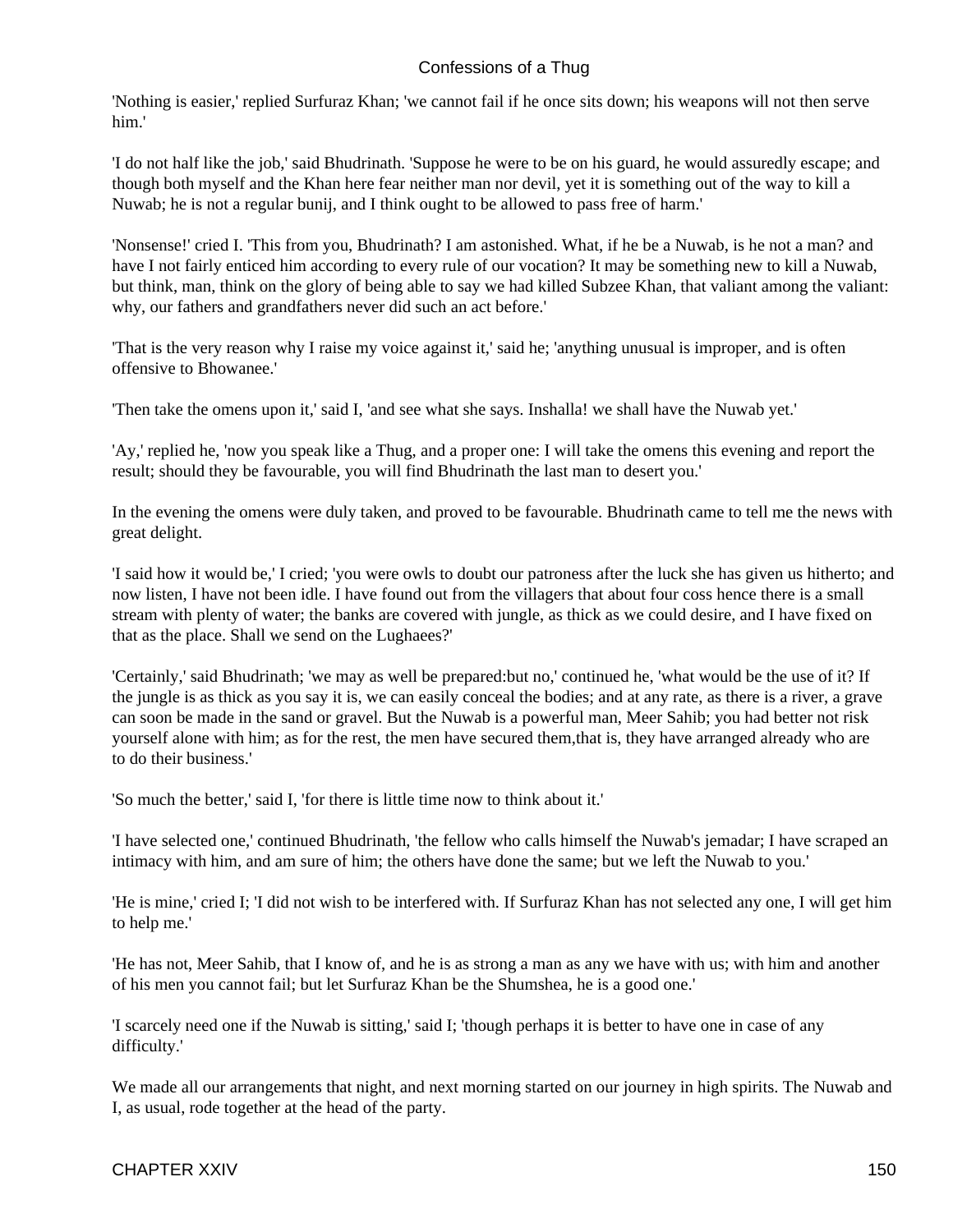'This is an unblest country, Meer Sahib,' said he, as we rode along. 'Didst thou ever see so dreary a jungle, and not a drop of water to moisten the lips of a true believer from one end of the stage to the other? It is well the weather is cool, or we should be sorely tired in our long stages; and here have I, Subzee Khan, gone without my usual sherbet for three days on this very account. By Alia! I am now as thirsty as a crow in the hot weather, and my mouth opens in spite of me. Oh, that we could light on a river or a well in this parched desert! I would have a glorious draught.'

'Patience, Khodawund!' cried I, 'who knows but we may be near a stream? and then we will make a halt, and refresh ourselves: I am hungry myself, and should not care for an hour's delay to break my fast with some dates I have with me.'

'Ha, dates! I will have some too; my fellows may find something to eat in my wallets, and thou sayest truly, the cold wind of these mountains makes one hungry indeed.'

But coss after coss was left behind, and as yet no river appeared. I was beginning to think I had received false information, and was in no very good humour at my disappointment, when, to my joy, on passing over the brow of a hill, I saw the small river the villagers had spoken of below me.

'There,' said I, 'Khodawund! there at last is a river, and the sparkling of the water promises it to be good. Will you now halt for an hour? we can have a pipe all round, and your slave can prepare your sherbet.'

'Surely,' cried he; 'we may not meet with another, and this is just the time when I like my sherbet best; send some one to the rear for my slave, and bid her come on quickly.'

I despatched a man for her, and reaching the stream, we chose a smooth grassy spot, and spreading the covers of our saddles, sat down.

One by one, as the men arrived, they also rested, or wading into the water refreshed themselves by washing their hands and faces in the pure stream, which glided sparkling over its pebbly bed; the beasts too were allowed to drink; and all the men sitting down in groups, the rude hooka passed round among them, while they cheerfully discussed the merits of the road they had passed, and what was likely to be before them. Casting a hasty glance around, I saw that all the men were at their posts, three Thugs to each of the Nuwab's servants and retainers. They were therefore sure. Azima's cart was standing in the road, and in order to get her away I went to her.

'Beloved,' said I, 'we have halted here for a short time to allow of the people taking some refreshment, but you had better proceed; the road appears smooth, and we shall travel the faster to overtake you.'

'Certainly,' she replied; 'bid them drive on, for I long to be at the end of the journey. Poor Nurgiz and myself are well nigh jolted to death.'

'Ah, well,' I said, 'bear up against it for another stage or two. I promise you to get a dooly, if I can, at the first large village or town we come to, and then you will be comfortable.'

'Now proceed,' said I to the Thug who acted as driver (for I had purchased a cart on the road, soon after we left Beeder, and he had driven it ever since), 'proceed, but do not go too fast.'

She left me, and I returned to the Nuwab. He was sitting in conversation with my father, and even now was evidently partially intoxicated with his detestable beverage.

'Ho! Meer Sahib,' cried he; 'what dost *thou* think? here have I been endeavouring to persuade this worthy father of thine to take some of my sherbet. By Alia! 'tis a drink worthy of paradise, and yet he swears it is bitter and does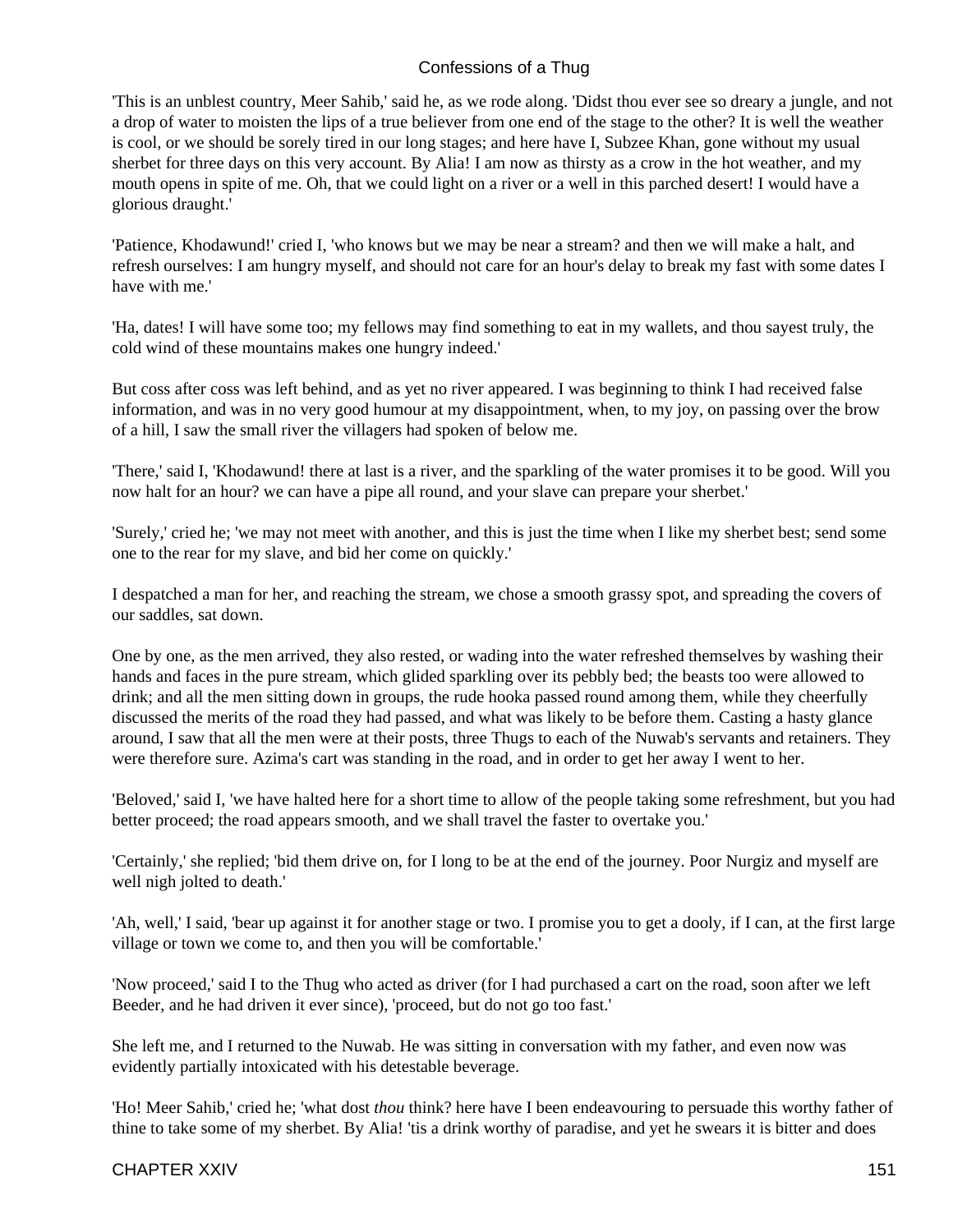not agree with his stomach. Wilt thou take a drink?' and he tendered me the cup. 'Drink, man! 'twill do thee good, and keep the cold wind out of thee; and as to the preparation, I'll warrant it good; for there breathes not in the ten kingdoms of Hind a slave so skilled in the art of preparing subjee as Kureena yonder. Is it not so, girl?'

'My lord's favour is great toward his slave,' said the maiden; 'and if he is pleased, 'tis all she cares for.'

'Then bring another cup,' cried the Nuwab; 'for what saith the song?' and he roared out the burden of one I had heard before

Peyala pea, to myn ne pea, phir kisee ko kya!\* \*A cup (of wine) is drunk, then I have drunk it; What is it to any one? 'and what is it to any one? All the world knows that Subzee Khan drinks bhang, and is not the worse soldier for it. Now with a few fair girls to sing a ghuzul or two to us, methinks a heaven might be made out of this wild spot.'

'It is a good thought, Nuwab,' cried I, chiming in with his humour; 'we will get a set of Tuwaifs from the next village we come to; I dare say they will accompany us for a march or two.'

'You say well, Meer Sahib; yours are good words, very good words; and, Inshalla! we will have the women,' said the Nuwab slowly and indistinctly, for he had now swallowed a large quantity of the infusion, which had affected his head. 'By Alia! they should dance too like this' continued he with energy, and he got up, and twirled himself round once or twice with his arms extended, throwing leering glances around upon us all.

It was irresistibly ludicrous to behold him. His splendid armour and dress but ill assorted with the mincing gait and absurd motions he was going through, and we all laughed heartily.

But the farce was proceeding too long, and we had sterner matter in hand than to waste our time and opportunity in such fooleries. So I begged him again to be seated, and motioned to Surfuraz Khan to be ready the instant he should see me go round to his back.

'Ho! Kureena,' cried he, when he had again seated himself, 'bring more subzee, my girl: by Alia! this thirst is unquenchable, and thou art excelling thyself today in preparing it. I must have more, or I shall never get to the end of this vile stage. I feel now as if I could sleep, and some more will revive me.'

'Fazil Khan, bring my hooka,' cried I as loud as I could. It was the signal we had agreed on.

'Ay,' cried the Nuwab, 'I will beg a whiff or two, 'twill be agreeable with my sherbet.'

I had now moved round behind him; my roomal was in my hand, and I signalled to Surfuraz Khan to seize him.

'Look, Nuwab!' cried he; and he laid hold on his right arm with a firm grasp.

'How dare you touch me, slave?' ejaculated Subzee Khan. 'How dare you touch a Nuwab?'

He did not finish the sentence. I had thrown the cloth about his neck, Surfuraz Khan still held his hand, and my father pulled at his legs with all his force. The Nuwab snored several times like a man in a deep sleep, but my grip was firm and did not relax: a horse would have died under it. Suddenly, as he writhed under me, every muscle in his body quivered; he snored again still louder, and the now yielding form offered no resistance. I gazed upon his features, and saw that the breath of life had passed from the body it had but now animated. Subzee Khan was dead I had destroyed the slayer of hundreds!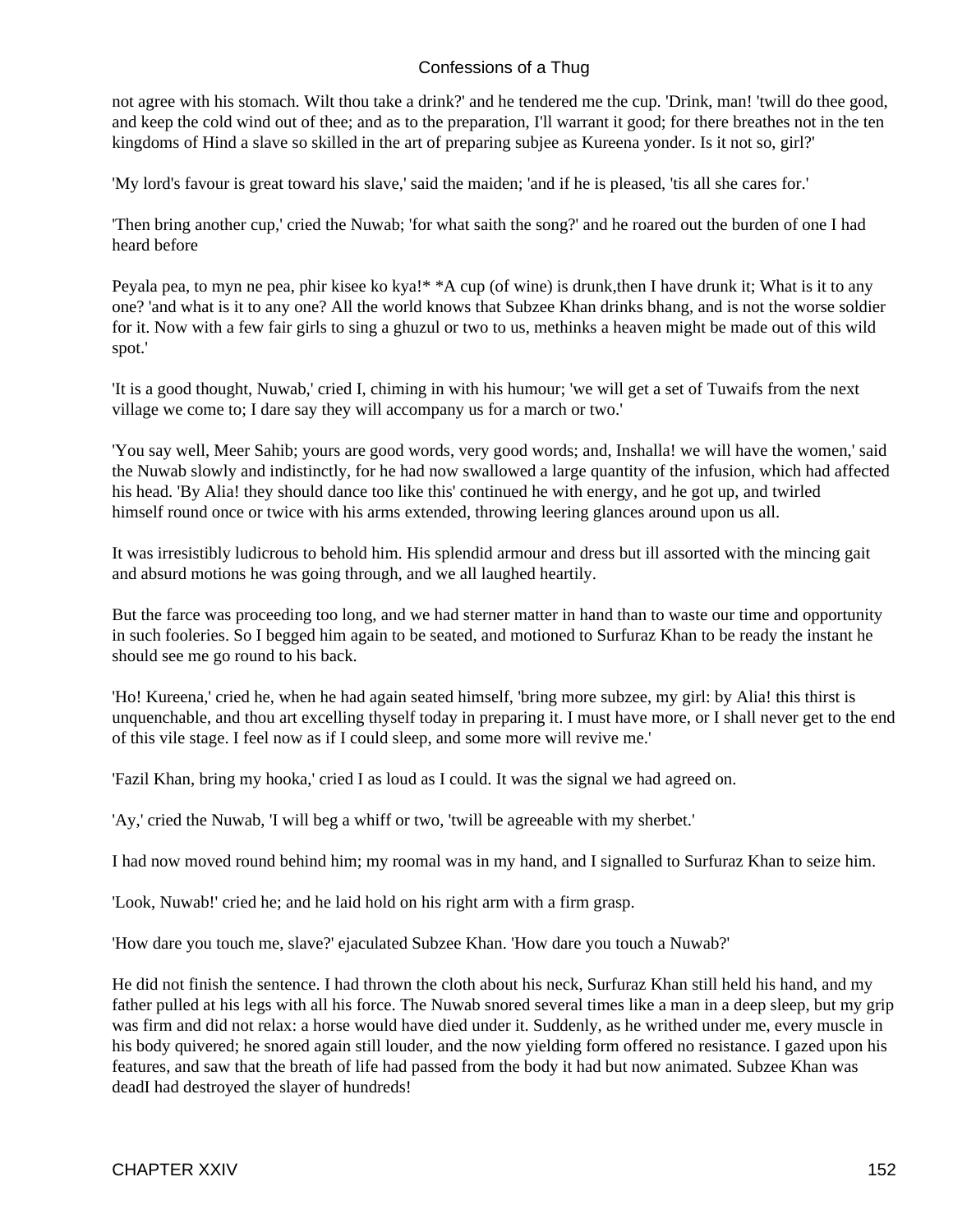But no one had thought of his poor slave girl, who at some distance, and with her back turned to us, had been busily engaged in preparing another rich draught for her now unconscious master. She had not heard the noise of our scuffle, nor the deep groans which had escaped from some of the Nuwab's people, and she approached the spot where Surfuraz Khan was now employed in stripping the armour and dress from the dead body.

Ya Alia! Sahib, what a piercing shriek escaped her, when she saw what had been done! I shall never forget it, nor her look of horror and misery as she rushed forward and threw herself on the body. Although master and slave, Sahib, they had loved.

Her lips were glued to those of the unconscious corpse, which had so often returned her warm caresses, and she murmured in her agony all the endearing terms by which she had used in their private hours to call him, and implored him to awake.

'He cannot be dead! he cannot be dead!' cried the fair girl, for she was beautiful to look on, Sahib, as she partly rose and brushed back her dishevelled hair from her eyes; 'and yet he moves nothe speaks not'and she gazed on his features for a moment. 'Ah!' she screamed, 'look at his eyes look at them they will fall out of his head! and his countenance, 'tis not my own lord's those are not the lips which have often spoken kind words to his poor Kureena! Oh, my heart, what a pain is there!'

'This will never do,' cried I; 'some of you put her out of her misery; for my part, I war not with women.'

'The girl is fair,' said Surfuraz Khan; 'I will give her a last chance for life.'

'Hark you!' cried he to her, 'this is no time for fooling;' and as he rudely shook her by the arm, she looked up in his face with a piteous expression, and pointed to the body by which she was kneeling and mourning as she rocked herself to and fro. 'Hear me,' cried the Khan, 'those who have done that work will end thy miserable life unless thou hearkenest to reason. I have no wife, no child: thou shalt be both to me, if thou wilt rise and follow me. Why waste further thought on the dead? And thou wast his slave too! Rise, I say again, and thy life is spared thou shalt be free.'

'Who spoke to me?' said she, in tones scarcely audible. 'Ah, do not take me from him; my heart is broken! I am dying, and you would not part us?'

'Listen, fool!' exclaimed the Khan; 'before this assembly I promise thee life and a happy home, yet thou hearkenest not: tempt not thy fate; a word from me, and thou diest. Wilt thou then follow me? my horse is ready, we will leave the dead, and think no more on the fate of him who lies there.'

'Think no more on him! forget himmy own, my noble lover! Oh, no, no, no! Is he not dead? and I too am dying.'

'Again I warn thee, miserable girl,' cried Surfuraz Khan; 'urge me not to use force; I would that you followed me willingly as yet I have not laid hands on thee.'

A low moan was her only reply, as she turned again to the dead, and caressed the distorted and now stiffening features.

'Away with the body!' cried I to some of the Lughaees, who were waiting to do their office; 'one would think ye were all a parcel of love−sick girls, like that mourning wretch there. Are we to stay loitering here because of her fooling? Away with it!'

My order was obeyed; four of them seized the body, and bore it off in spite of the now frantic exertions of the slave; they were of no avail; she was held by two men, and her struggles to free herself gradually exhausted her.

#### CHAPTER XXIV 153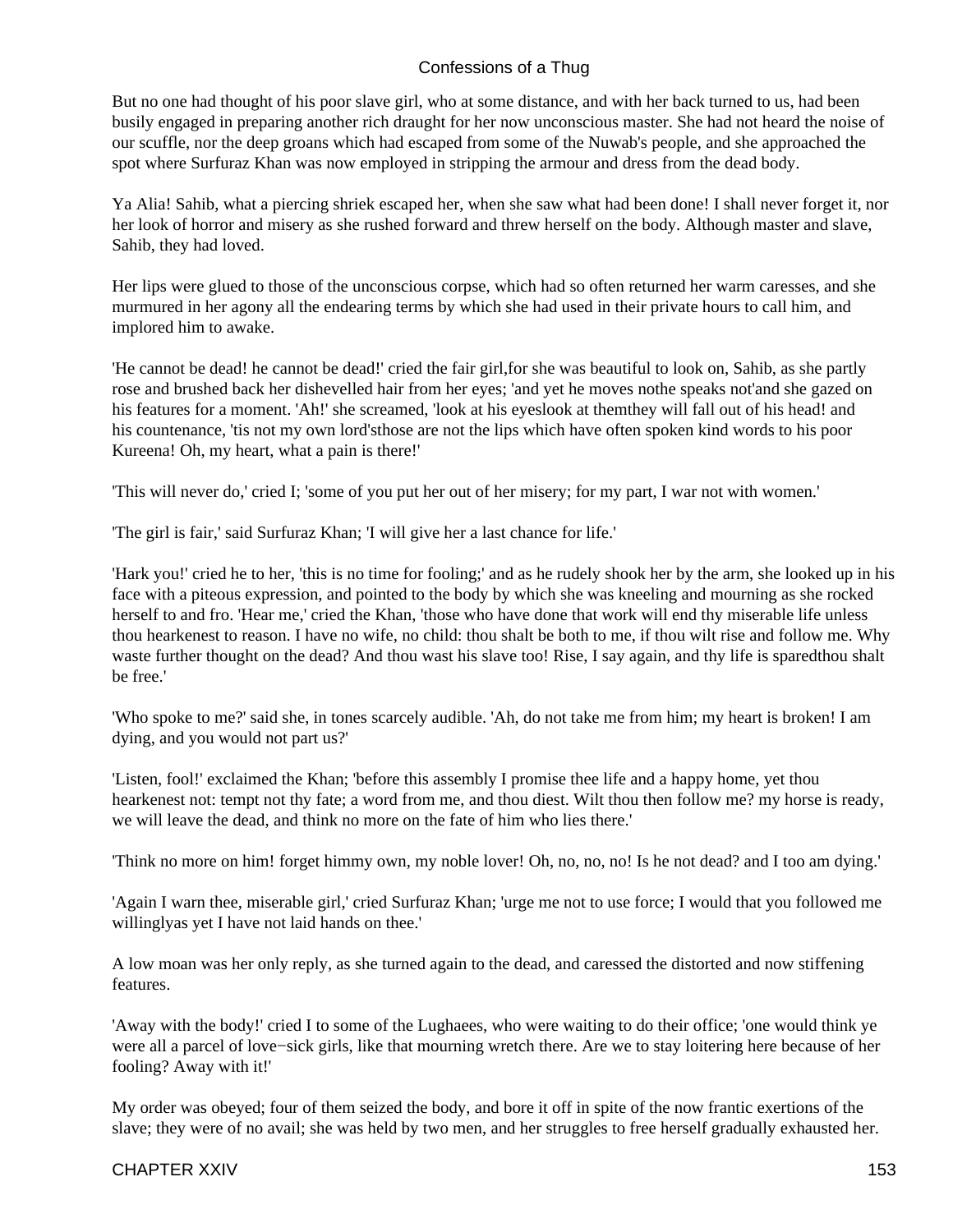'Now is your time,' cried I to Surfuraz Khan; 'lay hold of her in the name of the thousand Shitans, since you must have her, and put her on your horse: you can hold her on, and it will be your own fault if you cannot keep her quiet.'

Surfuraz Khan raised her in his arms as if she had been a child; and though now restored to consciousness, as she by turns reviled us, denounced us as murderers, and implored us to kill her, he bore her off and placed her on his horse. But it was of no use; her screams were terrific, and her struggles to be free almost defied the efforts of Surfuraz Khan on one side and one of his men on the other to hold her on.

We proceeded about half a coss in this manner, when my father, who had hitherto been a silent spectator, rode up, as I was again vainly endeavouring to persuade the slave to be quiet and to bear with her fate.

'This is worse than folly,' cried he, 'it is madness; and you, above all, Surfuraz Khan, to be enamoured of a smooth−faced girl in such a hurry! What could we do were we to meet travellers? She would denounce us to them, and then a fine piece of business we should have made of it. Shame on you! do you not know your duty better?'

'I'll have no more to say to the devil,' said the man on the left of the horse doggedly; 'you may even get her on the best way you can; what with her and the horse, a pretty time I am likely to have of it to the end of the journey;' and he quitted his hold.

'Ay,' said I, 'and think you that tongue of hers will be silent when we reach our stage? what will you do with her then?'

'Devil!' cried the Khan, striking her violently on the face with his sheathed sword, 'will you not sit quiet, and let me lead the horse?'

The violence with which he had struck caused the sword to cut through its wooden scabbard, and it had inflicted a severe wound on her face.

'There,' cried my father, 'you have spoilt her beauty at any rate by your violence; what do you now want with her?'

'She is quiet at all events,' said the Khan, and he led the horse a short distance.

But the blow had only partly stunned her, and she recovered to a fresh consciousness of her situation; the blood trickled down her face, and she wiped it away with her hand; she looked piteously at it for an instant, and the next dashed herself violently to the earth.

'One of you hold the animal,' cried the Khan, 'till I put her up again.' But she struggled more than ever, and rent the air with her screams: he drew his sword and raised it over her.

'Strike!' she cried, 'murderer and villain as you are, strike! and end the wretched life of the poor slave; you have already wounded me, and another blow will free me from my misery; I thought I could have died then, but death will not come to me. Will you not kill me?' and she spat on him.

'This is not to be borne; fool that I was to take so much trouble to preserve a worthless life,' cried the Khan, sheathing his sword; 'thou *shall* die, and that quickly.' He threw his roomal about her neck, and she writhed in her death agonies under his fatal grasp.

'There!' cried he, quitting his hold, 'I would it had been otherwise; but it was her fate, and I have accomplished it!' and he left the body and strode on in moody silence.

#### CHAPTER XXIV 154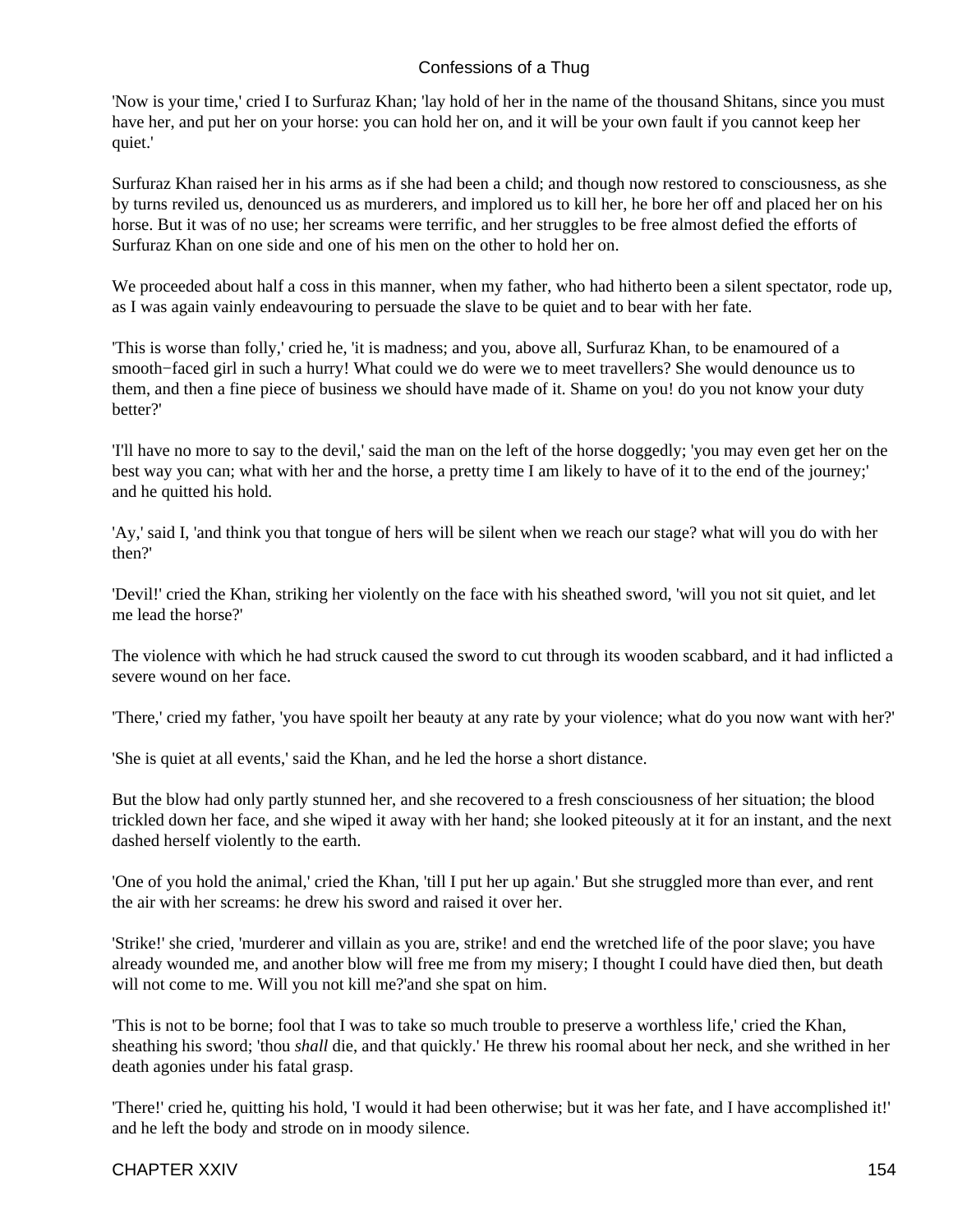Some of the Lughaees coming up, the body was hastily interred among the bushes which skirted the road, and nothing now preventing us, we pursued our journey with all the speed we could. Thankful was I that I had sent on Azima in her cart; she was far beyond the scene of violence which had happened, and of which she must have guessed the cause had she been within hearing; but the driver of her cart had hurried on, and we had travelled some coss ere we overtook her. Strange, Sahib, that after that day Surfuraz Khan was no longer the light−hearted, merry being he had used to be. He was no novice at his work; hundreds of human beings, both male and female, had died under his hand; but from the hour he killed the slave he was an altered being: he used to sit in silent, moody abstraction, his eyes gazing on vacancy, and when we rallied him upon it, his only reply was a melancholy smile, as he shook his head, and declared that his spirit was gone: his eyes too would on these occasions sometimes fill with tears, and sighs enough to break his heart would escape from him.

He accompanied us to our home, got his share of the booty, which he immediately distributed among the poorer members of the band, and after bidding us a melancholy farewell, stripped himself of all his clothes, covered his body with ashes, and went forth into the rude world, to bear its buffets and scorn, in the guise of a Fakeer.

I heard, years afterwards, that he returned to the spot where he had killed the girl, constructed a hut by the road−side, and ministered to the wants of travellers in that wild region, where his only companions must have been the bear, the tiger, and the wolf. I never saw him again after he parted from us, and many among us regretted his absence, and his daring skill and bravery, in the expeditions in which we afterwards engaged: his place was never filled among us.

I have no more adventures of this expedition to relate to you: we reached our home in due course without any accident or interruption; and who will not say that we enjoyed its quiet sweets, and appreciated them the more after our long absence and the excitement and perils of our journey? I was completely happy, secure in the increasing love and affection of Azima, whose sweet disposition developed itself more and more every day. I was raised to a high rank among my associates, for what I had achieved was duly related to those who had staid in our village, and to others who had been out on small expeditions about the country; and the immense booty we had acquired, and my father's well−known determination to retire from active life, pointed me out as" a leader of great fortune, and one to whom many would be glad to entrust themselves in any subsequent expedition, as I appeared to be an especial favourite of our patroness.

The return of Hoosein's party, about two months after we had arrived, was an event of great rejoicing to us all when they reached our village. As we had agreed beforehand, at our separation, the whole of the proceeds of the expeditions of both parties were put into one, for general distribution, and on a day appointed it took place. Sahib, you will hardly believe it when I tell you that the whole amounted to very nearly a lakh of rupees.

It was carried by general acclamation that I should share as a jemadar, and according to the rules of our band I received one eighth of the whole. Bhudrinath and Surfuraz Khan received what I did, but the latter only of such portion as we had won since he joined us. I forget how much it was, but, as I have told you, he divided it among the poorer members of the band; and having apparently staid with us only for this purpose, he left us immediately, as I have before mentioned.

Upon the sum I had thus acquired I lived peacefully two years. I longed often to go out on small expeditions about the country, but my father would not hear of it.

'What is the use?' he would say. 'You have ample means of subsistence for two years to come; my wealth you know is also large, and until we find the supply running short, why should you risk life in an attempt to gain more riches, which you do not need?'

But my spirit sorely rebelled against leading such an inactive and inglorious life, and every deed I heard of only made me more impatient to cast off the sloth which I feared would gain hold on me, and to mingle once more in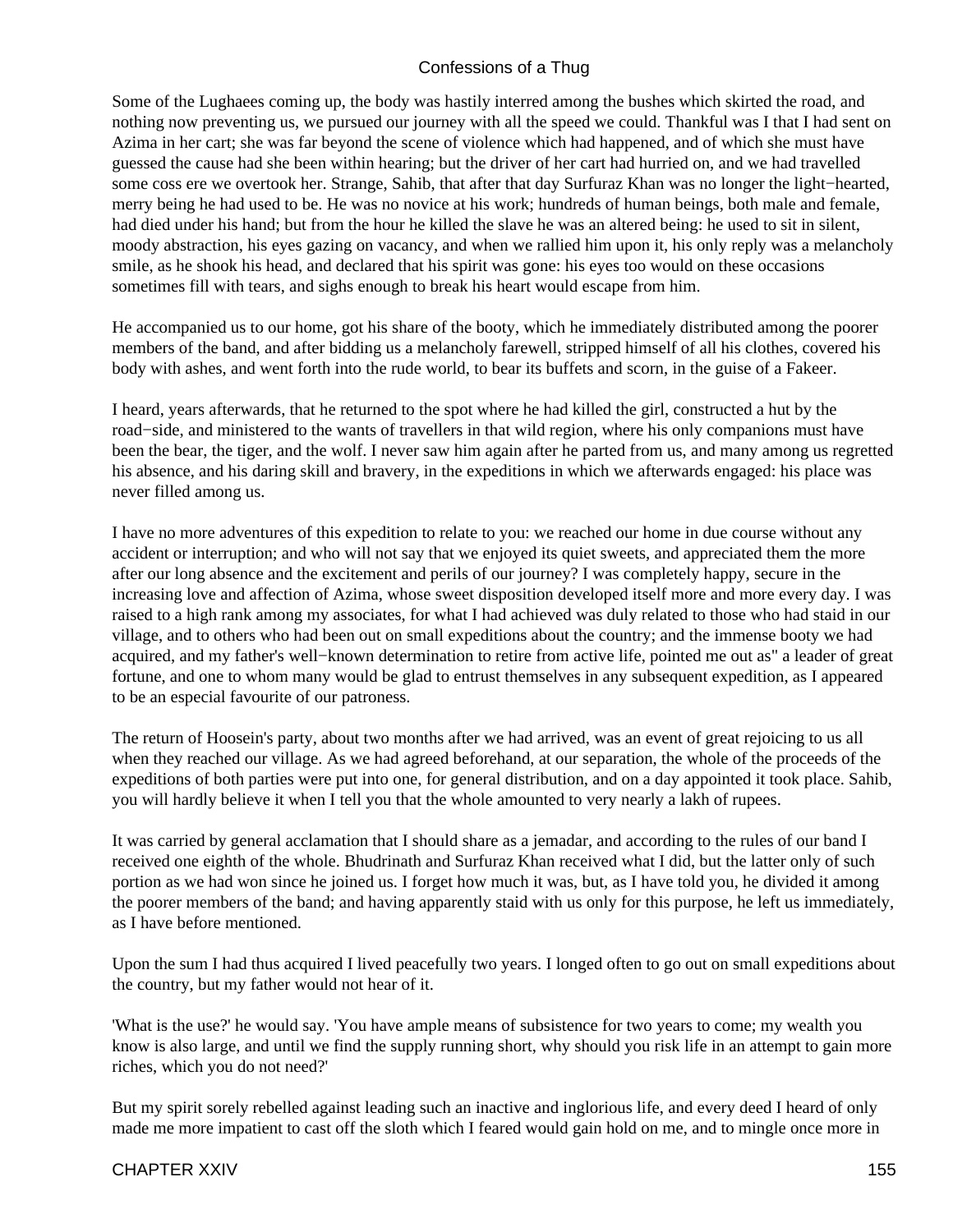the exciting and daring exploits of my profession.

Still I was fond of my home. Azima had presented me with a lovely boy, who was the pride of my existence, and about the time I am speaking of I expected another addition to my family. I had already seen two seasons for departure pass, and a third was close at hand, but I suffered this also to elapse in inactivity, although I was repeatedly and strongly urged by Bhudrinath and others to try my fortune and head another band to penetrate into Bengal, where we were assured of ample employment and success.

But much as I wished to accompany them, my father still objected; something had impressed him with an idea that the expedition would be unfortunate; and so in truth it turned out. A large gang under several leaders set out from our village at the usual time; but the omens, although not absolutely bad, were not very encouraging, and this had a dire effect on the whole. They had not proceeded far when jealousies and quarrels sprung up among the several leaders; they separated from each other and pursued different ways. One by one they returned disappointed with their expedition, having gained very little booty, scarcely sufficient to support them for the remainder of the year. But one party was never heard of more; it consisted of my poor friend Bhudrinath and six noble fellows he had taken with him. Years afterwards we heard his fate: he had gone down into Bengal, had visited Calcutta, and up to that period had been most successful; but there his men dissipated their gains in debauchery, and they set out on their return with barely sufficient to carry them a few marches.

They had nearly reached Benares, when, absolute starvation staring them in the face, they attacked some travellers, and, as they thought, killed them. They neglected, however, to bury their victims, and one, who was not dead, revived: he gave information to the inhabitants of the nearest village. My poor friends were overtaken, seized, the property they had about them immediately recognised, and the evidence given by the survivor of the party they had attacked was convincing. What could oppose this? The law had its course, and they were tried and hung.

Ameer Ali here stopped in his narrative, and promising to resume it in a few days, he requested permission to withdraw, and making his usual salam departed.

A strange page in the book of human life is this! thought I, as he left the room. That man, the perpetrator of so many hundred murders, thinks on the past with satisfaction and pleasure; nay he takes a pride in recalling the events of his life, almost every one of which is a murder, and glories in describing the minutest particulars of his victims, and the share he had in their destruction, with scarcely a symptom of remorse! Once or twice only has he winced while telling his fearful story, and what agitated him most at the commencement of his tale I have yet to hear.

With almost only that exception, his spirit has seemed to rise with the relation of the past; and his own native eloquence at times, when warmed with his tale and under the influence of his vivid imagination and faithful memory, has been worthy of a better pen and a more able translator than I am: but let this pass; I repeat, it is a strange and horrible page in the varied record of humanity. Murderers there have been in every country under heaven, from the time of Cain to the present, murderers from hate, from revenge, from jealousy, from fear, from the instigation of any and every evil passion of our nature; but a murderer's life has ever been depicted as one of constant misery, the worm that dieth not, the agony and reproach of a guilty conscience, gnawing at the heart, corroding and blasting every enjoyment of life, and either causing its wretched victim to end his existence by suicide, to deliver himself up to justice, or to be worn down by mental sufferinga more dreadful fate perhaps than the others. Such are the descriptions we have heard and read of murderers, but these Thugs are unlike any others. No remorse seems to possess their souls. In the weariness of perpetual imprisonment one would think their imaginations and recollections of the past would be insupportable to them; but no, they eat, drink, and sleep like others, are solicitous about their dress, ever ready to talk over the past, and would, if released tomorrow, again follow their dreadful profession with a fresh zest after their temporary preclusion from it. Strange too that Hindoo and Moslem, of every sect and denomination, should join with one accord in the superstition from which this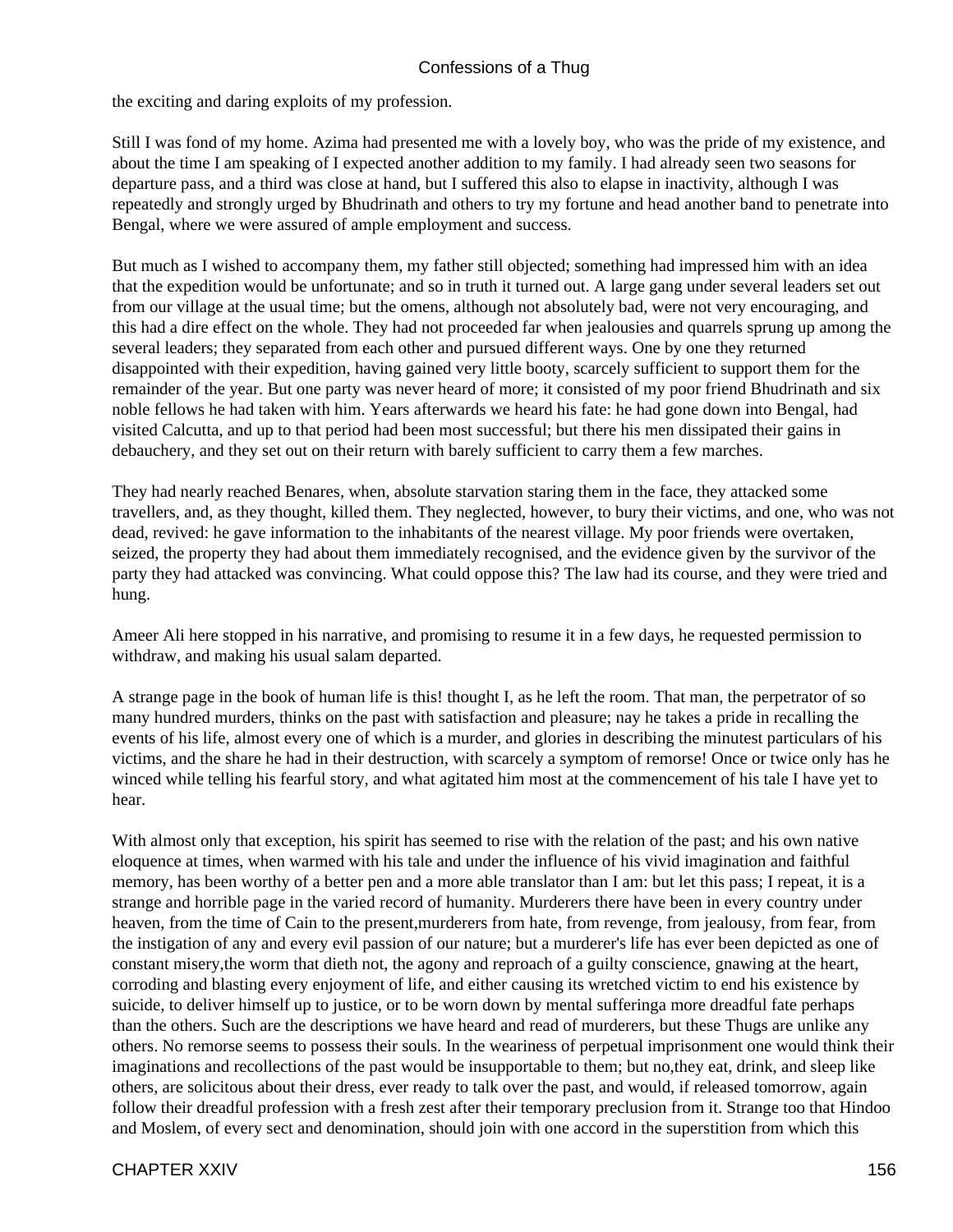horrible trade has arisen. In the Hindoo perhaps it is not to be wondered at, as the goddess who protects him is one whom all castes regard with reverence and hold in the utmost dread; but as for the Moslem, unless his conduct springs from that terrible doctrine of Fatalism, with which every true believer is thoroughly imbued from the first dawn of his reason, it is difficult to assign a reason for the horrible pursuit he has engaged in. His Koran denounces murderers. Blood for blood, an eye for an eye, and a tooth for a tooth, is the doctrine of his Prophet, which he trembles at while he believes. And Ameer Ali is a Bhula Admee even in the eyes of his jailers; a respectable man, a religious man, one who from his youth up has said his Namaz five times a day, is most devout in his life and conduct, is most particular in his ablutions, keeps the fast of the Ramzan and every saint's day in his calendar, dresses in green clothes in the Mohorum, and beats his breast and tears his hair as a good Syud of Hindostan ought to do; in short, he performs the thousand and one ceremonies of his religion, and believes himself as sure of heaven and all the houris promised there as he now is of a good dinner.

And yet Ameer Ali is a murderer, one before whom every murderer of the known world, in times past or present, except perhaps some of his own profession, the free bands of Germany, the Lanzknechts, the Banditti, Condottieri, of Italy, the Buccaneers and Pirates, and in our own time the fraternity of Burkes and Hares, (a degenerate system of Thuggee, by the bye, at which Ameer Ali, when I told him of them, laughed heartily, and said they were sad bunglers, must be counted men of small account.

Reader, these thoughts were passing in my mind, when at last I cried aloud, 'Pshaw! 'tis vain to attempt to account for it, but Thuggee seems to be the offspring of fatalism and superstition, cherished and perfected by the wildest excitement that ever urged human beings to deeds at which humanity shudders.'

'Did Khodawund call?' said a bearer, who had gradually nodded to sleep as he was pulling the punkah above my head, and who was roused by my exclamation. 'Did the Sahib call?'

'No, Boodun, I did not; but since you are awake, bid some one bring me a chilum. My nerves require to be composed.'

## **CHAPTER XXV**

He is a man, take him for all in all, I shall not look upon his like again. Hamlet, Act I, scene ii

At the expiration of a week, Ameer Ali sent word to me that he was ready to resume his narrative, and I lost no time in requesting him to repair to my residence. He arrived, and making his usual graceful obeisance, I desired him to be seated.

The reader will perhaps like to know something of the appearance of the man with whom he and I have had these long conversations; and no longer to keep him in the dark on so important a subject, I will describe Ameer Ali to him. He is what would be called a short man, about five feet seven inches in height; his figure is now slender, which may be the effect of his long imprisonment, imprisonment it can hardly be called, except that to one of his formerly free and unrestrained habits and pursuits, the smallest restraint must of course be irksome in the highest degree and painful to bear. His age may be about thirty−five or forty years, but it sits lightly on him for a native of India, and it has not in the least whitened a beard and mustachios on which he evidently expends great care and pains, and which are always trimmed and curled with the greatest neatness. His figure, as I have said, is slight, but it is in the highest degree compact, agile, and muscular, and his arms are remarkable for the latter quality combined with unusual length and sinewyness. His dress is always scrupulously neat and clean, and put on with more attention to effect than is usual with his brother approvers, his turban being always tied with a smart cock, and his waist tightly girded with an English shawl or a gaily dyed handkerchief, where once a shawl of Cashmere or a handkerchief of brocade was better suited to his pretensions. In complexion he is fair for a native; his face is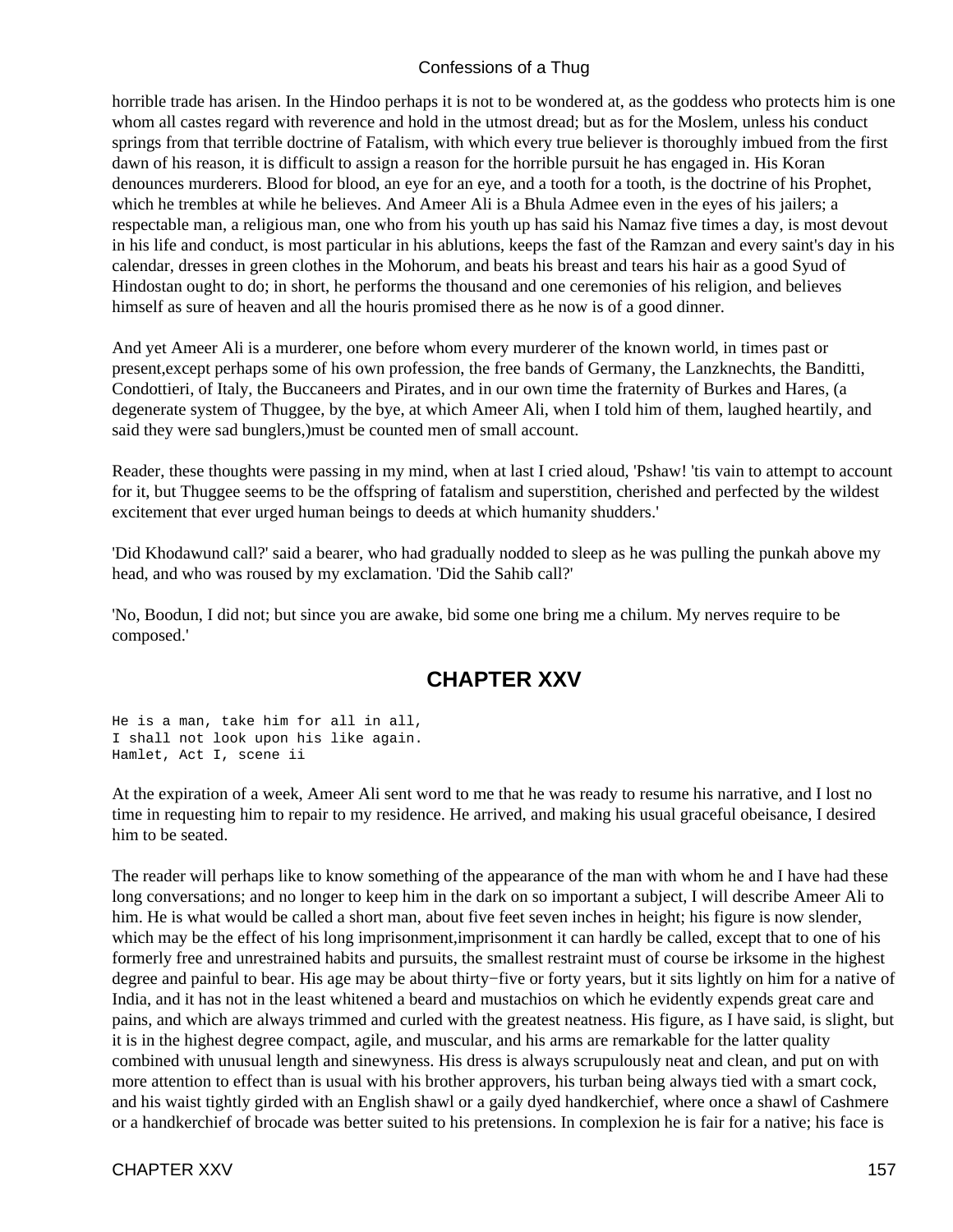even now strikingly handsome, and leads me to believe that the accounts of his youthful appearance have not been exaggerated. His forehead is high and broad; his eyes large, sparkling, and very expressive, especially when his eloquence kindles and bursts forth in a torrent of figurative language, which it would be impossible to render into English, or, if it were rendered, would appear to the English reader, unused to such forms of speech, highly exaggerated and absurd. His cheeks are somewhat sunken, but his nose is aquiline and elegantly formed, and his mouth small and beautifully chiselled, and his teeth are exquisitely white and even. His upper lip is graced with a pair of small mus−tachios, which would be the envy of many a gay lieutenant of hussars; while a beard close and wavy, from which a straggling hair is never suffered to escape, descends nearly to his breast, and hides a throat and neck which would be a study for a painter or a sculptor: to complete all, his chest is very broad and prominent, and well contrasts with the effect of his small waist.

His manner is graceful, bland, and polite, it is indeed more than gentlemanlike it is courtly, and I have not seen it equalled even by the Mahomedan noblemen, with many of whom I have associated. Any of my readers who may have been in India, and become acquainted with its nobles and men of rank, will estimate at once how high is the meed of praise on this score which I give to Ameer Ali. His language is pure and fluent, perhaps a little affected from his knowledge of Persian, which, though slight, is sufficient to enable him to introduce words and expressions in that language, often when they are not needed, but still it is pure Oordoo; he prides himself upon it, and holds in supreme contempt those who speak the corrupt patois of the Dukhun, or the still worse one of Hindostan. Altogether Ameer Ali is a character, and a man of immense importance in his own opinion and that of every one else; and the swagger which he has now adopted in his gait, but which is evidently foreign to him, does not sit amiss on his now reduced condition.

Reader, if you can embody these descriptions, you have Ameer Ali before you; and while you gaze on the picture in your imagination and look on the mild and expressive face you may have fancied, you, as I was, would be the last person to think that he was a professed murderer, and one who in the course of his life has committed upwards of seven hundred murders. I mean by this, that he has been actively and personally engaged in the destruction of that number of human beings.

Now, Ameer Ali, said I, since I have finished describing your appearance, I hope you are ready to contribute more to the stock of adventures you have already related.

Your slave is ready, Sahib, he replied, and Inshalla Ta−alla! he will not disappoint you. But why has my lord described my poor appearance, which is now miserable enough? But might your slave ask what you have written? and the tone of his voice implied that he had concluded it could not be favourable.

Listen, said I, and I will read it to you. At every sentence the expression of his face brightened. When I had concluded, he said,

It is a faithful picture, such as I behold myself when I look in a glass. You have omitted nothing, even to the most trifling particulars; nay, I may even say, my lord has flattered me.And he arose and made a profound salam.

No, said I, I have not flattered your external appearance, which is prepossessing; but of your heart I fear those who read will judge for themselves, and their opinions will not be such as you could wish, but such as you deserve.

You think my heart bad then, Sahib?

Certainly I do.

But it is not so, he continued. Have I not ever been a kind husband and a faithful friend? Did I not love my children and wife while He who is above spared them to me? and do I not even now bitterly mourn their deaths?

#### CHAPTER XXV 158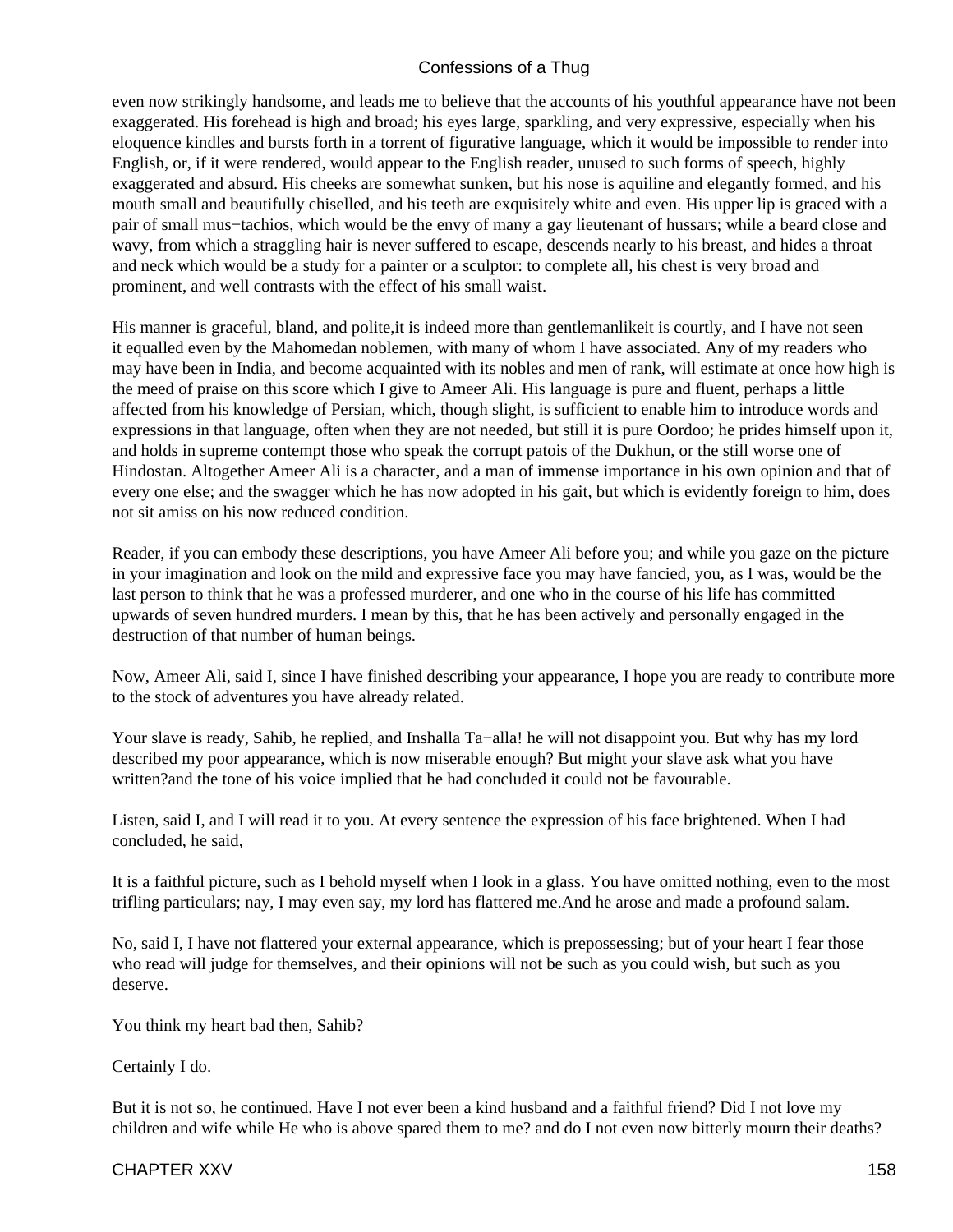Where is the man existing who can say a word against Ameer Ali's honour, which ever has been and ever will remain pure and unsullied? Have I ever broken a social tie? ever been unfaithful or unkind to a comrade? ever failed in my duty or in my trust? ever neglected a rite or ceremony of my religion? I tell you, Sahib, the man breathes not who could point his finger at me on any one of these points. And if you think on them, they are those which, if rigidly kept, gain for a man esteem and honour in the world.

But the seven hundred murders, Ameer Ali, what can you say to them? They make a fearful balance against you in the other scale.

Ah! those are a different matter, said the Thug laughing, quite a different matter. I can never persuade you that I was fully authorized to commit them, and only a humble instrument in the hands of Alia. Did I kill one of those persons? No! it was He. Had my roomal been a thousand times thrown about their necks and the strength of an elephant in my arms, could I have done aught, would they have died, without it was His will? I tell you, Sahib, they would not, they could not; but as I shall never be able to persuade you to think otherwise, and as it is not respectful in me to bandy words with my lord, I think it is time for me to recommence my tale, if he is ready to listen, for I have still much to relate. I have been so minute in the particulars of my first expedition, that perhaps I need not make the narrative of the other events of my life so prolix; indeed, were I to do so, you, Sahib, would be tired of writing and your countrymen of reading, for it would be an almost endless task to follow me in every expedition I undertook. I shall therefore, with your permission, confine myself to the narration of those which I think will most interest you, and which I remember to possess remarkable incidents.

#### Go on, said I; I listen.

Well then, said the Thug, Khodawund must remember that I told him I passed over three expeditions, and that I had partly determined to go on the third. It is of that expedition I would now speak, as it was marked by an extraordinary circumstance, which will show you at once that it is impossible for any one to avoid his fate if it be the will of Alia that he should die.

At the time I speak of I had been obliged to form another set of intimates in consequence of the loss of Bhudrinath and Surfuraz Khan, for both of whom I had the sincerest regard. Hoosein, though I loved and revered him as my father's dearest friend, was now too old and grave to participate in all my thoughts and perhaps wild aspirations for distinction. So as Peer Khan and Motee−ram, with whose names you are familiar, had now risen to my own rank, and proved themselves to be 'good men and true' in various expeditions, I took them into my confidence, and we planned an enterprise, of which I was to be the leader and they my subordinates. Fifty of the youngest, stoutest, and most active and enterprising of our acquaintance were fixed on as the band; and all having been previously warned, we met a few days before the Dussera of the year 18 in a grove near our village, which was shady and well adapted for large assemblies, and was always used as a place of meeting and deliberation; it was considered a lucky spot, no unfortunate expedition ever having set out from it.

We were all assembled. It was a lovely morning, and the grass, as yet not even browned by the sun and drought, was as if a soft and beautiful carpet had been spread on purpose for us. The surrounding fields, many of them tilled by our own hands, waved in green luxuriance, and the wind as it passed over them in gentle gusts caused each stalk of tall jowaree to be agitated, while the sun shining brightly made the whole glitter so that it was almost painful to look on for a continuance. Birds sang in the lofty banian trees which overshadowed us; hundreds of green parroquets sported and screamed in their branches, as they flew from bough to bough, some in apparent sport, others to feed on the now ripening berries of the trees; and the whole grove resounded with the cooing of innumerable turtle−doves, whose gentle and loving murmurs soothed the turbulence of the heart, and bade it be at peace and rest and as happy as they were.

My father and Hoosein were present to guide us by their counsels and experience, and the matter in hand was commenced by a sacrifice and invocation to Bhowanee; but as I have before described these ceremonies, it is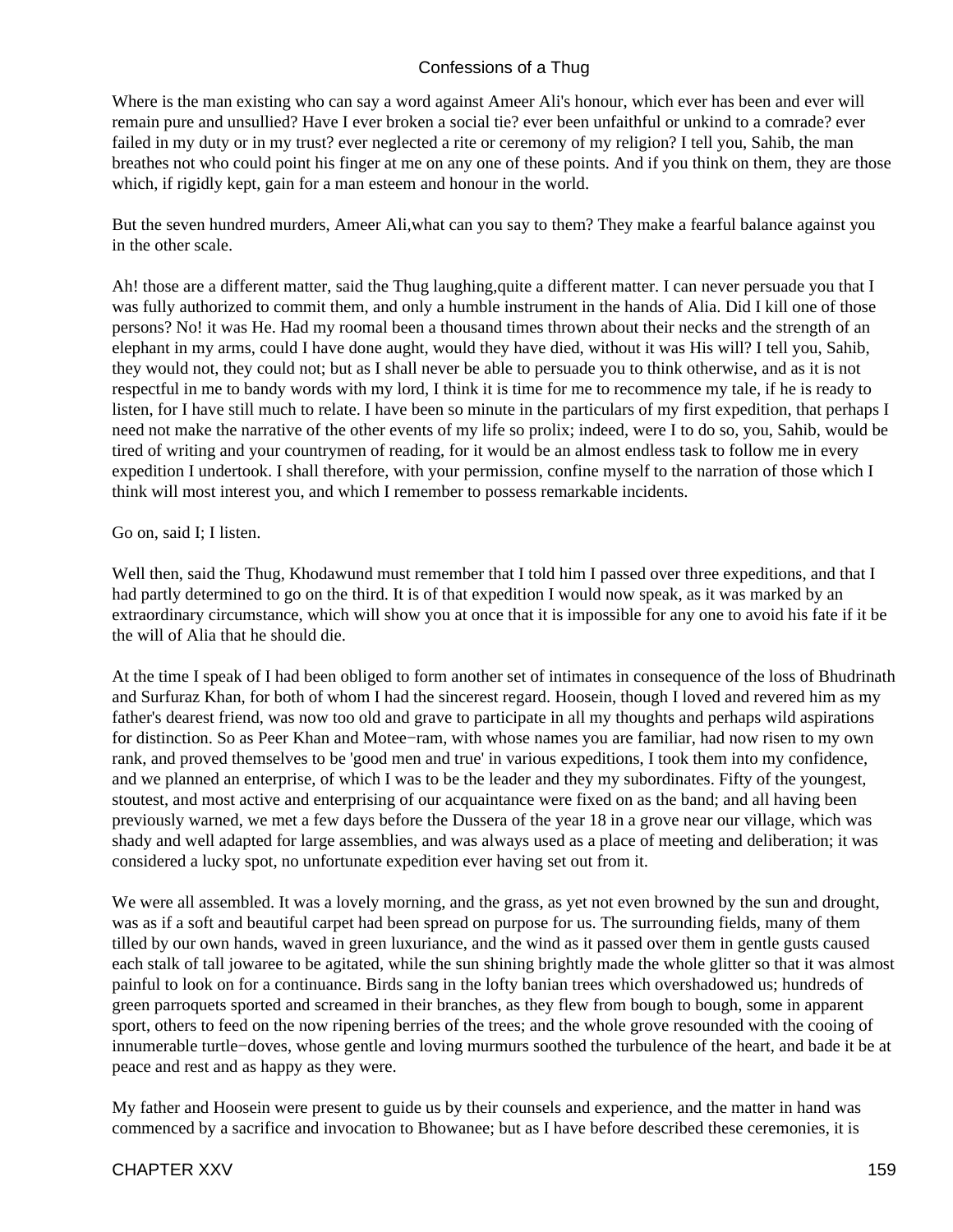needless to repeat them; suffice it to say that the omens were taken and were favourable in the highest degree; they assured us, and though I had little faith in them notwithstanding all I had heard to convince me of their necessity, they inspirited the whole band, and I partook of the general hilarity consequent upon them.

My father opened the object of the meeting in a short address. He said he was old and no longer fitted for the fatigues and privations of a journey; he recapitulated all I had done on the former expedition, pointed out the various instances in which I had displayed activity, daring, and prudence beyond my years, and concluded by imploring the men to place implicit confidence in me, to obey me in all things as though he himself were present, and above all not to give way to any disposition to quarrel among themselves, which would infallibly lead to the same disastrous results as had overtaken the expedition which had gone out the previous year.

They one and all rose after this address, and by mutual consent swore on the sacred pickaxe to obey me, the most impressive oath they could take, and any deviation from which they all firmly believed would draw down the vengeance of our Protectress upon them and lead to their destruction.

I will not occupy your time, Sahib, by a narration of what I myself said; suffice it to say, I proposed that the band should take the high road to the Dukhun, and penetrate as far as Jubbulpoor or Nagpoor; from thence we would take a direction eastward or westward, as hope of booty offered, and so return to our home. Khandesh I mentioned, as being but little known to us Thugs, and where I thought it likely we might meet with good booty, as I had heard that the traders of Bombay were in the habit of sending large quantities of treasure to their correspondents in Malwa for the purchase of opium and other products of that district. I concluded by assuring them that I had a strong presentiment of great success, that I felt confidence in myself, and that if they would only follow me faithfully and truly, we might return in a few months as well laden with spoil as we had on the former occasion.

Again they rose and pledged their faith; and truly it was a solemn sight to see those determined men nerve themselves for an enterprise which might end happily, but which exposed them to fearful risk of detection, dishonour, and death.

# **CHAPTER XXVI**

Ameer Ali starts on a new expedition: the adventures he meets with

Our meeting broke up, and I returned to prepare Azima for my departure. I had invented a tale to excuse my absence. I told her that the money which I had gained on my mercantile expedition to the Dukhun was now nearly expended; and although, in her society, and in the enjoyment of happiness such as I had never hoped for, I had been hitherto unwilling to leave my home, yet I could delay to do so no longer without absolute ruin staring us in the face. I added, that my father had placed a sum of money at my disposal for the purposes of trade; with which, if I met with the success I had reasonable ground to hope for, from the letters of my correspondents at Nagpoor and other places, I could not fail of realizing a handsome profit enough to allow us another continued enjoyment of peace and affluence.

Long and vainly she strove to overrule my determination, pointed out the dangers of the road, the risks to which I should be necessarily exposed, the pain my absence would cause to her; but finding these were of no avail, as I told her my plans had been long laid, and that I was even now expected at Saugor, where my agents had collected the horses I was to take for sale, she implored me to take her and our children with me, adding that travelling was a matter of no difficulty to her, and that the children would enjoy the change of scene and the bustle and novelty of the camp.

But this also I overruled. It would have been impossible to take her, not to mention the expense of her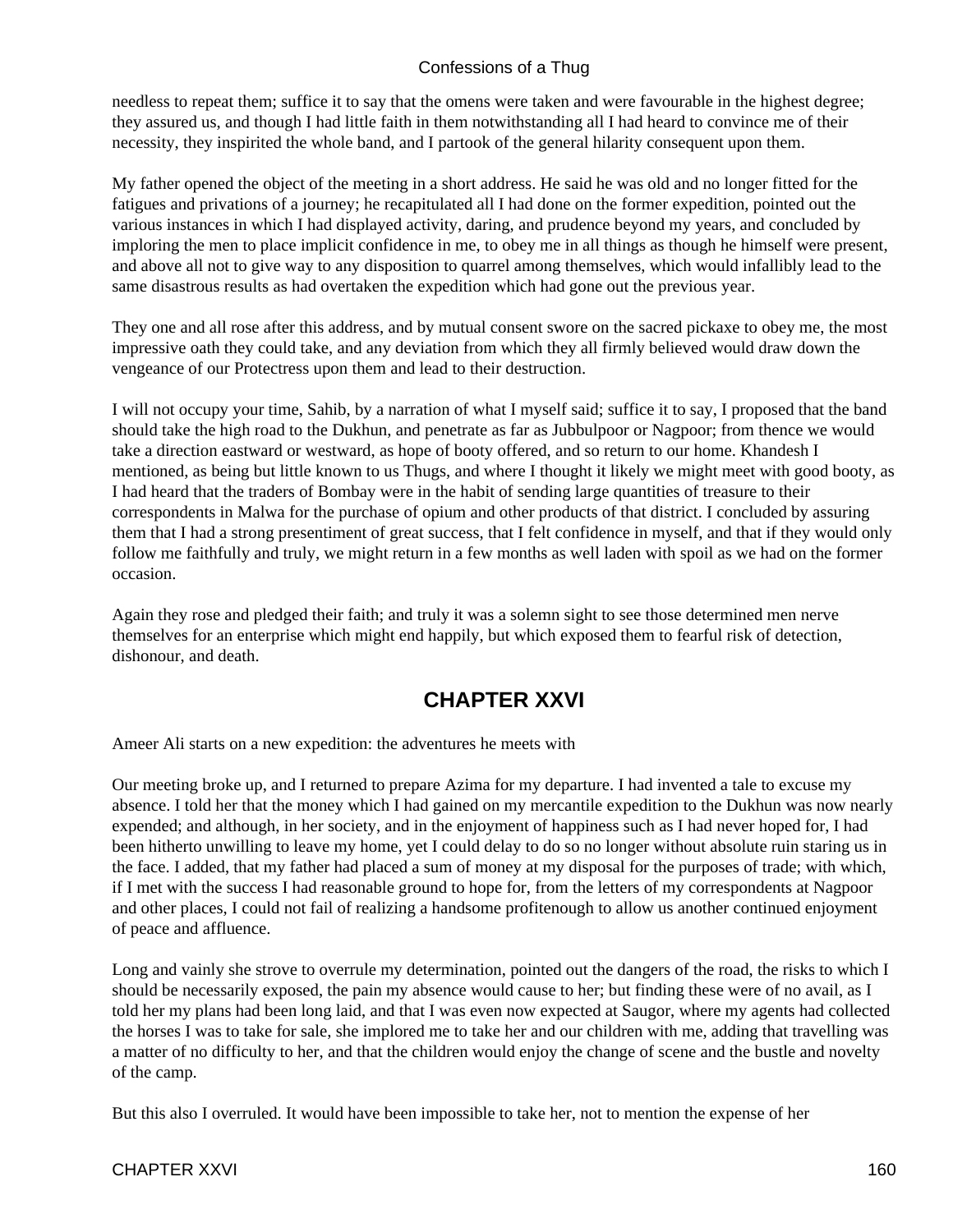travelling−carriage; and at last, after much pleading and objections of the description I have mentioned, she consented to remain; and placing her under my father's care on the morning we were to depart, I took an affectionate farewell of her. Many were the charms and amulets she bound about my arms and hung round my neck, which she had purchased from various wandering fakeers and holy moolas; and with streaming eyes she placed my hands upon the heads of my children and bade me bless them. I did so fervently and truly, for I loved them, Sahib, with a love as intense as were the other passions of my nature.

At last I left her. Leaving one's home is never agreeable, often painful; for the mind is oppressed with indistinct visions of distress to those one leaves behind, and is too prone to imagine sources from which it might spring, though in reality they exist not. It was thus with me; but the appearance of my gallant band, as they greeted my arrival among them with a hearty shout, soon dispelled my vague apprehensions, and my spirit rose when I found myself in the condition which had been the object of many a fervent aspiration. I was my own master, with men willing to obey me, and Inshalla! I exclaimed to myself, now Ameer Ali's star is in the ascendant, and long will it gleam in brightness!

I have told you of the ceremonies which immediately preceded our departure on a former occasion; of course they were repeated on this; the omens were again declared to be favourable by Motee−ram, who was our standard−bearer and director of all our ceremonies, as Bhudrinath had been; and we proceeded, accompanied for some coss by my father and Hoosein, who stored my mind with the results of their long experience. Among other things both particularly urged me to avoid the destruction of women.

'In olden times,' said my father, 'they were always spared; even parties in which there might by chance be any, although in other respects good bunij, were abandoned on their account, as, our patroness being a female, the destruction of her sex was considered obnoxious to her, and avoided on every occasion. Moreover men are the only fit prey for men; no soldier wars with women, no man of honour would lift a finger against them; and you of all, my son, who have a beauteous wife of your own, will be the last to offer violence to any of her sex.'

'Rely upon me that I will not,' said I; 'I was, as you know, strongly against the fate of the unhappy women who died on my first expedition, and, you will remember, I had no hand in their deaths; but I was overruled in my objections, first by Bhudrinath and afterwards by Surfuraz Khan, and what could I do? And it would be terrible indeed to think that the distresses of their party and the unknown fate of poor Bhudrinath were owing to the tardy, but too sure vengeance of our patroness.'

'It may be so,' said my father; 'but let not that prey on your mind; both myself and Hoosein have killed many a woman in our time, and, as you know, no ill effects have resulted from it. But bear in mind what I have said, act with wisdom and discretion, and above all pay implicit attention to the omens, and your success and protection are sure.'

We rode on, conversing thus, and when we arrived at the boundary stone of our village, we dismounted and embraced each other, and I left them and rode on with my men.

According to our rules, no one was to shave or eat *pan* until our first victim fell; and as this was a matter of inconvenience to many of the men, you may be sure we had our eyes in all directions, and our scouts well occupied in every village we passed through or halted at. But it was not till the fifth day that we met with any one who offered a secure and in every way eligible sacrifice; we had fallen in with bands of travellers, some going to, and others departing from, their homes, but they had invariably women in their company, and them I was determined to spare, as well for my wife's sake as from the injunctions of my father.

However, as I have said, on the fifth day, early in the morning, we came to a cross−road, and were glad to see a party of nine travellers, three upon ponies, having the appearance of respectable men, and the rest on foot, coming up the road a short distance from us. To our great joy they struck into the road we were about to take. We had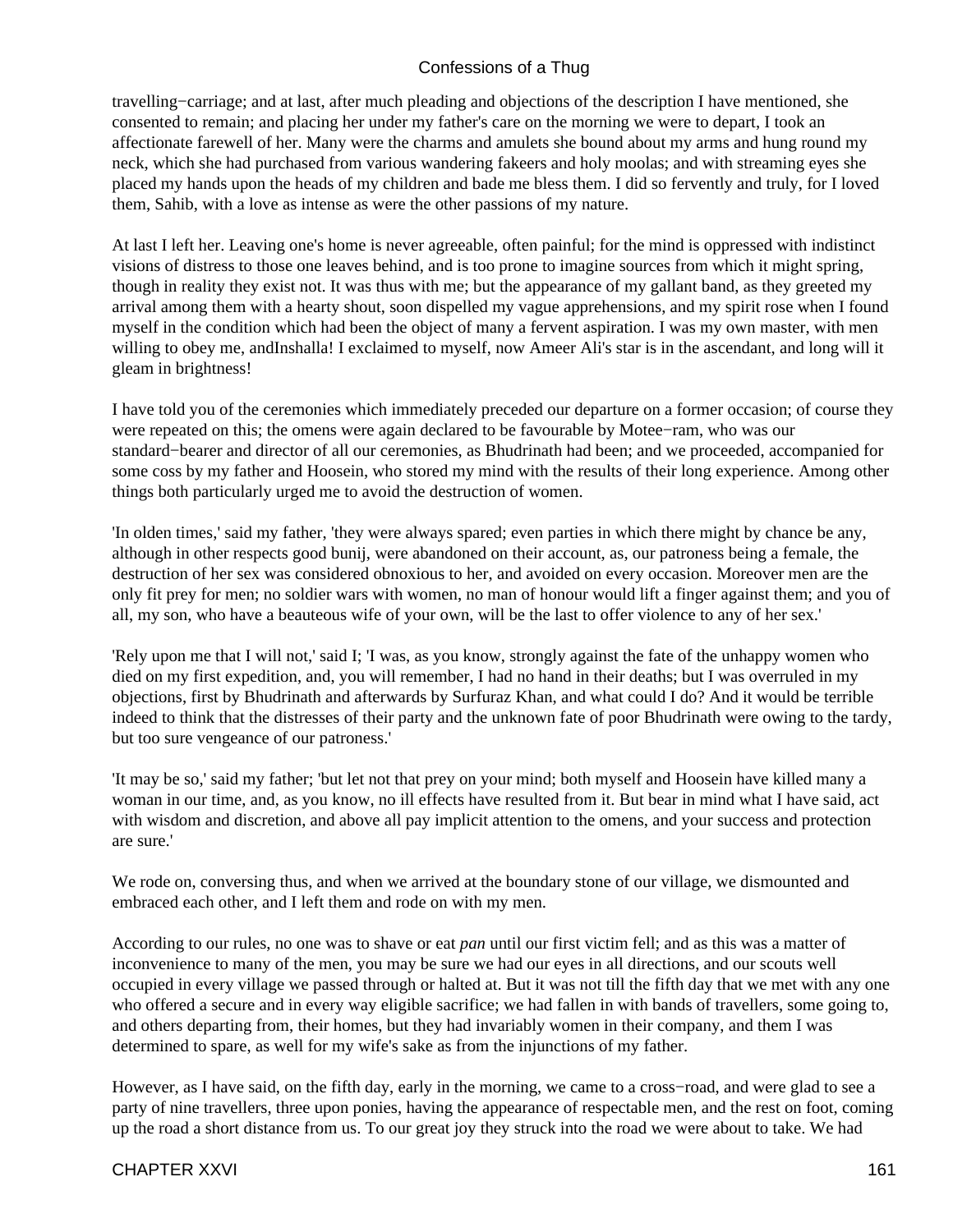halted in pretended indecision as to the road, and when they came up we asked it of them. They readily pointed to the one before us, and although expressing themselves astonished at our numbers, they agreed to accompany us to the village where we proposed to halt, and the road to which we had inquired of them. I soon entered into conversation with the most respectable of their party; and I replied, in answer to his inquiries, that we were soldiers proceeding, after our leave to Hindostan, to Nagpoor, where we were in service. He told me in return, that he and his brother, one of the two others mounted, with a friend and some attendants, were on a travelling expedition; that they had come from Indoor, and were going to Benares, as well for the purchase of cloths and brocades, as to visit that sacred place of Hindoo pilgrimage.

Ho, ho! thought I, these are assuredly men of consequence going in disguise, and I have no doubt are well furnished with ready cash. No time must be lost, as they have come by a cross−road, and have not been seen in our company: there can consequently be no trace by which we could possibly be suspected on their disappearance; so the sooner they are dealt with the better. To this end I lagged behind a little, and imparted my determination to Peer Khan, who rode in the rear of all; by him it was told to another, and thus it circulated throughout the band before we had gone far. I was gratified and delighted to see how, as they became aware of what was to be done, each took his station, three Thugs to each traveller, and the rest disposed themselves around the whole, so as to prevent any possibility of escape.

I remembered the road well, for it was that upon which we had travelled before; and what Thug ever forgets a road? I knew also that, although the country around us was open and bare, there was a river not far off, the sandy bed of which was full of the wild cypress, and the bodies could be easily disposed of in the brush−wood.

When we arrived at the brink of the river, the man I had continued to converse with begged for a short halt.

'We have been travelling since midnight,' said he, 'and I for one am well tired, and should be glad of rest.'

I made no objection of course, for it was the very thing I wished; and dismounting, and leading my horse to the water, I allowed him to drink, and then joined the party, which had all collected, and were now seated; the travellers discussing a hasty meal they had brought with them, and the Thugs sitting or standing around them, but all in their proper places.

I was on the point of giving the *jhirnee,* and I saw the Bhuttotes handling their roomals in a significant manner, when, thanks to my quick sense of hearing, I distinguished voices at a distance. It was well for us that I had not given the signal; we should have been busily engaged in stripping the bodies when the party I had heard would have come upon us. Of course they would have seen at a glance what we were about, and have taken the alarm. But our good destiny saved us. I hesitated, as I have said, and in a few minutes fourteen travellers made their appearance, and came directly up to where we were sitting. They were persons of all descriptions, who had associated for mutual protection, and I had half determined to destroy them also, which I think we could have done, when they relieved me greatly by taking their departure, wishing us success and a pleasant and safe journey. On one pretence or another I delayed our associates until the other party had proceeded far beyond the risk of hearing any noise, should there be any; and now, seeing everything ripe for the purpose, I called out for some tobacco, the word we had agreed to use, as being least likely to attract attention or inspire suspicion. I had planted myself behind the man I had been speaking to, and as I spoke my handkerchief was thrown! Three years' rest had not affected the sureness of my hold, and he lay a corpse at my feet in an instant. My work was done, and I looked around to see the fate of the rest; one poor wretch alone struggled, but his sufferings were quickly ended, and the party was no more!

'Quick, my lads!' cried I to the Lughaees, 'quick about your work!' One of them grinned.

'Why?' said he; 'did you not observe Doolum and four others go away to yon brushwood when we reached this spot? Depend upon it. They have the grave ready, or they have been idle dogs.'

#### CHAPTER XXVI and the state of the state of the state of the state of the state of the state of the state of the state of the state of the state of the state of the state of the state of the state of the state of the state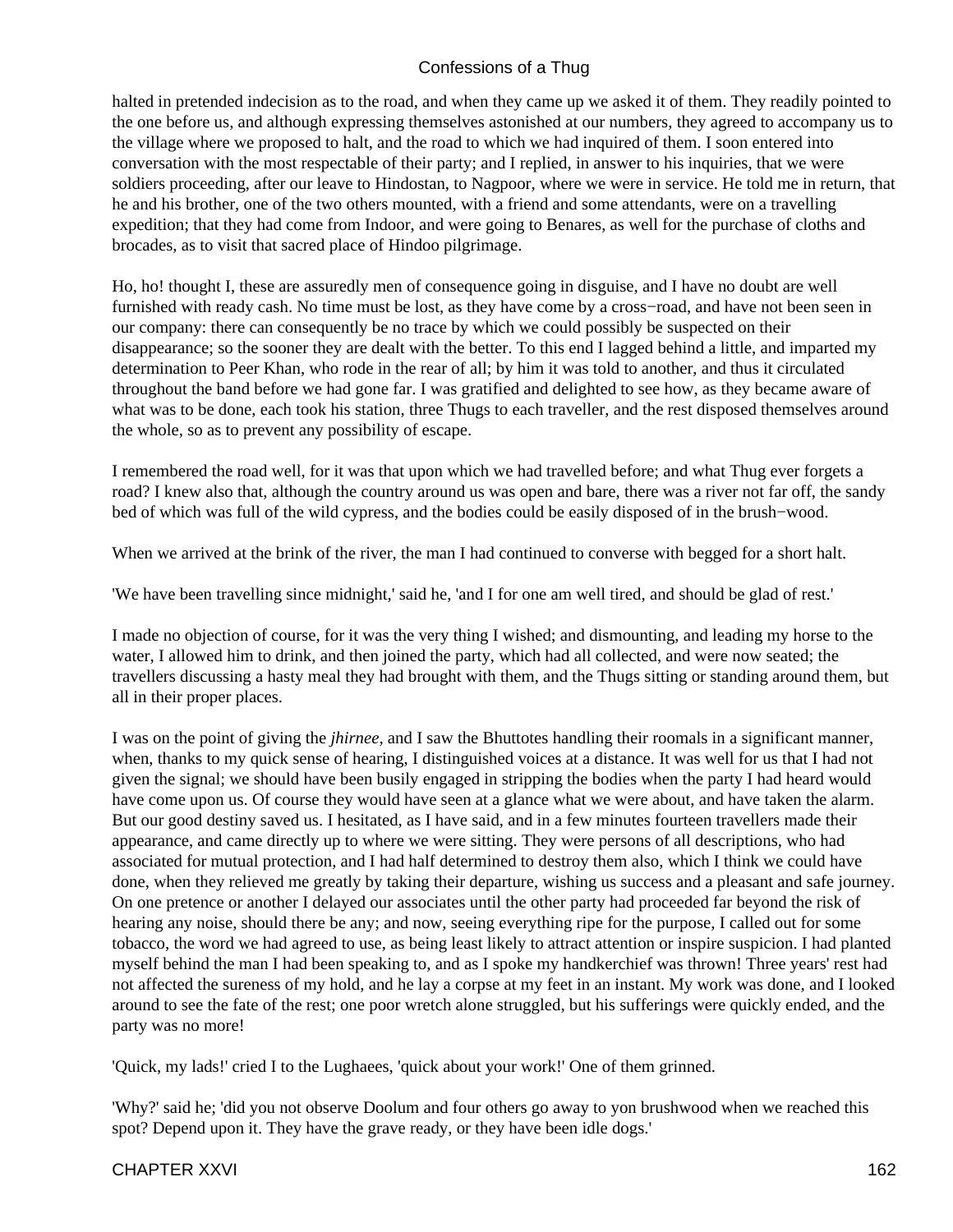And it was even so; the grave had been dug while the unsuspecting travellers sat and conversed with us.

We were so busily engaged in stripping the dead, that no one observed the approach of two travellers, who had come upon us unawares. Never shall I forget their horror when they saw our occupation; they were rooted to the spot from extreme terror; they spoke not, but their eyes glared wildly as they gazed, now at us and now at the dead.

'Miserable men,' said I, approaching them, 'prepare for death! you have been witnesses of our work, and we have no resource but your destruction for our own preservation.'

'Sahib,' said one of them, collecting his energies, 'we are men, and fear not to die, since our hour is come;' and he drew himself up proudly and gazed at me. He was a tall, powerful man, well armed, and I hesitated to attack him.

'I give you one alternative,' said I; 'become a Thug, and join our bandyou shall be well cared for, and you will prosper.'

'Never!' he exclaimed; 'never shall it be said that Tilluk Singh, the descendant of a noble race of Rajpoots, herded with murderers, and lived on their unblessed gains. No! if I am to die, let it be now. Ye are many; but if one among you is a man, let him step forward, and here on this even sand I will strike one blow for my deliverance;' and he drew his sword, and stood on the defensive.

'I am that man,' cried I, though the band with one voice earnestly dissuaded me from the encounter, and declared that he was more than a match for me: 'I am that man; now take your last look on the heavens and the earth, for by Alia you never quit this spot!'

'Come on, boasting boy!' he exclaimed; 'give me but fair play, and bid none of your people interfere, and it may not be as you say.'

'Hear, all of you;' cried I to them, 'meddle not in this matter 'tis mine and mine only. As for the other, deal with him as ye list;' and in an instant more he was numbered "with the dead.

'These are your cowardly tricks,' cried the Rajpoot, now advancing on me, for he had stood contemplating the fate of his companion; 'my end may follow his, but I shall die the death of a soldier, and not that of a mangy dog as he has done.'

I have before told you, Sahib, that my skill in the use of every weapon was perfect, thanks to my good instructor; and I had never relaxed in those manly exercises which fit a man for active combat whenever he shall be called into it. My sword was the one Nuwab Subzee Khan had so much admired, and I felt the confidence of a man when he has a trusty weapon in his hand and knows how to wield it.

I have said that the Rajpoot advanced on me; he had no shield, which gave me an immense advantage, but the odds were in his favour from his height and strength, yet these are a poor defence against skill and temper.

He assailed me with all his force and fury; blow after blow I caught on my sword and shield, without striking one myself; he danced round me after the fashion of his people, and now on one leg now on the other, he made wild gyrations, and at intervals rushed upon me, and literally rained his blows at my person; but I stood fixed to the spot, for I knew how soon this mode of attack must exhaust him, and the loose sand of the river added to his fatigue.

At length he stood still and glared on me, panting for breath. 'Dog of a Kafir!' cried he, 'son of an unchaste mother, will nothing provoke thee to quit that spot?'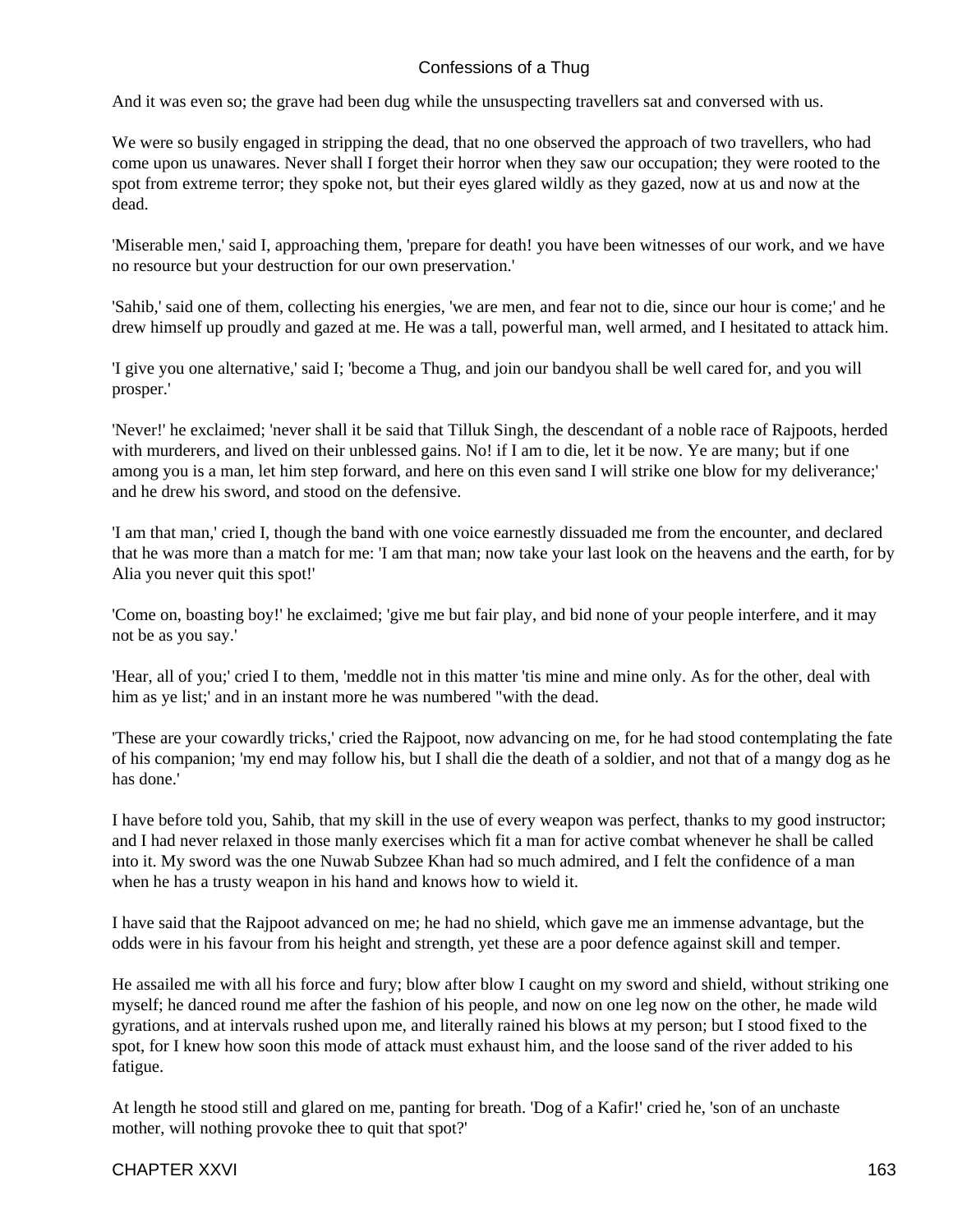'Kafir!' I exclaimed, 'and son of a Kafir, thy base words have sealed thy fate;' and I rushed on him. He was unprepared for my attack, made a feeble and uncertain blow at me, which I caught on my shield, and the next instant my sword had buried itself deep in his neck. He fell, and the blood gushed from the wound and from his mouth.

'Shookur Khoda!' exclaimed Peer Khan, 'you have settled his business nobly; let me embrace thee;' and he folded me in his arms.

The Rajpoot was not dead; he had sufficient strength remaining to raise himself up on his arm, and he looked at me like a devil; he made many attempts to speak; his lips moved, but no sound followed, as the blood prevented utterance.

'Some of you put him out of his pain,' said I; 'the man behaved well, and ought not to suffer.'

Peer Khan took my sword and passed it through his heart; he writhed for an instant, and the breath left his body.

'Away with him!' cried I, 'we have loitered too long already.'

The Lughaees took him by his legs and arms, to avoid his blood, and carried him away; others strewed a quantity of dry sand over the spot where he had fallen, and in a few minutes more we were pursuing our way as if nothing had happened.

After this proof of my personal courage and skill, I may safely say I was almost adored by the whole band. They all assured me that a Thug having killed a traveller and a soldier in fair open combat was an unprecedented circumstance, and only required to be known to make me the envy of old and young, and I gloried in what I had done; their praise was sweet incense to my vanity.

The booty we got from the merchant and his brother was rich, and was of itself a fair amount of booty for any expedition. Some were even for turning back, but they were only two or three voices, and were easily overruled.

'It would be a shame,' I said, 'if while fortune favoured us we did not take advantage of our good luck.'

Sahib, we continued our march, and when we had reached Saugor we had killed nineteen other travellers, without however having obtained much plunder: ten, fifteen, and on one occasion only nearly a hundred rupees, were as much as any of them afforded us.

The town of Saugor was, and is now, a large and busy place, built on the edge of an immense lake, nearly as large as that of the Hoosein Sagor; the cooling breezes which travel over it make it a delightful spot. We encamped on the border of the lake near the town.

For the four days we remained there, we daily perambulated the bazars, and frequented the shops of Bhuttearas, one of whom was well known to Peer Khan, and whom we paid handsomely for information. He promised to be on the look−out for us, and on the third day after our arrival, Peer Khan came to me in the evening, as I sat before the entrance of my little tent, smoking and enjoying the delightful breeze which came over the vast sheet of water spread before me.

'Meer Sahib,' said he, 'the Bhutteara is faithful; he has got news of a Sahoukar going our road, who is to leave this place in about a week; he says we are certain of him, but that we must quit this spot, and march about within a few coss of the town, leaving two or three men with him to carry information.'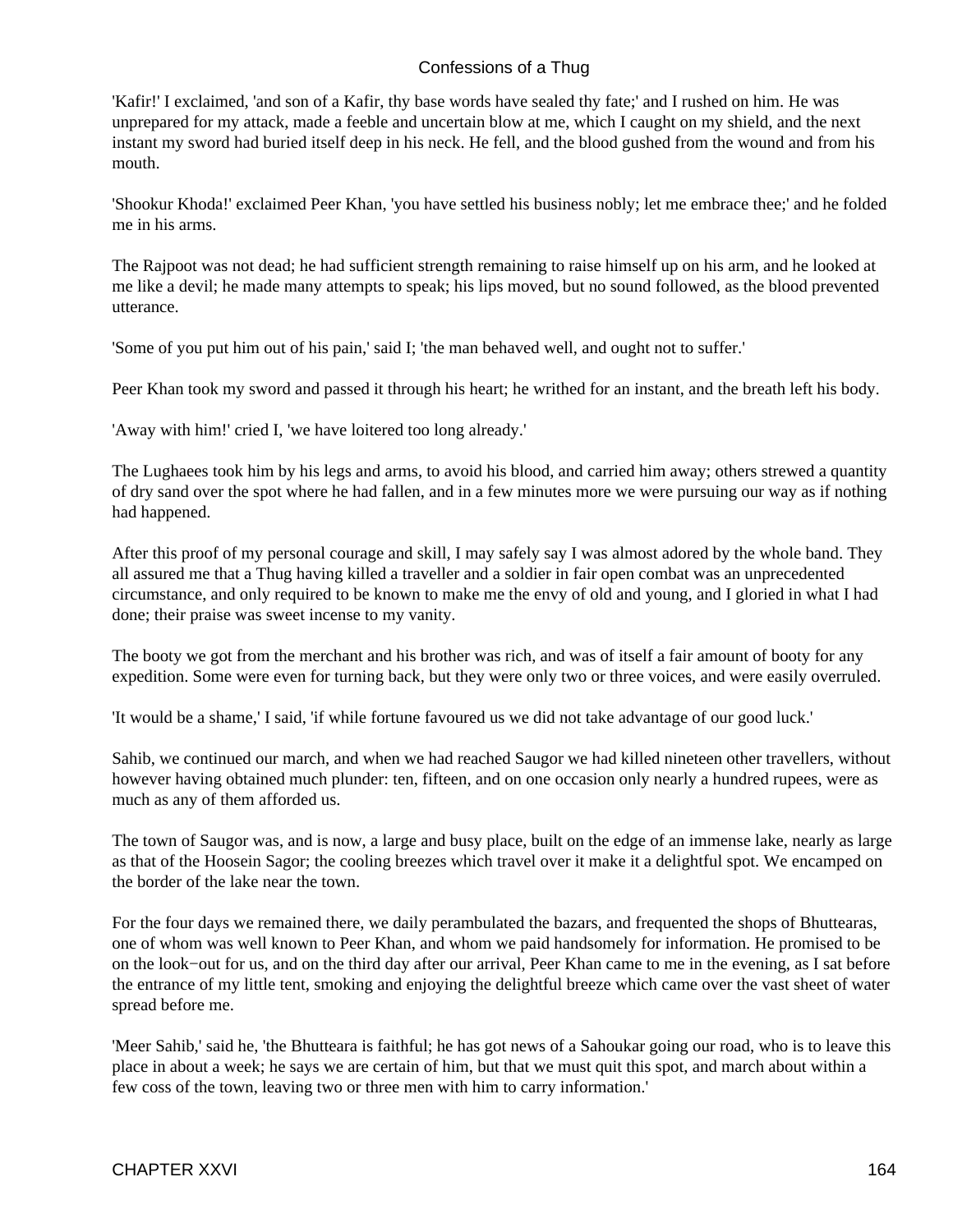'Ul−humd−ul−illa!' cried I, 'he is a worthy man; we will listen to his advice, and be off tomorrow early. Three of the best runners shall stay here as he counsels to bring us the news.'

'But he stipulates for a large reward in case we are successful.'

'I see nothing against it,' said I: 'he will be worthy of it if he is true to his word.'

'Oh, for that you need not fear; he is faithful so long as you pay him.'

'Then he shall have it. How much does he want?'

'Two hundred rupees if we get five thousand,' he replied; 'double, if we get ten; and in proportion if between one and the other.'

'If the Sahoukar is rich, Khan,' said I, 'we can well spare what he asks; so go and tell him he shall have it.'

'I go,' he said; 'should I not return, conclude that I have staid with him.'

He sought out the men he required to accompany him, and taking them and a small bundle of clothes with him, I watched him far beyond the precincts of our camp on his way to the town.

# **CHAPTER XXVII**

How Ameer Ali played at the old game of fox−and−goose, and join it

We travelled from village to village for four days, meeting with no adventure, and in truth I was beginning to be weary of the delay and inactivity, when, on the fifth morning, one of the men we had left behind to bring information arrived.

'Peer Khan, Sahib, sends his salam,' said he, 'and requests you will return immediately, as the bunij has been secured, and is about to leave the city.'

'Know you aught of who he is?'

'No, I do not, Meer Sahib. I lived at the Bhutteara's, and he and the Jemadar were often in earnest conversation about him, but I was not let into the secret.'

' 'Tis well,' I replied; 'refresh yourself, and be ready to accompany us. How far are we from Saugor?'

'By the way I came about fourteen coss,' said he, 'but by a path which I know the city is not more than half the distance.'

'Then we may be there by evening?'

'Certainly, by noon if you please, and I will conduct you now.'

Accordingly, guided by him through a wild track which I should never have found alone, we reached Saugor towards evening, and after occupying our former ground, I hurried to the Bhutteara's, where I was pretty sure of meeting my friends.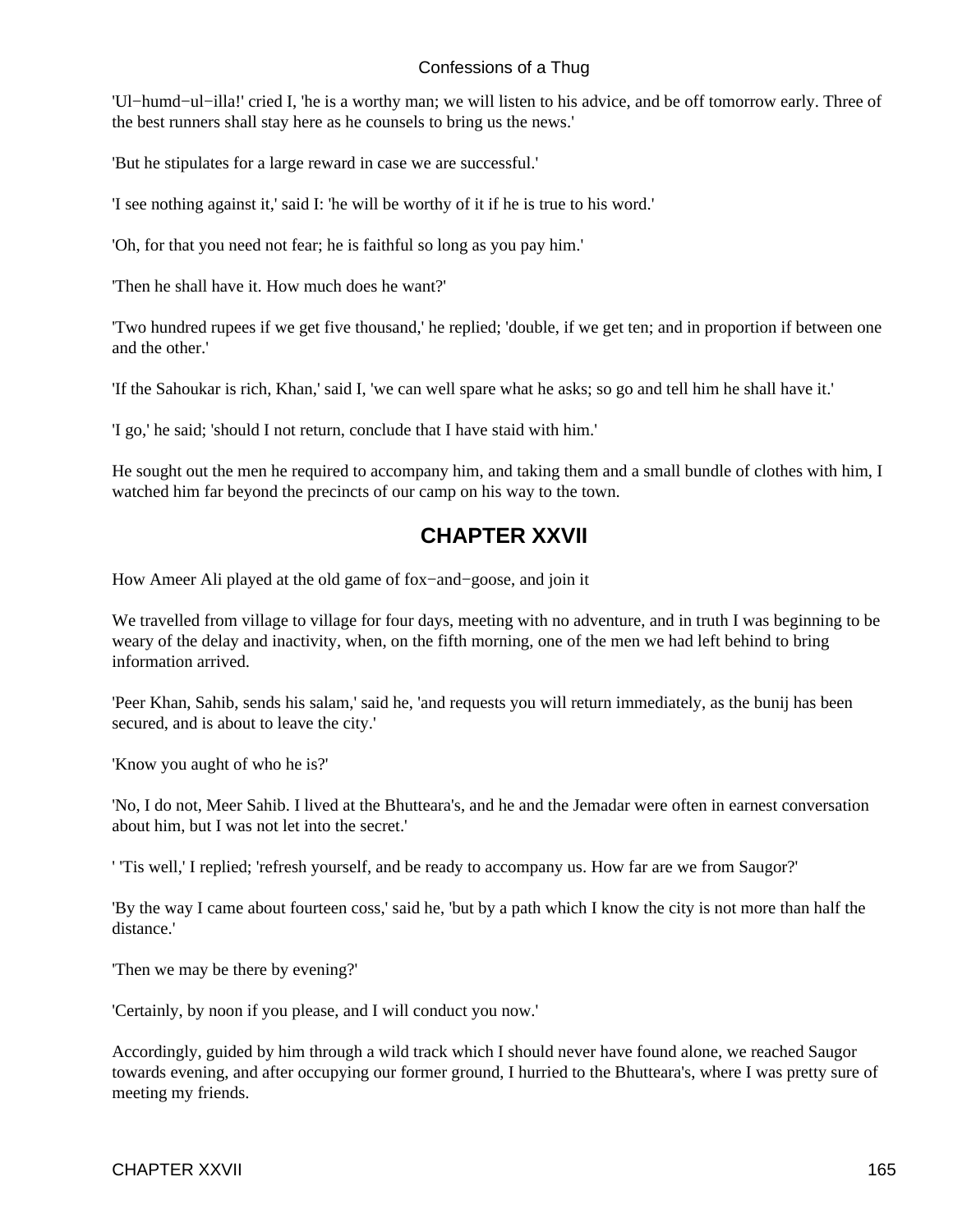Peer Khan was there, and welcomed me. 'I was fearful the messenger would miss you,' said he; 'but, praise to Alia, you are come.'

'And this is our worthy ally, I suppose?' said I, making a salutation to the Bhutteara.

'The same,' he answered; 'your poor slave Peroo is always happy when he can serve his good friends.'

'I have not forgotten what you are to get, my friend,' said I, 'and you may depend on the word of a true Thug for it. Are we sure of the man?'

'As sure,' said Peer Khan, 'as of those who have hitherto fallen; tomorrow he will take his last look on Saugor.'

'Ul−humd−ul−illa!' I exclaimed; 'so much the better. And he will be a good bunij you think?'

'He will be worth seven or eight thousand good rupees to you,' said the Bhutteara; 'and all *nugd* (ready money) too,'

'Good again, friend; but why do you not take to the road? You are a likely fellow enough.'

'Oh, I have tried it already,' said he laughing; 'I was out on two expeditions with Ganesha Jemadar. Do you know him?'

'I have heard of him,' I replied; 'he is a leader of note.'

'He is,' said the Bhutteara; 'but he is a cruel dog; and to tell the truth, I fear you will think me a coward for it, I did not like the way he treated the poor people he fell in with; so I quitted active work, and only do a little business as you see now, by which I pick up a trifle now and then.'

'Well,' said I, 'you do good it appears; but beware how you act, and see that you do not bully poor Thugs out of their money by threatening to denounce them.'

The fellow winced a little at my observation, but recovering himself he stoutly protested he had never been guilty of so base an act.

Peer Khan threw me a sly look, as much as to say, you have hit the right nail on the head; but I did not press the matter further, for we were completely in his power.

'Then,' said I, 'we start in the morning I suppose?'

'Do so,' replied the man; 'the Sahoukar goes to Jubbulpoor. It would be as well not to show yourselves for some days, as he might take the alarm, and some people of note have disappeared of late on the road.'

'Now,' said I to Peer Khan, 'we have no further business here, and I am tired; let us go to the camp. We can send two scouts to remain here, to give us intelligence of the Sahoukar's departure if necessary.'

The men were instructed in what they had to do, and we left them and the Bhutteara.

'You probed that rascal deeply by what you said,' said Peer Khan as we walked along; 'it is the very practice by which he gets his money; the fellow is as rich as a Sahoukar by this means, and never omits to levy a contribution on every gang which passes Saugor.'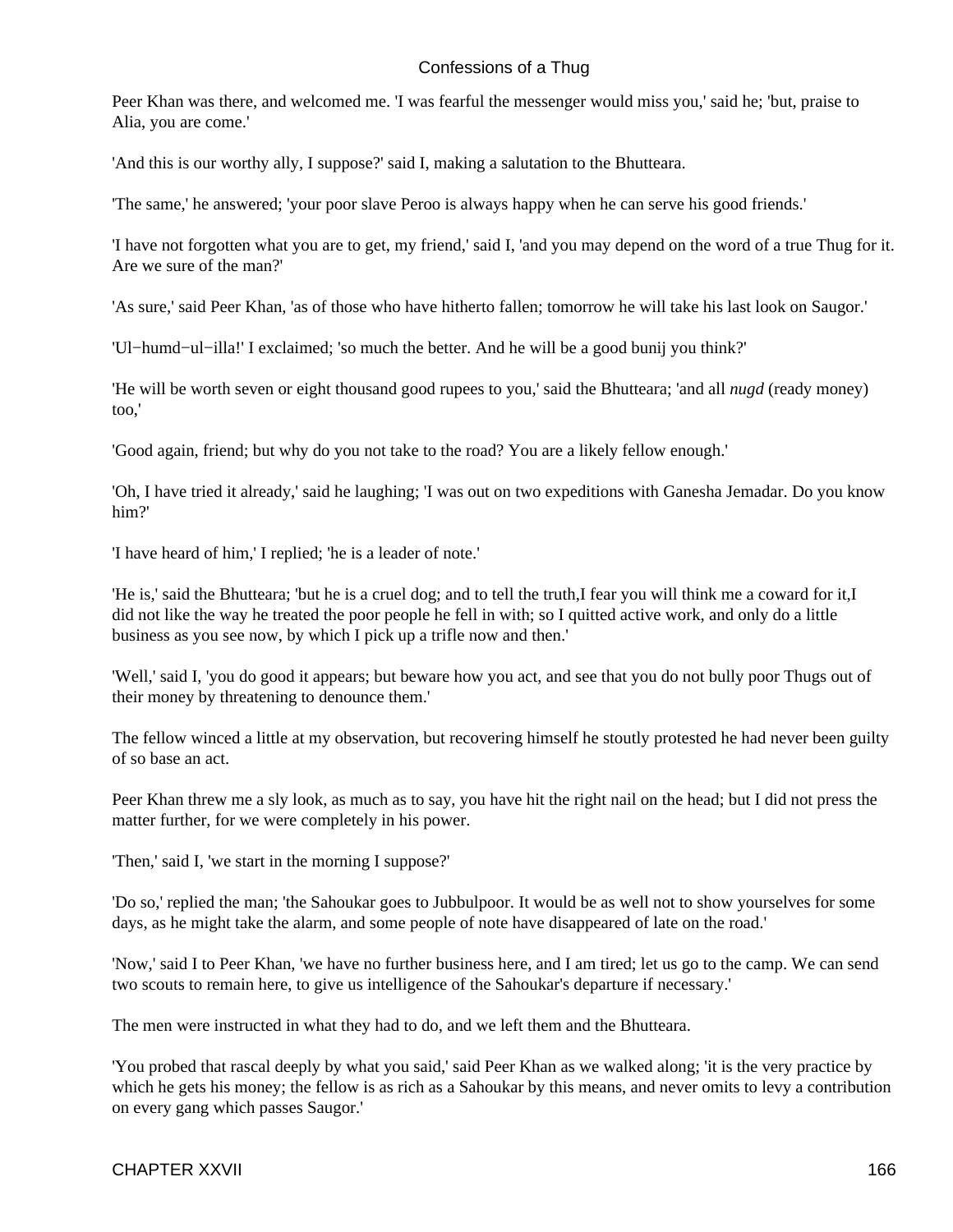'Then,' said I, 'my mind is made up as to his fate. Such a wretch is not fit to livea cowardly rascal, who sits at his ease, runs no risk, undergoes no fatigue, and yet gets the largest share of any one. He ought to die. What say you to putting him to death?'

'It is a rare plan,' replied he; 'but how to get him out of the town I know not; he is as wary as a fox.'

'Oh,' said I, 'that is more easily managed than you think. The Kafir is fond of money?'

'As fond as he is of his own miserable existence.'

'Then, Peer Khan, we have him: Directly we get to the camp I will send a man with a message, which you shall hear me deliver, and if it does not bring him, call Ameer Ali a father and grandfather of jackasses.'

'Good,' said he laughing; 'we will see this rare plan of yours; but I tell you the villain is most wary. I never knew him come out except in broad daylight, when there was no danger, and then only to small parties.'

'Here, Junglee,' said I to a smart young fellow who always attended my person; 'you know Peroo, the Bhutteara?'

'Certainly; my lord was with him this afternoon. I know his house, for I was in the bazar purchasing some flour, and saw my lord at the shop.'

'Good,' said I; 'then you will have no need to inquire for it. Now go to the Bhutteara, and take my seal−ring with you: mind you don't let it go out of your hand; tell him, with many compliments from me, that as we are so sure by his kindness of the bunij in prospect, and have some money with us, I will pay him what he asks, if he will come here to receive it. Say that I do so as our return by this road is uncertain and may be at a distant period, and that I shall have no means of sending him the coin; and add, that I do this favour to him, as I am convinced of his good faith, and have placed implicit reliance in his assertions. Now, can you remember all this? Mind you speak to him in Ramasee, he understands it.'

'Certainly,' said the lad; 'I know all.' And he repeated what I had told him word for word.

'That will do,' said I, 'and here is the ring: now be off, run, fly, and let us see how soon you will earn two rupees.'

'I am gone, Jemadar Sahib,' cried he joyfully. 'I will be back instantly.'

'That is a sharp lad,' said Peer Khan; 'he takes one's meaning so

'Well, what news, Junglee?' cried I, as he ran up quite out of breath.

'Wait a moment, Jemadar,' said he, 'till I can speak: I have run hard.'

'Here, drink some water: it will compose you. What has happened? Is there any alarm?'

'Ah, no alarm,' replied the lad, 'but listen. I went as fast as I could without running, for I thought if I appeared out of breath when I reached him he might suspect something; so when I got to the town gate, I walked slowly till I reached his shop. He was busy frying kabobs for some travellers, and told me to go into his private room and wait for him. In a short time he came to me.

' "Well," said he, "what news? Why have you come? The bunij is safe; it was but just now that one of your scouts came and said he had heard orders given for his departure tomorrow. What do you want?"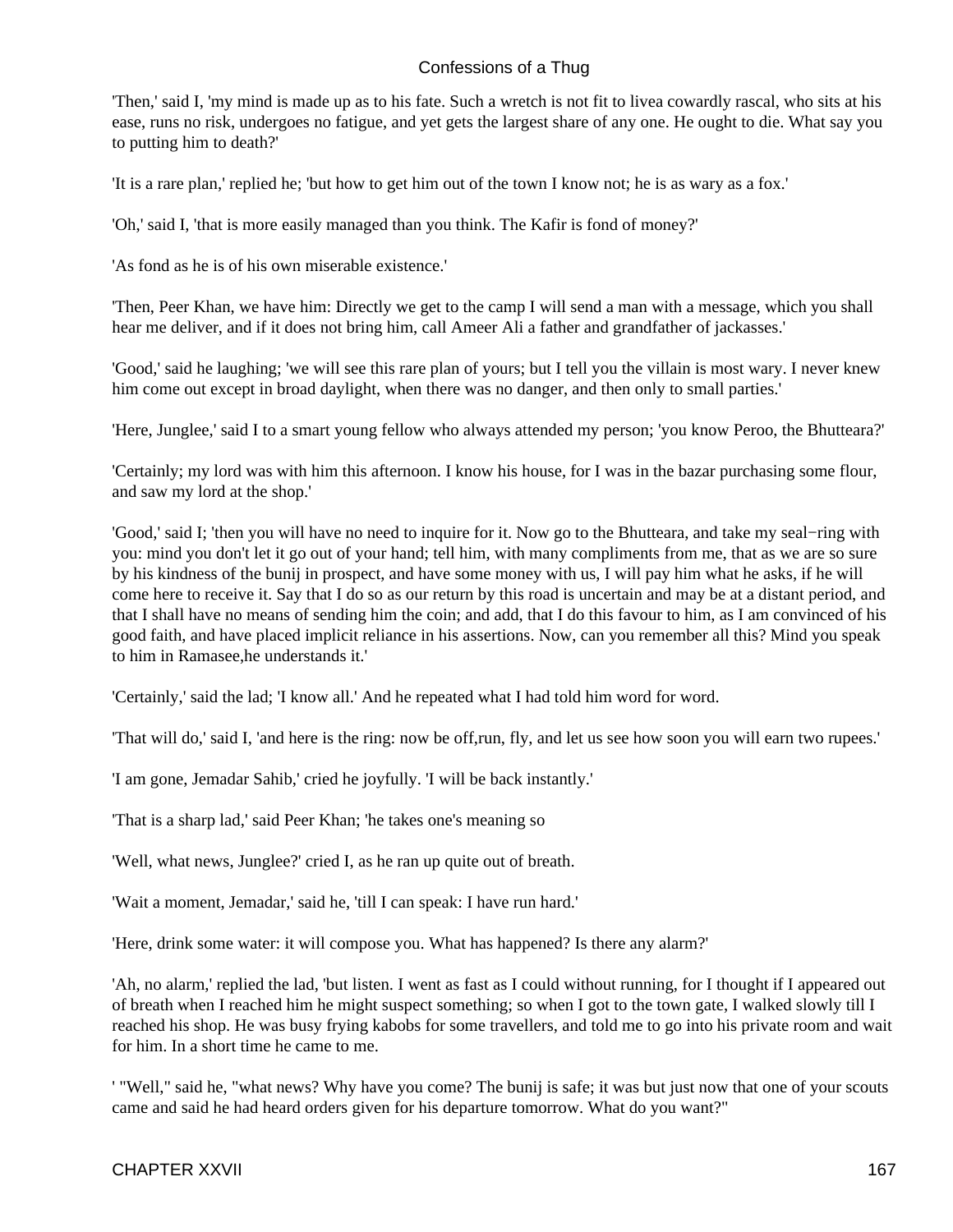'So I repeated your message, word for word as you delivered it to me, and he seemed much agitated. He walked up and down the room for some time, talking to himself, and I could hear the words "Ganesha", "treachery", once or twice repeated. So at last I grew tired of this, and said to him, "I cannot wait, I have orders to return immediately: will you come or not?" and this stopped him; he turned round and looked at me severely

' "Tell me," said he, "young man, was Mo−tee−ram present when this message was delivered?'

' "No, he was not," I replied.

'"Did he know of it?"

' "No; he had not returned from the town when I received it; at any rate, neither I nor the Jemadar Sahib saw him."

' "Was Peer Khan present?"

'"No," said I stoutly, "he was not."

' "But he left this place in company with your master."

'"He may have done so," said I, "but I did not see him; I was preparing the Jemadar's bedding when he returned, and the message was delivered to me privately; for after he lay down to rest he called to me and delivered it: and I may as well tell you that he counted out the money from a bag which was under his pillow."

' "How much was there set apart for me?"

'"Two hundred and fifty rupees; he was counting more, but he stopped short, put the rest into the bag, and said it would be enough."

' "And how much is in the bag?"

'"Alia maloom!" said I; "how should I know anything about it?"

' "Who sleep in the tent with the Jemadar?" he asked, after another silence and a few more turns about the room.

' "No one," said L "I sleep across the doorway; but no one is ever allowed to enter."

'"You are a good lad," he rejoined, "and a" smart fellow. How should you like to be a bhutteara?"

' "Well enough," said I; for I wanted to see what he was diving at, and I suspected no good.'

'Did you ever hear of such a rascal?' said Peer Khan. 'Oh, if we only had him, I would wring the base neck off his shoulders.'

'Let him go on,' said I; 'don't interrupt him.'

'Well,' continued Junglee, 'he paced to and fro again several times, and at last came and sat by me, and took my hand in his. I did not like it, so I laid my other on the hilt of my dagger, which was concealed in my waistband.

' "Junglee," said he to me, "thou art a good lad, and may be to me a son if thou wilt aid me in this matter. Young as thou art, this bloody trade can have no charms for thee; besides I'll warrant your Jemadar does not make a pet of you as I would, and obliges you to work hard?"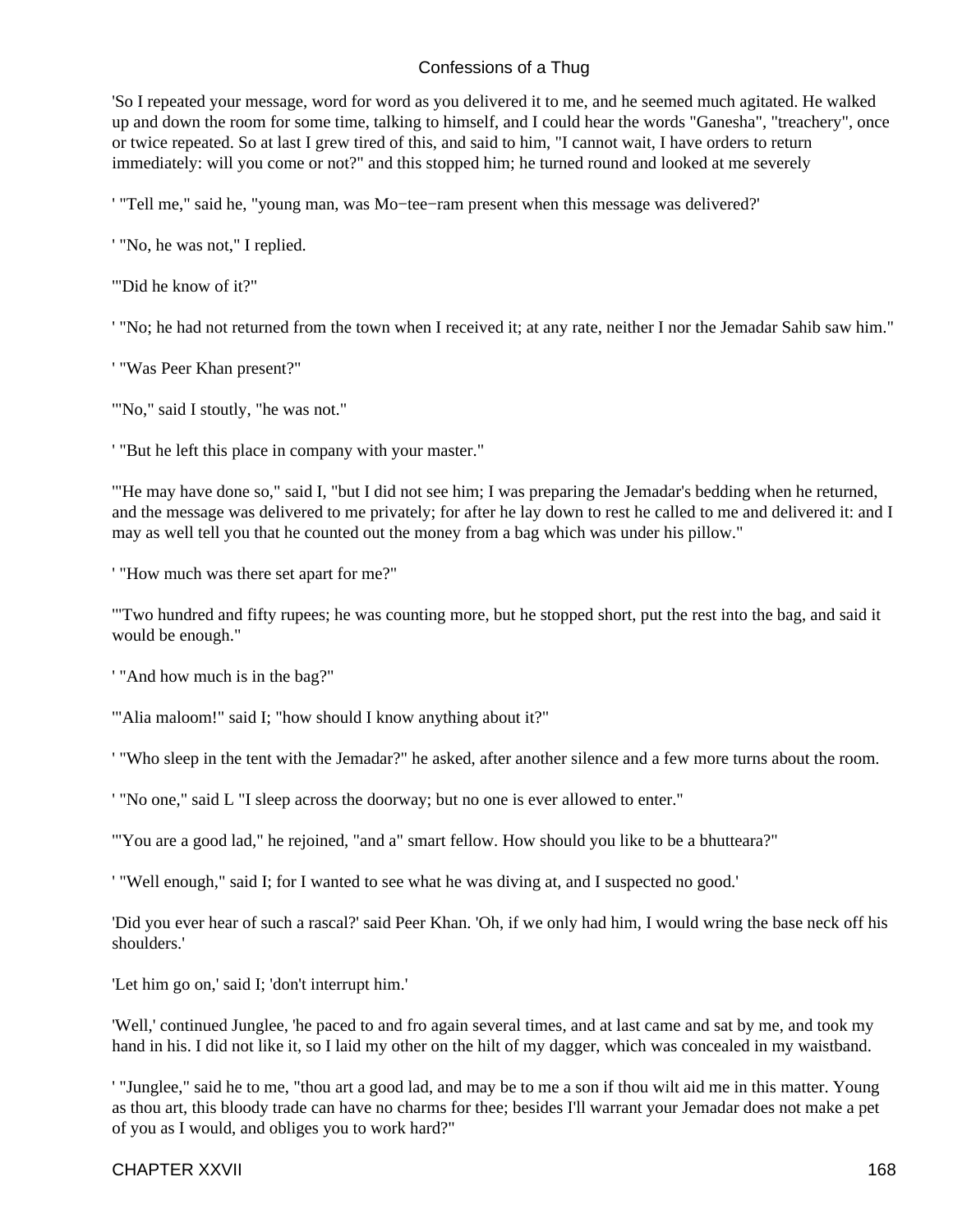#### 'I nodded.

' "Ay! it is even so," said he, "and thou wouldst be free? speak, boy, and fear not; thou shalt be a son to me. Alia help me! I have neither wife nor child."

#### 'I nodded again.

'"That is right," continued he; "although you are ill used, you do not like to abuse the salt you have eaten, and I like you the better for it. Now listen to me. I will come, but not now. You say you lie at the entrance of the tent, good: you must sleep as sound as if you had taken opium do you hear? I shall step quietly over you, and I know an old trick of tickling with a straw do you understand?"

'"I do," said I; "you would have the large bag."

'"Exactly so, my son," said he, "you have guessed rightly; trust me, I will have it. As I go away I will touch you; you need not follow me then, but you can watch your opportunity."

'"But the scouts," added I; "you have not thought of them."

'"Oh, I can easily avoid them; the night is dark and cloudy, and no one will see me; I shall strip myself naked, and throw a black blanket over me."

' "Then I agree," said I; "and I will quit those horrid people and become an honest man. Now what am I to say to the Jemadar?"

'"Say," replied he, "that the herdsman's flock had often been robbed by the wolf of its fattest sheep; and the herdsman said to himself, I will catch the wolf and put him to death. And he dug a hole, and suspended a fat lamb over it in a basket, and sat and watched; and the wolf came, and saw from afar off that there was something unusual in the generosity of the herdsman, and he said to himself, Wolf, thou art hungry, but why should one lamb tempt thee? the time will come when thou mayest find the herdsman asleep; so wait, although thy stomach is empty.Say this to the Jemadar and he will understand thee."'

'By Alia! thou hast done well, Junglee,' said I, 'and thy faithfulness shall surely be well rewarded. What think you, my friends, of this villain?'

'Ah, we are not astonished,' cried both, 'it is just like him; but Inshalla! he will fall into his own snare.'

'Now,' said I, 'call two of the scouts;' and they came.

After I had told them of the plot Peeroo had formed, 'My friends,' I continued, 'you must allow this rascal to come into the camp: one of you lie down close to my tent, and pretend to be asleep; but have your eyes open, and directly you see him enter rouse Peer Khan and Motee, and bring them to the entrance; and do you two then place yourselves one on each side of the door, so that he cannot see you. I shall feign to be asleep, and shall let him take the bag, though he should even fall over me in doing so; as he comes out you can seize him and hold him fast; do him no harm till I come: and as for you, Junglee, if you do not sleep as sound as though a seer of opium was in your stomach, I swear by Alia you shall lie in the same grave with him.'

'Do not fear me,' said the lad; 'I have eaten your salt, you are my father and my mother, you have treated me kindly, and how could I deceive you? had I intended it, I had not mentioned a word of what he told me.'

'Then we are all prepared,' said I. 'Did he say when he would come?'

#### CHAPTER XXVII 169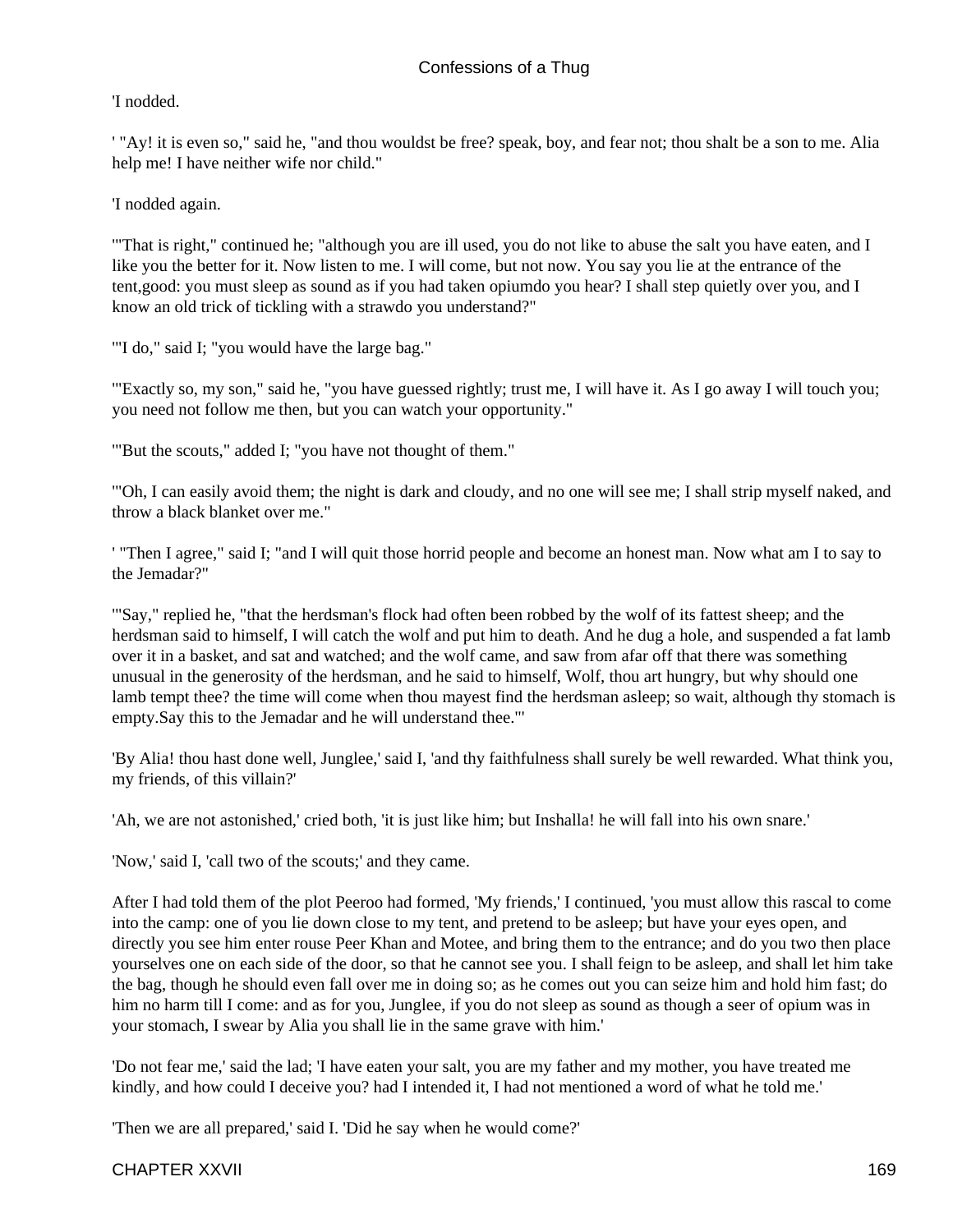'He did,' said Junglee; 'in the second watch of the night, when he had no more business.'

'Good; then mind you are all ready, and we will spit on his beard.'

Anxiously to me did the hours pass, till the time came when I might expect him. I went out of my little tent repeatedly to see that all were at their proper posts, and returned as often, satisfied that they were. Peer Khan was lying near my tent apparently in a sound sleep, but I knew he was awake; the scouts were wandering lazily about; above all, the night was so dark that I could not see my hand before me, and the splashing and murmuring of the tiny waves of the lake upon the shore would prevent any noise of his footsteps being heard. 'Yes,' I said, half aloud, as I retired to my carpet for the last time, 'he will come; thief as he is, he will not miss such a night as this: but the darkness favours us as much as it does him.'

'Now, Junglee,' said I, 'this is the last time I stir out; mind your watch, my good lad, and I will not forget you; Peer Khan is close at the back of the tent: I care not much about the rest, they will soon be collected when he is caught.'

'Do not fear me,' said the boy; 'my eyes are not heavy with sleep, and when I move from this spot to call Peer Khan, a rat will not hear me.'

I went in and lay down; I drew my trusty blade and laid it close to my right hand, so that I could grasp it in a moment; and covering myself up with my quilt, as well to hide it as to assure me when he came, (for I knew he would endeavour to pull it off me,) I continued to stare stedfastly on the entrance of the tent; and my eyes becoming sensible of the greater darkness of the inside than that of the outside, I was certain that if any one entered, or even passed the door, I should see him. Long, long did I lie in this position; I hardly stirred, lest Peeroo should be outside listening whether I was awake. It was now, I guessed, considerably past midnight; still no one came, and I should have been inclined to despair, did I not feel certain that his fate would lead him to destruction. Why is it, Sahib, that one has these presentiments? I have often felt them during my lifetime, but I never could account for them.

At last he came. I saw an object darken the doorway, hesitate for a moment, and then pass in over the body of Junglee, who snored so loudly and naturally that I could have declared he was asleep, had I not known the contrary by having spoken to him a short time before. Alia! Alia! Sahib, how my heart beat!I could hear its throbbings, and they seemed to be so loud in my breast that I thought he would hear them too. Another thought flashed across mecould he be armed? and would he attempt to destroy me? It might be; and I almost trembled as I thought how I was to lie inactive and in his power while he abstracted the bag; I was on the point of leaping up and passing my weapon through his body, but I dismissed the idea. He is a thief, a miserable thief, and has not the courage to bring a weapon, much less to use it; and he will want both his hands too he cannot have one. So I lay quiet, with my hands on the hilt of my sword. The tent was very low, and he was obliged to advance stooping: he reached my side and knelt down, and as I feigned the hard breathing of sleep, I felt his warm breath when he looked over me and into my eyes to see whether I really slept or not. He appeared satisfied that I did, for he instantly thrust his hand under the pillow, but so quietly that I could not have felt it had I been asleep: but the bag was not on that side, it was under my other ear; he felt it, but found, I suppose, that he could not abstract it without his awakening me; so he felt about on the ground for a piece of straw or a blade of grass, and began tickling my ear on the side next to him. I obeyed the intention of the action, and turned towards him with a grunt: it startled him, and he was still for a moment; but again his hand was groping; I felt the bag recederecede till it was withdrawn from the pillow; I heard the clink of the money as he placed it on his shoulder, and I was content: I saw too that Junglee was not at the door, (though when he had gone I know not having been too much occupied by my own situation,) and that the Bhutteara was aware of it. He stopped, and murmured in a low tone, 'Strange that he should be gone; but he knows the way and will not disappoint me.' Another step, and he was beyond the threshold, and in the rough grasp of Peer Khan, Motee, and a dozen others.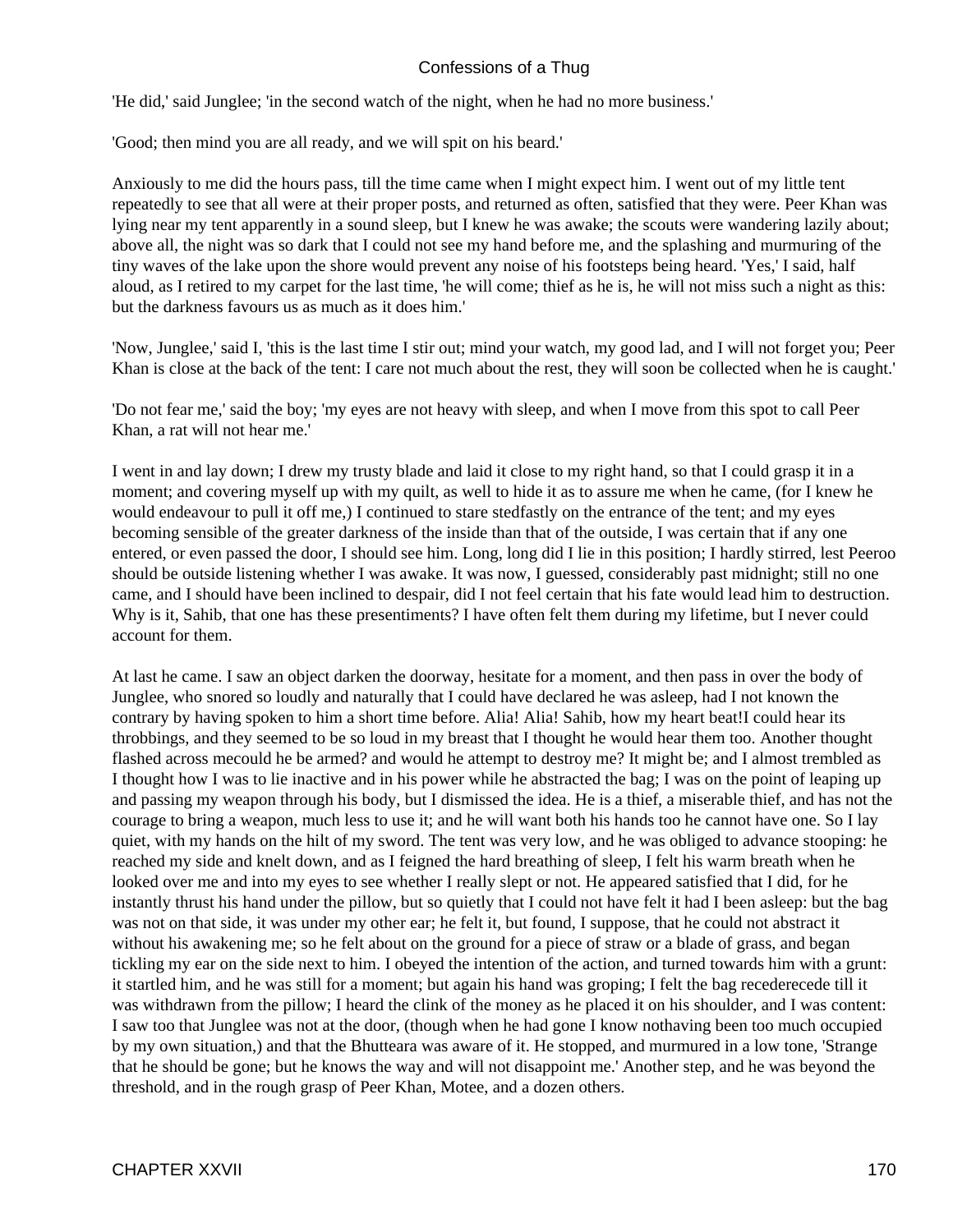'Capitally managed!' cried I, as I ran to the door and joined the group: 'strike a light, one of you; let us see the face of this Roostum among thieves a fellow who dares to rob a Thug's camp, and defy him to his beard.'

A light was brought, and there stood the trembling wretch with the bag of rupees still on his shoulder, and clutching it as though it were his own.

'Ha!' said I, 'so it is you, Peeroo, and the wolf who was so wary has fallen into the hands of the shepherds at last; he would not take the little bait, but the large flock was well watched, and he has fallen into the trap. And now, rascal,' I continued, 'thou wouldst have robbed us, and dost deserve to die, yet upon thy answers to the questions I will put to thee depends thy life or death.'

'Name them, oh name them!' said the wretch; 'let me live,I will set off without delay, I will even accompany you; you may turn me out from among you in the jungle, and if ever my face is seen in Saugor again or on this road, deal with me as ye list.'

'Very good,' said I; 'now answer the following questions. Is the bunij you have promised false?'

'As true as that I breathe: ah, Meer Sahib, have not your men seen the preparations, and will not you hear the same tomorrow from them? how could you doubt it?'

'How much money will you give us to let you go? I want two thousand rupees.'

'Ai Mere Sahib! Mere Sahib!' cried the wretch; 'two thousand rupees! where am I to get them? I have not a cowree in the world.'

'It is a lie,' said Motee and several others; 'you have thousands of rupees which you have bullied poor Thugs out of; we could name a hundred instances in which you have taken money from us: how dare you deny it?'

'Look here,' said I, 'here is the roomal, and you know the use of it; say whether you will give the money or not.'

'I will give it,' said he; 'I will swear on the pickaxe to do so, and do you come with me and take it.'

'Ay,' said I, 'and be taken too ourselves! no, no, friend Bhutteara, do not try to throw dust on our beards after that fashion. Inshalla! the people who could catch you have sharper wits than you seemed to give them credit for: no, man, I was but joking with theewhere is all thy wealth concealed?'

'You may kill me if you will,' said he, 'but I give no answer to that question.'

'Ah, well,' cried I, 'you may think better of it when you are choking; now you two hold him fast, and take the bag off his shoulders.'

They did so. I threw the roomal about his neck, and tightened it till he was almost choked: he made several attempts to speak, and at last I relaxed my hold a little; but he could not utter a word fear of death had paralysed his powers of utterance.

'Give him some water,' said I, 'it will wash down his fright.'

He took it, and fell at my feet, and implored me to spare him. I spurned and kicked him.

'Where is the treasure?' I said: 'you have felt the tightening of the roomal once, beware how you risk it again: where is the treasure?'

#### CHAPTER XXVII 271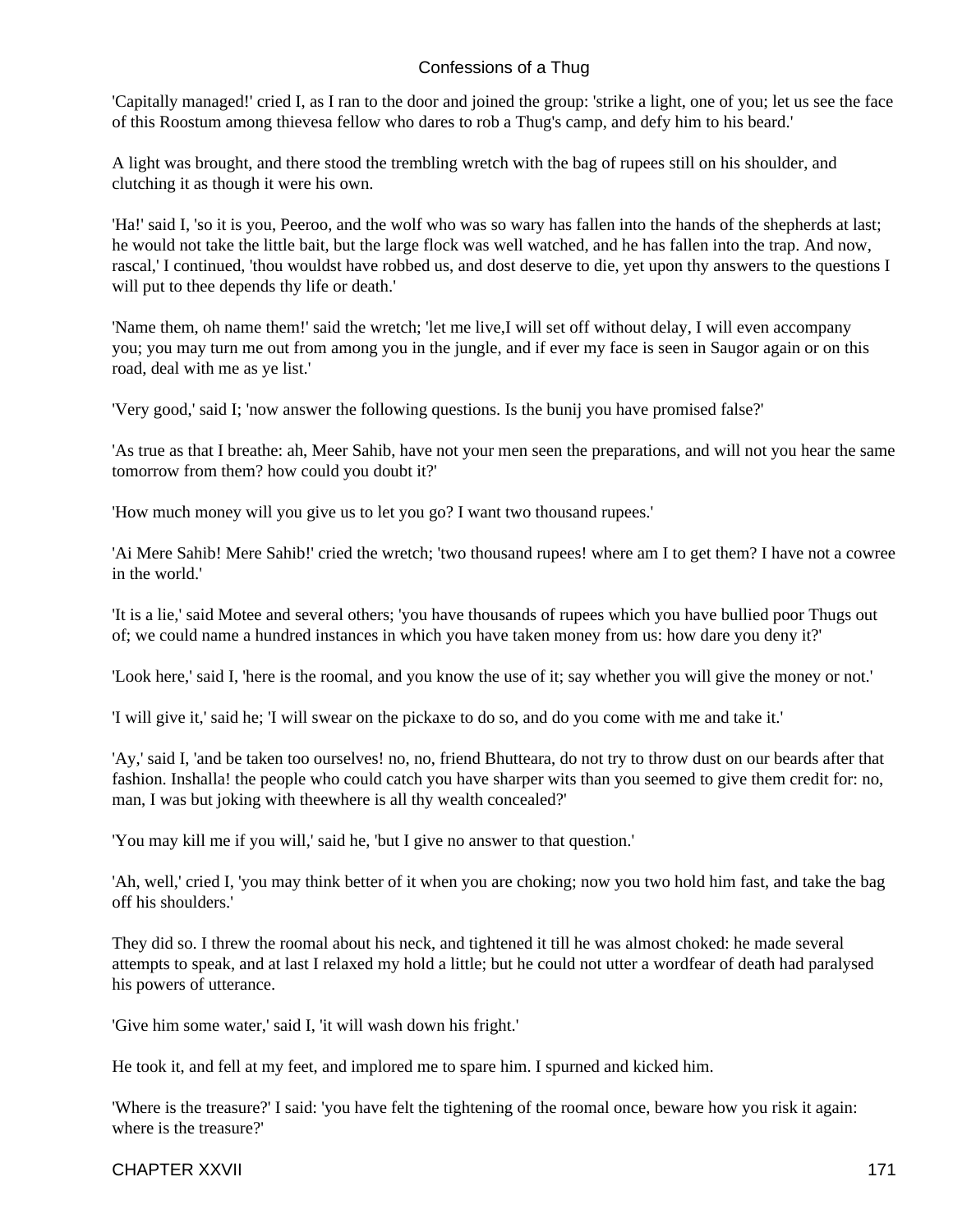'Promise to let me live and I will tell,' cried the Bhutteara, trembling in every limb.

'I will promise,' said I; 'you shall remain here, and I will send people to bring it; you well know we have no time for delay, and if you trifle with us you know the result you have already half felt it.'

'Where is Motee−ram? he knows the spot.'

'Liar! I know it not,' cried Motee, stepping forward; 'do you wish to make me out to be a participator in your base gains?'

'You know the spot,' continued the Bhutteara, 'but you do not know that there is aught there; you remember the old hollow mango−tree on the other side of the town, where you left the last share I got from Ganesha?'

'I do.'

'Well, then, you must dig in the hollow of the trunk; about a cubit deep you will find all I have gold, silver, and ornaments.'

'Now,' said I, 'villain, I have kept my word, you *shall* remain here; the grave is dug which shall hold thee, and has been ready for hours: I swore that I would spit on thy beard before morning, and Bhowa−nee, whose votaries thou hast bullied and threatened, has delivered thee into my hands:' and I spat on him; all the men who were near me did the same.

'Again,' cried I, 'hold him fast, and bring the tobacco.' He knew the fatal jhirnee, and struggled to be free; but he was a child in the power of those who held him in an instant more he was dead!

'Off with you, Motee!' cried I; 'take ten men and go to the spot he mentioned; he may have told the truth, and we shall be the richer for it; then will many a man cry Wah! Wah! when he hears of this deed.'

The body was taken away and buried, the grave was smoothed over and beaten down, the place plastered over, some fireplaces made, and fires lighted to blacken them, and our work was concealed.

Now did not that villain deserve his fate, Sahib? To my perception, his cold−blooded work was far worse than our legitimate proceedings; and as for his treachery, he paid the forfeit of it.

It was a fearful revenge, said I; but you spoilt the justice of it by your vile love of plunder. Why should you have promised him his life, and then have murdered him? that was base.

I did not promise it to him; I said he should remain where he was, and he did remainay, he is there now.

It was a nice distinction certainly, Ameer Ali, and only shows the more how little you are to be trusted. But how did you get on afterwards, had he told the truth about his money?

He had, replied the Thug. Long before morning Motee returned, and rousing me, poured at my feet a heap of gold and silver coins, necklaces, armlets, bracelets, and anklets. They were worth nearly three thousand rupees, and not one article of them was there but had been given him by Thugs. Motee, Peer Khan, and others recognised most of the property. We melted all the ornaments, and divided the whole at our next stage, and it was a good booty, and enriched us for a long time; indeed I may say it lasted till our return home.

And the Sahoukar, I asked, was the news true about him?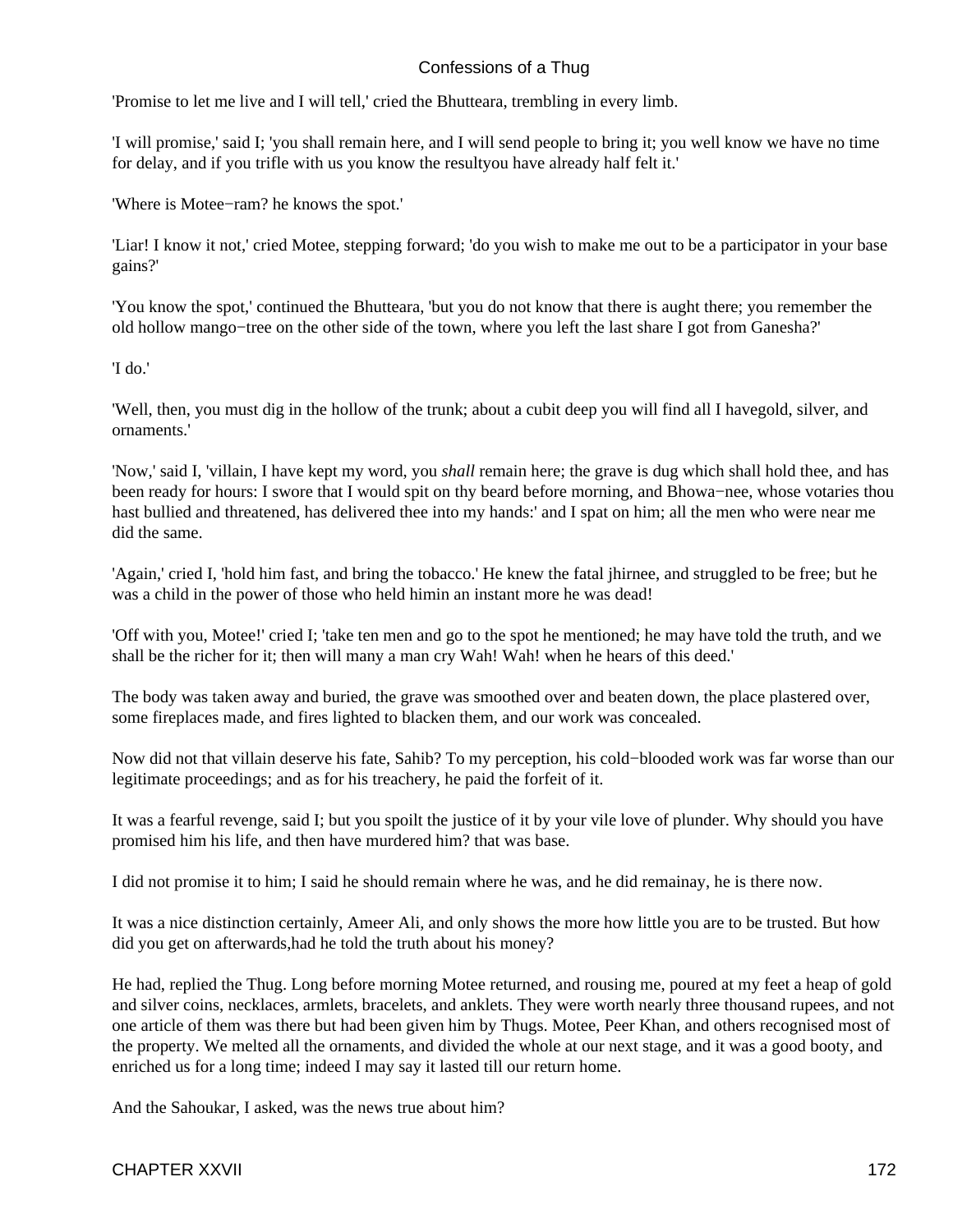Oh, quite true, said Ameer Ali; I will tell you of him. We left Saugor early, and at a short distance on the road sat down to eat the goor, as is usual with us after any adventure. While we were thus employed, one of the scouts came up, and told us the joyful news that the Sahoukar had left the town, and was close behind us, and that the other, whose name was Bhikaree, had taken service with him as far as Jubbulpoor as an attendant, to watch at night while the Sahoukar slept.

'And how does he travel?' I asked.

'He is on a tattoo, a good strong beast,' said the scout, 'and has two others laden with him, and there are four men besides himself and Bhikaree.'

'Good,' said I. 'Now, my lads, we must push on; the Sahoukar must see nothing of us for some days, and till then I shall avoid all others.'

We hastened on, and got to the end of our stage. Three days we travelled quietly, and from time to time observed the omens; they were all favourable, and cheered us on. On the fourth, as if by accident, we contrived to fall in with the Sahoukar and his people; our faithful Bhikaree we rejoiced to see in his train. It was in the road that we met with him, or rather allowed him to overtake us, and the usual salutations passed. I was well dressed and well mounted, and looked a soldier. He inquired our destination and business, to which the old story was answered, and we proceeded merrily along. The Sahoukar was a fat, jolly fellow, and witty in his way, and stories were interchanged, and we all laughed heartily at his jokes. It is astonishing, Sahib, how soon these trifles engender good will and friendship among travellers: the loneliness of the road and the weariness of the stage are forgotten in such pleasant conversation; and before we had reached the end of the stage we were as great friends as though we had travelled together for months, or known each other for years. A kind farewell was interchanged as we parted at the village; he to put up inside it, in the bazar, and we to our old plan of encampment.

'Tomorrow,' said I to the assembled men, 'is a good day, it is Friday: we must finish this business.' All were agreed upon it, and at midnight the Belhas and Lughaees went on, the former to choose a spot for the affair, and the latter to dig the grave.

At daylight, a man (our Bhikaree it was,) came to say the Sahoukar would wait for us at the other side of the village, and begged we would be quick, as he liked our company, and wished for the safety of our escort.

'I have been frightening him a little,' continued he, 'and in truth he has been in alarm ever since he left Saugor, for he had heard of the disappearance of some parties on the road last year; so when we met you yesterday he was highly delighted, and afterwards spoke warmly of you, Jemadar Sahib, and said he could feel no fear in your society.'

'Well done,' cried I; 'thou too hast played thy part well, and it shall not be forgotten; but, my friends, the Sahoukar waits, and we had better be moving; do you all surround his party as you did yesterday; ply them with tales and stories, and keep their minds quiet.'

'Jey Bhowanee! Jey Ameer Ali!' was the shout of the party as we quitted the ground and took our way to the spot where the Sahoukar awaited us.

# **CHAPTER XXVIII**

Catesby. "Tis a vile thing to die, my gracious lord, When men are unprepared and look not for it. Richard III, Act III, scene ii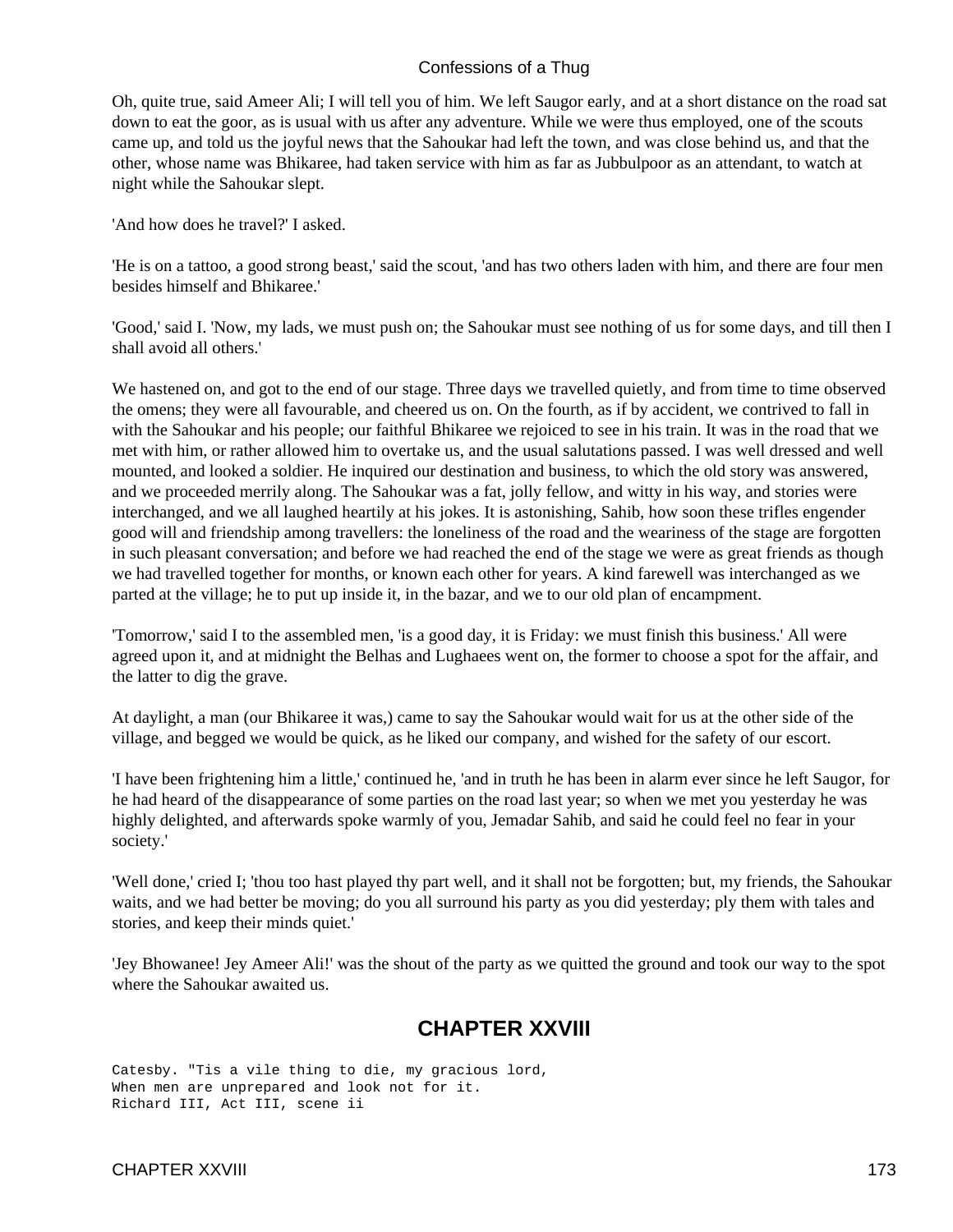'Ram! Ram! Meer Sahib,' was the salutation of the Sahoukar as we met at the spot whither Bhikaree had guided us. 'Ram! Ram! I am glad you have condescended to keep company with your poor servant, for truly the sweet savour of your fluent discourse has left a longing in my heart to hear more of it, and happily I am so far favoured.'

I returned the usual compliments, and we set forward on our journey. Gradually my band arranged themselves around their new victims. All were at their places, and I eagerly looked out for the first scout who should give us intelligence that the bhil was ready. A strange feeling it is, Sahib, that comes over us Thugs at such moments: not a feeling of interest or pity for our victims, or compunction for the deed we are about to do, as perhaps you might expect to hear, but an all−absorbing anxiety for the issue of the adventure, an intense longing for its consummation, and a dread of interruption from passing travellers; and though I had become now callous in a great measure, still my heart was throbbing with anxiety and apprehension, and my replies to the Sahoukar's witty and jolly remarks were vague and abstracted; my whole thoughts were concentrated upon the affair in hand, and it was not to be wondered at. He remarked my altered behaviour, and I rallied myself, and was soon able to amuse him as I had done before.

'Ah! that is like yourself, Meer Sahib,' said he, as I had just given utterance to a joke which caused his fat sides to shake,'that is like yourself. Why, man, whose face did your first glance on awaking from sleep rest on? Surely on some melancholy being, and you have partaken of his thoughts ever since.'

'I know not, Sethjee,' I replied; 'but you know that a man cannot always command the same evenness of temper, and I confess that my thoughts were far away, at my home.'

'Well,' said he, 'all I wish for you and myself is a safe return to our homes, for this travelling is poor work, and I have been unlucky enough to start on a very indifferent day after all my waiting. I had determined on leaving Saugor nearly a month ago, but on consulting the astrologer, he delayed me from time to time, declaring this day was bad and that day was worse, until I could stay no longer: and it was all to little purpose, and I pray Naraynu to protect me and you from all Thugs, thieves, and Dacoos.'

'Ameen,' said I; 'I respond to your prayer most fervently, for I am on my way to my service, where we chance often to get harder knocks than we can bear. But do they say there are Thugs on the road, and who or what are they? the term is new to me.'

'Why truly I can hardly tell you, Meer Sahib. The Thugs, they say, are people who feign one thing or other, till they get unwary travellers into their power, and then destroy them; I have heard too that they have handsome women with them who pretend distress on the roads, and decoy travellers who may have soft hearts, to help them; then they fasten on them, and they have some charm from the Shitan which enables them to keep their hold till their associates come up, despite of all the efforts of the person so ensnared to gain his liberty. And that either thieves, or Thugs, or rascals of some kind or other do infest the highways is most true, for many travellers disappear in an unaccountable manner. But I do not fear; I am in the company of honest men, and we are a large party, and they must be stout men or devils who would assail us.'

I laughed inwardly at the Sahoukar's idea of Thugs, and had no doubt that Ganesha Jemadar was, if the truth were known, at the bottom of the disappearance of the travellers. But I answered gaily, 'Ah! no fear, my friend. These Thugs, as you say, may now and then light upon an unsuspecting single traveller and kill him, but no one would dare to touch a party like ours; and Inshalla! if any appear, we will let daylight into some of their skins; there is nothing I love better than making keema (mincemeat) of these rascals. I have done so once or twice already, and I never found them stand when a sword was drawn. But yonder, I see, is one of my men sitting; I wonder how he got on before us. I will ask him. He must have started early to get a rest on the road;' and as we reached him he slowly raised himself from the ground, and made his salutation to me and the Sahoukar; he appeared tired and acted his part well.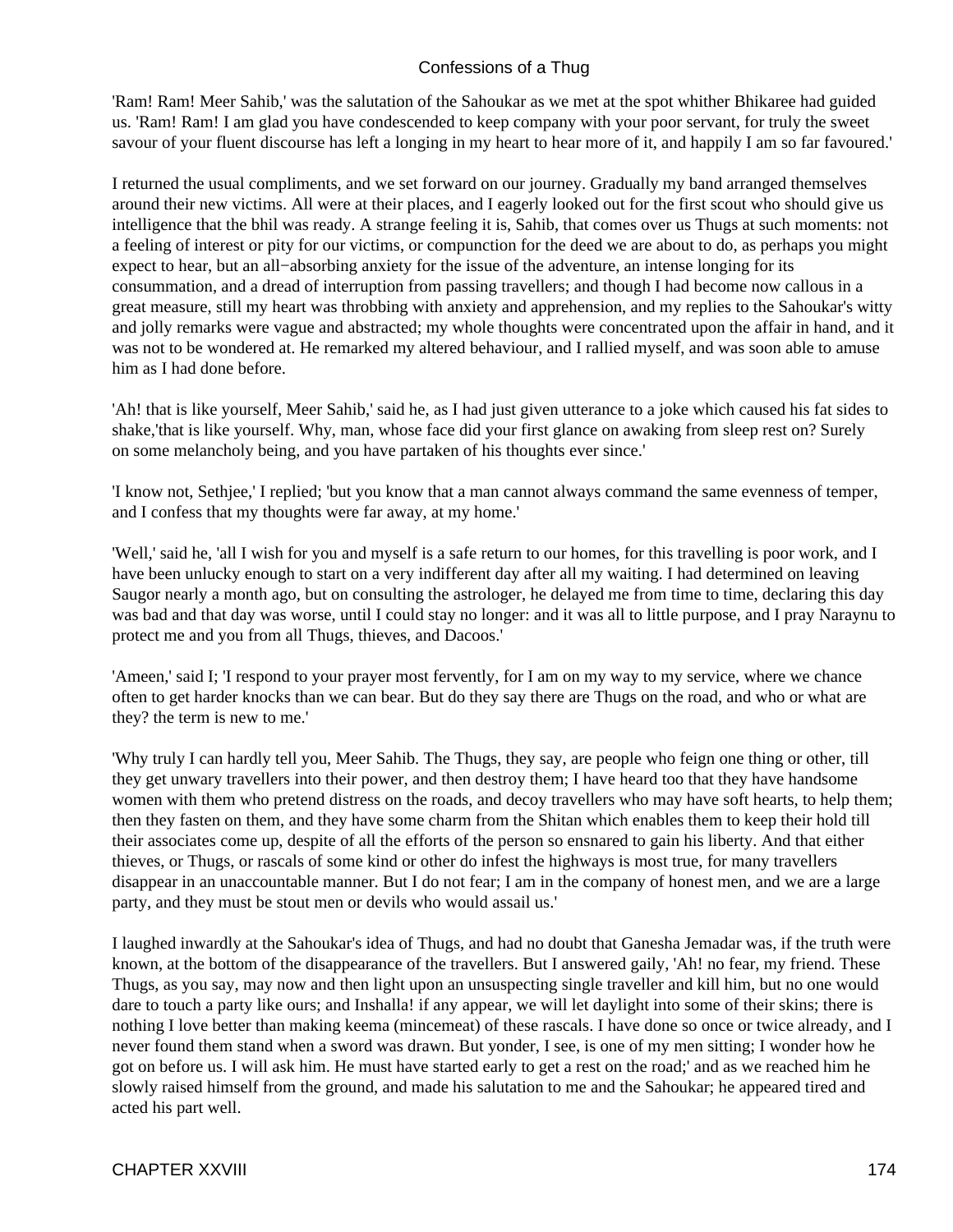'How is this, Ameer Singh?' said I, 'how is it that you are so much in advance of us?'

'Oh,' replied he readily, 'a thorn ran into my foot yesterday, and as I knew you would not wait for me, I started at midnight with a few others, who said they would be my companions, and we travelled on leisurely; but I could not proceed further, as my foot was painful, and I determined to wait for the party here to get a lift on a pony.'

'You shall have it,' said I; 'mount the one which carries my baggage, and I −will see that a barber examines your foot when we reach the end of the stage. But where are your companions?'

'They said there was a small river in advance, about half a coss off, and they would proceed thither and wash their hands and faces; they bade me tell you that, if I could not follow them, you would find them there.'

'Good,' said I, 'and I am glad to hear there is water near; we can dismount and refresh ourselves, for the stage is a long one: how say you, Seth Sahib? you Hindoos are as particular about your morning ablutions as we Moslems are.'

'True, true,' he replied; 'the news is welcome, for my mouth is dry, and I have not as yet washed it; we will stop for a short time; besides, my stomach is empty, and I have sweetmeats with me which I will share with you, Meer Sahib; it is ill travelling without something in the inside.'

'A good thought,' I replied, 'and I shall be glad of them; I usually bring some myself, but have neglected to do so in this instance.'

The scout was right, the rivulet he mentioned was scarcely as far as he had said, and we reached it after a few minutes' riding; and sure enough there were my men sitting unconcernedly by the edge of the water, busily discussing a hasty meal of some cakes they had brought with them.

'Bhillmanjeh, have you cleaned the hole?' I eagerly inquired of the Belha.

'Manjeh,' he replied.

'What did you ask?' said the Sahoukar; 'if they have not a clean vessel for you to drink out of, you can have one of mine.'

'Thanks for your kindness,' I replied, 'but my good fellow here tells me that he has brought one, and cleaned it ready for me.'

We all dismounted; the men rushed into the water, and were each and all busily employed in washing their mouths and teeth, and drinking of the pure element which murmured over its pebbly bed beneath their feet; but none of them quitted their stations, and only awaited the signal to do their work.

'Is the bhil far distant?' I asked of the Belha who presented me with a lota of water for the purposes of ablution.

'About an arrow's flight,' said he, 'down yonder in that thicket; it is a good place, and a well−known one; it was on this spot that Ganesha Jemadar had a rare bunij last year. But do not delay, for the sun is high, and travellers may be coming from the stage before us; this is the only running water on the road, and all hasten to it to refresh themselves.'

'Then I am ready,' said I; 'and when you see me close to the Sahoukar, I will give the signal; I see the men are all prepared.' And I walked towards him.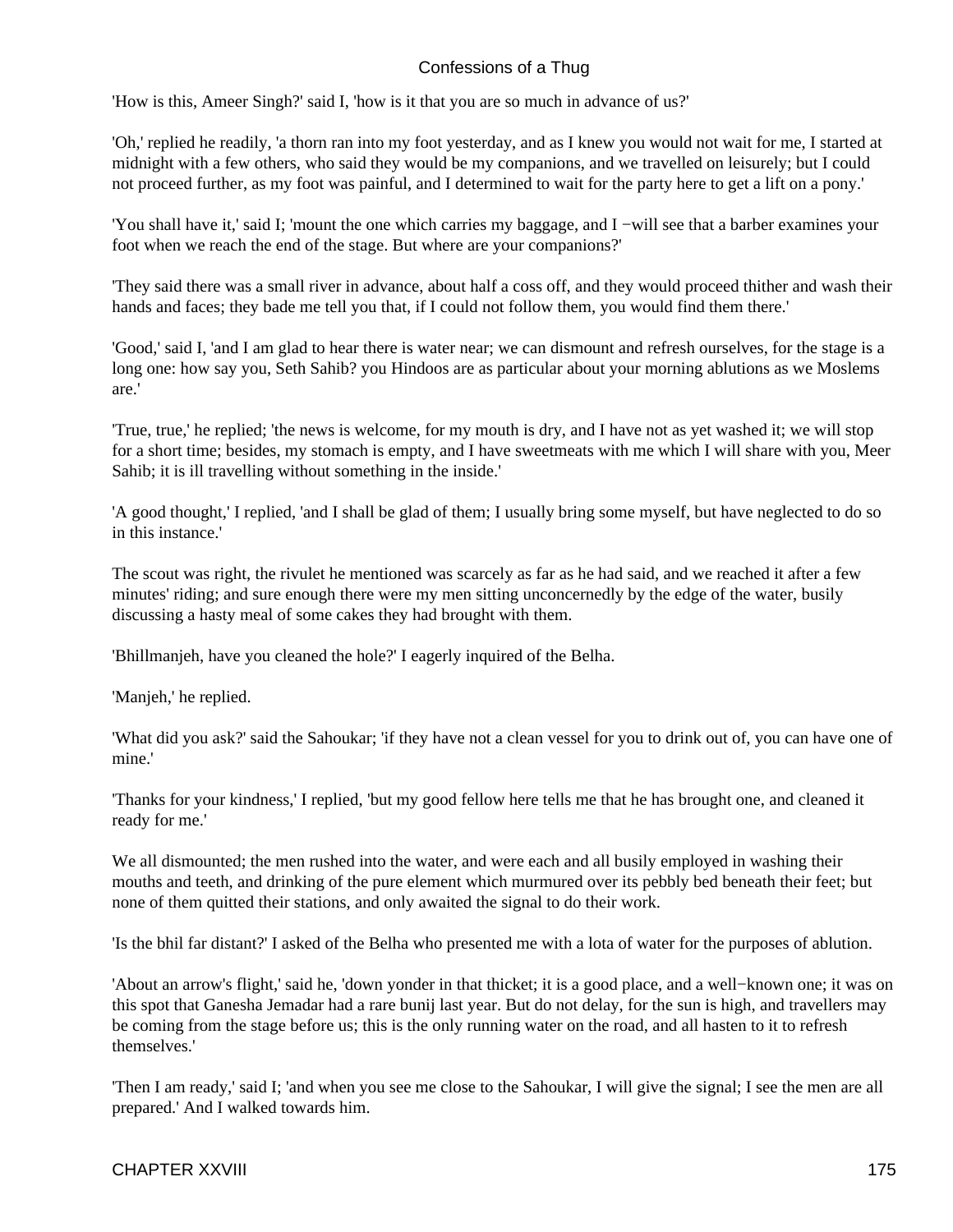'Why don't you give the jhirnee?' said Motee−ram to me as I passed him, 'we are all waiting for it.'

'Now,' said I, 'be ready; I go to my station.'

The fellow near whom he was standing turned round, hearing us converse in a strange language; but he immediately afterwards sat down and resumed the operation of cleaning his teeth with great assiduity: there were two men behind him who would shortly save him the trouble!

'Why, Sethjee,' said I, 'I wonder you do not go up higher; here you have the water muddied by all the fellows above you. Come with me, and I will show you a deep place where I have just washed, and where the water is clear.'

'Ah, I did not think of it,' said he; 'I will follow you.' He had been washing low down, and as I got him into the middle of the party I gave the jhirnee.

Sahib, though I had not killed a man with the roomal for nearly four years, I had not forgotten my old trick: he was dead, I think, ere he reached my feet.

Stupid it was in us to delay, and I prevented the like in future. Every man resumed his employment of washing himself as though nothing had happened, and there lay the bodies on the sand. We were once again fated to be interrupted. Two travellers were seen approaching, and the bodies were hastily covered with sheets, as if those who lay beneath them were asleep; and I cried to the men for some of them to sit and others lie down, and all to feign great weariness. They did so, and the men came up; they were poor creatures, hardly worth killing, and I proposed to Peer Khan to let them go, but he would not hear of it.

'Let them go!' he cried; 'are you mad? Do you not think that these fellows already suspect who we are? Does a man ever come into the presence of the dead, be they ever so well covered or disguised, without a feeling that they are dead? and see, some of our men are speaking to them; they are true bunij, and Davee has sent them.'

'As you will,' said I, 'but there may be more of them.'

'Hardly so soon,' replied he; 'these fellows must have left in the night to be here so early; but come, let us ask them.' And we walked up to them.

'Salam!' said I, 'where are you from so early? you have travelled fast if you have come from the stage we hope to reach in the course of the day; how far is it?'

'It is seven long coss,' said the man, 'and the sun will be high and hot before you reach it; but we are in haste and must proceed.'

'Stay,' said I, 'dare not to move till you are allowed; and tell me, how many travellers put up last night in the village from whence you have come?'

'Two besides ourselves,' replied the other of the two, evidently in alarm at my question. 'Why do you ask?'

'Are you sure there were no more?'

'Certain,' he replied; 'we travelled together from Jubbulpoor, and put up in the same house.'

'And how far are they behind you?'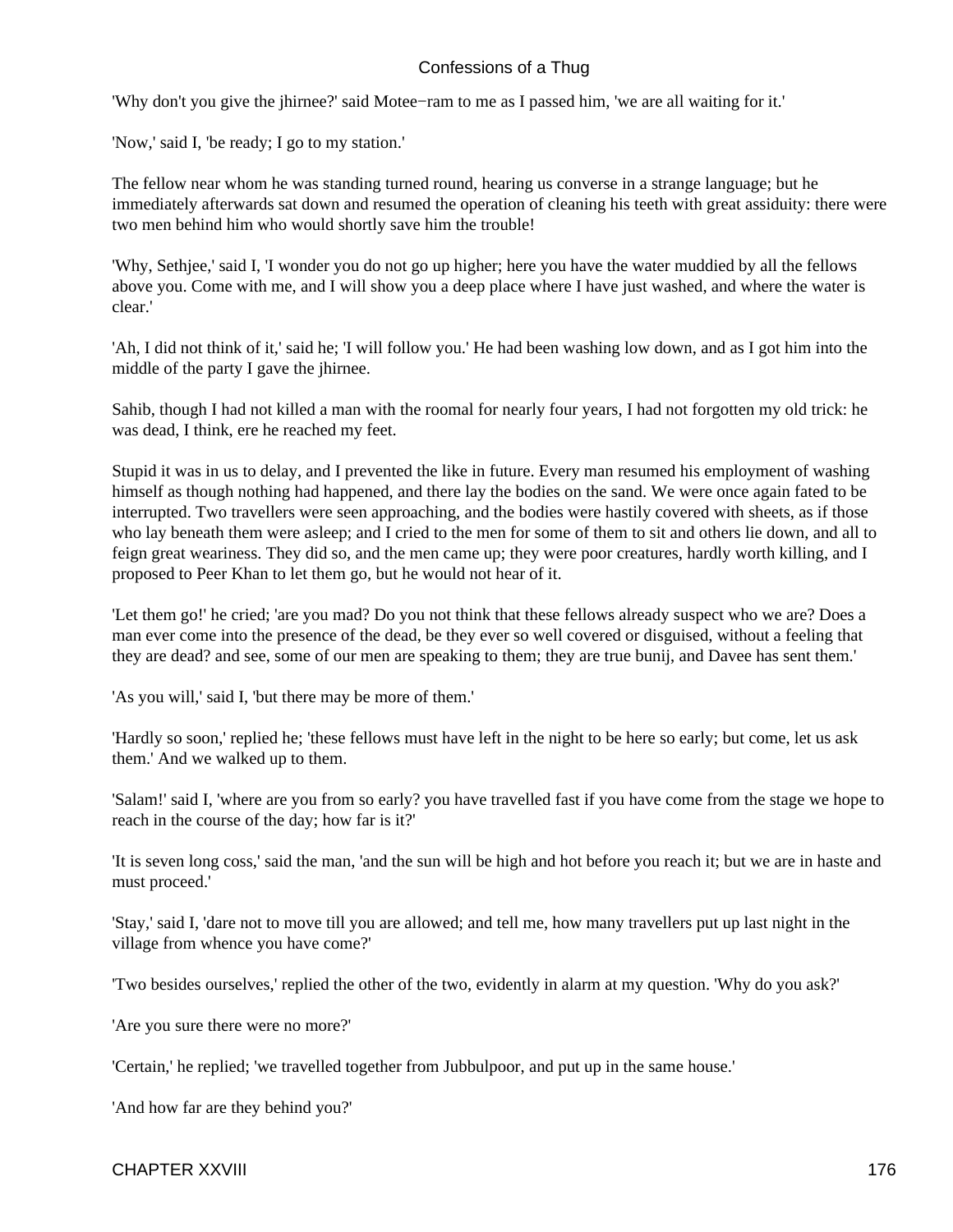'They will be here immediately, I should think, for we started at the same time but have outstript them.'

'Good,' said I; 'now sit down there and wait till they come.'

'Why is this?' cried both; 'by what right do you detain travellers? we will go on.'

'Dare to stir at your peril,' said I; 'you have intruded on us, and must pay the penalty.'

'What penalty? Are you thieves? if so, take what you will from us and let us go.'

'We are not thieves,' said Peer Khan; 'but stay quiet, we are worse.'

'Worse! then, brother, we are lost,' cried one to the other; 'these villains are Thugs; it is even as I whispered to you when you must needs stop among them: they have been at their horrid work, and yonder lie those whom they have destroyed.'

'Yes,' said I, 'unhappy men, you have guessed right; yonder lie the dead, and you will soon be numbered with them; it is useless to strive against your destiny.'

I turned away, for I felt, SahibI felt sick at the thoughts of destroying these inoffensive people. They might have passed on but Peer Khan was right, they had detected the dead, though the bodies had been laid out and covered as if the senseless forms were sleeping but they lay like lumps of clay. No measured breathing disturbed the folds of the sheets which covered them, and a glance had been sufficient to tell the tale to the unfortunate people who had seen them. But I shook off the feeling as best I could; had I given way to it, or betrayed its existence to my associates, the power I possessed over them would have been lostand it was the spirit of my existence.

'They must die,' said I to Peer Khan; 'you were right, and they had guessed the truth; but I wish it had been otherwise, and the lazy Lughaees had done their work quickly; they might have passed on, and we have had a good morning's work without them; they are not worth having.'

'I would not exchange places with them for anything you could name, Meer Sahib, and perhaps it were well to put them out of their suspense.'

'Do so, Peer Khan, and get the rest with them removed; I will deal with one of the other two coming up. These fellows are half dead already with fear, and the others I will fall on in my own way; I hate such passive victims as these will be.'

Peer Khan and another went to the miserable wretches, who remained sitting on the ground where we had left them. I watched them; they stood up mechanically when they were ordered to do so, and stretched out their necks for the fatal roomal, and were slain as unresistingly as sheep beneath the knife of the butcher. The rest of the travellers were not long coming, and were only two, as the others had said.

'Now,' said I to Motee, 'these fellows must be dealt with at once: you take one, I will the other; they must not utter a word.'

'I am ready,' said he; and we arose and lounged about the road.

The travellers came up. One was a young and the other an old man. I marked the young one, and as he passed me a Thug laid hold of his arm; he turned round to resent it, and I was ready. These too were carried away, and after collecting our dispersed party, we once more pursued our route without interruption.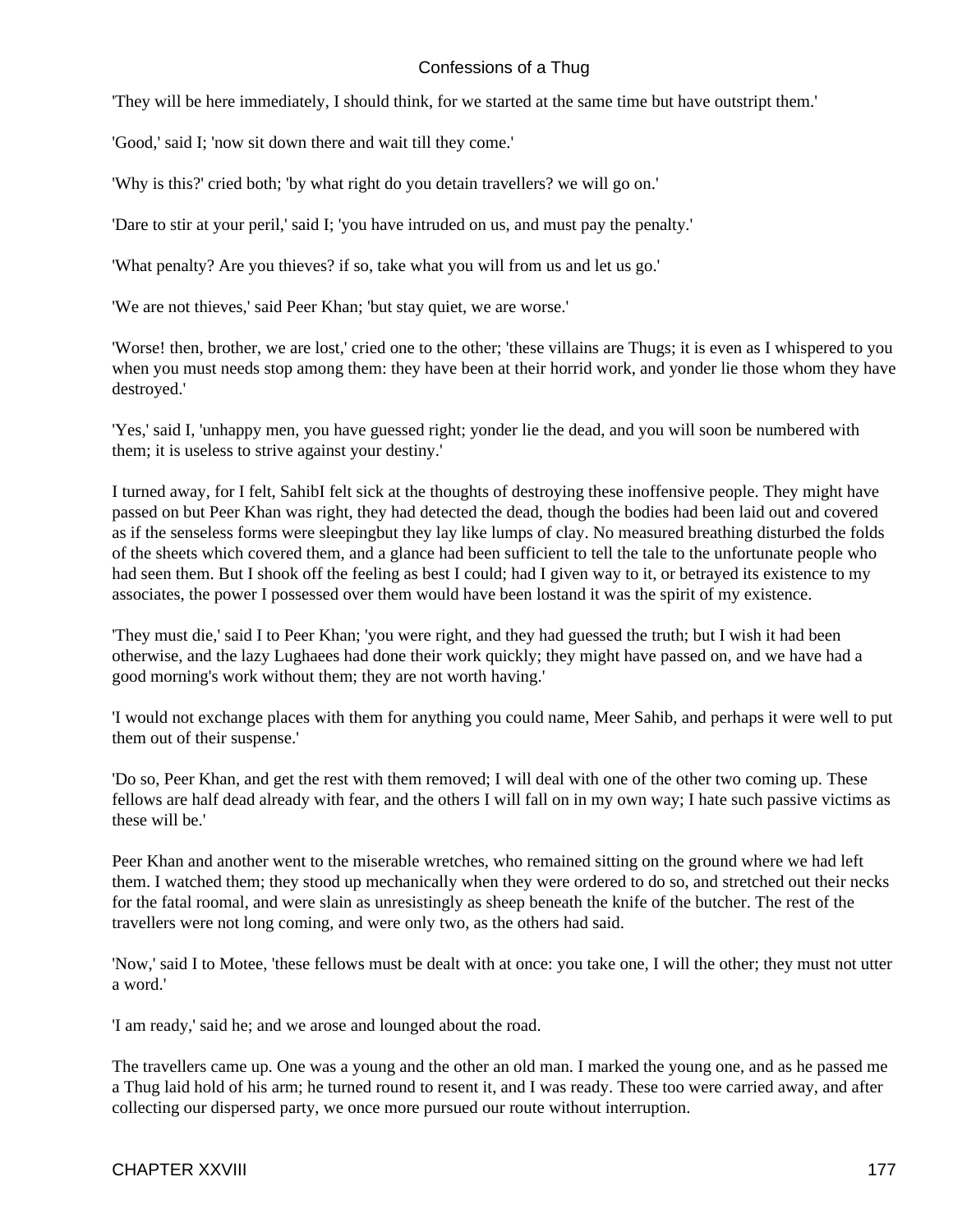It had been a good morning's work. The Sahoukar was as rich as the Bhutteara had said, and four thousand three hundred rupees greeted our expectant eyes as the contents of the laden ponies were examined: besides these there were six handsome shawls, worth better than a thousand more, and a few pieces of cotton cloth, which were torn up and immediately distributed. The other four travellers had upwards of a hundred rupees, a sum not to be despised, and which I divided equally among the band, reserving the large booty, and adding it to the sum we had already gained.

# **CHAPTER XXIX**

In which it is clearly shown how hard it is to stop when the devil drives

We reached Jubbulpoor without another adventure of any kind, and rested there for two days. Peer Khan, Motee, and myself perambulated the bazars during the whole time, but not a traveller could we meet with, nor could we learn that any were expected; it was therefore of no use to remain, and as we had still plenty of time before us, we could travel as leisurely as we pleased: so on the third morning we again proceeded.

The country between Jubbulpoor and Nagpoor is a wild waste. Villages are not met with for miles and miles, the road is stony and uneven, and the jungle thick and dangerous for nearly the whole way. On this account the tract has always been a favourite resort of Thugs, and more affairs have come off in those few marches than perhaps in any other part of the country frequented by us. We were all regretting that we had not met with some bunij at Jubbulpoor, wherewith to beguile the weariness of the road, when at our second stage, soon after we had arrived, Motee, who had gone to look out for work for us, returned with the glad news that there was a palankeen at the door of a merchant's shop, surrounded by bearers and a few soldiers, which looked very much as if it belonged to a traveller.

'But he must be of rank,' said Motee, 'therefore I humbly suggest that you, Meer Sahib, should undertake to see who he is, and to secure him if possible.'

I followed his advice, and changing my travelling attire for a dress which would ensure my civil reception, I armed myself, and, attended by a Thug who carried my hooka, I sauntered into the village. I soon saw the palankeen and men about it, and in order to gain some intelligence to guide me, I went to a small Tumbolee's shop directly opposite to it, and sitting down entered into conversation with the vendor of tobacco and pan.

'This is a wild country you live in, my friend,' said I.

'Yes it is indeed as you say,' he replied, 'and were it not for you travellers, a poor man would have little chance of filling his belly by selling pan and tobacco, but, as it is, my trade thrives well.'

'There do not seem to be many on the road,' said I; 'I have come from Jubbulpoor without meeting a soul.'

'Why the roads are hardly much frequented yet,' he rejoined, 'but in a month more there will be hundreds; and there,' he continued, pointing to the house over the way, 'there is almost the only one I have seen for some time.'

'Who is it?' I asked, 'and where has he come from? he was not with us.'

'I know not,' replied the Tumbolee, 'nor do I care; whoever he is, he has bought a quantity of my stuff, and it was the first silver which crossed my hands this morning.'

I saw there was nothing to be got out of this man, so I went to a Bunnea a little further off, and after a few preparatory and indifferent questions asked him whether he knew aught of the traveller; but he knew nothing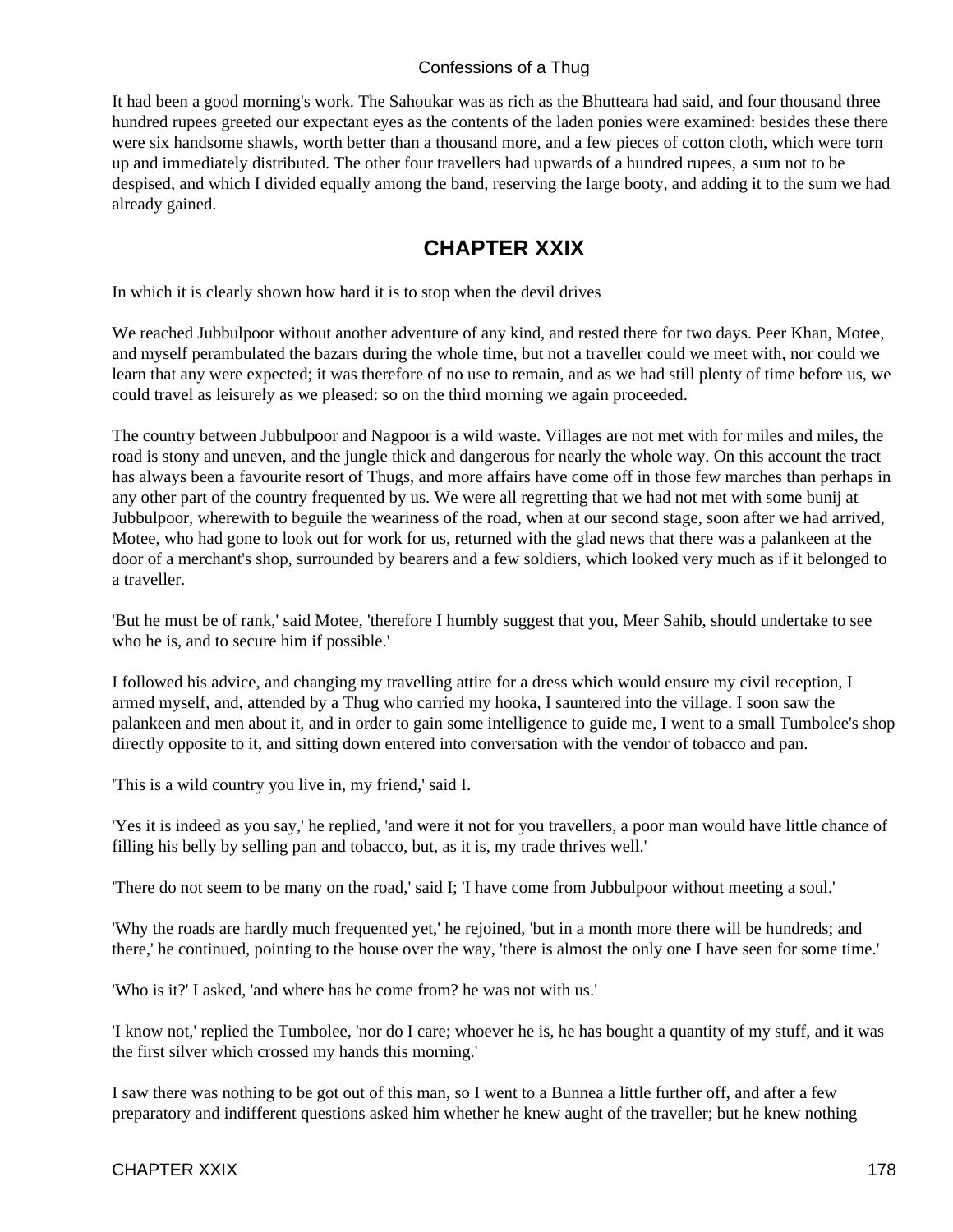either, except that a slave girl had bought some flour of him. 'They say,' said he, 'that it is a gentleman of rank who is travelling privately, and does not wish to be known; at any rate, Sahib, I know nothing about him; I suppose however he will come out in a short time.'

This is very strange, thought I; here is a gay palankeen, eight bearers and some soldiers with it, come into this wretched place, and yet no one's curiosity is aroused; who can it be? I will return to the Tumbolee and sit awhile; I may see, though I cannot hear anything of this mysterious person.

I sat down at the shop, and calling to my attendant for my hooka remained there smoking, in the hope that some one might appear from behind the cloths which were stretched across the verandah: nor did I stay long in vain; I saw them gently move once or twice, and thought I could perceive the sparkle of a brilliant eye directed to me. I riveted my gaze on the envious purdah, and after a long interval it was quickly opened, and afforded me a transient momentary view of a face radiant with beauty; but it was as instantly closed again, and I was left in vain conjecture as to the beautiful but mysterious person who had thus partially discovered herself to me. It would not have suited my purpose to have personally interrogated any of the bearers who were lying and sitting about the palankeen, as it would have rendered them suspicious, and would have been impertinent: after all it was only a woman, what had I to do with women now? And had I not made an inward resolution never to seek them as bunij? nay, even to avoid parties in which there might be any?

So I arose and took my way to our camp, firmly resolving that I would pursue my march the next morning; for, thought I, she must be some lady of rank travelling to her lord, and Alia forbid that I should raise a hand against one so defenceless and unprotected; and I thought of my own lovely Azima, and shuddered at the idea of her ever being placed within reach of other members of my profession, who might not be so scrupulous as I was.

But, Sahib, the resolves of men, what are they? passing thoughts, which fain would excite the mind to good, only to be driven away by the wild and overpowering influences of passion. Despite of my resolve my mind was unquiet, and a thousand times fancy brought to my view the look she had cast on me, and whispered that it was one of love. I could not shake it off, and sought in the conversation of my associates wherewith to drive her from my thoughts; but it was in vain; that passionate glance was before me, and the beauteous eyes which threw it seemed to ask for another, a nearer and more loving.

In this state I passed the day, now determining that I would resist the temptation which was gnawing at my heart, and now almost on the point of once more proceeding to the village and seeking out the unknown object of my disquietude; and I was irresolute, when towards evening I saw a slave girl making towards the camp, and I went to meet her, but not with the intention of speaking to her should she prove to be only a village girl. We met and I passed her, but I saw instantly that she was in search of some one, for she turned round hesitatingly and spoke to me.

'Forgive my boldness, Sahib,' said she, 'but I am in search of some one, and your appearance tells me that it must be you.'

'Speak,' said I; 'if I can aid you in anything, command me.'

'I know not,' she replied, 'whether you are he or not; but tell me, did you sit at the Tumbolee's shop this morning for some time, smoking a hooka?'

'I did, my pretty maiden,' said I; 'and what of that? there is nothing so unusual in it as to attract attention.'

'Ah, no!' said the girl archly; 'but one saw you who wishes to see you again, and if you will now follow me I will guide you.'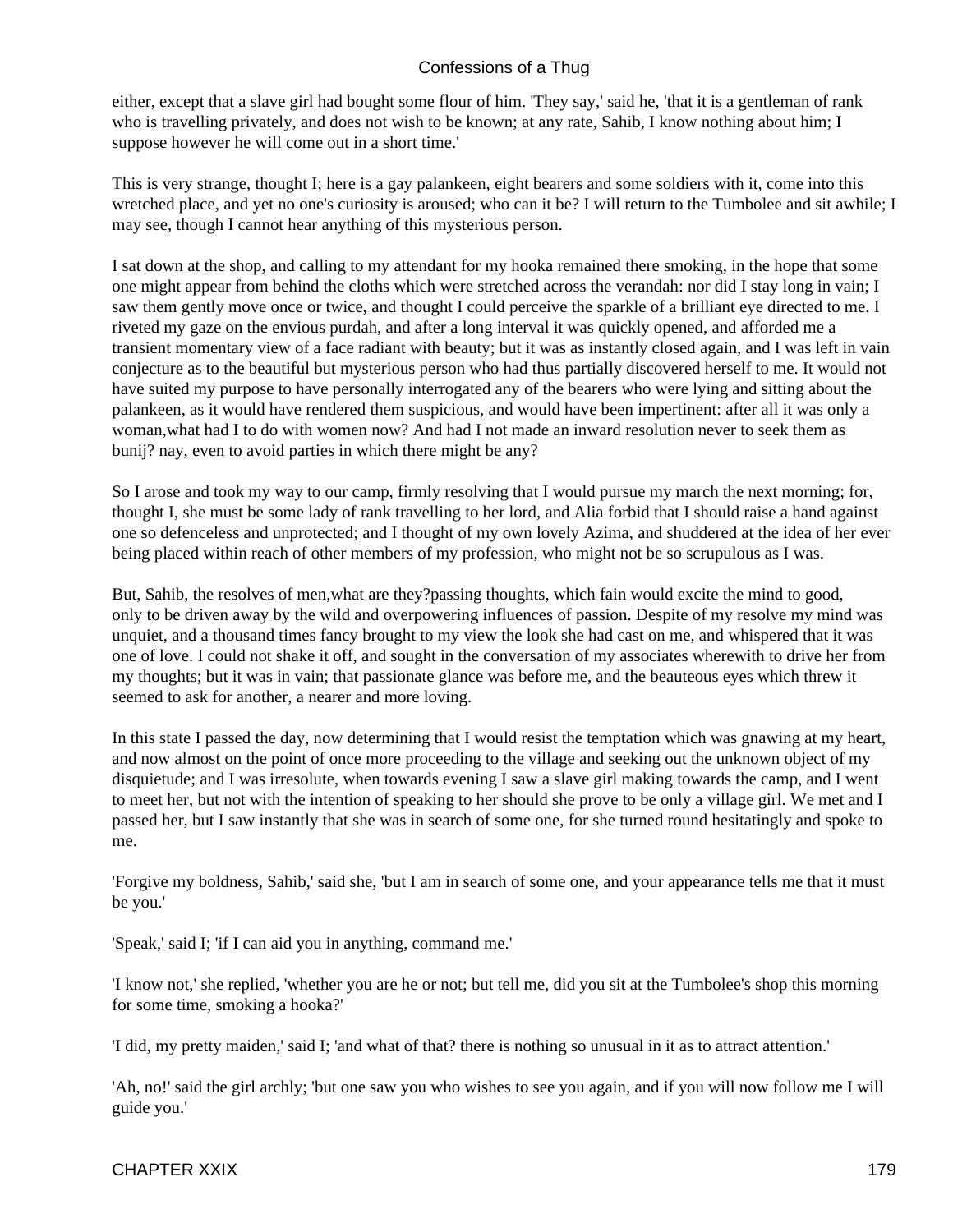'And who may this person be?' I asked, 'and what can be his or her business with a traveller?'

'Your first question I may not answer,' said the girl; 'and as to the second I am ignorant; but, by your soul, follow me, for the matter is urgent, and I have most express commands to bring you if I possibly can.'

'I follow you,' said I; 'lead on.'

'Then keep behind me at some distance,' she said, 'and when you see me enter the house, step boldly in after me, as if you were the master.'

I followed her. But ah! Sahib, observe the power of destiny. I might have sat in my tent and denied myself to the girl, who, something told me, had come to seek me when I first saw her approach. I might, when I did advance to meet her, have passed on indifferently, and even when she spoke to me I might have denied that I was the person she was sent after, or I might have refused to accompany her; but destiny impelled me on, nay it led me by the nose after a slave−girl, to plunge into an adventure I fain would have avoided, and which my heart told me must end miserably. Sahib, there is no opposing Fate; by the meanest ends it works out the greatest deeds, and we are its slaves, body and soul, blindly to do as its will works! I say not Thugs only, but the whole human race. Is it not so?

It appears to me, Ameer Ali, said I, that poor Destiny has the blame whenever your own wicked hearts fixed themselves on any object and you followed their suggestions.

Nay, but I would have avoided this, cried the Thug, and have I not told you so? Alia knows I would not have entered into this matter; but what could I do? what were my weak resolves compared with his will? and yet you will not believe me. Sahib, I do not tell a lie.

I dare say not, said I; but the beautiful eyes were too much for you; so go on with your story.

The Thug laughed. They were indeed, said he, and accursed be the hour in which I saw them. But I will proceed.

The slave preceded me; at some distance I followed her through the village and its bazars, and saw her enter the house before which *I* had sat in the morning. I too entered it, leaving my slippers at the door, and with the confident air of a man who goes into his own house. I had just passed the threshold when the slave stopped me.

'Wait a moment,' said she; 'I go to announce you;' and she pulled aside the temporary screen and went in.

In a few moments she returned and bade me follow her. I obeyed her, and in the next instant was in the presence of the unknown, who was hidden from my sight by an envious sheet, which covered the whole of her person, and her face was turned away from me towards the wall.

'Lady,' said I, 'your slave is come, and aught that he can do for one so lovely he will perform to the utmost of his power. Speak! your commands are on my head and eyes.'

'Byto,' she said in a low timid voice, 'I have somewhat to ask thee.'

I obeyed, and seated myself at a respectful distance from her on the carpet.

'You will think me bold and shameless, I fear, stranger,' said she, 'for thus admitting you to my presence, nay even to my chamber; but, alas! I am a widow, and need the protection you are able perhaps to afford me. Which way do you travel?'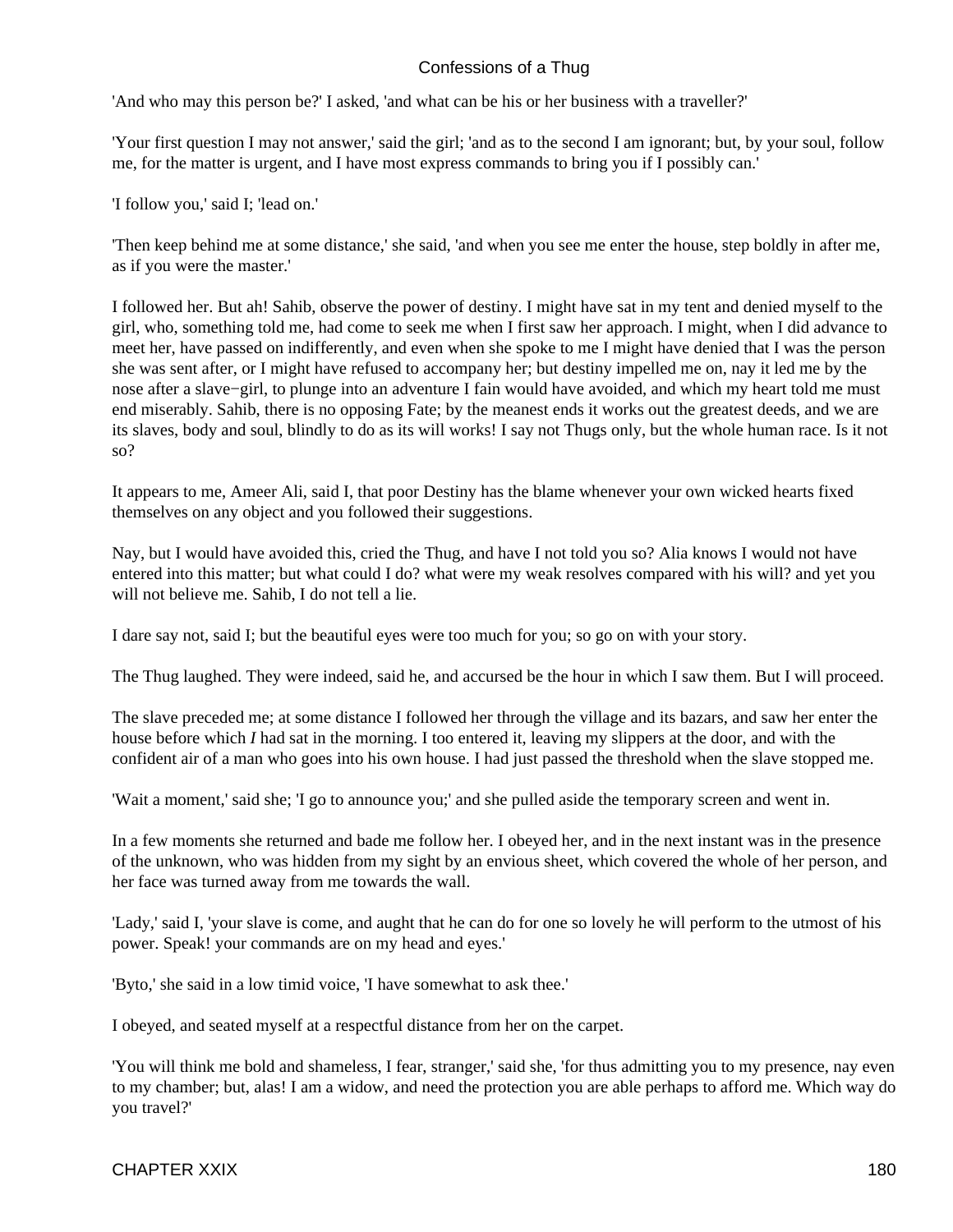'Towards Nagpoor,' I replied; 'I purpose leaving this miserable place early tomorrow, and I have come from Jubbulpoor.'

'From whence I have also come,' she said, 'and I am going too to Nagpoor. Ah, my destiny is good which has sent me one who will protect the lonely and friendless widow!'

'It is strange, lady,' said I, 'that we did not meet before, having come the same road.'

'No,' she replied, 'it is not, since I was behind you. I heard you were before me, and I travelled fast to overtake you. We have now met, and as I must proceed the remainder of my journey alone, I implore you to allow me for the stage to join your party, with which, as I hear it is a large one, I shall be safe, and free from anxiety.'

'Your wish is granted, lady,' I said; 'and any protection against the dangers of the way which your poor slave can afford shall be cheerfully given. I will send a man early to awaken you, and promise that I will not leave the village without you.'

She salamed to me gracefully, and in doing so the sheet, as if by accident, partly fell from her face, and disclosed again to my enraptured view the features I had beheld from a distance. Sahib, the shock was overpowering, and every nerve of my body tingled; only that a sense of decency restrained me, I had risen and thrown myself at her feet; but while a blush, as though of shame, mantled over her countenance, and she hastily withdrew the glance she had for an instant fixed on me, she replaced the sheet and again turned to the wall, bending her head towards the ground.

I thought it had been purely accidental, and the action at the time convinced me that she was really what she represented herself to be; and fearing that my longer presence would not be agreeable nor decent, I asked her if she had any further commands and for permission to depart.

'No,' said she, 'I have no further favour to beg, save to know the name of him to whom I am indebted for this act of kindness.'

'My name is Ameer Ali,' said I; 'a poor syud of Hindostan.'

'Your fluent speech assured me you were of that noble race; I could not be mistaken,'tis seldom one hears it. Fazil! bring the pan and utr.'

She did so, and after taking the complimentary gift of dismissal, and anointing my breast and beard with the fragrant utr, I rose and made my obeisance. She saluted me in return, and again bade me not forget my promise. I assured her that she might depend upon me, and departed.

She must be what she says, thought I; the very act of presenting pan and utr to me proves her rank; no common person, no courtesan would have thought of it. I shall only have to bear a little jeering from Motee and Peer Khan, which I will resist and laugh away; and this poor widow will reach Nagpoor in safety, without knowing that she has been in the hands of murderers. But I said nothing that night to any of them. In reply to their numerous questions as to the fortune I had met with in the village, and whether I had discovered the unknown, I only laughed, and said I believed it was some dancing−girl, for I knew the mention of one would turn their minds from the thoughts of bunij, as it is forbidden to kill those persons by the laws of our profession; and with my supposition they appeared satisfied.

Great, however, was their surprise when in the morning, after having delayed our departure longer than usual, I joined the party of the lady outside the village and they understood that we were to travel in company.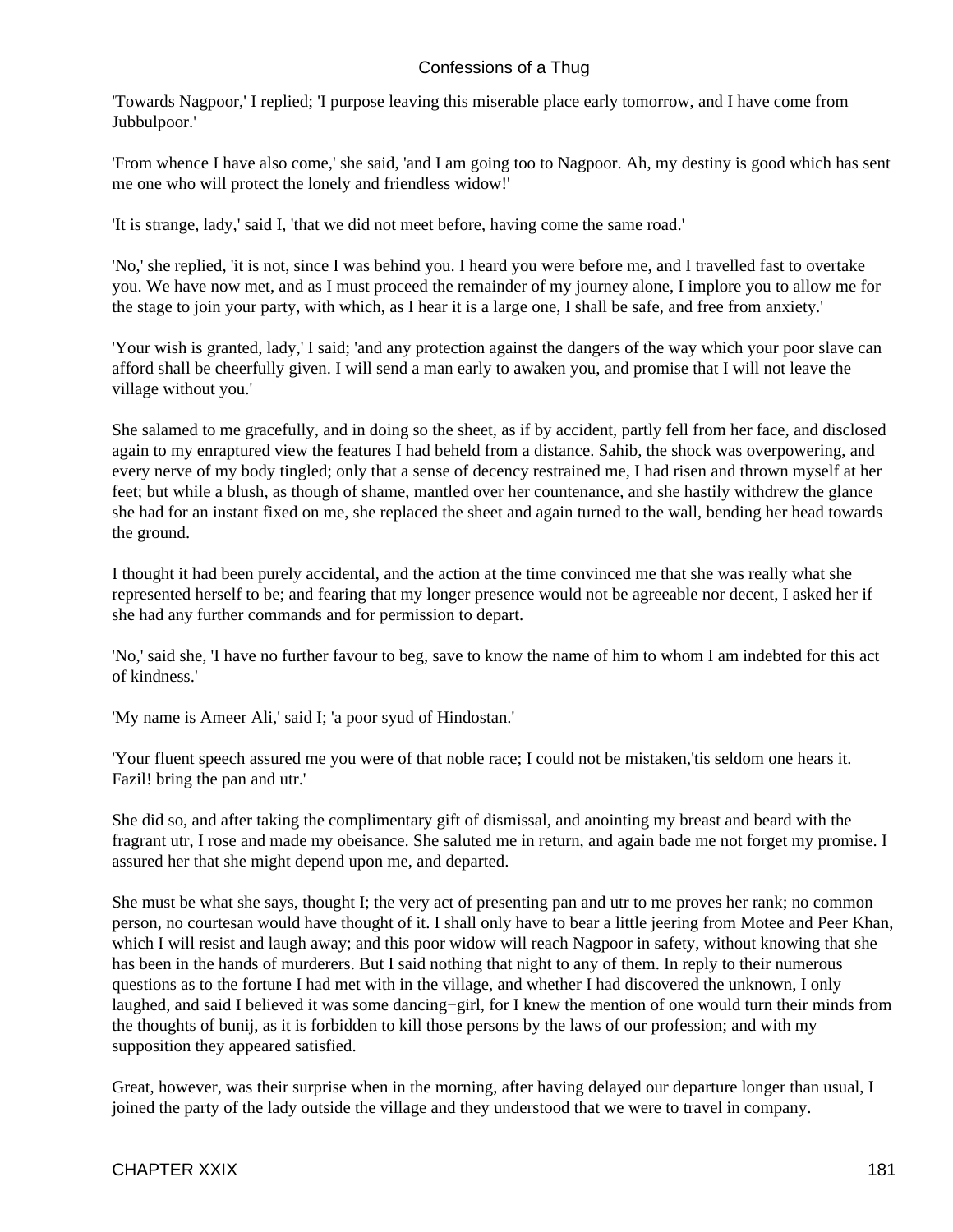I

was overpowered by jokes and witticisms from Peer Khan and Motee, who declared I was a sly dog thus to secure the lady all to myself; and after protesting vehemently that I cared not about her, which only made them laugh the more, I became half angry.

'Look you, my friends,' said I, 'this is a matter which has been in a manner forced upon me. Who the lady is I know not. She has begged of me to allow her to accompany us, as she supposes us to be travellers, and I have permitted it; and whether she be old or young, ugly or beautiful, I am alike ignorant. We may hereafter find out her history, but, whoever she be, she has my promise of safe escort, and she is not bunij. You remember my resolution, and you will see I can keep it,'

'Nay,' said Motee, 'be not angry; if a friend is not privileged to crack a joke now and then, who, in Bhugwan's name, is? And as for us, we are your servants, and bound to obey you by our oath; so you may have as many women in your train as you please, and not one shall be bunij.'

So we pursued our road. Several times I could not resist riding up to the palankeen and making my noble horse curvet and prance beside it. The doors were at first closely shut, but one was gradually opened, and the same sparkling eyes threw me many a smiling and approving look, though the face was still hidden.

Alas! Sahib, those eyes did me great mischief, I could not withstand them.

About noon, when we had rested from our fatigue, and my men were dispersed in various directions, scarcely any of them remaining in the camp, the slave−girl again came for me, and I followed her to her mistress.

We sat a long time in silence, and the lady was muffled up as I had before seen her. Despite of all my conflicting feelings, I own, Sahib, that in her presence my home was forgotten, and my burning desire was fixed upon the veiled being before me, of whose countenance I was even still ignorant.

She spake at last, but it was to the slave.

'Go,' said she, 'and wait without, far out of hearing; I have that to say to this gentleman which must not enter even your ears, my Fazil.'

She departed, and I was alone with the other, and again there was a long, and to me a painful, silence.

'Meer Sahib,' she said at length, 'what will you think of me?−what will you think of one who thus exposes herself to the gaze of a man and a stranger? But it matters not now; it has been done, and it is idle to think on the past. I am the widow of a nuwab, whose estate is near Agra; he died a short time ago at Nagpoor, on his way from Hyderabad, whither he had gone to see his brother, and I was left friendless, but not destitute. He had abundance of wealth with him, and I was thus enabled to live at Nagpoor, after sending news of his death to my estate, in comfort and affluence. The messengers I sent at length returned, and brought me the welcome news that there was no one to dispute my right to my husband's property; and that my own family, which is as noble and as powerful as his was, had taken possession of the estate and held it on my account; and they wrote to me to return as quickly as I could, and among the respectable men of the land choose a new husband, by whom I might have children to inherit the estate. I immediately set off on my returnah! Ameer Ali, how can I tell the rest! my tongue from shame cleaves to the roof of my mouth, and my lips refuse utterance to the words which are at my heart.'

'Speak, lady,' said I, 'by your soul, speak! I burn with impatience, and you have excited my curiosity now too powerfully for it to rest unsatisfied.'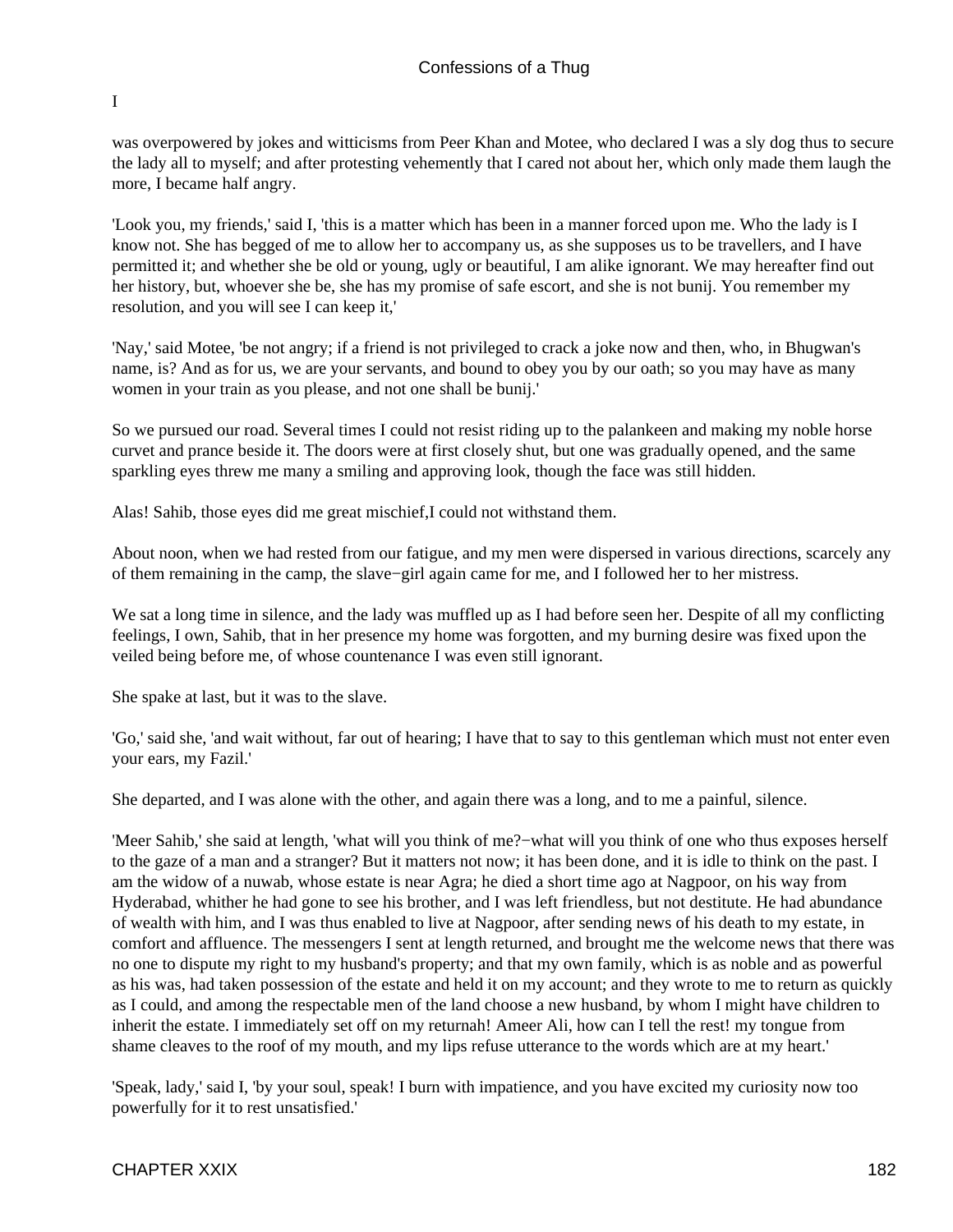'Then I must speak,' she said, 'though I die of shame in the effort. I heard at the last village that you had arrived; I say you, because my faithful slave, who finds out everything, came shortly after your arrival and told me that she had seen the most beautiful cavalier her thoughts had ever pictured to her. She recounted your noble air, the beauty of your person, the grace with which you managed your fiery steed, and above all the sweet and amiable expression of your countenance. The account inflamed me. I had married an old man, who was jealous of my person, and who never allowed me to see any one but my poor slave: but I had heard of manly beauty, and I longed for the time when his death should free me from this hated thraldom. Long I deliberated between the uncontrollable desire which possessed me and a sense of shame and womanly dignity; and perhaps the latter might have conquered, but you came and sat opposite to the hovel in which I was resting; my slave told me you were there, and I looked. Alia! Alia! once my eyes had fixed themselves on you, I could not withdraw them; and as the hole through which I gazed did not afford me a full view of your person, I partially opened the curtain and feasted my soul with your appearance. You went away, and I fell back on my carpet in despair. My slave at last restored me to consciousness, but I raved about you; and fearful that my senses would leave me, she went and brought you. When you entered, how I longed to throw myself at your feet! but shame prevailed, and, after a commonplace conversation, though my soul was on fire and my liver had turned into water, I suffered you to depart. I told my people that I must return to Nagpoor, as I had forgotten to redeem some jewels I had left in pledge, which were valuable; and they believed me.Ameer Ali!' cried she, suddenly throwing off her veil and casting herself at my feet, while she buried her head in my lap, 'Ameer Ali! this is my tale of shame I love you; Alia only knows how my soul burns for you! I will be your slave for ever; whither you go, thither will I follow; whoever you are, and whatever you are, I am yours, and yours only; but I shall die without you. Alas! why did you come to me?'

## **CHAPTER XXX**

Yet she must die, or she'll betray more men. Othello

And where now were all my resolutions? By Alia, Sahib, I had forgotten all home, wife, children I thought not of them, but I drank deeply of love, wild, passionate, burning love, from her eyes, and I caressed her as though she were mine own. There we sat, and though guilt was in my soul, and it accused me of infidelity to my oft−repeated vows, I could not tear myself away from her, and I suffered her caresses in return, though they often struck to my heart like the blows of a sharp knife. Hours passed thus I thought not of them; she seated at my feet, and I with my hands entwined in her long silken hair, and gazing at her face of such loveliness, that never had my wildest dreams pictured anything like it. Zora was beautiful, Azima was even more so, but Shurfun surpassed them both in as great a degree as they excelled any of their sex I had ever seen. Fain would she have had me stay with her: fain would she, the temptress, have then and there separated me from my band, and led me with herself, whither she cared not, so I was with her and she with me. Wealth, she said, she had in abundance, and we could fly to some undiscoverable spot, where we should pass years of bliss together, and where she would, by communication with her family, procure such money from time to time as would enable us to live in affluence.

'Ameer Ali,' said she, 'you are young, you are unknown, you have to fight your way to fame upon a bare pittance, and for this will you risk your precious life, when I offer you everything I possess, and swear that I am your slave? Ah, you will not, you cannot now leave me to perish in despair, and die of unrequited love! Speak, my soul, you will not leave me?'

Wretch, and perjured that I was, I swore to obey her wishes. Sahib, it was a sore temptation, and it overcame me.

At last I tore myself away from her, but not till I had sworn by her head and eyes to return the following day, when being more calm we might arrange our plans for the future.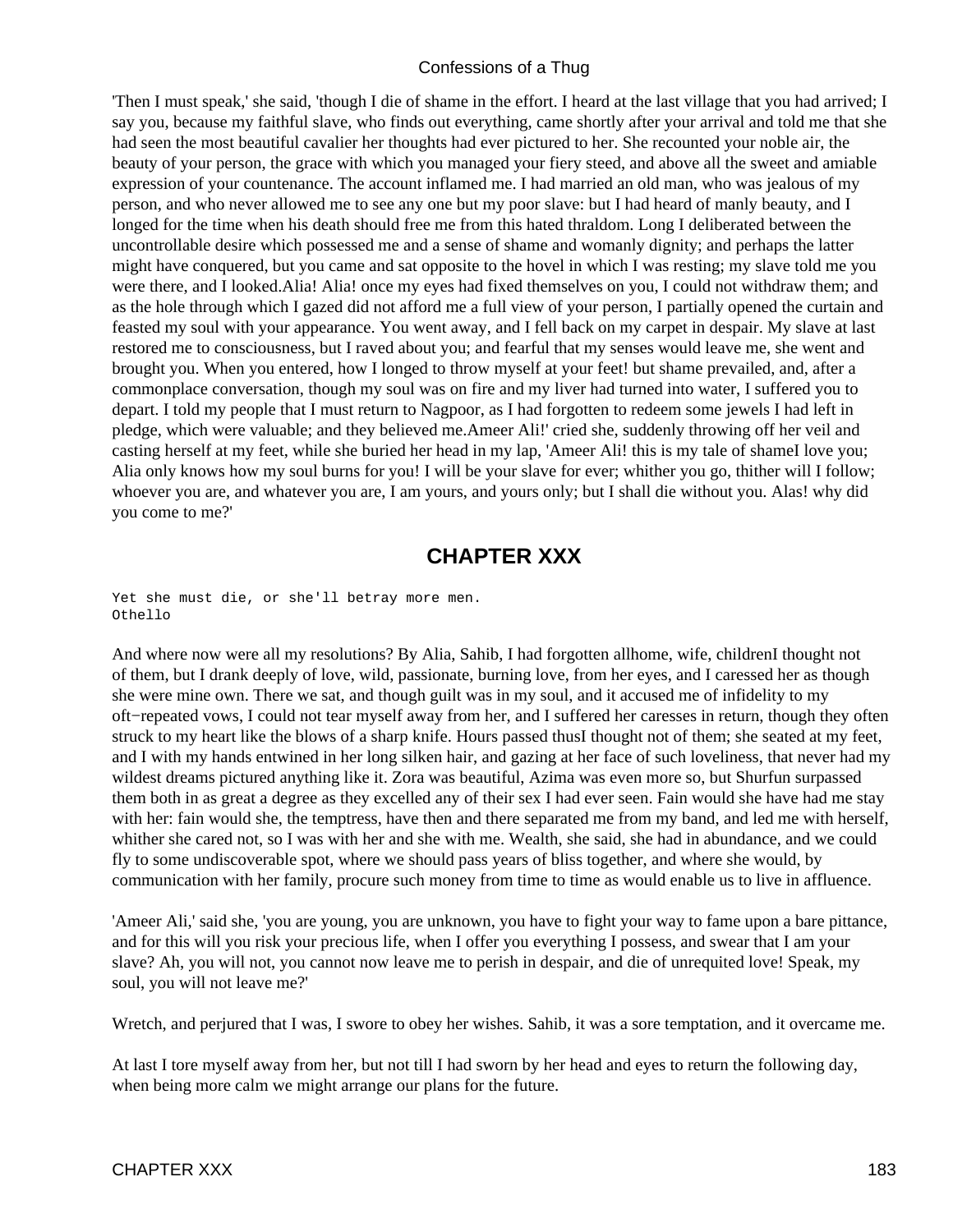I returned to my little tent, and there, in the agony of my soul, I rolled on the ground. I raved, I refused to eat, and was as one bereft of sense; I spoke rudely to Peer Khan, who having been called by my attendant came to comfort me; and I was almost on the point of driving my dagger to my heart to end a life, which though a splendid prospect was open to it, could never afterwards be aught than one of guilty misery. But the passion reached its height; and as a thunder−cloud, which after a burst of internal commotion, after its deep peal has gone forth and it has ejected the lightning from its bosom, gradually pours its pent−up flood of waters to soothe and refresh the earth, so did mine eyes now rain tears, and they calmed me. I can now ask and take advice, thought I, and Peer Khan, who is fondly attached to me, will give it as he would to a brother.

I sent for him, and after apologizing for my rudeness, said he would find the cause of it in the relation I would give of the last few hours. I told him all, and awaited his answer. My heart was relieved of a load of oppressive thought, and I was the better for it.

He pondered long ere he spoke; at last he said,

'Meer Sahib, this is a difficult business indeed, and I hardly know what to advise; go to her tomorrow; be a man, and give not way to this boyish passion, which ill suits you; try to persuade her that you cannot do as she wishes; speak to her kindly, yet firmly, of her home, of her relatives, and of the guilt which must cleave to you both from the connexion she proposes. Tell her you have a wife and two children, and if she is a true woman she will be fired with jealousy, and will quarrel with you; do you then become irritated in your turn, and leave her to go her own way, and find some one who may not be so scrupulous, and may take advantage of her blind passions. And if all this fail, if no words of yours can drive these foolish ideas from her brain, we have only to make a long march in some unknown direction and at once be quit of her. I know the paths through the jungles, and by them, difficult as they are, we can easily reach Berar, where she will never again hear of us.'

I thanked him cordially for his advice; and that part of it which related to Azima and my children struck forcibly on my heart. I was as yet, thanks to the protection of the Prophet, pure, and by his aid I would remain so. I determined I would urge my previous ties to her so forcibly, and I would depict my love for my wife in such colours, that she should at once reject me.

Full of these resolutions I once more obeyed her summons, sent me by her slave, and followed the girl, and as we had made a long march of twelve coss, it was now late in the day. I need not again tell you, Sahib, of all her love for me, which she now poured forth without check or reserve. She had fairly cast away all shame, and would hear of nothing I could represent as to the consequences of our connexion with her family. I had only now one resource, and as a man in alarm for his life fires the train of a mine, so did I, hurriedly and perhaps incoherently, mention my wife and children. The effect was, as Peer Khan had expected, instantaneous. She had been sitting at my feet, listening to my objections, and playfully reasoning with me against them; but, at these words, she suddenly started to her feet, and drew her noble figure up to its full height, while her eyes flashed, as she smoothed back her flowing hair from her brow; the veins of her forehead and neck swelled, and she was terrible to look on. I confess I quailed beneath the glances of scorn she cast on me.

'Man!' she cried at length, 'ah, vile and faithless wretch, say, did I hear thee aright? Dare to say again that thou hast a wife and children! What dirt hast thou eaten?'

It was my time, and my good resolutions came to my aid; I rose, and confronted her with a look as proud and unflinching as her own.

'Yes, Shurfun,' I said, 'I have spoken the truth; one as beautiful as thou art believes me faithful, and faithful I will remain to her; long I reasoned with thee, and hadst thou not been carried away, and thy good feelings deadened, by an idle and sudden passion, thou hadst heard my words, and submitted to them, for the sake of thy family and hitherto untarnished honour. For my unfortunate share in this matter, may Alia forgive me! Lady, it was thy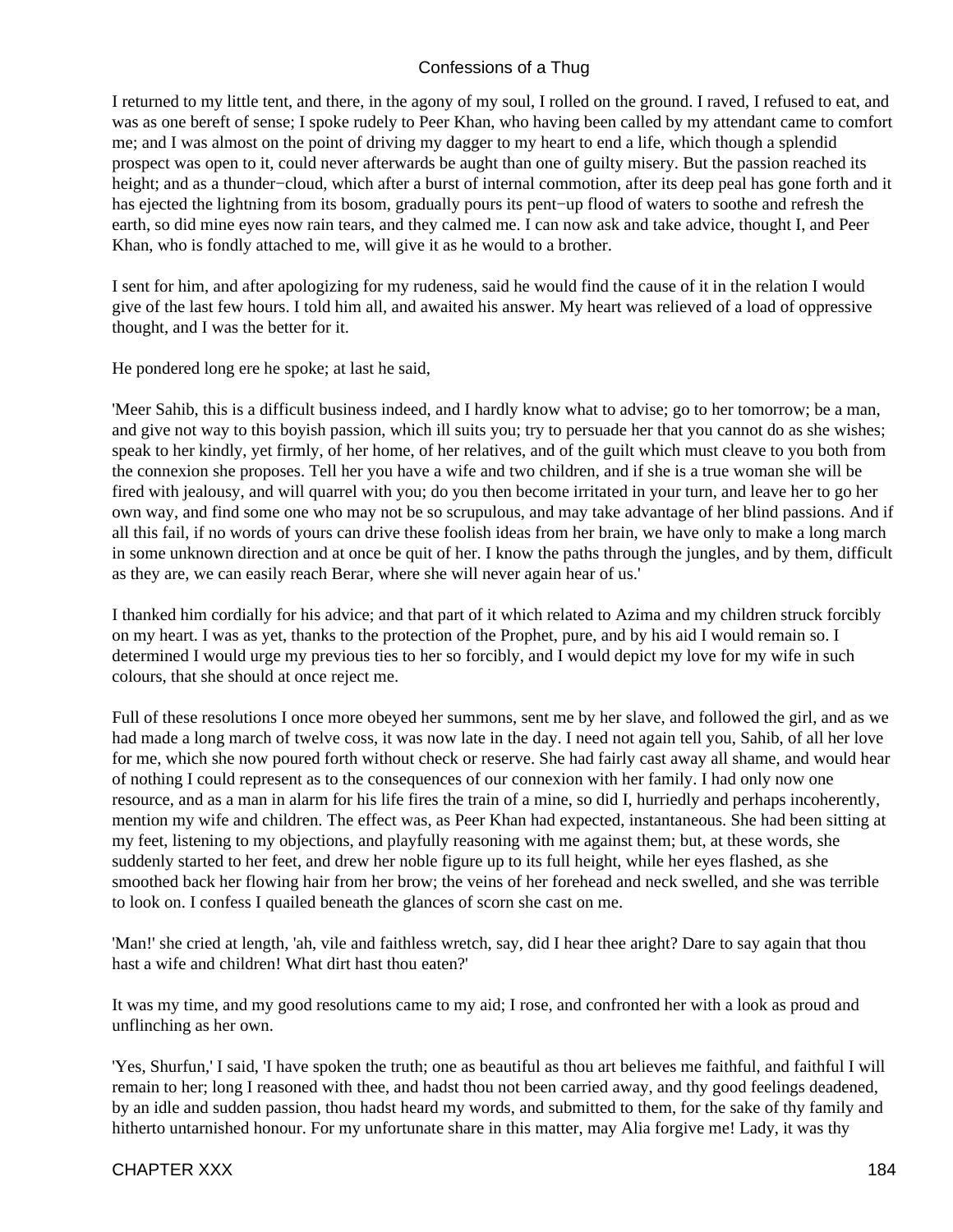maddening beauty which caused me to err; but he has strengthened my heart, and again I implore thee to hear the words of friendship, and be thyself again.'

How can I tell you, Sahib, of her despair, and the bitterness of her expressions, as she upbraided me with my deceit! I deserved them all, and not a word did I answer in return. I could not, and I dared not approach her, lest my heart should again yield to her blandishments, for I felt that a kind word or action would renew them, and cause her to forget the past; and it was pitiable to see her as she now sat on the ground, moaning and rocking herself to and fro, while at intervals she tore her hair and beat her breasts in her agony of spirit.

'Leave me!' she said at last. 'Ah, Ameer Ah', thou hast broken a heart which could have loved thee for ever. I do not complain: it is the will of Alia that the only man I could ever have loved and honoured should deceive me, and I submit. Shurfun is not yet reduced so low that she could put up with the second place in any man's heart, were he the monarch of Delhi itself. Go! the sight of you is painful to my soul; and may Alia forgive us both!'

I left her. I hastened to Peer Khan, and related the whole to him, and he was delighted.

'Now,' said he, 'to make the matter sure, let us retrace our steps; it is not attended with any risk, for we can put up anywhere, and we need not visit the village we before halted at; we have no hope of booty at Nagpoor, and if you like we can penetrate, as I said before, into Berar, and return by Khandesh, which was our original idea.'

'I agree,' said I; 'this woman must be avoided at every risk. To save appearances she must go on to Nagpoor with her people, and we shall, by following your advice, avoid her altogether.'

Accordingly the next morning, instead of pursuing the road we had taken, we turned back, and after a few hours' travel halted at a small village, a few coss distant from the one we had left. But little had I calculated on that woman's love and wild passions. Before the day was half spent, we saw her palankeen, attended by her men, advancing towards the village by the way we had come. What was to be done? I was for instant flight into the wild jungles by which we were surrounded, and where she would soon have lost all traces of us. But Peer Khan and Motee would not hear of it.

'It would be cowardly,' said they; 'there is no occasion thus to run before a woman; and why should we expose ourselves to dangers from wild beasts, and the unhealthiness of the forest, on her account? And,' added Motee, 'if she follow us now, depend upon it it is not on your account, but because she is now determined to go to her home as quickly as possible.'

'It may be so,' said I; 'whatever her plans may be they will not influence my determinations.' Yet my mind misgave me that she would again follow us, and a short time proved that my suspicions were right. The slave came by stealth to my tent, disguised as a seller of milk, and I followed her, for I knew not why her mistress had sent for me, and why she now sought me after our last meeting.

I reached her presence, and again we were alone. I armed myself against her blandishments, and determined to oppose them with scorn, that she might again quarrel with me, and leave me for ever. I cannot relate to you, Sahib, all that passed between us; at one time she was all love, seeking to throw herself into my arms, and beseeching me to have pity on her,−for she felt that her reputation was gone, in words that would have moved a heart of stone; at another, violently upbraiding me for my perfidy, and bidding me begone from her sight; yet, each time as I turned to depart, she would prevent me, and again implore me to listen and agree to her proposals.

At last I could bear with her no longer. I was provoked with her importunities, and vexed at my own irresolute conduct. I bade her farewell, and was quitting the shed, where she had put up for the day, when she screamed to me to come back. I returned.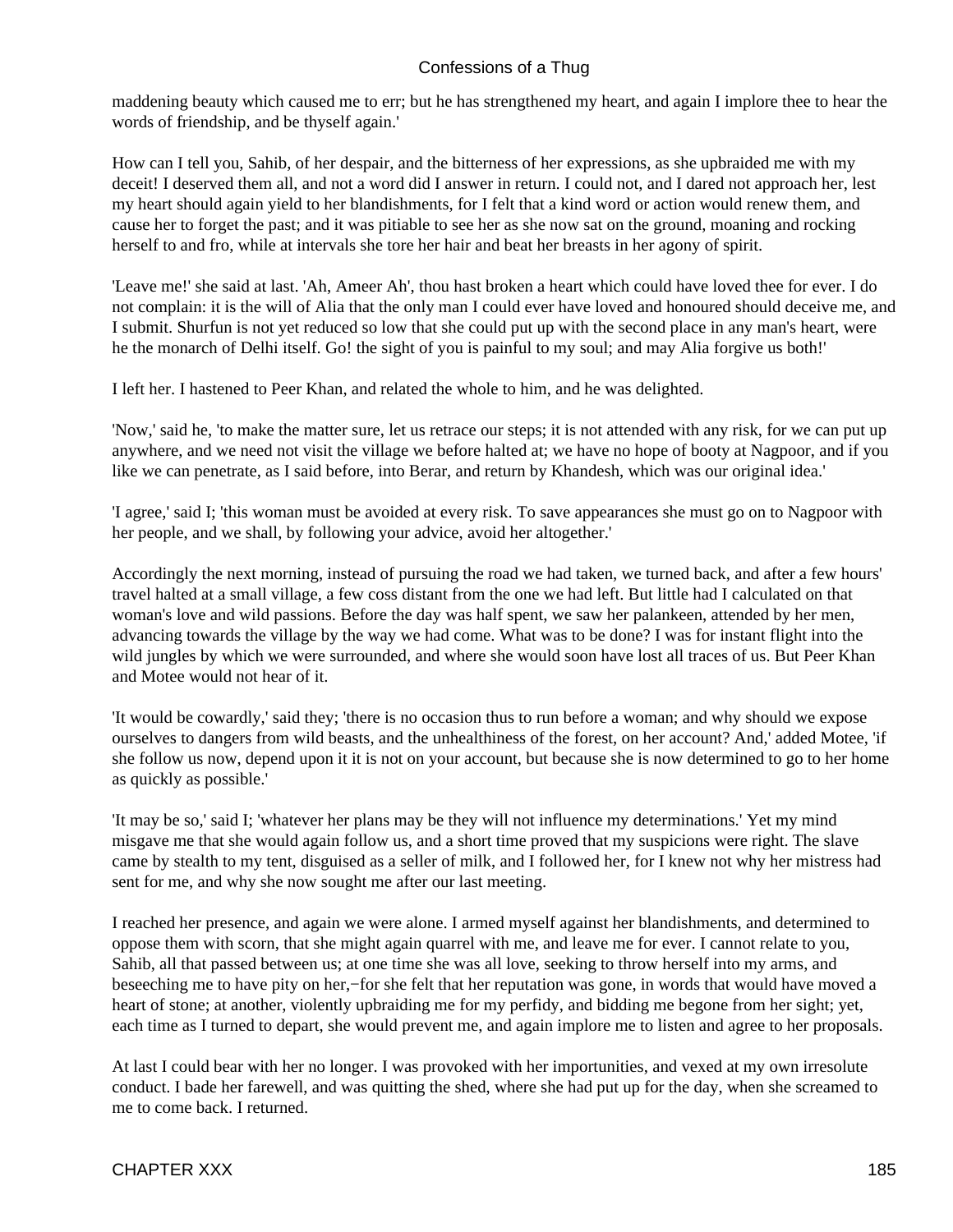'Shurfun,' said I, 'this is foolishness, and the conduct of children; why should we thus torment each other? You have heard my determination; and could you offer me the throne of Delhi, I might share it with you, but my heart would be hers who now possesses it, and you would live a torment to yourself and me. Jealousy even now possesses your heart, and what would not that passion become when you were in intercourse with the object you even now hate, and whom you could not separate from me?'

'I care not for your words,' said she; 'I care not for the consequences; I have set my life and my fame on the issue of this,and refuse me at your peril! As for your wife, I hate her not. Does not our law allow you four wives? Is it not so written in the blessed Koran? You cannot deny it. Even I, who am a woman, know it. I would love Azima as a sister, and your children for your sake; and can you refuse wealth and a future life of distinction for them? Oh, man, are you bereft of sense? See, I speak to you calmly, and reason with you as I would were I your sister.'

'I would to Alia thou wert my sister,' I said; 'I could love thee fondly as a sister, but never, never can I consent to this unhallowed and disgraceful union. Yes, Shurfun, disgraceful! disguise it with all thy flattering and sweet words, yet it is disgraceful. Do you dream for a moment that your proud family would receive as your husband, as the sharer of your property and wealth, a man unknown to them, one who has no family honours, no worldly distinction to boast of, and with whom you have picked up a casual acquaintance on the road? I tell you they would not. Go therefore, I beseech you, to your home, and in after years I will send my Azima to see you, and she shall pray for blessings on the noble woman who preserved her husband to her.'

She sat silent for some time; but the fire was not quenched within her; it burst forth with increased violence, when I vainly thought that my temperate words had quenched it for ever. Again she bade me go, but it was sullenly, and I left her.

I had not been an hour in my tent when the slave again came to me. But perhaps, Sahib, you are tired of my minuteness in describing all my interviews with the Moghulanee?

No, said I, Ameer Ali: I suppose you have some object in it, therefore go on.

Well then, resumed the Thug, the slave came to me and I was alone.

'For the love of Alia,' said she, 'Meer Sahib, do something for my poor mistress! Ever since you left her she has been in a kind of stupor, and has hardly spoken. She just now told me to go and purchase a quantity of opium for her; and when I refused, and fell at her feet, imploring her to recall her words, she spoke angrily to me, and said, if I did not go, she would go herself. So I have purchased it; but alas! I know its fatal use: and you alone can save her. Come quickly then, and speak a kind word to her; I have heard all that has passed, and you have behaved like a man of honour; but since you cannot persuade her to forget you and relinquish her intentions, at least for the time fall in with her humour, and agree to accompany her, on the promise that she will not seek to see you on the road; and say that when you reach her Jagheer you will have your marriage duly solemnized. Oh, do this for her sake! You said you could love her as a sister, and this would be the conduct of a brother.'

'Well,' said I, 'since the matter has come to this issue, that her life or death is in my hands, I consent;' and I arose, and went with her.

Oh, with what joy the unhappy girl received me! long she hung upon my bosom, and blessed me as her preserver, and kissed her slave when she related what she had said to me, and that I had agreed to her wishes. 'It is to save your precious life,' I cried, 'that I thus expose myself to the sneers and taunts of my friends and your own: think on the sacrifice I make in losing their love, and you will behave cautiously and decently on the road; we need not meet nay we must not, the temptation would be too strong for us both; but I swear by your head and eyes I will not leave you, and you shall travel in our company.'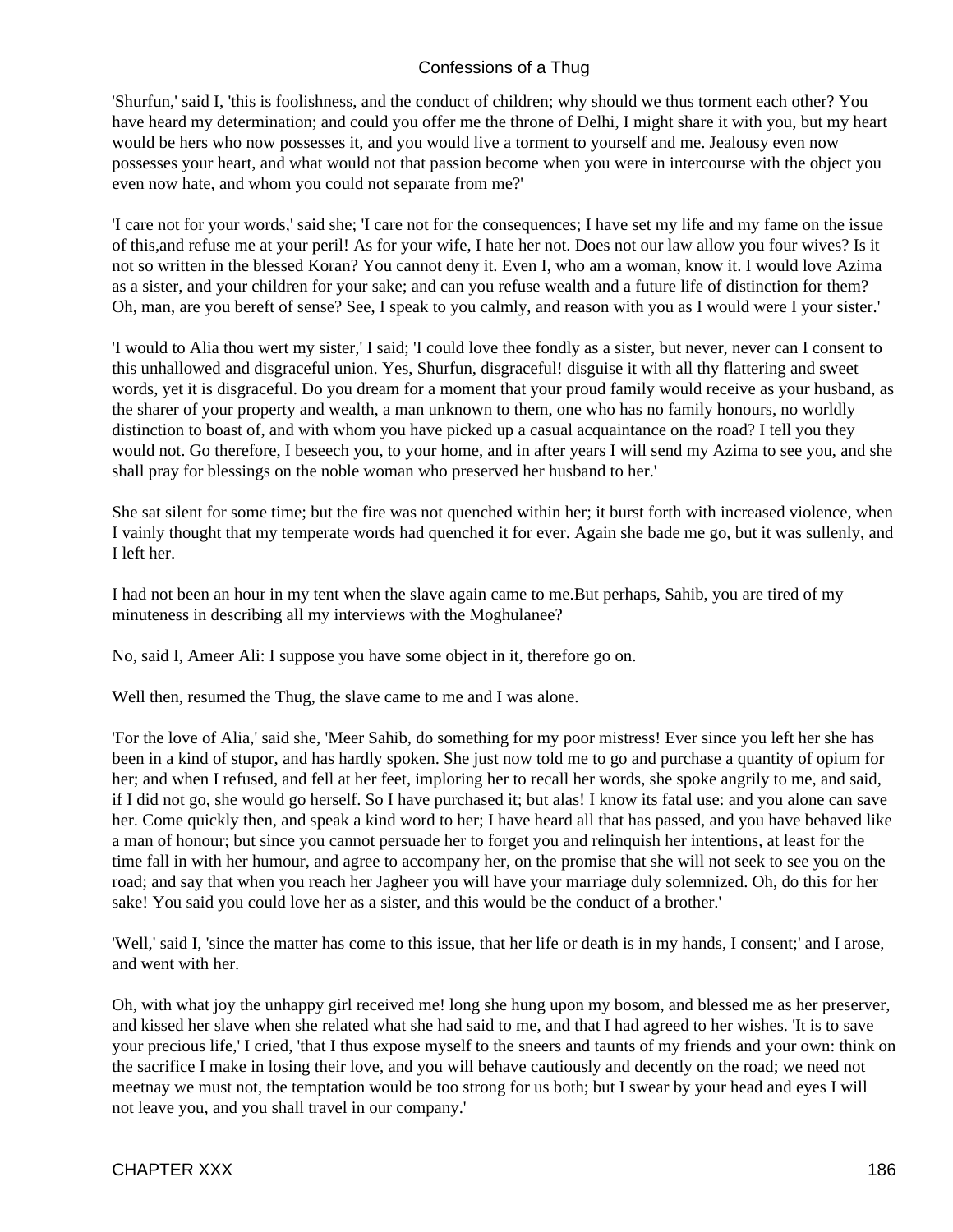The slave had gone out, and she drew towards me. 'Beware,' said she, 'how you deceive me, for I know your secret, and if you are unfaithful I will expose it; your life is in my hands, and you know it.'

'What secret?' cried I in alarm. 'What can you mean?'

'I know that you are a Thug,' she said in a low and determined voice; 'my slave has discovered you, and a thousand circumstances impress the belief that you are one upon my mindyour men, the way you encamp, the ceremonies my slave has seen your men performing, and the freedom with which you go forward or return at your pleasure. All these are conclusive, and I bid you beware! for nothing that you can say will persuade me to the contrary; you have even now the property of those you have killed in your campyou cannot deny it, your looks confirm my words.'

I inwardly cursed the prying curiosity of the slave, and feared she had discovered us through one of our men with whom I had seen her conversing, and I determined to destroy him. But I had now fairly met my match, and though abashed for a moment, I replied to her:

. 'Then, Shurfun, since you have discovered us, I have no alternative, we must be united, I to save my life and the lives of my men, you to save your own. It is a fearful tie which binds us, but it cannot be broken.'

'I thought so,' she said; 'fool that I was not to have urged this before! I might have saved myself the agony which I have endured. Now go; I will hear of you from day to day, and it may be that we shall have an opportunity of conversing unobserved. Now I am sure of you, and my mind is at ease.'

I left her, but my thoughts were in a whirl; she had discovered us, and by the rules of our profession I could not conceal it from my associates. Alia! Alia! to what would the communication I must make to them lead! Alas, I dreaded to think yet it must be done.

A long time I deliberated with myself whether I should expose the truth to my associates, and fain would I not have done so; but the peril we were in was so imminent, and the lives of my fifty brave fellows were so completely at the mercy of a woman, that I could not overlook the strict rules of my profession. I knew that it could only lead to one alternative; but it was her fate, and it could not be avoided either by her or me.

As I expected, the fatal mandate went forth among us. My men were astonished and terrified at the information Shurfun possessed, and after a very brief consultation her fate was determined on. Sahib, you will think the worse of me for this, but what could be done? We could not leave her, she would have alarmed the villagers, and they would have pursued us. True, they could have done but little against us there; but they would have dogged us through the jungles, and at last have watched their opportunity and seized us. Our next care was to endeavour to find out the person from whom she had gained the information, and I mentioned the name of him with whom I had seen the slave conversing. Sahib, as I did it, his face bore the evidence of conscious guilt. He was a young man but little known to any of us, and was one of the Lughaees. He had accompanied Peer Khan in his last expedition, and had behaved well, so well as to induce him to allow his accompanying us; but by this act he had forfeited everything, and it was but too plain that he had been seduced by the wiles of that intriguing and artful slave.

Observing his altered looks, I at once accused him of treachery; and my accusation was reechoed by the voices of the band.

'He must die!' cried one and all; 'we could never carry on our work with the knowledge that there was one treacherous person with us; and it is the rule of our order too. Who ever spared a traitor?'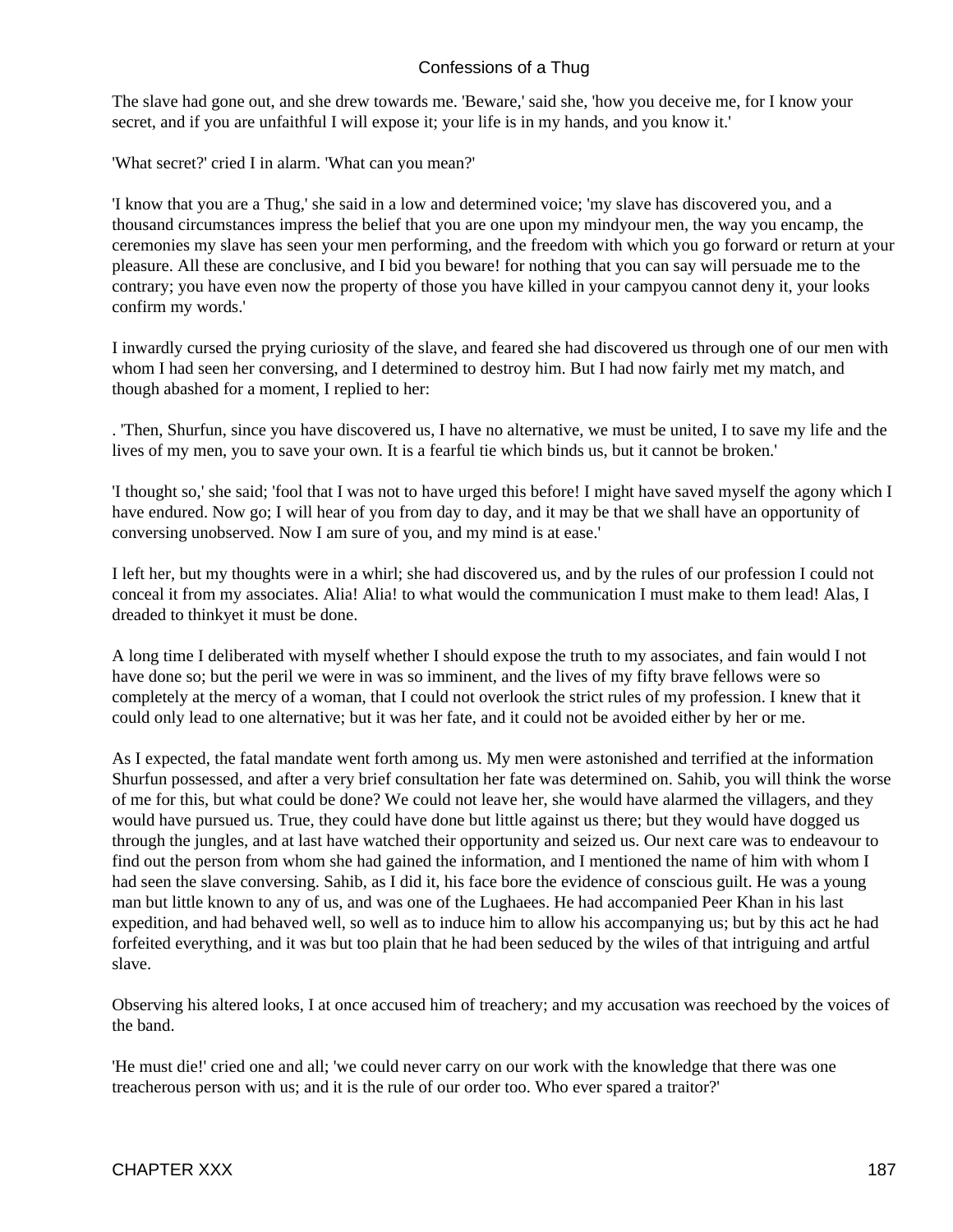'Miserable wretch,' said I to him, 'why hast thou done this? Why hast thou been unfaithful to thine oath and the salt thou hast eaten? Didst thou not know the penalty? Hast thou not heard of hundreds of instances of treachery, and was ever one pardoned? Unhappy man! thou sayest nothing for thyself, and the sentence must be passed upon thee. Shame, that the wiles of a wretched slave should so far have led thee from thy duty, and exposed us all to peril!'

'Jemadar,' said he rising, 'I have sinned, and my hour is come. I ask not for mercy, for I know too well that it cannot be shown me; let me die by the hands of my own people, and I am content; and if my fate be a warning to them, I am satisfied. I was pure in my honour till I met that slave; she told me that you were to marry her mistress, and that you had told her who you were. I thought it true, and I conversed with her on the secrets of our band; I boasted to her of the deeds we had done, and she consented to be mine whenever we could meet with a fitting opportunity. Fool that I was, I was deceived; yet I offer this as no palliation for my offence. Let therefore Goordut kill me; his is a sure hand, and he will not fail in his duty.'

Goordut, the chief of our Lughaees, stepped forward. 'Forgive me your death,' said he to the fated wretch; 'I have no enmity against you, but this is my duty, and I must do it.'

'I forgive you,' he replied. 'Let your hand be firm; I shall offer no resistance, nor struggle; let my death−pain be short.'

Goordut looked to me for the signal, I gave it, and in another instant his victim had expiated his crime by death; he suffered passively, and Goordut's hand never trembled. The body was taken from among us and interred; and henceforward we had no treachery among us, nor did I ever meet with another instance, save one, and that was successful; you shall hear of it hereafter.

There but remained to allot to the different members of the band their separate places in the ensuing catastrophe; and this done, I felt that I had acted as a good Thug, and that a misplaced pity had not influenced me during the transactions of the day.

Strange was it, Sahib, that Shurfun, knowing who we were, should not, when she had discovered it, at once have fled from us! How she, a woman unused to and unacquainted with deeds of blood, could have borne to look on, nay more to have caressed and loved, one a murderer by profession, whose hand was raised against the whole human race, is more than I have ever been able to understand: I can only say it was her fate. She might, she ought to have avoided me; in every principle of human conduct, her love for me was wicked and without shame, and a virtuous woman would have died before she had ever allowed it to possess her bosom. She might have cast me off when she said she would, and when her resolution was made to see me no more; but her blind passion led her on into the net fate had spread for her, and she was as unable to avoid it, as you or I shall be to die, Sahib, when our hour comes.

We started in company with her the next morning. I was determined I would take no active part in her death, for I could not bear the thought of lifting my hand against one whose caresses I had allowed, and whose kisses were, I may say, still warm upon my lips. Motee and Peer Khan were allotted to her, and one of her attendants, was my share. But hers was a large party; she had eight bearers, four sepoys as her guards, and her slave rode on a pony, which was led by another servant. In all therefore they were fifteen individuals, and to make sure, thirty−five of my best men were to fall on them whenever we should meet a fitting place. I knew one, a wild spot it was, where the jungle was almost a forest, and where for "miles on either side there was no human habitation; and I intended, for greater security, to lead the party by a path which I had discovered on our way down, and which led into the thickest part of the jungle, where I knew our deadly work would be sure of no interruption.

We reached the spot where the road diverged which I intended to take, and after much opposition on the part of her bearers, I succeeded in persuading them to follow me, by telling them, both that the road was a short one, and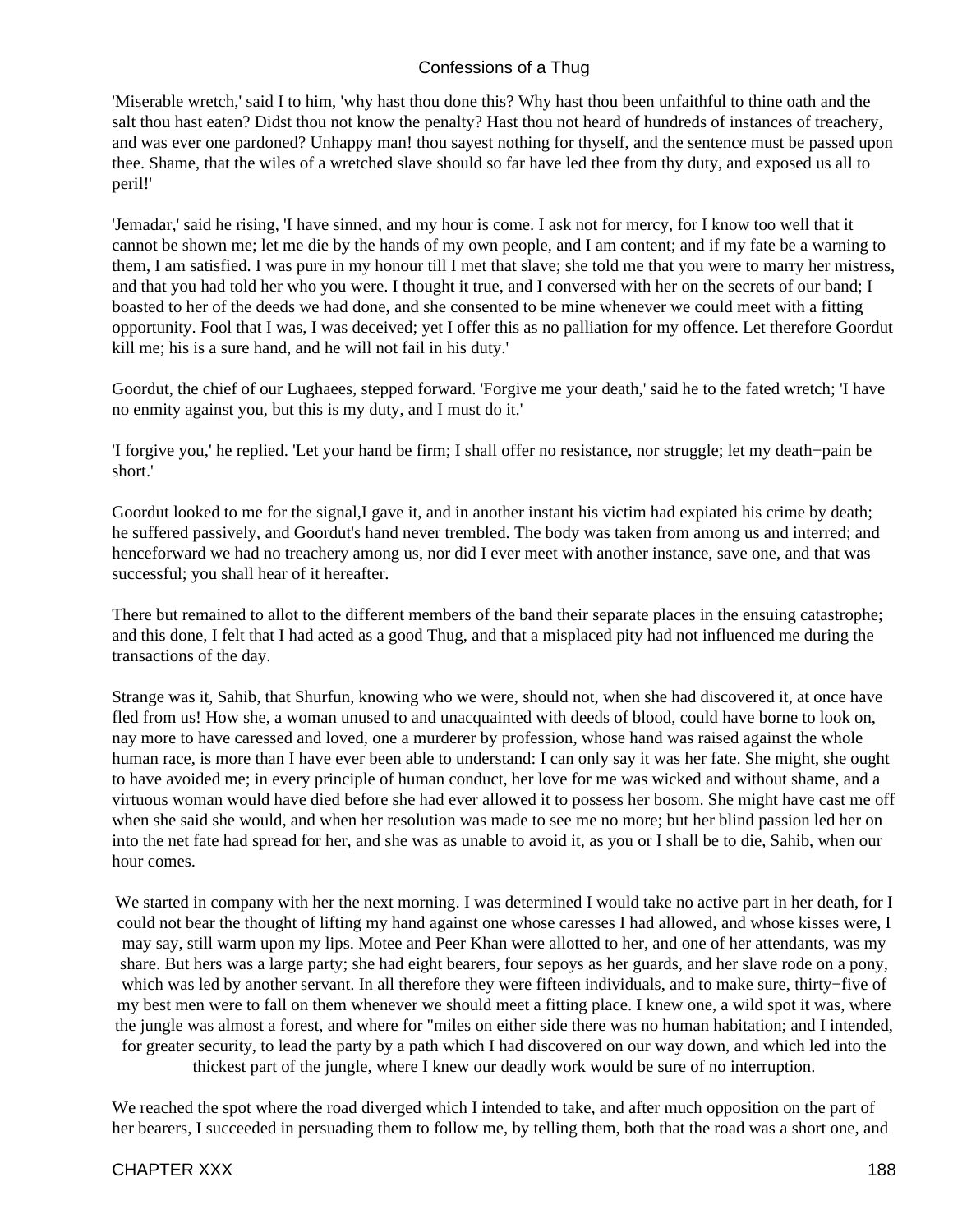that there was a stream of water which crossed it, whereas on the main track there was none.

We gained the small rivulet, and I dismounted; my band surrounded their unsuspecting victims, and eagerly awaited the signal; but I wished to spare Shurfun the sight of the dead which she would be exposed to were she not the first to fall. I went to her palankeen, and asked her to get out and partake of some refreshment I had brought with me; she objected at first, as she would have to expose herself to the rash gaze of my men; but I told her I had put up a cloth against a tree, that it was but a few steps off, and that veiled as she was, no one would see her. 'Your slave is there already,' said I; 'so come, she is preparing our meal, the first we have ever eaten together.'

She stepped out cautiously, closely muffled in a sheet, so that she saw not those who were with me, the palankeen too concealed her person, and as she arose from her sitting posture, the roomal of Motee was around her, and she died instantly. Peer Khan held her hands, and the moment her breath was gone, he put the body into the palankeen and shut the door.

'Now thus much is done,' said he, 'we must finish the rest, and that quickly; they are all off their guard, and washing and drinking in the stream; the men are at their posts. Bismilla! give the jhirnee!'

I sought my place and gave it: my own share was quickly done, and the rest too; but one or two were unskilful, and the shrieks of the unfortunate but too guilty slave, among the rest, smote on my ear, and caused a pang to shoot to my heart at the thought that they had all died for the wretched caprice of a wicked woman. I could not bear to look at Shurfun, the sight of her beautiful features would have overpowered me. I saw the Lughaees bear her away, but I followed not. Her palankeen was broken into pieces and buried with her.

Wretch that I am! cried I: ah, Ameer Ali, hadst thou no pity, no remorse, for one so young and so lovely?

I might have felt it, Sahib, but the fate of him who had died the day before was too fresh in my mind to allow me to show it: that might have been mine had I done so. Besides, can you deny that it was her fate? and, above all, had I not eaten the goor of the Tupounee?

# **CHAPTER XXXI**

Showing how Ameer Ali played a deep game for a large stake and won it

After all had been completed, we travelled on until we reached a small and wretched village, some coss from the scene of our late adventure, where, after the customary sacrifice of goor, the considerable booty we had gained was produced and distributed. There soon arose a discussion as to our future proceedings. Some advised that we should return and go on to Nagpoor; many indeed were for this, and I also inclined to it; but Peer Khan gave better counsel, saying that, by our thus going backwards and forwards on the same road, we should certainly be suspected and perhaps attacked; and that to expose ourselves to this, was not to be put in comparison with any chance of booty: he advised that we should make the best of our way towards Ellichpoor, avoiding that town, and keeping near the hills, until we got out of the jurisdiction of Sulabat Khan, who, if he heard of us, would assuredly suspect us of the death of the Nuwab Subzee Khan, who had been his guest, and whose fate was generally known over the country and attributed with justice to Thugs. After some further deliberation we all agreed to his plan, and the next day, leaving the high−road, we struck into a jungle−track and pursued it; and I was heartily glad, after some days of weary travel, when, arriving at the pass near the deserted temples of Mookhtagherry, we saw the wide valley of Berar stretched out before us, covered with the still green and luxuriant crops of jowaree.

For some days previous I had had shiverings and pains all over my body, and my mind was restless and ill at ease. In spite of my efforts to throw them off, horrible dreams haunted me at night, and the figure of Shurfun constantly presented itself to my fancy now in the fullness of her beauty, and now changed and distorted as she must have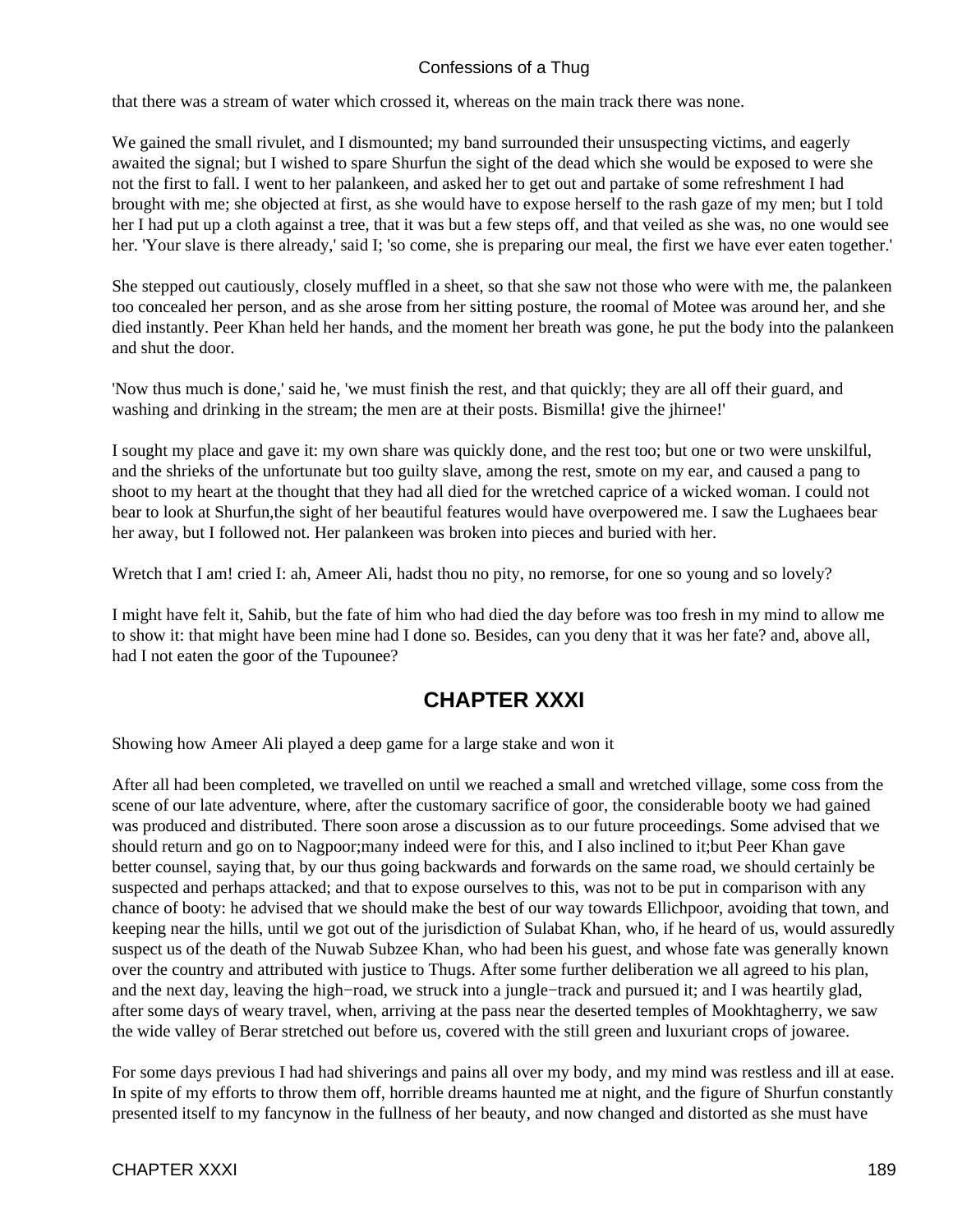been in death; while at one time she was pouring out her tale of love to me, and at another upbraiding me with her fate. I had mentioned this to my companions, and many were the ceremonies which they performed over me to drive away the evil spirits which Motee declared had possessed me. But they were of no avail, and on the morning we reached the top of the pass I was so ill that I was obliged to be supported on my horse.

What was to be done? To go into Ellichpoor was to run into the tiger's mouth, and all seemed to be at a loss whither to proceed. However, on clearing the mouth of the glen through which the road ran, some of the men discerned a large village a very short way off, and came back with the welcome intelligence. I was sitting, or rather lying, at a miserable Goand hamlet on the road; and when I heard their news I remembered the village they spoke of, which I had passed the morning we left Ellichpoor with Subzee Khan, though I had forgotten its name. Thither, therefore, I begged they would carry me, and placing me upon my good horse, I was soon there, and made as comfortable as circumstances would admit of in the empty shop of a Bunnea. But the fever raged within me; my whole frame was first convulsed with violent shiverings, which were succeeded by intense burnings. I remember no more of that day, nor indeed of many days after, for I lay insensible, and my spirit hovered between life and death.

The first words I recollect after that terrible time were from my faithful attendant.

'Shooke Khoda!' he exclaimed; 'at last he has opened his eyes!' and he ran and called Peer Khan and others to me.

'Where am I?' I faintly asked, for in the violence of the fever I had forgotten everything.

'Shooke Khoda!' again exclaimed all; 'he speaks at last!'

I again repeated my question, and it was answered by Peer Khan.

'Why, do you not remember?' said he; 'here you are in the good village of Surrusgaum, within three coss of Ellichpoor; and now that you have spoken all will be right, you will soon recover; but we have been sadly anxious about you, for a worthy Mussulman, who is a Hukeem, said only yesterday that you would die, and bade us prepare for your burial: however, he was wrong, and, Inshalla! you will soon see yourself at the head of your brave fellows again.'

'Alas, Khan, I fear not,' said I, 'for I am weak and helpless, and your staying with me here only delays you to little purpose. Leave me to my fate, and if it is the will of Alia that I should recover, I will rejoin you at our home. I feel that I should be only a useless clog on your movements; for if I even get over this fever, I shall scarcely be able to sit on my horse for many a day to come.'

'Forsake you, Meer Sahib never!' exclaimed all who were sitting round me. 'Who will bury you if you die? or who will tend you if you recover? What words are these? Are you not our brother, and more, our leader? and what would become of us if we left you?'

'Well, my friends,' said I, deeply affected by their kindness, 'since you prefer the bedside of a sick man to roaming in the wide and open country, even be it so; a few days will end your suspense, and either you will have to bury me here, or, if it be the pleasure of Alia, I shall once more lead you to new enterprises.'

'But you must be silent,' said Peer Khan, 'for the Hukeem said so, and told us if you roused at all to send him word, as he had prepared some medicine for you, which he would administer, and hoped it would hasten your recovery. I will go and tell him the good news.'

In a short time the Khan returned, accompanied by an old and venerable person, who, after feeling my head and body, turned to the Khan and declared that my state was satisfactory. 'But,' said he, 'as the fever proceeded from

### CHAPTER XXXI 200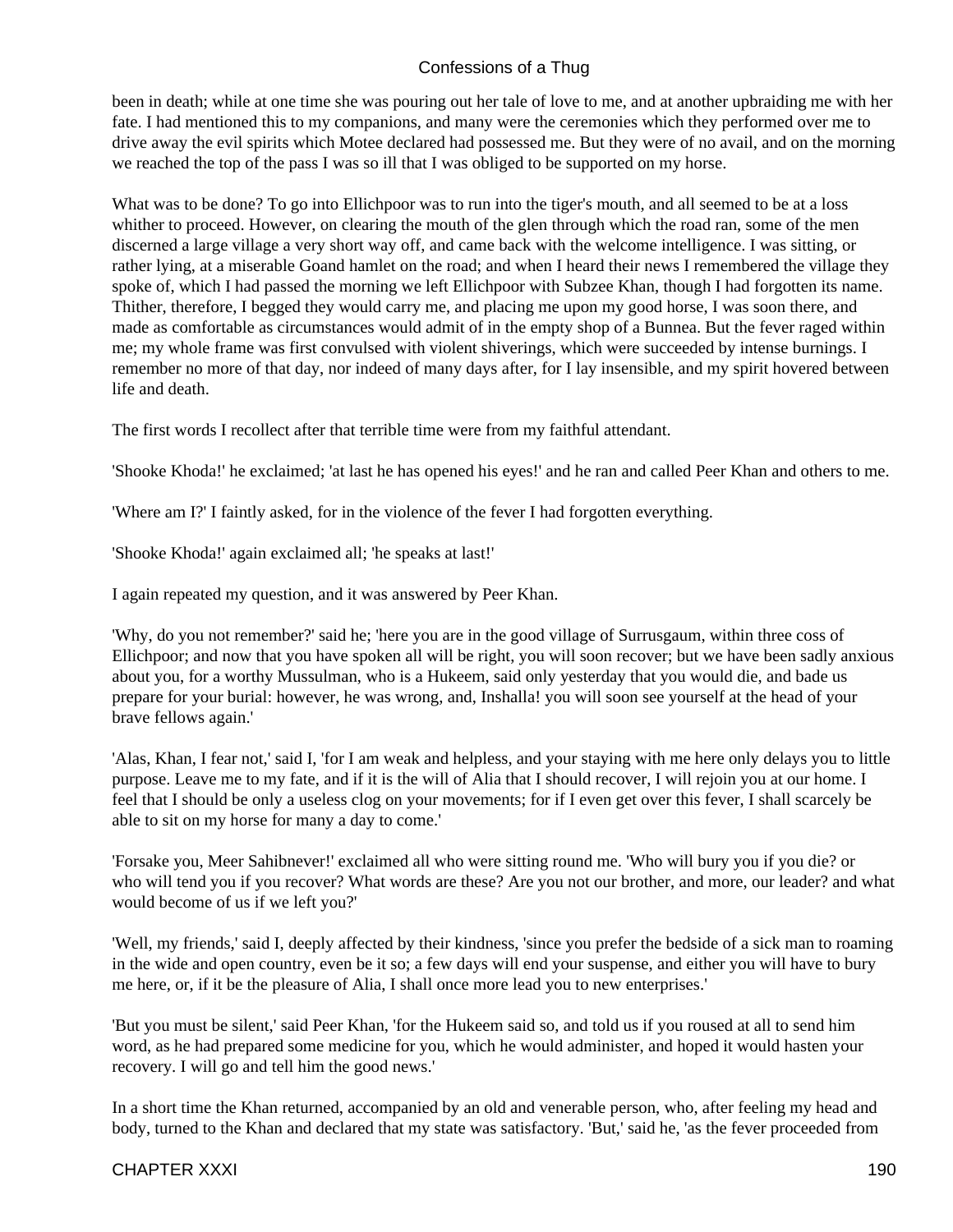cold, which is still in his stomach, we must give him the medicine I spoke of: I have prepared it, and, being compounded of heating drugs, it will soon expel the cold, induce perspiration, and, Inshalla! tomorrow he will be a different being, though he will be weak for some time to come.'

The draught was prepared, and, though nauseous in the extreme, I swallowed it, and by his directions covered myself with quilts and horse−cloths. I was quickly in a profuse perspiration; and when the Hukeem, who sat by my side all the time, thought I had been long enough under this treatment, he withdrew the coverings one by one, and taking my wet clothes from me I soon fell into a sound and refreshing sleep, from which I did not awake till the next morning's sun was shining on my eyelids.

I felt so much refreshed when I awoke that I arose, but my head swam round and I fell. I did not essay to repeat the exertion; but I was well; I felt that I had thrown off the disease, and I was thankful. Soon I had an inclination to eat, and after a slight meal of kicheree I was indeed a different being.

Two days more restored me to convalescence, and I heartily wished to be again on the road toward home; but travelling on horseback was out of the question, as I could only walk a few steps with assistance; so, as Peer Khan volunteered his services, I despatched him to Ellichpoor to endeavour to hire a palankeen or dooly with bearers, to carry me a few stages, or as long as I should find them necessary.

He returned with them, and the next day, having remunerated the good Hukeem, I gladly set out once again in company with my gallant fellows.

We took the best road to Boorhanpoor, that through the valley of Berar and close to the hills; and when we reached the old town of Julgaum, I felt myself so strong that I dismissed the palankeen and once more mounted my good horse.

A joyful and inspiriting thing it is, Sahib, to mount one's horse after a long and painful illness, and to feel once more the bounds of the generous animal under you, as though he too rejoiced at his master's recovery. He was, like myself, in high spirits, and I never enjoyed a ride so much as I did on that morning; the cool breeze fanned my thinned cheek as I rode along, now humouring my horse by allowing him to bound and caracol as he pleased, now exercising him on the plain, and again rejoining my band as they walked merrily along, apparently under the influence of the same joy as myself, and rejoicing to see me once more at their head.

We met with no adventure till we reached Boorhanpoor, where we arrived on the tenth day after leaving the village at which I had been so near dying: indeed we sought none. We found good quarters in one of the old serais in the town, and I was determined to stay there until we met with something to lead us on. Accordingly, men were daily sent into the different bazars; but seven days passed in idleness, and I began seriously to think that the death of Shurfun, which, though an inevitable deed, was against my faithful promises, had caused me to forfeit the protection of our patroness; in other words, I feared my good fortune had deserted me, and for once I proposed a grand sacrifice to Davee and that the omens should be consulted, in order to afford us some clue to our future proceedings.

It was done, and the omens were good'Propitious to a degree!' said Motee, who was our conductor in these matters; 'we shall have good bunij soon, or these would never have been vouchsafed to us.'

But another day passed, and still the Sothaees reported nothing.

The day after, however, about noon Motee came to me.

'You may know,' said he, 'that this place, from its wealth, is frequented by Rokurreas, or treasure−carriers, who bring money from Bombay, and take it into Malwa to purchase opium.'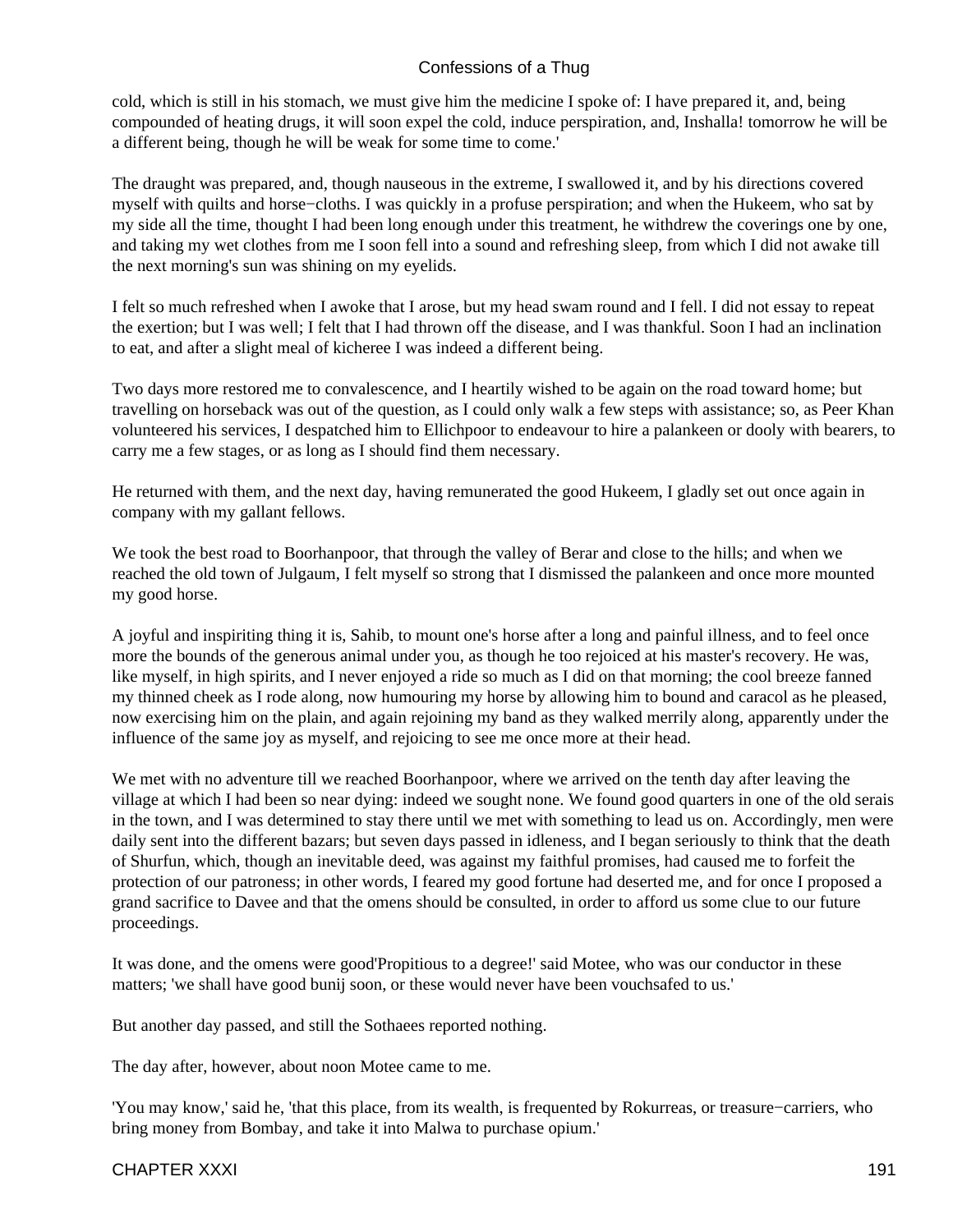'I do,' said I; 'what of that? I heard as much from my father, who bade me return this way in the hope of picking up some of them.'

'Then,' said he, 'I wish you to come with me, you and Peer Khan; you have both sharp eyes, and I am much mistaken if I have not discovered eight of them. I have killed others of their tribe before now, and I think I am not wrong when I say that these are some also.'

'Good,' I replied, 'I will come;' and accompanied by Peer Khan and Motee we set forth to examine the men whom the latter had spoken of.

In an empty shop we found them. Wary as these people are, it was highly necessary that we should not excite their suspicion; so we hurriedly passed them, concealing our faces in our handkerchiefs; yet from the casual glance I threw at them I was certain, from their sturdy forms and the one camel they had with them, as well as from a kind of restless and suspicious bearing, that they were the men we were in search of. This was just the season too; they would be bearing treasure to make advances to the poppy cultivators in Malwa, as the seed of the plant would not be sown for another month at least.

I was satisfied; yet how to ensure their company I knew not, and many schemes passed through my mind before I could determine on anything: at length I formed one, as I sat with my companions on a flight of steps leading down to the river, and whither we often resorted to enjoy the fresh breezes and pure air from the noble river which flowed beneath us.

'I have been thinking,' said I, 'what we are to do to secure these fellows; you know they are proverbially wary.'

Both nodded assent.

'Well,' I continued, 'what think you of the following scheme? You and I, Peer Khan, will pretend to be travellers; we will go now to our serai, throw dust and mud over our horses and dirty our clothes, and, taking two men and a pony heavily laden with us, we will go round the city, enter by the gate under the old palace, and pretending to be weary, halt close to them; we shall easily be able to worm ourselves into their confidence, and will then accompany them. You, Motee, I will leave in charge of the band, and send you word what road we are to take. You must be guided by circumstances, and contrive to let the men overtake me by twos and threes; some must go on before, so that we may come up to them; and in this manner, though the band will be scattered, yet, Inshalla! in a few marches we shall muster strong enough to do the work. We can keep up a communication with each other, so that when the business is done we can assemble, and then hurry forward to our home. But on no account must you be more than a stage behind us; and you must contrive to reach our halting−place a short time after we have left it. Now say, my friends, will this plan do? or can you advise any other more practicable? if so, speak.'

'It is excellent,' cried both, 'and had wisdom for its father. No time ought to be lost.'

We returned to our serai, and towards the afternoon two as travel−stained and weary travellers in appearance as ever came off a long and fatiguing march were seen to enter the south gate of Boorhan−poor and traverse the bazars in search of shelter. These were myself and Peer Khan, attended by my good lad Junglee and two other Thugs. We passed and re−passed the shed, which was a large one, in which the Rokurreas were; and feigning to have been denied room everywhere that we had applied, I at last rode up to them, and addressed myself to the most respectable among them, a fine tall fellow, with huge whiskers and mustachios.

'Yaro!' said I, 'you seem to be travellers as well as ourselves, and, for the love of Alia, allow us a little room to spread our carpets. Here you have seen us pass backwards and forwards for many times, and yet there is not a soul who will say to us, Dismount and refresh yourselves. Nay, we have been refused admittance into many empty places. May their owners' sisters be defiled!'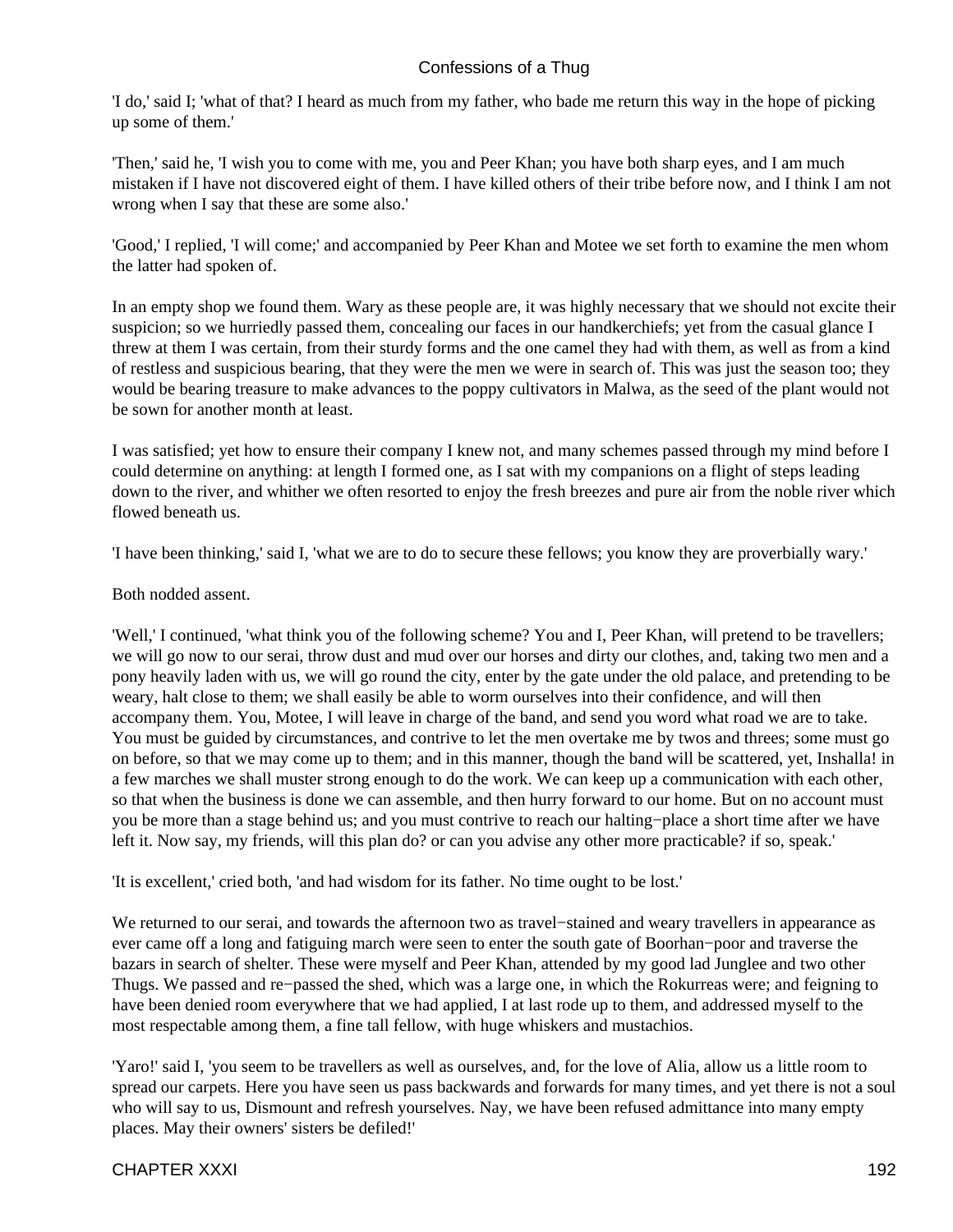'Go to the serai,' said the man; 'there is room there, and you will be comfortable.'

'Indeed,' said I, 'we have tried it already, and it is full; some forty or fifty fellows were in it, who bade us begone in no measured terms; and, in truth, we liked not their appearance, having some valuables about us. They looked very like thieves or Dacoos did they not, brother?' said I turning to Peer Khan.

'Ay, indeed,' said he; 'who knows, if we had put up among them, whether we should not have had our throats cut? It was the mercy of Alia,' continued he, looking up devoutly, 'that the place was full, or, weary as we are, we should have been right glad to have rested ourselves anywhere, for indeed I can hardly sit on my horse.'

'You see,' said I, 'how we are situated. Hindoos though you be, you will not refuse us. The evening is drawing in, and we have ridden all day; a slight meal is all that we can hope to get, and then sleep will be welcome.'

'Well,' said the fellow, 'it will be uncivil to turn you away, so alight; and,' cried he to one of his companions, 'do you, Doorjun, and some others move the camel's saddles and those bags nearer this way, and there will be room for these Bhula Admees.'

As they were being moved I heard the money chink.

We dismounted, and in a short time our horses were rubbed down, and a meal prepared, for we had fasted that day on purpose. When we had eaten it, behold us seated in conversation with the Rokur−reas; and having already possessed ourselves of their intended route, we agreed to accompany them for mutual security, and in short were on as good terms with them as if we had travelled hitherto together. Our appearance, our good horses, and arms assured them that we were soldiers, for I had told them we were in the service of Holkar, returning from Poonah, where we had been on a mission to the Peshwa, and bearing with us not only despatches, but some hoondces of large amount. In proof of this I pulled forth a bundle of papers from my inner vest, and touching my head and eyes with them, praised the munificence of Bajee Rao, and extolled the friendly terms he was on with Holkar.

This was my master−stroke; the idea had occurred to me when I was at the serai, and I had hastily collected a bundle of waste−papers and accounts, made them up into a packet, directed it to Holkar, and sealed it with my own seal, which was as large as that of any prince in the country. By Alia! Sahib, they believed me to be what I represented, as surely as that they had heads on their shoulders, and forthwith began questioning me on the possibility of the Peshwa and Holkar uniting to overthrow the Feringhees; but I was mysteriously close in my replies, just hinting that it was possible, and turning off the conversation to the marks of favour which had been shown me by Bajee Rao, about which I told enough lies to have choked myself; and I pointed to my own noble horse as one of the Peshwa's gifts. They all declared that he was worthy of the giver and of the possessor; and, after agreeing on our stage for the morrow, which was distant eight coss, they went to sleep, with the exception of two, who sat guarding the treasure with drawn swords, and all believing that they were in company with an unknown great personage.

Before I lay down to rest I despatched Junglee with the information to Motee. I spoke to him openly in Ramasee, and he set off on his errand.

'That is a queer language,' said the Jemadar of the Rokurreas; 'what is it?'

' 'Tis Teloogoo,' said I carelessly. 'I picked the lad up at Hyderabad two years ago for a small sum, and he is my slave; he understands our Hindoo, but does not speak it.'

Perhaps it was unwise to have done it, but I spoke in so careless a manner that they concluded I had sent him out on some casual errand. Indeed, I told him to buy some tobacco and pan on his way back, and as the serai was not far from where we were, the time occupied in his going to it would not exceed that of an ordinary errand.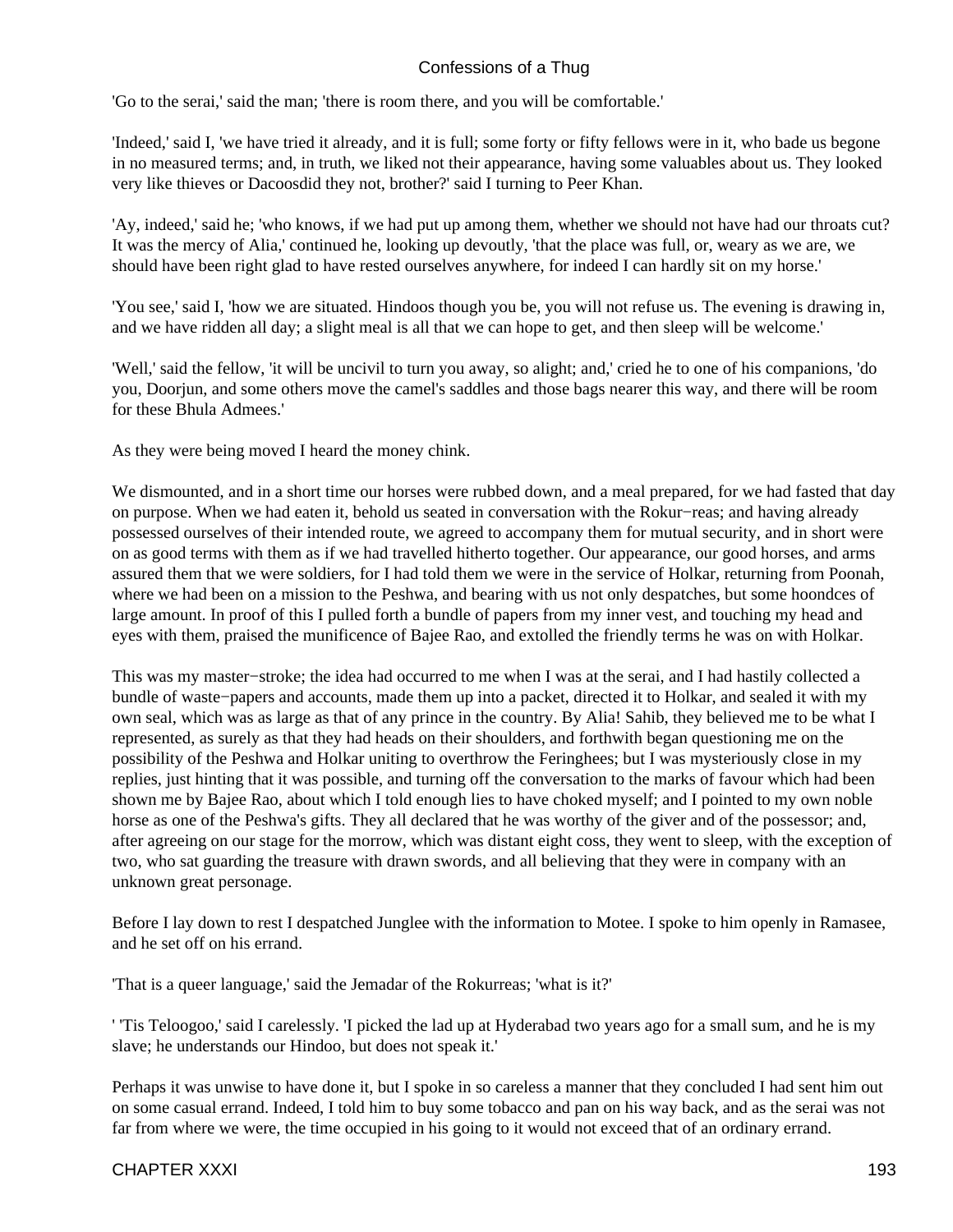He returned with the pan and tobacco, and told me they were ready, but that the majority would remain the next day, and that seven of the best, under Goordut, were then about to depart; the rest, leaving one of their number as a scout in the village we were to halt at, would push on as far as they could beyond.

I was satisfied, and so sure did I feel of the success of this adventure that I would have wagered all I possessed that I killed the Rokurreas in three days. We started the next morning, and for two days saw none of our men; however Peer Khan augured well from it, saying the fellows were up to their work, and would appear in good time, and that if they came too soon our companions would take the alarm and be off.

On the fourth day one of our companions appeared; we overtook him on the road, and as I lagged purposely in the rear, I learned from him that Goordut and his remaining men were in advance of us one march, and that some would join us that day and the rest the next.

This was as it should be. Four men joined us at the village we encamped at; and as we were now nine to eight, I began to think on the probability of putting them to death by violenceI mean, attacking them with our swords on any opportunity which might offer.

But it was dangerous, as they were individually stouter men than we were, good hands at their weapons, and as watchful as cats.

The second day Goordut and his party joined us, but it was as much as I could do to persuade the Rokurreas to allow them to travel in our company. They declared it was directly against their rules, that we must be aware of this, and that, if it was known by their employers that they even admitted one traveller into their society on the road, they would lose their reputation and means of subsistence.

'But you,' continued the Jemadar, whose name was Bheem Singh, 'you are respectable persons, who, for the honour of the government you serve, would assist us against thieves or robbers, and we travel in your company through these territories of Sindia as safely as though we had a rissala of cavalry to guard us. However, for our sakes, let not the tales of wayfarers make any impression on your mind; depend upon a Rokurrea's experience, they are not to be trusted: and even when by yourself always avoid associating with any one; no good can come of it, and much harm may ensue.'

I promised to take his advice, and as I saw clearly that they would not admit any more of our band into their company, and that a quarrel and separation from them would inevitably be the consequence if I persisted in forcing any more upon them, I determined to finish the matter as I best could with the twelve men I had. Junglee was worth but little, at least I counted not upon him, as he was a mere stripling; but the rest were the very best of my band, all noted Bhuttotes, and fellows who had good swords, and knew right well how to use them.

In the day, therefore, we had a consultation; we met in a field of jowaree, which concealed us, and there we discussed the affair. Peer Khan proposed to send one of the men back for Motee and the rest, to tell them to pass us in the night without stopping, and to allow us to overtake them early in the morning; and as soon as the two parties were mingled together, in passing each other, that I should give the jhirnee.

The plan was very feasible, and the advice was good, as it placed the issue beyond a doubt; I inclined to it myself. Still there was no honour to be gained by it; it would be large odds against a few, and this I did not like, as I had a choice in the matter. At last I said, after musing some time, and listening to Peer Khan as he discussed the measure, 'No, no, Peer Khan; we are all of us young, and fame is dear to us. If we kill these people in the old way, and the booty is large, we shall no doubt get praise; but think, man, on the honour to be gained, the good name! If we risk ourselves against these fellows, and are victorious, will not every Thug in the land cry Shabash! and Wah, Wah! and is not this worth an effort? I tell you a good name is better than riches; and if it is our time to die, we cannot avoid it by calling up Motee and his people. They are after all only the refuse; and are we not the picked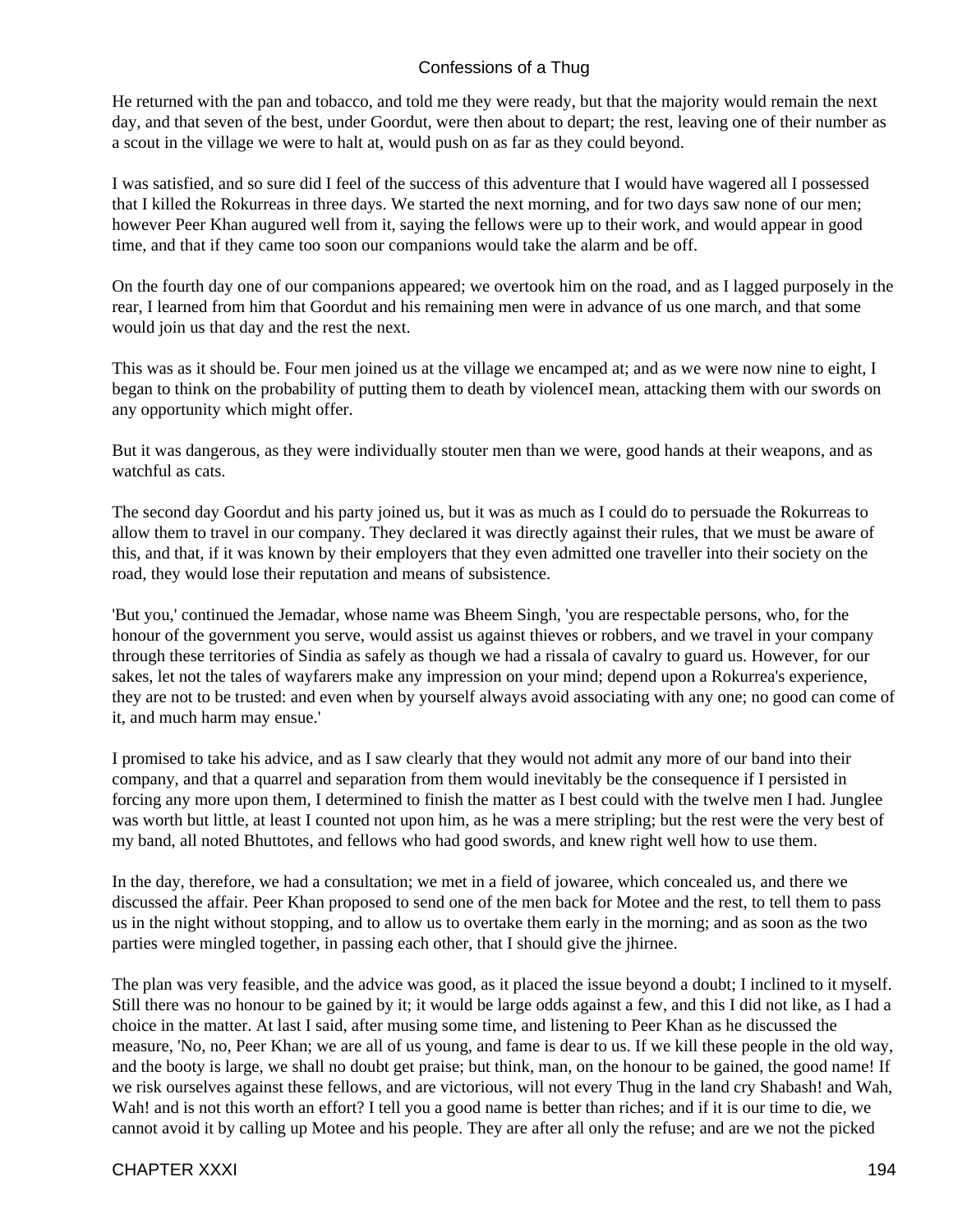men of the band, and those on whom the matter would fall, even were the whole now present? Say, therefore, will ye risk your lives against these fellows, and fall on them tomorrow morning?'

Sahib, they did not hesitate; one and all pledged themselves to follow me, and die with me should it be their fate.

'Then see your swords are loose in their scabbards,' said I, 'and let each of you plant himself within striking distance of his enemy, on his left hand. Peer Khan and myself are mounted, and we cannot fail. I feel assured that there will be no danger, and that we shall succeed.'

We dispersed, and rejoined our associates. The evening was spent in singing and playing on the sitar, on which two of the Rokurreas and some of my men were adepts; and we retired to rest at a late hour, fully prepared to do our work well and bravely on the morrow.

And the morrow came, and the sun rose in splendour; we set out soon afterwards, for the Rokurreas would not travel before it had risen, for fear of surprise from thieves or Dacoos, who generally fall on travellers in the dark.

Somewhat to my mortification, two of the Rokurreas mounted the camel they had with them, saying their feet were cracked and sore and they could not walk. This disconcerted me for a moment, for I thought they had suspected us, and I knew that most, if not all, the treasure was laden upon it. But I affected no surprise, and was determined, if they showed the least symptoms of flight, to wound the camel, and thereby prevent its getting away from us by the great speed I knew it possessed, for they had put it to its utmost the day before, to show me that it could outstrip a horse.

We travelled along until mid−day, and the fatigue and heat made us glad to dismount at a stream which crossed the road. I thought it would be a good opportunity to fall on them, but I was disappointed; they all kept together, and I was then satisfied that they half suspected our intentions; but I could not delay the attack long, and was determined to make it under any circumstances, for the rapid rate at which the Rokurreas travelled was exhausting my men, who had much ado to keep up with them.

By the merest good luck, about a coss after we left the Nulla, we entered on a rough and stony track, which diminished the speed of the camel, whose feet were hurt by the stones, and he picked his way cautiously, though I saw the men on his back used every exertion to urge him on. This slowness enabled my men to take their places, and we continued to proceed a short distance, but ready at any moment for the onset. I wished to get as near the camel as I could, in order to prevent its escape; but the road became worse, our pace still slower, and I was satisfied it could not be urged quicker. We were at this time all in a group, and I saw that the time had come. How my heart beat! not with fear, Sahib, but with excitement excitement like that of a gambler who has risked his all on a stake, and who, with clenched hands, set teeth, and half−drawn breath, watches the turn of the cowrees, which is either to ruin him or better his fortunes.

Peer Khan threw a glance towards me: one of the Rokurreas was trudging along at his horse's shoulders, another was at the same place near mine; and the fellows on the camel, with their backs turned towards us, were singing merrily one of the wild lays of the Rajpoots, in which from time to time they were joined in chorus by those on foot, and by some of my men who knew the words. Junglee was close behind the camel leading my pony, and the others in the rear, but all in their places. I cast but one look behind to see that they were so, and being satisfied, I gave the jhirnee 'J  $\text{u}_\text{gl}^\text{ee}$  pin lao!' I cried with a loud voice.

The swords of my party flashed brightly from their scabbards, and in an instant were buried deeply in the bodies of their victims and crimsoned with gore. As for myself, I had cloven the scull of the fellow beneath me, and my sword sticking in the wound escaped from my hand as he fell; I threw myself from my horse to recover it, and only then saw the camel prostrate on the ground, moaning terribly; the men upon it had fallen with it, but both had gained their legs: one had thrown himself upon Junglee, and the poor lad waged an unequal combat with him; the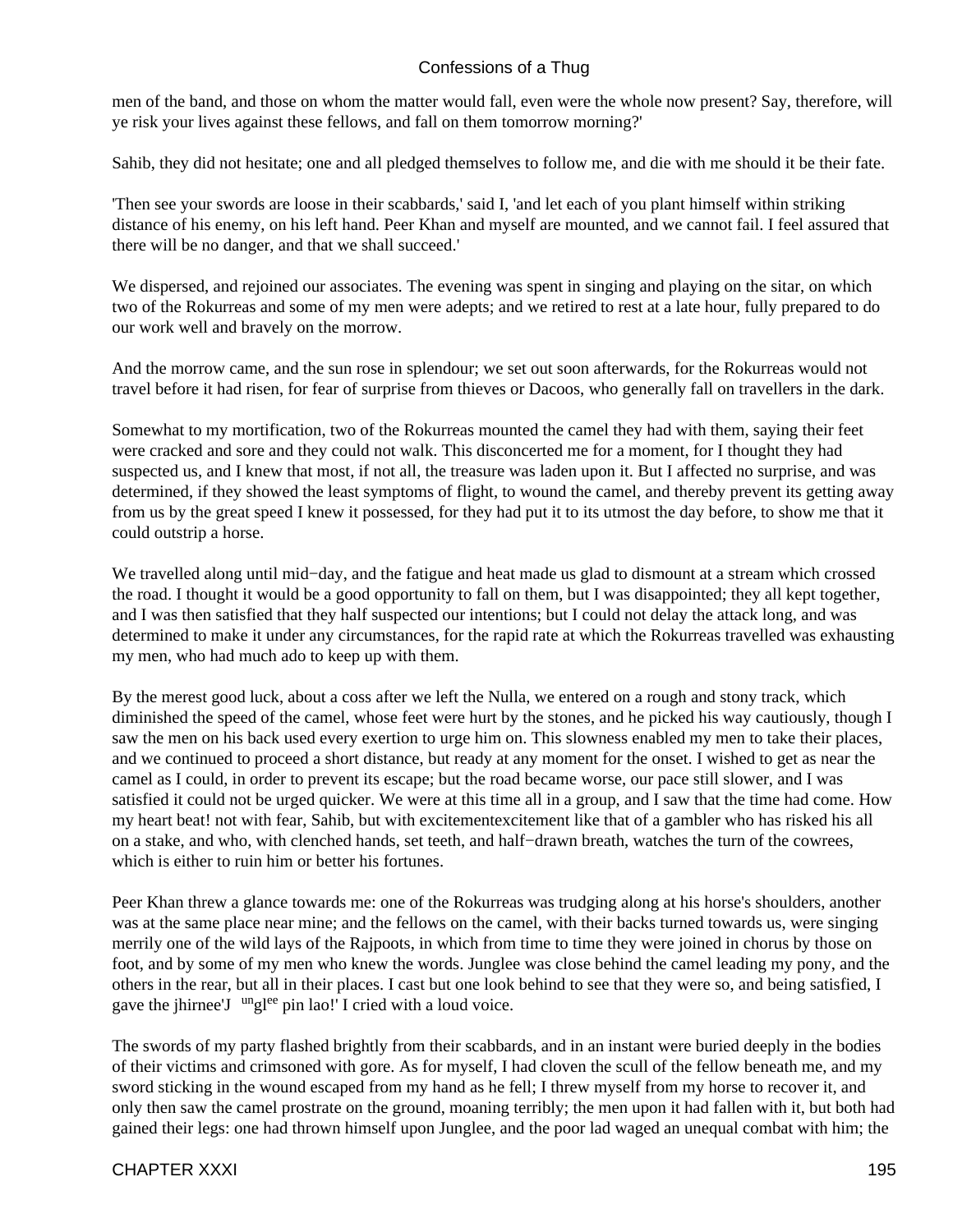other rushed on me with his sword uplifted. Sahib, I thought my end was come, but I had time to disengage my shield from my back, and held it before me in defence, while I tugged in very desperation at my weapon.

Praise be to Alia! it yielded to my great exertion, and we were on equal terms. I have before told you of my skill as a swordsman, but I had met my match in the Rokurrea: he, though all his men were lying around him save one, who having sorely wounded my poor attendant, was now closely pressed by Peer Khan and another, was as cool and wary as myself. We fought well, and for a long time the contest was equal; we were both out of breath, and our shields hacked with the repeated blows we had each caught on them; at last, as my foot slipped on a stone, he made a stroke at my head: the blow was weak from his exhausted state, or it would have ended me: it cut through my turban, and slightly wounded my head.

I did not fall, though I was somewhat stunned by the stroke; he might have taken advantage of the moment, yet he neglected it. Maddened by the thought of defeat, I rushed on him, and by the violence of my attack forced him backward: at last, he too slipped as he retreated, and lost his balance; he raised his sword wildly in the air to recover himself, but I did not lose my opportunity as he had done; my blow descended with its full force, increased by a sudden leap I made towards him, and he fell to the earth cloven through the neck and shoulder, he was dead almost ere he fell. A moment I gazed on the features of the brave Rajpoot, and then sought my poor lad, from whom the life−blood was fast ebbing away; his wound was also in the neck, and the blood rushing into his throat was choking him.

I tried to staunch it with my waistband, but ineffectually; it relieved him for a moment, and he asked for water. A leathern bag containing some had been tied to the camel by one of the men, and I put the mouth of it to his lips; he drank a little, and sat up, supported by Goordut.

'I am killed,' said he, 'JemadarI diemy own blood chokes me: I cannot recover. Do not leave my body to be eaten by the beasts, but bury it. That fellow,' continued he after a short interval, and pointing to one of the dead, 'that fellow's sword killed me. I cut the hind sinews of the camel's leg, and it fell; I thought they would both be stunned, but he got up and attacked me, and I was no match for him. All the rest of you were engaged, or you would have helped me. But it was my fate to die, and I felt it yesterday, the bitterness of death then passed over me, but now I am content: the pain will soon be over.'

Here he sunk insensible, and we stood around him weeping, for he was an affectionate lad, and we all loved him as a brother. But he recovered again slightly, though the rattle was in his throat, and the blood hardly allowed him to speak.

'My mother!' he said faintly, 'Jemadar, my mother! You know her, and my little sister. They will starve now; but you will protect them for poor Junglee's sake?' And he strove to bend his head on my hand, as though to supplicate my assistance for them.

'Fear not,' said I, 'they shall be well cared for, and while Ameer Ali lives they shall know no want.' But I could hardly speak for weeping, for I knew the old woman, and many were the prayers she made for his safe return as she confided him to my care. Alas! how should we be able to tell her his fate!

The poor boy was satisfied with my words; he would fain have replied to them, and his lips moved; but a torrent of blood checked his utterance, and raising his dull and glazed eyes to mine, he bowed his head on my hand, and died in the effort. 'Now,' said I to the assembled Thugs, 'I here swear to one thing, and ye are none of mine unless ye agree to it. I swear that whatever share would have come to this poor lad, it shall be doubled for his mother: as yet we know not what it is, but, whatever it be, it shall be doubled.'

'We agree,' cried all; 'nay, every man of us will add to it what he can; had Junglee not hamstrung the camel, which none of us thought of doing, it might, nay would, have escaped: for we saw its speed yesterday, and the two good

### CHAPTER XXXI and the contract of the contract of the contract of the contract of the contract of the contract of the contract of the contract of the contract of the contract of the contract of the contract of the contract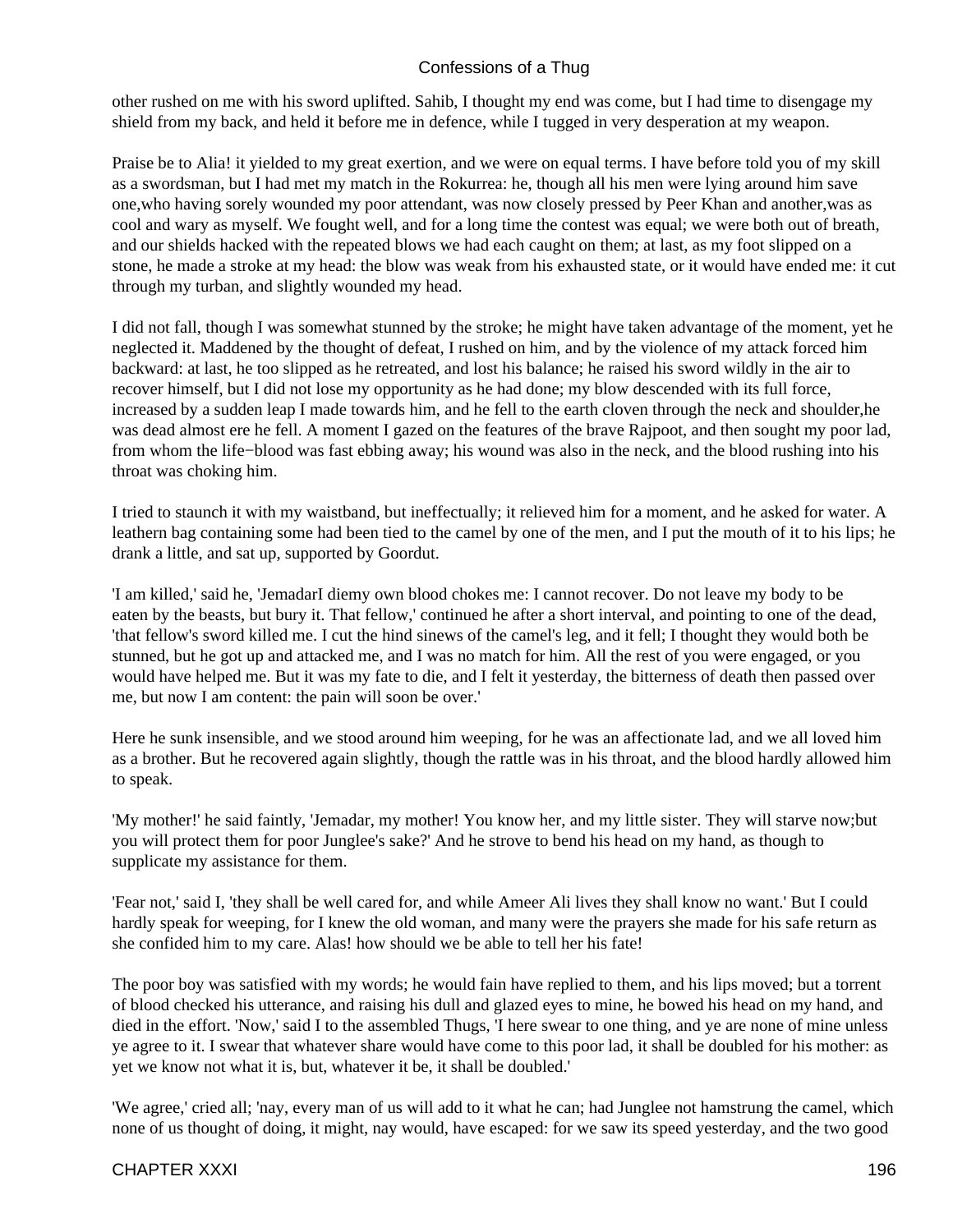Rajpoots who were on it would have carried it off.'

'Ye are my own brothers for this good promise,' I said; 'and now some of you dig a grave for the poor lad. We must unload that beast, and strip the bodies. For myself, I am in some pain, and will wash my head and tie up the cut: so set about your work quickly.'

The camel still lay groaning; they tried to raise it up, but in vain; the stroke had divided the sinew above the hock, and it could not raise itself; so one of the men cut its throat, and ended its pain. The bags of treasure were transferred to my pony and Peer Khan's horse and mine, and every man also filled his waistband, so that we were enabled to carry it all off. We took the swords of the Rajpoots; but everything else, and their bodies, were dragged into the jungle to some distance, and hastily covered with earth and stones. The bloody earth on the scene of the conflict was collected and thrown away, and in a very short time nothing remained to mark the spot but the carcass of the camel, which we could not dispose of; and leaving the usual marks for the guidance of Motee and his party, we continued our march on the main road.

Ah, how great was our joy when, before we reached the stage we were to encamp at, and as we sat at the edge of a stream washing ourselves, we saw, on the brow of a rising−ground we had just passed, our party coming up! They ran towards us in breathless anxiety and hope.

Motee was first, and he threw himself into my arms. 'We hastened on,' he said, 'from the last stage, hoping to overtake you in time; and when we saw the dead camel, how great was our suspense till we could find you! We saw the traces of the conflict, and some blood which had escaped your notice, which I have removed, and that added to our anxiety; but Davee be praised! we have found you at last, and you are all safe. Is it not so?'

'Not quite,' I said; 'we have lost poor Junglee, who was killed in the fight: and I am wounded; but 'tis only a slight cut, and a few days will heal it.'

Some of the treasure was instantly distributed to the other ponies; and encamping outside the village, when we reached it, after the accustomed sacrifice, I had my small tent pitched, and all the treasure was conveyed to it. One by one the bags were opened, and glorious indeed was the bootywell worth the risk we had encountered! It consisted of dollars, gold mohurs, and rupees, to the value of sixty thousand rupees in all; and there were also six strings of large pearls in a small box, sewn up in wax−cloth, which could not be worth less than ten thousand more. I need not describe our joy: we had comfort, nay affluence, before us for years, and every one sat and gazed at the heap of treasure in silent thankfulness. Finally, it was all collected and put into bags, which I sealed with my own seal.

We now hurried to our home, for we sought no adventure, nor needed any: only two unfortunate wretches, who insisted on joining us, were killed, and in less than a month we were within three marches of our village. I despatched a man in advance to give notice of our approach; and, Alia! how my heart beat with love and fond anxiety to see Azima, and to press once more my children to my heart, after all the perils I had encountered! how intense was my anxiety to reach my own threshold, when I saw the well−known grove appear in view, the spot from whence I had departed so full of hope, and the walls and white musjid of the village peeping from amidst the trees by which they were surrounded! I urged my horse into a gallop, and I saw my father and Moedeen approaching to meet me, to give me the *istukbal,* the welcome of return; but, as I neared them, they hung their heads, and advanced with slow and mournful steps. A sudden pang shot through my heart. I threw myself from my horse, and ran towards them. My father was weeping.

'Speak, for the sake of Alia!' I cried. 'What can this be? Oh say the worst at once, and tell meis Azima dead? this suspense will kill me.'

A few words only the old man spake, as he told me that my child, my beautiful boy, was dead!

### CHAPTER XXXI 2007 197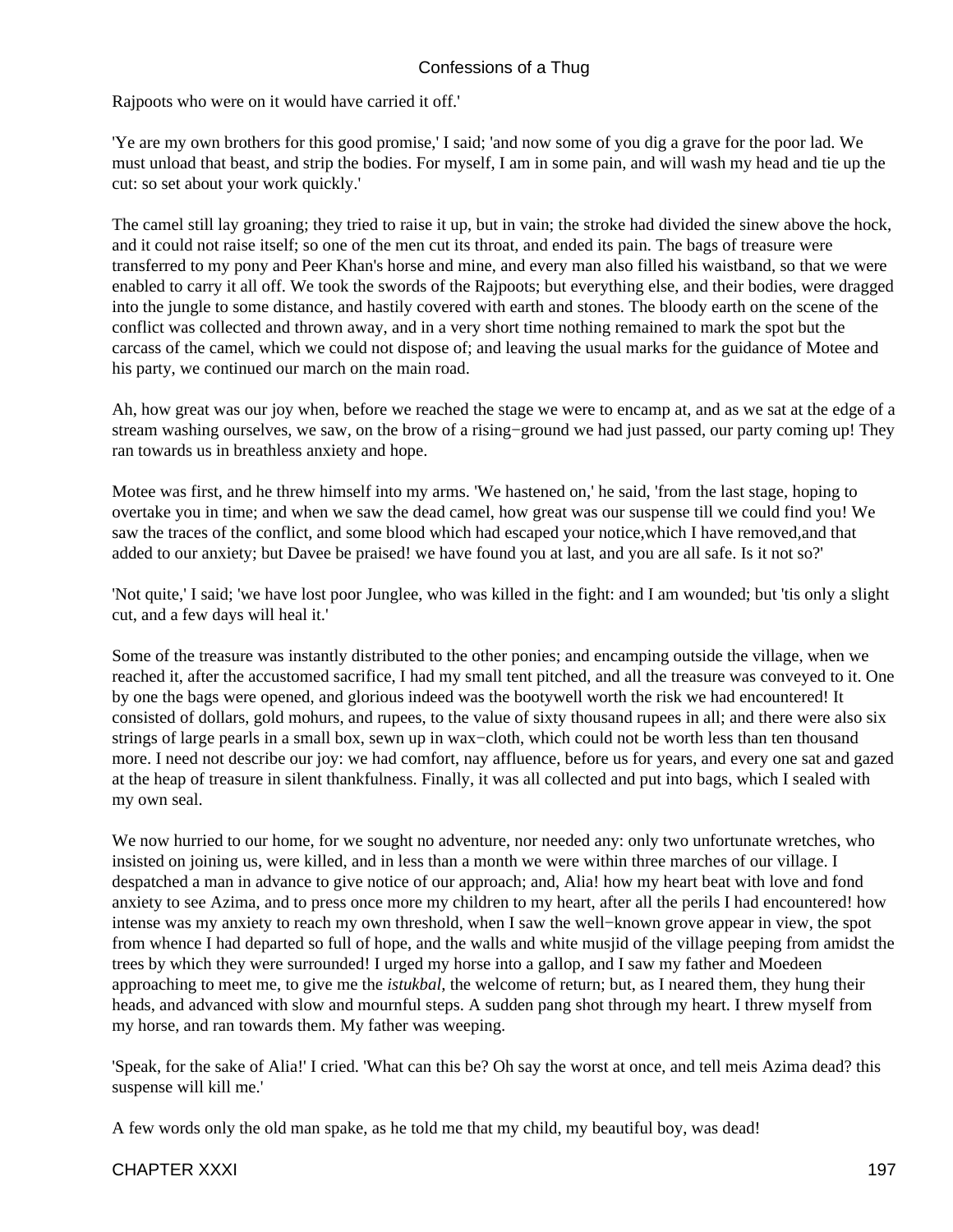And Ameer Ali wept.

# **CHAPTER XXXII**

Lear. Dost thou know me, fellow? kent. No, sir; but you have that in your countenance which I would fain call master. King Lear, Act I, scene iv

Although the mind would ordinarily reject sympathy with the joys or sorrows of a murderer like Ameer Ali, one so deeply stained with crime of the most revolting nature, yet for the moment I was moved to see, that after the lapse of nearly twenty years by his account, the simple mention of the death of his favourite child could so much affect him, even to tears, and they were genuine. I leave others to speculate on the peculiar frame of the Thug's mind, how this one feeling of tenderness escaped being choked by the rank guilt that had sprung up around it, and will pursue my relation of his adventures.

Sahib, he said, why should I now trouble you with an account of my miserable meeting with my loved Azima? You can picture it to yourself. Our souls had been bound up in that boy, and it was long ere we could bring ourselves to submit to the blow which the hand of Alia had inflicted. But the poignancy of the grief passed away, and our girl, growing up in beauty, occupied our thoughts and engaged our care and attention.

Some time after we returned, my father one day came to me, and with concern on his countenance declared there was a rumour that we were suspected, and that he thought our village was no longer a safe abode for us. We could risk nothing; there might or might not be truth in the report, but it was our duty to secure a safe asylum: and accordingly he and I set out to make a tour of the different states as yet independent of the English, and to find out whether any of their rulers would allow us a residence on payment of a fixed tribute, such as our fraternity had used to pay to Sindia's government when our village belonged to that prince. We accordingly departed, and after visiting many rulers in Bundelkund, (for we were averse to going further from our home,) we were received by the Rajah of Jhalone, and were introduced to him by Ganesha Jemadar, who was under his protection, and who made him handsome returns from the booty he collected for his friendly conduct.

Our negotiation was a long one: the Rajah was fearful for some time of the consequences of harbouring us, or pretended to be so in order to enhance the favour he was conferring; but we distributed bribes plentifully to his attendants and confidential servants, and at last succeeded in our object. We were to pay a tax of three hundred rupees a year to his government, present him with anything rare or valuable we might pick up, and, to preserve appearances, my father agreed to farm three villages situated a short distance from his capital. The whole concluded by our presenting to him one of the strings of pearls we had taken on the last expedition, my own beautiful sword, and other articles, valued at nearly five thousand rupees. When we were thus mutually satisfied, my father and some of the men remained behind, while I and the rest returned to our village, to bring away our families.

I confess I left our home with regret; many, many happy days had been passed there, and we were beloved by the villagers, to whom we had endeared ourselves by our inoffensive conduct. We were now to seek a new country, and form new ties and connexions a disagreeable matter under any circumstances. But my father's wisdom had saved us. The information the English officers had obtained Alia only knows how was correct. In a very few months after we were settled in our new abode, we heard that the whole Purgunna of Murnae had been attacked, village by village. Many of the best and bravest of the Thugs had died defending their homes; the survivors had fled, routed and utterly disorganized, and had taken refuge with those who had made previous settlements as we had done.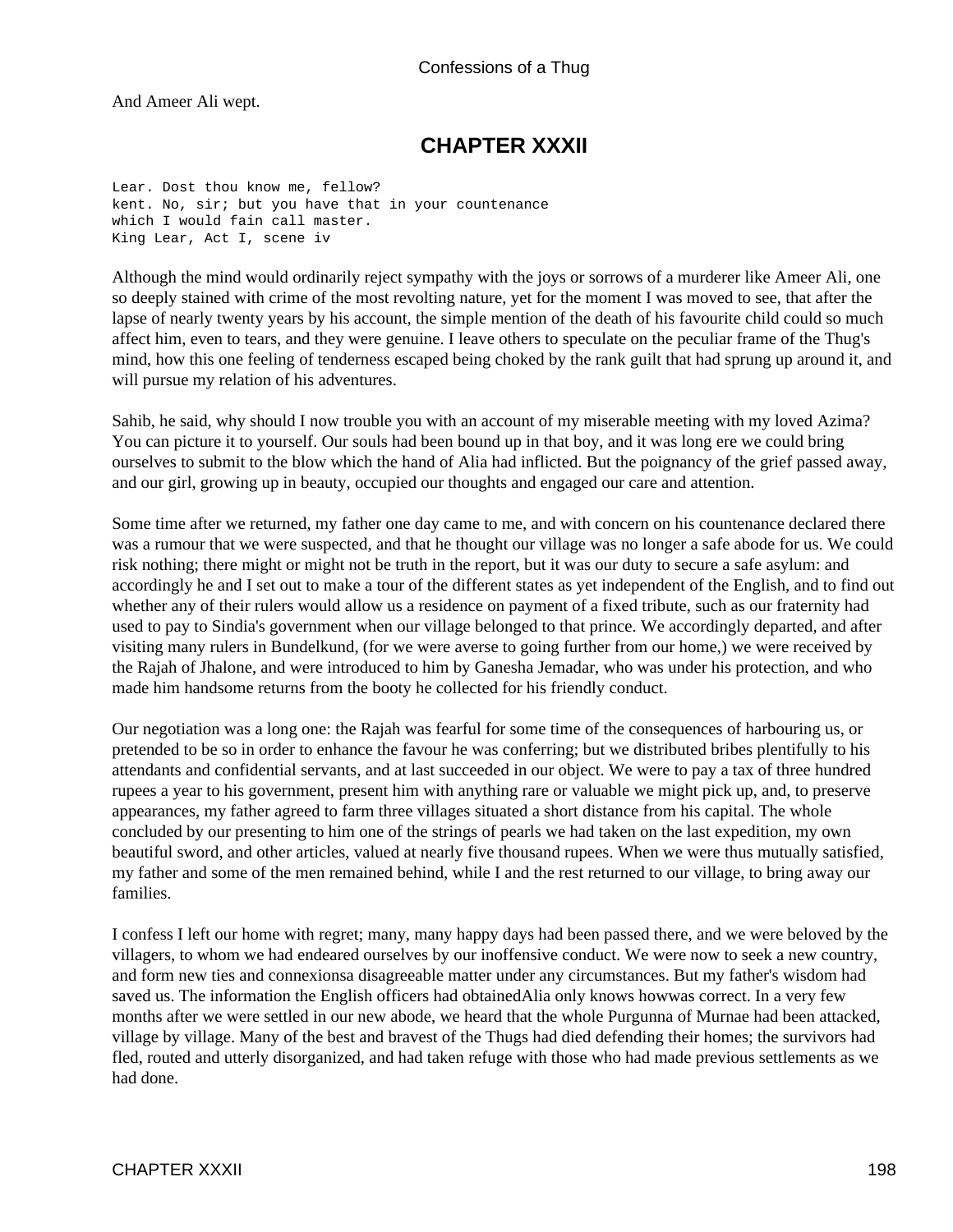For my own part, so long as my money lasted I was in no humour to expose myself to fresh risks. I had too attained the highest rank possible among Thugs, for I had been declared a Soobehdar immediately upon my return from the last expedition; and I was content to enjoy my ease, and assist my father in the management of the villages which had been confided to us, and by which we realized a comfortable income. For the time, therefore, Thuggee was abandoned; and though often urged by Ganesha, who had a wild and restless spirit, to join him in an expedition, we refrained from doing so, and lived peacefully and respectably.

There was something about Ganesha which to me was mysterious, and the instant I saw him at the court of the Rajah, a thought flashed into my mind that I had met him before under painful circumstances. In spite of all my endeavours I could hardly ever shake it off sufficiently to be on any terms of cordiality with him; and I viewed with suspicion and distrust his intimacy with my father, and the evident effect his counsels had upon him. In person Ganesha was tall and strong, but his face was more forbidding than any one I had ever before seen, and there was a savage ferocity about his manner which disgusted me. But let him pass at present; he has now little to do with my story, hereafter I shall be obliged to bring him prominently and disagreeably before you.

Nearly three years passed quietly, and unmarked by anything which I can recall to my memory. I had no more children, and my daughter was growing up a model of beauty and grace. I was happy, and never should have dreamed of leaving home, had it not been for the bad faith of the Rajah, and one unfortunate season of drought; by the former we were obliged to pay five thousand rupees, which he demanded under threats of discovering us; and by the latter we lost considerably in the villages we farmed, which were now seven in number, and for which he obliged us to pay the full amount of revenue. These sums seriously diminished our resources; and I began to look about me for men, to compose a band to go in search of more plunder. But they were not easily collected, for my own men had dispersed to distant parts of the country, and could not be brought together save at great expense and sacrifice of time.

Just at this period it was rumoured through the country that Cheetoo and other Pindharee chiefs of note would assemble their forces after the rains, at the festival of the Dussera, and had planned an expedition of greater magnitude than any ever before undertaken; an expedition which was sure to enrich all its members, and strike terror into the English government. The idea suited me exactly; I was a soldier by inclination, if not by profession; and I thought, if I could join any of the durras with a few choice men, well mounted, we might make as good a thing of it as if we went out on an expedition of our own. The latter scheme, moreover, promised no success, for the roads would be infested by straggling parties of Pindharees, who were well known to spare neither travellers nor Thugs; they looked on the last indeed with great enmity.

Accordingly I set to work to make my preparations. Peer Khan and Motee still remained near us, and when I disclosed my plans to them, they entered into them with great readiness and alacrity. They had enough money to mount themselves well, and after a short absence returned fully equipped for the journey. I had told them to look out for a few really fine fellows to accompany us, whom they brought; but our united means would not allow of our purchasing horses for them, and on foot they would be of no use. In debating on our dilemma, an idea occurred to me that the Rajah would perhaps lend or sell the horses, on the promise of after and double payment. I had heard of such things, and I determined to try what could be done.

To my great joy the Rajah consented, and with less difficulty than I had anticipated, for I had become a great favourite with him. I was allowed to take five horses from his stables, which were valued at three hundred rupees each, with their saddles and accoutrements, and this sum was to be doubled in case we returned successful. The Rajah indeed thanked me for the hint I had given him, and many others obtained horses on the same terms, on giving security for the performance of the conditions under which they took them.

My final arrangements were soon completed. We were all armed and accoutred in the handsomest manner we could afford; and a better−mounted or more gallant−looking little party never set out in quest of adventure than I and my seven associates. Before we started we consulted the omens, which were favourable, and we performed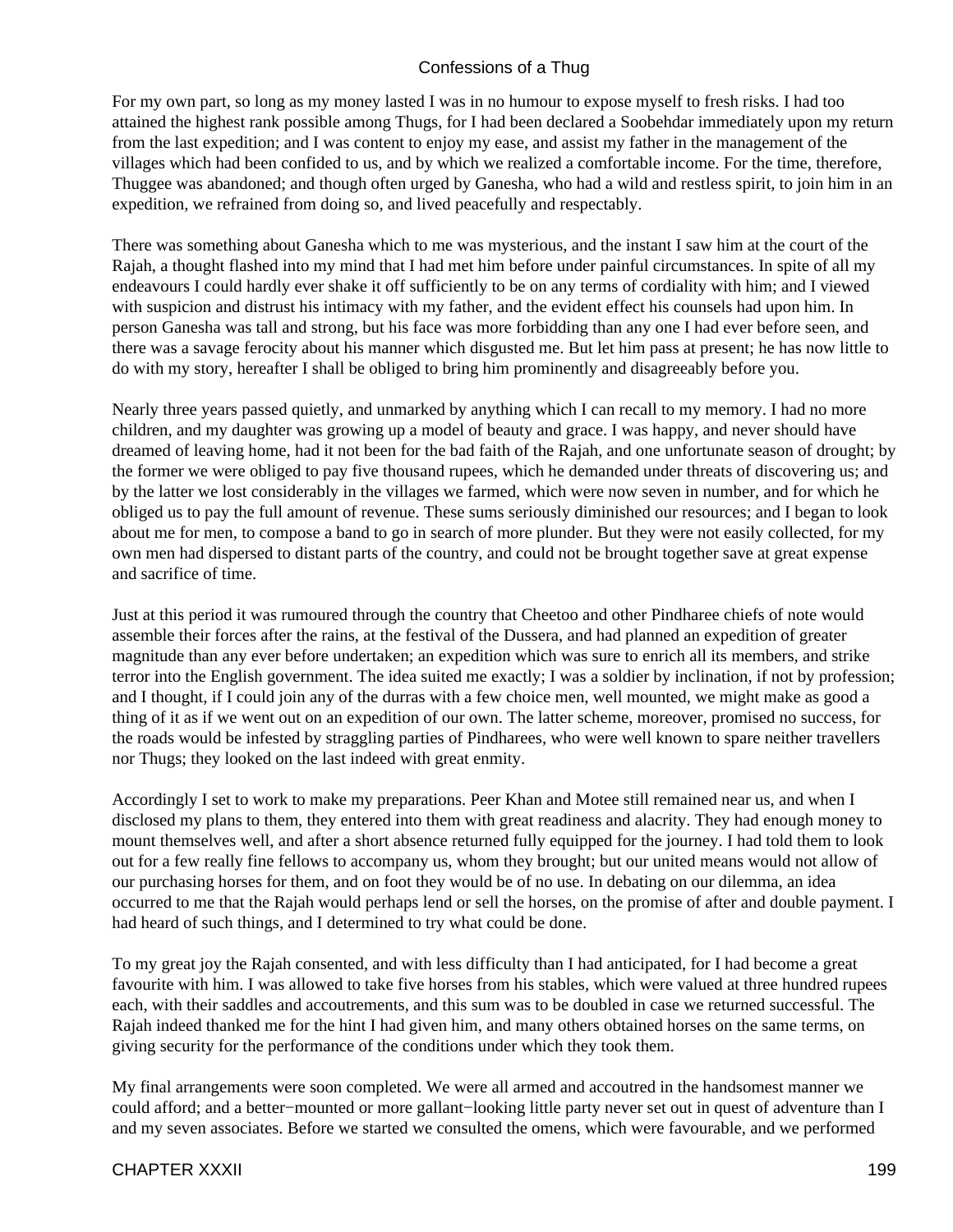all the ceremonies of departure exactly as if we had been going on an expedition of Thuggee.

In due time we arrived at Nemawur, the residence of Cheetoo. Here were collected men from every part of Hindostan, as various in their tribes as they were in their dresses, arms, and accoutrements. The country round Nemawur was full of them, and the town itself appeared a moving mass of human beings, attracted by the hope of active service, and above all of plunder. We lost no time in presenting ourselves at the durbar of the chief, and were graciously received by him. I opened our conference in the usual manner, by presenting the hilt of my sword as a nuzzur; and having dressed myself in my richest clothes, I was instantly welcomed as if I had been a Sirdar of rank, and had the command, not of seven men, but of as many hundreds.

Cheetoo was a fine−looking man, and a gallant leader. He ought to have died on the field of battle, instead of in the miserable manner he did. No man that ever led a Lubhur was juster in the division of plunder; no one was ever more attentive to the wants and complaints of those under him than was Cheetoo Pindharee. It was this which gained him so many followers, while his personal activity and hardihood stimulated his soldiers to exertion and emulation. Nothing could tire him; often have I seen him after a long and weary march, when it was as much as most of us could do to sit on our horses, dash out to the front and exercise his noble steed, which bore him gallantly, as though he were only returning from a morning's ride of a few miles.

Cheetoo was, as I said, struck with my appearance, as I introduced myself as a poor Syud of Jhalone, desirous of serving under him in his ensuing campaign.

'Oh,' said he, 'from Jhalone! you have travelled far, my friend; but nevertheless you are welcome, as every brave cavalier is who brings a good horse and a willing heart to the service of Cheetoo. You know my conditions of service; I give no pay, but as much plunder as your own activity can procure: the people will tell you what my share of it is; and I look to your honesty, for your face belies you if you are a rogue.'

'I know the conditions,' said I, 'and will accept them; but I have brought a few friends with me who are desirous of sharing my fortunes, and, if it be the pleasure of the Huzoor, I will bring them.'

'Surely,' he replied; 'but now I am engaged: meet me with your men at the place of assembly in the evening, and I will see them and your horses, for the station I shall allot you in the durra depends on their fitness.'

I made my obeisance and retired. I had made the acquaintance of one of Cheetoo's Sirdars, a man by name Ghuffoor Khan, a perfect savage in appearance and deportment, a fellow who had Pindharee written on his face, and had served with much distinction in the durras of Dost Mahomed and Kureem Khan. He had introduced me to Cheetoo, and now, as he accompanied me from the durbar, he gave me instructions how I was to proceed.

'You will meet us,' he said, 'on the plain beyond the town, and see that all your horses look well, that your men are well dressed and armed, and I will venture to declare that you are all placed in my division, which has the honour of leading, and is the first for fighting and for plunder. I shall be glad to have you, and I will try whether I cannot get you the command of a hundred or two of my own rissala. We want leaders, and from your appearance I judge that you will do justice to my patronage.'

'It is the very thing I have ever wished for,' I said; 'and if you will but favour me, I will do my utmost to please you. It is true I have as yet seen no service; but that is easily learned when the heart is willing.'

We separated, and I hastened to my men to get them in readiness for the inspection of our new chief. Our horses had now rested from the fatigue of the journey, and were in high condition: our arms were cleaned and sharpened. We provided ourselves with the long spear which is peculiar to the Pindharees, and of which thousands were on sale; and at the appointed hour I led my little band to the place, where some hundred horsemen were already assembled. I had dressed myself in the armour of Subzee Khan, which was a magnificent suit; and my noble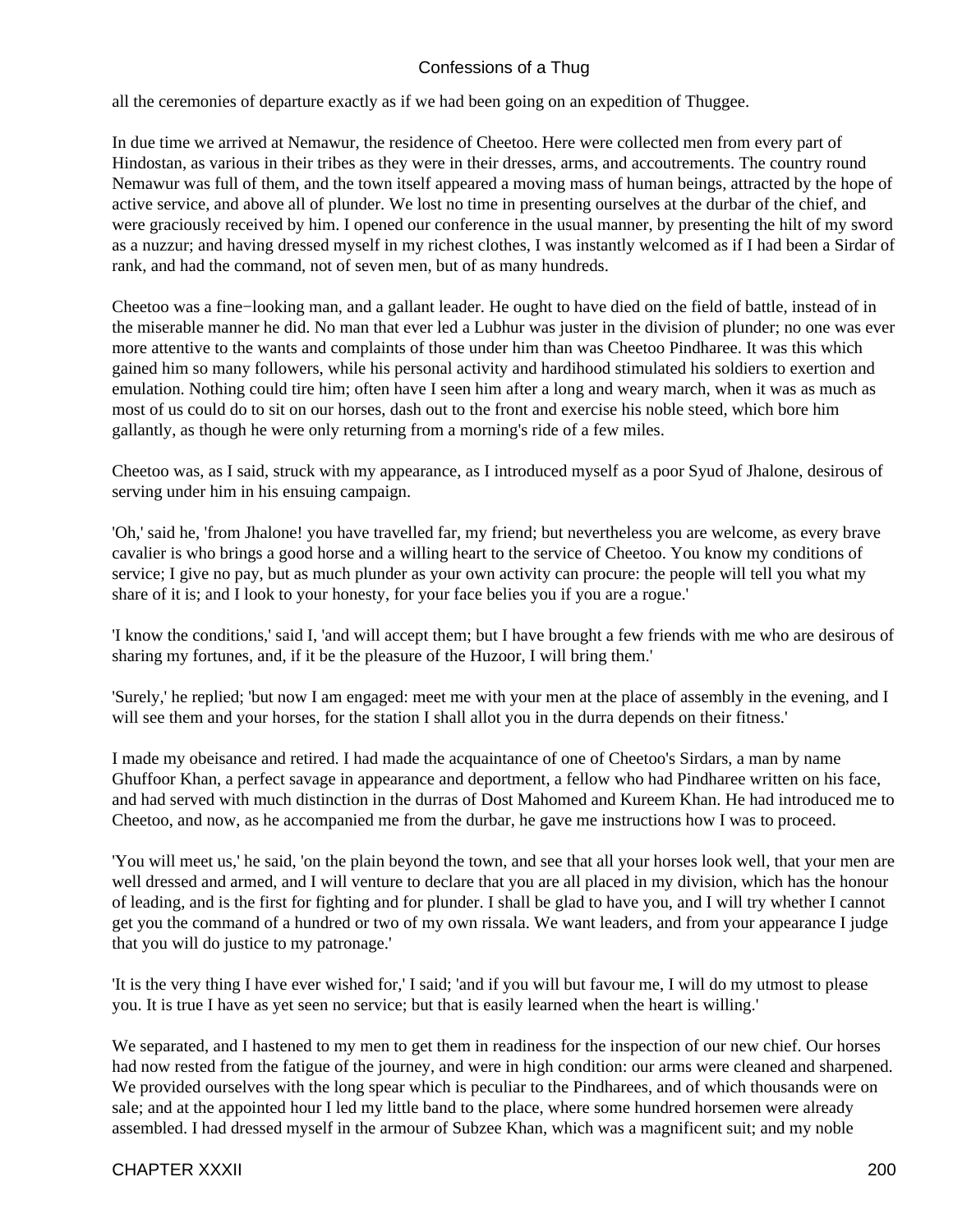horse, as he bounded and caracoled with me, seemed proud of his rider, and glad that he had at last got into a scene suited to his fiery spirit. Peer Khan and Motee were also striking figures, and nearly as well mounted as I was; and the rest were as good, if not better, than the majority of those who were now assembled.

'Keep all together,' said I to them; 'do not straggle, or our party will appear more insignificant than it really is. When you see the chief coming, watch my movements and follow me.'

Long before sunset Cheetoo issued from the town, accompanied by as gallant a company as could well be imagined. The leaders of the different durras were all around him, each surpassing the other in the richness and martial air of his dress, his arms, and the trappings of his horse. Before him, making his horse leap and bound in a wonderful manner, rode Ghuffoor Khan, clad in chain−armour, which glittered in the red rays of the setting sun. No one equalled him in appearance, though many were noble−looking cavaliers; and no one appeared to manage his steed with the ease and grace that he did.

'That is the man!' I cried with enthusiasm to Peer Khan; 'that is the man we are to serve under; is he not a gallant fellow? Now follow me.' And I gave my impatient horse the rein, and dashing onwards was in an instant at the side of Cheetoo, accompanied by my men. I dropped my spear to the ground, as I threw my horse back on his haunches close to him, and making an obeisance down to my saddlebow, said that I had brought my men as he had directed, and awaited his orders.

Cheetoo checked his horse, and for a moment surveyed me with delight.

'You are a fine young fellow,' he said at length, 'and your men are excellently mounted. I would there were as many hundreds of you as you have companions. However, something may be done. What say you, Ghuffoor Khan, will the Meer Sahib serve with you? and have you a few hundred men to put under him?'

'May I be your sacrifice!' cried the Khan,' 'tis the very thing your servant would have proposed. I liked the Meer Sahib from the moment I saw him, and now that he is properly dressed, by Alia! he is a very Roostum, and the only fit companion for himself (forgive my insolence) that Ghuffoor Khan sees.'

'Then be it so,' said Cheetoo; 'take him with you, and see that you treat him kindly.'

'Come,' cried the Khan to me, 'come then, Meer Sahib, take a tilting−spear from one of those fellows; here is a rare piece of ground, and I must see whether you are master of your weapon.'

'I fear not,' said I; 'I know little about the spear. On foot and with the sword I should not fear the best man of the army; nevertheless, to please you, I will try.'

I took the spear, a long light bamboo, with a large stuffed ball of cotton at the end of it, from which depended a number of small streamers of red cloth, and following Ghuffoor Khan, dashed forwards into the plain.

We pursued each other alternately, now advancing to the attack, now retreating, amidst the plaudits of the assembled horsemen, who looked on with curiosity to see how an utter stranger would behave against the most accomplished cavalier of the army. For a long time neither of us had any advantage over the other; our horses were admirably trained, and neither allowed the other to approach within reach of the spear−thrust. This was the great nicety of the tilt, and cries of 'Shabash! Shabash!' resounded at every baffling turn or successful escape from a meditated blow. At last the Khan touched me; it was but a graze, which I received on my arm, having delayed for an instant to turn my horse, and he cried out that he had won.

'I own it,' said I, as our horses stood panting for breath, 'for I am, as you know, a novice at the use of the weapon; yet if you will give me another trial, I will again cross spears with you, and see if I have not better luck.'

### CHAPTER XXXII 201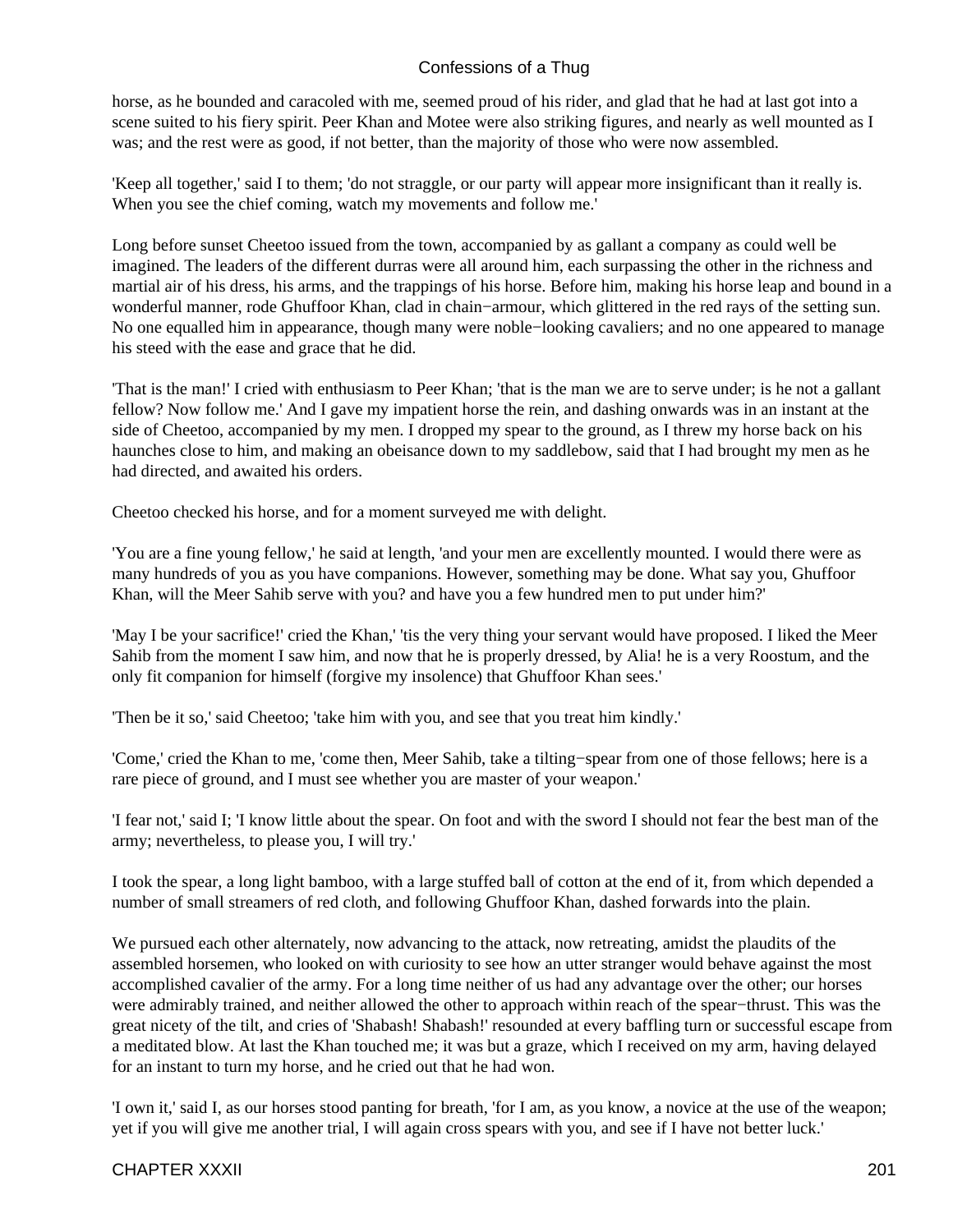'Good,' cried he, laughing; 'but look out, for I warn you I shall not be merciful; a sharp blow on the ribs of a young hand teaches him his vulnerable point, and causes him to be careful−ever after.'

'Come on,' cried I; 'if I can I will return the compliment.'

We again took a large circle, and at a good canter approached each other till we were nearly within spear's length. The Khan was as good as his word, and made several desperate lunges at me. I avoided them, however, by the quickness of my horse, and I plainly saw that he could by no endeavour approach near enough to me to strike a decisive blow. His horse too, being fatter, was more blown than my own; and, after allowing him to weary it still more for some time in a vain pursuit of me, I suddenly changed my position and became his assailant. I believe I was more cool and wary than he was, for he appeared vexed that a stranger should be on such equal terms with him at his favourite exercise; he did not parry my lunges with the same precision as in the first encounter, when, notwithstanding all my efforts to touch him, he avoided and laughed at me. Still I had not touched him; and growing weary of my close pursuit, he endeavoured to turn again and become the assailant; but whether his horse was slow in wheeling round, or whether I was too near to allow of his avoiding the blow, I know not; but as he endeavoured to cross behind me, I wheeled my horse suddenly, struck my heels into his sides, and as he gave his accustomed bound of some yards, struck my spear full on the broad chest of the Khan, who was somewhat stunned by the blow. A loud shout from those around us proclaimed my victory, and the Khan himself, though abashed at his defeat, was one of the loudest in my praises to the chief himself.

'By Alia!' said he, 'thou art no stranger at this work, Meer Sahib; thou hast played me a trick.'

'I swear by your beard and the Koran that I have not, Khan,' I cried; 'it was the result of chance. Alia knows that two days ago I had never had a spear in my hand. I only observed what you did when you hit me, and to my good horse I owe my fortune. But it was all chance, and though I prize the victory, yet I regret that such a chance should have hurt you.'

'Nay, I am not hurt, Syud,' he replied, 'and I bear these things with good humour; but if you are as good a hand with the sword as you promise to be with the spear, there will not be a man in the camp to stand before you.'

'It would be boastful in me to challenge any one,' said I, 'seeing that I am a stranger among you; yet if the noble Cheetoo wishes to try me, I will essay what I can do tomorrow.'

'Good, good!' cried all; and Cheetoo himself, vastly pleased with the result of my encounter with Ghuffoor Khan, bade me present myself early at his residence, where he would invite a few good swordsmen to attend and see us exercise.

END OF VOLUME II

# **VOLUME III**

## **CHAPTER XXXIII**

How Ameer Ali conducted himself in his debut as a Pindharee, and how the Sahoukars of Oomraotee received their unwelcome visitors

The next afternoon we were all assembled on a small plain outside the town; Cheetoo had spread his carpet after the manner of a Pindharee, and sat with his chiefs around him, promising by his demeanour to be an eager spectator of the encounter. He was remarkably civil to me, and asked me to sit by him until a few men, who were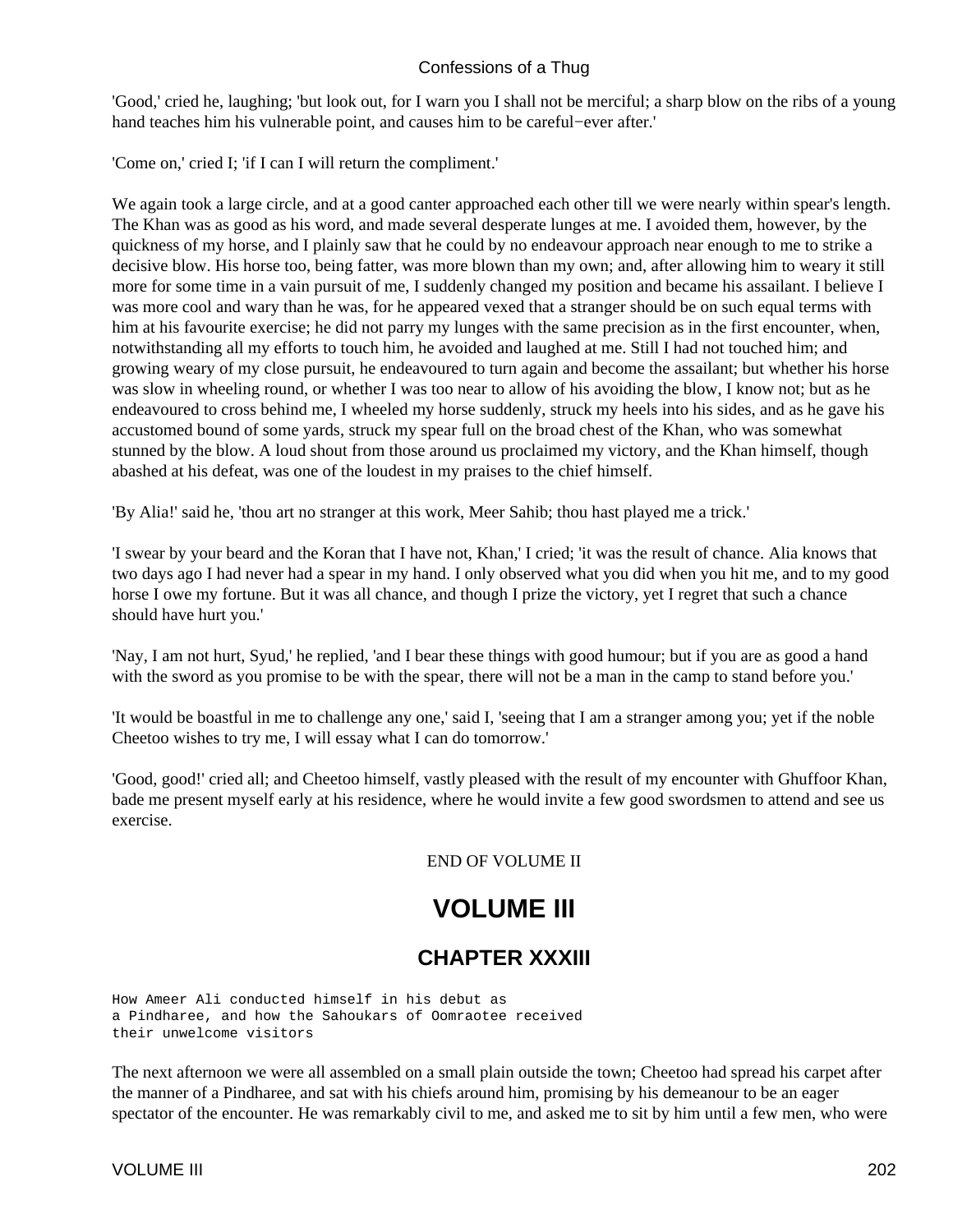ready, had displayed their dexterity and prowess. On the signal being given by him, two stout Rajpoots leaped into the circle and clattered their sticks on each other's shield for some time without either touching the other.

'Does this please you?' said Cheetoo to me. 'Those fellows are good hands, you see, at their weapons: neither would have drawn blood had they had swords in their hands.'

'They are expert enough,' said I, 'but methinks they have played together before and know each other's ways; they make a great show, but if I may be pardoned, I think neither has much real skill. If my lord wishes, I will try either of them.'

'Take care you are not overmatched,' said he; 'I would not have your fair fame sullied. You have already interested me much in your behalf.'

'Do not fear for me,' said I; 'I will do my best.'

I stripped myself to my trowsers, and girding a handkerchief tightly about my waist, I stepped into the circle, where one of the men, who had now rested from his first encounter, awaited me. I took a stick and a small shield made of basket−work from Peer Khan, who had brought them, and advanced to the centre. There were murmurs among the assembly that I was overmatched, for they contrasted my slight form with the tall and brawny one of my antagonist; but I was not to be deterred by this. I knew my skill, and that mere personal strength would avail but little against it.

'How is it to be?' said I to the Rajpoot. 'Does the first fair blow decide between us?'

'Certainly,' he replied. 'I shall strike hard, so be on your guard.'

'Good,' said I: 'now take your post.'

He did. He retired to one edge of the circle and advanced on me leisurely, now stooping and leaning his shield−arm on his knee as he rested a moment to survey me, and now circling round me, first rising on one leg and then on the other, and waving his stick in the air.

I stood perfectly still and in a careless attitude, but well on my guard, for I knew that I should hazard something in moving after him. It was evident to me he did not expect this, for he seemed for a moment irresolute, but at last he rushed on me with two or three bounds, and aimed a blow at my head. I was perfectly prepared, for I knew his mode of attack; I received the blow on my shield, caught the stick under it, and rained such a shower of blows on his undefended person as completely astonished him.

The assembly rang with plaudits, and the other Rajpoot stepped forward and saluted me.

'You have had but short work with my friend Bheem Singh,' said he; 'but now you must try me.'

'I am ready,' I replied; 'so get to your post.'

I had now an antagonist worthy of me; he knew my system of play, and verily I thought myself for the moment engaged with my old instructor; but I had used to vanquish him, and I did not fear the man before me. We were soon hotly engaged: he was as cool and wary as myself, and after a long conflict, in which neither had the advantage, we rested awhile, both out of breath.

'Enough, enough!' cried Cheetoo; 'you have both done bravely; neither has won, and you had better let the matter stand as it is.'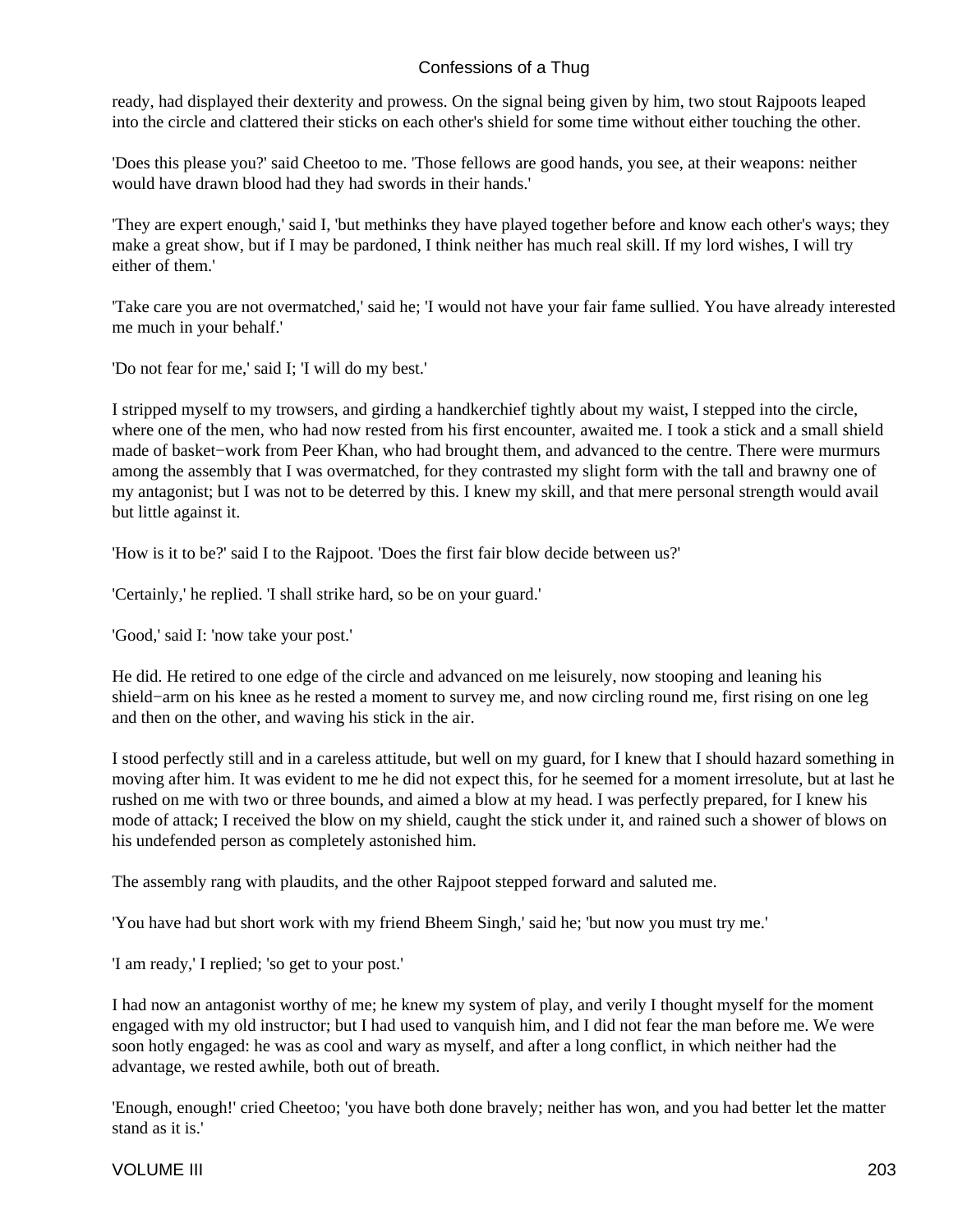'Not so, Khodawund,' said I; 'let us finish it; one of us must win, and my friend here desires as much as myself to see which of us is the better man. Is it not so?'

'Ay,' said the fellow laughingly, 'the Nuwab Sahib knows that no one as yet has overcome me; but I have fairly met my match: and whoever taught you was a good master, and has had a disciple worthy of him.'

'As you will,' said Cheetoo, 'only play in good humour; let no feud grow out of it.'

We both saluted him, and assured him we could not quarrel, and that whoever was victor must entertain a high respect for his opponent.

And to it we set again, as we had now recovered our breath: victory for a long time hovered between us, now inclining to the one and now to the other; we had both lost our footing once or twice, and the spectators would have had us leave off, but excited as we were it was impossible we stopped not for their exclamations. I was put to my last shifts to avoid the well−directed blows of the Rajpoot; he had better wind than I, and this obliged me to" alter my mode of play: hitherto I had attacked him, I now only warded off his cuts, but watched my opportunity. In his eagerness, thinking by a succession of blows he could beat down my guard, he exposed his side, and my stick descended on his ribs with a sound which was heard by all, and with a force which fairly took away his breath; had my weapon been a sword I think I should have cut him in two.

'Fairly won!' cried Cheetoo; 'fairly and bravely won! Ramdeen Singh, thou hast lost, but it is no disgrace to thee. Come to me by and by and I will reward thee.'

The Rajpoot laughed, and I was glad he bore the defeat so good−humouredly, for I had expected the contrary; he allowed that he had been vanquished, and cried out to all that it had been a fair encounter, and that he had used the utmost of his skill: 'So beware,' he continued, 'how any of you engage the Meer Sahib; you all know what I am, and I have been fairly beaten.'

I was delighted with the noble fellow, and addressed Cheetoo himself.

'I crave a boon, Khodawund, and if I may hope to have it granted, I will speak.'

'Say on,' he replied; 'I will grant it readily.'

'Then,' said I, 'let this brave fellow be placed under me. By your favour, a stranger has been entrusted with the command of part of the Harawul (advance−guard), and I would have both these Rajpoots with me, and be allowed to entrust fifty men to the one and twenty−five to the other.'

'Good,' said Cheetoo, 'let it be so; and do you, Ghuffoor Khan, look to it that it is done; these are the men who will serve us in the time of need.'

A few days more and I was fairly installed into my new charge. Fortune had favoured me far above my expectations, and I saw naught before me but a career of distinction under my new master. True, I was no longer a leader on my own responsibility, but the rank I held was honourable, and perhaps far above my deserts. I seized an opportunity which presented itself, and wrote a full account of the whole to my father and Azima, for I knew that they would rejoice at tidings so new and unexpected.

Our time passed in the camp in the manner I have related. In the mornings I was a constant attendant upon Cheetoo, who rarely allowed me to leave his person during his inspections of the constantly arriving new adventurers; and the evenings closed with feats of strength and trials of skill, in which I sustained the reputation I had begun with. I never spent a happier time than the month I was at Nemawur, in every way so gratifying to me,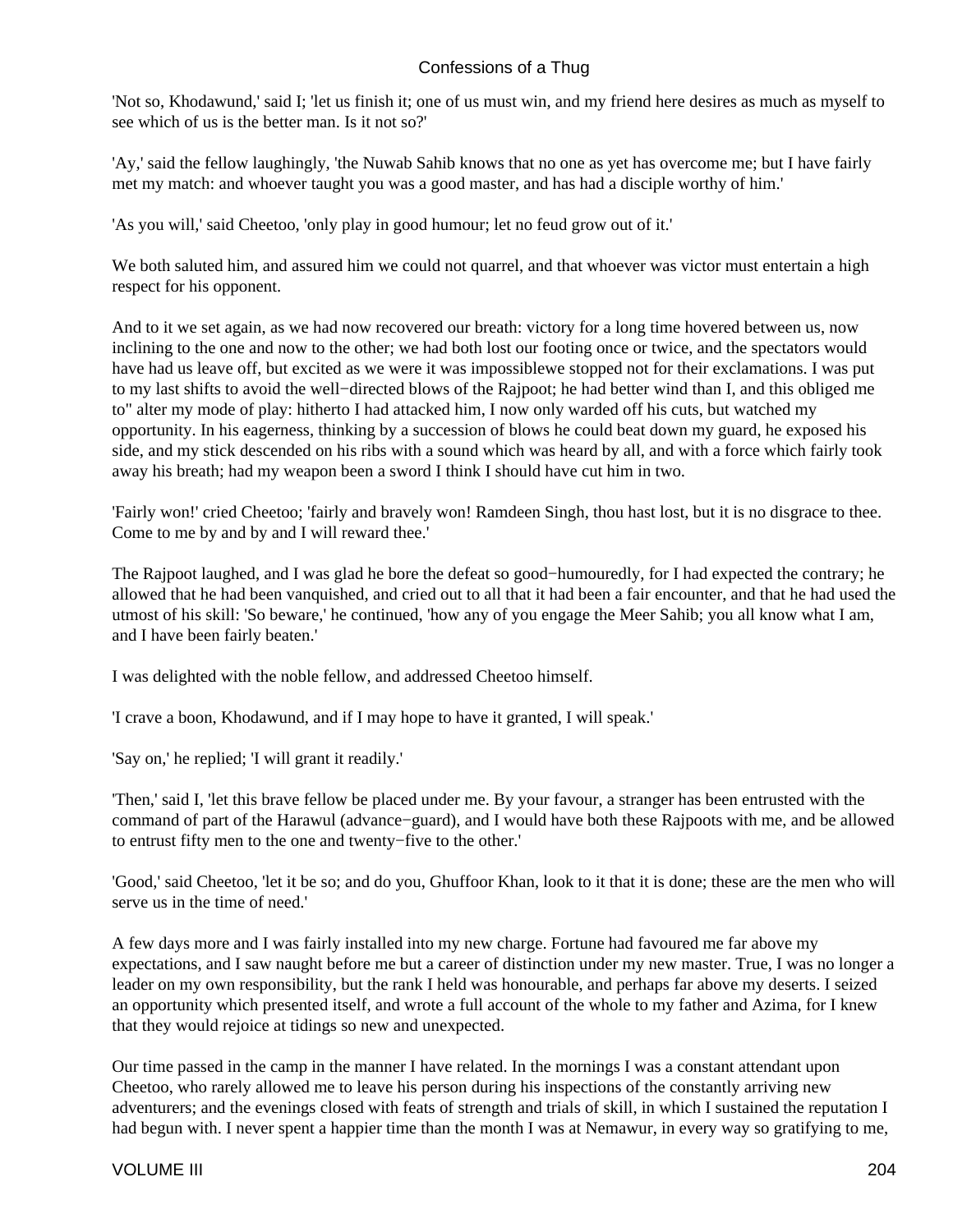and so consonant to my previously formed wishes.

At last the festival of the Dussera arrived, and it was held with great pomp and show. A grand review of all the assembled adventurers was held, a muster taken, and it was reported that five thousand good horsemen were present; and this number, with their followers, and those indifferently mounted, was augmented to nearly eight thousanda gallant band, ready to do the bidding of their chief, and to carry war and devastation into the countries before them.

It was planned that we should separate into two bodies soon after passing the Nurbudda, penetrate as far as the Kistna river to the south, and, should we find that fordable, then press on as far south as we could, without exposing ourselves to encounters with the regular armies of the Feringhees, which we were assured, although at present inactive, could speedily be sent in pursuit of us. Accordingly, as the morning broke, the whole camp was in motion; and a noble sight it was to see durra after durra defile before their chief, and hurry onwards at a rapid pace. Boats had been provided at the Nurbudda, which we crossed the same day, and took up our ground near the town of Hindia on its southern bank.

At this point the army separated. I remained with my division and Cheetoo, and we pushed on the day after, taking a direction to the westward, so as to come upon the river Taptee, up the valley of which we were to proceed till we should reach the territories of the Rajah of Nagpoor, with whom a treaty had been previously made to allow us a free and unmolested passage through his dominions, on the condition that they were not to be plundered. The other division, under Syud Bheekoo, a leader of note and only second to Cheetoo, took a direction to the eastward, along the bank of the Nurbudda, until they reached the grand road to Nagpoor, by which it was their intention to travel.

Meanwhile we proceeded by rapid marches; for we were eager to reach the scene of our operations, as our money was running short, and without plunder we should starve. We heard that there was a small detachment of regular troops under Major Fraser watching our movements; but our spies told us they were few in number, and we were under no apprehension of an attack from them: it was reported that they did not exceed three hundred men, and we vainly thought they would not dare to face as many thousands. But we had not sufficiently estimated their bravery. We knew they were upwards of −fifteen coss distant from us, and what infantry could make that march and attack a body of horse like ours?

They did however attack us. We had arrived at our ground near a village on the Taptee, and some were cooking their morning meal, others lounging idly about the camp or lying at full length on their saddle−cloths, when the alarm was given that the Feringhees were upon us. The scene of confusion which ensued is indescribable. Men hurried hither and thither; anything like organization was past all hope; each, as he could gain his horse, threw himself upon it and fled for his life: not a man stood. In vain I entreated those with me to rally, and make a charge on the small body of red−coats which was now drawn up in line close to our camp, and was pouring volley after volley amongst us with destructive precision. Not a man would hear me, and though my own Thugs and a few of my division swore they would die if I were to lead them on, I saw no chance of success; and as one or two of my men had fallen near me, we too at length turned our horses' heads and fled. We were not pursued, though there were some horsemen with the infantry, who, had they not been the most arrant cowards, would have charged after and engaged us.

I must say I longed that they should, and I kept my men, nearly a hundred, in a close body, while from time to time we faced about and shook our spears in defiance at the body of horse, about our own number, who however did not stir. We saw the infantry once more put in motion, to take possession of our camp, which, with the thousands of temporary screens from the sun standing here and there, and the fires burning under half−cooked victuals, must have been a welcome resting−place to them after their long march. They must have gained a considerable booty, for many a man threw himself on the bare back of his horse, leaving a well−lined saddle behind him to the victors.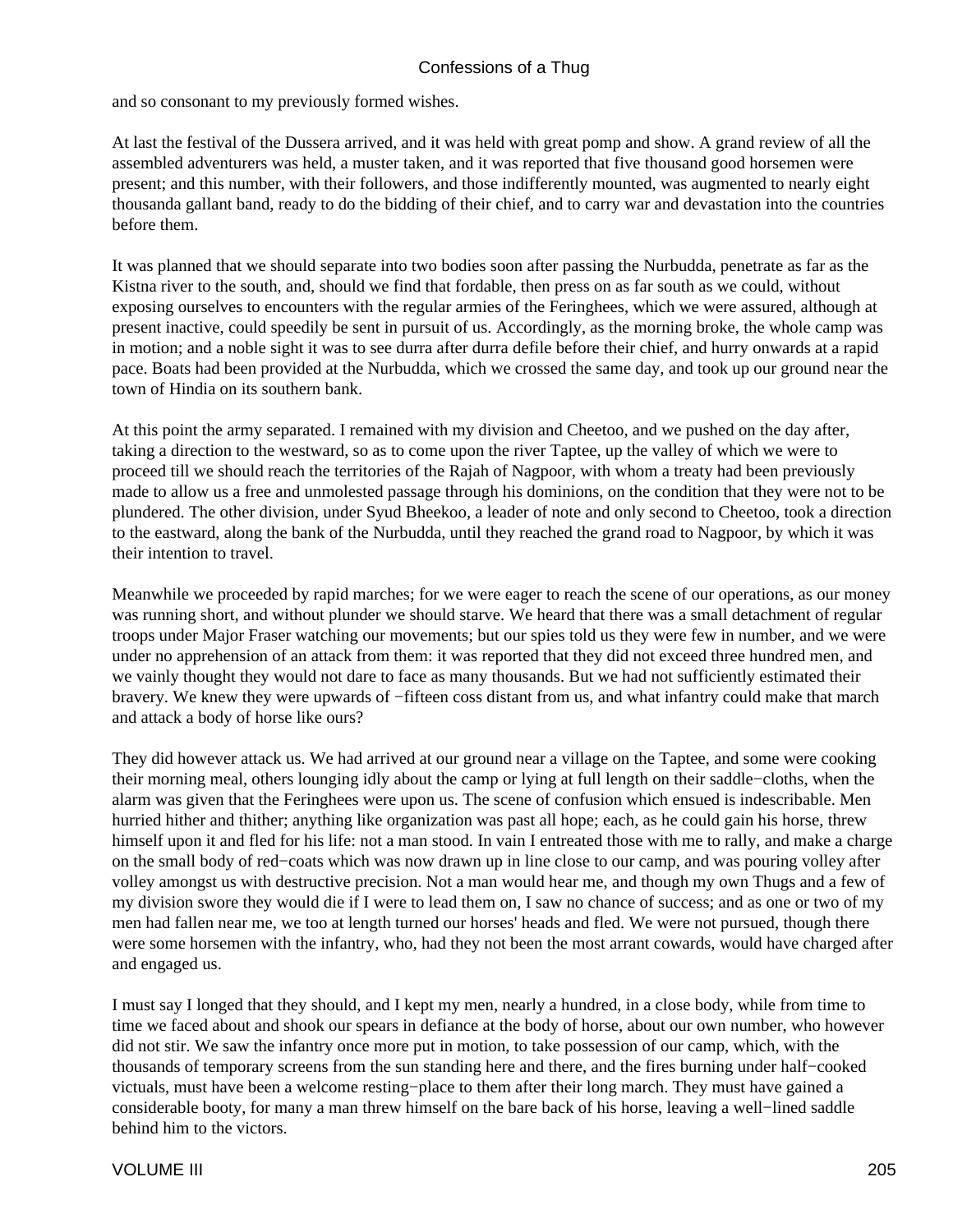Our surprise and rout was complete, and if the enemy had had a larger body of infantry, or any good cavalry with them to have followed us, we might have bid adieu to all hopes of future plunder, and most likely should have taken our way to our respective homes and abandoned the expedition. As it was, however, we found we had not lost more than a hundred men, and three days afterwards we were again reunited and in as good spirits as ever.

At length we debouched by almost untrodden paths from the hills to the eastward of Ellichpoor, and from among the dense jungles I had before traversed, after the affair with the Moghulanee. We entered the territories of the Nizam near the river Wurda, which we crossed, and in one march of nearly twenty−five coss reached Oomraotee, which it appeared had been the object of our leader from the first. I have once before described its riches and prosperity, and it was then far richer than it is now.

As we rushed along, more like the flood of a mighty river than aught else, every village on our route was instantly deserted by its inhabitants and left to our mercy. They were one by one ransacked for treasure, and in some of the largest much booty was obtained. I was fortunate in leading the advance−guard on this day, and well do I remember the excitement of the moment, as we passed the last defile in the hills, and rushed in a body into the plain. Well do I remember waving my sword to my companions,whose numbers were now swelled to nearly five hundred splendid fellows, often increased by parties from the rear, as I showed them the broad plains of Berar, and told them that we had unlimited power to plunder as we listed!

Ghuffoor Khan envied me that day; he had been detained with Cheetoo, who remained with the main body, while my own Harawul was increased, in order that I might advance and surround Oomraotee. On we dashed! The few villages we surprised were quickly laid under contribution; and rupees and gold and silver ornaments were tendered, almost without our asking, by their terrified inhabitants. As we proceeded, the news that we were coming had spread through every village, and thousands of the people were seen flying from their homes; while a few only remained in each, with an offering to me, accompanied by entreaties not to burn their villages. Nor did I; though from the pillars of smoke which not long afterwards arose in every direction behind us, I too justly thought the main body had been less merciful than we had. We reached Oomraotee towards evening. There were but few soldiers to guard this important post, and they had fled on the news of our approach; we therefore entered the town unchecked and unopposed. How different was my present from my former visit!

I directed my course to the main street, where I knew I should find the principal sahoukars; and, after stationing parties of my men at each end and at the different outlets, I rode into the middle of the chouke, or marketplace, and dismounted among the leading men of the town, who had a carpet spread, and were prepared as they said to do us honour.

But few words of greeting passed, for ours was no cordial visit, and each party was bent on driving the hardest bargain.

'Come, gentlemen,' said I, after I had listened for some time to their vain protestations of poverty and inability to raise a sum adequate to my desires, 'this is mere fooling. You have offered a lakh of rupees; do you think the noble Cheetoo will be satisfied with this? I swear by the Koran he will not, and you had better at once be reasonable and listen to my words. The whole Lubhur will be here before it is dark, and if any of you will take the trouble to ascend one of your tall houses, or one of the bastions, you will see how Pindharees mark their progress. Many a fine village behind me has not now a roof or tree standing, and your good town will assuredly share the same fate if you trifle with us; and not only will it be burned, but your property will be handed over to the tender mercies of my menay, and your wives and daughters also; so I give you fair warning. You have no force to oppose us; and if you refuse, I am desired to tell you that we shall stay here for some days and amuse ourselves by inspecting the interior of your houses. Go therefore, be wise, consult among yourselves, and before the shadow of this tree has lengthened the measure of my sword, (and I laid it on the ground,) bring me an answer worthy of your name for wisdom, and liberal withal; beyond that time I give you not a moment; your houses are close at hand, and Inshalla! we will help ourselves.'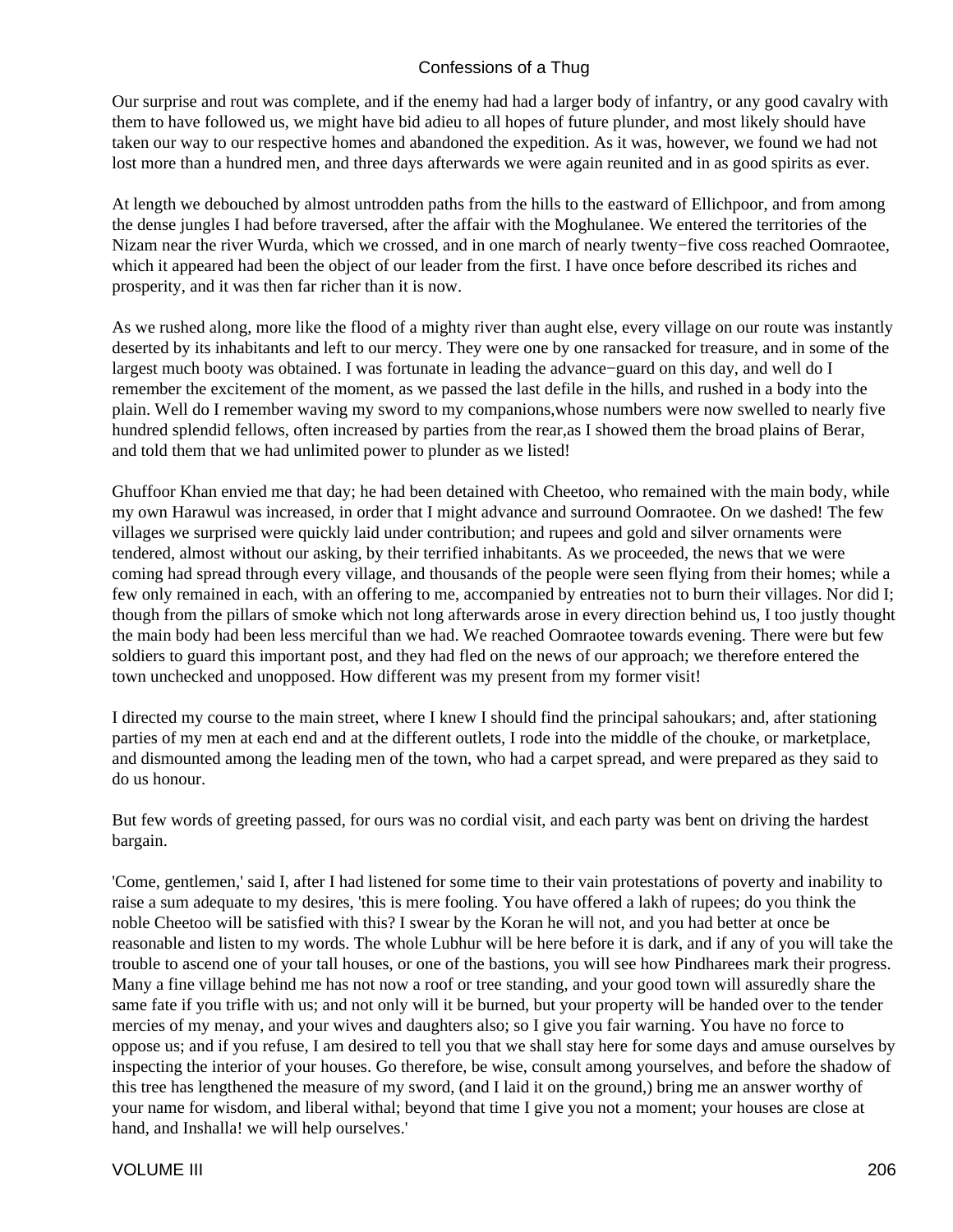'Well spoken!' cried all the men who were around me; 'but, Meer Sahib, why not help ourselves at once? these stingy merchants can have no idea of the wants of men of honour like us, who have a long journey before us.'

'You shall hear what they say,' replied I; 'meanwhile let us be quiet and orderly, and let none of you interrupt their consultations, or offer violence to any of the townspeople.'

The time had nearly elapsed, and the hilt of my sword was all that remained in the sunlight. The" council of the merchants was, from all appearances, as far from a decision as ever, if I might judge from their angry debate, and the unsettled and anxious expressions of their countenances.

Eagerly I watched the increasing shadow, as from time to time I called to them that the period allowed had nearly elapsed; at last the bright hilt of my sword glittered no longer, and I took it up amidst a shout from my men. The merchants saw my action, and again advanced in a body towards me.

'Sit down, Meer Sahib,' said the fattest of them, who appeared to be the chief, 'sit down; let us talk over this matter calmly and deliberately. That business is always unsatisfactory which is done in a hurry, and with heated minds.'

'No!' I exclaimed, 'I will not: standing as I am, I will hear what you have to say. Remember, when I draw my sword the plunder begins, and though I have some influence over these brave fellows while they expect a reasonable offer from you, yet the instant they are disappointed my power ends, and I will not answer for any of your lives.'

'Come aside with me for a moment,' said the chief merchant; 'I would speak with you apart; you need fear no treachery from a sahoukar!'

We all laughed heartily. 'No, no,' said I, 'I fear naught, and will come. And do you, my good fellows,' I added, turning to my men, 'see that none of these worthy persons escape.'

'Well,' said I, when we had gone a few paces from the group, 'what would you say? Be quick; my men are impatient, and your houses and shops are provokingly and temptingly near.'

'Listen then,' replied he; 'you are a leader, and by your conduct doubtless have the influence you appear to have. You have not more than five hundred men with you; we offer you therefore ten thousand rupees as your own share, one thousand to each of your sirdars, and one hundred apiece to your men; this will be nearly a lakh of rupees, and we will take our chance with the main body. What do you say? be quick and tell me, for the money is at hand, and can be easily distributed before the main body comes up.'

I pondered awhile; I knew Cheetoo would make his own terms, and I did not see any harm in getting as much as I could of the spoil before he came. I knew also that he expected ten lakhs, and would get it, or nearly the sum, by fair means or foul. 'Listen again,' said the sahoukar; 'you are in advance; you have naught to do but take your money and push on, and any village before you will shelter you for the night; what will Cheetoo know of it?'

'Nay,' said I, 'here we remain; after a march of twenty−five coss, we are in no humour to proceed; but I will take my men outside the town on the instant payment of one lakh of rupees; remember, one third of what we get goes to the chief, and our share after all is not much.'

'Agreed,' said he; 'now come to your men, and persuade them to be quiet: they will not get so much by violence as by treating us well.'

We returned to the group we had left, and I unfolded to them the proposition which had been made to me; it was welcomed with a loud shout which made the air ring, and was then succeeded by loud cries for the money.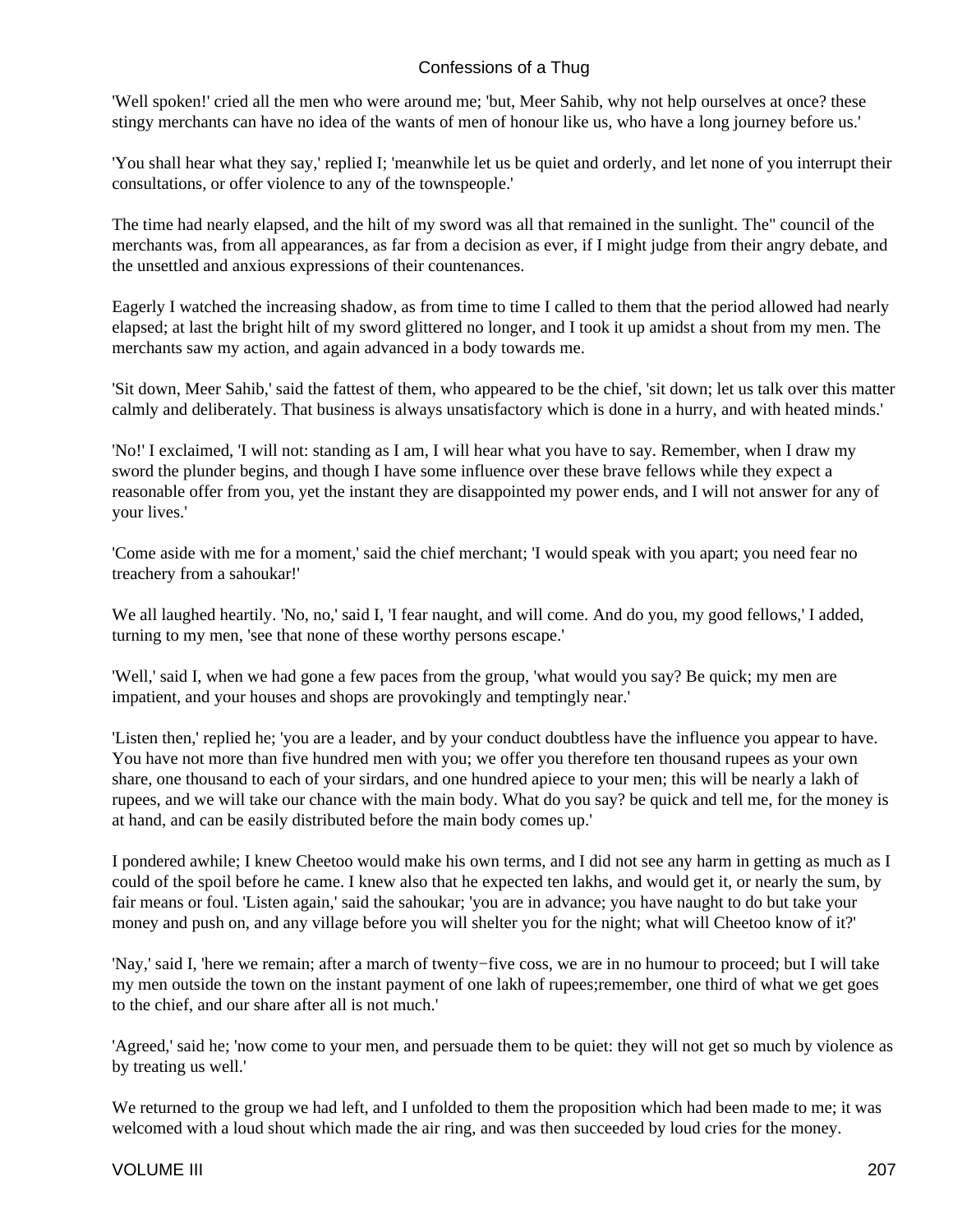The sum had evidently been collected previously, for in a few moments a line of men, heavily laden with bags of rupees, issued from a lane close to where we were sitting. Duffa by duffa of the Pindharees, each headed by its own duffadar, was brought up to the spot; each man received his hundred rupees, each leader his thousand, which were stowed away in the capacious bags of their saddles.

'You have not cared for yourself, Meer Sahib,' said Peer Khan; 'you have taken nothing.'

'Oh, do not fear for me,' I replied; 'I have got my share; the bag does not look large, but it holds gold.'

His eyes brightened. 'That is right,' he said; 'the others must not know of it.'

'Not a syllable; it is known only to you and myself. Now we must take care these rascals commit no excesses; they seem half in the humour to run riot in the town.'

'They seem content,' he replied; 'at least I for one am. By Alia! Meer Sahib, this is rare work; a thousand rupees in a morning's ride is better than our own profession, though we have been lucky in our time.'

'Choop!' said I, 'silence! This is no time for our secrets. Away with you! See that the men take up ground before the town. I will remain here with some others, and see what becomes of the place when Cheetoo arrives.'

One by one the Pindharees left me, except a few who staid by my desire; and our business at an end, I sat down and awaited Cheetoo's arrival.

'What do you think he will ask?' said my fat friend to me.

'I know not,' I answered; 'but you had better be liberal at once, or he will sack your town, and you know what Pindharees are; they have few scruples, and some of you may be tortured.'

A general shudder ran through the assembly at the thought of the torture, and I saw I had made a hit. 'Yes,' I continued, 'there are such things as korlas, and your fat backs would soon be laid open; besides there are fellows who are rare hands at tying up fingers and hitting them on the ends, which is not agreeable I should think, also at mixing compositions for those bags to be tied over your mouths. I have heard of even still worse contrivances to persuade obstinate sahoukars; but ye are wise menye will be warned.'

'Say at once, Meer Sahib,' said another of the merchants who had not yet spoken, 'say what we should offer, and how many Pindharees are there? we have heard there are five thousand.'

'Somewhat below the mark, Sethjee,' said I; 'we are little under ten thousand, I think; however, you will see the Lubhur, and judge for yourselves. As for the sum, I should say, in the first place, a lakh of rupees for Cheetoo himself I know he expects as much; then there are three sirdars, Heeroo, Ghuffoor Khan, and Rajun fifty thousand a piece; then each minor leader and duffadar a thousand, and every good Pindharee a hundred. Say, have I spoken well?'

'Bhugwan protect us!' cried one and all, 'we are ruined and dead men. Why this would be at least eight lakhs of rupees; where are we to get such a sum? We are ruined, and better kill us at once.'

'No, no, my good friends, not so,' said I. 'All the world knows that Oomraotee is the richest town in the country, ay richer than Hyderabad itself, and that the money may be counted, not by lakhs, but by crores; so talk not to Cheetoo of your poverty, for he will presently prove whether you lie or not. Trust me, your safest plan is to offer him a large sum at once, for he has a long journey before him; the men have got nothing since we left Nemawur, and they are hungry and thirsty.'

### VOLUME III 208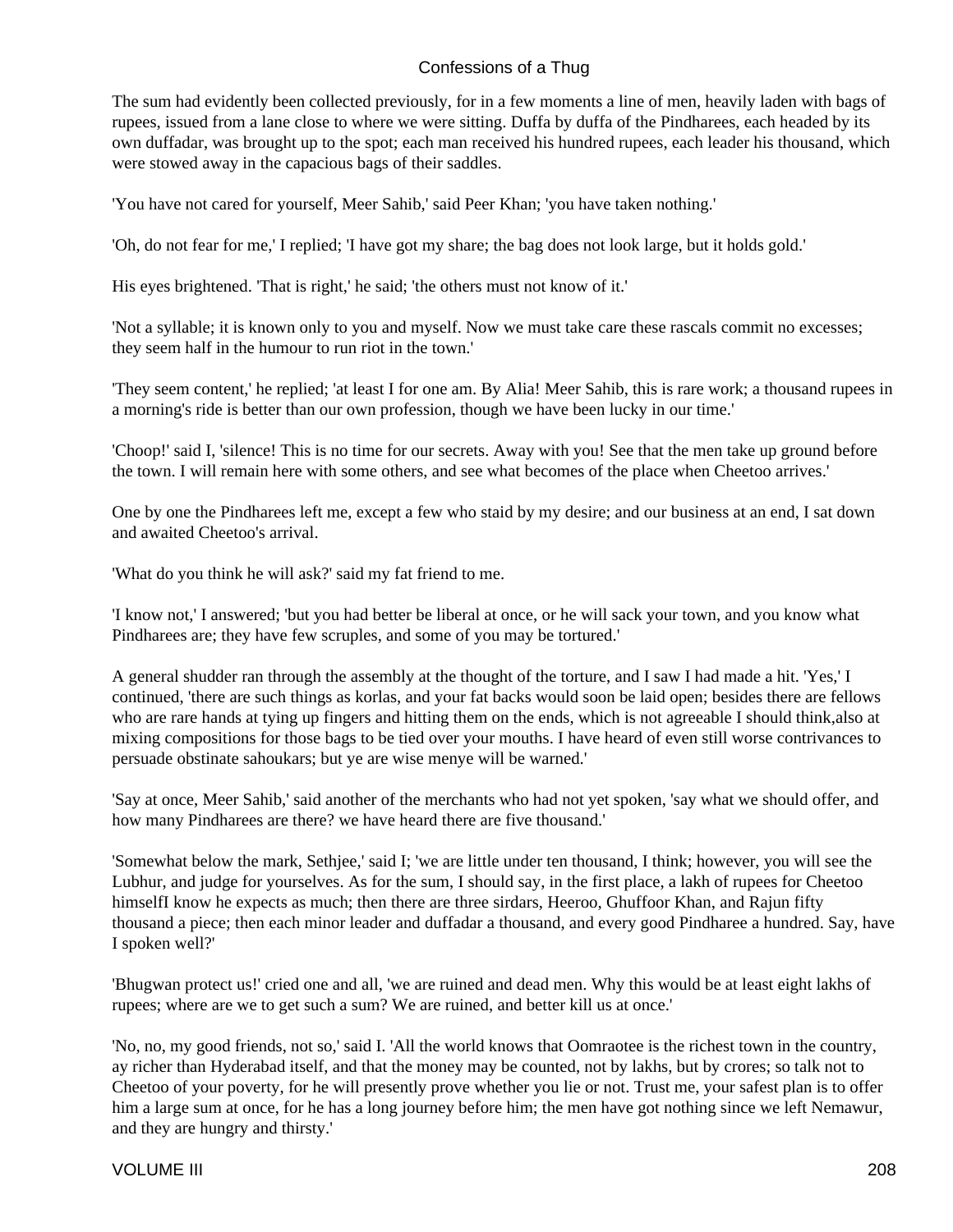'I tell you all,' said the fat sahoukar, 'the worthy Meer Sahib speaks the truth. Bhugwan has sent this gurdee (calamity), and we must be resigned to our fate. Better far is it to give the uttermost farthing, than to see our wives and daughters dishonoured before our eyes. I have spoken.'

'Good!' cried I; 'now you speak like wise men, and I will give you further advice. Cheetoo is a great man, and loves to be paid honour, as indeed is due to him; so also do the other leaders. Now get you pan, uttur, and spices, make up a proper tray of them, bring a few handsome shawls, and as he takes his seat, one of you throw a pair of the best over his shoulders and those of the other chiefs, and lay your nuzzurs before him as you would before Sikundur Jah himself. Inshalla! you will find favour in his sight, and where you would have to pay ten lakhs you will get off with half the sum, and save your town besides.'

'By Gunga! 'tis well said!' cried several. 'Meer Sahib, you are a kind friend and give good advice; without you we should not have known what to do.'

'Again,' said I, 'let none of you have long faces, but all look as if you were rejoiced at his coming. Be none of you alarmed before you have cause. Pay you must, and therefore do it with as good a grace as you can.'

The assembly drank in my words, as I by turns advised and alarmed them, in order to keep up the spirit I had infused; and in this manner the time passed until the dusk of evening, when, by the noise of the tread of many horses' feet and the firing of matchlocks, we were assured of the approach of the main body.

'Now stick by us,' cried the sahoukars as they crowded round me; 'you are our friend and must present us: we will not be afraid.' But their words belied them, for the teeth of one and all were chattering with fear, and their cheeks blanched, at the thoughts of confronting the Pindharee chief.

Cheetoo came, and riding into the chouke, surrounded by a crowd of wild−looking figures, the effect of whose appearance was materially increased by the dusk of the evening, his titles were screamed out by a dozen mouths, each vying with the other in exaggeration of his powers.

The group of sahoukars, headed by me, advanced towards him; and the head merchant, rubbing his forehead on the chief's stirrup, implored him to alight and refresh himself, adding that a zeafut had been prepared, and all were desirous of presenting their nuzzurs.

I seconded the request, and he exclaimed, 'Surely I know that voice; whose, in the name of Shitan, is it?'

'That of your slave Ameer Ali,' said I.

'Oh, then all is right,' he cried; 'and thou too hast turned sahoukar. How is this, Meer Sahib?'

'May I be your sacrifice, Nuwab!' said I; 'I have but mingled with these worthy persons, because they declared they should be annihilated at the sight of the splendour of your appearance. I did but console them and keep up their spirits till my lord arrived.'

'Thou hast done well,' said Cheetoo. 'Is everything prepared?'

'All,' cried the sahoukars; 'if the noble Cheetoo will but alight, we are prepared to do him honour.'

He alighted, and led by the hand by the chief merchant, he was conducted into an adjoining house, which belonged to one of the merchants, and where a clean white floor−cloth had been spread, and a musnud placed. The room too was well lighted. Cheetoo took his seat, and looked around him with evident gratification; savage as his countenance was, it now wore a smile of triumph, yet mixed with an expression of extreme pleasure.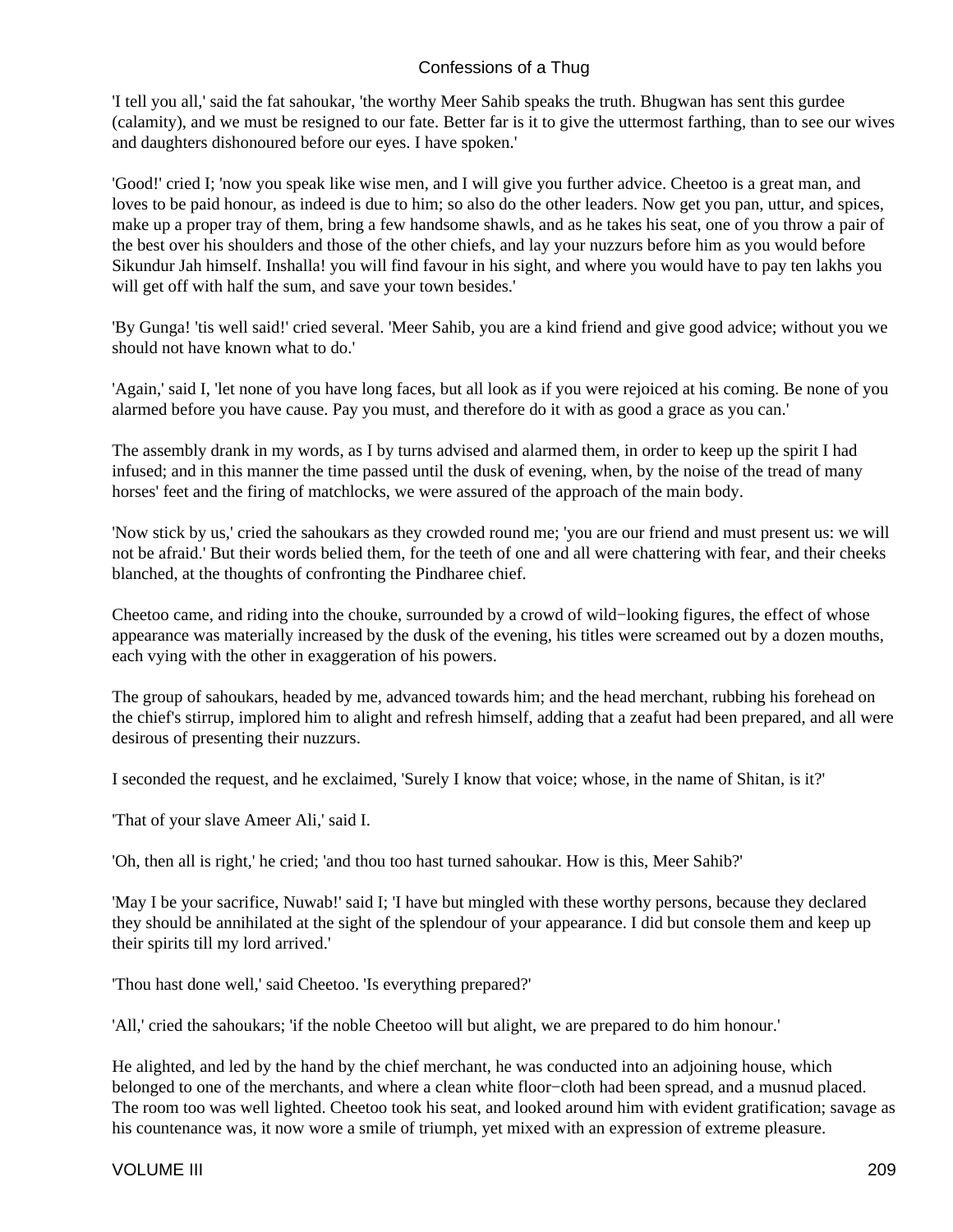'These are civilised people,' said he to Rajun, his favourite, who was close to him. 'I little expected this: did you?'

'Indeed no,' said he; 'I thought we should have had to cut our way into the town. Depend on it, this is some of Ameer Ali's doing.'

'Likely enough,' said Cheetoo; 'he is a gentleman, and knows how a gentleman ought to be received. But for him it is most probable these swine would have shut themselves up in their houses, and given us the trouble of pulling them out. But see, what are they about?'

I was nudged by the Sahoukar, who, whispering, implored me to ask Cheetoo to accept their nuzzur. 'Five hundred rupees for you if he takes it,' again he whispered as I pretended to hesitate. 'Agreed,' said I; 'I will revenge myself if it is not paid.'

### 'By

Gunga! by my Junwa!' again said he most earnestly, 'nay, I will double it. Speak for us, good Meer Sahib, are you not our friend and our brother?'

'What are those sons of asses talking to you about?' cried Cheetoo. 'Why don't they speak out?'

'Khodawund!' I said, 'the terror of your name has preceded you'and he smiled grimly,'and your appearance is in every way so imposing and surpassing the accounts these men have heard, that by Alia! they are dumb; and though they would fain lay a nuzzur at your feet, in every way befitting your high rank, they have not words to express their desires, and have begged your slave to inform my lord of them.'

'Kabool, Kabool! I agree,' cried Cheetoo; 'let the trays be brought. Verily a nuzzur from the sahoukars of Oomraotee ought to be worth seeing.'

Fifteen trays were brought in, covered with rich velvet coverings, and set down before the musnud; one by one their covers were removed, and indeed it was a goodly sight! Dates, pistachio nuts, sweetmeats, and sugar−candy filled four; the rest contained cloths of various kinds, European and Indian, muslins, chintzes, rich turbans, and Benares brocades. It was a nuzzur fit for a prince, and Cheetoo was delighted.

'Now,' said I to the Sahoukar, 'this is a happy moment; where are the shawls and the ashruffees? Have a stout heart, and throw the shawls over him, as you would over one of your own tribe at a marriage.'

The Sahoukar took the shawls from an attendant, and putting five ashruffees upon them, advanced to the feet of Cheetoo; and having made the tusleemat, or three obeisances, he presented the gold, and unfolding the shawls, which were very splendid, dexterously enveloped the chief's person in them, and then retreating, stood with his hands folded on his breast in an attitude of respectful humility.

# **CHAPTER XXXIV**

The sons of fortune, she has sent us forth To thrive by the keen action of our wits, Which, backed by fearful dread of our bright swords, Doth fill our purses speedily.

Cheetoo was evidently flattered by the distinction with which he had been received, and as he examined the beautiful shawls which now enveloped his person, a grim smile of delight lighted up his coarse features.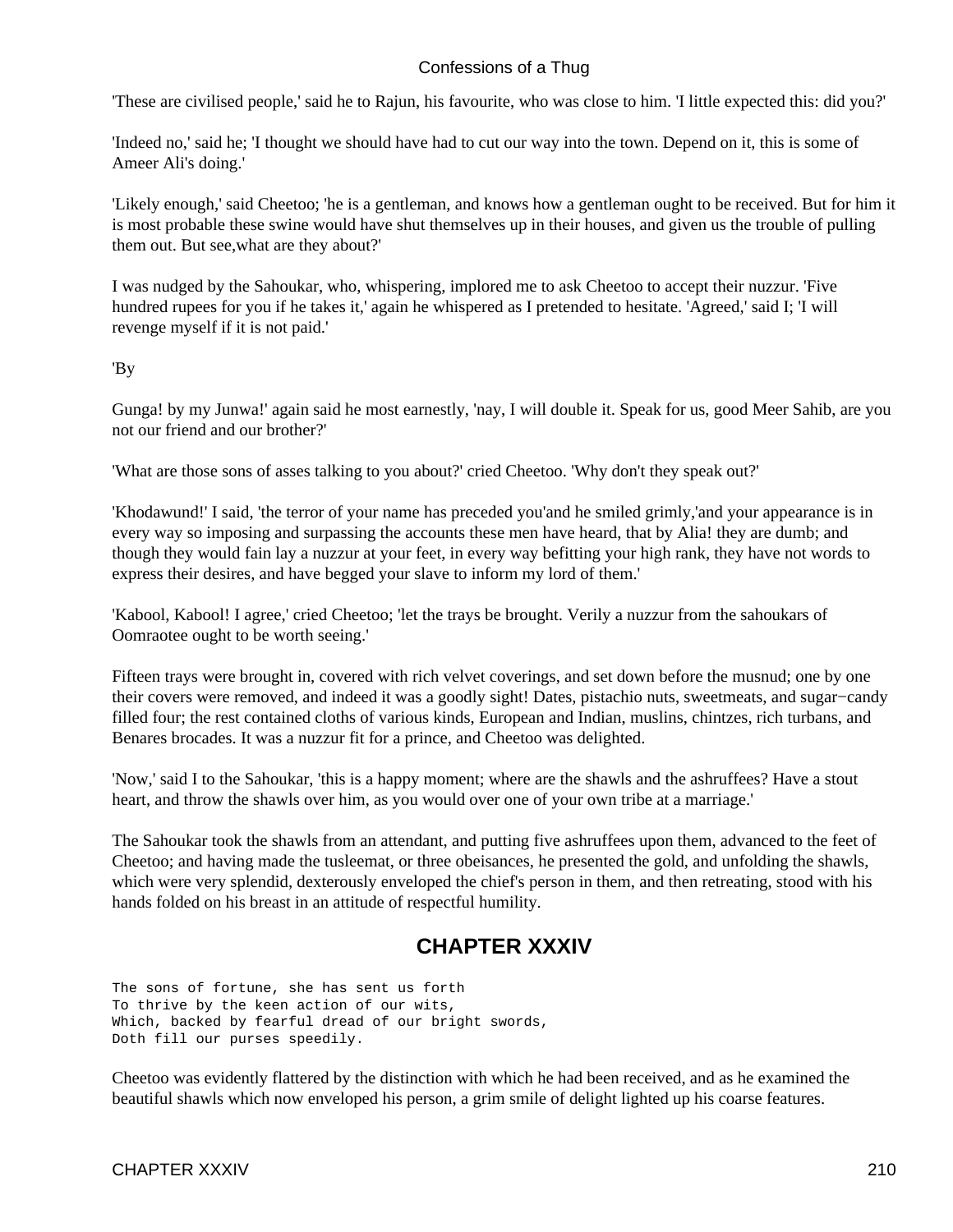'These men have sense,' said he to Ghuffoor Khan, 'and are evidently accustomed to the visits of persons of quality. We little expected this civility, and in truth it is most acceptable after our long ride; but they have forgotten you.'

'Not so, noble Cheetoo,' cried the Sahoukar, advancing with several pairs of shawls over his arm; 'we are not forgetful of our distinguished guests;' and he threw a pair over each of the chiefs, which they received with complacency.

'Let the room be cleared,' cried Cheetoo; 'we have business with these worthy gentlemen, which I have sworn to do before we touch any refreshment.'

It was quickly done, and there only remained our leaders and the sahoukars, who huddled together like wild fowl on the approach of a hawk.

'Come forward,' said Cheetoo to them; 'come and sit near us; we would speak to you.'

They all arose, and, as they were directed, seated themselves in respectful attitudes on the edge of the musnud.

'Now,' continued Cheetoo, 'you are doubtless aware of our object. We want money, and money we will have, by fair means or foul; if ye are wise, ye will pay me handsomely to be rid of me and my people, who are savage fellows. I desire not to harm you, and on your own heads be it, if any disaster befalls you. Say, therefore, how much are ye prepared to give?'

'Truly,' said the Sahoukar, my friend, who was the spokesman, 'we have been duly advised of your Highness's coming; and as a proof that we did not dread you, you see us here, and we have done our poor ability to welcome so distinguished a person. We have also received good counsel from your servant the Meer Sahib; and agreeably to his instructions we have drawn up a list of a few trifles and some ready money which we are desirous of laying at the feet of your Highness.' And the Sahoukar handed to him a paper written in Persian.

'This is unintelligible to me, for I am no moonshee: but can any of you read, brothers?' asked Cheetoo of the other leaders.

'Not a word, not a letter,' cried one and ail; 'none of us know one letter from another.'

'I can send for a moonshee,' said the Sahoukar; 'one is in attendance.'

'If I am permitted,' said I, 'I will read the list: I may be able to make it out.'

'Ha! thou art a clerk as well as a good soldier,' cried Cheetoo, laughing. 'Well, take the paper, and let us hear our good fortune.'

'First then,' said I, after I had glanced over the document, 'this paper sets forth, that the sahoukars and others of the market−town of Oomraotee, in council assembled, having heard of the near approach of the mighty Cheetoo and his army, and being desirous of approaching his feet with a small tribute of respect, have put down the following articles and sums of ready money, which are prepared and ready for his acceptance, on no condition save that they may find favour in his sight, and be the humble means of insuring his clemency to others.'

'Good!' said Cheetoo. 'Now get thee to the marrow of the matter as speedily as may be, for my stomach craves food, and I doubt not these worthy gentlemen's families have prepared a repast for me.'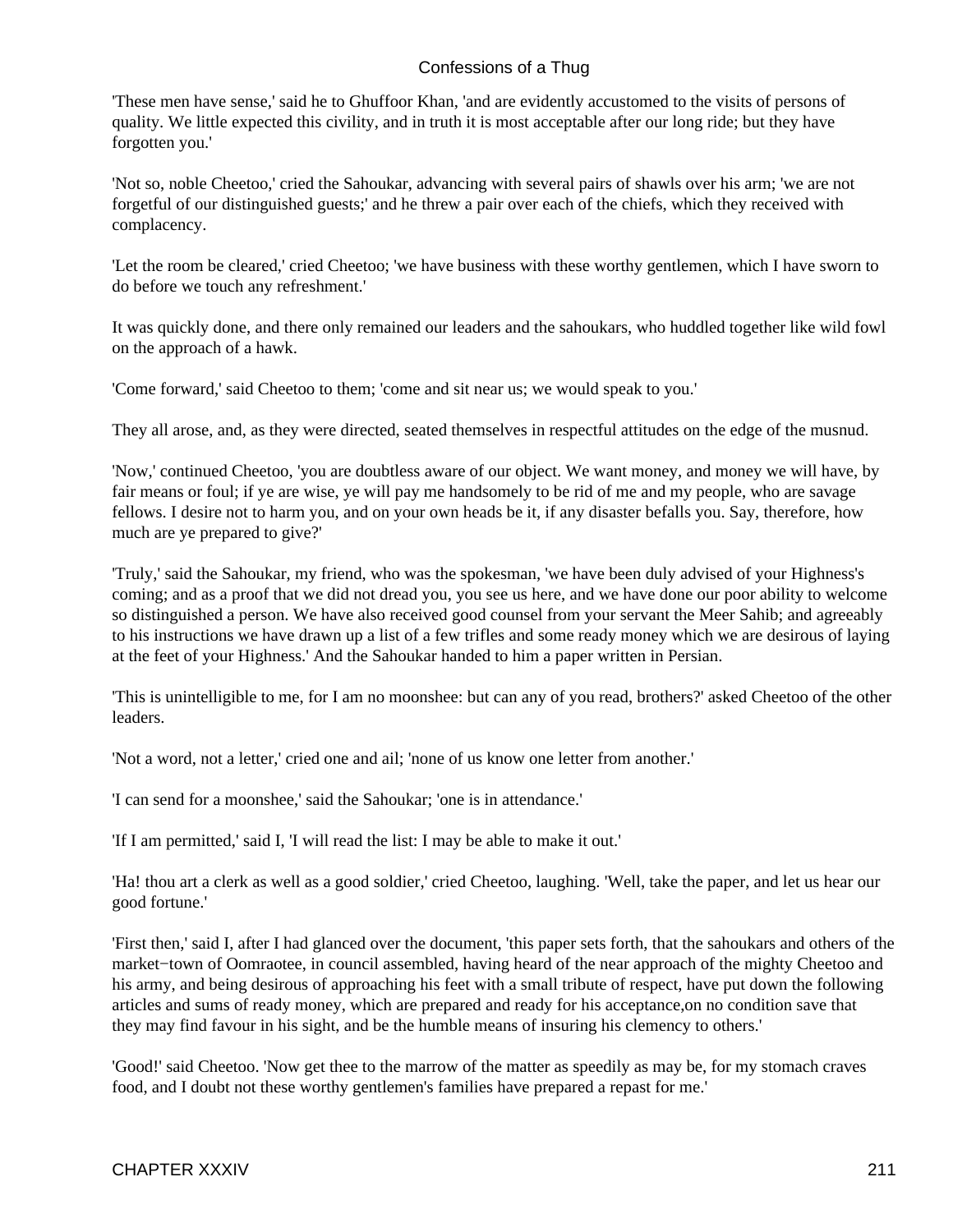'It is ready, noble Cheetoo,' cried the Sahoukar; 'and if the order is given, it will be set out; but the food of us poor Hindoos would be tasteless to my lord, and therefore we have had the repast cooked by the best Bawurchees of the town.'

'Silence!' cried the chief; 'speak when you are allowed to do so: we are in no humour to be interrupted.'

The Sahoukar shrank back intimidated, and raising my voice I proceeded.

'The first item, Protector of the Poor!' cried I, 'is a sum of fifty thousand rupees for yourself.'

'Is that all?' cried he, his brow contracting.

'Stay,' said I; 'more follows. "A tray of choice jewels, gold, and silver, valued at fifteen thousand rupees, and three trays of shawls and brocades for my lord's Muhal, valued at ten thousand rupees: in all, seventy−five thousand rupees. Secondly, a sum of ten thousand rupees to each leader of rank, of whom we learn from the worthy Syud, Ameer Ali, there are three: a tray of jewels to each, of five thousand rupees, and three trays, each valued at five thousand more; in all, twenty thousand rupees each."'

'Go on!' cried Cheetoo; 'you have not done yet, I suppose?'

'No,' said I, glancing down the paper; 'there is more following. "Thirdly, a sum of one thousand rupees to each duffadar: we are uninformed of their number, but we have supposed thirty."'

'Good!' cried Cheetoo; 'what more?'

' "Fourthly, the sum of fifty rupees to each deserving person, to be given at the discretion of the mighty Cheetoo; by report we hear there are four thousand. Also food, grain, and forage for as many days as the army may remain with us." This is all,' said I; 'what are my lord's orders?'

'The list is well enough,' said Cheetoo; 'but they are wrong in some particulars: first, there are fifty duffadars, are there not, Ghuffoor Khan?'

'There are,' he replied; 'I told them off myself.'

'Put that down, Meer Sahib,' said Cheetoo. 'Again, there are five thousand good Pindharees; am I not right?'

'True again,' cried all the leaders; 'were they not counted at Nemawur?'

This was a lie; there were hardly four thousand, for nearly half the lubhur had gone off in a different direction from the Nurbudda; but it signified little; for Cheetoo, I knew, was determined to make the best terms he could with the sahoukars.

'Put down five thousand,' said Cheetoo; 'and now see how much you have got.'

I hastily arranged the amount, and read the paper to him. 'First,' said I, 'there is your Highness's share, seventy−five thousand rupees; secondly, on account of the leaders, sixty−thousand rupees; then the fifty duffadars, each man a thousand, fifty thousand rupees; lastly, five thousand men, each forty, two hundred thousand. And the sum of the whole is three lakhs and eighty−five thousand rupees.'

'And,' said Cheetoo to Ghuffoor Khan, 'the horses' shoes must be worn out, I think? we require new ones.'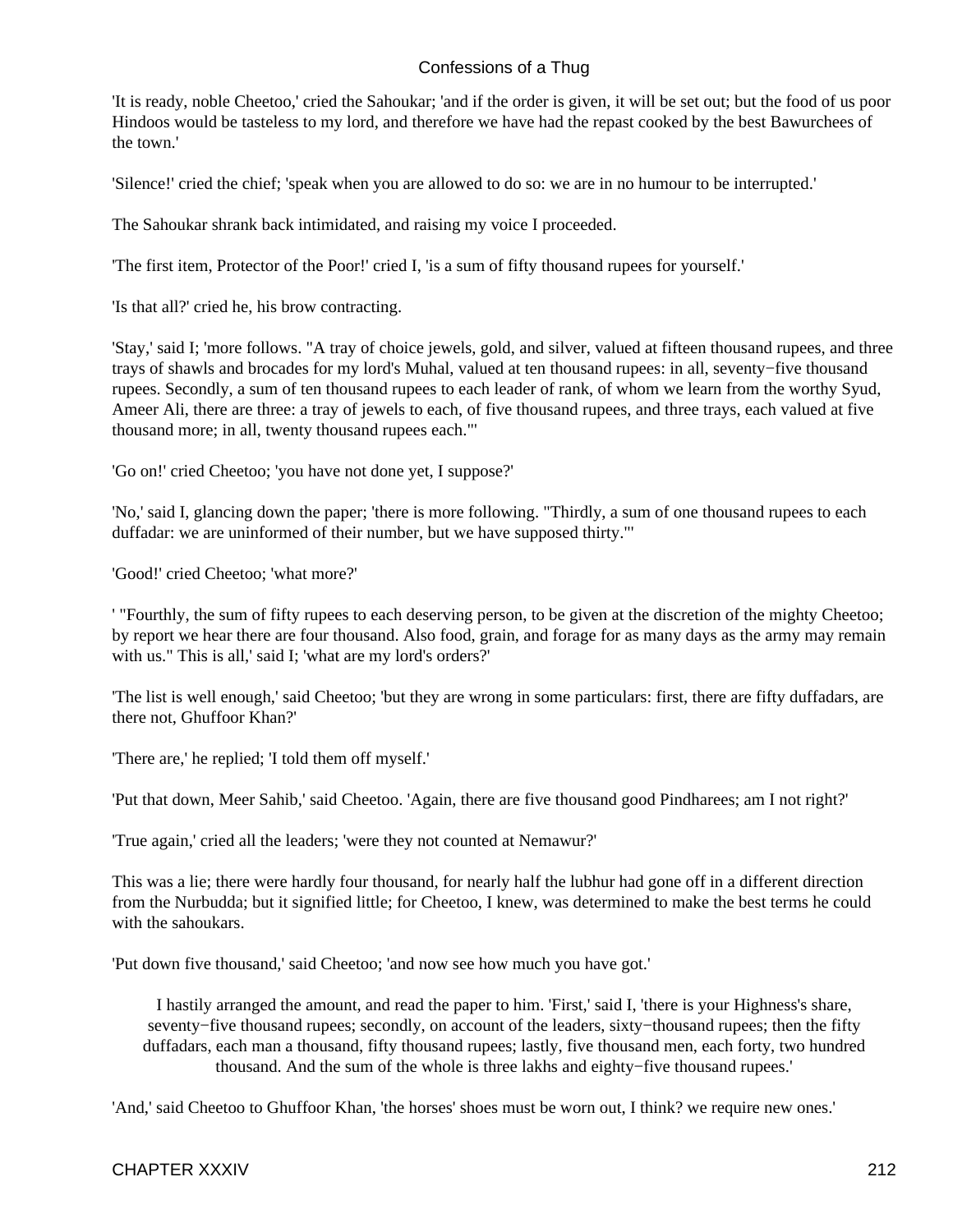'Certainly,' cried the Khan, with a merry grin.

'Put down fifteen thousand rupees for the horse−shoes, this, Meer Sahib, will make the sum an even four lakhs; and gentlemen,' continued he to the sahoukars, 'I must trouble you to pay with as little delay as possible, or we must help ourselves.'

There was a hurried conference for a few moments among the sahoukars, and a few angry words passed among them; but they were wise; my fat friend rose, and making a lowly obeisance, declared the money was at hand, and should be brought immediately.

'Good!' cried Cheetoo; 'now let me have my dinner, and do you all see that the duffadars are present at this house by tomorrow's dawn, to receive their shares and those of their men. The lubhur must move on, for after this kind reception, I would not have my friends the sahoukars exposed to the chance of being plundered by my lawless bands.'

The chiefs separated, and I was preparing to leave the room with them, when Cheetoo called me back; 'Come and take your dinner with me,' said he; 'I doubt not your friends the sahoukars have prepared enough for us two.'

I obeyed the order, and seated myself at the edge of the musnud. The dinner was soon brought, and a choice repast it was. We did justice to it, for in truth our travel had sharpened our appetites. These satisfied, and inhaling the fragrant smoke of our pipes, Cheetoo asked me how I had managed to bring about so advantageous a reception as he had met with.

I related the whole to him, suppressing however the fact that I had secured for myself so large a sum as ten thousand rupees; for had I disclosed that, he would presently have helped himself to half of it at least. Peer Khan was the only person who knew of it, and to him alone was I determined to entrust it.

He was delighted; he had, I knew, determined to raise a large sum, and I had purposely exaggerated his probable demand to the sahoukars; this, and my threats and hints of the place being given up to plunder on the least demur on their parts of paying handsomely, had been successful.

'You see, Meer Sahib,' said he, 'by your excellent conduct I have secured, first, seventy−five thousand rupees; and what is over, after every proper Pindharee has got his forty rupees, will make the sum pretty near a lakh; which is, you will say, a good beginning.'

'May your prosperity increase, noble Cheetoo,' said I; 'if your slave can help you to a few more sums like the present, he will only feel himself too happy, and too honoured by distinction like the present. For the men I had with me, I made the same terms as you have accepted for the whole, and they were well satisfied.'

'And for yourself, Meer Sahib?'

'I have not got much,' said I; 'perhaps I might have arrogated to myself the distinction of one of the leaders, but I refrained: they gave me five thousand rupees however, and I am satisfied.'

'Nay,' said Cheetoo; 'it was too little, my friend, and I advise you to get as much as you can next time. And as you have behaved so well in this instance at the head of the advance−party, I will give it into your command in future, and must satisfy Ghuffoor Khan as well as I can; he is a good soldier, but a thick−headed fellow, who is always for helping himself, and setting fire to towns and villages, by which we seldom get half as much, especially from these rich places, as we could do by a little management and a few soft words.'

'May your condescension increase, Nuwab!' cried I; 'your servant, Inshalla! will never disappoint you.'

### CHAPTER XXXIV 213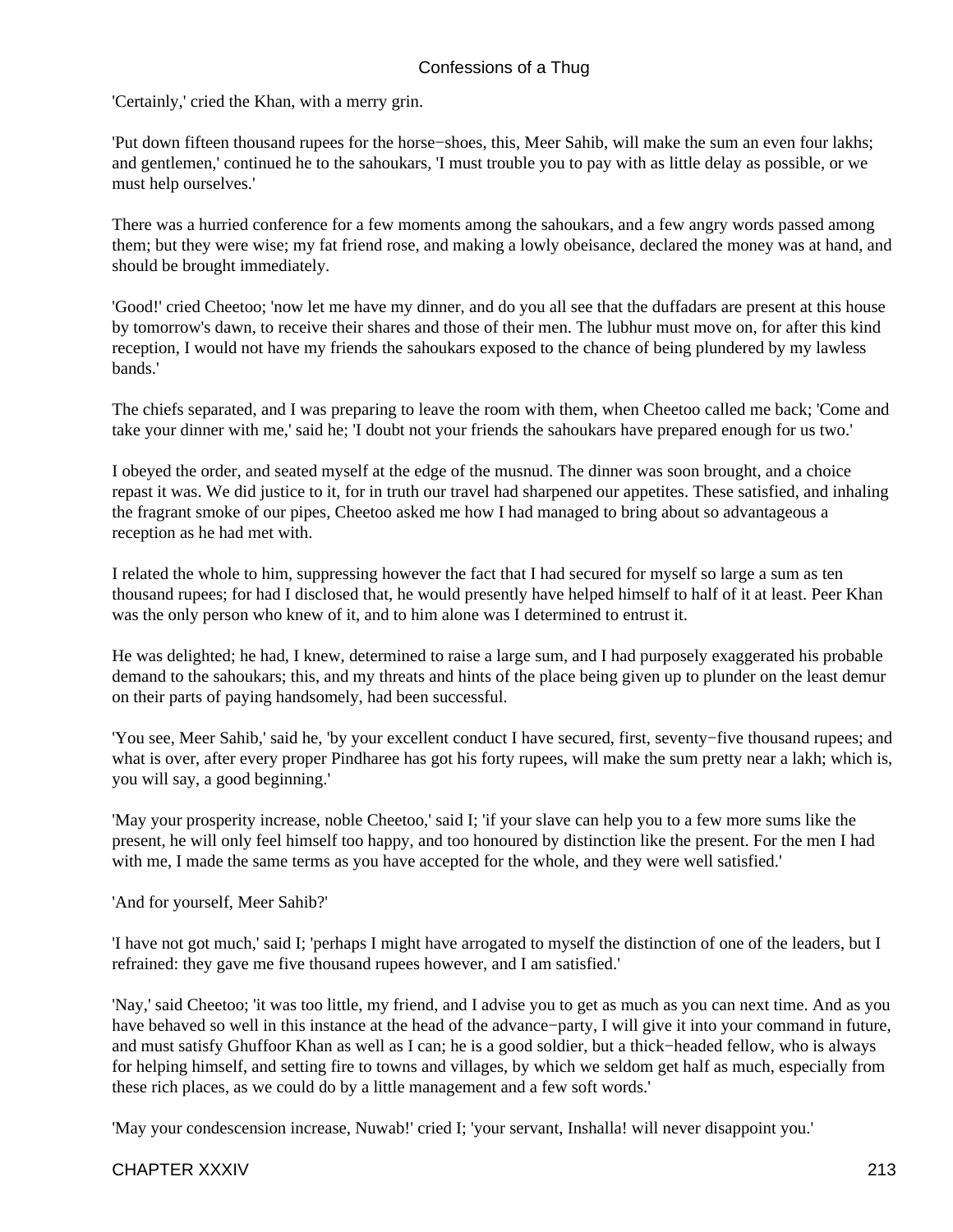I took leave of him soon afterwards, and joined the sahoukars, who were sitting below counting the money, which lay in large heaps on the floor.

They received me joyfully, and expressed in forcible language how much they were indebted to me for my active interference in their behalf. They would have pressed on me the five hundred rupees they had promised when I presented them to Cheetoo, but I refused it.

'No,' said I; 'if I have done you service, and I think I have, I will not sell my good offices. You have dealt as well by me as I have by you, so the balance is even; all I pray of you is, to let me have my money in gold bars, which I can easily conceal, except a few hundred rupees for present expenses.'

'It is granted,' said the Sahoukar; and I had shortly afterwards the gold in my possession; and taking a few of the sahoukars' men to guard me, I bent my way to the camp, the bright fires of which sparkled through the darkness on the plain beyond the town, revealing many a wild group which huddled round them to warm themselves from the effects of the almost chilling night breeze. I was soon at my little tent, which consisted of a cloth stretched over three spears, two of which were stuck into the ground, and another tied across them as a ridge pole; and assisted by Peer Khan, I put the gold into the bags I had had made in the flaps of my saddle, and sewed them over. I was ten thousand rupees richer in one night!

'This is grand work,' said Peer Khan; 'here we have had no trouble; and if we go on at this rate, we shall return far richer than after the toil and risk of a hundred Thuggee expeditions.

'I am to have the advance−guard always,' said I; 'and it shall be my own fault if we do not always secure a good share; for my own part, I have forsworn Thuggee, as long as there is a Pindharee chief to erect his standard.'

'And we will all follow you,' he replied; 'Motee and the others are delighted with their success, and are in high spirits: there is not one of them but has got a good share of today's work, for we stuck near you, and were bribed well to use our influence with you; they thought us all duffadars, and you know Motee and myself shared as such.'

'It shall not be my fault,' said I, 'if you are not all duffadars in reality before long. Let the men make themselves active, and dress handsomely: you are all well mounted, and will catch the eye of the chief.'

By dawn the next morning I was with Cheetoo. The sahoukars had collected the whole of the money, by subscriptions among themselves and collections from the town; and the whole was distributed fairly, I must say, among the Pindharees. Each duffadar bore away the share of his duffa, and they knew too well the risk they would run if they defrauded any man of his just due.

A few hours elapsed, and after a hurried meal, every man was on his horse, and the Lubhur departed to seek fresh plunder in the country before them. Yet before he set out, Cheetoo promised, in consequence of the ready payment of the sum he received, that in every future expedition he might undertake, the town of Oomraotee should be exempted from contributions; and he kept his word. Oomraotee was never again plundered, and a large body of troops, which were stationed there afterwards, effectually deterred small and straggling parties from surprising it as we had done.

Onwards we dashed! I, at the head of my band, who had now implicit confidence in me, caracoled along on my gallant horse, with a heart as light and happy as the unlimited freedom of action I possessed could make it. No thought of care intruded, and I was spared the pain of seeing the villages we passed through (from each of which we levied as much as we could, which was instantly laden on the Shootur camels that accompanied us,) burned or plundered, and the inoffensive inhabitants subjected to the cruel tortures of the men in the rear, who were often disappointed of booty.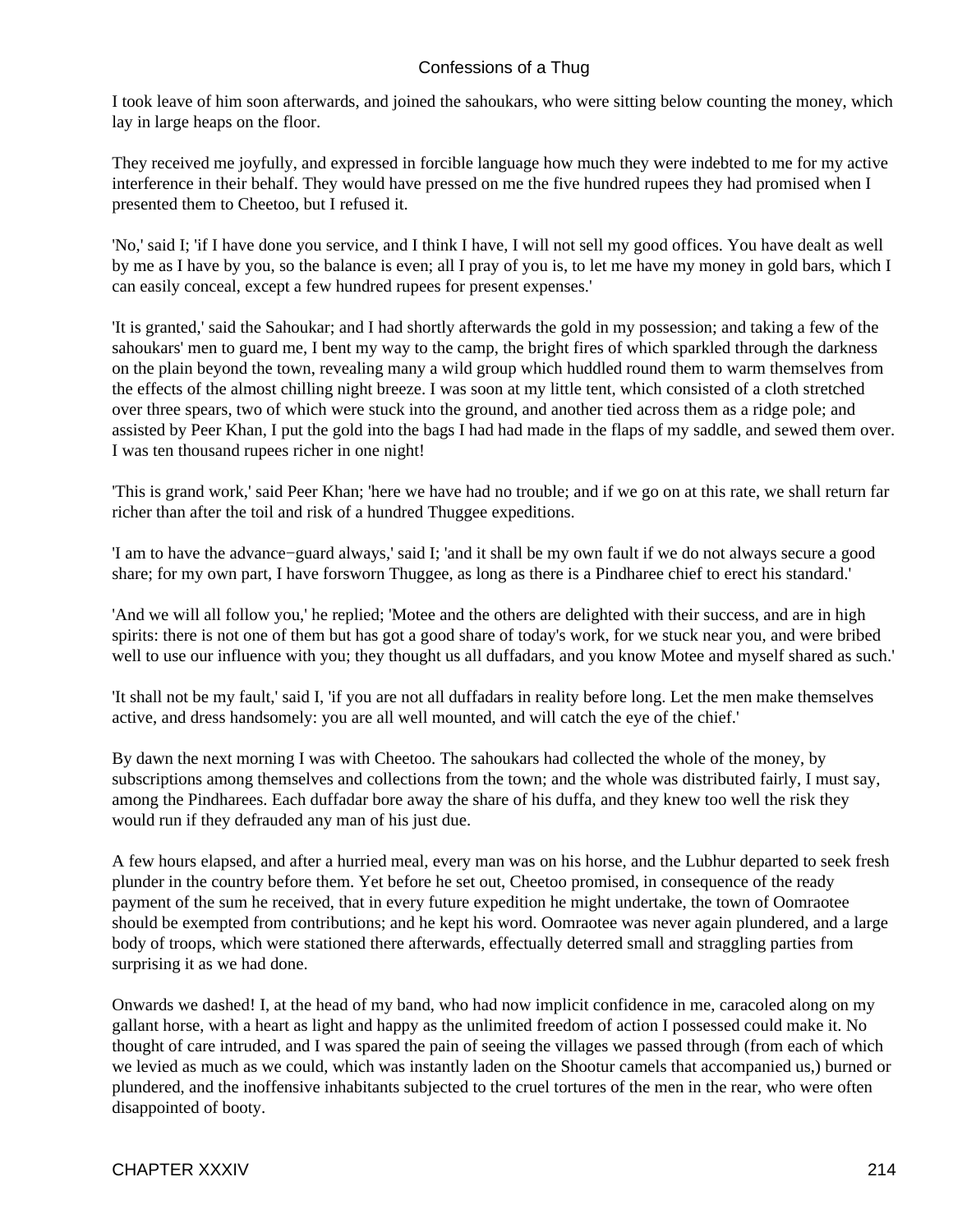We halted at Karinjah; a few soldiers who were in the town made a feeble defence, and wounded a few of my men as we rushed into the place; but they were soon killed or dispersed; and, as a warning to other villages, it was given up to sack and ruin. I could never bear the sight of wanton cruelty, and I repaired to my place in the camp; shortly afterwards I could see, from the bright blaze which rose from different parts of the village almost simultaneously against the clear gray evening sky, that it was doomed to destruction. Rapidly the fire spread, while the shouts of the Pindharees engaged in their horrid work, and the screams of the inhabitants those of the women were fearfully shrill and distinct made a fit accompaniment. But it was a work in which the Pindharees delighted; order, which never existed save when there was no excitement, was completely at an end, and any attempt to have checked the mad riot which was going on would have been attended most likely with death to the interferer. My own Thugs, too, sat around me, for a Thug is not savage, and they had no inclination to join in the excesses.

We sat in silence, but our attention was soon arrested by the figure of a man dragging along a girl, who resisted to the utmost of her power, but who was evidently nearly exhausted. I rushed forward to her rescue, and my eyes fell on the person of Ghuffoor Khan, his savage features exaggerated in their ferocious expression by lust and the scene he had been engaged in.

'Ha!' cried he, 'Meer Sahib, is that you? here have I been working like a true Pindharee, and have brought off something worth having; look at her, man! is she not a Peri? a Hoori? The fool, her mother, must needs oppose me when I got into their house, but I silenced her with a thrust of my sword, and lo! here is her fair daughter, a worthy mate for a prince. Speak, my pretty one, art not thou honoured at the prospect of the embraces of Ghuffoor Khan?'

By Alia! Sahib, I could have killed him, and 't would have been an easy matter to have done so, as he stood unprepared. I had half drawn my sword from its scabbard, but I returned it: I made an inward determination as to his fate, and I kept it. I vainly endeavoured to induce him to give up the girl and let her go, but he laughed in my face, and dragged her off. She would fain have fled from him, and attempted to do so, but he pursued and caught her, for her tender feet were cut by the rough ground, and I lost sight of them both in the quickly closing darkness. Miserable girl! she was a Brahmin's daughter, and was spared the degradation of seeing the light of another day, and the misery of returning to her desolate home polluted and an outcast. Ghuffoor Khan told me in the morning, with a hellish laugh, that he had murdered her, as she tried to possess herself of his dagger, to plunge it into her own heart. 'I spared her the trouble,' he said.

Gradually the fire lessened in its fury, as there remained but few houses unconsumed, but the Pindharees were still at their wild and horrible work, as the shrieks borne to us on the night wind too well testified. I had heard that these excesses were sometimes committed, but I had formed no idea of their terrible reality. A thousand times I formed the resolution to quit the Lubhur and return to my home; but again the thought, that a few straggling horsemen, who could give no proper account of themselves, would be immediately taken for Pindharees, and sacrificed by the now infuriated people of the country, this, and, I must add, a restless desire for further adventures, caused me to dismiss it from my mind. It began to rain too, and we all huddled together in my little tent, and passed a weary night, till the morning broke. Then we were again in motion, and the ill−fated town of Karinjah, now a heap of smouldering ruins, was soon far behind us.

We passed Mungrool; and beyond the town, now in the broad daylight, I had an opportunity of seeing the spot where my first victim had fallen. I had thought that the place where he fell was in a large and dense jungle, so at least it appeared that night in the moonlight, but it was not so; the rivulet was the same as when we had passed it, and I stood once more on the very spot where the sahoukar had fallen! A thin belt of bushes fringed the stream, and Peer Khan pointed with a significant gesture a little higher up than the place at which we crossed. It was the *bhil* where they were buried, and it now seemed a fearfully insecure spot for the concealment of our victims, so close to the road, and apparently so thinly screened from observation. Yet many years had now passed since they were deposited in their last resting−place, and a succession of rainy seasons had either washed away their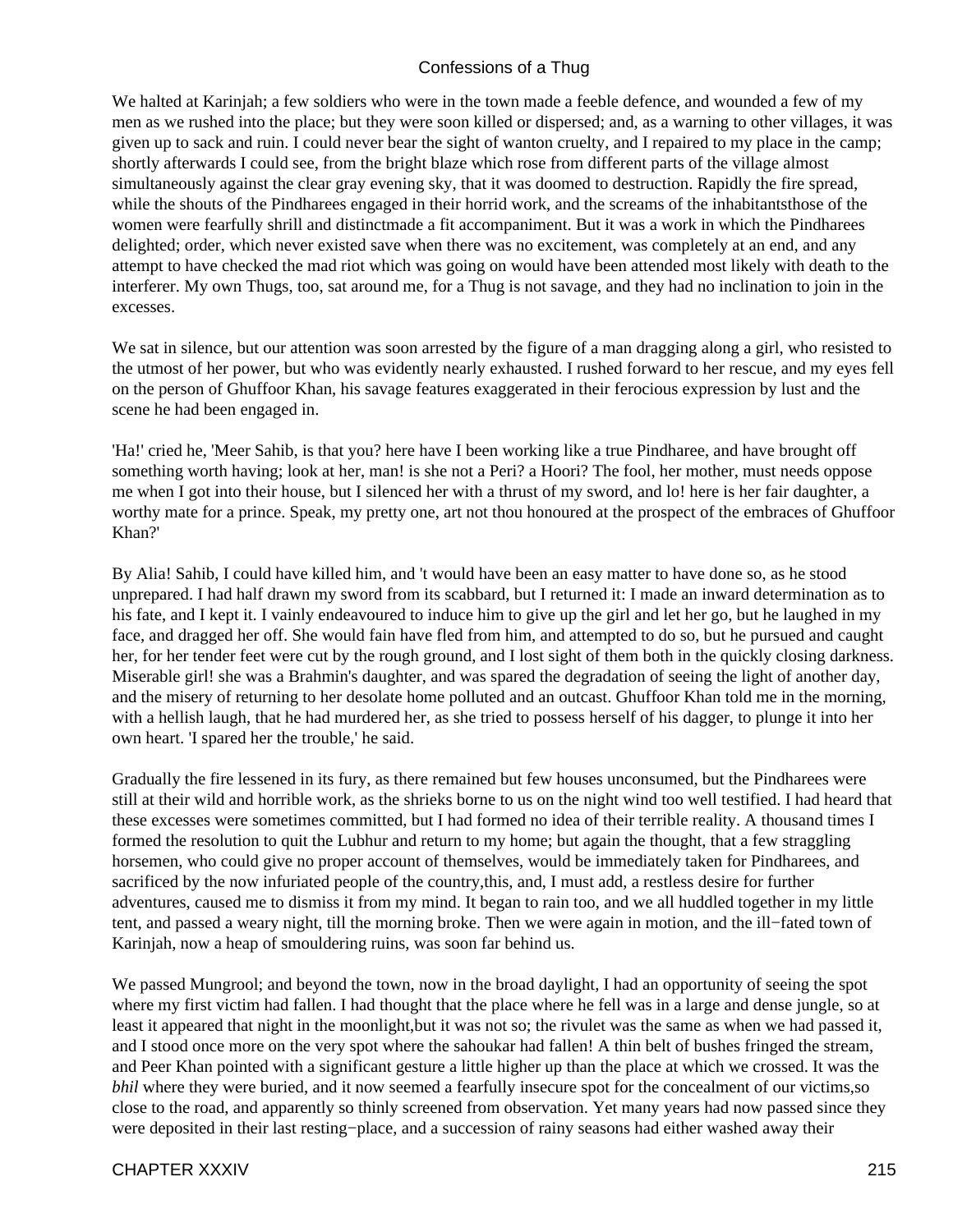remains, or covered them still deeper with sand.

We passed the spot too where our bands had encamped and separated; and before me was now a new country, though it little differed in character from that we had already traversed.

We halted at Basim, and I greatly feared a repetition of the scenes of the past night; but the men were, to my astonishment, quiet and orderly; and a handsome contribution levied in the town in all probability saved it. From hence, in five marches, we reached Nandair on the Godavery, a rich town, and one which promised as large a supply to our army as we had got at Oomraotee. We had feared the news of our approach would have reached it, and that the sahoukars and wealthy inhabitants would have fled; but it was not so: they were completely surprised and at our mercy, for not a single soldier worth mentioning was there to guard the place. A few there certainly were, who shut themselves up in an old fort which overhangs the river and commands the ford; but they kept within the walls, only firing a matchlock–shot or two whenever any of our marauders approached too near; we did not molest them, but set ourselves to work to levy as large a sum as possible.

As before, the advance−guard had been entrusted to me, and I pursued the same system I had done at Oomraotee.

I will not weary you with a repetition of almost the same tale; suffice it to say, that one lakh and a half of rupees were collected and paid to the army, and I got for my own share nearly three thousand rupees, some jewels, and a pair of shawls. The town was not destroyed; indeed that would have been impossible, as the houses were substantial ones, with terraced roofs; but the suburbs suffered, and the huts of the unfortunate weavers were sacked for the fine cloths for which the place is famous, nor in vain, for half the army the next day appeared in new turbans and waist−bands.

The river was not fordable, and there was but one boat; we therefore pushed along the northern bank, till we reached Gunga Khair, where we were told there were boats and a more convenient ferry: nor were we disappointed. We crossed with ease during the day on which we arrived opposite the place, the men swimming their horses across, and the plunder and baggage being brought over by the boats. A few hundred men attempted to defend the town, but it was carried by forcing open the gate, and plundered. We lost some of our men, and I was grazed on the leg by a bullet, and disabled from taking any active part in the sack of the place. Peer Khan and Motee were however not idle, and brought a goodly heap of jewels and coin, to swell the general stock.

From hence we penetrated southward. Beeder, Bhalkee, the fine and flourishing town of Hoomnabad, (a second Oomraotee,) were severally plundered, or laid under heavy contributions; while every village which lay in our route was sacked, and too often burned and destroyed. From Hoomnabad I led three hundred men to Kullianee, a few coss distant; but we found the alarm had been given, and that all the rich inhabitants had taken refuge in the fort, which is a very strong one, and to us was impregnable. Such was the dread we inspired, however, that the defenders of it remained quietly within it, and allowed us to keep quiet possession of the town till the next morning, when we again rejoined the main body.

We descended by a pass in the hills to the village of Chincholee, which was of course plundered, and we followed a direct southwardly route, burning and plundering every place in our way, till the broad and deep stream of the Krishna effectually opposed our further progress. Here the Lubhur halted for some days; forage was plentiful, every one was loaded with money, and we enjoyed ourselves in our encampment as true Pindharees. Dancing−girls were seized from all parts of the surrounding country, though no violence was ever offered to them, and they amused us with their songs and performances, and left us when we were again put in motion, well satisfied and well rewarded, and regretting that they could not accompany us.

Cheetoo was wrong to have halted, for the alarm that Pindharees were out had flown through the country, and in our march towards Koolburgah we got no plunder worth mentioning. Koolburgah we found garrisoned and prepared for our reception; so relinquishing our designs upon Sholapoor and the rich towns of Barsee and Wyrag,

#### CHAPTER XXXIV 216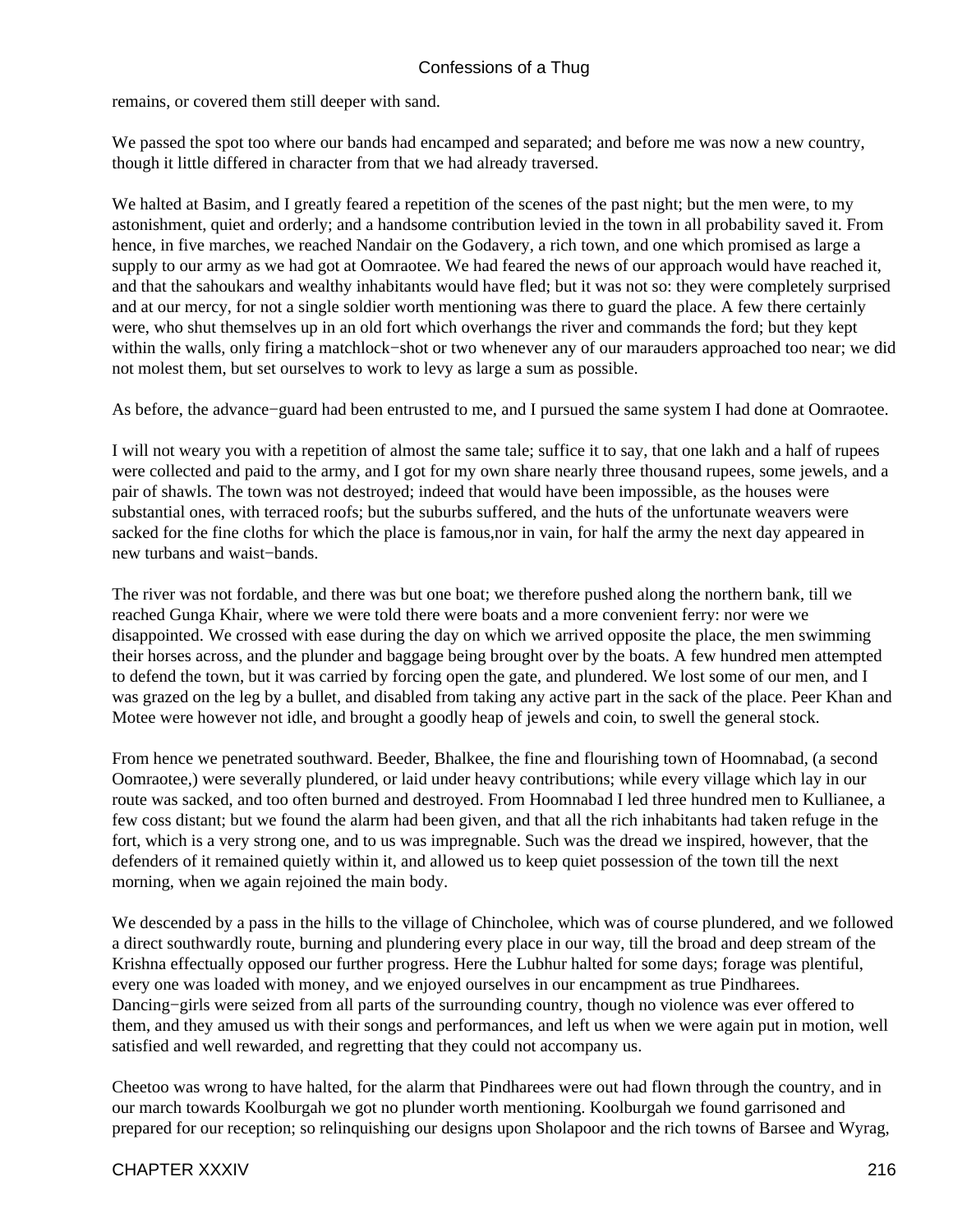we struck off in the direction of Bheer, Pyetun and Aurungabad, hoping to surprise the latter, though we feared it would be well garrisoned.

But I was determined to surprise Barsee and Wyrag if I could, and I laid my proposals for the expedition before Cheetoo. He readily acceded to my request, at which Ghuffoor Khan was extremely savage; and taking with me three hundred men, the best I could select, and dividing them into duffas under my own Thugs, I left the main body at the town of Allund, and dashed on towards Toljapoor, from whence there is a pass into the low country.

Toljapoor has little to recommend it but the temple of Bhowanee, which is a place of pilgrimage; and though I knew there were hoards of jewels in the possession of the Brahmins, yet, as many of my men were Hindoos, they would not hear of the temples being sacked, and I was forced to content myself with levying a few thousand rupees from the inhabitants.

Wyrag was our next aim, and we were successful. Our force was supposed to be a Rissala of Mahratta horse who were known to be in the district, and we were allowed to enter the town unopposed. We sacked it, and got a large booty, for there was no time for a proposal of contribution; indeed I thought not of that alternative, nor could I restrain my men after their long march. Yet they were not cruel, nor did I hear of any of them having tortured any one, and the inhabitants gave up enough of their valuables to satisfy them easily. Here we heard that the Rissala we had been mistaken for was at Barsee, and as that place lay in our direct road to Bheer, where we were to join the main body, I was obliged to give up my intention of proceeding through it; there was also a large body of the Nizam's horse at Purendah, and I feared that we might be cut off. An instant return by the road we had come was our only alternative; and after a few hours' rest we were again in our saddles, and travelling as fast as we could urge our horses towards Toljapoor. Nobly did my gallant horse carry me that day: most of the men dosed theirs with opium to insure their bottom, but my good charger needed it not, and he was almost as fresh when we again reached Toljapoor, as when he had left it.

Here we rested a day to refresh ourselves, and after that, pushing on, we overtook the main body at Bheer, where they were encamped.

I had been baffled in part of my design, yet Cheetoo received with great complacency ten thousand rupees in money, and nearly the same amount in jewels, which I presented to him in full durbar as the results of my enterprise; for this he invested me with a dress of honour, and presented me with a good horse from among his own.

# **CHAPTER XXXV**

Relates how, encouraged by his success, Cheetoo plans another expedition on a larger scale, and how Ameer Ali joined it

Bheer was sacked, and given up to rapine and excess for two whole days; and when we left it scarcely a rag remained to the miserable inhabitants. It was piteous to see them raking together a few posts of wood, many of them half burned, and erecting wretched hovels, which they covered with green boughs, to screen themselves from the cold winds of the night. They suffered the ravage of their town passively, for there were no soldiers to protect it; and what could they have done against a well−armed and savage horde like ours?

Pyetun, on the Godavery, shared the same fate; and though many of the rich inhabitants had fled for refuge to Aurungabad, yet enough remained for our purpose. You know, perhaps, that this place is celebrated for a manufacture of brocaded muslins, only inferior to those of Benares; and at that time there was an active demand for them, to supply the courts of Poona and Hyderabad: you may judge, therefore, of the value of the plunder we got; Cheetoo's camels and elephants were laden to the utmost. None of us fared badly; and our own stock was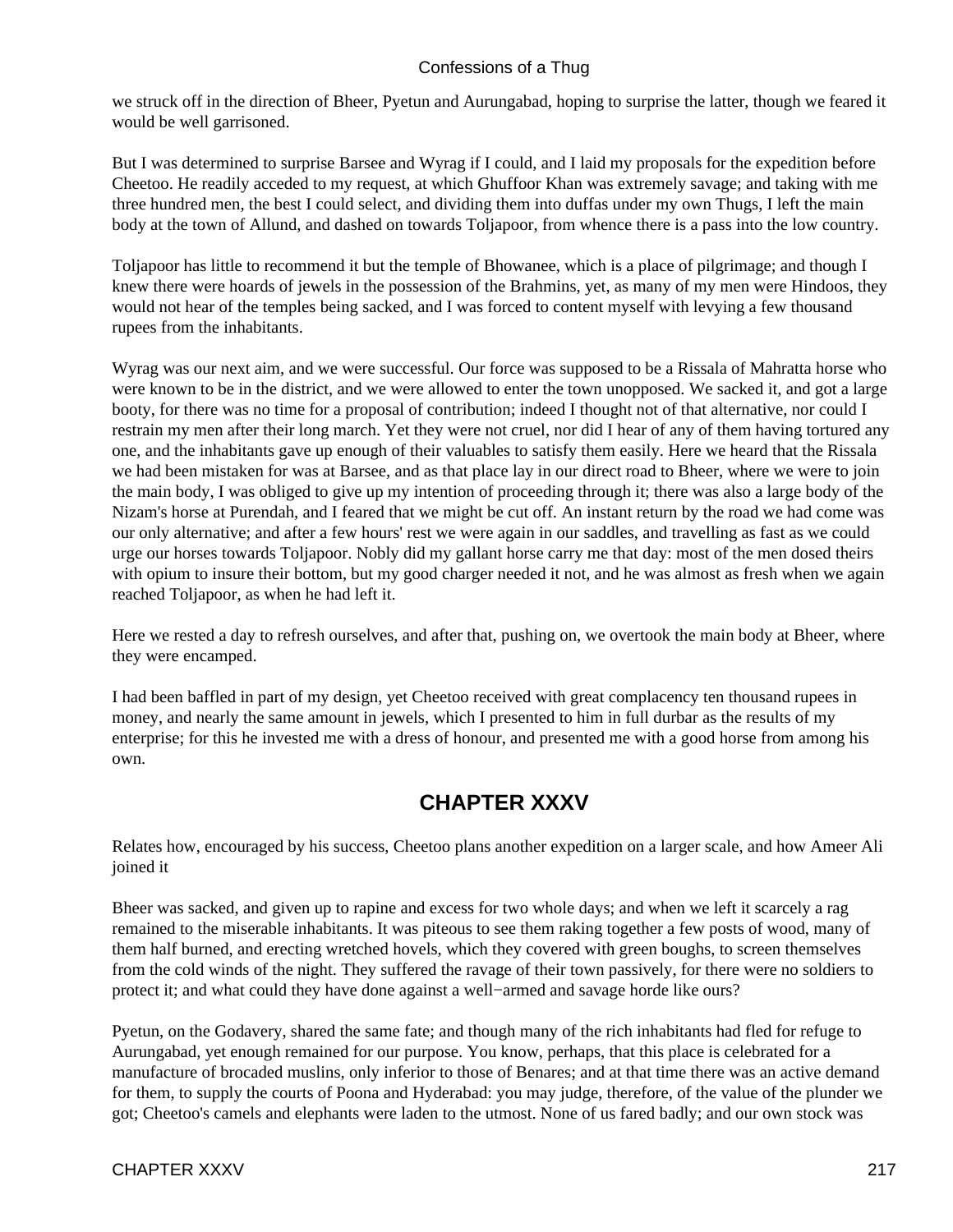now so large of one valuable or another, that I hardly thought we should have been enabled to carry it with us. I need not follow our track much further with minuteness; suffice it therefore to say, that we passed the Adjuntah Ghat, not however without being closely pressed by some troops of the Feringhees: but we eluded them by a rapid march or two, and after a vain attempt on Boorhan−poor, we struck off to the right by the valley of the Taptee, and in a few days were safely returned to the camp at Nemawur.

In little more than three months we had traversed the richest part of the broad territory of the Nizam; we had eluded his troops and those of the Feringhees, and laughed at their beards; we had plundered his richest towns with impunity, and we had returned, with scarcely the loss of a man, laden with plunder of enormous value. So rich was it, that the sahoukars of Nemawur, after purchasing all they could from us, were unable to find further funds to buy up the whole; and merchants from Oojein and Indoor, and all the neighbouring large cities, were sent for to our rich market.

In due time all had been purchased, and every man prepared to return as quickly as he could to his home, with the proceeds of his booty. I need not say how my heart bounded at the prospect of again seeing mine, and laying at my Azima's feet the wealth I had acquired, nor the pleasure she would experience in hearing me recount the wild adventures I had gone through. I accordingly purchased all the gold I could, as also did my men, and hiring two swift camels, I loaded them with it and the valuable cloths we had received for our own use, and was ready for a rapid march to Jhalone when I could receive my dismissal from Cheetoo's durbar. This it was not an easy matter to attain, for I had served the chief faithfully, he had confidence in my address and activity, and was loath to part with me, fearing I would not return to his standard.

The day I went to take leave he would not receive my parting gift, nor give me the usual ceremonial return of Uttur and Pan on my departure; and I sat in the durbar in gloomy thought, that perhaps treachery was intended towards mea poor return for my exertions. But I was wrong: he called me towards him when but few remained, and appointing a late hour in the night for an interview and private conversation, desired me to be punctual, for that he had matters of importance to reveal to me.

I returned to my abode in better hope, yet still suspecting, and almost inclined to follow the advice of Peer Khan and the rest, who would fain have had me fly, as the only means of preserving our money. I did not however entirely mistrust Cheetoo; but I determined, if he put me off with further words, and caused me more delay, that I would at once leave him in the best way I could.

I accordingly attended at the hour appointed, which was past midnight. I found the chief alone. I had never before been so honoured as to be admitted to an entirely private conference, though I had been allowed a seat in his councils, and my suggestions had been followed on more than one occasion. I could not divine what was to ensue.

'Be seated, Syud,' said Cheetoo; 'I have much to say to thee.'

'Speak on, Nuwab,' I replied; 'your words are sweet to your servant, and they will fall on ears which will convey their meaning to a heart devoted to your service.'

'Listen then,' said he. 'But first I will ask you what you thought the object of the last expedition to be?'

'Its object!' cried I. 'Why, I suppose, only to get as much money as you could for yourself and your men, so as to be ready to take advantage of the war which sooner or later must ensue between the Mahrattas and the Feringhees may their race be accursed! I never could divine a deeper object, though I have thought upon the subject myself, and heard many opinions expressed by others.'

'You are partly right,' said he, 'but not entirely; now you shall hear the whole, and what my further projects are.'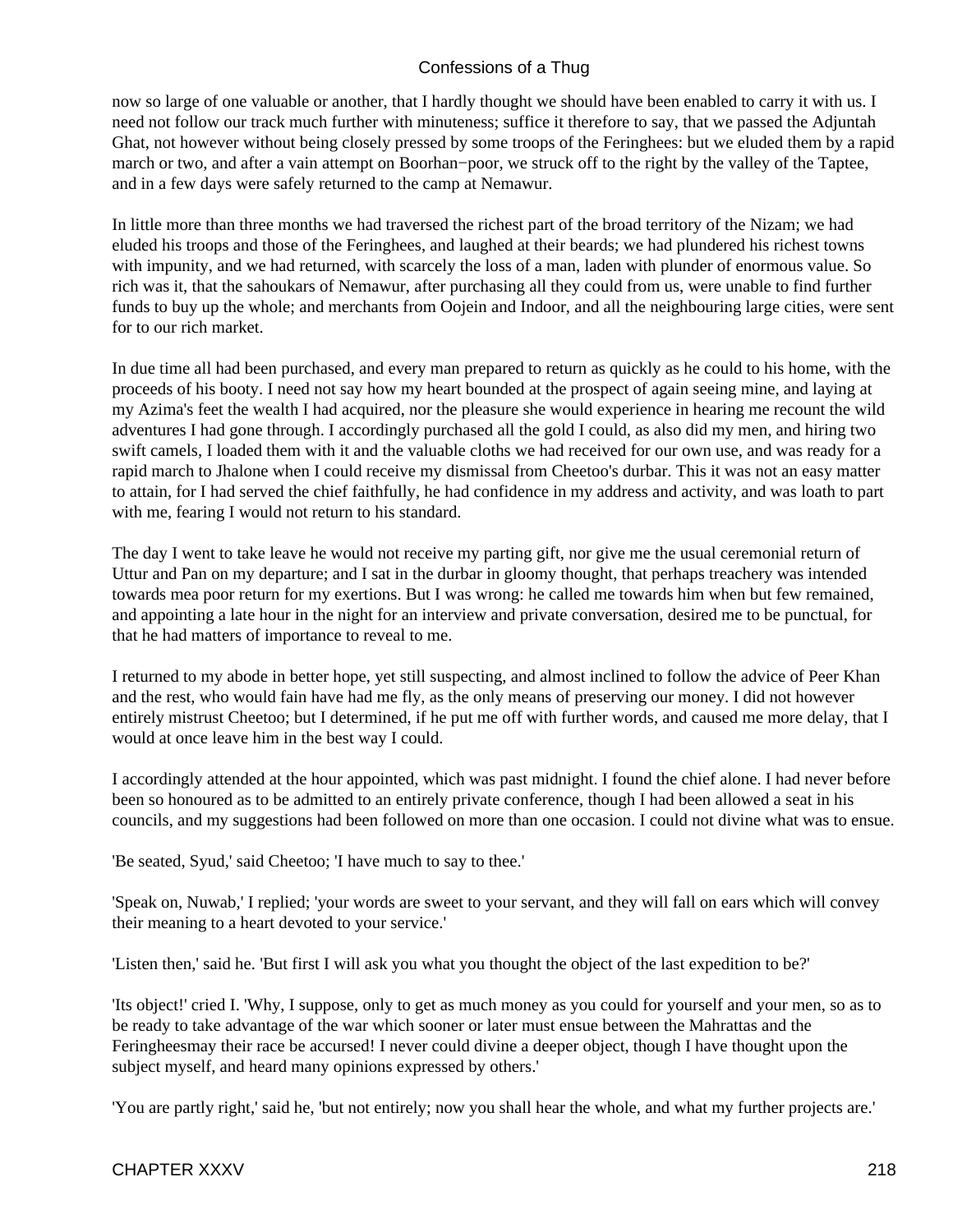I settled myself into an attitude of profound attention, and drank in his words as he proceeded.

'You have had a watchful eye upon the times, Meer Sahib, and I expected it from you. You may have heard that Tippoo Sultan on whose memory be peace! would fain have enlisted the Nizam and the whole of the Mahrattas in one confederacy to overthrow and extirpate the Feringhees. Had his plans been successful he would have done it; but, a curse on his avarice! he had an under−plot to divide the Nizam's territories with the Mahrattas, which was discovered, Alia only knows how; and a curse on the luck of the Feringhees, who overthrew the only power which, while it lasted, upheld the dignity of the Moslem's faith. Tippoo is gone, and his power. Perhaps you are not aware that at this moment, though Holkar is sorely disabled from what he was, and Sindia has made a base league of passiveness with the Feringhees, a deep confederacy exists among the Mahratta states, and particularly between those of Poona and Nagpoor, to rise simultaneously and declare war against the usurping and never−satisfied Europeans. Sikundur Jah will join with the Feringhees; not that he can do much, for his army is miserable, and his leaders have neither skill nor bravery, but still he will befriend them to the utmost, and his dominions are open to the passage and subsistence of their troops, and in them positions can be taken up which will sorely harass the future operations of the Mahratta leaders. My last expedition was therefore intended (and by the favour of Alia it has succeeded) to impoverish Sikundur Jah's country, to keep the people in a constant state of alarm, and, need I add, to fill our own purses.

'Now listen again. To effect my purpose thoroughly, and to distract the attention of the Europeans from the preparations of the Mahrattas, these expeditions must be rapid in succession to have their due effect: one half of the Huzoor's dominions have been sacked, and the other half remains;Inshalla! it shall share the same fate. The Feringhees will be kept in a perpetual state of alarm; they will follow us vainly from place to place, but I fear them not. I have laughed at their beards once, and will do so again. They shall know who Cheetoo Pindharee is, and to their cost. Not only shall the cowardly Nizam suffer, but the rich provinces of the Feringhees shall be wasted. I will cross the Krishna; the river will be fordable, or nearly so; and the whole of the provinces which are not overrun by their troops shall be prostrated before my power. This will exhaust their resources and paralyse their efforts. The Mahrattas will then rise to a man: I will join them; for I have been promised a high command in their armies, and territories after their conquest; and we will rise, Meer Sahibyes, *nee,* I say, for these stirring times are the fit ones for such as myself and you Inshalla! we will take advantage of them, and win fame for ourselves which posterity shall wonder at.'

'It is a rare plan,' said I, 'and a deep one, while the game seems easy to play. I can find no fault with it; but will not the Feringhees be prepared for us, and meet us wherever we show our faces?'

'No!' cried he vehemently, 'they will not! cunning as they are, I will be before them in the field. They now think that, glutted with plunder, we shall remain quietly here, and be fools enough to wait for another Dussera before we are again on the move; but they are wrong to a man: and here has lain the cause of my apparent secrecy with you. I could not proclaim it in my durbar that I had planned another expedition; some prating fool would have blabbed of it at his home, and the news would have flown over the country in a week. No! I have kept it secret, except from a few, and they are my chief leaders, every one of whom has a thousand men at his back. Hear me, I am determined, by the favour of Alia, to move hence at the head of a larger army than the last has been, in a space of time under two months. Say, will you come? I will give you the command of a thousand horse, for I love you, and depend upon you. Can you return from Jhalone in that time? I have no wish to detain you here; a man's home is dear to him wherever it is, and you are right to return to it: yet tell me that you will join me within two months, and what I have promised I will perform.'

'I will,' cried I; 'may your condescension increase, your slave will take advantage of your bounty. In less than two months, though I travel night and day, I will come, and bring more men with me.'

'The more the better,' said Cheetoo. 'Take the best horse from my stable if you wish it, he cannot be in better hands than your own; and as you will want camels, take too as many as you require from my own fleet ones: load

#### CHAPTER XXXV 219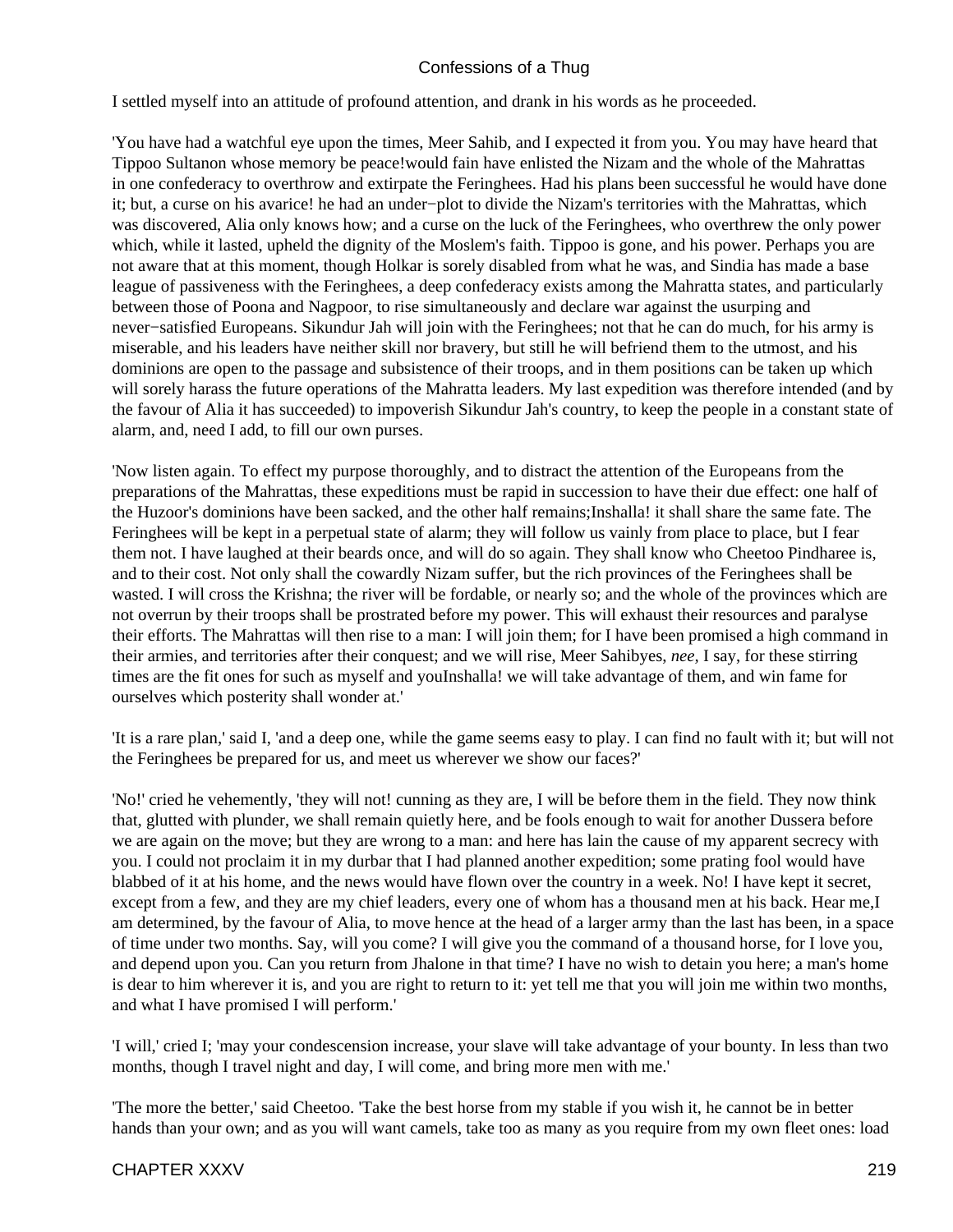them lightly and they will keep up with you. And now go I am weary in mind and body, and need repose; you, I doubt not, will start with the morning's dawn. Go, and may peace be with you!'

I left him, and joyfully rejoined my associates. I knew the secret was safe with them; and as I unfolded the deep plan to them, they were lost in wonder and admiration at Cheetoo's sagacity and forethought. To a man they swore to join me, and to follow my fortunes through good or ill. Merrily we set off the next morning, and quickly miles and miles of road disappeared under the hoofs of our fleet and hardy steeds. In far less time than it had taken us to come, we had reached Jhalone, unlooked for and unexpected, and with a joyful bound I crossed my own threshold, and was again clasped in the embrace of my Azima. What words can paint our joy? I cannot describe it; my heart was too full for utterance, as I was again seated in my own zenana, and beheld the frolics and gambols of my beauteous child. My father too, he rejoiced with me; but there was an eye of evil upon us; our cup of joy was fated to be no sooner filled to the brim, than to be dashed from our lips. That eye was the Rajah's: but more of that hereafter.

Not that I neglected him; the prices of his horses were duly paid, and I presented to him a valuable string of pearls, with some beautiful cloths, the plunder of Pyetun, and a tray of fifty−one gold pieces. One would have thought he would have been satisfied, but it was not so:yet he was all smiles and congratulations. I was invested with a dress of honour, and encouraged privately, (for he secretly knew of the new enterprise,) to further exertions, and. cheered on by him to win distinction and renown. Base liar and murderer! he deceived me; but who could have guessed his thoughts?

As soon as I could, I dispatched Peer Khan and Motee with two of the others in various directions, to offer terms of employment and the prospect of booty to as many Thugs as they knew to be good men and good horsemen; the latter was a qualification in which but few Thugs excelled: nevertheless, in the space of ten days they returned with twelve others, some of whom I knew, and all were stated to be resolute men, well acquainted with the use of their weapons. They were easily provided with horses from the Rajah's stables, as the first had been, for he had received more than double their value, and would now have risked his whole stud on the same terms. I examined their arms, and rejected such as were defective, supplying them with others. Our saddles were newly stuffed, and every preparation which our experience could suggest was made for even a longer and more arduous enterprise than that from which we had just returned.

But little time now remained to me to enjoy the quiet peaceful−ness of my home, and now that I was there, I would fain have never again left it. Wealth I had in abundance, enough for many years; and I was in a situation from which I could have risen to a high civil employment, in the management of revenue in the Rajah's country. Still the desire for adventure was not blunted, and above all, the promise I had given to Cheetoo could not be evaded or neglected; and had he not promised me the command of a thousand men? This had many charms in my sight; and should his plans succeed, to what rank might I not rise by my exertions, when the Mahrattas overthrew the Europeans and the Nizam, and their broad dominions were portioned out to the government of their faithful leaders! These thoughts urged me to a speedy departure, and tearing myself from my wife I left the town, with the blessings of my father and the apparent goodwill of the Rajah, who wished me every success, and presented me with a valuable sword as a mark of his especial favour.

I was soon again with Cheetoo, who received me with great joy: I found him busied with the large preparations he was making for his intended expedition. By this time the news of the immense booty he had collected in his first expedition had spread through all lands far and near; thousands had flocked to Nemawur, to offer themselves to his service, in the hope that they might partake in the next; and hundreds were arriving daily, to swell the numbers of the already assembled multitude. A difficult task it was to allot the various tribes and individuals to the command of the different leaders; and my aid was asked by Cheetoo, and as readily given, to organize as far as we could the heterogeneous mass.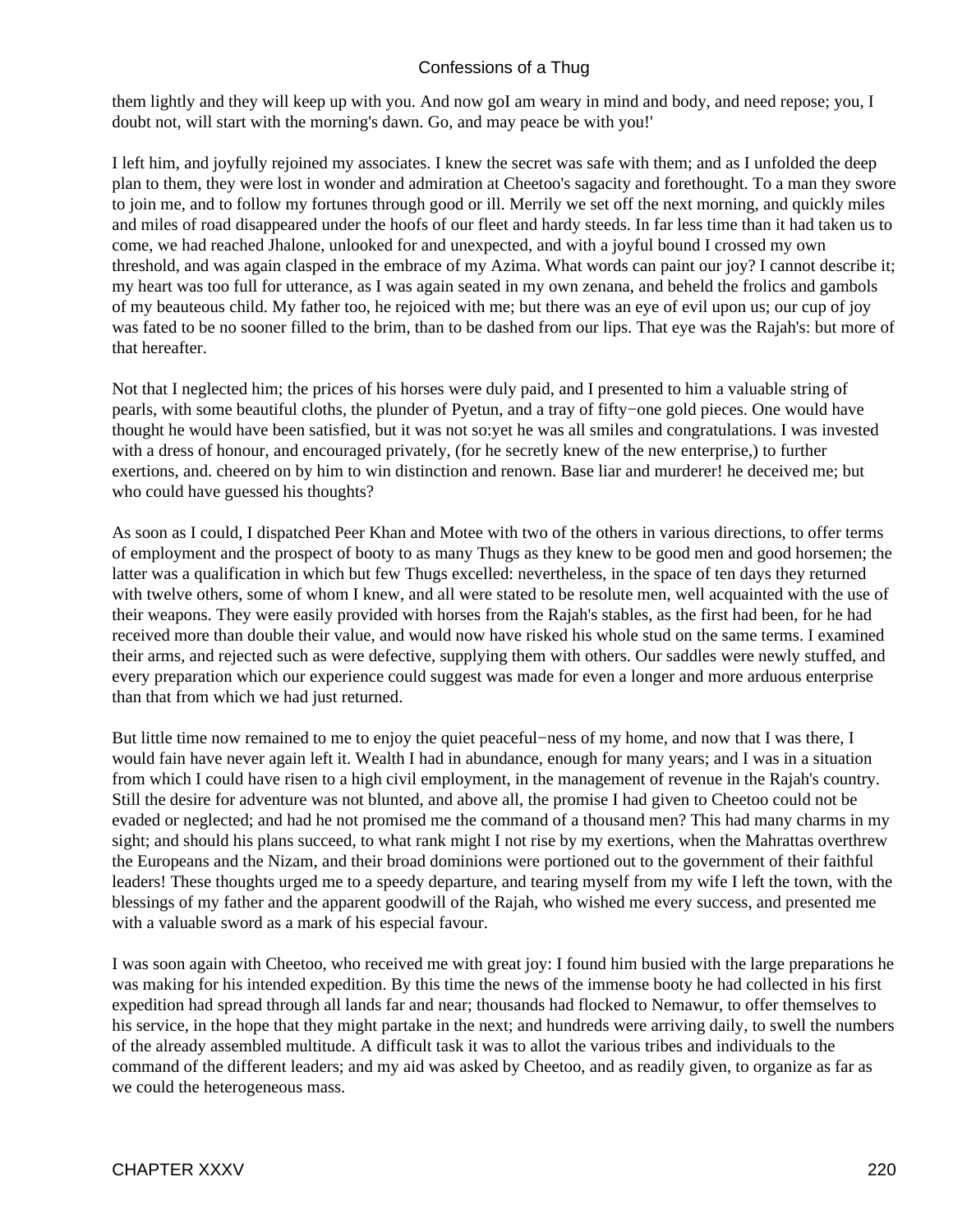It was no easy task, for the men would have preferred acting independently, and on their own account; but this did not suit Cheetoo's intentions, as his irruption, though for the sole purpose of ravage and plunder, was to be of a more regular kind than the preceding. Ghuffoor Khan was there in all his savageness, looking forward to the burning of towns and the torture of inoffensive persons, with a desire which had received additional zest from his previous experience. We were on civil terms, but I had never forgotten that night at Karinjah, and the memory of the wretched Hindoo girl, and her sufferings and murder. In this expedition I felt assured that he would give no check to his passions; and I only waited a favourable opportunity to arrest his career of crime by a stroke of retributive justice; until this arrived, I was determined to cultivate his acquaintance as closely as possible, in order that he might be the more surely my own.

Our preparations were now made; upwards of ten thousand good horse were already enrolled, and the number of their followers was beyond computation; how they existed on their own resources I know not, but they did so, and right merrily too, for our camp was one scene of revelry and enjoyment. As a final ceremony, Cheetoo held a general durbar, at which all the chiefs and leaders were present: he disclosed his plan of operations, which was, to penetrate through the territories of the Rajah of Nagpoor to the south−eastward, and passing through the forests and jungles of Gondwana, to pour his forces on the almost unprotected provinces north of Masulipatam; from thence to cross the Krishna, to ravage the country as far as Kurnool, and to return from thence in the best way we could to Nemawur. This plan of operations was received with glad shouts by the assembly, the army outside the tent took them up, and the air was rent with cries of exultation. It was a spirit−stirring moment, all partook of the joy, and the chiefs eagerly besought Cheetoo to lose no time in his departure. Nor did he. Prepared as the whole were to move at a moment's warning, the order was given that the army should cross the Nurbudda the next day.

# **CHAPTER XXXVI**

Duke. I am sorry for thee; thou art come to answer A stony adversary, an inhuman wretch Incapable of pity, void and empty From any shew of mercy. Merchant of Venice, Act IV, scene i

At the head of the advance, which consisted of my thousand splendid horsemen, I was the first to cross the river, now fordable, and we encamped on its further bank, in the same spot we had occupied scarcely five months before, almost doubled in numbers, and with the prospect of a brilliant foray before us. I shall not speak of how we traversed the Rajah of Nagpoor's territories, or penetrated through jungles and forests which till now had hardly ever been traversed by armies. We suffered often sad straits for the want of water, but all bore up nobly; and at last our horde rushed upon the fertile plains of the northern Circars, and everything fell before it. Mercy was shown to none. Our army spread itself over a tract of country many miles in breadth, and every village in its route was sacked and reduced to ashes.

On we rushed, at the rate of ten and fifteen coss daily; neither mountains nor rivers impeded us: in the language of hyperbole, we devoured the former and drank up the latter. Troops there were none to oppose us, and if there had been any, they would have been trampled under the feet of our victorious squadrons. Yet we had no disposition to fight; it was no part of our plan. If we heard of resistance likely to be offered, we diverged from the spot, for what would have been the use of exposing ourselves to encounters, in which, though sure of victory, we should have lost many of our men and crippled our future operations?

After some days we reached Guntoor, where we knew there was a large treasure collected, the revenue of the province we had desolated. To gain this was an object on which Cheetoo had set his heart, as he had heard it amounted to many lakhs of rupees, and it belonged to the detested Europeans. My men rushed with yells more like those of demons than men upon the devoted town. To restrain them would have been vain, and I did not attempt it. It was thoroughly sacked in the presence of the British officers, who confined themselves to a building in which was the treasure; and I must say they defended their charge nobly. No Pindharee could show himself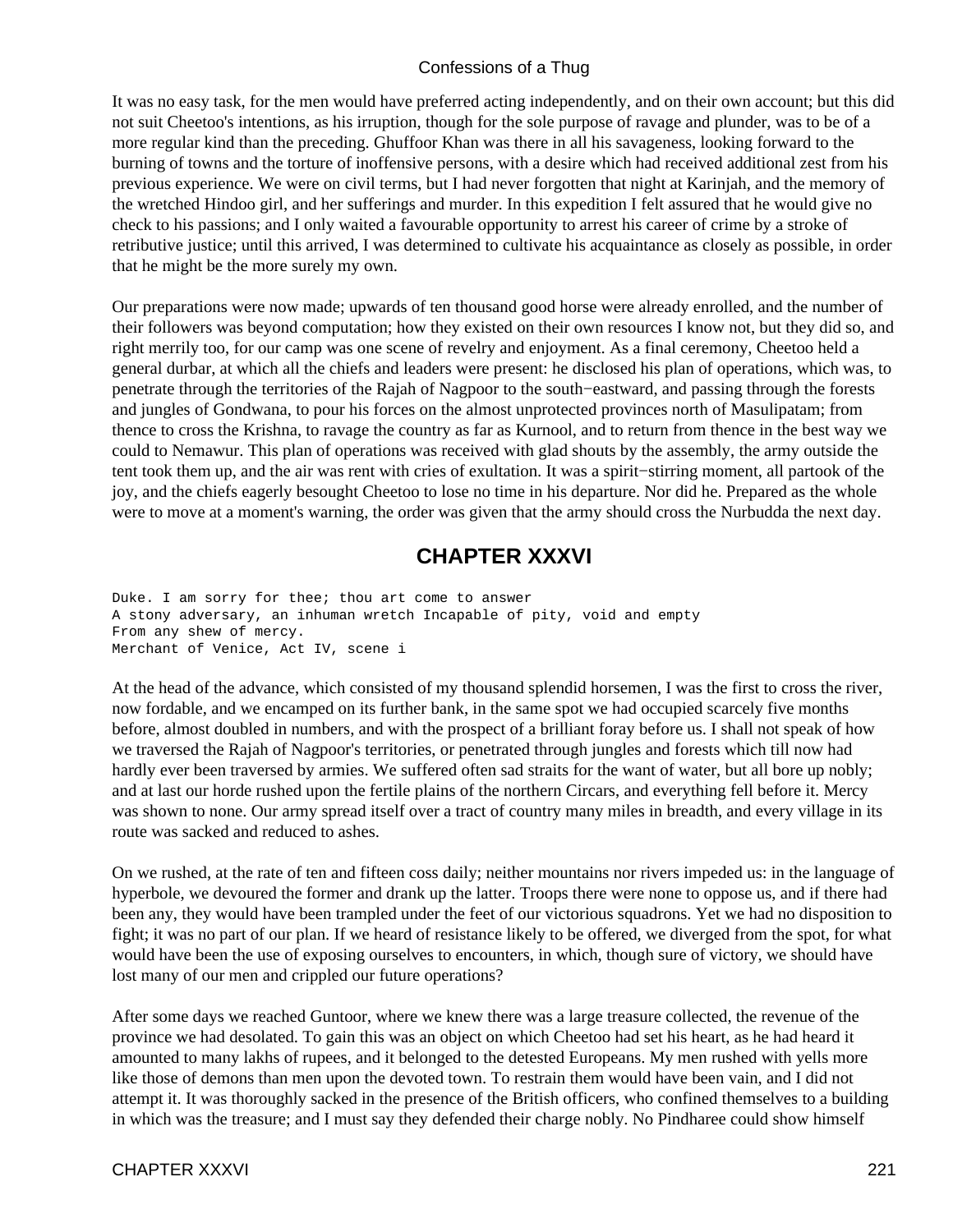near the spot without being a target for a volley of musquetry; and though I importuned Cheetoo to allow me to storm the building at the head of my Risala, he would not hear of it. He had been deceived, he said, about there being troops to defend it; and though I always thought there were but few, yet he exaggerated their numbers, and relinquished his determination.

In revenge, however, for our disappointment, we plundered the houses of the officers, broke all their furniture, and set fire to many of them afterwards, in the hope that this would draw them from their post, and expose them to the charge of the horse. They were too wise however to venture forth, and reluctantly we left the place from which we had promised ourselves so large a booty; not, however, that what we did get was inconsiderable, though many were disappointed.

I was not so. I had, with my own Thugs, seized upon a respectable looking house, which we defended against the Pindharees who attempted to enter, and we despoiled its inmates, a large family of rich Hindoos, of all their wealth and ornaments, to the amount of nearly thirty thousand rupees. We did it too without torture, for I never permitted it, though we were obliged to use threats in abundance.

Laden with our spoil we left the town in the afternoon, and by night the straggling army was again encamped at a distance of nearly ten coss from it, secure against any pursuit.

We crossed the Krishna, and penetrated nearly as far as Kurpah, where we heard there was more treasure belonging to the English government. But we were disappointed in this also. The officers who guarded it were on the alert, and the station was guarded by troops; we therefore avoided any collision with them, and directed our course towards Kurnool. Here also we were beaten off; but we crossed the river, and again entered the Nizam's territory, closely pursued by a body of English cavalry, who however did not cross after us. A consultation was now held, and it was determined that our Lubhur should separate into three bodies, both for the sake of destroying and ravaging a larger tract of country than we could do united, and of more easily evading the troops which now watched our movements in every direction. One body therefore took a western course along the banks of the river, another an eastern one, and a third a middle course.

That which took the eastern road was the one with which Cheetoo remained, and with it were Ghuffoor Khan and myself. We were to pass through the country to the eastward of Hyderabad, and regain the Nagpoor territories by the great north road through Nirmul. I was now the sole companion of Ghuffoor Khan; so long as the other leaders remained, he was mostly in their company, but now their absence drew us together, and I may almost say that we lived in the same tent, if tent it could be called, which served to shelter us from the excessive heat of the weather. Need I mention that I was a constant witness to his cruelties? They were of everyday occurrence, and to show you the man's nature, I shall relate one, as a specimen of thousands of a similar kind that he committed.

We reached a town, the name of which I forget, nor does it signify now: as usual it was entered pell−mell by the horde, and the work of destruction commenced. Why should I conceal it? I was as busy as the rest, and not a house or hut of any description escaped my followers and myself. Ghuffoor Khan was busy too. I had completed my work; I had torn ornaments from the females, terrified their husbands and fathers into giving up their small hoards of money; and having got all I could, I was preparing to leave the town in company with my Thugs, who never separated from me. We were passing through the main street on our return, when our attention was attracted to a good looking house, from which issued the most piercing screams of terror and agony.

I instantly dismounted, and bidding my men follow me, we rushed into the house. Never shall I forget the scene which met my eyes, when we reached the place from whence the screams proceeded. There was Ghuffoor Khan, with seven or eight of his men, engaged in a horrid work. Three dead bodies lay on the floor weltering in their blood, which poured from the still warm corpses. Two were fine young men, the other an elderly woman.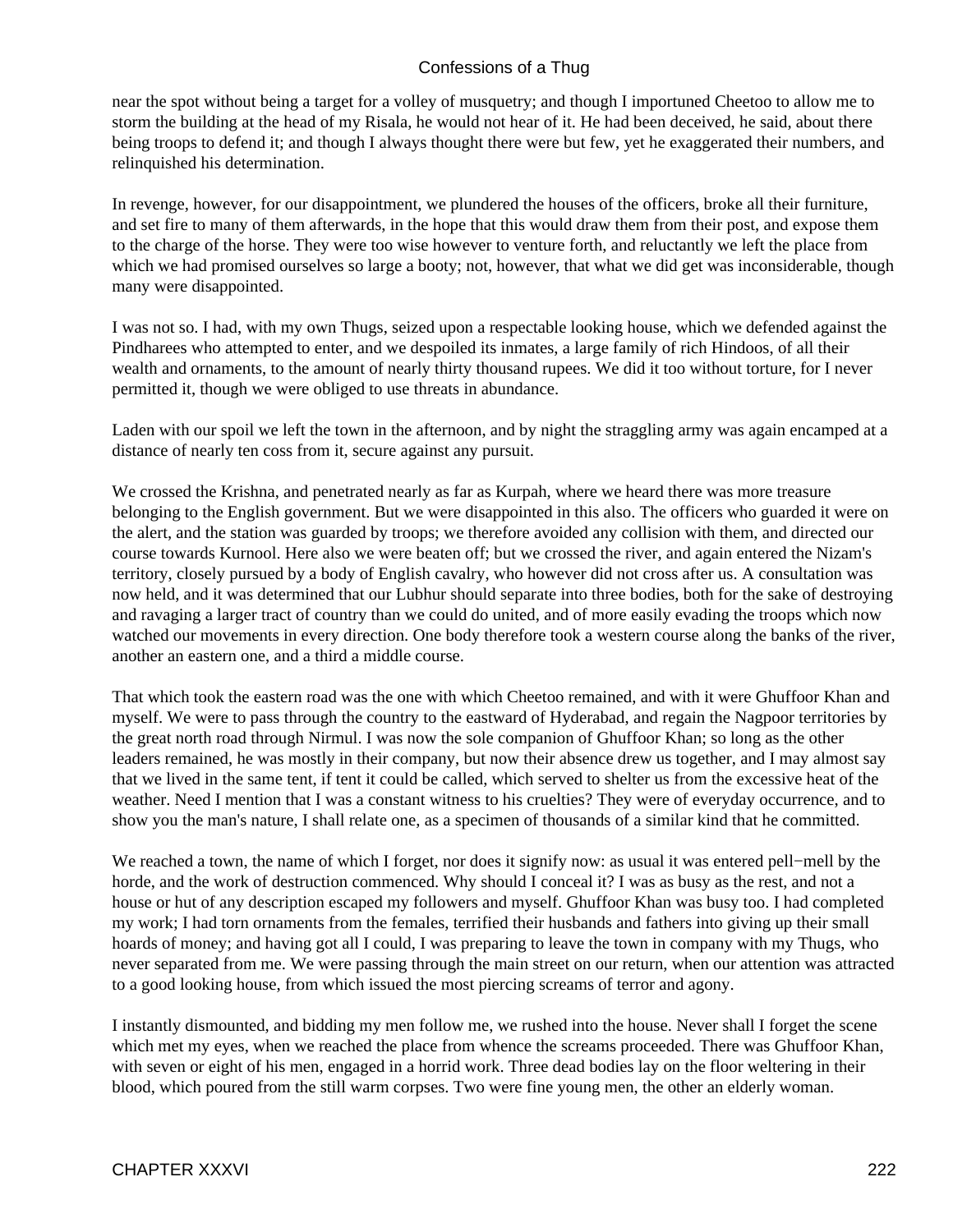Before Ghuffoor Khan stood a venerable man, suffering under the torture of having a horse's nose−bag full of hot ashes tied over his mouth, while one of the Khan's followers struck him incessantly on the back with the hilt of his sword. The miserable wretch was half choked, and it was beyond his power to have uttered a word in reply to the interrogations which were thundered in his ear by the Khan himself as to where his treasure was concealed. Three young women of great beauty were engaged in a fruitless scuffle with the others of Ghuffoor Khan's party; and their disordered appearance and heartrending shrieks too well told what had been their fate previous to my entrance.

What could I do? I dared not openly have attacked the Khan, though I half drew my sword from its scabbard, and would have rushed on him; but he was my superior, and had I then put him and his men to death, it could not have been concealed from Cheetoo, and what would have been my fate? So checking the momentary impulse, which I had so nearly followed, I approached him, and endeavoured to withdraw his attention from the horrible work in which he was engaged.

'Come, Khan Sahib,' I cried, 'near us is a house which has resisted my utmost efforts to enter: I want you to aid me, and, Inshalla! it will repay the trouble, for I have heard that it is full of money and jewels, as the family is rich.' I did not tell a lie, for I had endeavoured to break open the gate of a large house, but desisted when I was informed that it was uninhabited.

'Wait awhile,' said he; 'I have had rare sport here; these fools must needs oppose our entrance with drawn weapons, and I got a scratch on the arm from one of them myself. But what could they dothe kafirs! against a true believer? They fell in this room, and their old mother too, by my own sword. My men have been amusing themselves with their wives; whilst I, you see, am trying to get what I can out of this obstinate old villain; but he will not listen to reason, and I have been obliged to make him taste hot ashes.'

'Perhaps he has naught to give,' said I; 'at any rate he cannot speak while that bag is over his mouth; let it be removed, and we will hear what he has to say.'

'Try it,' said the Khan; 'but we shall make nothing of him you will see.'

'Remove the bag,' cried I to the Pindharee who was behind him; 'let him speak, and bring some water; his throat is full of ashes.'

The bag was removed, and a vessel full of water, which was in a corner of the room, was brought and put to his lips; but he rejected it with loathing, for he was a Hindoo and a Brahmin.

'Drink!' cried the infuriated Khan at beholding his gesture; 'drink, or by Alia I will force it down thy throat. Kafir, to whom the urine of a cow is a delicacy, darest thou refuse water from the hands of a Moslem?'

'Blood−thirsty devil,' said the old man in a husky voice, 'water from thy hands, or any of thy accursed race, would poison me. I would rather drink my own son's blood, which is flowing yonder, than such pollution.'

'Ha! sayest thou so? then, in the name of the blessed Prophet, thou shall taste it. Here, Sumund Khan, get some up from the floor; yonder is a cup fill it to the brim; the old man shall drink it, as he would the wine of Paradise.'

'Hold!' cried I to Ghuffoor Khan; 'you would not do so inhuman an act.'

'Nay, interfere not,' said the Khan, setting his teeth; 'you and I, Meer Sahib, are friendslet us remain so; but we shall quarrel if I am hindered in my purpose; and has he not said he preferred it to pure water?'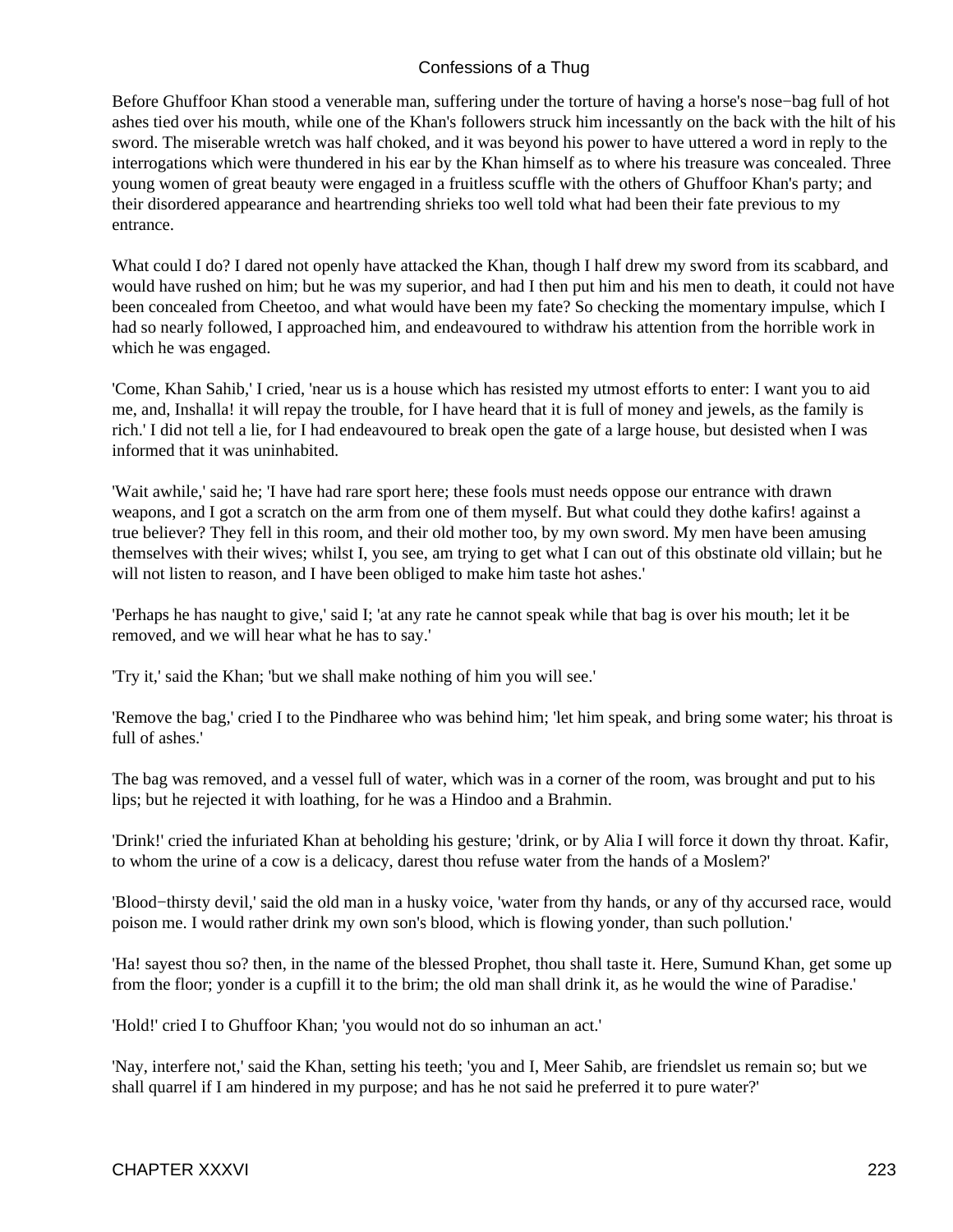Sumund Khan had collected the blood, and the cup was half filled with the warm red liquida horrible draught, which he now presented to the miserable father. 'Drink!' said he, offering the cup with a mock polite gesture; 'think it Ganges water, and it will open thy heart to tell us where thy treasures are.'

Ghuffoor Khan laughed loudly. 'By Alia! thou hast a rare wit, Sumund Khan; the idea should be written in a book: I will tell Cheetoo of it.'

But the old man turned from them with loathing, and his chest heaved as though he were about to be sick.

'There's no use wasting time,' cried Ghuffoor Khan; 'open his mouth with your dagger and pour the draught into it.'

It was done; by Alia! Sahib, the two did it before my eyes, fiends that they were! Not only did they pour the blood down the old man's throat, but in forcing open his mouth they cut his lips in a ghastly manner, and his cheek was laid open.

'Now tell us where the gold is!' cried Ghuffoor Khan. 'Of what use is this obstinacy? Knowest thou not that thy life is in my power, and that one blow of my sword will send thee to Jehanum, where those fools are gone before thee?'and he pointed to the dead.

'Strike!' cried the sufferer, 'strike! your blow will be welcome; I am old and fit for death. Why do ye delay?'

'But the gold, the treasures!' roared the Khan, stamping on the ground. 'Why, are you a fool?'

'Gold, I have told ye, I have none,' he replied; 'I told you so at first, but ye would not listen. We gave you all we had, and ye were not satisfied. Ye have murdered my sons and my wife, and dishonoured my daughters. Kill us all, and we will be thankful.'

'Hear him!' cried the Khan savagely; 'he mocks us. Oh the wilful wickedness of age is it not proverbial! One of you bring some oil and a light; we will see whether this humour can stand my final test, which has never yet failed.'

By this time the house was full of Pindharees, and, if I had wished it, I had not dared to interfere further. I stood looking on, determined to let him have his course; he was only hastening his own fate, and why should I prevent it?

The oil was brought, and a quantity of rags were torn from the dhotees, or waist–cloths, of the murdered men. They were dipped in the oil, and wound round the fingers of the old man to as great a thickness as was possible.

'Now bring a light,' cried the Khan, 'and hold him fast.'

A light was kindled, and the man held it in his hand.

'I give you a last chance,' said the Khan, speaking from between his closed teeth; 'you know, I dare say, the use your fingers will be put to; be quick and answer, or I will make torches of them, and they shall light me to your treasures, which I warrant are hidden in some dark hole.'

'Do your worst,' answered the old man in a desperate tone. 'Ye will not kill me; and if my sufferings will in any way gratify you, even let it be so; for Narayun has given me into your power, and it is his will and not yours which does this. You will not hear me cry out though my arms were burnt off to the sockets. I spit at you!'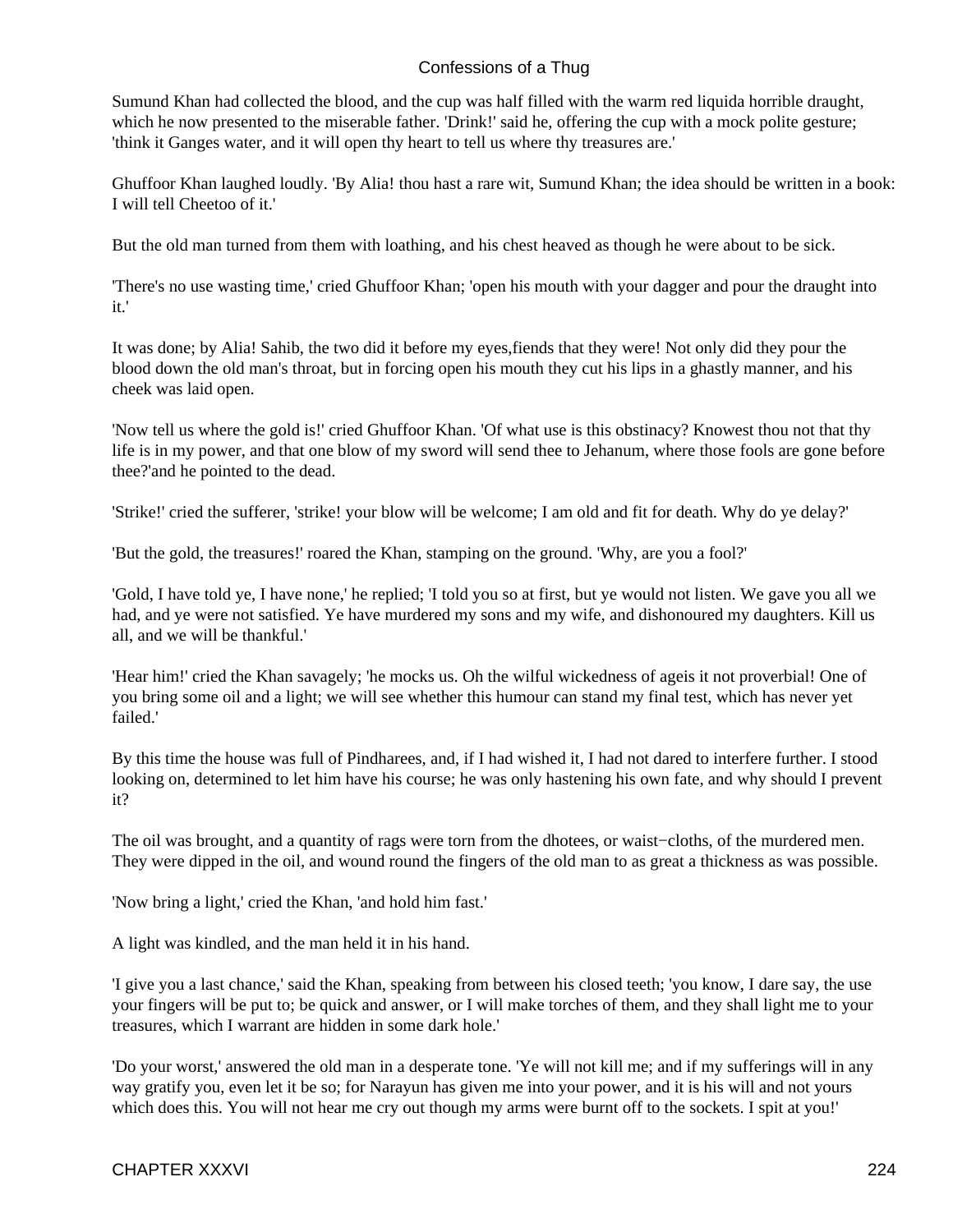'Light the rags!' roared Ghuffoor Khan; 'this is not to be endured.'

They were litone by one they blazed up, while his hands were forcibly held down to his sides to accelerate the effect of the fire. Alia, Alia! it was a sickening sight. The warm flesh of the fingers hissed under the blaze of the oiled rags, which were fed from time to rime with fresh oil, as men pour it upon a torch.

The old man had overrated his strength. What nerves could bear such exquisite torture? His shrieks were piteous, and would have melted a heart of stone; but Ghuffoor Khan heeded them not: he stood glutting his savage soul with the sufferings of the wretched creature before him, and asking him from time to time, with the grin of a devil, whether he would disclose his treasures. But the person he addressed was speechless, and after nature was fairly exhausted he sunk down in utter insensibility.

'You have killed him,' I exclaimed. 'For the love of Alia, let him alone, and let us depart; what more would you have? either he has no money, or he will not give it up.'

'Where be those daughters of a defiled mother?' cried he to his followers, not heeding what I said to him. 'Where are they? bring them forward, that I may ask them about the money, for money there must be.'

But they too were dead! ay, they had been murdered also; by whom I know not, but their bodies were found in the next room weltering in their blood.

The news was brought to the Khan, and he was more savage than ever; he gnashed his teeth like a wild beast; he was fearful to look on.

The old man had revived, for water had been poured on his face and on his fingers; he raised himself up, looked wildly about him, and then gazed piteously on his mutilated hands. Were they men or devils by whom he was surrounded? By Alia! Sahib, they were not men, for they laughed at him and his almost unconscious actions.

'Speak!' cried the Khan, striking him with his sword, 'speak, kafir! or more tortures are in store for thee.'

But he spoke not he was more than half–dead: misery and torture had done their utmost.

The Khan drew his sword. Again he cried, 'Speak!' as he raised the weapon above his head. I fancied I saw the old man's lips smile, and move as though he would have spoken: he cast his eyes upwards, but no word escaped him.

The sword was quivering above his head in the nervous grasp of the Khan; and seeing he got no answer, it descended with its full force on the old man's forehead, almost dividing the head in two. Need I say he was instantly dead?

I was satisfied; Ghuffoor Khan's cup too was full; for my own determination was made on that spot,I swore it to myself as I looked at the dead and rushed from the house.

## **CHAPTER XXXVII**

They plied him well with wine, And he roared wild songs in glee: Hurrah! cried the devil; he'll soon be mine; And he chuckled right merrilye. Old Ballad

From that hour I made a determination to destroy him. No sooner had I reached the camp than I assembled all my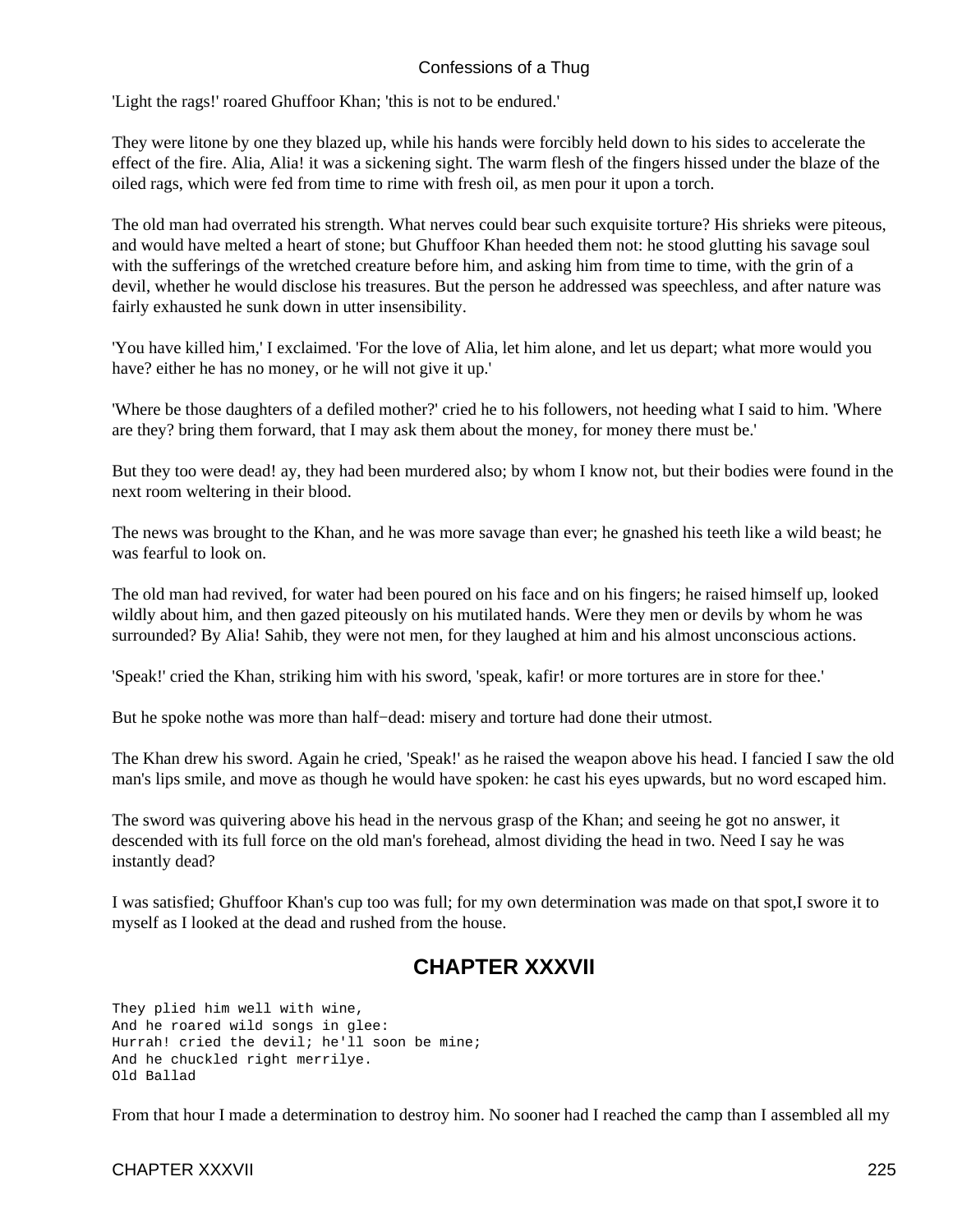Thugs, and laid before them a scheme I had long been revolving in my mind. I spoke to them as follows:

'You have seen, my brethren, that Ghuffoor Khan is a devil; such a person can hardly be called a man: bad as these Pindharees are, he is the worst among them, and is unfit to live. You, Motee and Peer Khan, remember the fate of the Brahmin girl at Karinjah; you may remember my ill−suppressed indignation, which then almost impelled me to destroy this fiend; and I would have done it, but that I felt his fate was not in my hands. I felt that Alia would sooner or later urge me on to be the humble means of a retributive justice overtaking him. I have hitherto refrained, though I have sometimes fancied his hour was come. I thought that some crime blacker than any previous one would at last be committed by him, and it has been done. You all saw what it was. Can he ever do worse?'

'He cannot!' cried my men with one voice; 'he has reached the mark, and he is ours.'

'He shall be so,' said I: 'now listen. You know I have still three bottles of the sweet wine of the Feringhees, which I brought with me from Guntoor; he is very fond of it, and will easily be persuaded to come here and drink it with us; I will dose his share with opium, and after a few cups, he will become stupefied, and will fall an easy prey to us.'

'Good!' cried Peer Khan, 'it is an excellent plan. What say you to putting it into execution this very night?'

'Not tonight,' I said; 'we must be cautious in this immense camp. Tomorrow let my tent be pitched on the utmost verge of it; nay, a short distance beyond it, and in the dead of the night, when all are overpowered by sleep, he can be despatched.'

'I beg to represent,' said Peer Khan, 'that Ghuffoor Khan's saddle is well lined; could we not get possession of it?'

'I have been thinking about it,' replied I, 'but I do not see how we are to get it without much risk and fear of discovery.'

Peer Khan pondered for a moment; he then said,

'I have a plan, Jemadar, which you may perhaps be able to improve upon; and, Inshalla! we will have the saddle. What I say is this: when the Khan is pretty well intoxicated, do you propose to him to sleep in your tent, and to send for his "horse and saddle, so as to be near him to mount in the morning. If the saddle is brought, we can empty it of its contents and bury it with him; if not, we can only rejoice at having done a good action in having destroyed him.'

'I am not sure,' observed Motee, 'that the omens will be good; we had better try them.'

'Do so,' said I; 'I will think over Peer Khan's plan and see what can be done.'

We then separated for the night.

During the next morning's travel, when we were not separated by the confusion which ensued on a village or town being plundered, I purposely threw myself as much in Ghuffoor Khan's way as I could, and we conversed on the success of our expedition, and the adventures which had befallen us.

'Do you remember, Khan Sahib,' said I, 'the attack on the houses at Guntoor, and how we ravaged the Feringhees' store−houses in a vain search for valuables? my curses on them! They are as rich as Nuwabs, and yet not one of them has a gold or silver dish in his possession, nor a jewel or valuable of any kind, nothing but china–ware. And do you remember how we smashed it all?'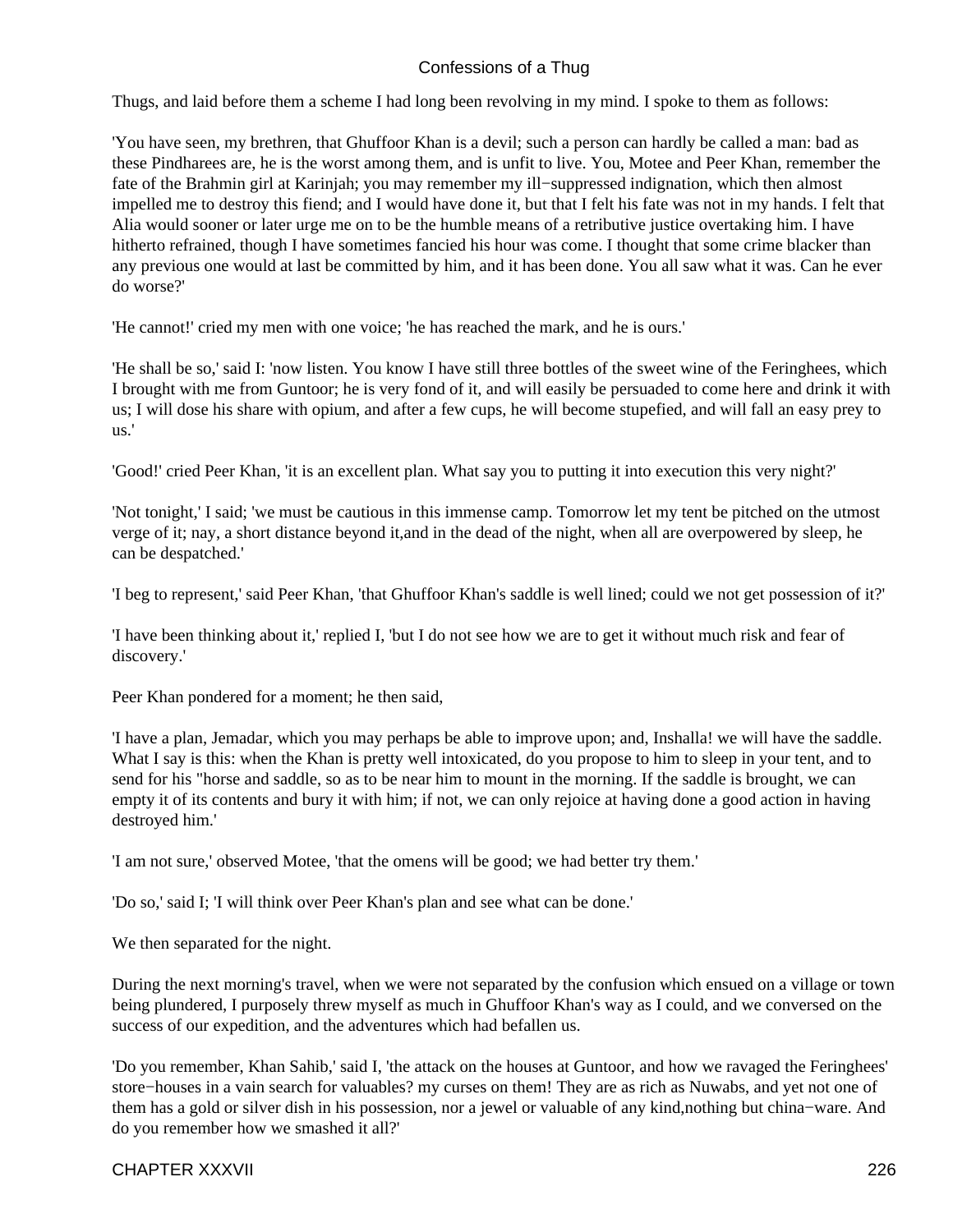'Ay, I remember,' growled the Khan; 'and but for our chief's cowardice, between you and me I say it, we might have attacked and carried the place where the treasure was, and enriched ourselves not a little; whereas, as it was, we got nothing for our trouble. We destroyed their houses however, and that was some satisfaction.'

'True,' said I, 'it was, Khan; how their hearts must have burned as they saw the bright flames devouring their abodes! Do you remember too the precious stuff I got hold of and recommended to your notice, the wine in the small bottles, with printed papers upon them? It was rare good stuff.'

'Mashalla! it was indeed,' cried the Khan; 'the flavour of it did not leave my lips for some days. These infidels know what good wine is, that is certain. Would that I had brought some with me! a few bottles would have been easily carried, and one would have enjoyed it after a day's toil.'

'I was more careful than you were, Khan; such wine is not always to be got; I brought away some bottles, and I have them still, I believe, if they be not broken.'

'Some with you? Nay, then, be not niggardly of your treasure; let me taste it again, for I swear to you I believe there will be no such nectar in Paradise.'

'It is at your service, Khan; but to escape scandal, what do you say to coming to my tent tonight when it is dusk? that is, if any remains, of which I will give you notice. One of my fellows shall cook a good pilao, and after it we will enjoy the wine quietly.'

'Your words are as sweet as the wine itself, good Meer Sahib; truly I will be with thee. I will tell my Saees to bring my horse and picket him among yours; no one will see me, and I will bring no one with me. I might exceed, you know, and I would not be an open scandal to the faith.'

My heart leaped to my mouth as he uttered the words. The saddle, then, would be ours without any trouble or risk of detection: how I blessed him for acceding so readily to my plans!

'True, Khan,' said I, 'it will not do to be observed: we must be secret. I will have no one in my tent but Peer Khan, whom you know; he is my foster−brother, and a rare companion: we will have a pleasant carouse. I will send him to you when the pilao is ready.'

'No, no!' cried he, 'do not, there is no need of it; I will stroll to your tent after dusk. And, hark ye!' said he to his Saees, who was trotting after him, 'mind, you are to bring my horse and saddle to the Meer Sahib's tent as soon as you see me going towards it. Remember, you are to lead it after me, as though I were going to ride; and when you arrive there you are to picket it among his horses.'

'Jo hookum,' replied the fellow; 'your orders shall be obeyed.'

'And mind,' continued the Khan, 'you are not to tell anyone where I am going, nor to answer any questions, if any are put to you, as you lead the horse along.'

'Certainly not; since such is my lord's pleasure, I dare not disobey.'

'You had better not,' cried the Khan, 'or I will try and find a korla for you.'

The fellow dropped behind again, and we resumed our desultory conversation, chatting as we rode along on the merits of the different leaders, and how they had behaved. Ghuffoor Khan was a pleasant companion, and his remarks were full of wit and satire. I had put him in good humour by the prospect of a deep carouse, and we rode on cheerfully.

#### CHAPTER XXXVII 227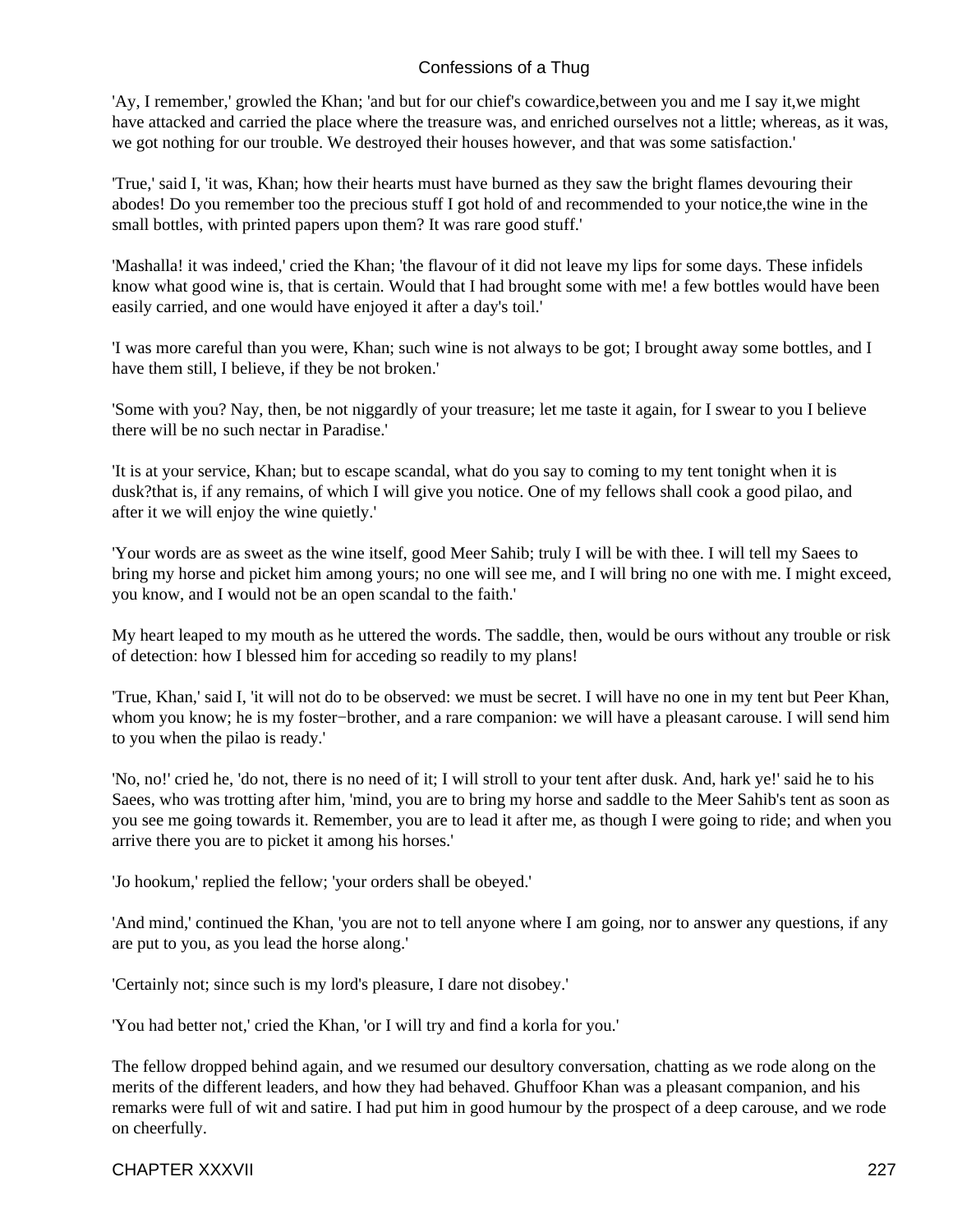We reached our halting−place for the day, after a long and intensely hot march; and glad were we to get under the cover of our tents to screen ourselves from the noonday heat. I had several messages from the Khan in the course of the day to know whether the repast was ready; but it would not have answered my purpose to have allowed that it was, or to have had it prepared one moment before the time fixed.

'You have been riding with the Khan, Sahib, all the morning,' said Motee to me, 'and have not, I suppose, observed the omens?'

'I have not,' said I anxiously; 'but surely you have done so?' For I knew how much they would influence my men; nay, that without favourable ones they would have absolutely refused any participation in the matter.

'I have not been negligent,' replied Motee. 'Last night, after I parted with you, Peer Khan, myself, and the others made an offering of goor to the Nishan, and, blessed be Bhowanee, she has vouchsafed us the Thibao and Pilhao; you need, therefore, be under no apprehensions, for she is favourable.'

'I was sure she would be, Motee, for I observe the hand of Alia guiding me; and I verily believe I should have followed the influence of my own desires in this matter even had they been unfavourable.'

'Nay, say not so, Jemadar,' said he laughing, 'you are too good a Thug for that; but there is now no fear, for the omens were indeed cheering.'

'If we succeed,' said I, 'I have some thoughts of further work in our own way; but of this more hereafter. There will be a stir when his disappearance is known, and we must be quiet for a time.'

'Ay, that is like you, Jemadar. We have been consulting among ourselves, and had come to the determination of proposing some adventures to you; for here these dogs of Pindharees lie, night after night, and each fellow is worth some hundreds of rupees. Yet we have been content to remain inactive; and I, for one, say shame on us! We need not pass a night without some work.'

'Wait, good Motee; let us secure the Khan first. And now to arrange matters; we must be our own Lughaees.'

'For that we are prepared, Meer Sahib; a Thug must do his duty in any grade when occasion calls for his services. We are all ready for work.'

'Then we must lose no time; you must join your own pall to mine, and put some screen or other between them; in the empty space the grave must be prepared. It had better be ready before he comes: but no, he will perhaps suspect us; it can soon be made afterwards.'

'You are right, Jemadar, he would suspect: he need not be buried deep; and there are three of our men who are old Lughaees; they will prepare it in a few minutes.'

'And his Saees, he must die also, Motee.'

'Certainly,' he replied. 'Do you and Peer Khan deal with the Khan, and leave the Saees to uswe will manage him.'

'Good; our arrangements are then complete. Remember that Peer Khan alone eats with us; you must be all outside, and see that the horses are kept saddled, for we must fly instantly if we are discovered or suspected. I have no fears, however, on either score.'

'Nor have I,' said Motee; 'the matter will create a stir, as he is a leader of note; but it will be supposed, either that he has gone off with his plunder, or that some one has murdered him. I tell you, Meer Sahib, that many a

#### CHAPTER XXXVII 228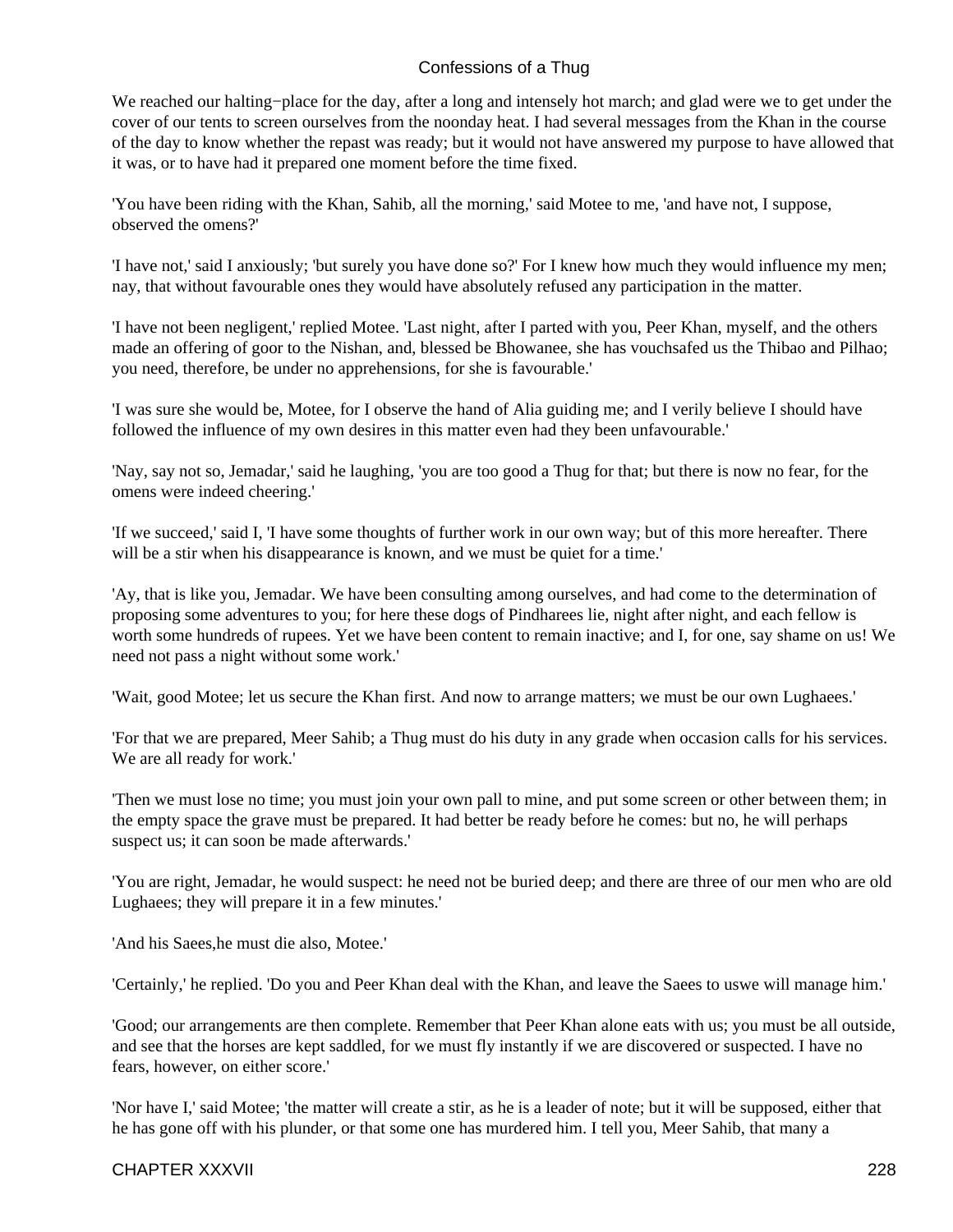Pindharee has died by the hand of his fellow since we left Nemawur.'

'I do not doubt it, Motee. I have heard of many brawls, and men of this kind have but few scruples. They are a wicked set, and far worse than those who formed the first expedition. But now go, get the pall ready, and send Peer Khan to me.'

The evening came; the calls of the faithful to evening prayers resounded through the camp with the last red streak of day. Men were assembled in knots, kneeling on their carpets, addressing their prayers to Alia,men whose hands were scarcely cleansed from the blood they had that day shed! The ceremony over, each separated from his fellow, to lie beside his faithful horse, and to enjoy a night of repose, to fit him for the toil, the rapine, and plunder of the ensuing day.

The time approached; and as I sat in my tent, awaiting the Khan's arrival, my heart exulted within me, that for once in my life I should do a good action, in revenging the murdered. Peer Khan was with me: we scarcely spoke; our minds were too full of what was to follow to speak much.

'Have you drugged the bottle?' he asked.

'I have. I have put two tolas of opium into it; I have tasted it, and the flavour of the drug is perceptible; but it will be the second bottle, and he will not discover it; and if he does, we cannot help it, we must take our chance. Do you think we can manage him between us, without any noise?'

'Shame on us if we do not, Meer Sahib; I am as strong a man as he is, and your roomal never fails. But to prevent any noise being heard, suppose we propose to admit Motee and two or three others to sing and play, I mean when the Khan has swallowed his first bottle. Motee has a sitar and a small drum with him, and its noise will drown all others.'

'No, no!' said I; 'others might be attracted by the singing, and come to hear it; it will not do: we must do our best, and leave the rest to Alia. However we will see when the time comes.'

The evening was far advanced, and everything around us was quiet. A few fires, here and there throughout the camp, marked where, at each, a solitary Pindharee cooked his last meal of the day; the rest were already buried in profound slumber, and all nearest to us were still. I stood at the door of my humble tent looking anxiously for the Khan's coming; and at length I observed a figure stealing along in the dusk, carefully avoiding the prostrate forms which lay in his path. Was it the Khan? Yes. 'By Alia he comes!' said I to Peer Khan; 'I see him now: and there is his horse behind him, and the Saees leading it.'

'Shookur Khoda!' exclaimed my companion; 'he has not deceived us. I feared he had, since it is so late.'

'Is that you, Meer Sahib?' cried the voice of Ghuffoor Khan. 'I feared I should have missed your tent in this cursed darkness.'

'Here am I, Khan, and you are welcome to the poor tent of your servant.'

'So you have found the wine, eh?' said the Khan, rubbing his hands in glee. 'You have not cheated me?'

'By your soul, no! Khan, I have not; there it is you see, and Peer Khan is gone for the pilao.'

'Khoob, by Alia! Meer Sahib, I have fasted all day on purpose to do justice to it; and I should have been here an hour sooner, but I was summoned to the durbar about some trifle or other; and I have kept you waiting.'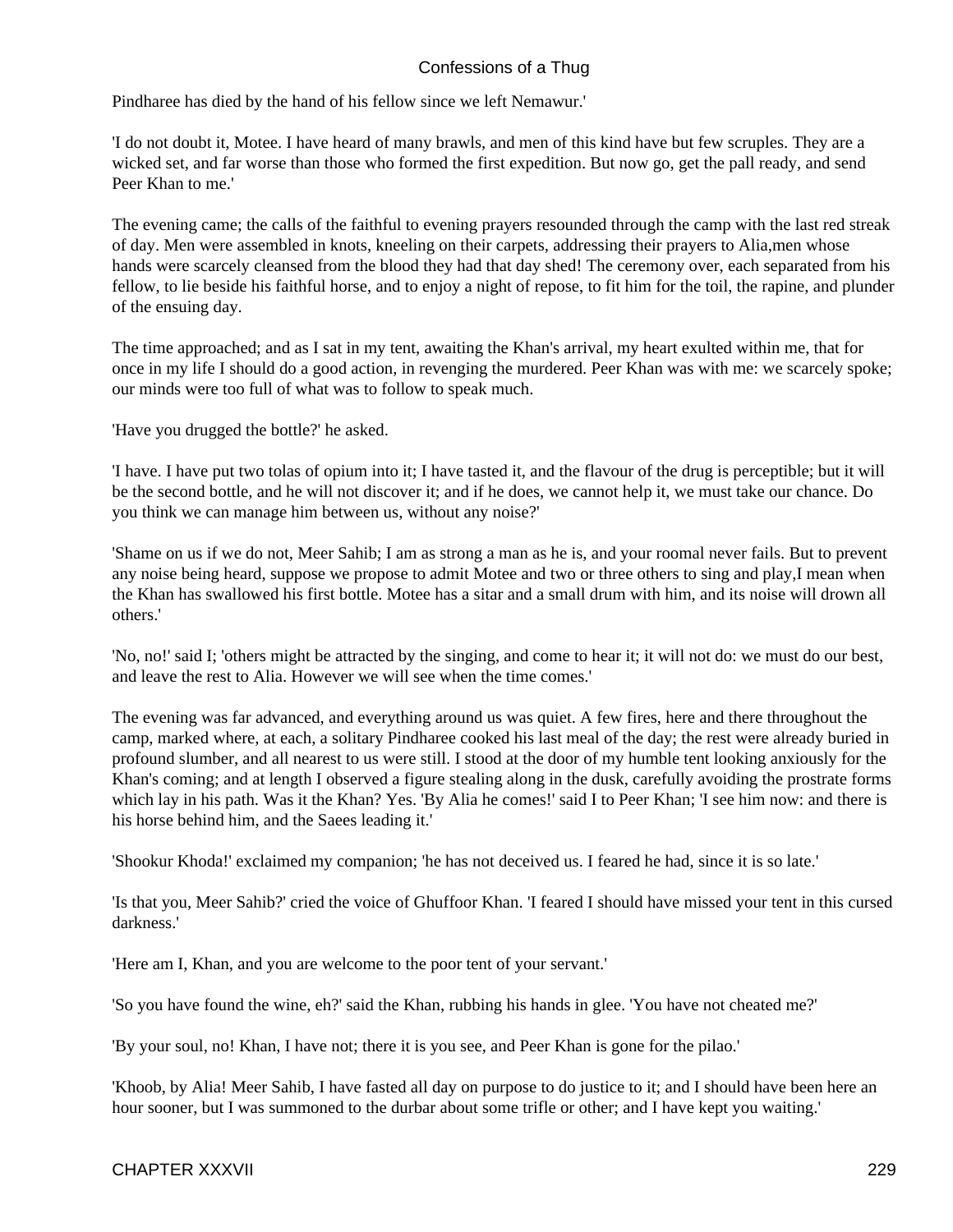'And your horse, Khan?'

'Oh, he is here; my Saees has picketed him among yours. I have deceived my other servants, I swore I had a headache and could not eat, and pretended to lie down to sleep, having given them all strict orders not to disturb me. The knaves knew better than to do so; and so, after lying quiet awhile, I stole out of my tent behind, and have fairly given them the slip. I suppose your people can throw some fodder before the animal?'

'Surely: I have cared for that already.'

Peer Khan now entered with the pilao; and seating ourselves, our fingers were soon buried in the midst of it.

'Now for the wine, Meer Sahib; the pilao is dry without it, and my throat lacks moisture.'

'Here it is,' said I, pouring it out into a cup; 'see how it sparkles, like the fire of a ruby.'

'Ay,' said the Khan, after he had drained it to the bottom, 'this is wine for the Hooris; how one enjoys it! Think, Meer Sahib, how we true believers will quaff in Paradise, (if what we get there will be as good,) surrounded by twenty Hooris, and each vying with the other to please us! But drink, man,I would not take the whole.'

'Nay, that bottle is your own share, Khan, and there is besides another for you; Peer Khan and I will divide this one between us. 'Tis a pity there is not more, or that the bottles were not larger.'

'Ay, it is to be regretted certainly, Meer Sahib, but what there is, we must make the most of;' and he took another draught. 'Only think,' continued he, 'of those infidels the Feringhees drinking such stuff as this every day. I now scarcely marvel at their doing great deeds when they are drunk. And is it not the case, Meer Sahib, that they all sit round a table, and drink, and roar out songs, till they fall down intoxicated?'

'So I have been credibly informed, Khan. By Alia! they are jolly dogs.'

'I wish I was in their service,' said Ghuffoor Khan, after a short silence. 'Do you think they would give one wine to drink when one wanted it?'

'I have not a doubt of it,' I replied.

'Then I will take employ with them, Meer Sahib; this stuff would tempt many a better Moosulman than I am to serve an infidel. But they say Sikundar Jah drinks it also.'

'So I heard when I was at Hyderabad,' said I; 'indeed it was there I first tasted this liquor; and I knew the bottles again when I saw them in the Feringhees' houses at Guntoor.'

'It is fit drink for a prince,' sighed the Khan, when he had finished the bottle, and looking at it with a most rueful countenance. 'That is finished, Meer Sahib; thou saidst thou had another?'

'Ay, Khan! but only this one,' I replied handing him the other.

'I feel happy now, Meer Sahib. By Alia! I could singI could dance I think, though it would be a scandal to do so. The Prophet, however, has not forbidden a Moslem to sing. May his name be honoured! Have any of you a sitar? People say that I have a good hand.'

'Go and fetch Motee−ram's,' said I to Peer Khan; 'it is a good one. Shall the owner of it come also, Khan?'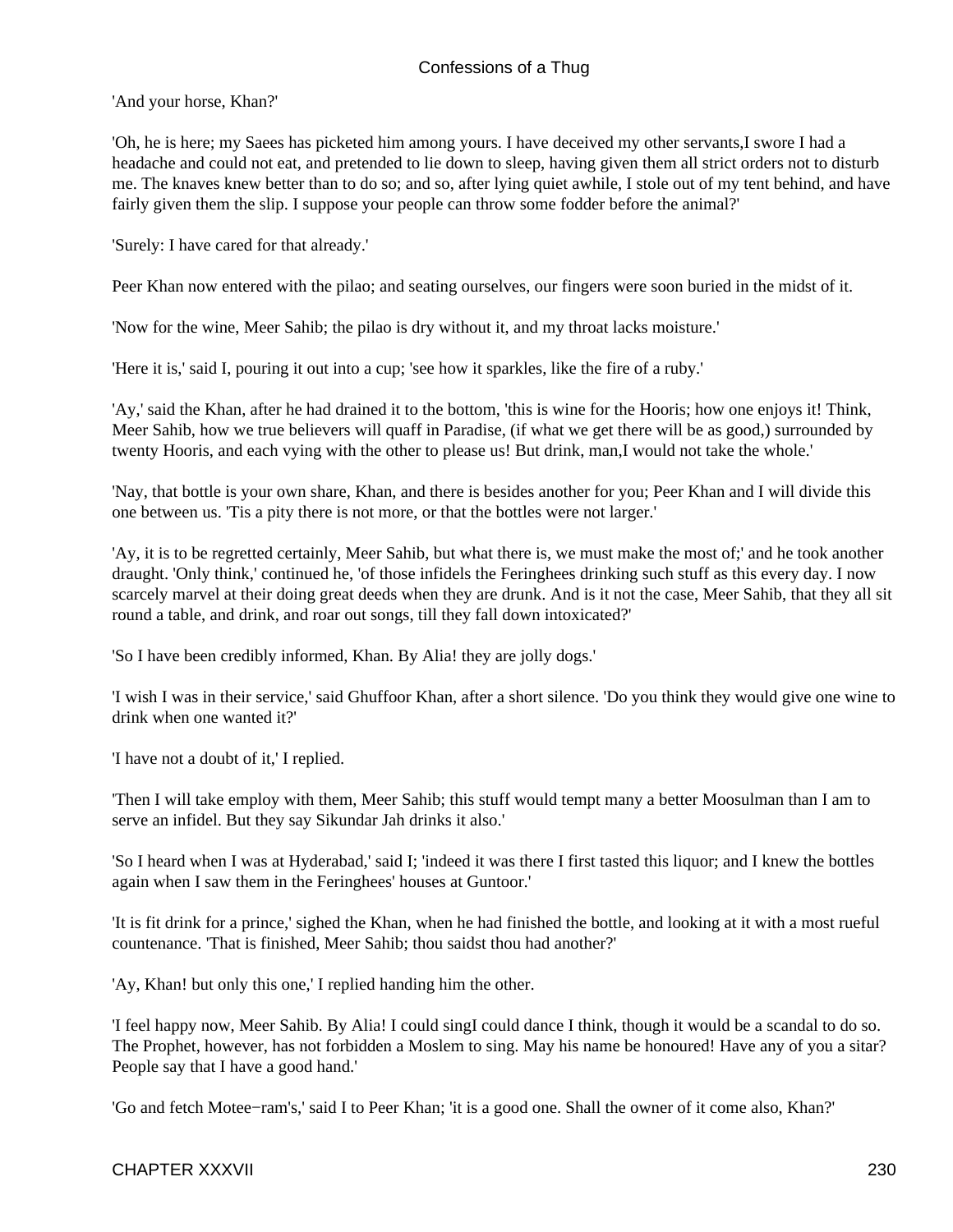'Nay, I care not, Meer Sahib; though the devil came, I would pluck him by the beard: let him come. Can he sing?'

'Like a bulbul, Khan; I have rarely heard a better voice from a man.'

'Oh, for some women!' sighed the Khan; 'one misses the glances of their antelope−eyes, and the tinkle of their anklets, in moments like these. Ah, Meer Sahib, we were happy dogs when we were encamped in the Krishna. There was one charmer but why speak of them, Meer Sahib, why speak of them?'

'We shall enjoy their company the more when we get to Nemawur,' said I. 'But here is Motee with his sitar.'

Motee made his salam and sat down.

'Is the instrument tuned, Motee<sup>:</sup> thou pearl of singers?' cried the Khan, bursting into a laugh at his play upon Motee's name. 'Hast thou tuned it?'

'I have, noble Khan; though it is not worthy the touch of so exalted a person.'

'Nay, 'tis a good sitar, and a sweet one,' said the Khan, as he ran his fingers over the strings in a manner which showed him to be a proficient.

'Wah!' cried all of us at once; 'play, noble Khan! the hand which could execute such a prelude as that can do wonders.'

'Give me some more drink,' cried he, 'and I will try. Knowest thou any ghuzuls, Motee?'

'I am indifferently skilled in them, Khan Sahib; nevertheless, if my lord will mention one, I will try. The tuppas of my own country I know most of.'

'Pah!' cried the Khan, 'who would sing tuppas? I will name a ghuzul which is in every−one's mouthsing "Mahi−Alum, Soz−i−mun;" I warrant me thou knowest it. But the wine, Meer Sahib, pour it out for me; thou art my Saqi, thou knowest. I will sing an ode to thee, as Hafiz has written and sung many a one to his; peace be to his memory! Ah! that was good; but oh, Meer Sahib, it hath a different flavour from the last.'

'Very likely,' said I; 'the bottle you see hath a different paper on it; perhaps it is a better kind.'

'It is good, and that is all I care for, Meer Sahib. Now proceed, good Motee.'

Motee did as he was ordered, and his voice and the Khan's accompaniment were worthy of a better audience than that which heard them.

'Wah, wah! Shabash!' cried Peer Khan and I, when it was ended; 'this is rare fortune, to hear two such skilful musicians in this unsainted jungle. Now it is your turn, Khan Sahib.'

'More wine, Meer Sahib, "Saqi mera!" more wine, for the sake of the Twelve Imams. Oh that there were a thousand bottles, that we could meet as we have done now every night! Good wine and good companions have they not been ever the burthen of the songs of the poets?'

'Is there much left?' he continued, when he had drained the cup.

'About half the bottle,' said I.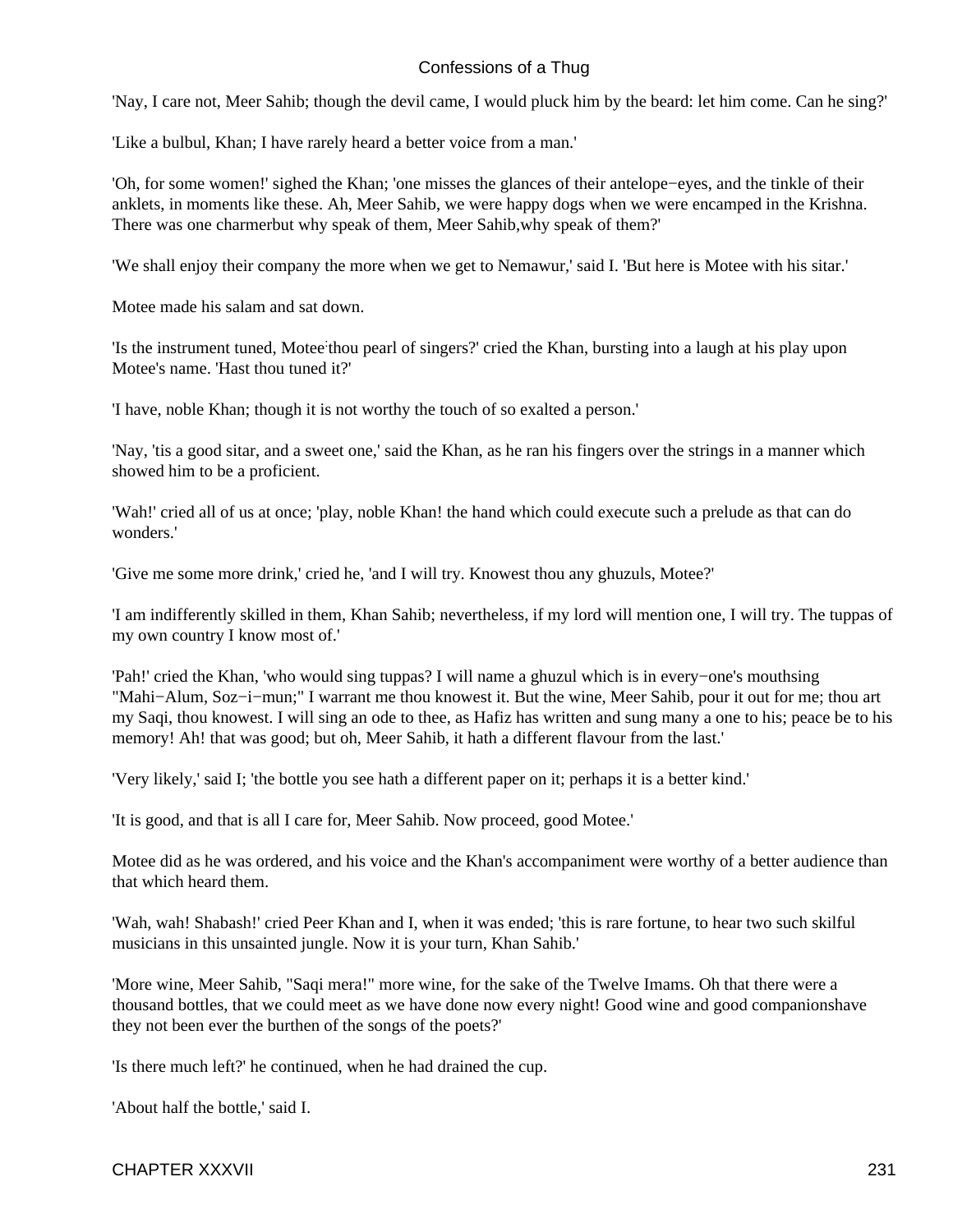'Then give Motee a cup, Meer Sahib; he deserves it.'

'Excuse me,' said Motee, 'but I am a Hindoo and a Brahmin.'

'Thou shouldst have been a true believer, Motee; Khan would sound as well after thy name as Ram. Why, man, our blessed Prophet would have had thee to sing to him when thou hadst reached Paradise!'

Ghuffoor Khan's voice was now rather thick, and he made but a poor hand of the ghuzul he attempted; but it was very laughable to see him roll his eyes from side to side like a dancing−girl, and to hear him trying to imitate their quavers and shakes.

'Pah!' cried he, when he had sung a verse, 'my throat is dry; I want more wine, I think, Meer Sahib; but the truth is, I caught a cold some days ago, and am still hoarse.'

He tried again after a fresh draught, but with no better success. In vain he coughed and hemmed to clear his throat; the wine, and the still better opium, were doing their work as quickly as we could desire.

'Do you sing again, Motee, meree Motee! meree Goweya!' said the Khan insinuatingly. 'A curse on the water of this country, which spoils a man's singing. Sing, man, and I will play; it cannot spoil that, at any rate; and the Meer Sahib hath provided an antidote for this night at least.'

Motee sang again; but the accompaniment was wild and irregular, and the Khan at last threw down the sitar.

'It will not do, Meer Sahib, after the fatigue (a hiccup) and the trouble I have had (hiccup) all day, shouting and bullying these rascally Pindharees (hiccup). How can it be expected, Meer Sahib, that I, Ghuffoor Khan, the leader of three thousand horse, should play and sing like a Goweya? By Alia I will not (hiccup). But these hiccups, Meer Sahib, what is to cure them?'

'Some more wine, Khan Sahib; nothing but liquor can cure them. And there is more; there is still another cup.'

'Then give me all!' cried the Khan; 'I will drink it standing like a kafir Feringhee may their sisters be defiled, ay and their mothers too! Nevertheless, as I said, I will serve them and drink among them, and none shall drink more than Ghuffoor Khan. −Thou saidst they drink standing; and what do they say?'

'Hip, hip, hip!' said I; 'I learned the words from a vagabond who had been a Khidmutgar among them, and had seen their wild orgies.'

'What, hip, hip, hip! those are the words, eh? I wonder what they mean.'

'They are an invocation to their Prophet, I believe;' said I, 'much as we say "Bismilla ir ruhman ir ruheem!"'

'I do not doubt it, Meer Sahib. Now help me to rise, for the stuff is in my brain, and the tent goeth round about; help me to rise I say, and I will quaff the last drop both as a true Moslem and as a Feringhee. Ha! said I not well?'

'Excellently well, great Khan,' said I, as I helped him to his feet; 'now, here is the wine.'

'Bismilla!' shouted the Khan, 'hip! hip! hip!' and he drained the cup to the bottom; his head sunk on his breast, his eyes rolled wildly: he made a desperate attempt to rush forward, and fell at his full length upon the ground.

'Bus!' cried Peer Khan, as he got out of the way; 'enough, great Khan! noble Khan, thou art a dead man now. Feringhee and Moslem, thou hast made rare fun for us.'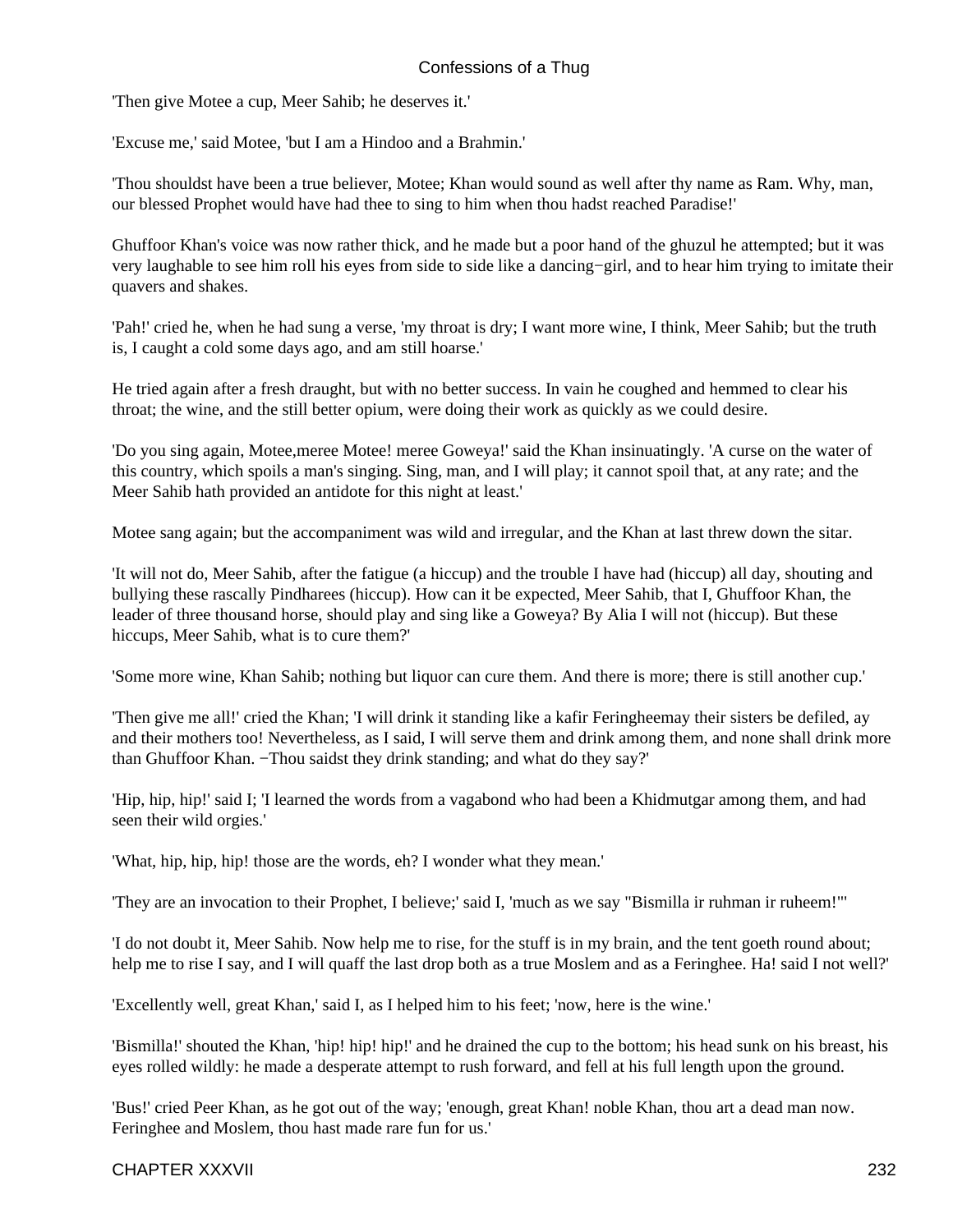'Raise him up,' said I to them: 'seat him on his end. I am ready, and do one of ye give the jhirnee.'

They raised him up, and as he was seated, his head again sunk on his shoulder, and some froth came from his mouth.

'He is dying,' said Motee; 'we ought not to touch him; it is forbidden.'

'Not a bit of it,' said I; 'all drunken men are in this way; I have seen hundreds in the same state; so hold his head up, and give the jhirnee;' for I had taken my post behind him.

They did so; Peer Khan uttered the fatal words, and Ghuffoor Khan wrestled out his last agony under my never−failing gripe.

'Enough, Meer Sahib,' said Peer Khan, who was holding his feet; 'enough! he is dead.'

'Ul−humd−ul−illa!' I exclaimed; 'it is finished, blessed be the Prophet and Bhowanee! Go for the Lughaees; he must be put underground immediately. Now for the Saees.'

We left the Khan's body and went out; the others were waiting for us. 'Where does he lie?' I asked.

'There,' said one of the men; 'he is fast asleep, and has been so for an hour.'

'So much the better,' said Peer Khan; 'leave him to me.'

I watched him and Motee as they approached the sleeper. Peer Khan touched him with his foot; he started up to a sitting position and rubbed his eyes, but Peer Khan threw himself upon him, and he was dead in an instant, ere he had become conscious. Nothing now remained but the disposal of the bodies and the saddle. The grave, a shallow one, was quickly dug; and while the Lughaees were preparing it, myself, Peer Khan, and Motee unripped the lining and pockets of the saddle, and took out the gold. There was naught else. It was in coin, and in small lumps, as the jewels he had gotten in plunders had been melted down from time to time. We had no leisure then to speculate on its value, but we cut the saddle to pieces with our knives to make sure that none remained in it, and the fragments were buried with the bodies.

'What shall we do with the horse, Meer Sahib?' asked Motee. 'We cannot take him with us, for there is not a man in the camp who does not know Ghuffoor Khan's horse; and we have no time to stain him.'

I was puzzled for a while; to have retained the noble animal would have ensured our detection, and I scarcely knew what to do. At last I hit upon an expedient. 'He must be destroyed,' said I;' 'tis a splendid beast, certainly, yet our lives' are worth more than his. Beyond the camp, about an arrow's flight, is a deep ravine. Do any of you know it?'

'None of us have seen it,' said all at once.

'Then I must go myself, and do you, Ghous Khan (he was one of my men), accompany me; we will throw him into it. Go and loosen him from his pickets.'

I followed him, and we conducted the animal to the edge of the ravine; it was deep, and just suited our purpose, as the banks were precipitous.

'That will do,' said I, when he had brought the horse to the edge; 'now rein his head to one side; we must kill him before he falls in.'

#### CHAPTER XXXVII 233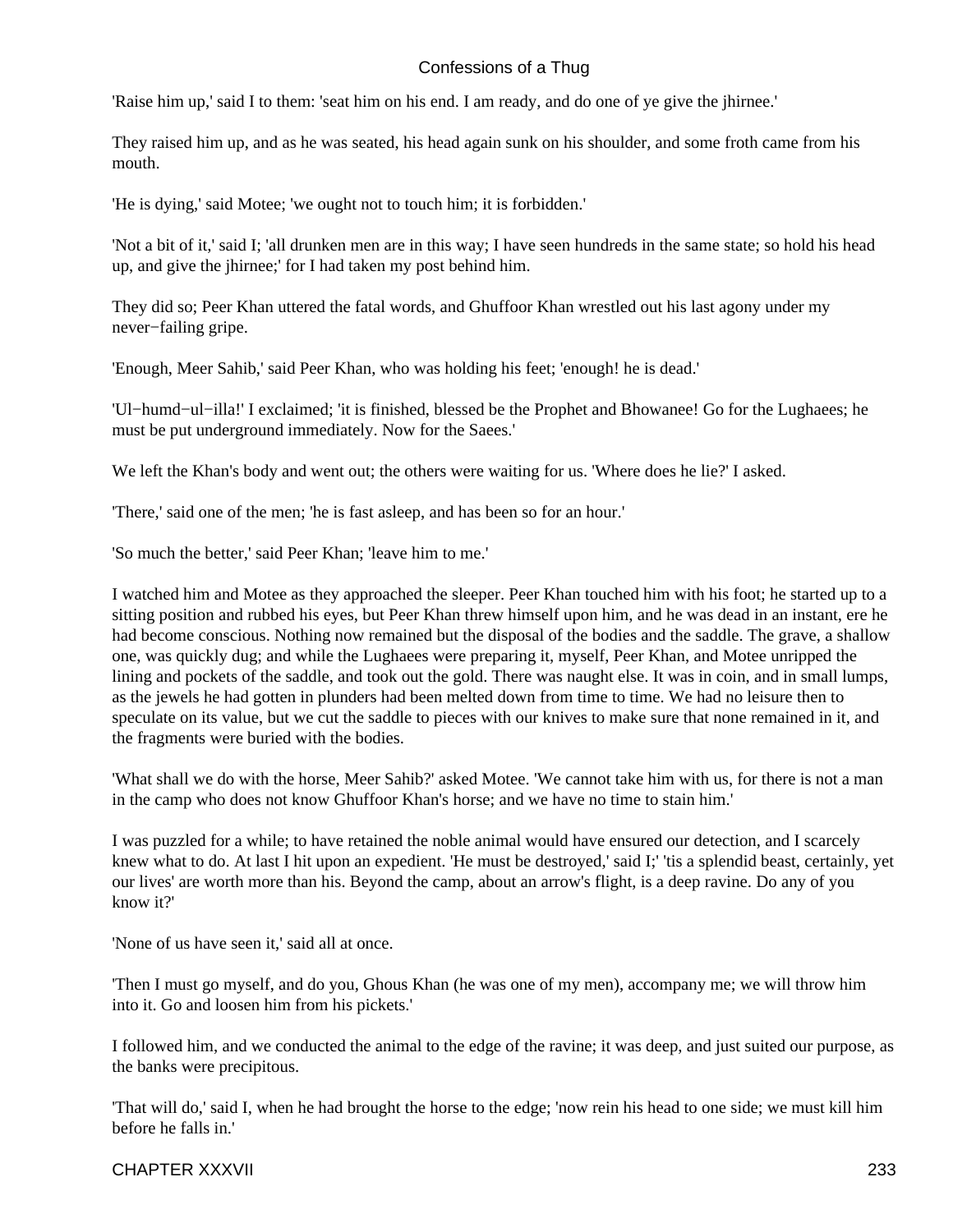He did so; I had prepared my sword, and drew it sharply across the poor brute's throat; the blood gushed out, he reeled backwards, fell into the dark ravine, and we heard his carcase reach the bottom with a heavy fall. I looked over, but all I saw was an indistinct mass at the bottom, while a few groans of its death agony reached my ears.

'Enough!' said I; 'come away; the jackals will have a glorious feast ere morning, and no one will ever think of looking here. But it was a pity to kill the brute.'

'He was worth a good thousand rupees, and would have fetched that price at Hyderabad. Why did you not send him there? I would have taken him.'

'I did not think of that,' said I; 'but no matter now; we will earn more than that before we reach Nemawur.'

'How, Meer Sahib? we get but little in this poor country.'

'Trust me, Ghous Khan,' said I; 'we have begun, and, Inshalla! we will go on with the work.'

I reached the tent, and the Lughaees had done their business well; our carpets had been spread over the spot where the Khan lay in his last resting−place, and we all lay down and slept soundly.

Ghuffoor Khan was missed at his accustomed post the next morning; a thousand conjectures were hazarded as to his fate, but no one could account for his disappearance. Some said the devil had taken him for his wickedness; others, that he had amassed an immense plunder, and was fearful of its being wrested from him, and he had therefore escaped with it, as it was known to be sewed up in his saddle.

When we reached our next encampment, Cheetoo sent for me: I went, and found him seated in full durbar, and the Khan's' servants as prisoners before him. I made my usual salam, and he requested me to be seated near him.

'This is a most mysterious affair, Meer Sahib,' said he; 'Ghuffoor Khan is gone; and Alia or the Shitan only knows whither! If he has fled, it is as extraordinary a thing as I ever heard of; for he has been attached to me from his youth, and I have ever been kind to him. What think you?'

'I am at a loss also,' said I; 'your servant knows not what to say; there are a thousand conjectures afloat, but no one can give any probable solution to the mystery. But have you examined the servants? surely they must know something.'

'I have not, Meer Sahib, as yet; but here they are, and I want you to help me to question them. You may think of some things which may escape me.'

'I will do my best, Nuwab; but you had better beginthey will be afraid of you and speak the truth.'

'Call one of them,' said Cheetoo to an attendant.

The man came, trembling in every joint, and prostrated himself before our leader.

'What is thy name?' he asked.

'Syud Ebrahim,' said the fellow.

'And what service didst thou perform to Ghuffoor Khan?'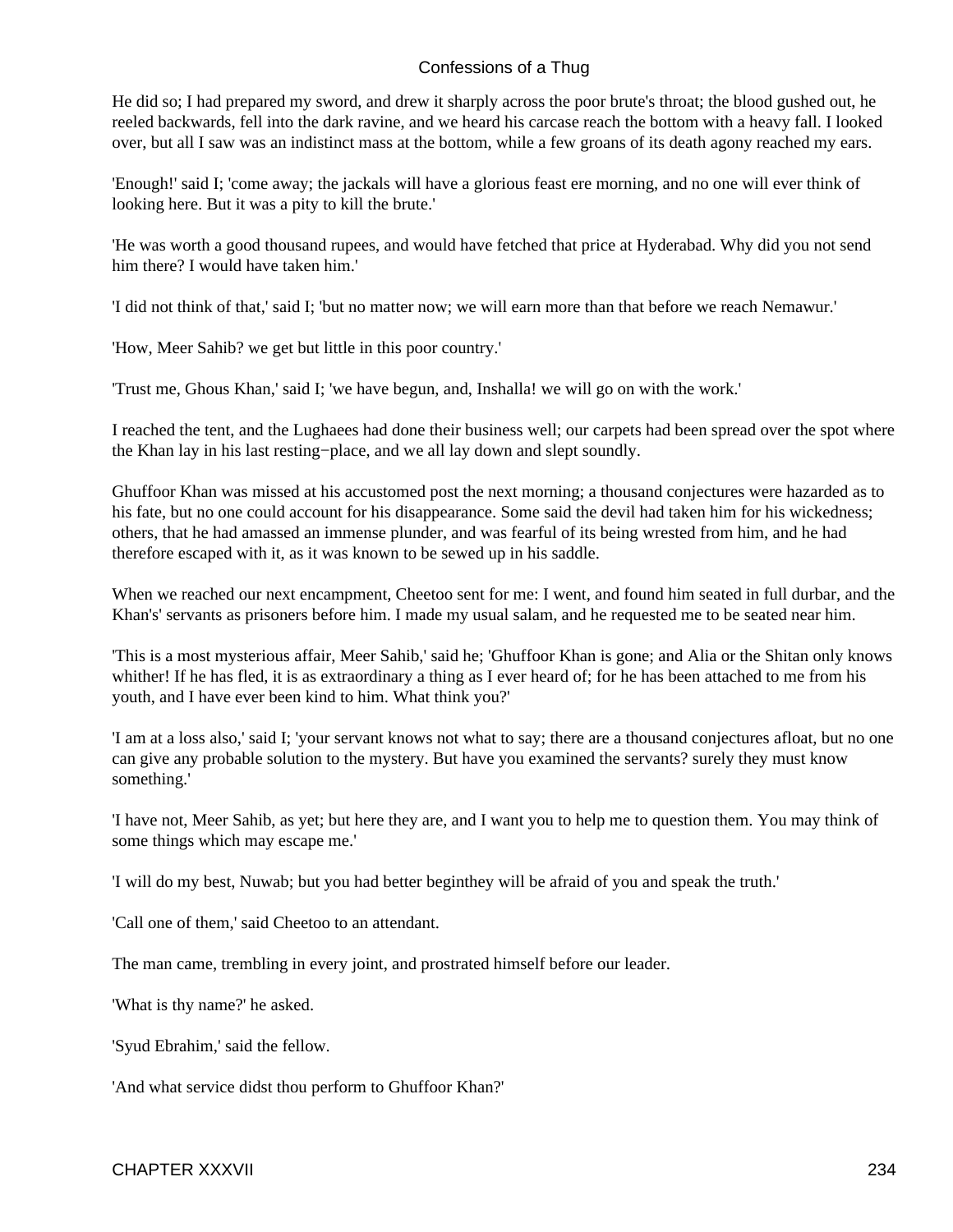'I am a Khidmutgar, O Asylum of the World!' said the man; 'I used to keep the Khan's clothes, assist him to bathe, and attend him at night. I was always about his person.'

'Now speak the truth, Ebrahim, and fear not. But I swear by the beard of the Prophet, if I detect thee lying, I will have thee cut to pieces before my face, as a warning to thy comrades.'

'May I be your sacrifice!' cried the man, 'I will not lie. Why should I? What I know is easily told, and 'tis but little.'

'Proceed,' cried Cheetoo, 'and remember what I have said.'

'Alia is my witness,' said the man, 'I know but little. My noble master came from your highness's durbar late in the afternoon: we had prepared dinner for him, but he said he was ill, and would not eat, and that we ourselves might eat what we had cooked for him. He then went into his tent, took off his durbar dress, put away his arms, and then lay down. I was with him till this time, and sat down to shampoe him; but he bade me begone, and I left him. I was weary with running all day by his side, and I also lay down, and did not wake till the people roused me for the march. I went into the tent to arouse him and give him his clothes, but I found him not. The bedding was just as when he had laid down, but his sword was not there, nor a stick he always walked with. This is all I know, but Shekh Qadir knows something more, if you will call him; he saw the Khan after I did.'

Shekh Qadir was accordingly sent for, and after being cautioned and threatened as the other had been, he spoke as follows:

'I am also a Khidmutgar, but my office was not about the Khan's person; I used to give him his hooka, and prepare the opium he ate. Soon after dusk I heard him moving in the tent, and I watched him; he lifted up the back part of it, and came out: I saw him walk towards the middle of the camp, and followed him: he observed me, and turned round sharp upon me; "What," said he, "cannot I walk out for a few yards, to breathe the air, without some of you rascals following me? begone!" Nuwab, I was frightened, lest he should order me the korla, and I went away to the tent of a friend. I heard in the morning that he had not returned.'

'This is very unsatisfactory,' said I; 'we have as yet no clue to his disappearance. If he has gone away, he must have ridden; where is his horse?'

'Ay, where is it?' cried Cheetoo. 'Who can tell us?'

'May I be your sacrifice!' said Shekh Qadir; 'the horse is not here, nor his Saees. The Khan had two horses, but the saddle of the one missing is that in which all the gold was sewed up.'

'Ha!' said Cheetoo, 'is it so? Where is the other Saees?'

'Peer−o−Moorshid?' cried an attendant; 'he is waiting without.'

'Let him too be called.' The man entered.

'What knowest thou?' asked Cheetoo.

'I only know,' said the fellow, 'that the gray horse was kept saddled all the afternoon; this was contrary to custom, for its saddle was always placed in the tent, near the Khan's head when he slept. I asked my fellow Saees the reason of its being so; but he was angry with me, and said it was no business of mine, that the Khan had ordered it, and it was his pleasure. I saw him take the horse from his picket after dark, but I asked no questions.'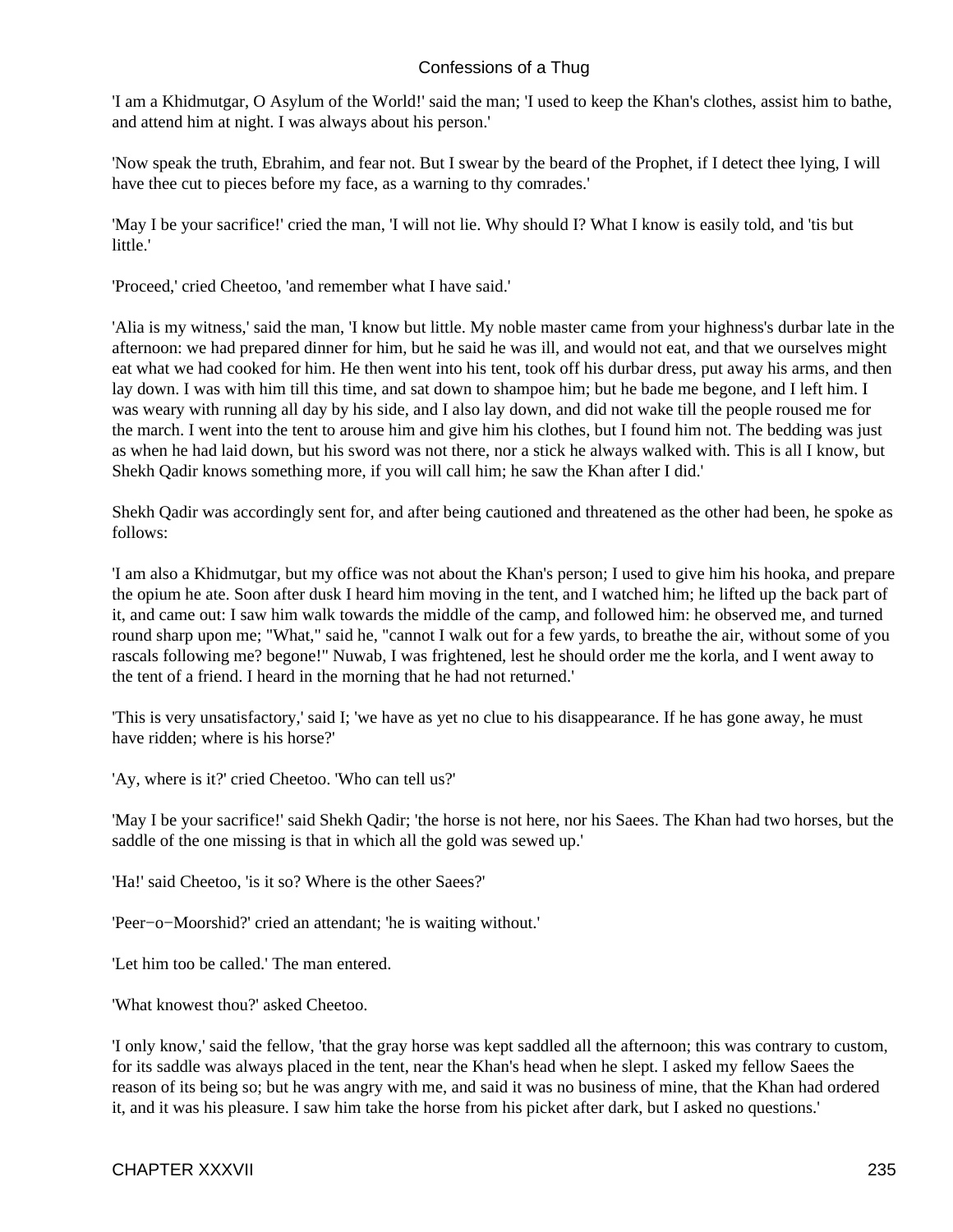'There remains but one conclusion to be drawn, Nuwab Sahib,' said I. 'Ghuffoor Khan has fled, and made off with the booty he had got. By all accounts he had been very fortunate; and every one said his saddle was stuffed with gold.'

'So I have also heard,' said Cheetoo; 'but, yet it is hard to think of that man's ingratitude. Here have I been associated with him from boyhood: I have raised him from obscurity, to be a leader of three thousand horse; and this has been a scurvy ending to my kindness. Go,' said he to the servants, 'I find no fault with any of you; take the horse to my pagah, and let him be tied up among my own.'

Thus ended this adventure; no suspicion fell upon us nor on any one. The Khan was known to have friends at Hyderabad, and thither it was supposed he had fled. We alone knew his fate, and it was one he had deserved by a thousand crimes too horrible to mention.

But after this we were not idle; having begun our work, we had constant employment; scarcely a night passed that one or two Pindharees did not fall by our hands. They were missed too, as the Khan had been, but we were favoured by the constant desertions which took place from the Lubhur; for as we approached Nemawur, men daily made off in every direction to their houses, little relishing the fatigues of the camp,. and the constant alarms we had from reports of the vicinity of the Feringhee troops, by whom we were several times nearly surprised.

Yet I was not fated to have the uniform success which had hitherto attended me. Treachery was at work, and the blow we least feared fell with a heavy hand at last, and dispersed us. I will tell you how it happened, and what befel us.

## **CHAPTER XXXVIII**

Pistol. Trust none; For oaths are straws, men's faiths are wafer cakes, And Hold−fast is the only dog, my duck: Therefore caveto be thy counsellor. Henry V, Act II, scene iii

Among the men whom I had brought with me from Jhalone was one by name Hidayut Khan. I had never seen him before, but he was slightly known to Peer Khan, as having served with him, and was represented to be an able Thug. Of the extent of his accomplishments I was ignorant, as he never had any hand in the destruction of those who died in the Pindharee camp; for I preferred allowing my own men, upon whom I could depend, to do the work. But Hidayut Khan was certainly a capital horseman, a good hand with his sword and spear, and an active, enterprising fellow as a Pindharee. I have said we never employed him as a Bhuttote, nor even as a Shumshea; why I can hardly say, yet so it was; he acted always as a scout, and kept watch at the door of the tent while our work went on within. Many days after the death of Ghuffoor Khan, indeed when we had again reached the Nagpoor territory, and when a few days' march would have brought us to Nemawur, Peer Khan, Motee, and one or two others came to me one evening after it was dark, with faces full of concern and alarm.

'For the sake of Bhowanee,' cried I, 'what is the matter? why are ye thus agitated? Speak, brothers, and say the worst; are we discovered?'

'Alas, I fear treachery,' said Motee. 'For some time past we have suspected Hidayut Khan, who has absented himself from us of late in an extraordinary manner, to have disclosed what we are to a person in Cheetoo's confidence. We have dogged them several times about the camp, have detected them in earnest conversation, and this night we too greatly fear he is even now in the durbar. What can be done?'

'We must fly at once,' said I. 'Now that you mention the name of Hidayut Khan, I too have my suspicions: are the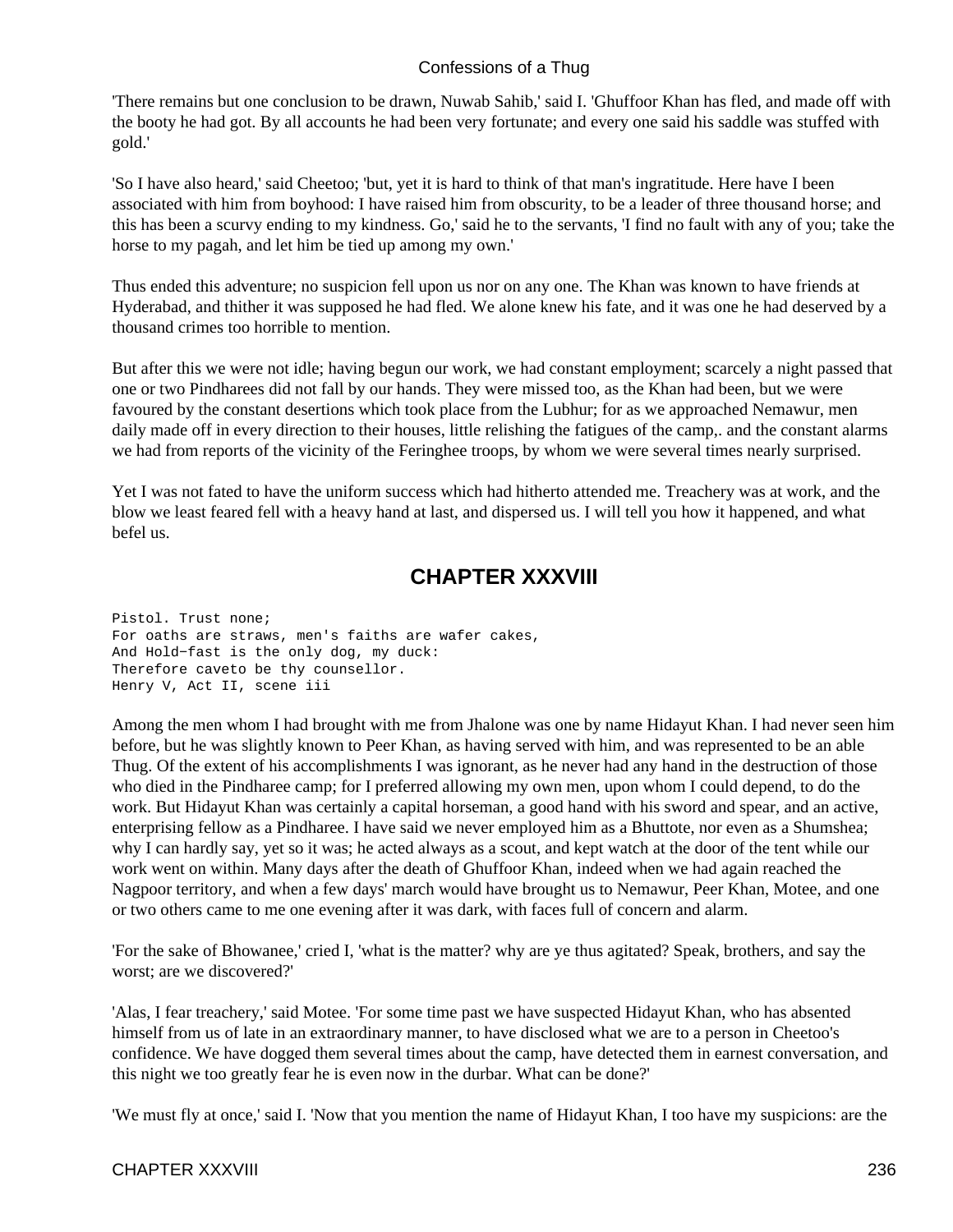horses saddled?'

'They are,' said Peer Khan, 'they are always so.'

'Good,' said I; 'then there is no fear. Yet I should like much to satisfy myself of the fact of our being suspected, ay, and by Alia! I will ascertain it at once.'

'Ah, do not!' cried they; 'for the sake of Bhowanee, do not throw yourself into peril; what can be gained by it? Our horses are ready; let us mount them; leave the tent where it is, and fly.'

Would to Alia that I had followed this wise counsel! matters would not have turned out as they did; but I was possessed by the idea, a headstrong man is never to be restrained, and I would hear nothing they had to say. 'Is there not *one* among you,' cried I, 'who will accompany me? The night is dark, and we can reach Cheetoo's tent unobserved; we will lie down with our ears to the kanat, and hear what passes: if the worst comes, if we really are denounced, we shall have ample time to fly before they can get from the inside.'

'I will,' cried Peer Khan; but no one else stirred; they were all paralysed by fear, and were incapable of action.

'That is spoken like yourself, brother,' cried I; 'thou hast a gallant soul. Now do ye all prepare the horses for instant flight; let their tether−ropes be loosened, and the bridles put in their mouths; do not move them from their places, and no one will suspect us: and come,' cried I to Peer Khan, 'there is not a moment to be lost.'

We stole out of the tent, and stealthily crept along towards Cheetoo's, which was fortunately at no great distance. No one was about it; but we could see from the outside that, by the side of a dim lamp, three persons were engaged in earnest conversation. We lay down at the edge of the kanat, and my ears eagerly drank in the words which fell on them.

'Ajaib!' said a voice, which I knew at once to be Cheetoo's, 'and so he murdered the Khan? you said *he* did it.'

'May I be your sacrifice,' said Hidayut Khan (I knew his voice, too, immediately), 'he did; I cannot say I saw him die with my own eyes, but they made him drunk, and they buried him, and Ameer Ali himself destroyed the noble horse.'

'I do not doubt it,' said Cheetoo, with a sigh; 'I have done his memory foul wrong in thinking him ungrateful:and the others?'

'They were men of scarcely any note,' said the informer, 'nor do I know the names of all: one only I remember, for they had hard work to despatch him; he was a strong man, by name Hubeeb Oola, and belonged to my lord's own pagah.'

'I knew him well,' said Cheetoo; 'he was a worthy man and a brave one; and Ameer Ali slew him?'

'He did, Nuwab, with his own hands; and Motee and Peer Khan held him, or he could not have done it. This was only three nights ago, when I would fain have denounced them, but I feared no one would believe me; and as I knew Ameer Ali was in your favour, I thought no one would have listened to an accusation against him.'

'Nor would I, by Alia!' cried Cheetoo, rising up, and striking his forehead in extreme agitation (I had made a hole in the cloth with the point of my dagger, and could see all distinctly). 'I would never have believed your tale, but that circumstances so strongly bear out what you have said. Who could have believed, that Ameer Ali, the kind, the benevolent, one who opposed every scheme of violence, and protested against our ravages till I was ashamed of them myself,who could have thought *him* a Thug?'

#### CHAPTER XXXVIII 237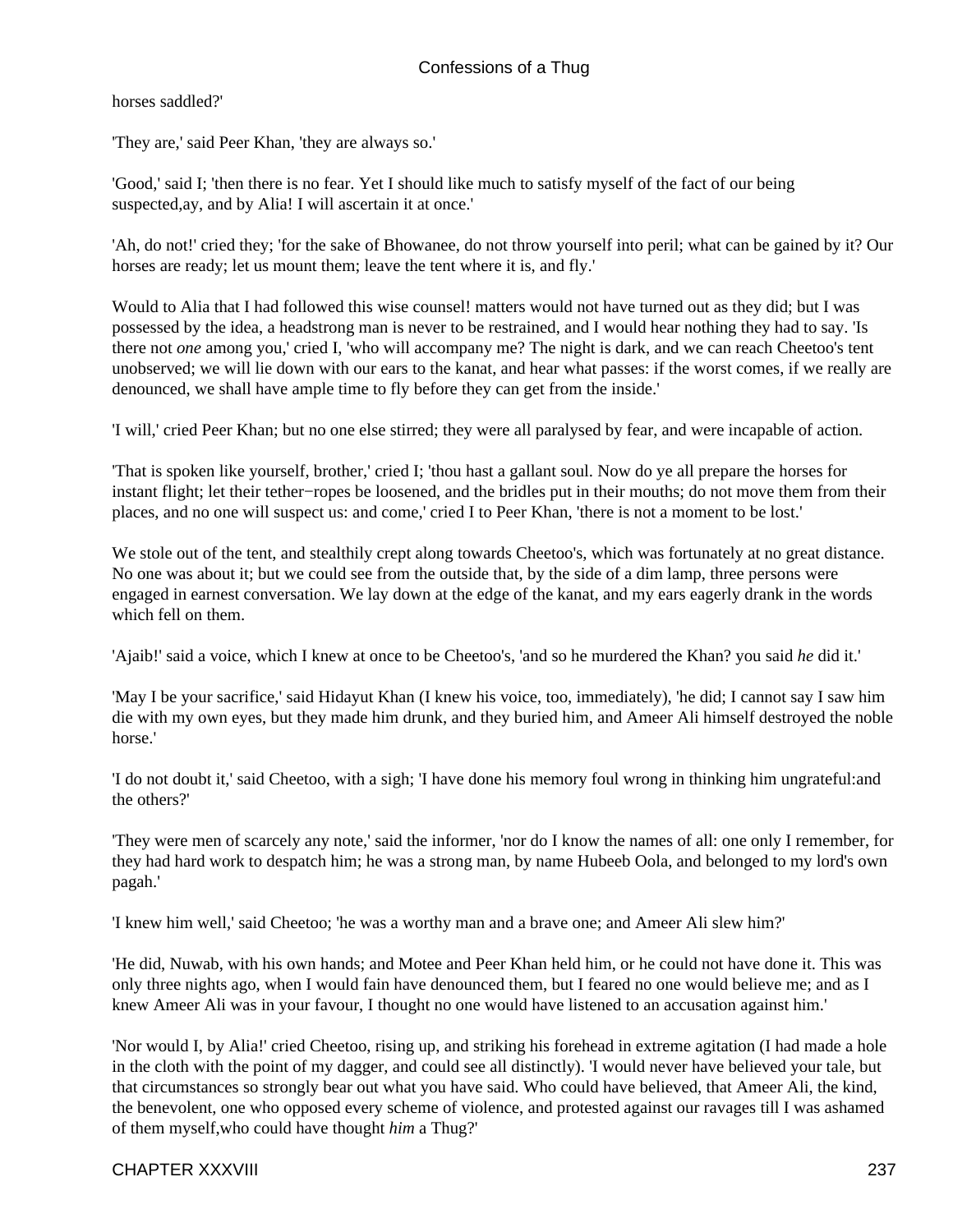'But it is the truth, Nuwab,' said the vile wretch; 'when you have seized them, you will find ample evidence of what I tell you: the sword of Ghuffoor Khan is at this moment girded to the side of Peer Khan, who threw away his own.'

'That will be conclusive indeed,' said Cheetoo. 'But how came you to join them?'

'I was at my village, near Jhalone,' said Hidayut Khan; 'I had formerly known Peeroo, (as we call Peer Khan,) and he asked me to join him and his jemadar, and to follow the Pindharees. I never suspected them to be Thugs, who could, when Ameer Ali and his father were high in favour with the Rajah? and it was not till the Khan's death that they began their horrible work.'

'Well,' said Cheetoo, 'you have laid the plan; the sooner you put it into execution the better. You have prepared the horsemen, have you not?' said he to the other man, whose face I knew.

'I have,' he replied; 'they are standing by their horses, all ready for the signal to set onfifty good fellows; none of the Thugs will escape us.'

'Ya Alia!' cried Cheetoo; 'how will he look on me? and how can I bring myself to order the punishment he deserves? Ah, Ameer Ali, how thou hast deceived me! how could anyone read deceit in that honest face of thine!'

'Go,' said he to Hidayut Khan and the others; 'bring them to me without delay. I will not forget thy reward: thou hast asked for the saddle of Peer Khan.'

'No more! no more!' cried the villain; "tis all I want.'

'Ay,' said Peer Khan to me in a whisper, 'but he has not got it yet, and he is a cunning fellow if he does get it. Come, Meer Sahib, we must be off they are moving.'

I was almost fascinated to the spot. I could have lain there and listened to the discourse; but the peril was too imminent, too deadly for a moment's delay. I got up, and sneaking along, we saw the two figures cross the threshold of the tent, and with hurried steps direct their course to a part of the camp where the pagah was, and which was close to our tent.

Fear lent us speed; we flew to our tent, and for a few moments were engaged in tying up some valuables we had brought out for division; having done this, we hurried to our horses. Some of the men were already in their saddles; I leaped on my spirited animal, and drew my sword, ready for the worst. I wished all to move off in a body, for as yet there was no alarm, but I was deceived; we were surrounded! The instant we were in motion a body of horse dashed at us, and we were at once engaged in a conflict for life or death. What happened I know not; I cut down the only man who was opposed to me; Peer Khan was equally fortunate. I received a slight wound from another, which I little heeded; we urged our horses to their utmost speed, and the darkness favoured our escape.

I soon found, as I slackened my pace a little, that some of my men were with me. We had agreed to take a northerly direction, and rendezvous near a small village which could be seen from the camp; and by this precaution those who had escaped were soon collected together. We were not pursued, though we heard the shouts of the Pindharees, as they hallooed to each other in and about their camp, and the shots from their matchlocks; and we afterwards heard they had grievously wounded many of each other in mistake. I almost dreaded to call over the names of those who stood around me, for I could not see their faces, and no one spoke a word to his companion.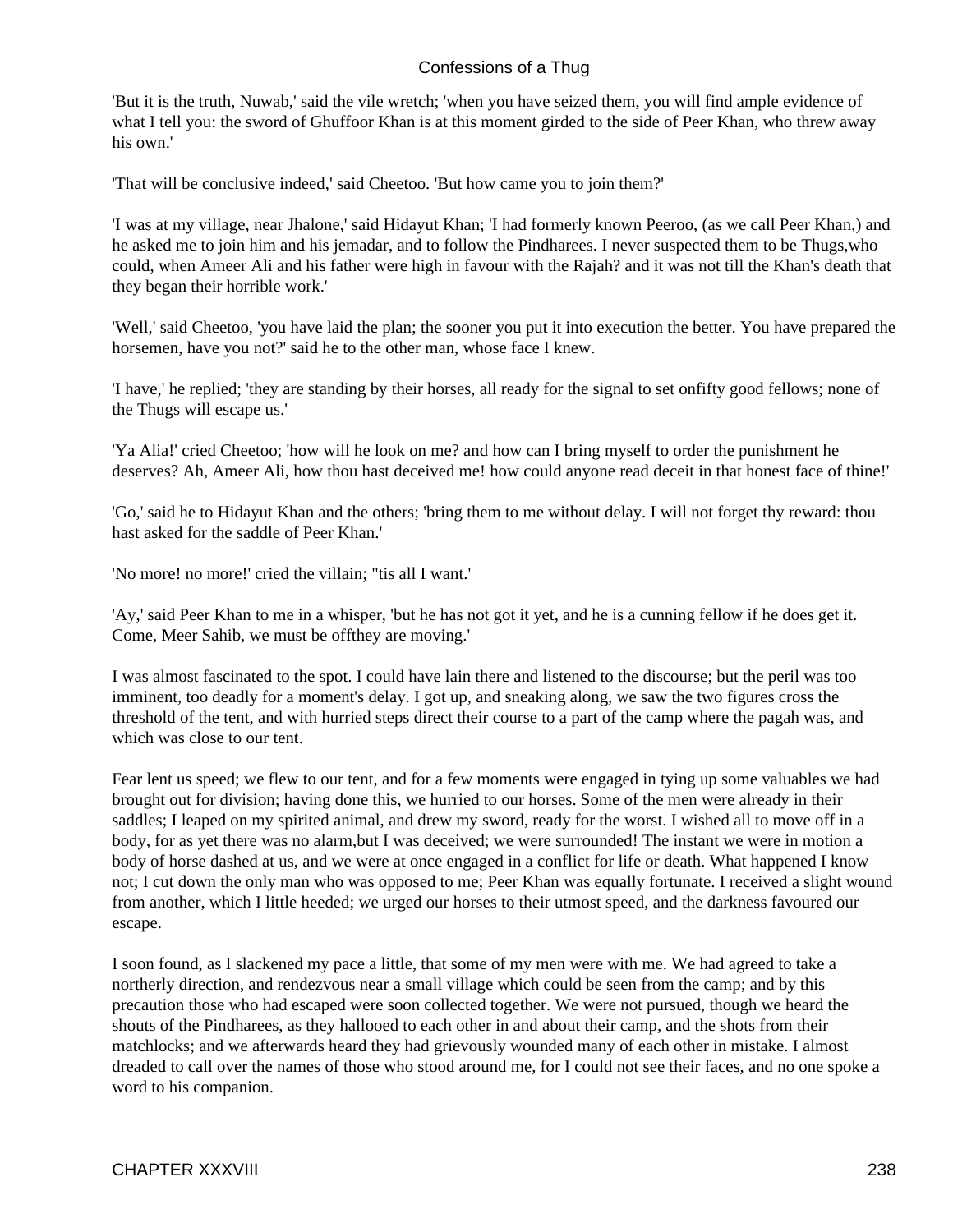We waited for a considerable time, for an hour or more. Gradually the noise and shouting in the Pindharee camp died away, and by the straggling watch−fires alone could one have told that a mighty army was encamped there. Now and then the shrill neigh of a horse was borne to us upon the night wind, and when it ceased there was again a melancholy silence. The little village too was deserted; part of it had been burned, and the embers of the houses still emitted sparks, now and then sending up a flame, as portions of dry grass of the thatched huts which had escaped became ignited. Further delay was useless; I therefore broke the silence, which was painful to all.

'How many are there of us, Peer Khan?' I asked, in a low tone.

'Eleven,' said he; 'the rest I fear have fallen.'

'I pray Alia they have; better far to fall by a sword−cut or a spear−thrust, than to be exposed to torture; but who are absent?is Motee here?'

'Alas! no, Meer Sahib. Motee I saw struck down. I made a cut at the Pindharee who wounded him, but the darkness deceived me: I missed him.'

'And who else are absent?' said I, stifling my grief, for Motee had been as a brother to me; 'let those who are here tell their names.'

They did so. Ghous Khan was away, and Nuzzur Ali and Ramdeen Singh, three of our best men; Motee was a fourth; Hidayut Khan, the traitor, was a fifth, and all our attendants and grooms.

' Tis no use staying here,' said I; 'we must make the best of our way to Jhalone; there we will wait the usual time, and if none return, the ceremonies for the dead must be performed for them. None of ye will grudge your share of the booty we have (blessed be Bhowanee!) brought away with us, to their wives and families; swear this unto me, ye that are willing.'

'We swear!' cried the whole, almost with one voice.

'I am satisfied,' said I; 'now let us proceed. We must turn off the main road when it is light; we all know the paths through the jungles, and by them we will travel, till we are safely beyond Hussingabad: beyond that I fear not.'

'Proceed,' cried Peer Khan; 'we follow you.'

And we rode on in silence, with heavy hearts. We travelled thus for many days. Through the country we passed, we represented ourselves, as long as the Nagpoor territory lasted, to be servants of the government on a secret mission; and though we were often suspected and questioned, yet by my address I brought my band clear out of all the difficulties; and our hearts bounded with joy when at length we arrived on the banks of the noble Nurbudda, and dashing our steeds into the ford soon left its waters between us and our enemies.

Inured as we were to the fatigues of long and severe marches, and our horses also, not a day passed but fifteen or twenty coss were travelled, and at this rate we were not long in reaching our home. Blessed be Alia! we did reach it, and glad was my heart once again to see the groves of Jhalone after my weary pilgrimage. No notice had we been able to give of our approach, and I alighted at the door of my own house unattended and alone, covered with dust, and worn by fatigue and exposure to the fierce heat of the sun, and as much changed by anxiety for the fate of my poor comrades as though ten additional years had gone over my head, instead of only a few weeks. My servants scarcely knew me; but when I was recognised, the glad tidings of my return flew from mouth to mouth. I waited not even to quench my raging thirst before I was again in the embrace of Azima, my own loved one, and peril was once more forgotten.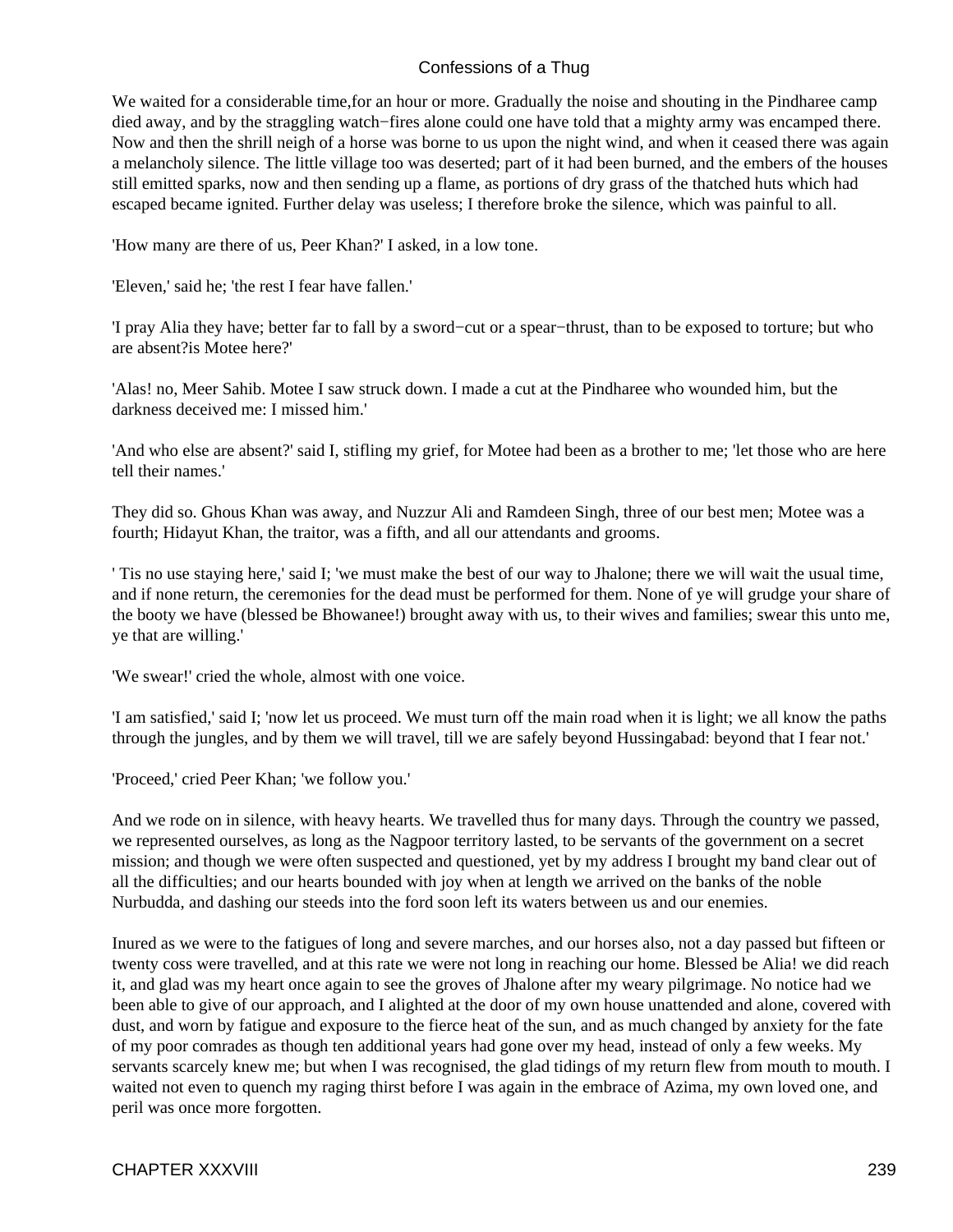We assembled in the evening; and as the pockets of our saddles were one by one unripped, and their contents heaped on the floor before us, a glorious pile indeed met our view, of lumps of gold and silver, the produce of the jewels we had seized, which we had melted down as we got them. There were a few strings of pearls, one of which I laid aside for the Rajah; and the whole was then weighed, valued, and distributed. Those whom we supposed to be dead were not forgotten; their shares were laid aside, and afterwards delivered to their families.

I now again enjoyed peace and rest; all idea of joining Cheetoo or any other of the Pindharee leaders, was out of the question; for though I might have done so under an assumed name, yet the chance of being recognised would have been too great, and I was rich enough for the present. Cheetoo too had reached the summit of his fame and his prosperity; his plans were all frustrated by the rash and sudden rise of the Mahratta powers. All they could do was of no avail against the skill and bravery of the Europeans; one by one they were conquered; and Cheetoo, though he might have profited by the generosity of his enemies, and accepted a large estate which he was offered by them, could not curb his restless spirit. A few of his men followed his fortunes, but his standard was in vain raised for fresh adherents. These even deserted him one by one; his prospects were blasted; he became a miserable fugitive; and pursued from haunt to haunt, from fastness to fastness, he at last perished miserably by a tiger, in the dense jungles about the fort of Asseer Ghur. Peace be to his memory! he was a great man, and a skilful and brave leader; and whatever crimes he may have committed in his wild career as a Pindharee chieftain, his dreadful death has been some atonement for them.

I pass over two more years. Why should I fatigue you, Sahib, with a relation of daily occurrences, monotonous in themselves, and presenting to my memory not one incident worthy of remark? I will again lead you to the road, and to further adventures.

But, Ameer Ali, said I, did you never hear aught of Motee and your other companions who were seized by Cheetoo?

I had forgotten them, Sahib; theirs was a sad fate, as you shall hear.

One evening, about three months after my return home, as I was sitting in the Dewan Khana of my house, surrounded by some friends, an attendant brought me word that a man was without, closely wrapped in a sheet, who desired to speak with me. 'He will not enter,' said he; 'and says that you will know him when you see him.'

I took up my sword and followed him. It was dusk, and I did not recognise the features of the person who had sent for me; indeed he was so closely muffled that I could hardly see them.

'What is your purpose, friend?' I asked, as the man did not speak, but motioned with his arms under his cloth for my attendant to go away. I bid him begone.

'Jemadar,' cried the figure when we were alone, 'do you not know me?'

'The voice,' said I, 'is familiar to mine ears; step into the light that I may see your face.'

'No, no!' said the man, in a hollow voice, 'I cannot bear the light; mutilated and disgraced as I am, the darkness scarcely hides my shame: I am Ghous Khan.'

'Ghous Khan!' I cried, in amazement; 'he is dead, he perished at'

'It is even so,' said the man with a melancholy voice; 'Ghous Khan is before you: to prove it, send for a light and look at me.'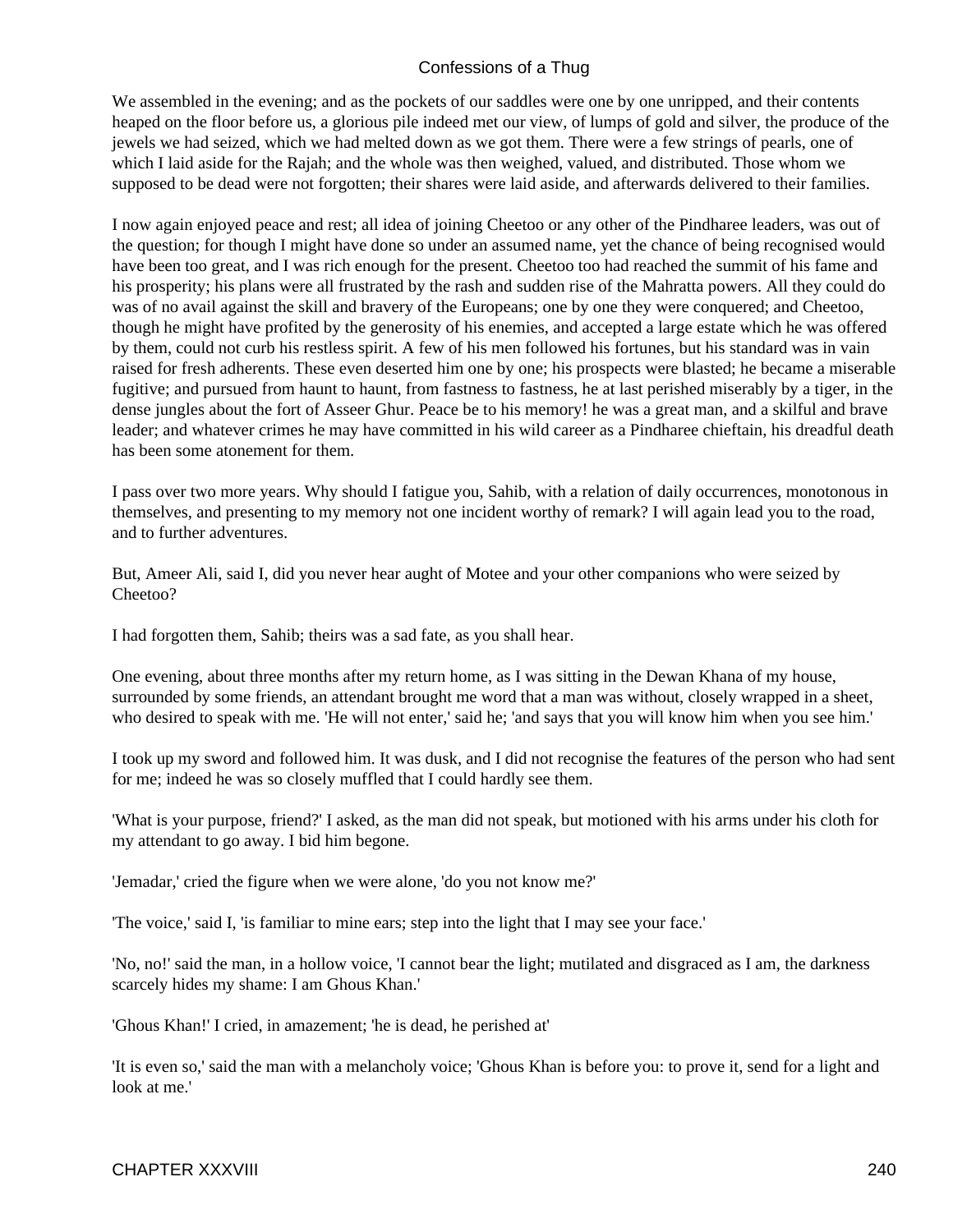I brought one myself and held it to his face. I was indeed shocked. Ghous Khan *was* before me, but oh how changed! His features were worn and sunken, the brightness of his eyes was dimmed, his beard was matted and uncombed, and a few dirty rags covered his head; but what above all shocked me was, that his nose had been cut off close to his face, and the skin of his cheeks and mouth had been drawn together by the healed wound, so that it was tight over them, and imparted to his features a ghastly expression.

'My poor friend!' I exclaimed, embracing him− 'how is this? how have you been reduced to this condition? Speak, for the love of Alia! and tell me what you have suffered.'

'The disfigurement of my face is not all, Meer Sahib,' said he, throwing off the dirty, ragged sheet which covered him. 'Behold these!' and the poor fellow held up to my view the stumps of his arms: his hands had both been cut off between the wrist and the elbow, and the wounds were scarcely healed. Having done this, he sunk down on the floor in an agony of grief and shame.

I raised him up, and comforted him as well as I could. I ordered a bath for him, and clean apparel, had his wounds dressed by a skilful barber, and after seeing him eat, or rather fed with a hearty meal, I left him to his repose.

I need not tell you, now that one of my lost companions had arrived, how I longed to hear the fate of the rest. That night I was sleepless and restless; but the next day, closeted with me in a private room apart from observation, he gave me the following account of his adventures and sufferings: adventures indeed there were few, but sufferings many.

'You of course remember, Meer Sahib,' said he, 'that fatal night when, just as we were on the point of making off with our booty, we were attacked. The darkness favoured your escape, but on the first onset of the Pindharee horsemen I received a severe spear wound in the back, which threw me from my horse. I was seized by the Pindharees, bound hand and foot, and carried to the tent of Cheetoo, where there was now a large concourse of people assembled. The wound in my back was staunched and bound up, and in a few moments afterwards other Pindharees entered, bearing Motee−ram, who was desperately wounded in the head, and the two others, Nuzzur Ali and Ramdeen Singh, who were untouched. Hidayut Khan was there the villain and traitor! and his triumphant glance quailed under mine when I fixed my eyes on him and would not withdraw them.

'Silence was ordered, and Cheetoo demanded with a loud voice of Hidayut Khan, whether he knew any of the persons before him.

' "I do, Nuwab," said the wretch; and he named us one by one, and pointed us out.

' "And what have you to say against them?" asked the chief.

'"I accuse them of being Thugs," said he; "I accuse them of murder, of the murder of Ghuffoor "Khan, and of fourteen other good Pindharees, they dare not deny it."

'"Let their jemadar, as he is called," said Cheetoo, "if he can speak, answer to this." But poor Motee's spirit was fast departing, he was senseless, and never spoke afterwards.

' "I will reply," said I; "I say it is a lie, a base lie; I defy that man to bring proofs. Have we not served well in your camp, Oh Nuwab? have we not ever been foremost in danger, and more merciful than all the rest of these murdering villains?"

'"Strike him on the mouth with a shoe! cut him down for his insolence!" cried several.

' "Silence!" again exclaimed Cheetoo; "the first man who disturbs this inquiry, by Alia I will behead him."

CHAPTER XXXVIII 241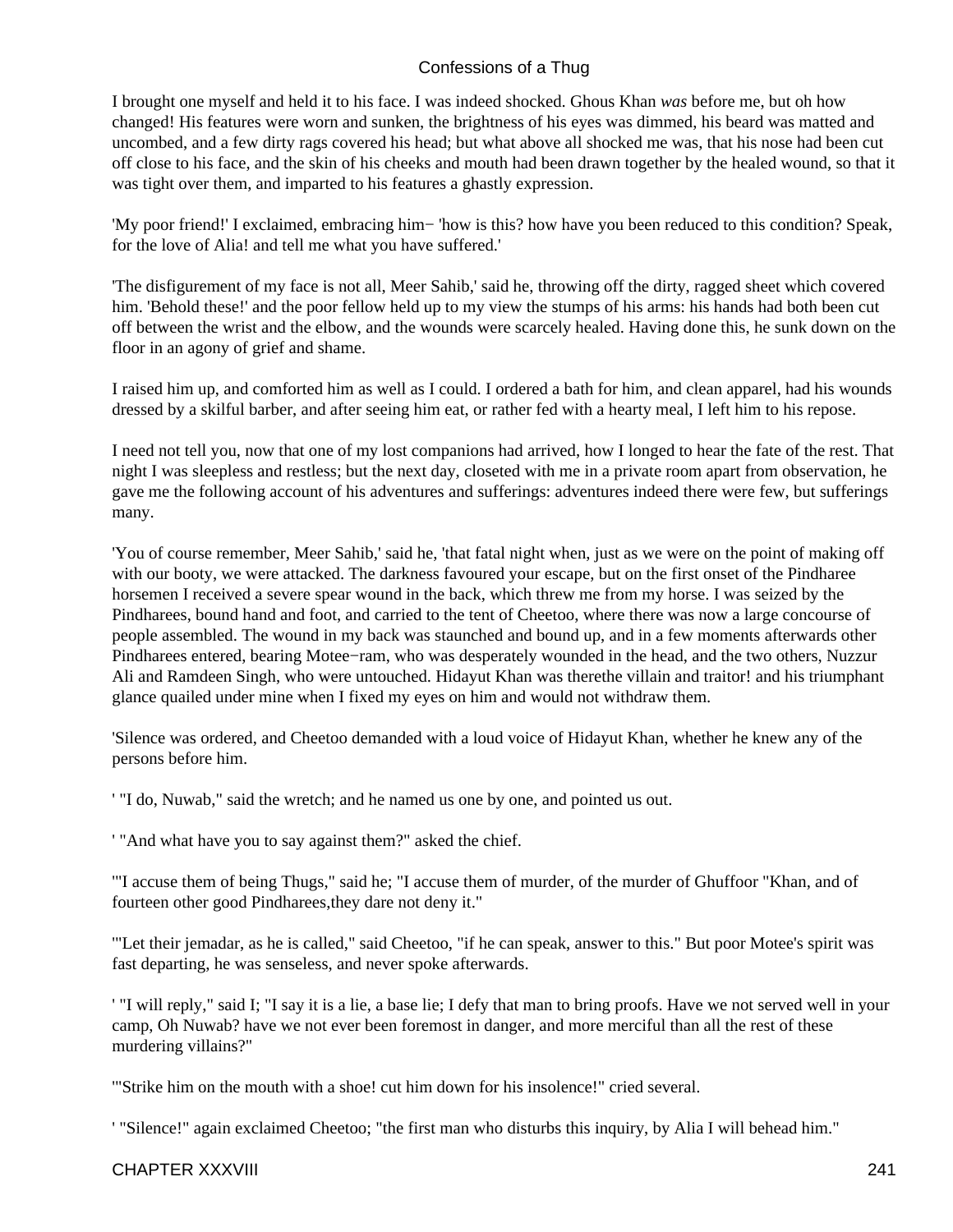' "Go on," he continued, addressing me; "what more have you to say?"

' "Nothing, Nuwab; I rely on your justice."

'"Justice thou shalt have; but tell me why your chief has fled."

'This confused me a little, but after a moment's thought I replied stoutly,

'"Look you, Nuwab, I am a plain soldier, and cannot please your ear with fine words. My leader has fled it is true, but not from guilt. That black−hearted villain, Hidayut Khan, wanted more than his share of plunder on many occasions, and was refused it. He separated from us; we dogged him about the camp, and detected him in close conversation with a man who is known to be in your favour. This excited our suspicion. This evening we watched him to your tent; I gave the information to our jemadar; he and Peer Khan stole towards it; they lay down outside and heard his vile accusations of murder, and had only time to fly and mount their horses. We were not all prepared, and have fallen into your hands. Of what use would it have been for him to have braved your presence? the disgrace alone, to such a man as he is, would have been insupportable, he would have destroyed himself. I know no more; do with us as you please."

'Cheetoo seemed struck with what I had said, and mused for a moment. "The proofs of their guilt!" cried he to Hidayut Khan; "the proofs! bring them, or it will be worse for thee."

' "Let their swords be brought," said he; "Peer Khan has made off with that of Ghuffoor Khan, but that man (pointing to Ramdeen) has one which was the property of a Pindharee who was murdered two nights ago, and other articles may be discovered in the linings of their saddles."

'"Show me the swords," cried a Pindharee in the crowd; "my brother disappeared two nights ago, and I have sought him in vain since."

'They were brought. Ah! Meer Sahib, how can I tell you that Ramdeen Singh's was instantly recognised by the Pindharee, who vehemently demanded our blood from Cheetoo?

'"This is conclusive against you," said Cheetoo; "what can you say?"

'Ramdeen muttered a few words in exculpation, but they were unheeded.

'"I beg further to represent, Peer−o−Moor−shid," cried Hidayut Khan, "that if you have any further doubts of what I have declared to be the fact, I am ready to accompany any men you may choose to select; I will guide them to the spot where that man's unfortunate brother lies in his unblessed grave; and not only him will I disinter, but march after march beyond that one will I dig up, at one place one body, at another two, until we come to where Ghuffoor Khan and his unfortunate Saees lie, both in the same hole."

'Cheetoo shuddered. "It is too true," said he. "Alas! my brave men have fallen by the base hands of these stranglers men who ought to have purchased their martyrdom by death on the battle-field. Where are the saddles and their contents? Let them be produced."

'This was worse and worse. Nuzzur Ali's saddle, you may remember, was old and worn, and he had taken that of the Pindharee we last killed. The brother knew it and wept over it. In the lining was all the plunder he had got, just as we had received it; and around my own waist was the man's humeana, with which I had replaced my own; it had his name on it written in Persian, which I had not observed. It was enough, we were convicted; I repeated the Belief\*, and gave myself up to death.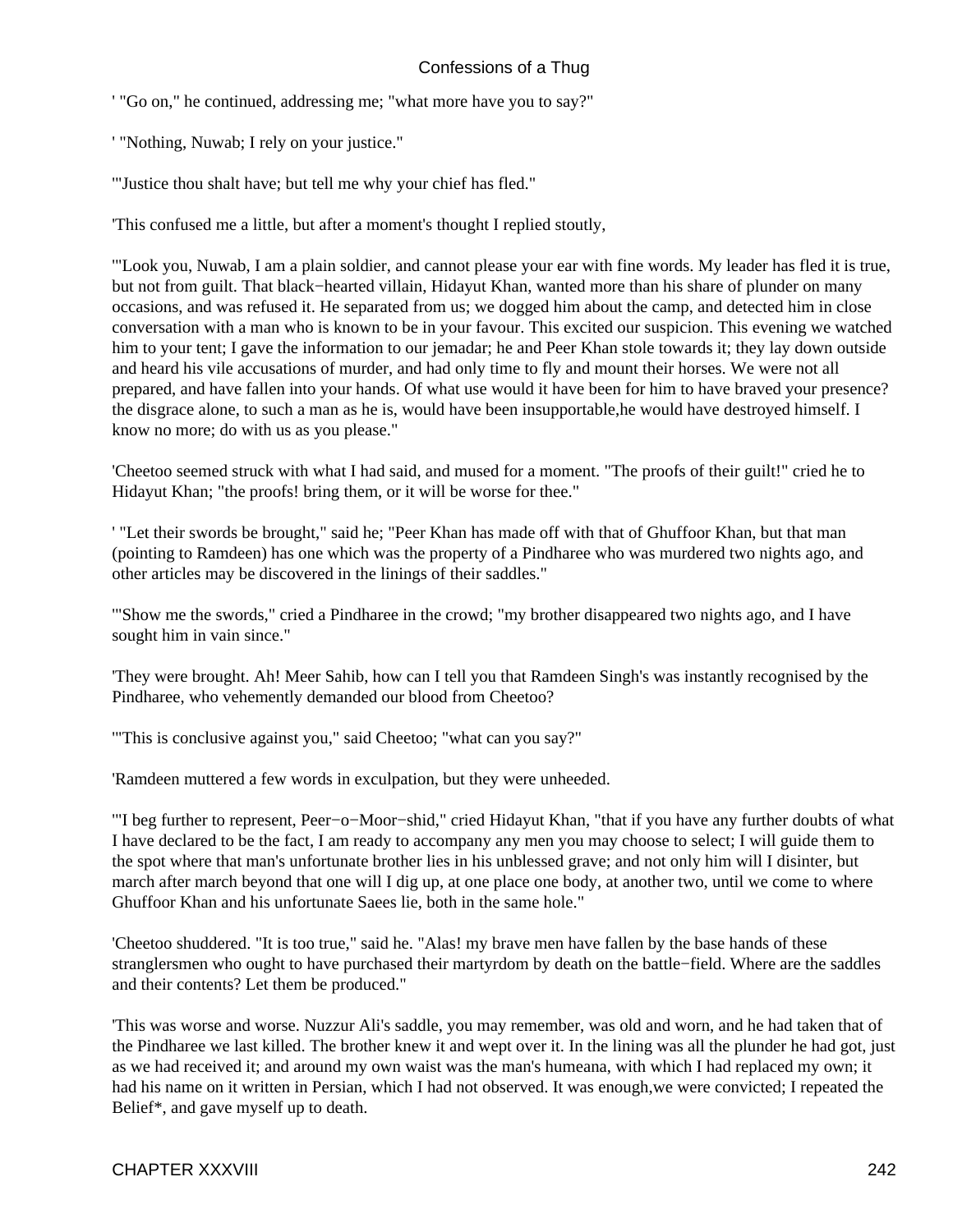'Yet I once more uplifted my voice. "Nuwab!" I exclaimed, "it is of no use to contend further with destiny; were we a thousand times innocent, this array of facts against us would convict us. I now conceal not that we are Thugs followers of the blessed Bhowanee, who will receive us into Paradise. We shall die by your command, but why should that vile wretch live? he who, for a greedy demand of more than his share, which he knew he could not receive according to our laws, has denounced us, has broken his oath, and been unfaithful to the salt he has eaten? Is he not a Thug! has he not joined me and a hundred others in our work ever since he was a boy? He cannot deny it; look at him, look at his cowardly features convulsed by terror, *they* show that what I say is true. If he had been, as he says he is, an honest man, why did he not cause us to be seized when we were in the act of murder upon the very bodies? He might have done so, for the deeds, except that of Ghuffoor Khan, were committed in the first watch of the night, when the camp was awake, and every one engaged in his own business. Why did he not then denounce us? he would have been believed. But no! he wanted half of the plunder of that man's brother; it was denied him, as similar requests had been before, and he has become a thing for men to spit at. If we die, he should not be spared, because he is a Thug as we are, because he is a traitor and a coward!"

' "Liar!" cried Hidayut Khan, scarcely able to speak between rage and fear; "Liar! I defy thee to say I ever strangled a person."

'"No," said I to Cheetoo, "he was too great a coward, he dared not! and my lord may have remarked that he used the slang term to express his meaning in the last words he uttered."

' "Vile wretch!" cried Cheetoo to him, "thou art worse than they they are brave and undaunted, thou art a coward; thy head shall be struck from thy body."

'His cries for pardon, for life, were horrible; he besought, he threatened; but of what avail was it? He was dragged to the doorway of the tent, a Pindharee stepped behind him, and, while he still

\*La illa−il−ulla−Mahumud rusool−illa!' ('There is **no God** but God, Mahumud the prophet of God!').

pleaded for mercy, his head was struck from his shoulders and rolled forwards.

' "Are you not dismayed?" cried Cheetoo to us; "yours will follow."

' "No!" cried we, one and all; "death must come sooner or later, and ours is nowwe fear not."

' "They fear it not," said he to another chieftain; "death would be welcome to them; but their punishment shall be worse they shall linger out a miserable existence. Ho!" cried he to his Furashes, "cut off these villains' noses and hands, and bring them to me."

'It was done, Meer Sahib! I alone have lived to tell it: our noses were cut offnext our hands. The bleeding stumps were thrust into boiling oil, and we were driven from the camp, there and then to perish, as they thought we should, in the wild jungles. And the other two did perish; we had no one to bind up our wounds, those of Nuzzur Ali and Ramdeen broke out bleeding several days afterwards, and they died within two days of each other. So long as we were together, we supported ourselves by begging in the villages, representing ourselves to be villagers from a distant country whom the Pindharees had brought thus far and mutilated, and we procured enough to satisfy the cravings of hunger; but we could get no one to dress our wounds, which were inflamed by the scorching heat of the weather; and, as I said, the two died. Motee we never saw, but he must have died also, for the wound in his head had cut through the brain, and he never spoke. His was a happy fate compared to ours!

'I have wandered from place to place, proceeding a few coss a day. I have been fed, and my blessings are on those who gave me food for the sake of the Prophet. What I have suffered I cannot describe; but I am now with you again, and your kindness has obliterated it all from my memory. I will live and die with you, if you will grant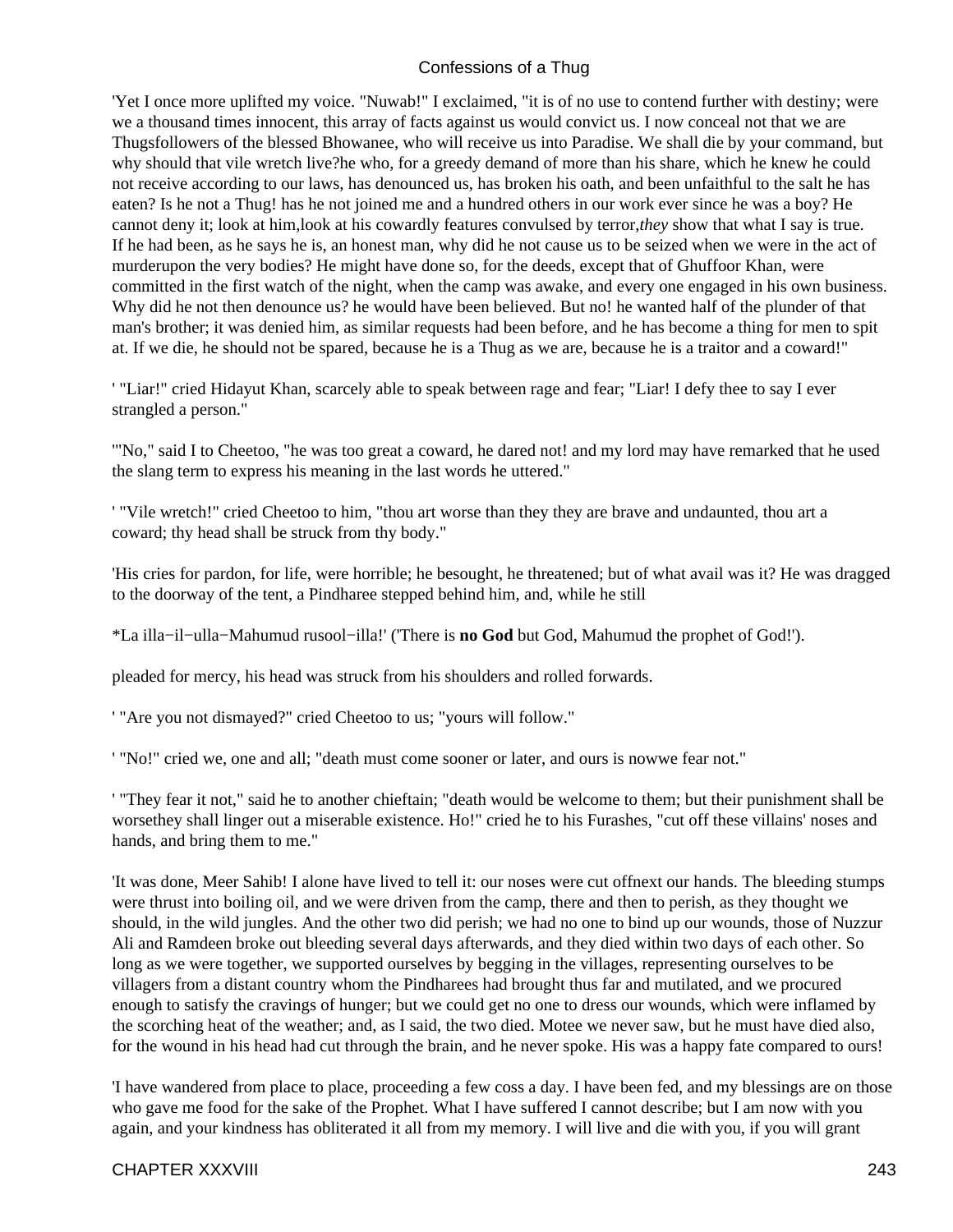enough to feed your faithful slave, who will now be only a burthen to you.'

I was deeply affected at his story. I took the poor fellow under my care, and his wounds were healed, but he never held up his head afterwards. He died before the year was ended, I believe of shame and a sense of his helpless condition.

# **CHAPTER XXXIX**

Oh what may man within him hide, Though angel on the outward side. Shakspeare

Three years, as I have before told you, Sahib, passed in inactivity. My father and myself were in high favour, at least so we thought, with the Rajah, who protected us and bestowed flattering marks of kindness upon us. Our revenue business was increased, we had now the management of a large tract of country, and I believe we gave satisfaction to the people as well as to their prince. The revenue was never in arrear; and many persons from distant parts of the country, hearing of our mild and equitable mode of government, came and settled with us in our villages. Our perquisites as revenue collectors yielded a handsome income, and we lived happy and tranquilly. Still a restless spirit was within me; I heard of the successes of various bands of Thugs in different directions: men came and boasted of their exploits, and again I longed to be at the head of my gallant fellows, and to roam awhile striking terror into the country.

'Tis true I had gained the highest rank I could; I possessed fame; not a Jemadar or Soobehdar of Thugs could compare his actions with mine; but I vainly thought there was more to be gained, and that I had only to propose an expedition, to be joined by a larger number of Thugs than had collected together for many years. In this I was not disappointed, as you shall hear.

I have before mentioned to you the name of Ganesha Jemadar; he was always with us when not on the road, envying our quiet and respectable mode of life, which he could not attain by any means, though he left none untried. He bribed all the Rajah's court, nay the Rajah himself, to procure employment; but there was something so harsh and forbidding in his aspect, and so uncouth were his manners, that he did not succeed in what he so much longed for.

He came in despair to us, and after rating in no measured terms the conduct of the Rajah and his officers, said that he was determined again to take to the road, for there alone he found occupation and amusement. He pressed me to accompany and join him, pictured in strong terms the booty we should gain and the glory we should win; and after many demurs and objections on my part, I finally agreed. Notice was given out to all the Thugs of that part of the country, that an expedition of great magnitude would be undertaken after the ensuing Dussera.

Accustomed as Azima had become to my temporary absences, after the period of quiet I had passed with her, she now did not oppose my leaving her, as she had done before. She thought it was some mercantile speculation which led me from homeland, as you may believe, I did not undeceive her.

Rejoiced at the prospect of again serving under me, all my old band, and many more, flocked to the place of rendezvous, which was at some distance from Jhalone. Ganesha had upwards of a hundred followers; and, finally, on the day of the Dussera, the usual ceremonies were concluded in the presence of upwards of three hundred Thugs, than whom a finer or more experienced band were never gathered under any leader. I was justly proud of my charge; and my father, who had accompanied me to the rendezvous, felt all his former fire kindle within him. I pressed him to accompany us, and the old man consented.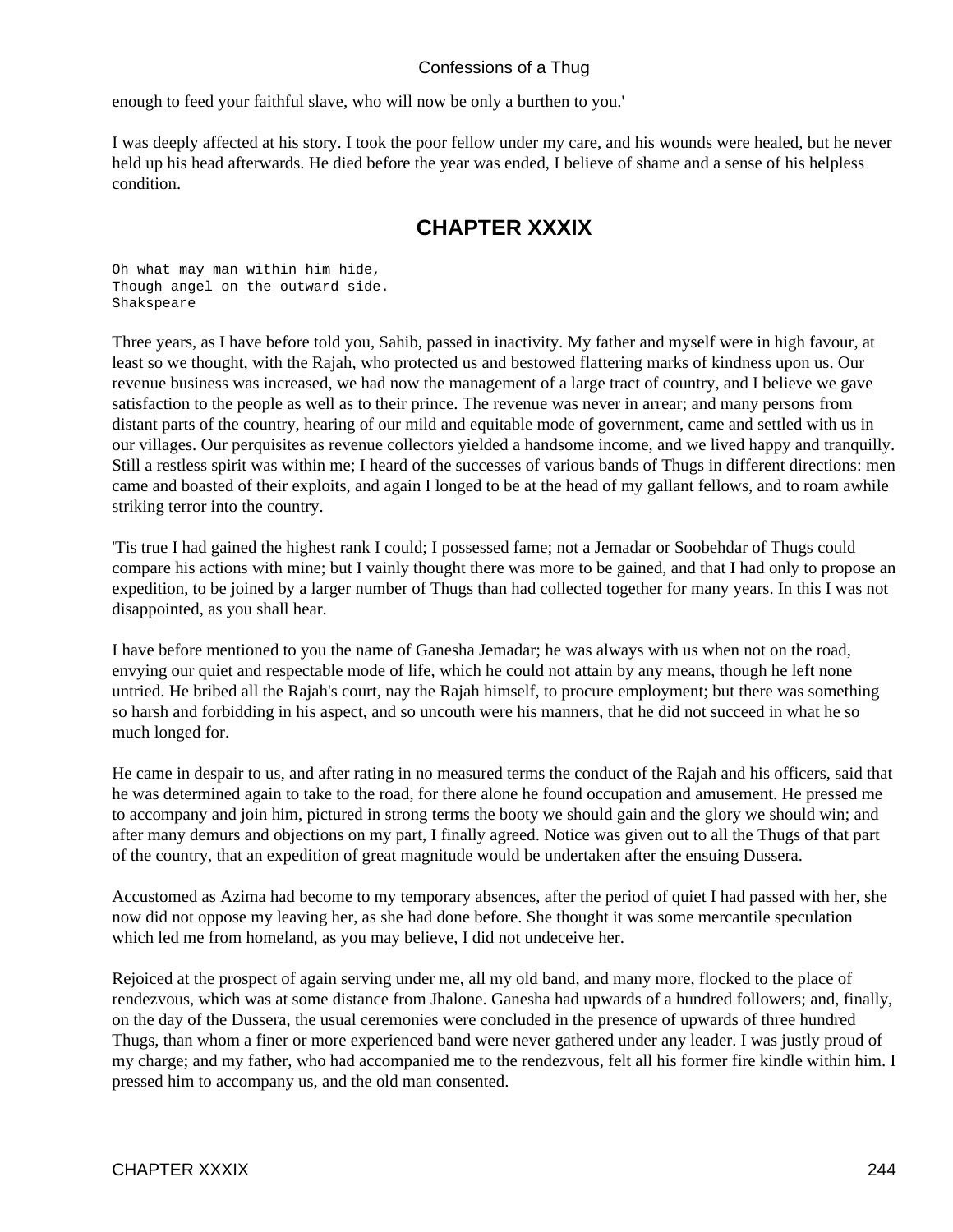Some were for trying a new line of road, and for penetrating into Guzerat through Rajpootana. This question was fairly discussed in a general assembly, and opinions being much balanced between that route and our old one by Saugor and Jubbulpoor to Nagpoor, the matter was referred to the decision of the omens. They were consulted as I have before described; and as they decidedly pointed to the south, no further doubt could be entertained upon the subject, and again we moved on in our old direction, to us familiar, for there was not a man among us who did not know every step of the road, and the best places for the destruction of any persons whom chance might throw in our way.

We had proceeded nearly as far as Saugor, with but indifferent success considering our large body, having only killed fourteen travellers, and got but little booty; when one night, as my father and myself, with a few others, sat in our little tent, we heard the *ekarea* that most dreadful of all omens to a Thug. The ekarea is the short sharp bark or call of the jackal, uttered in the first watch of the night: in itself there is something peculiarly melancholy and appalling, but to a Thug the sound is one of horror. In an instant all conversation was at an end, and we gazed on each other in consternation and alarm. No one spoke, we all listened intently; it might be repeated, which would be worse than ever. It was; the sharp short bark was again heard, and there was but little time for deliberation: all started to their feet.

'We must return instantly,' said my father. 'Bhowanee is unpropitious, or danger threatens; at any rate, to go on is impossible, for marked you not that the sound came from the very direction of tomorrow's march?'

All agreed that it did, and were unanimous in their desire to return. Still I could not divine why the bark of a jackal should change the determination of three hundred men, and I ventured to say that I was sure it was some mistake, and that, even if it was not, we ought to proceed, since the omens had been so propitious at the commencement. 'Why!' said I to my father, 'were they not so? Have we not worshipped the pickaxe every seventh day according to the law? Have we not performed all the necessary ceremonies on the death of every traveller?'

'That is all true,' said my father; 'but it is madness to think of proceeding. Foolish boy! you have never known a reverse, thanks to your good fortune, and the excellent advice by which you have been guided; but beware how you disregard omensit will one day lead you to destruction. As to this matter, the designs of Bhowanee are inscrutable, and she must be obeyed!'

Other Thugs too had heard the ekarea, and many came in a clamorous body to the tent, begging either to be allowed to disperse, or to be led back to Jhalone.

Any words of mine would have been useless, for the whole band seemed infected by superstitious fear; I therefore held my peace. Our encampment was broken up instantly, and, late as it was, we that night retrograded a few coss on the road by which we had come; no fresh omen of favour was vouchsafed to us, and we retraced our steps to Jhalone, disappointed, wearied and dispirited.

A month passed in idleness; but having formed my determination again to take to the road, I was not to be put off, and again I assembled my men and sought for omens. They were favourable, and I heartily prayed to Bhowanee that they might not deceive us again into a fruitless expedition. They pointed too to a different direction, that of the west, and we knew that between Bombay and Indoor, and indeed through all parts of Malwa, large treasures were constantly passing. We had before, as you have heard, reaped the largest booty I had ever got in that quarter, and I hoped to secure a like one again. We accordingly left our home, one hundred and twenty Thugs under myself and Peer Khan, who still stuck to me. Ganesha had gone off in a different directionwhither I knew not; his presence was always hateful to me; why, I could not tell, and I could but ill disguise the feelings I entertained towards him.

It was too long an expedition for my father to undertake, and accordingly he staid at our village. We met with no adventures worth recording, Sahib, on our road to Bombay, for thither we were determined to proceed in quest of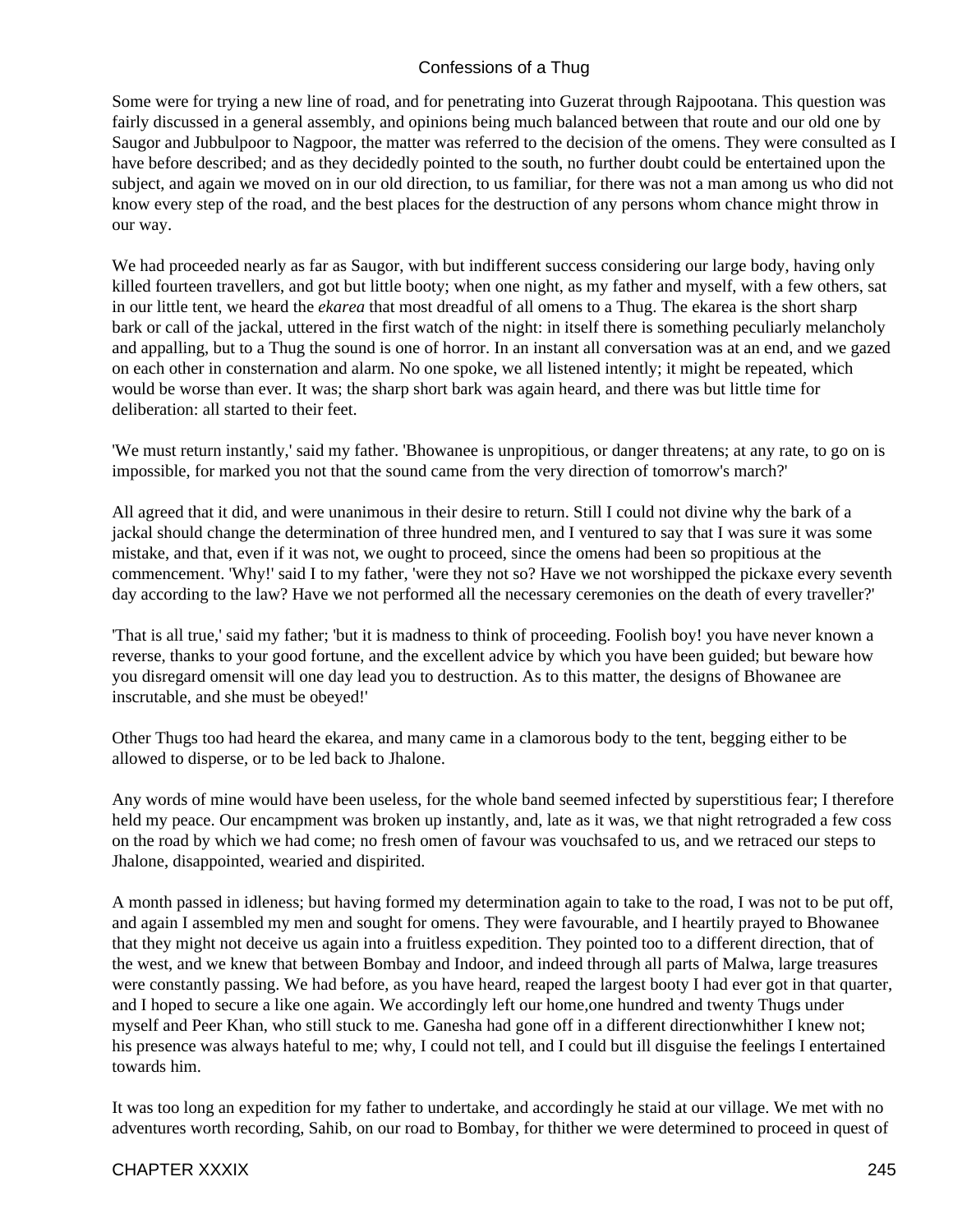plunder; besides, I had heard much of its importance, and I felt a curiosity to behold the sea and the ships of the Feringhees, which came over trackless waters from their far country. But when I say that we met with no particular adventures or any worth recording, you must not think that we were idle. Thirty−one travellers died by our hands; several escaped us, the omens being against their destruction; and, finally, we reached Bombay, with about four thousand rupees worth of plunder enough to enable us to live respectably. In Bombay we put up in the large bazar which is without the fort; and although, from the danger of detection, we could not keep together, yet a constant communication was kept up among us, and every man held himself in readiness to start in any direction on a moment's warning. I had appointed too a rendezvous, the town of Tannah, which being close to the continent is a place where travellers congregate in large numbers previous to passing over.

I saw the sea! Day after day I went down to its edge, and gazed on its magnificence. I used to lie on the grass of the plain before the fort, and pass hours of a sort of dreamy ecstasy, looking on its varying aspect, like that of a beautiful woman, now all smiles, and again agitated by the passions of love, or listening to its monotonous and sullen roar, as wave after wave bowed its crest, and broke into sparkling foam on the white sand.

I was lying thus one day, about the seventh after our arrival, meditating on our inactive life, and had almost determined to depart the next day, when a respectable−looking man came up to me.

'Salam, Aliekoom!' said he; 'you are evidently a stranger, for your dress and carriage bespeak you to be an inhabitant of Hindostan. I have watched you for two days coming to this spot and gazing on the sea; have you never seen it before?'

'Never,' replied I; 'my home is, as you say, far inland, and in Hindostan; you have thus guessed rightly: and to me, a stranger, can it be otherwise than that I should be struck with a sight so novel and so overpowering as this expanse of water is, which seems to melt into the sky?'

'The tones of your voice are music in my ears,' said the stranger; 'I have heard many from my country (for that is also Hindostan), but never any which reminded me so strongly of my own home as yours. May I ask your village?'

'I lived formerly in Murnae, in the Sindouse Pergunna,' said I, 'but now reside in Jhalone.'

'Murnae!' cried the man in astonishment; but he lowered his voice as he said, 'Ah, I remember now; 'tis on the borders of Sindia's country, and belongs to him.'

'Not now,' said I; 'the Feringhees have had it ceded to them, and they possess it.'

'But,' said the man, changing the topic, 'you love to look on the sea; have you ever been on its surface? have you visited the ships you may have seen moored before the town?'

'I have not,' replied I; 'I several times determined to go, but my heart failed me when I saw the frail boat which should take me. Besides, I am a stranger; no one would have admitted me were I to have gone to them.'

'Will you accompany me?' said the man. 'I have an idle day before me, and shall be glad to pass it in your company.'

I gladly assented, and we took our way to a stone pier which ran into the sea on the outside of the fort.

I could not divine with whom I had thus scraped an acquaintance; all the Peons on the Bunder (for so the pier was called,) paid the greatest respect to my new friend; all made low obeisances to him, and a scramble ensued among the owners of the small boats which were tied to the landing−place, for the honour of conveying us to the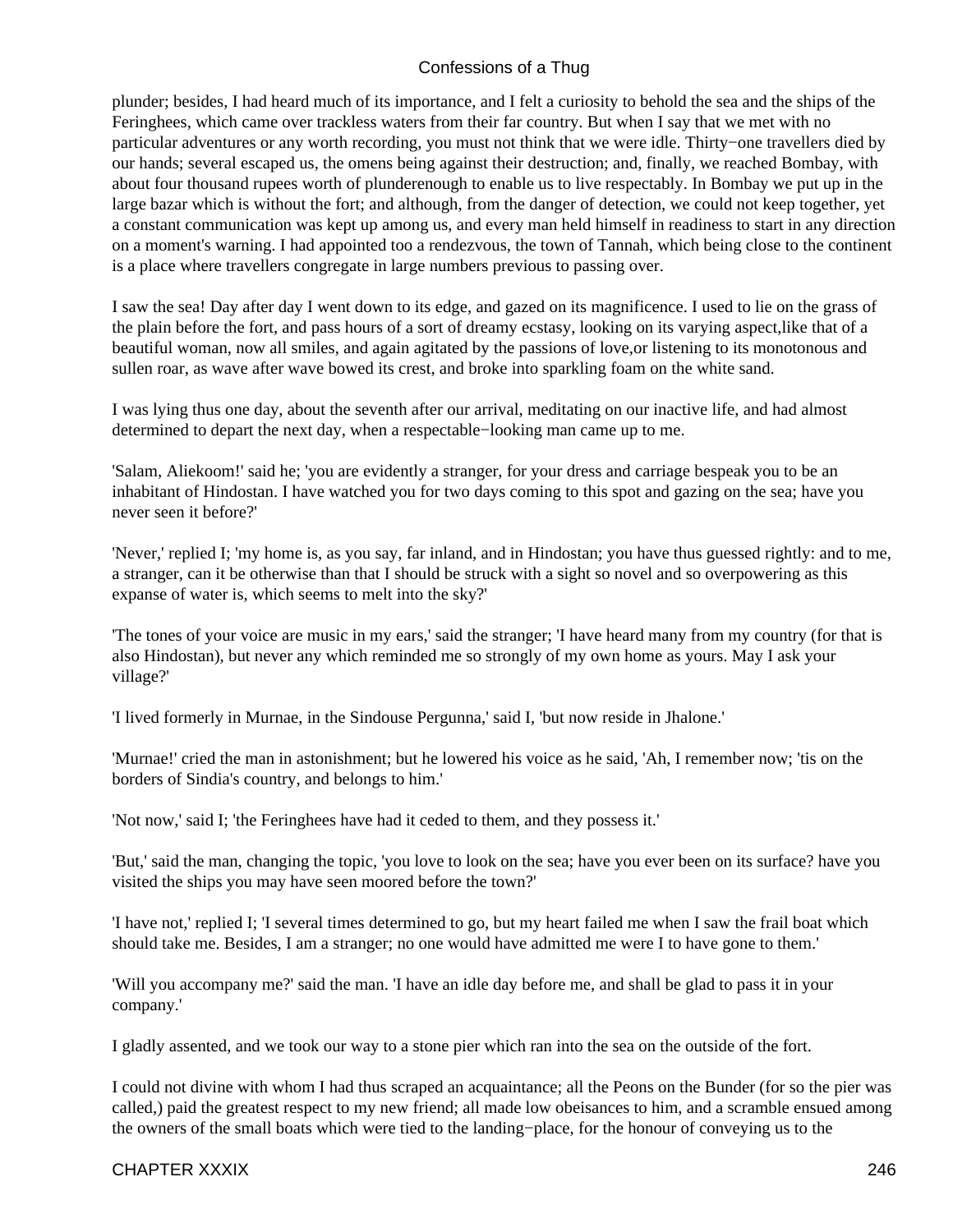#### shipping.

He selected one however, and pushing off, we were on the bosom of the ocean. I confess I was afraid; though Jhalone was not far from the Jumna I had never seen that river, nor had I ever seen a boat before my arrival at Bombay. Now each succeeding wave, as we descended from the top of the last one, appeared as though it would roll over us; but the men were fearless and experienced, and after a few qualms I was reconciled to our situation. We rowed, for the wind was against us, close round several of the ships which lay at anchor; and at last ascended, with the permission of a Feringhee officer who was on board, the side of an immense ship, which my friend told me was one of war, and belonged to the king of England. After looking over the upper part, a small gratuity of two rupees to a sailor enabled us to proceed below to see the guns. I was astonished at their size, and at the exactness with which everything was fitted; the ropes even were twisted down into coils, like huge snakes sleeping, and the whole was a picture of neatness and cleanliness which I little expected to have seen. But these matters, Sahib, are doubtless familiar to you, so I will pass them over. We returned to the shore with a fair wind, and as the boatmen spread a small sail, we danced merrily along over the swelling waters.

I was about to separate from my companion, and again protested my sense of his kindness, when he stopped me.

'No, Meer Sahib,' said he, 'I must have further converse with you. I am much mistaken if you are not what I was once, and am still whenever I can seize an opportunity.'

I stared at him. Could he be a Thug? If he was not, he would not understand our words of recognition; if he was, I should be right. I did not hesitate.

'Ali Khan Bhaee Salam\*!' said I, gazing intently at him.

'Salam Aliekoom!' cried he. It was enough he also was a Thug.

'Those words I have not heard for many a year,' said he; 'they remind me of my early days, and the goor of the Tupounee.'

'Then you have eaten it?' said I.

'I have,' replied the man.

'Enough,' cried I; 'I have met with a friend; but who you are I am as yet ignorant.'

'Have you not ever heard of Soobhan Khan Jemadar?' he asked. 'You say you came from Murnae: surely I must be remembered there?'

'I have,' answered I; 'those who knew you have believed you dead. How is it that you are here, and a person of authority?'

\* Literally, 'Salutation to Ali Khan, my brother.' This is the phrase of recognition by which Thugs are able to make themselves known to each other in all parts of India.

'I will tell you hereafter of my situation, but at present I have many questions to ask of youand first, is my good friend Ismail Jemadar alive?'

'My father!' said I, 'surely he is; the good old man has attained a fine age, and is well.'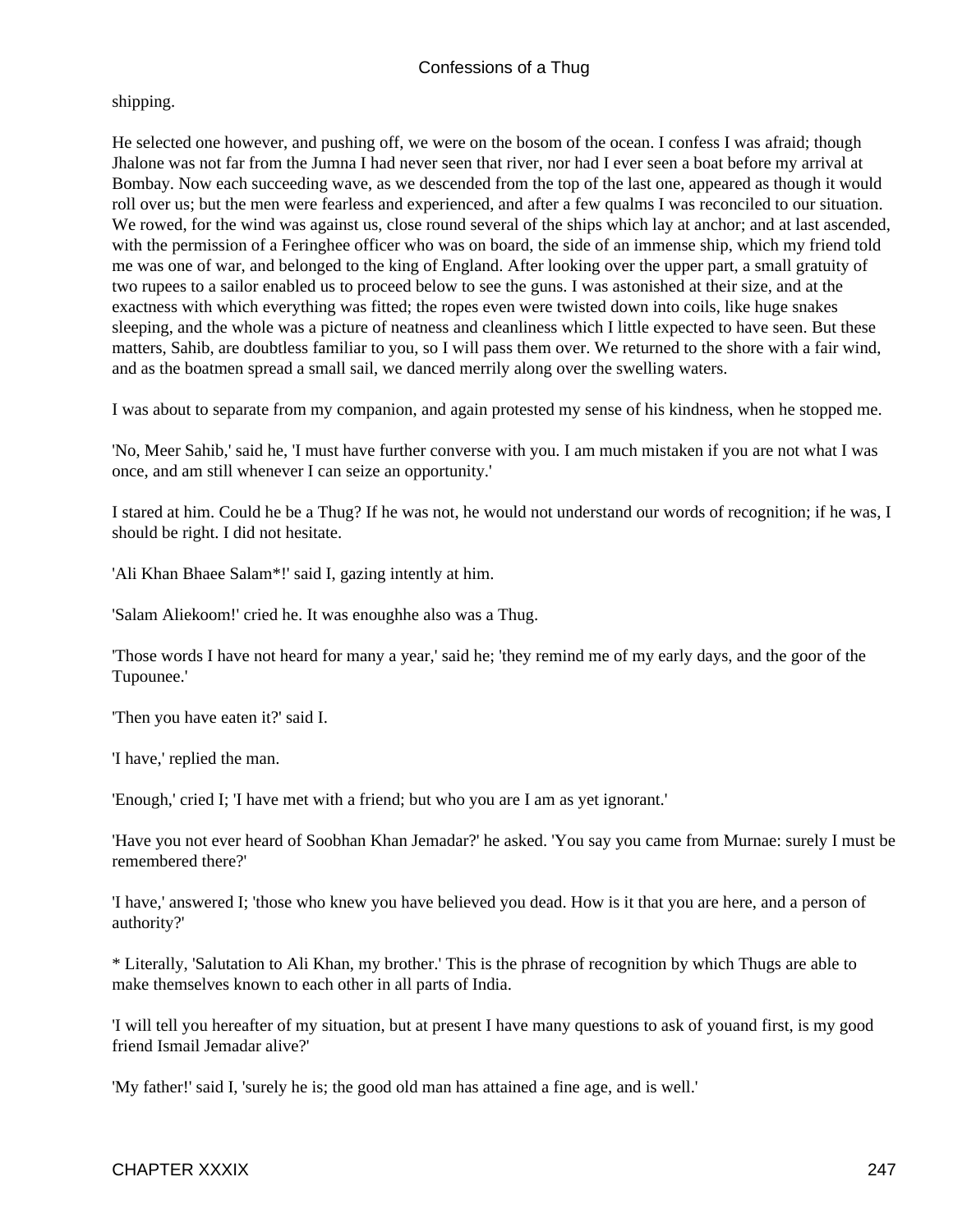'Shookur Khoda!' cried he; 'but you said he was your father; surely he had no children he was not even married when I left.'

'Ah,' said I, 'so it might have been then, but here am I to speak for myself.'

'And Hoosein, his and my friend, does he too live?'

'Alas, no; he died two years ago, full of age and honour.' (I have not mentioned this event to you, Sahib, but it had taken place soon after I returned from my Pindharee expedition.)

He continued to ask after many of his old friends, and at last inquired how many men I had with me.

I told him, and he was somewhat astonished at their number.

'Well,' said he, 'you are here, and it will be hard if I cannot find some work for you. I have told you I am a Thug, and have been so from my youth; my father and ancestors were Thugs before me. But, many years ago, I came here as the servant to a Sahoukar of Indoor. I liked the place, and not long after got employment as a government Peon, in the service of the English. They have been kind and generous masters to me; I have served them well, and have risen by degrees to the rank I now hold, which is that of Jemadar. Why I left my station as a Jemadar of Thugs is perhaps unknown to you?'

#### I replied that I did not know.

'It was in consequence of a foolish quarrel with your father,' said he. 'We were on an expedition, and I thought he assumed too much; we were both young men, of fiery blood,we had a sharp altercation, and both drew our swords: he was my superior, and I feared that he would condemn me to death. I fled, entered the service of the Sahoukar as one of his escort from Indoor, and you see what I am. Yet I have never forsaken the Thugs whenever I have met with them. I am too old to seek adventures myself, but I put the young and active in the way of them, and thus have kept up my connexion with them; not, it is true, with those of Hindostan, for a feeling of shame has hitherto prevented my doing so; but since Bhowanee has thrown you in my way, you shall not regret it. My acquaintance has been with the Thugs of the Dukhun, and I have headed one or two expeditions towards Poona, when I could get leave of absence for a while from my duties. But when I could not do this, I have secured bands of travellers for my associates, and they have been successful. I have too, by the share of the booty I was entitled to, been able to purchase the goodwill of those who could befriend me; and your servant Soobhan Khan enjoys a high character among the Sahib−logue for honesty and fidelity.'

'I do not doubt it,' said I; 'your appearance insures respect; your manners are courtly: and how could it be otherwise?'

Thus conversing, we reached his house; it was not far from where I was residing; and, as he told me afterwards, he had discovered who we were, and had followed me from place to place, until he got an opportunity of speaking with me unobserved. From this time, as you may believe, Sahib, we were sworn friends. I listened to his details of roguery (for rogue he was in his heart,) with great interest, and I accompanied him several times to the durbar of the gentleman with whom his duties were connected. He was evidently a person well thought of, and as far as his office was concerned, that of keeping the peace, was zealous and active. Still there was something forbidding to me in the way he now followed his profession of a Thug; and as we became more intimately acquainted, he unfolded to me his plans and operations. I cannot tell you, Sahib, of their extent. He introduced me to the Jemadars of Dukhun, Thugs who scoured the roads to Poona, to Nassuk, to Sholapoor, and Hyderabad; to others from Guzerat, who were engaged in that part of the country, but all under his control, and from all of whom he exacted a high rate of tribute as the price of the information he was able to give them, as to the despatch of treasure in various directions by the sahoukars and merchants of Bombay.

#### CHAPTER XXXIX 248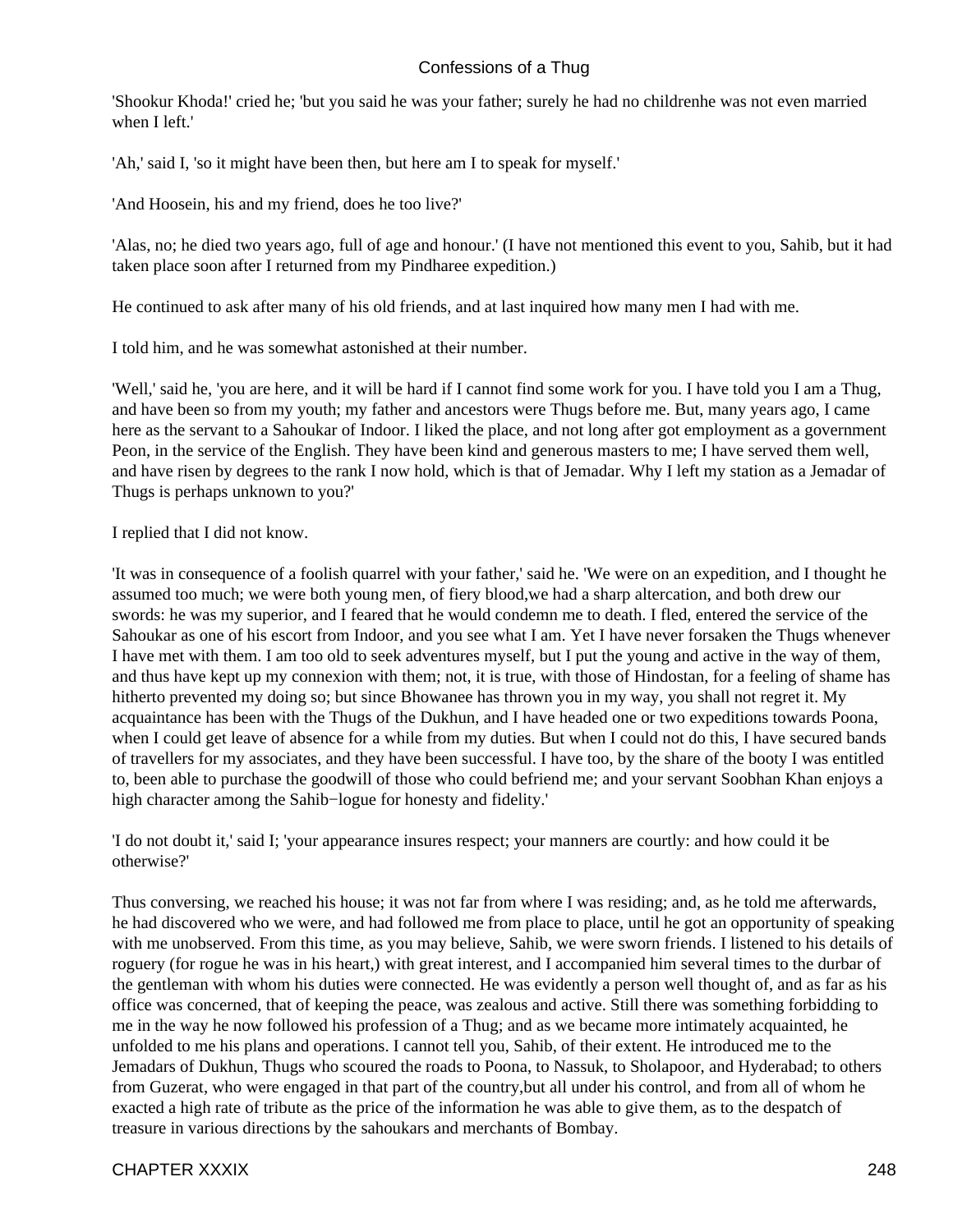I had remained with him a week, and our stock of money was sensibly diminishing. What was to be done? He had promised assistance in giving me information of the despatch of treasure in our direction, and I had hitherto waited in expectation that he would fulfil his promise. I was tired too of Bombay; the season was advancing, and I hardly thought we should reach Jhalone before the setting−in of the rains. I therefore went to him, and frankly told him our money was running short, and that in a place like Bombay, where my men were exposed to so many temptations, they could not be expected to keep what they had; I was therefore anxious to depart, and, if he could give me no hope of any speedy booty, that I should set off in two days, and take my chance on the road.

'My plans are not quite matured in your direction,' said he. 'I have heard that one of the greatest traders to Indoor and Malwa is about to send not less than two lakhs of rupees thither. I know that the Rokurreas are hired; but as yet I cannot say whether they carry hoondees or money. Three days ought to determine this, and in the meantime, as you want money, a thousand rupees are at your service, which you can repay me, with interest, at three per cent, per month, on your arrival at Jhalone. I will trust to your good faith as the son of my old friend.'

'I am obliged to you,' replied I; 'but the money is not quite so necessary as I said. I believe every man has some twenty or thirty rupees in his possession; but it was to prevent their spending this that I spoke to you as I did. Only say that within a week we may start, and my men will be careful.'

'Certainly,' said he, 'before a week's time; come to me tomorrow evening after prayer−time, and you shall have further news about your bunij.'

The interest−eating rascal! said I, as I left him. He a true believer! Strange I have never heard of him from my father; but I will ask him about the fellow on my return home, and doubt not I shall hear some evil or rascality of him. Not a rupee of his money will I touch, the kafir! A Thug to take interest from a Thug who ever heard of it! I dare say he is as bad as the villainous Bhutteara we killed at Saugor. Nor was I wrong, Sahib. I became intimate with a Dukhun Jemadar who was waiting for bunij, who told me that he ground the Thugs unmercifully, threatened to denounce them if they ever demurred, and got from them double the share he would have been entitled to had he shared the risk and the danger on the road.

'But,' said the Jemadar, 'there is no doing without him, much as he oppresses us; he throws the most valuable booty into our hands, which we never could get scent of by ourselves; he has a number of Thugs who are his servants, and whom he pays liberally to get him information; he possesses the confidence of the sahoukars, as he assists them to smuggle; they pay him too for a kind word now and then with the Sahib−logue. In fine, he is paid both by them and us, and he contrives to sell all our valuable plunder.'

'Then his receipts must be enormous,' said I.

'They are,' said the Jemadar, 'and we all grudge them to him; but still he protects us, and we could not do without him.'

'Has he ever been treacherous?' I asked; for, by Alia! I was inclined to mistrust the rascal.

'There are some stories of the kind,' he replied, 'but in the main he is to be trusted. Still, as I said, if he were not, we could do nothing without him; he knows every Jemadar of the Dukhun, and could if he chose blow up the whole system tomorrow; but it does not suit his interest to do so, and we are all his slaves.'

'Long may ye continue to be so!' cried I to Peer Khan when he had left me; 'but as for us, brother, 'tis the last time he will catch us here. What say you?'

'Certainly,' said Peer Khan; 'these fellows are never to be trusted; they exist everywhere, in all shapes: they are zemindars and Potails of villages; they are fakeers and bhuttearas; they are goosaens, sahoukars, servants, and

#### CHAPTER XXXIX 249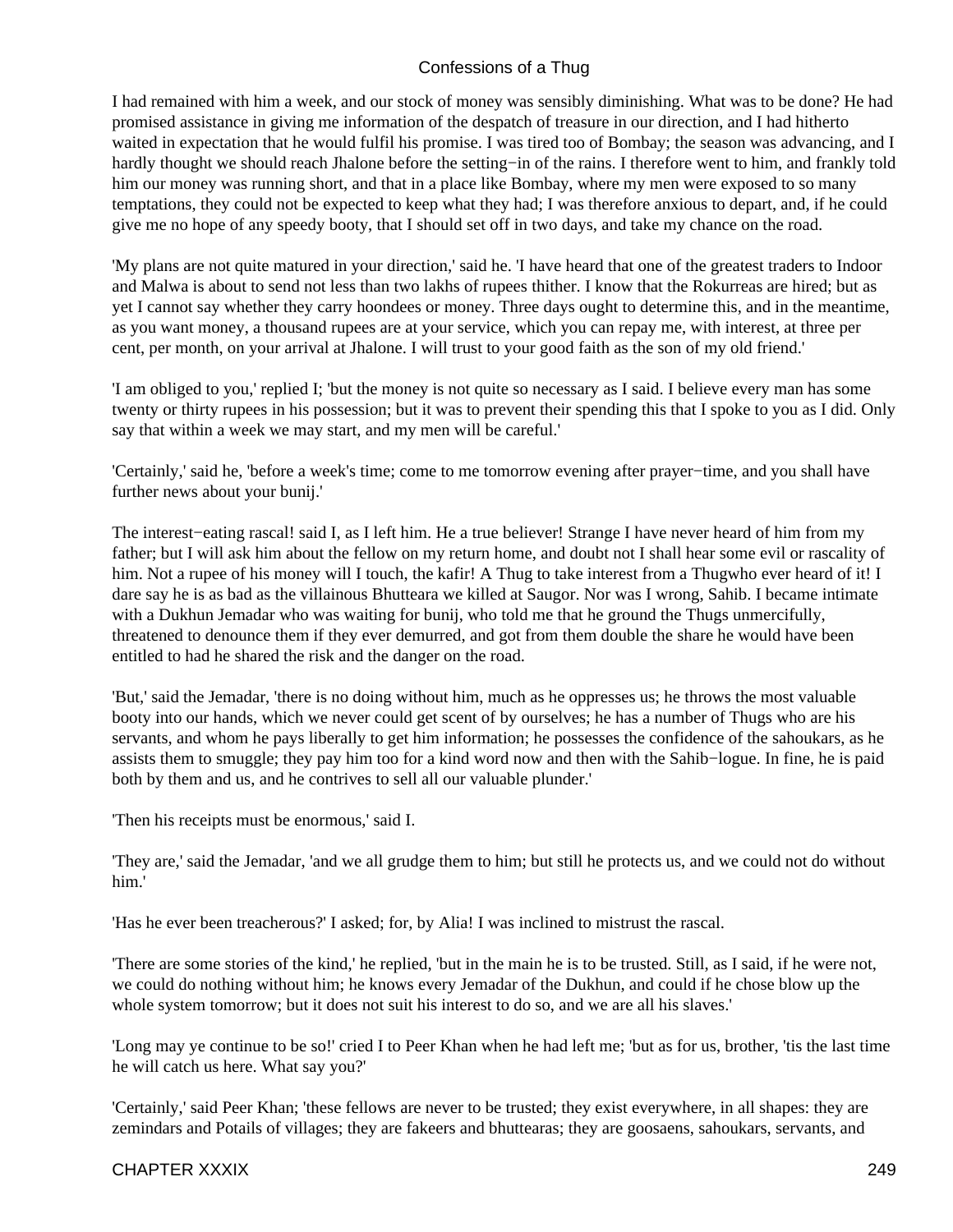mutsuddees; nay, the Rajah of Jhalone is one himself. They are an evil 'tis true, but we could not do without them.'

'I have done so as yet,' said I, 'and, by Alia! I will never trust one of them.'

'May you never have occasion, Meer Sahib.' And the conversation dropped.

I went as I had promised, and found Soobhan Khan in high glee. 'I have secured the bunij,' said he. 'Are you ready?'

'I am. What are your orders?'

'Listen,' he replied. 'I was right in saying the sum was two lakhs. Contrary to my expectations the sum is in gold and silver and jewels; there are about ten thousand rupees in hoondees (bills), but that is all. Now before I tell you more, we must make our bargain.'

'Speak,' cried I; 'I am ready to give anything in reason.'

'Ay, you are my old friend's son, so I must not treat you as I do the others I associate with,' said he; 'from them I get a third of the whole, but from you I ask only a fifth. A fifth will be twenty thousand rupees. Will you give it?'

'With pleasure,' said I. 'You may trust to my word; directly I get the money, and reach Jhalone, I will purchase a hoondee on Bombay, and send it you.'

'Capital!' cried he; 'you are a man I like to deal with; no unnecessary talk, no haggling like a bunnea, but you speak like a soldier as you are. Now give me a promise under your seal that I shall have the money, and I will detail the plan to you. The paper is a mere matter of form, and I am methodical.'

I objected to this, and his brow darkened; I saw it, and instantly altered what I had expressed: 'Get me writing materials, and I will write it out.'

'What! you write? a Thug write? But never mind, since you are able to do it, so much the better; there will be no need of a third person.'

I wrote the paper, and handed it to him, having sealed it with my seal; he folded it carefully up, and tucked it into a fold of his turban.

'Now we are all right, Meer Sahib. This treasure goes under the escort of fifteen Rokurreas; they have three camels, and will be disguised as soldiers, going from Poona to Indoor. They left this place yesterday, with part of the treasure; the rest is at Poona: from Poona they will go to Nassuk, where you will fall in with them: trust me, my information is correct to the minutest particular. I know the sahoukars who send it; I have spoken with the Rokurreas; and to ensure your being unsuspected by them, here is a pass written in Persian and Mahratta, signed and sealed by the English officers of customs here. It represents you as persons who have come from Benares in charge of goods for a sahoukar, by name Hurree−das, and directs that no one shall molest you on your return. The men who brought the goods are still here, and likely to remain till the end of the rains. Their leader's name is Futih Mahomed, so Futih Mahomed you must be if you please; he too is about your own age and appearance, and thus you will be better able to personate him. You see I have laid a good plan, and I leave all the rest to your own judgement. Make the best of your way to Nassuk; wait there four days, and on the fifth you will see your bunij, if you keep a proper look out. Now go, make your preparations, and may Bhowanee send you success. Remember Soobhan Khan, and return as speedily as you like; I have no doubt I shall have found fresh work for you.'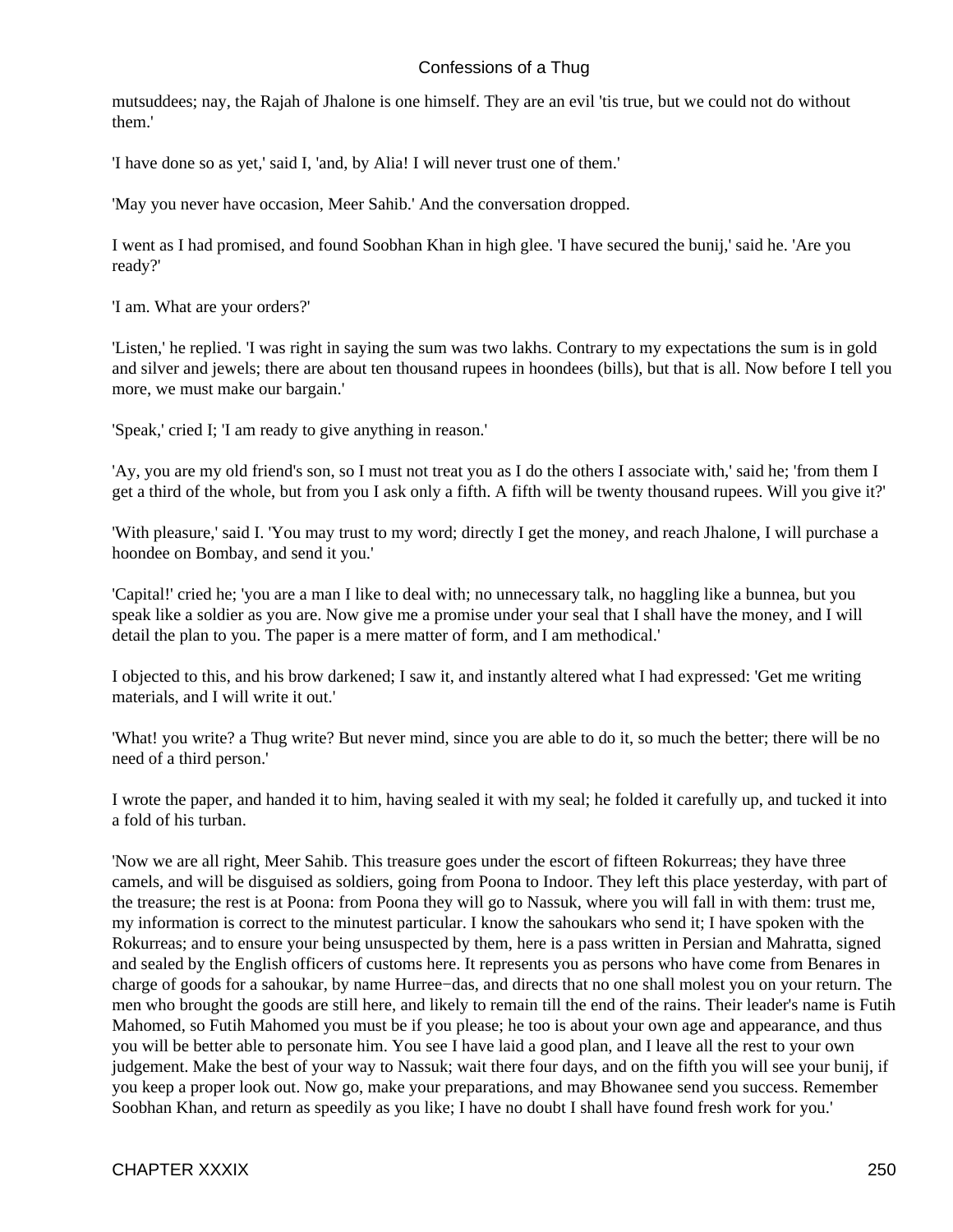'You may depend on me, Khan Sahib,' said I; 'I will not be long away from you. Your plan is an admirable one; and Inshalla! your twenty thousand rupees are as safe to you as though you even now had them in your possession.'

'Remember me with many kind words to your father, Ameer Ali,' continued he; 'would he come thus far to see an old friend, and forgive him for the past?'

'Of that I have but little hope,' said I; 'he is old and infirm, and never leaves his village: but he shall write to you.'

'Enough, enough,' said the Khan; 'I have much to accuse myself of in the past; but 'tis a long time ago, and he has most likely forgotten my foolish conduct.'

I left him, but made an inward determination to be guided entirely by my father's counsel as to whether one cowree of the twenty thousand rupees should be paid or not. 'And,' said Peer Khan afterwards, 'twenty thousand rupees the old villain! *He* get it! Ah, Meer Sahib, we shall be the brothers of owls and jackasses if he ever sees one rupee!'

The next morning we were on our return to Jhalone, and we halted between Bombay and Tannah for the day. Our pass was of much use, for it was respected and obeyed; and the day after we passed Tannah and the different revenue guard−houses without interruption.

# **CHAPTER XL**

1ST murd. I am strong framed, he cannot prevail with me. 2ND murd. Spoken like a tall fellow that respects his reputation; come, shall we fall to work?

Richard III,

Act II, scene iv

'Shookur khoda!' cried Peer Khan, as he rushed into my presence on the fourth day after we had arrived at Nassuk; 'Soobhan Khan was right they are come!'

'Are you sure, Khan?'

'Certain,' he replied; 'the description we had of them tallies with what I have seen in every point. Come and see yourself; there are the camels and the men disguised. But I could have sworn, had I met them anywhere, that they were Rokurreas; they have the air and bearing of the tribe.'

'Enough,' said I, *'you* cannot be deceived. They do not know we are here, and we will do the same as we did at Boorhanpoor. Get the men ready; we will go round the town, travel a coss or two, and enter by the same gate they did: we will then put up in the bazar with them.'

We were all shortly in motion, and, as I had planned, after going round the outside of the town, we entered it on the other side, and were soon in our new quarters in the bazar.

Travellers soon get acquainted. The shop I chose adjoined the one they occupied, and I had quickly scraped an acquaintance with the Jemadar of the Rokurreas.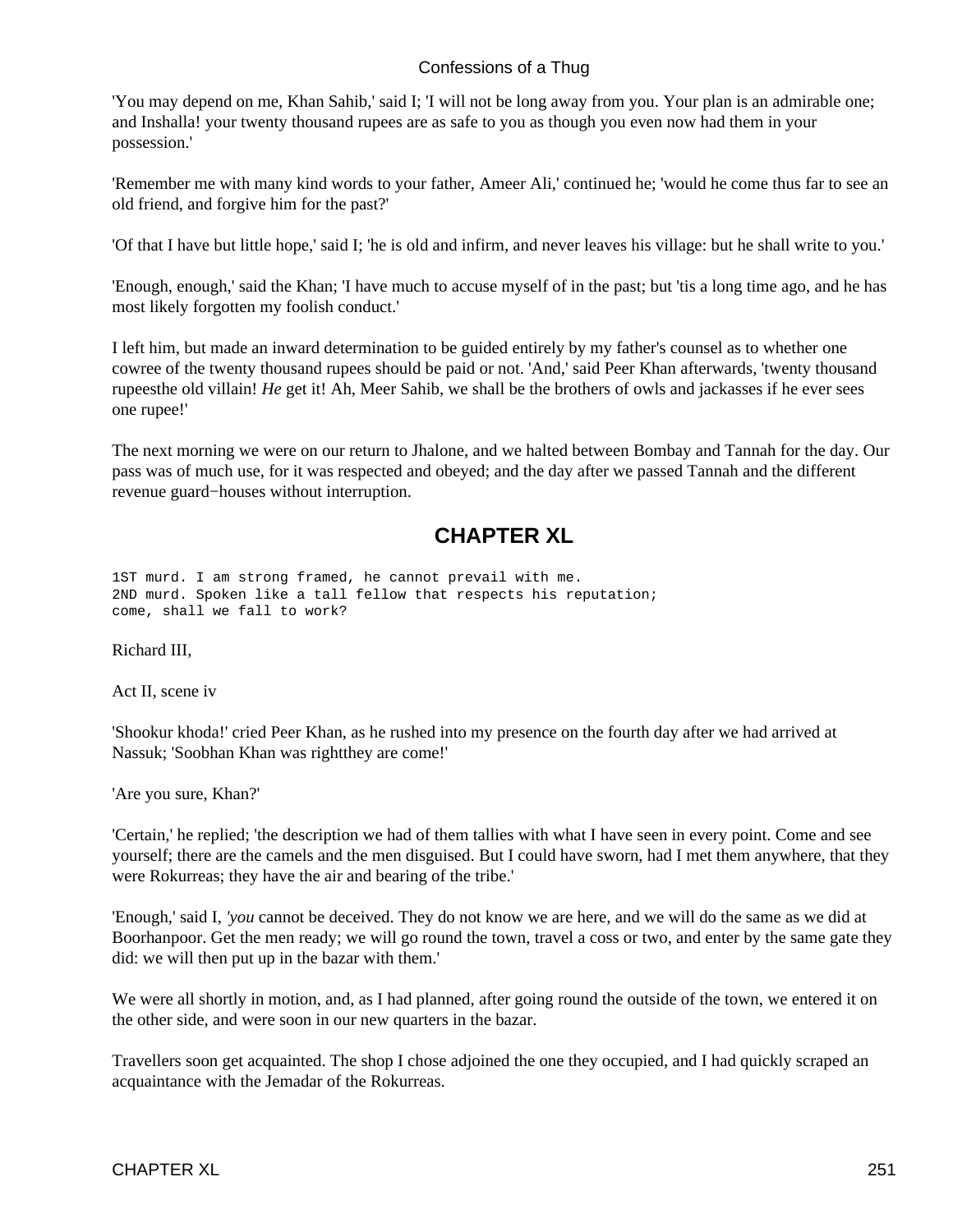Narrayun Das, for that was his name, was a tall and very powerful man; he had small twinkling eyes, and long straight eyebrows, which, by binding his turban tightly over his temples, he had drawn up in diagonal lines to either side, and this imparted to them a very peculiar expression: long mustachios, which were twisted out to each side, and thick bushy whiskers; and his whole appearance proved him to be an experienced Rokurrea, and one to whom deceit and stratagem were familiar. I shall have a cunning hand to deal with here, thought I, as I scanned his features; no common pretences will go down with him; but have him I must and will, ay, and his two lakhs too. Two lakhs! it is worth an effort were he Roostum himself. Yet he was not slow in forming an acquaintance with me. Our salutations passed in due form, and after we had all cooked our morning meal, and sat on our carpets, we soon entered into familiar conversation.

'A pretty business Bajee Rao has made of it,' said he, as I had asked him the news from Poona. 'The coward! had he but put himself at the head of his army when the fight took place at Kirkee, he might have annihilated the Feringhees.'

'And do you wish that he had?' said I.

'Certainly; what do we know of them? While they confined themselves to the fort of Bombay it was all very well, and I remember the time when they had hardly a foot of ground beyond it, but now, little by little they have advanced, until they have upset the Mahratta empire, and are in a fair way to take it.'

'But,' said I, 'Bajee Rao has a good army, all the country is his own, and surely he will do something. The Mahrattas are good soldiers, and he has leaders of renown with him.'

'He will do nothing, Meer Sahib; he will run from place to place, and his army may fight if they can or will: he will never draw a sword. The cowardly wretch has not the soul of a flea.'

'Well, Jemadar, to me it matters little; I have forsworn soldiering, and find that I can get a good livelihood by escorting treasure and goods. I am just come from Benares, and the sahoukar who employed me has sent for more, which I am to bring down to him.'

'Ah!' cried he, 'so you are in that line. Well, it is a good one if you have plenty of men, but a sorely troublesome and difficult one if you have few. I speak from experience, for I am in the same business myself. I have been lucky, but my poor brother was otherwise; he fell by the hands of thieves between here and Indoor; we heard of him from Boorhanpoor, but beyond that we could get no tidings of him.'

'Strange!' said I: 'I never heard of thieves on the road, though my kafila would have been worth plundering. But now I am under the protection of the Sahib−logue, I care not; they will soon have all the country, and there will be no danger in another year.'

'Under the protection of the Feringhees! how do you mean? I thought you said you served a sahoukar.'

'So I do,' I replied; 'but to ensure my safe return his friend Soobhan Khan got me this pass, which he said would be respected throughout the country;' and I pulled out the document, which I had carefully folded up in wax−cloth, and showed it to him.

'You are fortunate, Meer Sahib, and particularly in knowing Soobhan Khan, who is a worthy man and one deservedly respected; I have known him for many years; he has always been a good friend to me, and has got me employment when I most required it, by becoming security for me to a large amount. But you said that you had given up soldiering; in this yon have been wise; far preferable is it to gain an honourable livelihood than be marched in all directions, with but little pay, and hard fighting for that. With whom have you served?'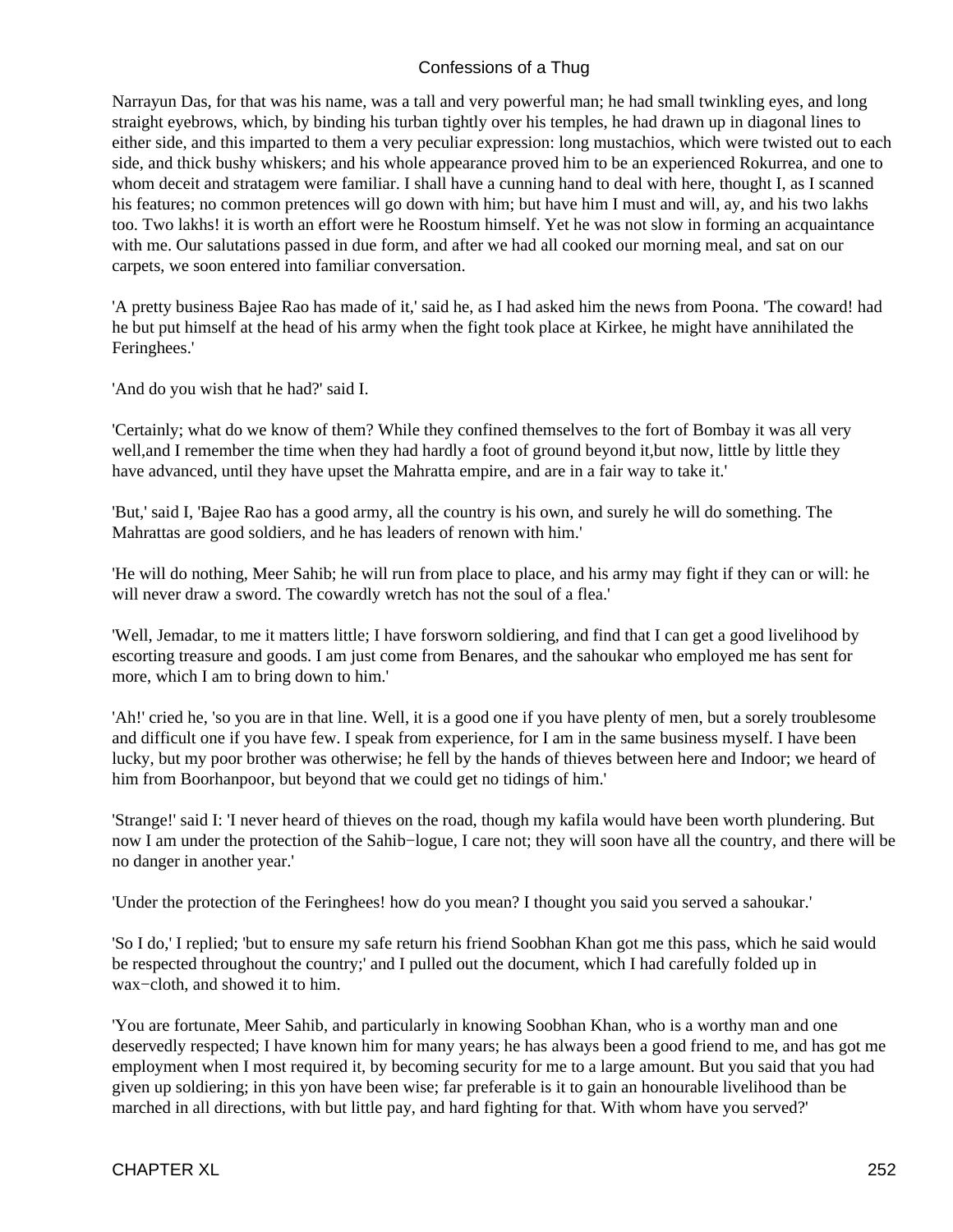'You must not tell any one,' said I; 'for every man who has served the man I have would desire it to be a secret, and perhaps the knowledge of my former life might be against my present interests. I served under Cheetoo Pindharee, and led three thousand of his best horse.'

'Under Cheetoo!' cried the Jemadar; 'this is most strange; and you are not joking?'

'I am not, I swear by your head; I dare say I could find some papers to convince you of the fact if you doubt it. But, as I said, I do not like to tell any one.'

'You need not fear me,' said he, 'I am as close as a Rokurrea, and you know the saying is proverbial; but you must have seen strange adventures and strange lands, for they say he got nearly to Madras, and left the Feringhees' country a desert behind him.'

'I shall be glad to tell you some of my adventures, Jemadar Sahib, and perhaps they may interest you, though it hardly befits a man to speak of his own deeds.'

'Nay, there is nothing to be ashamed of, Meer Sahib; and as for being a Pindharee, the best in the land were with him; and a gallant army they were when the first Lubhur assembled at Nemawur.'

'Then you were there?'

'I was. I brought some treasure from Indoor and Oojein to the sahoukars at Nemawur, and saw the whole of the preparations for the campaign; and Bhugwan knows I was so taken with the appearance of the whole, that could I have got a horse, I verily believe I should have turned Pindharee myself. They say every man filled his saddle with gold and pearls.'

'We were lucky enough,' said I, 'especially in the first expedition. Had you come to Nemawur before the second had set out, you would have heard of me; I had a good name and a high rank. In the first I was nobody, and gained Cheetoo's favour solely because I was a better swordsman than any in his camp.'

'Then I have heard of you,' said the man; 'but surely you cannot be that Syud Ameer Ali who was only second to Ghuffoor Khan?'

'I am the very person, and no other,' I replied; 'true, my rank is fallen, but whose has not? Cheetoo is dead; Ghuffoor Khan has disappeared, and is supposed to have gone to Hyderabad; Syud Bheekoo is God knows where; and Shekh Dulla still roams about the hills between Boorhanpoor and Ellichpoor, with a price set on his head. No one knew much of me, and I suspect, so long as I behave peacefully and follow my present calling, no one will ask after me. I had enough of being a Pindharee after the second foray, and got to my home at Jhalone as soon as I could. If the others had been wise, they would have sought their safety as I did.'

'Yes,' said the Jemadar, 'Cheetoo's was a sad fate he deserved a better: but they say the Sahib–logue offered him a Jagheer, is this true?'

'So I have heard,' said I; 'fool that he was, he would not accept it; but no wonder, his whole soul was bound up in his plans for driving out the Feringhees. He thought the Mahrattas would beat them; and when they had gained the first victory, he was to have joined them with fifteen thousand horse, and become a great commander. I should have followed him too, had they been successful; but they were not, nor ever will be, and I am what you see me.'

'A strange history,' said the man, 'and you have told me more than I ever knew before. Had the Peshwa and the Rajah of Nagpoor played their parts as well as Cheetoo, all would have gone right; but it is useless to think of them, and I suppose we must make up our minds to our new masters. Now, however, you and I, Meer Sahib, must

#### CHAPTER XL 253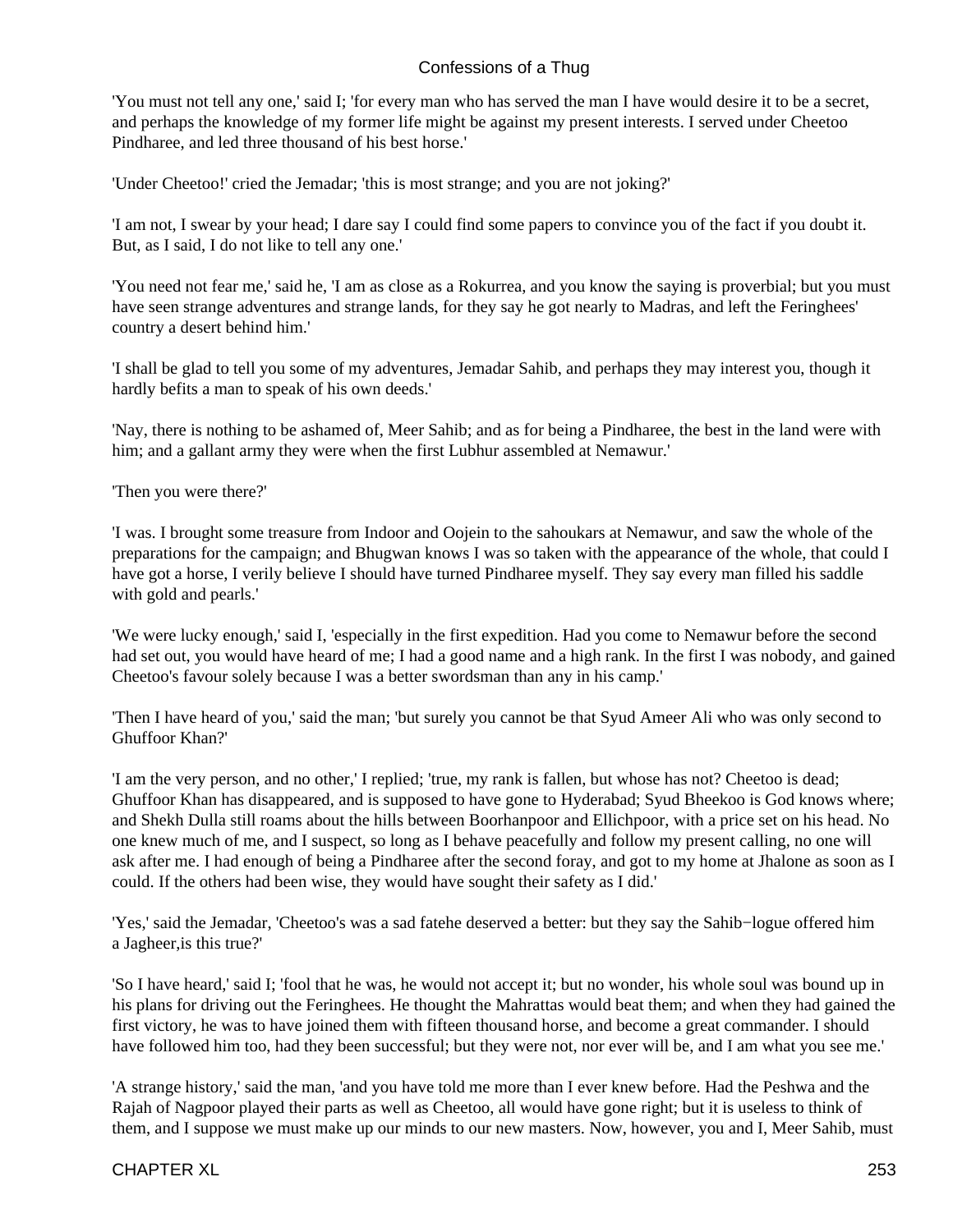not separate. I am going to Indoor for some treasure, and your best way lies through it; I will keep with you, for your party is a large one, and, to tell you the truth, I don't like passing those jungles by the Sindwah Ghat with my own. The Bheels are taking advantage of the present disturbances to be all in arms. Bands of deserters from the Peshwa traverse the country in all directions, helping themselves to what they can; and they are not over−scrupulous either. So we will keep together, if you like, for mutual protection.'

'I shall be glad to do so,' said I; 'though I have nothing to lose, except two or three thousand rupees, and whoever comes to take them will get more blows than money.'

'And I have still less,' said he: 'I have only enough to pay my expenses and feed my camels; but I am no great hand at fighting, and am not mounted as you are, to run from danger.'

But the heavily laden pack−saddles belied his words. I was not to be deceived, and felt as sure that the coveted treasure was there as that the Rokurrea who guarded it was before me.

We shortly afterwards separated; and when I was alone with Peer Khan I told him what I had said, and how I had deceived the Rokurrea. A long and hearty laugh we had over it.

'But I fear for you, Meer Sahib,' said he. 'Compare his power and your own slight frame. You must risk nothing now.'

I laughed. 'His power, Khan!' I said, 'what is it to that of many who have fallen under my hand before now? Besides he is the brother of the Rokurrea we killed beyond Boorhanpoor, and he must be mine at all hazards. I would not miss this adventure for thousands.'

'I will tell you what,' said Peer Khan, 'it will never do to kill them so far from Indoor; let us get them as near to the city as possible, and we shall be the nearer our own home. This matter will cause a stir, and we had better not risk anything.'

'Well, be it as you will. I had intended to have killed them near Boorhanpoor, and then to have turned off directly into the hills; we should never be followed.'

'Ay, and risk Shekh Dulla and his party, who are out?' said Peer Khan; 'that would never do. He would plunder us; and as he knows us, would most likely serve us as Cheetoo did the poor fellows who were caught.'

'Astaffur Alia!' cried I, shuddering, 'God forbid! no, your plan is the best. We will entice them out of the towns before we have gone many marches, and then they are our own when and wherever we please.'

I pass over our journey, Sahib; all journeys are alike devoid of interest, and only one routine of dusty roads, parching sun, (for the Rokurreas would not travel by night,) bad food, and discomfort of all kinds. We met with no adventure, except being robbed of trifling articles at different places; and we fully succeeded in persuading the Rokurreas to encamp with us, as we adhered to our old custom of preferring the outside of the villages to entering them, where, besides the additional fear of thieves, there was more dust, more dirt, more heat, and continual squabbles with the villagers. My men had behaved admirably. No one could have told, from the broad patois they spoke, that they were aught but what they represented themselves to be, Benares–walas, and Bhojpoorees: they looked as stupid a set of owls as could well be collected together; but they played their parts, to a man, with the extreme caution and cunning on which rested the success of our enterprise.

After all, Sahib, cannot you now understand the excitement which possesses the soul of a Thug in his pursuit of men? Cannot you feel with us, as you hear my story, and follow us in my recital? Here had we kept company with these Rokurreas for twenty days; we had become intimate; they told their adventures, we told ours; the evenings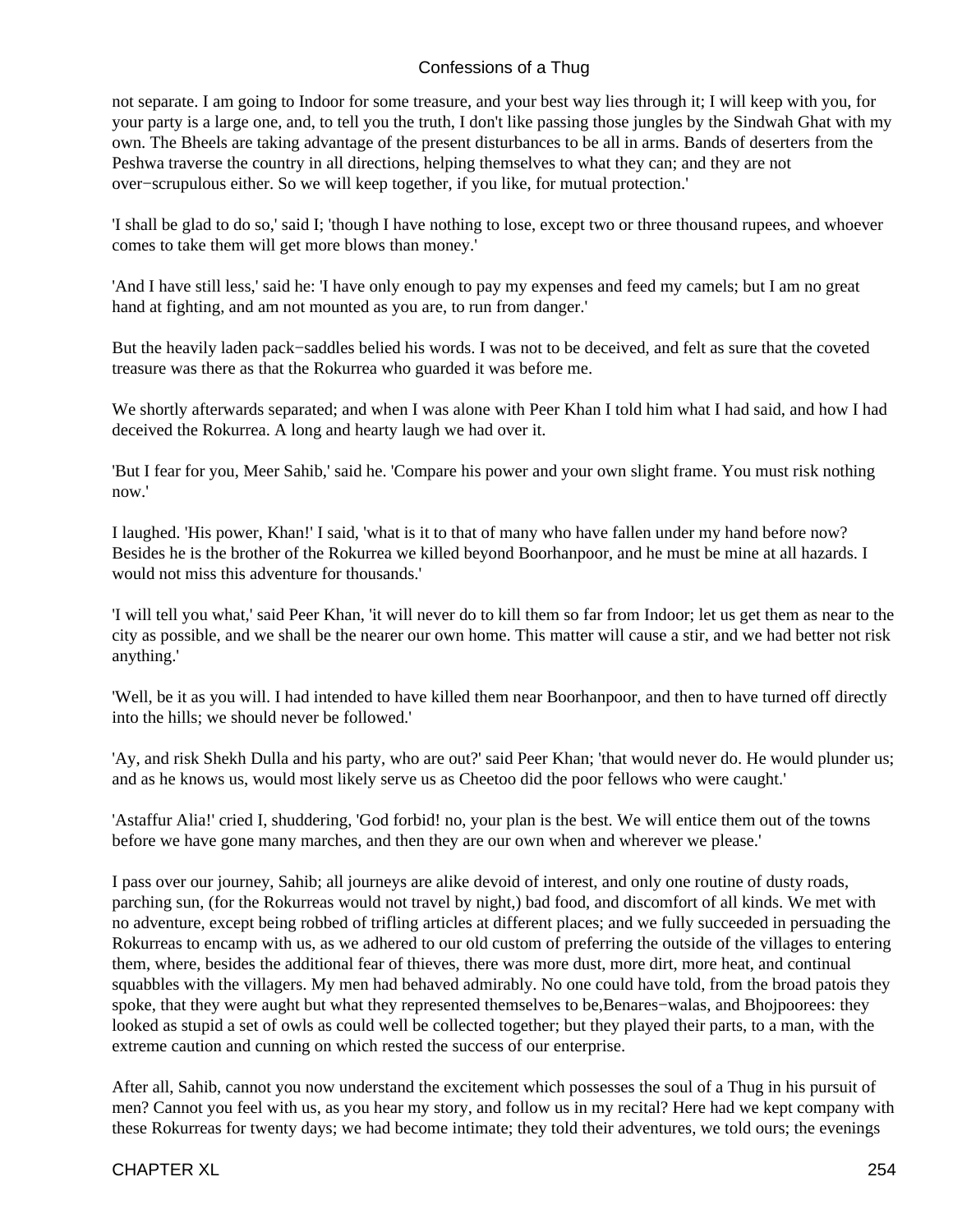passed in singing or telling tales, until one by one we sunk down wearied upon our carpets. Cannot you appreciate the intense interest with which we watched their every movement, nay, every word which fell from them, and our terrible alarms, as sometimes our minds misgave us that we were suspected? Yet still we stuck to them through everything, they were never lost sight of for a moment, and, above all, their minds were kept happy.

As to their leader, he was delighted with me. My accounts of my adventures as a Pindharee, the plunder we had got, the towns we had burned and sacked, all were to him interesting, and day by day I told him of new exploits. He used to sit, and the rest of his men too, listening with unfeigned pleasure to the accounts which I and Peer Khan gave. Cunning as they were, at heart they were honest and simple, and they readily believed all we told them.

But their time had drawn near. Indoor was five marches further, and delay was now impracticable and useless; besides, to insure their safe arrival, I knew they had determined on going thirty coss in one march, and my men could not keep up with these hardy fellows. 'Come what will,' said I to Peer Khan, 'they die tomorrow night.'

The time came. We were sitting, as usual, under the same noble tamarind−trees; one by one we had sung our song or related our adventures; and who could have guessed, had he seen us thus engaged, that a work of death was to ensue? Every tongue was employed, and the hearty laugh which broke at times from one or other of the assembly, showed how light and merry were our hearts, we, at the certainty of our success, the Rokurreas, at the thought that the peril of the road was past, and that their large amount of treasure would reach its destination in safety; there was not a grave face among us.

'There,' cried the Jemadar of the−Rokurreas, 'there is the moon; when she has risen over the trees yonder we will bid you farewell, kind Meer Sahib; we have been happy in your company, and free from alarms and danger. Bhugwan grant that we may hereafter journey in company, and as safely as we have done! Thanks to your care in protecting us outside the villages, we have not lost a cowree; and we have been taught a new mode of encamping, which we will follow in future. The moon will last us the whole night, and we shall have twenty coss of ground behind us by the time you wake from your night's sleep.'

The Thugs had taken their places; to each Rokurrea were four stout men allotted, and I marvelled that they should have thus allowed themselves to be separated from each other. But they had not suspected; who *could* have done so?

The moon rose majestically above the distant trees; her full, round, and yellow orb cast a mellow light upon our group. The Rokurreas rose with one accord, and each turned to the men he was near to give them his parting benediction and salutation.

'Nay,' said I, 'we part not thus, Narrayun Das; let us separate as friends; receive my embrace; we are friends and brothers by profession.' We embraced, and before the others could press forward to salute me, I gave the jhirnee: 'Pan lao!' I exclaimed.

It was enough. The Jemadar fell beneath my own handkerchief, and a few shrieks and groans told the restall had died.

'Haste ye, my good fellows,' cried I to the Lughaees; 'the same bright moon which was to have served these fellows shines brightly upon us; quick with your work, the camels are ready, and a few hours will see us safe from pursuit, though indeed none is to be apprehended from this small place.'

The bodies were stripped; every fellow had a heavy humeana, besides what was laden on the camels. We stopped not to count our money, but hastened on when the interment was finished; and only tarrying for a few moments at the next village we came to, to purchase the goor for the Tupounee, we found ourselves in the morning nearly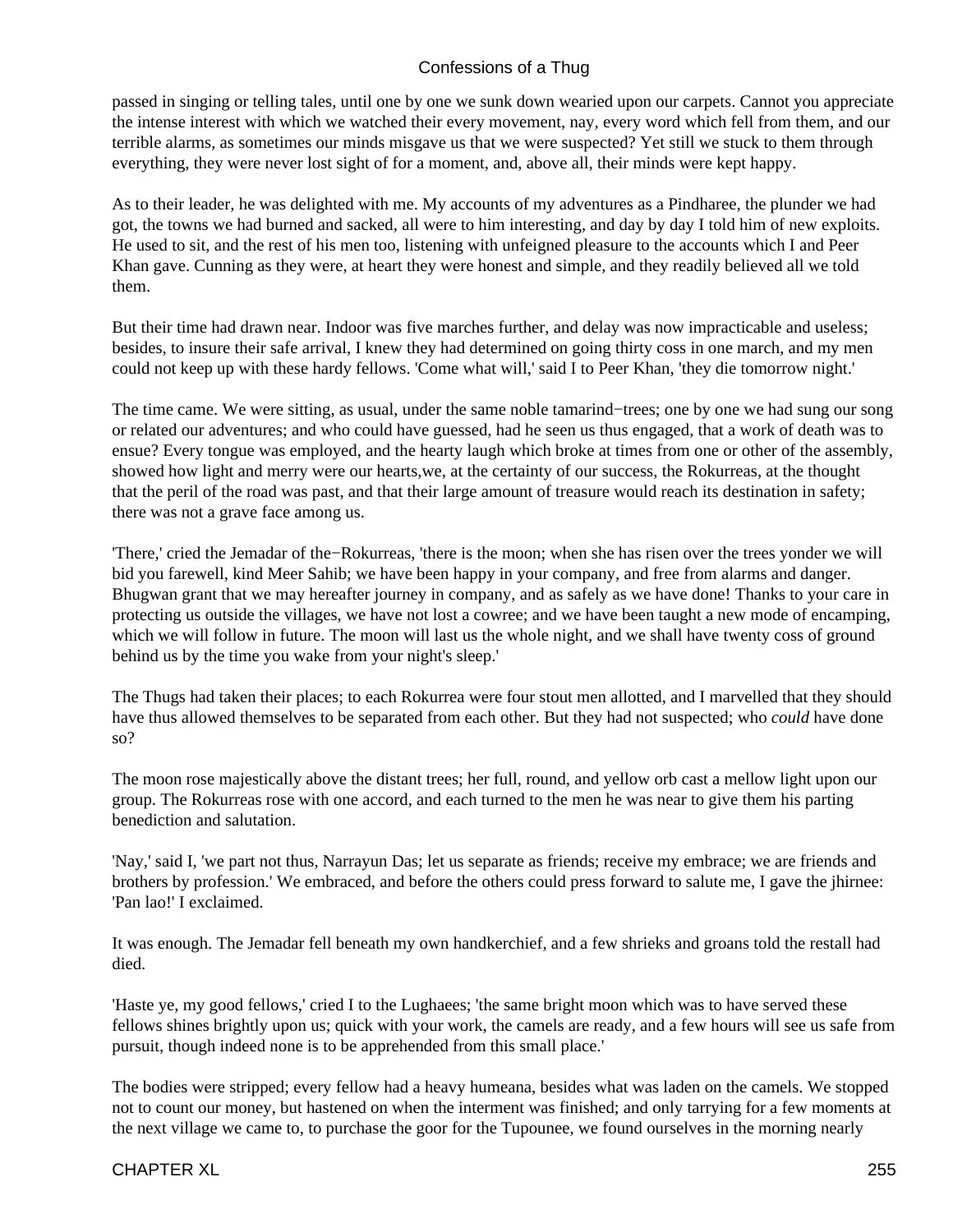twenty coss from the scene of our last night's adventure.

We halted till the evening, and again pushed on, but by a different road; and leaving Indoor about fifteen coss to the right, we directed our course to a small village named Dehalpoor. From this, leaving Oojein also to the right, we hastened on, always travelling by night on account of the extreme heat of the weather, and by way of Buhadoorgurh and Aorcha, we reached Jhalone in safety. No alarm had we but one. The revenue officers on the frontier of Holkar's dominions insisted on knowing who we were, and what we had with us; and so strict were their inquiries, that, had it not been for the English pass I had with me, we must have been suspected and apprehended. But, thanks to Soobhan Khan, it was not questioned; as Futih Mahomed I passed free. A duty, or rather an exaction, of fifty rupees was levied on the treasure, and a fresh pass given to us, by which we escaped further questioning and detention. Who can describe my father's joy at seeing the treasure! the old man was in ecstasy: he kissed me, he embraced me, called me by every endearing name, and extolled my conduct in glowing terms to Ganesha, who happened to be with him. It was easy to see, however, that to that worthy they might well have been spared. Jealousy possessed him, which he could ill disguise, and I verily believe, had he dared, that he would have informed the Rajah of the treasure we had secured. In the memory of the oldest Thug no such booty had ever been gained, and I was classed by the Thugs with Jhora Naeck and Kuduk Bunwaree, fabled votaries of Bhowanee, of whom stories were told which, though implicitly believed by most, nay all of our fraternity, I never credited. But it was enough for me. I had never met a reverse, and every Thug of Hindostan, I verily believe, only thought he must join me to secure to himself a booty which would support him for years.

I have forgotten, however, to mention to you an incident which befel us at Buhadoorgurh. We were encamped outside the town, and late in the evening we saw a body of. men, whom we at first took to be Thugs, coming towards our camp.

'Who can they be?' said I to Peer Khan; 'they look like Thugs, yet it is late for any party to be out.'

'Some straggling party, I suppose,' said he; 'I will go and see.'

'If they are Thugs and you know them,' I added, 'bring them, but say not a word of our booty.'

'No, no, I am not such a fool,' said he laughing; 'but I will bring you the news.'

He went, and returned with the leader of the party. I had purposely kept in my little tent, in order that my face might not be seen in case they were strangers, and to conceal it effectually I tied a handkerchief over my mouth and chin.

'Salam Aliekoom,' said a gruff voice, as a man with Peer Khan entered the tent.

'You are welcome, friend,' said I; 'sit down.' He was evidently weary with travel, and seated himself slowly.

'Your name?' said I; 'and who are you?'

'My name,' replied the man, 'is well known, I dare say, to most people, and they are afraid of it. I am called Lall Khan, or familiarly Lalloo.'

'I have not heard it before,' said I; 'but who are you and your men?'

'Oh, we are free traders, who help ourselves to what we can get with a strong hand.'

Some wandering Pindharees, thought I; and I asked him if they were such.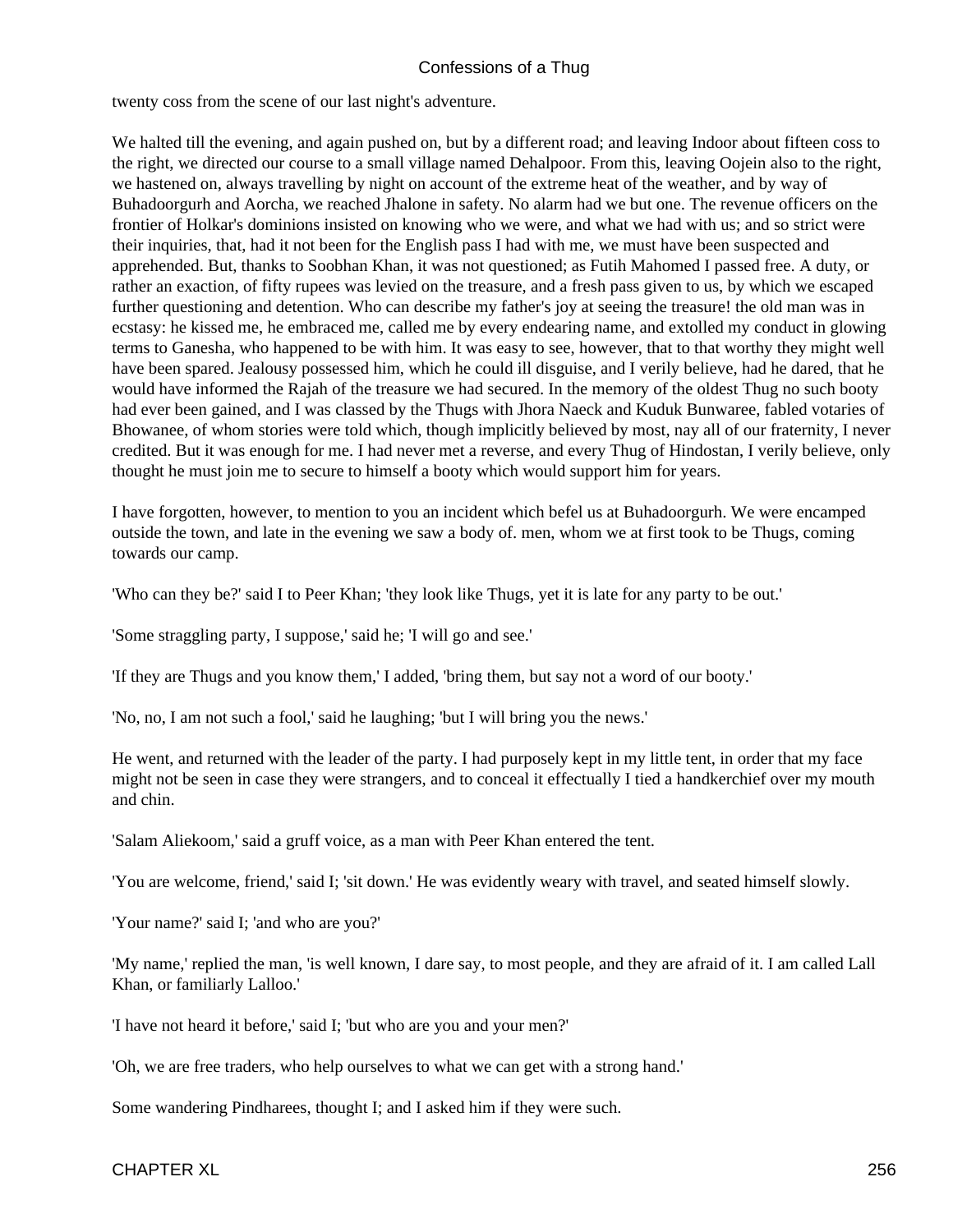'Not exactly,' said he; 'we are Dacoos.'

'Worse and worse,' said I laughing; 'and I suppose you are from Delhi?'

'Ay,' replied he, 'even so; we know you, though you do not know us. We know you to be Thugs by your encampment but never fear us; brethren should not interfere with each other; we have different ways of helping ourselves to spoil, but what matter? we are brothers in a general sense of the word.'

'Good, we are; and if I can help you, say so.'

'In no wise,' said he, 'but to give us room among ye for the night; we will be off early, if you do not go the same road.'

'Room ye shall have, Khan, till the moon rises, and food too, but after that we are off; we travel northwards.'

'Then it cannot be helped,' he replied; 'we will stay here till you go, and occupy your ground afterwards; we shall not be suspected.'

'And where are you going?' I asked.

'To Hyderabad,' said the man. 'No one suspects Dacoos to be out at this time of the year, and we shall have the whole road to ourselves; we shall return after the rains, about the Dussera, by the Nagpoor road. Now we are going by Bhopal and Boorhanpoor.'

'And your luck?' said I; 'have you had good bunij?' (for this word was understood by them, and is common to all classes of people who do their work on the roads).

'Middling,' said he, 'neither good nor bad. We−have had a few affairs, but nothing to boast of

'Well,' said I, 'you have taken a good line; the road from Boorhanpoor to Hyderabad is a good one, and you will be in Sikundur Jah's country, where no one asks questions about the people who are left on the highways. I wish you good luck, and my friend will look after your comforts; you must excuse me, as I am in pain from a swelled face and toothache.'

'Salam!' said he, as he departed: 'If you were going instead of returning, we might get good plunder in company; we Dacoos are rare hands at rough work.'

I had spoken in a disguised voice, and it was impossible he could recognise me again if he met me. I did this for an object which occurred to me at the moment, as you shall learn hereafter. I mentioned this meeting to my father. 'What hinders us,' said I, 'from meeting them as they come up? they will be laden with spoil, and will be an easy prey. Brave and reckless as they are, they have no wit, and will never find us out.'

'I don't know that,' said my father; 'they are not so stupid as you think; I know much of them, have killed some of them, and they were cunning enough. Several gangs of them have escaped Thugs by being able to detect them. However, I see nothing objectionable in your plan; and at any rate it will furnish excuse for a new expedition.'

'Ay,' said Ganesha, who was present, 'let us go: I long to see the Meer Sahib act. We hear so much of him, that, by Bhowanee, perhaps an unlucky old Thug like myself may pick up something new. Will you let me come also?'

'Certainly,' said I; 'but you will see no more than you know already; lucky I have been, but you know my pretensions to knowledge are very small, and I have never boasted of them. To my perception the whole art

#### CHAPTER XL 257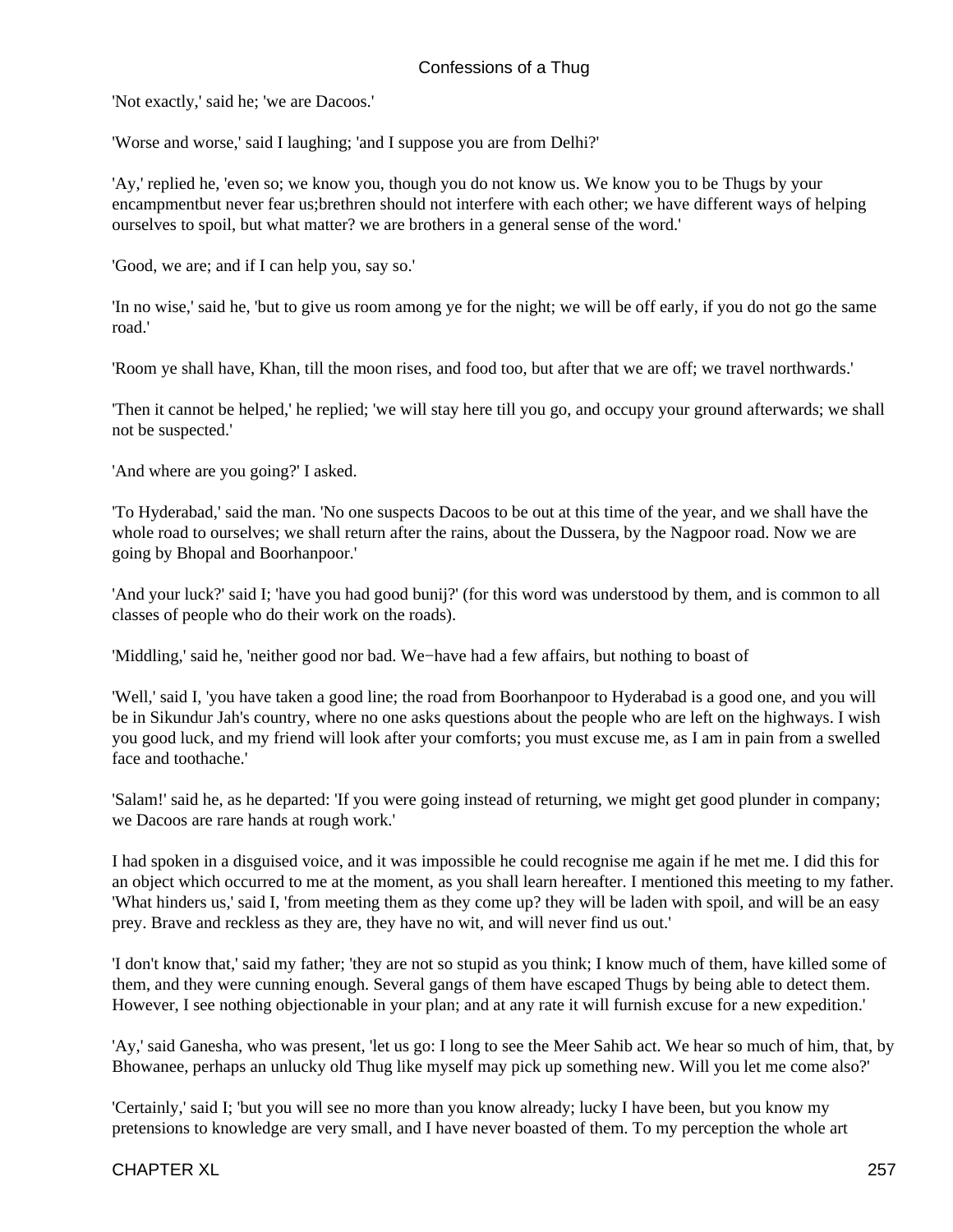consists in having a smooth tongue in one's head; and a man who is a good Bhuttote rarely makes a good Sotha.'

'Yet you are both, Meer Sahib,' said Ganesha, with a malicious grin; 'and your men would follow you to the death.'

'So they will,' said I; 'for I am kind and considerate to them, and reward them handsomely.'

This stung him to the quick; for he was a rough bully, and, though perhaps one of the best Bhuttotes then living, was no hand at inveigling travellers; and as he always persisted in being a Sotha himself, he was notoriously unlucky; but few men too would serve under him. He was preparing to retort sharply, when my father stopped him.

'Let him alone,' said he; 'he is a proud boy, and bickerings among us lead to no good: you must not think on what he has said.'

'Nay, Ismail,' said he, with the air of an offended child, 'I care not what he says: pride will have its fall, and I may live to see it.'

I was very angry, but there was no use in saying more. Had we been alone he should have answered for it.

So you see, Sahib, out of a trifling incident a new expedition was determined on. We all prayed it might be more favourable than the former one which was planned in that direction, and I confess that my success in the last had strengthened my faith in the efficacy of the omens, though as yet by no means established it. Experience, they say, is always bought at a costly price, and is bitter when you have got it, and I had to buy mine, though the time was not yet come.

But Soobhan Khan, who was he? said I to Ameer Ali; and did you pay him his price of blood?

Not a cowree of it, said Ameer Ali; but you shall hear. I asked my father who he was, and detailed the whole of my adventures with him; he remembered the man the instant I spoke of him.

'The rascal!' cried my father; 'and is he so rich and honoured, the son of a vile woman? To think that he should be in such a situation, the scoundrel! But the deeds of Alia are inscrutable. Listen, my son, to his story, which can be told in a few words.

'He and I were Jemadars together. I never liked him, and he had a bad reputation; he was never a good Bhuttote, for the fellow was an arrant coward, but he was a capital Sotha, and his smooth tongue gained him more bunij than we could gain by straightforward work.

Well, many years ago we joined together, he to be Sotha, and I to manage the other work. We had killed a large body of travellers near Jeypoor, for we had a numerous gang. Two were sahoukars, and the booty was large. Among it were some pearls and precious stones; they were given over to his party as their share, and he said he would go to Indoor to sell them; but I had lent him nearly a thousand rupees at different times, when he had no money to make advances to men to induce them to serve under him, and I pressed him for some of the pearls, which I wanted for my wife, in payment of the money. This was late one night, after we had divided the spoil; he said he would give me them in the morning, when I could pick out the strings I liked best; and he spoke so willingly, that I, fool as I was, never doubted him. That night he absconded, and I never heard of him till this extraordinary account of yours. Pay him!' continued my father, 'not the value of a broken cowree shall he ever get; in any other man I might have pardoned it, but in him the conduct was ingratitude in the highest degree; for had I not assisted and upheld him, he would have been neglected and have starved.'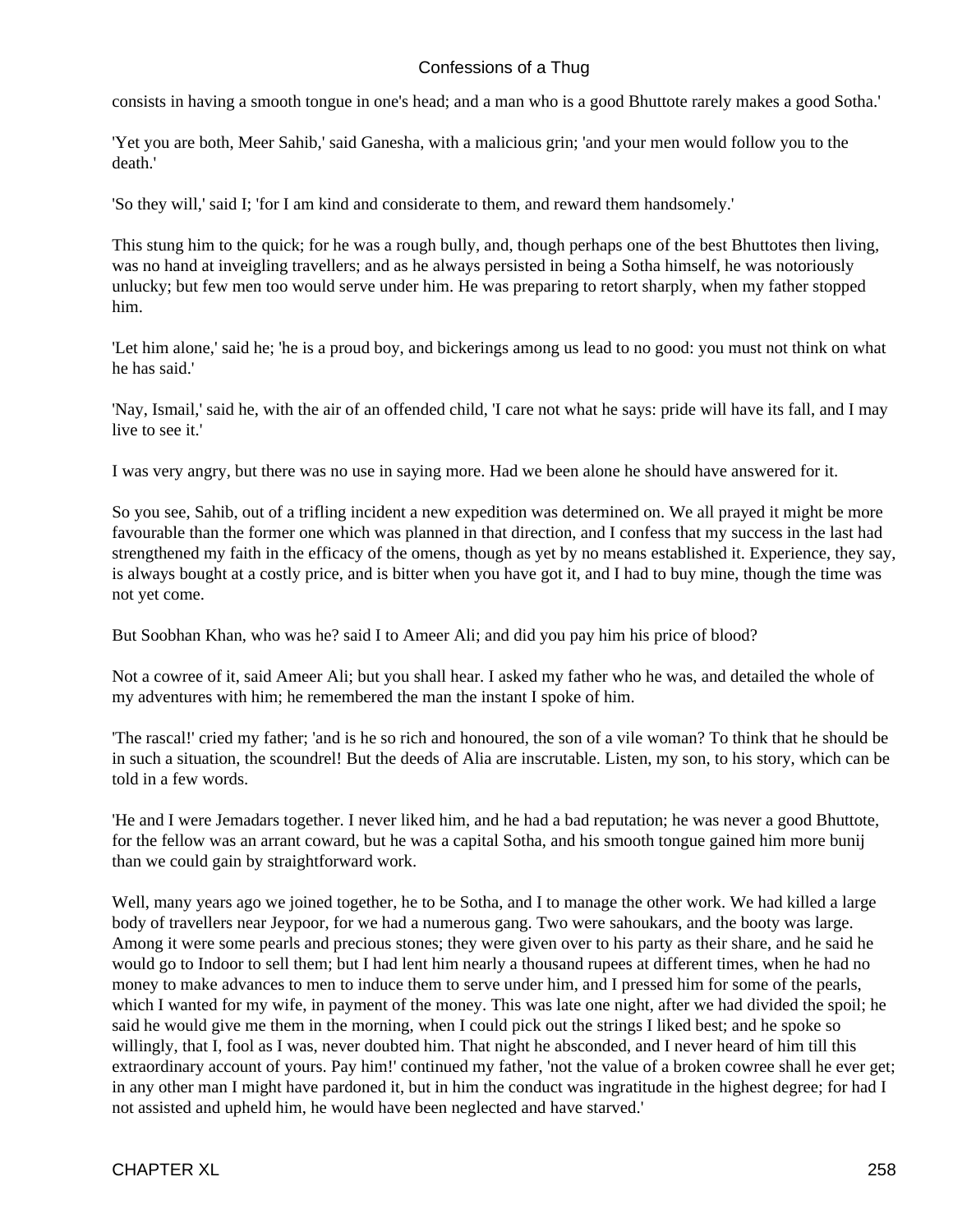This then was the secret of Soobhan Khan's wealth; he must have sold his pearls one by one, as he had hinted to me that he had traded in them, and raised himself by bribery to the state he was in. Of course I neither sent him his money as I had promised, nor wrote him a line to say that I had arrived safely at Jhalone. I destroyed his pass too, as it might have led to detection.

# **CHAPTER XLI**

```
Prince Henry. Where shall we take a purse tomorrow, Jack? 
Falstaff. Where thou wilt, lad; I'll make one; all I do not,
call me villain and baffle me.
1 Henry IV, Part i
```
I have told you of my popularity among the Thugs, and when it became known that a new expedition was planned, and would set out after the Dussera, so many men offered themselves that I was obliged to reject numbers, and select those whom I knew, from experience and character, would be likely to behave best. Among them were a few who were excellent musicians and singers. I had before, on many occasions, felt the want of such men, to amuse travellers with whom I had fallen in; and these were particularly acceptable to me at the present time, as the expedition was a large one; and the country being quieter and more settled than it had been for some years, we were assured that the roads would be full of persons of rank and consequence travelling to and from their homes. In order that our band might have the greater appearance of respectability, I begged of my father to accompany us, for his venerable appearance and polished manners would, I was certain, do more to ensure us success than all our most cunning stratagems.

Nor was I neglectful of the Rajah; from time to time I visited his durbar, and was always received with the greatest civility and attention, as indeed I deserved; for not only was I a good servant to him, but as numbers of Thugs had settled around me in different villages, the revenue they paid for his protection and connivance at our work amounted to a handsome sum yearly; and I need not say it was punctually paid, for upon this mainly depended our concealment. In the last expedition, however, I had pleaded poverty on my return, and though I could have well spared five thousand rupees from my own share, I was content with presenting as my nuzzur a gun I had purchased in Bombay for two hundred rupees, and a small string of pearls which I had found among the treasure of the Rokurreas; and he seemed satisfied; but it was merely the feigned content which precedes a violent outbreak of discontent or passion. He was our bitter, deadly enemy, though he cloaked his designs under the garb of friendship, and was gradually perfecting his schemes for our destruction.

We set out. I have nothing new or interesting to relate to you of the manner in which our preparations were made and completed. Azima too, poor soul, never dreamed of what we were: it was enough for her to know that every new expedition brought her new ornaments and better clothes, and enabled her to live in a higher and more expensive manner. I had been enabled to add greatly to my house, and it was now as comfortable and spacious as I could desire. She knew too that, with increased wealth, she could look for a higher alliance for our daughter, our only child; and she had even now received proposals of marriage for her, some of which were in every way advantageous, and with persons unconnected with our profession, of which I was glad; for knowing full well that one mischance, or one traitor among us, would hurl me at once from my prosperity, I was desirous of marrying her to some one who could protect her, and be free from any dangers similar to those I was myself exposed to.

I however bade Azima wait, because (as I told her) the journey I was about to undertake would be infallibly prosperous, and a fresh addition to our already ample means would enable us to have the marriage ceremony performed in a manner fitting or perhaps exceeding our pretensions. She readily acceded to my request; for if there be one thing more than another about which a matron of Hindostan is solicitous, it is the marriage of her child; not as regards happiness I must own, though perhaps there may be a lurking wish that she may be happy; but the main matter is, that her clothes shall be of the best and richest materials, her jewels many and of value, and the whole of the establishment which she takes to her new lord of the most substantial description; that they may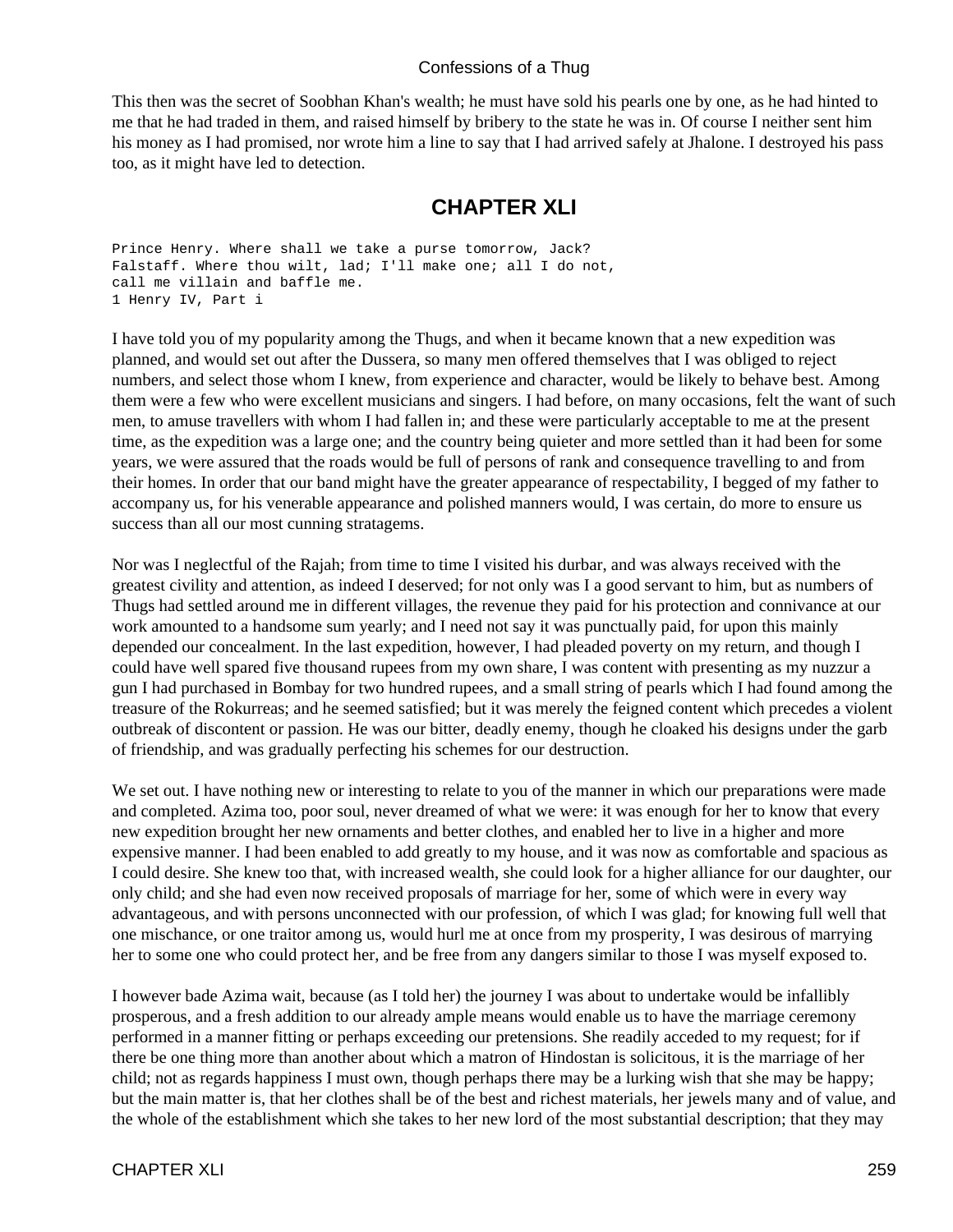last her for years, and procure for her mother the goodwill of the female members of her husband's family. Nothing is productive of more quarrels among the females than that anything should appear indifferent; remarks are made, and reproaches are bandied about between the united families, and out of these soon grows an enmity which never cools. Many a marriage, which promised well at its outset, has been marred in its joyous termination by fault being found with the equipments of the bride, which are always submitted for inspection to her female relations before they become her own property for ever.

But I am digressing, and must return to my own adventures. We left Jhalone as before, upwards of three hundred Thugs, under my father, Ganesha, Peer Khan, and myself. We gave out along the road that we were servants of the Nizam, and were returning to our service at Hyderabad after our periodical leave of absence; this was necessary, for our numbers without it would have provoked suspicion.

Never shall I forget the first matter we took in hand; not that there was anything remarkable in the destruction of four men, but it was attended by a sad result, which damped the spirits of the party for many days afterwards, and from which *one* never recovered.

Peer Khan had a nephew, a boy of about ten years old, a noble little fellow, beautiful in his features, and intelligent beyond his years. As you may imagine, he was a great favourite among us all, and I had repeatedly asked Peer Khan to allow me to adopt him as my son, to supply the place of the child I had lost: but he would not hear of it, for the child was the son of a beloved sister who was dead; the boy's father had also died about two years before, and Peer Khan had taken him to his home, and loved him as his own.

The little fellow rode a spirited pony which I had given him, was always in the van of the party, and amused us by his mimic feats of horsemanship and by his intelligent prattle: he could never be kept behind; and when the time came that the four men were to meet their fate, we had given him in charge to those who brought up the rear, with strict orders that on no account was he to be permitted to come on after us. Peer Khan also had desired him to keep with these people, as he was going off the road to a village at some distance, and he had promised obedience. Yet all our precautions were of no avail; how could they be, when what followed had evidently been written in his destiny?

I had just given the jhirnee, and the four miserable men were writhing in the agonies of death, one of them too was shrieking, when, Ya Alia! who should come galloping up but Alum Khan, the boy I have mentioned. His first exclamation was of triumph that he had caught us; but how can I tell the look of horror to which his countenance was instantly changed when he saw what was going on! His eyes became fixed, and were wide open, his tongue cleaved to the roof of his mouth, he uttered no sound, but clasped his hands in agony; and before I could dismount, or even Peer Khan, who was superintending the work, he had fallen from his pony insensible.

'What shall we do?' cried I to Peer Khan, as we raised him up and strove to comfort him. 'Speak to him; a word from you may arouse him.'

'My child, my child!' cried Peer Khan, in accents of terror and misery; 'oh speak to me! one word only; you are killing your parent. Ya Alia!' continued he, raising his hands to heaven, 'grant that this swoon may pass away, and that he may speak; I will feed a hundred fakeers in thy name, O merciful Prophet! if thou wilt but intercede and grant my prayer.' But it was of no avail; the poor boy lay senseless, though his eyes were fixed and staring, and not a word could he utter. The Thugs too had left the dead, and were all around us. There was a rivulet close by, in which the bhil had been prepared; I thought of water, and bid one of the men run for some. It was brought, and I poured it into his mouth. 'He revives, his lips move!' cried Peer Khan in an ecstasy of delight 'he speaks!'

And the poor boy did speak.

'Where am I, uncle?' said he in a faint voice. 'Where am I? What have I seen?'

#### CHAPTER XLI 260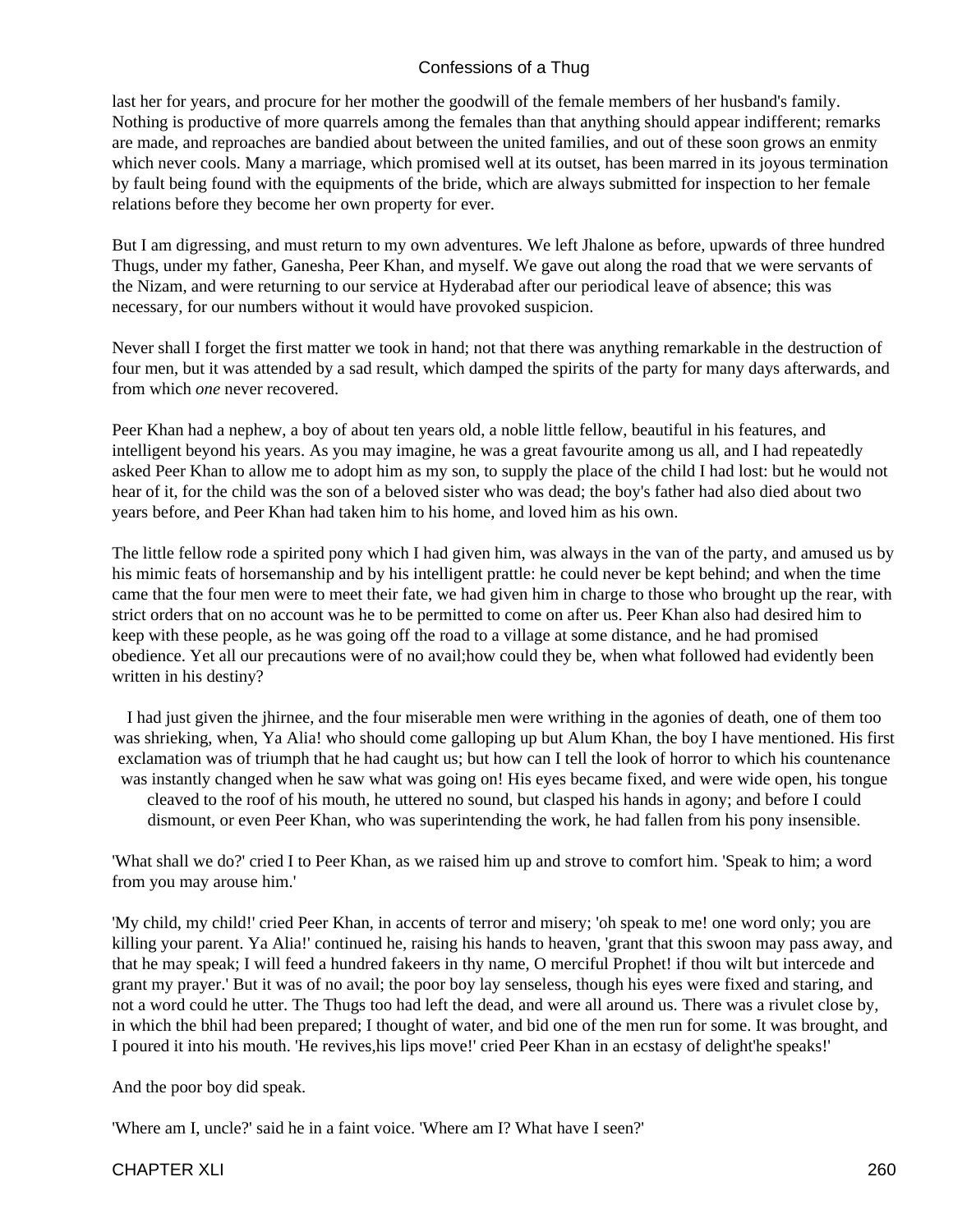And he passed his hands over his eyes.

'Nothing, nothing,' cried his uncle; 'you have fallen from your pony, that is all; you should not ride so hard, my child; you might have been killed.'

'No, no,' said the boy; 'I did not fall. I saw Alia, save me! save me, uncle! Oh look at their eyes and faces there they lie oh kill me, I cannot bear it! I shall die.'

Unhappy child! he had again seen their faces; we had never thought of the dead; one of the bodies lay close to us, the distorted features grinning horribly, and it had fallen against a bank, so that he saw it sitting half upright, a dreadful spectacle for a child.

'Take it away, take it away!' he shouted in his infant voice. 'I shall dieoh, bury me! I shall never forget the face and the eyes; they will be ever before me!'

'Away with them!' cried I; and as I turned again to the child, he had sunk on his face in the sand of the road, and was endeavouring to hide himself in it−he was in strong convulsions.

'Alia! Alia! what shall I do?' cried Peer Khan. 'Oh, Meer Sahib, by your soul, by your mother's honour, do something. Save that child, and I will be your slave till the end of my days; I will serve you on my knees: I will be your menial.'

'What can be done?' said I. 'All we can do is to stay with him, and comfort him when the paroxysm is past. He will revive soon and forget all.'

Poor boy, how he strove in his convulsions! he could not speak intelligibly, he foamed at the mouth, his lips grew livid and contracted; his eyes, when he opened them, seemed sunk into his head. I had never seen such terror before, nor could I have believed that it would have had such an effect on any one.

We carried him to the edge of the stream, and by dint of bathing his face, and forcing water into his mouth, he partly revived. He had just opened his eyes again, when by a miserable chance they fell upon one of the turbans of the dead men, with which I had been wiping his face. It had an instantaneous effect on him; his screams broke out afresh, nothing could console him, and we were in dreadful alarm about him. What to do we knew not; we were far away from any human habitation, and even had we been near one we dared not have called in any hukeem to see him, for his incoherent ravings would have too truly exposed our doings. We sat by the boy in fearful apprehensions that every throe and convulsion would cause his death; at last we raised him up, and placed him on his pony, and had succeeded in conveying him about a coss while he was in a state of insensibility; but it was of no avail. Again he awoke from his temporary unconsciousness, and we were obliged to take him down, and lay him on a bank at the side of the road, while we fanned his face and endeavoured to compose him.

But he was greatly reduced in strength, his moans were feebler and feebler, and though he now opened his eyes and gazed calmly around him, it was but too plain to us that the delicate flower had been blighted, and was fast withering under the terror which possessed him. Peer Khan was in a dreadful state; he raved, he intreated, he prayed; he knelt down beside the poor sufferer, and bedewed his face with his tears, which were fast falling; but no mercy was shown him. We sat thus till long past midday; numerous travellers passed us, all commiserating the child's state of suffering, but they shook their heads as they left us, with a firm conviction that he must die.

And he did die! towards evening the pure spirit fled from the suffering body, and we were left alone in the wild waste with the dead.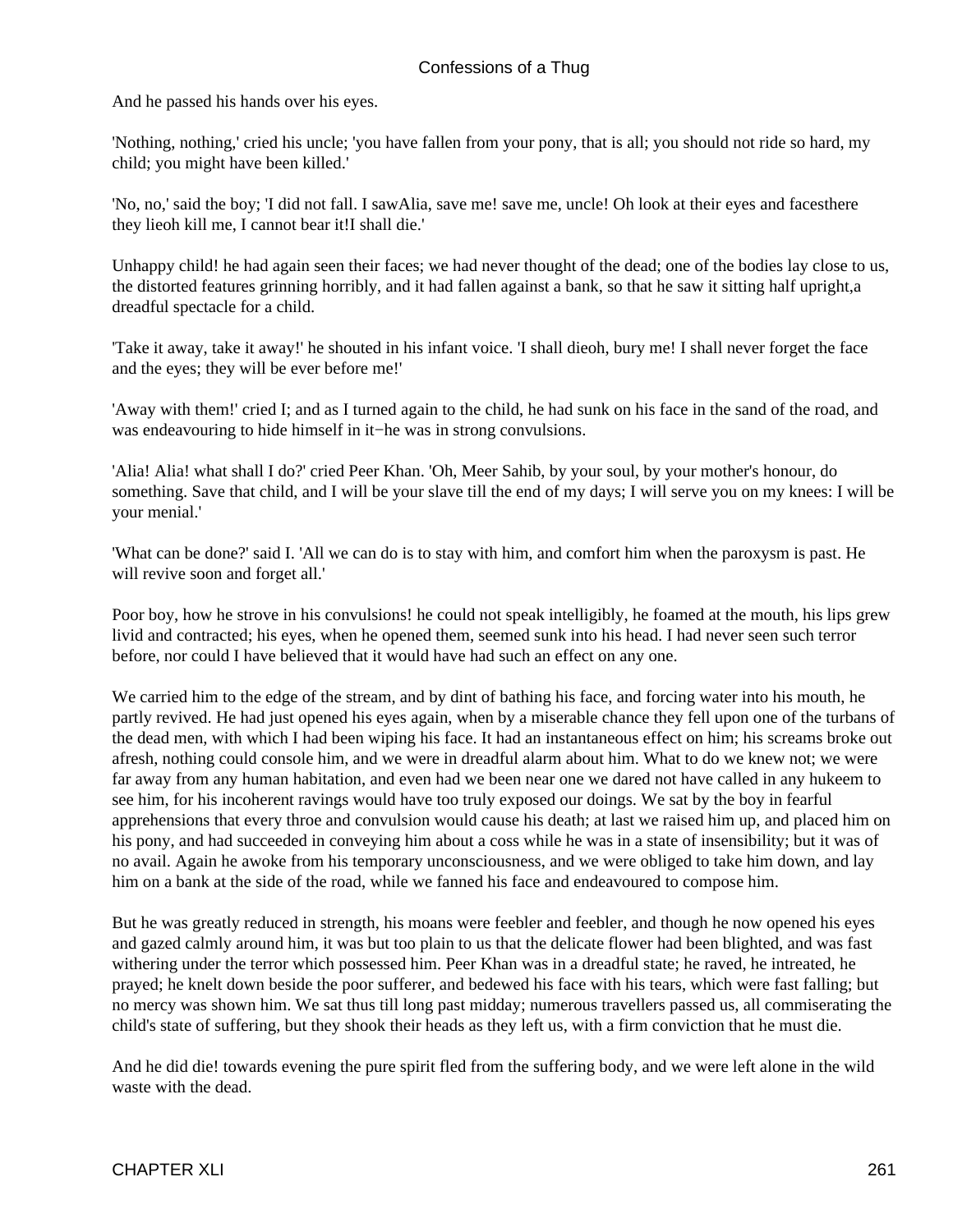'It is of no use lamenting now,' said I to Peer Khan, as he sat, his hands clasped in anguish, rocking himself to and fro, and moaning and sobbing as though his spirit would break. 'It is of no use, brother, the boy is dead, and we must carry the body on to the stage, which is not very far distant.'

'Do as you will,' he replied: 'as for me my heart is broken; I shall never look up again. He was the life of my soul, and without him what shall I do? what shall I do?'

But we raised the body up, and at times carrying it, at others placing it before us on our horses, we conveyed it to the camp. Our absence had been known, but as its cause was also known, none of the Thugs had come out to meet us. We laid down our sad burden in my tent, a grave was quickly dug, and it was buried by torch−light, amidst the tears and lamentations of the whole band, for the boy was beloved by all.

Peer Khan came to me in the dead of the night, and awoke me from a restless slumber, in which the dreams of the sad scene had fearfully mingled. I was glad that he had come, but not for what followed.

'Meer Sahib,' said he, after a long silence, 'I am not what I was, I never shall be again; I am broken in spirit, and am no longer fit for my profession. My fate too points against it, and after this dreadful catastrophe I should be useless to you; permit me therefore to depart. You see I am calm and composed, and I do not say what I now urge on you in passion or grief; therefore let me depart. I will go to my home, and in solitude endeavour to make the remainder of my life acceptable to Alia, who has visited me with this affliction. Nor will it be long ere the earth covers me; I feel that this blow has shaken me to my soul, and it will bow me down to the grave.'

I saw it was useless to argue with him: his features were stamped with despair, and to contravene a man's fate is impossible. It is the will of Alia, and what mortal can oppose it? It must have its course.

'Go,' said I, 'Peer Khan; may peace be with you, and the blessing of the Prophet! I feel for you I shall ever grieve with you; but if, in after times, your inclination leads you to join me, I need not say how gladly I shall avail myself of your services. We have been friends and brothers, and we part such, I hope, after years of a sincere and mutual affection.'

He could not reply to me he wrung my hands, while the big tears rolled from his eyes over his manly features: he made attempts to address me, but the words stuck in his throat; and at length throwing himself at my feet, he kissed them, and embraced my knees: he then arose, and after gazing on me for a moment, with features working under the effects of suppressed emotion, he rushed from my presence for ever ay, for ever! When we returned to Jhalone he was dead: his grief had killed him!

He had been more to me than any of my other companions, and deeply I sorrowed over his untimely fate.

I said this event threw a gloom over our party, which did not pass away for many days; but gradually the men assumed their wonted cheerfulness, and again the song, the jest, and the tale were heard in our merry and light−hearted camp. Nor was the more serious part of our object neglected. Within a march or two of Jubbulpoor, we had heard that a Moonshee, stated to be a man of great wealth, was travelling before us to Nagpoor, and we made an effort to overtake him. We effected this a march from Jubbulpoor, on the Nagpoor side, and were now entering on our best ground; I say our best, as there were but few inhabitants in that miserable country.

We overtook the Moonshee, but had it not been that we were nearly three hundred Thugs in number, we should have hesitated to attack so large a party as his. He had two good−sized tents, horses, camels, a palankeen and bearers, and servants; and we deliberated long over the matter.

The omens however, having been consulted, were found to be favourable, and therefore we hesitated no longer, but now laid our plans to effect an object which promised so much plunder.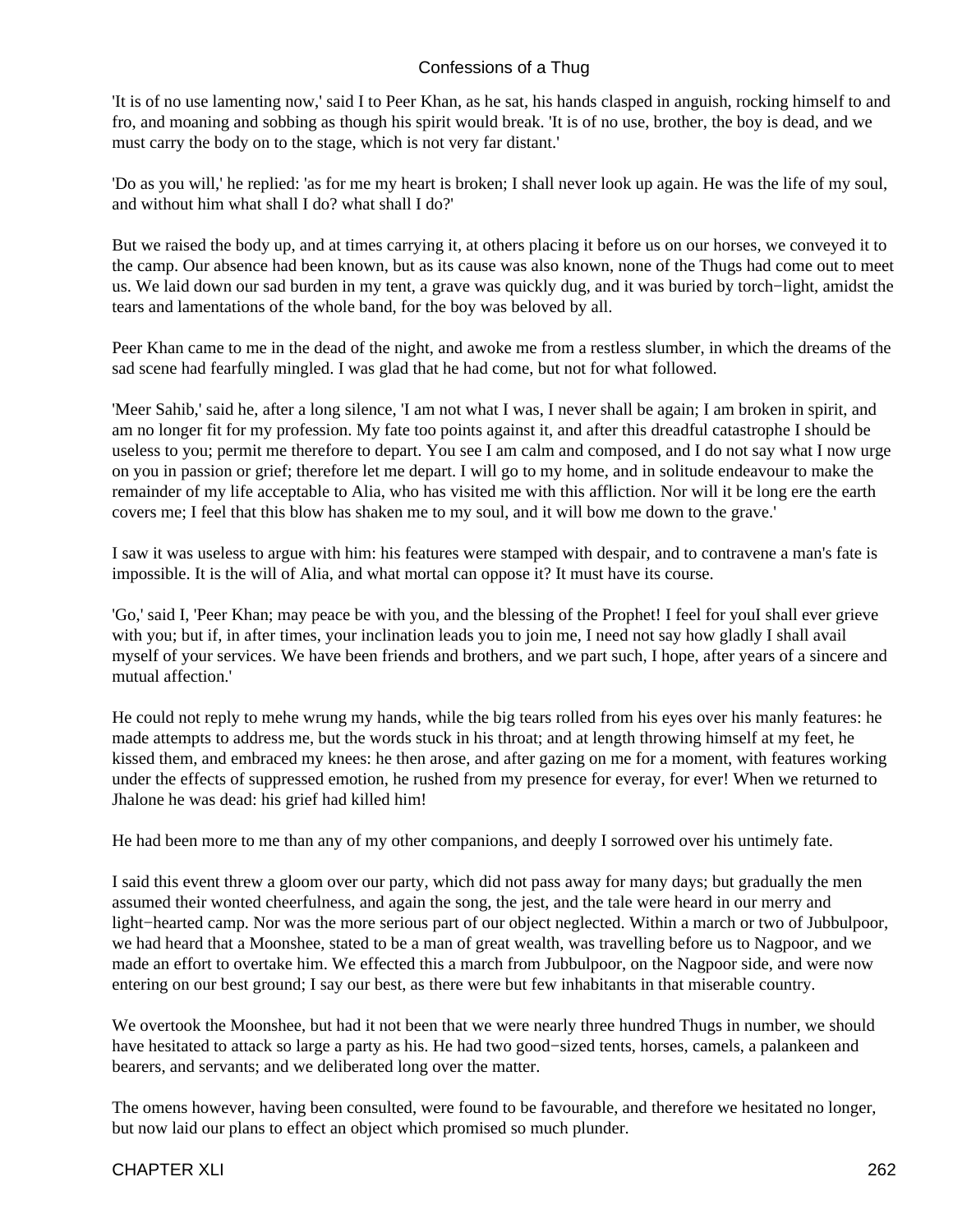We encamped close to the Moonshee for two days; of course this led to intercourse: hearing that we were respectable persons, he sent to my father and myself to come to him on the second evening, and we went. The Moonshee was in the employment of the Europeans; he had served with the force at Jama, under General Doveton, though we could not make out whether he was a servant of that officer or not; but he spoke of him in such terms as led us to suppose he was. He told us that now the country was settled, he had obtained leave to go to Hindostan, and was returning with his wife and child. We spent a pleasant evening with him, for he was a man of extensive information, and amused us with many anecdotes and accounts of the Feringhees, of whom he spoke in terms of the highest praise, and undeceived us as to many particulars we had heard of them, and materially removed many of our prejudices against them. I respected them more from what he said than I had ever done before; for though every one acknowledged they were good and brave soldiers, it was said they were vicious, and debauched, and drunken. At one or two questions of mine the Moonshee laughed immoderately. I asked him once why the Europeans eat with knives and forks, and spoons, instead of with their fingers, which God had given them.

'Yes,' said my father, 'old as I am I have never been able to find this out. Tell us, for you know, as you have yourself seen them eat.'

'Tell me what you have heard,' said the Moonshee, 'and I will give you an answer.'

'It appears so extraordinary,' said I, 'that I can hardly believe it; for why should not all men be the same? Nevertheless, I have heard, and from what I thought to be good authority, that their finger−nails contain poison, and therefore they dare not risk the chance of their drawing blood, nay more, of touching their food.'

How he laughed! I thought he would never have ended; and I felt nettled that my remark should have given rise to such immoderate mirth. I could hear too, from the tittering behind the division of the tent, that the women were also provoked to merriment at my expense. At last he said,

'No, no, Meer Sahib, this is folly. Who could have told you such a lie? What if their skins be white and their faces ruddy, are they not the same flesh and blood as we are? They eat with spoons and knives because it is the custom of their country, and because they do not like to soil their hands; besides, their style of cookery is different to ours; for instance, they roast half a sheep and eat it, and how could they do so without the implements they use?'

'I confess my ignorance,' said I, 'and am ashamed to put any more questions to you about them, so shall believe henceforward that all I have heard are lies.' Yet I longed at the same time to ask more about their drinking scenes, and the meaning of the words, Hip! hip! hip! which I fully believed to be of mystic import.

It was late when we separated, but before we did so we agreed to travel in company, and to pass our evenings together. This was what we wanted; our success was inevitable should we succeed in getting him on one or two marches further, as the villagers there knew us, were our friends, and for a small consideration would keep themselves to their houses, and allow us to do what we liked. I have not mentioned this before, Sahib, for you very well know that it is the case. We have friends wherever we go; we bribe all we can, and have our agents in every part of the country in the disguise of fakeers or merchants. Some zemindars fear us, others bully us, and extort large sums from us, but they are generally faithful; and without their help and connivance do you think we could effect anything? We could not. In the Nizam's country particularly we are well aided. Many of the zemindars have Thugs in regular pay, whom they have been in the habit of sending out on the road: some are content with a certain sum a year; others, who fear so close a connexion with us, now and then pretend to arrest us, and get as much as they can; and as there is no police of any kind, they are not afraid of their dealings being brought to light. I myself know but little of how these matters are managed there,I mean from personal experience, but I have heard from others, and in particular from Motee, who led a gang of Thugs for some years all over the Huzoor's dominions, and told me, that so long as he paid the Potails of villages, the zemindars, and the revenue servants *handsomely,* he had no obstruction; that hundreds of others did the same, and practised their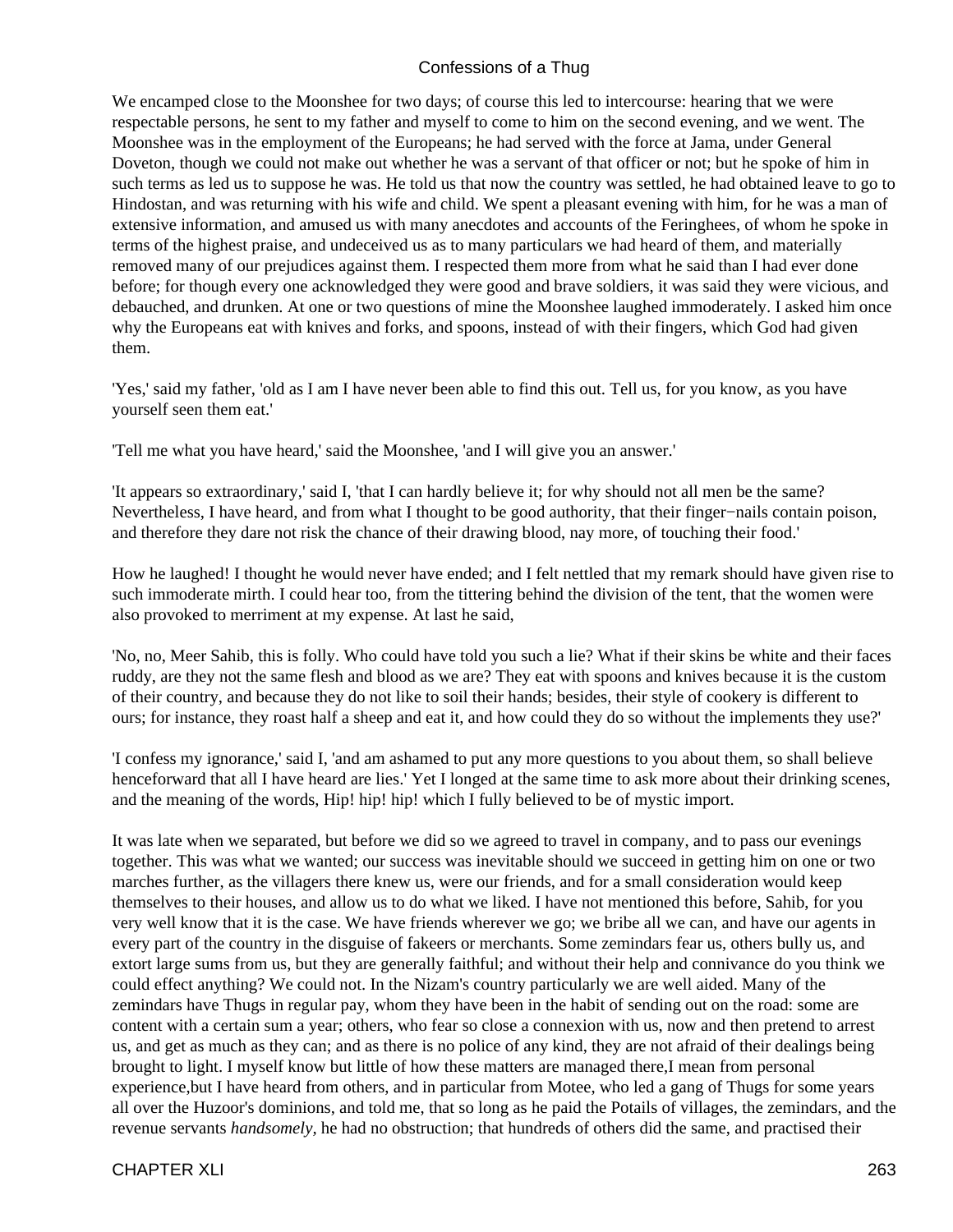profession so openly, that they often never took the trouble of burying the bodies of those they destroyed. You know that this is truth, Sahib, and therefore I need hardly mention it. But to my story.

We reached the village we wished to gain a miserable hamlet called Biseynee; but the Potail was in our interest, and a present of twenty rupees now and then, with sometimes a new turban, gained us his silence and cooperation. I say cooperation, for he often gave over passengers to Thugs, by declaring that his village was unsafe, and that they must go and encamp outside with the restwho were the Thugs. He knew well what would become of them; but he was, as I have said, paid for his treachery.

Well, we reached Biseynee; I had purchased for the worthy Potail a handsome turban and waistband, and had prepared for him a number of other articles, one of which was an English pistol, which he had sent word by a Thug that I was to purchase for him. As soon as I arrived, I went into the village to him, and in his own house tied the turban on his head, presented him with the gifts I had prepared, and added a purse of twenty rupees.

'Ha!' said he, 'what now, Meer Sahib? you are not used to be so liberal. What bunij have you that you are come with it to my poor place, to give it a worse name than it has already?'

'Oh none,' said I carelessly; 'you know I have not been this way for some years, and these are to prove that I have 'not forgotten you.'

'Thanks for your kindness; may your condescension increase,' said he; 'but the bunij, Meer Sahib? You are a cunning gentleman; I know you of old. Who is he in the tents yonder? and why have so many Thugs collected here? You cannot conceal your designs from me.'

'Nor do I wish it,' said I; 'but remember our old compact.'

'I do, I do,' said he hurriedly: 'but times are changed, and with them my masters. Know you not that this country belongs to the Sahib−logue?'

'And what of that, Potailjee?' said I; 'what difference does it make?'

'None,' he replied, 'to *me;* but have you not seen the horsemen?'

'What horsemen?' cried I.

'Six,' said he, 'and a Duffadar. My poor village it seems has a bad name for thieves, and they have sent a party here to guard it. Alia help us, and keep the bread in our mouths!'

'And the Duffadar, what is he like?'

'He is a Hindoo,' said the Potail, 'and a Bhojpooree; he is called Hittah Singh; his men too are all of his tribe.'

'Bhojpoorees!' said I; 'then I dare say they are Thugs. What Bhojpooree was ever an honest man?'

'No, they are not Thugs, Meer Sahib, for I have tried them with the pass−word. But between you and me, I think my friend Hittah Singh only wants an opportunity to be as great a rascal as I am myself, may Alia pardon me!'

'I have no doubt of it,' said I. 'Where is he?'

'Shall I call him?'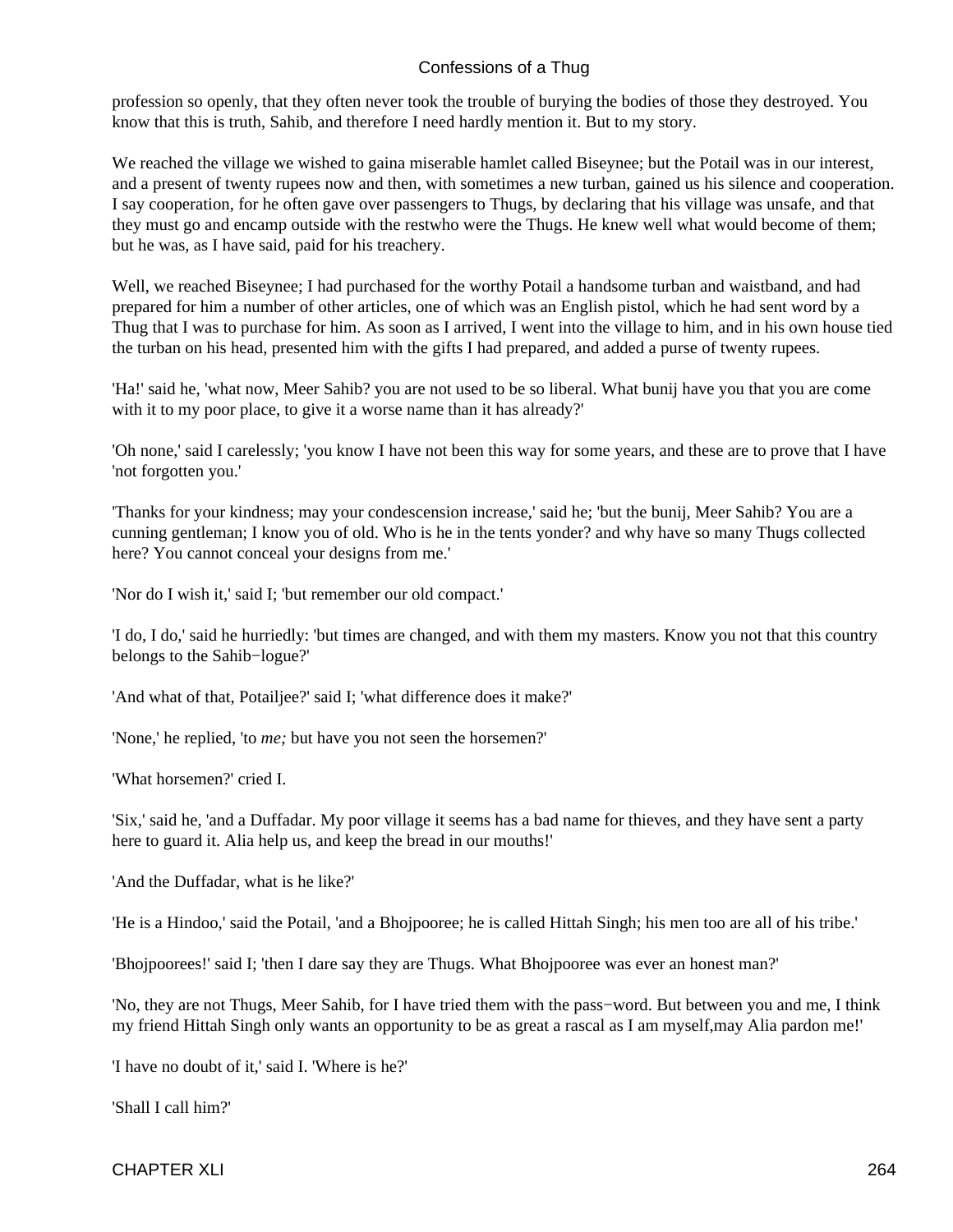'Do so,' said I. 'If I cannot persuade him, I will bully him; and if the worst comes to the worst, you know we are more than three hundred to six, and they would have but little chance.'

'True, Meer Sahib; but no violence I pray; have some consideration for my good name. If the Europeans heard of violence having been done, they would turn me out of my place.'

'And you would turn Thug I suppose. But quick, Potailjee, call the man here.'

He was absent for a short time, and returned with a short mean−looking fellow, and I could plainly see that rascal was written on his countenance. You know the old proverb'Chor ke daree men, Tinka' (there is always a straw in a thief's beard). Salutations were exchanged, and I came to the point at once.

'Look you, Duffadar Sahib,' said I to him, 'you may have guessed what we are?' He nodded assent. 'This is good,' I continued, 'as perhaps you may have guessed at our object.'

'Partly,' said he; 'but what do I know about you?'

'Exactly,' said I, 'the very thing I want; you need know nothing, and you will have nothing to tell if you are ever asked. Take my advice, and remain quietly within your village, and if the earth turns upside down you are not to stir out. For this you shall be well paid. But if you molest us, remember we are three hundred to sevenfearful odds, my friend.'

'Nay, I am wise,' said he; 'what Bhojpooree is not? Nor do I wish to interfere. Do what you like; neither I nor my men will stir a foot.'

'Can you depend on them?' said I: 'can they be close?'

'As close as you wish them to be, Jemadar; but we must be paid.'

'Certainly,' said I; 'I would not have it otherwise: but the reward depends on what we get.'

'Say two hundred rupees,' said the fellow; 'it is worth your while.'

'Well, it is a bargain, Duffadar,' I replied, 'and the Potail is witness. And now I will give you further advice, which is that you are to know nothing and see nothing, if even the lord Sahib were to ask you. You are to know only that travellers came and departed, and you kept no account of them.'

'Of course,' said the fellow; 'I know this of old. I have met parties of your people in my own country, and have no reason to be dissatisfied with them: they have always behaved like men of honour, and kept their words with me.'

Then we are agreed?' said I.

'Certainly: you will see nought of us, and I will come to you at night for my money.'

'You had better come now, Duffadar, as I think we shall move on after it is all over.'

'Do you go, Potailjee; it would not look well for me to go with the Syud Sahib. Do you go and bring the money.'

'Come then,' said I, 'we are losing time.'

'Shall you return soon?' asked the Duffadar of me.

#### CHAPTER XLI 265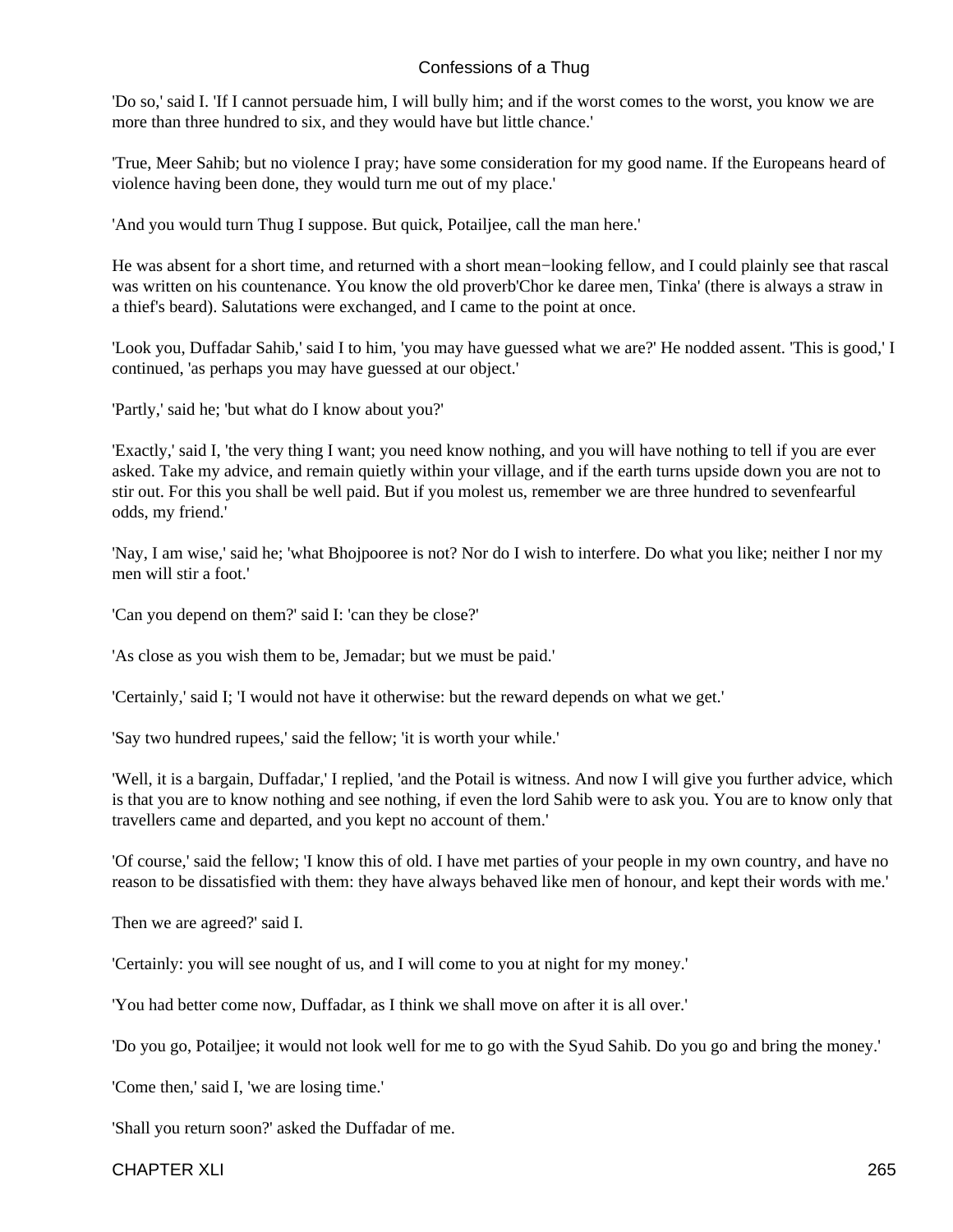'I know not,' I replied; 'but it is probable. At any rate, as this country always produces good booty for us, you will see us here pretty often.'

'The oftener the better,' said he; 'and I must continue to keep my station here; it would be hard to lose such good friends. You, Potailjee, can help me to a few low−caste rascals from tune to time, to send in as thieves we have caught.'

'Certainly,' said the Potail, 'there are plenty of Gonds and Dhers in the country; every one knows they are thieves; and if they may not immediately have committed any robberies, they have been engaged in them some time or other, so that it is all the same. I will get you a few from time to time as you want them.'

'Now and then I shall require a few,' said he, 'just to keep up my character and appearances, and a few years in irons will do none of them any harm: the government will take care of them.'

I could not help laughing heartily at the cool manner in which this was proposed and accepted. But it was the truth, and I know that it was, and is now, a matter of every−day occurrence. Many a Duffadar of police has won a good name with his officers in this way, and for one guilty man he has seized a dozen innocent people. Who cares about Mangs and Dhers? they are always villains and robbers.

# **CHAPTER XLII**

Good sir, you have too fair a shape to play so foul a part in. Fletcher's Love's Pilgrimage

That is a Bhula Admee (a respectable man),' said I to the Potail, as he walked to our camp; 'he suits my purpose exactly.'

'He has been on the look−out for some of you,' said he, 'for a long time. We have never spoken openly on the subject, but he has hinted as much many times. And I suspect he chose this post, if he had any choice in the matter, because he was likely to meet Thugs here. If you pay him well, he will help you materially.'

'Do you think I have given enough?' said I.

'Quite,' he replied; 'I don't think he expected you would agree to so much.'

'It is certainly a large sum,' said I, 'but it is the first, and the money is well spent.'

'But you have forgotten me, Meer Sahib: am I not to partake of your bounty?'

'Of course, Potailjee. What I brought was only a trifle, I have more for you in the camp; you shall have your share.'

'How much, Meer Sahib? I want money; my rents are in arrears and I am in distress.'

'Thirty rupees,' said I.

'Make it fifty, I beseech you. You know not in what a strait I am; I cannot borrow the money, and you have been sent by Alia for my deliverance. You will lend me the money if you will not give it me? and you will have good bunij in this business.'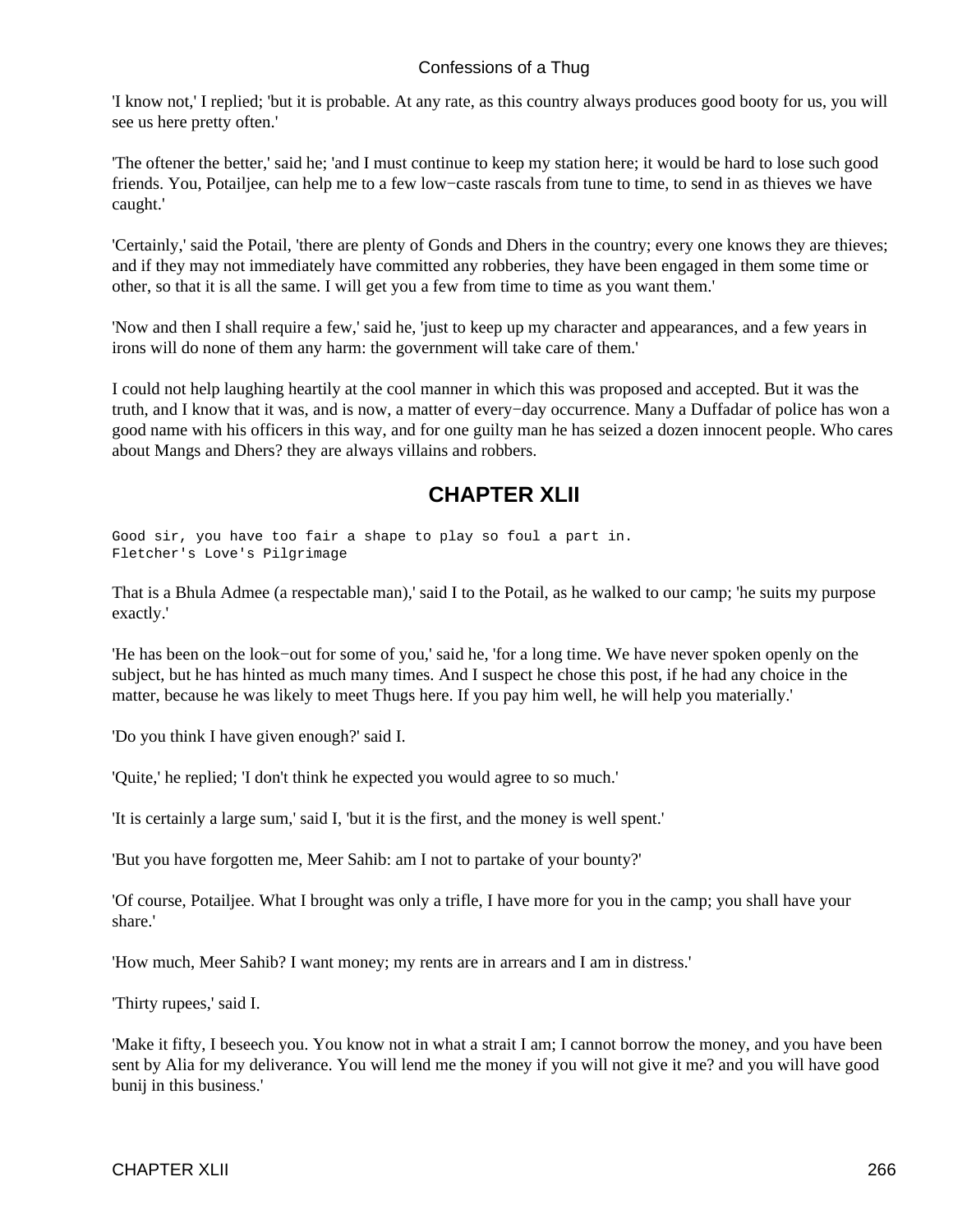'Well,' said I, 'you shall have it, but on one condition. We may not be on the road when some people whom we are looking out for pass this place: they are Dacoos; they have some Tattoos with them, and great wealth. If they pass either way, you must send men after us with a letter.'

'I will send my own sons, well−mounted,' replied he; 'they will easily find you out, and you may depend on me. Where will these fellows come from?'

'They have gone to Hyderabad now,' said I, 'and will return by Nagpoor. If we meet them, all very well; but they may escape us.'

They shall not, by Allal<sup>5</sup> said the Potail. 'I will watch for them myself, and if you get them I shall hope for a handsome present.'

'I will not forget you. But here we are at the camp: take care no one sees the money as you carry it away.'

'Trust an old hand for that,' said he, with a knowing wink. 'I must go after I have got it to the Moonshee, who has sent for me about fodder for his horses. I should like to see him too to see a man whose breath is in his nostrils. And he has a wife too.'

'Yes,' said I, 'there is no getting her out of the way, so she must die, which is a pity. He has a child also, about four years old, which I want myself; he is a pretty boy, and I have no son to bless me; he will never know the difference between me and his father after a few days,'

I paid the money and dismissed him. Ganesha came to me.

'I have been looking at the ground,' said he, 'and there is a hole near the Moonshee's tent which has been dug for some purpose or other, apparently the commencement of a well; it will save us the trouble of digging; the earth too lies close to it, and will only have to be filled in.'

'Have the Lughaees seen it?' said I.

'Yes,' he replied, 'I took Bhowanee with me; he says it is the very thing.'

'Now, Ganesha,' said I, 'how shall we manage?'

'Oh, do you take the tent work, and leave the rest to me; I will settle all outside. You have a smooth tongue, and the Moonshee is alone; I will be close at hand in case of anything going wrong; but I do not apprehend anything.'

'Nor I either. None of the Saeeses or camel men must escape: there are many of them.'

'Sixteen in all; I have counted them: let me see eight bearers, two camel men, one of them has a wife, two Khidmutgars, one female servant, and four Saeeses: how many is that?'

'Eighteen,' said I.

'Ah, well, it does not matter; towards evening I will surround the whole; most of them will be listening to the songs, and the rest we must overpower in the best way we can. The night will be dark too, which is in our favour.'

I then told him of the horsemen in the village, and what I had done. He knew Hittah Singh, the Duffadar, and told me that in his excursions into the district of Arrah, in Bengal, he had met with him; and that on one occasion, when he had been arrested for murder, this Hittah Singh had got him off, by swearing to the collector that he

#### CHAPTER XLII 267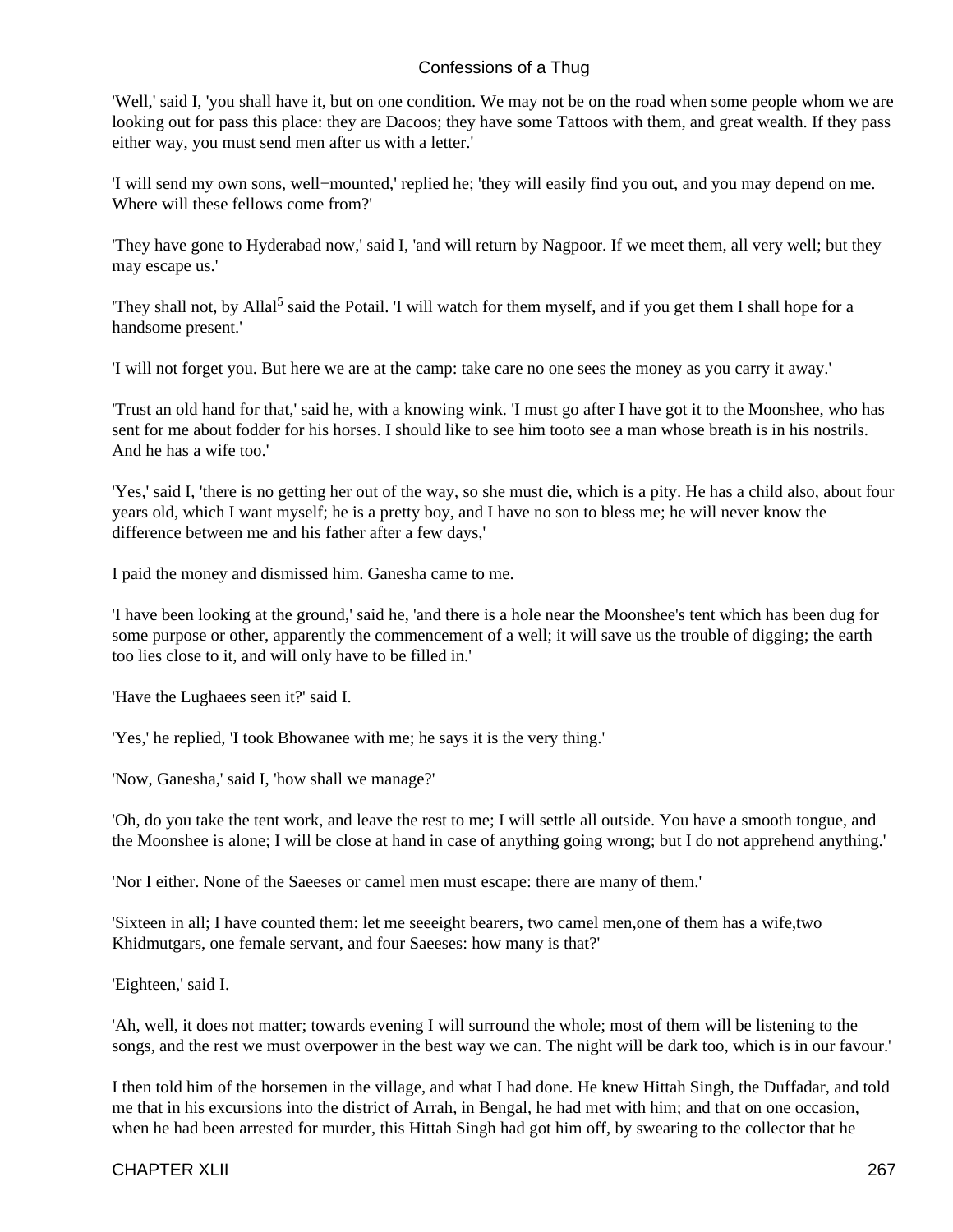knew him, and by being security for him to a large amount. 'He is a good fellow, for a Bhojpooree,' said Ganesha, 'but requires to be well paid, and you have given him enough to keep him quiet.'

The evening came. My father and I went to the Moonshee's, but after the evening prayer time; he had his son on his knee, and a noble little fellow he was. How I shall love that boy! said I, inwardly, as I looked on his fair and beautiful features and expressive eyes: he came to me readily, and I fondled him, and displayed to his admiring eyes my beautiful sword and dagger. Azima too will love him, thought I, and he will supply the place of our daughter when she is married and gone from us.

'You have no children?' said the Moonshee; 'or perhaps I ought not to ask, you may have lost them: your brow darkens at the question.'

'One,' replied I, 'a daughter. A son, the counterpart of the Sahib Zada, it pleased Alia to take from me when he was about his age.'

'It is indeed his will,' said the Moonshee; 'there is no striving against fate. This boy is my only offspring; for many years I had been married, and my case was somewhat like that of the Sultan in the "Story of the Parrot;" grey hairs were corning, and I despaired, but at last Alia was gracious, and you see the boy.'

'May God grant he live a hundred years, and be prosperous,' said I. 'I have no hope myself.'

We conversed together for some time, and on a message being given from without, I said, 'You have been so pleased with the singing of some of my men, Moonshee Sahib, that they have arranged a little masque, after the manner of the Byroopeas, which they are anxious to perform before you. It will be absurd enough I dare say, yet it will serve to pass the evening, and your son too may be amused.'

'By all means,' said he; 'anything in the jungle is acceptable; but for your company, Meer Sahib, we should have had a dull march. I will prepare those within, so pray call in the performers.'

The men came, six stout fellows dressed fantastically, two of them as women, with sitars and drums in their hands; they personated a body of Goosaeens, and danced and sung in a ridiculous manner. Where they had learned their parts I know not, but the whole was well done, and the Moonshee's little son laughed immoderately. As we had expected, the whole of the Moonshee's people gathered round the tent, which was open on one side, to admit of their seeing the Tumasha; and I observed with secret exultation that every man had two or three Thugs close to him, and one in particular behind each of them. All was ready as I thought, and I was about to give the signal, when one of the Thugs called to me that I was wanted without. What it could be I knew not, but excusing myself for a moment I went out.

'What shall we do?' said Ganesha to me in a voice full of alarm and apprehension: 'Meer Sahib, the Feringhees are upon us!'

'The Feringhees!'

'Yes,' he replied; 'and what can we do? this good bunij will escape us. Of course the Moonshee will join them, and we may then as well think of strangling the king of Delhi, as of getting him.'

'But how,' said I, 'how are the Feringhees upon us? Have you seen them?'

'No,' said Ganesha, 'but I have seen their people. A long string of camels have just arrived, with I know not how many red–coated sepoys to guard them, my curse be on them all!'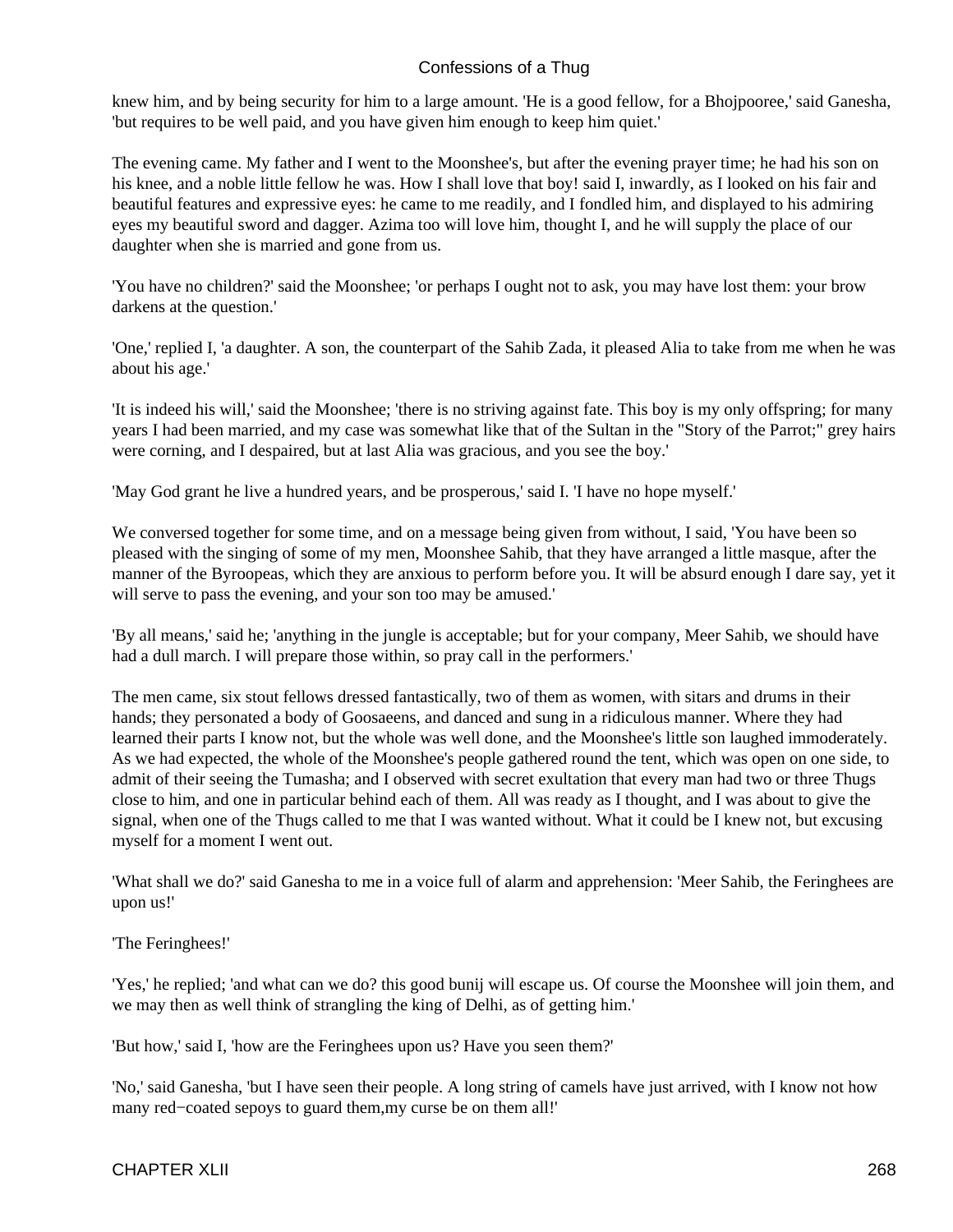'And where are they?'

'Why, they are gone into the village. They wanted this ground, but I told them I would not give it up; that the Moonshee was a gentleman of rank, and could not be disturbed, and that there was better ground on the other side of the village.'

'Then never fear,' said I; 'the work must be done immediately. I will go in and give the jhirnee; and if any of those prying rascals the Lascars come about us, you know what to do. But I fear not; the Potail will help us, and Hittah Singh too, and there need be no great noise. My father will have to personate the Moonshee for awhile if necessary, but that does not matter.'

'Good,' said Ganesha; 'but be quick, Meer Sahib, I shall be in a torment of apprehension until the whole are fairly under the ground.'

I left him, and carelessly playing with my roomal, again entered the tent.

'What is it?' asked the Moonshee.

'Oh nothing,' I replied; 'only some Sahib−logues' tents which have arrived. Their servants wanted this ground to encamp on, but seeing us here, the Lascars have taken them to the other side of the village. The troops will be here early tomorrow.'

'That will suit me exactly,' said he; 'I will stay with them, and bid you gentlemen farewell; but that is no reason why we should be the less merry. I warrant these good fellows have another song or two in store. Have you?' he asked of them.

'A hundred,' replied one of them; 'but perhaps the next will be rather a noisy one.'

'Never mind,' said he, 'play on; you shall have as good a reward as I can afford to bestow.'

I waited till the noise was at its height to give the jhirnee, yet I had not the opportunity I wished for. The Moonshee sat with his back to the kanat, and to get behind him was impossible; one of the Thugs saw my embarrassment, and relieved it, by begging him to rise and advance a few paces.

'What are they going to do?' asked he.

'I know not,' I replied, 'but you had as well comply.'

He arose, and I slipped behind him. 'Now!' I shouted; 'bring the pan!' and my hand was on the Moonshee's neck. One wild shriek he gave, and fell.

His wife had been looking on through a hole in the kanat; she had seen the work, and rushed out into the midst of us, with her boy in her arms. I shall never forget her never: I shall never forget her wild look and her screams. I tore the boy from her arms, and left her in the midst of the Thugs; I ran out into the air, and the first person I met was Ganesha, his face flushed with triumph, which I saw by the glare of the torches from the tent.

'All is done!' cried he; 'they have all fallen. Two I killed myself. Where are the Lughaees? we must be quick.'

He ran on; and I stood in the open space before the tent. Parties of Thugs passed rapidly to and fro, bearing the bodies of the dead, which were one by one thrown into the hole. But the singing and music went on as merrily as ever, and looking into the tent I saw my father sitting in the place which had been occupied by the ill−fated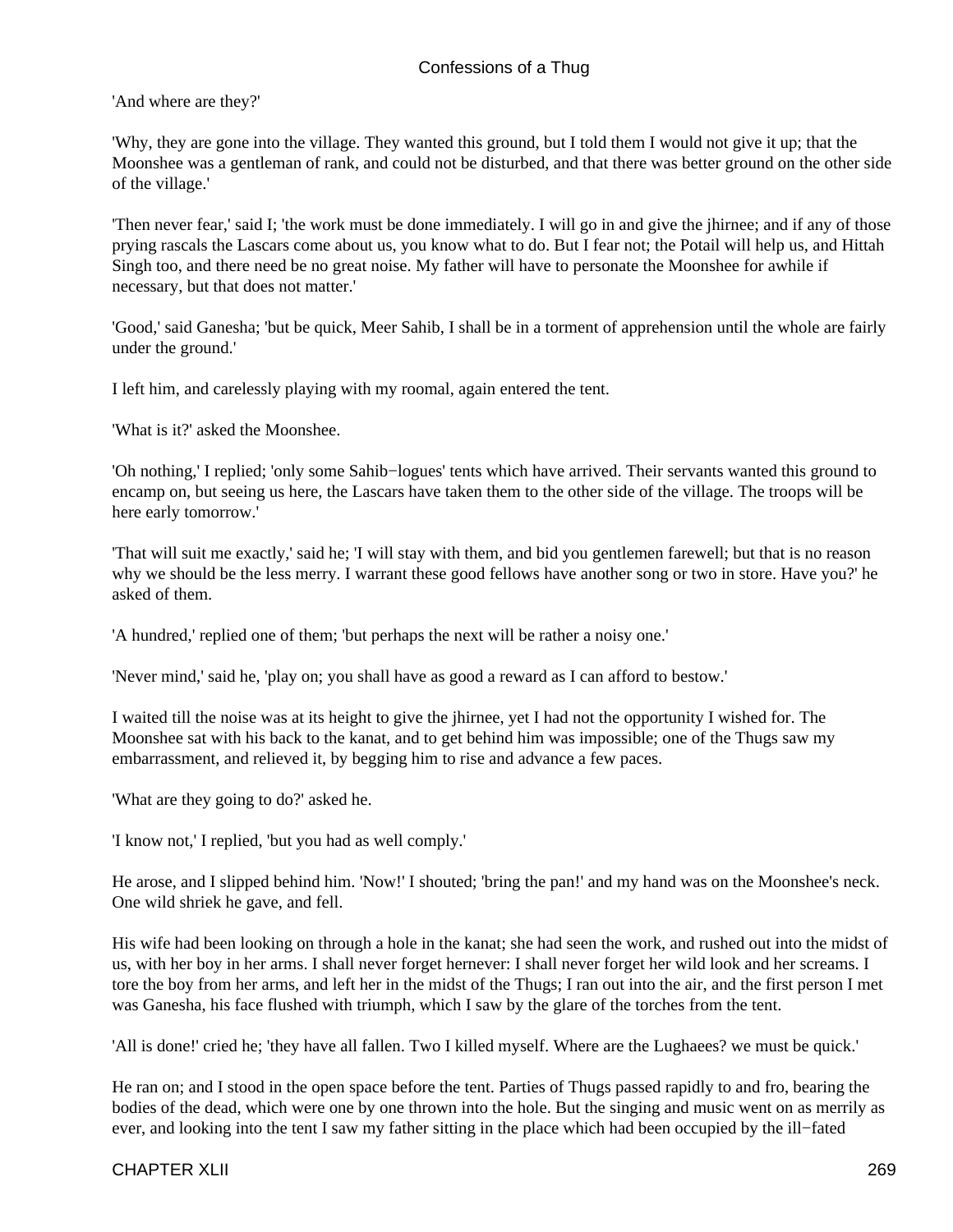#### Moonshee.

My little charge was crying terribly, imploring me, in tones and words that would have moved any one's heart but mine, to take him to his mother. I soothed him as well as I could, and was going to my tent; but curiosity impelled me to return, and see the hole in which the business of interment was going on. I went to the edge; Ganesha was standing by it encouraging the Lughaees; he saw the boy in my arms.

'What folly is this, Meer Sahib?' said he; 'you are not going to spare that boy, when we are even now in such danger! it will be madness. Give him to me; I will silence the crying wretch, and send him with his parents.'

'Never!' cried I; 'the boy is mine; you may have all the spoil, but give him up to death I will not. Have I not lost a son, and is it not lawful to adopt a child of this age?'

'Madness! madness!' cried Ganesha, 'the boy must die. Are you a fool, Meer Sahib, to risk such a chance?'

'He will never find out the difference between us and his parents,' said I; 'and I will not be interfered with.'

'Fool!' said Ganesha, setting his teeth, 'I spared a child once, and will never spare another; I have sworn it on the pickaxe.'

'I care not for a thousand oaths,' I cried; 'the boy is mine, and you had better not oppose me if you wish to avoid a quarrel;' and I was going away.

He caught me by the arm.

'Let me go,' I exclaimed, and I felt for my dagger, 'or by Alia! I will strike this steel into you.'

'Boy,' cried he, 'you are mad; I fear you not; talk of daggers to others than Ganesha; he has seen too much of you to fear you. Give me the child I say, his very cries will alarm the sepoys.'

I felt for my dagger or sword, but I had left them in the tent; I tried if pity could move him.

'Have you no compassion?' I said more gently: 'Ganesha, have you no pity for a child? Can you bear to kill him?'

I was off my guard, and he saw his opportunity. Quicker than thought he had rudely snatched the child from my arms, and as he hurled him into the pit, he cried scornfully, 'Pity! no, I know it not. Now go and cry, Meer Sahib, for the loss of your plaything.'

I started forward, and leaned over the edge of the hole, which was being rapidly rilled; the poor boy lay senseless and dead at the bottom,one shriek alone had escaped him, as he was dashed with passionate force into it. I gazed for an instant to satisfy myself that he was dead, and some of the earth which was being thrown in hid him almost instantly from my view.

I turned to Ganesha in savage anger.

'Dog!' cried I, 'and son of a dog! you shall answer for this. Had I my sword now with me, I would cut−you in two pieces.'

'An idle threat, and one befitting what I have heard of you,' said he. 'Go, Meer Sahib, you are a boy and a fool: I do not fear you.'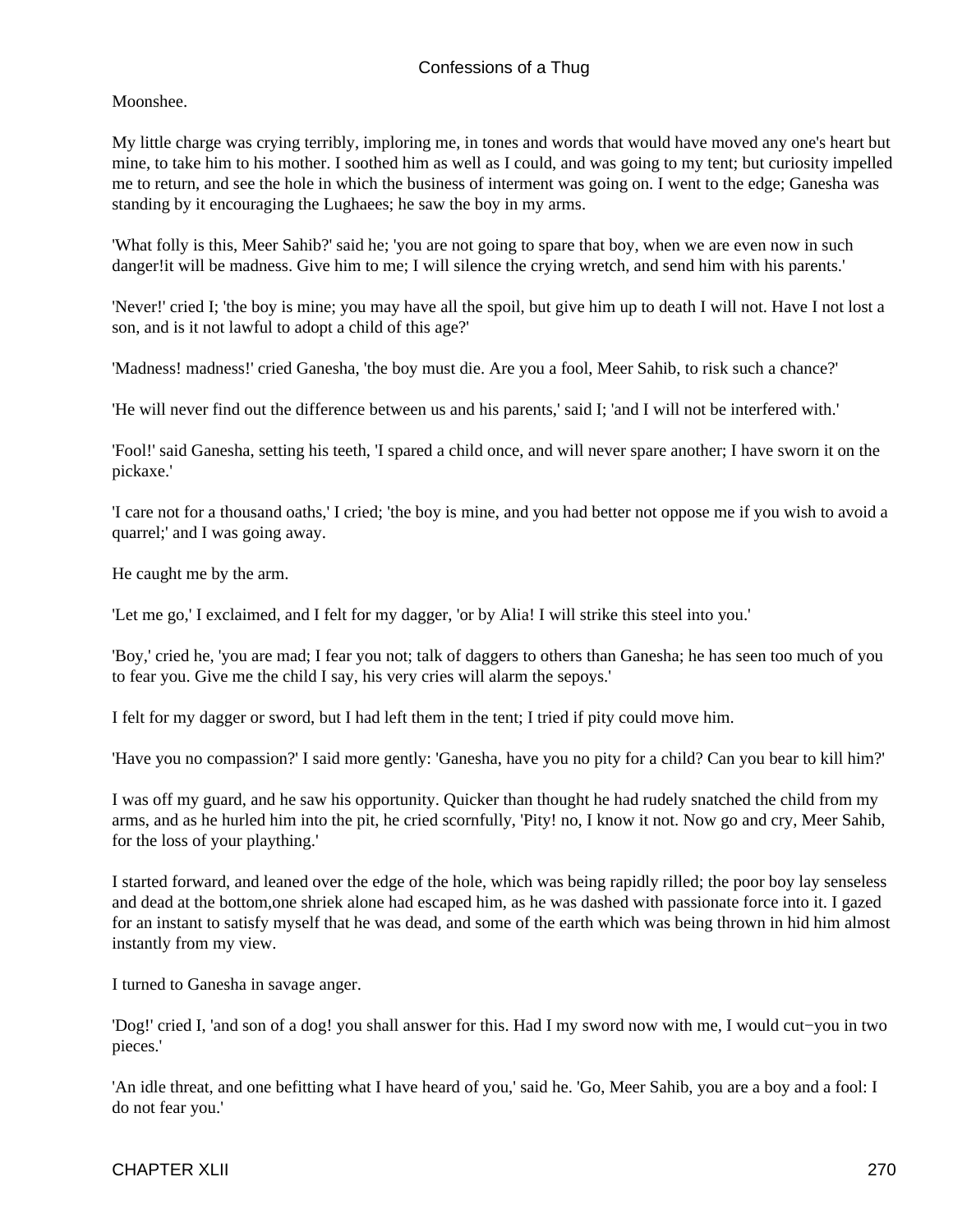Stony−hearted villain, he had destroyed my son. Situated as I was I could then do nothing, but I was determined to have my revenge: and I took it too. I mentioned what had occurred to my father and to three of my intimate associates: they were determined to stick by me whenever I chose to attack Ganesha, and would fain have done so the next day; but this did not suit me, though his words rankled in my heart, and the deed he had done made me hate him more than ever. I deferred my revenge to the last moment, but I took it, as you shall hear.

We staid on the ground that night; the palankeen had been broken in pieces and thrown into the hole, but my father personated the Moonshee the next morning as we rode through the camp of the Feringhees, which had been pitched so near us, that indeed I have often wondered they heard not the cries of the party as we despatched them. But we had taken good precautions. The noise of the drums, and the confusion occasioned by letting loose two of the Moonshee's horses, which were here and there pursued by a number of Thugs, shouting and screaming after them, had drowned the cries of our victims, and we had effected the whole without suspicion. Our good friends, the Potail and the Duffadar, had kept the Sepoys in conversation, and they had not noticed the noise, beyond hazarding a passing remark as to its cause.

Again therefore we were on the road. We had not got all the booty we expected, it did not indeed amount to three thousand rupees, and we earnestly looked out for the Dacoos, who were we hoped to be our next bunij.

We went on to Nagpoor, and sold the Moonshee's camels and horses. Here the gang divided; one part under a Jemadar named Emom Buksh took our old road towards Oomraotee, and through the valley of Berar to Khandesh and Boorhanpoor; the rest of us returned by the road we had come, after staying four days in the city of Nagpoor.

On our second or third march homewards we overtook the Dacoos. They had been seen by our spies the moment we entered the village we had encamped at; and as much caution was requisite in managing them, my father at once proposed to be alone the Sotha, or inveigler.

'I shall feign to be a Hindoo,' said he; 'these rascals will suspect me if I go by my own name, and indeed they would know me. I will be a Rajpoot Jemadar, come from Hyderabad, and you shall see I have not forgotten my old trade.'

Accordingly he painted his forehead and breast after the fashion of the Hindoos, covered his eyes with wood−ashes, put on a waist−cloth and dress he borrowed from one of the men, and attended by another went into the village.

How anxiously I expected his return! I feared he would fail in his mission, but Ganesha was confident. 'He never fails,' said he to me; 'he is one of Bhowanee's own favourites; nothing he ever did failed. Would that I had his luck.'

But he was absent so long, that I became apprehensive for his safety, and was on the point of setting out to gain tidings of him, when to my great joy I saw him approaching. I ran to meet him.

'What news?' cried I; 'oh, my father, my liver has been burnt during your absence. Why did you stay so long?'

'Never mind, my son,' said he, when he had dismounted, 'you would have been wrong to come after me. But ah, the owls! I have entrapped them, they are ours.'

'Ul−humd−ul−illa!' cried I, 'this is rare news; but how did you manage it?'

'Why,' replied he, 'it was done easily enough, though I feared for my success when I saw that one of the Dacoos was a fellow I had known a long time ago; however he did not recognise me, thanks to my white beard and these marks of the infidels: he never thought I was Ismail Thug. I sat and conversed with their leader, who told me very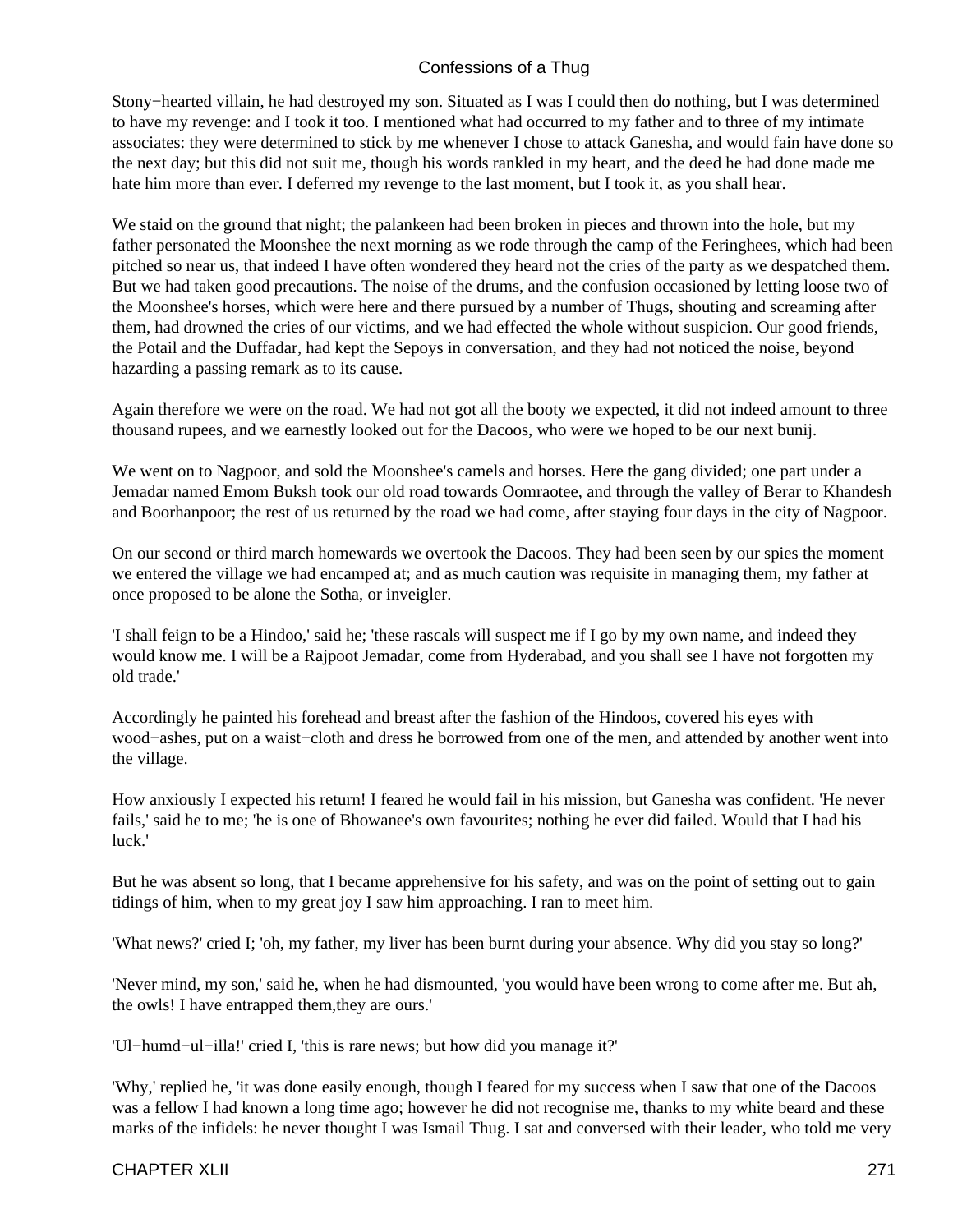gravely he was a servant of the English going to Hindostan on leave of absence. I said I was one also, and had come from Jalna, where I was a collector of duties on spirits. We then became intimate, and the upshot of the whole was, that we agreed to travel together; and by Alia! if the omens are good, they shall die tomorrow. Delay is useless with these fellows, for they evidently think, (from the signs I saw them making among themselves, which are known to me,) that we are certain bunij to them, and if we do not attack them they will fall upon us.'

'We shall need good hands,' said I; 'and I will take the leader.'

'I will be a Bhuttote also,' said Ganesha: 'I never killed a Dacoo. Are they stout fellows?'

'Very,' answered my father; 'but like all their tribe they are heavily armed, and can do but little against us, if we manage properly.'

'We had better fall on them with our swords,' I observed.

'Not so, my son, but we will surround them, and if there is not a good opportunity, the men can use their weapons.'

We were soon agreed on this point; and in the morning the Dacoos joined us as we moved round the village into the main road. They were twenty−five in number, stout, but heavy−looking men, armed to the teeth, with their heads enveloped in folds of cloth. They had with them thirteen tattoos heavily laden; and it was well they had this encumbrance, as it served to separate them, as each tattoo required a man to drive it. Had they kept in a body, we could have made but little impression on them, and dared hardly to have attacked them.

'Now, look out!' said my father to the men; 'if you see them leaving their beasts and collecting in twos and threes, fall on them at once, or they will attack us: they know well enough who we are, though they pretend they do not.'

We journeyed on in company: after I had ridden for some distance I dismounted, and walking beside the leader I entered into conversation with him. He did not recognise me in the least, and very gravely began telling me how he had met with Thugs on his way down; how he had fought with and overpowered a large band, and carried off their plunder, amounting to some thousand rupees.

I could have struck him on the mouth with my shoe, but I refrained: yet it was enough to have provoked me, being so barefaced a lie. Still I applauded his bravery, and he continued: 'Yes, Meer Sahib, these Thugs are the greatest villains unhung; and I praise the Prophet, that I have gained some information about them, which I will give to my masters the Europeans. The fool of a Thug, or rather one of his people, told me they belonged to Jhalone; I am going that way, and if I do not tell the Rajah of their being in his city, call me an owl, and a father of jackasses. I expect too he will reward me handsomely.'

Ay, you will tell him, thought I; but you must get there first, my friend. Mashalla! words are one thing, but deeds are another.

'And were they such fools?' I asked; 'all the world say that Thugs are never to be taken in.'

The fellow laughed scornfully.

'Never taken in!' said he; 'did not I deceive them? They are swine, they are asses; they murder poor travellers, but they have no wit, not so much as children. Their fool of a Jemadar tried to deceive me by wrapping his face in a cloth; but I saw him, dark as it was, and could swear to him among a thousand.'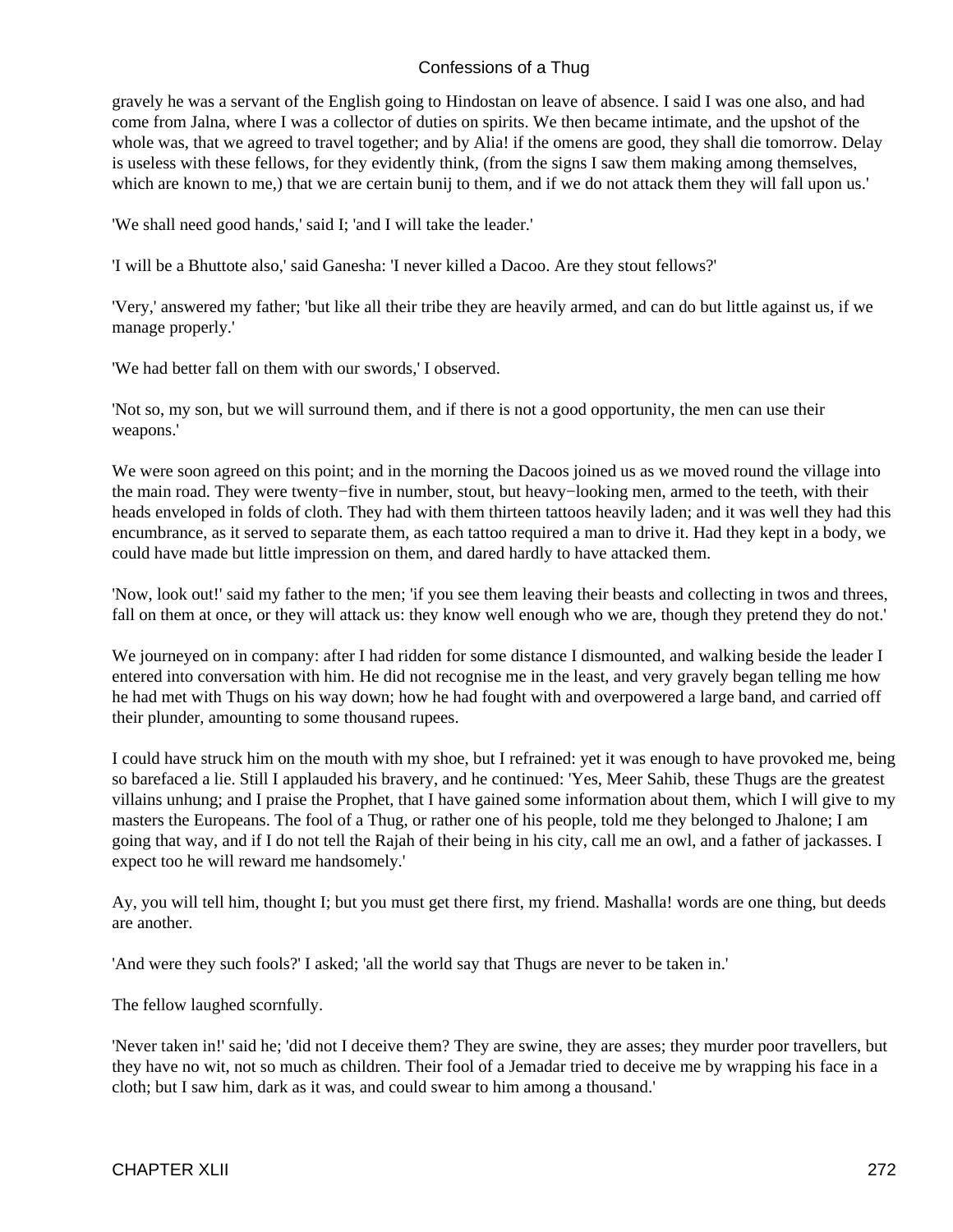'What was he like?' inquired I; 'I am curious to know, if it were only to avoid him in future, especially as I am a constant traveller on this road: but you said you attacked them?'

'Yes,' said he; 'I am an old traveller too, and as we were a large body, and the Thugs not more than treble our number, I said to my companions that, though I knew we were with Thugs, they ought not to fear, and if they would only watch me, we might attack and disperse them, and get their plunder: and by Alia! we did, Sahib. Late at night we rose on them, killed some, and the rest ran away, among them the cowardly Jemadar. We got enough too to take us to Hyderabad comfortably.'

So we had a narrow escape, thought I; these fellows would have attacked us, I doubt not, had we not gone on that night. But the lie, Sahib, was it not an impudent one? Yet I could not help laughing heartily at his relation, which he swore was true, by Alia and the Prophet, by my beard, and by every saint in his calendar.

We trudged on till we came in sight of two trees on the road, on which travellers hung bits of rag as offerings to the guardian saint of the place. I saw very plainly that this was their bhil; one by one they began to forsake their tattoos and collect. More delay on our part would have been fatal, and my father saw this. He was as prompt as I could have desired: he had seen their movements, and just as I had disengaged my roomal from my waist, he gave the jhirnee. Eleven of the Dacoos fell at the same moment, the leader by my hand. I had my roomal round his throat, and before I gave the fatal wrench, I shouted in his ear that I was Ameer Ali, the leader of the Thugs he had met, and that *then* I had sworn to kill him, and had done it. The rest were cut down with swords: my men were prepared, they were not, and were heavily encumbered. Yet had we delayed for another three or four hundred paces, they would have fallen upon us, and I think, Sahib, the Thugs would have run away. As it was, however, we were victorious; we threw the "bodies as they were into the jungle, and pushed on, laughing heartily, and in the highest spirits at the issue of our adventure. The booty too was good thirteen thousand rupees worth of gold, silver, and ready money met our admiring eyes, when the packages of the loaded tattoos were opened for our inspection.

Well, Sahib, we had proceeded as far as Sehora on our return, when we fell in with a great European, who was also travelling. We did not fear him, but on the contrary determined to keep with him, because we well knew that he had many travellers in his train who profited by the protection of his troops; so we divided into two parties, one under myself and my father, the other under Ganesha. Our object was to separate the travellers from him, and we hoped, by representing the inconvenience they were put to by delay on account of his slow marches, and the scarcity of provisions they would experience on the road, to induce them to accompany us. I need not follow the adventure further, for it differed not from the rest; suffice it to say, that after a few marches a large party of travellers had joined with us. We left the high−road to proceed by footpaths through the jungles, and near the village of Shikarpoor we selected the bhil. The place was a favourite one, and well known to our party. The travellers fell, twenty−nine men, some women and children; all were buried in one grave, for the spot where they were killed was a desolate one. The deed was done in the night, but by the light of as fair a moon as ever shone on us. One child I saved from the general slaughter; Ganesha was not present to oppose me; and though the boy was a Hindoo, yet I determined to adopt him as my own, and to bring him up in the holy faith I professed myself, and this would enhance the merit of having spared him. But when his mother died, I could not force him away from the body; he clung to it, young as he was, with frantic force he screamed and kicked whenever I attempted to lay hold of him, and bit me in the arms and the hands. I thought, if the body was removed from his sight, he would be quiet and submit to his fate; but no when it was gone, he grew worse and worse; nothing would pacify or tranquillize him, and I fairly grew impatient and angry. I drew my sword, and threatened him, but he was insensible to his danger; he reviled me, he spat at me with a child's virulence. I once more raised him up in my arms, but it was of no use; he seized my ear in his teeth and bit it till the blood came. In the agony of the pain and in my rage 14tnew not what I did. Sahib, how shall I tell you what followed? it was the worst act of my life but

one, which I have yet to tell you of.

You killed him, I suppose, Ameer Ali, said I.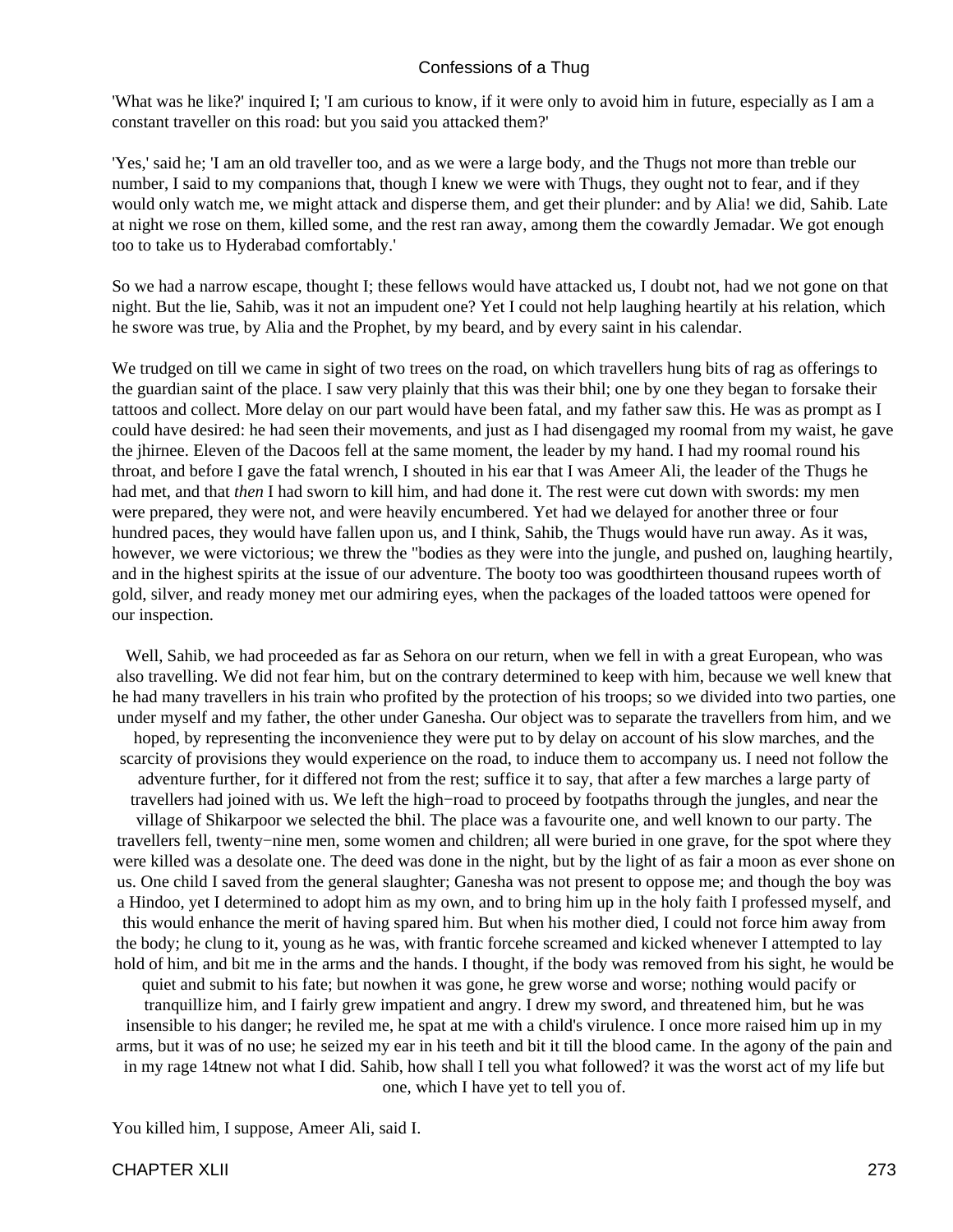Yes, Sahib, I killed him; but oh, how did I do it! it was the devil's work, not mine. I never was cruel, but now the Shitan possessed me.

Here Ameer Ali put his hands to his eyes, and finding my heart sicken, I begged him to refrain from reciting the dreadful particulars. After a pause he continued.

Wretch that I was, I did this. No one was near me but the Thug who held my horse, and even he was horror−struck, and uttered a loud scream of terror. I silenced him, and leaving the mangled body, I mounted my horse and galloped after my party.

Yes, Sahib, I deserved to be hung for that deed, had I never done another; but I was spared for a different fate.

We were in full march on the third day after this happened, when we saw a body of horsemen coming after us. My mind misgave me when I observed them, and I hastened to collect the straggling Thugs, and form them into a close body, in case the horsemen should prove to be enemies, or make any hostile demonstration. On they came, shouting and abusing us in every term of vile reproach their tongues could utter. There were about forty of them; and I verily believe that, had I not been at the head of the band, they would have fled as one man: however I cheered them up, and was determined to show a good front in my retreat. I knew there was a village in our interest within a few coss, which possessed a worthy Potail like him I have told you of; and that if we could but reach it, we might man the walls and towers, and bid defiance to our pursuers.

'Be not afraid,' cried I to my men; 'let the best of ye come behind with me, and we will stop these marauding rascals. I know they are Pindharees, and the veriest cowards in existence. Only be firm; you who have matchlocks take good aim, and when they are near enough, every one mark his man, and see if as many saddles are not emptied.'

On they came; fortunately the road was narrow, and had thick thorny brushwood on each side of it, so that they could not pass us. They were within speaking distance, and I shouted.

'Are ye friends or enemies? if the former, keep behind us; if enemies, begone, in the name of the Prophet, my friends, or ye are likely to get a sharp reception.'

'Stop!' shouted the leader of the party; 'who among you is leader? I would speak to him.'

'I am leader,' said I; 'come out alone and I will meet you; but if any of ye stir, by Alia we will fire on you.' The fellow advanced, and seeing that none followed him, I rode out in front of my men. 'If there is treachery,' said I to them, 'fire, never mind me.'

'Jemadar,' said the man, 'our Thakoor has sent for you, you may possibly have guessed why. You had better come: you will only have to pay a fine and will be released, I swear this to you on the faith of a Rajpoot.'

'I will neither trust you nor your master,' said I; 'you are a parcel of vagabond Pindharees; I laugh at you, and spit on your beards. If you want us, come and take us; but of our own accord we come not. Are we fools? are we asses? Oh, man! art *thou* one to talk thus? Go back to him that sent thee, and say, the man is yet unborn who will take Ameer Ali Thug, so long as he has a weapon in his hand, or a few gallant fellows by his side. Have you no shame to deliver such a message?'

He made no answer, but urged his horse and cut at me with his sword. Fool! he did not think that a Thug could fight, and still less that he had engaged one whom no one had ever yet defeated. I caught the blow on my shield, and returned it on his head as he passed me; the fellow fell from his horse a dead man.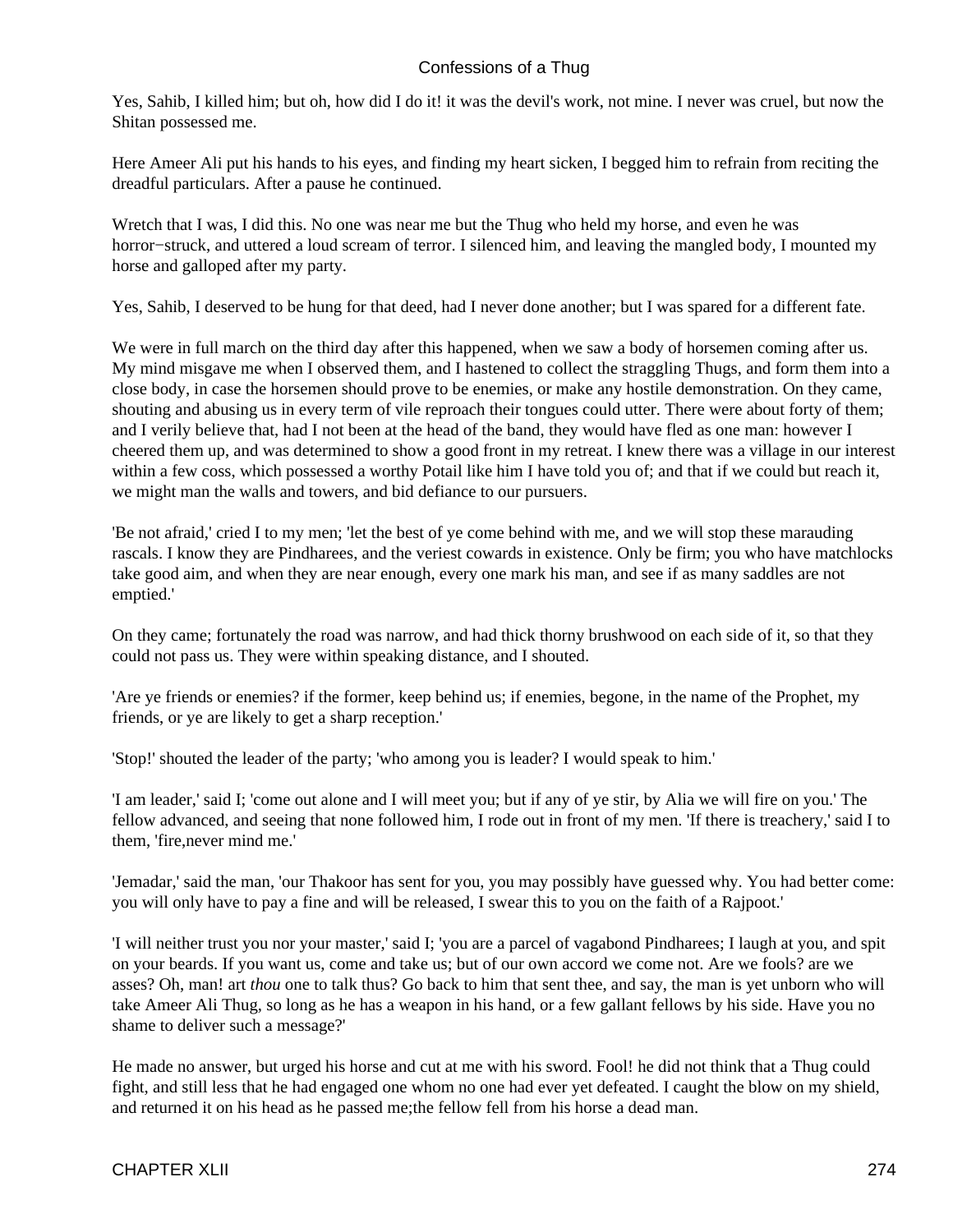My own men set up a shout and discharged their matchlocks one horseman and a horse fell wounded, and struggled in the dust. Had only my own good companions in the Pindharee affairs been with me, I would have charged them and put them to flight, but I could do nothing alone. We had checked them however, and retired slowly, followed by the troop, who kept out of shot, but evidently waiting for a piece of level and fair ground to charge us. In this way we retreated till the welcome walls of the village whither I had directed the main body appeared to our view. We redoubled our efforts to gain the shelter they would afford us, and the men were in some disorder as we passed over a level plain in front of the village: they were even beginning to run, but I checked them. 'For the love of Alia!' cried I, 'for your own sakes keep together and have brave hearts; so long as we are firm they will not dare to come near us, but if once we separate we are lost. See, even now they are preparing to charge, as a hawk stoops on his quarry.' And down they came; thundering along, brandishing their spears, and reviling us: some of my men fled at their utmost speed to the gate, but most of them stood. Again I dashed at one of our enemies and wounded him, but the odds were against us; one of my own men fell, pierced through the breast to the backbone by a spear; another was wounded; but they could not take further advantage of us. Those who had fled, joined by others of my men and some villagers, headed by my brave old father, issued from the gate; which the horsemen seeing, they drew off, and we got within the village in safety. They kept hovering about till midday, but out of the reach of our shot; and soon after noon they all departed, and we saw no more of them. We had to pay for our shelter handsomely however, for the Potail shut the gates of his village and declared we should not pass out without having paid him a thousand rupees. I was for attacking him, plundering his village, and burning it after the Pindharee fashion, and we could have done it easily. But my father would not hear of it: 'The country would rise on us,' he said; 'and besides, it would ill requite the Potail's hospitality and protection, even though we had to pay for it.' So he paid the money; and after a thousand protestations of mutual goodwill, we left the village in the evening, intending to push on as far as we could, to be beyond the reach of pursuit.

Nor were we followed; though this exploit made a noise in the country, and was known far and wide, we were not molested. We heard afterwards that the Thakoor flew into a furious passion when he heard of his men's defeat, and dismissed them from his service as a parcel of cowards, as indeed they were. Moreover he swore he would be revenged upon every Thug he might ever catch afterwards; and I believe he kept his word and put some to death. But we laughed at his beard, and many a merry jest had we over the adventure afterwards.

It seems, the day after, some herdsmen were passing the spot where the travellers had been killed, and they saw the body of the lad lying in the road: all the remains were discovered, and information was given to the ruler of the village and tract of country in which the deed had been done.

We pursued our route. Ganesha too had been fortunate; he had decoyed a large body of travellers, consisting of a Jemadar who had lost an arm, and his family, with some others, along the by−paths in another direction, and he had killed them all.

You know, Sahib, that it is forbidden to us to kill persons who may in any way be deformed. I was amused afterwards to hear the accounts which were given of the deliberations made upon the Jemadar's fate by Ganesha and his gang: he told them to me himself when we met.

'Some, indeed most of the men,' said he, 'hesitated as to whether he should be strangled or not. There was no means of separating him from the party, and they said the whole ought to be abandoned on his account, as he had lost an arm, and therefore was not a fit sacrifice to Bhowanee. I replied that he was not deformed, that if he had lost an arm, he had had one once, and the losing of it was not the work of Alia but of man, and that when he died he would appear in the form in which he had been created; therefore he was not forbidden, but was true bunij; and I asked them how they would show their faces to you and to their brethren at the rendezvous with no deed to boast of, and, more than all, no plunder. I prevailed; the whole were strangled; the Jemadar by my own hand, for no one else would touch him, despite of all I said to convince them there was no harm in it. The worst of all was, however, that there were two young girls of a marriageable age, the daughters of the Jemadar. Two of my men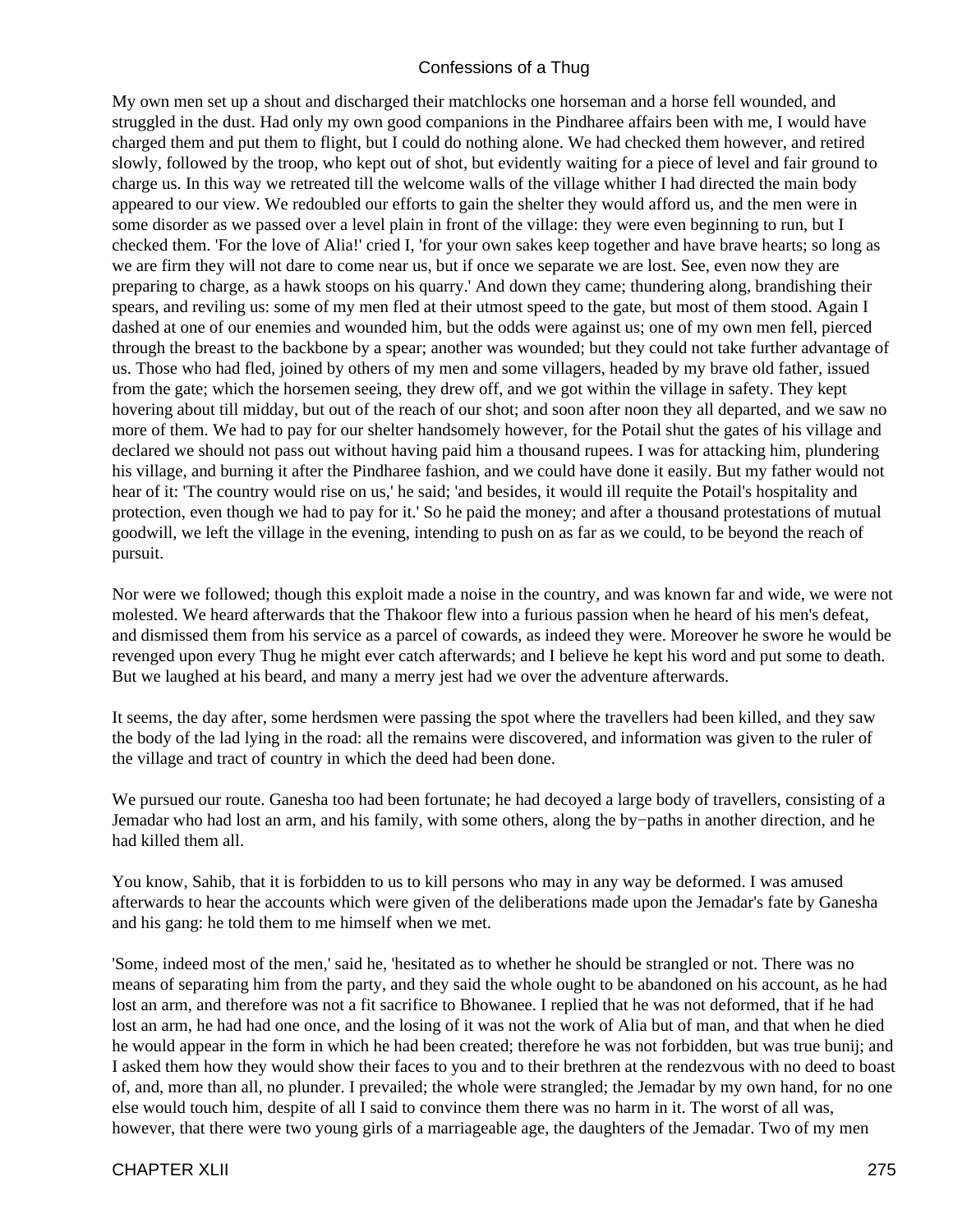took a fancy to them, and would fain have carried them off to be their wives, but they would not consent, and they were strangled with the rest.'

We were now somewhat at a loss for a route, or whither to go. The omens were consulted at Saugor, which was our place of rendezvous; and as they pointed to the northward, we struck off the high−road to the north at Saugor, and took that to Seronje. But my father returned to Jhalone. We divided into two bodies, each a day's march from the other, for we were fearful of being suspected if we travelled in large numbers; and since the Europeans had got a footing in the country, we found that we were asked more questions at the different posts and guards than we had used to be. Besides, large bodies of travellers had disappeared in various directions by the hands of other bands of Thugs, and the authorities were suspicious and inquisitive to a degree. However, now with bullying, now with bribes, we contrived to pass on, leaving our fruit as we went in many a sly place, which the Choukedars never suspected; and although we got no large booty, yet scarcely a day passed but one, two, or more travellers met their death at our hands. It was at the village of Eklera, in Holkar's dominions, (alas! I shall never forget it,) that our Sothas brought us word they had secured a small party of travellers, who they had heard were about to proceed to a village a few coss distant.

Of course our men told them of the danger of travelling alone, of the alarms there were of Thugs, and begged of them to accompany our large party for safety, which had collected for the same purpose, and they consented. The Sothas offered to introduce them to me as the leader of the Kafila; and accordingly, at sunset, one of them returned to the bazar, and brought two of the men to me. I received them cordially, repeated the same stories as my men had done, and frightened them quite sufficiently for my purpose.

'Listen,' said one; 'though I have never seen a Thug, nor know of any existing in this part, yet that they have been here there is no doubt. My wife's father was killed by them.'

'How!' said I; 'it is horrible to think on; how did this happen? know you aught of the particulars?'

'No,' replied he, 'none but what I have heard from others. I was a boy at the time, but the old men of the village know them well, and often speak of them even to this day. I will introduce you to my father−in−law, as I justly call him, and he shall tell you the tale himself. Mashalla! he tells it with much spirit, and 'tis worth hearing.'

I confess I was interested; why I should have been so at a common tale of Thuggee was more than I can imagine. I rose and followed the man to his house, determined to hear the whole story from his father−in−law's mouth.

I have said it was yet day; the sun was setting, and the village was a scene of bustle and noise, as is always the case in an evening; the herds which had been out to graze were pouring in at the gates, raising clouds of dust, through which the walls were but dimly seen. Yet still as I advanced I fancied them familiar to me; I imagined I knew the names of different places near them, one in particular, the abode of a Fakeer, around which was a small garden. I almost started when I approached it, for it seemed like the face of a familiar friend one meets after a long, long absence, when one hesitates to accost him by name, though almost assured of his identity. But in spite of my desire to know the name of the garden I walked on, for it would not have suited my purpose to have appeared to recognise any object, having represented myself to be an utter stranger. As we passed through the gate, objects more and more familiar to my eyes presented themselves,the bazar, the little Mosque, the Kotwal's Chowree, the temple of Mahadeo. I could have named them all, and one house in particular, my heart leaped within me as I passed it. There was nothing remarkable in it; but it seemed unaccountably fresh to me, as though I had but left it yesterday.

Still I walked on silently, and my companion did not notice the agitation and surprise which must have been depicted on my features. We reached the house, a respectable one in appearance; and desiring me to be seated, he left me, to bring the old man of whom he had spoken. When he entered, Alia! Alia! I could have called him too by name, though his features were shrunken and withered. I was almost about to exclaim, Rheim Khan! but I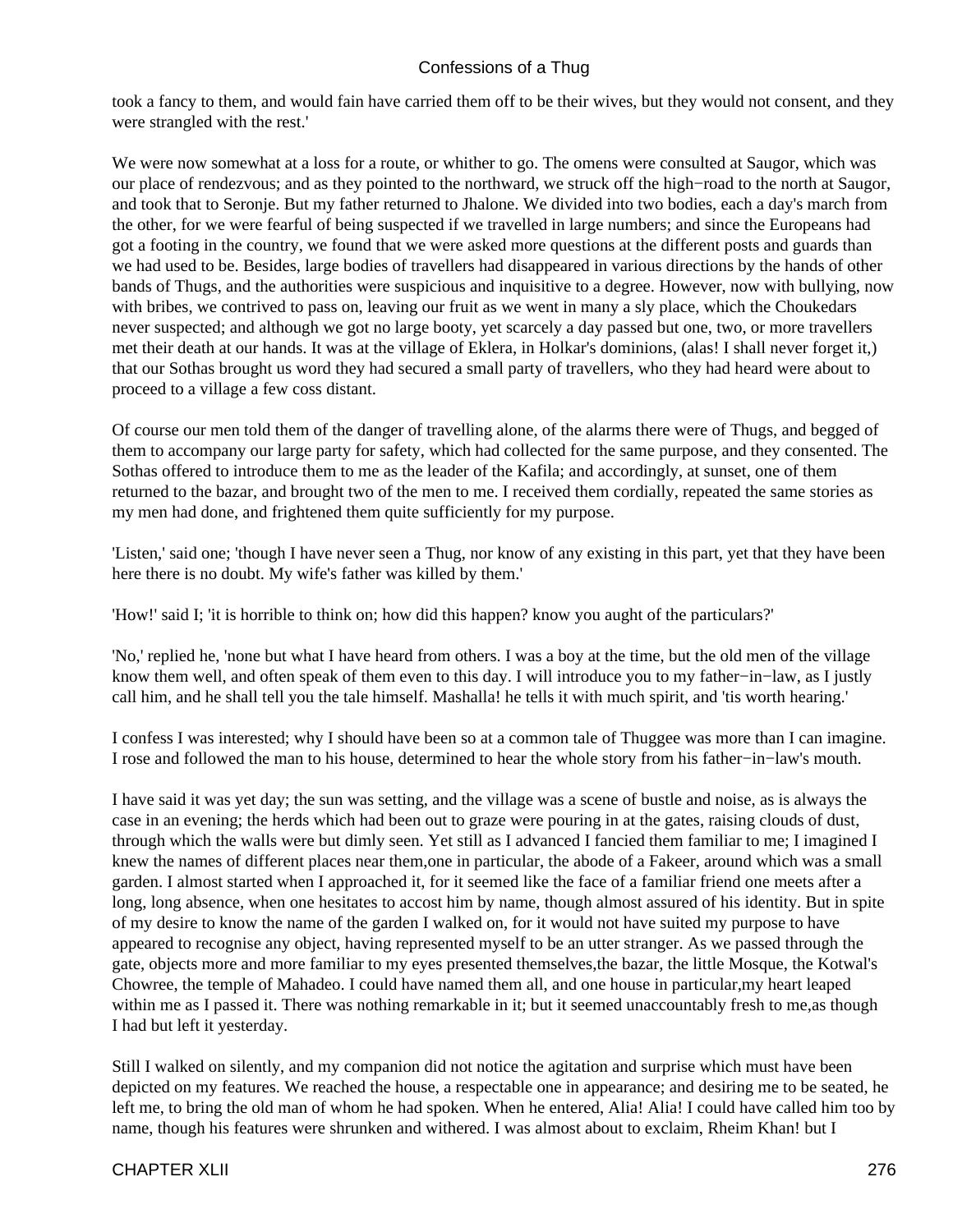checked myself, and as he was presented to me under another name, Futih Mahomed Khan, I was silent.

The whole, after this, thought I, must be a wild dream, or I may have visited the place in my wanderings, perhaps staid a few days at it, and it is thus familiar to me. After some desultory conversation my new friend stated what he had told me, and requested his father−in−law to relate the story of Peer Khan, with all its particulars.

# **CHAPTER XLIII**

Now o'er one half the world Nature seems dead, and wicked dreams abuse The curtained sleep.... Now withered murder ... thus with his stealthy pace, Towards his design moves like a ghost: Macbeth, Act II, scene ii

the old man returned my salutations cordially; and when we were fairly seated, and the hookah had passed round, he related the sad history of the parents of the girl he had adopted. His version of the tale differed little from that of my new acquaintance; and indeed the whole affair appeared to have been as successful a piece of Thuggee as I had ever listened to. I wonder who they were, thought I; I will mention the story to my father; perhaps he may have heard of it, and can give me some clue to the boy whose fate is buried in uncertainty. Yet the lad may even now be among us; and as this thought flashed across my mind, a half conviction forced itself upon me that I was the man! But I checked it, it was a foolish thought, such as one harbours sometimes upon the slightest cause, and dismisses after a moment's reflection.

'And you never heard aught of them afterwards, nor of the boy?' I asked.

'Never,' said the old man; 'never; years have passed since then, and the lad, if he lives, is about your own age, Meer Sahib; andYa Alia!' cried he, gazing on me, as a gust of wind caused the lamp to flare towards me, 'those features are familiar to me!−speak, man! thou art not the son of him who was murdered?'

I confess that his earnest gaze and manner, with my previous convictions that the village was familiar to me, almost overpowered me; but I was too old an adept in deceit to be long staggered by a suspicion which he had no means of confirming, and I replied carelessly and with a laugh: 'No, no, that cannot be; my father still lives, though my mother is dead; indeed I have but little remembrance of her. Besides we are pure Syuds by descent, and reside in a distant country, and you spoke of your old friend as a Pathan.'

'It cannot be, then,' said the old man, turning away with an air of disappointment; 'yet the resemblance is very striking, and I pray you, Meer Sahib, to pardon an old man's mistake; it may be that my eyes are failing me. Yet look at him, my son, and say, does he not resemble *her?*

'He does so certainly,' replied the other, 'and I was struck with the similarity of features when I first saw him; but it must be imaginary, or it is perhaps one of those unaccountable resemblances which one often sees without being able to discover any cause why it should exist.'

'But you spoke of a coin,' said I, 'which you hold to be possessed of peculiar virtues.'

'I did, Meer Sahib, and my father will tell you that I have not overrated its efficacy.'

'Nor has he,' said the other; 'many charms have I seen, but none equal to it: when around the neck of the wearer, no evil comes to her, no disease attacks her, and the eye of the malevolent or envious rests in vain upon her. Assuredly it possesses wonderful virtues, for if it is ever absent from her, she suffers from disease, or is unquiet in mind.'

#### CHAPTER XLIII 277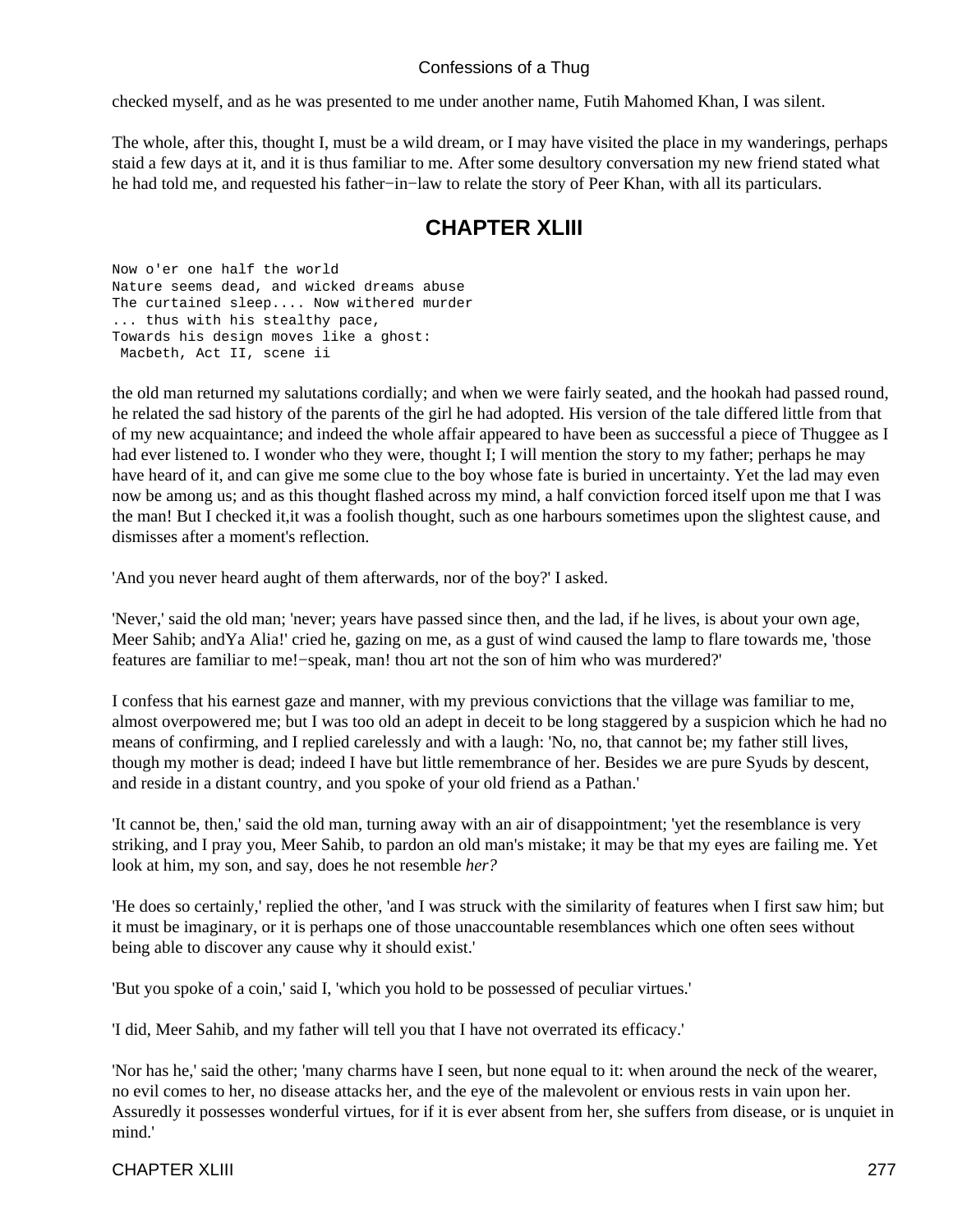'Alia ke Qpodrut!' I exclaimed; 'it is the work of God. Such charms are indeed precious, and lucky is the possessor of them. I had once a son, he became the victim of an evil glance, cast by a Fakeer to whom alms were denied; he cursed my house, and the boy pined and died. I was absent from my home, and you may judge, sirs, of my agony when I arrived and learned my boy was dead. I have never been blessed with another; but a girl still survives, upon whom every care is lavished, and no charm is offered for sale by the wandering Fakeers, Moslem or Hindoo, but it is eagerly purchased, and hung around her neck. In this manner I have spent much money, but as yet without effect; for my child is delicate, and afflicted with dreams which disturb her rest and disquiet her gentle spirit; and I would to Alia I could become the possessor of some charm similar to the one you mention.'

'Keep a stout heart, Meer Sahib,' said the old man; 'you have bought your experience with sorrow, to be sure, yet a constant attention to the wants of the holy wanderers will no doubt have its effect in the end, and their prayers will be offered for the health of your child and her long life.'

'May Alia listen to them!' said I fervently, for my heart was then with my child and my loved wife.

I arose to take my leave, and as my new friend insisted on accompanying me to our camp, we walked thither.

'You will be ready, then, at the first dawn,' observed I; 'we travel early for the sake of the cool morning air, and my companions bestir themselves as soon as the first blush of light spreads over the east.'

'Depend on me,' said he, 'I will not keep you waiting: we have a long stage before us.'

He left me. I will have the charm, thought I, as I lay down to rest; my child shall be protected by its extraordinary virtue, and there will be an end of the constant searchings for amulets, which do no good, and cost much money: besides, I could not bring Azima a gift she would prize more highly, better far in her eyes than strings of pearls or costly jewels. Thus musing, my thoughts wandered to my home: my treasures were before me in imagination, and I compared this my wild and exciting life with the peaceful moments I enjoyed when I was there with themAzima lying beside me, and our child amusing us with her innocent gambols. The contrast was forcible, and appealed to my best feelings.

I fell asleep; nor did I awake until the bustle of preparation for the journey warned me that it was time to rise. Having performed my ablutions, I repeated the morning prayer and thanksgiving, and issuing from my little tent, I saw the band was in readiness to move on; but my new acquaintance and his family were as yet not with us.

'Shall we move on?' asked Laloo, who was now my confidant, being the second of the Bhuttotes, as I stood near my horse, preparing to mount.

'Not yet,' said I; 'I expect some bunij from the village; they promised not to be late, yet the day advances. Send some one to hurry them.'

'Ay, our friends of last night, I suppose, Meer Sahib. Of course we will wait for them, and I will send a fellow to quicken them: know you how many there will be to deal with?'

'Not I,' I replied; 'there are a man and his wife, but how many more I know not. We shall soon see, however.'

Our messenger returned almost immediately. 'They come,' said he; 'I had not reached the village gate when I saw them issue forth.'

'And how many are there?' I asked.

'There are two women on ponies, one old one on foot, and three men armed with sword and matchlock.'

#### CHAPTER XLIII 278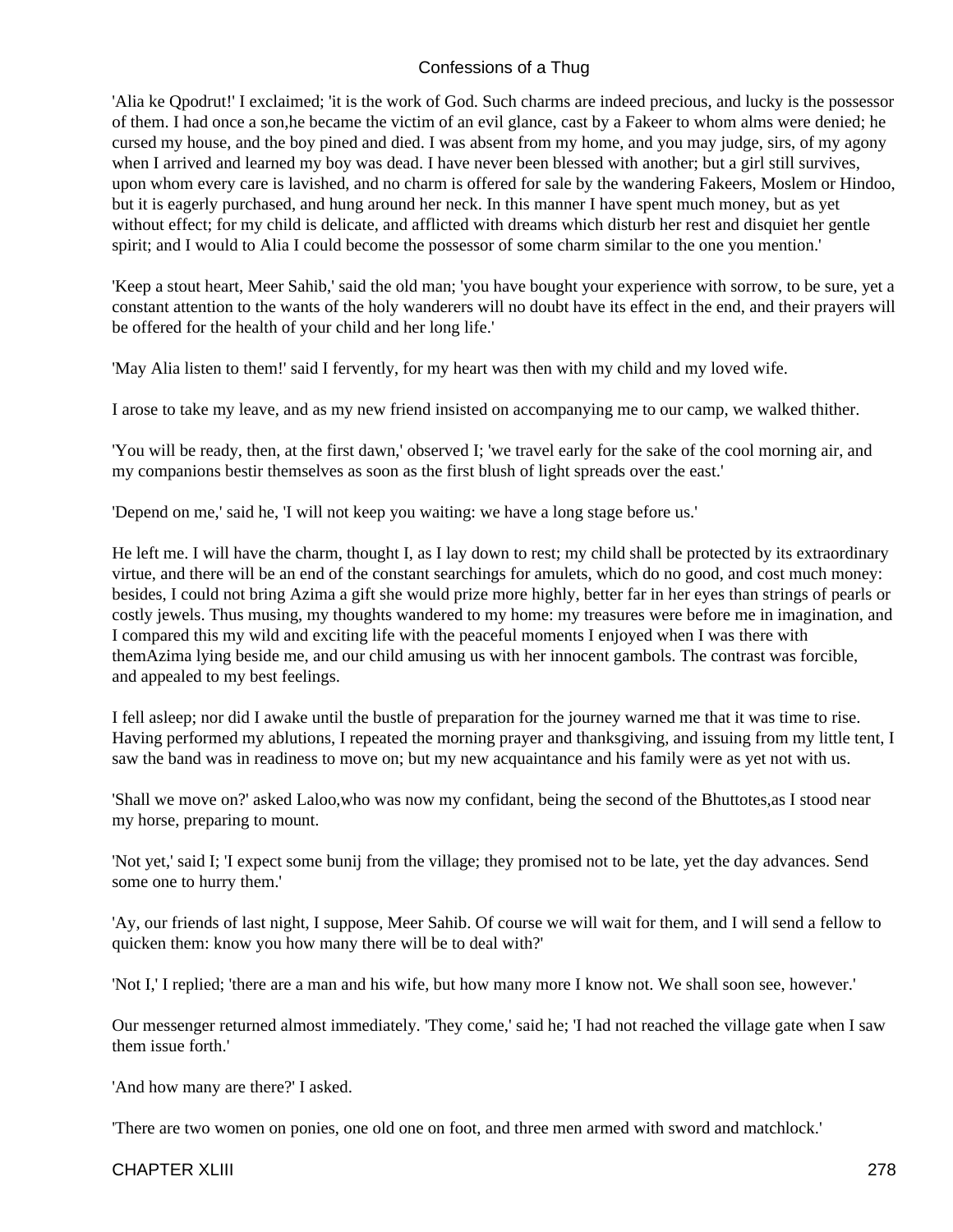'Six in all,' said I; 'do you Laloo tell off the Bhuttotes: if we find a good place today I will give the jhirnee; if not, the business can be done tomorrow.'

'True, Meer Sahib,' he replied; 'but we had better put it off today. To tell you the truth, there was an objectionable omen this morning, and you know there is no need of risking anything.'

'Certainly not; we can send on the Belhas tonight, and things are best done which are conducted regularly.'

The village party now approached us, and salutations were exchanged; we stayed not, but pushed on at as rapid a pace as allowed the villagers to keep up with us; and we travelled thus to the end of the stage. I saw no likely place for the deed on our way, for the country was thickly peopled and the villages were close to each other. But I heard with inward satisfaction from my acquaintance, that the next march was through a lonely tract, and I was urged by him to be on the alert and careful, for that robbers were plentiful, and we might be attacked.

They rested in our camp that day and night. I watched eagerly to see, if it were possible, the face of the woman who bore the prize I so eagerly coveted, but I could not discern it; she was strictly secluded, or if she moved out of the temporary screen her husband had erected, she was enveloped in a thick wrapper, which defied my utmost attempts to discover her countenance. But she was *mine,* and I gloried in the thought that ere another day should pass over me, she would have fallen under my hand, and the charm would be mine also. You, Sahib, will perhaps wonder at my eagerness to possess it; but you know us not, if you do. What mother is there in Hindostan, ay, or father, who does not covet a potent charm against the evil eye for his child or for his wife, far more than riches, nay the commonest necessaries or comforts of life? A child falls sick, the glance of some one is declared to have rested on it, ceremonies are performed without number, pepper is burned, mustard−seed placed in the room, and other things done which you would laugh at were I to relate them all; and hence comes the necessity of charms. Holy men are besought to give them, and are paid for them highly: Fakeers are implored to pronounce mystic words over the suffering infant; and women will sell anything they possess, even their jewels, to purchase an amulet which is said to be efficacious. Sahib, I had lost one child; another, my sole offspring, was constantly ailing, and we were tormented by a thousand miserable anticipations regarding her. Within my reach was a sovereign remedy for all, so at least I firmly believed. Can you wonder at my eagerness, my impatience to possess it?

Laloo came to me, and with him the chief of the Belhas. 'We are to go on, I suppose, as soon as we can?' said the latter.

'Certainly,' replied I; 'I hear the road lies through a lonely tract, which commences a few coss from here. See that you choose a good place, and that the grave will hold six bodies.'

'Jo hookum!' rejoined the fellow; 'but I hope the information is correct about the road, and that it is not like the last stage, cultivated ground from first to last. I would have defied the best Belha that ever drew breath to have selected a spot free from a chance of interruption.'

'Rest content,' said I; 'the information is good, I had it from our fellow−travellers, who have passed that way a hundred times.'

'Then I will start by sunset,' continued he; 'I suppose the nearer to this the place is selected, consistently with security, the better.'

'Certainly,' said I. 'Go; you have your leave.'

Midnight soon arrived: we had arisen and had proceeded about three coss on our way; we had passed every village, and entered on the desolate tract I have mentioned. The hot night wind still sighed over the waste, and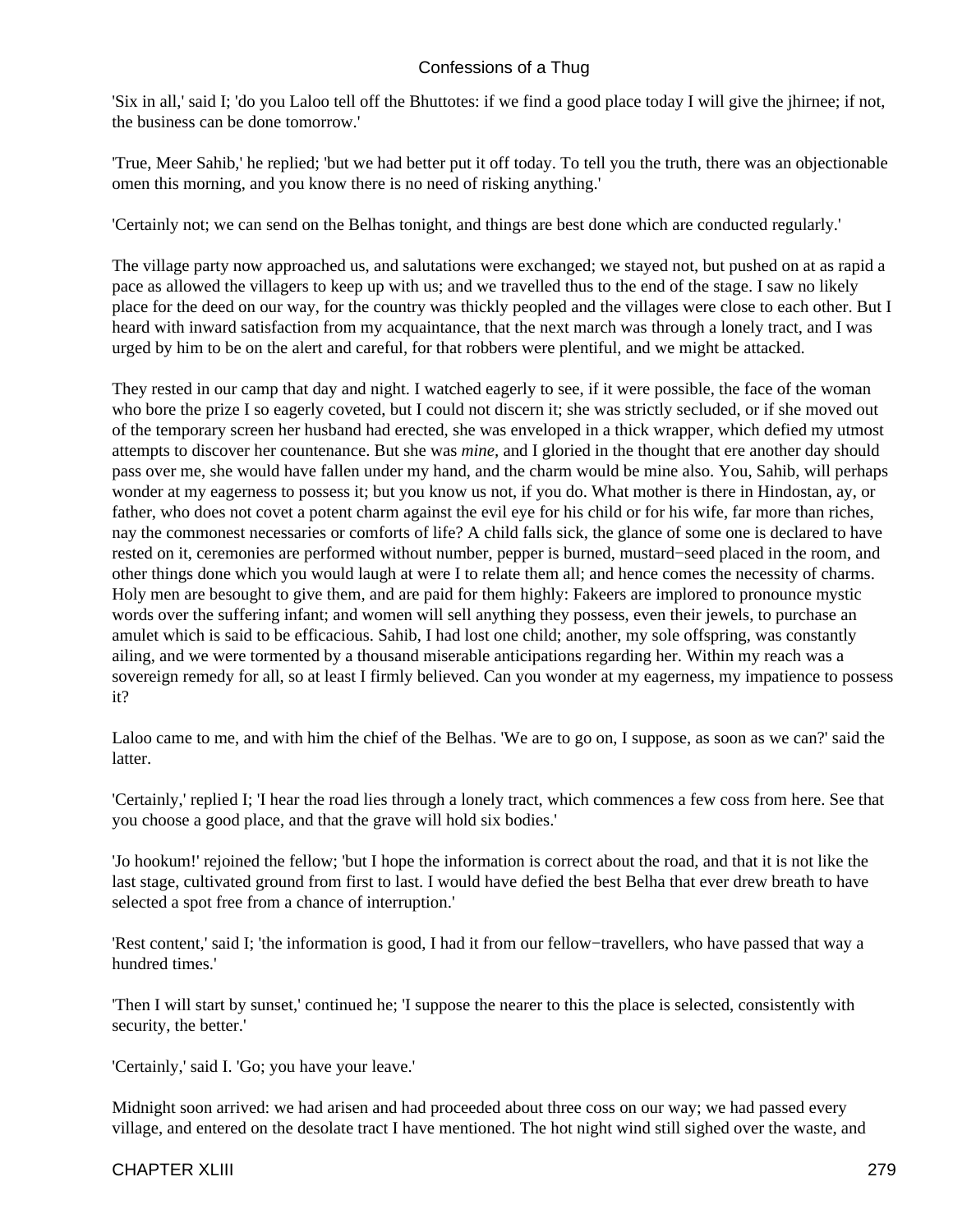through the thorny bushes by which it was thinly covered. No sound broke the silence, save a shrill neigh from one of our baggage ponies at intervals, or the wild and melancholy note of the plover as it piped its song to its mate, and was answered again from afar. Once or twice the half shriek, half howl of a hyaena might be heard, and so like was the cry to that of a wretch under the knife of an assassin, that my blood curdled in my veins as the sound thrilled through me. I rode on, first of the party, eagerly looking for the Belha, who should give me the welcome intelligence that the grave was ready, and that we were secure from interruption; nor had I long to wait for this. At a turning in the road I saw the trusty messenger seated; and as he espied me and arose, I hastened to meet him.

'Bhil manjeh?' I asked in our slang language.

'Manjeh,' was the reply: ' 'tis ready, Meer Sahib.'

'And how far, Gopal?'

'Scarcely a cannon−shot from hence, a dry nulla with a sandy bed crosses the road; and a tributary streamlet's course, between high and narrow banks, was the best place we could find.'

'Good,' said I, 'you are always careful; now keep near me, and hold my horse when I dismount: I have a share in this affair which I would not trust to another.'

I slackened my horse's pace, and the party soon overtook me. I stopped as they came up, and dismounted.

'A plague on these roads of yours, Khan,' said I to my acquaintance; 'my horse has lost a shoe, and his foot is somewhat tender; so I will walk a coss or two to ease him of my weight. Surely there cannot be much more of this stony track.'

'Not much; a coss or two perhaps; we ought to be near a dry nulla, if I am not mistaken, and from thence the next village is a coss and a half; after that the road is good.'

'Let the Meer Sahib ride on my tattoo,' said a voice like music; 'I am cramped and stiff, and I shall be glad to walk awhile.'

It was that of my victim! she who was to die under my hand ere a quarter of an hour elapsed. She must be beautiful with that voice, thought I; but I shall see.

'No, no, Khan,' said I, 'that must not be; I am soldier enough to walk when I have no horse. Mashalla! my limbs are strong and supple, and I would not mind trying you at a long stage.'

'As you will, Meer Sahib, but you have only to say the word, and she dismounts. Alia knows 'tis a small recompense for your safe protection over this dreary tract, which never man yet passed but with fear and apprehension. The nulla too, we shall reach it soon; they say many a brave fellow's blood has moistened its sand.'

I saw the woman shudder at her husband's speech, and I checked him.

'Shame on you, Khan!' said I; 'think who hears you: women's ears are not fitted to listen to tales of blood, save when they are of a battlefield, and of scenes in which honour is gained and fame won at the sword's point. Here you are safe; no rascally Dacoo would dare to meddle with a kafila like ours, and we shall pass the nulla, as we have those behind us, without a thought of its dangers or what has ever happened in it. But what was that?' I eagerly asked, as something crossed our path close to my feet.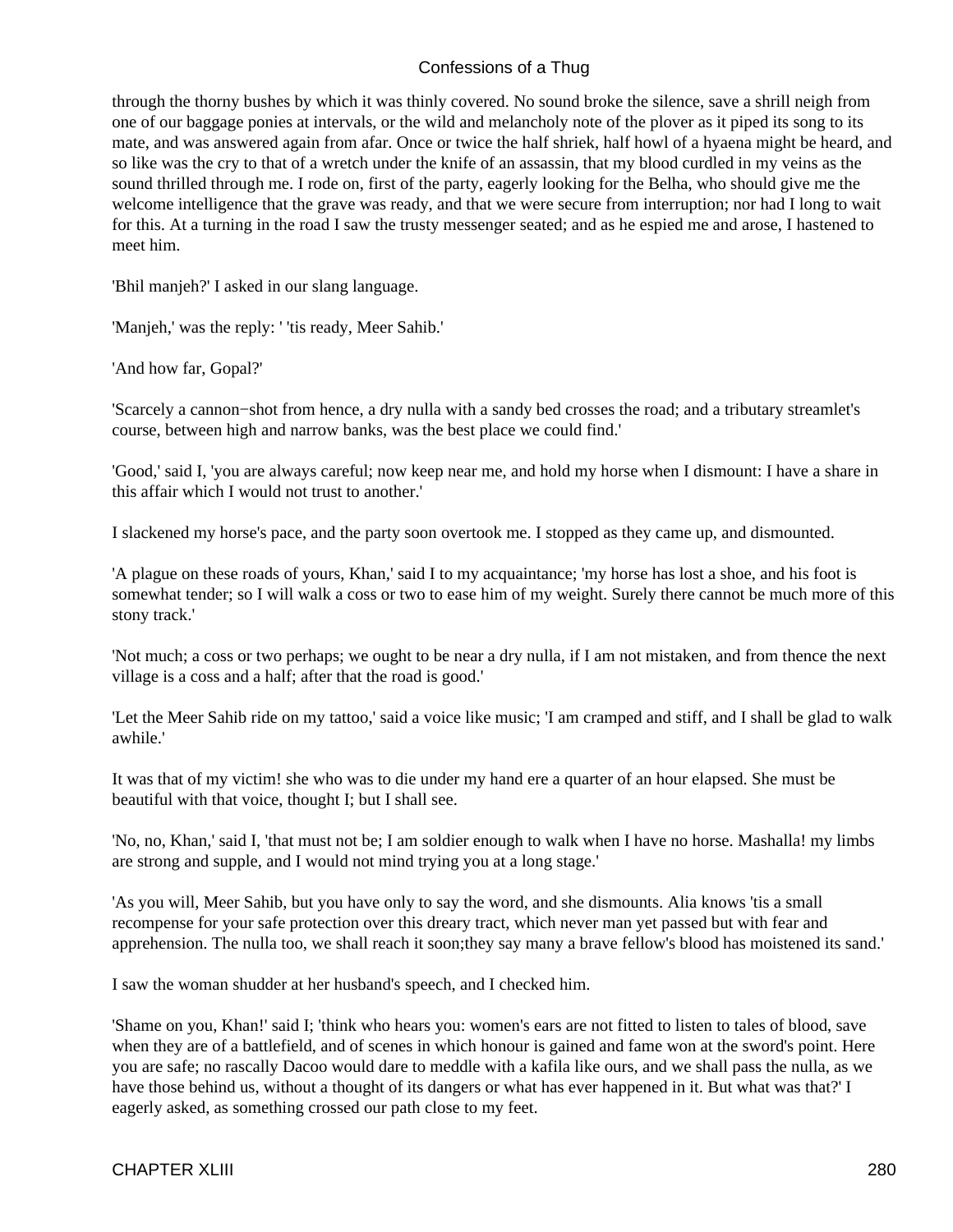'Nothing but a hare,' said the Khan; 'some prowling jackal has scared her from her form, and she seeks another hiding−place.'

'A hare!' I repeated, the current of my blood seeming to be suddenly arrested, as I thought on the fearful omen to a Thug, one that could not be disregarded, or, if disregarded, was certain to be followed by the most dire calamities, nothing less than death or long imprisonment.

'Yes, Meer Sahib, a hare. Why should it astonish you?'

'But across my very path,' I muttered involuntarily.

"Twas chance,' said the man; 'what of it?'

'Nothing,' replied I; 'nothing,we have an old superstition about it in my country, but 'tis an old woman's tale, I dare say.'

I paced on in silence. Ya Alia! what a conflict was raging in my heart! I have told you I disregarded omens: I cared not for them, only as they were the soul of Thuggee as far as my men were concerned; and to humour them I feigned to be particular in their observance. But my soul quailed when I was put to the proof. Every tale I had heard of the vengeance of Bhowanee at a conscious neglect of her commands and omens flashed in rapid succession across my mind, how one had died, eaten by worms; another been overtaken by what the world called justice; how another had lost his wife or children, and I too had yet a child! I say I quailed in mental terror for awhile; but mine was a stout heart, a noble spirit; and it roused at my call, like that of a good steed, which worn and weary with travel, yet at the approach of strife or danger bears his master as gallantly as though he were fresh from his stall. Yes, my soul rallied. Away with such idle tales, fit only to be bugbears to children, said I mentally; Ameer Ali is not to be frightened by them. And to lose the charm, the object of my anxiety, when almost within my grasp! I laughed aloud.

'You are merry, Meer Sahib,' cried Laloo, who I saw was at his place; 'tell us your thoughts, that we may laugh too; and by Alia! we need it, for a more unsainted country I never saw.'

' 'Twas but a thought,' said I. 'Know you where my hookah is?'

'I do not,' he replied, 'but I will call for it.' And the word was passed by those who followed us for it to be brought.

This was the preparatory signal. Every one heard it and took his post. The place could not be far, and with my last words had passed away every chance of life to our companions.

Nor was it far off; a few moments' walking brought us to the brink of the nulla. I first descended into it, and disengaged my roomal. I was ready; one by one the others followed me, and we were now in the middle of the dry and sandy bed, mingled together, the victims and their destroyers. I saw the time was come, and I gave the jhirnee.

They fell, ay all! and almost at the same time. There was no sound, no cry; all that I heard was a faint gurgling noise from the husband of the woman, who had writhed in her death−agony under my fatal gripe; a few convulsive throes and she was dead! I tore away the boddice which covered her bosom; I thrust my hands into it, and groped upon the still warm breast for the prize I had so earnestly longed for. I found it tied to a silk cord,which defied my utmost efforts to break; but I unsheathed my dagger and cut it, and I hugged the treasure to my heart in a frenzy of exultation. One look at the face, thought I, and the Lughaees may do their work; and I gazed on it. It was beautiful, very beautiful; but the expression and the eyes, Sahib! why did I look at it? I might have spared myself years of torment had I not done so. That face, of all that I have ever seen in death, haunts me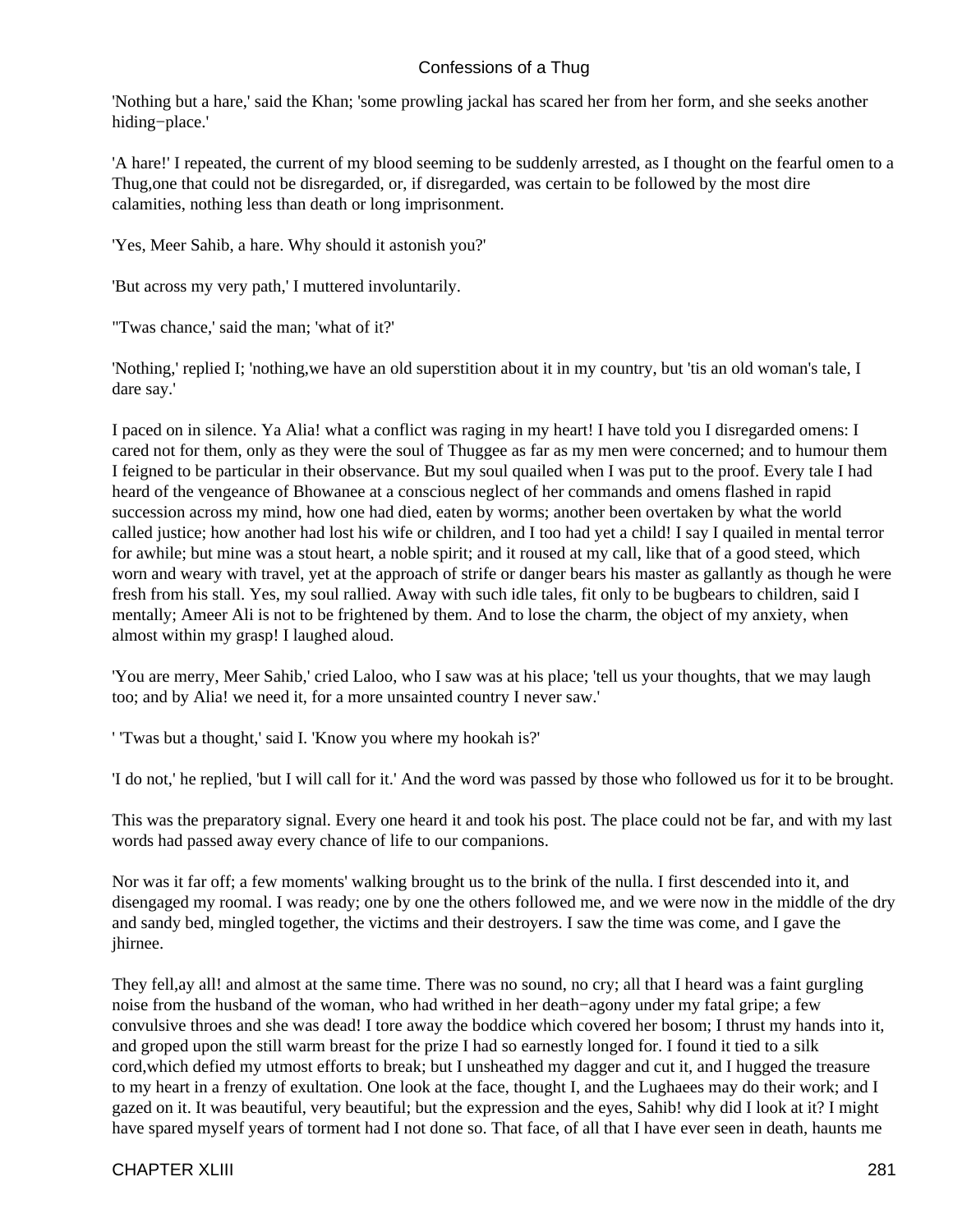still, and will ever haunt me, sleeping or waking.

Not that it had any particular effect on me then. No, it was afterwards, as you shall hear, and when I had discovered what I had done. Yes, she was beautiful, fair as my own Azima, as delicate and faultless in form. The Lughaees shall not behold these beauties, thought I, nor could I listen to their coarse remarks; so I covered up the bosom, folded the body decently in the sheet which had been around her, and sat down by it to await their coming.

'How, Jemadar Sahib!' said Gopal, as he came up to me, 'have you not stripped the body? But let me do so; yonder sheet is worth two rupees.'

'Let it alone!' cried I; 'touch her not; she is too fair for the like of you to look on. And hark ye, my friend, let her be buried as you see her now. Whatever the others may say, tell them that it is my order; and for your own share, you shall have a new sheet when we reach Jhalone.'

'Jo hookum,' said the man, 'you shall be obeyed. But have you searched for jewels?'

'I have; she had none. Away with her, and see that I am obeyed. Yet stay, I will accompany you.'

I went with him. The grave was where they had described it, between the high and narrow banks of a small watercourse; it was deep, and already contained some bodies. I saw that of the fair girl laid carefully down over them, and I prevented their mutilating it with their knives as they had done the others. I waited till all had been finished, and the grave covered in; and collecting my scattered party we pursued our journey. It was well we had been so expeditious, for scarcely half a coss from the spot we met a large party of travellers, who, confident in their numbers, had pushed on by night as we had done. Short greetings were exchanged between us, a few inquiries as to the road, whether water was to be had, and where, and we passed on.

Our booty was small enough, as you may conceive: about forty rupees, a few changes of raiment, the tattoo of the deceased, and the few and simple ornaments of the women, worth perhaps a hundred rupees, were all we got. But I had the real prize, worth in my eyes thousands of rupees. No one knew I had it, and I kept it hung round my own neck, and close to my heart. A thousand times I took it out and gazed at it; there was something about it which had a mysterious effect on me: many times I thought I had seen it before, and I fancied its old and battered surface was familiar to me. But my mind gave me no clue to the idea, and I attributed the effect I have described to the influence of the charm itself, and I was assured of its potency. How Azima will prize it! thought I; in itself valueless, yet a treasure in her eyes and mine, for it will protect our child, and many an envious eye is upon her.

We were still far from Jhalone, and the season admitted of further wanderings; but I was sated. Strange to say, I no longer thirsted for adventure; and though it came, and men were delivered into our hands, yet I sought not for them. Those we destroyed were casual travellers who joined our party, and whose destruction was unavoidable.

We held a general deliberation at a village on the confines of Malwa; and though some were for travelling northward as far as Agra, and thence to Jhalone, I overruled this, and indeed had the majority on my side, who were satisfied with what we had got, and longed for their homes as I did. 'However, my friends,' said I, 'our proceeding homewards need not bring us worse booty than we should get by going north. Roads are roads, and travellers will surely be on them wherever we go. Let us not relax in our vigilance, and do you trust in the lucky fortune of Ameer Ali. Victory has always followed him, and his star is still high in the ascendant. Above all, let us consult the omens, and by them be guided; if it is our fate soon to see our homes, they will determine our actions and proceedings.'

My speech was received with plaudits; the omens were consulted; and though none remarkable were observed, yet in the opinion of the best−informed Thugs we were justified in holding our present direction, till it should be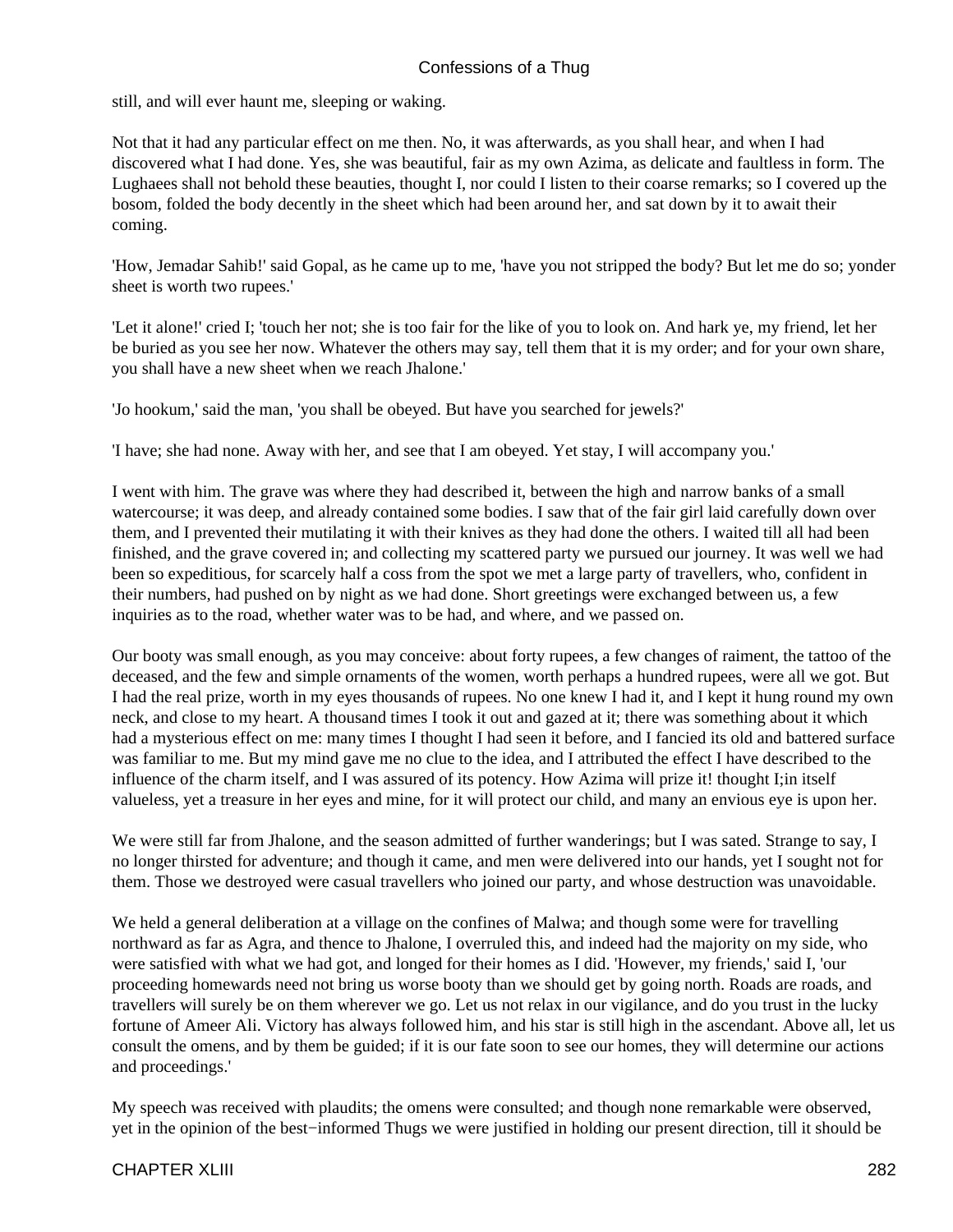changed either by meeting with new adventures or adverse omens. Accordingly we pursued our route.

I forget how many days it was afterwards, but we were encamped at Tearee, a large town in Bundelkhund, and had been there two days in the hope of bunij. We had been unlucky in not meeting with any till then; but our Tilhaees were actively employed, and I was determined not to quit the town without an adventure, as it was the last place on the road to Jhalone where we could hope to meet with any of consequence. The Sothas and Tilhaees, however, returned in the afternoon with downcast faces, declaring they could meet with no one, except miserable creatures hardly worth the trouble of destroying; and all were for moving off the next morning.

I was piqued at our ill luck, I know not why. 'Stay, however,' said I to them all, 'for the morrow; something tells me it will be a lucky day, and one is not of much consequence.' My will was of course law to them, and early the next day, I dressed myself in my best clothes, armed myself with my most showy weapons, and taking some of the Thugs with me, as it were a personal escort, I rode into the town, causing my horse to caracole as I went, in order to show off my admirable horsemanship. Twice did I ride up and down the bazar and the principal streets, but without meeting with any hope of adventure or bunij. At last, observing three respectable−looking Mahomedans seated on a chubootra, or terrace, under the shade of a large peepul−tree, I rode up to them, and inquired whether they could direct me to the abode of any dealer in pearls or precious stones, as I wished to purchase some.

'Are you in earnest?' said the oldest of the three, 'or do you merely ask to find out whether our poor town would afford you such precious commodities?'

'God forbid, sirs,' said I, 'that one so young as I am, should dare to endeavour to jest with men of your age and respectable appearance. I do indeed seek what I have said, and shall rejoice if any of you can direct my steps, for here I am a stranger.'

'Since such is the case,' replied the old gentleman, 'I am happy in being able even at this moment to present you to Shekh Nusr−oodeen, who sits here beside me, and who follows the respectable calling you are in search of. But you had better dismount, and, if such is your pleasure, join our Mujlis for as long as you feel inclined. My worthy friend will then, I doubt not, be happy to accompany you to his abode, and show you the articles you require.'

'You are kind,' said I, 'and I accept of your civil invitation.' So saying I dismounted, and ascended by a few steps to where they were sitting.

A few moments were occupied in the ceremonies of being seated. My new acquaintance called for a hookah and sherbet, and in a few moments we were on excellent terms.

'And what may be your distinguished name?' said the elder of the three, who had first accosted me.

I named myself:'a poor Syud,' said I; 'an unworthy descendant of our Prophet,on whose name be peace!'

'Mashalla! I told you so,' cried the old man. 'Mashalla! there is no mistaking the noble race;and his speech too! How say ye, my friends, is it not sweet and mellifluous like a verse of Hafiz?'

'Ameen! Ameen!' cried both, "tis even so; the young Syud is a worthy representative of his tribe, and we are fortunate in having made his acquaintance.'

'You overpower me, worthy sirs,' said I; 'I little merit these encomiums; for having spent all my days in camps and in strife, I have learned few of those courtesies which ought to adorn the manners of every true believer.'

'You have served then with Sindia?' asked the pearl−merchant.

#### CHAPTER XLIII 283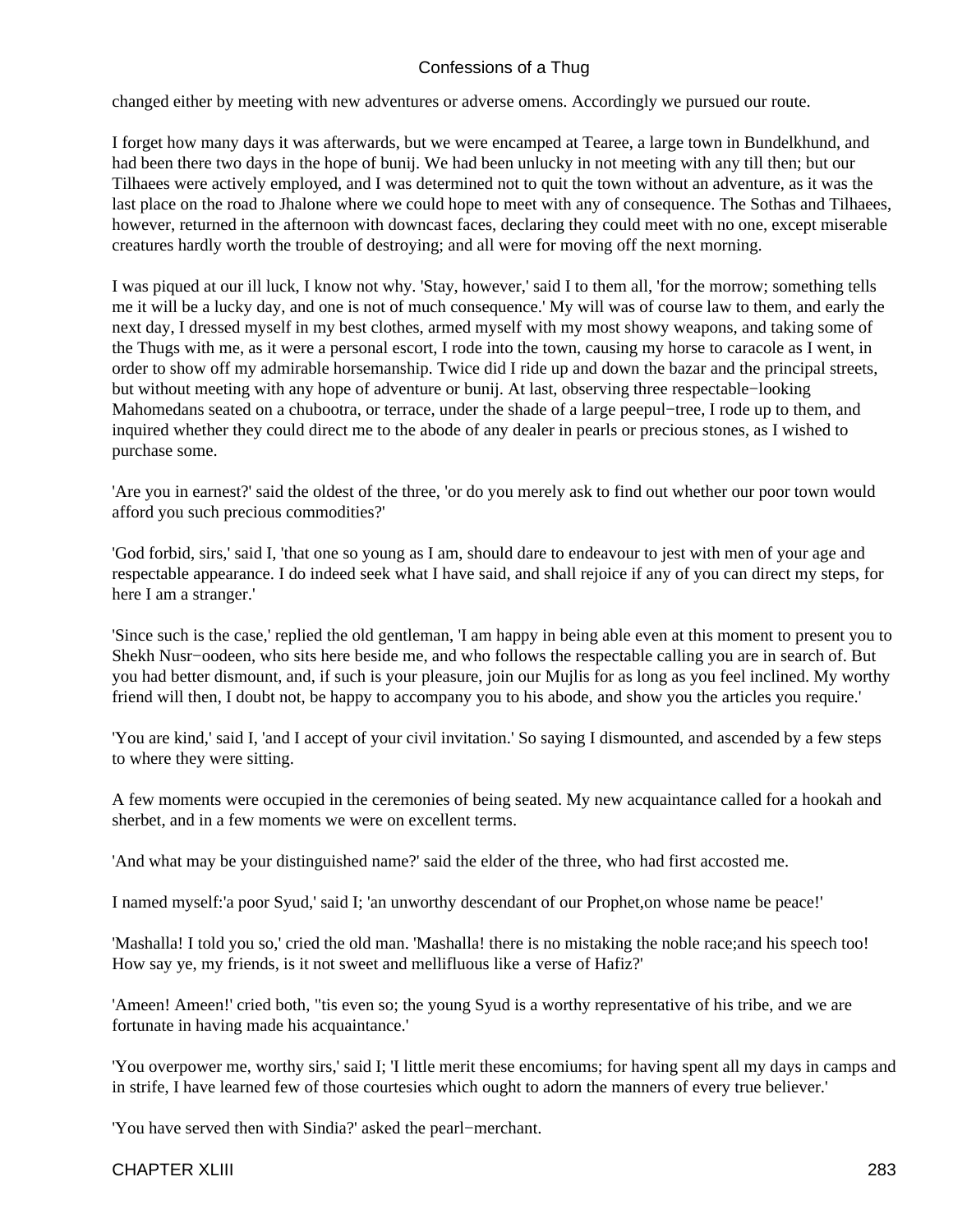'No,' said I, 'not in his armies, though there has been tough fighting enough to be seen with them. I have served in the Dukhun; and I am proud to say under the banners of Salabut Khan of Ellichpoor.'

'A good name,' cried all; 'the noble Khan too has won it bravely, though not on our side in the late contests.'

'It matters not,' said I; 'wherever a blow was to be struck, or there was hope of a fight or a foray, Salabut Khan was ever first in the fray, and the last to leave it.'

'And your destination, Syud?' asked the pearl−merchant.

'Jhalone,' I replied. 'Salabut Khan has reduced his force; and there being no longer hope of employment for a cavalier like myself, I returned home to my father, and have taken quiet service with the Rajah, whom Alia preserve! for he is as generous a prince as any of Hindostan; and on his behalf I have recently been on a mission to the durbar of Doulut Rao, on some matters which have been in dispute between them. I am proud too to say that all has been quietly settled.'

'Soobhan Alia!' cried the third worthy; 'how could it be otherwise, since our honoured guest has managed the negotiation?'

Again I bowed my head to the earth, and acknowledged the compliment. Some desultory conversation followed, and I rose to depart.

'My time is precious,' said I, 'and I implore you to excuse me. I have much to arrange about the men who accompany me, and I go on to the chowree to settle their accounts with the kotwal: if the worthy Shekh will allow one of his attendants to point out his abode, I will notice it, and visit him ere sunset.'

'Nay, Meer Sahib, this cannot be,' replied the Shekh: 'behold I am ready, I will accompany you; my poor house is not far off, and Alia forbid I should be the means of trespassing upon your time.'

He arose, girded up his loins, threw his shawl over his shoulders, and thrusting his feet into his slippers prepared to accompany me.

'I take my leave then, worthy sirs,' said I to the others; 'may health be with you!'

'Not without the pan and utr, Meer Sahib,' said the elder; 'it cannot be, that we should let you go like a dog.' And calling to an attendant, the articles were brought. The pan was presented to me; I was duly anointed on my beard and under my arms, and after a few more salams and compliments, I was following my new acquaintance the pearl−merchant.

'Is he to be bunij?' whispered one of my attendant Thugs to me in Ramasee as I passed him.

'Hush!' said I, 'speak not a word; but run all of ye before us and clear the way, as if I were a great man.'

They obeyed me, and ran forward, shouting and pushing the crowd to and fro, as though I had been a nobleman of fifty descents and a hundred titles.

We soon reached the house of the merchant; and leaving our slippers at the door, he took me by the hand and led me at once into the private apartment, where I suppose he transacted his business or received his best customers. It was a dahlan, or veranda, opening into a court, in the centre of which was a small fountain; its edges were planted with red poppies and larkspur, in various figures; and a plantain tree or two flung their broad green leaves over all. The place looked cool, and was scrupulously neat and clean. The room where we sat had been newly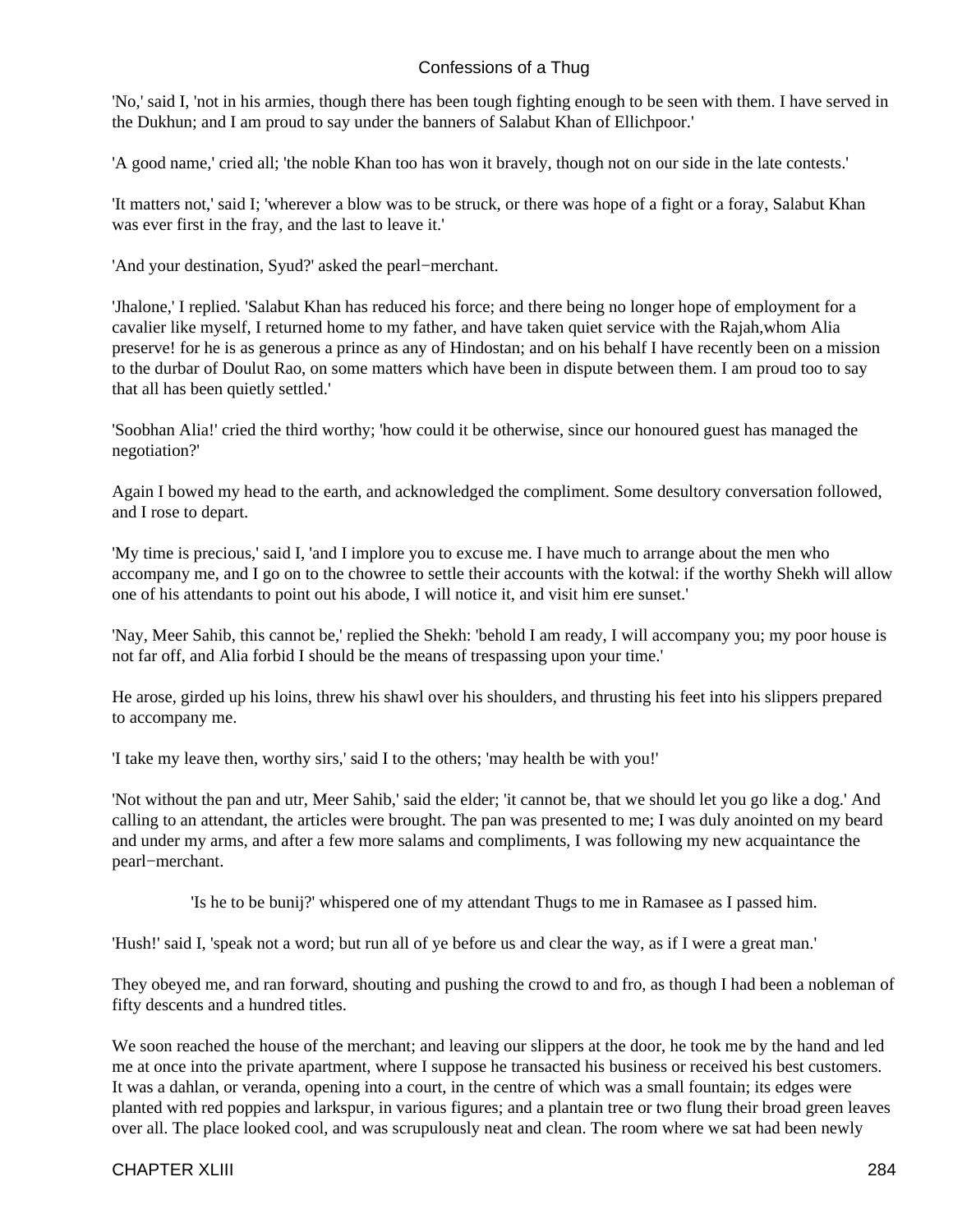whitewashed, and its floor covered with a white cloth, except the musnud itself, which was of yellow cloth, bordered with blue velvet; a few large luxurious−looking pillows invited me to recline, and forget the world and its cares. Such shall be my own home, thought I, after awhile; a fountain is easily made, and I will enjoy my peace and quiet even as this worthy does. I had seen a hundred such, but the unobtrusive neatness and comfort of the spot struck me forcibly; and whilst envying the possessor his peaceful lot, I was inwardly forming a plan to decoy him with me, which I had leisure to mature, for he had left me seated, and was for some time absent.

# **CHAPTER XLIV**

Horatio. What is the issue of the business there? Hamlet. It will be short, the interim is mine: And a man's life's no more than to say one. Hamlet, Act V, scene ii

He returned after some time, bringing with him a small casket, and leading by the hand a noble−looking boy, whom he presented to me as his son, his first−born. He was about twelve years of age, intelligent in feature, and withal handsome, and possessing a confidence of manner I had never seen surpassed.

'Alia has been merciful to you, my friend,' said I; 'and the Sahib Zadah is worthy of his sire. I had a son too once, who promised to be such a one as the boy before me; but it was His will! and I have now a lonely house. Yet why obtrude my griefs upon a stranger? You have doubtless other flowers of the same tree.'

'There are three of them,' said the merchant, 'and they are the pride of my existence; for, after all, what is wealth? what is honour? what is well−doing or respect in the world, without some one to inherit it, and to tell of his father to yet unborn generations? And you are yet young. Why be without hope? Alia will not fail to listen to the prayers of a devout Syud.'

'Alas,' said I, 'I think not of it. A girl remains to me, who is contracted in marriage to the son of a worthy neighbour, and upon her rest my hopes at present. It is on her account that I seek a few pearls for the marriage ceremonies.'

'And they are here, Meer Sahib; pearls from Surat and from Serendeeb, jewels that a monarch might be proud to wear.' And he opened the casket, and displayed its beautiful contents to my admiring eyes.

'They are indeed beautiful,' said I; 'but a poor soldier like myself has little to do with such costly ornaments. Show me, I pray you, a few of a lower price, such as will suit my present wants, which do not reach further than three hundred rupees' worth.'

He selected a string, and held them out to me; they were what I really required, and the purchase was quickly concluded.

Still however the glittering strings lay before me; and as I took up one in particular of great beauty, from the evenness of the pearls and their bright water, I said, as if involuntarily, 'Would that my patron could see these!'

'Eh! what?' cried the merchant. 'Do you think he would purchase them?'

'Assuredly,' said I; 'for shortly before I left Jhalone the Rajah was in the greatest need of pearls, and sent hither and thither for them, but without success; none were to be procured; and he was even talking of sending to Surat for some; but the length of the journey, and the risk, put the matter out of his head.'

The merchant mused for awhile. At last he said, 'And you really think he would purchase them?'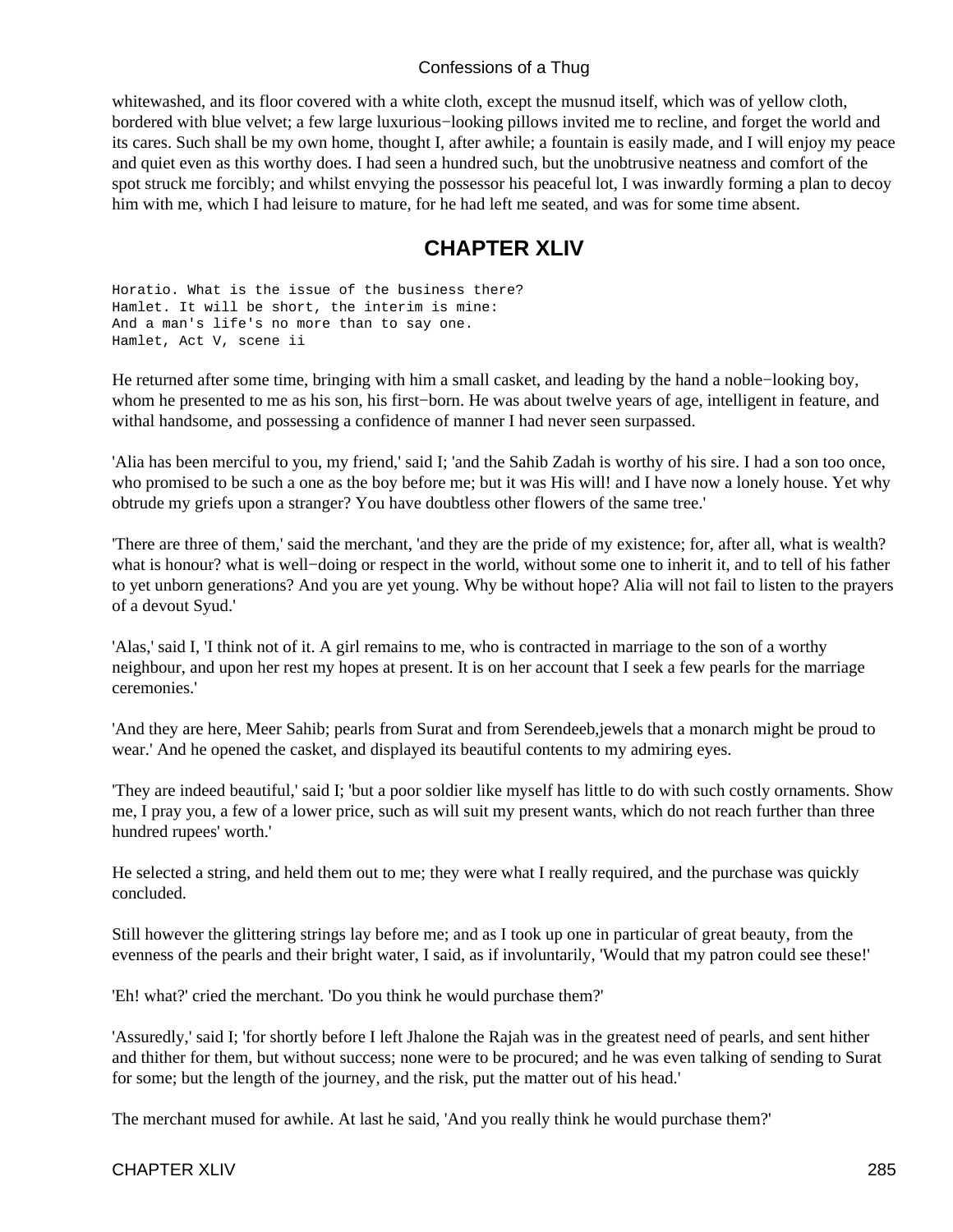'I do. His daughter will be married next year, and he is collecting jewels for the ceremony.'

'They are very beautiful,' said the merchant, taking up the string, 'are they not? I have had them now. for two years, and no one here is rich enough to purchase them; yet they are cheap, I swear by your beard they are, and I look for but little profit upon them.'

'The price?' I asked.

'From a poor man like you, Meer Sahib, a Syud and a soldier, I would take six thousand rupees, but from a Rajah and an infidel I would ask eight.'

'Good,' said I. 'Now listen to me. I am, as you say, poor; and I have the heavy expense of this marriage coming upon me. What say you to accepting my aid, and taking the pearls to Jhalone and selling them there? The Rajah is much guided by me; and if I get him to pay eight thousand rupees, you will pay me back the three hundred I now owe you for those I have purchased? Turn it over in your mind, and tell me your determination.'

'Jhalone is a long way,' said the merchant: 'and if I sell my pearls, how am I to get back with the money? Thieves will hear of the transaction, and I may be waylaid and murdered.'

'Fear not,' replied I, 'be at rest on that score. To one who has come so far from his home to oblige him, the Rajah will give an escort to return. Of this I am confident; and if this is all that prevents your making the determination to accompany me, you had better dismiss it from your mind at once.'

'I will consult the astrologer,' said he.

'Nay, Shekhjee,' I replied, 'this is too ridiculous. What have we true believers to do with astrologers? The man you would consult is a Hindoo, and there is abomination in the very word. Besides, what danger is there? I have some fifty men with me, my own attendants, and the Rajah's sepoys, therefore no harm can come to you; as for your return you will have a few horsemen, who will afford you ample protection. Again, you said you have had the necklace for two years, and never had an offer for it; why, therefore, keep your money unemployed? Be wise, man, and come, with me.'

'Yes, father,' said the lad, 'listen to what the brave Meer Sahib says; and I will accompany you, and see the world beyond our town. You know you have promised to take me with you the first journey you make.'

'Well, it is very tempting certainly,' said the merchant. 'Eight thousand rupees, you said, Meer Sahib? That is worth going for, and these baubles are useless to me here. To tell you the truth,' continued he, 'I got them from a Pindharee, who served with Cheetoo, or Dost Mahomed, I know not which; he kept them as long as he could, but the Lubhurs were broken up by the Feringhees (a sad blow to our free trade), and though a few horsemen, his own followers, stuck to him, yet he had nothing to give them; at last, when they became mutinous, and threatened his life for their pay, he was obliged to sell these, and I was the purchaser.'

'And you got them cheap?' said I.

'Yes, they were not dear, Meer Sahib; a man in necessity rarely drives a hard bargain. I got them cheap; and yet I swear to you that they are cheap at eight thousand rupees. I say this from experience; for I have sold worse to Mahdajee Sindia himself for ten thousand; but he will not purchase now, and they lie heavy on my hands.'

'All therefore considered, Shekhjee,' said I, 'you had by far better accompany me to Jhalone. As to the journey, a month will see you back again; the season is favourable for travel, and as we are a strong party, and march by night, you will never be incommoded by the sun.'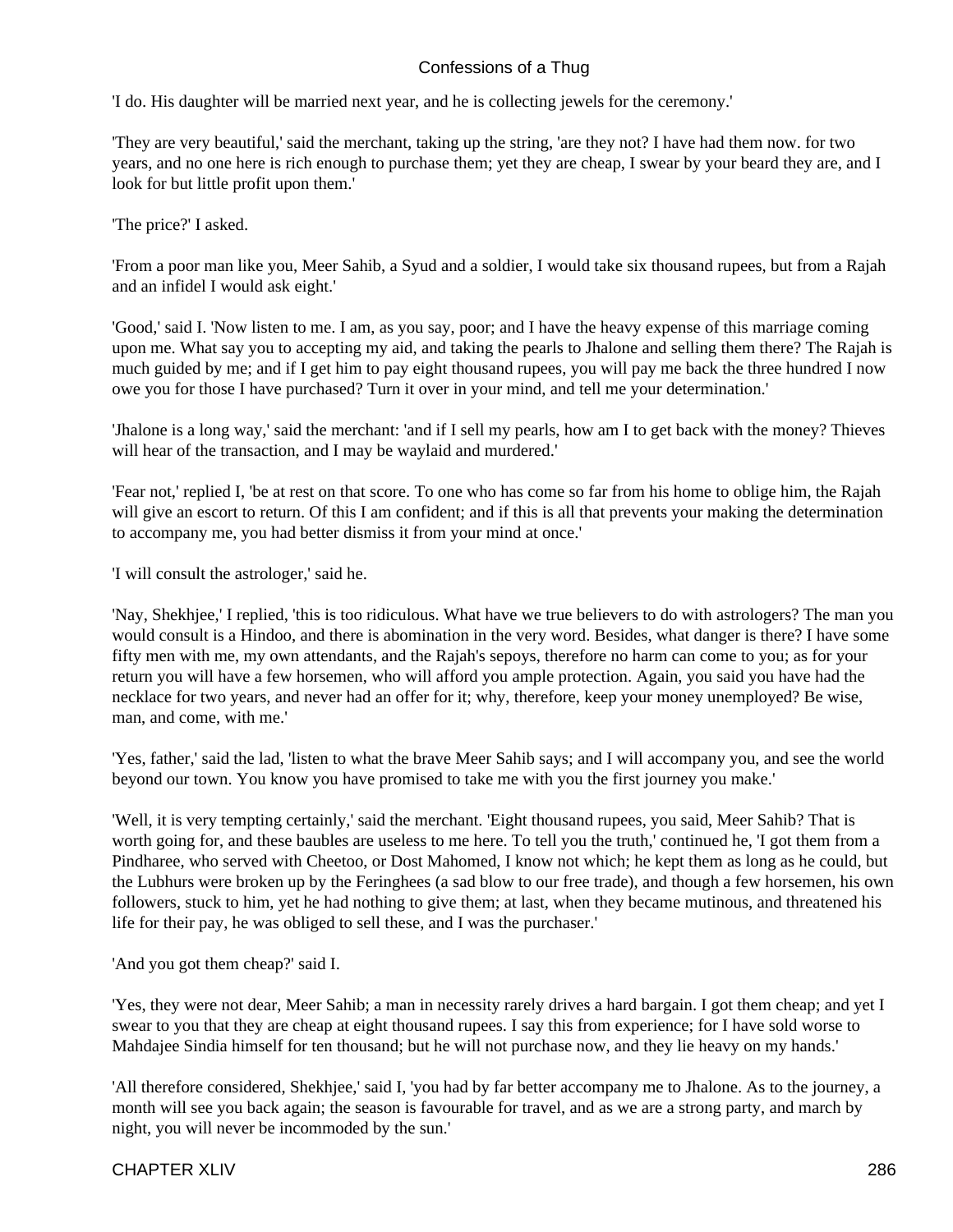'Well, Meer Sahib, I have almost determined; but it will be necessary to tell those inside,' and he pointed with his thumb to the zenana; 'and as you said you had to go to the kotwal on some business, if you could look in here after it is all over, about the time of evening prayer, I shall be able to give you a decisive answer. Much as we affect to despise women, you know, I dare say, Meer Sahib, that it makes one uncomfortable to undertake anything, more especially a journey, without consulting them.'

'As you will,' said I; 'I am indifferent about the matter; it is for your good alone that I have offered this counsel; and in this world of infidelity and selfishness it is refreshing to the heart either to assist a brother Moslem, or to be assisted by one without selfish motives. Alia Hafiz! I take my leave, and I will return by the −Moghreb, and bring the money for my pearls.' I left him.

'Is he to be bunij?' again asked the Thug.

'Peace, fool!' said I, laughing; 'he has gorged the bait, but the hook is not yet struck. Wait. Inshalla! Ameer Ali is not the son of an owl or a jackass; and Inshalla! we will yet throw dirt on his beard, for all he is so cautious.'

I had no business with the kotwal, as you may have imagined. I rode to my tent, and assembling the leaders of the band, developed to them my plans, and gave them instructions as to their demeanor and conduct before our new guest in prospect: this done, I was easy about the rest. If he came! It was almost too much to hope for; yet I had confidence in myself and in my fate. And the boy! that beautiful boy!I had (for once) no heart to be a participator in his death. I must not allow him to accompany us, I said to myself; enough that the house is made desolate by the death of the father. I was thus musing when Laloo came to me.

'You are mad, Meer Sahib,' said he; 'this plan is not feasible. Bunij met with on the road is well enough; but to drag a man out of his house, as I may say, to destroy him, is too bad; and I do not think it is justifiable.'

'Ha!' cried I; 'so you are turned against me. How is this?'

'God forbid that you should say so, Meer Sahib; but look at the matter. You are known in the town, people have seen you enter the house of the merchant, and they will know that he accompanies you. Will they not hunt us out?'

'You are an owl,' said I, laughing; 'trust me, there is no fear; and as for taking the man out of his house, I tell thee I see no more difference in it than in having met him on the road in the regular way. Let me alone, I know my work, and when we have got him you shall yourself applaud what I have done.'

'Nay, it was but a friendly remonstrance,' said he; 'and as you feel confident, go on with the matter. He will be good bunij?'

'Assuredly, to the tune of some thousand rupees. By Alia! I was tired of the humdrum work we have been at lately, and my blood stagnated in my veins. This has stirred it, and I have set myself to the work. You know I seldom fail.'

'Seldom indeed, Meer Sahib; but can I do aught?'

'Yes, you can,' said I: 'follow me at a little distance, and note the house. The fool I am after will depend on his astrologer for a good day to quit his home. I am sure of this, for he said he would; and he took my bantering against it with an ill grace. Find out his servants, and from them the Brahmin; take money with you and pay him. There is enough of daylight yet, and remember tomorrow morning is to be a lucky one, and the next a bad one. Mind this, and do your best, for much depends upon it nay, everything.'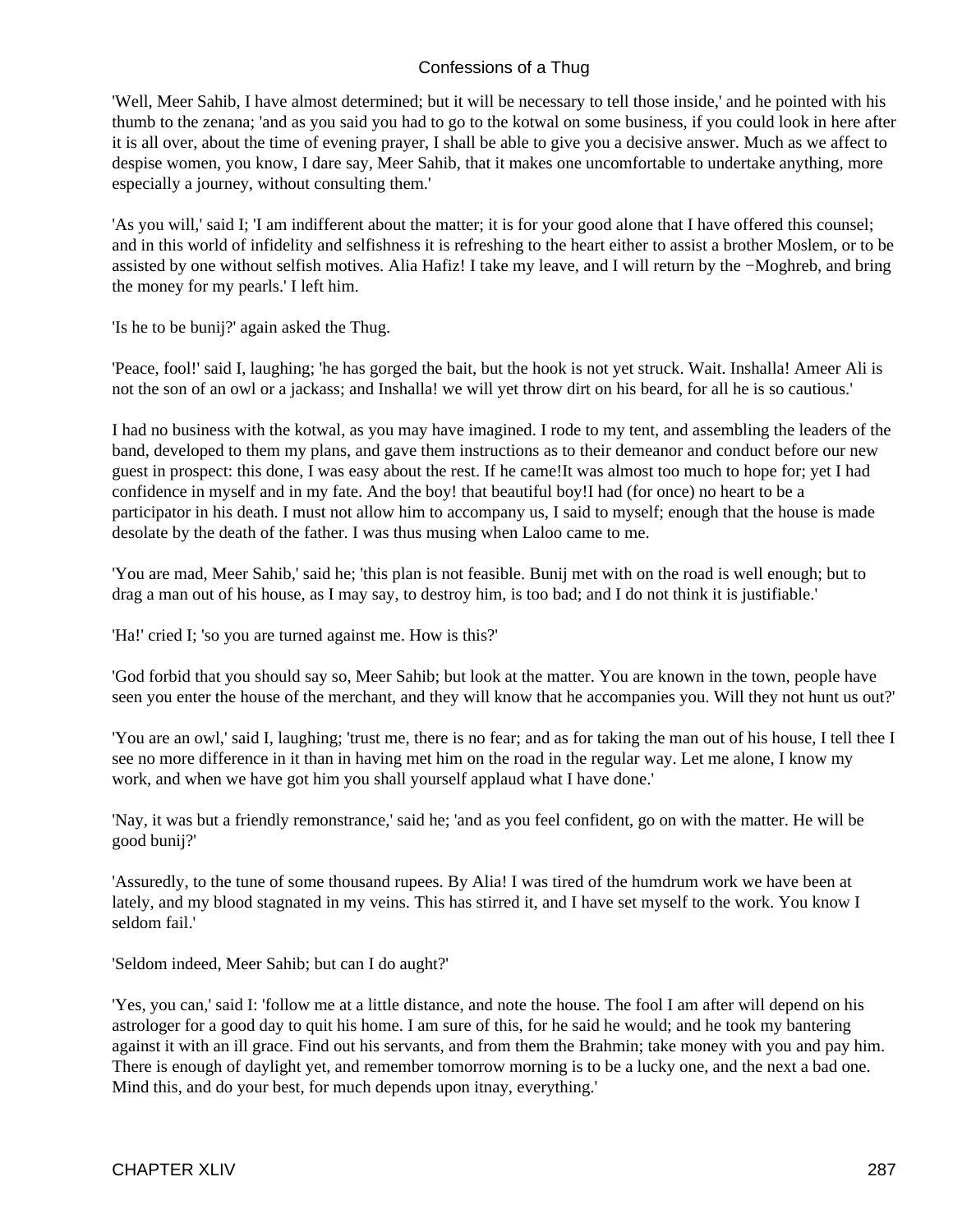'On my head and eyes be it!' said he; 'and therefore, Meer Sahib, I pray you accompany me even now, better in disguise perhaps, and show me the house. Leave the rest to me, and I will not fail.'

'A good thought,' said I. 'The sun will not set for the next four hours; I can easily return and equip myself afresh.' So saying I stripped myself of my fine clothes, put on others which were soiled and dirty, tied up my face, except my eyes, and tucking my sword under my arm, looked as disreputable a brawler or smoker of ganja as any in the good town of Tearee.

'Come,' said I, 'our errand is soon done;' and so it was. We walked past the house, and I left my ally at the corner of the street, with a hundred rupees in his waistband, and a cunning heart in his breast.

I returned, and re−dressing myself, I mounted my horse, and took my way to the merchant's, with the money I owed him. I found him in the same spot; but as the evening was sultry, he led me to the terrace of his house, where carpets had been spread for our convenience. I paid my money, and received the pearls, and then entered upon the main object of my visit.

'You will go then, Shekhjee?' said I; 'or is your mind against it?'

'Not at all, not at all,' replied he. 'It is my wish to go,my great wish, Meer Sahib; but when I mentioned it in my zenana, though the proposition met with no opposing words or tears, they one and all declared that a lucky day must be fixed, without which it would be clearly of no use my going at all. You know what women are, Meer Sahib; suffice it to say, that I could not overcome their scruples; for the more I argued and persuaded, the more strongly they opposed; and in fact, the matter became so serious, that to pacify them mind you to pacify them I sent ten rupees to a Brahmin who lives hard by, who is a noted astrologer, and the only one here in whom any confidence is placed. Alia is my witness, I cared not what he said; but when a message came back to say that tomorrow was an unlucky day, the whole Zenan−khana, wives, slaves, and asseels, set up such a howl of lamentation at what might have happened, and afterwards of congratulation at my having escaped the threatened evil, that I was fairly stunned, and have given up the idea of the journey for tomorrow at any rate. But you know, Meer Sahib, tomorrow's conjunction of planets may have a different effect, and as you will stay'

'Indeed, Shekhjee,' said I, 'I cannot stay. Here have I idled away three whole days, and I can remain no longer, for time is precious to me. My patron will even now wonder what has delayed me; and to lose his favour will be the loss of my means of maintenance. So tomorrow I start, most assuredly, whether you come or not. And as to your accompanying me, that is your matter; I am perfectly indifferent to it, except that I shall lose your pleasant society on the road.'

He was fairly perplexed. He had evidently reckoned on my stay; but my careless, yet determined manner of speaking left him no hope of a change in my opinions; and, as a Persian would have said, he held 'the finger of deliberation between the teeth of impatient desire.' There he sat for a long time, looking on the ground in silence. It was a struggle between the love of gain and superstition; for though he had wished me to believe the contrary, he was as fully imbued with the belief of lucky and unlucky days as any of his wives' slaves, or asseels. At length he said:

'Meer Sahib, you remember our agreement the two hundred rupees? I will make it another hundred if you stay one more day. You are a poor man, and a hundred rupees will buy many clothes for your daughter's marriage.'

Here was a direct attempt to cheat me out of a hundred rupees; and, for the latter part of his speech, I could have strangled him on the spot. Yet I kept my temper: I was playing too deep a game to lose it, and for a trifle too.

'No, Shekh,' said I, 'it cannot be; I would not for a thousand rupees stay an hour after daylight tomorrow: you cannot tempt me. But have you ever thought that your Nujoomee may have played you false, and that it requires a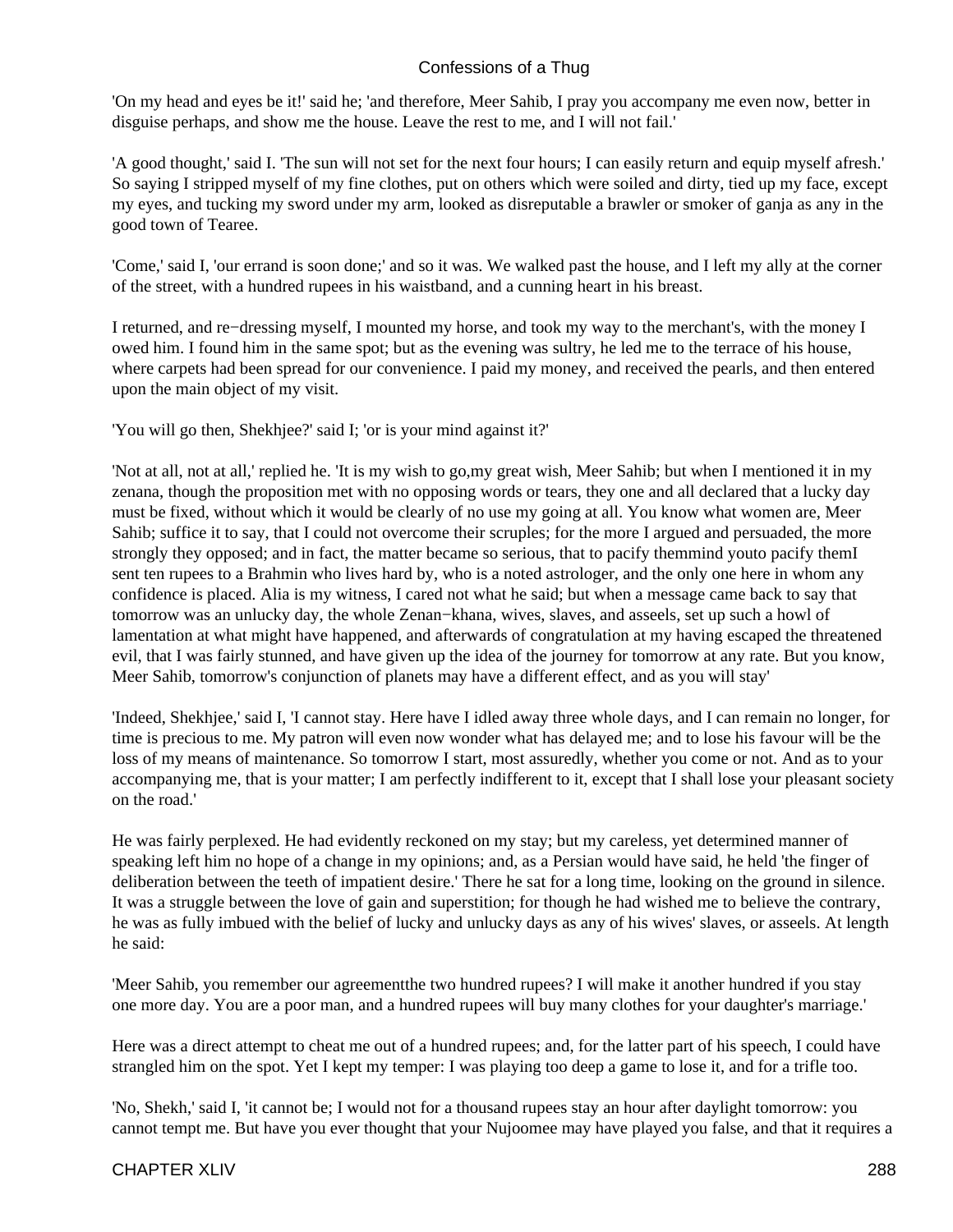few more rupees than ten to make the heavens propitious? I have heard of such things, ay, and proved them too, or perhaps I might believe in the aspect of the stars as you do.'

'Ay! say you so, my friend?' cried he. 'By Alia I would beat the rogue with a shoe in his own temple, with a shoe of cow's leather too, if I could think he was trying to cheat me; but that is impossible. How can he help the position of the stars? And yet say, shall I send more money?'

'No,' said I, 'surely not; if he is honest, he will fling it in your servant's face; if he is a rogue, he will keep it, and send word that the stars have changed; in the first case you will eat dirt, in the second you will be cheated, and he will laugh at your beard. No, I see no help for you, but to go in defiance of him, the zenana, and the stars; and this will prove you to be a man.'

'Impossible, Meer Sahib,' said he despondingly. 'Putting the Nujoomee out of the question, I have four wives, Alia help me! the lawful number you know; but oh! my friend, their wrath is dreadful, and I dare not provoke it.'

'It is enough,' said I; 'you will not go, because you dare not,not because you do not wish it.'

'Exactly, Meer Sahib: you have hit upon the very cause. My own heart is willing, and the prospect of gain leads me; but those women'

It was prayer time, and the Muezzin's sonorous voice proclaimed the hour from the roof of a neighbouring mosque. We performed our ablutions, and, as good Mussulmans, we spread our carpets, and turning to the still glowing west, poured forth our evening praise and thanksgiving.

I was determined to stay till the last moment I could, to give my emissary time for his proceedings, and, if no message came from the astrologer, to try some other plan, or even to agree to stay another day. Ah, gold! thought I, if thou desertest me now at my best need, I will forswear thy worship.

Our prayers were ended, and still we sat and conversed, but no message came to suit my purpose. I had gradually led the merchant back to the subject of the journey, and was picturing to him, in terms suited to his avaricious soul, the reception he would assuredly meet with at Jhalone; and I was preparing my words to introduce a change in my opinions as to staying another day, when a servant came up the steps, and whispered something in his ear, at which he started, yet at the same time his face put on a joyous appearance.

'Excuse me for an instant, my friend,' said he; 'I am wanted belowsome one awaits me in the Dewan Khana. Wait here, and I will rejoin you instantly.'

My heart beat loud and quick in my bosom as I watched him down the steps. Could it be that I had succeeded? or was there any fear of danger to my own person? I looked over the terrace; it was far too high to leap from; escape, if there was danger, was impracticable. But a moment's thought rallied me; and as I disengaged my trusty sword, and held it ready for action, I laughed at my own fears, for I knew that I could defend that narrow stair against a host. I looked over into the courtyard of the Dewan Khana, but saw no one: I could hear two loud voices in low and earnest conversation; and as I stretched forth my neck, and bent over the parapet of the terrace, in the vain endeavour to catch a syllable, I was suddenly gratified by seeing the merchant and a figure robed in white, which I knew at once to be that of a Hindoo, while his bare and shaven head proved him to be a priest, emerge from the Dewan Khana; and now their words came clearly to me.

'Then there is no obstacle?' said the merchant.

'None,' said the Brahmin, (for so he was,) 'as I have said, there was a mistake in the tables and calculations which I have just discovered. My art also told me that thou wert anxious to go; am I right?'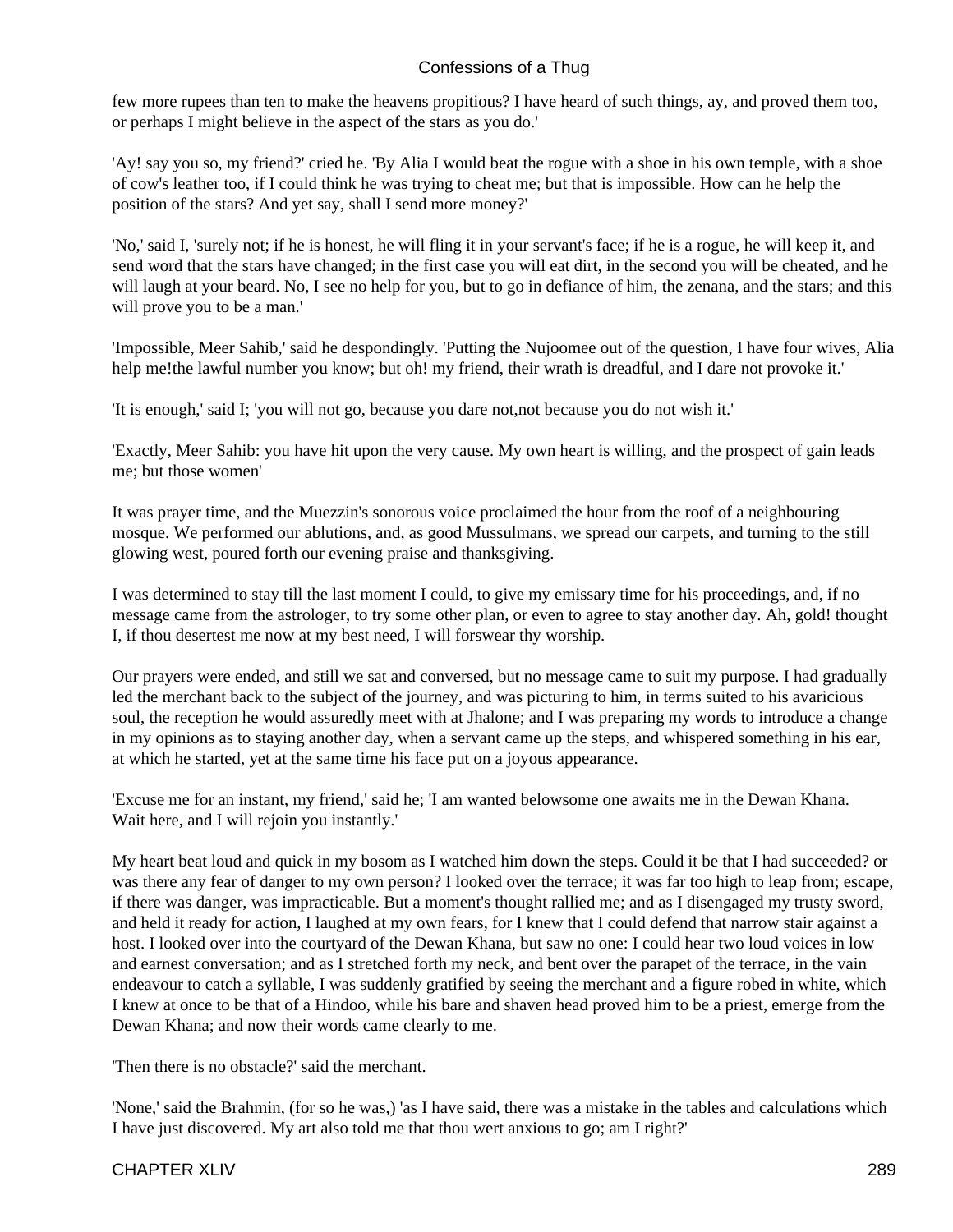'Right, ah, virtuous Brahmin, assuredly thou art. I am promised gain nay, wealth.'

'And thou wilt be successful,' said the other. 'May Narayun grant it! I will pray for thy good fortune.'

'Do so, do so, good Brahmin: good Seonath, I will not forget thee on my return. Inshalla! I can be grateful: I will make a nuzzur through thee to the temple.'

'You will not fail to do so, I think Shekhjee, for Ballajee hath been propitious to thee ever since thy nuzzurs have been offered up at his shrine. But I go to present thy gift, though it is a small one. Narayun keep thee!'

'It shall be doubled trebled, Seonath. I swear to thee by Alia I will not forget when I return. Thou goest! Well, Alia Hafiz, my friend awaits me.'

He returned to me. 'Rejoice with me, my friend,' cried he, 'my kind Meer Sahib! After all tomorrow is the lucky day. My friend the Brahmin sent one of his disciples to say there was a mistake in the calculations upon his tablets, and that the aspect of the heavens was favourable to me for an unlimited period. Ah how wise he is, Meer Sahib, and how honest! you called him a rogue, but see, he might have kept me in suspense for a month, and refused to consult the stars at all until he had been well paid. Well, after all, it is the power of Alia, and doubtless these infidels hold some communion with him, which is denied to those of the true faith.'

'So it would seem, Shekhjee,' said I, humouring him; 'it is no doubt wonderful that your friend, for an astrologer, is for once honest. Of course you paid him liberally for his new discovery?'

The merchant winced. 'A trifle, Meer Sahib; a few pice to purchase oil for the temple was all he wanted.'

'Oh, rare disinterestedness!' cried I; 'truly it is grateful to the heart to see such conduct in this selfish world, where every one appears to strive how he can overreach his neighbour. Of course he has no prospective advantage?'

'None, Meer Sahib, none! How could a true believer have dealings or connexion with an infidel? Do I not take advantage of his learning for my own convenience, and then laugh at his beard?' And he chuckled.

Liar! said I to myself, as I clenched my hand and ground my teeth, thou shall answer to Alia for this perjury before thou art many days older. Verily this is a meritorious deed, and therefore hast thou been delivered into my hands. A Hajji too! Oh, shame, shame! Yet then I remembered the Arab verse which saith, 'If thy neighbour hath performed the Haj, trust him not; and if he hath done it twice, haste thee to remove thine abode from his vicinity.'

'Good, O Hajji,' said I, 'and you do right. But the night wanes, you had better make preparation for the journey; and let me offer you counsel; bring no one with you but a servant or two; my company is ample for your protection. I have a small pal which will hold us both; and, above all, bring not your son, he will but fatigue himself for no good purpose, and be a clog on our rapid movements, for rapid they must be.'

'I will follow your advice in all things, Meer Sahib. I shall bring no servants; the man who will drive my spare tattoo can attend me when I require it; and the less show I make, the less I shall be suspected of carrying money with me.'

'Remember then,' said I, 'you come to my camp by the time the morning−star rises; we shall all be ready for you, and the sun will not be powerful ere we reach our stage.'

He promised to be there by the appointed time, and I left him.

I found my trusty emissary waiting for me in my tent. He burst into a loud laugh when he saw me.

#### CHAPTER XLIV 290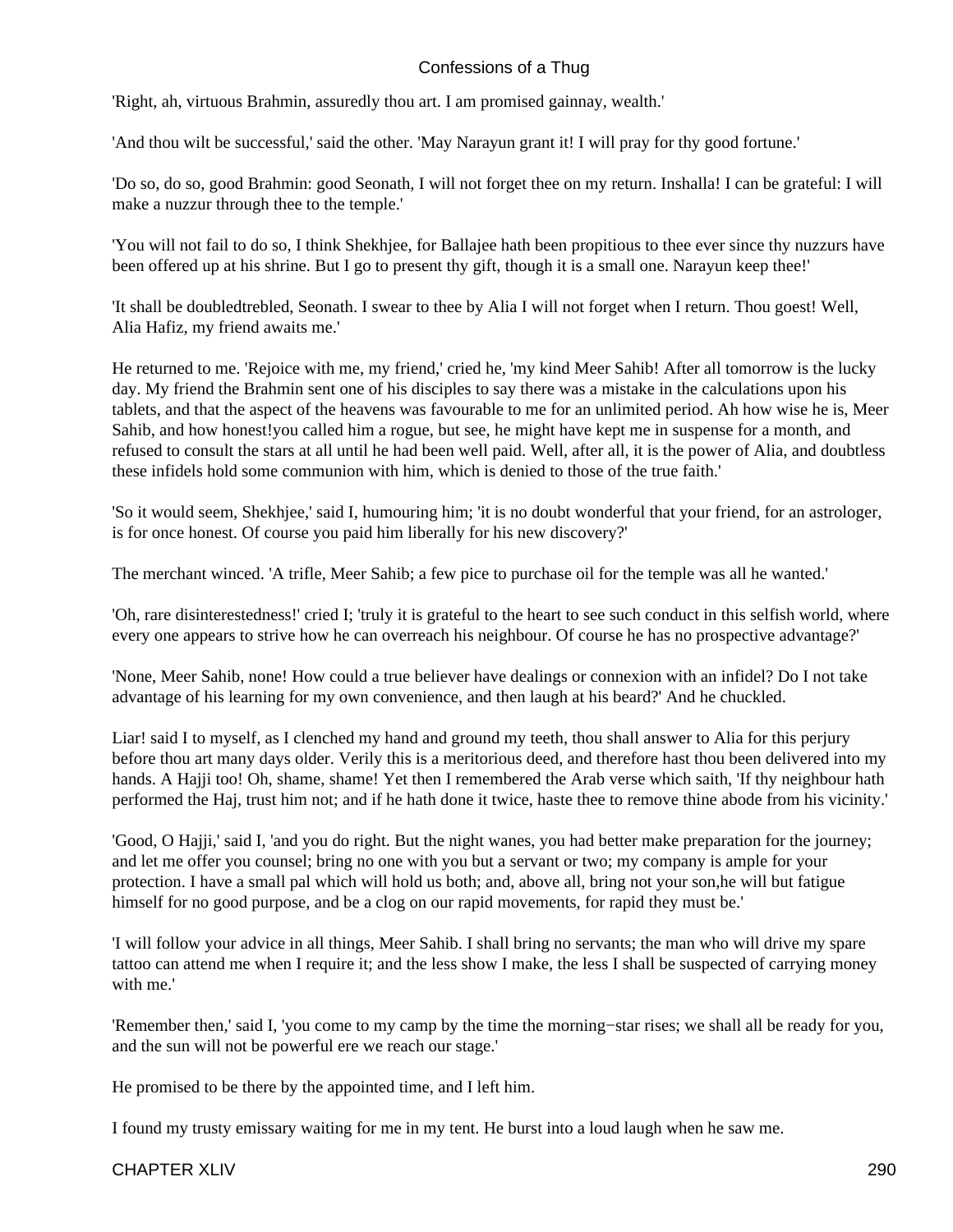'Is he safe?' he asked at length. 'Ah, Meer Sahib, I have had great amusement, as no doubt you have also.'

'He is, he is fairly caught. The net is around him; one pull and he is a lost man. And you, my faithful friend, you have succeeded so that I marvel at your success.'

'Marvel not,' he replied; 'the task was easier than I thought. But hear my adventures.'

'Surely,' said I; and I called for a chilum, while he proceeded.

'You remember when you left me?'I nodded,'Well, it was a long time ere I could find a servant; and in despair I lay down in the shade of the wall, but kept awake; at last a fellow came out, a Hindoo, as luck would have it, and I followed him: 'Canst thou direct me to a kulal's shop?' said I; 'I have travelled far, and my throat is dry.' I saw that the fellow himself drank, from the colour of his eyes, and they sparkled at the mention of the kulal's shop. 'There is one close by,' he replied; 'I will show it.' 'Good,' said I, 'thou shalt share my potations.' Well, we entered the shop, and went into the inner room. I called for a bottle of liquor, and paid for it; the place was somewhat dark, and I poured what I took on the ground, but he drank every drop; he finished the bottle as though it had been water, and I sent for more. At last I began by asking him who his master was, and what service he did, and, Mashalla! I heard in a wonderfully short time all about him; and, lastly, that he was going a journey, but had been prevented by an astrologer's having declared the morrow to be an unlucky day. In fine, my friend Sumbhoo (for such was his name) got very drunk, and having told me much of his master's private history, which did not redound to his credit, he fell senseless on the ground, and there I left him; but not before I had ascertained that the astrologer resided at a temple in the next street, and that his name was Seonath.'

'I have seen him,' said I; 'a tall, fair man, a good−looking priest, and stout enough for a Thug.'

'You saw him! How and where?'

I told him, and we had a hearty laugh as I described the scene in the court−yard, and mimicked the cringing tones of the merchant and the haughty ones of the Brahmin.

'But listen,' said Laloo, 'and wonder, as I did. I soon found the temple and the Brahmin, and accosting him, I begged for a charm against the evil eye for my child. He looked at meya Alia, how he looked! I quailed under his gaze, and my flesh crept as if I were in an ague fit; for once I was afraid, for I knew not the man, and yet he seemed as if he could read my heart. "Follow me," said he, "I would speak with thee apart from these prying people." He spoke kindly, and I followed him, though almost mechanically. He went before me. "Leave your shoes," said he; "this place must not be polluted: it is sacred." At last we were alone, in a small court, where there was a shrine of the god. Again he turned on me, and looked into my face. I really knew not what to think; and oh, how glad I was when he put an end to my suspense by repeating our signal words!'

#### 'Our signal?'

'Yes, Meer Sahib, even so; I was as much astounded as you are, but the mystery was soon solved; he proved to be a priest of our holiest of temples, Bindachul, who had travelled into these parts, and having picked up some astronomical lore at Benares, set up here for an astrologer, and found the trade so profitable that he has not returned to Bindachul. Of course I had no reservation with him; I developed our plan, from which he at first drew back; but I opened my purse, and five ashruffees worked such a change in his sentiments, that he listened to my words with complacency, altered the face of the heavens as far as they concerned your friend, and in fine offered there and then to go and say that his calculations were wrong, and that everything boded prosperity to the poor Shekh.'

'He has not failed us,' said I.

#### CHAPTER XLIV 291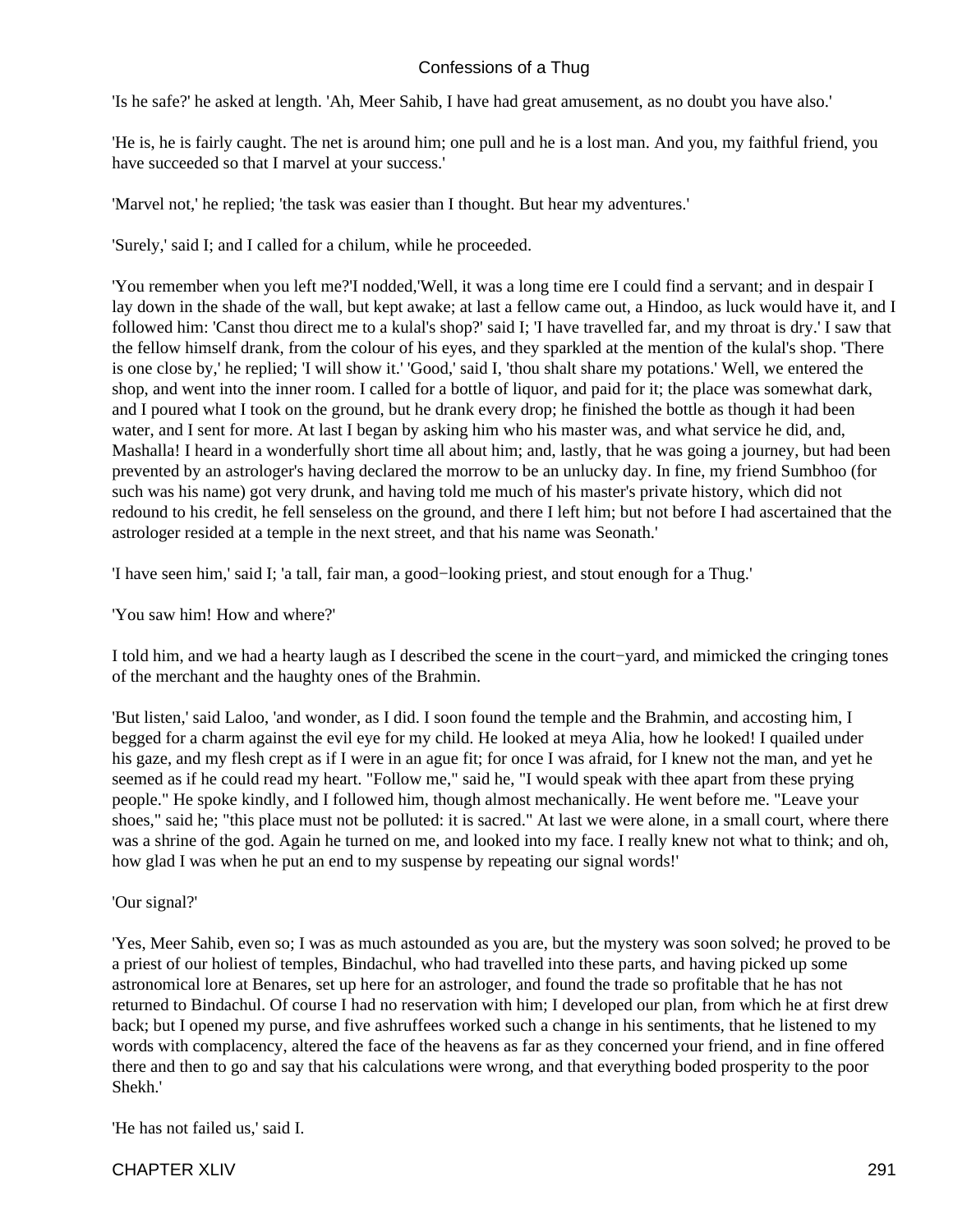'No,' replied Laloo, 'I know that; but we have to pay handsomely. He wanted a hundred rupees more, but I represented that we were a large band, and there would not be much to divide, and I obliged him to be content with a Bhuttote's share, added to whatever a general subscription might amount to when the band should be informed of the part he had played.'

'And he is content?'

'You have had the best proof, Meet Sahib; has he not done the errand he promised? And when did a Brahmin of Bindachul ever break his faith? He dare not: Bhowanee would smite him on the spot, or kill him by lingering torments.'

'And how,' I asked, 'are we to convey this share to him, whatever it may turn out to be?'

'Easily enough; we can get a hoondee on this place, and send it to him in a letter, or we can despatch a man with it.'

'True, we can,' said I; 'and so now go; repeat to the men the lesson I taught them, and enjoin them to be circumspect and wary. We have good bunij in prospect, and Inshalla! we will get it too. But I wish I could see the Brahmin who has done us so good a turn in this matter.'

'Let him alone,' said he; 'he told me that, although he wished much to see you, having often heard of your conduct, it was better to avoid suspicion, and that any open intercourse between him and you would expose him to the inquiries of those with whom he was associated, and had better be avoided. And he is right, Meer Sahib; it would do no good.'

# **CHAPTER XLV**

Cornwall. Pinion him like a thief; bring him before us: Though well we may not pass upon his life Without the form of justice, yet our power Shall do a courtesy to our wrath, which men May blame, but not control. King Lear, Act III, scene vii

Four days passed, and the merchant was still in our company. He was slightly attended, and we could have terminated his existence whenever we pleased; but we were anxious to carry him on as much of the journey as we could, and to baffle any traces of our route, by turning to the right and left, away from the regular tracks, and by footpaths and byways only known to ourselves. Yet we had got far enough, and I knew that the next day's march would lead us through a jungle, which was one of our favourite bhils, and where I had from the first determined that he should die.

We were on the road early on the fifth morning, and as before (indeed as was my wont) I was riding at the head of my party. It was now daylight, but we were entering the jungle, and I was merry in my heart to think that he was in my power, and that a large and valuable booty would be our prize in the course of a short hour, when I saw an animal move in the bushes on my right hand. Another instant, and a hare again crossed my path! I laughed within myself. Fools that they are, thought I, these brethren of mine! no Jemadar but myself would dare to pursue this track after so dire an omen; himself and his whole band would fly, as though a hundred tigers were in their path, and would leave their bunij to escape, or to follow them, as his destiny might guide him. But I!I laugh at it: once I have proved that the omen is harmless, and shall it deter me now? Ah, no, no! my game is sure, and within my grasp.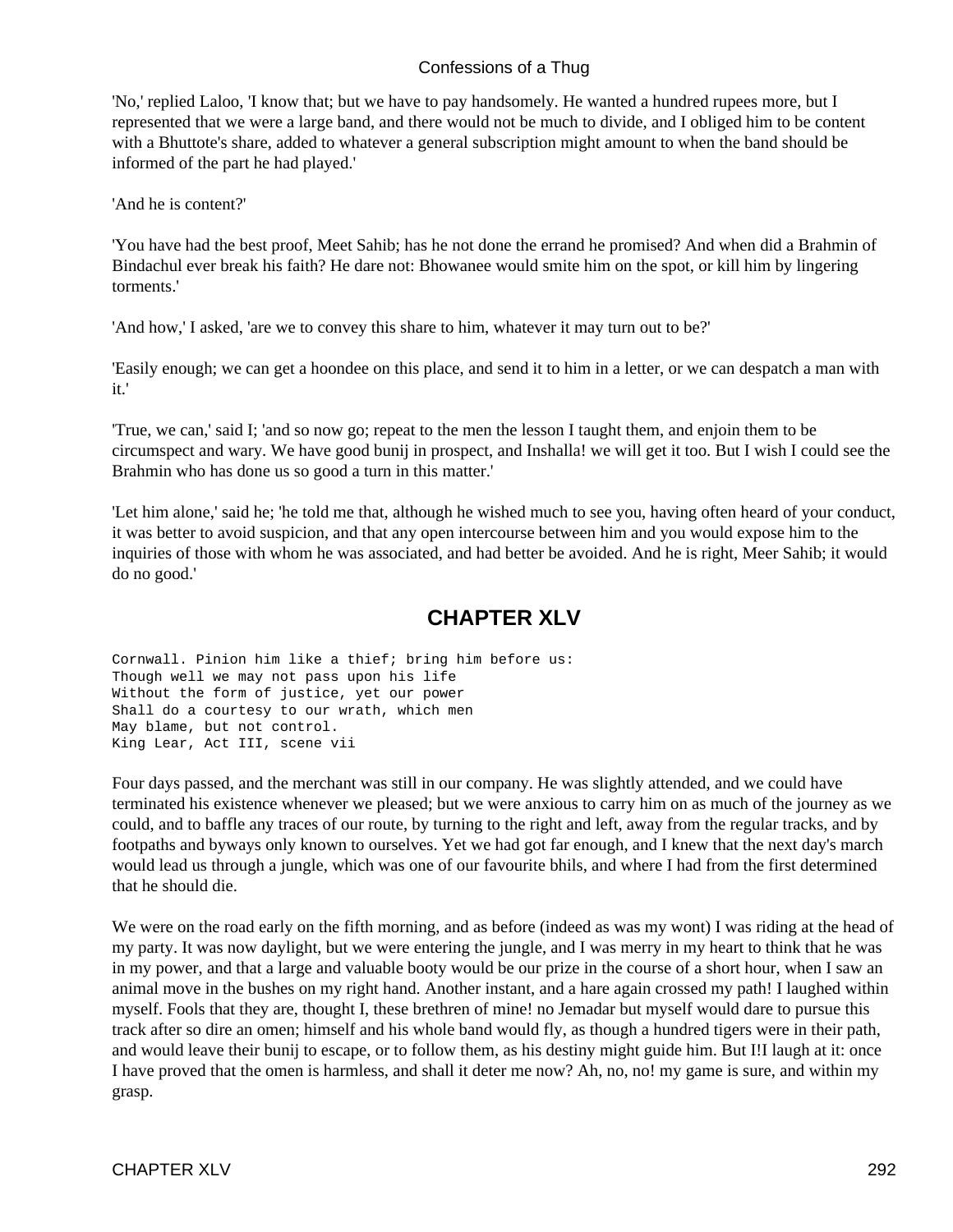And so it was. Sahib, we had not gone a coss, when I saw the place I had determined on; and there the merchant died and his two servants. Yes, he died by my own hand. I pulled him off his pony and strangled him; and the servants were cared for by the others, but not before one of them had cut down one of my men; for in my eagerness to possess myself of the prize before me, I had not seen that the servants of the merchant could observe my actions. The poor fellow who had fallen was dreadfully wounded; yet he still breathed. What to do with him I knew not: we could not wait, and to transport him with us was out of the question.

'What shall we do with Anundee?' said I to Laloo; 'we are far from our stage, and we cannot, with our large party, say we have fallen among thieves.'

He solved my doubts at once. 'Put him out of his pain,' said he; 'the man is dying: what matters another thrust? he can be buried with the rest. The men might not like it if they saw it, but all here are engaged, and most of the band have gone on. We can wrap him up in his sheet afterwards.'

I drew my sword and stepped towards the dying wretch; he looked supplicatingly towards me and strove to speak, but my heart was hard.I was sickened by the deed I had done, and I prayed Alia to forgive me the blood of the miserable creature.

Wretch! said I, interrupting Ameer Ali, and you murdered your own companion, your brother to whom you were sworn?

I did, Sahib, I did; yet why call it murder? He would have died in a short time; I did but rid him of his misery.

It was a foul deed, Ameer Ali; and one that haunts your memory, I doubt not.

Sometimes, was the careless answer of the Thug; and I bade him proceed.

We wrapped the body in the sheet which was around its waist, having taken the money from the waistband. Laloo and myself carried it to the grave, now nearly filled to the top.

'So he is dead!' cried the Lughaees; 'he could not have lived long after that cut: the fellow who gave it would have done for more of us had not some of us seized on him; but we have laid him quietly, he will break no more good men's heads: and as for poor Anundee, he must be buried with the rest, for to burn him is impossible in this lonely place.'

And he *was* buried; they deepened the centre of the pit, put some heavy stones over him, and covered him with earth: and I felt a load taken from my heart as he was covered from my sight for ever. Only Laloo knew what I had done, and I knew him to be faithful and silent: nevertheless I often afterwards wished either that another had done the deed, or that I had let him die.

A rare booty we had, Sahib. After we had eaten the Goor at the next village, we hastened on to the end of the stage; and before we ungirded our loins I opened the caskets and divided the spoil. Not only had the merchant brought the necklace I have mentioned before, but a heap of unstrung pearls; and on reckoning up their probable value, we estimated the amount at twenty−five thousand rupees. Now therefore we had no inducement to tarry away from our homes; we needed no fresh adventure to enrich us, and we pushed on to Jhalone. We reached it in safety, and again I clasped Azima to my heart, and rejoiced to see that my child was well, and with a girl's eagerness looking forward to the time when her marriage ceremony was to take place. My father too was well, and had reached Jhalone without any adventure worth recording, so at least he told me. But of Ganesha there was no news, save that he had diverged to the eastward, and was supposed to have gone in the direction of Benares; and I little cared, except that the revenge for the destruction of the Moonshee's son rankled in my heart and was not forgotten.

#### CHAPTER XLV 293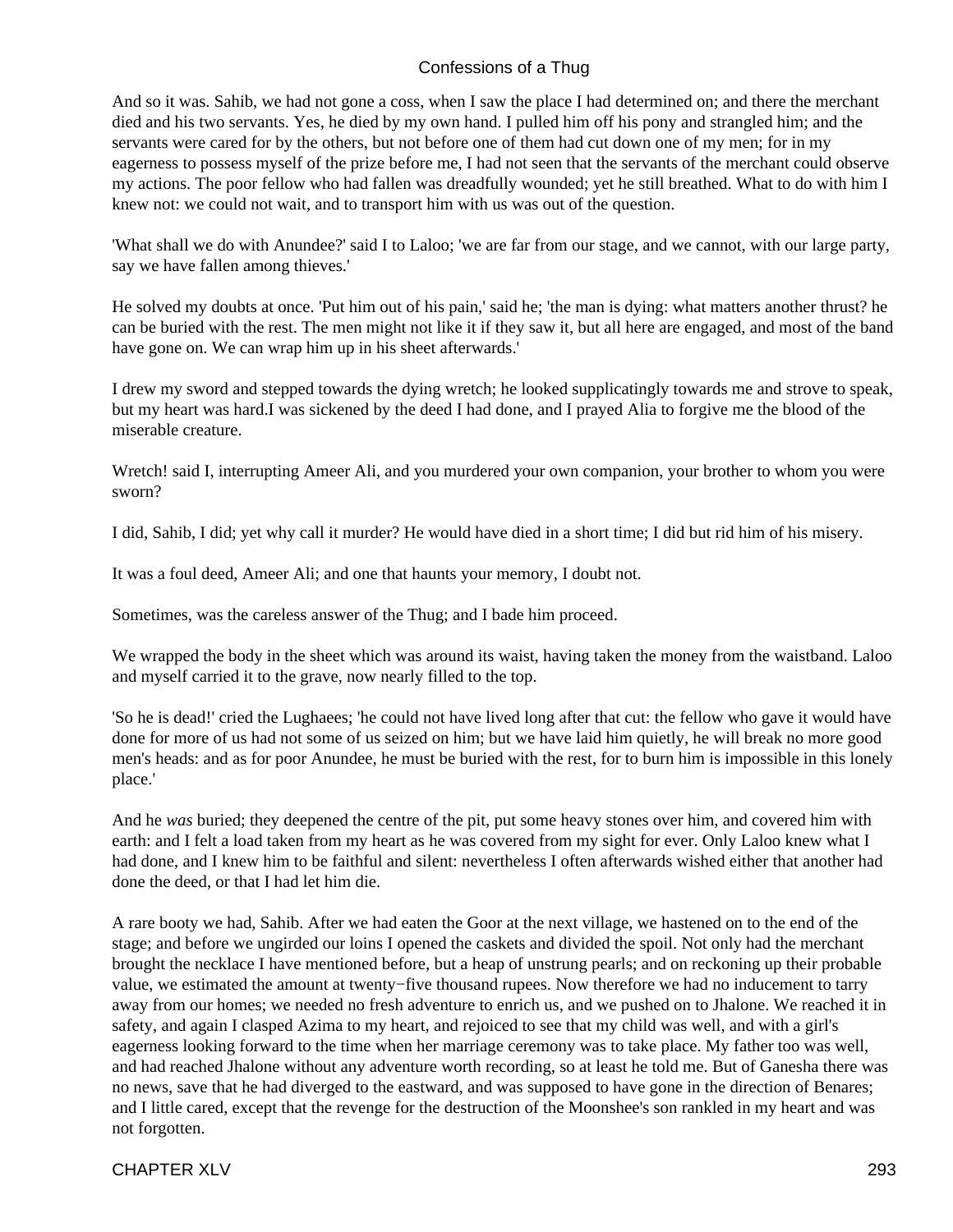Months passed at my home without care and in peace. Alas! now that I think on it, I can only compare the course of that time to the gentle stream of a river, which as it winds among peaceful scenes and between green and flowery banks, ruffled only by the soft winds playing over its bosom, is suddenly arrested, dashed among rocks, and its current changed to turmoil and furious contention with its stony opposers. I saw no mark of my future lot, no warning was given to me; destruction came upon me in one fell swoop, and I was overwhelmed I and mine! But for that stroke of fortune I had lived till now an honest and gentle life, for I abandoned Thuggee; and the more I experienced of the soothing pleasures of my home, the more I became estranged from my habits of wandering and of plunder and destruction. Nor was the least urgent reason in the meditated change of my life, that I dreaded every day more and more that some unlucky chance would reveal to Azima the dreadful trade I followed. I could paint to myself the effect it would have on her loving and gentle disposition, and the prostration of every faculty of her existence, under the shock of knowing that I was a murderer; and often, as she lay upon my heart in the dead of night, these thoughts have come so thick on me, that could her soul have held any mysterious communion with mine, she would have recoiled in horror from my embrace and fled from me for ever. And these fancies recurred so frequently and forcibly that sometimes I almost thought them a warning of coming evil, and I had fully determined to remove my abode and my wealth to Delhi after my daughter's marriage, there to reside for the remainder of the days which might be allotted to me.

I have said months passed without incident; I should have mentioned that an English gentleman some time after my arrival came to Jhalone; and in the many conferences he held in secret with the Rajah, we were given to understand that a treaty of some kind or other had been made, and that he had placed himself under the protection of the English Government. I thought not of it: yet even then a system was working silently yet surely which for a time struck at the power and confederacy of the Thugs, a blow as severe, nay more so, as being more lasting, than any they had yet experienced.

The Englishman had left Jhalone some time, and his visit was nearly forgotten by us; my daughter's marriage had begun, and everything was rejoicing in my house. About noon one day one of the Rajah's Hurkara's came with a message that he required my presence and my father's in the Durbar on particular business. In vain was it that I excused myself on the plea of the marriage ceremony. The messenger would take no excuse; and at last, seeing no alternative, we girded our loins and accompanied the Hurkara.

We were ushered through the various courts to the Dewan Khana, where the Rajah sat in Durbar, surrounded by his Mutsuddees and soldiers. Leaving our shoes at the entrance, we were as usual advancing towards his Guddee to make the customary salutations, when a sudden rush was made upon us from both sides of the hall, and we were at once seized and disarmed. In vain I struggled with my captors, in vain I attempted to shake them off by the most strenuous exertions: it was useless; I was surrounded and overpowered, my turban was torn rudely from my head, and my arms were bound so tightly with it that I thought the blood would have burst from under my nails. I desisted at last, and remained passive in the hands of the soldiers. My hour is come, and my fate has led me on thus far to desert me at last! thought I; it is the will of Bhowanee and of Alia, why should I resist?

Seeing me quiet, the Rajah addressed me.

'Ah, Ameer Ali,' said he; 'what is this I hear of thee, that thou art a Thug, a common murderer? can this be true of one who was looked up to in Jhalone as a merchant and a respectable man? What hast thou to say? Speak, man, and prove if thou canst to me that the accusations I hear against thee are false.'

'Rajah,' said I, 'I know not who hath poisoned thy mind against me or mine; is there any one in your city who can speak one word against me? Have I not been fair and honourable in my dealings with all, and with thyself too? have not I managed villages and brought them to prosperity from desolation; and can any one, young or old, in this Durbar say that I have ever wronged him, or defrauded him of a fraction? Rajah, none can say this; and therefore why am I and my old father thus disgraced in the eyes of the city, and torn from our houses in the midst of the rejoicings of marriage?'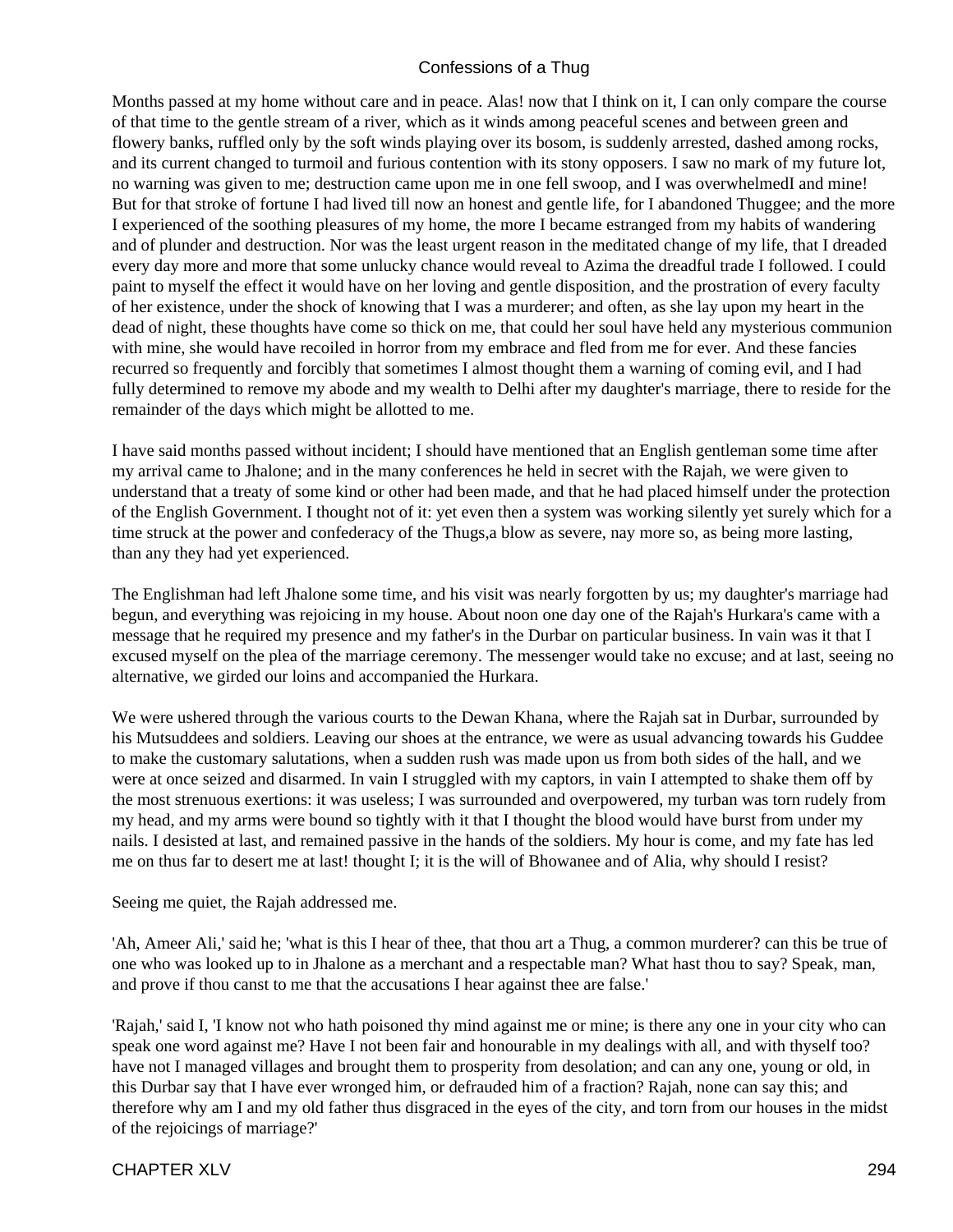'I accuse thee not,' said the Rajah; 'Bhugwan alone knows whether what I hear is the truth or not; but witnesses are many against thee and the old man; let them speak, and we will afterwards decide in your case. Bring them forth!' cried he to an attendant; 'one by one let them give their evidence before these unhappy men, we desire no secrecy in this matter.'

There was a moment's pause in the assembly, and every eye a hundred eyes were upon us. I looked to my father, to see the effect his situation had on him; but I read no hope in the glance he threw on me; his energy had deserted him, and he looked like a convicted felon long before he was so in reality; he returned my anxious and meaning glances by a stare of stupid apathy or extreme fear,I know not which; and it was pitiable to behold him, for his venerable and respectable appearance but ill assorted with the disgraceful situation he was in. I turned away from him to look at the man who entered, and then I felt that my doom was sealed. I have never mentioned him, but he had been connected with our gang from the first as a Tilhaee, or scout, and had afterwards assisted as a Bhuttote on many occasions. His name was Sooruj; he had accompanied me on all my first expeditions, and had served under my father for some time before I became a Thug; he therefore knew every particular of my career; and until I became a Pindharee described every event with minuteness and fidelity, omitting not one nor adding in any way to those I had been so deeply concerned in. He offered to point out the spots upon which travellers had been destroyed, declared the amount of booty we had gained on many occasions, and ended by denouncing both my father and myself as the greatest leaders in Bundelkhund, as men who could take the field at any time with two hundred followers or more, and as cruel and remorseless Thugs. He dared me to disprove his words, and indeed I quailed under his accusations; for they were true, and truth searches the heart and overwhelms the guilty. But against my father he was the most bitter. 'Look on him, Rajah!' cried he; 'look on this hoary wretch; one would think that, old as he is, he would have ceased to deprive his fellow−creatures of life; that he would have spent the remainder of his days in propitiating Bhowanee by sacrifices, and his own Prophet by prayers! yet it has not been so. Within the last two months he has returned from an expedition laden with spoil, and the last man he strangled was one of thine own subjects, Oh Rajah, one who was respected and beloved here, and whose bereaved family will rue this day that I have declared his fate in your Durbar.'

'One of my subjects!' cried the Rajah; 'thou canst not mean it. Speak! and let not fear prevent your disclosing the truth.'

'Fear! Rajah, I know it not. If I feared him, that old man, should I have dared to speak as I have done? Listen; you knew Jeswunt Mul, one of the most respectable of the shroffs of Jhalone?'

'Knew him, oh messenger of ill tidings! Jeswunt Mul is not dead?'

'Ask *him,'* said the man hoarsely; 'or stay, ask the other man you have here; let him be brought forward, he will tell the tale; I saw it not. But Jeswunt Mul will never speak more, and let those who believe the good man safe at Saugor shave their moustachios and mourn, for he will never more be seen. Yes, he is dead, and *that* old man looked on while he writhed out his last agony under the roomal of the Bhuttote;' and he pointed at my father, while he regarded him with a look of grim and revengeful pleasure.

There was a general shudder through the assembly, as the deep tones of the informer's voice fell on the ears of those who heard it; and 'Jeswunt Mul dead!' was repeated by many in an incredulous tone as they drew into knots and whispered together. Nor was the Rajah himself least struck by the melancholy information. He sat on his musnud in silence, though it could be seen by the working of his features how much he was affected. But he aroused himself at last.

'Thou didst not then see this murder?' said he to the informer.

'I did not, Maha Rajah; but send for Bodhee, he will relate the particulars.'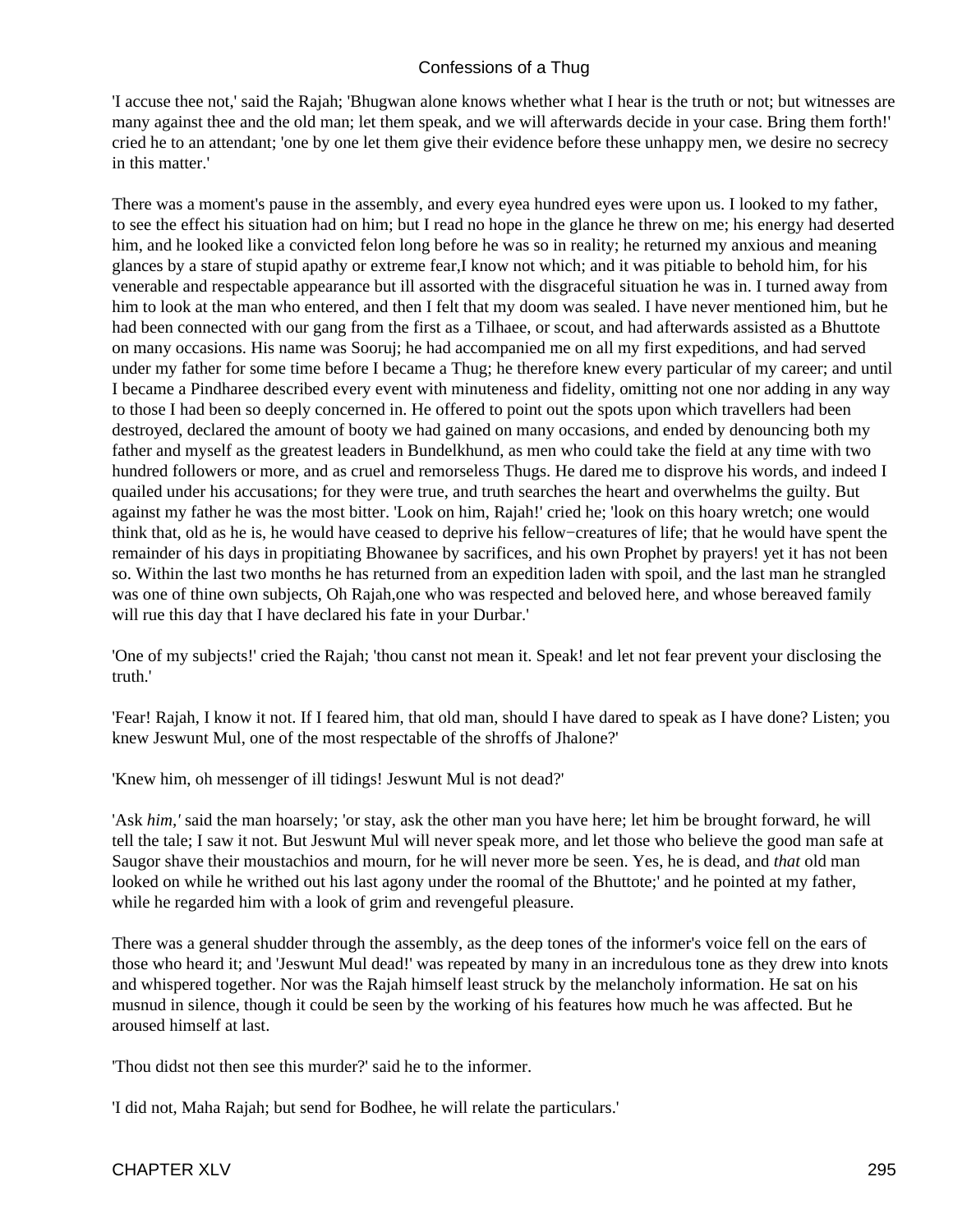Bodhee! thought I, then there is indeed no hope. Until his name was mentioned, I had a faint idea that the accusation might be a fabricated one; especially as I had heard nothing of the sahoukar's fate from my father: but Bodhee had been with him, and he was the chief of the Lughaees, and it was more than probable that he had dug the grave for the victim.

'Let Bodhee be brought forward,' cried the Rajah.

He came; his fetters clanked as he moved, and it was not until he had advanced into the midst of the Durbar that he beheld my father and myself bound and as criminals. The sight staggered him, and well it might; he had been trusted by us, raised to the rank he held by my father, and ever treated by him as a son, though he was of a different faith to ours. His face was convulsed by his emotions they might have been those of a faithful heart struggling against ingratitude; and I looked with a breathless anxiety to the first words which should fall from him. But before he spoke the Rajah addressed him.

'Miserable wretch!' said he, 'your life has been spared on the condition that you speak the truth, and reveal, without reservation of a single circumstance, every deed of murder you have been engaged in: this has been promised you by the English, and you have now to prove that you will perform your engagement. If you do perform it, well; if not, though the English are your protectors, I swear to you that you shall be dragged to death by my elephants ere a ghurree of time has passed over you. Bid the elephant be brought!' cried he to an attendant; 'and see that the chains are ready. By Gunga! there will be work for him ere long: and now,' continued he to the approver, 'knowest thou aught of the death of Jeswunt Mul of this town, he who used to manage my private affairs, or if he indeed be dead? Speak, and remember that truth alone can save you.'

There was a breathless silence; my father gazed at the informer with an intense anxiety; it was evident to me that he thought one word from him would seal his fate for ever, or that, should he deny the deed, he would escape. Earnestly, imploringly he looked at him, and the informer was well nigh overcome; he trembled in every limb, and the big drops of sweat stood out on his face, while the veins of his forehead swelled almost to bursting.

'Speak, Bodhee!' said my father in a hollow voice, yet still he smiled, 'speak, and tell the Rajah that his poor servant Ismail is not guilty of this deed.'

'Silence!' exclaimed the Rajah; 'gag him if he attempts to utter a word to influence the informer; we will do justice in this matter; and you, Meer Sahib, (turning to a respectable−looking person who was seated near him,) you shall be able to tell the Sahib−logue that justice can be done in the Durbar of Jhalone. Bring up the elephant,' he cried to the attendants; 'and do you, Bodhee, look your last on the earth and sky, for by Gunga, I swear, thou art nigh to death if thou deceivest me. I read it in thy face that this matter is known to thee.'

But still Bodhee hesitated: there was evidently a struggle within him whether he should die in defence of his old protector, or betray him to save his own life. For a moment the former feeling prevailed; he turned to the Rajah, and said distinctly and firmly, 'May I be your sacrifice, Maha Rajah! I know nothing of this matter: of other murders I can tell you, but I know naught of this.'

'He lies!' said the other approver; 'he was with Ismail Jemadar; he is afraid to speak out, and has lied to you, O Prince.'

'You hear him,' cried the Rajah to Bodhee; 'you hear what your fellow Thug says; yet, much as you have deserved death, I give you a few moments more: the shadow of the verandah is now close on my musnud, till it reaches it thou shall live beyond it, one finger's breadth, and you die!'

There was not an eye in the crowd that was not fixed on the advancing shadow; barely a hand's breadth of light remained, and the Thug gazed on it as though he were fascinated by the eye of a tiger. My father! oh he was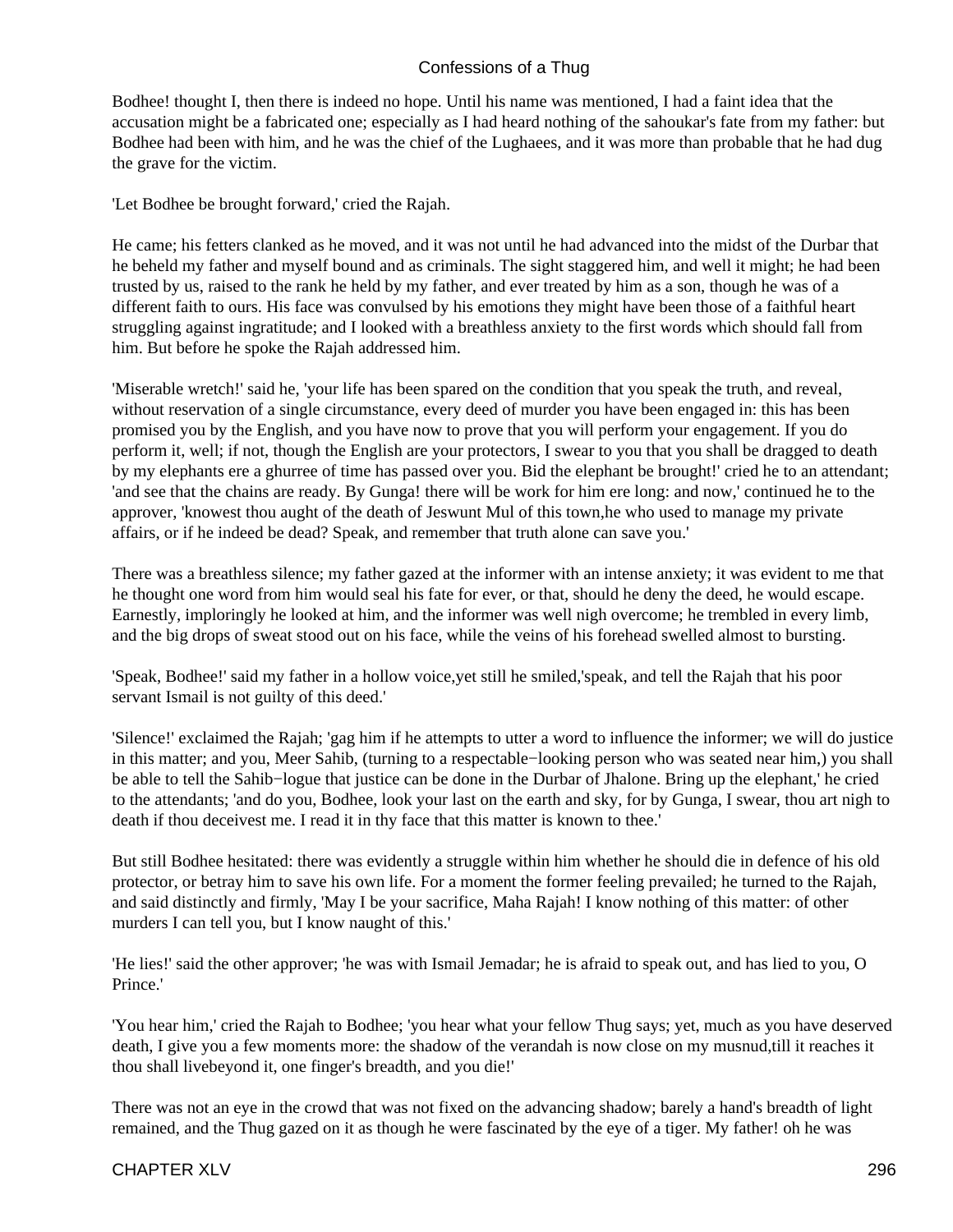fearful to look on; his eyes were glazed his lips were tightened across his teethfear, *agony* was depicted in his countenance in stronger lines than I had ever before seen. I could not look on himhis face was altered, and his usual bland expression had been usurped by that I have described. I felt sick, I could have died I thought; and would that I *had* died, to have been spared what followed.

'Fool!' cried the other approver, 'will you sacrifice your life for those who will be instantly put to death?' He spoke in Ramasee.

The words rallied the man to whom he addressed them, and they saved *him.*

'Pardon, pardon!' he cried; 'O, mighty Prince, I have told lies. Jeswunt Mul is indeed dead; these hands dug his grave and bore his yet warm body to it.'

'Ai Bhugwan! Ai Seeta−ram!' cried the Rajah, 'and is it even so? My poor friend, and art thou dead?' and for a moment or two he wept. 'This is womanly,' said he, rallying himself: 'proceed, O kumbukht! let me know all, and what share *he* had in it.'

'We met the Sahoukar at ,' said the Thug. 'Ismail well knew that if we were all seen by him he would suspect us, so he sent the greater part of the band out of the village, and prevailed upon Jeswunt Mul to come and sleep in our camp, instead of remaining where he was; he went to the village and brought him away himself, else he would not have come. The grave was dug long before he arrived, and he had not been an hour with us after the sun had set, when he was strangled in the Jemadar's presence by two Bhuttotes, and his two servants shared the same fate. I buried them all. The Sahoukar's pony we sold the next day for twenty−five rupees; and we got but little else, for he had no money but in hoondees, which we burned.'

'Enough, enough,' said the Rajah; 'this is ample proof.'

'Nay, if your greatness requires more proof, I can give you some now,' continued the approver: 'look at the Jemadar's hand; he wears on it a ring he took from the body himself, and it may be recognised even by you, Maha Rajah.'

My heart sunk within me at this new and desperate stroke of fortune. I saw the ring torn from my father's finger; all examined it: a Sahoukar who was in the assembly declared it to have belonged to Jeswunt Mul, and, more than all, his name was engraven on its inner surface.

'Enough!' again cried the Rajah, 'I know it myself; I could have sworn to that diamond among a thousand. Away with him! chain him to the elephant, let him be dragged through the town, and proclamation made that he was a Thug.'

'Stay,' cried the Syud, who had not as yet spoken, 'he may have something to urge in his defence; ask him and hear him.'

'Speak!' cried the Rajah to my miserable father; 'speak, O kumbukht!'

And then my father's proud spirit broke out. With the certainty of death before his eyes he quailed not. While hope remained of life, he had clung to it as every man will; and when I had expected a grovelling entreaty for his life to be spared, from his previous demeanor, he asked it not, but gloried in the cause for which he died.

'Yes,' said he, drawing himself up, while his eye glistened proudly, 'I scorn to die with a lie upon my lips. I killed Jeswunt Mul because he was a villain, as you are, Rajah! because he employed Thugs, and would not reward them, but wrung from them every rupee he could, as you do. I have murdered hundreds of men because they were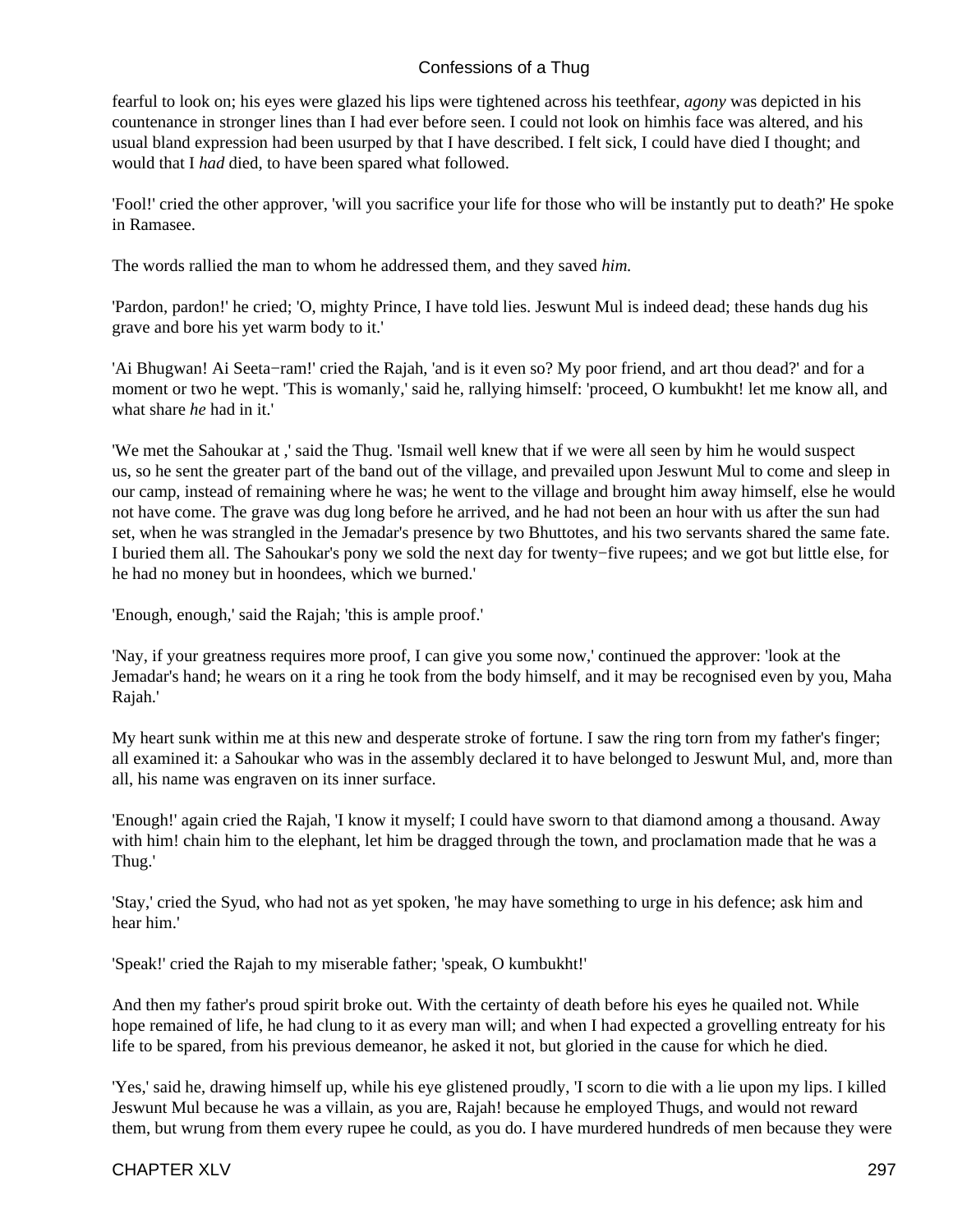given into my hands by Alia, but I never destroyed one with the satisfaction I did your friend. Ay, you were friends and brothers in guilt, and you know it. My life! I care not for it. What has an old man to do with life? his enjoyments are gone, his existence is a burthen to him. A short time and nature would have claimed me; you have anticipated the period. Yet, O Rajah, Bhowanee will question you for this deed for the destruction of her votary. My blood be on your head, and the curse of a dying man be with you! You have deceived me, robbed me, shared my spoils, taken the produce of murder nay, be not impatient, you know it is the truth, and that Alia, who is the judge of all, knows it also. He will cast your portion in Jehanum, as a kafir; and Bhowanee will rejoice that the destroyer of her votary writhes in the torments of the damned.'

'Gag him! strike the kafir's mouth with a shoe!' roared the Rajah in a fury, more like that of a beast than a man, as he foamed at the mouth; 'away with him! and let his son look on his dying agony.'

And they dragged us both forth; I should not say my father, for his step was firm. I struggled against my tormentors, but it availed me not. 'One word, my father!' cried I to him as we were brought near each other; 'wilt thou not speak to thy son?'

He turned his head, and a tear stood in his eye. 'I leave thee, Ameer Ali; but thou knowest a believer's Paradise, and the joys which await him the seventy virgins and everlasting youth. Thou art not my son, but I have loved thee as one, and may Alia keep thee!'

'No more!' cried the rough soldiers, striking him on the mouth, and dragging him forward.

'Revenge me!' exclaimed my father in Ramasee; 'tell the English of that monster's conduct to us, and when he is torn from his seat of pride, my soul will be happy in Paradise.'

He spoke no more; I was held forcibly, so that I saw the end of that butchery. They secured him by a chain round his loins to the fore−foot of the elephant, and they tied his hands behind him, so that he could not save himself by clinging to it. He still continued repeating the Kulma; but now all was readythe Mahout drove his ankoos into the head of the noble beast, which uttering a loud scream dashed forward. A few steps, and my father's soul must have been in Paradise!

Note. The Rajah of Jhalone died from an inveterate leprosy, which all Thugs declare to have broken out soon after the death of the Thug in the manner described, and that it was a judgement upon him sent by Bhowanee.

# **CHAPTER XLVI**

King Richard. My conscience hath a thousand several tongues, And every tongue brings in a several tale, And every tale condemns me for a villain. Methought the souls of all that I had murdered Came to my tent. Richard III, Act V, scene iii

Sahib, can I describe to you the passions which then burned in my heart? I cannot. A thousand thoughts whirled through my brain, till I thought myself mad; perhaps I was. Revenge for my father was uppermost; and oh that I could have got loose: by Alia! unarmed as I was, methinks I would have sprung on the Rajah and strangled him. But resistance was unavailing; the more I struggled, the tighter my arms were bound, until they swelled so that the pain became excruciating, and I well nigh sunk under it. I suffered my guards to lead me away from the Durbar: I was thrust into a vile hole, and at last my arms were unbound.

That dayAlia, how it passed! Men gazed at me in my cage as though I had been a tiger, and mocked and derided me. The boys of the town hooted me, and thrust sticks at me through the iron gratings. One and all reviled me in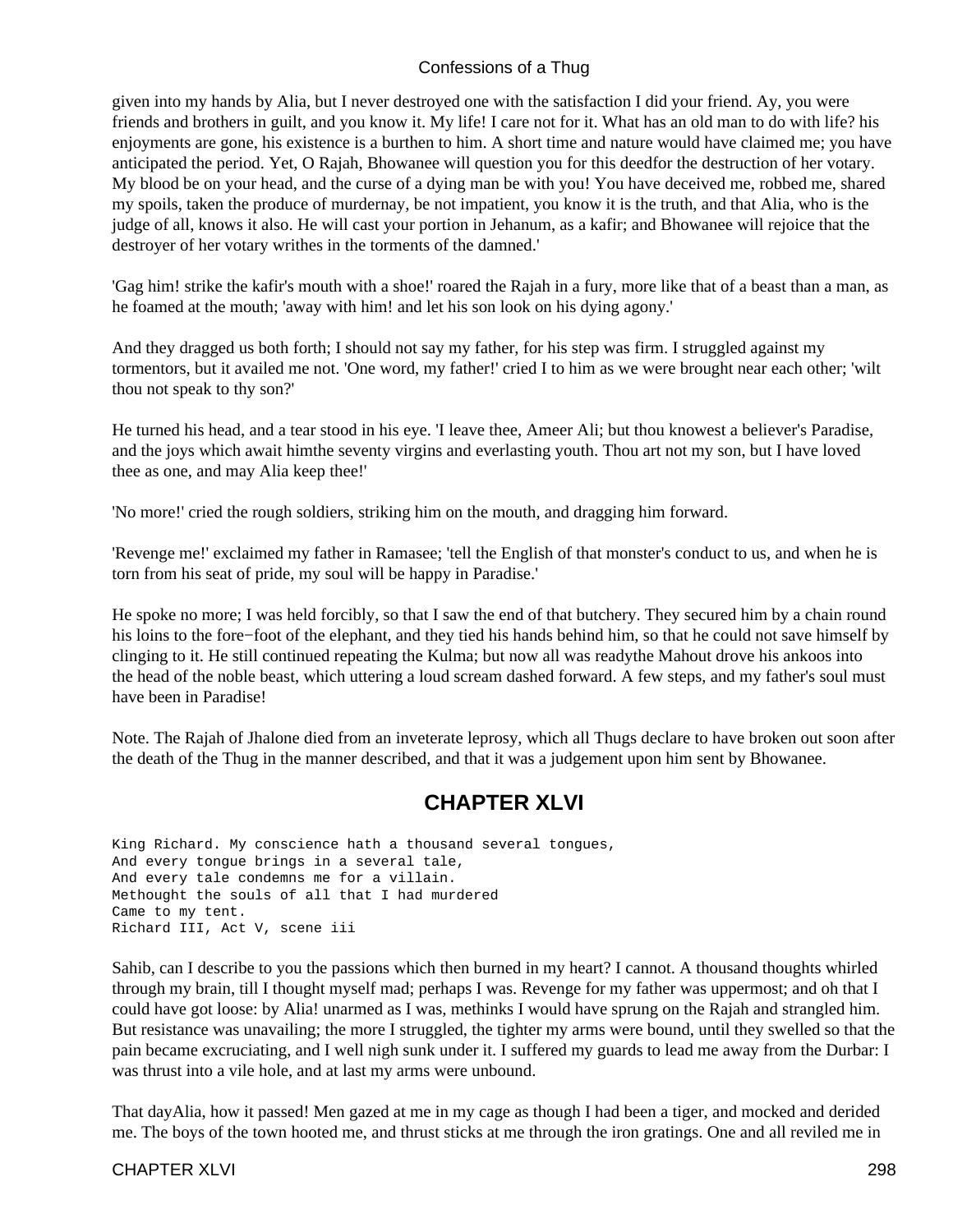the most opprobrious terms they could devise, me! the respectable, nay the wealthy, to whom they had bowed before, when I baked in the sunshine of the Rajah's favour but I was degraded now. Alas! my dreams, my forebodings had come to passthey had been indefinite shadowsthis was the reality. Alia! Alia! I raved, I called upon Azima's name, I implored those who still lingered about my prison to fly and bring me news of her, and to comfort her; and I cursed them when they derided me, and mocked my cries. Azima, the name that might not have been breathed by mortal out of the precincts of my zenana, became a word in the mouths of the rabble, and they jested on it, they loaded it with obscene abuse, and I heard it all. In vain I strove to stop my ears, it provoked them the more; they shouted it close to the iron bars, and spat at me. Night came, and I was left in my loneliness. I should have been in her fond embrace now I shared the company of the rat, the lizard, and the scorpion. It was in vain that I courted sleep, to steep my senses in a temporary oblivion of their misery; my frame was too strong, and my anguish too great, for it to come to me. I wrestled with my agony, but I overcame it not, and I had to drink the bitter cup to the dregs. At last the morning broke; I performed the Namaz: the dust of the floor served me instead of sand or water for my ablutions. Water I had none; I had begged for it, for my mouth was parched and dry with anxiety, yet no one gave it. Again the court was filled; old and young, women and children, all came to look at the Syud to look at Ameer Ali the Thug to deride him, and torment him! But I was now sullen; like a tiger, when his first rage, after he has been entrapped, has subsided, I cowered into the corner of my cell, and covered my face with my waistband, nor heeded their savage unfeeling mirth, nor the bitter words they poured out against me. In vain was it that I now and then looked around to see whether one kind pitying glance rested on me. Alas! not one; every face was familiar to me, but the eyes either spoke a brutal satisfaction at my sufferings, or turned on me with the cold leaden stare of indifference. I tried to speak several times, but every murmur was hailed with shouts from the rabble before me, and my throat was parched and my tongue swelled from raging thirst.

The whole day passed I had no food, no water. It was in the height of the burning season, and I, who had been pampered with luxuries, who in my own abode should have drunk of refreshing sherbets, prepared by Azima, was denied a drop of water to cool my burning throat. In vain I implored those nearest to me, in words that would have moved aught but hearts of stone, to intercede with the Jemadar who guarded my prison to allow me a draught of the pure element. I might as well have spoken to the scorching blast that whistled into my cage bringing with it clouds of dust, which were increased by the unfeeling boys when they saw I shrank from them. Thus the day passed: evening came, and still no water, no relief, no inquiry into my condition. Had I been placed there to die? And no sooner had the thought flashed across my mind than I brooded over it. Yes, I was to die! to expire of thirst and hunger; and then, oh how I envied my father's fate! his was a quick transition from the sorrows and suffering he had undergone during one short hour, to Paradise and the houris.

And from evening, night. I had watched the declining sun, till its last fiery and scorching beams fell no longer on my prison−floorI watched the reddened west until no glare remained, and one by one the stars shone out dimly through the thick and heated airand I thought I should see the blessed day no more, for I was sick and exhausted even to death. I lay me down and moaned, in my agony of spirit and of body, and at last sleep came to my relief. For a time all was oblivion; but horrible dreams began to crowd my prison with unsightly shapes and harrowing visions; my life passed as though in review before me, and the features of many I had strangled rose up in fierce mockery against me,faces with protruding tongues and eyes, even as I had left them strangled.

Why describe them to you, Sahib? why detain you with a description of the horrors of the scenes which rose to my distempered fancy, and at last woke me, burning as though a fire raged in my bowels and would not be quenched? But morning broke at last, and the cool air once more played over my heated and fevered frame, and refreshed me. Yet I was still in agony; who can describe the sufferings of thirst? Hunger I felt not: thirst consumed me, and dried up my bowels. How anxiously and impatiently I looked for the first man who should enter the court where my prison was! One came, he passed through and heeded not my piteous cries: another and another; none looked on me, and again I thought I was to die. Another came; I called, and he turned to regard me. He was one that I knew, one who had eaten of my bread and my salt, and had been employed about my house, and he had pity; he had a remembrance of what I had done for him: he came, and looked on me. I spoke to him, and he started, for my voice was hollow, and thin and hoarse. 'Water!' cried I, 'for the sake of the blessed Prophet,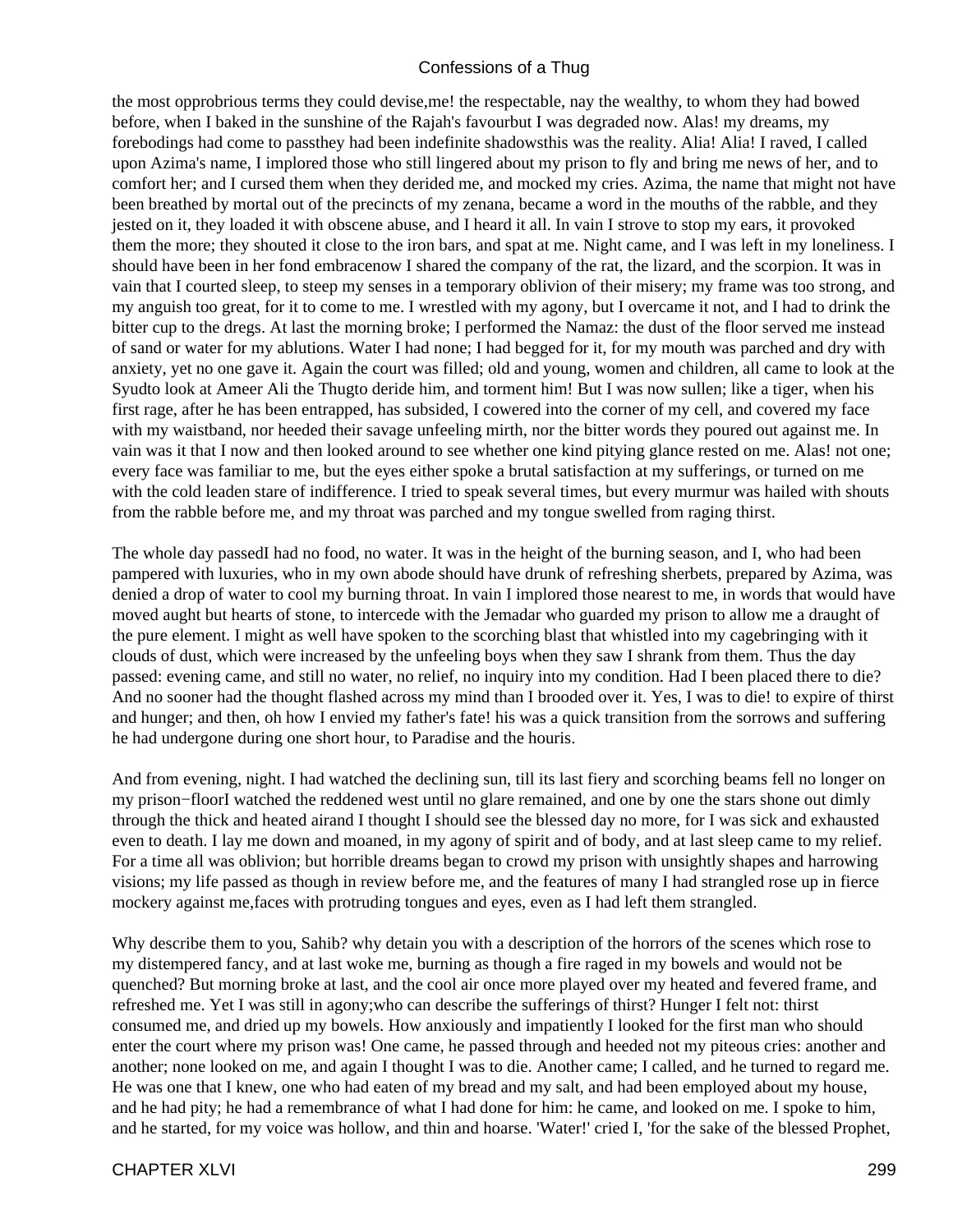for the sake of your mother, one drop of water! I have tasted none since I was confined.'

'Alas!' said he in a low tone, 'how can it be, Meer Sahib? the Rajah has threatened any one with death who speaks to you or brings you food.'

Again I implored; and I who had been his master prostrated myself on the ground and rubbed my forehead in the dust. He was moved he had pity and went to fetch some; fortunately no one saw him, and he brought a small earthen pot full, which I drank as though it had been that of the well of Paradise. Again and again he took it and refilled it; and at last he left me, but not before he had promised to visit me in the night, bring me a cake of bread if he could, and, more than all, news of Azima and of my house.

The next day passed, and I had no food. I treasured up the water which had been left with me and sipped it now and then; but by nightfall again I was in torment. Yet I had hopes, for I knew that the young man would not deceive me; he had sworn by his mother's head to bring me food, and he could not break his oath.

And he came. I had sat watching, with that anxiety which can only be known by those who have been in a situation like mine, listening to every distant footfall, to every noise, as though it were the step of him I looked for. I have said he came; he was muffled in a blanket, and had stolen in unobserved by the lazy sentinel at the gate; he brought me food, a few coarse cakes, and an earthen pot of milk. 'Eat!' said he in a low tone; 'I will sit here, and will tell you the news you bade me inquire for afterwards.' I was ravenous, and I ate; coarse bread, such as I should have loathed three days before, was now a luxury, sweet and grateful; I ate it, drank the milk, and was thankful; and I called him and blessed him for his venturous daring, and for his gratitude to one who could no longer do him a kind turn. 'And the news, Gholam Nubbee? can you tell me aught of *her* and my child?'

'My news is bad, Meer Sahib, and I am the unwilling messenger of tidings which will grieve your soul and add to your misery.'

'Say on,' said I: 'tell me the worst; tell me she is dead, and you will only say what my soul has forewarned me of.'

He paused for awhile. 'You must know it sooner or later, Meer Sahib she is dead.'

'And my child?'

'She is with the good Moola who protected your wife when she had no longer a house to cover her, and who performed the last rites of our faith to her when she was dead.'

'No home!' cried I; 'they did not drive her forth?'

'They did, Meer Sahib. The Rajah sent soldiers, your house was stript of everything, and your gold and silver, they say, was a prize he little expected; your wife and child were turned into the street, with only the clothes they had upon their persons. But to her it little mattered, for I have heard she never spoke from the time she knew of your father's fate and the cause of your imprisonment. They say she sat in stupor, like a breathing corpse, without speaking a word to say where her pain was.'

'Enough!' said I, 'go; may Alia keep you! I would now be alone, for grief sits heavy on me.'

Then she was dead my Azima, my beloved! she for whom I could myself have died, she whom I had loved as man can only love onceshe was dead; she had known that I was a Thug, and that had killed her. It was well better far that she should have died, than lingered on to be scoffed at and insulted as the wife of one who was now a convicted murderer. Had she lived I could never have dared to approach her, for she was pure, and I!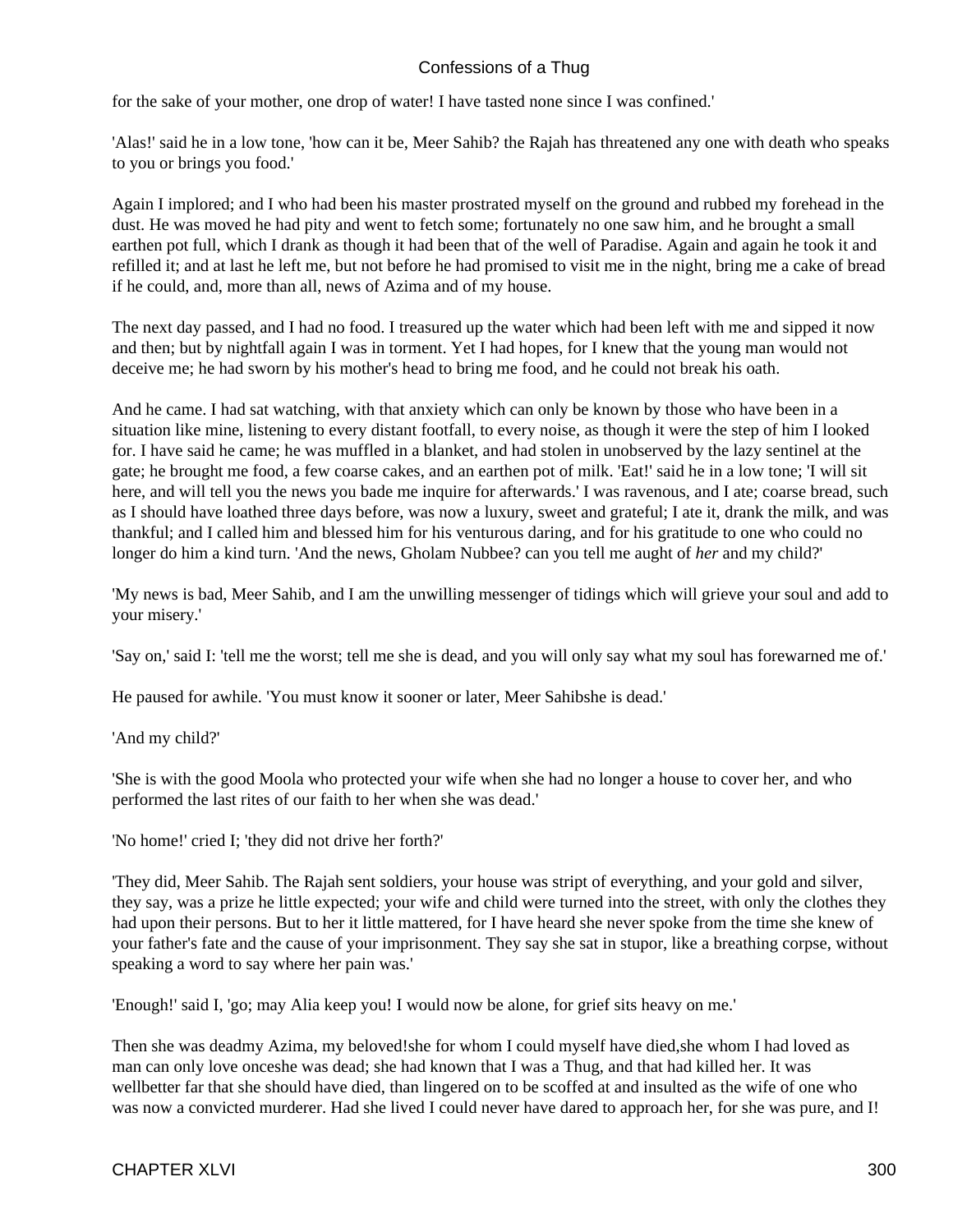I may say I almost rejoiced at her death, Sahib; I did not grieve as I should have done had the blow fallen on me while I was yet in prosperity then it would have been hard indeed to bear; but now I was altered, and she was dead, and again I say it was well. Alia in his mercy had taken her from her scene of suffering, almost before she knew to its full extent the horrible reality. And my child too was safe; she was in friendly hands, and the Moola would be a father to her.

The day after the nocturnal visit of my humble friend, food was allowed me; it was scanty to be sure, but still I existed, though worn down by sufferings, which I have no words to express, to a shadow of what I was. Three months passed thus, and they appeared to me like years when I looked back on them.

At the end of this time I was taken to the Rajah's Durbar. Few were the words he spoke to me, but those were bitter ones; for he had shared my spoil, taxed me for protection, and, after putting my father to death, he had plundered my home, and his booty was the accumulation of mine for years past. I say my father, and yet he had told me he was not my parent. But what mattered that now? he was dead, and the mystery of my birth, if any had ever existed, was gone with him. What mattered it too who was my father? I was alone in the world; not a tie, save one, bound me to existence. My daughter was with strangers, and in a few years she would forget me, truly I might say I was alone.

I was in the Rajah's DurbarI had no friend; no one of all those by whom he was surrounded, who had formerly courted me, eaten of my bread, and flattered me that I was yet to rise to greatness under his patronage not one spoke for me, not one interceded to avert my shame. The Rajah spoke to me.

'Ameer Ali,' said he, 'I had trusted thee, I had thought thee honest (how he lied as he spoke!), I had believed thee a rich and fortunate merchant; but, O man! thou hast deceived me, and not me alone, but thousands, and thou art a Thug and a murderer. Still, because I have a lingering sentiment of kindness towards thee, I do not seek thy death; justice has been satisfied in the destruction of the hoary villain who made thee what thou art, and who led one who might have been an ornament to the world to be a wretch upon whose head is the blood of hundreds. Yes, Ameer Ali, I speak truth, and thou knowest it. And though I desire not thy death, yet thou canst not be released without a mark on thy brow that men may know and beware of. Throw him down,' cried he to the attendants, 'and let him be branded!'

They threw me down. Sahib, what could my attenuated and wasted frame do against men who had suffered no misery like mine? I struggled, yet it was unavailing; they held my arms, and legs, and head, and a red−hot pice was pressed upon my forehead; it was held there as it burnt down to the bone, ay my very brain seemed to be scorched and withered by the burning copper. They took it off, and raised me up. Alia! Alia! the agony that I endured the agony of pain, and, more than that, of shame to be branded publicly that the world might think me a thief to have a mark set on my forehead that I must carry to my grave a mark only set on the vile and on the outcasts from society Sahib, it was a bitter cup to quaff!

'Away with him!' cried the Rajah, 'away with him! Release him at the boundary of my territory. And mark me,' he continued, addressing himself to me, 'I have given thee thy life, Ameer Ali; go, and be wise; learn by what has happened to be an honest man for the future; and, above all, remember that if ever thou art seen in Jhalone again, or in any of my towns or villages, nothing will be able to save thee from the feet of an elephant.'

He rose and strode out of the Durbar; and in pain and misery, I was conducted in two days to the frontier of his country and unbound. Two rupees were given to me, and again the wide and cruel world was before me. I hurried from my late keepers. I bound my turban over my still burning and aching brow, so that man might not see my shame, and took the road before me. I wandered almost unconscious of anything, save the pain I was suffering, until night fell around me, and I directed my steps to a village, the lights of which were a short distance before me. Exchanging one of my rupees, I sat down at the shop of a Bhutteara and satisfied my craving appetite; there I slept, and when I arose I was refreshed, and again believed myself to be Ameer Ali. The morning breeze blew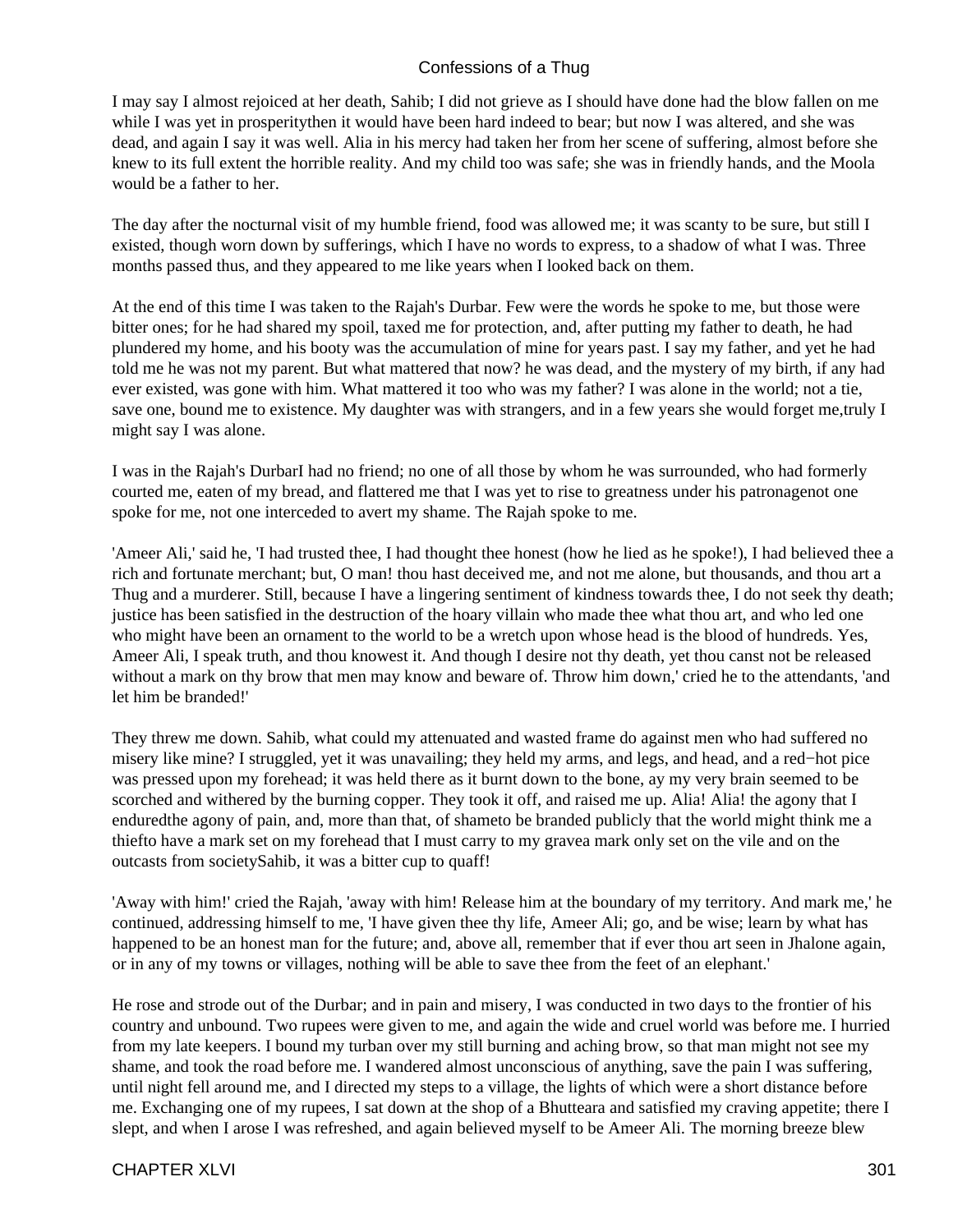fresh on my face as I took my way out of the town; the refreshing rest of the night had invigorated me, and I bounded along with a light heart yes, with a light heart, for I was free! I had no thought for the past now. It was my fate which had been fulfilled: what had been written in my destiny had come to pass. As I proceeded, a jackass brayed on my right hand, and I hailed the favourable omen with a joy I can feebly express. Yes, great Bhowanee, mother of men! cried I aloud, I answer to thy omen; I am ready, and again devoted to thy service. I have sinned against thee; I had wilfully avoided thy warning omens, led on by an irresistible destiny and by a proud heart. I have been punished, and have bought a dear experience; but henceforward no votary of thine breathing shall excel Ameer Ali in devotion to thee; and therefore, great goddess, vouchsafe the Thibao and Pilhaoo. And they were granted; the omen on the right was followed by that on the left, and I felt that I was pardoned, and again accepted as a Thug.

And so you believe, Ameer Ali, said I, that your not observing the omens in the instances you related was the cause of your father's death and your misfortunes?

Assuredly, Sahib; I was a sceptic till then, as I have told you, but I was now no longer one; had I not cause to believe in the truth of the omens? and, had I obeyed them then, should I have the heavy crime I had committed still rooted in my heart? No, no! omens cannot, dare not be disobeyed; and I have never known an instance in which they were, or where a band has been led to destroy a person against the wishes of Bhowanee, that they were not all punished by her vengeance, either with domestic misfortune, imprisonment, or death. Ask any Thug you know, and he will tell you the same. I never doubted omens afterwards, and have allowed some rich prizes to escape me, because I feared that they were not completely propitious.

Well, Sahib, to continue. I pressed forward: I again untied my roomal, for that had never quitted my waist, and I welcomed it to my grasp as I should have done the embrace of an old and valued friend. With such omens, thought I, I cannot be unsuccessful; and over any single traveller, were he Roostum himself, I can gain a victory. I had but one rupee and some pice; my clothes were in rags about me, and I must have others before I could venture to associate myself with Thugs, and hope to lead them.

But I travelled long, and met no person alone; and when noon came, and the sun's heat had overcome me, I lay down under a tree by the road side, near which was a well; and having washed and bathed and said the Namaz, I waited to see what chance would throw in my way. There I sat a long time, but no one passed me, and overcome by fatigue I dropped asleep. I was awakened by a touch from some one, and looking up I beheld a middle−aged Mussulman gazing upon me. I arose rapidly, and returned his 'Salam Aleikoom' as kindly as he had given it. Fortunately my face remained well wrapped up, and the brand on my forehead could not be seen; he took me to be a traveller like himself, and as he was weary, he sat down and we entered into conversation such as usually passes between persons situated as we were. After he had been seated for a few minutes, he loosed a small wallet from his shoulder, and opening it displayed some cakes and mango pickle, to which he seemed to be inclined to do ample justice; but seeing that I looked wistfully at them he invited me to join his repast, which I was right glad to do, as I had fasted since the morning. When we had finished our meal, he said to me, 'Meer Sahib, you say there is no water for some coss in the direction I am going; and therefore, if you will kindly watch my clothes and arms, I will bathe in this well.'

'Surely,' I replied; 'I am in no hurry to be gone, and you will not delay me.' As I said it he began to strip, and taking with him a lota, he descended the steps of the well, and I soon after heard the splashing of the water as he poured it over himself.

Now is my time, thought I; he will be defenceless, and will fall an easy prey to me; and I prepared my roomal for work.

He soon returned, and began to dress. I loitered near him, till I saw him take up his garment and put both his arms into the sleeves to draw it over him. It was a capital opportunity, and I closed behind him as if to assist him; he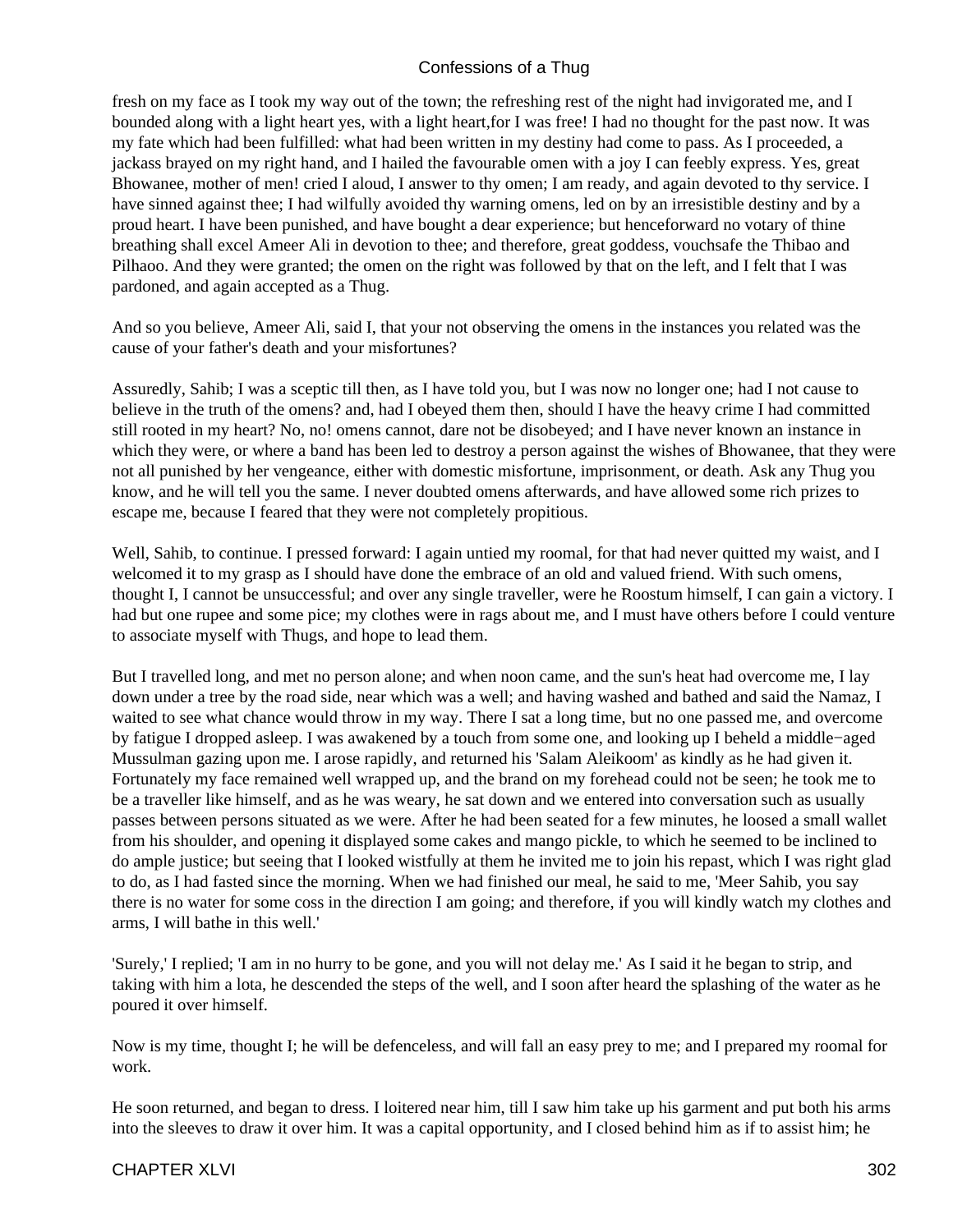turned to me, and as he had just accomplished his purpose, I had finished mine. The roomal was about his neck, and in a few moments he was dead at my feet! I had no time to lose; so hastily stripping the band from his waist, in which there seemed to be money, I dragged the body to the edge of the well, and threw it in. I then arranged his clothes at the head of the steps, as though he had taken them off to bathe, and left them there; his lota I left also with them; and taking up his sword and shield, I girded the first to my waist, and the shield to my back, and pursued my way at as quick a pace as I could. No one will imagine he has been murdered, thought I; the clothes on the brink of the well will cause it to be supposed that he died in the water; and I chuckled over my success and strode along joyfully. But, the more to avoid detection, I struck off from the road I was travelling, and seeing the groves and white temple of a village at some distance I bent my steps towards it; there I purchased some goor, and ate the tupounee, as a good Thug ought to do, and after that I opened the humeana to see what my good fortune had sent me.

And so you murdered the first man who had shown you any kindness after your misfortunes. Oh, Ameer Ali, you are indeed a villain! you ate of his bread and salt, and murdered him! The recompence of a Thug certainly.

But what could I do, Sahib? I should have starved most likely had I not killed him. Besides he was the first traveller I met after those good omens; he was neither blind nor lame; assuredly therefore he was bunij. It must have been his fate to die, or I should not have gone to sleep under that tree. Had I met him in the road, I should have hesitated to attack him; indeed, unarmed as I was, I dared not have done so. But, as I was saying, I examined the humeana; I found in it nineteen rupees, a gold nose−ring, and two gold rings for the fingers which were worth at least forty rupees. Ul−humd−ul−illa! I cried, this is rare fortune; here is enough to last me for three months, and to provide me with new clothes; and it will be hard but in that time I find out some of my brethren.

I searched around the village to endeavour to find some traces of Thugs in the mango and tamarind groves by which it was environed; and though I discovered some fire−places with the peculiar marks of my brethren in them, yet they were old, the rain had more than half washed them away, and the marks would have been undistinguish−able to a less experienced Thug than myself. I could discover no further clue from them, though I walked for some time in the direction they pointed.

Wandering along the next day, I reached Calpee on the Jumna, and sitting one morning at the shop of a pan seller, some persons stopped at it, and talking among themselves, I understood that they were going to Chutterpoor. Chutterpoor, thought I, what an owl I have been! there must be Thugs there, and I had forgotten it. So I immediately determined if possible to accompany them. I watched them to a bunnea's empty shop,−before which, in the street, were tied four tattoos and some bullocks; and without ceremony I told them I had overheard their conversation, that I was also going to the town to which they were journeying, and if they would allow me and pardon my intrusion, I should be glad to travel in their company, as I was alone, knew not the road, and was afraid of robbers.

'Since you are alone, you may come, and welcome,' said the man I addressed. 'But we are going by Bandah, which is not exactly in the direct road to Chutterpoor, and our business may detain us there a day or two; if, therefore, delay is of no consequence to you, come with us; you seem to be a soldier, and we are poor merchants who will be glad of your protection.'

'Such as I am, good sir,' said I, 'I am at your service, and will gladly accompany you to Bandah.'

'Good!' replied the man; 'we start early, and you had better be with us betimes; or you can spread your carpet here, as you please.'

'I will do the latter,' replied I, 'and be with you by the evening.'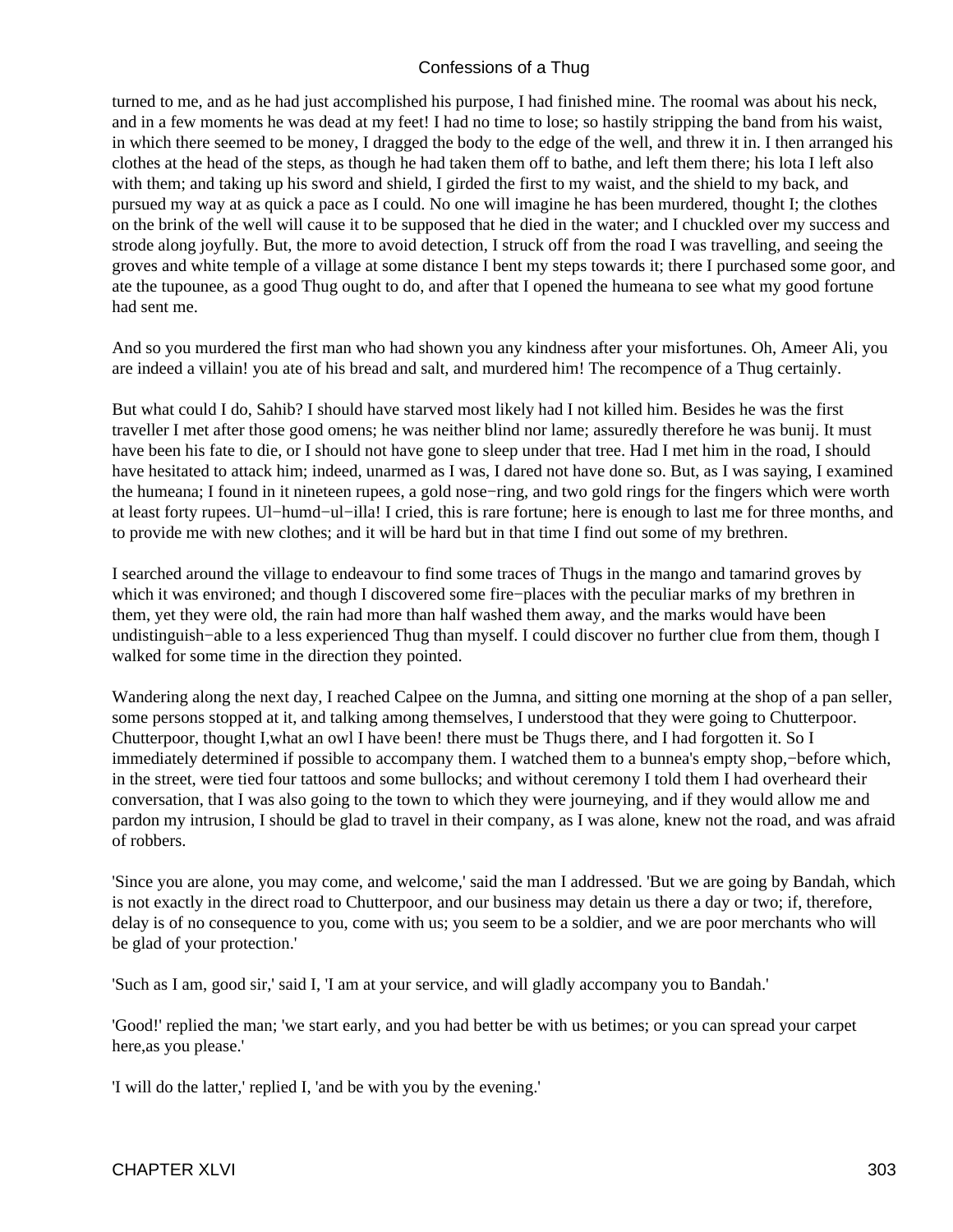Bandah! thought I; another place full of Thugs at least it used to be. I shall see at any rate, and if I find any, I may then alter my route.

I joined them in the evening, as I had promised, and we reached Bandah in a few days by long marches. Here they declared they would stay four days, so that I had ample time before me to search the place for Thugs, should any reside there. Nor was I disappointed in my hope of meeting them. I was sauntering through the town in the evening of the day we arrived, when I met Hoormut, an old follower of Ganesha; he did not at first recognise me, as may readily be imagined, and when I gave him our token of recognition he stared as though I had been an apparition; however he was soon convinced of my reality, and I accompanied him to his house. The relation of my adventures and mishaps occupied a long time, and after I had finished them I naturally asked for an account of my old associate Ganesha. What I heard was gratifying to me: Hoormut declared him to be in misfortune, abandoned by his followers, and that he was wandering with one or two men somewhere in the neighbourhood of Saugor, preferring the precarious chance of booty in the jungles between that place and Nagpoor, to frequenting the more open and travelled country. Next followed questions as to my present plans, and when he heard I was alone and travelling with merchants, of course it naturally followed that some plan should be undertaken for their destruction.

'Look you, Meer Sahib,' said he, 'I believe I can muster as many as fifteen Thugs, in and near this place. I am not suspected as yet, but the country is getting too hot for us, and we must either quit it or give up Thuggee, which no man, you well know, can do after he has eaten the goor; the others are of the same way of thinking, and we had determined that we would leave this place for good after the rains, and go wherever our fate might lead us.'

We soon afterwards separated for the time, Hoormut promising to collect the men by the next evening.

I joined him again by the time appointed, and found the whole assembled. I was received with exultation, for they had wanted a leader in whom they could confide, and mine was a name which, in spite of my recent misfortunes, they could look up to. I knew none of them, but they swore on the pickaxe to follow me; Hoormut vouched for their several capabilities and fidelity, and I was satisfied.

Our plan was soon formed. They were to go by two stages to a village they knew; there they were to wait for my arrival with the merchants. Beyond the village was a favourite bhil of theirs, and they would have everything prepared against our coming up.

All this being settled, we fixed the next morning (it being Monday and a lucky day) to observe the omens and open the expedition with due form. The omens were declared to be satisfactory, and by noon my new companions had started with their families for their station on the road.

## **CHAPTER XLVII**

So farewell hope, and with hope farewell fear; Farewell remorse; all good to me is lost. Evil, be thou my good! Milton

We strangled the merchants at the place we had fixed on, them and their bullock–drivers, nine in all, and yet we were only seventeen Thugs; but we were desperate. In our route we had travelled towards Jhalone, and I could no longer delay my project of proceeding thither, and making over my concealed treasure to the good Moola who had charge of my child.

Hoormut volunteered to accompany me; and desiring the remainder of the band to make the best of their way to Calpee, and there to await our arrival, we pushed on to Jhalone.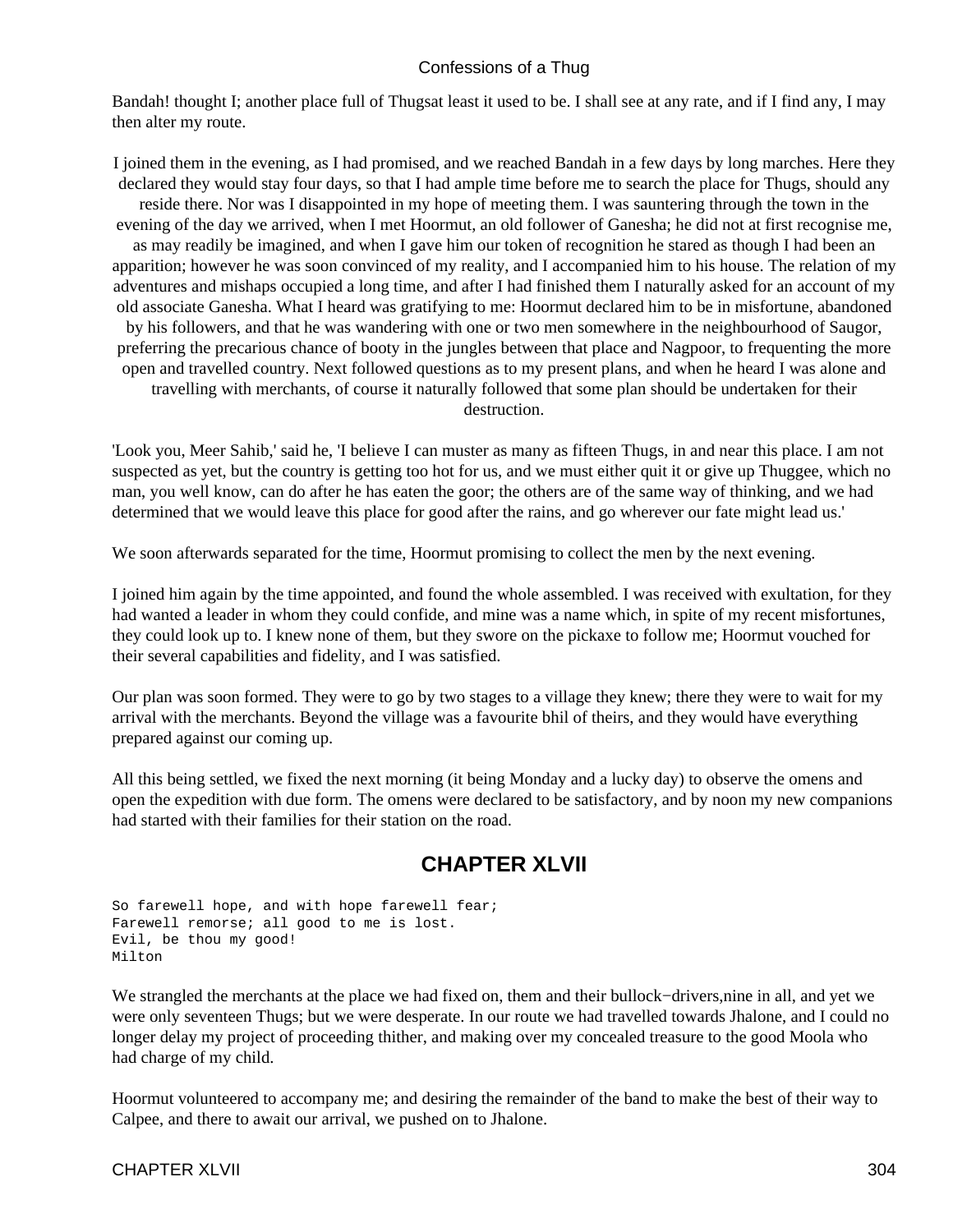Considering the risk we ran, in approaching a place where inevitable death awaited *me* should I be discovered, we did well to disguise ourselves as Gosaeens. We covered our bodies with ashes, matted the hair on our heads with mud, hung gourds at our waist, and in this mean and wretched disguise we entered the townthat spot where I had passed so many years of happiness, where my fairest prospects had been blighted, and the resolutions I had formed of leading a new life and forsaking Thuggee rendered alike impracticable and distasteful to me. My emotions on entering the town, and more than all on passing the house where I had resided, were overpowering; but I rallied my heart; I passed through the city, and my friend and myself took up our abode for the day near a well outside the gates which was not far from the spot where I had buried my treasure. We had selected the best disguise possible for my purpose; we were visited during the day by some Hindoos, who came, some out of curiosity, and a few to offer alms to us; my companion replied to their inquiries and declared me to be under a vow of silence, which satisfied them, and they departed, leaving us to prosecute our plans.

As the evening approached, I strolled towards the trees under which was deposited the sum I had hoarded up to serve me at any time of need. It was a deserted burial−place, overgrown by custard−apple bushes and other brushwood, and the rank grass had sprung up from the frequent rain. My heart beat quick as I approached the spot; my hoard might have been discovered, and if it had been removed my child would be a beggar, dependent upon the charity of strangers; she might even be thrust into the street, to herd with the vile and worthless, when the care of her became irksome or expensive to her present protectors. But anything, thought I, is better than that she should accompany me, where a life of hardship would be her portion, and where she could not escape the contamination which scenes of guilt and murder would effect in a short time, and from which, alone as I was, I could not protect her.

I reached the tomb in which, by removing a stone, I had placed the vessel containing the money. I hardly dared look at the well−remembered spot, hardly dared attempt to remove the stone; but I did remove it, and, O joy of joys, there was my treasure undisturbed! I hastily seized the earthen vessel, and crawled with it into the thickest of the underwood ere I ventured to open and examine it. I had forgotten what it contained, and the contents surpassed my expectations. I found thirty ashruffees and four small bars of gold, a box containing two strings of pearls of some value and some jewels, and tied up in a rag were some loose stones of value, one of them a diamond of great lustre and beauty. The jewels I determined to keep, as they might be afterwards of use to me, not only from their value, but to enable me to assume the character of a dealer in precious stones, which is always a respectable calling, and for which, in the jewels before me, I had ample stock for trade. I replaced the vessel and its precious contents, which could not have been worth less than a thousand rupees; and I felt my heart lightened of a load, both at seeing my treasure safe, and at the assurance it gave me that by means of it my daughter would be decently provided for. I returned to my companion, who had been anxiously watching my proceedings, and he too rejoiced at my good fortune.

I did not proceed into the town till it was dusk: the gates, I knew, would be open until long after dark, and I went alone to avoid any chance of being remarked. I soon reached the house of the Moola, when, abandoning my character of a Gosaeen, I asked for alms in a lusty voice in the name of Moula Ali of Hyderabad. Fortunately the old Moola was sitting alone in his verandah; I saw him through the open gate, and advanced rapidly, shutting it behind me. He was engaged in reading his Koran, and was rocking himself to and fro, apparently absorbed in the book before him, so that he did not observe my approach; nor was he aware of my presence till I had prostrated myself before him.

'Punah i Khoda!' he exclaimed; 'what is this, a Gosaeen? thou must be mad, good friend; or what seekest thou with the old Moola? Speak, thou hast almost frightened me, and disturbed my meditations on the holy volume.'

'Pardon, Moolajee!' I cried; 'you see one before you who has risked his life to speak with you, and you must listen to me for a few moments. I know you well, though you do not recognise me in this disguise.'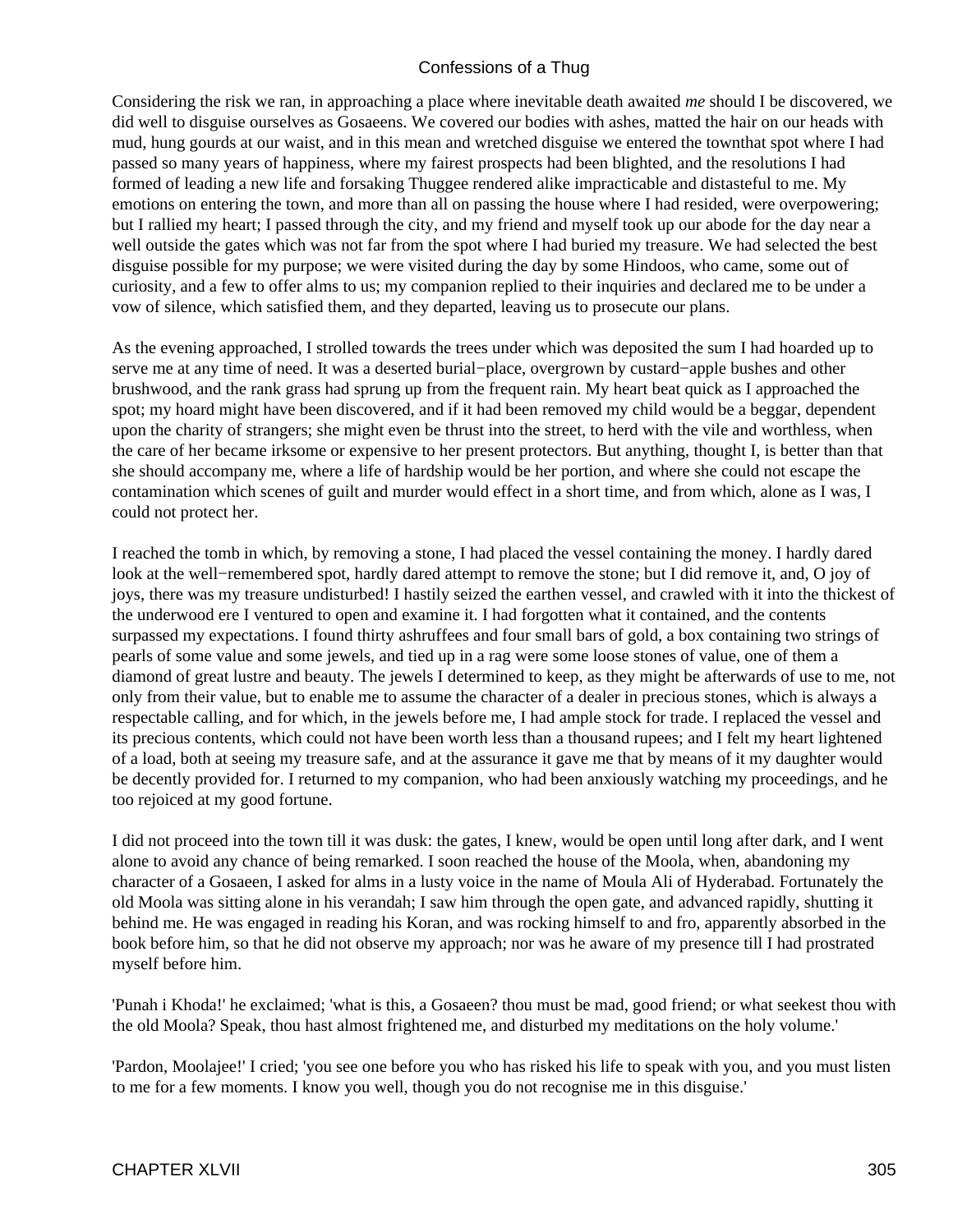'I know thee not, friend,' he said; 'nevertheless, if I can do aught to serve thee, speak; yet it is seldom that the Hindoo seeks the house of the priest of the Moslem faith; and I am in astonishment at thy garb and address.'

'Moola!' I said, 'I would fain speak with thee in absolute secrecy; are we secure from interruption here? Fear me not; I come with good intent, and am not what you think me, but one of thine own faith;' and I repeated the Belief.

'Strange, most strange is this,' said the old man rising; 'I doubt thee not: no one would do the old Moola harm; and so, as thou requirest secrecy, I will but fasten the outer gate and join thee instantly.' He did so, and returned.

'Moola,' said I, when he was once more seated, and was prying into my face with a look of mingled curiosity and wonder, 'Moolajee! O Wullee Mahomed! dost thou not recognise me?'

'Thy voice is familiar to mine ears,' said the old man, 'yet I remember not thy features. Who art thou?'

'Mine is a name which may hardly be pronounced in Jhalone,' I replied; 'but we are alone. Have you forgotten Ameer Ali?'

'Punah!' exclaimed the Moola, sidling away from me to the edge of his carpet; 'Punah i Khoda! do I behold that bad and reckless man?'

'Bad I may be, Moola,' said I quietly; 'and reckless I certainly am; yet I wish thee no harm. You were kind to one I loved you have my child in your house it is of them I would speak, not of myself. Tell me, for the sake of Alia, whether my child is well tell me whether she lives, and I will bless you.' I gasped for breath while he replied, lest I should perchance have to hear of further misfortune.

'This is madness, Ameer Ali,' said he; 'know you not that your father's fate awaits you if you are discovered here?'

'I know, I know all,' said I; 'and I have braved everything. I have sought you despite of dangerfor my heart clove to my child and I would fain hear of her. Ah, Moola, think not of what I was, and be merciful to me.'

'Unhappy man!' he cried; 'thy crimes brought with them their own reward; but I will not speak of the past. Know then that thy daughter is well; but she grieves still for thee and for her mother, whom Alia in mercy removed from her sufferings before she knew her degradation.'

'Shookr Khoda!' I exclaimed: 'ah Alia, thou art merciful even to me. And my child is well, and remembers me?'

'She does, Meer Sahib; she often speaks of you, but we have told her you are dead, and she no longer thinks of you as one whom she may ever meet again.'

'And you are right, Moola,' said I; 'you are wise in having done this. May Alia repay your kindness to a deserted child, for I cannot. I have sought you for a purpose which you must promise to agree to, even before I speak it it is the only request I shall ever make for my child, and from henceforth you will never see my face again nor hear my name.'

'Speak,' said the Moola; 'I promise nothing, Ameer Ali; thou hast deceived thousands, and the old Moola is no match for thee in deceit.'

'Briefly then,' said I, 'there was a small treasure which I buried in a field here long ago: I have returned and found it safe. It is a trifle, yet it is of no use to me; and I would give it over to you, both as a portion for my daughter when she is married, and as some provision for her until that can be effected.'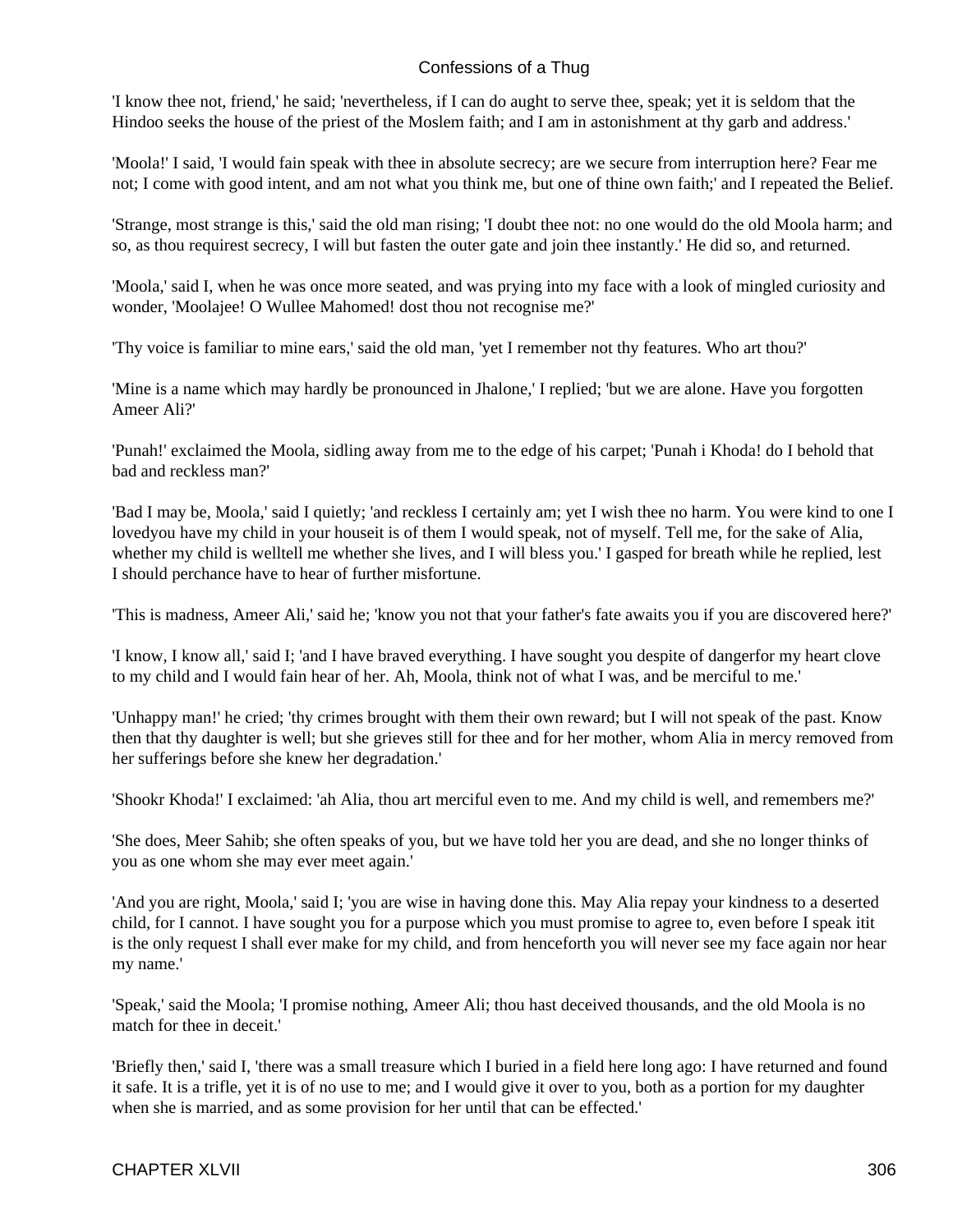'The spoil of the murdered,' said the old man, drawing himself up proudly, 'can never enter the house of the Moola; it would bring a curse with it, and I will have none of it. Keep it yourself, Ameer Ali, and may Alia give you the grace to use it in regaining the honest reputation you have lost.'

'No, no,' cried I; 'the money was my wife's; she had hoarded it up for our child: she brought it with her from the Dukhun, and it has remained as she placed it in the vessel. I swear to you that it is honest money; would I curse my child with the spoil of murders?'

'Swear to me on the Koran that it is, and I will believe you, Ameer Ali, but not else;' and he tendered me the holy book.

I raised it to my lips; I kissed it, and touched my forehead and eyes with it. I swore to what was false; but it was for my child. 'Are you satisfied now?' I asked; 'now that you have humbled me by obliging me to swear?'

'I am,' he replied; 'your trust shall be carefully and religiously kept. Have you the money with you?'

'No,' said I; 'but I will go and return with it instantly. Admit me alone; I will cough at your gate when I arrive.'

I hastened to the spot I have before described; I hastily seized my treasure and returned to the Moola: he was waiting for me at the gate of his house, and we entered it together.

'Here is all I have,' said I, pouring out the contents of the vessel on the carpet; 'it is not much, but it is the only portion of my wealth which remains to me.'

'Think not of the past, Meer Sahib, what happened was predestinated, and was the will of the All−powerful!'

'I have indeed no alternative but to submit, good Moola. But my time is short, and night advances; ere morning breaks, I must be far away from this, where my associates expect me. One favour I would beg, it is, to see my child: one look will be sufficient for my soul to dwell on in after years, for I am assured that it will be the last you will not deny me?'

'I will not, Meer Sahib; she is now at play with a neighbour's child in the zenana, and if you will follow me I will show her to you. One look must be sufficient for you; after that she is mine, and I will be a father to her. Follow me.'

I did; I followed him through a court−yard to the door of a second, which was the entrance to his zenana. I heard the merry voices of the children, as they played with light and joyful hearts, and I could distinguish the silvery tones of my precious child's voice, so like those of her mother, which were now silent for ever.

'We will not disturb them, Meer Sahib,' said the Moola in a whisper as he pushed open the door gently; 'look in, so that you may not be seen; you will easily distinguish your daughter.'

Yes, she was there, my child, my beautiful child! still delicate and fragile as she had ever been; but her face had a joyous expression, and she was as merry as those by whom she was surrounded. Long, long I gazed, and oh, my heart yearned to rush in, and for the last time to clasp her to my bosom and bless her. But I restrained myself; she would not, could not have recognised me in the disguise I wore, and I should have only needlessly alarmed and terrified her. Yet I put up a fervent prayer to Alia for her protection and happiness, and I tore myself from the spot dejected, yet satisfied–that she still lived and was happy.

'Enough!' said I to the Moola when we regained the outer apartment; 'I now leave you; be kind to my child, and Alia will more than repay you for aught of care or anxiety she may cause you. What I have given you will be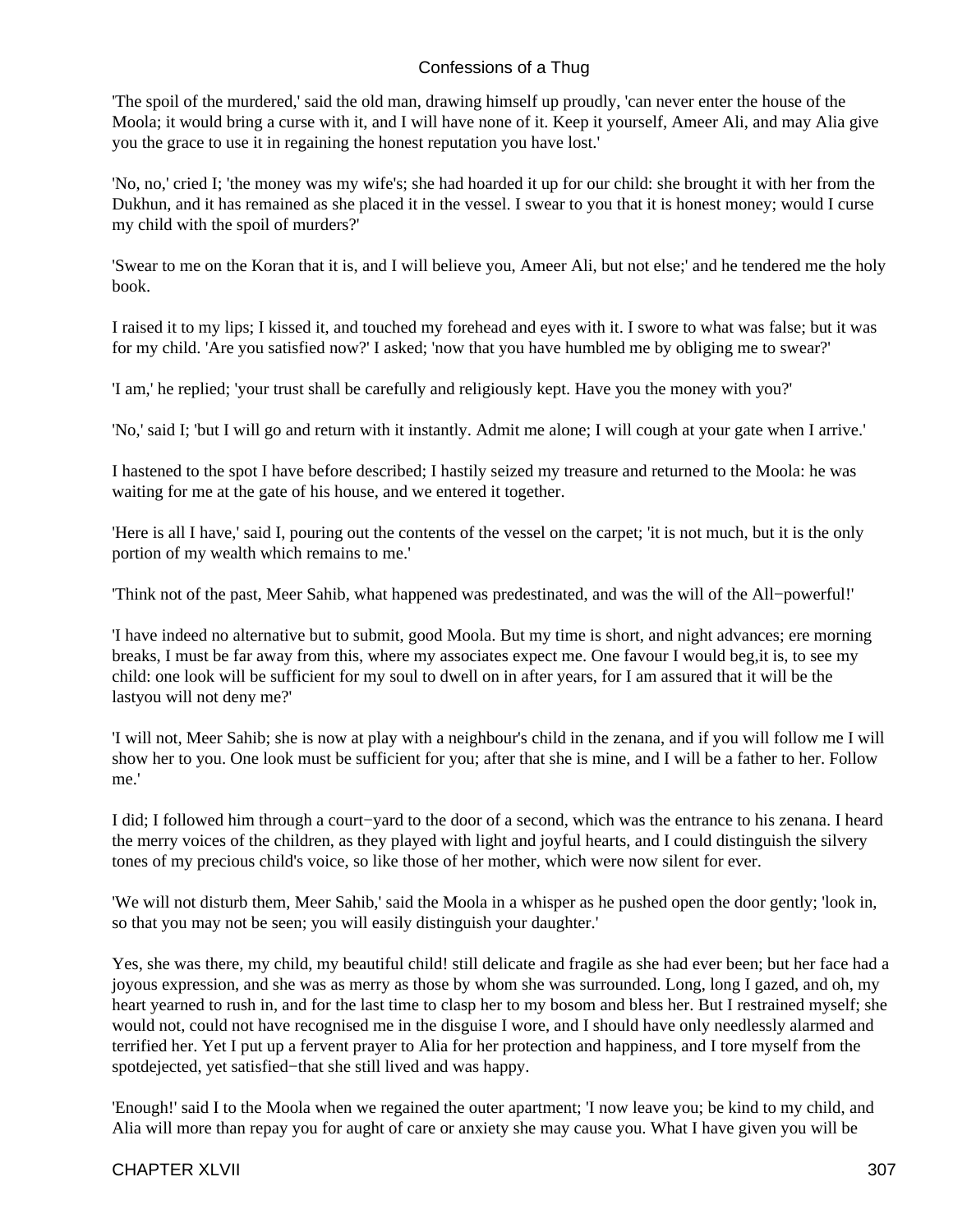ample for a dowry to her in marriage with any person you may select any one who may be ignorant of her father's shame.'

'I will; and rest assured that wherever you are, whatever your after−lot in life may be, you never need give one anxious thought about Meeran; for I again repeat it, I am now her parent, and she has also found another mother.'

'I believe you,' said I; 'and if ever I am again favoured by fortune and in a situation to come to you without shame to her, you shall take me to her and present a father to his child: until then you hear not of me again.'

I left him. I had borne up against my feelings, I had struggled against and overcome them so long as I was with him; but as I passed his threshold the fond love of a parent would not be stifled: I was overcome by bitter grief, and I sat down and wept, for I felt that I had seen my child for the last time, and it was even so; I have never beheld her since, Sahib, nor ever been able to get a clue to her fate. May Alia grant she is happy, and knows not of mine! But of this more hereafter.

I wept! yes, I sat at the threshold of what had been my own home and wept, yet not aloud. My eyes were a fountain of tears, and they welled over their lids, and coursed down my rough visage, and fell hot upon my hands. My memory was busy with the past, that period of bliss when all earthly joy was my portion, and with it wealth and fame. All was gone gone like the fleeting dream a mockery, which gorgeous or blissful as it may be while it possesses the sleeping senses, is broken even the remembrance of it lost by awakening to reality. Alia help me! I said in the bitterness of my heart at that moment; I am indeed desolate, and it matters not what becomes of me: I have no hope.

How long I thus sat I know not; but arousing myself by a sudden thought of the danger I was in, I rose up, took one long, sad survey of what was once my own, but which was now deserted; and hurrying away from the spot, I reached the gate as it was about to be shut, and soon afterwards joined my companion.

At length we reached Calpee, where we found the band and their families; and at a council of all assembled, after many plans of proceeding had been discussed and many plans proposed for our final settling−place by the different members, I opened to them one of my own which I had long entertained. It was, to proceed to Lukhnow by a boat, which could be easily hired, and to remain there, as it was a city which promised an ample harvest to a Thug; and, from the not over−strict character of its government, a more likely one than any other to enable us to pursue our calling with security. The plan was agreed on; and the next morning I betook myself to the Ghaut, to hold communication with the Manjees of the boats, and to strike a bargain for their conveyance of my party.

All was arranged to the satisfaction of my associates; and at the hour appointed, which had been declared a lucky moment by some astrologer employed by the boatmen, the anchor was raised, and a fair wind carried us rapidly over the smooth waters.

Day after day passed in this manner, and there was a kind of dreamy pleasure about the voyage which was indescribably grateful to me. Here I had no alarms, no fatiguing journeys, no anxiety; my mind became calm and unruffled, and I was once more at peace.

At Lukhnow we lived for some time upon the proceeds of our last booty, and I established a small traffic in precious stones upon those I had brought with me; but it yielded small returns to me, and I only delayed commencing operations till I could fix upon some settled plans. I had erred deeply in leaving my own country; if I needs must have left it, I ought to have gone to the Dukhun: there I should have succeeded; I should have risen, for the Dukhun Thugs required leaders, and, as you may have heard, whenever a Hindostan Jemadar led them, they behaved well and became the terror of the country. Here, I was in a place of which I was ignorant, and I dared not venture to take to the roads. At length I thought I would attempt the same system we had practised so successfully at Hyderabad. No sooner had the idea possessed me than I longed to put it into execution; the more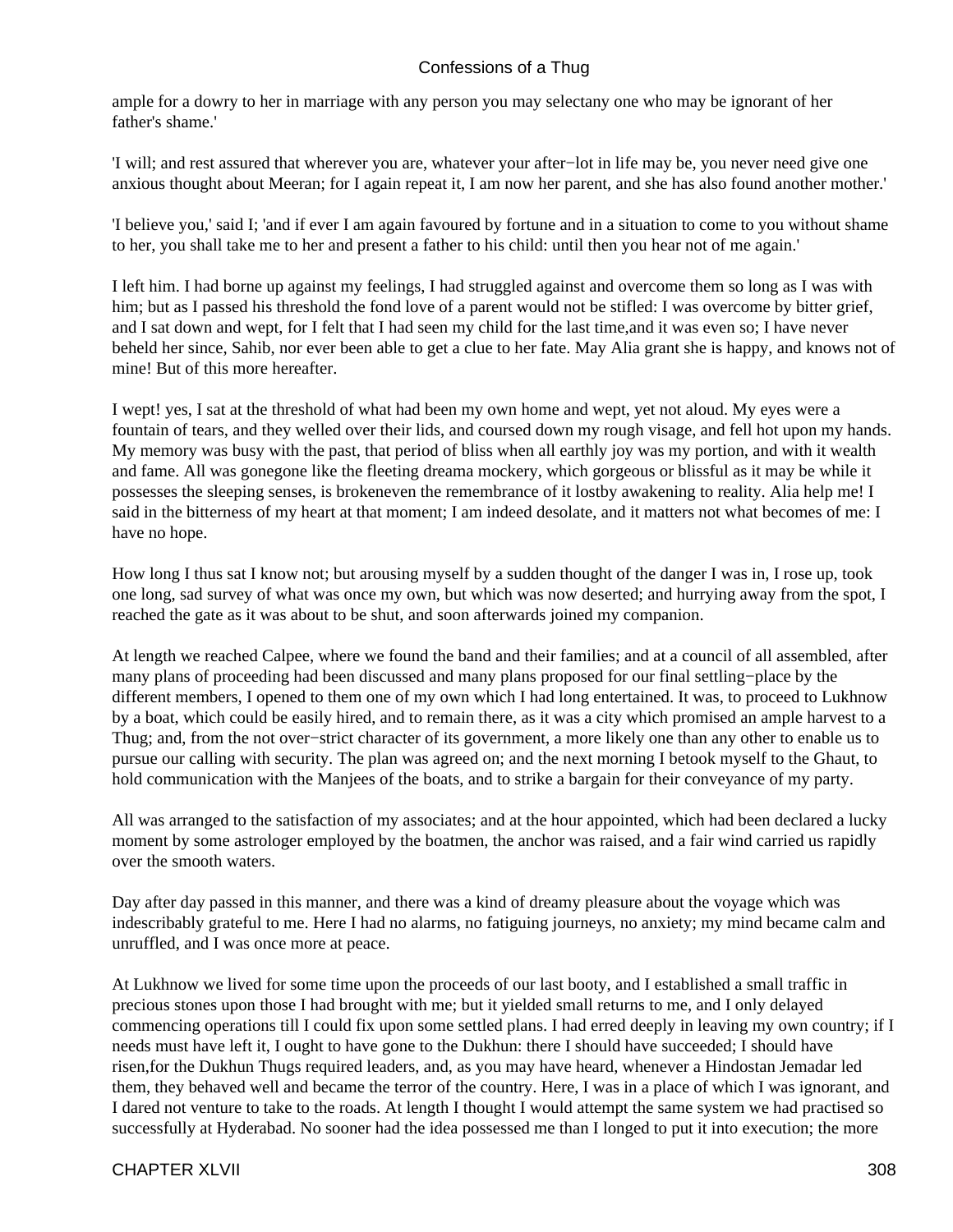so, as my associates received it with ardour, and seemed strongly convinced of its practicability. We were unknown in that crowded and vicious city, lived in an obscure part, and could never be suspected in our daily perambulations through the bazaars in search of bunij. And so it turned out; we were in great luck for two months, money flowed in upon us, and we had killed upwards of thirty persons, mostly travellers to distant parts, whom we decoyed from the serais: and as we succeeded, I had more money at my disposal and was enabled to bribe several of the serai−keepers; and, by allowing them to participate to a large amount in our gains, I secured admission to the serais, and had facilities of speaking with travellers which I should never have enjoyed had I neglected to secure their goodwill. But fortune was against me despite of this cheering commencement, and we did not long enjoy our easy and profitable career.

We had one day taken out of the city a party of seven travellers, we being sixteen Thugs in number. I well remember it was a Friday, an unlucky day at best. Among the Thugs was an old man, one of the old Murnae stock, a capital Bhuttote, who had joined us a short time before; he had known my father, and me when a child, and had recognised me in a street in Lukhnow, which led to his joining tis. We had taken the travellers to a favourite bhil of ours about four coss distant, and were in the act of strangling them, some even lay dead on the ground, and the rest were in their last agonies,when by the merest chance a body of horse, which were on their way from die city to a distant pergunnah, came upon us. We had grown too confident from our frequent successes, it was still far from morning, and we had neglected to place scouts. The horse came upon us unheard and unseen, and, as I have told you, caught us in the very act. Nine of us were seized after a faint resistance; the rest, fortunate men! made their escape. Our hands were bound behind us and we were dragged into the city, objects of wonder and terror to the inhabitants. The bodies were brought in after us: and two of the travellers who had been only half strangled, and were revived by the horsemen, gave so clear an account of our whole proceedings, how we had inveigled them and accompanied them on their march till we attacked them unawares, that no doubt remained of our guilt; and after our brief trial had been concluded before the Kazee, we were cast into prison, to await our fate. The old Thug and myself had been bound together, and we were in this state thrust into one of the narrow cells of the jail. There we were told we should remain till the pleasure of the king was known regarding us.

## **CHAPTER XLVIII**

The sigh of long imprisonment, the step Of feet on which the iron clanked, the groan Of death, the imprecation of despair. Byron Queen. O speak to me no more! Thy words like daggers enter in mine ears. Hamlet, Act III, scene iv

Again I was in prison; and although not in such wretched plight as I had been at Jhalone, for the cell was roomy and tolerably clean, yet still it was a prison, confinement to my limbs and to my spirit; a conviction which threatened my life hung over me; and as I saw no prospect of escape I was resigned to die, and to meet my fate like a man and a Thug who had been familiar with death from his childhood. We sat in silence, and my wretched companion, old as he was, clung to the idea of life with a fondness that I felt not. He had no ties on earth to bind him to it, he had never had any, yet he longed to live. I *had* possessed them, they were all broken, and life had no charms for me. I could not say that I wished for death, but I was indifferent to my fate.

A week passed thusa long, interminable week. In vain was it that I implored my jailers to relieve me from suspense, to tell me whether I was to live or die: either they knew not, or their hearts were hardened towards me; they would not tell me.

But after the expiration of this period, we were not long ignorant of our sentence. We were informed that seven of our companions had been hanged, as they had been detected in the act of strangling the travellers. But there was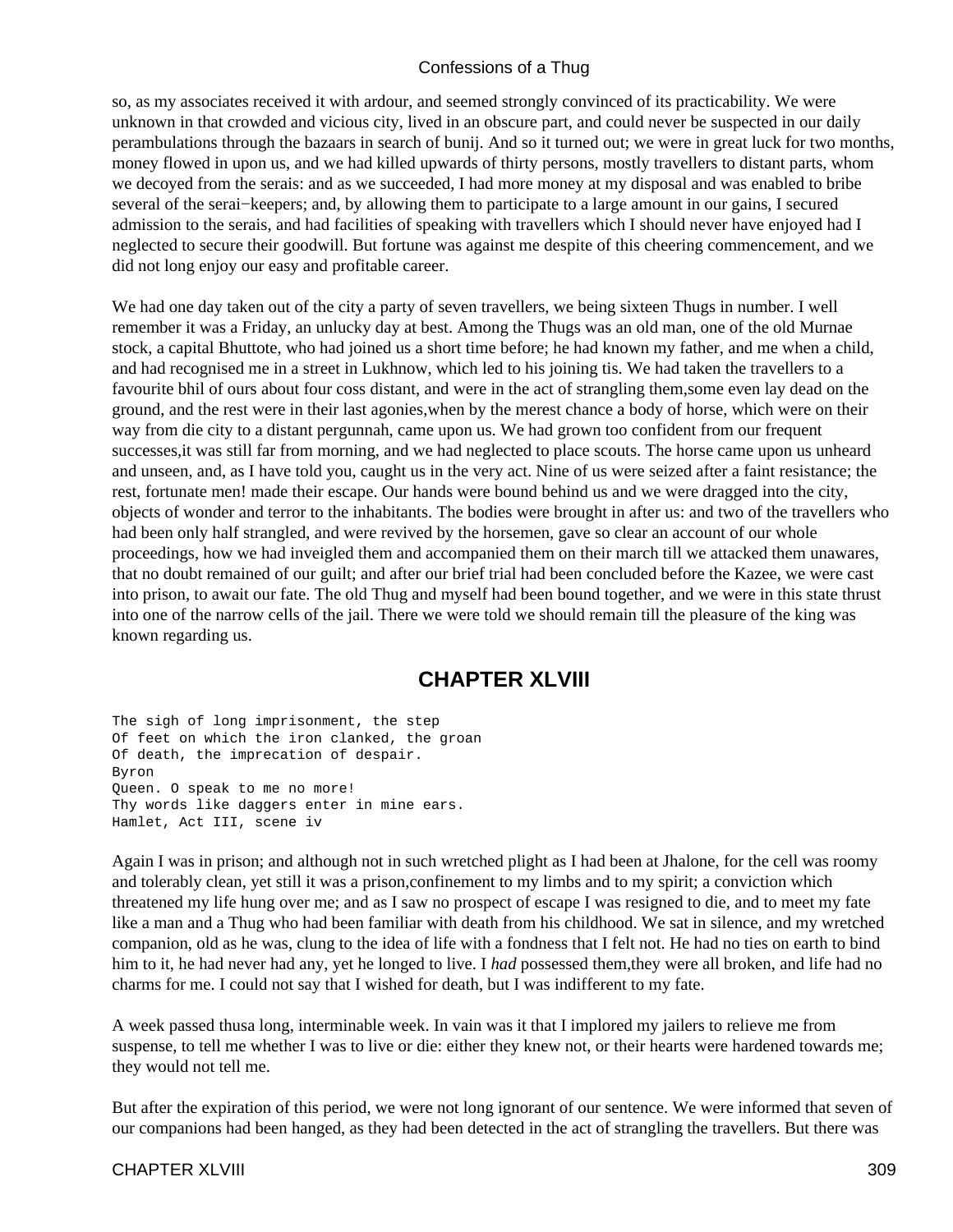no evidence against us so conclusive; the merchants who had escaped the fate of their associates could not swear that we had murdered any of those who had perished; and the horsemen who had captured us knew no more than that we were of the party. If this had been all, we should probably have been released; but one of the miserable men who had been executed, in a vain attempt to preserve his life, confessed his crimes; and by this last stroke of ill fortune we were convicted, and the decree went forth that we were to be imprisoned for life.

Despair seized on my faculties at the announcement of this hard sentence. Death in its most horrible shape would have been courted joyfully by me in preference to it. To linger out years and years in that wretched hole, never to be free again! I could not believe it: I tried to shut out the dreadful reality from my mind, but in vain. I implored that they would lead me to instant execution, that I might be impaled, or blown away from a gun, or hung, anything rather than have my miserable existence protracted in the solitude and suffering of a prison. But my entreaties were laughed at or scorned. I was loaded with a heavy chain, which confined my legs, my companion the same, and we were left to our fate. Still my restless spirit held out to me hopes of escape, hopes that only mocked me, for every plan I formed became utterly impracticable, and this only increased my misery. One day I bethought me of the money I had collected before I was seized. It was hidden, and it was not improbable that my hoard had remained undiscovered. With this I fondly hoped I should be enabled to bribe one of my jailers; and the idea comforted me for many days, while I waited for an opportunity to put it into execution.

There was one among the guards of the prison, a young man, who was always kinder in his deportment to us than any of the others. The food he brought us was better, and the water always pure and in a clean vessel. He used to cheer us too sometimes with the hope that our imprisonment would not last so long as had been decreed; and he instanced the cases of several criminals who had been sentenced like us, but who had been released when the memory of their crimes had ceased to occupy the minds of the officers in charge of the prison. He had our clothes washed for us, and did a thousand kind acts trifles perhaps, but still more than we experienced from any other of his companions.

It was with him, therefore, that I proposed to my fellow−captive to try our long−brooded and cherished scheme of deliverance. The next time it was his turn to attend us, I begged he would come to the cell at night or in the evening, when he would be secure from observation, for that I had something particular to communicate to him. He came in the evening of that day, and seated himself, muffled in a dark−coloured blanket, close to the bars of our cell.

'You have something to say I think,' said he in a low tone, 'and I have done your bidding; I am here.'

'I have, good Meet Sahib,' said I, (for he was also a Syud;) 'listen, for what I would communicate to you will be for your benefit, if you will enter into my plans.'

'Say on,' replied the youth; 'you may command my utmost exertions.'

'To be brief then,' I continued, 'you must endeavour to effect our escape.'

'It is impossible,' he said.

'Not so,' cried I; 'nothing is impossible to willing hands and stout hearts. You can manage everything if you will but listen to me. When we were apprehended, we had saved a round sum of money, which is concealed in a spot I can tell you of, if you will be faithful to us. Half of it shall be yours, if you will only aid us.'

'How much is it?' he asked.

'Upwards of five hundred rupees,' said I; 'it was securely hidden, and no one can have discovered it. I repeat, half of it shall be yours if you will assist us.'

#### CHAPTER XLVIII 310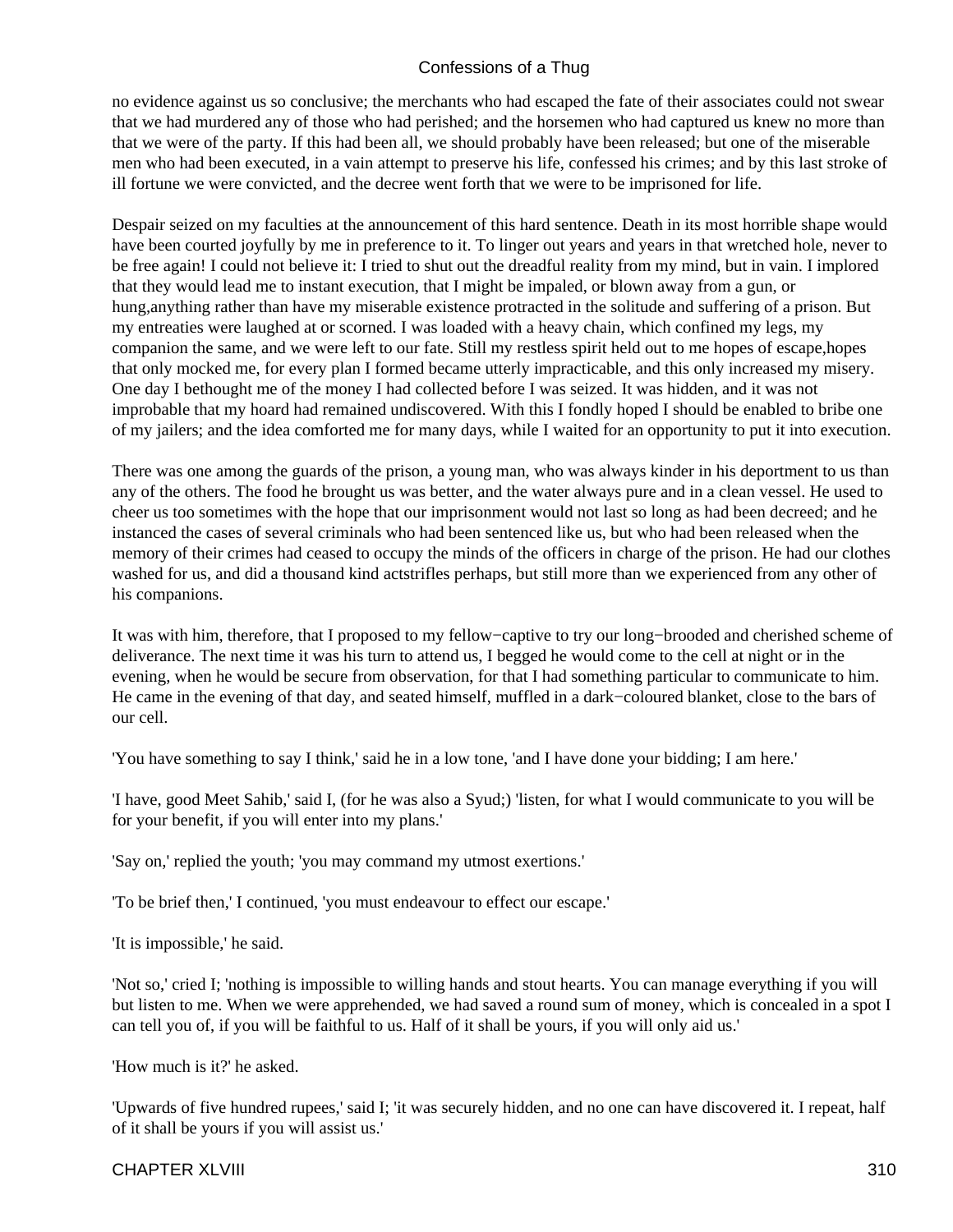'How can I?' cried he, in a tone of perplexity; 'how is it possible that you can pass these doors and walls, even were you as free as I am at this moment?'

'Leave that to me,' said I; 'do you accept the offer?'

'I will consider of the matter, and will be here at this time tomorrow, to give you a final answer.'

'May Alia send you kind thoughts to the distressed! we shall look for your decision with impatience.'

The next evening he came at the same time, and seated himself as before.

'What would you have me do, Meer Sahib?' he asked; 'I am ready to obey your commands if they are practicable. First, however, I must be secure of the money you have mentioned; I must receive it before I peril my situation, and, more than that, my life in your behalf.'

'Listen then, Meer Sahib,' said I; 'I trust you, you are a Syud and I also am one; you dare not deceive me, and incur the wrath of Alia.'

'I will not, by the Prophet, whose descendant I am,' said he; 'were the Koran in my hands this moment, I would swear upon it.'

'No, no,' said I, 'do not swear; the word of an honest man is far more binding than an oath. I believe that you are true, and therefore it is that I trust you. First, then, as regards the money; do you remember two old tombs, one of them much broken, which stand near the river's brink over the north side of the city, about a cannon−shot from the wall?'

'I do, perfectly.'

'Then,' I continued, 'in that broken one is an earthen vessel, containing the money; the vault where of old the body of the person over whom the tomb was erected was deposited, can be opened by removing four stones, which are loose, from the eastern side of it; they are neither large nor heavy, and you can manage the matter alone. In the cavity you will find the vessel, and the money is in it. I shall require half for my expenses. Now all I ask you for the present to do in return is, to procure us two small and sharp files and some ghee; and when we have cut through our chains, and one of these bars, I will tell you how you can aid us further.'

'I will perform all you wish,' said the youth; 'and Inshalla! you shall have the files tomorrow night by this time, if I find that your statement about the money is true.'

He then left us, and we anxiously and impatiently awaited his coming the next day. Nor did he disappoint us.

'I have come, as you see, Meer Sahib,' he said; 'and behold, here are the files for youthey are English, and new and sharp; here too is the ghee. I have fulfilled my promise.'

'And the money?' I asked.

'Without it you would not have seen me tonight, I can tell you, Meer Sahib. I have got it; the amount is five hundred and fifty rupees, and you shall be welcome to your share when you have got out of this hole. And how do you intend to manage this part of your scheme?'

'Are the gates of the prison shut at night?' I asked.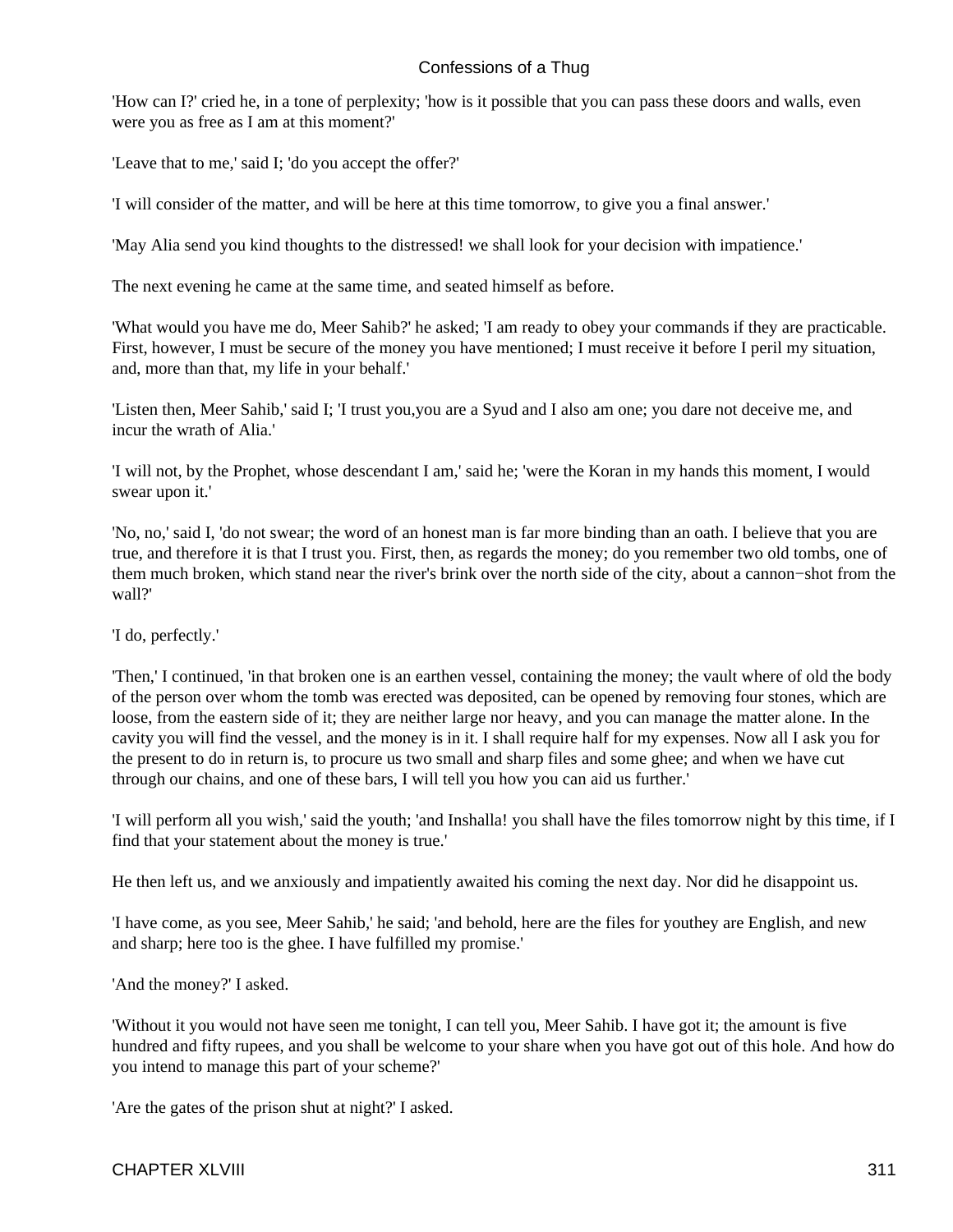'No,' he replied; 'that is, the gate is shut, but the wicket is always open.'

'And how many men guard it?'

'Only one, Meer Sahib; the rest sleep soundly after midnight.'

'It is well,' said I; 'we can but perish in the attempt, and I for one would gladly die, rather than linger out a wretched existence here.'

'And I also,' said my companion.

'I fear I cannot assist you,' said the man: 'yet stay, suppose you were to attempt your escape when I am on guard. I shall have the last watch tomorrow night.'

'May the blessing of Alia rest on you!' said I; 'you have anticipated my thoughts. We will attempt it then, and may the Prophet aid us. All night we will work at our irons and one of these bars, and tomorrow night we shall be free. Go, kind friend, you do but risk detection in being seen here.'

He left us, and we set to work with a good will to cut the irons on our legs and the bar. All night we worked, and the morning's light saw the iron bar nearly cut through at the top and bottom; to cut it at the top, one of us sat down by turns, while the other standing on his shoulders filed till his arm was tired. Despite of the ghee however, the files made a creaking noise; we tried to prevent this by using them slowly, but in the excitement of the moment this was at times forgotten, for we worked hard for our liberty.

The morning broke and we rested from our labour; one strong shake would have separated the bar, and our irons were so nearly cut through at the ancles and the waist, that a slight wrench would have divided them. Our friend we knew was faithful, for he had proved himself so, and we enjoyed a silent anticipation of our eventual triumph.

'This time tomorrow,' I exclaimed, 'we shall be free, far from Lukhnow, and the world again before us, wherein to choose a residence!'

My companion was as full of hope as I was, and we passed most of the morning in debating whither we should go, and calling to mind the names of our former associates who would welcome us and join us in seeking new adventures. It was about noon, I think, that a party of the soldiers of the prison, headed by the Darogha, approached our cell. My heart sunk within me as I saw them coming, and the haste with which they advanced towards us increased my alarm and apprehension. 'We are lost!' said I to my companion; 'they have discovered our plans.' He did not reply, but despair was written on his countenance.

The Darogha applied his key to the lock; it was opened, and the whole party rushed in and seized us.

'What new tyranny is this?' I exclaimed; 'what new crime have we committed, that we are again to be ill−treated?'

'Look to their irons!' cried the Darogha to his men.

'You have been busy it seems,' said he to us, when they found them in the state I have described. 'Let me give you a piece of advice; when you next file your irons, either use more ghee or make less noise. But you will hardly have another opportunity I think. Search them well,' continued he to the men; 'see where these instruments are which they have used so cleverly.'

They stripped us stark naked, and the files were found in the bands of our trowsers through which the string that ties them runs. The Darogha examined them carefully.

#### CHAPTER XLVIII 312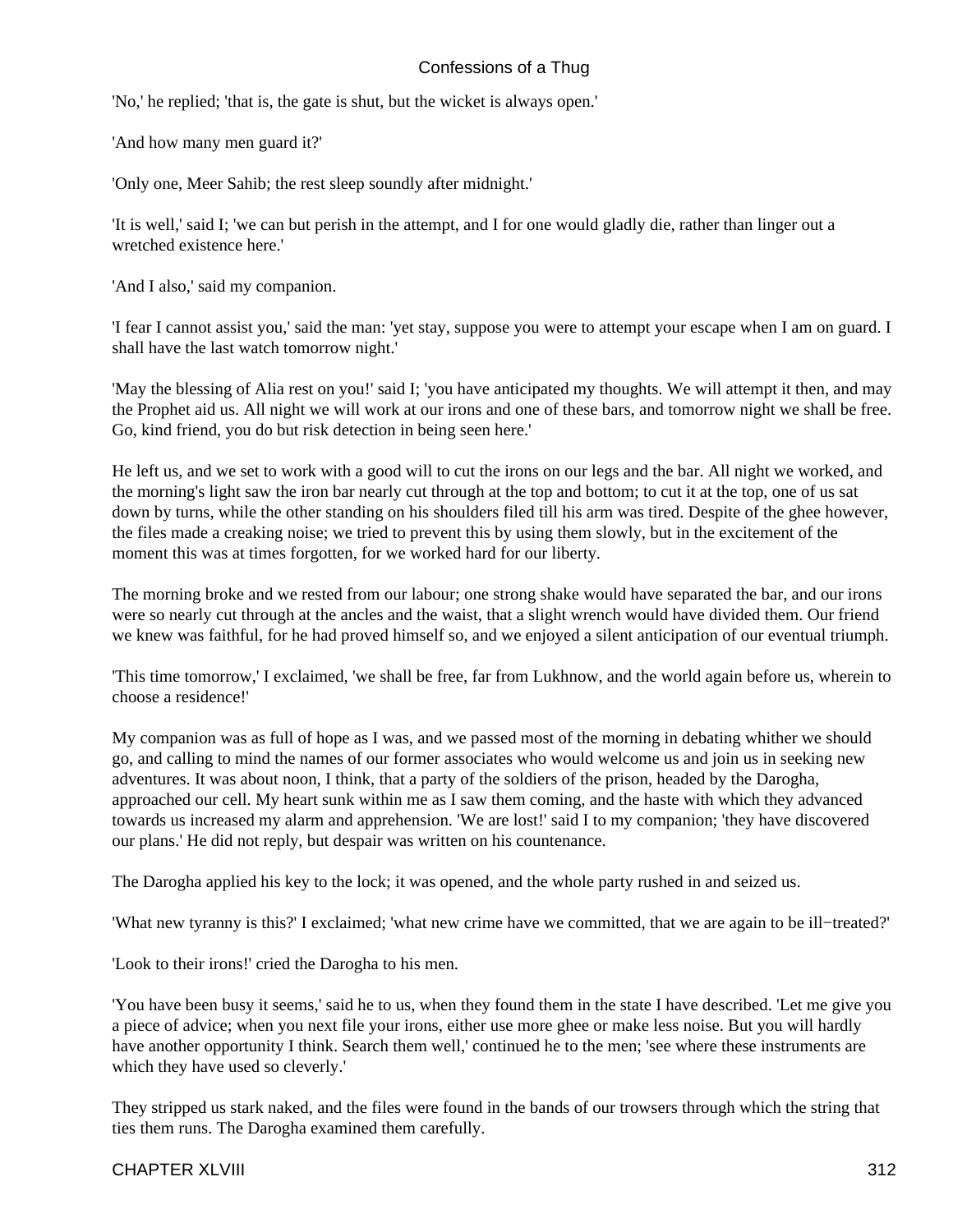'These are new, Meer Sahib, and English. Inshalla! we will find out who supplied you with them. The fellow who has done this assuredly has eaten dirt.'

'We brought them here with us,' said I doggedly. 'Ye were sons of asses that ye did not search us when we entered your den of tyranny.'

'We may be sons of asses,' he replied grinning, 'but we are not such owls as to believe you, O wise and cunning Syud; Thug as you are, we are not going to eat dirt at your hands. Some friend you have had among my men; one is suspected; and if these files can help us to trace him and it is probable enough he had better say the Kulma, for his head and shoulders will not long remain together. But come,' said he to his men, 'your work is only half done; examine every foot of these bars; for my worthy friends here, rely upon it, have not half done their business.'

They obeyed him, and, as you may suppose, soon found the bar which had been cut.

'Enough!' said the Darogha. 'You were a fool, O Meer Sahib, for this wild attempt. Had you been content to bear your deserved imprisonment, mercy might in time have been shown to you; but now, give up all hope; you have forfeited that mercy by your own imprudence, and you will long live to repent it. Bring them along,' said he to his men; 'we must put them into narrower and safer lodgings.'

Ya Alia, Sahib, what a place they led us to! A narrow passage, between two high walls, which but just admitted of a man's passing along it, contained, about half way down, two cells, more like the dens of wild beasts than aught else. They were more strongly grated than the last we had been in, and were not half the size. Far heavier irons than those we had last worn were fastened on our legs by a blacksmith, and we were thrust into our horrible abodes.

'Now,' said the Darogha, 'get out if you can, Meer Sahib. If walls and iron bars can hold you, you are pretty safe here I think.'

They left us, and once more we were cast into the abyss of despair; nor was there one ray of hope left to cheer our gloomy and wretched thoughts. Here am I to live, here am I to die, thought I, as I surveyed the narrow chamber,I who have roamed for years over the world, I who have never known restraint. Alia! Alia! what have I done that this should be? O Bhowanee, hast thou so utterly forsaken Ameer Ali? I cast myself down on the rough floor, and groaned in agony. I could not weep, tears were denied me; they would have soothed my overburthened soul. A cup of misery was before me, and I was to drain it to the dregs. Hope had fled, and despair had seized and benumbed every faculty of my mind.

Months rolled on. Though only a strong grating of iron bars divided me from my old companion, we seldom spoke to each other; at most it was a word, a passing remark hazarded by the one, and scarcely heeded by the other, so absorbed were we in our misery. I ate and drank mechanically, I had no craving for food; and what they gave us to eat was of the coarsest kind. The filth which accumulated in our cells was removed only once a week, and it bred vermin which sorely tormented us. Oh that I could die! I cried a thousand times a day. Alas! my prayer was not granted.

The second year of our captivity passed the same unvarying rotation of misery, no change, no amelioration of our condition. We existed, but no more; the energies of life were dead within us. I used to think, were I ever released, that I could not bear the rude bustle of the world; that I should even prefer my captivity to its anxieties and cares. It was a foolish thought, for I often yearned for freedom, and occupied my mind with vain thoughts and plans for future action, should any lucky chance give me my liberty; but no ray of hope broke in upon the misery of my dungeon.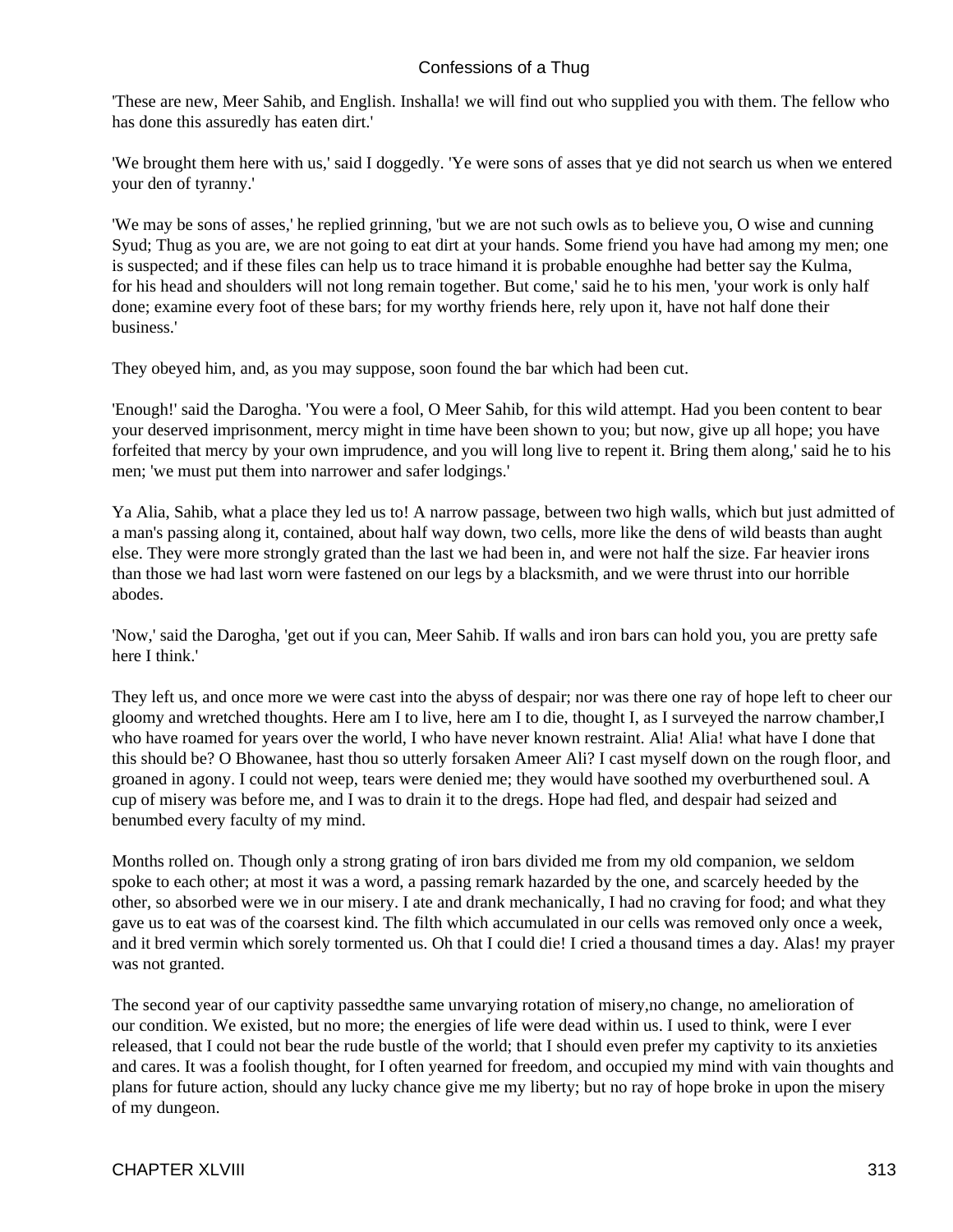I mean not to say that my companion, the old Thug, and I never conversed; we did so now and then; we recounted our exploits again and again, and by thus recalling mine to my memory, from the beginning of my career, I stored up in my mind the adventures and vicissitudes I have related to you. One day we had been talking of my father, and his parting words to me, 'I am not your father,' flashed across my thoughts. I mentioned the circumstance to the old Thug, and earnestly requested him to tell me what he knew of Ismail, and of my early state.

'What!' he asked, 'so you know not of it, Meer Sahib? Surely Ismail must have told you all? And yet,' continued he after a pause, 'he would not have done it he dared not.'

'What can you mean,' cried I, 'by saying he dared not? Was I his son, or did he say truly when he declared I was not?'

'He spoke the truth, Meer Sahib. I know your origin, and it is just possible there may be one or two others who do also, and who are still living: one of these is Ganesha.'

'Ganesha!' I exclaimed; 'by Alia! my soul has ever told me that he knew something of me. I have striven in vain to bring any scene in which he was concerned with me to my recollection, and always failed. By your soul! tell me who and what I was.'

"Tis a long tale, Ameer Ali,' said the old man, 'but I will endeavour to remember all I can of it; it is one too which, were your not what you are, would horrify you.'

'My parents were murdered then?' said I, my heart sinking within me. 'I have sometimes thought so, but my conjectures were vague and unsatisfactory.'

'You have guessed truly, Meer Sahib. But listen, my memory is still fresh, and you shall know all.

'Ismail, your father, as he called himself to you, became a Thug under Hoosein Jemadar, whom no doubt you remember. I well recollect the day he joined us, at a village not very far from Delhi; I was then a youth, and belonged to the band of which Hoosein was one of the best Bhuttotes.'

'I know Ismail's history,' said I; 'he related it to me.'

'Then I need not repeat it,' he continued. 'In time Ismail, by his bravery and wisdom, rose far above Hoosein, and became the Jemadar of a band of thirty Thugs. It is of this time I would speak. We were one day at a village called Eklera, in Malwa, encamped outside the place, in a grove of trees near a well. We had been unlucky for some time before, as it was the season of the rains, when but few travellers are abroad, and we were eagerly looking for bunij.

'Ismail and Ganesha had been into the bazar, and returned with the joyful news that a party was about to set off towards Indoor, and that we were to precede them by a march, and halt whenever we thought them secure to us. I and another Thug were directed to watch their movements, while the main body went on. The information was correct, and we dogged them till the third or fourth march, when at a village whose name I forget we found the band halted, and rejoined it. The party consisted of a respectable man and his wife and child, an old woman, and some young men of the village who accompanied them. The man rode a good horse, and his wife travelled in a palankeen. They were your parents, Meer Sahib.'

'Go on,' said I in a hoarse voice; 'my memory seems to follow your narration.' O Sahib! I was fearfully interested and excited.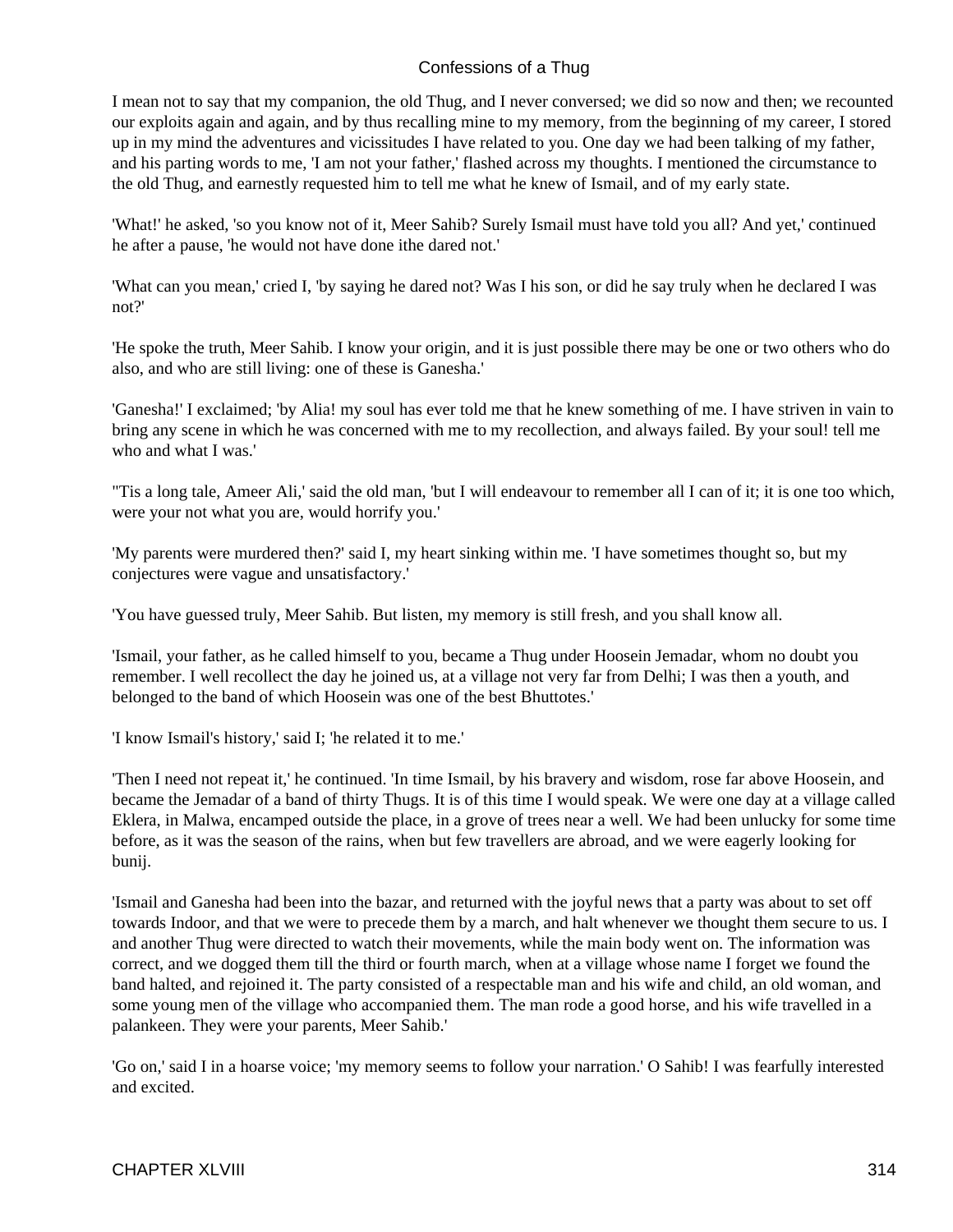'Well,' continued he, 'not long after they had arrived, Ismail and Ganesha went into the bazar, dressed in their best clothes, to scrape an acquaintance with your father, and, as Ismail told us afterwards, this was effected through you; he saw you playing in the streets, gave you some sweetmeats, and afterwards rescued you from the violence of some of the village boys who would have robbed you of them. This led to his speaking with your mother, and eventually to his becoming acquainted with your father. The end of all was, that they agreed to accompany us, and dismissed the young men by whom they had been previously attended. Does your memory aid you now, Meer Sahib, or shall I finish the relation?'

'It does,' said I, 'most vividly as you proceed. But go on; without your assistance, I lose the thread of my sad history.' He resumed.

'Ismail in those days always rode a good horse, as also did Ganesha. He grew fond of you, and you of him, and he used to take you up before him and carry you most part of the march, or till you became fatigued. This went on for some days, but we were approaching Indoor, and it was necessary to bring the matter to a close; besides our cupidity was strongly excited by the accounts we heard from Ismail of your father's wealth, as he had told him that he carried a large sum of ready money with him. At last the bhil was determined. I could show it you now; it was close to a river, and, before the party had crossed, the jhirnee was given. We strangled them all. Ganesha killed your mother, the old woman was allotted to me; Ismail had his share also, and I believe it was your father. You had been riding upon Ismail's horse all the morning, at least after the rain had ceased, and when the jhirnee was given you were half across the river; I saw you fall, and as you did not move afterwards, I thought you were killed. You moved however, and Ganesha ran towards you; he threw the roomal about your neck, and was in the act of strangling you, when Ismail, who had uttered a cry of despair on seeing Ganesha's action, arrived just in time to prevent his deadly purpose. They had a serious quarrel about you, and even drew their swords; but Ismail prevailed, and led you to where the bodies were lying and being stripped by the Lughaees. You became frantic when you saw your mother; you clung to her body and could hardly be torn from it; you raved and cursed us all, but terror overcame you at last, and perhaps pain also, for you fainted. Ismail, when the bodies had been disposed of, and the plunder collected, mounted his horse and took you up before him; and turning off the road, we travelled in another direction.

'How you ever bore that journey I know not; you were a thin and delicate child, and we all said you would die; but you bore it well, and when we reached a place in the jungle, I was sent to a village for milk, and you drank some. Here again Ismail and Ganesha had a second quarrel about you; Ganesha said you were too old to adopt, that you would remember all that had happened, and that he would strangle you: and the abuse that you poured upon him made him still more savage. Again they drew their swords, and would have fought about you, but we prevented them.

'You were taken away by me to a distance; I rubbed your swollen neck, and Ismail gave you a strong dose of opium, which put you to sleep, and we again resumed our flight.

'Ganesha and he were never cordial friends after that day; they never acted in concert again until, as I heard, in your last expedition; and though they preserved an outward show of civility to each other, their hate was as strong as ever.

'Ismail took you to his home. He was married, but had no children; and as you grew up and improved under his kind and fatherly treatment, he became proud of you, and used often to say to us, that he regretted your father had left your sister behind when he undertook his fatal journey to Indoor.'

'My sister!' cried I, in an agony of apprehension.

'Yes, Meer Sahib, your sister. I, for one, heard your father say that he left her behind, as she was too young to be moved. You might get news of her at Eklera if you ever get out of this cursed hole.'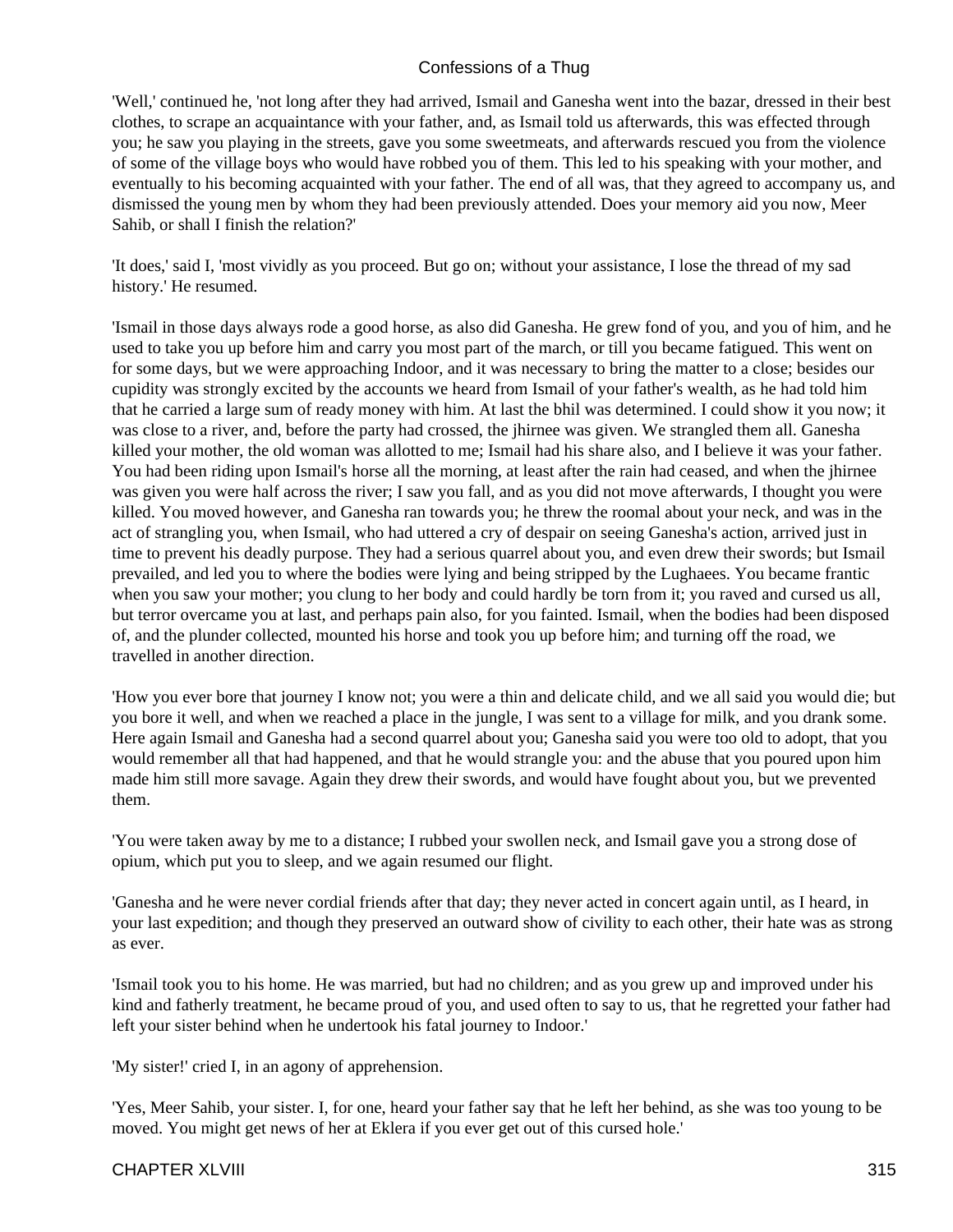But he now spoke to one bereft of sense of any feeling save that of choking, withering, blighting agony. Why did not my heartstrings crack in that moment? Why did I live to drag a load of remorse with me to my grave?

Yet it has even been so. I live, and I have borne my misery as best I could; to most I appear calm and cheerful, but the wound rankles in my heart; and could you but know my sufferings, Sahib, you would perhaps pity me. Not in the daytime is my mind disturbed by the thoughts of the past; it is at night, when all is still around me, and sleep falls not upon my weary eyelids, that I see again before me the form of my unfortunate sister: again I fancy my hands busy with her beautiful neck, and the vile piece of coin for which I killed her seems again in my grasp as I tore it from her warm bosom. Sahib, there is no respite from these hideous thoughts; if I eat opiumwhich I do in large quantities, to produce a temporary oblivion I behold the same scene in the dreams which it causes, and it is distorted and exaggerated by the effects of the drug. Nay, this is worse to bear than the simple reality, to which I sometimes become accustomed, until one vision more vivid than its predecessors again plunges me into despair of its ever quitting me.

Sahib, after that fatal relation, I know not what I did for many days. I believe I raved, and they thought me mad, but my mind was strong and not to be overthrown. I recovered, though slowly, and again and again I retraced in my memory the whole of my life till that miserable day on which I murdered my sister! It could have been no other.

I tried in vain to cheat myself into the belief that it was another, but no effort that I made could shake the conviction that it was she. My unaccountable recollection of Eklera the relation of my father's death by the old man there his almost recognition of me and, more than all, the old and worthless coin for which I destroyed her, and which I now remembered perfectly, all were undeniable proofs of my crime; and conviction, though I tried to shut it out, entered into my soul, and abode there. Alia help me, I was a wretched being! My hair turned gray, my form and strength wasted, and any one who had seen me before I listened to the old Thug's tale would not have recognised me two months afterwards. A kind of burning fever possessed me; my blood felt hot as it coursed through my veins; and the night, oh how I dreaded it! I never slept except by day, when exhausted nature at length claimed some respite. Night after night, for months and months, I either rolled to and fro on my miserable pallet, or sat up and rocked myself, groaning the while in remorse and anguish. No other act of my life rose up in judgment against me none but that one; I tried even to think on others, but they passed from my mind as quickly as they entered it, and my sister was ever before me.

You know the worst, Sahibthink of me as you will, I deserve it. I cannot justify the deed to myself much less to you; and the only consolation I have that it was the work of fate, of unerring destiny is but a weak one, that gives way before the conviction of my own guilt. I must bear my curse, I must wither under it. I pray for death, and as often too pray that I may live, and that my measure of punishment may be allotted to me here, that my soul may not burn in Jehanum. I may now as well bring my history to a close, to the time when, by accepting your boon of life, I became dead to the world.

My old companion died in the fourth year of our captivity. I would fain have had him deny the tale he told me of my father's destruction, but he would not; he was dying when I urged him to do so, and again declared in the most solemn manner that what he had related was true in every particular; and again he referred me to Ganesha, my mother's murderer, for confirmation of the whole.

He died, and I was left to solitude, to utter solitude, which was only broken by the daily visit of my jailor, who brought me food, and attended me during a short walk up and down the passage. This favour alone had I extorted after those years of misery, and it was grateful to me to stretch my cramped limbs, and again to feel the pure air of heaven breathe over my wasted features.

The seventh year had half passed; the Darogha of the jail was dead or had been removed; another supplied his place, and some amelioration of my condition ensued. I was removed from the lonely cell into one near where I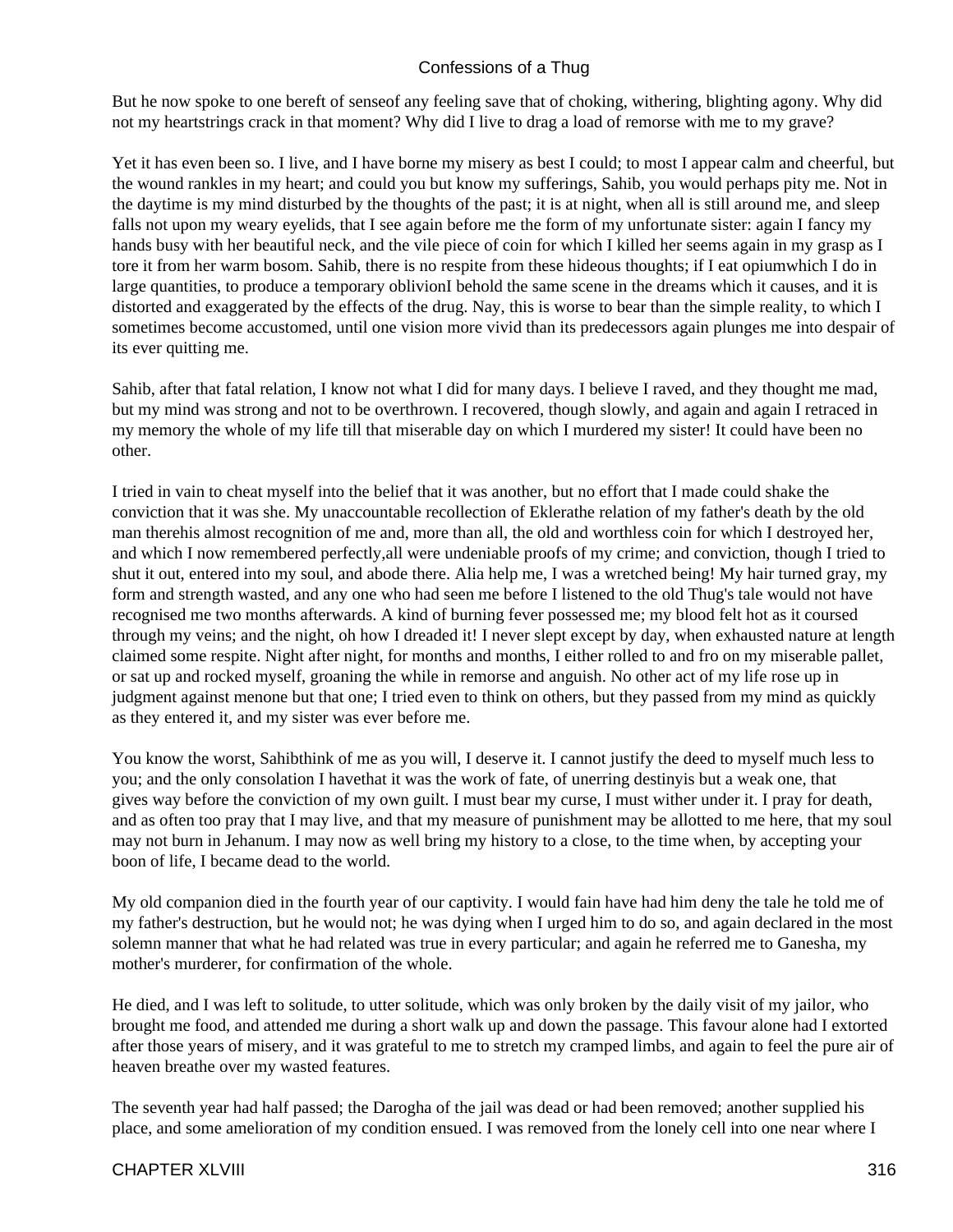had been first confined; it was more spacious and airy, and people passed to and fro before it. I used to watch their motions with interest, and this in some degree diverted my mind from brooding over the past.

In the twelfth year of my imprisonment the old king died, and his successor, the late monarch, ascended the musnud. Many a heart beat quickly and with renewed hope hope that had almost died within the hearts of those wretches who were immured within the walls and of mine among the rest. We had heard that it was customary to release all who had been sentenced to perpetual imprisonment; and you can hardly imagine, Sahib, the intense anxiety with which I looked for the time when the mandate should be issued for our release, or when I should no longer dare to hope.

It came at last; after some days of weary expectation, the order reached the Darogha, and it was quickly conveyed to me. I was brought forth, the chains were knocked off my legs, and I was free. Five rupees were given to me, and a suit of coarse clothes in place of those which hung in rags about my person. After more than twelve weary years I issued from those prison walls, and was again thrown upon the world to seek my fortune.

'Beware, Meer Sahib,' said the Darogha, as he presented me with the money, 'beware of following your old profession; you are old, your blood no longer flows as it used, and what you have been you should forget. Go! follow some peaceful calling, and fortune may yet smile upon you.'

I thanked him and departed. I roamed through the city till nightfall, and after satisfying my hunger at the shop of a bhutteara, I begged from him shelter for the night. It was readily granted, and I lay down and enjoyed the first quiet and refreshing sleep I had known for years. I arose with the dawn and went forth, whither I cared not, all places in the wide world seemed alike to me. I knew no one, I could find no one who knew me in that large city, and I felt the desolation of my condition press heavily upon me. What to do, or whither to go, I knew not; but a faint hope that I might discover some of my old associates if I could reach Bundelkhund impelled me to travel thither.

A change in my dress was soon effected. From a Kalundur fakeer I purchased a high felt cap and a chequered garment for a small sum; and thus equipped, with a staff in my hand, I left the city by the north gate, and travelled onwards.

It was as I thought; I was never without a meal, though it might be of the coarsest food; and when I reached Jhalone, my little stock of money was nearly as large as when I had left Lukhnow. I went direct to the house of the Moola, for my thoughts were ever with my daughter, and my soul yearned to know her fate. Alas! I was disappointed. His house was inhabited by another, whom I knew not, and all he could tell me was that the old man had gone to Delhi he believed some years before, and that he had not heard any tidings of him since. I asked after his daughters, but the man knew nothing of them, except that one he had adopted had been married in Jhalone to a person who resided in a village of the country, but of his name or direction he was ignorant.

I turned away from the door,I dared not pass my own, and I withdrew to an obscure part of the town where there was a small garden in which a Fakeer usually resided. Him I had known of old, he had eaten of my bread and received my alms, and now I was his equal. He will not recognise me, thought I, in this dress, and changed as I am no one knows me; I will seek him however, and if he is as he used to be I may learn some news of my old friends.

I found the Fakeer I sought; old I had left him, he was now aged and infirm; his garden, which he had always kept with scrupulous neatness, was overgrown with weeds and neglected, and he had barely strength remaining to crawl about the town for the small supply of flour or grain which sufficed for his daily wants. I was much shocked to see him thus, and representing myself to be a wandering Kalundur desirous of remaining in Jhalone, I begged to be allowed to reside and share with him whatever I got. My offer was readily accepted, and there I took up my abode, in the hope that some wandering party of Thugs might pass Jhalone, to whom I could disclose myself.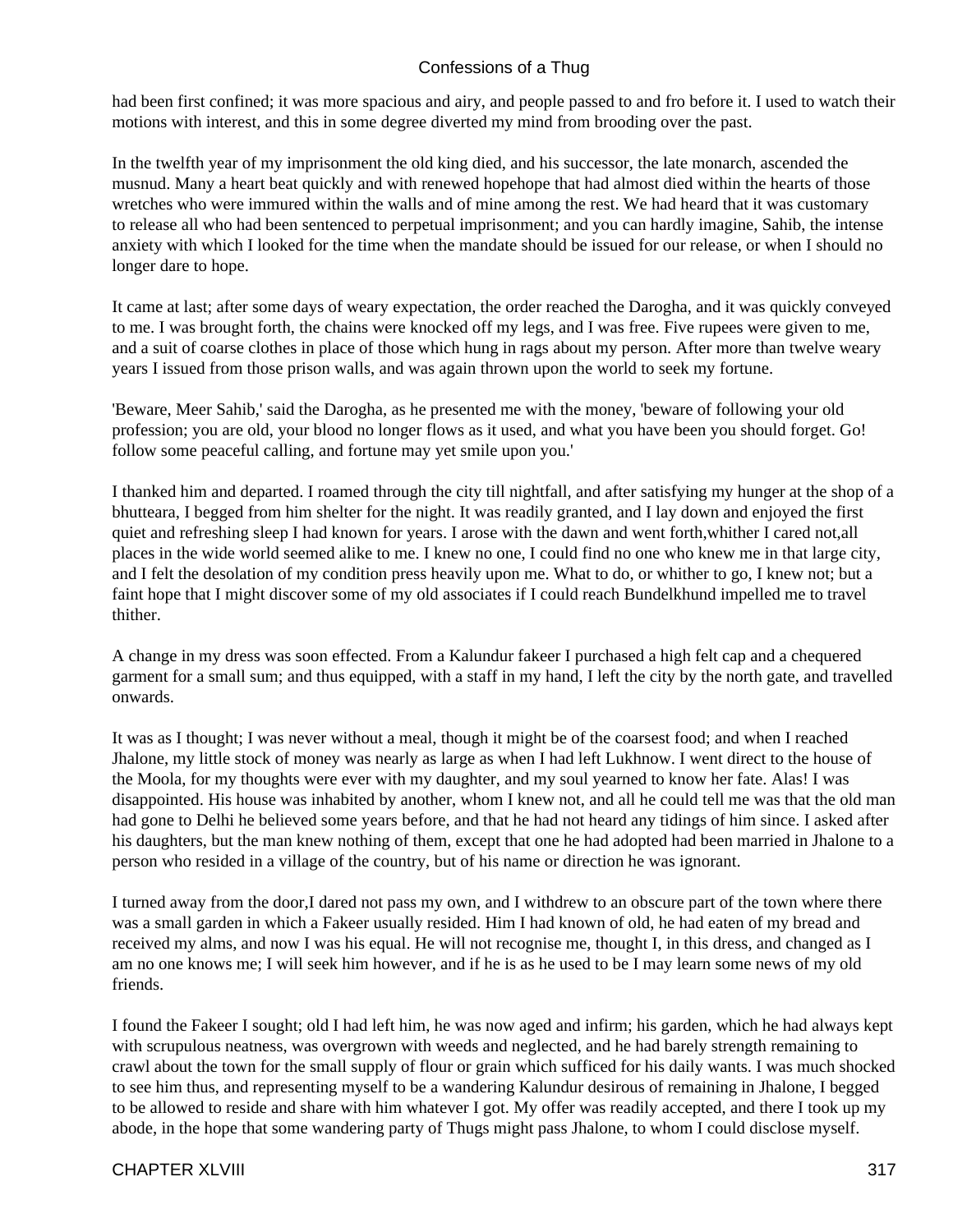Gradually I discovered myself to the old man; I led him to speak of old times and of persons by allusion to whom he must know I was a Thug. He did not hesitate to speak of them, and in particular of myself, whose fate he mourned with such true grief that I could control myself no longer; and to his wondering ear I related the whole of my adventures, from the time I had been released by the Rajah, to the period of my taking up my abode with him. And much had I to hear from him in return, much that distressed and grieved me; many of my old companions were dead, others had been seized and executed, and hardly one of the old leaders of Bundelkhund were in the country or in the exercise of their vocation: new leaders had sprung up, and he spoke in warm terms of a young man named Feringhea, who when I had last seen him was a mere boy.

Four months passed thus. To support the old Fakeer as well as myself, I was obliged to perambulate the town daily, and I asked and received alms, given in the meanest portions, in the place where my hand had ever been open to the poor. A sad change in my fortune, Sahib! yet I bore up against it with resignation, if not with fortitude, hoping for better days and new adventures.

New adventures, Ameer Ali! I exclaimed; had not the punishments you had received turned your heart from Thuggee?

No, Sahib! cried the Thug with fervour; why should they? had not my heart become hardened by oppression and misery? They had aroused within me a spirit of revenge against the whole human race; I burned to throw off my wretched disguise and again take to the road it mattered not whether as a leader or a subordinate, so that I could once more be a Thug. Nor was I old; true, my beard had become grizzled and gray, and care had seamed my countenance with many wrinkles; but I was still strong and powerful, and my hands had not forgotten their cunning. Four months I have said had elapsed, and as no Thugs came near Jhalone, I set off, with a few rupees I had saved from the produce of my daily alms, for Tearee, where I hoped to meet the Brahmin astrologer who had so materially aided me in the affair of the pearl−merchant. His share of that booty had been duly remitted to him immediately on my arrival at Jhalone, and though I had never heard from him afterwards, yet I felt assured that the letter could not have miscarried.

I reached Tearee after many days. I knew that bands of Thugs were abroad, for I saw their fire−places and marks at many villages and upon the roads; but I met with none, to my disappointment, and on my arrival I hastened at once to the temple where I found the Brahmin; and, notwithstanding my misfortunes, I was kindly, nay warmly welcomed. The Brahmin still kept up his connexion with Thugs, and I learned from him to my joy that a band, under a Jemadar named Ramdeen, about twenty in number, had passed through the town only the day before, and were on their road towards the Nerbudda.

'You can easily overtake them, Meer Sahib,' he said; 'and if your old fame as a leader fails in procuring you a welcome reception, a few lines from me may aid you.' And he wrote a note to the Jemadar, informing him who I was, and how I had been connected with him of old. I did not long delay after I had received it, and again set off in search of my future companions. I came up with them on the second day, and warm indeed was the welcome I received; one and all were amazed to see me, whom they had long thought dead. I was clothed in decent raiment by them, admitted as one of their band, and treated as a brother. Truly their kindness was refreshing to my almost withered heart. Ramdeen insisted that I should take an equal rank with him in the band; and after the necessary ceremonies I resumed my roomal, and in a few days again ate the Goor of the Tupounee.

Sahib, you must by this time be weary of my adventures with travellers, and I met with none during my connexion with Ramdeen's party worthy of relation. We avoided the Company's territories and kept to those of Sindia; penetrating as far as Boorhanpoor, and on our return visiting the shrine of Oonkar Manduttee, on the Nerbudda. From this latter place we were fortunate in enticing a party of pilgrims, and a large booty fell into our hands at the bottom of the Jam Ghat, whither we escorted them on their return to Oojein. Upwards of four hundred rupees was my share of this: so again you see me independent and fortune smiling upon me. But Ramdeen became jealous of me, and of my superior skill and intelligence. We had many quarrels, and at last I left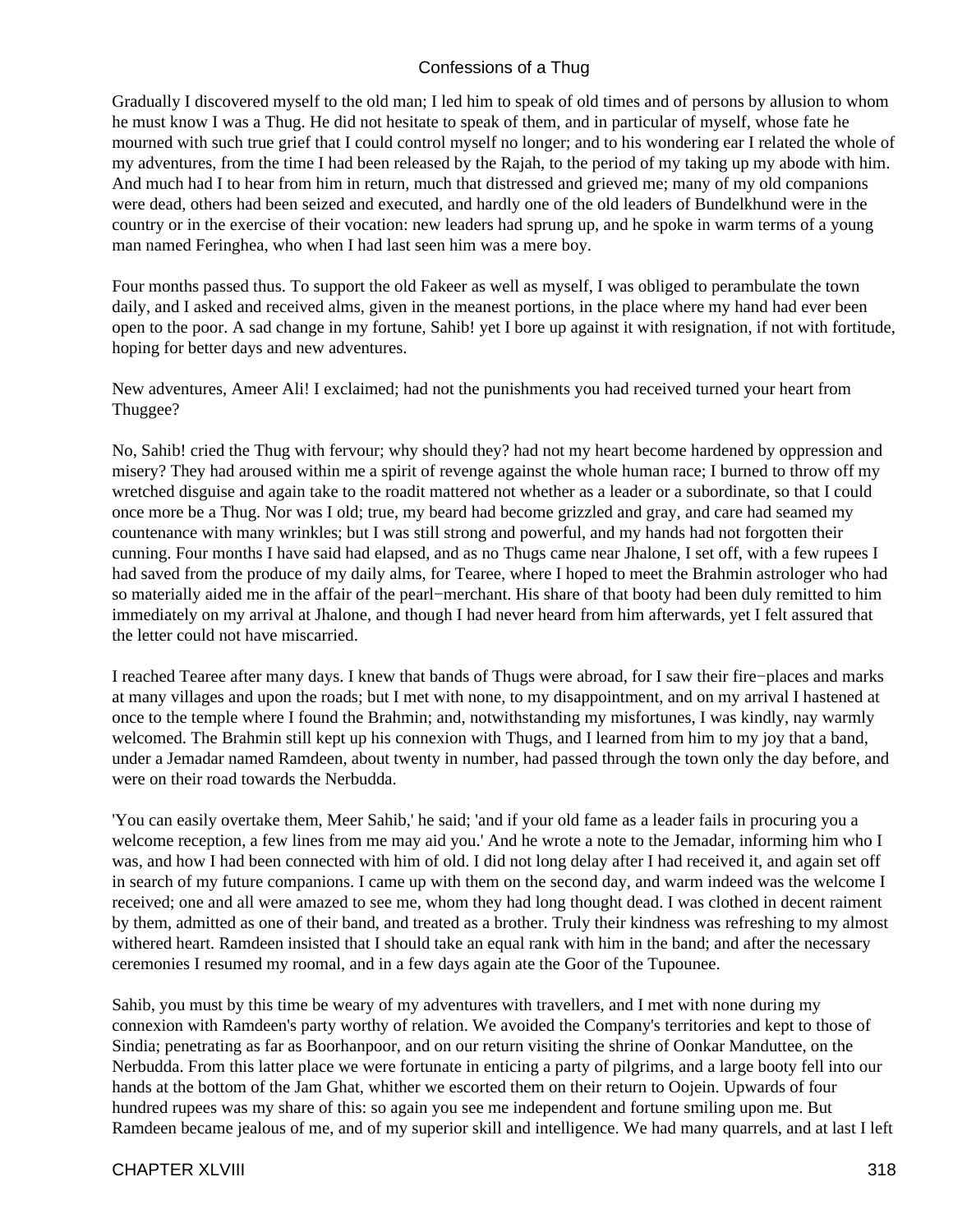him and determined, with what I had, to travel to the Dukhun, and to seek my fortune in the Nizam's country, where I knew that Thuggee still flourished unchecked.

But it was fated not to be so. My road from where I left Ramdeen lay through Saugor, and there I met with my old acquaintance Ganesha, at the head of a small band, apparently in wretched plight. I could but ill dissemble my feelings of abhorrence at meeting with him; my own misfortunes and history and the tale of my companion in imprisonment were fresh in my recollection; nevertheless I disguised the dislike I felt, though revenge still rankled in my heart, and I would gladly have seized any opportunity to satisfy it. Among his band was a Thug I had known in former days; he was weary of Ganesha, whose temper was not improved by age, and he advised me to put myself at the head of a few men he could point out to me, who would be faithful, and who he thought would prove the nucleus of a large band; for my name was still fresh in the memory of the older Thugs, who would gladly flock to me when they heard I was determined to set up for myself without connexion with others. And he was right; in a few months I was at the head of forty men; and we were fortunate. Taking a new direction we passed through the territories of the Rewah Rajah, returning to our home, which we fixed in a village not far from Hindia, in a wild and unfrequented tract, where we were secure from treachery and from the operations against the Thugs then being carried on from Saugor.

Two years passed in this manner, and I was content, for I was, as I wished to be, powerful and actively employed. Two seasons we went out and returned laden with plunder, and the name of Ameer Ali was again known and feared. Another season and it shall be my last, said I; I had discovered some clue to my daughter,− and thought (vain idea!) if I could only collect a few thousand rupees, that I could dare to seek her, to live near her, and to abandon Thuggee for ever. Why was I thus infatuated? what else could it have been but that inexorable fate forbade it? The destiny which had been marked out for me by Alia I was to fulfil, and I blindly strove against it. The vain purposes of man urge him to pursue some phantom of his imagination, which is never overtaken, but which leads him on often by smooth paths and buoyed up by hope, till he is suddenly precipitated into destruction.

I had planned an expedition on a larger scale than ever, towards Calcutta, and we had sworn to Bhowanee to pay our devotions at her shrines of Bindachul and Calcutta; the omens were favourable, and we left our home in joy and high excitement. And what cared I then, though I knew that the English had set a price of five hundred rupees upon me? It was a proof that I was dreaded and feared, and I rejoiced that Ameer Ali, the oppressed and despised for a time, had again emerged from his obscurity, and I braved the danger which threatened me. I was a fool for this, yet it was my destiny that impelled me: and of what avail would have been precautions, even had I taken any? I knew that treachery could not reach me where I was, and I trusted to my apparently lasting new run of good fortune, and to the omens with which our expedition had begun, to escape apprehension in the districts of the Company's territories, where operations against Thugs were being carried on with much success.

Saugor lay directly in the route which we proposed taking, and it was here that the greatest danger was to be apprehended. I might have avoided it perhaps, but I trusted to the celerity and secrecy of my movements for a few days until we should pass it; and as my band were unanimous in refusing to change the route after it had been determined on and sanctioned by favourable omens, I undertook to lead them at all hazards. We travelled by night therefore, and avoided all large villages, resting either in waste spots or near miserable hamlets. Nor did we seek for bunij, the danger was too imminent for any time to be lost; and though one or two persons died by our hands, yet this was rather to enable us to eat the Goor of the Tupounee, and to perform such ceremonies as were absolutely necessary for the propitiation of our patroness, and our consequent success.

## **CONCLUSION**

Pistol. Trust none; For oaths are straws, men's faiths are wafer−cakes, And Hold−fast is the only dog, my duck: Therefore caveto be thy counsellor!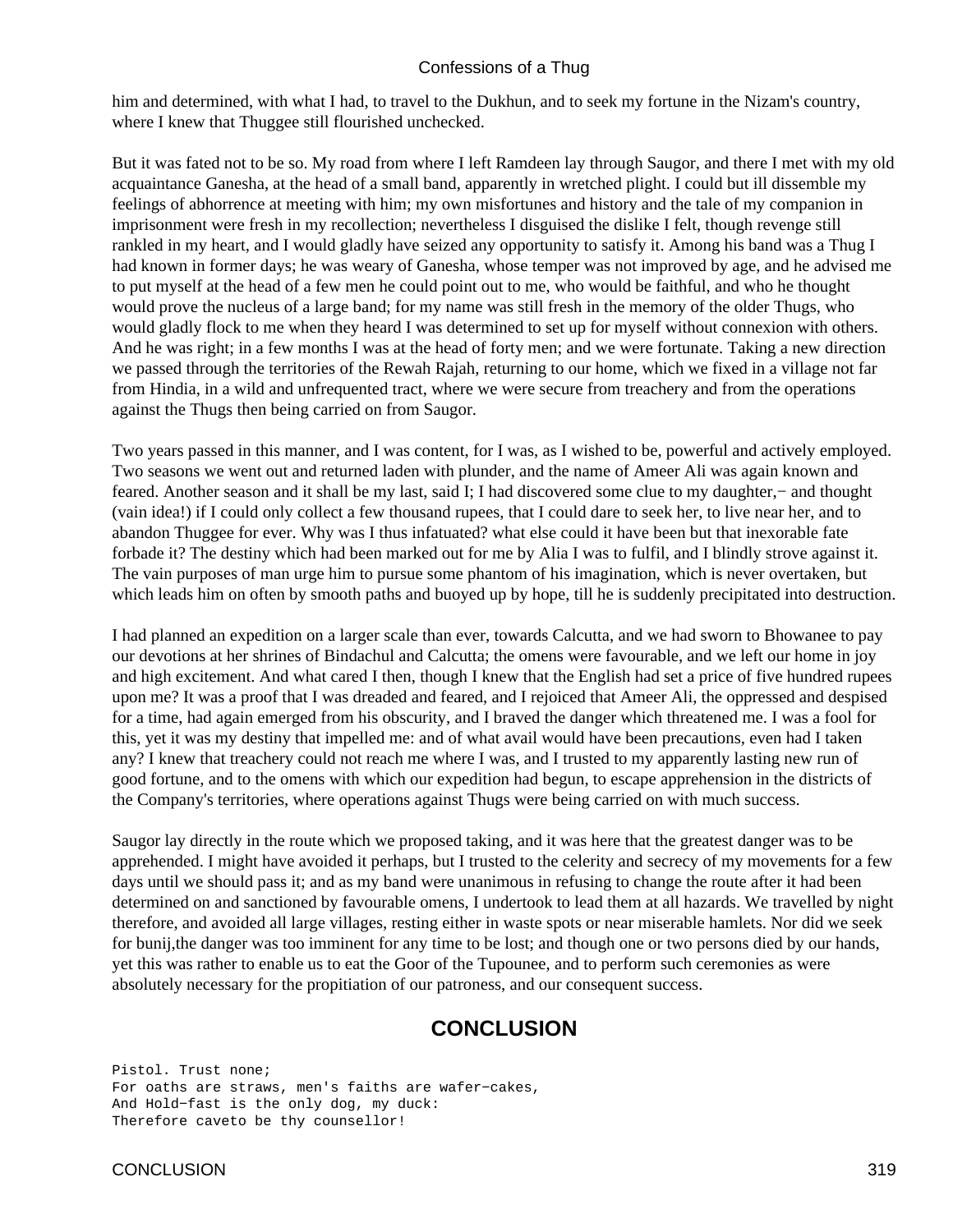Henry V, Act II, scene iii

Saugor, I have said, lay directly in our route, and we reached a village close to it on the evening of a day of severe travel. We were fatigued already, but the town was now so close to us that we did not hesitate to push on, and we arrived at the well−known spot shortly after dark. Selecting an empty shed in as lonely a part of the town as we could, we cooked a hasty meal and lay down, determined to rise before dawn and again pursue our journey. One of our number was set to watch ere we retired to rest, and we depended upon him to give us warning should any suspicious person be observed.

The night passed, and I arose, roused my followers, and long before day had dawned we were beyond the gates of the town. 'See,' said I to my friend, 'our much−dreaded danger is past; we are now again on our way, and we shall leave this spot at least ten coss behind us before noon; beyond that there is nothing to fear, and we shall travel with light hearts.' Alas! I spoke as my sanguine hope prompted me to do; but it was not fated to be as we thought. Again treachery had been at work, and when I conceived I possessed a band free from all suspicion, two traitors, as I afterwards heard, had already laid a deep plan for my apprehension. Of this however I will tell you hereafter; you are now with me on the road, and you see us urging our course with the utmost speed.

Already had we lost sight of the town, and before us was a broad, well−beaten road, which I well remembered; yet I feared so public a route, and determined to strike off into a bye path as soon as I could see one which diverged in the direction we were going. We might have proceeded a coss or two perhaps, and the day was now beginning to dawn; a nulla was before us at a short distance, and as none of us had washed before leaving the town, I proposed that we should perform our ablutions there, the better to enable us to sustain the fatigue of the stage before us; my proposal was agreed to, and when we reached the running stream, one and all ungirded their loins and sat down by the water; we had not been engaged thus for more than a few minutes when a sudden rush was made upon us by a number of horse and foot soldiers, who must have been lying in wait for us on the road we were to travel.

I had left my weapons at some little distance from the water, and my first impulse was to endeavour to possess myself of them; but in this I was foiled. Two of my own men threw themselves upon me and held me, and as I vainly struggled to free myself some foot−soldiers seized me. I was thrown down and bound. The surprise was most complete. A few of my band drew their swords, and some blows were exchanged between them and the party who had come upon us, and a few of my Thugs were wounded; but we were all overpowered, and the whole affair was concluded in less time than it requires to relate it; only a few of my men escaped.

Bitterly did I upbraid the men who had prevented my getting at my weapons. Had I but possessed them Ameer Ali would never have been taken alive; I would have sold my life dearly, Sahib, and sooner than have been seized I would have plunged my sword into my heart, and ended a life which had no charms for me, and which I only wished to prolong to wreak vengeance on mankind, the source of all my misery.

As I reviled them they mocked and jeered at me. 'Where is now your journey to Calcutta, O Meer Sahib?' said one; 'behold, the long travel is saved thee, and thou art returning to Saugor to live in a fine house and to keep company with many old friends who are in it.' 'Yes,' said the other, 'the Jemadar's day is past, and his wit deserted him when he must needs approach the den of the tiger, as if he would not be smelt out! Why didst thou come to Saugor, O Jemadar? Hadst thou forgotten the promise of reward and free pardon which was offered for thy apprehension? Truly we have done a good deed,' said he to the other, 'and the Sahib−logue will be pleased with us.'

But their idle talk was silenced by the leader of the party, who warned them to be careful, and not to boast, lest their expectations should not be realized; and they shrunk behind, unable to bear the glances of scorn and contempt which were cast on them by all; by *all,* I say, for even the soldiers who had seized us cursed the means of their success for having been treacherous and unfaithful to the salt they had eaten.

#### CONCLUSION 320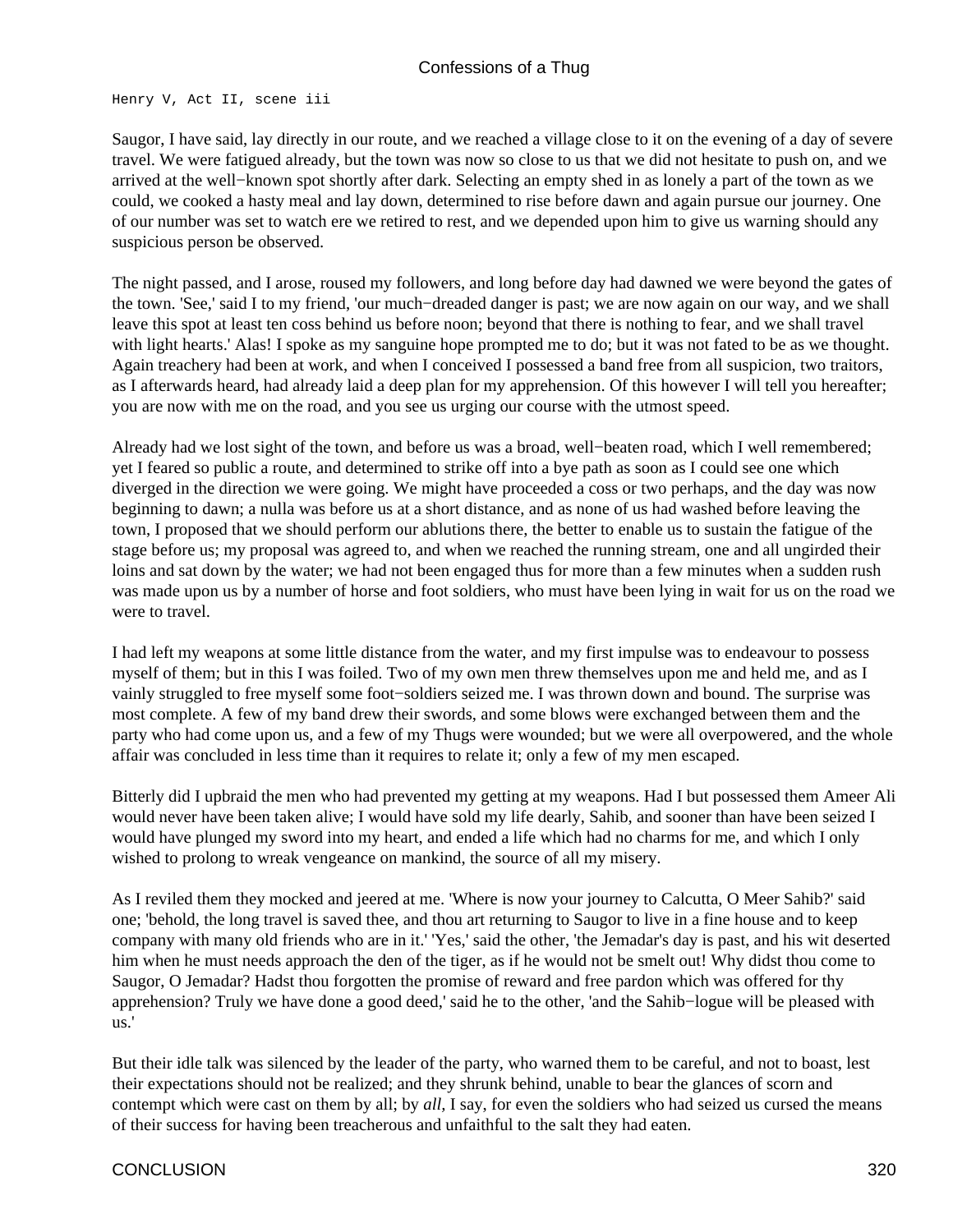And thus in bitter agony of spirit, and indulging vain regrets at my senseless imprudence in approaching Saugor, they led me, bound and guarded, by the road I had just travelled, free then as the morning breeze which played on me. For the third time I was a prisoner, and now I saw no hope: I had retained some on each of the former occasions, but it all vanished now. Then I was young, and a young heart is always buoyant and self−comforting; but the fire of my spirit had long been quenched, and it was only in the wild excitement of a life of continual adventure and unrestrained freedom, when I resembled what I had formerly been, that it rekindled within me. Death too was now before me; for I knew the inexorable laws of the Europeans, and that no mercy was shown to Thugs of any grade, how much less to me for whom a reward had been offered! It was a bitter thought: I should be hung, hung like a dog, I who ought to have died on a battle−field! *there* death would have been sweet, and followed by an everlasting Paradise. Alas! even this hope deserted me now, and I felt that the load of crime with which my soul was oppressed would weigh me down into hell.

Who can describe the myriad thoughts which crowd into the heart at such a moment? One by one they hurry in, each striving to displace the foregoing none staying for an instant, till the brain reels under the confusion. It was thus with me. I walked mechanically, surrounded by the soldiers, vainly striving to collect my wandering senses to sustain me in the coming scene, the scene of death, for I verily believed I should be led to instant execution: why should the mockery of a trial be given to one so steeped in crime as I was?

A short time after our arrival at the town, I was conducted closely guarded to the officer who was employed by the English government to apprehend Thugs. A tall, noble−looking person he was, and from the severe glance he cast on me I thought my hour was come, and that ere night I should cease to exist. I had prepared myself however for the worst; I saw no pity in his stern countenance, and I confess I trembled when he addressed me.

'So, you are Ameer Ali, Jemadar,' said he, 'and at last you are in my power; know you aught of the accusations against you, and wherefore you are here? Read them,' he continued to an attendant Moonshee, 'read the list which has been drawn up; yonder villain looks as though he would deny them,'

The man unfolded a roll of paper written in Persian, and read a catalogue of crime, of murders, every one of which I knew to be true; a faithful record it was of my past life, with but few omissions. Alia defend me! thought I, there is no hope; yet still I put a bold face on the matter.

'The proof, Sahib Bahadur,' said I; 'you English are praised for your justice, and long as that list is of crimes I never before heard of, you will not deny me a fair hearing and the justice you give to thousands.'

'Surely not; whatever your crimes may be, do not fear that your case shall be inquired into. Call the approvers,' said he to an attendant; 'bring them in one by one, and the Jemadar shall hear what they have told me about him.'

The first man who entered was an old associate of mine in former days, before my misfortunes commenced: he had been with me in the expedition just before my father had been put to death by the Rajah of Jhalone, which I have minutely described to you; and he related the whole, from the murder of the Moonshee and his child, down to the last event, the destruction of the pearl−merchant. His story took a long time in relating; and the whole was so fresh in my recollection, and he was so exact and true in its details, that I could not answer a word, nor put a single question to shake his testimony. In conclusion he referred the officer to the Rajah of Jhalone for corroboration of the whole, and he appealed to me to declare whether aught he had said was false. 'Not only,' said he, 'do you know, Meer Sahib, that it is all true, but there are others as well as myself who can speak to these facts; and know, moreover, that many graves have been opened, and the remains of your victims have been disinterred.'

'Say *yours* as well as mine,' I replied, thrown completely off my guard at last, and nettled by the emphasis he had placed on the words 'your victims.' 'You had as much to do with them as myself; besides, did you not aid that villain Ganesha when I would have saved the child of the Moonshee?'

#### CONCLUSION 321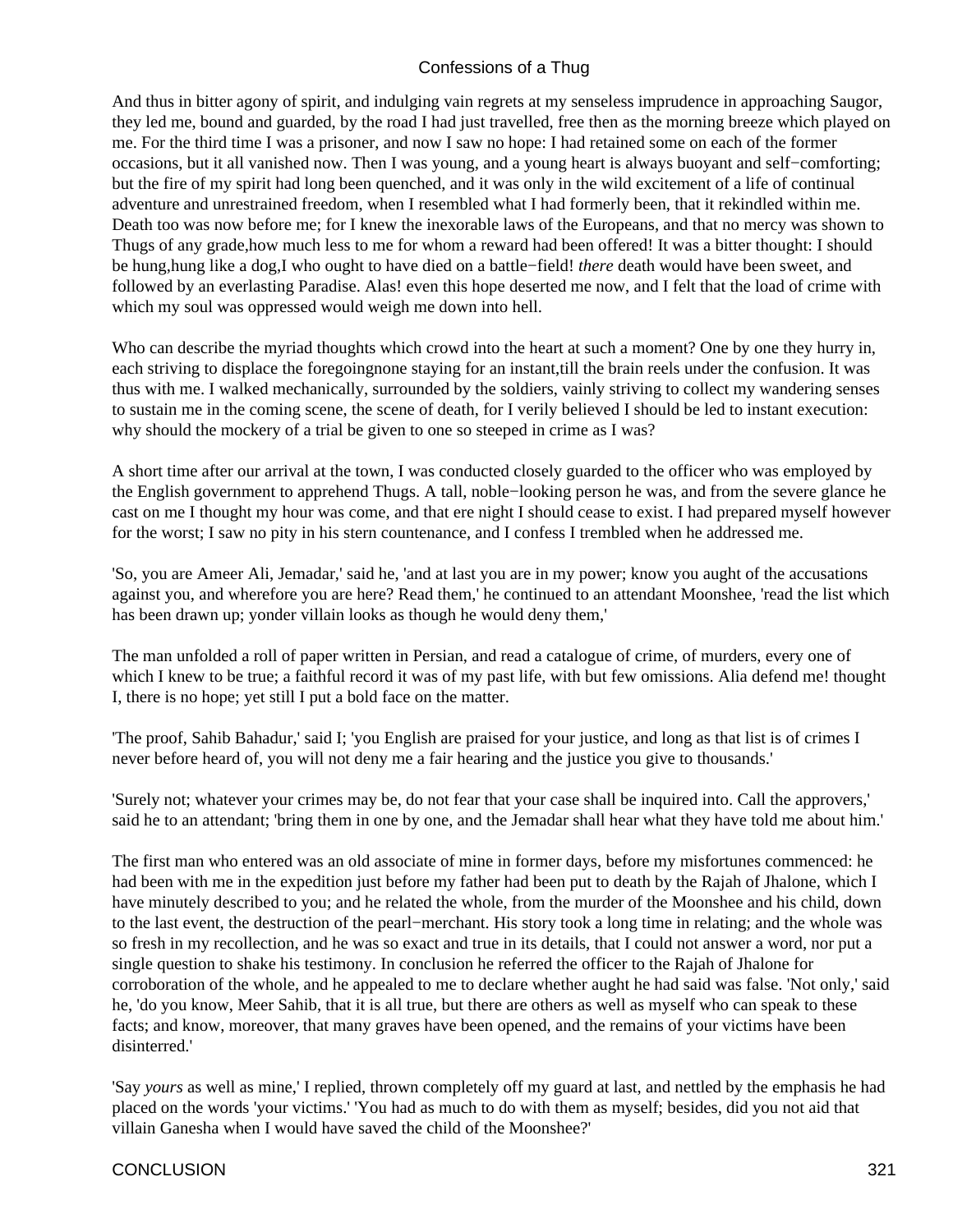'He has confessed!' cried many voices.

'Silence!' said the officer, 'let no one dare to speak. Do you know, Ameer Ali, what you have said? Are you aware that you have admitted you are a Thug?'

'It is useless now to attempt to recall my words,' said I doggedly; 'make the most of them, for after this you shall wring no more from me; no, not by the most horrible tortures you can inflict.'

The examination however proceeded. Others were brought forward who had known me or been connected with me in Thuggee, and at last those who had earned the reward of the government by betraying me. They had been associated with me for the last two years, and they related what I had done, and where the bodies of the murdered were lying. After this was finished, and all the depositions recorded, I was remanded to prison; and the better to secure me, I was not only loaded with irons, but confined in a cell by myself.

After many days, which elapsed without my being sent for, and when I had concluded that my fate was decided, the Moonshee whom I had seen in the court, with a Jemadar of Nujeeb's and two of the approvers, came to me.

'Ameer Ali,' said the first, 'we are sent by the Sahib Bahadur to tell you of your fate.'

'I can guess it,' said I,'I am to suffer with the rest. Well! many a good Thug has thus died before me, and you shall see that Ameer Ali fears not death.'

'You have guessed rightly,' said the Moonshee, 'there is no hope for you: your final trial will come on in a day or two, and there is such an array of facts against you, and the accounts from the Rajah of Jhalone so entirely agree with the statements of all the approvers, that it is impossible you can escape death: or, if you do escape it, nothing can save you from the Kala Panee.'

'Death!' cried I, 'death at once! Ah, Moonshee! you have influence with my judges, you can prevent my being sent away over the far sea, never to behold my country more, and to linger out the remnant of my days in a strange land, condemned to work in irons. These hands have never been used to labour; how shall I endure it? death is indeed welcome, compared with the Kala Panee.'

'But why should it be either, Meer Sahib?' asked the Jemadar; 'your life or death is in your own hands: these men will tell you how they are treated by the master they serve, and you may be like them if you are wise.'

'Never!' cried I; 'never shall it be said of Ameer Ali that he betrayed an associate.'

'Listen, Kumbukht!' said the Moonshee; 'we are not come to use entreaties to one who deserves to die a thousand deaths, to one whose name is a terror to the country; you are in our power, and there is no averting your fate: an alternative is offered, which you may accept or not as you please; no force is used, no arguments shall be wasted on you. Say at once, will you live and become an approver like the rest, have good clothes to wear and food to eat, and be treated with consideration, or will you die the death of a dog? Speak, my time is precious, and I have no orders to bandy words with you.'

'Accept the terms, Ameer Ali,' said both the approvers; 'do not be a fool, and throw your last chance of life away!'

I mused for a moment: what was life to me? should it ever be said that Ameer Ali had become a traitor, and, for the sake of a daily pittance of food and the boon of life, had abandoned his profession and assisted to suppress it? No, I would die first, and I told them so. 'Begone!' said I; 'take this message to your employer, that the soul of Ameer Ali is too proud to accept his offer, and that he scorns it. Death has no terrors for him, yet shame, everlasting shame has!'

#### CONCLUSION 322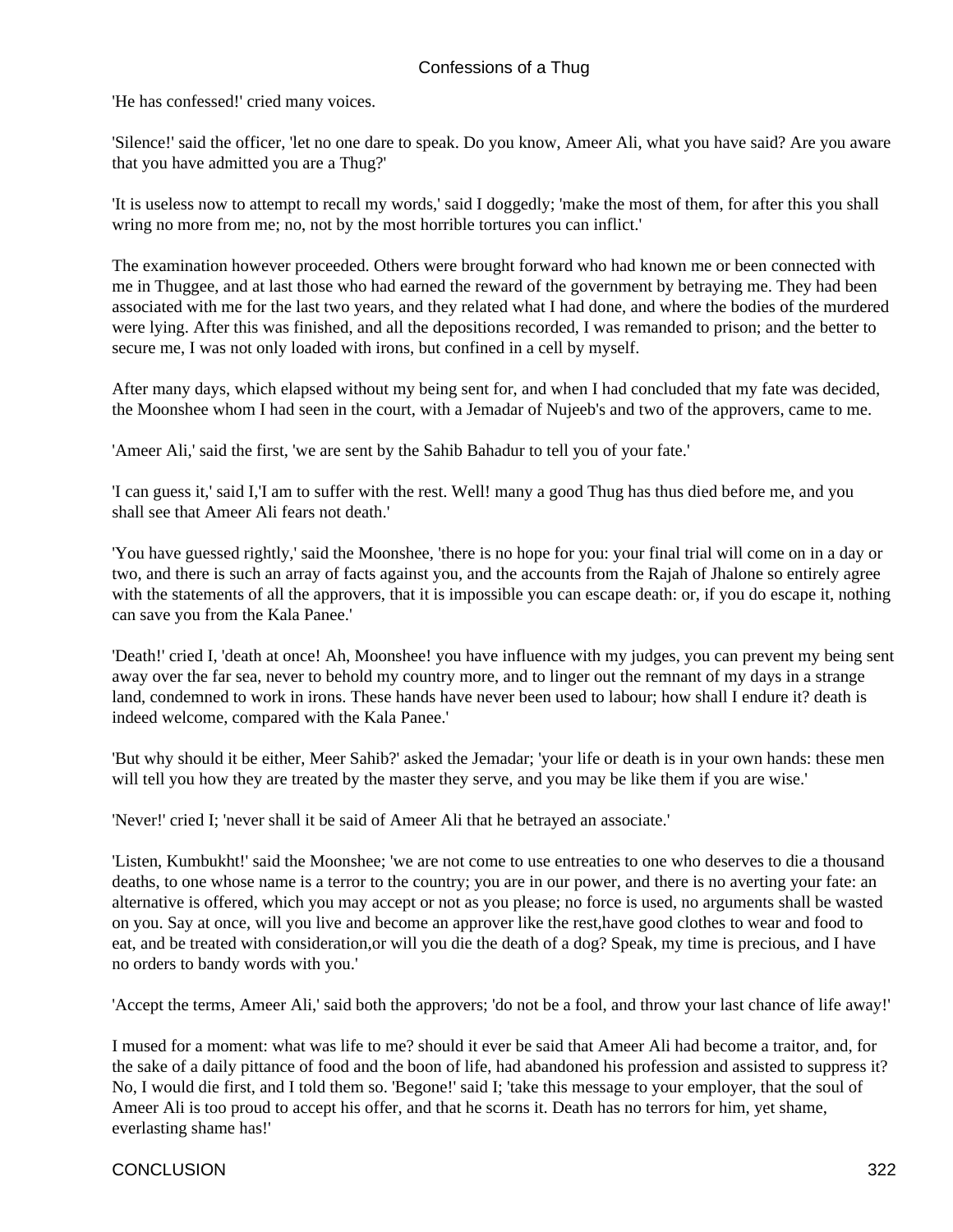They left me, and I mused over my lot. I was to die; that was determined. Did I fear death? not at first; I looked at the transition as one that would lead me to eternal joysto Paradiseto my father and Azima. But as I thought again and again, other reflections crowded on my spirit: I was to die, but how? not like a man or a soldier, but like a miserable thief, the scorn of thousands who would exult in my dying struggles; and then I remembered those of the wretch who had been hung before my eyes when Bhudrinath was with me, and I pictured to myself the agony he must have suffered ere life was extinct the shame of the death the ignominy which would never leave my memory. All these weighed heavily on me. On the other hand was life one of servitude it was true, but still it was life; I should be protected, and I might once more perhaps be free, if the Europeans relented towards me, and I did them faithful service.

Thus I debated with myself for many days; at last I was warned that my trial would come on the next day; it was clearly the crisis of my fate, and, I must confess it, the fear of the horrible death of hanging, the dread of the Kala Panee, and the advice of the Moonshee, caused my resolutions of dying with the rest to give way to a desire of life. Ganesha too crossed my thoughts: I can revenge myself now, thought I, and his death will not lie at my door. I knew too how earnestly his capture was desired, and that I alone could tell where he was to be found, and of his probable lurking−places, in case he ever escaped from us. My determination was made, and I requested that the Moonshee who had formerly spoken with me on the subject might be sent for. He came, and I told him at once that I was willing to accept the alternative he had offered.

'Ah! you speak like a wise man now,' said he, 'and if you exert yourself in the service you have embraced, and prove yourself faithful and trustworthy, you may rely upon it indulgences, as far as can be granted to a person in your condition, will be allowed to you hereafter; but you must first deserve them, for with the Europeans nothing goes by favour.'

'I am ready,' I replied, 'point out what I am to do, and you will find that Ameer Ali can be true to the salt he eats.'

'Then come, it is still early, and I will take you at once to the Court, there you will receive your instructions.'

My prison irons were struck off, and a light steel rod with a ring attached to it fastened about my right leg, so that it left me at perfect liberty to walk, but not to run, and I was duly admitted as an approver, under the threat of instant execution in case I ever neglected my duty, failed to give information where I really possessed it, or abused in any way the confidence which had been reposed in me.

'Know you aught of Ganesha?' said the officer to me.

'I do, Sahib Bahadur,' I replied, 'I know him well; you have offered a reward for him as you did for me, and yet you know not that even at this moment he is within a few coss of Saugor.'

'Can you guide my people to him?' he asked. 'Remember, this is the first matter with which you are entrusted, and I need not say that I require you to use your utmost intelligence in it. Ganesha is wary, and has hitherto evaded every attempt which has been made to apprehend him.'

'I will undertake it,' I exclaimed. 'It is possible he does not know of my capture; and if you will give me six of your own men, I will disguise them, and pledge myself to bring him to you; and not only him, but Himmut, who is I know with him.'

'Ha!' cried the officer, 'Himmut also! he is as bad as the other.'

'He is as good a Thug,' I replied, 'and more cannot be said. But we lose time; select your men, let them be the bravest and most active you havetheir weapons may be needed. I will too ask you for a sword.'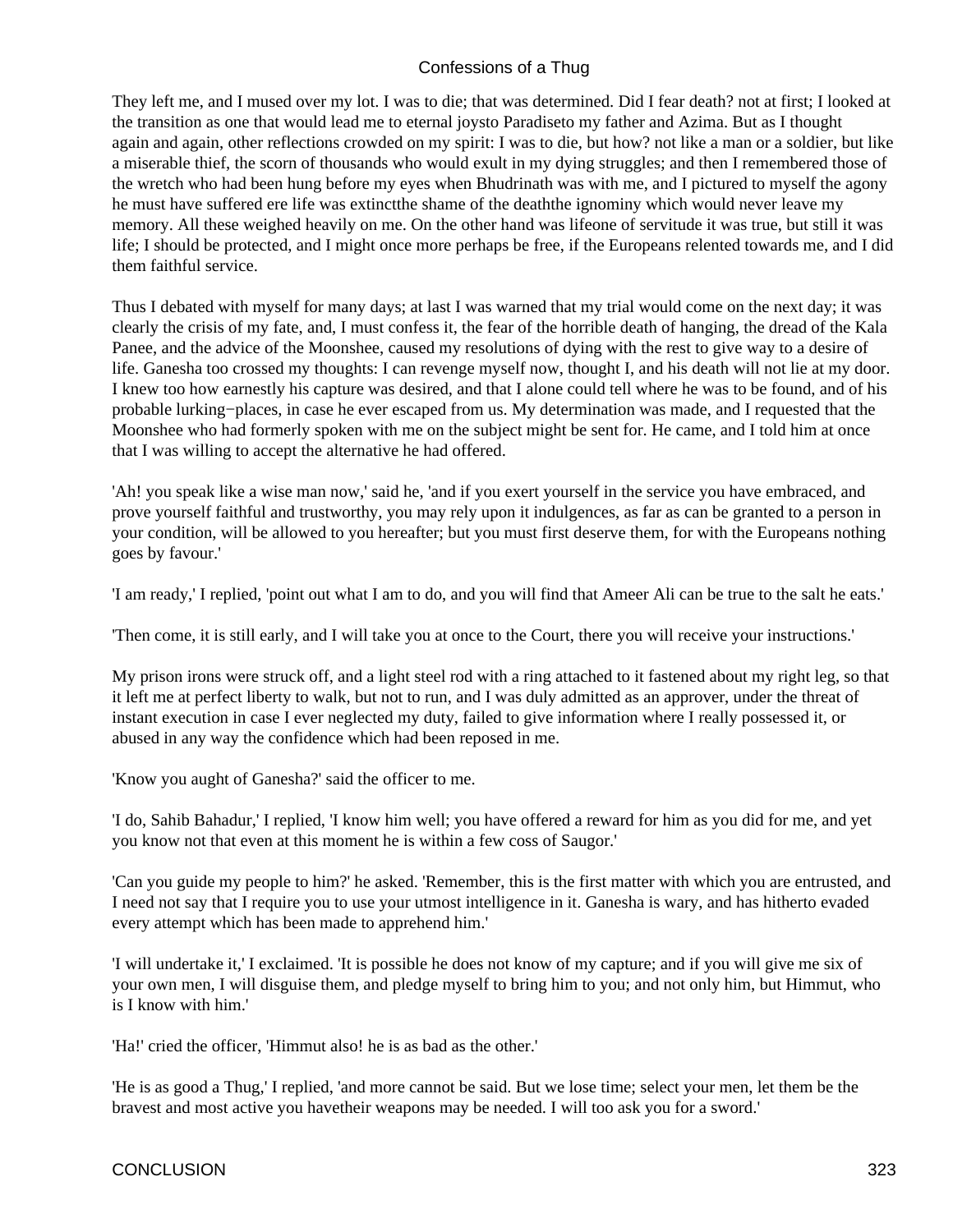'Impossible,' said he; 'you must go as you are: what if you were to lead my men into destruction?'

I drew myself up proudly. Trust me or not as you will, Ameer Ali is no liar, no deceitful villain to the cause he serves. Trust me, and you make me doubly true to your interests; doubt me, and I may doubt you.'

'Thou speakest boldly,' said he, 'and I will trust thee. Let him have his own weapon,' he added to an attendant. 'And now you must begone early, Ameer Ali; the men await you without.'

'This instant, food shall not pass my lips till I have taken Ganesha.'

I left him. I found the men, six resolute−looking fellows, well armed; I stripped them of their badges of office, and made them throw dust on their garments so that it should appear they had travelled far. The iron on my leg I secured so that it should make no noise, and not be visible under my trowsers; and I put the party in motion.

It was nearly evening, and avoiding the town I struck at once into the open country. 'If we travel well,' said I to the men, 'we may be up with him by midnight.'

'Where is he?' asked the leader of the party.

'At ; he lives with the Potail there, and passes for a Hindoo Fakeer.'

'By Gunga! I have seen him then,' rejoined the fellow; 'he is tall, and squints, does he not?'

'That is the man,' said I; 'you would hardly have thought of looking for him so near you?'

'No indeed! had we known it we might have captured him a week ago.'

'Now you are sure of him,' said I: 'but we must be wary; will you trust me?'

'I will, but beware how you attempt to escape or mislead me.'

'I have a heavy reckoning to settle with Ganeshahe murdered my mother!' was my only reply.

We reached the village in the very dead of night; everything was still, and it was perfectly dark, which aided my purpose, for my companion's face could not be distinguished, and my own approach to the Potail's house would not be noticed. 'Now,' said I to the Nujeeb, 'you alone must accompany me; let the rest of your men stay here: I will bring Ganesha here, and then you must bind him. Do you fear me?' (for he appeared irresolute;) 'nay then I will go alone, and tell your master that ye are cowards.'

'That will not do either,' cried the man, 'I must not let you out of my sight; my orders are positive; so go I must; and if I do not return,' said he to his associates, 'do you make the best of your way to Saugor alone, and say that I am murdered.'

I laughed. 'There is no fear,' said I; 'in half an hour or less we shall return: are you ready?'

'I am, Meer Sahib; lead on, and remember that my sword is loose in the scabbard. I may die, but thou shalt also.'

'Fool!' said I, 'cannot you trust me?'

'Not yet,' he replied; 'I may do so hereafter.'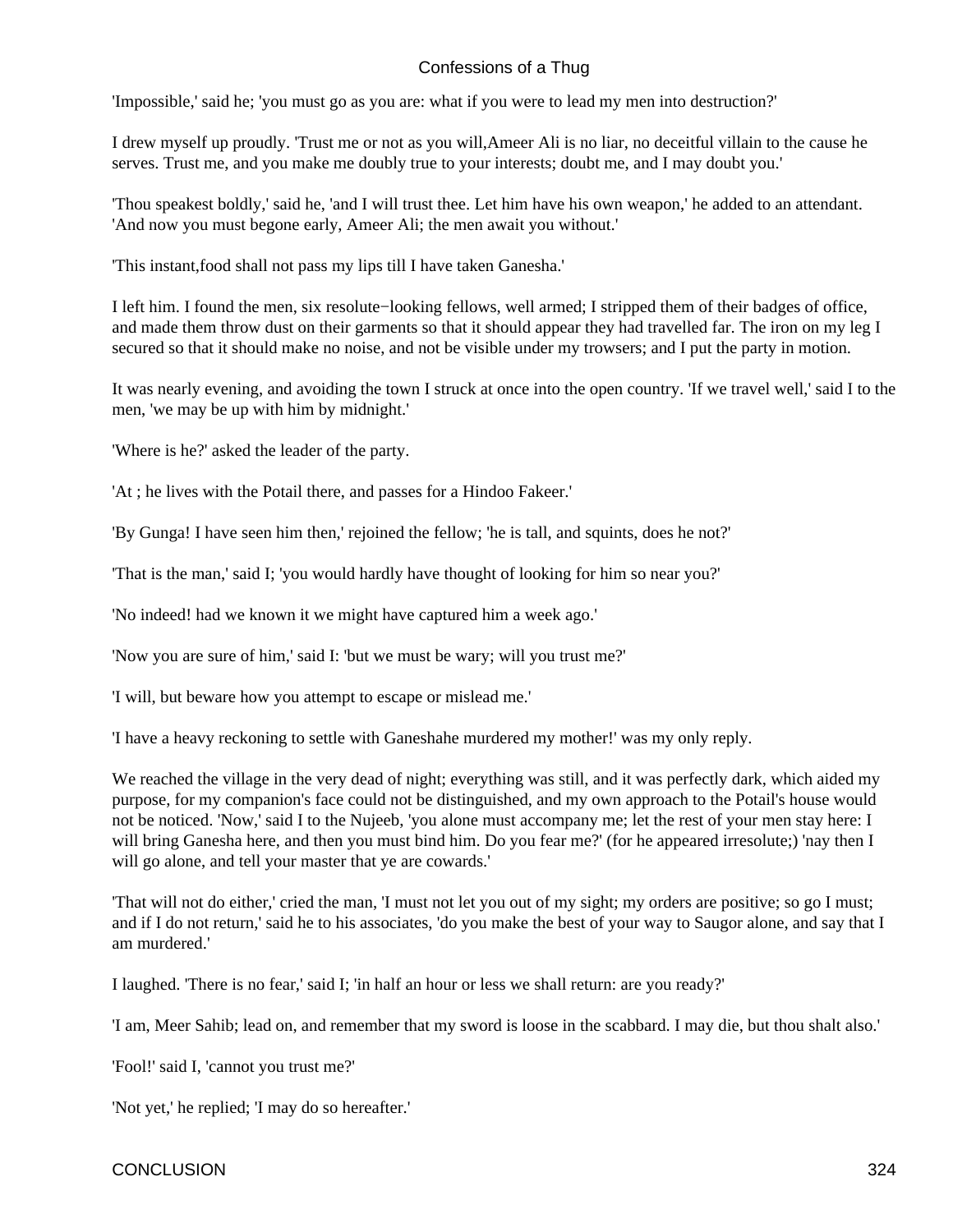'Remember,' I continued, 'that you are neither to speak to Ganesha nor the other, if he is here. I will get them out of the house; after that look well to your weapon. If they attempt to escape, or show suspicion of our real errand, fall on Himmut when I ask you how far it is to Saugor: leave me to deal with Ganesha; we are two to two, and Ganesha is a better swordsman than the other. You will remember this.'

'I will,' he replied; 'I will stick by you,I fear not now, for I see you are faithful.'

A few more steps brought us to the Potail's house, and I called for him by name. 'Jeswunt! Jeswunt! rouse yourself and come out, man. Thou knowest whom I am.' I spoke in Ramasee, which I knew he understood. He answered me from within, and soon after I heard the bars and bolts of his door removed, and he came forth wrapped in a sheet. 'Who calls me?' he asked.

'I, your friend Ameer Ali,' I replied; 'where is Ganesha?'

'Asleep, within; why do you ask?'

'And Himmut?'

'Asleep also; what do ye want with either? and what brings you here, Meer Sahib, so late or so early, which you please? we thought you were half way to Calcutta.'

'Ah,' said I, 'that matter has been given up; the Nujeebs were out, and there was risk. But go and rouse Ganesha, I have some work in hand for him, and have no time to lose; it must be finished by daylight.'

'I understand,' said the Potail, 'some bunij, eh?'

'Do not stand chattering there, or your share may be forgotten, Potailjee; bring Ganesha to me, or tell him I am here, he will come fast enough.'

He went in. 'Now be ready!' said I to the Nujeeb; 'do as I do, and remember the signal.'

I heard the Potail awaken Ganesha; I heard the growling tones of his voice as he first abused him for rousing him, and afterwards his eager question, 'Ameer Ali here! ai Bhowanee, what can he require of me?' At length his gaunt figure appeared at the doorway. Ya Alia! how my heart bounded within me, and then sickened, so intense was my excitement on beholding him.

'Where art thou, Ameer Ali?' said he; 'I can see nought in this accursed darkness.'

'Here,' said I, 'you will see well enough by and bye when your eye is accustomed to it; give me your hand; now descend the step; that is right.' We embraced each other.

'Are you ready for work?' I asked, 'I have only two men with me, and we have picked up some bunij; there will be good spoil too if you will join us, alone we can do nothing there are four of them.'

'Where?' he asked.

'Yonder, in the lane; I have pretended to come for fire.'

'Who is that with you?'

'A friend; no fear of him, he is one of us.'

CONCLUSION 325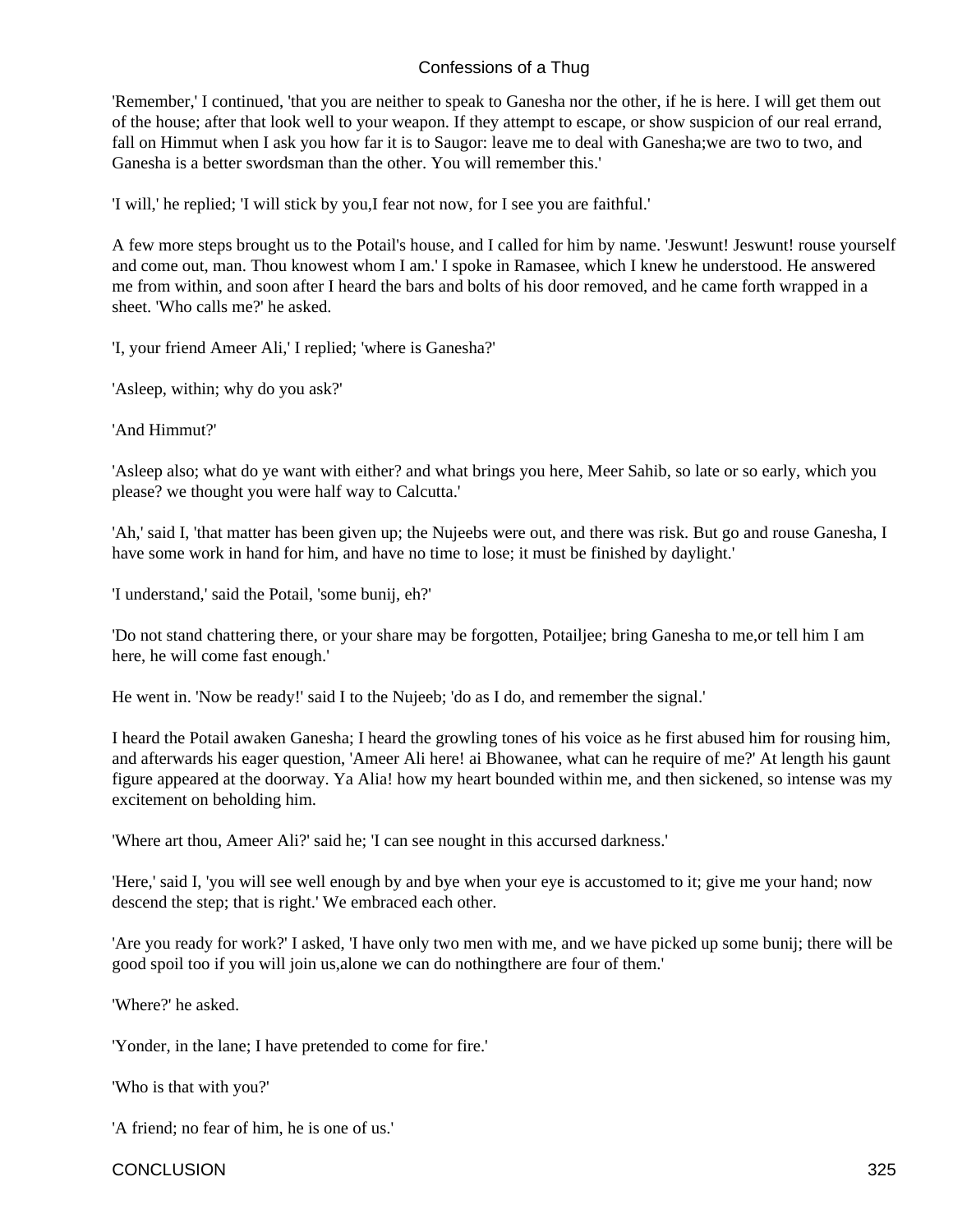'Does he speak Ramasee?'

'Not yet,' said I, 'he is a new hand, but a promising one: but where is Himmut?'

'Within, snoring there, you may even hear him; wait for me a moment, I will go for my sword and shoes, and rouse him up. Four men you said, and we are five; enough, by Bhowanee! we will share the spoil.'

'Before you are two hours older; be quick or they may suspect me.'

He went in, and returned in a short time fully equipped; Himmut accompanied him, and we exchanged salutations.

'Now, come along,' said I, 'there is no time to lose.'

'Hark ye!' said Ganesha, 'there is a well in yonder lane, will that do for the bhil?'

'Certainly,' I replied, 'you will see the men directly.' Soon after I had spoken we approached our party.

'Who goes there?' cried one of them.

'A friend Ameer Ali!'

'Then all is right,' was the reply, and in another instant we had joined them.

'There are your men, seize them!' cried I, throwing myself upon Ganesha with such violence that we fell to the ground together, struggling with deadly hate; but two of the Nujeebs came to my aid, just as Ganesha had succeeded in drawing a small dagger he wore in his girdle, and as I had fortunately seized his hand.

'Bind him hand and foot,' said I, disengaging myself from him, 'and gag him, or he may alarm the village by his cries.' This was done, and he was disarmed; a cloth was tied round his mouth so that he could not speak, and we hurried our prisoners along as fast as the darkness and the roughness of the road would allow.

None of us spoke, nor was it till the day had fully dawned that I looked upon Ganesha; then our eyes met, and the furious expression of his face I shall never forget. 'Take the gag from his mouth,' said I to one of the Nujeebs; 'let him speak if he wishes.' It was done.

'You are revenged at last, Ameer Ali,' he said; 'may my curses cleave to you for ever, and the curses of Bhowanee fall on you for the destruction of her votary! May the salt you eat be bitter in your mouth, and your food poison to you!'

'Ameen!' said I. 'You have spoken like Ganesha. I am indeed revenged, but the debt is not paid yet the debt you owe me for my mother's life. Devil! you murdered her.'

'Ay, and would have murdered you, when you were a weak puling child, but for that fool Ismail; he met his fate however, and yours is yet in store for you.'

'You will not see it,' said I; 'and when I behold you hung up like a dog I shall be happy.'

'Peace!' exclaimed the leader of the Nujeebs; 'why do you waste words on him, Ameer Ali?'